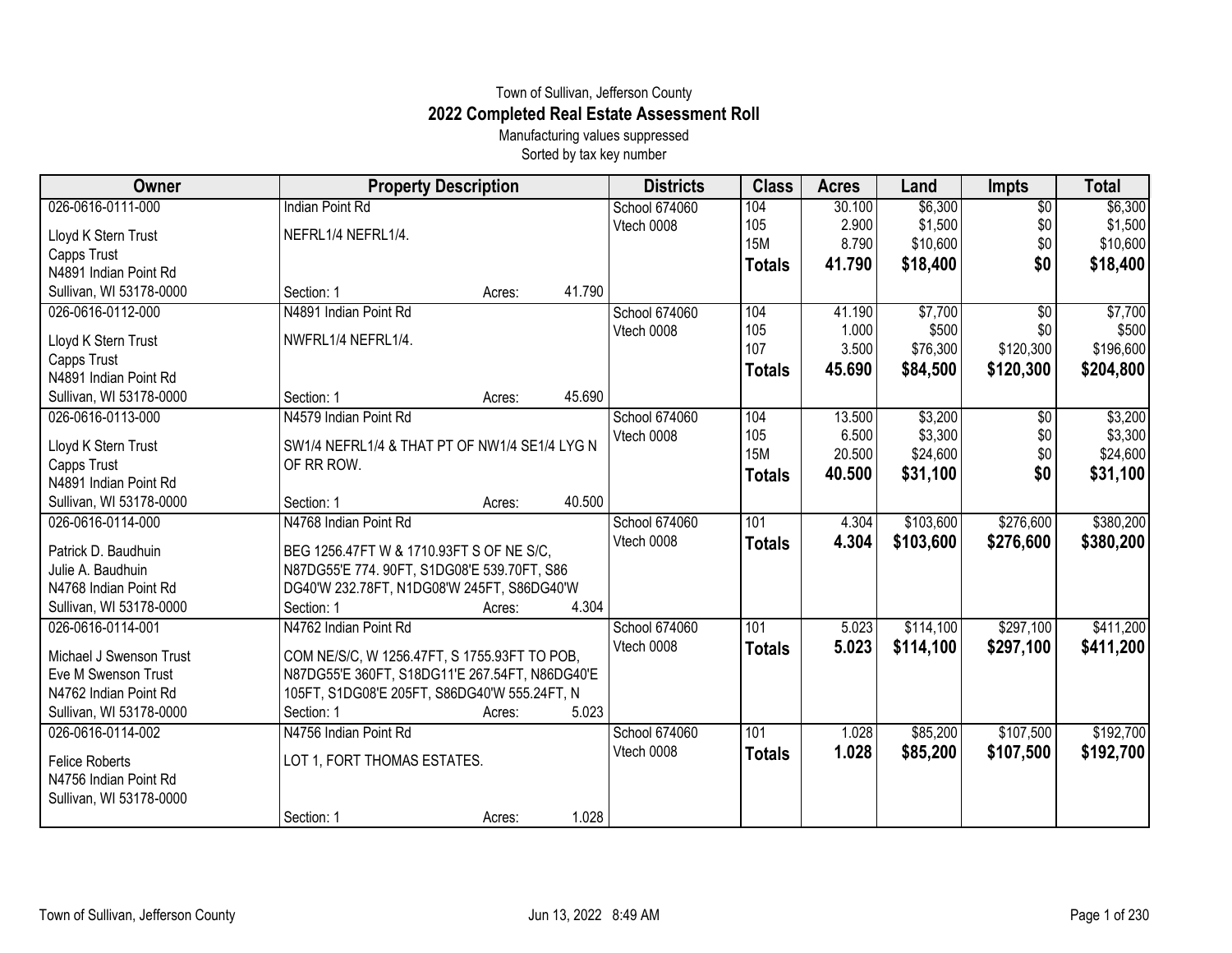| Owner                             |                             | <b>Property Description</b> |       | <b>Districts</b> | <b>Class</b>  | <b>Acres</b> | Land     | <b>Impts</b> | <b>Total</b> |
|-----------------------------------|-----------------------------|-----------------------------|-------|------------------|---------------|--------------|----------|--------------|--------------|
| 026-0616-0114-003                 | W187 Timber Ln              |                             |       | School 674060    | 101           | 0.979        | \$83,000 | \$199,500    | \$282,500    |
| Brian J. Hoppenworth              | LOT 2, FORT THOMAS ESTATES. |                             |       | Vtech 0008       | <b>Totals</b> | 0.979        | \$83,000 | \$199,500    | \$282,500    |
| Nicole S. Sobotik                 |                             |                             |       |                  |               |              |          |              |              |
| W187 Timber Ln                    |                             |                             |       |                  |               |              |          |              |              |
| Sullivan, WI 53178-0000           | Section: 1                  | Acres:                      | 0.979 |                  |               |              |          |              |              |
| 026-0616-0114-004                 | W177 Timber Ln              |                             |       | School 674060    | 101           | 1.018        | \$84,800 | \$185,400    | \$270,200    |
| Melvin A. Graffenius              | LOT 3, FORT THOMAS ESTATES. |                             |       | Vtech 0008       | <b>Totals</b> | 1.018        | \$84,800 | \$185,400    | \$270,200    |
| W177 Timber Ln                    |                             |                             |       |                  |               |              |          |              |              |
| Sullivan, WI 53178-0000           |                             |                             |       |                  |               |              |          |              |              |
|                                   | Section: 1                  | Acres:                      | 1.018 |                  |               |              |          |              |              |
| 026-0616-0114-005                 | W135 Timber Ln              |                             |       | School 674060    | 101           | 1.084        | \$87,500 | \$278,500    | \$366,000    |
|                                   |                             |                             |       | Vtech 0008       | <b>Totals</b> | 1.084        | \$87,500 | \$278,500    | \$366,000    |
| Joel R. Quaden                    | LOT 4, FORT THOMAS ESTATES. |                             |       |                  |               |              |          |              |              |
| Wendy C. Quaden<br>W135 Timber Ln |                             |                             |       |                  |               |              |          |              |              |
| Sullivan, WI 53178-0000           | Section: 1                  | Acres:                      | 1.084 |                  |               |              |          |              |              |
| 026-0616-0114-006                 | W158 S Timber Ln            |                             |       | School 674060    | 101           | 1.000        | \$84,000 | \$203,300    | \$287,300    |
|                                   |                             |                             |       | Vtech 0008       | <b>Totals</b> | 1.000        | \$84,000 | \$203,300    | \$287,300    |
| Jacqueline M. Hornburg            | LOT 5, FORT THOMAS ESTATES. |                             |       |                  |               |              |          |              |              |
| Tab M. Hornburg                   |                             |                             |       |                  |               |              |          |              |              |
| W158 S Timber Ln                  |                             |                             |       |                  |               |              |          |              |              |
| Sullivan, WI 53178-0000           | Section: 1                  | Acres:                      | 1.000 |                  |               |              |          |              |              |
| 026-0616-0114-007                 | W174 S Timber Ln            |                             |       | School 674060    | 101           | 1.001        | \$84,000 | \$160,500    | \$244,500    |
| Nathan G. Jump                    | LOT 6, FORT THOMAS ESTATES. |                             |       | Vtech 0008       | <b>Totals</b> | 1.001        | \$84,000 | \$160,500    | \$244,500    |
| Sarah E. Jump                     |                             |                             |       |                  |               |              |          |              |              |
| W174 S Timber Ln                  |                             |                             |       |                  |               |              |          |              |              |
| Sullivan, WI 53178-0000           | Section: 1                  | Acres:                      | 1.001 |                  |               |              |          |              |              |
| 026-0616-0114-008                 | N4738 Indian Point Rd       |                             |       | School 674060    | 101           | 1.028        | \$85,200 | \$223,200    | \$308,400    |
| Ronald J Blaschuk Trust           | LOT 7, FORT THOMAS ESTATES. |                             |       | Vtech 0008       | <b>Totals</b> | 1.028        | \$85,200 | \$223,200    | \$308,400    |
| Francine Langlais M. Trus         |                             |                             |       |                  |               |              |          |              |              |
| N4738 Indian Point Rd             |                             |                             |       |                  |               |              |          |              |              |
| Sullivan, WI 53178-0000           | Section: 1                  | Acres:                      | 1.028 |                  |               |              |          |              |              |
| 026-0616-0114-009                 | W185 S Timber Ln            |                             |       | School 674060    | 101           | 1.005        | \$84,200 | \$219,500    | \$303,700    |
| Marc B Schmidt Trust              | LOT 8 FORT THOMAS ESTATES.  |                             |       | Vtech 0008       | <b>Totals</b> | 1.005        | \$84,200 | \$219,500    | \$303,700    |
| Leslie A Schmidt Trust            |                             |                             |       |                  |               |              |          |              |              |
| W185 S Timber Ln                  |                             |                             |       |                  |               |              |          |              |              |
| Sullivan, WI 53178-0000           | Section: 1                  | Acres:                      | 1.005 |                  |               |              |          |              |              |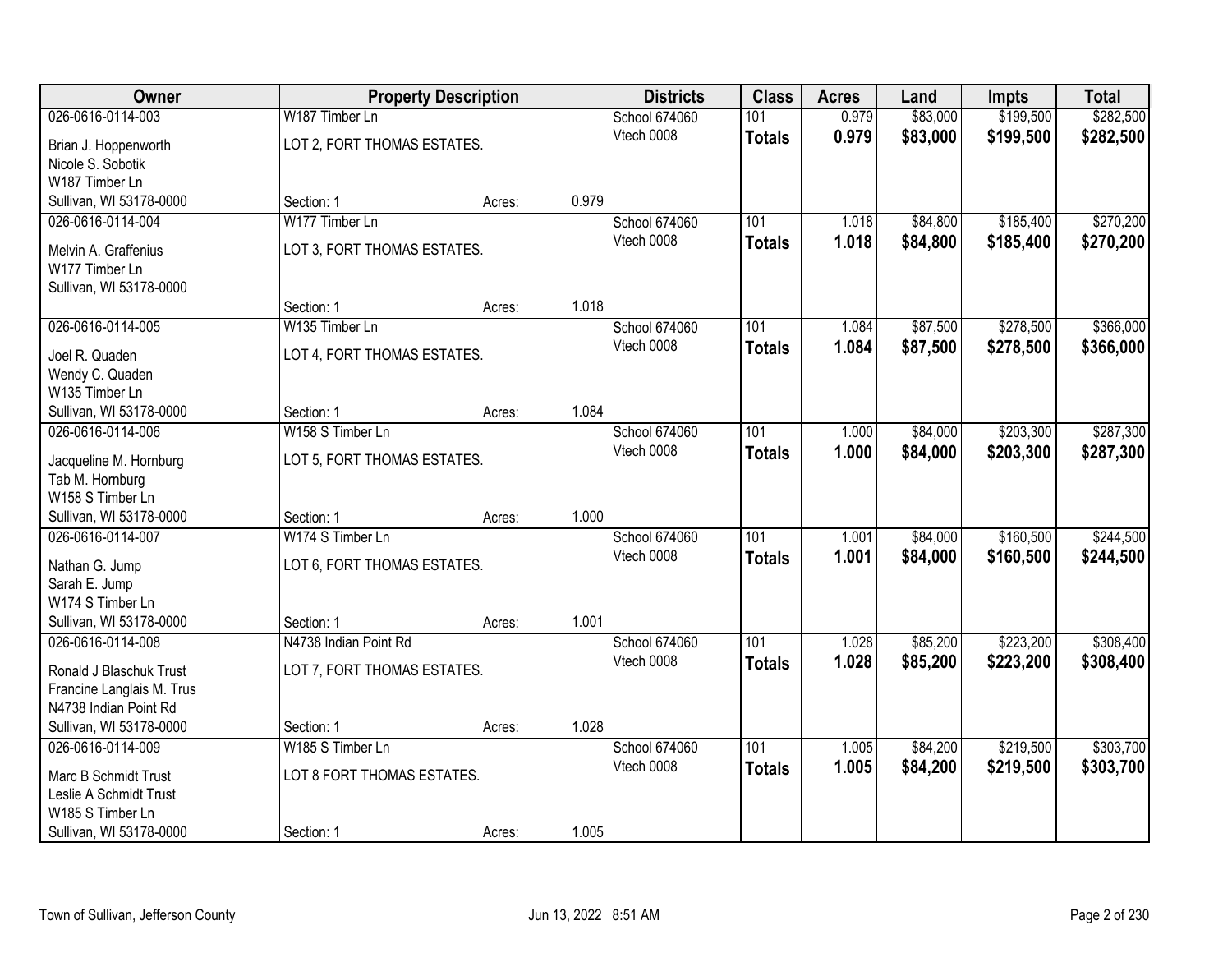| Owner                                        |                                    | <b>Property Description</b> |       | <b>Districts</b>            | <b>Class</b>     | <b>Acres</b> | Land      | <b>Impts</b> | <b>Total</b> |
|----------------------------------------------|------------------------------------|-----------------------------|-------|-----------------------------|------------------|--------------|-----------|--------------|--------------|
| 026-0616-0114-010                            | W175 S Timber Ln                   |                             |       | School 674060               | 101              | 1.008        | \$84,300  | \$135,700    | \$220,000    |
| Allen A. Isaacson                            | LOT 9, FORT THOMAS ESTATES.        |                             |       | Vtech 0008                  | <b>Totals</b>    | 1.008        | \$84,300  | \$135,700    | \$220,000    |
| Amanda L. Isaacson                           |                                    |                             |       |                             |                  |              |           |              |              |
| W175 S Timber Ln                             |                                    |                             |       |                             |                  |              |           |              |              |
| Sullivan, WI 53178-0000                      | Section: 1                         | Acres:                      | 1.008 |                             |                  |              |           |              |              |
| 026-0616-0114-011                            | W167 S Timber Ln                   |                             |       | School 674060               | 101              | 1.011        | \$84,500  | \$495,700    | \$580,200    |
| Shawn Strunsee                               | LOT 10, FORT THOMAS ESTATES.       |                             |       | Vtech 0008                  | <b>Totals</b>    | 1.011        | \$84,500  | \$495,700    | \$580,200    |
| Kami Strunsee                                |                                    |                             |       |                             |                  |              |           |              |              |
| W167 S Timber Ln                             |                                    |                             |       |                             |                  |              |           |              |              |
| Sullivan, WI 53178-0000                      | Section: 1                         | Acres:                      | 1.011 |                             |                  |              |           |              |              |
| 026-0616-0114-012                            | W161 S Timber Ln                   |                             |       | School 674060               | 101              | 0.978        | \$83,000  | \$274,600    | \$357,600    |
|                                              |                                    |                             |       | Vtech 0008                  | <b>Totals</b>    | 0.978        | \$83,000  | \$274,600    | \$357,600    |
| Eric J. Danielson                            | LOT 11, FORT THOMAS ESTATES.       |                             |       |                             |                  |              |           |              |              |
| Linda M. Danielson<br>W161 S Timber Ln       |                                    |                             |       |                             |                  |              |           |              |              |
| Sullivan, WI 53178-0000                      | Section: 1                         | Acres:                      | 0.978 |                             |                  |              |           |              |              |
| 026-0616-0114-013                            | W155 S Timber Ln                   |                             |       | School 674060               | 101              | 2.302        | \$128,400 | \$185,300    | \$313,700    |
|                                              |                                    |                             |       | Vtech 0008                  | <b>Totals</b>    | 2.302        | \$128,400 | \$185,300    | \$313,700    |
| Raymond A. Turinske II                       | LOTS 12 & 13, FORT THOMAS ESTATES. |                             |       |                             |                  |              |           |              |              |
| Michelle Turinske                            |                                    |                             |       |                             |                  |              |           |              |              |
| W155 S Timber Ln                             |                                    |                             | 2.302 |                             |                  |              |           |              |              |
| Sullivan, WI 53178-0000<br>026-0616-0114-015 | Section: 1<br>W149 S Timber Ln     | Acres:                      |       |                             | $\overline{101}$ | 1.038        | \$85,600  | \$178,200    | \$263,800    |
|                                              |                                    |                             |       | School 674060<br>Vtech 0008 |                  | 1.038        |           |              |              |
| Larry A. Dodge                               | LOT 14, FORT THOMAS ESTATES.       |                             |       |                             | <b>Totals</b>    |              | \$85,600  | \$178,200    | \$263,800    |
| Julienne A. Dodge                            |                                    |                             |       |                             |                  |              |           |              |              |
| W149 S Timber Ln                             |                                    |                             |       |                             |                  |              |           |              |              |
| Sullivan, WI 53178-0000                      | Section: 1                         | Acres:                      | 1.038 |                             |                  |              |           |              |              |
| 026-0616-0114-016                            | W141 Court Kathleen                |                             |       | School 674060               | 101              | 0.981        | \$83,100  | \$187,000    | \$270,100    |
| David J. Durham                              | LOT 15, FORT THOMAS ESTATES.       |                             |       | Vtech 0008                  | <b>Totals</b>    | 0.981        | \$83,100  | \$187,000    | \$270,100    |
| W141 Court Kathleen St                       |                                    |                             |       |                             |                  |              |           |              |              |
| Sullivan, WI 53178-0000                      |                                    |                             |       |                             |                  |              |           |              |              |
|                                              | Section: 1                         | Acres:                      | 0.981 |                             |                  |              |           |              |              |
| 026-0616-0114-017                            | W131 Court Kathleen                |                             |       | School 674060               | 101              | 1.076        | \$87,200  | \$209,000    | \$296,200    |
| Jennifer Laboy                               | LOT 16, FORT THOMAS ESTATES.       |                             |       | Vtech 0008                  | <b>Totals</b>    | 1.076        | \$87,200  | \$209,000    | \$296,200    |
| <b>James Matthew Witek</b>                   |                                    |                             |       |                             |                  |              |           |              |              |
| W131 Court Kathleen St                       |                                    |                             |       |                             |                  |              |           |              |              |
| Sullivan, WI 53178-0000                      | Section: 1                         | Acres:                      | 1.076 |                             |                  |              |           |              |              |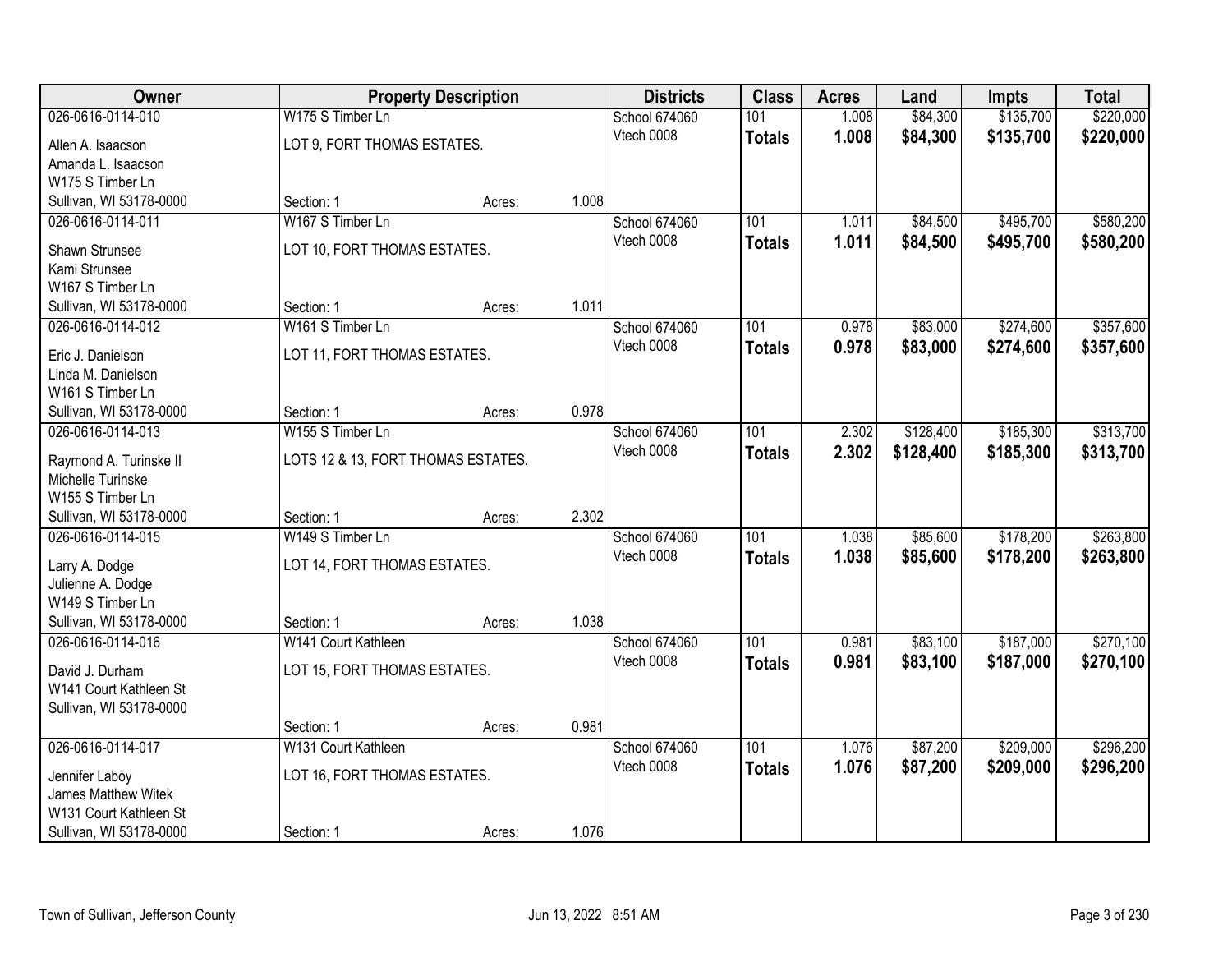| Owner                     |                                                 | <b>Property Description</b> |        | <b>Districts</b> | <b>Class</b>  | <b>Acres</b> | Land      | <b>Impts</b>    | <b>Total</b> |
|---------------------------|-------------------------------------------------|-----------------------------|--------|------------------|---------------|--------------|-----------|-----------------|--------------|
| 026-0616-0114-018         | W123 Court Kathleen St                          |                             |        | School 674060    | 101           | 1.089        | \$87,700  | \$259,800       | \$347,500    |
| Wade C. Herman            | LOT 17, FORT THOMAS ESTATES.                    |                             |        | Vtech 0008       | <b>Totals</b> | 1.089        | \$87,700  | \$259,800       | \$347,500    |
| Jo-Ann H. Herman          |                                                 |                             |        |                  |               |              |           |                 |              |
| W123 Court Kathleen St    |                                                 |                             |        |                  |               |              |           |                 |              |
| Sullivan, WI 53178-0000   | Section: 1                                      | Acres:                      | 1.089  |                  |               |              |           |                 |              |
| 026-0616-0114-020         | W116 Court Kathleen                             |                             |        | School 674060    | 101           | 2.885        | \$133,100 | \$223,900       | \$357,000    |
|                           |                                                 |                             |        | Vtech 0008       | <b>Totals</b> | 2.885        | \$133,100 | \$223,900       | \$357,000    |
| Christopher J. Wert       | LOT 1, CSM 6165-36-105, DOC 1444227.            |                             |        |                  |               |              |           |                 |              |
| Sharon J. Wert            |                                                 |                             |        |                  |               |              |           |                 |              |
| W116 Court Kathleen St    |                                                 |                             | 2.885  |                  |               |              |           |                 |              |
| Sullivan, WI 53178-0000   | Section: 1                                      | Acres:                      |        |                  |               |              |           |                 |              |
| 026-0616-0114-021         | W120 Court Kathleen                             |                             |        | School 674060    | 101           | 0.942        | \$81,500  | \$157,900       | \$239,400    |
| Brian A. Traynor          | LOT 20, FORT THOMAS ESTATES.                    |                             |        | Vtech 0008       | <b>Totals</b> | 0.942        | \$81,500  | \$157,900       | \$239,400    |
| Kathleen J. Haiser        |                                                 |                             |        |                  |               |              |           |                 |              |
| W120 Court Kathleen St    |                                                 |                             |        |                  |               |              |           |                 |              |
| Sullivan, WI 53178-0000   | Section: 1                                      | Acres:                      | 0.942  |                  |               |              |           |                 |              |
| 026-0616-0114-022         | W136 Court Kathleen                             |                             |        | School 674060    | 101           | 1.153        | \$90,400  | \$232,300       | \$322,700    |
| Kevin Turley              | LOT 21, FORT THOMAS ESTATES. ALSO COM NE/C      |                             |        | Vtech 0008       | <b>Totals</b> | 1.153        | \$90,400  | \$232,300       | \$322,700    |
| Deanna Turley             | LOT 22, FORT THOMAS ESTATES, S35DGE 243.        |                             |        |                  |               |              |           |                 |              |
| W136 Court Kathleen St    | 16FT, N45DG06'W 122.11FT, N25DG07'E 124.79FT TO |                             |        |                  |               |              |           |                 |              |
| Sullivan, WI 53178-0000   | Section: 1                                      | Acres:                      | 1.153  |                  |               |              |           |                 |              |
| 026-0616-0114-023         | W140 Court Kathleen                             |                             |        | School 674060    | 101           | 1.121        | \$89,100  | \$217,700       | \$306,800    |
|                           |                                                 |                             |        | Vtech 0008       | <b>Totals</b> | 1.121        | \$89,100  | \$217,700       | \$306,800    |
| Jennifer K. Schindler     | LOT 22, FORT THOMAS ESTATES. EX COM NE/C,       |                             |        |                  |               |              |           |                 |              |
| W140 Court Kathleen St    | S35DGE 243.16FT N45DG06'W 122.11FT, N25DG07' E  |                             |        |                  |               |              |           |                 |              |
| Sullivan, WI 53178-0000   | 124.79FT TO POB.                                |                             |        |                  |               |              |           |                 |              |
|                           | Section: 1                                      | Acres:                      | 1.121  |                  |               |              |           |                 |              |
| 026-0616-0121-000         | US Highway18                                    |                             |        | School 674060    | 104           | 47.960       | \$9,100   | $\overline{60}$ | \$9,100      |
| Haf Golden Acres, LLC     | NEFRL1/4 NWFRL1/4. EX 202FT E&W BY 310FT N&S    |                             |        | Vtech 0008       | <b>Totals</b> | 47.960       | \$9,100   | \$0             | \$9,100      |
| N9416 Tamarack Rd         | IN NW/C. EX COM NW/C NW1/4, E1284.44FT,         |                             |        |                  |               |              |           |                 |              |
| Whitewater, WI 53190-0000 | S00DG22'E 310FT TO POB, E202 FT, S00DG22'W      |                             |        |                  |               |              |           |                 |              |
|                           | Section: 1                                      | Acres:                      | 47.960 |                  |               |              |           |                 |              |
| 026-0616-0121-001         | N4880 Buth Rd                                   |                             |        | School 674060    | 101           | 3.180        | \$86,700  | \$129,000       | \$215,700    |
|                           |                                                 |                             |        | Vtech 0008       | <b>Totals</b> | 3.180        | \$86,700  | \$129,000       | \$215,700    |
| Russell S. Buth           | BEG AT NW/C NEFRL1/4 NWFRL 1/4, S 310FT, E      |                             |        |                  |               |              |           |                 |              |
| Carol M. Toman-Buth       | 202FT, N 310FT, W 202FT TO POB. ALSO COM NW/C   |                             |        |                  |               |              |           |                 |              |
| N4880 Buth Rd             | NW1/4, E1284.44FT, S00DG22'E 310FT TO POB, E202 |                             |        |                  |               |              |           |                 |              |
| Sullivan, WI 53178-0000   | Section: 1                                      | Acres:                      | 3.180  |                  |               |              |           |                 |              |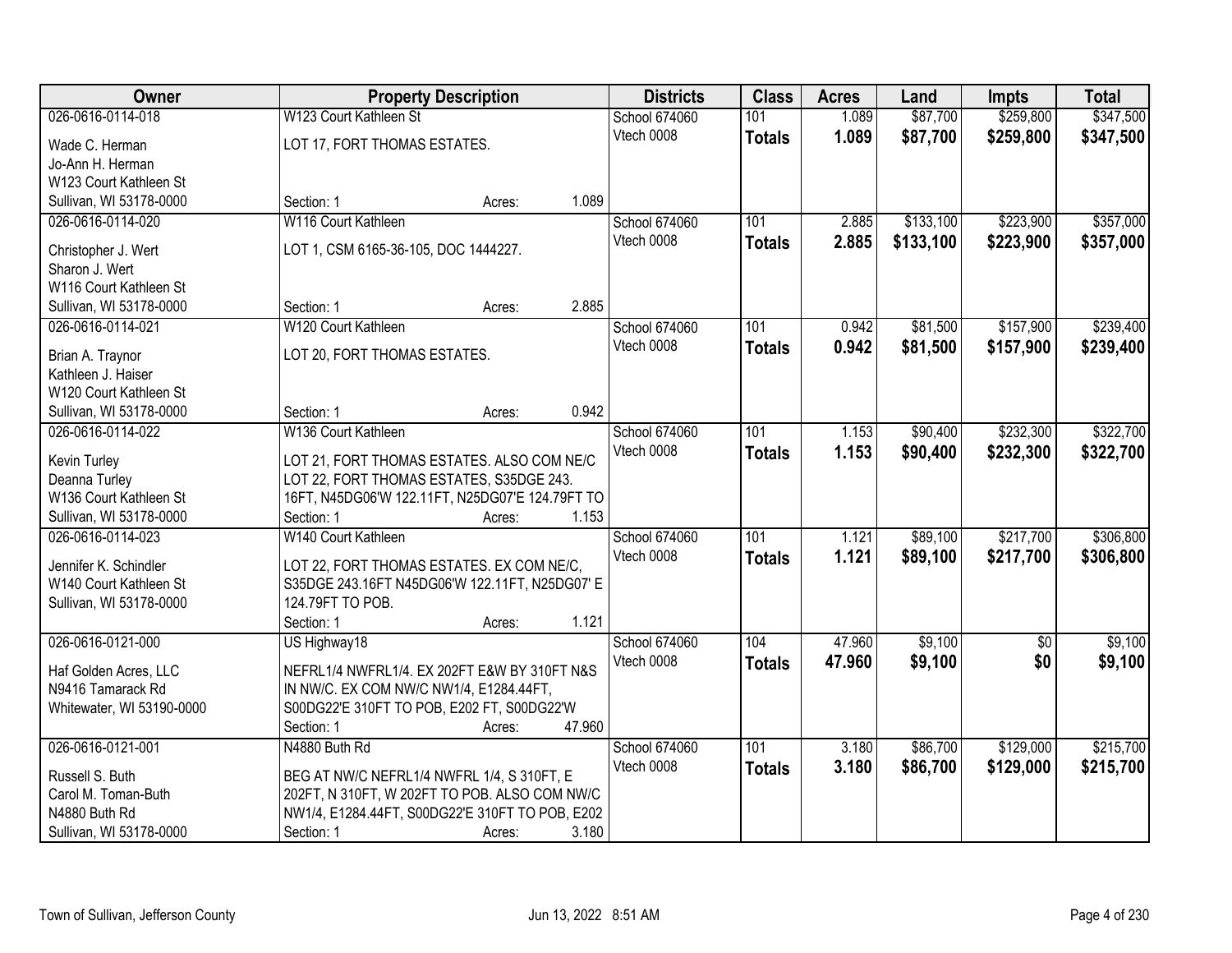| Owner                         | <b>Property Description</b>                      | <b>Districts</b>     | <b>Class</b>     | <b>Acres</b> | Land            | Impts           | <b>Total</b>    |
|-------------------------------|--------------------------------------------------|----------------------|------------------|--------------|-----------------|-----------------|-----------------|
| 026-0616-0122-000             | N4892 Highland Dr                                | <b>School 674060</b> | 104              | 50.300       | \$8,600         | $\overline{50}$ | \$8,600         |
| James A. Wenzel               | NWFRL1/4 NWFRL1/4. EX BEG 300FT S & 370.92FT W   | Vtech 0008           | 107              | 2.000        | \$50,000        | \$146,300       | \$196,300       |
| Holly A. Wenzel               | OF C/L USH 18 & E/L SW1/4 SW1/4 SEC 36-7-16, W   |                      | <b>Totals</b>    | 52.300       | \$58,600        | \$146,300       | \$204,900       |
| N4892 Highland Dr             | 125FT, S 75FT, E TO E/L NWFRL1/4 NWFRL1/4, N     |                      |                  |              |                 |                 |                 |
| Sullivan, WI 53178-0000       | 52.300<br>Section: 1<br>Acres:                   |                      |                  |              |                 |                 |                 |
| 026-0616-0122-001             | US Highway18                                     | <b>School 674060</b> | 304              | 0.950        | $\overline{50}$ | $\overline{50}$ | $\overline{50}$ |
|                               |                                                  | Vtech 0008           | <b>Totals</b>    | 0.950        | \$0             | \$0             | \$0             |
| St Johns Evangelical Lutheran | COM C/L STH 18 & E/L SW1/4 SW1/4 SEC 36-7-16, W  |                      |                  |              |                 |                 |                 |
| Church                        | ALG SD C/L 370.92FT, S 300FT TO N/L SEC 1 &      |                      |                  |              |                 |                 |                 |
| W405 Us Highway 18            | BEING POB, W 125FT, S 75FT, E TO E/L NWFRL1/4    |                      |                  |              |                 |                 |                 |
| Sullivan, WI 53178-0000       | 0.950<br>Section: 1<br>Acres:                    |                      |                  |              |                 |                 |                 |
| 026-0616-0123-000             | <b>Highland Dr</b>                               | School 674060        | 104              | 28.000       | \$5,000         | $\overline{50}$ | \$5,000         |
| James A. Wenzel               | SW1/4 NWFRL1/4 N OF RR ROW. ALSO BEG W 1/4/P     | Vtech 0008           | 105              | 1.000        | \$500           | \$0             | \$500           |
| Holly A. Wenzel               | 600FT, NW TO S/L ON S/L RR, S TO POB. SUBJ TO    |                      | <b>15M</b>       | 1.760        | \$2,100         | \$0             | \$2,100         |
| N4892 Highland Dr             | ESMT IN DOC 1332462.                             |                      | <b>Totals</b>    | 30.760       | \$7,600         | \$0             | \$7,600         |
| Sullivan, WI 53178-0000       | 30.760<br>Section: 1<br>Acres:                   |                      |                  |              |                 |                 |                 |
| 026-0616-0123-001             | <b>Highland Dr</b>                               | School 674060        | 106              | 5.478        | \$13,100        | \$0             | \$13,100        |
|                               |                                                  | Vtech 0008           | <b>Totals</b>    | 5.478        | \$13,100        | \$0             | \$13,100        |
| Haf Golden Acres, LLC         | BEG 600FT E OF W 1/4/P, E TO E/L SW1/4 NWFRL1/4, |                      |                  |              |                 |                 |                 |
| N9416 Tamarack Rd             | N TO S/L RR, WLY ALG RR TO S/L, SE TO POB. SUBJ  |                      |                  |              |                 |                 |                 |
| Whitewater, WI 53190-0000     | TO ESMT IN 1332462                               |                      |                  |              |                 |                 |                 |
|                               | 5.478<br>Section: 1<br>Acres:                    |                      |                  |              |                 |                 |                 |
| 026-0616-0123-002             | Highland Dr                                      | School 674060        | $\overline{302}$ | 3.330        | $\overline{50}$ | $\overline{50}$ | \$0             |
| <b>Dept Natural Resources</b> | 110FT STRIP THRU SW1/4 NW1/4                     | Vtech 0008           | <b>Totals</b>    | 3.330        | \$0             | \$0             | \$0             |
| State of Wisconsin            |                                                  |                      |                  |              |                 |                 |                 |
| PO Box 7921                   |                                                  |                      |                  |              |                 |                 |                 |
| Madison, WI 53707-0000        | 3.330<br>Section: 1<br>Acres:                    |                      |                  |              |                 |                 |                 |
| 026-0616-0124-000             | <b>Highland Dr</b>                               | School 674060        | 104              | 35.129       | \$6,500         | $\overline{60}$ | \$6,500         |
|                               |                                                  | Vtech 0008           | <b>15M</b>       | 3.250        | \$3,900         | \$0             | \$3,900         |
| Haf Golden Acres, LLC         | SE1/4 NWFRL1/4. EX RR ROW. SUBJ TO ESMT IN       |                      | <b>Totals</b>    | 38.379       | \$10,400        | \$0             | \$10,400        |
| N9416 Tamarack Rd             | DOC 1332462.                                     |                      |                  |              |                 |                 |                 |
| Whitewater, WI 53190-0000     |                                                  |                      |                  |              |                 |                 |                 |
|                               | 38.379<br>Section: 1<br>Acres:                   |                      |                  |              |                 |                 |                 |
| 026-0616-0124-001             | <b>Highland Dr</b>                               | School 674060        | 302              | 3.240        | \$0             | $\overline{50}$ | $\overline{50}$ |
| <b>Dept Natural Resources</b> | 100FT STRIP THRU SE1/4 NW1/4 & NE1/4 SW1/4.      | Vtech 0008           | <b>Totals</b>    | 3.240        | \$0             | \$0             | \$0             |
| State of Wisconsin            |                                                  |                      |                  |              |                 |                 |                 |
| PO Box 7921                   |                                                  |                      |                  |              |                 |                 |                 |
| Madison, WI 53707-0000        | 3.240<br>Section: 1<br>Acres:                    |                      |                  |              |                 |                 |                 |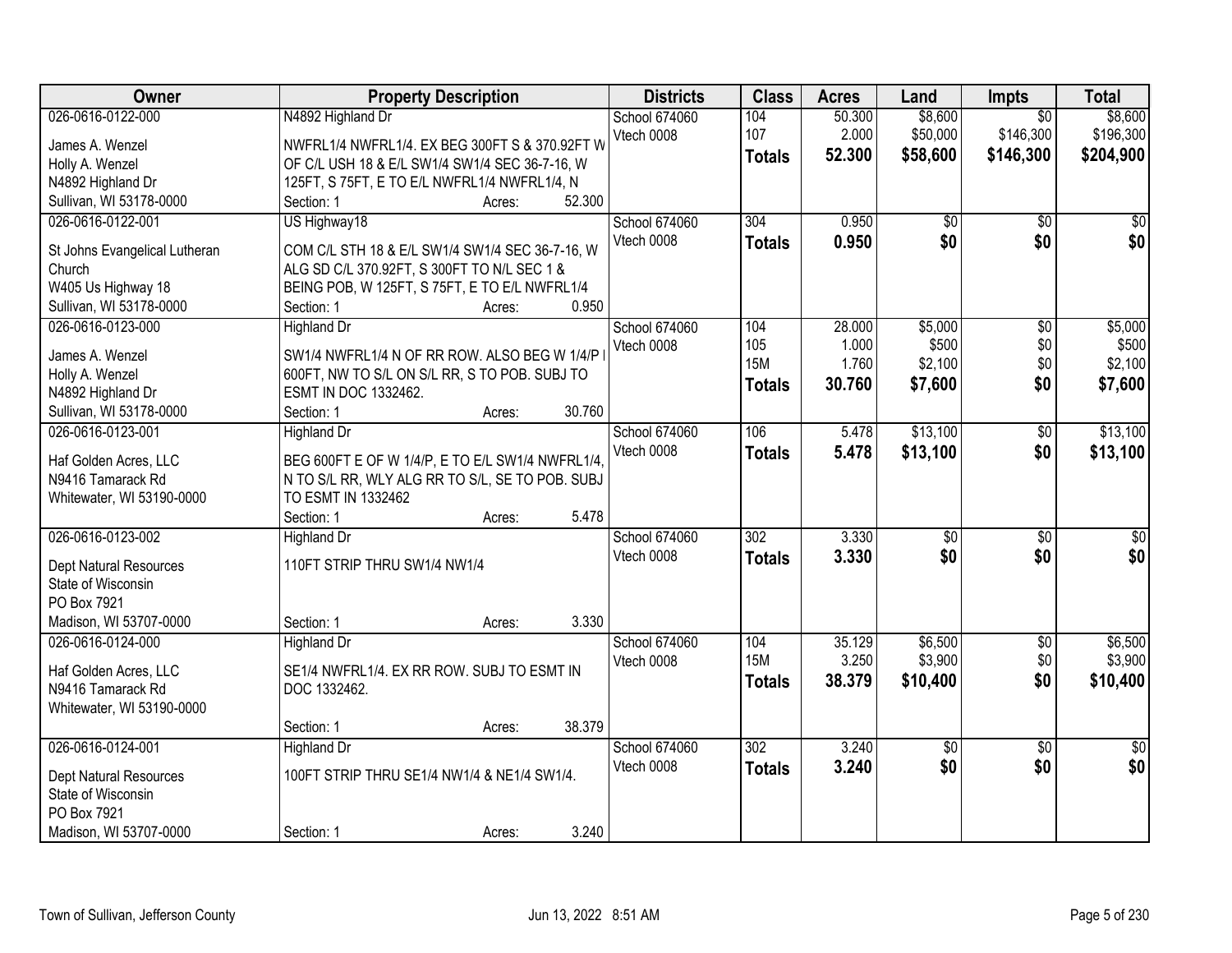| Owner                                         |                                                 | <b>Property Description</b> |        | <b>Districts</b> | <b>Class</b>     | <b>Acres</b> | Land      | <b>Impts</b>    | <b>Total</b> |
|-----------------------------------------------|-------------------------------------------------|-----------------------------|--------|------------------|------------------|--------------|-----------|-----------------|--------------|
| 026-0616-0131-000                             | N4659 Indian Point Rd                           |                             |        | School 674060    | 101              | 8.090        | \$121,700 | \$312,100       | \$433,800    |
| Gerald F. Perrine                             | LOT 2, CSM 3237-14-58, DOC 952680. SUBJ TO ESMT |                             |        | Vtech 0008       | <b>Totals</b>    | 8.090        | \$121,700 | \$312,100       | \$433,800    |
| Tricia A. Perrine                             | IN DOC 1332462.                                 |                             |        |                  |                  |              |           |                 |              |
| N4659 Indian Point Rd                         |                                                 |                             |        |                  |                  |              |           |                 |              |
| Sullivan, WI 53178-0000                       | Section: 1                                      | Acres:                      | 8.090  |                  |                  |              |           |                 |              |
| 026-0616-0131-001                             | N4625 Indian Point Rd                           |                             |        | School 674060    | 101              | 2.618        | \$78,300  | \$142,100       | \$220,400    |
| Steven M. Sindberg                            | LOT 1, CSM 6112-35-345. DOC 1433488.            |                             |        | Vtech 0008       | <b>Totals</b>    | 2.618        | \$78,300  | \$142,100       | \$220,400    |
| Patricia A. Sindberg                          |                                                 |                             |        |                  |                  |              |           |                 |              |
| N4625 Indian Point Rd                         |                                                 |                             |        |                  |                  |              |           |                 |              |
| Sullivan, WI 53178-0000                       | Section: 1                                      | Acres:                      | 2.618  |                  |                  |              |           |                 |              |
| 026-0616-0131-002                             | Indian Point Rd                                 |                             |        | School 674060    | 101              | 0.500        | \$23,000  | \$21,200        | \$44,200     |
|                                               |                                                 |                             |        | Vtech 0008       | 105              | 27.910       | \$14,000  | \$0             | \$14,000     |
| Jarrod B. Thomas                              | LOT 3, CSM 3237-14-58, DOC 952680. EX CSM       |                             |        |                  | <b>Totals</b>    | 28.410       | \$37,000  | \$21,200        | \$58,200     |
| Kathryn H. Thomas                             | 5029-26-275, DOC 1213561.                       |                             |        |                  |                  |              |           |                 |              |
| N4645 Indian Point Rd                         |                                                 |                             | 28.410 |                  |                  |              |           |                 |              |
| Sullivan, WI 53178-0000<br>026-0616-0131-003  | Section: 1<br>N4645 Indian Point Rd             | Acres:                      |        | School 674060    | 101              | 2.000        | \$69,000  | \$483,800       | \$552,800    |
|                                               |                                                 |                             |        | Vtech 0008       |                  |              |           |                 |              |
| Jarrod B. Thomas                              | LOT 1, CSM 5029-26-275, DOC 1213561.            |                             |        |                  | <b>Totals</b>    | 2.000        | \$69,000  | \$483,800       | \$552,800    |
| Kathryn H. Thomas                             |                                                 |                             |        |                  |                  |              |           |                 |              |
| N4645 Indian Point Rd                         |                                                 |                             |        |                  |                  |              |           |                 |              |
| Sullivan, WI 53178-0000                       | Section: 1                                      | Acres:                      | 2.000  |                  |                  |              |           |                 |              |
| 026-0616-0131-004                             | <b>Indian Point Rd</b>                          |                             |        | School 674060    | 101              | 2.012        | \$69,200  | $\overline{50}$ | \$69,200     |
| James B. Meidam                               | LOT 2, CSM 6112-35-345, DOC 1433488.            |                             |        | Vtech 0008       | <b>Totals</b>    | 2.012        | \$69,200  | \$0             | \$69,200     |
| Rhonda Meidam                                 |                                                 |                             |        |                  |                  |              |           |                 |              |
| 2915 N 88th St                                |                                                 |                             |        |                  |                  |              |           |                 |              |
| Milwaukee, WI 53222-0000                      | Section: 1                                      | Acres:                      | 2.012  |                  |                  |              |           |                 |              |
| 026-0616-0131-005                             | <b>Indian Point Rd</b>                          |                             |        | School 674060    | $\overline{101}$ | 2.027        | \$69,400  | $\overline{50}$ | \$69,400     |
| Robert L. Wagner                              | LOT 3, CSM 6112-35-345, DOC 1433488.            |                             |        | Vtech 0008       | <b>Totals</b>    | 2.027        | \$69,400  | \$0             | \$69,400     |
| Colleen G. Wagner                             |                                                 |                             |        |                  |                  |              |           |                 |              |
| W312 S8869 Cherokee pass                      |                                                 |                             |        |                  |                  |              |           |                 |              |
| Mukwonago, WI 53149-0000                      | Section: 1                                      | Acres:                      | 2.027  |                  |                  |              |           |                 |              |
| 026-0616-0131-006                             | <b>Indian Point Rd</b>                          |                             |        | School 674060    | 104              | 3.344        | \$700     | $\overline{50}$ | \$700        |
|                                               |                                                 |                             |        | Vtech 0008       | <b>Totals</b>    | 3.344        | \$700     | \$0             | \$700        |
| Jarrod Thomas Trust                           | OUTLOT 1, CSM 6112-35-345, DOC 1433488.         |                             |        |                  |                  |              |           |                 |              |
| Kathryn Thomas Trust<br>N4645 Indian Point Rd |                                                 |                             |        |                  |                  |              |           |                 |              |
| Sullivan, WI 53178-0000                       | Section: 1                                      |                             | 3.344  |                  |                  |              |           |                 |              |
|                                               |                                                 | Acres:                      |        |                  |                  |              |           |                 |              |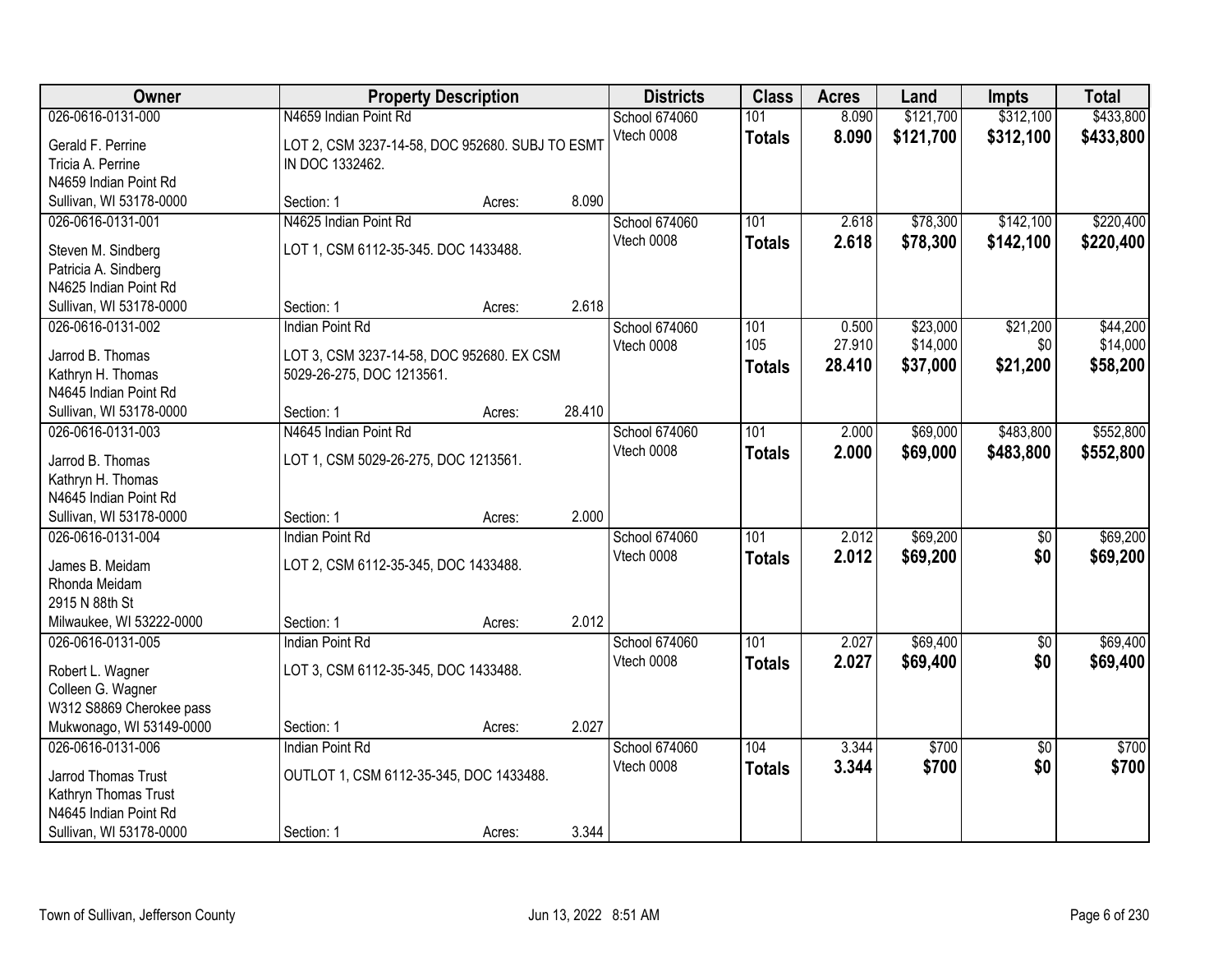| Owner                           |                                               | <b>Property Description</b> |        | <b>Districts</b>     | <b>Class</b>     | <b>Acres</b> | Land            | <b>Impts</b>    | <b>Total</b>    |
|---------------------------------|-----------------------------------------------|-----------------------------|--------|----------------------|------------------|--------------|-----------------|-----------------|-----------------|
| 026-0616-0132-000               | N4642 Highland Dr                             |                             |        | <b>School 674060</b> | 101              | 2.580        | \$77,700        | \$99,900        | \$177,600       |
| Casey Baillargeon               | LOT 2, CSM 5987-34-320, DOC 1409761.          |                             |        | Vtech 0008           | <b>Totals</b>    | 2.580        | \$77,700        | \$99,900        | \$177,600       |
| Lindsay Neumann                 |                                               |                             |        |                      |                  |              |                 |                 |                 |
| N4642 Highland Dr               |                                               |                             |        |                      |                  |              |                 |                 |                 |
| Sullivan, WI 53178-0000         | Section: 1                                    | Acres:                      | 2.580  |                      |                  |              |                 |                 |                 |
| 026-0616-0132-001               | <b>Highland Dr</b>                            |                             |        | <b>School 674060</b> | 104              | 59.203       | \$10,900        | \$0             | \$10,900        |
| <b>Broedlow Properties, LLC</b> | LOT 1, CSM 5987-34-320, DOC 1409761.          |                             |        | Vtech 0008           | <b>Totals</b>    | 59.203       | \$10,900        | \$0             | \$10,900        |
| N4704 S Farmington Rd           |                                               |                             |        |                      |                  |              |                 |                 |                 |
| Helenville, WI 53137-0000       |                                               |                             |        |                      |                  |              |                 |                 |                 |
|                                 | Section: 1                                    | Acres:                      | 59.203 |                      |                  |              |                 |                 |                 |
| 026-0616-0133-000               | <b>Highland Dr</b>                            |                             |        | School 674060        | 101              | 2.050        | \$69,800        | \$0             | \$69,800        |
| Steve Lacombe                   | LOT 4, CSM 5987-34-320, DOC 1409761.          |                             |        | Vtech 0008           | <b>Totals</b>    | 2.050        | \$69,800        | \$0             | \$69,800        |
| Dawn Lacombe                    |                                               |                             |        |                      |                  |              |                 |                 |                 |
| 153 Gaul Rd                     |                                               |                             |        |                      |                  |              |                 |                 |                 |
| Dousman, WI 53118-0000          | Section: 1                                    | Acres:                      | 2.050  |                      |                  |              |                 |                 |                 |
| 026-0616-0133-001               | <b>Highland Dr</b>                            |                             |        | School 674060        | 104              | 2.971        | \$500           | \$0             | \$500           |
| Steve Lacombe                   | LOT 3, CSM 5987-34-320, DOC 1409761.          |                             |        | Vtech 0008           | 105              | 1.000        | \$500           | \$0             | \$500           |
| Dawn Lacombe                    |                                               |                             |        |                      | <b>15M</b>       | 12.950       | \$15,600        | \$0             | \$15,600        |
| 153 Gaul Rd                     |                                               |                             |        |                      | <b>Totals</b>    | 16.921       | \$16,600        | \$0             | \$16,600        |
| Dousman, WI 53118-0000          | Section: 1                                    | Acres:                      | 16.921 |                      |                  |              |                 |                 |                 |
| 026-0616-0134-000               | N4579 Indian Point Rd                         |                             |        | School 674060        | 101              | 1.110        | \$48,500        | \$47,500        | \$96,000        |
| Laura M. Flood                  | SE1/4 SW1/4. EX PT IN CSM 543-2-351. EX CSM   |                             |        | Vtech 0008           | 104              | 21.900       | \$4,800         | \$0             | \$4,800         |
| William L. Flood                | 3858-18-179.                                  |                             |        |                      | 105              | 12.586       | \$13,800        | \$0             | \$13,800        |
| N4615 Indian Point Rd           |                                               |                             |        |                      | <b>15M</b>       | 0.890        | \$1,100         | \$0             | \$1,100         |
| Sullivan, WI 53178-0000         | Section: 1                                    | Acres:                      | 36.486 |                      | <b>Totals</b>    | 36.486       | \$68,200        | \$47,500        | \$115,700       |
| 026-0616-0134-001               | N4615 Indian Point Rd                         |                             |        | School 674060        | $\overline{101}$ | 2.384        | \$74,800        | \$177,900       | \$252,700       |
| William L. Flood                | LOT 1, CSM 3858-18-179.                       |                             |        | Vtech 0008           | 104              | 1.000        | \$200           | \$0             | \$200           |
| Laura M. Flood                  |                                               |                             |        |                      | <b>Totals</b>    | 3.384        | \$75,000        | \$177,900       | \$252,900       |
| N4615 Indian Point Rd           |                                               |                             |        |                      |                  |              |                 |                 |                 |
| Sullivan, WI 53178-0000         | Section: 1                                    | Acres:                      | 3.384  |                      |                  |              |                 |                 |                 |
| 026-0616-0141-000               | <b>Indian Point Rd</b>                        |                             |        | School 674060        | 304              | 16.480       | $\overline{50}$ | $\overline{30}$ | $\overline{50}$ |
| Waukesha Land Conservancy       | E 544.5FT OF N1/2 SE1/4. SUBJ TO MGT CONTRACT |                             |        | Vtech 0008           | <b>Totals</b>    | 16.480       | \$0             | \$0             | \$0             |
| PO Box 2572                     | IN 907-327.                                   |                             |        |                      |                  |              |                 |                 |                 |
| Brookfield, WI 53008-0000       |                                               |                             |        |                      |                  |              |                 |                 |                 |
|                                 | Section: 1                                    | Acres:                      | 16.480 |                      |                  |              |                 |                 |                 |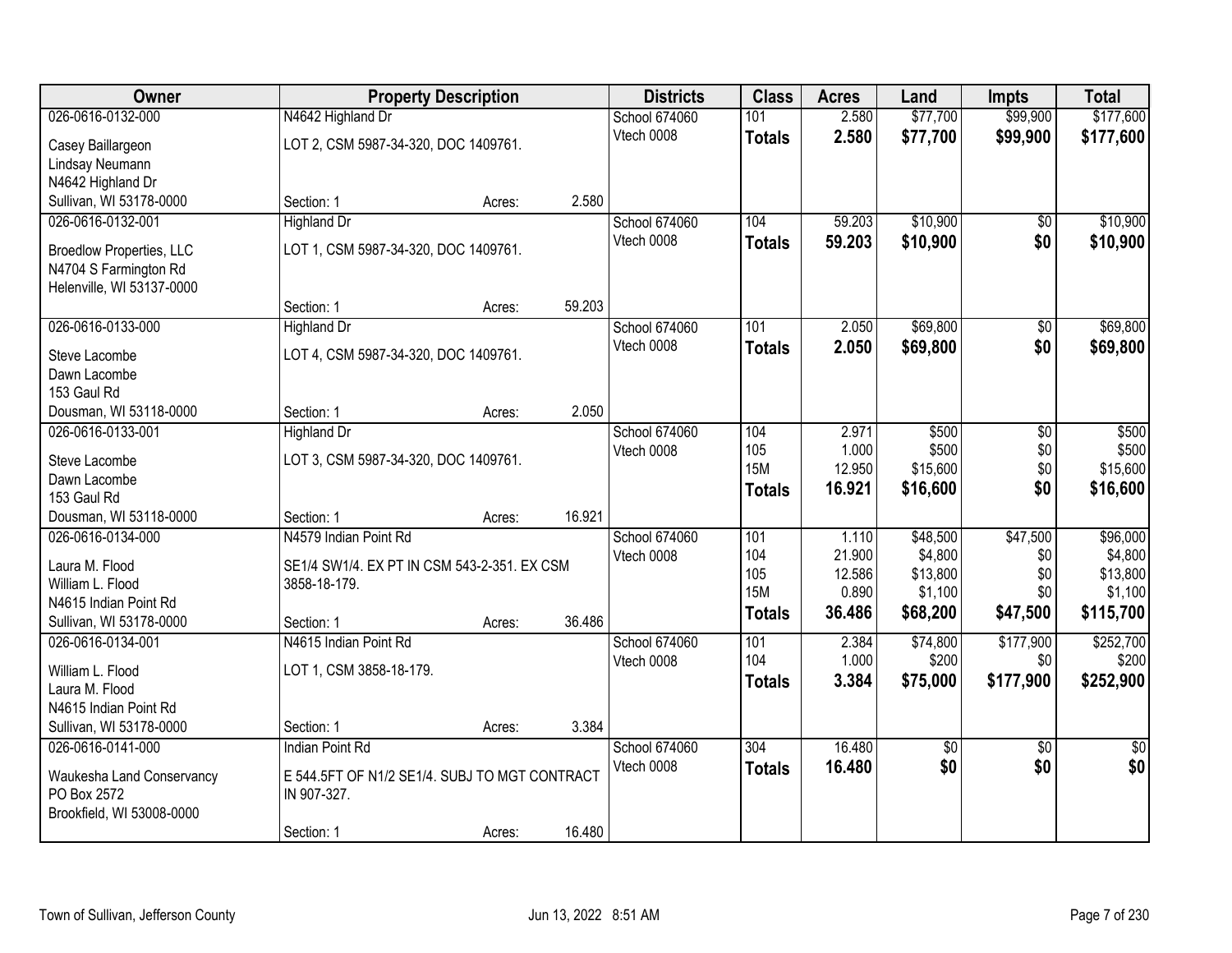| Owner                                                                                                                                      | <b>Property Description</b>                                                                                                                                                |                  |                 | <b>Districts</b>            | <b>Class</b>         | <b>Acres</b>     | Land                   | <b>Impts</b>           | <b>Total</b>           |
|--------------------------------------------------------------------------------------------------------------------------------------------|----------------------------------------------------------------------------------------------------------------------------------------------------------------------------|------------------|-----------------|-----------------------------|----------------------|------------------|------------------------|------------------------|------------------------|
| 026-0616-0141-001<br>Catherine a Wenzel Trust<br>W480 Us Highway 18<br>Sullivan, WI 53178-0000                                             | <b>Indian Point Rd</b><br>N 22A OF W 42A OF E1/2 SE1/4 EX RR ROW. SUBJ TO<br>ESMT. EX BEG SW/C, N488.01FT, SELY 935FT, WLY<br>TO POB. SUBJ TO ESMT IN DOC 1332462. MFL 726 |                  |                 | School 674060<br>Vtech 0008 | 206<br><b>Totals</b> | 16.600<br>16.600 | ( \$39, 800)<br>\$0    | $\overline{50}$<br>\$0 | $\overline{30}$<br>\$0 |
| 026-0616-0141-002<br>Dept Natural Resources<br>State of Wisconsin<br>PO Box 7921                                                           | Section: 1<br>Indian Point Rd<br>100FT STRIP THRU N SD OF NE1/4 SE1/4.                                                                                                     | Acres:           | 16.600<br>3.050 | School 674060<br>Vtech 0008 | 302<br><b>Totals</b> | 3.050<br>3.050   | $\overline{50}$<br>\$0 | $\overline{50}$<br>\$0 | $\sqrt{50}$<br>\$0     |
| Madison, WI 53707-0000<br>026-0616-0142-000<br>Daniel J. Britten<br>Nicol C. Britten<br>W212 Cherokee Canyon Ct<br>Sullivan, WI 53178-0000 | Section: 1<br><b>Indian Point Rd</b><br>PARK - FORT APACHE<br>Section: 1                                                                                                   | Acres:<br>Acres: | 1.110           | School 674060<br>Vtech 0008 | 101<br><b>Totals</b> | 1.110<br>1.110   | \$57,600<br>\$57,600   | $\overline{50}$<br>\$0 | \$57,600<br>\$57,600   |
| 026-0616-0142-001<br>Mark L. Meixelsperger<br>W281 White Mountain Ct<br>Sullivan, WI 53178-0000                                            | W281 White Mountain Ct<br>LOT 1, FORT APACHE<br>Section: 1                                                                                                                 | Acres:           | 1.005           | School 674060<br>Vtech 0008 | 101<br><b>Totals</b> | 1.005<br>1.005   | \$60,100<br>\$60,100   | \$133,900<br>\$133,900 | \$194,000<br>\$194,000 |
| 026-0616-0142-002<br>Michael D. Bright Sr<br>Kimberley A. Bright<br>W278 White Mountain Ct<br>Sullivan, WI 53178-0000                      | W278 White Mountain Ct<br>LOT 2, FORT APACHE<br>Section: 1                                                                                                                 | Acres:           | 1.005           | School 674060<br>Vtech 0008 | 101<br><b>Totals</b> | 1.005<br>1.005   | \$60,100<br>\$60,100   | \$236,900<br>\$236,900 | \$297,000<br>\$297,000 |
| 026-0616-0142-003<br>Steven M. Fischer<br>Christine M. Fischer<br>N4640 Indian Point Rd<br>Sullivan, WI 53178-0000                         | N4640 Indian Point Rd<br>LOT 3, FORT APACHE<br>Section: 1                                                                                                                  | Acres:           | 1.029           | School 674060<br>Vtech 0008 | 101<br><b>Totals</b> | 1.029<br>1.029   | \$60,700<br>\$60,700   | \$188,700<br>\$188,700 | \$249,400<br>\$249,400 |
| 026-0616-0142-004<br>Michael J. Voglmaier<br>Lynn Alloy<br>N4650 Indian Point Rd<br>Sullivan, WI 53178-0000                                | N4650 Indian Point Rd<br>LOT 4, FORT APACHE<br>Section: 1                                                                                                                  | Acres:           | 1.015           | School 674060<br>Vtech 0008 | 101<br><b>Totals</b> | 1.015<br>1.015   | \$60,400<br>\$60,400   | \$155,000<br>\$155,000 | \$215,400<br>\$215,400 |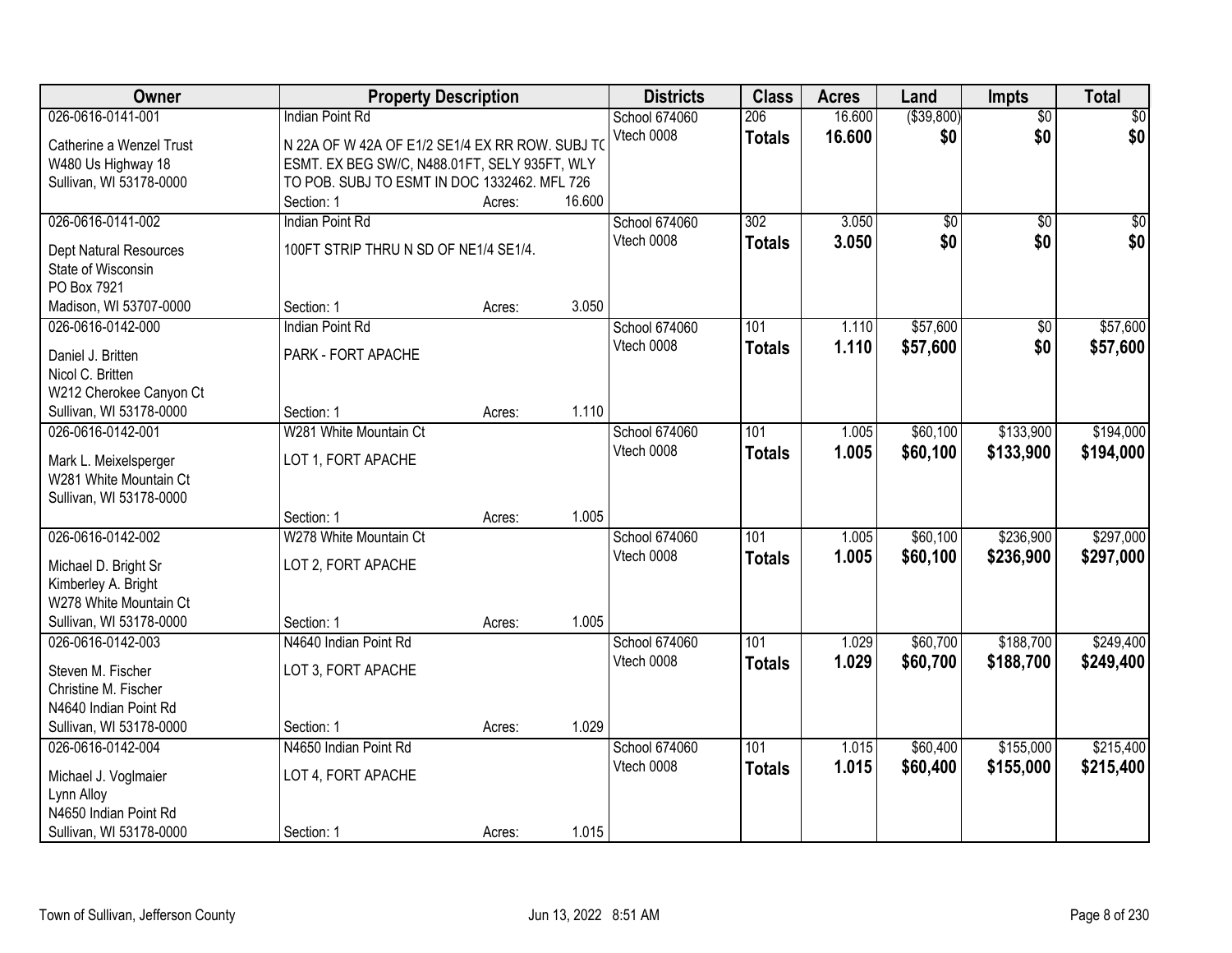| Owner                                            |                                         | <b>Property Description</b> |       | <b>Districts</b> | <b>Class</b>  | <b>Acres</b> | Land     | <b>Impts</b> | <b>Total</b> |
|--------------------------------------------------|-----------------------------------------|-----------------------------|-------|------------------|---------------|--------------|----------|--------------|--------------|
| 026-0616-0142-005                                | N4654 Indian Point Rd                   |                             |       | School 674060    | 101           | 1.020        | \$60,500 | \$185,700    | \$246,200    |
| Steven I. Berman                                 | LOT 5, FORT APACHE                      |                             |       | Vtech 0008       | <b>Totals</b> | 1.020        | \$60,500 | \$185,700    | \$246,200    |
| Kim M. Berman                                    |                                         |                             |       |                  |               |              |          |              |              |
| N4654 Indian Point Rd                            |                                         |                             |       |                  |               |              |          |              |              |
| Sullivan, WI 53178-0000                          | Section: 1                              | Acres:                      | 1.020 |                  |               |              |          |              |              |
| 026-0616-0142-006                                | N4662 Indian Point Rd                   |                             |       | School 674060    | 101           | 1.023        | \$60,600 | \$137,100    | \$197,700    |
| Mark A. Dunco                                    | LOT 6, FORT APACHE                      |                             |       | Vtech 0008       | <b>Totals</b> | 1.023        | \$60,600 | \$137,100    | \$197,700    |
| Suzanne R. Dunco                                 |                                         |                             |       |                  |               |              |          |              |              |
| N4662 Indian Point Rd                            |                                         |                             |       |                  |               |              |          |              |              |
| Sullivan, WI 53178-0000                          | Section: 1                              | Acres:                      | 1.023 |                  |               |              |          |              |              |
| 026-0616-0142-007                                | W257 Cherokee Canyon Ct                 |                             |       | School 674060    | 101           | 1.014        | \$60,400 | \$167,900    | \$228,300    |
|                                                  |                                         |                             |       | Vtech 0008       | <b>Totals</b> | 1.014        | \$60,400 | \$167,900    | \$228,300    |
| Daniel S. Baumgartner<br>W257 Cherokee Canyon Ct | LOT 7, FORT APACHE                      |                             |       |                  |               |              |          |              |              |
| Sullivan, WI 53178-0000                          |                                         |                             |       |                  |               |              |          |              |              |
|                                                  | Section: 1                              | Acres:                      | 1.014 |                  |               |              |          |              |              |
| 026-0616-0142-008                                | W252 Cherokee Canyon Ct                 |                             |       | School 674060    | 101           | 1.951        | \$83,800 | \$141,600    | \$225,400    |
|                                                  |                                         |                             |       | Vtech 0008       | <b>Totals</b> | 1.951        | \$83,800 | \$141,600    | \$225,400    |
| David W. Whysol<br>Joan C. Whysol                | LOT 8 FORT APACHE                       |                             |       |                  |               |              |          |              |              |
| W252 Cherokee Canyon Ct                          |                                         |                             |       |                  |               |              |          |              |              |
| Sullivan, WI 53178-0000                          | Section: 1                              | Acres:                      | 1.951 |                  |               |              |          |              |              |
| 026-0616-0142-009                                | N4680 Indian Point Rd                   |                             |       | School 674060    | 101           | 1.046        | \$61,200 | \$151,800    | \$213,000    |
|                                                  |                                         |                             |       | Vtech 0008       | <b>Totals</b> | 1.046        | \$61,200 | \$151,800    | \$213,000    |
| Gary J. Baumann                                  | LOT 9, FORT APACHE. SUBJ TO ESMT IN DOC |                             |       |                  |               |              |          |              |              |
| Donna L. Baumann<br>N4680 Indian Point Rd        | 1332462.                                |                             |       |                  |               |              |          |              |              |
| Sullivan, WI 53178-0000                          | Section: 1                              | Acres:                      | 1.046 |                  |               |              |          |              |              |
| 026-0616-0142-010                                | W212 Cherokee Canyon Ct                 |                             |       | School 674060    | 101           | 1.029        | \$60,700 | \$291,300    | \$352,000    |
|                                                  |                                         |                             |       | Vtech 0008       | <b>Totals</b> | 1.029        | \$60,700 | \$291,300    | \$352,000    |
| Daniel J. Britten                                | LOT 10 FORT APACHE                      |                             |       |                  |               |              |          |              |              |
| Nicol C. Britten                                 |                                         |                             |       |                  |               |              |          |              |              |
| W212 Cherokee Canyon Ct                          |                                         |                             | 1.029 |                  |               |              |          |              |              |
| Sullivan, WI 53178-0000<br>026-0616-0142-011     | Section: 1<br>W206 Cherokee Canyon Ct   | Acres:                      |       | School 674060    | 101           | 1.074        | \$61,900 | \$343,600    | \$405,500    |
|                                                  |                                         |                             |       | Vtech 0008       |               | 1.074        | \$61,900 | \$343,600    |              |
| Nicholas J. Hardesty                             | LOT 11 FORT APACHE                      |                             |       |                  | <b>Totals</b> |              |          |              | \$405,500    |
| Tracy A. Hardesty                                |                                         |                             |       |                  |               |              |          |              |              |
| W206 Cherokee Canyon Ct                          |                                         |                             |       |                  |               |              |          |              |              |
| Sullivan, WI 53178-0000                          | Section: 1                              | Acres:                      | 1.074 |                  |               |              |          |              |              |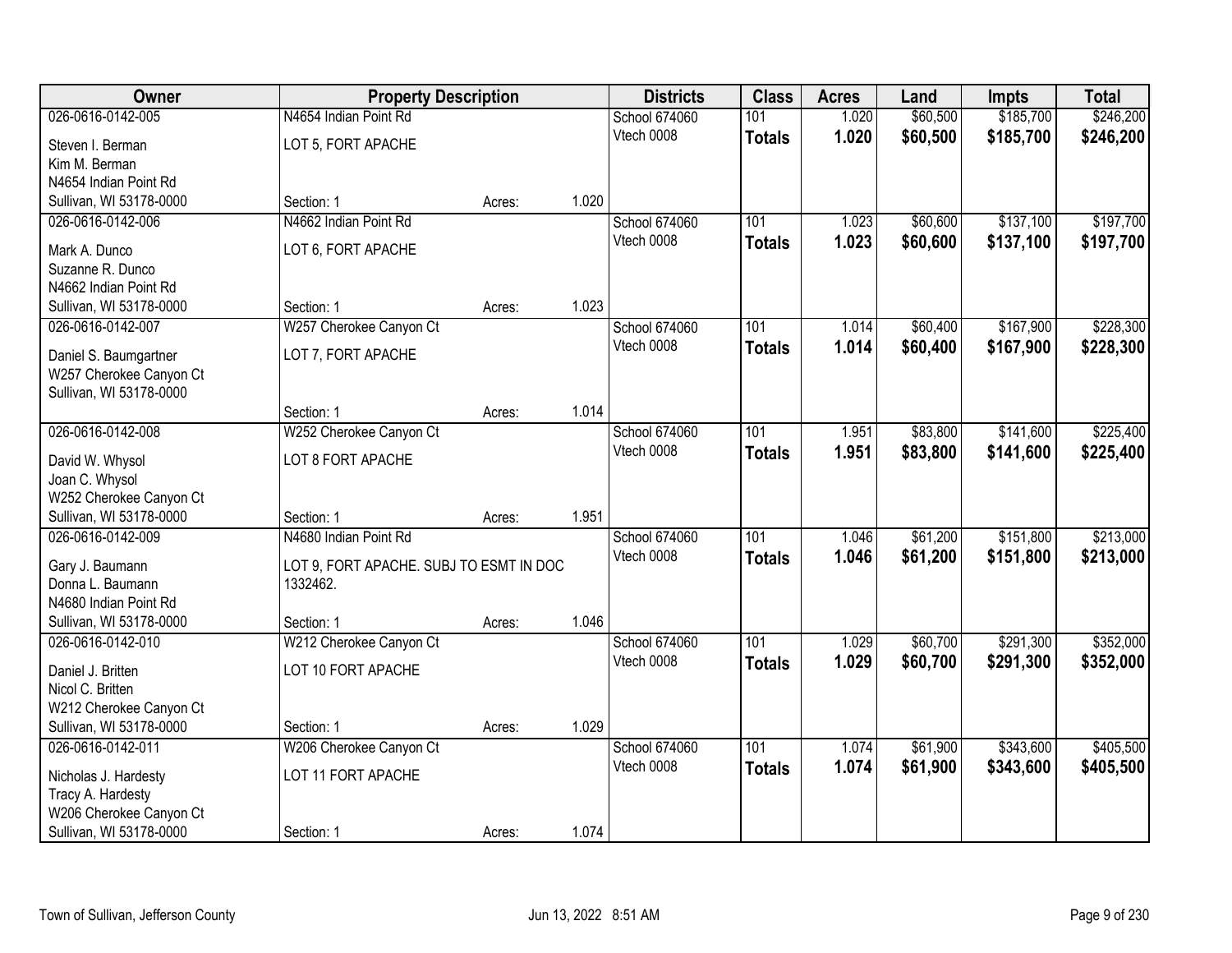| Owner                                                                                                            | <b>Property Description</b>                                                                                   |        |       | <b>Districts</b>            | <b>Class</b>                      | <b>Acres</b>            | Land                            | <b>Impts</b>                  | <b>Total</b>                      |
|------------------------------------------------------------------------------------------------------------------|---------------------------------------------------------------------------------------------------------------|--------|-------|-----------------------------|-----------------------------------|-------------------------|---------------------------------|-------------------------------|-----------------------------------|
| 026-0616-0142-012<br>Kurt C. Bunke<br>W202 Cherokee Canyon Ct                                                    | W202 Cherokee Canyon Ct<br>LOT 12 FORT APACHE & OL 12-B CSM 2216-7-262.<br>SUBJ TO ESMT 732-836.              |        |       | School 674060<br>Vtech 0008 | 101<br>105<br><b>Totals</b>       | 1.000<br>4.437<br>5.437 | \$60,000<br>\$2,200<br>\$62,200 | \$280,300<br>\$0<br>\$280,300 | \$340,300<br>\$2,200<br>\$342,500 |
| Sullivan, WI 53178-0000                                                                                          | Section: 1                                                                                                    | Acres: | 5.437 |                             |                                   |                         |                                 |                               |                                   |
| 026-0616-0142-013<br>Ronald G. Shattuck<br>W201 Cherokee Canyon Ct                                               | W201 Cherokee Canyon Ct<br>LOT 13 FORT APACHE, EX S15FT ALSO OL 13-B CSM<br>2216-7-262. SUBJ TO ESMT 732-836. |        |       | School 674060<br>Vtech 0008 | 101<br>105<br><b>Totals</b>       | 1.000<br>3.917<br>4.917 | \$60,000<br>\$2,000<br>\$62,000 | \$152,500<br>\$0<br>\$152,500 | \$212,500<br>\$2,000<br>\$214,500 |
| Sullivan, WI 53178-0000                                                                                          | Section: 1                                                                                                    | Acres: | 4.917 |                             |                                   |                         |                                 |                               |                                   |
| 026-0616-0142-014<br>Jordan David Fackler<br>Holly Ann Fackler<br>N3753 County Rd F                              | W203 Cherokee Canyon Ct<br>LOT 14 & OL 14-B & S 15FT LOT 13, FORT APACHE.<br>ALSO TRI ESMT IN 732-826.        |        |       | School 674060<br>Vtech 0008 | 101<br>105<br><b>Totals</b>       | 1.000<br>3.464<br>4.464 | \$60,000<br>\$1,800<br>\$61,800 | \$261,800<br>\$0<br>\$261,800 | \$321,800<br>\$1,800<br>\$323,600 |
| Helenville, WI 53137-0000                                                                                        | Section: 1                                                                                                    | Acres: | 4.464 |                             |                                   |                         |                                 |                               |                                   |
| 026-0616-0142-015<br>Mary B. Jacobson<br>W257 White Mountain Ct<br>Sullivan, WI 53178-0000                       | W257 White Mountain Ct<br>LOT 15 FORT APACHE.                                                                 |        |       | School 674060<br>Vtech 0008 | 101<br><b>Totals</b>              | 1.008<br>1.008          | \$60,200<br>\$60,200            | \$160,000<br>\$160,000        | \$220,200<br>\$220,200            |
|                                                                                                                  | Section: 1                                                                                                    | Acres: | 1.008 |                             |                                   |                         |                                 |                               |                                   |
| 026-0616-0142-016<br>John P. Foesch<br>Barbara L. Foesch<br>W273 White Mountain Ct<br>Sullivan, WI 53178-0000    | W273 White Mountain Ct<br>LOT 16 FORT APACHE<br>Section: 1                                                    | Acres: | 1.012 | School 674060<br>Vtech 0008 | 101<br><b>Totals</b>              | 1.012<br>1.012          | \$60,300<br>\$60,300            | \$233,700<br>\$233,700        | \$294,000<br>\$294,000            |
| 026-0616-0142-017<br>Daniel K. Graves<br>Eileen T. Hanley<br>W264 White Mountain Ct                              | W264 White Mountain Ct<br>LOT 17 FORT APACHE                                                                  |        |       | School 674060<br>Vtech 0008 | 101<br><b>Totals</b>              | 1.017<br>1.017          | \$60,400<br>\$60,400            | \$250,600<br>\$250,600        | \$311,000<br>\$311,000            |
| Sullivan, WI 53178-0000                                                                                          | Section: 1                                                                                                    | Acres: | 1.017 |                             |                                   |                         |                                 |                               |                                   |
| 026-0616-0142-018<br>Richard P. Stocke<br>Shannon M. Stocke<br>W254 White Mountain Ct<br>Sullivan, WI 53178-0000 | W254 White Mountain Ct<br>LOT 18 FORT APACHE<br>Section: 1                                                    | Acres: | 1.030 | School 674060<br>Vtech 0008 | $\overline{101}$<br><b>Totals</b> | 1.030<br>1.030          | \$60,800<br>\$60,800            | \$156,400<br>\$156,400        | \$217,200<br>\$217,200            |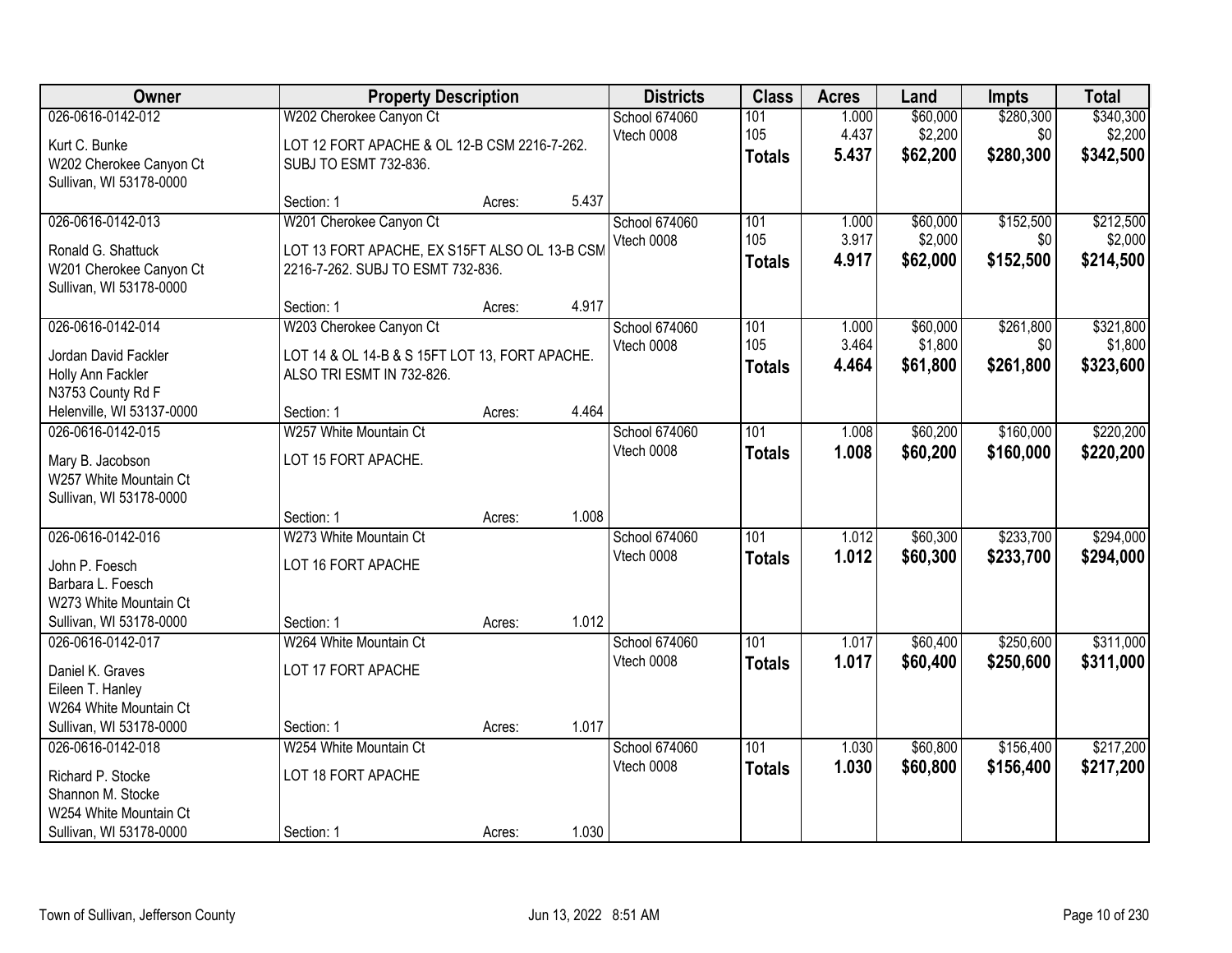| Owner                                  | <b>Property Description</b>                     |        |        | <b>Districts</b> | <b>Class</b>     | <b>Acres</b> | Land      | <b>Impts</b>    | <b>Total</b> |
|----------------------------------------|-------------------------------------------------|--------|--------|------------------|------------------|--------------|-----------|-----------------|--------------|
| 026-0616-0142-019                      | W205 Cherokee Canyon Ct                         |        |        | School 674060    | 101              | 1.005        | \$60,100  | \$186,000       | \$246,100    |
| Kenneth A. Moczynski                   | LOT 19 FORT APACHE                              |        |        | Vtech 0008       | <b>Totals</b>    | 1.005        | \$60,100  | \$186,000       | \$246,100    |
| Carri A. Moczynski                     |                                                 |        |        |                  |                  |              |           |                 |              |
| W205 Cherokee Canyon Ct                |                                                 |        |        |                  |                  |              |           |                 |              |
| Sullivan, WI 53178-0000                | Section: 1                                      | Acres: | 1.005  |                  |                  |              |           |                 |              |
| 026-0616-0142-020                      | W209 Cherokee Canyon Ct                         |        |        | School 674060    | 101              | 1.025        | \$60,600  | \$225,700       | \$286,300    |
|                                        | LOT 20 FORT APACHE                              |        |        | Vtech 0008       | <b>Totals</b>    | 1.025        | \$60,600  | \$225,700       | \$286,300    |
| Wayne A. Schaefer<br>Karen A. Schaefer |                                                 |        |        |                  |                  |              |           |                 |              |
| W209 Cherokee Canyon Ct                |                                                 |        |        |                  |                  |              |           |                 |              |
| Sullivan, WI 53178-0000                | Section: 1                                      | Acres: | 1.025  |                  |                  |              |           |                 |              |
| 026-0616-0142-021                      | W247 Cherokee Canyon Ct                         |        |        | School 674060    | 101              | 1.016        | \$60,400  | \$183,500       | \$243,900    |
|                                        |                                                 |        |        | Vtech 0008       | <b>Totals</b>    | 1.016        | \$60,400  | \$183,500       | \$243,900    |
| Renae T. Hartig                        | LOT 21 FORT APACHE                              |        |        |                  |                  |              |           |                 |              |
| W247 Cherokee Canyon Ct                |                                                 |        |        |                  |                  |              |           |                 |              |
| Sullivan, WI 53178-0000                |                                                 |        |        |                  |                  |              |           |                 |              |
|                                        | Section: 1                                      | Acres: | 1.016  |                  |                  |              |           |                 |              |
| 026-0616-0142-022                      | <b>Indian Point Rd</b>                          |        |        | School 674060    | $\overline{302}$ | 3.040        | \$0       | \$0             | \$0          |
| Dept Natural Resources                 | 100FT STRIP THRU SW1/4 NE1/4 & NW1/4 SE1/4.     |        |        | Vtech 0008       | <b>Totals</b>    | 3.040        | \$0       | \$0             | \$0          |
| State of Wisconsin                     |                                                 |        |        |                  |                  |              |           |                 |              |
| PO Box 7921                            |                                                 |        |        |                  |                  |              |           |                 |              |
| Madison, WI 53707-0000                 | Section: 1                                      | Acres: | 3.040  |                  |                  |              |           |                 |              |
| 026-0616-0142-023                      | W206 Cherokee Canyon Ct                         |        |        | School 674060    | $\overline{105}$ | 4.723        | \$2,400   | $\overline{50}$ | \$2,400      |
| Nicholas J. Hardesty                   | OL 11-B CSM 2216-7-262, DOC 848801. ALSO ESMT.  |        |        | Vtech 0008       | <b>Totals</b>    | 4.723        | \$2,400   | \$0             | \$2,400      |
| Tracy A. Hardesty                      |                                                 |        |        |                  |                  |              |           |                 |              |
| W206 Cherokee Canyon Ct                |                                                 |        |        |                  |                  |              |           |                 |              |
| Sullivan, WI 53178-0000                | Section: 1                                      | Acres: | 4.723  |                  |                  |              |           |                 |              |
| 026-0616-0142-024                      | N4675 Indian Point Rd                           |        |        | School 674060    | $\overline{101}$ | 2.010        | \$69,200  | \$223,700       | \$292,900    |
|                                        |                                                 |        |        | Vtech 0008       | <b>Totals</b>    | 2.010        | \$69,200  | \$223,700       | \$292,900    |
| Jason William Drews                    | LOT 1, CSM 3237-14-58, DOC 952680. SUBJ TO ESMT |        |        |                  |                  |              |           |                 |              |
| Karen Marie Drews                      | IN DOC 1332462.                                 |        |        |                  |                  |              |           |                 |              |
| N4675 Indian Point Rd                  |                                                 |        |        |                  |                  |              |           |                 |              |
| Sullivan, WI 53178-0000                | Section: 1                                      | Acres: | 2.010  |                  |                  |              |           |                 |              |
| 026-0616-0143-000                      | N4580 Indian Point Rd                           |        |        | School 674060    | 101              | 13.152       | \$134,400 | \$229,000       | \$363,400    |
| Lloyd D. Grunewald                     | LOT 1, CSM 385-2-155.                           |        |        | Vtech 0008       | <b>Totals</b>    | 13.152       | \$134,400 | \$229,000       | \$363,400    |
| Pamela L. Grunewald                    |                                                 |        |        |                  |                  |              |           |                 |              |
| N4580 Indian Point Rd                  |                                                 |        |        |                  |                  |              |           |                 |              |
| Sullivan, WI 53178-0000                | Section: 1                                      | Acres: | 13.152 |                  |                  |              |           |                 |              |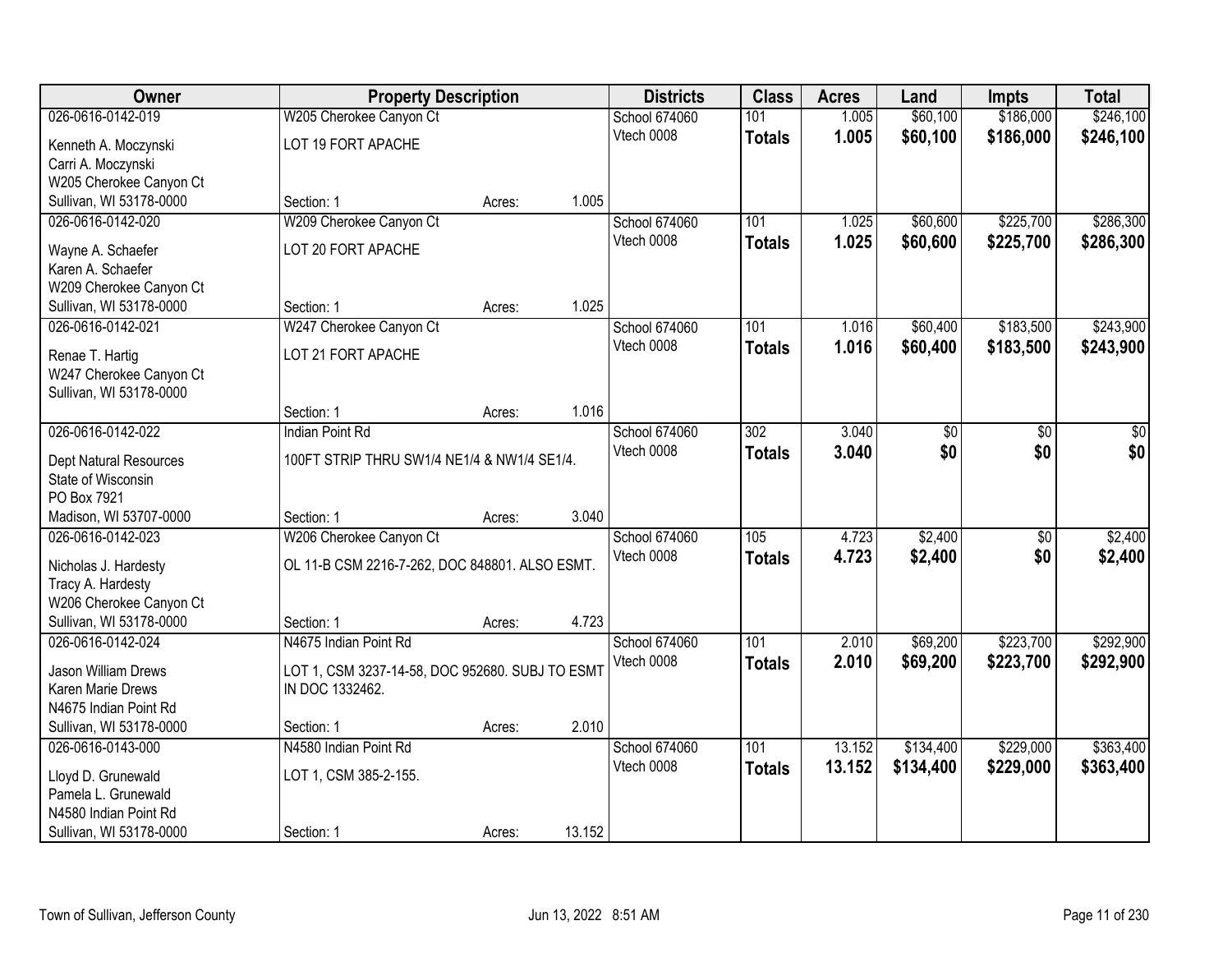| Owner                            | <b>Property Description</b>                    |        |        | <b>Districts</b>     | <b>Class</b>  | <b>Acres</b> | Land            | <b>Impts</b>    | <b>Total</b>    |
|----------------------------------|------------------------------------------------|--------|--------|----------------------|---------------|--------------|-----------------|-----------------|-----------------|
| 026-0616-0143-001                | N4604 Indian Point Rd                          |        |        | School 674060        | 101           | 5.068        | \$114,200       | \$80,000        | \$194,200       |
| Michael P. Pelikan               | LOT 3, CSM 594-2-416                           |        |        | Vtech 0008           | <b>Totals</b> | 5.068        | \$114,200       | \$80,000        | \$194,200       |
| PO Box 484                       |                                                |        |        |                      |               |              |                 |                 |                 |
| Sullivan, WI 53178-0000          |                                                |        |        |                      |               |              |                 |                 |                 |
|                                  | Section: 1                                     | Acres: | 5.068  |                      |               |              |                 |                 |                 |
| 026-0616-0143-002                | N4616 Indian Point Rd                          |        |        | <b>School 674060</b> | 101           | 1.710        | \$62,300        | \$189,800       | \$252,100       |
| Jacob A. Herron                  | LOT 1, CSM 594-2-416                           |        |        | Vtech 0008           | <b>Totals</b> | 1.710        | \$62,300        | \$189,800       | \$252,100       |
| Desiree M. Kaebisch              |                                                |        |        |                      |               |              |                 |                 |                 |
| N4616 Indian Point Rd            |                                                |        |        |                      |               |              |                 |                 |                 |
| Sullivan, WI 53178-0000          | Section: 1                                     | Acres: | 1.710  |                      |               |              |                 |                 |                 |
| 026-0616-0143-003                | N4596 Indian Point Rd                          |        |        | School 674060        | 101           | 2.792        | \$80,900        | \$154,900       | \$235,800       |
|                                  |                                                |        |        | Vtech 0008           | <b>Totals</b> | 2.792        | \$80,900        | \$154,900       | \$235,800       |
| Kiara Strunk<br>Jeremy R. Strunk | LOT 2, CSM 594-2-416, DOC 720808.              |        |        |                      |               |              |                 |                 |                 |
| N4596 Indian Point Rd            |                                                |        |        |                      |               |              |                 |                 |                 |
| Sullivan, WI 53178-0000          | Section: 1                                     | Acres: | 2.792  |                      |               |              |                 |                 |                 |
| 026-0616-0143-004                | N4570 Indian Point Rd                          |        |        | School 674060        | 101           | 13.794       | \$136,000       | \$135,800       | \$271,800       |
|                                  |                                                |        |        | Vtech 0008           | 105           | 6.000        | \$3,000         | \$0             | \$3,000         |
| <b>Karrels Trust</b>             | THAT PT OF CSM 543-2-351 LYG N OF S/L SEC 1.   |        |        |                      | <b>Totals</b> | 19.794       | \$139,000       | \$135,800       | \$274,800       |
| N4570 Indian Point Rd            |                                                |        |        |                      |               |              |                 |                 |                 |
| Sullivan, WI 53178-0000          | Section: 1                                     | Acres: | 19.794 |                      |               |              |                 |                 |                 |
| 026-0616-0143-005                | <b>Indian Point Rd</b>                         |        |        | School 674060        | 304           | 0.430        | $\overline{50}$ | $\overline{50}$ | $\overline{50}$ |
|                                  |                                                |        |        | Vtech 0008           | <b>Totals</b> | 0.430        | \$0             | \$0             | \$0             |
| Town of Sullivan                 | A 33.04FT BY 550FT PCL SHOWN ON CSM594-2-416   |        |        |                      |               |              |                 |                 |                 |
| N3866 West St                    | AS DEDICATED FOR ROADWAY PURPOSES.             |        |        |                      |               |              |                 |                 |                 |
| Sullivan, WI 53178-0000          | <b>STATUTES NO 80.01 (4)</b>                   |        |        |                      |               |              |                 |                 |                 |
|                                  | Section: 1                                     | Acres: | 0.430  |                      |               |              |                 |                 |                 |
| 026-0616-0144-000                | <b>Indian Point Rd</b>                         |        |        | School 674060        | 105           | 11.480       | \$5,800         | $\sqrt{6}$      | \$5,800         |
| Lloyd D. Grunewald               | PT OF SE1/4 SE1/4 LYG W OF BARK RIVER. ALSO PT |        |        | Vtech 0008           | <b>Totals</b> | 11.480       | \$5,800         | \$0             | \$5,800         |
| N4580 Indian Point Rd            | OF W1/2 NE1/4 NE1/4 SEC 12 LYG N OF BARK RIVER |        |        |                      |               |              |                 |                 |                 |
| Sullivan, WI 53178-0000          | ALSO ESMT. ALSO BEG SW/C OF N22A OF W42 A OF   |        |        |                      |               |              |                 |                 |                 |
|                                  | Section: 1                                     | Acres: | 11.480 |                      |               |              |                 |                 |                 |
| 026-0616-0144-001                | <b>Indian Point Rd</b>                         |        |        | School 674060        | 302           | 16.500       | $\sqrt{$0}$     | $\overline{50}$ | $\overline{50}$ |
| Dept of Natural Resource         | PT OF SE1/4 SE1/4 LYG E OF BARK RIVER. ALSO    |        |        | Vtech 0008           | <b>Totals</b> | 16.500       | \$0             | \$0             | \$0             |
| State of Wisconson               | WETLAND RESERVE ESMT IN DOC 1290921.           |        |        |                      |               |              |                 |                 |                 |
| 101 S Webster St                 |                                                |        |        |                      |               |              |                 |                 |                 |
| Madison, WI 53703-0000           | Section: 1                                     | Acres: | 16.500 |                      |               |              |                 |                 |                 |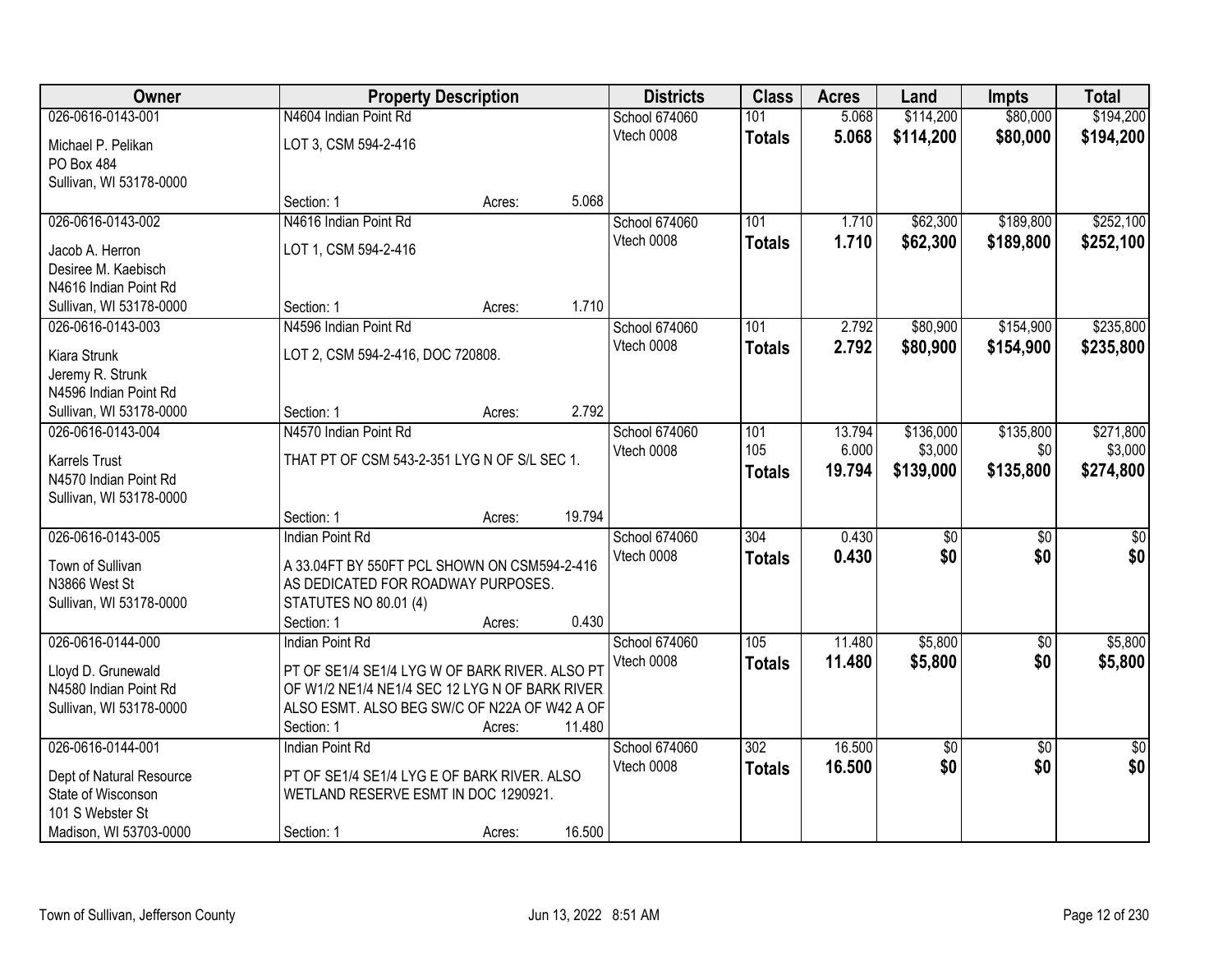| Owner                                      | <b>Property Description</b>                                                        | <b>Districts</b> | <b>Class</b>     | <b>Acres</b> | Land     | <b>Impts</b>    | <b>Total</b> |
|--------------------------------------------|------------------------------------------------------------------------------------|------------------|------------------|--------------|----------|-----------------|--------------|
| 026-0616-0211-000                          | <b>Highland Rd</b>                                                                 | School 674060    | 104              | 51.310       | \$9,900  | $\overline{50}$ | \$9,900      |
| Alfred D Speich Jr Trust                   | E 75.42A OF NEFRL1/4. EX RR ROW. EX THAT PT N                                      | Vtech 0008       | 107              | 0.500        | \$17,500 | \$1,000         | \$18,500     |
| Sandra L Speich Trust                      | OF HWY. ALSO BEG NE/C SEC 2, W165FT S148.5FT,                                      |                  | <b>15M</b>       | 9.750        | \$11,700 | \$0             | \$11,700     |
| N4865 Highland Dr                          | NE TO POB. EX CSM 781-3-175, DOC 731605. EX                                        |                  | <b>Totals</b>    | 61.560       | \$39,100 | \$1,000         | \$40,100     |
| Sullivan, WI 53178-0000                    | 61.560<br>Section: 2<br>Acres:                                                     |                  |                  |              |          |                 |              |
| 026-0616-0211-001                          | W544 US Highway18                                                                  | School 674060    | 101              | 2.010        | \$69,200 | \$130,500       | \$199,700    |
|                                            |                                                                                    | Vtech 0008       | <b>Totals</b>    | 2.010        | \$69,200 | \$130,500       | \$199,700    |
| Carl C. Friesch                            | BEG 165FT W OF NE/S/C, W 470.25FT, S 437.25FT, E                                   |                  |                  |              |          |                 |              |
| W544 Us Highway 18                         | ON HWY 684.75FT, N 148.5FT TO POB. EX .99A IN<br>USH 18 IN 973-482.                |                  |                  |              |          |                 |              |
| Sullivan, WI 53178-0000                    | 2.010<br>Section: 2<br>Acres:                                                      |                  |                  |              |          |                 |              |
| 026-0616-0211-002                          | US Highway18                                                                       | School 674060    | 105              | 5.300        | \$6,700  | \$0             | \$6,700      |
|                                            |                                                                                    | Vtech 0008       |                  |              |          |                 |              |
| Joel Bilau                                 | BEG 1250.23FT E OF N1/4/C, E TO A PT 635.25FT W                                    |                  | <b>Totals</b>    | 5.300        | \$6,700  | \$0             | \$6,700      |
| W5954 Aspen Dr                             | OF NE/S/C S 437.25FT TO USH 18, WLY ON HWY TO                                      |                  |                  |              |          |                 |              |
| Fort Atkinson, WI 53538-0000               | A PT S OF POB, N 306. 40FT TO POB. EX .7A IN USH                                   |                  |                  |              |          |                 |              |
|                                            | 5.300<br>Section: 2<br>Acres:                                                      |                  |                  |              |          |                 |              |
| 026-0616-0211-003                          | W573 US Highway18                                                                  | School 674060    | 101              | 0.960        | \$45,100 | \$113,900       | \$159,000    |
|                                            | Dale P & Sandra K Falk Joint Revocable   CSM 287-2-61 EX .04A IN USH 18 IN 952-409 | Vtech 0008       | <b>Totals</b>    | 0.960        | \$45,100 | \$113,900       | \$159,000    |
| <b>Living Trust</b>                        |                                                                                    |                  |                  |              |          |                 |              |
| Sandra K Falk Trust                        |                                                                                    |                  |                  |              |          |                 |              |
| W1765 Froelich Rd                          | 0.960<br>Section: 2<br>Acres:                                                      |                  |                  |              |          |                 |              |
| Sullivan, WI 53178-0000                    |                                                                                    |                  |                  |              |          |                 |              |
| 026-0616-0211-004                          | W557 US Highway18                                                                  | School 674060    | 101              | 0.770        | \$40,700 | \$101,500       | \$142,200    |
|                                            |                                                                                    | Vtech 0008       | <b>Totals</b>    | 0.770        | \$40,700 | \$101,500       | \$142,200    |
| Alberta D. O'Hearon                        | LOT 1, CSM 781-3-175 EX .02A IN USH 18 IN 963-305                                  |                  |                  |              |          |                 |              |
| W557 Us Highway 18                         |                                                                                    |                  |                  |              |          |                 |              |
| Sullivan, WI 53178-0000                    |                                                                                    |                  |                  |              |          |                 |              |
|                                            | 0.770<br>Section: 2<br>Acres:                                                      |                  |                  |              |          |                 |              |
| 026-0616-0211-005                          | W591 US Highway18                                                                  | School 674060    | 101              | 1.028        | \$46,600 | \$152,000       | \$198,600    |
| Lance E. Gudmundson                        | EASTERLY LOT OF CSM 2033- 6-324. EX .05A IN USH                                    | Vtech 0008       | <b>Totals</b>    | 1.028        | \$46,600 | \$152,000       | \$198,600    |
| W591 Us Highway 18                         | 18 IN 956-327                                                                      |                  |                  |              |          |                 |              |
| Sullivan, WI 53178-0000                    |                                                                                    |                  |                  |              |          |                 |              |
|                                            | 1.028<br>Section: 2<br>Acres:                                                      |                  |                  |              |          |                 |              |
| 026-0616-0211-006                          | N4865 Highland Dr                                                                  | School 674060    | $\overline{101}$ | 2.242        | \$72,600 | \$331,500       | \$404,100    |
|                                            |                                                                                    | Vtech 0008       | <b>Totals</b>    | 2.242        | \$72,600 | \$331,500       | \$404,100    |
| Alfred D Speich Jr Trust                   | LOT 1, CSM 4627-23-288, DOC 1157542.                                               |                  |                  |              |          |                 |              |
| Sandra L Speich Trust<br>N4865 Highland Dr |                                                                                    |                  |                  |              |          |                 |              |
| Sullivan, WI 53178-0000                    | 2.242<br>Section: 2                                                                |                  |                  |              |          |                 |              |
|                                            | Acres:                                                                             |                  |                  |              |          |                 |              |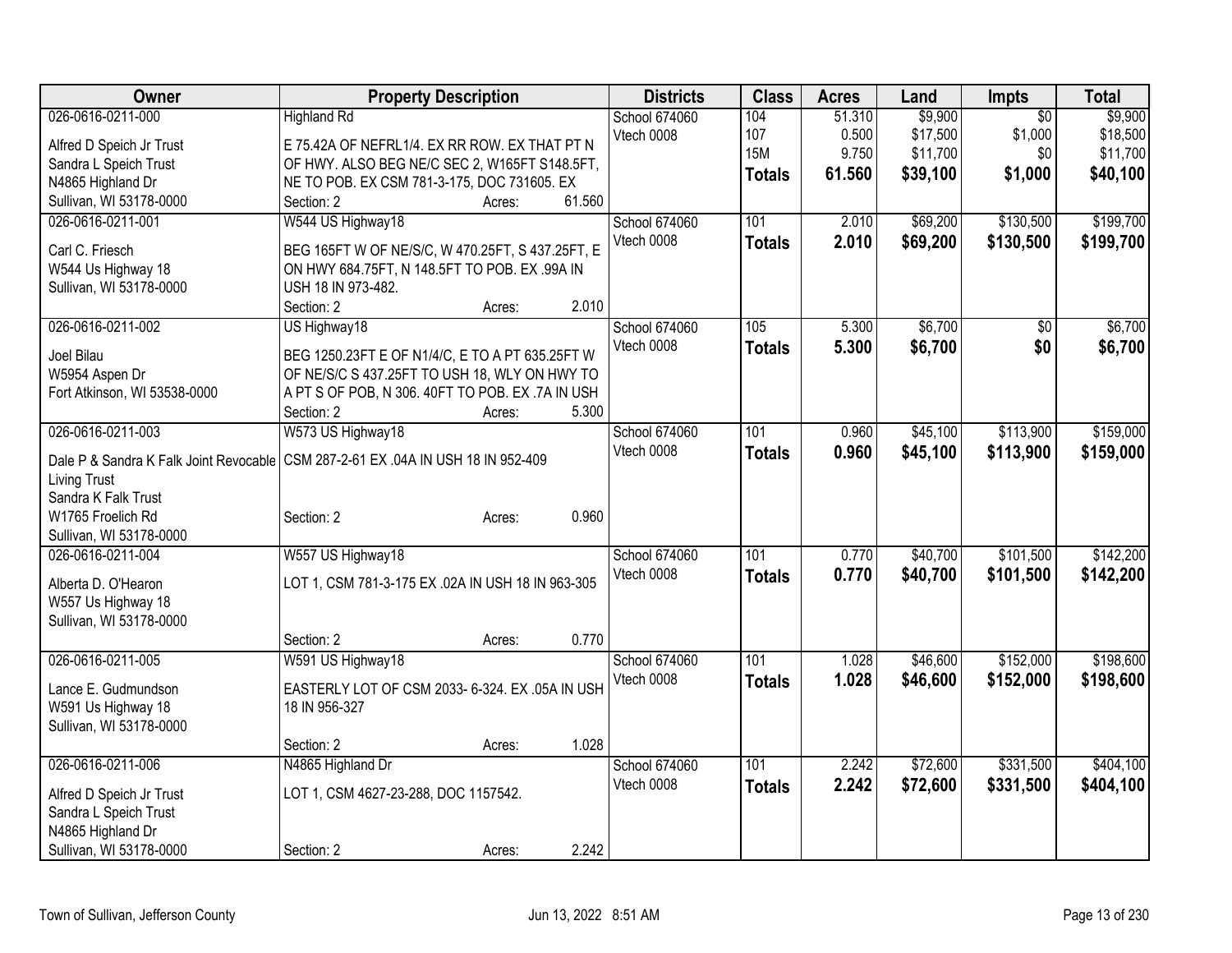| Owner                       | <b>Property Description</b>                      | <b>Districts</b>     | <b>Class</b>  | <b>Acres</b> | Land            | <b>Impts</b>    | <b>Total</b> |
|-----------------------------|--------------------------------------------------|----------------------|---------------|--------------|-----------------|-----------------|--------------|
| 026-0616-0212-000           | W631 US Highway18                                | <b>School 674060</b> | 104           | 39.319       | \$7,700         | $\overline{50}$ | \$7,700      |
| <b>Edward H Bautz Trust</b> | W115A OF NEFRL1/4. EX W700. 26FT. EX RR ROW.     | Vtech 0008           | 105           | 3.000        | \$1,500         | \$0             | \$1,500      |
| Donna J Bautz Trust         | EX LD N OF C/L HWY. EX CSM 318-2-61, DOC 710992. |                      | 106           | 3.000        | \$7,200         | \$0             | \$7,200      |
| W343 N5210 Gietzen Dr       | EX CSM 777-3-171 DOC 731430. EX LD LYG S OF      |                      | 107           | 1.000        | \$25,000        | \$135,500       | \$160,500    |
| Okauchee, WI 53069-0000     | 46.319<br>Section: 2<br>Acres:                   |                      | <b>Totals</b> | 46.319       | \$41,400        | \$135,500       | \$176,900    |
| 026-0616-0212-001           | W610 US Highway18                                | <b>School 674060</b> | 101           | 1.620        | \$60,300        | \$248,300       | \$308,600    |
|                             |                                                  | Vtech 0008           | <b>Totals</b> | 1.620        | \$60,300        | \$248,300       | \$308,600    |
| Kris Rentals, LLC           | BEG 920.26FT E OF N1/4/C, E ON S/L 329.97FT, S   |                      |               |              |                 |                 |              |
| W1767 Froelich Rd           | 306.40FT TO C/L STH 18, N77DG46'W ALG C/L SD     |                      |               |              |                 |                 |              |
| Sullivan, WI 53178-0000     | HWY 337.51FT, N 225.39FT TO POB. EX .38A IN USH  |                      |               |              |                 |                 |              |
|                             | 1.620<br>Section: 2<br>Acres:                    |                      |               |              |                 |                 |              |
| 026-0616-0212-002           | W640 US Highway18                                | <b>School 674060</b> | 101           | 0.944        | \$44,700        | \$165,200       | \$209,900    |
| Robert M. Saeger            | PT OF LOT 1, CSM 1335-4-312 S OF S/L. EX .08A IN | Vtech 0008           | <b>Totals</b> | 0.944        | \$44,700        | \$165,200       | \$209,900    |
| Winifred Saeger             | USH 18 IN 960-291                                |                      |               |              |                 |                 |              |
| W640 Us Highway 18          |                                                  |                      |               |              |                 |                 |              |
| Sullivan, WI 53178-0000     | 0.944<br>Section: 2<br>Acres:                    |                      |               |              |                 |                 |              |
| 026-0616-0212-003           | US Highway18                                     | School 2702          | 104           | 1.889        | \$300           | \$0             | \$300        |
|                             |                                                  | Vtech 0004           | <b>Totals</b> | 1.889        | \$300           | \$0             | \$300        |
| David M. Anfang             | THAT PT OF W1/2 NW1/4 NE1/4 LYG N OF C/L USH     |                      |               |              |                 |                 |              |
| W694 Us Highway 18          | 18. EX CSM 1409-4-435. EX CSM 2861-11-145. EX    |                      |               |              |                 |                 |              |
| Sullivan, WI 53178          | .16A IN USH 18 IN 970-609                        |                      |               |              |                 |                 |              |
|                             | 1.889<br>Section: 2<br>Acres:                    |                      |               |              |                 |                 |              |
| 026-0616-0212-004           | W607 US Highway18                                | School 674060        | 101           | 1.067        | \$41,300        | \$92,700        | \$134,000    |
| Kenneth Rintala             | WESTERLY LOT CSM 2033-6-324. EX .09A IN USH 18   | Vtech 0008           | 102           | 1.000        | \$19,100        | \$127,500       | \$146,600    |
| Kelly Rintala               | IN 960-696                                       |                      | <b>Totals</b> | 2.067        | \$60,400        | \$220,200       | \$280,600    |
| W607 Us Highway 18          |                                                  |                      |               |              |                 |                 |              |
| Sullivan, WI 53178-0000     | 2.067<br>Section: 2<br>Acres:                    |                      |               |              |                 |                 |              |
| 026-0616-0212-005           | W661 US Highway18                                | School 2702          | 104           | 17.199       | \$4,300         | $\sqrt{6}$      | \$4,300      |
|                             |                                                  | Vtech 0004           | 105           | 3.500        | \$1,800         | \$0             | \$1,800      |
| Lohman Holdings, LLC        | BEG C/L USH 18 & 38FT S OF N1/4/C, S79DG09.5'E   |                      | <b>15M</b>    | 16.855       | \$20,300        | \$0             | \$20,300     |
| W399 S10950 Connor Dr       | 712.9FT, S 2319FT, W 700.26FT, N 2453FT TO POB.  |                      | <b>Totals</b> | 37.554       | \$26,400        | \$0             | \$26,400     |
| Eagle, WI 53119-0000        | EX .812A IN USH 18 IN955-347                     |                      |               |              |                 |                 |              |
|                             | 37.554<br>Section: 2<br>Acres:                   |                      |               |              |                 |                 |              |
| 026-0616-0212-006           |                                                  | School 2702          | 304           | 0.256        | $\overline{50}$ | $\overline{30}$ | $\sqrt{30}$  |
| Town of Sullivan            | PT OF CSM 1409-4-435 IN NW1/4 NE1/4.             | Vtech 0004           | <b>Totals</b> | 0.256        | \$0             | \$0             | \$0          |
| Dedicated Road              |                                                  |                      |               |              |                 |                 |              |
| N3866 West St               |                                                  |                      |               |              |                 |                 |              |
| Sullivan, WI 53178-0000     | 0.256<br>Section: 2<br>Acres:                    |                      |               |              |                 |                 |              |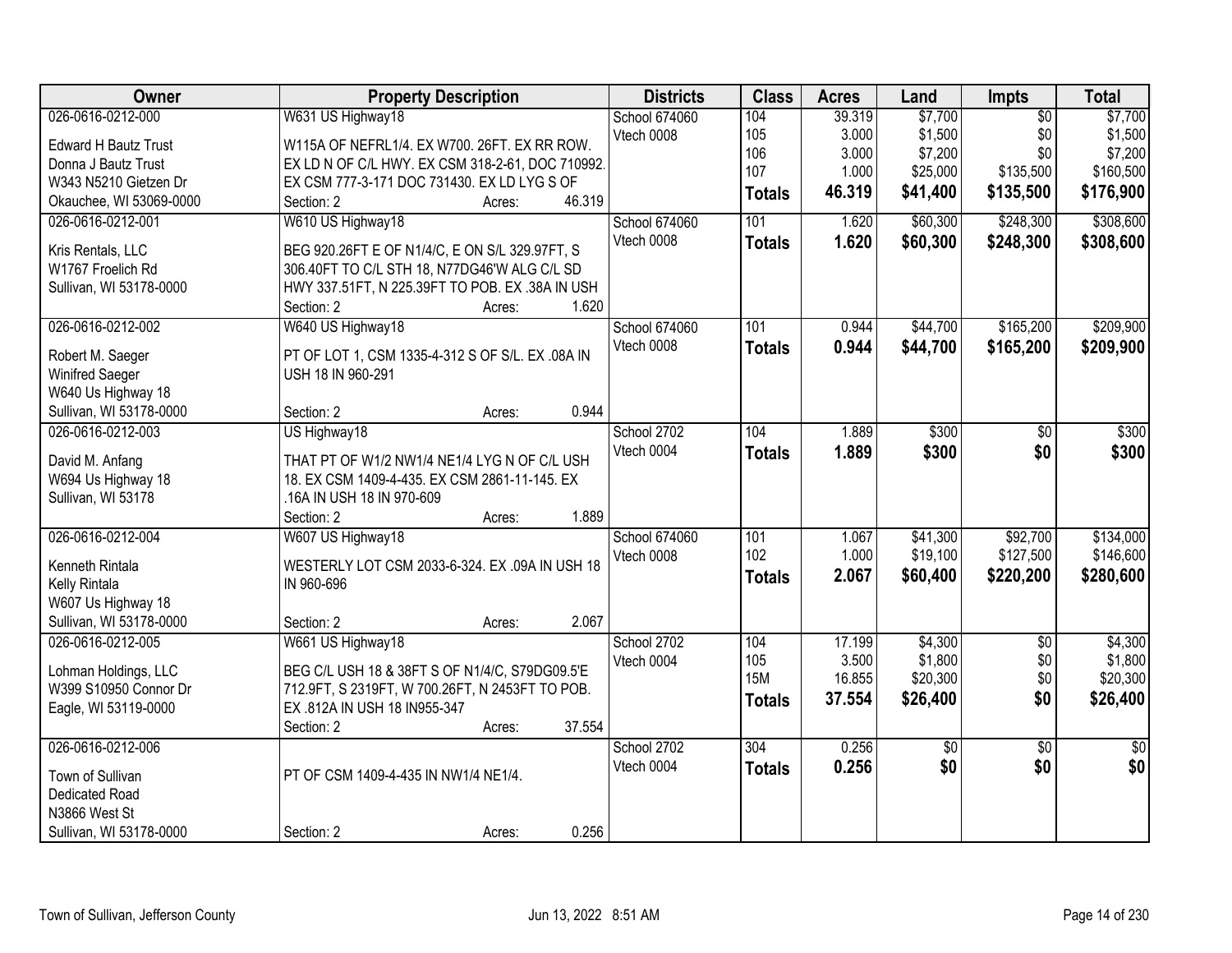| \$600<br>026-0616-0212-007<br>0.195<br>$\overline{50}$<br>US Highway18<br>School 2702<br>101<br>\$0<br>\$600<br>Vtech 0004<br>0.195<br>\$600<br><b>Totals</b><br>THAT PT CSM 2861-11-145 IN SULLIVAN<br>David M. Anfang<br>W694 Us Highway 18<br>Sullivan, WI 53178<br>0.195<br>Section: 2<br>Acres:<br>5.044<br>026-0616-0213-000<br>School 674060<br>302<br>$\overline{50}$<br>$\overline{50}$<br>\$0<br>Vtech 0008<br>5.044<br>\$0<br><b>Totals</b><br>Dept Natural Resources<br>COM C/L USH 18 700.26FT E OF N&S1/4/L,S 2319FT<br>TO A POB, W 700.26FT, S TO NW/C NW1/4 SE1/4, E<br>State of Wisconsin<br>PO Box 7921<br>700.26FT, N TO POB. EX RR ROW. EX LD LYG S OF<br>5.044<br>Madison, WI 53707-0000<br>Section: 2<br>Acres:<br>School 674060<br>3.030<br>026-0616-0213-001<br>302<br>$\overline{50}$<br><b>Highland Dr</b><br>$\sqrt[6]{}$<br>\$0<br>\$0<br>Vtech 0008<br>3.030<br><b>Totals</b><br>100FT STRIP THRU SW1/4 NE1/4.<br><b>Dept Natural Resources</b><br>State of Wisconsin<br>PO Box 7921<br>3.030<br>Madison, WI 53707-0000<br>Section: 2<br>Acres:<br>\$9,500<br>026-0616-0213-002<br>School 674060<br>106<br>3.956<br>$\sqrt[6]{}$<br>Vtech 0008<br>3.956<br>\$0<br>\$9,500<br>\$9,500<br><b>Totals</b><br>COM C/L USH 18 700.26FT E OF N&S1/4/L,S 2319FT<br>Christopher A. Broege<br>TO A POB, W 700.26FT, S TO NW/C NW1/4 SE1/4, E<br>Jodi L. Broege<br>W598 Highland Ct<br>700.26FT, N TO POB. EX RR ROW. EX LD LYG N OF<br>3.956<br>Sullivan, WI 53178-0000<br>Section: 2<br>Acres:<br>$\overline{302}$<br>026-0616-0214-001<br>3.030<br>$\overline{50}$<br>\$0<br><b>Highland Dr</b><br>School 674060<br>\$0<br>\$0<br>3.030<br>\$0<br>Vtech 0008<br><b>Totals</b><br>100FT STRIP THRU SE1/4 NE1/4.<br>Dept Natural Resources<br>State of Wisconsin<br>PO Box 7921<br>3.030<br>Madison, WI 53707-0000<br>Section: 2<br>Acres:<br>\$46,900<br>\$324,700<br>026-0616-0214-002<br>School 674060<br>101<br>1.038<br>N4703 Highland Dr<br>Vtech 0008<br>1.038<br>\$46,900<br>\$324,700<br><b>Totals</b><br>LOT 1, CSM 5778-33-018, DOC 1380807.<br>Lee L. Speich | Owner | <b>Property Description</b> | <b>Districts</b> | <b>Class</b> | <b>Acres</b> | Land  | <b>Impts</b> | <b>Total</b> |
|---------------------------------------------------------------------------------------------------------------------------------------------------------------------------------------------------------------------------------------------------------------------------------------------------------------------------------------------------------------------------------------------------------------------------------------------------------------------------------------------------------------------------------------------------------------------------------------------------------------------------------------------------------------------------------------------------------------------------------------------------------------------------------------------------------------------------------------------------------------------------------------------------------------------------------------------------------------------------------------------------------------------------------------------------------------------------------------------------------------------------------------------------------------------------------------------------------------------------------------------------------------------------------------------------------------------------------------------------------------------------------------------------------------------------------------------------------------------------------------------------------------------------------------------------------------------------------------------------------------------------------------------------------------------------------------------------------------------------------------------------------------------------------------------------------------------------------------------------------------------------------------------------------------------------------------------------------------------------------------------------------------------------------------------------------------------------------------------|-------|-----------------------------|------------------|--------------|--------------|-------|--------------|--------------|
|                                                                                                                                                                                                                                                                                                                                                                                                                                                                                                                                                                                                                                                                                                                                                                                                                                                                                                                                                                                                                                                                                                                                                                                                                                                                                                                                                                                                                                                                                                                                                                                                                                                                                                                                                                                                                                                                                                                                                                                                                                                                                             |       |                             |                  |              |              | \$600 |              |              |
| \$0<br>\$0 <br>$\overline{50}$<br>\$0 <br>\$9,500<br>$\overline{50}$<br>\$371,600<br>\$371,600                                                                                                                                                                                                                                                                                                                                                                                                                                                                                                                                                                                                                                                                                                                                                                                                                                                                                                                                                                                                                                                                                                                                                                                                                                                                                                                                                                                                                                                                                                                                                                                                                                                                                                                                                                                                                                                                                                                                                                                              |       |                             |                  |              |              |       |              |              |
|                                                                                                                                                                                                                                                                                                                                                                                                                                                                                                                                                                                                                                                                                                                                                                                                                                                                                                                                                                                                                                                                                                                                                                                                                                                                                                                                                                                                                                                                                                                                                                                                                                                                                                                                                                                                                                                                                                                                                                                                                                                                                             |       |                             |                  |              |              |       |              |              |
|                                                                                                                                                                                                                                                                                                                                                                                                                                                                                                                                                                                                                                                                                                                                                                                                                                                                                                                                                                                                                                                                                                                                                                                                                                                                                                                                                                                                                                                                                                                                                                                                                                                                                                                                                                                                                                                                                                                                                                                                                                                                                             |       |                             |                  |              |              |       |              |              |
|                                                                                                                                                                                                                                                                                                                                                                                                                                                                                                                                                                                                                                                                                                                                                                                                                                                                                                                                                                                                                                                                                                                                                                                                                                                                                                                                                                                                                                                                                                                                                                                                                                                                                                                                                                                                                                                                                                                                                                                                                                                                                             |       |                             |                  |              |              |       |              |              |
|                                                                                                                                                                                                                                                                                                                                                                                                                                                                                                                                                                                                                                                                                                                                                                                                                                                                                                                                                                                                                                                                                                                                                                                                                                                                                                                                                                                                                                                                                                                                                                                                                                                                                                                                                                                                                                                                                                                                                                                                                                                                                             |       |                             |                  |              |              |       |              |              |
|                                                                                                                                                                                                                                                                                                                                                                                                                                                                                                                                                                                                                                                                                                                                                                                                                                                                                                                                                                                                                                                                                                                                                                                                                                                                                                                                                                                                                                                                                                                                                                                                                                                                                                                                                                                                                                                                                                                                                                                                                                                                                             |       |                             |                  |              |              |       |              |              |
|                                                                                                                                                                                                                                                                                                                                                                                                                                                                                                                                                                                                                                                                                                                                                                                                                                                                                                                                                                                                                                                                                                                                                                                                                                                                                                                                                                                                                                                                                                                                                                                                                                                                                                                                                                                                                                                                                                                                                                                                                                                                                             |       |                             |                  |              |              |       |              |              |
|                                                                                                                                                                                                                                                                                                                                                                                                                                                                                                                                                                                                                                                                                                                                                                                                                                                                                                                                                                                                                                                                                                                                                                                                                                                                                                                                                                                                                                                                                                                                                                                                                                                                                                                                                                                                                                                                                                                                                                                                                                                                                             |       |                             |                  |              |              |       |              |              |
|                                                                                                                                                                                                                                                                                                                                                                                                                                                                                                                                                                                                                                                                                                                                                                                                                                                                                                                                                                                                                                                                                                                                                                                                                                                                                                                                                                                                                                                                                                                                                                                                                                                                                                                                                                                                                                                                                                                                                                                                                                                                                             |       |                             |                  |              |              |       |              |              |
|                                                                                                                                                                                                                                                                                                                                                                                                                                                                                                                                                                                                                                                                                                                                                                                                                                                                                                                                                                                                                                                                                                                                                                                                                                                                                                                                                                                                                                                                                                                                                                                                                                                                                                                                                                                                                                                                                                                                                                                                                                                                                             |       |                             |                  |              |              |       |              |              |
|                                                                                                                                                                                                                                                                                                                                                                                                                                                                                                                                                                                                                                                                                                                                                                                                                                                                                                                                                                                                                                                                                                                                                                                                                                                                                                                                                                                                                                                                                                                                                                                                                                                                                                                                                                                                                                                                                                                                                                                                                                                                                             |       |                             |                  |              |              |       |              |              |
|                                                                                                                                                                                                                                                                                                                                                                                                                                                                                                                                                                                                                                                                                                                                                                                                                                                                                                                                                                                                                                                                                                                                                                                                                                                                                                                                                                                                                                                                                                                                                                                                                                                                                                                                                                                                                                                                                                                                                                                                                                                                                             |       |                             |                  |              |              |       |              |              |
|                                                                                                                                                                                                                                                                                                                                                                                                                                                                                                                                                                                                                                                                                                                                                                                                                                                                                                                                                                                                                                                                                                                                                                                                                                                                                                                                                                                                                                                                                                                                                                                                                                                                                                                                                                                                                                                                                                                                                                                                                                                                                             |       |                             |                  |              |              |       |              |              |
|                                                                                                                                                                                                                                                                                                                                                                                                                                                                                                                                                                                                                                                                                                                                                                                                                                                                                                                                                                                                                                                                                                                                                                                                                                                                                                                                                                                                                                                                                                                                                                                                                                                                                                                                                                                                                                                                                                                                                                                                                                                                                             |       |                             |                  |              |              |       |              |              |
|                                                                                                                                                                                                                                                                                                                                                                                                                                                                                                                                                                                                                                                                                                                                                                                                                                                                                                                                                                                                                                                                                                                                                                                                                                                                                                                                                                                                                                                                                                                                                                                                                                                                                                                                                                                                                                                                                                                                                                                                                                                                                             |       |                             |                  |              |              |       |              |              |
|                                                                                                                                                                                                                                                                                                                                                                                                                                                                                                                                                                                                                                                                                                                                                                                                                                                                                                                                                                                                                                                                                                                                                                                                                                                                                                                                                                                                                                                                                                                                                                                                                                                                                                                                                                                                                                                                                                                                                                                                                                                                                             |       |                             |                  |              |              |       |              |              |
|                                                                                                                                                                                                                                                                                                                                                                                                                                                                                                                                                                                                                                                                                                                                                                                                                                                                                                                                                                                                                                                                                                                                                                                                                                                                                                                                                                                                                                                                                                                                                                                                                                                                                                                                                                                                                                                                                                                                                                                                                                                                                             |       |                             |                  |              |              |       |              |              |
|                                                                                                                                                                                                                                                                                                                                                                                                                                                                                                                                                                                                                                                                                                                                                                                                                                                                                                                                                                                                                                                                                                                                                                                                                                                                                                                                                                                                                                                                                                                                                                                                                                                                                                                                                                                                                                                                                                                                                                                                                                                                                             |       |                             |                  |              |              |       |              |              |
|                                                                                                                                                                                                                                                                                                                                                                                                                                                                                                                                                                                                                                                                                                                                                                                                                                                                                                                                                                                                                                                                                                                                                                                                                                                                                                                                                                                                                                                                                                                                                                                                                                                                                                                                                                                                                                                                                                                                                                                                                                                                                             |       |                             |                  |              |              |       |              |              |
|                                                                                                                                                                                                                                                                                                                                                                                                                                                                                                                                                                                                                                                                                                                                                                                                                                                                                                                                                                                                                                                                                                                                                                                                                                                                                                                                                                                                                                                                                                                                                                                                                                                                                                                                                                                                                                                                                                                                                                                                                                                                                             |       |                             |                  |              |              |       |              |              |
|                                                                                                                                                                                                                                                                                                                                                                                                                                                                                                                                                                                                                                                                                                                                                                                                                                                                                                                                                                                                                                                                                                                                                                                                                                                                                                                                                                                                                                                                                                                                                                                                                                                                                                                                                                                                                                                                                                                                                                                                                                                                                             |       |                             |                  |              |              |       |              |              |
|                                                                                                                                                                                                                                                                                                                                                                                                                                                                                                                                                                                                                                                                                                                                                                                                                                                                                                                                                                                                                                                                                                                                                                                                                                                                                                                                                                                                                                                                                                                                                                                                                                                                                                                                                                                                                                                                                                                                                                                                                                                                                             |       |                             |                  |              |              |       |              |              |
|                                                                                                                                                                                                                                                                                                                                                                                                                                                                                                                                                                                                                                                                                                                                                                                                                                                                                                                                                                                                                                                                                                                                                                                                                                                                                                                                                                                                                                                                                                                                                                                                                                                                                                                                                                                                                                                                                                                                                                                                                                                                                             |       |                             |                  |              |              |       |              |              |
|                                                                                                                                                                                                                                                                                                                                                                                                                                                                                                                                                                                                                                                                                                                                                                                                                                                                                                                                                                                                                                                                                                                                                                                                                                                                                                                                                                                                                                                                                                                                                                                                                                                                                                                                                                                                                                                                                                                                                                                                                                                                                             |       |                             |                  |              |              |       |              |              |
|                                                                                                                                                                                                                                                                                                                                                                                                                                                                                                                                                                                                                                                                                                                                                                                                                                                                                                                                                                                                                                                                                                                                                                                                                                                                                                                                                                                                                                                                                                                                                                                                                                                                                                                                                                                                                                                                                                                                                                                                                                                                                             |       |                             |                  |              |              |       |              |              |
|                                                                                                                                                                                                                                                                                                                                                                                                                                                                                                                                                                                                                                                                                                                                                                                                                                                                                                                                                                                                                                                                                                                                                                                                                                                                                                                                                                                                                                                                                                                                                                                                                                                                                                                                                                                                                                                                                                                                                                                                                                                                                             |       |                             |                  |              |              |       |              |              |
| Samantha R. Speich                                                                                                                                                                                                                                                                                                                                                                                                                                                                                                                                                                                                                                                                                                                                                                                                                                                                                                                                                                                                                                                                                                                                                                                                                                                                                                                                                                                                                                                                                                                                                                                                                                                                                                                                                                                                                                                                                                                                                                                                                                                                          |       |                             |                  |              |              |       |              |              |
| N4865 Highland Rd                                                                                                                                                                                                                                                                                                                                                                                                                                                                                                                                                                                                                                                                                                                                                                                                                                                                                                                                                                                                                                                                                                                                                                                                                                                                                                                                                                                                                                                                                                                                                                                                                                                                                                                                                                                                                                                                                                                                                                                                                                                                           |       |                             |                  |              |              |       |              |              |
| 1.038<br>Sullivan, WI 53178-0000<br>Section: 2<br>Acres:                                                                                                                                                                                                                                                                                                                                                                                                                                                                                                                                                                                                                                                                                                                                                                                                                                                                                                                                                                                                                                                                                                                                                                                                                                                                                                                                                                                                                                                                                                                                                                                                                                                                                                                                                                                                                                                                                                                                                                                                                                    |       |                             |                  |              |              |       |              |              |
| 026-0616-0221-000<br>School 2702<br>\$300<br>\$300<br>US Highway18<br>104<br>5.000<br>$\overline{60}$                                                                                                                                                                                                                                                                                                                                                                                                                                                                                                                                                                                                                                                                                                                                                                                                                                                                                                                                                                                                                                                                                                                                                                                                                                                                                                                                                                                                                                                                                                                                                                                                                                                                                                                                                                                                                                                                                                                                                                                       |       |                             |                  |              |              |       |              |              |
| 32.234<br>\$16,100<br>\$16,100<br>105<br>\$0<br>Vtech 0004                                                                                                                                                                                                                                                                                                                                                                                                                                                                                                                                                                                                                                                                                                                                                                                                                                                                                                                                                                                                                                                                                                                                                                                                                                                                                                                                                                                                                                                                                                                                                                                                                                                                                                                                                                                                                                                                                                                                                                                                                                  |       |                             |                  |              |              |       |              |              |
| BEG 470FT S OF 1/8TH/C IN NW1/4, S86DG56'E<br>Lohman Holdings, LLC<br><b>15M</b><br>\$24,000<br>20.000<br>\$24,000<br>\$0<br>W399 S10950 Connor Dr<br>731.45FT, N 89DG09'E 200FT, N 550FT, E 21.4FT TO                                                                                                                                                                                                                                                                                                                                                                                                                                                                                                                                                                                                                                                                                                                                                                                                                                                                                                                                                                                                                                                                                                                                                                                                                                                                                                                                                                                                                                                                                                                                                                                                                                                                                                                                                                                                                                                                                      |       |                             |                  |              |              |       |              |              |
| 57.234<br>\$0<br>\$40,400<br>\$40,400<br><b>Totals</b><br>A PT OF CURVE, ELY ON CURVE 371FT, S 2232FT, W<br>Eagle, WI 53119-0000                                                                                                                                                                                                                                                                                                                                                                                                                                                                                                                                                                                                                                                                                                                                                                                                                                                                                                                                                                                                                                                                                                                                                                                                                                                                                                                                                                                                                                                                                                                                                                                                                                                                                                                                                                                                                                                                                                                                                            |       |                             |                  |              |              |       |              |              |
| 57.234<br>Section: 2<br>Acres:                                                                                                                                                                                                                                                                                                                                                                                                                                                                                                                                                                                                                                                                                                                                                                                                                                                                                                                                                                                                                                                                                                                                                                                                                                                                                                                                                                                                                                                                                                                                                                                                                                                                                                                                                                                                                                                                                                                                                                                                                                                              |       |                             |                  |              |              |       |              |              |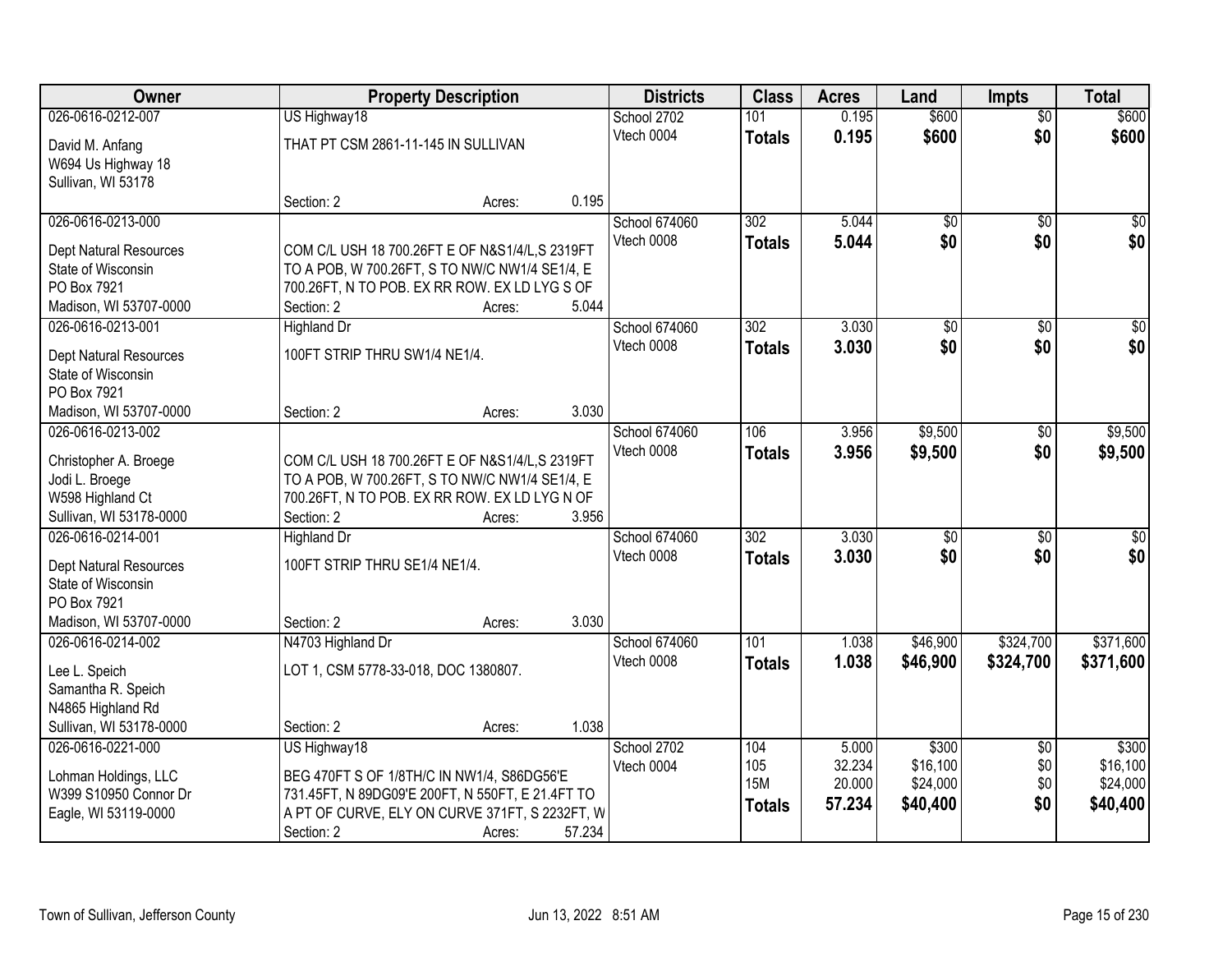| Owner                           | <b>Property Description</b>                       | <b>Districts</b> | <b>Class</b>     | <b>Acres</b> | Land            | <b>Impts</b>    | <b>Total</b>    |
|---------------------------------|---------------------------------------------------|------------------|------------------|--------------|-----------------|-----------------|-----------------|
| 026-0616-0221-001               | W727 US Highway18                                 | School 2702      | 101              | 3.920        | \$97,800        | \$108,700       | \$206,500       |
| Adelia C. Hochschild            | BEG C/L USH 18, 600FT E OF 1/8TH/C NW1/4, S       | Vtech 0004       | <b>Totals</b>    | 3.920        | \$97,800        | \$108,700       | \$206,500       |
| W727 Us Highway 18              | 511.04FT, S 86DG56'E 130.66FT, N89DG09'E 200FT, N |                  |                  |              |                 |                 |                 |
| PO Box 228                      | 550FT TO C/L SD HWY W 330.50FT TO POB. EX .33A    |                  |                  |              |                 |                 |                 |
| Sullivan, WI 53178-0000         | 3.920<br>Section: 2<br>Acres:                     |                  |                  |              |                 |                 |                 |
| 026-0616-0221-002               | W749 US Highway18                                 | School 2702      | 101              | 1.000        | \$46,000        | \$142,500       | \$188,500       |
|                                 |                                                   | Vtech 0004       | 105              | 5.200        | \$1,300         | \$0             | \$1,300         |
| John Muschinski                 | BEG C/L USH 18 AT 1/8TH/C IN NW1/4, S470FT,       |                  | <b>Totals</b>    | 6.200        | \$47,300        | \$142,500       | \$189,800       |
| W749 Us Highway 18              | S86DG56'E 600 .79FT, N511.04FT, S89DG09'W 600FT   |                  |                  |              |                 |                 |                 |
| Sullivan, WI 53178-0000         | TO POB. EX .55A IN USH 18 IN DOC 957124.          |                  |                  |              |                 |                 |                 |
|                                 | 6.200<br>Section: 2<br>Acres:                     |                  |                  |              |                 |                 |                 |
| 026-0616-0222-000               | Meadow Ln                                         | School 2702      | 105              | 18.000       | \$9,000         | \$0             | \$9,000         |
| Dinah L. Wallace                | BEG SW/C CAMPBELL SUB, E180FT N25.81FT,           | Vtech 0004       | <b>Totals</b>    | 18.000       | \$9,000         | \$0             | \$9,000         |
| W811 Us Highway 18              | E300FT, N596.13FT, E842.81FT, S TO 8TH/L, W TO    |                  |                  |              |                 |                 |                 |
| Sullivan, WI 53178-0000         | W/S/L, N TO POB.                                  |                  |                  |              |                 |                 |                 |
|                                 | 18.000<br>Section: 2<br>Acres:                    |                  |                  |              |                 |                 |                 |
| 026-0616-0222-001               | W811 US Highway18                                 | School 2702      | 107              | 5.599        | \$81,500        | \$202,000       | \$283,500       |
|                                 |                                                   | Vtech 0004       | <b>Totals</b>    | 5.599        | \$81,500        | \$202,000       | \$283,500       |
| <b>Wallace Trust</b>            | BEG 540FT W OF NE/C OF NWFRL 1/4 NWFRL 1/4,       |                  |                  |              |                 |                 |                 |
| W811 Us Highway 18              | E540FT, S540 FT, W444FT, NWLY TO POB. EX .50A IN  |                  |                  |              |                 |                 |                 |
| Sullivan, WI 53178-0000         | USH 18 IN 949-852<br>5.599                        |                  |                  |              |                 |                 |                 |
|                                 | Section: 2<br>Acres:                              |                  |                  | 2.060        |                 |                 |                 |
| 026-0616-0222-003               | US Highway18                                      | School 2702      | $\overline{304}$ |              | $\overline{50}$ | $\overline{50}$ | $\overline{50}$ |
| St Marys Church                 | BEG ON HWY 74.25FT E OF W/L SEC, NW 288.75FT      | Vtech 0004       | <b>Totals</b>    | 2.060        | \$0             | \$0             | \$0             |
| Archdiocese of Milwaukee        | TO NW/S/C, E 660FT, S 115.50FT TO HWY, SW ON      |                  |                  |              |                 |                 |                 |
| W856 Us Highway 18              | HWY TO POB. EX .44A IN USH 18 IN 969-858.         |                  |                  |              |                 |                 |                 |
| Sullivan, WI 53178-0000         | 2.060<br>Section: 2<br>Acres:                     |                  |                  |              |                 |                 |                 |
| 026-0616-0222-004               | N4885 Meadow Ln                                   | School 2702      | 101              | 0.931        | \$58,000        | \$108,000       | \$166,000       |
|                                 | LOTS 1,2&3, CAMPBELL SUB.                         | Vtech 0004       | <b>Totals</b>    | 0.931        | \$58,000        | \$108,000       | \$166,000       |
| Frank R. Garity<br>Sandy Garity |                                                   |                  |                  |              |                 |                 |                 |
| N4835 Meadow Ln                 |                                                   |                  |                  |              |                 |                 |                 |
| Sullivan, WI 53178-0000         | 0.931<br>Section: 2<br>Acres:                     |                  |                  |              |                 |                 |                 |
| 026-0616-0222-005               | N4865 Meadow Ln                                   | School 2702      | 101              | 0.330        | \$36,600        | \$142,000       | \$178,600       |
|                                 |                                                   | Vtech 0004       |                  |              |                 |                 |                 |
| Jeffry J. Gall                  | LOT 4, CAMPBELL SUB                               |                  | <b>Totals</b>    | 0.330        | \$36,600        | \$142,000       | \$178,600       |
| Elisabeth S. Hobday             |                                                   |                  |                  |              |                 |                 |                 |
| N4865 Meadow Ln                 |                                                   |                  |                  |              |                 |                 |                 |
| Sullivan, WI 53178-0000         | 0.330<br>Section: 2<br>Acres:                     |                  |                  |              |                 |                 |                 |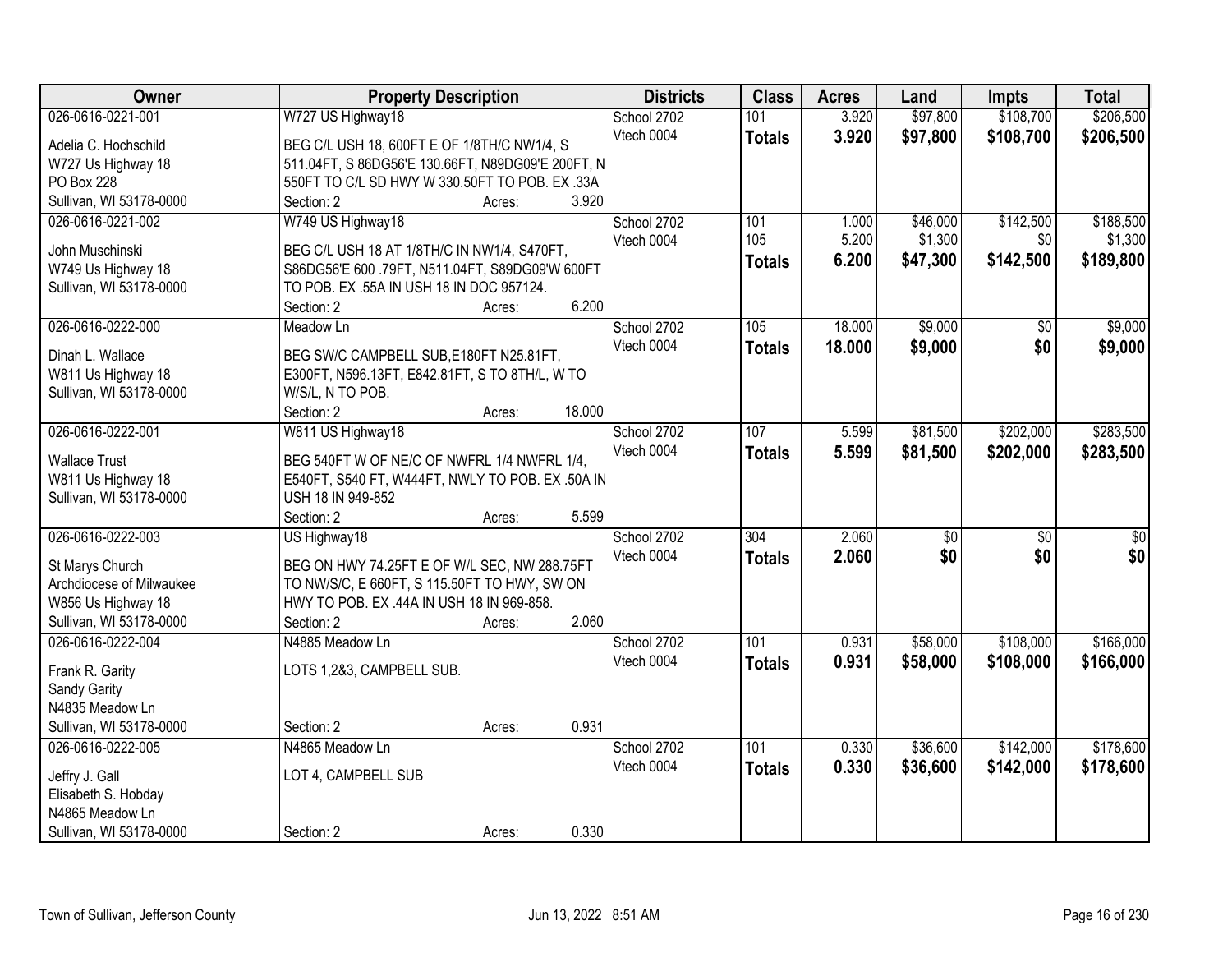| Owner                                                                                                 |                                                                                                                                                                      | <b>Property Description</b> |       | <b>Districts</b>          | <b>Class</b>                | <b>Acres</b>            | Land                        | <b>Impts</b>                  | <b>Total</b>                |
|-------------------------------------------------------------------------------------------------------|----------------------------------------------------------------------------------------------------------------------------------------------------------------------|-----------------------------|-------|---------------------------|-----------------------------|-------------------------|-----------------------------|-------------------------------|-----------------------------|
| 026-0616-0222-006                                                                                     | N4857 Meadow Ln                                                                                                                                                      |                             |       | School 2702               | 101                         | 0.577                   | \$47,400                    | \$169,200                     | \$216,600                   |
| Falk Enterprises, LLC<br>W1767 Froelich Rd<br>Sullivan, WI 53178-0000                                 | LOTS 5 & 6, CAMPBELL SUB. EX S30FT.                                                                                                                                  |                             |       | Vtech 0004                | <b>Totals</b>               | 0.577                   | \$47,400                    | \$169,200                     | \$216,600                   |
|                                                                                                       | Section: 2                                                                                                                                                           | Acres:                      | 0.577 |                           |                             |                         |                             |                               |                             |
| 026-0616-0222-008                                                                                     | N4843 Meadow Ln                                                                                                                                                      |                             |       | School 2702               | 101                         | 0.413                   | \$40,800                    | \$91,100                      | \$131,900                   |
| John K. Tolsma<br>N4843 Meadow Ln<br>Sullivan, WI 53178-0000                                          | LOT 7 & S 30FT LOT 6, CAMPBELL SUB.                                                                                                                                  |                             |       | Vtech 0004                | <b>Totals</b>               | 0.413                   | \$40,800                    | \$91,100                      | \$131,900                   |
|                                                                                                       | Section: 2                                                                                                                                                           | Acres:                      | 0.413 |                           |                             |                         |                             |                               |                             |
| 026-0616-0222-009<br>Frank R. Garity<br>Sandy M. Garity<br>N4835 Meadow Ln                            | N4835 Meadow Ln<br>LOT 8, CAMPBELL SUB.                                                                                                                              |                             |       | School 2702<br>Vtech 0004 | 101<br><b>Totals</b>        | 0.330<br>0.330          | \$36,600<br>\$36,600        | \$0<br>\$0                    | \$36,600<br>\$36,600        |
| Sullivan, WI 53178-0000                                                                               | Section: 2                                                                                                                                                           | Acres:                      | 0.330 |                           |                             |                         |                             |                               |                             |
| 026-0616-0222-010<br>Frank R. Garity<br>Sandy M. Garity<br>N4835 Meadow Ln                            | N4835 Meadow Ln<br>LOT 9, CAMPBELL SUB.                                                                                                                              |                             |       | School 2702<br>Vtech 0004 | 101<br><b>Totals</b>        | 0.330<br>0.330          | \$36,600<br>\$36,600        | \$3,500<br>\$3,500            | \$40,100<br>\$40,100        |
| Sullivan, WI 53178-0000                                                                               | Section: 2                                                                                                                                                           | Acres:                      | 0.330 |                           |                             |                         |                             |                               |                             |
| 026-0616-0222-011<br>Frank R. Garity<br>Sandy M. Garity<br>N4835 Meadow Ln<br>Sullivan, WI 53178-0000 | Meadow Ln<br>LOT 10, CAMPBELL SUB.<br>Section: 2                                                                                                                     | Acres:                      | 0.330 | School 2702<br>Vtech 0004 | 101<br>Totals               | 0.330<br>0.330          | \$9,100<br>\$9,100          | $\overline{50}$<br>\$0        | \$9,100<br>\$9,100          |
| 026-0616-0222-012                                                                                     | W857 US Highway18                                                                                                                                                    |                             |       | School 2702               | 101                         | 4.082                   | \$100,200                   | \$88,800                      | \$189,000                   |
| Patrick J. Condon<br>W857 Us Highway 18<br>Sullivan, WI 53178-0000                                    | PARCEL 1 CSM 1013-3-516 EX .11A IN USH 18 IN<br>964-666                                                                                                              |                             |       | Vtech 0004                | 105<br><b>Totals</b>        | 1.000<br>5.082          | \$500<br>\$100,700          | \$0<br>\$88,800               | \$500<br>\$189,500          |
|                                                                                                       | Section: 2                                                                                                                                                           | Acres:                      | 5.082 |                           |                             |                         |                             |                               |                             |
| 026-0616-0222-013<br>Patrick J. Condon<br>W857 Us Highway 18<br>Sullivan, WI 53178-0000               | US Highway18<br>COM NW S/C, S339.45FT TO C/L USH 18, NELY ON<br>SD C/L614.47 FT TO POB, S09DG43'E217.36FT SLY<br>ON CURVE158.32FT, S09DG 43'E301.47FT,<br>Section: 2 | Acres:                      | 0.918 | School 2702<br>Vtech 0004 | 101<br>105<br><b>Totals</b> | 0.718<br>0.200<br>0.918 | \$1,800<br>\$100<br>\$1,900 | $\overline{30}$<br>\$0<br>\$0 | \$1,800<br>\$100<br>\$1,900 |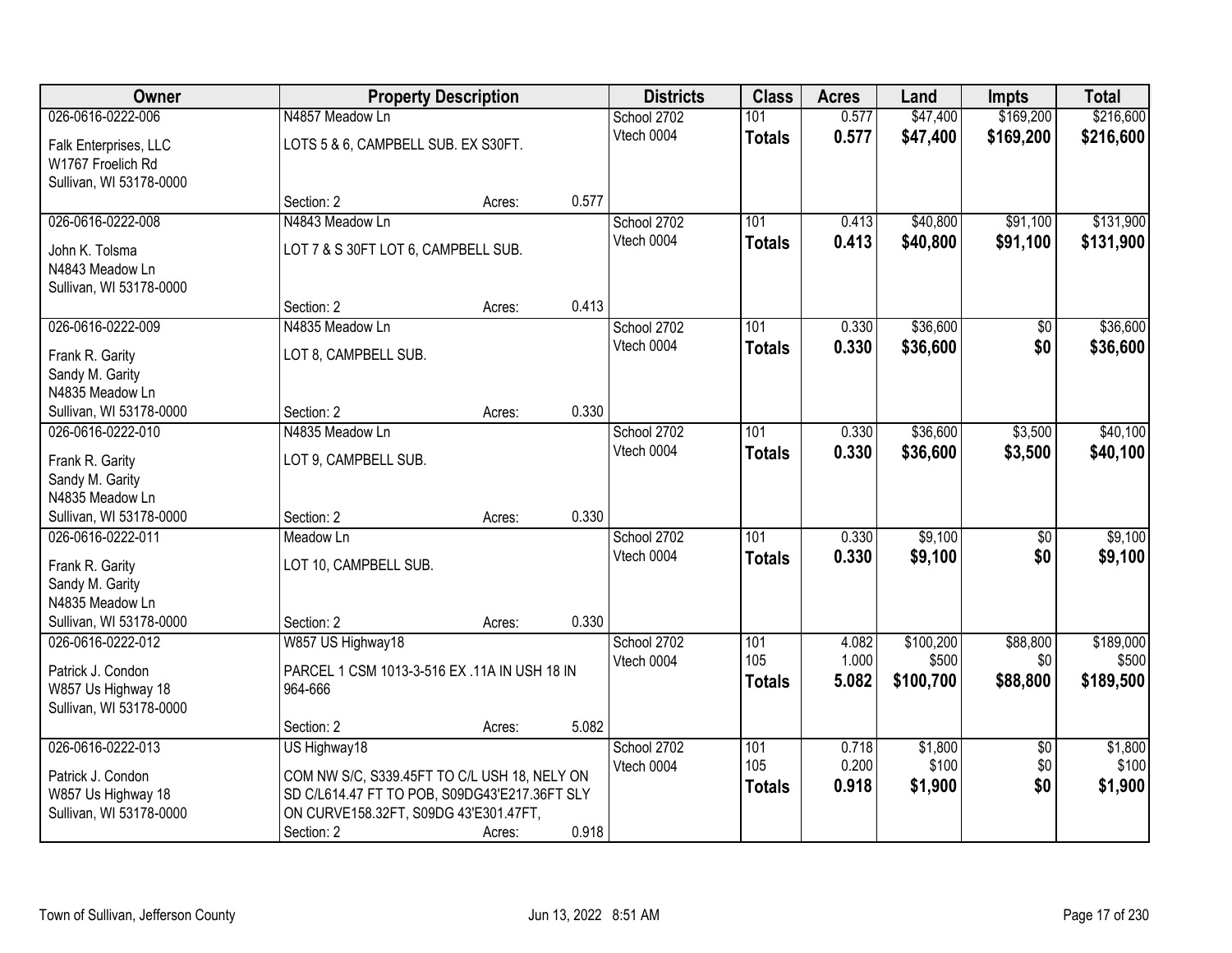| Owner                     | <b>Property Description</b> |        |       | <b>Districts</b> | <b>Class</b>  | <b>Acres</b> | Land     | <b>Impts</b> | <b>Total</b> |
|---------------------------|-----------------------------|--------|-------|------------------|---------------|--------------|----------|--------------|--------------|
| 026-0616-0222-014         | N4888 Meadow Ln             |        |       | School 2702      | 101           | 0.874        | \$56,300 | \$123,300    | \$179,600    |
| Howard G Falk Trust et al | LOT 1, COUNTRY MEADOWS      |        |       | Vtech 0004       | <b>Totals</b> | 0.874        | \$56,300 | \$123,300    | \$179,600    |
| W1741 Froelich Rd         |                             |        |       |                  |               |              |          |              |              |
| Sullivan, WI 53178-0000   |                             |        |       |                  |               |              |          |              |              |
|                           | Section: 2                  | Acres: | 0.874 |                  |               |              |          |              |              |
| 026-0616-0222-015         | N4880 Meadow Ln             |        |       | School 2702      | 101           | 0.686        | \$50,600 | \$170,700    | \$221,300    |
| Curtis S. Duchow          | LOT 2, COUNTRY MEADOWS      |        |       | Vtech 0004       | <b>Totals</b> | 0.686        | \$50,600 | \$170,700    | \$221,300    |
| Susan J. Duchow           |                             |        |       |                  |               |              |          |              |              |
| N4880 Meadow Ln           |                             |        |       |                  |               |              |          |              |              |
| Sullivan, WI 53178-0000   | Section: 2                  | Acres: | 0.686 |                  |               |              |          |              |              |
| 026-0616-0222-016         | N4874 Meadow Ln             |        |       | School 2702      | 101           | 0.826        | \$54,800 | \$114,200    | \$169,000    |
| Madasa, LLC               | LOT 3, COUNTRY MEADOWS      |        |       | Vtech 0004       | <b>Totals</b> | 0.826        | \$54,800 | \$114,200    | \$169,000    |
| 1486 Mackenzie Ln         |                             |        |       |                  |               |              |          |              |              |
| Oconomowoc, WI 53066-0000 |                             |        |       |                  |               |              |          |              |              |
|                           | Section: 2                  | Acres: | 0.826 |                  |               |              |          |              |              |
| 026-0616-0222-017         | N4866 Meadow Ln             |        |       | School 2702      | 101           | 0.826        | \$54,800 | \$166,400    | \$221,200    |
| James D. Boos             | LOT 4, COUNTRY MEADOWS      |        |       | Vtech 0004       | <b>Totals</b> | 0.826        | \$54,800 | \$166,400    | \$221,200    |
| Elizabeth L. Boos         |                             |        |       |                  |               |              |          |              |              |
| N4866 Meadow Ln           |                             |        |       |                  |               |              |          |              |              |
| Sullivan, WI 53178-0000   | Section: 2                  | Acres: | 0.826 |                  |               |              |          |              |              |
| 026-0616-0222-018         | N4862 Meadow Ln             |        |       | School 2702      | 101           | 0.826        | \$54,800 | \$158,800    | \$213,600    |
| Travis D. Pillsbury       | LOT 5, COUNTRY MEADOWS      |        |       | Vtech 0004       | <b>Totals</b> | 0.826        | \$54,800 | \$158,800    | \$213,600    |
| Laura L. Pillsbury        |                             |        |       |                  |               |              |          |              |              |
| N4862 Meadow Ln           |                             |        |       |                  |               |              |          |              |              |
| Sullivan, WI 53178-0000   | Section: 2                  | Acres: | 0.826 |                  |               |              |          |              |              |
| 026-0616-0222-019         | N4858 Meadow Ln             |        |       | School 2702      | 101           | 0.895        | \$56,900 | \$139,000    | \$195,900    |
| Donald J. Sebastian       | LOT 6, COUNTRY MEADOWS      |        |       | Vtech 0004       | <b>Totals</b> | 0.895        | \$56,900 | \$139,000    | \$195,900    |
| Judy M. Sebastian         |                             |        |       |                  |               |              |          |              |              |
| W331 N6080 County Rd C    |                             |        |       |                  |               |              |          |              |              |
| Nashotah, WI 53058-0000   | Section: 2                  | Acres: | 0.895 |                  |               |              |          |              |              |
| 026-0616-0222-020         | N4846 Meadow Ln             |        |       | School 2702      | 101           | 0.895        | \$56,900 | \$161,000    | \$217,900    |
| Gerald K. Thorpe          | LOT 7, COUNTRY MEADOWS      |        |       | Vtech 0004       | <b>Totals</b> | 0.895        | \$56,900 | \$161,000    | \$217,900    |
| Sandra K. Thorpe          |                             |        |       |                  |               |              |          |              |              |
| N4846 Meadow Ln           |                             |        |       |                  |               |              |          |              |              |
| Sullivan, WI 53178-0000   | Section: 2                  | Acres: | 0.895 |                  |               |              |          |              |              |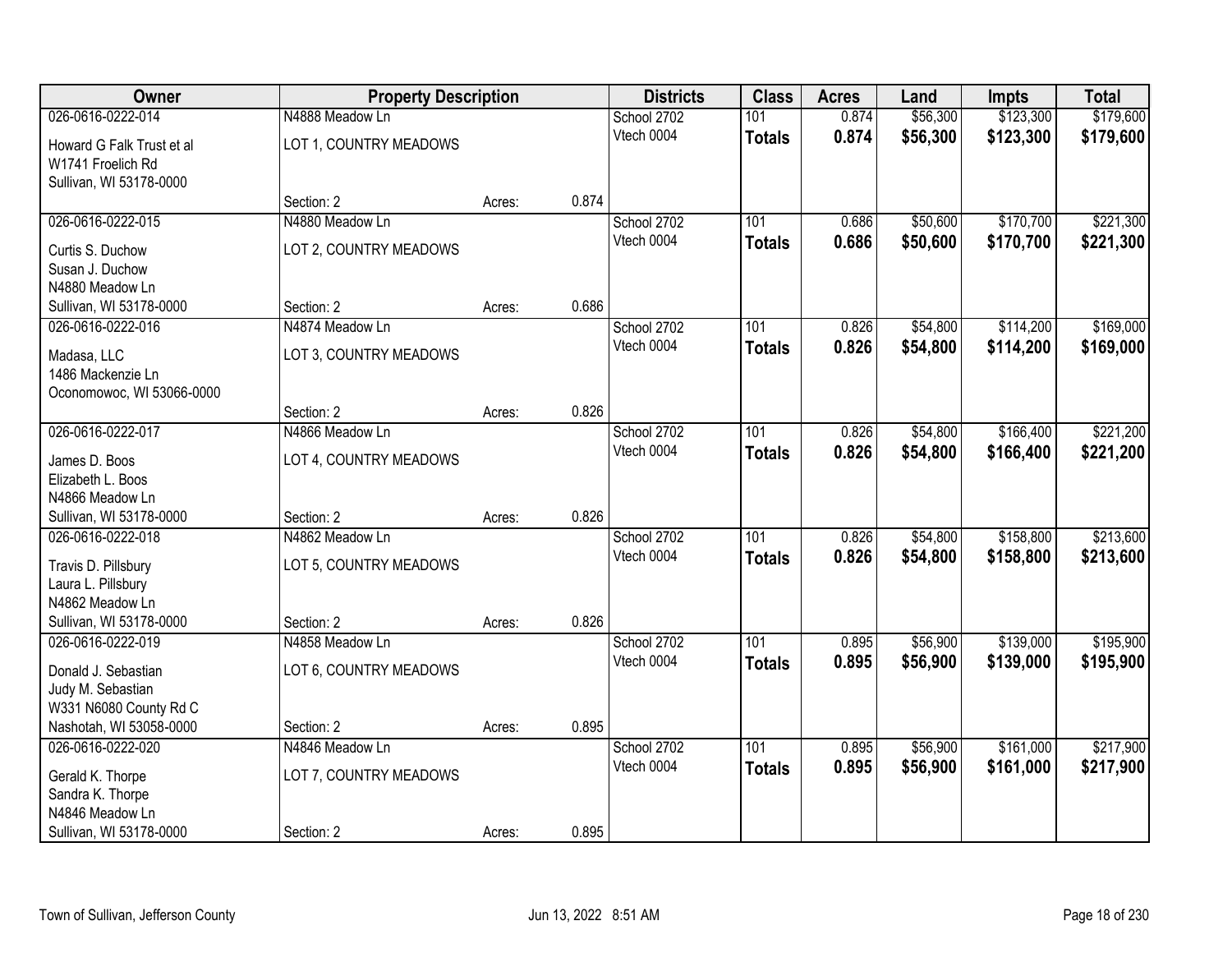| Owner                                     |                                                             | <b>Property Description</b> |        | <b>Districts</b> | <b>Class</b>  | <b>Acres</b> | Land     | <b>Impts</b>    | <b>Total</b> |
|-------------------------------------------|-------------------------------------------------------------|-----------------------------|--------|------------------|---------------|--------------|----------|-----------------|--------------|
| 026-0616-0222-021                         | N4838 Meadow Ln                                             |                             |        | School 2702      | 101           | 2.240        | \$85,400 | \$256,600       | \$342,000    |
| Stephen J. Ott                            | LOT 1, CSM 6135-36-010, DOC 1437892.                        |                             |        | Vtech 0004       | <b>Totals</b> | 2.240        | \$85,400 | \$256,600       | \$342,000    |
| Nancy M. Ott                              |                                                             |                             |        |                  |               |              |          |                 |              |
| N4838 Meadow Ln                           |                                                             |                             |        |                  |               |              |          |                 |              |
| Sullivan, WI 53178-0000                   | Section: 2                                                  | Acres:                      | 2.240  |                  |               |              |          |                 |              |
| 026-0616-0222-023                         | US Highway18                                                |                             |        | School 2702      | 101           | 0.294        | \$4,500  | $\overline{50}$ | \$4,500      |
| Mark D. Rollefson                         | PT LOT 1, CSM 2224-7-277. ALSO COM SW/S/C                   |                             |        | Vtech 0004       | <b>Totals</b> | 0.294        | \$4,500  | \$0             | \$4,500      |
| Ann M. Rollefson                          | 35-07-16, N88DG56'E 664.42FT TO POB, S0DG02'W               |                             |        |                  |               |              |          |                 |              |
| W834 Us Highway 18                        | 72.10FT, N66DG16'E 32.33FT, N89DG18'E 43.46FT,              |                             |        |                  |               |              |          |                 |              |
| Sullivan, WI 53178-0000                   | Section: 2                                                  | Acres:                      | 0.294  |                  |               |              |          |                 |              |
| 026-0616-0222-024                         | US Highway18                                                |                             |        | School 2702      | 105           | 5.621        | \$2,800  | \$0             | \$2,800      |
| Dinah L. Wallace                          | BEG 540FT S OF NE/C OF NWFRL 1/4 OF NWFRL 1/4,              |                             |        | Vtech 0004       | 107           | 1.000        | \$25,000 | \$27,700        | \$52,700     |
| W811 Us Highway 18                        | S435FT, W 440FT, N441FT, E445FT TO POB ALSO                 |                             |        |                  | <b>Totals</b> | 6.621        | \$27,800 | \$27,700        | \$55,500     |
| Sullivan, WI 53178-0000                   | LOT 1, CSM 3-585. EX .06A IN USH 18 IN 949-850              |                             |        |                  |               |              |          |                 |              |
|                                           | Section: 2                                                  | Acres:                      | 6.621  |                  |               |              |          |                 |              |
| 026-0616-0223-000                         | Meadow Ln                                                   |                             |        | School 2702      | 105           | 10.000       | \$2,500  | \$0             | \$2,500      |
| Dinah L. Wallace                          | NE1/4 SW1/4 NWFRL1/4.                                       |                             |        | Vtech 0004       | <b>Totals</b> | 10.000       | \$2,500  | \$0             | \$2,500      |
| W811 Us Highway 18                        |                                                             |                             |        |                  |               |              |          |                 |              |
| Sullivan, WI 53178-0000                   |                                                             |                             |        |                  |               |              |          |                 |              |
|                                           | Section: 2                                                  | Acres:                      | 10.000 |                  |               |              |          |                 |              |
| 026-0616-0223-001                         | Meadow Ln                                                   |                             |        | School 2702      | 105           | 10.000       | \$5,000  | \$0             | \$5,000      |
| James K. Stark Jr                         | NW1/4 SW1/4 NWFRL1/4.                                       |                             |        | Vtech 0004       | <b>Totals</b> | 10.000       | \$5,000  | \$0             | \$5,000      |
| Rosemary Stark                            |                                                             |                             |        |                  |               |              |          |                 |              |
| 21 Viburnum Ct                            |                                                             |                             |        |                  |               |              |          |                 |              |
| Homosassa, FL 34446-0000                  | Section: 2                                                  | Acres:                      | 10.000 |                  |               |              |          |                 |              |
| 026-0616-0223-002                         | Meadow Ln                                                   |                             |        | School 2702      | 106           | 8.000        | \$19,200 | $\overline{50}$ | \$19,200     |
| <b>Wallace Trust</b>                      | S1/2 SW1/4 NWFRL1/4 LYG N OF RR ROW.                        |                             |        | Vtech 0004       | <b>Totals</b> | 8.000        | \$19,200 | \$0             | \$19,200     |
| W811 Us Highway 18                        |                                                             |                             |        |                  |               |              |          |                 |              |
| Sullivan, WI 53178-0000                   |                                                             |                             |        |                  |               |              |          |                 |              |
|                                           | Section: 2                                                  | Acres:                      | 8.000  |                  |               |              |          |                 |              |
| 026-0616-0223-003                         | Village Line Rd                                             |                             |        | School 2702      | 105           | 9.000        | \$4,500  | $\overline{50}$ | \$4,500      |
|                                           |                                                             |                             |        | Vtech 0004       | <b>Totals</b> | 9.000        | \$4,500  | \$0             | \$4,500      |
| Randall T. Hershberg<br>N4492 Highland Dr | SW1/4 NWFRL1/4 S OF RR ROW. SUBJ TO ESMT IN<br>DOC 1332462. |                             |        |                  |               |              |          |                 |              |
| Sullivan, WI 53178-0000                   |                                                             |                             |        |                  |               |              |          |                 |              |
|                                           | Section: 2                                                  | Acres:                      | 9.000  |                  |               |              |          |                 |              |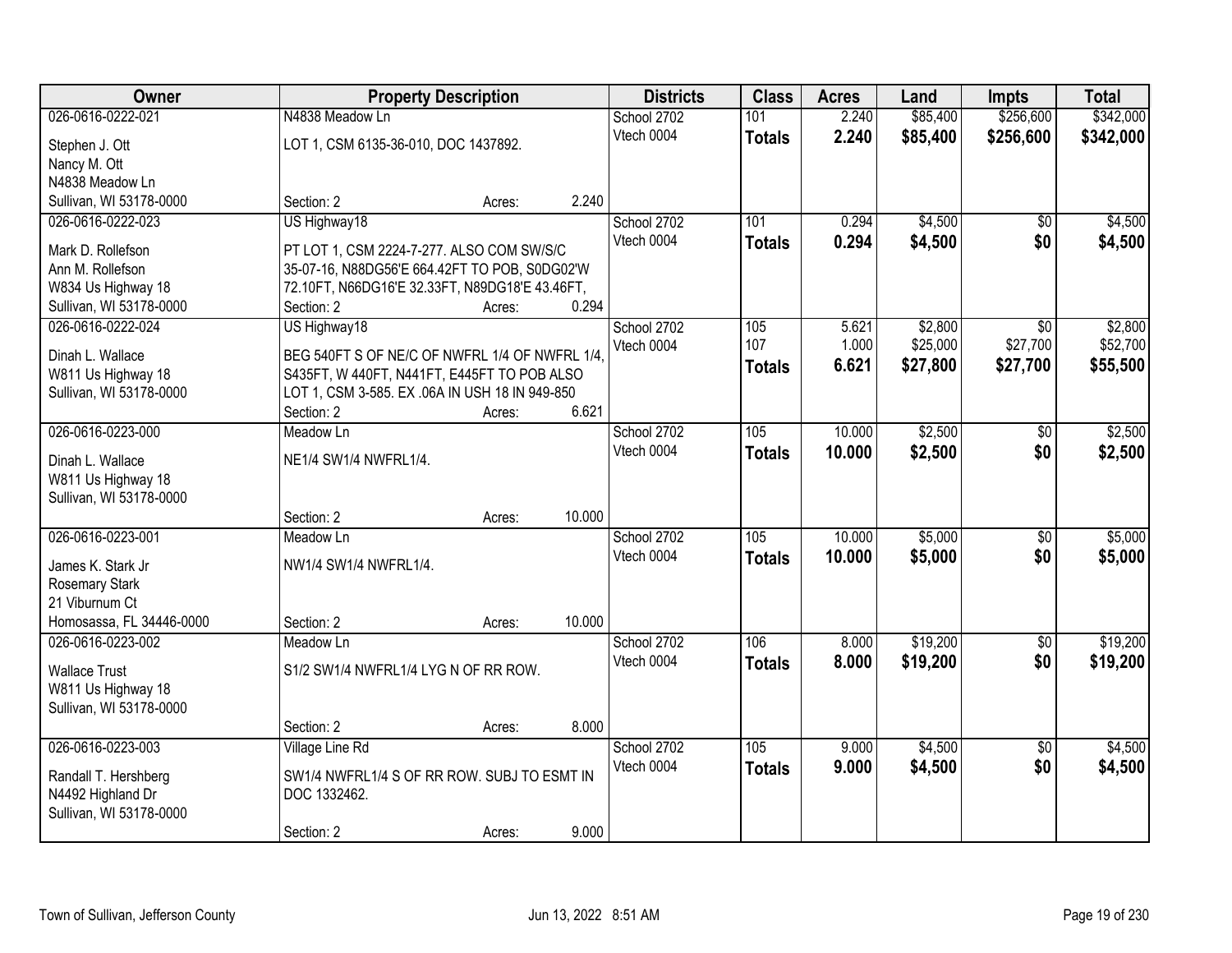| Owner                     |                                         | <b>Property Description</b> |        | <b>Districts</b>          | <b>Class</b>     | <b>Acres</b>    | Land              | <b>Impts</b>           | <b>Total</b>      |
|---------------------------|-----------------------------------------|-----------------------------|--------|---------------------------|------------------|-----------------|-------------------|------------------------|-------------------|
| 026-0616-0223-004         | <b>Village Line Rd</b>                  |                             |        | School 2702               | 302              | 3.020           | $\overline{50}$   | $\overline{$0}$        | $\overline{30}$   |
| Dept Natural Resources    | 100FT STRIP THRU SW1/4 NW1/4            |                             |        | Vtech 0004                | <b>Totals</b>    | 3.020           | \$0               | \$0                    | \$0               |
| State of Wisconsin        |                                         |                             |        |                           |                  |                 |                   |                        |                   |
| PO Box 7921               |                                         |                             |        |                           |                  |                 |                   |                        |                   |
| Madison, WI 53707-0000    | Section: 2                              | Acres:                      | 3.020  |                           |                  |                 |                   |                        |                   |
| 026-0616-0224-000         | Village Line Rd                         |                             |        | School 2702               | 302              | 13.330          | \$0               | $\overline{50}$        | $\overline{30}$   |
| Dept Natural Resources    | N1/2 OF S 2/3 SE1/4 NWFRL1/4            |                             |        | Vtech 0004                | <b>Totals</b>    | 13.330          | \$0               | \$0                    | \$0               |
| State of Wisconsin        |                                         |                             |        |                           |                  |                 |                   |                        |                   |
| PO Box 7921               |                                         |                             |        |                           |                  |                 |                   |                        |                   |
| Madison, WI 53707-0000    | Section: 2                              | Acres:                      | 13.330 |                           |                  |                 |                   |                        |                   |
| 026-0616-0224-001         | Village Line Rd                         |                             |        | School 674060             | 105              | 8.276           | \$4,200           | \$0                    | \$4,200           |
| Randall T. Herschberg     | SE1/4 NWFRL1/4 LYG S OF RR ROW.         |                             |        | Vtech 0008                | <b>Totals</b>    | 8.276           | \$4,200           | \$0                    | \$4,200           |
| N4492 Highland Dr         |                                         |                             |        |                           |                  |                 |                   |                        |                   |
| Sullivan, WI 53178-0000   |                                         |                             |        |                           |                  |                 |                   |                        |                   |
|                           | Section: 2                              | Acres:                      | 8.276  |                           |                  |                 |                   |                        |                   |
| 026-0616-0224-002         | Village Line Rd                         |                             |        | School 674060             | $\overline{302}$ | 2.980           | $\overline{50}$   | \$0                    | $\sqrt{50}$       |
| Dept Natural Resources    | 100FT STRIP THRU SE1/4 NW1/4            |                             |        | Vtech 0008                | <b>Totals</b>    | 2.980           | \$0               | \$0                    | \$0               |
| State of Wisconsin        |                                         |                             |        |                           |                  |                 |                   |                        |                   |
| PO Box 7921               |                                         |                             |        |                           |                  |                 |                   |                        |                   |
| Madison, WI 53707-0000    | Section: 2                              | Acres:                      | 2.980  |                           |                  |                 |                   |                        |                   |
| 026-0616-0224-003         | Village Lane Rd                         |                             |        | School 674060             | $\overline{302}$ | 2.064           | \$0               | \$0                    | $\overline{50}$   |
| Dept Natural Resources    | S1/3 OF SE1/4 NWFRL1/4 LYG N OF RR ROW. |                             |        | Vtech 0008                | <b>Totals</b>    | 2.064           | \$0               | \$0                    | \$0               |
| State of Wisconsin        |                                         |                             |        |                           |                  |                 |                   |                        |                   |
| PO Box 7921               |                                         |                             |        |                           |                  |                 |                   |                        |                   |
| Madison, WI 53707-0000    | Section: 2                              | Acres:                      | 2.064  |                           |                  |                 |                   |                        |                   |
| 026-0616-0231-000         | Village Line Rd                         |                             |        | School 2702               | 105<br>106       | 8.400<br>21.600 | \$400<br>\$39,400 | $\sqrt{$0}$<br>\$0     | \$400<br>\$39,400 |
| Randall T. Hershberg      | E990FT OF NE1/4 SW1/4.                  |                             |        | Vtech 0004                | <b>Totals</b>    | 30.000          | \$39,800          | \$0                    | \$39,800          |
| N4492 Highland Dr         |                                         |                             |        |                           |                  |                 |                   |                        |                   |
| Sullivan, WI 53178-0000   |                                         |                             |        |                           |                  |                 |                   |                        |                   |
|                           | Section: 2                              | Acres:                      | 30.000 |                           |                  |                 |                   |                        |                   |
| 026-0616-0231-001         | Village Line Rd                         |                             |        | School 2702<br>Vtech 0004 | 104<br>105       | 4.000<br>6.000  | \$700<br>\$3,000  | $\overline{50}$<br>\$0 | \$700<br>\$3,000  |
| Lf Theine Properties, LLC | NE1/4 SW1/4. EX E 990FT.                |                             |        |                           | <b>Totals</b>    | 10.000          | \$3,700           | \$0                    | \$3,700           |
| 37213 Sunset Dr           |                                         |                             |        |                           |                  |                 |                   |                        |                   |
| Oconomowoc, WI 53066-0000 |                                         |                             |        |                           |                  |                 |                   |                        |                   |
|                           | Section: 2                              | Acres:                      | 10.000 |                           |                  |                 |                   |                        |                   |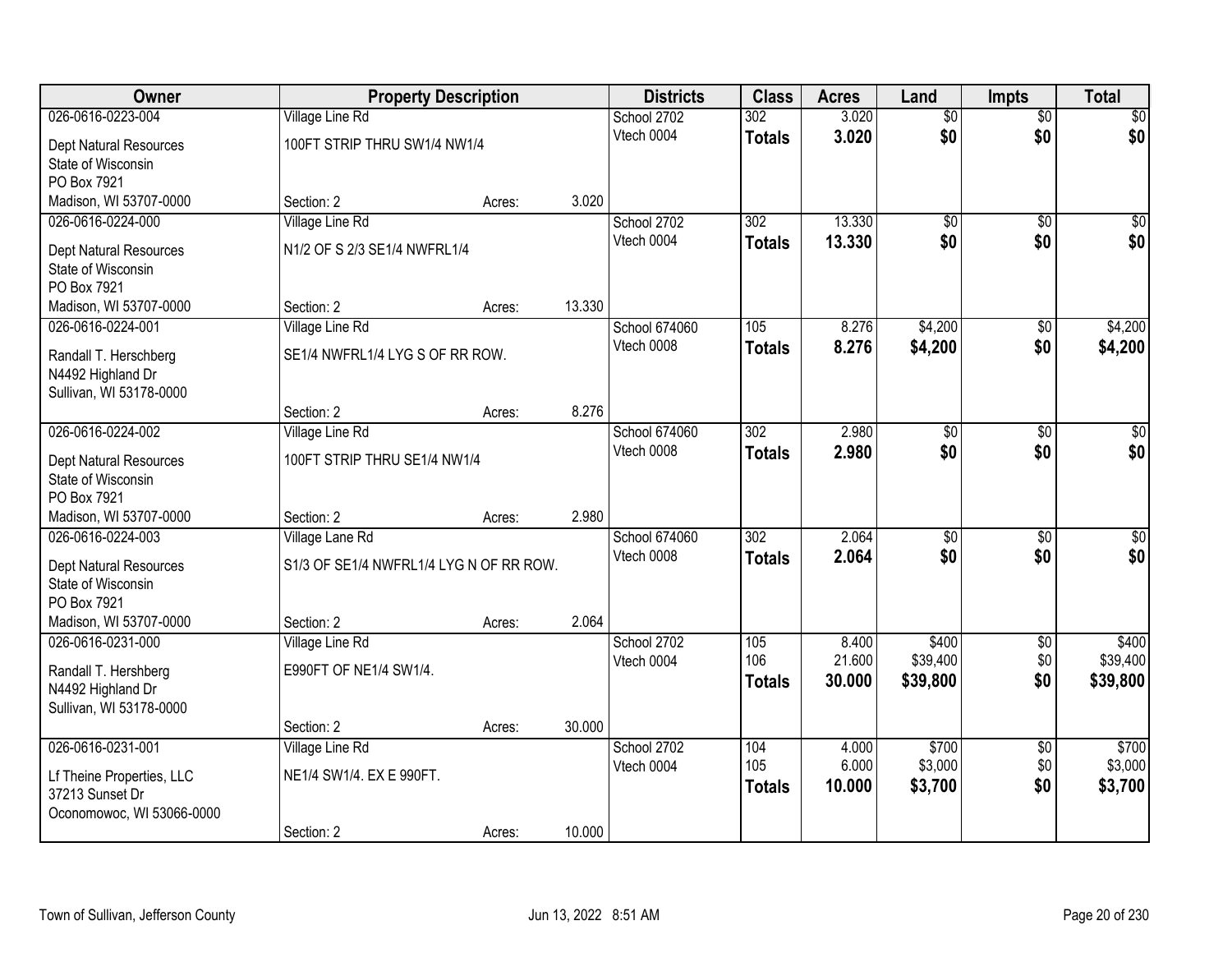| Owner                     |                                              | <b>Property Description</b> |        | <b>Districts</b> | <b>Class</b>     | <b>Acres</b> | Land     | <b>Impts</b>    | <b>Total</b> |
|---------------------------|----------------------------------------------|-----------------------------|--------|------------------|------------------|--------------|----------|-----------------|--------------|
| 026-0616-0232-000         | <b>Village Line Rd</b>                       |                             |        | School 2702      | 104              | 2.000        | \$400    | $\overline{50}$ | \$400        |
| Randall T. Hershberg      | NW1/4 SW1/4.                                 |                             |        | Vtech 0004       | 105              | 38.000       | \$19,000 | \$0             | \$19,000     |
| N4492 Highland Dr         |                                              |                             |        |                  | <b>Totals</b>    | 40.000       | \$19,400 | \$0             | \$19,400     |
| Sullivan, WI 53178-0000   |                                              |                             |        |                  |                  |              |          |                 |              |
|                           | Section: 2                                   | Acres:                      | 40.000 |                  |                  |              |          |                 |              |
| 026-0616-0233-000         | Village Line Rd                              |                             |        | School 2702      | 104              | 24.250       | \$6,100  | \$0             | \$6,100      |
| Randall T. Hershberg      | SW1/4 SW1/4. EX 300FT SQ IN SW/C.            |                             |        | Vtech 0004       | 105              | 13.750       | \$6,900  | \$0             | \$6,900      |
| N4492 Highland Dr         |                                              |                             |        |                  | <b>Totals</b>    | 38.000       | \$13,000 | \$0             | \$13,000     |
| Sullivan, WI 53178-0000   |                                              |                             |        |                  |                  |              |          |                 |              |
|                           | Section: 2                                   | Acres:                      | 38.000 |                  |                  |              |          |                 |              |
| 026-0616-0233-001         | W884 Village Line Rd                         |                             |        | School 2702      | 101              | 2.000        | \$69,000 | \$129,000       | \$198,000    |
| Jillane M. Dunn           | BEG SW/C SW1/4, N 300FT, E 300FT, S 300FT, W |                             |        | Vtech 0004       | <b>Totals</b>    | 2.000        | \$69,000 | \$129,000       | \$198,000    |
| W884 Village Line Rd      | 300FT TO POB.                                |                             |        |                  |                  |              |          |                 |              |
| Sullivan, WI 53178-0000   |                                              |                             |        |                  |                  |              |          |                 |              |
|                           | Section: 2                                   | Acres:                      | 2.000  |                  |                  |              |          |                 |              |
| 026-0616-0234-000         | Village Line Rd                              |                             |        | School 2702      | 104              | 21.000       | \$3,800  | \$0             | \$3,800      |
| Lf Theine Properties, LLC | SE1/4 SW1/4. EX CSM 1405-4-430               |                             |        | Vtech 0004       | 105              | 16.000       | \$8,000  | \$0             | \$8,000      |
| 37213 Sunset Dr           |                                              |                             |        |                  | <b>Totals</b>    | 37.000       | \$11,800 | \$0             | \$11,800     |
| Oconomowoc, WI 53066-0000 |                                              |                             |        |                  |                  |              |          |                 |              |
|                           | Section: 2                                   | Acres:                      | 37.000 |                  |                  |              |          |                 |              |
| 026-0616-0234-001         | W792 Village Line Rd                         |                             |        | School 2702      | 101              | 1.500        | \$57,500 | \$54,100        | \$111,600    |
| Gary G. Jackson           | LOT 1, CSM 1405-4-430                        |                             |        | Vtech 0004       | 104              | 1.500        | \$100    | \$0             | \$100        |
| W792 Village Line Rd      |                                              |                             |        |                  | <b>Totals</b>    | 3.000        | \$57,600 | \$54,100        | \$111,700    |
| Sullivan, WI 53178-0000   |                                              |                             |        |                  |                  |              |          |                 |              |
|                           | Section: 2                                   | Acres:                      | 3.000  |                  |                  |              |          |                 |              |
| 026-0616-0241-000         | N4645 Highland Dr                            |                             |        | School 674060    | $\overline{101}$ | 2.192        | \$71,900 | \$159,400       | \$231,300    |
| Patrick F. Cherone III    | LOT 1, CSM 4283-21-149.                      |                             |        | Vtech 0008       | <b>Totals</b>    | 2.192        | \$71,900 | \$159,400       | \$231,300    |
| April R. Cherone          |                                              |                             |        |                  |                  |              |          |                 |              |
| N4645 Highland Dr         |                                              |                             |        |                  |                  |              |          |                 |              |
| Sullivan, WI 53178-0000   | Section: 2                                   | Acres:                      | 2.192  |                  |                  |              |          |                 |              |
| 026-0616-0241-001         | N4695 Highland Dr                            |                             |        | School 674060    | 101              | 1.000        | \$46,000 | \$179,300       | \$225,300    |
| Kristopher D. Fox         | LOT 1, CSM 5056-27-038, DOC 1219128.         |                             |        | Vtech 0008       | <b>Totals</b>    | 1.000        | \$46,000 | \$179,300       | \$225,300    |
| Carrie A. Fox             |                                              |                             |        |                  |                  |              |          |                 |              |
| N4695 Highland Dr         |                                              |                             |        |                  |                  |              |          |                 |              |
| Sullivan, WI 53178-0000   | Section: 2                                   | Acres:                      | 1.000  |                  |                  |              |          |                 |              |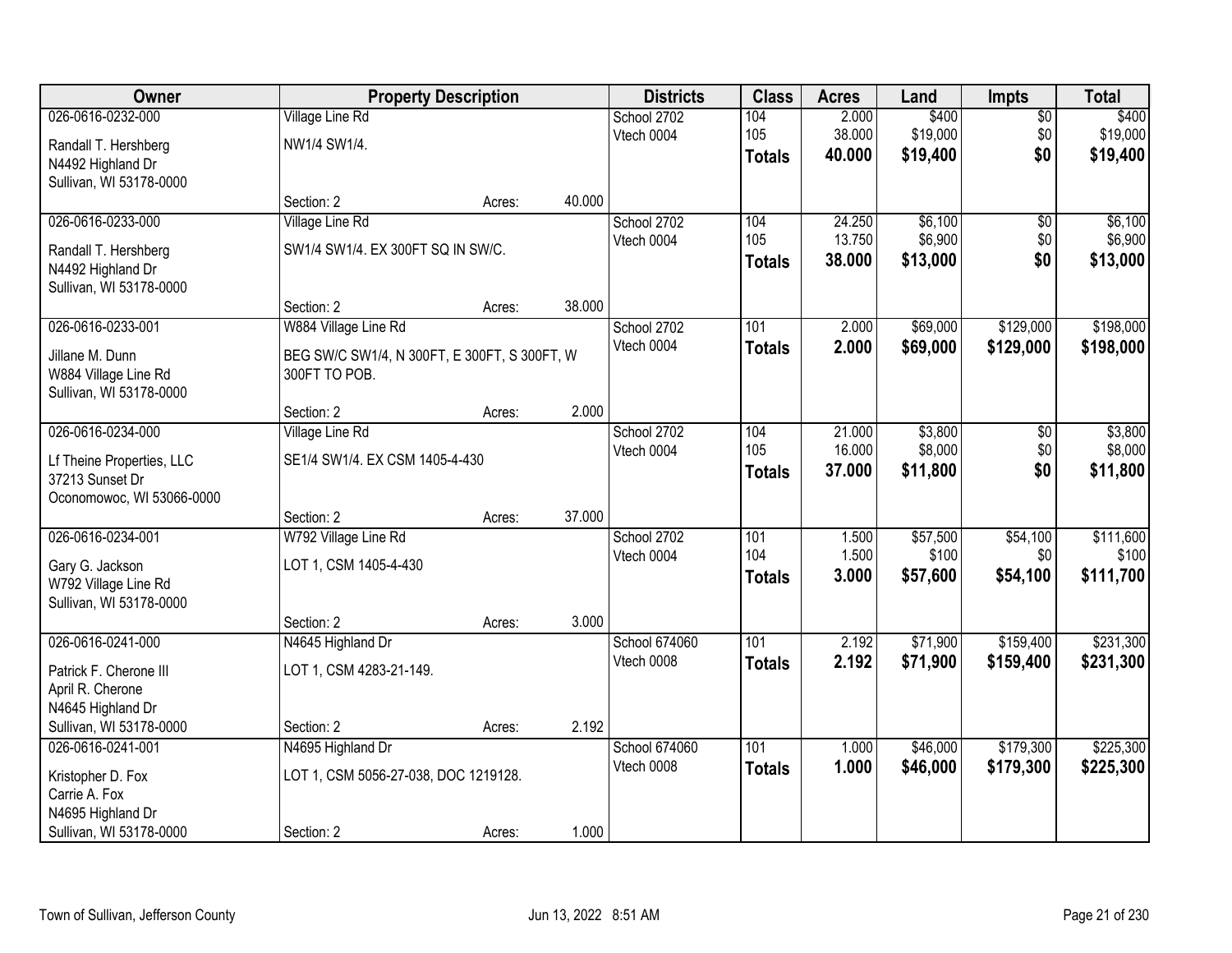| Owner                          |                                                           | <b>Property Description</b> |        | <b>Districts</b>            | <b>Class</b>  | <b>Acres</b> | Land      | <b>Impts</b>    | <b>Total</b> |
|--------------------------------|-----------------------------------------------------------|-----------------------------|--------|-----------------------------|---------------|--------------|-----------|-----------------|--------------|
| 026-0616-0241-002              | N4675 Highland Dr                                         |                             |        | <b>School 674060</b>        | 101           | 1.720        | \$62,600  | \$165,700       | \$228,300    |
| James A. Couden                | LOT 1, CSM 587-2-407, DOC 720644.                         |                             |        | Vtech 0008                  | <b>Totals</b> | 1.720        | \$62,600  | \$165,700       | \$228,300    |
| Nancy A. Couden                |                                                           |                             |        |                             |               |              |           |                 |              |
| N4675 Highland Dr              |                                                           |                             |        |                             |               |              |           |                 |              |
| Sullivan, WI 53178-0000        | Section: 2                                                | Acres:                      | 1.720  |                             |               |              |           |                 |              |
| 026-0616-0241-003              | N4637 Highland Dr                                         |                             |        | School 674060               | 101           | 2.677        | \$79,200  | \$155,600       | \$234,800    |
| Donald L. Baker                | LOT 1, CSM 4016-19-220. SUBJ TO ESMT IN 1048848.          |                             |        | Vtech 0008                  | <b>Totals</b> | 2.677        | \$79,200  | \$155,600       | \$234,800    |
| N4637 Highland Dr              | EX COM NW/C OUTLOT 1 CSM 4016-19-220,                     |                             |        |                             |               |              |           |                 |              |
| Sullivan, WI 53178-0000        | S89DG17'W 266.87FT, S00DG35'E 20.87FT,                    |                             |        |                             |               |              |           |                 |              |
|                                | Section: 2                                                | Acres:                      | 2.677  |                             |               |              |           |                 |              |
| 026-0616-0241-004              |                                                           |                             |        | School 674060               | 105           | 18.312       | \$9,200   | \$0             | \$9,200      |
|                                |                                                           |                             |        | Vtech 0008                  | 106           | 6.000        | \$14,400  | \$0             | \$14,400     |
| David R. Schneider             | NE1/4 SE1/4. EX CSM 587-2-407, DOC 720644. EX             |                             |        |                             | <b>Totals</b> | 24.312       | \$23,600  | \$0             | \$23,600     |
| S79 W30988 Romero Ct           | CSM 1094 -3-641, DOC 749172. EX CSM 1533-05-038,          |                             |        |                             |               |              |           |                 |              |
| Mukwonago, WI 53149-0000       | DOC 777377. EX PT IN CSM 1826-06-007, DOC                 |                             |        |                             |               |              |           |                 |              |
| 026-0616-0241-005              | Section: 2                                                | Acres:                      | 24.312 |                             | 101           | 1.766        |           | \$36,000        | \$99,600     |
|                                | <b>Highland Dr</b>                                        |                             |        | School 674060<br>Vtech 0008 |               |              | \$63,600  |                 |              |
| Charles John Couden            | LOT 2, CSM 5056-27-038, DOC 1219128.                      |                             |        |                             | <b>Totals</b> | 1.766        | \$63,600  | \$36,000        | \$99,600     |
| N4675 Highland Dr              |                                                           |                             |        |                             |               |              |           |                 |              |
| Sullivan, WI 53178-0000        |                                                           |                             |        |                             |               |              |           |                 |              |
|                                | Section: 2                                                | Acres:                      | 1.766  |                             |               |              |           |                 |              |
| 026-0616-0242-000              | W598 Highland Ct                                          |                             |        | School 674060               | 101           | 1.000        | \$46,000  | \$321,900       | \$367,900    |
| Christopher A. Broege          | LOT 1, CSM 1826-6-7. ALSO THAT PT W115A OF                |                             |        | Vtech 0008                  | 105           | 31.000       | \$15,500  | \$0             | \$15,500     |
| Jodi L. Broege                 | NE1/4 LYG S OF FORMER RR ROW. EX W700.26 FT.              |                             |        |                             | 106           | 29.000       | \$69,600  | \$0             | \$69,600     |
| W598 Highland Ct               | SUBJ TO ESMT IN DOC 1332462.                              |                             |        |                             | <b>Totals</b> | 61.000       | \$131,100 | \$321,900       | \$453,000    |
| Sullivan, WI 53178-0000        | Section: 2                                                | Acres:                      | 61.000 |                             |               |              |           |                 |              |
| 026-0616-0243-001              | <b>Highland Dr</b>                                        |                             |        | School 674060               | 105           | 30.000       | \$15,000  | $\overline{50}$ | \$15,000     |
| Bark River Game Preserve, Inc. | S30A SW1/4 SE1/4.                                         |                             |        | Vtech 0008                  | <b>Totals</b> | 30.000       | \$15,000  | \$0             | \$15,000     |
| c/o Foley & Lardner Trst       |                                                           |                             |        |                             |               |              |           |                 |              |
| 777 E Wisconsin Av 35fl        |                                                           |                             |        |                             |               |              |           |                 |              |
| Milwaukee, WI 53202-5306       | Section: 2                                                | Acres:                      | 30.000 |                             |               |              |           |                 |              |
| 026-0616-0244-000              |                                                           |                             |        | School 674060               | 105           | 12.143       | \$6,100   | $\overline{50}$ | \$6,100      |
|                                |                                                           |                             |        | Vtech 0008                  | <b>Totals</b> | 12.143       | \$6,100   | \$0             | \$6,100      |
| David R. Schneider             | SE1/4 SE1/4.EX BEG SE/S/C, W 659.52FT, N 449.24FT         |                             |        |                             |               |              |           |                 |              |
| S79 W30988 Romero Ct           | E 659. 50FT, S TO POB. EX BEG 521FT N OF SE/S/C,          |                             |        |                             |               |              |           |                 |              |
| Mukwonago, WI 53149-0000       | N150FT, W240FT S150FT, E TO POB. EX CSM 681<br>Section: 2 |                             | 12.143 |                             |               |              |           |                 |              |
|                                |                                                           | Acres:                      |        |                             |               |              |           |                 |              |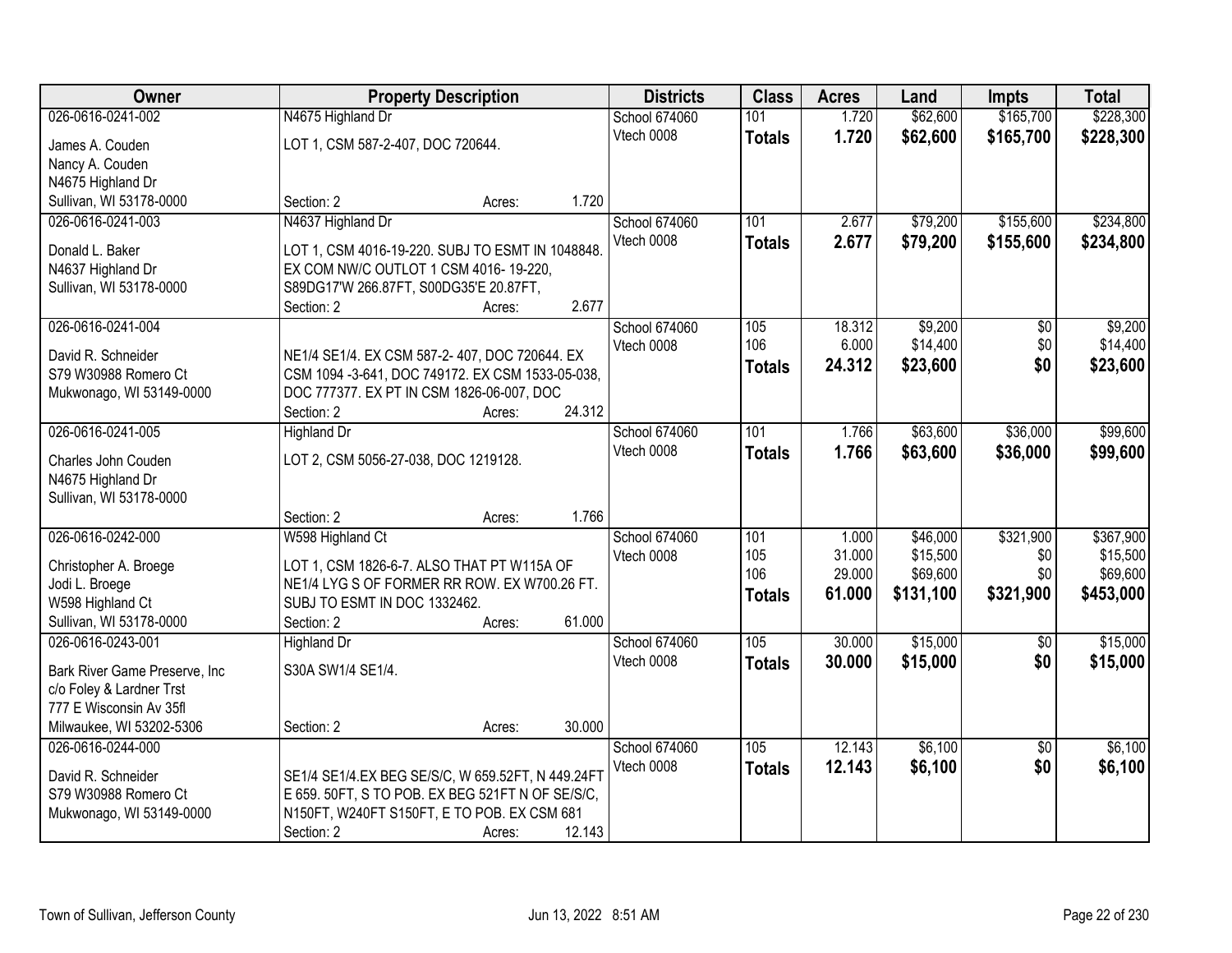| Owner                                       | <b>Property Description</b>                                | <b>Districts</b>     | <b>Class</b>     | <b>Acres</b> | Land      | <b>Impts</b> | <b>Total</b> |
|---------------------------------------------|------------------------------------------------------------|----------------------|------------------|--------------|-----------|--------------|--------------|
| 026-0616-0244-001                           | N4545 Highland Dr                                          | <b>School 674060</b> | 101              | 0.826        | \$42,000  | \$137,400    | \$179,400    |
| Jason Kallie                                | BEG ON E/L SEC, 521FT N OF SE/S/C, N150FT,                 | Vtech 0008           | <b>Totals</b>    | 0.826        | \$42,000  | \$137,400    | \$179,400    |
| <b>Trang Kallie</b>                         | W240FT, S150 FT, E240FT TO POB.                            |                      |                  |              |           |              |              |
| PO Box 161                                  |                                                            |                      |                  |              |           |              |              |
| Nashotah, WI 53058-0000                     | 0.826<br>Section: 2<br>Acres:                              |                      |                  |              |           |              |              |
| 026-0616-0244-002                           | N4525 Highland Dr                                          | School 674060        | 101              | 0.826        | \$42,000  | \$195,100    | \$237,100    |
|                                             |                                                            | Vtech 0008           | <b>Totals</b>    | 0.826        | \$42,000  | \$195,100    | \$237,100    |
| Roy L. Shelton                              | BEG ON E/L SEC, 305FT N OF SE/S/C, N 150FT, W              |                      |                  |              |           |              |              |
| Sandra J. Shelton<br>W234 N6830 Salem Dr    | 240FT, S 150FT, E 240FT TO POB.                            |                      |                  |              |           |              |              |
| Sussex, WI 53089-0000                       | 0.826<br>Section: 2<br>Acres:                              |                      |                  |              |           |              |              |
| 026-0616-0244-003                           | N4517 Highland Dr                                          | School 674060        | 101              | 1.000        | \$46,000  | \$172,500    | \$218,500    |
|                                             |                                                            | Vtech 0008           | <b>Totals</b>    | 1.000        | \$46,000  | \$172,500    | \$218,500    |
| Chad D. Andruscavage                        | BEG SE/S/C, N155FT TO POB, N150FT, W290.4FT,               |                      |                  |              |           |              |              |
| N7354 Switzke Rd                            | W150FT, E290.4FT TO POB.                                   |                      |                  |              |           |              |              |
| Watertown, WI 53094-0000                    |                                                            |                      |                  |              |           |              |              |
|                                             | 1.000<br>Section: 2<br>Acres:                              |                      |                  |              |           |              |              |
| 026-0616-0244-004                           | N4509 Highland Dr                                          | <b>School 674060</b> | 101              | 1.546        | \$58,600  | \$172,600    | \$231,200    |
| Tracy Lynn Kinski Trust                     | BEG SE/S/C, N155FT, W440FT, S151.16FT,                     | Vtech 0008           | <b>Totals</b>    | 1.546        | \$58,600  | \$172,600    | \$231,200    |
| N4511 Highland Dr                           | S89DG30'E 440.02 FT TO POB.                                |                      |                  |              |           |              |              |
| Sullivan, WI 53178-0000                     |                                                            |                      |                  |              |           |              |              |
|                                             | 1.546<br>Section: 2<br>Acres:                              |                      |                  |              |           |              |              |
| 026-0616-0244-005                           | W521 Highland Ct                                           | School 674060        | 101              | 3.472        | \$91,100  | \$124,800    | \$215,900    |
| Diane N. Mather                             | BEG 455FT N & 240FT W OF SE/ S/C, W 419.5FT, S             | Vtech 0008           | <b>Totals</b>    | 3.472        | \$91,100  | \$124,800    | \$215,900    |
| W521 Highland Ct                            | 449.24FT, E 219.50FT, N 151.16FT, E 149.6FT,               |                      |                  |              |           |              |              |
| Sullivan, WI 53178-0000                     | N150FT, E50.4FT, N150FT TO POB. ALSO RD. SUBJ              |                      |                  |              |           |              |              |
|                                             | 3.472<br>Section: 2<br>Acres:                              |                      |                  |              |           |              |              |
| 026-0616-0244-006                           | W591 Highland Ct                                           | School 674060        | $\overline{101}$ | 5.093        | \$114,200 | \$179,500    | \$293,700    |
|                                             |                                                            | Vtech 0008           | <b>Totals</b>    | 5.093        | \$114,200 | \$179,500    | \$293,700    |
| Jacob A. Greving                            | LOT 1, CSM 681-3-38, DOC 752348. ALSO BEG NW/C             |                      |                  |              |           |              |              |
| Angela M. Greving                           | SD LOT 1, E ON N/L SD LOT 307.34FT, N22DG30'W              |                      |                  |              |           |              |              |
| W591 Highland Ct<br>Sullivan, WI 53178-0000 | 27.32FT, S85DG08'W 297.98FT TO POB.<br>5.093<br>Section: 2 |                      |                  |              |           |              |              |
| 026-0616-0244-007                           | Acres:<br>W559 Highland Ct                                 | School 674060        | 101              | 3.197        | \$87,000  | \$156,200    | \$243,200    |
|                                             |                                                            | Vtech 0008           |                  |              |           |              |              |
| Scott Allen Martin                          | LOT 2, CSM 681-3-38, DOC 725348. ALSO BEG SE/C             |                      | <b>Totals</b>    | 3.197        | \$87,000  | \$156,200    | \$243,200    |
| Tammy Mae Martin                            | SD LOT 2, S49DG28'W 727.84FT, N52DG 38'E                   |                      |                  |              |           |              |              |
| W559 Highland Ct                            | 577.68FT, N37DG30'E 154.40FT TO POB.                       |                      |                  |              |           |              |              |
| Sullivan, WI 53178-0000                     | 3.197<br>Section: 2<br>Acres:                              |                      |                  |              |           |              |              |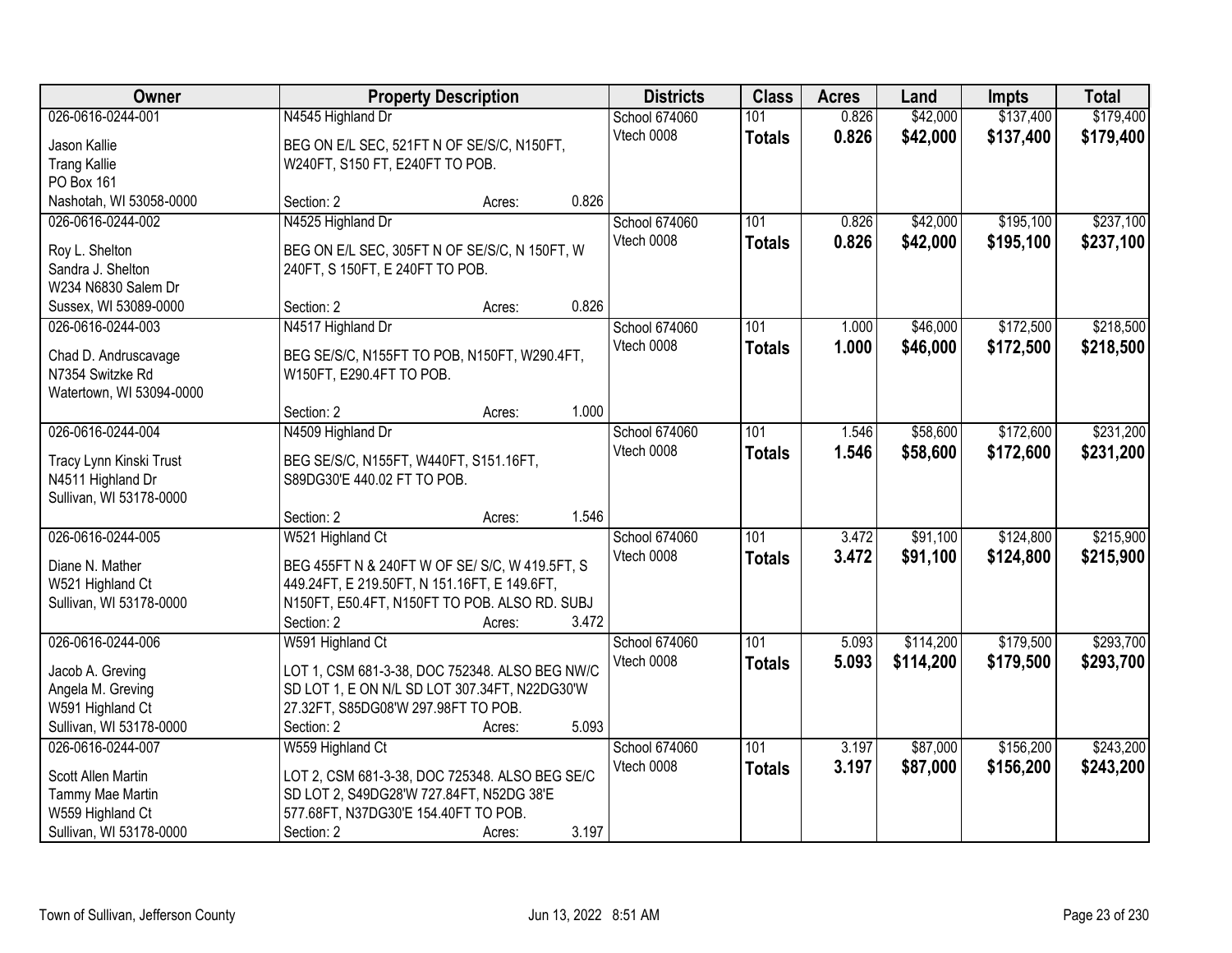| Owner                      |                                                    | <b>Property Description</b> |        | <b>Districts</b>            | <b>Class</b>  | <b>Acres</b> | Land      | Impts           | <b>Total</b> |
|----------------------------|----------------------------------------------------|-----------------------------|--------|-----------------------------|---------------|--------------|-----------|-----------------|--------------|
| 026-0616-0244-008          | W553 Highland Ct                                   |                             |        | School 674060               | 101           | 3.789        | \$95,800  | \$189,500       | \$285,300    |
| Kevin J. Chelminiak        | LOT 3, CSM 681-3-38, DOC 725348. EX COM SE/C       |                             |        | Vtech 0008                  | <b>Totals</b> | 3.789        | \$95,800  | \$189,500       | \$285,300    |
| Jessica L. Timm            | LOT 2, CSM 681-3-038, DOC 725348, S49DG28'E        |                             |        |                             |               |              |           |                 |              |
| W553 Highland Ct           | 727.84FT, N52DG38' E 577.68FT, N37DG30'E 154.40    |                             |        |                             |               |              |           |                 |              |
| Sullivan, WI 53178-0000    | Section: 2                                         | Acres:                      | 3.789  |                             |               |              |           |                 |              |
| 026-0616-0244-009          | W592 Highland Ct                                   |                             |        | School 674060               | 101           | 3.595        | \$59,700  | \$18,100        | \$77,800     |
| Bradley P. Gunderson       | LOT 4, CSM 3-38 & 39. EX PT IN OL 1, CSM 1826-6-7. |                             |        | Vtech 0008                  | <b>Totals</b> | 3.595        | \$59,700  | \$18,100        | \$77,800     |
| Jessica J. Gunderson       | EX CSM 4805-25-048.                                |                             |        |                             |               |              |           |                 |              |
| W596 Highland Ct           |                                                    |                             |        |                             |               |              |           |                 |              |
| Sullivan, WI 53178-0000    | Section: 2                                         | Acres:                      | 3.595  |                             |               |              |           |                 |              |
| 026-0616-0244-010          | N4615 Highland Dr                                  |                             |        | School 674060               | 101           | 4.155        | \$101,300 | \$148,700       | \$250,000    |
|                            |                                                    |                             |        | Vtech 0008                  | <b>Totals</b> | 4.155        | \$101,300 | \$148,700       | \$250,000    |
| Diane Gail West            | LOT 2, CSM 1533-5-38.                              |                             |        |                             |               |              |           |                 |              |
| N4615 Highland Dr          |                                                    |                             |        |                             |               |              |           |                 |              |
| Sullivan, WI 53178-0000    |                                                    |                             |        |                             |               |              |           |                 |              |
|                            | Section: 2                                         | Acres:                      | 4.155  |                             |               |              |           |                 |              |
| 026-0616-0244-011          | W596 Highland Ct                                   |                             |        | School 674060<br>Vtech 0008 | 101           | 1.276        | \$52,300  | \$279,900       | \$332,200    |
| Bradley P. Gunderson       | LOT 1, CSM 4805-25-048.                            |                             |        |                             | <b>Totals</b> | 1.276        | \$52,300  | \$279,900       | \$332,200    |
| Jessica J. Gunderson       |                                                    |                             |        |                             |               |              |           |                 |              |
| W596 Highland Ct           |                                                    |                             |        |                             |               |              |           |                 |              |
| Sullivan, WI 53178-0000    | Section: 2                                         | Acres:                      | 1.276  |                             |               |              |           |                 |              |
| 026-0616-0411-000          |                                                    |                             |        | School 2702                 | 104           | 32.600       | \$2,100   | $\overline{50}$ | \$2,100      |
| Ronald L Duesterbeck Trust | NEFRL 1/4 NEFRL 1/4. EX E 468.64FT. ALSO EX PT IN  |                             |        | Vtech 0004                  | 105           | 1.213        | \$600     | \$0             | \$600        |
| N4941 Bakertown Dr         | CSM 2255-8-22.                                     |                             |        |                             | <b>Totals</b> | 33.813       | \$2,700   | \$0             | \$2,700      |
| Sullivan, WI 53178-0000    |                                                    |                             |        |                             |               |              |           |                 |              |
|                            | Section: 4                                         | Acres:                      | 33.813 |                             |               |              |           |                 |              |
| 026-0616-0411-002          |                                                    |                             |        | School 2702                 | 104           | 18.976       | \$4,600   | $\overline{50}$ | \$4,600      |
| Ronald L Duesterbeck Trust | E468.64FT OF NEFRL1/4 NEFRL1/4, EX N33FT.          |                             |        | Vtech 0004                  | <b>Totals</b> | 18.976       | \$4,600   | \$0             | \$4,600      |
| N4941 Bakertown Dr         |                                                    |                             |        |                             |               |              |           |                 |              |
| Sullivan, WI 53178-0000    |                                                    |                             |        |                             |               |              |           |                 |              |
|                            | Section: 4                                         | Acres:                      | 18.976 |                             |               |              |           |                 |              |
| 026-0616-0412-000          |                                                    |                             |        | School 2702                 | 104           | 46.050       | \$3,000   | $\overline{30}$ | \$3,000      |
|                            |                                                    |                             |        | Vtech 0004                  | 105           | 2.000        | \$1,000   | \$0             | \$1,000      |
| Ronald L Duesterbeck Trust | NWFRL1/4 NEFRL1/4. EX PT IN CSM 2255-8-22.         |                             |        |                             | 106           | 4.000        | \$9,600   | \$0             | \$9,600      |
| N4941 Bakertown Dr         |                                                    |                             |        |                             | <b>Totals</b> | 52.050       | \$13,600  | \$0             | \$13,600     |
| Sullivan, WI 53178-0000    |                                                    |                             |        |                             |               |              |           |                 |              |
|                            | Section: 4                                         | Acres:                      | 52.050 |                             |               |              |           |                 |              |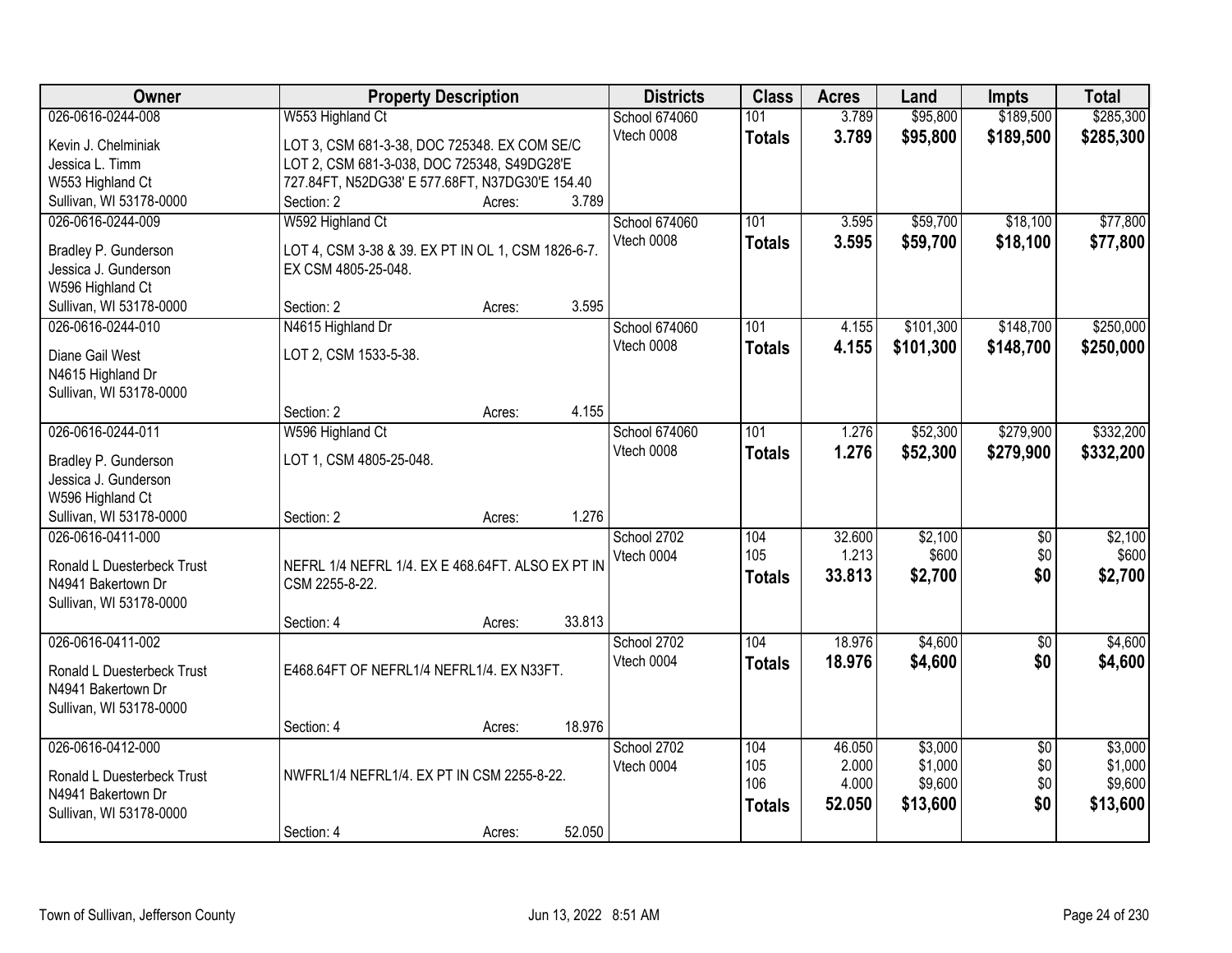| <b>Owner</b>                                     | <b>Property Description</b>                      | <b>Districts</b> | <b>Class</b>     | <b>Acres</b> | Land            | <b>Impts</b>    | <b>Total</b>    |
|--------------------------------------------------|--------------------------------------------------|------------------|------------------|--------------|-----------------|-----------------|-----------------|
| 026-0616-0412-001                                | N4941 Bakertown Dr                               | School 2702      | 101              | 3.950        | \$98,300        | \$201,900       | \$300,200       |
| Ronald L. Duesterbeck                            | PT LOT 1, CSM 2255-8-22. ALSO ESMT 742-556.      | Vtech 0004       | <b>Totals</b>    | 3.950        | \$98,300        | \$201,900       | \$300,200       |
| Deborah S. Duesterbeck                           |                                                  |                  |                  |              |                 |                 |                 |
| N4941 Bakertown Dr                               |                                                  |                  |                  |              |                 |                 |                 |
| Sullivan, WI 53178-0000                          | 3.950<br>Section: 4<br>Acres:                    |                  |                  |              |                 |                 |                 |
| 026-0616-0413-000                                |                                                  | School 2702      | 104              | 18.300       | \$4,100         | $\overline{50}$ | \$4,100         |
|                                                  |                                                  | Vtech 0004       | 105              | 1.000        | \$500           | \$0             | \$500           |
| Ronald L Duesterbeck Trust                       | COM NE/C SE1/4 NEFRL1/4, W 218.62FT, S48DG40'W   |                  | Totals           | 19.300       | \$4,600         | \$0             | \$4,600         |
| N4941 Bakertown Dr                               | 1014.75 FT TO POB, N52DG30'W 714.6FT TO C/L CK,  |                  |                  |              |                 |                 |                 |
| Sullivan, WI 53178-0000                          | N39DG15'E ALG CK 412.5FT TO N/L S1/2 NE1/4, W TO |                  |                  |              |                 |                 |                 |
|                                                  | 19.300<br>Section: 4<br>Acres:                   |                  |                  |              |                 |                 |                 |
| 026-0616-0413-001                                | W1458 US Highway18                               | School 2702      | 101              | 3.780        | \$95,700        | \$176,600       | \$272,300       |
| Cik & Lak Trust                                  | BEG 218.62FT W & 1014.75FT S48DG40'W OF NE/C     | Vtech 0004       | <b>Totals</b>    | 3.780        | \$95,700        | \$176,600       | \$272,300       |
| W1458 Us Highway 18                              | SE1/4 NE1/ 4, N52DG30'W 541.17FT, S45DG 27'W     |                  |                  |              |                 |                 |                 |
| Sullivan, WI 53178-0000                          | 337.38FT, S13DG52'W 266.60FT, E 753.54FT ALG C/L |                  |                  |              |                 |                 |                 |
|                                                  | 3.780<br>Section: 4<br>Acres:                    |                  |                  |              |                 |                 |                 |
| 026-0616-0413-002                                | W1459 US Highway18                               | School 2702      | 102              | 1.000        | \$40,000        | \$43,100        | \$83,100        |
|                                                  |                                                  | Vtech 0004       | 105              | 8.540        | \$4,300         | \$0             | \$4,300         |
| Mark R. Nuchell                                  | THAT PT OF SW1/4 NEFRL1/4 S OF USH 18. EX RR     |                  | <b>Totals</b>    | 9.540        | \$44,300        | \$43,100        | \$87,400        |
| W1459 Us Highway 18                              | ROW. EX .33A IN USH 18 IN 750-620. SUBJ TO ESMT  |                  |                  |              |                 |                 |                 |
| Sullivan, WI 53178-0000                          | IN DOC 1332462.                                  |                  |                  |              |                 |                 |                 |
|                                                  | 9.540<br>Section: 4<br>Acres:                    |                  |                  |              |                 |                 |                 |
| 026-0616-0413-003                                |                                                  | School 2702      | $\overline{302}$ | 3.030        | $\overline{30}$ | $\overline{50}$ | $\overline{30}$ |
| Dept Natural Resources                           | A 100FT ROW THRU SW1/4 NE1/4                     | Vtech 0004       | <b>Totals</b>    | 3.030        | \$0             | \$0             | \$0             |
| State of Wisconsin                               |                                                  |                  |                  |              |                 |                 |                 |
| PO Box 7921                                      |                                                  |                  |                  |              |                 |                 |                 |
| Madison, WI 53707-0000                           | 3.030<br>Section: 4<br>Acres:                    |                  |                  |              |                 |                 |                 |
| 026-0616-0414-000                                | US Highway18                                     | School 2702      | 104              | 11.952       | \$2,900         | $\overline{60}$ | \$2,900         |
|                                                  | BEG 218.62FT W OF NE/C SE1/4 NEFRL1/4,           | Vtech 0004       | <b>Totals</b>    | 11.952       | \$2,900         | \$0             | \$2,900         |
| Ronald L Duesterbeck Trust<br>N4941 Bakertown Dr | S48DG40'W 1014.75 FT, N52DG30'W 714.50FT, N39    |                  |                  |              |                 |                 |                 |
| Sullivan, WI 53178-0000                          | DG15'E 412.5FT, E 911.63FT TO POB. EX LD IN HWY  |                  |                  |              |                 |                 |                 |
|                                                  | 11.952<br>Section: 4<br>Acres:                   |                  |                  |              |                 |                 |                 |
| 026-0616-0414-001                                | W1404 US Highway18                               | School 2702      | 104              | 5.000        | \$1,100         | $\overline{50}$ | \$1,100         |
|                                                  |                                                  | Vtech 0004       | 105              | 2.000        | \$1,000         | \$0             | \$1,000         |
| Clarence N. Sanford                              | BEG NE/C SE1/4 NEFRL1/4, W 218.625FT, S48DG40'W  |                  | 107              | 0.500        | \$17,500        | \$6,400         | \$23,900        |
| Margaret Sanford                                 | 1014.74 FT, ELY ON HWY TO S/L, N TO POB.         |                  | <b>15M</b>       | 1.060        | \$1,300         | \$0             | \$1,300         |
| W1377 Us Highway 18                              |                                                  |                  |                  | 8.560        | \$20,900        | \$6,400         | \$27,300        |
| Sullivan, WI 53178-0000                          | 8.560<br>Section: 4<br>Acres:                    |                  | <b>Totals</b>    |              |                 |                 |                 |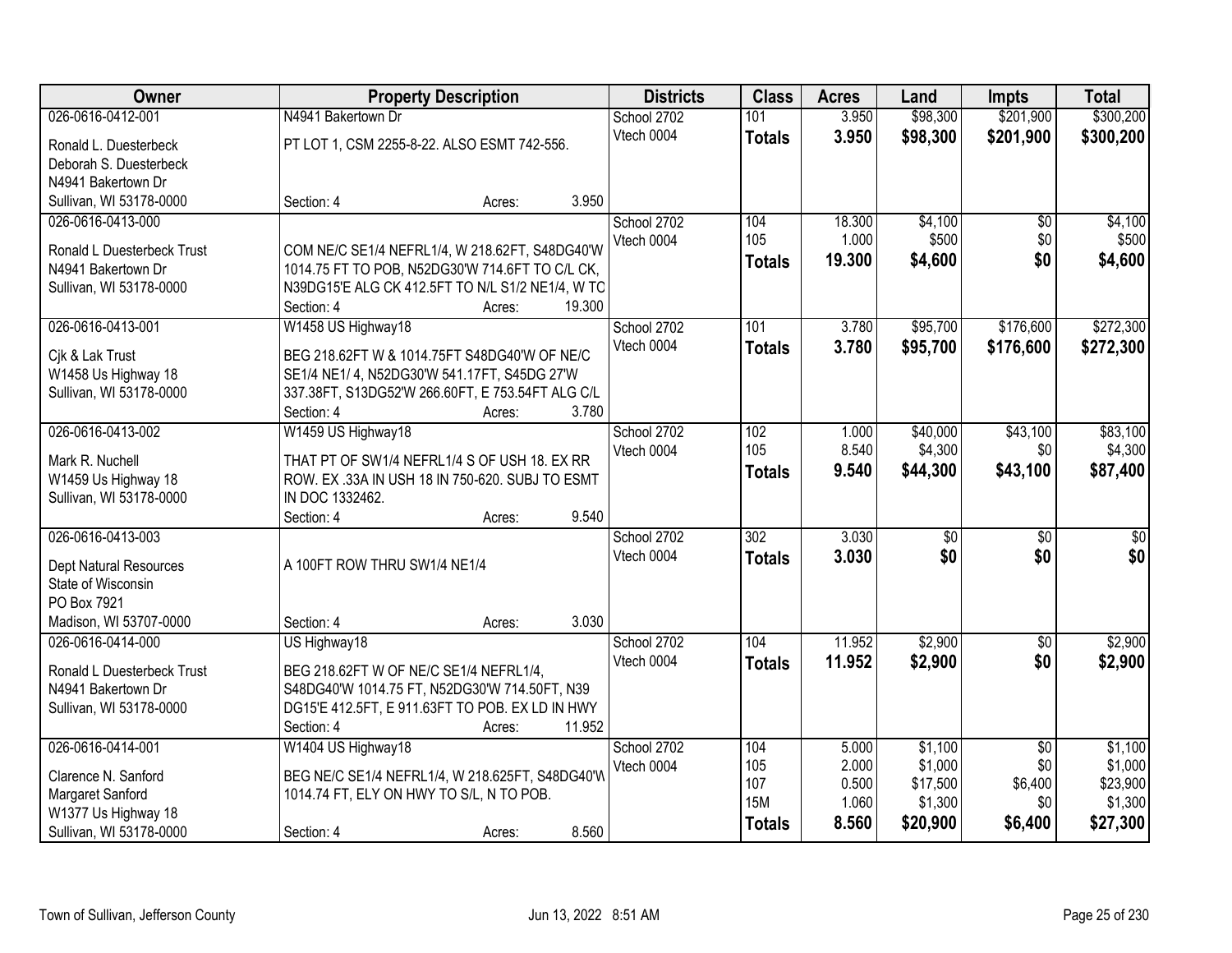| Owner                                                                                                             | <b>Property Description</b>                                                                                                                                                       |                  | <b>Districts</b>          | <b>Class</b>                      | <b>Acres</b>             | Land                            | Impts                         | <b>Total</b>                    |
|-------------------------------------------------------------------------------------------------------------------|-----------------------------------------------------------------------------------------------------------------------------------------------------------------------------------|------------------|---------------------------|-----------------------------------|--------------------------|---------------------------------|-------------------------------|---------------------------------|
| 026-0616-0414-002                                                                                                 | W1373 US Highway18                                                                                                                                                                |                  | School 2702               | 101                               | 2.300                    | \$73,500                        | \$82,100                      | \$155,600                       |
| Gerard Hejlik<br>W1373 Us Highway 18                                                                              | E 250FT OF SE1/4 NEFRL1/4. LYG S OF USH 18 & N<br>OF C&NW RR ROW.                                                                                                                 |                  | Vtech 0004                | <b>Totals</b>                     | 2.300                    | \$73,500                        | \$82,100                      | \$155,600                       |
| Sullivan, WI 53178-0000                                                                                           | Section: 4                                                                                                                                                                        | 2.300<br>Acres:  |                           |                                   |                          |                                 |                               |                                 |
| 026-0616-0414-003<br>Clarence N. Sanford                                                                          | W1377 US Highway18<br>BEG ON C/L USH 18, 250FT W OF E S/L, W 70FT, S TO                                                                                                           |                  | School 2702<br>Vtech 0004 | 101<br><b>Totals</b>              | 0.500<br>0.500           | \$34,500<br>\$34,500            | \$43,800<br>\$43,800          | \$78,300<br>\$78,300            |
| Margaret Sanford<br>W1377 Us Highway 18                                                                           | RR ROW, E TO A PT 250FT W OF E/ S/L, N TO POB.                                                                                                                                    | 0.500            |                           |                                   |                          |                                 |                               |                                 |
| Sullivan, WI 53178-0000<br>026-0616-0414-004                                                                      | Section: 4<br>US Highway18                                                                                                                                                        | Acres:           | School 2702               | 101                               | 0.858                    | \$42,700                        | \$0                           | \$42,700                        |
| Clarence N. Sanford<br>Margaret Sanford<br>W1377 Us Highway 18                                                    | COM E1/4/P, N357.65FT, N89DG40 'W 313.55FT TO<br>POB, N89DG40'W 125FT, N285.85FT, N78DG28'E<br>127.57FT, S312.06FT TO POB.                                                        |                  | Vtech 0004                | <b>Totals</b>                     | 0.858                    | \$42,700                        | \$0                           | \$42,700                        |
| Sullivan, WI 53178-0000                                                                                           | Section: 4                                                                                                                                                                        | 0.858<br>Acres:  |                           |                                   |                          |                                 |                               |                                 |
| 026-0616-0414-005<br>Clarence N. Sanford<br>Margaret Sanford                                                      | US Highway18<br>COM E1/4/P, N357.65FT, N89DG 40'W 438.55FT TO<br>POB, N89DG 40'W 200FT, N 243.95FT, N78DG 28'E                                                                    |                  | School 2702<br>Vtech 0004 | 101<br><b>Totals</b>              | 1.216<br>1.216           | \$51,000<br>\$51,000            | \$0<br>\$0                    | \$51,000<br>\$51,000            |
| W1377 Us Highway 18<br>Sullivan, WI 53178-0000                                                                    | 204.12FT, S285.85FT-POB.<br>Section: 4                                                                                                                                            | 1.216<br>Acres:  |                           |                                   |                          |                                 |                               |                                 |
| 026-0616-0414-006<br>Clarence N. Sanford<br>Margaret Sanford<br>W1377 Us Highway 18<br>Sullivan, WI 53178-0000    | US Highway18<br>COM E1/4/P, N 357.65FT, N89 DG40'W 638.55FT TO<br>POB, N89DG 40'W 100FT, N 256.67FT TO C/L USH 18,<br>N78DG28'E 102.06FT S 277.62FT TO POB.<br>Section: 4         | 0.613<br>Acres:  | School 2702<br>Vtech 0004 | $\overline{101}$<br><b>Totals</b> | 0.613<br>0.613           | \$37,100<br>\$37,100            | $\overline{50}$<br>\$0        | \$37,100<br>\$37,100            |
| 026-0616-0414-007<br>Mark R. Nuchell<br>W1459 Us Highway 18<br>Sullivan, WI 53178-0000                            | US Highway18<br>THAT PT OF SE1/4 NEFRL1/4 S OF C/L USH 18. EX<br>RR ROW. EX BEG C/L HWY & E/S/L, W 320FT, S TO<br>RR, E TO S/L, N TO POB. EX COM E1/4/P, N357.65FT,<br>Section: 4 | 13.273<br>Acres: | School 2702<br>Vtech 0004 | 102<br>105<br><b>Totals</b>       | 8.250<br>5.023<br>13.273 | \$67,100<br>\$2,500<br>\$69,600 | $\overline{50}$<br>\$0<br>\$0 | \$67,100<br>\$2,500<br>\$69,600 |
| 026-0616-0414-008<br><b>Dept Natural Resources</b><br>State of Wisconsin<br>PO Box 7921<br>Madison, WI 53707-0000 | A 100FT ROW THRU SE1/4 NE1/4<br>Section: 4                                                                                                                                        | 3.030<br>Acres:  | School 2702<br>Vtech 0004 | 302<br><b>Totals</b>              | 3.030<br>3.030           | $\overline{50}$<br>\$0          | $\overline{50}$<br>\$0        | $\overline{50}$<br>\$0          |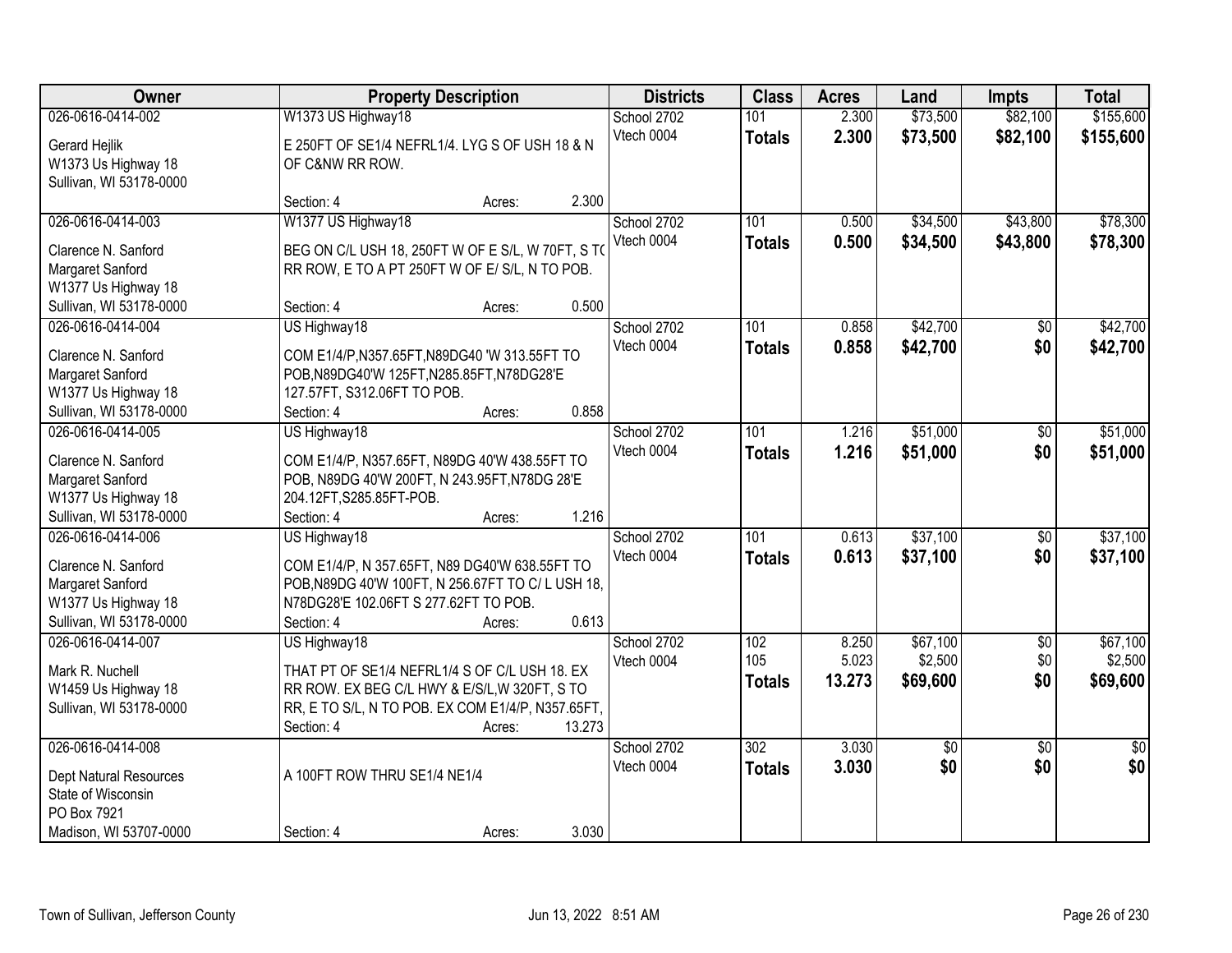| Owner                                        | <b>Property Description</b>                                    | <b>Districts</b> | <b>Class</b>     | <b>Acres</b> | Land            | <b>Impts</b>    | <b>Total</b> |
|----------------------------------------------|----------------------------------------------------------------|------------------|------------------|--------------|-----------------|-----------------|--------------|
| 026-0616-0421-000                            | US Highway18                                                   | School 2702      | 104              | 41.100       | \$9,200         | $\overline{50}$ | \$9,200      |
| Ronald L Duesterbeck Trust                   | BEG ON C/L USH 18 & E/L NW FRL1/4, W ON C/L                    | Vtech 0004       | 106              | 7.000        | \$7,000         | \$0             | \$7,000      |
| N4941 Bakertown Dr                           | 310.85FT, N2 DG29'W 550.78FT, N4DG06'W 195.66FT,               |                  | 107              | 1.000        | \$25,000        | \$29,300        | \$54,300     |
| Sullivan, WI 53178-0000                      | N10DG50'W 134.50FT N24DG40'W 364.71FT,                         |                  | <b>Totals</b>    | 49.100       | \$41,200        | \$29,300        | \$70,500     |
|                                              | 49.100<br>Section: 4<br>Acres:                                 |                  |                  |              |                 |                 |              |
| 026-0616-0422-000                            | US Highway18                                                   | School 2702      | 104              | 38.710       | \$10,300        | $\overline{50}$ | \$10,300     |
| Ronald L Duesterbeck Trust                   | BEG 51.82FT S89DG55'W OF NW S/C, N89DG55'E                     | Vtech 0004       | 105              | 3.000        | \$1,500         | \$0             | \$1,500      |
| N4941 Bakertown Dr                           | 1392.38FT, S 0DG30'E 1850.01FT, S89DG13'W                      |                  | <b>15M</b>       | 14.000       | \$16,800        | \$0             | \$16,800     |
| Sullivan, WI 53178-0000                      | 1219.89FT, N05DG47'W 1873.96 FT TO POB. ALSO                   |                  | <b>Totals</b>    | 55.710       | \$28,600        | \$0             | \$28,600     |
|                                              | 55.710<br>Section: 4<br>Acres:                                 |                  |                  |              |                 |                 |              |
| 026-0616-0423-000                            | US Highway18                                                   | School 2702      | 104              | 8.268        | \$2,000         | $\overline{50}$ | \$2,000      |
|                                              | SW1/4 NWFRL1/4 N OF RR ROW. EX LD IN USH 18 IN                 | Vtech 0004       | 105              | 3.000        | \$1,500         | \$0             | \$1,500      |
| Anfang Properties, LLC<br>N4589 Pioneer Rd   | 397-469. EX CSM 1507-4-598.                                    |                  | <b>15M</b>       | 2.000        | \$2,400         | \$0             | \$2,400      |
| Sullivan, WI 53178-0000                      |                                                                |                  | <b>Totals</b>    | 13.268       | \$5,900         | \$0             | \$5,900      |
|                                              | 13.268<br>Section: 4<br>Acres:                                 |                  |                  |              |                 |                 |              |
| 026-0616-0423-001                            | US Highway18                                                   | School 2702      | $\overline{302}$ | 2.243        | \$0             | \$0             | \$0          |
|                                              |                                                                | Vtech 0004       | <b>Totals</b>    | 2.243        | \$0             | \$0             | \$0          |
| Dept Natural Resources<br>State of Wisconsin | A 100FT ROW THRU SW1/4 NW1/4 EX .787A IN USH<br>18 IN 666-613. |                  |                  |              |                 |                 |              |
| PO Box 7921                                  |                                                                |                  |                  |              |                 |                 |              |
| Madison, WI 53707-0000                       | 2.243<br>Section: 4<br>Acres:                                  |                  |                  |              |                 |                 |              |
| 026-0616-0423-002                            | US Highway18                                                   | School 2702      | 104              | 13.650       | \$3,000         | $\overline{50}$ | \$3,000      |
|                                              |                                                                | Vtech 0004       | <b>Totals</b>    | 13.650       | \$3,000         | \$0             | \$3,000      |
| Anfang Properties, LLC                       | LOT 1, CSM 1507-4-598.                                         |                  |                  |              |                 |                 |              |
| N4589 Pioneer Rd                             |                                                                |                  |                  |              |                 |                 |              |
| Sullivan, WI 53178-0000                      |                                                                |                  |                  |              |                 |                 |              |
|                                              | 13.650<br>Section: 4<br>Acres:                                 |                  |                  |              |                 |                 |              |
| 026-0616-0424-000                            | US Highway18                                                   | School 2702      | 102              | 0.005        | $\overline{50}$ | $\sqrt{6}$      | $\sqrt{50}$  |
| Anfang Properties, LLC                       | COM C/L USH18 & E/L NW1/4, W 310.85FT TO POB,                  | Vtech 0004       | 104              | 14.399       | \$2,400         | \$0             | \$2,400      |
| N4589 Pioneer Rd                             | N2DG29'W 550.78FT, N4DG06'W 195.66FT,                          |                  | 105              | 3.000        | \$1,500         | \$0             | \$1,500      |
| Sullivan, WI 53178-0000                      | N10DG50'W 134.50FT, N24DG40'W 364.71FT,                        |                  | <b>15M</b>       | 10.000       | \$12,000        | \$0             | \$12,000     |
|                                              | 27.404<br>Section: 4<br>Acres:                                 |                  | <b>Totals</b>    | 27.404       | \$15,900        | \$0             | \$15,900     |
| 026-0616-0424-001                            | W1646 US Highway18                                             | School 2702      | 101              | 1.640        | \$60,700        | \$166,700       | \$227,400    |
| Robert W. Gard                               | COM E1/4/C, N 307.65FT, N89DG 45'W                             | Vtech 0004       | <b>Totals</b>    | 1.640        | \$60,700        | \$166,700       | \$227,400    |
| Theresa A. Gard                              | 3542.20FT, N0DG45'W 76FT TO POB, N0DG45'W                      |                  |                  |              |                 |                 |              |
| W1646 Us Highway 18                          | 177.83FT, N 35DG45'W 300FT, S68DG16'W 86 FT,                   |                  |                  |              |                 |                 |              |
| Sullivan, WI 53178-0000                      | 1.640<br>Section: 4<br>Acres:                                  |                  |                  |              |                 |                 |              |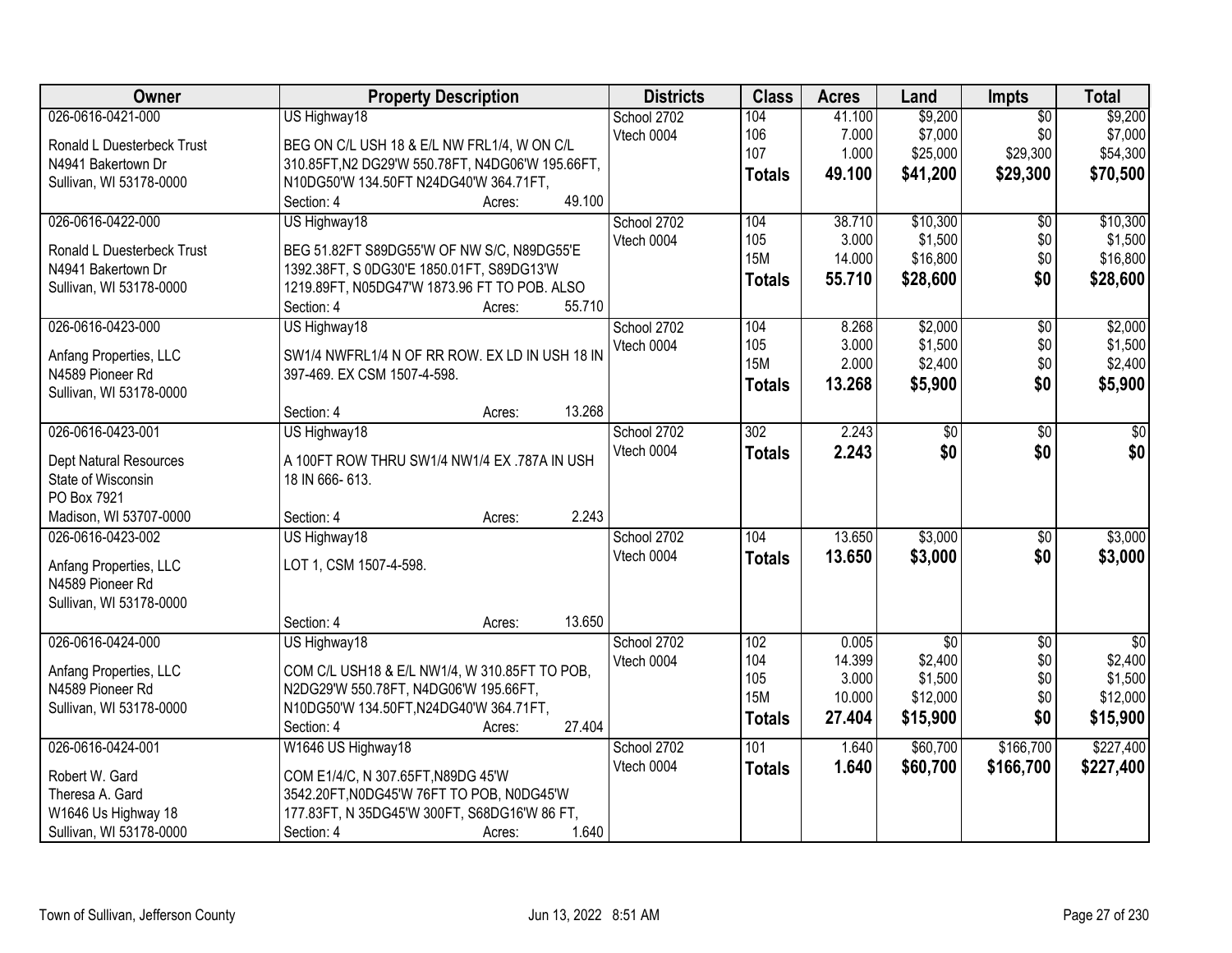| Owner                                       |                                                                 | <b>Property Description</b> |        | <b>Districts</b>          | <b>Class</b>         | <b>Acres</b>   | Land                   | Impts                  | <b>Total</b> |
|---------------------------------------------|-----------------------------------------------------------------|-----------------------------|--------|---------------------------|----------------------|----------------|------------------------|------------------------|--------------|
| 026-0616-0424-002<br>Dept Natural Resources | US Highway18<br>A 100FT ROW THRU SE1/4 NW1/4 EX .598A IN USH 18 |                             |        | School 2702<br>Vtech 0004 | 302<br><b>Totals</b> | 2.432<br>2.432 | $\overline{50}$<br>\$0 | $\overline{50}$<br>\$0 | \$0<br>\$0   |
| State of Wisconsin<br>PO Box 7921           | IN 666-613.                                                     |                             |        |                           |                      |                |                        |                        |              |
| Madison, WI 53707-0000                      | Section: 4                                                      | Acres:                      | 2.432  |                           |                      |                |                        |                        |              |
| 026-0616-0424-003                           | W1636 US Highway18                                              |                             |        | School 2702               | 101<br>104           | 1.000          | \$46,000               | \$209,400              | \$255,400    |
| Joanne H. Hunstiger                         | LOT 2, CSM 1242-4-160                                           |                             |        | Vtech 0004                |                      | 2.920          | \$500                  | \$0                    | \$500        |
| Peter M. Hunstiger                          |                                                                 |                             |        |                           | <b>Totals</b>        | 3.920          | \$46,500               | \$209,400              | \$255,900    |
| W1636 Us Highway 18                         |                                                                 |                             |        |                           |                      |                |                        |                        |              |
| Sullivan, WI 53178-0000                     | Section: 4                                                      | Acres:                      | 3.920  |                           |                      |                |                        |                        |              |
| 026-0616-0424-004                           | US Highway18                                                    |                             |        | School 2702               | 101                  | 2.720          | \$79,800               | \$0                    | \$79,800     |
| Peter M. Hunstiger                          | LOT 1, CSM 1242-4-160, DOC 757864. SUBJ TO ESMT                 |                             |        | Vtech 0004                | <b>Totals</b>        | 2.720          | \$79,800               | \$0                    | \$79,800     |
| Joanne H. Hunstiger                         | IN DOC 1344949.                                                 |                             |        |                           |                      |                |                        |                        |              |
| W1636 Us Highway 18                         |                                                                 |                             |        |                           |                      |                |                        |                        |              |
| Sullivan, WI 53178-0000                     | Section: 4                                                      | Acres:                      | 2.720  |                           |                      |                |                        |                        |              |
| 026-0616-0431-000                           | US Highway18                                                    |                             |        | School 2702               | 104                  | 47.570         | \$7,800                | \$0                    | \$7,800      |
|                                             |                                                                 |                             |        | Vtech 0004                |                      | 47.570         |                        | \$0                    |              |
| Anfang Properties, LLC                      | NE1/4 SW1/4 & THAT PT OF SE 1/4 NW 1/4 LYG S OF                 |                             |        |                           | <b>Totals</b>        |                | \$7,800                |                        | \$7,800      |
| N4589 Pioneer Rd                            | C&NW RR SUBJ TO 66FT ROW TO SE 1/4 SW 1/4.                      |                             |        |                           |                      |                |                        |                        |              |
| Sullivan, WI 53178-0000                     | SUBJ TO ESMT IN DOC 1332462.                                    |                             |        |                           |                      |                |                        |                        |              |
|                                             | Section: 4                                                      | Acres:                      | 47.570 |                           |                      |                |                        |                        |              |
| 026-0616-0432-000                           | US Highway18                                                    |                             |        | School 2702               | 104                  | 29.460         | \$4,800                | $\overline{50}$        | \$4,800      |
| Anfang Properties, LLC                      | E1/2 OF NW1/4 SW1/4 & THAT PT OF SW1/4 NW1/4                    |                             |        | Vtech 0004                | <b>Totals</b>        | 29.460         | \$4,800                | \$0                    | \$4,800      |
| N4589 Pioneer Rd                            | LYG S OF C&NW RR. SUBJ TO ESMT IN DOC                           |                             |        |                           |                      |                |                        |                        |              |
| Sullivan, WI 53178-0000                     | 1332462.                                                        |                             |        |                           |                      |                |                        |                        |              |
|                                             | Section: 4                                                      | Acres:                      | 29.460 |                           |                      |                |                        |                        |              |
| 026-0616-0432-001                           | US Highway18                                                    |                             |        | School 2702               | 104                  | 20.000         | \$3,300                | $\overline{50}$        | \$3,300      |
|                                             |                                                                 |                             |        | Vtech 0004                | <b>Totals</b>        | 20.000         | \$3,300                | \$0                    | \$3,300      |
| Haf Golden Acres, LLC                       | W1/2 NW1/4 SW1/4.                                               |                             |        |                           |                      |                |                        |                        |              |
| N9416 Tamarack Rd                           |                                                                 |                             |        |                           |                      |                |                        |                        |              |
| Whitewater, WI 53190-0000                   |                                                                 |                             |        |                           |                      |                |                        |                        |              |
|                                             | Section: 4                                                      | Acres:                      | 20.000 |                           |                      |                |                        |                        |              |
| 026-0616-0433-000                           | US Highway18                                                    |                             |        | School 2702               | 104                  | 40.000         | \$6,700                | $\overline{50}$        | \$6,700      |
| Haf Golden Acres, LLC                       | SW1/4 SW1/4.                                                    |                             |        | Vtech 0004                | <b>Totals</b>        | 40.000         | \$6,700                | \$0                    | \$6,700      |
| N9416 Tamarack Rd                           |                                                                 |                             |        |                           |                      |                |                        |                        |              |
| Whitewater, WI 53190-0000                   |                                                                 |                             |        |                           |                      |                |                        |                        |              |
|                                             | Section: 4                                                      | Acres:                      | 40.000 |                           |                      |                |                        |                        |              |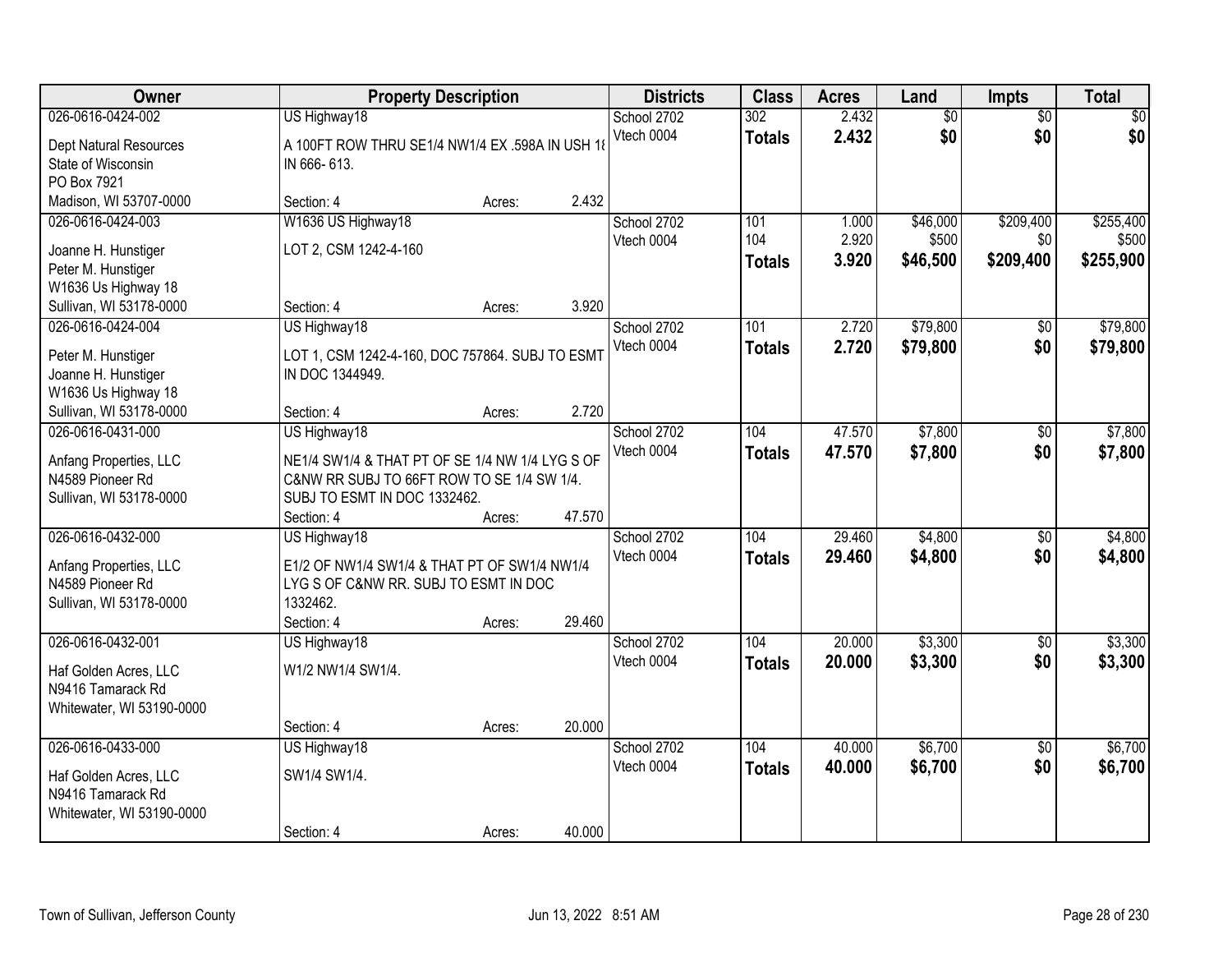| <b>Owner</b>            |                                           | <b>Property Description</b> |        | <b>Districts</b> | <b>Class</b>  | <b>Acres</b>    | Land                | <b>Impts</b>    | <b>Total</b>      |
|-------------------------|-------------------------------------------|-----------------------------|--------|------------------|---------------|-----------------|---------------------|-----------------|-------------------|
| 026-0616-0434-000       | US Highway18                              |                             |        | School 2702      | 104           | 40.000          | \$6,500             | $\overline{50}$ | \$6,500           |
| Anfang Properties, LLC  | SE1/4 SW1/4.                              |                             |        | Vtech 0004       | <b>Totals</b> | 40.000          | \$6,500             | \$0             | \$6,500           |
| N4589 Pioneer Rd        |                                           |                             |        |                  |               |                 |                     |                 |                   |
| Sullivan, WI 53178-0000 |                                           |                             |        |                  |               |                 |                     |                 |                   |
|                         | Section: 4                                | Acres:                      | 40.000 |                  |               |                 |                     |                 |                   |
| 026-0616-0441-000       | US Highway18                              |                             |        | School 2702      | 105           | 40.000          | \$20,000            | \$0             | \$20,000          |
| Maverick Holdings, LLC  | NE1/4 SE1/4.                              |                             |        | Vtech 0004       | <b>Totals</b> | 40.000          | \$20,000            | \$0             | \$20,000          |
| 7804 Burr Oak Dr        |                                           |                             |        |                  |               |                 |                     |                 |                   |
| Mchenry, IL 60050-0000  |                                           |                             |        |                  |               |                 |                     |                 |                   |
|                         | Section: 4                                | Acres:                      | 40.000 |                  |               |                 |                     |                 |                   |
| 026-0616-0442-000       | US Highway18                              |                             |        | School 2702      | 102           | 1.000           | \$6,500             | \$0             | \$6,500           |
| Mark R. Nuchell         | E1/2 NW1/4 SE1/4.                         |                             |        | Vtech 0004       | 105           | 19.000          | \$9,500             | \$0             | \$9,500           |
| W1459 Us Highway 18     |                                           |                             |        |                  | <b>Totals</b> | 20.000          | \$16,000            | \$0             | \$16,000          |
| Sullivan, WI 53178-0000 |                                           |                             |        |                  |               |                 |                     |                 |                   |
|                         | Section: 4                                | Acres:                      | 20.000 |                  |               |                 |                     |                 |                   |
| 026-0616-0442-001       | US Highway18                              |                             |        | School 2702      | 104           | 5.000           | \$800               | $\sqrt[6]{3}$   | \$800             |
| Maverick Holdings, LLC  | W1/2 NW1/4 SE1/4.                         |                             |        | Vtech 0004       | 105           | 7.000           | \$3,500             | \$0             | \$3,500           |
| 7804 Burr Oak Dr        |                                           |                             |        |                  | <b>15M</b>    | 8.000           | \$9,600             | \$0<br>\$0      | \$9,600           |
| Mchenry, IL 60050-0000  |                                           |                             |        |                  | <b>Totals</b> | 20.000          | \$13,900            |                 | \$13,900          |
|                         | Section: 4                                | Acres:                      | 20.000 |                  |               |                 |                     |                 |                   |
| 026-0616-0443-000       | US Highway18                              |                             |        | School 2702      | 104           | 25.000          | \$4,900             | $\overline{50}$ | \$4,900           |
| Maverick Holdings, LLC  | SW1/4 SE1/4.                              |                             |        | Vtech 0004       | 105           | 11.000          | \$5,500             | \$0             | \$5,500           |
| 7804 Burr Oak Dr        |                                           |                             |        |                  | <b>15M</b>    | 4.000<br>40.000 | \$4,800<br>\$15,200 | \$0<br>\$0      | \$4,800           |
| Mchenry, IL 60050-0000  |                                           |                             |        |                  | <b>Totals</b> |                 |                     |                 | \$15,200          |
|                         | Section: 4                                | Acres:                      | 40.000 |                  |               |                 |                     |                 |                   |
| 026-0616-0444-000       | US Highway18                              |                             |        | School 2702      | 102           | 7.500           | \$95,800            | \$614,100       | \$709,900         |
| Maverick Holdings, LLC  | SE1/4 SE1/4.                              |                             |        | Vtech 0004       | 104<br>105    | 3.000<br>29.500 | \$700<br>\$14,800   | \$0<br>\$0      | \$700<br>\$14,800 |
| 7804 Burr Oak Dr        |                                           |                             |        |                  |               | 40.000          | \$111,300           | \$614,100       | \$725,400         |
| Mchenry, IL 60050-0000  |                                           |                             |        |                  | <b>Totals</b> |                 |                     |                 |                   |
|                         | Section: 4                                | Acres:                      | 40.000 |                  |               |                 |                     |                 |                   |
| 026-0616-0511-000       | N4858 Pioneer Dr                          |                             |        | School 2702      | 101           | 2.000           | \$69,000            | \$253,200       | \$322,200         |
| Steven P. Pease         | BEG INT C/L PIONEER RD & N/S/L, S22DG10'E |                             |        | Vtech 0004       | 104<br>105    | 20.868          | \$4,700             | \$0             | \$4,700           |
| Roxanne Pease           | 1222.14FT, S01DG59'E 121.21FT, N84DG38' E |                             |        |                  |               | 5.000<br>27.868 | \$2,500             | \$0             | \$2,500           |
| N4858 Pioneer Dr        | 433.62FT, S53DG04'E 274.72 FT, S70DG27'E  |                             |        |                  | <b>Totals</b> |                 | \$76,200            | \$253,200       | \$329,400         |
| Sullivan, WI 53178-0000 | Section: 5                                | Acres:                      | 27.868 |                  |               |                 |                     |                 |                   |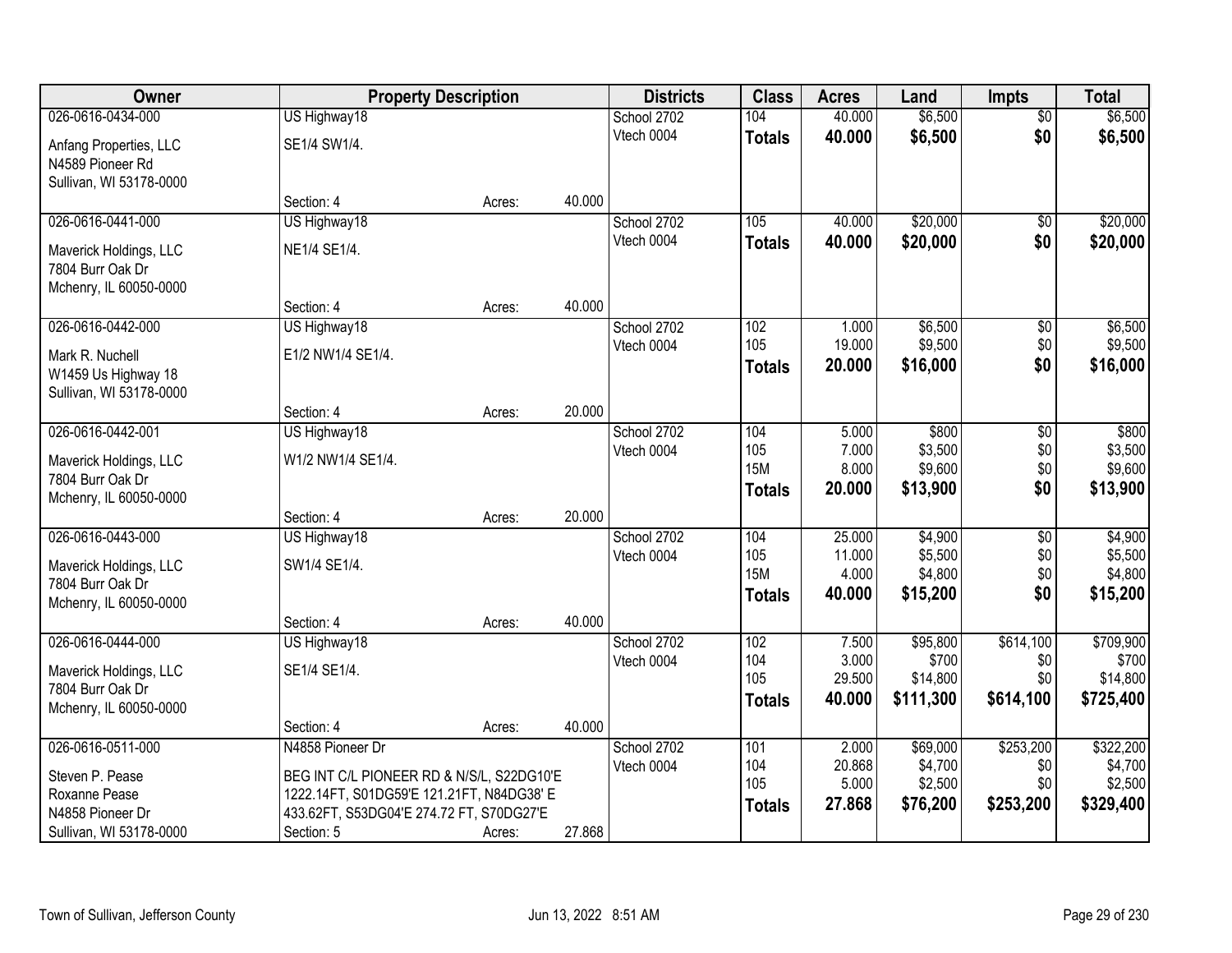| <b>Owner</b>            | <b>Property Description</b>                      |        | <b>Districts</b> | <b>Class</b>  | <b>Acres</b> | Land        | <b>Impts</b>    | <b>Total</b> |
|-------------------------|--------------------------------------------------|--------|------------------|---------------|--------------|-------------|-----------------|--------------|
| 026-0616-0511-001       | Pioneer Dr                                       |        | School 2702      | 104           | 25.790       | \$6,500     | \$0             | \$6,500      |
| Anfang Properties, LLC  | BEG 1324.58FT N89DG58'E OF S1/4/C SEC 32-7-16,   |        | Vtech 0004       | 105           | 1.250        | \$700       | \$0             | \$700        |
| N4589 Pioneer Rd        | N89DG58' E35.83FT, S22DG10'E 1222.14 FT,         |        |                  | <b>Totals</b> | 27,040       | \$7,200     | \$0             | \$7,200      |
| Sullivan, WI 53178-0000 | S01DG59'E 121.21FT, N84 DG38'E 433.62FT,         |        |                  |               |              |             |                 |              |
|                         | Section: 5<br>Acres:                             | 27.040 |                  |               |              |             |                 |              |
| 026-0616-0511-002       | N4872 Pioneer Dr                                 |        | School 2702      | 101           | 3.290        | \$88,400    | \$118,000       | \$206,400    |
| Ra Sage & Tr Ingersoll  | LOT 1, CSM 1683-5-284, DOC 790910.               |        | Vtech 0004       | <b>Totals</b> | 3.290        | \$88,400    | \$118,000       | \$206,400    |
| Mildred Ingersoll G. Le |                                                  |        |                  |               |              |             |                 |              |
| N4872 Pioneer Dr        |                                                  |        |                  |               |              |             |                 |              |
| Sullivan, WI 53178-0000 | Section: 5<br>Acres:                             | 3.290  |                  |               |              |             |                 |              |
| 026-0616-0512-000       | Pioneer Dr                                       |        | School 2702      | 104           | 31.623       | \$7,100     | \$0             | \$7,100      |
| Anfang Properties, LLC  | NWFRL1/4 NEFRL1/4. EX CSM 2243-8-003.            |        | Vtech 0004       | <b>Totals</b> | 31.623       | \$7,100     | \$0             | \$7,100      |
| N4589 Pioneer Rd        |                                                  |        |                  |               |              |             |                 |              |
| Sullivan, WI 53178-0000 |                                                  |        |                  |               |              |             |                 |              |
|                         | Section: 5<br>Acres:                             | 31.623 |                  |               |              |             |                 |              |
| 026-0616-0512-001       | N4889 Pioneer Dr                                 |        | School 2702      | 101           | 4.000        | \$99,000    | \$288,000       | \$387,000    |
| John W Myers Trust      | LOT 1, CSM 2243-8-003, DOC 850860. ALSO ESMT.    |        | Vtech 0004       | 104           | 13.357       | \$3,000     | \$0             | \$3,000      |
| June A Myers Trust      |                                                  |        |                  | 105           | 5.000        | \$1,300     | \$0             | \$1,300      |
| N4889 Pioneer Dr        |                                                  |        |                  | <b>15M</b>    | 3.000        | \$3,600     | \$0             | \$3,600      |
| Sullivan, WI 53178-0000 | Section: 5<br>Acres:                             | 25.357 |                  | <b>Totals</b> | 25.357       | \$106,900   | \$288,000       | \$394,900    |
| 026-0616-0513-000       | US Highway18                                     |        | School 2702      | 104           | 30.700       | \$6,900     | \$0             | \$6,900      |
| Krohn Farms, Inc        | SW1/4 NEFRL1/4. EX RR ROW. EX .30A IN USH 18 IN  |        | Vtech 0004       | 105           | 6.000        | \$3,000     | \$0             | \$3,000      |
| W1440 County Rd F       | 397-466 SUBJ TO ESMT IN DOC 1332462.             |        |                  | <b>Totals</b> | 36.700       | \$9,900     | \$0             | \$9,900      |
| Sullivan, WI 53178-0000 |                                                  |        |                  |               |              |             |                 |              |
|                         | Section: 5<br>Acres:                             | 36.700 |                  |               |              |             |                 |              |
| 026-0616-0513-001       | US Highway18                                     |        | School 2702      | 302           | 2.697        | $\sqrt{$0}$ | \$0             | $\sqrt{30}$  |
| Dept Natural Resources  | A 100FT ROW THRU SW1/4 NE1/4 EX .333A IN USH 18  |        | Vtech 0004       | <b>Totals</b> | 2.697        | \$0         | \$0             | \$0          |
| State of Wisconsin      | IN 666-613.                                      |        |                  |               |              |             |                 |              |
| PO Box 7921             |                                                  |        |                  |               |              |             |                 |              |
| Madison, WI 53707-0000  | Section: 5<br>Acres:                             | 2.697  |                  |               |              |             |                 |              |
| 026-0616-0514-000       | US Highway18                                     |        | School 2702      | 104           | 35.820       | \$8,300     | $\overline{60}$ | \$8,300      |
| Krohn Farms, Inc        | SE1/4 NEFRL1/4, EX RR ROW. EX .428A IN USH 18 IN |        | Vtech 0004       | 105           | 0.750        | \$400       | \$0             | \$400        |
| W1440 County Rd F       | 397-468. SUBJ TO ESMT 1332462.                   |        |                  | <b>Totals</b> | 36.570       | \$8,700     | \$0             | \$8,700      |
| Sullivan, WI 53178-0000 |                                                  |        |                  |               |              |             |                 |              |
|                         | Section: 5<br>Acres:                             | 36.570 |                  |               |              |             |                 |              |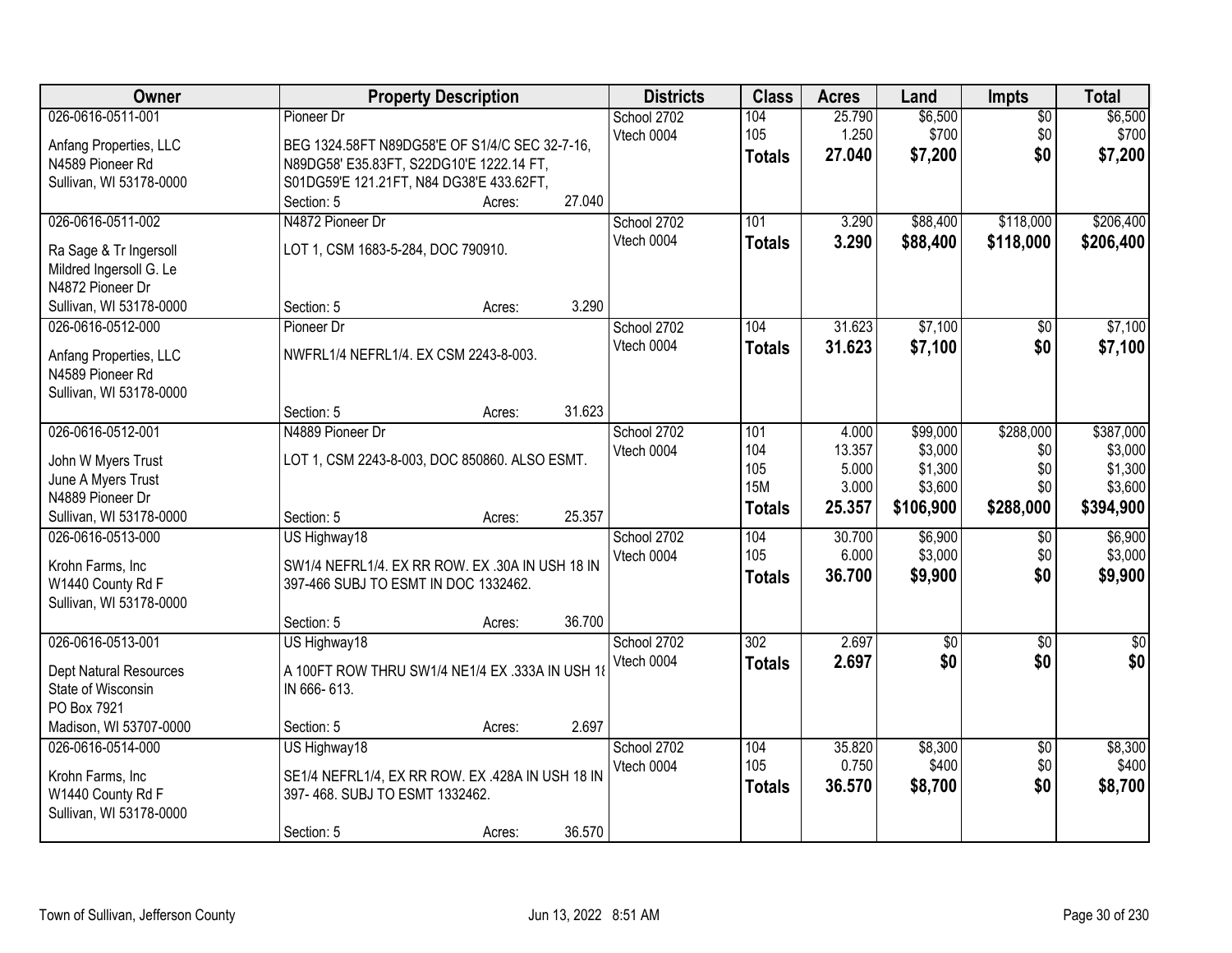| Owner                         | <b>Property Description</b>                     |        | <b>Districts</b> | <b>Class</b>     | <b>Acres</b> | Land            | <b>Impts</b>    | <b>Total</b>    |
|-------------------------------|-------------------------------------------------|--------|------------------|------------------|--------------|-----------------|-----------------|-----------------|
| 026-0616-0514-001             | US Highway18                                    |        | School 2702      | 302              | 2.566        | $\overline{50}$ | $\overline{50}$ | $\sqrt{50}$     |
| Dept Natural Resources        | A 100FT ROW THRU SE1/4 NE1/4 EX .464A IN USH 18 |        | Vtech 0004       | <b>Totals</b>    | 2.566        | \$0             | \$0             | \$0             |
| State of Wisconsin            | IN 666-613.                                     |        |                  |                  |              |                 |                 |                 |
| PO Box 7921                   |                                                 |        |                  |                  |              |                 |                 |                 |
| Madison, WI 53707-0000        | Section: 5<br>Acres:                            | 2.566  |                  |                  |              |                 |                 |                 |
| 026-0616-0521-000             | US Highway18                                    |        | School 2702      | 104              | 33.340       | \$6,900         | \$0             | \$6,900         |
| David J. Wolf                 | NEFRL1/4 NWFRL1/4, ALSO WETLAND RESERVE         |        | Vtech 0004       | 105              | 24.000       | \$12,000        | \$0             | \$12,000        |
| Kerrie L. Wolf                | ESMT IN DOC 1291313.                            |        |                  | <b>Totals</b>    | 57.340       | \$18,900        | \$0             | \$18,900        |
| N6248 Christberg Rd           |                                                 |        |                  |                  |              |                 |                 |                 |
| Johnson Creek, WI 53038-0000  | Section: 5<br>Acres:                            | 57.340 |                  |                  |              |                 |                 |                 |
| 026-0616-0522-000             | US Highway18                                    |        | School 2702      | 104              | 20.000       | \$4,200         | \$0             | \$4,200         |
| David J. Wolf                 | N 40A OF NWFRL1/4 NWFRL1/4. ALSO THAT PT OF     |        | Vtech 0004       | 105              | 28.790       | \$14,400        | \$0             | \$14,400        |
| Kerrie L. Wolf                | S1/3 NWFRL 1/4 NWFRL1/4 E OF CREEK. ALSO        |        |                  | <b>Totals</b>    | 48.790       | \$18,600        | \$0             | \$18,600        |
| N6248 Christberg Rd           | WETLAND RESERVE ESMT IN DOC 1291313.            |        |                  |                  |              |                 |                 |                 |
| Johnson Creek, WI 53038-0000  | Section: 5<br>Acres:                            | 48.790 |                  |                  |              |                 |                 |                 |
| 026-0616-0522-001             | US Highway18                                    |        | School 2702      | $\overline{302}$ | 8.790        | $\overline{30}$ | \$0             | $\overline{50}$ |
| <b>Dept Natural Resources</b> | W1/2 OF S1/3 NWFRL1/4 NWFRL 1/4 W OF CK.        |        | Vtech 0004       | <b>Totals</b>    | 8.790        | \$0             | \$0             | \$0             |
| State of Wisconsin            |                                                 |        |                  |                  |              |                 |                 |                 |
| PO Box 7921                   |                                                 |        |                  |                  |              |                 |                 |                 |
| Madison, WI 53707-0000        | Section: 5<br>Acres:                            | 8.790  |                  |                  |              |                 |                 |                 |
| 026-0616-0523-000             | US Highway18                                    |        | School 2702      | $\overline{302}$ | 19.590       | \$0             | $\overline{50}$ | \$0             |
| Dept Natural Resources        | SW1/4 NWFRL1/4 N OF RR ROW. EX LD IN USH 18 IN  |        | Vtech 0004       | <b>Totals</b>    | 19.590       | \$0             | \$0             | \$0             |
| State of Wisconsin            | 344-427.                                        |        |                  |                  |              |                 |                 |                 |
| PO Box 7921                   |                                                 |        |                  |                  |              |                 |                 |                 |
| Madison, WI 53707-0000        | Section: 5<br>Acres:                            | 19.590 |                  |                  |              |                 |                 |                 |
| 026-0616-0523-001             | US Highway18                                    |        | School 2702      | 104              | 13.910       | \$2,500         | $\sqrt{6}$      | \$2,500         |
| <b>Richard A Flees Trust</b>  | THAT PT OF SW1/4 NWFRL1/4 S OF RR ROW. SUBJ     |        | Vtech 0004       | <b>Totals</b>    | 13.910       | \$2,500         | \$0             | \$2,500         |
| Janice C Flees Trust          | TO ESMT IN DOC 1332462.                         |        |                  |                  |              |                 |                 |                 |
| N4438 County Rd P             |                                                 |        |                  |                  |              |                 |                 |                 |
| Helenville, WI 53137-0000     | Section: 5<br>Acres:                            | 13.910 |                  |                  |              |                 |                 |                 |
| 026-0616-0523-002             | US Highway18                                    |        | School 2702      | $\overline{302}$ | 3.030        | $\overline{30}$ | $\overline{30}$ | $\overline{50}$ |
| <b>Dept Natural Resources</b> | A 100FT ROW THRU SW1/4 NW1/4                    |        | Vtech 0004       | <b>Totals</b>    | 3.030        | \$0             | \$0             | \$0             |
| State of Wisconsin            |                                                 |        |                  |                  |              |                 |                 |                 |
| PO Box 7921                   |                                                 |        |                  |                  |              |                 |                 |                 |
| Madison, WI 53707-0000        | Section: 5<br>Acres:                            | 3.030  |                  |                  |              |                 |                 |                 |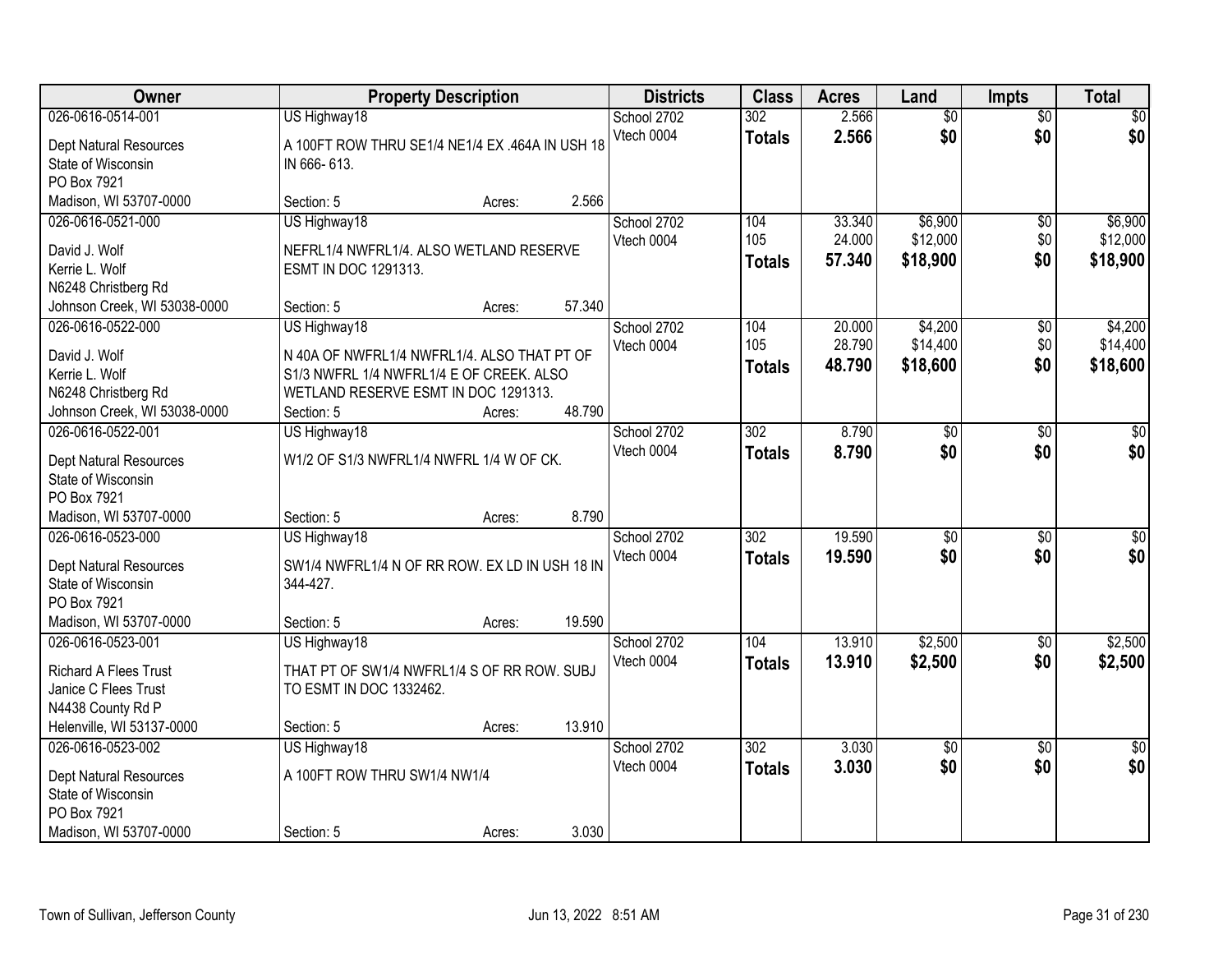| 9.910<br>\$1,500<br>\$1,500<br>US Highway18<br>School 2702<br>104<br>$\overline{50}$<br>\$9,500<br>\$9,500<br>105<br>19.000<br>\$0<br>Vtech 0004<br>Thomas A Anfang Trust<br>SE1/4 NWFRL1/4. EX RR ROW. EX CSM 6198-36-204,<br><b>15M</b><br>3.500<br>\$0<br>\$4,200<br>\$4,200<br>Rochelle R Anfang Trust<br>DOC 1449106. EX LD IN USH 18 IN DOC 627992. SUB. | Owner             |
|----------------------------------------------------------------------------------------------------------------------------------------------------------------------------------------------------------------------------------------------------------------------------------------------------------------------------------------------------------------|-------------------|
|                                                                                                                                                                                                                                                                                                                                                                | 026-0616-0524-000 |
|                                                                                                                                                                                                                                                                                                                                                                |                   |
|                                                                                                                                                                                                                                                                                                                                                                |                   |
| \$0<br>32.410<br>\$15,200<br>\$15,200<br><b>Totals</b><br>N4589 Pioneer Rd<br>TO ESMT IN DOC 1332462.                                                                                                                                                                                                                                                          |                   |
| Sullivan, WI 53178-0000<br>Section: 5<br>32.410<br>Acres:                                                                                                                                                                                                                                                                                                      |                   |
| 2.951<br>US Highway18<br>302<br>\$0<br>$\overline{50}$<br>026-0616-0524-001<br>School 2702                                                                                                                                                                                                                                                                     |                   |
| \$0<br>Vtech 0004<br>2.951<br>\$0<br><b>Totals</b>                                                                                                                                                                                                                                                                                                             |                   |
| A 100FT ROW THRU SE1/4 NW1/4 EX .079A IN USH 1<br>Dept Natural Resources                                                                                                                                                                                                                                                                                       |                   |
| State of Wisconsin<br>IN 666-613.                                                                                                                                                                                                                                                                                                                              |                   |
| PO Box 7921                                                                                                                                                                                                                                                                                                                                                    |                   |
| 2.951<br>Madison, WI 53707-0000<br>Section: 5<br>Acres:                                                                                                                                                                                                                                                                                                        |                   |
| \$300<br>026-0616-0524-002<br>W1882 Slater Rd<br>School 2702<br>104<br>$\overline{50}$<br>\$300<br>1.500                                                                                                                                                                                                                                                       |                   |
| <b>15M</b><br>\$0<br>0.500<br>\$11,500<br>\$11,500<br>Vtech 0004<br>LOT 1, CSM 6198-36-204, DOC 1449106.<br>Thomas A Anfang Trust                                                                                                                                                                                                                              |                   |
| 2.000<br>\$11,800<br>\$0<br>\$11,800<br><b>Totals</b><br>Rochelle R Anfang Trust                                                                                                                                                                                                                                                                               |                   |
| N4589 Pioneer Dr                                                                                                                                                                                                                                                                                                                                               |                   |
| 2.000<br>Sullivan, WI 53178-0000<br>Section: 5<br>Acres:                                                                                                                                                                                                                                                                                                       |                   |
| \$5,000<br>\$5,000<br>026-0616-0531-000<br>Slater Rd<br>School 2702<br>104<br>29.000<br>\$0                                                                                                                                                                                                                                                                    |                   |
| \$5,800<br><b>15M</b><br>4.775<br>\$0<br>\$5,800<br>Vtech 0004                                                                                                                                                                                                                                                                                                 |                   |
| NE1/4 SW1/4. EX ALL THAT PT OF NE1/4 SW1/4 LYG I<br>Thomas A Anfang Trust<br>\$0<br>33.775<br>\$10,800<br>\$10,800<br><b>Totals</b>                                                                                                                                                                                                                            |                   |
| OF DRN DIT NO. 20. BEING ABT 220FT E-W BY<br>Rochelle R Anfang Trust                                                                                                                                                                                                                                                                                           |                   |
| N4589 Pioneer Rd<br>643.5FT N-S IN SE/C. EX CSM 6198-36-204, DOC                                                                                                                                                                                                                                                                                               |                   |
| Sullivan, WI 53178-0000<br>Section: 5<br>33.775<br>Acres:                                                                                                                                                                                                                                                                                                      |                   |
| 15M<br>3.250<br>\$3,900<br>\$3,900<br>026-0616-0531-001<br>US Highway18<br>$\overline{50}$<br>School 2702                                                                                                                                                                                                                                                      |                   |
| \$3,900<br>Vtech 0004<br>3.250<br>\$0<br>\$3,900<br><b>Totals</b><br>THAT PT OF NE1/4 SW1/4 LYG E OF C/L DRN DIT NO<br>Thomas A Anfang Trust                                                                                                                                                                                                                   |                   |
| Rochelle R Anfang Trust<br>20, BEING ABT 220FT E-W BY 643.5FT N-S                                                                                                                                                                                                                                                                                              |                   |
| N4589 Pioneer Dr                                                                                                                                                                                                                                                                                                                                               |                   |
| 3.250<br>Sullivan, WI 53178-0000<br>Section: 5<br>Acres:                                                                                                                                                                                                                                                                                                       |                   |
| 101<br>\$81,000<br>\$46,100<br>\$127,100<br>026-0616-0531-002<br>W1881 Slater Rd<br>School 2702<br>2.800                                                                                                                                                                                                                                                       |                   |
| \$81,000<br>Vtech 0004<br>2.800<br>\$46,100<br>\$127,100<br><b>Totals</b>                                                                                                                                                                                                                                                                                      |                   |
| LOT 2, CSM 6198-36-204, DOC 1449106.<br>Thomas A Anfang Trust                                                                                                                                                                                                                                                                                                  |                   |
| Rochelle R Anfang Trust                                                                                                                                                                                                                                                                                                                                        |                   |
| N4589 Pioneer Dr                                                                                                                                                                                                                                                                                                                                               |                   |
| Sullivan, WI 53178-0000<br>2.800<br>Section: 5<br>Acres:                                                                                                                                                                                                                                                                                                       |                   |
| \$2,100<br>026-0616-0532-000<br>School 2702<br>\$2,100<br>US Highway18<br>104<br>13.000<br>$\overline{50}$                                                                                                                                                                                                                                                     |                   |
| 26.000<br>\$13,000<br>\$0<br>\$13,000<br>105<br>Vtech 0004<br>NW1/4 SW1/4.<br><b>Richard A Flees Trust</b>                                                                                                                                                                                                                                                     |                   |
| <b>15M</b><br>1.000<br>\$1,200<br>\$0<br>\$1,200<br>Janice C Flees Trust                                                                                                                                                                                                                                                                                       |                   |
| \$16,300<br>\$0<br>40.000<br>\$16,300<br><b>Totals</b><br>N4438 County Rd P                                                                                                                                                                                                                                                                                    |                   |
| 40.000<br>Helenville, WI 53137-0000<br>Section: 5<br>Acres:                                                                                                                                                                                                                                                                                                    |                   |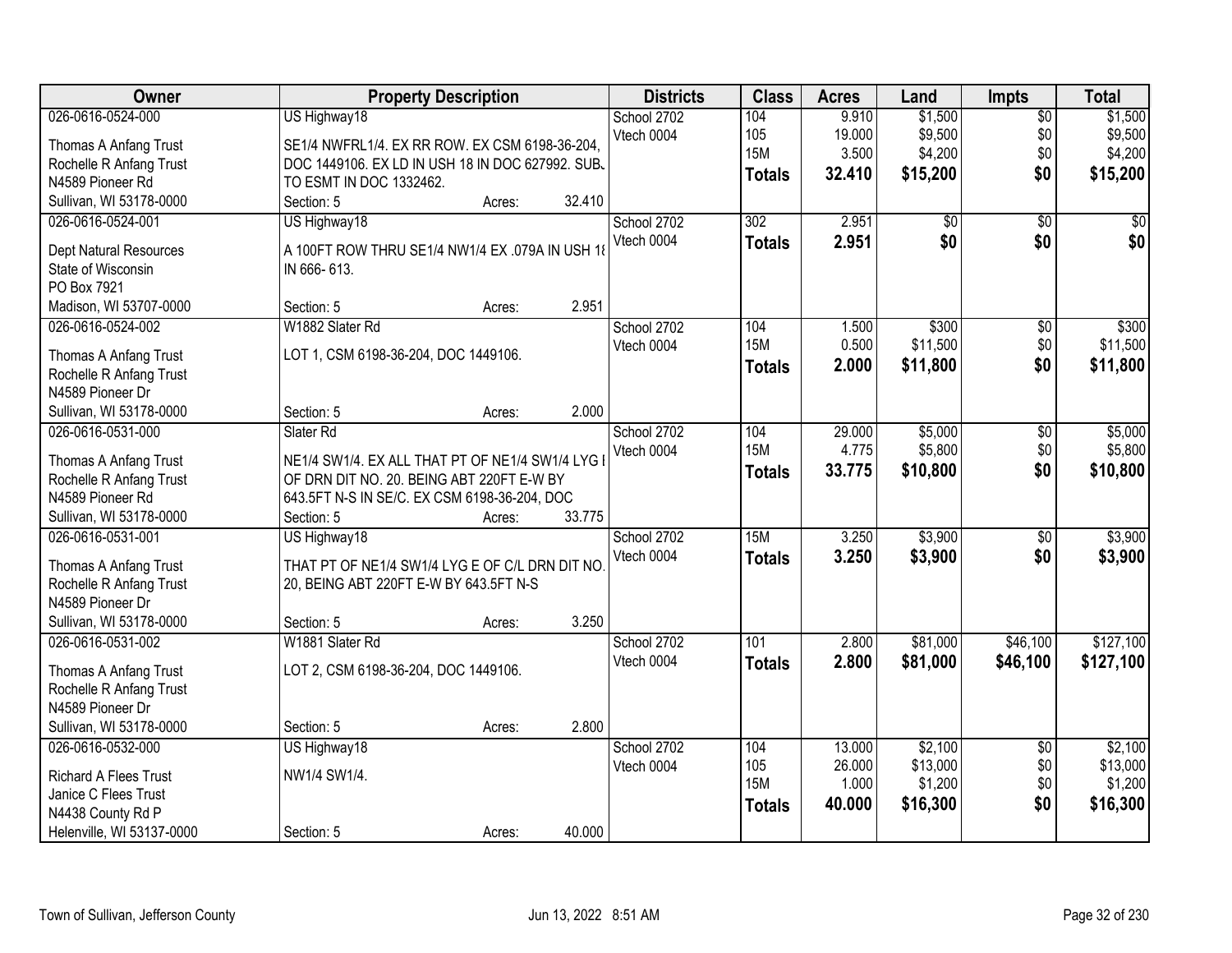| Owner                              |                                                  | <b>Property Description</b> |        | <b>Districts</b> | <b>Class</b>  | <b>Acres</b> | Land      | <b>Impts</b>    | <b>Total</b> |
|------------------------------------|--------------------------------------------------|-----------------------------|--------|------------------|---------------|--------------|-----------|-----------------|--------------|
| 026-0616-0533-000                  | N4422 County Rd P                                |                             |        | School 2702      | 101           | 4.407        | \$105,100 | \$696,200       | \$801,300    |
| Ronald K. Meyer                    | LOT 1, CSM 3504-16-1. ALSO AFFIDAVIT IN DOC      |                             |        | Vtech 0004       | 104           | 22.900       | \$3,200   | \$0             | \$3,200      |
| Beth A. Meyer                      | 979758.                                          |                             |        |                  | 105           | 9.280        | \$4,700   | \$0             | \$4,700      |
| N4422 County Rd P                  |                                                  |                             |        |                  | <b>Totals</b> | 36.587       | \$113,000 | \$696,200       | \$809,200    |
| Helenville, WI 53137-0000          | Section: 5                                       | Acres:                      | 36.587 |                  |               |              |           |                 |              |
| 026-0616-0534-000                  | US Highway18                                     |                             |        | School 2702      | 105           | 40.000       | \$20,000  | $\overline{50}$ | \$20,000     |
|                                    |                                                  |                             |        | Vtech 0004       | <b>Totals</b> | 40.000       | \$20,000  | \$0             | \$20,000     |
| Howard & Dale Falk Trust           | SE1/4 SW1/4.                                     |                             |        |                  |               |              |           |                 |              |
| <b>Chris &amp; Kris Falk Trust</b> |                                                  |                             |        |                  |               |              |           |                 |              |
| W1741 Froelich Rd                  |                                                  |                             |        |                  |               |              |           |                 |              |
| Sullivan, WI 53178-0000            | Section: 5                                       | Acres:                      | 40.000 |                  |               |              |           |                 |              |
| 026-0616-0541-000                  | Pioneer Dr                                       |                             |        | School 2702      | 104           | 25.500       | \$3,100   | $\overline{50}$ | \$3,100      |
| Haf Golden Acres, LLC              | THAT PT OF NE1/4 SE1/4 LYG E OF PIONEER RD.      |                             |        | Vtech 0004       | 105           | 1.000        | \$500     | \$0             | \$500        |
| N9416 Tamarack Rd                  |                                                  |                             |        |                  | Totals        | 26.500       | \$3,600   | \$0             | \$3,600      |
| Whitewater, WI 53190-0000          |                                                  |                             |        |                  |               |              |           |                 |              |
|                                    | Section: 5                                       | Acres:                      | 26.500 |                  |               |              |           |                 |              |
| 026-0616-0541-001                  | Pioneer Dr                                       |                             |        | School 2702      | 104           | 5.468        | \$1,400   | \$0             | \$1,400      |
|                                    |                                                  |                             |        | Vtech 0004       | 105           | 1.000        | \$500     | \$0             | \$500        |
| Thomas A Anfang Trust              | NE1/4 SE1/4 LYG W OF HWY. EX N33FT. EX CSM       |                             |        |                  | <b>15M</b>    | 4.000        | \$4,800   | \$0             | \$4,800      |
| Rochelle R Anfang Trust            | 5990-35-007 DOC 1410076.                         |                             |        |                  | <b>Totals</b> | 10.468       | \$6,700   | \$0             | \$6,700      |
| N4589 Pioneer Dr                   |                                                  |                             |        |                  |               |              |           |                 |              |
| Sullivan, WI 53178-0000            | Section: 5                                       | Acres:                      | 10.468 |                  |               |              |           |                 |              |
| 026-0616-0541-002                  | N4589 Pioneer Dr                                 |                             |        | School 2702      | 101<br>104    | 3.000        | \$85,900  | \$367,200       | \$453,100    |
| Thomas A Anfang Trust              | LOT 1, CSM 5990-35-007, DOC 1410076.             |                             |        | Vtech 0004       |               | 2.227        | \$500     | \$0             | \$500        |
| Rochelle R Anfang Trust            |                                                  |                             |        |                  | <b>Totals</b> | 5.227        | \$86,400  | \$367,200       | \$453,600    |
| N4589 Pioneer Dr                   |                                                  |                             |        |                  |               |              |           |                 |              |
| Sullivan, WI 53178-0000            | Section: 5                                       | Acres:                      | 5.227  |                  |               |              |           |                 |              |
| 026-0616-0542-000                  | Slater Rd                                        |                             |        | School 2702      | 104           | 6.555        | \$1,500   | $\overline{60}$ | \$1,500      |
| Thomas A Anfang Trust              | NW1/4 SE1/4. EX N 33FT. EX THAT PT OF SD 1/4 1/4 |                             |        | Vtech 0004       | 105           | 5.000        | \$2,500   | \$0             | \$2,500      |
| Rochelle R Anfang Trust            | LYG W OF C/L DRN DIT NO.20, BEING 220FT E-W BY   |                             |        |                  | <b>15M</b>    | 23.000       | \$27,600  | \$0             | \$27,600     |
| N4589 Pioneer Dr                   | 643.5FT N-S EX CSM 5990-35-007, DOC 1410076.     |                             |        |                  | <b>Totals</b> | 34.555       | \$31,600  | \$0             | \$31,600     |
| Sullivan, WI 53178-0000            | Section: 5                                       | Acres:                      | 34.555 |                  |               |              |           |                 |              |
| 026-0616-0542-001                  | Slater Rd                                        |                             |        | School 2702      | 104           | 3.150        | \$700     | $\overline{50}$ | \$700        |
|                                    |                                                  |                             |        | Vtech 0004       | 105           | 1.500        | \$800     | \$0             | \$800        |
| Thomas A Anfang Trust              | THAT PT OF NW1/4 SE1/4 LYG W OF C/L DRN DIT NO   |                             |        |                  | <b>Totals</b> | 4.650        | \$1,500   | \$0             | \$1,500      |
| Rochelle R Anfang Trust            | 20. BEING ABT 220FT E-W BY 643.5FT N-S ALSO BEG  |                             |        |                  |               |              |           |                 |              |
| N4589 Pioneer Rd                   | NW/C SE1/4, S33FT, E 1848FT TO C/L TWN RD, N 33  |                             |        |                  |               |              |           |                 |              |
| Sullivan, WI 53178-0000            | Section: 5                                       | Acres:                      | 4.650  |                  |               |              |           |                 |              |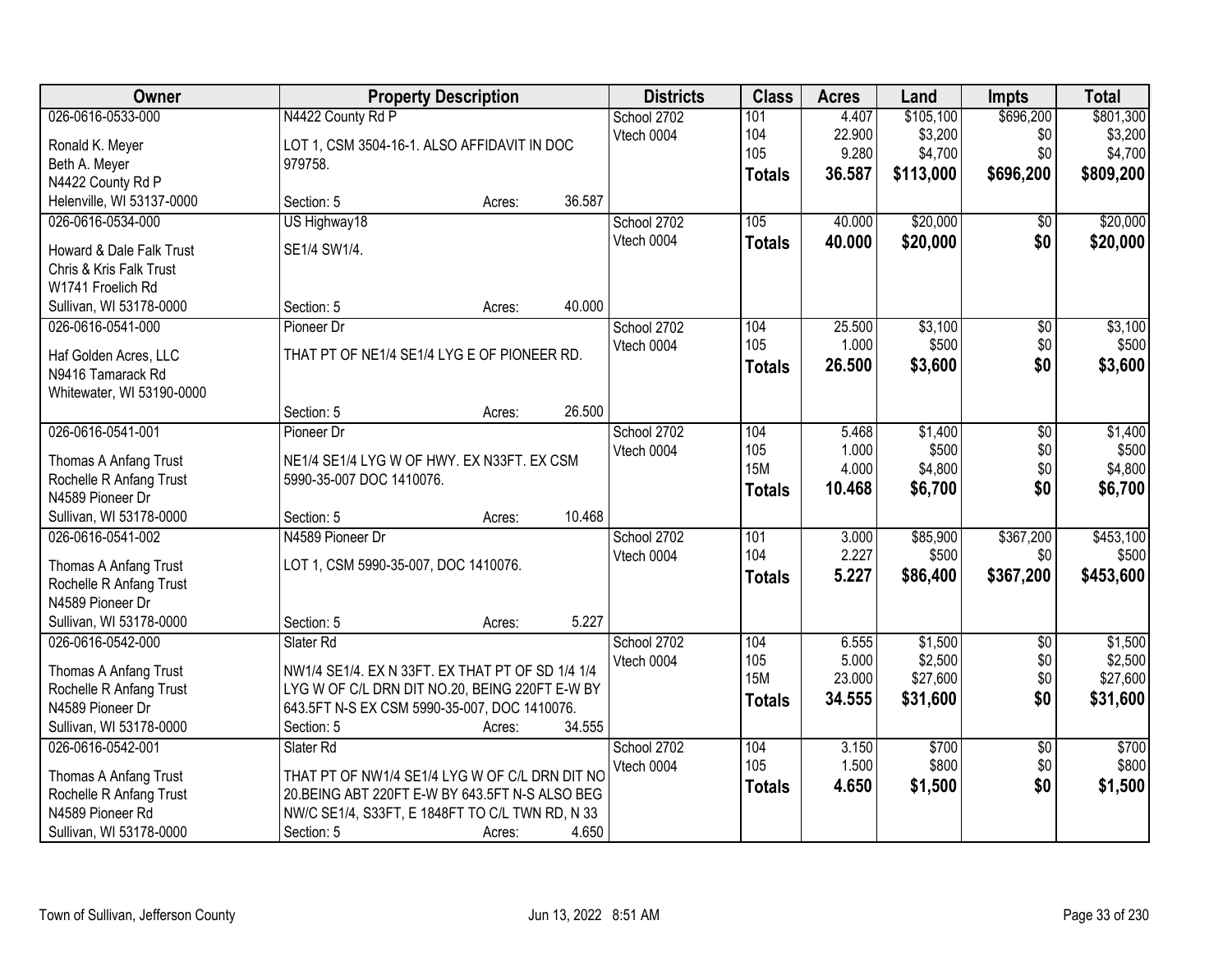| Owner                                                                                                             |                                                                                                                                              | <b>Property Description</b> |        | <b>Districts</b>          | <b>Class</b>                              | <b>Acres</b>                         | Land                                       | Impts                                | <b>Total</b>                               |
|-------------------------------------------------------------------------------------------------------------------|----------------------------------------------------------------------------------------------------------------------------------------------|-----------------------------|--------|---------------------------|-------------------------------------------|--------------------------------------|--------------------------------------------|--------------------------------------|--------------------------------------------|
| 026-0616-0543-000<br>Anfang Properties, LLC<br>N4589 Pioneer Rd<br>Sullivan, WI 53178-0000                        | Pioneer Rd<br>SW1/4 SE1/4. ALSO SE1/4 SE1/4 LYG W OF PIONEER<br>DR.                                                                          |                             |        | School 2702<br>Vtech 0004 | 104<br>105<br><b>15M</b><br><b>Totals</b> | 18.681<br>15.000<br>20.000<br>53.681 | \$3,400<br>\$7,500<br>\$24,000<br>\$34,900 | $\overline{50}$<br>\$0<br>\$0<br>\$0 | \$3,400<br>\$7,500<br>\$24,000<br>\$34,900 |
|                                                                                                                   | Section: 5                                                                                                                                   | Acres:                      | 53.681 |                           |                                           |                                      |                                            |                                      |                                            |
| 026-0616-0544-000<br>Haf Golden Acres, LLC<br>N9416 Tamarack Rd<br>Whitewater, WI 53190-0000                      | Pioneer Rd<br>SE1/4 SE1/4. EX CSM 2668-10-113, DOC 894774. EX<br>LD LYG W OF PIONEER DR.                                                     |                             |        | School 2702<br>Vtech 0004 | 104<br>105<br><b>Totals</b>               | 21.581<br>1.750<br>23.331            | \$4,400<br>\$900<br>\$5,300                | $\overline{60}$<br>\$0<br>\$0        | \$4,400<br>\$900<br>\$5,300                |
|                                                                                                                   | Section: 5<br>N4504 Pioneer Dr                                                                                                               | Acres:                      | 23.331 |                           |                                           |                                      |                                            |                                      |                                            |
| 026-0616-0544-001<br>Kurt Stanich<br>N4504 Pioneer Dr<br>Sullivan, WI 53178-0000                                  | LOT 1, CSM 2668-10-113, DOC 894774.                                                                                                          |                             |        | School 2702<br>Vtech 0004 | 101<br><b>Totals</b>                      | 2.988<br>2.988                       | \$83,800<br>\$83,800                       | \$234,900<br>\$234,900               | \$318,700<br>\$318,700                     |
|                                                                                                                   | Section: 5                                                                                                                                   | Acres:                      | 2.988  |                           |                                           |                                      |                                            |                                      |                                            |
| 026-0616-0611-000<br>Dept Natural Resources<br>State of Wisconsin<br>PO Box 7921                                  | County Rd P<br>NEFRL1/4 NEFRL1/4.                                                                                                            |                             |        | School 2702<br>Vtech 0004 | $\overline{302}$<br><b>Totals</b>         | 57.900<br>57.900                     | \$0<br>\$0                                 | \$0<br>\$0                           | \$0<br>\$0                                 |
| Madison, WI 53707-0000                                                                                            | Section: 6                                                                                                                                   | Acres:                      | 57.900 |                           |                                           |                                      |                                            |                                      |                                            |
| 026-0616-0612-000<br>Matthew C. Wolfe<br>Angela L. Wolfe<br>N4882 County Rd P<br>Helenville, WI 53137-0000        | N4882 County Rd P<br>NWFRL1/4 NEFRL1/4 LYG E OF CTH P. EX CSM<br>4570-23-162, DOC 1150617. EX CSM 6012-35-062,<br>DOC 1413121.<br>Section: 6 | Acres:                      | 14.908 | School 2702<br>Vtech 0004 | 101<br><b>Totals</b>                      | 14.908<br>14.908                     | \$138,800<br>\$138,800                     | \$253,500<br>\$253,500               | \$392,300<br>\$392,300                     |
| 026-0616-0612-001<br>James D. Hammonds<br>Taunya L. Hammonds<br>N4879 County Rd P<br>Helenville, WI 53137-0000    | N4879 County Rd P<br>LOT 1, CSM 3065-13-1, DOC 937703.<br>Section: 6                                                                         | Acres:                      | 3.000  | School 2702<br>Vtech 0004 | 101<br><b>Totals</b>                      | 3.000<br>3.000                       | \$84,000<br>\$84,000                       | \$266,900<br>\$266,900               | \$350,900<br>\$350,900                     |
| 026-0616-0612-002<br>Scott E Buth Trust<br>Deborah A Buth Trust<br>W2303 Grunnert Ln<br>Helenville, WI 53137-0000 | Grunnert Ln<br>LOT 2, CSM 3065-13-1, DOC 937703.<br>Section: 6                                                                               | Acres:                      | 34.315 | School 2702<br>Vtech 0004 | 104<br>105<br><b>Totals</b>               | 11.700<br>22.615<br>34.315           | \$2,400<br>\$11,300<br>\$13,700            | $\overline{50}$<br>\$0<br>\$0        | \$2,400<br>\$11,300<br>\$13,700            |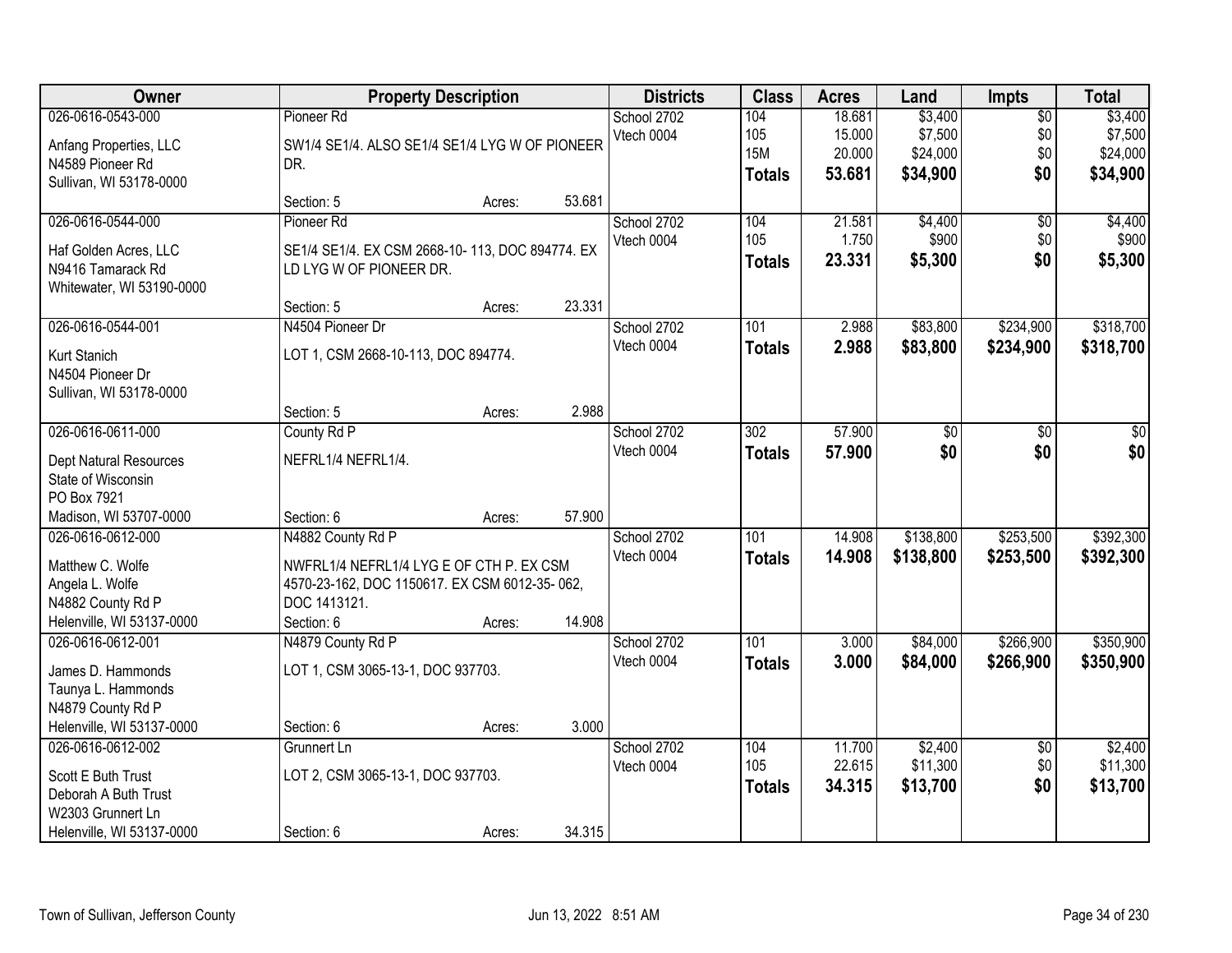| 026-0616-0612-003<br>\$338,600<br>\$422,600<br>N4896 County Rd P<br>School 2702<br>101<br>3.000<br>\$84,000<br>3.000<br>Vtech 0004<br>\$84,000<br>\$338,600<br>\$422,600<br><b>Totals</b><br>LOT 1, CSM 4570-23-162, DOC 1150617.<br>Danny J. Nelson<br><b>Bridget Lee Nelson</b><br>N4896 County Rd P<br>Helenville, WI 53137-0000<br>3.000<br>Section: 6<br>Acres:<br>County Rd P<br>\$20,600<br>\$20,600<br>026-0616-0612-004<br>101<br>School 2702<br>2.477<br>\$0<br>2.477<br>Vtech 0004<br>\$20,600<br>\$0<br>\$20,600<br><b>Totals</b><br>OUTLOT 1, CSM 6012-35-062, DOC 1413121.<br>Danny J. Nelson<br><b>Bridget Lee Nelson</b><br>N4896 County Rd P<br>2.477<br>Helenville, WI 53137-0000<br>Section: 6<br>Acres:<br>\$5,700<br>026-0616-0613-000<br>24.000<br>$\overline{50}$<br>\$5,700<br>County Rd P<br>School 2702<br>104<br>105<br>\$1,500<br>\$0<br>3.000<br>\$1,500<br>Vtech 0004<br>THAT PT OF SW1/4 NEFRL1/4 LYG N OF RR ROW & V<br>Larry F. Reynolds<br>27,000<br>\$7,200<br>\$0<br>\$7,200<br><b>Totals</b><br>Lucille B. Reynolds<br>OF CTH P EX IA IN SE/C. 598-196<br>W2374 Us Highway 18<br>27.000<br>Helenville, WI 53137-0000<br>Section: 6<br>Acres:<br>N4703 County Rd P<br>101<br>\$46,000<br>\$121,700<br>\$167,700<br>026-0616-0613-001<br>School 2702<br>1.000<br>Vtech 0004<br>1.000<br>\$46,000<br>\$121,700<br>\$167,700<br><b>Totals</b><br>Kathleen E. Beltmann<br>COM N1/4/P, E 764FT TO C/L CTH P, S18DG09'E<br>Roger C. Beltmann<br>708.90FT, S 12DGE 1998.75FT TO POB, S12 DGE ALG<br>N4703 County Rd P<br>SD C/L 226.47FT, S86 DG40'W ALG N/L USH 18<br>1.000<br>Helenville, WI 53137-0000<br>Section: 6<br>Acres:<br>N4700 County Rd P<br>$\overline{302}$<br>3.030<br>026-0616-0613-002<br>$\overline{50}$<br>$\overline{50}$<br>$\overline{50}$<br>School 2702<br>\$0<br>3.030<br>\$0<br>Vtech 0004<br>\$0<br><b>Totals</b><br>Dept Natural Resources<br>A 100FT ROW THRU SW1/4 NE1/4<br>State of Wisconsin<br>PO Box 7921<br>Madison, WI 53707-0000<br>3.030<br>Section: 6<br>Acres:<br>32.100<br>026-0616-0614-000<br>302<br>$\overline{60}$<br>$\overline{50}$<br>County Rd P<br>School 2702<br>\$0<br>\$0<br>Vtech 0004<br>32.100<br>\$0<br><b>Totals</b><br>THAT PT OF S1/2 NEFRL1/4 LYG N OF RR ROW & E<br>Dept Natural Resources<br>State of Wisconsin<br>OF CTH P.<br>PO Box 7921<br>32.100<br>Madison, WI 53707-0000<br>Section: 6<br>Acres:<br>3.030<br>026-0616-0614-001<br>School 2702<br>302<br>$\overline{30}$<br>$\overline{50}$<br>$\overline{60}$<br>\$0<br>\$0<br>\$0<br>3.030<br>Vtech 0004<br><b>Totals</b><br>A 100FT ROW THRU SE1/4 NE1/4<br>Dept Natural Resources<br>State of Wisconsin<br>PO Box 7921 | Owner                  | <b>Property Description</b> |       | <b>Districts</b> | <b>Class</b> | <b>Acres</b> | Land | <b>Impts</b> | <b>Total</b> |
|-------------------------------------------------------------------------------------------------------------------------------------------------------------------------------------------------------------------------------------------------------------------------------------------------------------------------------------------------------------------------------------------------------------------------------------------------------------------------------------------------------------------------------------------------------------------------------------------------------------------------------------------------------------------------------------------------------------------------------------------------------------------------------------------------------------------------------------------------------------------------------------------------------------------------------------------------------------------------------------------------------------------------------------------------------------------------------------------------------------------------------------------------------------------------------------------------------------------------------------------------------------------------------------------------------------------------------------------------------------------------------------------------------------------------------------------------------------------------------------------------------------------------------------------------------------------------------------------------------------------------------------------------------------------------------------------------------------------------------------------------------------------------------------------------------------------------------------------------------------------------------------------------------------------------------------------------------------------------------------------------------------------------------------------------------------------------------------------------------------------------------------------------------------------------------------------------------------------------------------------------------------------------------------------------------------------------------------------------------------------------------------------------------------------------------------------------------------------------------------------------------------------------------------------------------------------------------------------------------------------------------------------------------------------------------|------------------------|-----------------------------|-------|------------------|--------------|--------------|------|--------------|--------------|
|                                                                                                                                                                                                                                                                                                                                                                                                                                                                                                                                                                                                                                                                                                                                                                                                                                                                                                                                                                                                                                                                                                                                                                                                                                                                                                                                                                                                                                                                                                                                                                                                                                                                                                                                                                                                                                                                                                                                                                                                                                                                                                                                                                                                                                                                                                                                                                                                                                                                                                                                                                                                                                                                               |                        |                             |       |                  |              |              |      |              |              |
|                                                                                                                                                                                                                                                                                                                                                                                                                                                                                                                                                                                                                                                                                                                                                                                                                                                                                                                                                                                                                                                                                                                                                                                                                                                                                                                                                                                                                                                                                                                                                                                                                                                                                                                                                                                                                                                                                                                                                                                                                                                                                                                                                                                                                                                                                                                                                                                                                                                                                                                                                                                                                                                                               |                        |                             |       |                  |              |              |      |              |              |
|                                                                                                                                                                                                                                                                                                                                                                                                                                                                                                                                                                                                                                                                                                                                                                                                                                                                                                                                                                                                                                                                                                                                                                                                                                                                                                                                                                                                                                                                                                                                                                                                                                                                                                                                                                                                                                                                                                                                                                                                                                                                                                                                                                                                                                                                                                                                                                                                                                                                                                                                                                                                                                                                               |                        |                             |       |                  |              |              |      |              |              |
|                                                                                                                                                                                                                                                                                                                                                                                                                                                                                                                                                                                                                                                                                                                                                                                                                                                                                                                                                                                                                                                                                                                                                                                                                                                                                                                                                                                                                                                                                                                                                                                                                                                                                                                                                                                                                                                                                                                                                                                                                                                                                                                                                                                                                                                                                                                                                                                                                                                                                                                                                                                                                                                                               |                        |                             |       |                  |              |              |      |              |              |
|                                                                                                                                                                                                                                                                                                                                                                                                                                                                                                                                                                                                                                                                                                                                                                                                                                                                                                                                                                                                                                                                                                                                                                                                                                                                                                                                                                                                                                                                                                                                                                                                                                                                                                                                                                                                                                                                                                                                                                                                                                                                                                                                                                                                                                                                                                                                                                                                                                                                                                                                                                                                                                                                               |                        |                             |       |                  |              |              |      |              |              |
|                                                                                                                                                                                                                                                                                                                                                                                                                                                                                                                                                                                                                                                                                                                                                                                                                                                                                                                                                                                                                                                                                                                                                                                                                                                                                                                                                                                                                                                                                                                                                                                                                                                                                                                                                                                                                                                                                                                                                                                                                                                                                                                                                                                                                                                                                                                                                                                                                                                                                                                                                                                                                                                                               |                        |                             |       |                  |              |              |      |              |              |
|                                                                                                                                                                                                                                                                                                                                                                                                                                                                                                                                                                                                                                                                                                                                                                                                                                                                                                                                                                                                                                                                                                                                                                                                                                                                                                                                                                                                                                                                                                                                                                                                                                                                                                                                                                                                                                                                                                                                                                                                                                                                                                                                                                                                                                                                                                                                                                                                                                                                                                                                                                                                                                                                               |                        |                             |       |                  |              |              |      |              |              |
|                                                                                                                                                                                                                                                                                                                                                                                                                                                                                                                                                                                                                                                                                                                                                                                                                                                                                                                                                                                                                                                                                                                                                                                                                                                                                                                                                                                                                                                                                                                                                                                                                                                                                                                                                                                                                                                                                                                                                                                                                                                                                                                                                                                                                                                                                                                                                                                                                                                                                                                                                                                                                                                                               |                        |                             |       |                  |              |              |      |              |              |
|                                                                                                                                                                                                                                                                                                                                                                                                                                                                                                                                                                                                                                                                                                                                                                                                                                                                                                                                                                                                                                                                                                                                                                                                                                                                                                                                                                                                                                                                                                                                                                                                                                                                                                                                                                                                                                                                                                                                                                                                                                                                                                                                                                                                                                                                                                                                                                                                                                                                                                                                                                                                                                                                               |                        |                             |       |                  |              |              |      |              |              |
|                                                                                                                                                                                                                                                                                                                                                                                                                                                                                                                                                                                                                                                                                                                                                                                                                                                                                                                                                                                                                                                                                                                                                                                                                                                                                                                                                                                                                                                                                                                                                                                                                                                                                                                                                                                                                                                                                                                                                                                                                                                                                                                                                                                                                                                                                                                                                                                                                                                                                                                                                                                                                                                                               |                        |                             |       |                  |              |              |      |              |              |
|                                                                                                                                                                                                                                                                                                                                                                                                                                                                                                                                                                                                                                                                                                                                                                                                                                                                                                                                                                                                                                                                                                                                                                                                                                                                                                                                                                                                                                                                                                                                                                                                                                                                                                                                                                                                                                                                                                                                                                                                                                                                                                                                                                                                                                                                                                                                                                                                                                                                                                                                                                                                                                                                               |                        |                             |       |                  |              |              |      |              |              |
|                                                                                                                                                                                                                                                                                                                                                                                                                                                                                                                                                                                                                                                                                                                                                                                                                                                                                                                                                                                                                                                                                                                                                                                                                                                                                                                                                                                                                                                                                                                                                                                                                                                                                                                                                                                                                                                                                                                                                                                                                                                                                                                                                                                                                                                                                                                                                                                                                                                                                                                                                                                                                                                                               |                        |                             |       |                  |              |              |      |              |              |
|                                                                                                                                                                                                                                                                                                                                                                                                                                                                                                                                                                                                                                                                                                                                                                                                                                                                                                                                                                                                                                                                                                                                                                                                                                                                                                                                                                                                                                                                                                                                                                                                                                                                                                                                                                                                                                                                                                                                                                                                                                                                                                                                                                                                                                                                                                                                                                                                                                                                                                                                                                                                                                                                               |                        |                             |       |                  |              |              |      |              |              |
|                                                                                                                                                                                                                                                                                                                                                                                                                                                                                                                                                                                                                                                                                                                                                                                                                                                                                                                                                                                                                                                                                                                                                                                                                                                                                                                                                                                                                                                                                                                                                                                                                                                                                                                                                                                                                                                                                                                                                                                                                                                                                                                                                                                                                                                                                                                                                                                                                                                                                                                                                                                                                                                                               |                        |                             |       |                  |              |              |      |              |              |
|                                                                                                                                                                                                                                                                                                                                                                                                                                                                                                                                                                                                                                                                                                                                                                                                                                                                                                                                                                                                                                                                                                                                                                                                                                                                                                                                                                                                                                                                                                                                                                                                                                                                                                                                                                                                                                                                                                                                                                                                                                                                                                                                                                                                                                                                                                                                                                                                                                                                                                                                                                                                                                                                               |                        |                             |       |                  |              |              |      |              |              |
|                                                                                                                                                                                                                                                                                                                                                                                                                                                                                                                                                                                                                                                                                                                                                                                                                                                                                                                                                                                                                                                                                                                                                                                                                                                                                                                                                                                                                                                                                                                                                                                                                                                                                                                                                                                                                                                                                                                                                                                                                                                                                                                                                                                                                                                                                                                                                                                                                                                                                                                                                                                                                                                                               |                        |                             |       |                  |              |              |      |              |              |
|                                                                                                                                                                                                                                                                                                                                                                                                                                                                                                                                                                                                                                                                                                                                                                                                                                                                                                                                                                                                                                                                                                                                                                                                                                                                                                                                                                                                                                                                                                                                                                                                                                                                                                                                                                                                                                                                                                                                                                                                                                                                                                                                                                                                                                                                                                                                                                                                                                                                                                                                                                                                                                                                               |                        |                             |       |                  |              |              |      |              |              |
|                                                                                                                                                                                                                                                                                                                                                                                                                                                                                                                                                                                                                                                                                                                                                                                                                                                                                                                                                                                                                                                                                                                                                                                                                                                                                                                                                                                                                                                                                                                                                                                                                                                                                                                                                                                                                                                                                                                                                                                                                                                                                                                                                                                                                                                                                                                                                                                                                                                                                                                                                                                                                                                                               |                        |                             |       |                  |              |              |      |              |              |
|                                                                                                                                                                                                                                                                                                                                                                                                                                                                                                                                                                                                                                                                                                                                                                                                                                                                                                                                                                                                                                                                                                                                                                                                                                                                                                                                                                                                                                                                                                                                                                                                                                                                                                                                                                                                                                                                                                                                                                                                                                                                                                                                                                                                                                                                                                                                                                                                                                                                                                                                                                                                                                                                               |                        |                             |       |                  |              |              |      |              |              |
|                                                                                                                                                                                                                                                                                                                                                                                                                                                                                                                                                                                                                                                                                                                                                                                                                                                                                                                                                                                                                                                                                                                                                                                                                                                                                                                                                                                                                                                                                                                                                                                                                                                                                                                                                                                                                                                                                                                                                                                                                                                                                                                                                                                                                                                                                                                                                                                                                                                                                                                                                                                                                                                                               |                        |                             |       |                  |              |              |      |              |              |
|                                                                                                                                                                                                                                                                                                                                                                                                                                                                                                                                                                                                                                                                                                                                                                                                                                                                                                                                                                                                                                                                                                                                                                                                                                                                                                                                                                                                                                                                                                                                                                                                                                                                                                                                                                                                                                                                                                                                                                                                                                                                                                                                                                                                                                                                                                                                                                                                                                                                                                                                                                                                                                                                               |                        |                             |       |                  |              |              |      |              |              |
|                                                                                                                                                                                                                                                                                                                                                                                                                                                                                                                                                                                                                                                                                                                                                                                                                                                                                                                                                                                                                                                                                                                                                                                                                                                                                                                                                                                                                                                                                                                                                                                                                                                                                                                                                                                                                                                                                                                                                                                                                                                                                                                                                                                                                                                                                                                                                                                                                                                                                                                                                                                                                                                                               |                        |                             |       |                  |              |              |      |              |              |
|                                                                                                                                                                                                                                                                                                                                                                                                                                                                                                                                                                                                                                                                                                                                                                                                                                                                                                                                                                                                                                                                                                                                                                                                                                                                                                                                                                                                                                                                                                                                                                                                                                                                                                                                                                                                                                                                                                                                                                                                                                                                                                                                                                                                                                                                                                                                                                                                                                                                                                                                                                                                                                                                               |                        |                             |       |                  |              |              |      |              |              |
|                                                                                                                                                                                                                                                                                                                                                                                                                                                                                                                                                                                                                                                                                                                                                                                                                                                                                                                                                                                                                                                                                                                                                                                                                                                                                                                                                                                                                                                                                                                                                                                                                                                                                                                                                                                                                                                                                                                                                                                                                                                                                                                                                                                                                                                                                                                                                                                                                                                                                                                                                                                                                                                                               |                        |                             |       |                  |              |              |      |              |              |
|                                                                                                                                                                                                                                                                                                                                                                                                                                                                                                                                                                                                                                                                                                                                                                                                                                                                                                                                                                                                                                                                                                                                                                                                                                                                                                                                                                                                                                                                                                                                                                                                                                                                                                                                                                                                                                                                                                                                                                                                                                                                                                                                                                                                                                                                                                                                                                                                                                                                                                                                                                                                                                                                               |                        |                             |       |                  |              |              |      |              |              |
| \$0                                                                                                                                                                                                                                                                                                                                                                                                                                                                                                                                                                                                                                                                                                                                                                                                                                                                                                                                                                                                                                                                                                                                                                                                                                                                                                                                                                                                                                                                                                                                                                                                                                                                                                                                                                                                                                                                                                                                                                                                                                                                                                                                                                                                                                                                                                                                                                                                                                                                                                                                                                                                                                                                           |                        |                             |       |                  |              |              |      |              |              |
|                                                                                                                                                                                                                                                                                                                                                                                                                                                                                                                                                                                                                                                                                                                                                                                                                                                                                                                                                                                                                                                                                                                                                                                                                                                                                                                                                                                                                                                                                                                                                                                                                                                                                                                                                                                                                                                                                                                                                                                                                                                                                                                                                                                                                                                                                                                                                                                                                                                                                                                                                                                                                                                                               |                        |                             |       |                  |              |              |      |              |              |
|                                                                                                                                                                                                                                                                                                                                                                                                                                                                                                                                                                                                                                                                                                                                                                                                                                                                                                                                                                                                                                                                                                                                                                                                                                                                                                                                                                                                                                                                                                                                                                                                                                                                                                                                                                                                                                                                                                                                                                                                                                                                                                                                                                                                                                                                                                                                                                                                                                                                                                                                                                                                                                                                               |                        |                             |       |                  |              |              |      |              |              |
|                                                                                                                                                                                                                                                                                                                                                                                                                                                                                                                                                                                                                                                                                                                                                                                                                                                                                                                                                                                                                                                                                                                                                                                                                                                                                                                                                                                                                                                                                                                                                                                                                                                                                                                                                                                                                                                                                                                                                                                                                                                                                                                                                                                                                                                                                                                                                                                                                                                                                                                                                                                                                                                                               |                        |                             |       |                  |              |              |      |              |              |
|                                                                                                                                                                                                                                                                                                                                                                                                                                                                                                                                                                                                                                                                                                                                                                                                                                                                                                                                                                                                                                                                                                                                                                                                                                                                                                                                                                                                                                                                                                                                                                                                                                                                                                                                                                                                                                                                                                                                                                                                                                                                                                                                                                                                                                                                                                                                                                                                                                                                                                                                                                                                                                                                               |                        |                             |       |                  |              |              |      |              |              |
|                                                                                                                                                                                                                                                                                                                                                                                                                                                                                                                                                                                                                                                                                                                                                                                                                                                                                                                                                                                                                                                                                                                                                                                                                                                                                                                                                                                                                                                                                                                                                                                                                                                                                                                                                                                                                                                                                                                                                                                                                                                                                                                                                                                                                                                                                                                                                                                                                                                                                                                                                                                                                                                                               |                        |                             |       |                  |              |              |      |              |              |
|                                                                                                                                                                                                                                                                                                                                                                                                                                                                                                                                                                                                                                                                                                                                                                                                                                                                                                                                                                                                                                                                                                                                                                                                                                                                                                                                                                                                                                                                                                                                                                                                                                                                                                                                                                                                                                                                                                                                                                                                                                                                                                                                                                                                                                                                                                                                                                                                                                                                                                                                                                                                                                                                               |                        |                             |       |                  |              |              |      |              |              |
|                                                                                                                                                                                                                                                                                                                                                                                                                                                                                                                                                                                                                                                                                                                                                                                                                                                                                                                                                                                                                                                                                                                                                                                                                                                                                                                                                                                                                                                                                                                                                                                                                                                                                                                                                                                                                                                                                                                                                                                                                                                                                                                                                                                                                                                                                                                                                                                                                                                                                                                                                                                                                                                                               |                        |                             |       |                  |              |              |      |              |              |
|                                                                                                                                                                                                                                                                                                                                                                                                                                                                                                                                                                                                                                                                                                                                                                                                                                                                                                                                                                                                                                                                                                                                                                                                                                                                                                                                                                                                                                                                                                                                                                                                                                                                                                                                                                                                                                                                                                                                                                                                                                                                                                                                                                                                                                                                                                                                                                                                                                                                                                                                                                                                                                                                               |                        |                             |       |                  |              |              |      |              |              |
|                                                                                                                                                                                                                                                                                                                                                                                                                                                                                                                                                                                                                                                                                                                                                                                                                                                                                                                                                                                                                                                                                                                                                                                                                                                                                                                                                                                                                                                                                                                                                                                                                                                                                                                                                                                                                                                                                                                                                                                                                                                                                                                                                                                                                                                                                                                                                                                                                                                                                                                                                                                                                                                                               |                        |                             |       |                  |              |              |      |              |              |
|                                                                                                                                                                                                                                                                                                                                                                                                                                                                                                                                                                                                                                                                                                                                                                                                                                                                                                                                                                                                                                                                                                                                                                                                                                                                                                                                                                                                                                                                                                                                                                                                                                                                                                                                                                                                                                                                                                                                                                                                                                                                                                                                                                                                                                                                                                                                                                                                                                                                                                                                                                                                                                                                               |                        |                             |       |                  |              |              |      |              |              |
| Section: 6<br>Acres:                                                                                                                                                                                                                                                                                                                                                                                                                                                                                                                                                                                                                                                                                                                                                                                                                                                                                                                                                                                                                                                                                                                                                                                                                                                                                                                                                                                                                                                                                                                                                                                                                                                                                                                                                                                                                                                                                                                                                                                                                                                                                                                                                                                                                                                                                                                                                                                                                                                                                                                                                                                                                                                          | Madison, WI 53707-0000 |                             | 3.030 |                  |              |              |      |              |              |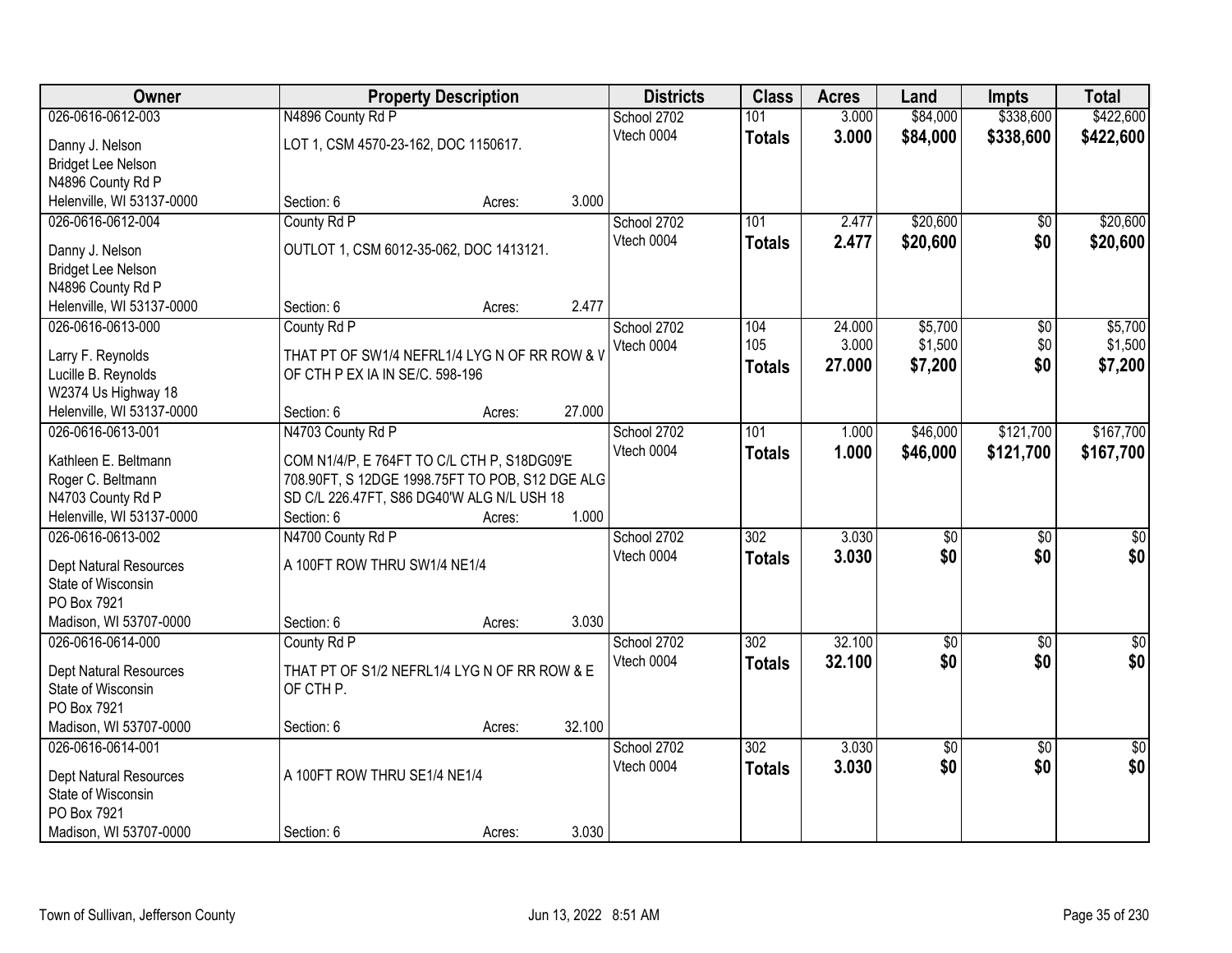| Owner                                                                                                             | <b>Property Description</b>                                                                                                  |        |        | <b>Districts</b>          | <b>Class</b>                | <b>Acres</b>              | Land                            | <b>Impts</b>                              | <b>Total</b>                      |
|-------------------------------------------------------------------------------------------------------------------|------------------------------------------------------------------------------------------------------------------------------|--------|--------|---------------------------|-----------------------------|---------------------------|---------------------------------|-------------------------------------------|-----------------------------------|
| 026-0616-0621-000<br>Scott E Buth Trust<br>Deborah A Buth Trust<br>W2303 Grunnert Ln                              | W2303 Grunnert Ln<br>NEFRL1/4 NWFRL1/4. EX PT IN CSM 4181-20-253,<br>DOC 1070163                                             |        |        | School 2702<br>Vtech 0004 | 104<br>107<br><b>Totals</b> | 42.690<br>3.501<br>46.191 | \$9,900<br>\$76,300<br>\$86,200 | $\overline{50}$<br>\$247,500<br>\$247,500 | \$9,900<br>\$323,800<br>\$333,700 |
| Helenville, WI 53137-0000                                                                                         | Section: 6                                                                                                                   | Acres: | 46.191 |                           |                             |                           |                                 |                                           |                                   |
| 026-0616-0621-001<br><b>Tracey Milbrath</b><br>Debra J. Milbrath<br>226 S Highland Ave                            | Grunnert Ln<br>PT LOT 2, CSM 4181-20-253.                                                                                    |        |        | School 2702<br>Vtech 0004 | 104<br>105<br>Totals        | 13.719<br>5.000<br>18.719 | \$2,200<br>\$2,500<br>\$4,700   | \$0<br>\$0<br>\$0                         | \$2,200<br>\$2,500<br>\$4,700     |
| Jefferson, WI 53549-0000                                                                                          | Section: 6                                                                                                                   | Acres: | 18.719 |                           |                             |                           |                                 |                                           |                                   |
| 026-0616-0621-002<br><b>Tracey Milbrath</b><br>Debra J. Milbrath<br>226 S Highland                                | Grunnert Ln<br>PT LOT 1, CSM 4181-20-253.                                                                                    |        |        | School 2702<br>Vtech 0004 | 105<br><b>Totals</b>        | 0.160<br>0.160            | \$100<br>\$100                  | $\overline{50}$<br>\$0                    | \$100<br>\$100                    |
| Jefferson, WI 53549-0000                                                                                          | Section: 6                                                                                                                   | Acres: | 0.160  |                           |                             |                           |                                 |                                           |                                   |
| 026-0616-0622-000<br>Robert A. Strauss<br>Jerri L. Strauss<br>W2459 Evergreen Dr                                  | Grunnert Ln<br>BEG NW/S/C, S86DG48'E 1173.59FT, S03DG52'W<br>1888.58 FT, N86DG25'W 1156.59FT, N03DG21'E<br>1880.70FT TO POB. |        |        | School 2702<br>Vtech 0004 | 105<br><b>Totals</b>        | 50.407<br>50.407          | \$25,200<br>\$25,200            | \$0<br>\$0                                | \$25,200<br>\$25,200              |
| Helenville, WI 53137-0000                                                                                         | Section: 6                                                                                                                   | Acres: | 50.407 |                           |                             |                           |                                 |                                           |                                   |
| 026-0616-0623-000<br>Robert A. Strauss<br>Jerri L. Strauss<br>W2459 Evergreen Dr<br>Helenville, WI 53137-0000     | Grunnert Ln<br>N1/2 SWFRL1/4 NWFRL1/4.<br>Section: 6                                                                         | Acres: | 20.540 | School 2702<br>Vtech 0004 | 105<br><b>Totals</b>        | 20.540<br>20.540          | \$10,300<br>\$10,300            | $\overline{50}$<br>\$0                    | \$10,300<br>\$10,300              |
| 026-0616-0623-001                                                                                                 | US Highway18                                                                                                                 |        |        | School 2702               | 104                         | 16.800                    | \$3,800                         | $\sqrt{$0}$                               | \$3,800                           |
| Larry F. Reynolds<br>Lucille B. Reynolds<br>W2374 Us Highway 18                                                   | S1/2 SWFRL1/4 NWFRL1/4 LYG N OF RR ROW.                                                                                      |        |        | Vtech 0004                | <b>15M</b><br><b>Totals</b> | 0.500<br>17.300           | \$600<br>\$4,400                | \$0<br>\$0                                | \$600<br>\$4,400                  |
| Helenville, WI 53137-0000                                                                                         | Section: 6                                                                                                                   | Acres: | 17.300 |                           |                             |                           |                                 |                                           |                                   |
| 026-0616-0623-002<br><b>Dept Natural Resources</b><br>State of Wisconsin<br>PO Box 7921<br>Madison, WI 53707-0000 | US Highway18<br>A 100FT ROW THRU SW1/4 NW1/4 EX .443A IN USH<br>18 IN 666-613.<br>Section: 6                                 | Acres: | 2.587  | School 2702<br>Vtech 0004 | 302<br><b>Totals</b>        | 2.587<br>2.587            | $\overline{60}$<br>\$0          | $\overline{50}$<br>\$0                    | $\sqrt{50}$<br>\$0                |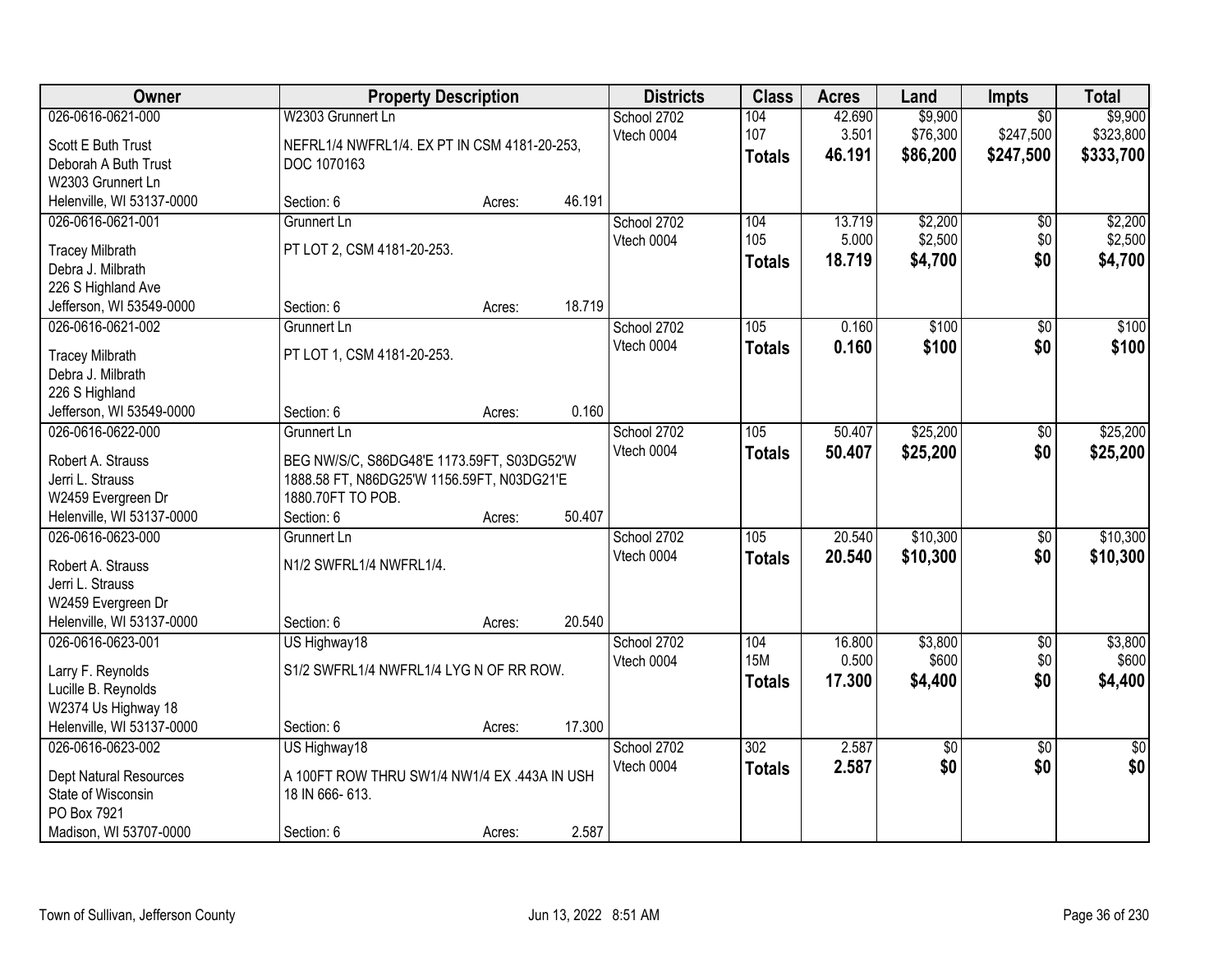| Owner                                       | <b>Property Description</b>                     |                  | <b>Districts</b> | <b>Class</b>     | <b>Acres</b> | Land      | Impts           | <b>Total</b> |
|---------------------------------------------|-------------------------------------------------|------------------|------------------|------------------|--------------|-----------|-----------------|--------------|
| 026-0616-0624-000                           | W2374 US Highway18                              |                  | School 2702      | 104              | 35.250       | \$7,300   | $\overline{50}$ | \$7,300      |
| Larry F. Reynolds                           | SE1/4 NWFRL1/4. EX RR ROW.                      |                  | Vtech 0004       | 107              | 3.750        | \$76,900  | \$197,600       | \$274,500    |
| Lucille B. Reynolds                         |                                                 |                  |                  | <b>Totals</b>    | 39.000       | \$84,200  | \$197,600       | \$281,800    |
| W2374 Us Highway 18                         |                                                 |                  |                  |                  |              |           |                 |              |
| Helenville, WI 53137-0000                   | Section: 6                                      | 39.000<br>Acres: |                  |                  |              |           |                 |              |
| 026-0616-0624-001                           | US Highway18                                    |                  | School 2702      | $\overline{302}$ | 2.489        | \$0       | $\overline{50}$ | \$0          |
|                                             |                                                 |                  | Vtech 0004       | <b>Totals</b>    | 2.489        | \$0       | \$0             | \$0          |
| Dept Natural Resources                      | A 100FT ROW THRU SE1/4 NW1/4 EX .541A IN USH 1  |                  |                  |                  |              |           |                 |              |
| State of Wisconsin                          | IN 666-613.                                     |                  |                  |                  |              |           |                 |              |
| PO Box 7921                                 | Section: 6                                      | 2.489            |                  |                  |              |           |                 |              |
| Madison, WI 53707-0000<br>026-0616-0631-000 | US Highway18                                    | Acres:           | School 2702      | 104              | 7.340        | \$1,600   | $\overline{50}$ | \$1,600      |
|                                             |                                                 |                  | Vtech 0004       | 105              | 25.182       | \$12,600  | \$0             | \$12,600     |
| Cheesebro Trust                             | NE1/4 SWFRL1/4 LYG S OF USH 18. EX COM W1/4/C.  |                  |                  |                  | 32.522       | \$14,200  | \$0             |              |
| N4561 Duck Creek Rd                         | S89DG26'E 2540.20FT, S07DG28'W 227.25 FT TO     |                  |                  | <b>Totals</b>    |              |           |                 | \$14,200     |
| Helenville, WI 53137-0000                   | POB, S82DG51'E 88.25FT S82DG31'E 129.36FT,      |                  |                  |                  |              |           |                 |              |
|                                             | Section: 6                                      | 32.522<br>Acres: |                  |                  |              |           |                 |              |
| 026-0616-0631-001                           | W2355 US Highway18                              |                  | School 2702      | 102              | 4.966        | \$79,300  | \$987,900       | \$1,067,200  |
| Breakout Investments, LLC                   | COM W1/4/C, S89DG26'E 2540. 20FT, S07DG28'W     |                  | Vtech 0004       | <b>Totals</b>    | 4.966        | \$79,300  | \$987,900       | \$1,067,200  |
| PO Box 8                                    | 227.25FT TO POB, S82DG51'E 88.25FT, S82DG31'E   |                  |                  |                  |              |           |                 |              |
| Sullivan, WI 53178-0000                     | 129.36FT, S64DG31' E 210.30FT, S82DG31'E 3.97FT |                  |                  |                  |              |           |                 |              |
|                                             | Section: 6                                      | 4.966<br>Acres:  |                  |                  |              |           |                 |              |
| 026-0616-0632-000                           | N4664 Rome Rd                                   |                  | School 2702      | 101              | 3.000        | \$84,000  | \$585,000       | \$669,000    |
|                                             |                                                 |                  | Vtech 0004       | 104              | 3.000        | \$700     | \$0             | \$700        |
| Thomas V. Zignego                           | NWFRL1/4 SWFRL1/4. SWFRL1/4 NWFRL1/4 LYG SO     |                  |                  | 105              | 20.274       | \$10,200  | \$0             | \$10,200     |
| Terry A. Zignego                            | RR ROW. EX LD IN USH 18 IN 397-460. EX CSM      |                  |                  | <b>15M</b>       | 13.000       | \$15,600  | \$0             | \$15,600     |
| N4664 Rome Rd                               | 5853-33-226, DOC 1393701                        |                  |                  | <b>Totals</b>    | 39.274       | \$110,500 | \$585,000       | \$695,500    |
| Helenville, WI 53137-0000                   | Section: 6                                      | 39.274<br>Acres: |                  |                  |              |           |                 |              |
| 026-0616-0632-001                           | Rome Rd                                         |                  | School 2702      | 105              | 0.877        | \$500     | \$0             | \$500        |
| Thomas V. Zignego                           | LOT 1, CSM 5853-33-226, DOC 1393701 IN          |                  | Vtech 0004       | <b>Totals</b>    | 0.877        | \$500     | \$0             | \$500        |
| Terry A. Zignego                            | T-SULLIVAN.                                     |                  |                  |                  |              |           |                 |              |
| N4664 Rome Rd                               |                                                 |                  |                  |                  |              |           |                 |              |
| Helenville, WI 53137-0000                   | Section: 6                                      | 0.877<br>Acres:  |                  |                  |              |           |                 |              |
| 026-0616-0632-002                           | Rome Rd                                         |                  | School 2702      | 105              | 0.671        | \$400     | $\overline{50}$ | \$400        |
| Thomas V. Zignego                           | OUTLOT 1, CSM 5853-33-226, DOC 1393701 IN       |                  | Vtech 0004       | <b>Totals</b>    | 0.671        | \$400     | \$0             | \$400        |
| Terry A. Zignego                            | T-SULLIVAN.                                     |                  |                  |                  |              |           |                 |              |
| N4664 Rome Rd                               |                                                 |                  |                  |                  |              |           |                 |              |
| Helenville, WI 53137-0000                   | Section: 6                                      | 0.671<br>Acres:  |                  |                  |              |           |                 |              |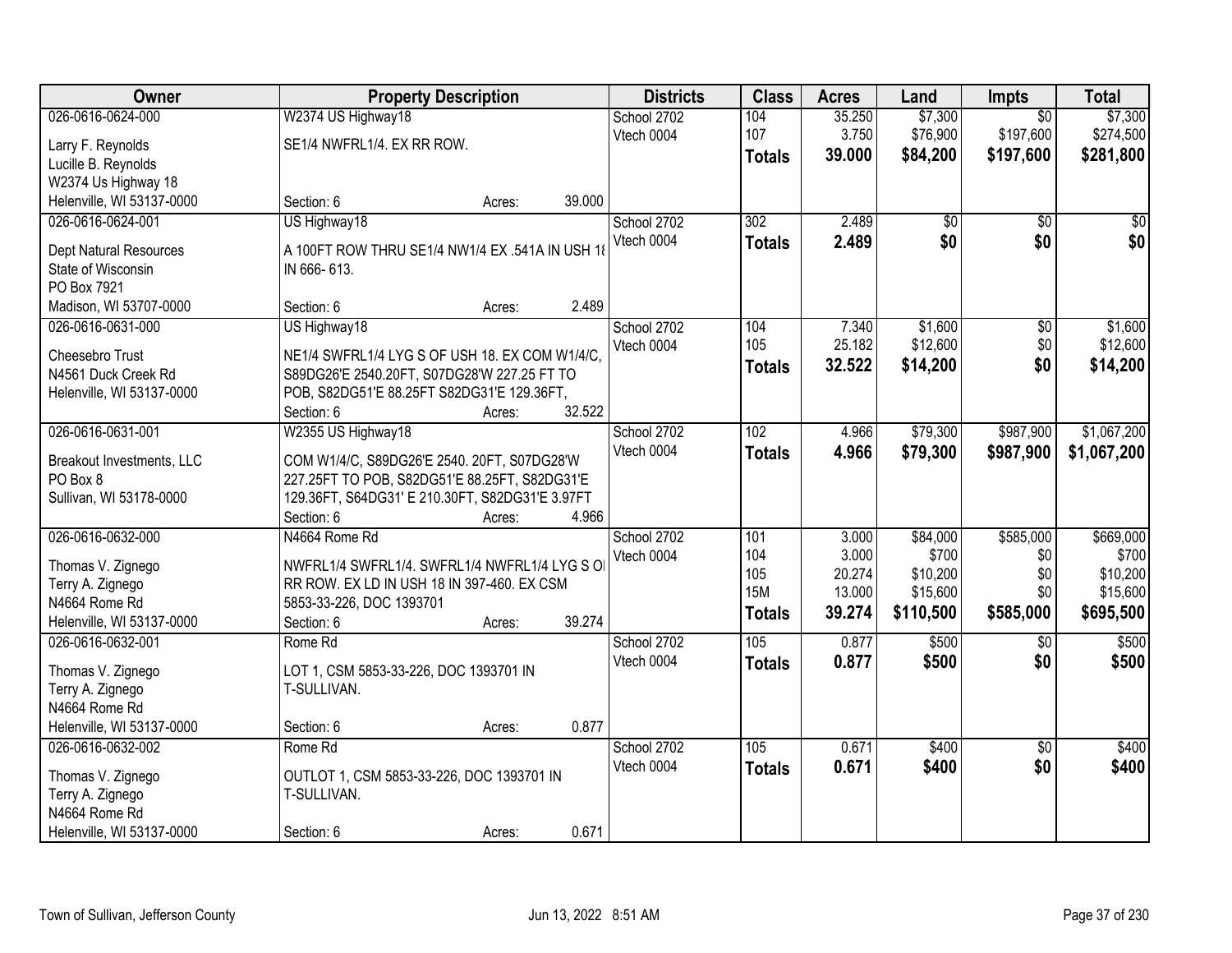| Owner                                          | <b>Property Description</b>                      | <b>Districts</b> | <b>Class</b>  | <b>Acres</b> | Land     | <b>Impts</b>    | <b>Total</b> |
|------------------------------------------------|--------------------------------------------------|------------------|---------------|--------------|----------|-----------------|--------------|
| 026-0616-0633-000                              | US Highway18                                     | School 2702      | 104           | 17.084       | \$4,000  | $\overline{50}$ | \$4,000      |
| Thomas V. Zignego                              | SWFRL1/4 SWFRL1/4. EX COM SW/S/C, N89DG50'E      | Vtech 0004       | 105           | 6.000        | \$3,000  | \$0             | \$3,000      |
| Terry A. Zignego                               | 678.02FT TO POB, N89DG50'E 754.26FT, N01DG33'W   |                  | 15M           | 5.000        | \$6,000  | \$0             | \$6,000      |
| N4664 Rome Rd                                  | 829FT, S89DG50'W 707.33FT, S05DG10'W 175.45FT    |                  | <b>Totals</b> | 28.084       | \$13,000 | \$0             | \$13,000     |
| Helenville, WI 53137-0000                      | Section: 6<br>28.084<br>Acres:                   |                  |               |              |          |                 |              |
| 026-0616-0633-001                              | US Highway18                                     | School 2702      | 105           | 14.000       | \$7,000  | $\overline{50}$ | \$7,000      |
|                                                |                                                  | Vtech 0004       |               | 14.000       | \$7,000  | \$0             | \$7,000      |
| <b>H&amp;P Hermann Trust</b>                   | COM SW/S/C, N89DG50'E 678.02 FT TO POB,          |                  | <b>Totals</b> |              |          |                 |              |
| W2344 Rome Rd                                  | N89DG50'E 754.26 26FT, N01DG33'W 829FT, S89DG    |                  |               |              |          |                 |              |
| Helenville, WI 53137-0000                      | 50'W 707.33FT, S05DG10'W 175 .45FT, S00DG44'W    |                  |               |              |          |                 |              |
|                                                | 14.000<br>Section: 6<br>Acres:                   |                  |               |              |          |                 |              |
| 026-0616-0634-000                              | N4503 Traeder Ln                                 | School 2702      | 104           | 12.000       | \$2,900  | $\overline{50}$ | \$2,900      |
| Ricki L Lembrich Trust                         | SE1/4 SWFRL1/4.                                  | Vtech 0004       | 105           | 24.500       | \$12,300 | \$0             | \$12,300     |
| Erika E Lembrich Trust                         |                                                  |                  | 107           | 1.500        | \$37,500 | \$198,200       | \$235,700    |
| N4503 Traeder Ln                               |                                                  |                  | <b>15M</b>    | 2.000        | \$2,400  | \$0             | \$2,400      |
|                                                | 40.000<br>Section: 6                             |                  | <b>Totals</b> | 40.000       | \$55,100 | \$198,200       | \$253,300    |
| Helenville, WI 53137-0000<br>026-0616-0641-000 | Acres:                                           |                  |               |              |          |                 |              |
|                                                | W2185 US Highway18                               | School 2702      | 104           | 21.000       | \$4,300  | \$0<br>\$0      | \$4,300      |
| <b>Richard A Flees Trust</b>                   | N 726FT OF NE1/4 SE1/4. ALSO THAT PT OF NE1/4 S  | Vtech 0004       | 105           | 5.200        | \$2,600  |                 | \$2,600      |
| Janice C Flees Trust                           | OF RR ROW ALSO THAT PT OF NW1/4 SE1/4 E OF       |                  | 107           | 2.000        | \$50,000 | \$111,500       | \$161,500    |
| N4438 County Rd P                              | CTH P. EX LD IN USH 18. SUBJ TO ESMT IN DOC      |                  | <b>Totals</b> | 28.200       | \$56,900 | \$111,500       | \$168,400    |
| Helenville, WI 53137-0000                      | 28.200<br>Section: 6<br>Acres:                   |                  |               |              |          |                 |              |
| 026-0616-0641-001                              | County Rd P                                      | School 2702      | 104           | 17.500       | \$3,100  | $\overline{50}$ | \$3,100      |
|                                                |                                                  | Vtech 0004       | 105           | 0.500        | \$300    | \$0             | \$300        |
| <b>Richard A Flees Trust</b>                   | S 18A OF NE 1/4 SE 1/4.                          |                  | <b>Totals</b> | 18,000       | \$3,400  | \$0             | \$3,400      |
| Janice C Flees Trust                           |                                                  |                  |               |              |          |                 |              |
| N4438 County Rd P                              |                                                  |                  |               |              |          |                 |              |
| Helenville, WI 53137-0000                      | 18.000<br>Section: 6<br>Acres:                   |                  |               |              |          |                 |              |
| 026-0616-0642-000                              | County Rd P                                      | School 2702      | 104           | 13.240       | \$2,800  | $\sqrt{6}$      | \$2,800      |
| Floyd G Froelich Trust                         | E1/2 NW1/4 SE1/4. EX .667A E OF HWY. EX 3.22A IN | Vtech 0004       | 105           | 0.750        | \$400    | \$0             | \$400        |
| Sally L Froelich Trust                         | USH 18 IN 343-387. EX PT N OF USH 18, W OF CTH P |                  | <b>Totals</b> | 13.990       | \$3,200  | \$0             | \$3,200      |
| W1911 Froelich Rd                              | & SLY OF FORMER RR ROW                           |                  |               |              |          |                 |              |
| Sullivan, WI 53178-0000                        | 13.990<br>Section: 6<br>Acres:                   |                  |               |              |          |                 |              |
| 026-0616-0642-001                              | County Rd P                                      | School 2702      | 104           | 13.762       | \$2,500  | $\overline{50}$ | \$2,500      |
|                                                |                                                  | Vtech 0004       | <b>Totals</b> | 13.762       | \$2,500  | \$0             | \$2,500      |
| Cheesebro Trust                                | W1/2 NW1/4 SE1/4. EX LD IN USH 18. EX LD IN RR   |                  |               |              |          |                 |              |
| N4561 Duck Creek Rd                            | ROW. EX COM W1/4/C, S89DG26'E 2540.20FT,         |                  |               |              |          |                 |              |
| Helenville, WI 53137-0000                      | S07DG28'W 227.25 FT TO POB, S82DG51'E 88.25FT    |                  |               |              |          |                 |              |
|                                                | 13.762<br>Section: 6<br>Acres:                   |                  |               |              |          |                 |              |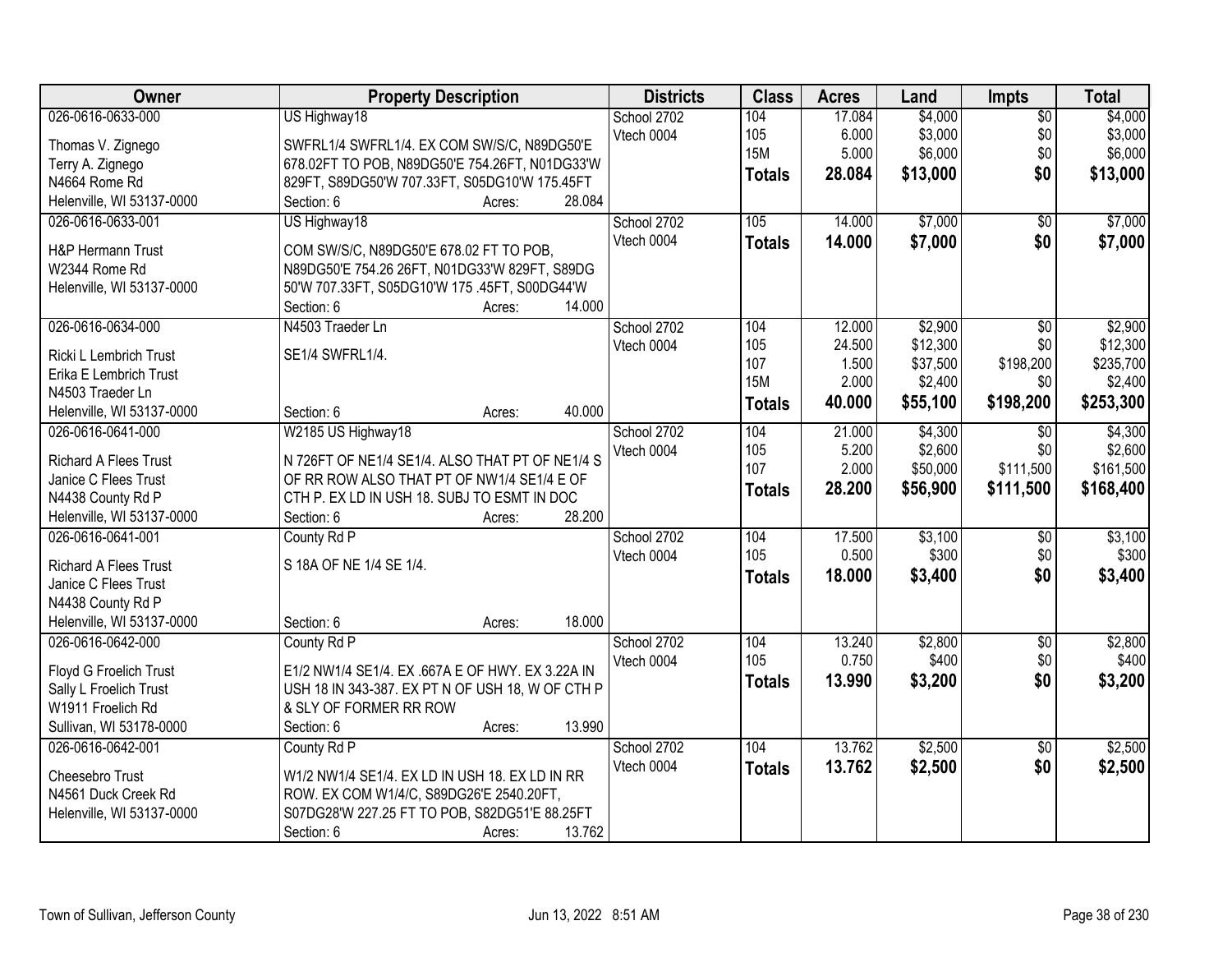| Owner                        | <b>Property Description</b>                    |        |        | <b>Districts</b> | <b>Class</b>  | <b>Acres</b> | Land     | <b>Impts</b>    | <b>Total</b> |
|------------------------------|------------------------------------------------|--------|--------|------------------|---------------|--------------|----------|-----------------|--------------|
| 026-0616-0642-002            | N4697 County Rd P                              |        |        | School 2702      | 101           | 2.120        | \$70,800 | \$175,600       | \$246,400    |
| James C. Olson               | THAT PT OF E1/2 NW1/4 SE1/4 LYG N OF USH 18, W |        |        | Vtech 0004       | <b>Totals</b> | 2.120        | \$70,800 | \$175,600       | \$246,400    |
| Deanna M. Olson              | OF CTH P, & S OF FORMER RR ROW. SUBJ TO ESMT   |        |        |                  |               |              |          |                 |              |
| N4697 County Rd P            | IN DOC 1332462.                                |        |        |                  |               |              |          |                 |              |
| Helenville, WI 53137-0000    | Section: 6                                     | Acres: | 2.120  |                  |               |              |          |                 |              |
| 026-0616-0643-000            | <b>Traeder Ln</b>                              |        |        | School 2702      | 102           | 1.000        | \$25,000 | \$62,400        | \$87,400     |
|                              |                                                |        |        | Vtech 0004       | 104           | 19.000       | \$3,100  | \$0             | \$3,100      |
| Ricki L Lembrich Trust       | W1/2 SW1/4 SE1/4.                              |        |        |                  | <b>Totals</b> | 20.000       | \$28,100 | \$62,400        | \$90,500     |
| Erika E Lembrich Trust       |                                                |        |        |                  |               |              |          |                 |              |
| N4503 Traeder Ln             |                                                |        |        |                  |               |              |          |                 |              |
| Helenville, WI 53137-0000    | Section: 6                                     | Acres: | 20.000 |                  |               |              |          |                 |              |
| 026-0616-0643-001            | County Rd P                                    |        |        | School 2702      | 104           | 19.000       | \$4,300  | $\sqrt[6]{30}$  | \$4,300      |
| Floyd G Froelich Trust       | E1/2 SW1/4 SE1/4.                              |        |        | Vtech 0004       | 105           | 1.000        | \$500    | \$0             | \$500        |
| Sally L Froelich Trust       |                                                |        |        |                  | <b>Totals</b> | 20.000       | \$4,800  | \$0             | \$4,800      |
| W1911 Froelich Rd            |                                                |        |        |                  |               |              |          |                 |              |
| Sullivan, WI 53178-0000      | Section: 6                                     | Acres: | 20.000 |                  |               |              |          |                 |              |
| 026-0616-0644-000            | County Rd P                                    |        |        | School 2702      | 104           | 32.000       | \$4,300  | \$0             | \$4,300      |
| <b>Richard A Flees Trust</b> | SE1/4 SE1/4.                                   |        |        | Vtech 0004       | 105           | 5.000        | \$2,500  | \$0             | \$2,500      |
| Janice C Flees Trust         |                                                |        |        |                  | <b>15M</b>    | 3.000        | \$3,600  | \$0             | \$3,600      |
| N4438 County Rd P            |                                                |        |        |                  | <b>Totals</b> | 40.000       | \$10,400 | \$0             | \$10,400     |
| Helenville, WI 53137-0000    | Section: 6                                     | Acres: | 40.000 |                  |               |              |          |                 |              |
| 026-0616-0711-000            | N4438 County Rd P                              |        |        | School 2702      | 104           | 31.500       | \$6,400  | $\overline{30}$ | \$6,400      |
|                              |                                                |        |        | Vtech 0004       | 105           | 6.404        | \$3,200  | \$0             | \$3,200      |
| <b>Richard A Flees Trust</b> | NE1/4 NE1/4. EX PT IN CSM 3504-16-1.           |        |        |                  | 107           | 2.000        | \$50,000 | \$151,500       | \$201,500    |
| Janice C Flees Trust         |                                                |        |        |                  | <b>Totals</b> | 39.904       | \$59,600 | \$151,500       | \$211,100    |
| N4438 County Rd P            |                                                |        |        |                  |               |              |          |                 |              |
| Helenville, WI 53137-0000    | Section: 7                                     | Acres: | 39.904 |                  |               |              |          |                 |              |
| 026-0616-0712-000            | W2274 Rome Rd                                  |        |        | School 2702      | 101           | 1.501        | \$57,500 | \$42,500        | \$100,000    |
| Mark R. Snyder               | LOT 1, CSM 2876-11-173.                        |        |        | Vtech 0004       | <b>Totals</b> | 1.501        | \$57,500 | \$42,500        | \$100,000    |
| Rachell A. Snyder            |                                                |        |        |                  |               |              |          |                 |              |
| W2274 Rome Rd                |                                                |        |        |                  |               |              |          |                 |              |
| Helenville, WI 53137-0000    | Section: 7                                     | Acres: | 1.501  |                  |               |              |          |                 |              |
| 026-0616-0712-001            | W2267 Rome Rd                                  |        |        | School 2702      | 101           | 2.649        | \$78,700 | \$13,300        | \$92,000     |
|                              |                                                |        |        | Vtech 0004       | <b>Totals</b> | 2.649        | \$78,700 | \$13,300        | \$92,000     |
| Lisa L. Neumann              | LOT 2, CSM 2876-11-173                         |        |        |                  |               |              |          |                 |              |
| Thomas M. Newmann            |                                                |        |        |                  |               |              |          |                 |              |
| 711 Browning Cir             |                                                |        |        |                  |               |              |          |                 |              |
| Oconomowoc, WI 53066-0000    | Section: 7                                     | Acres: | 2.649  |                  |               |              |          |                 |              |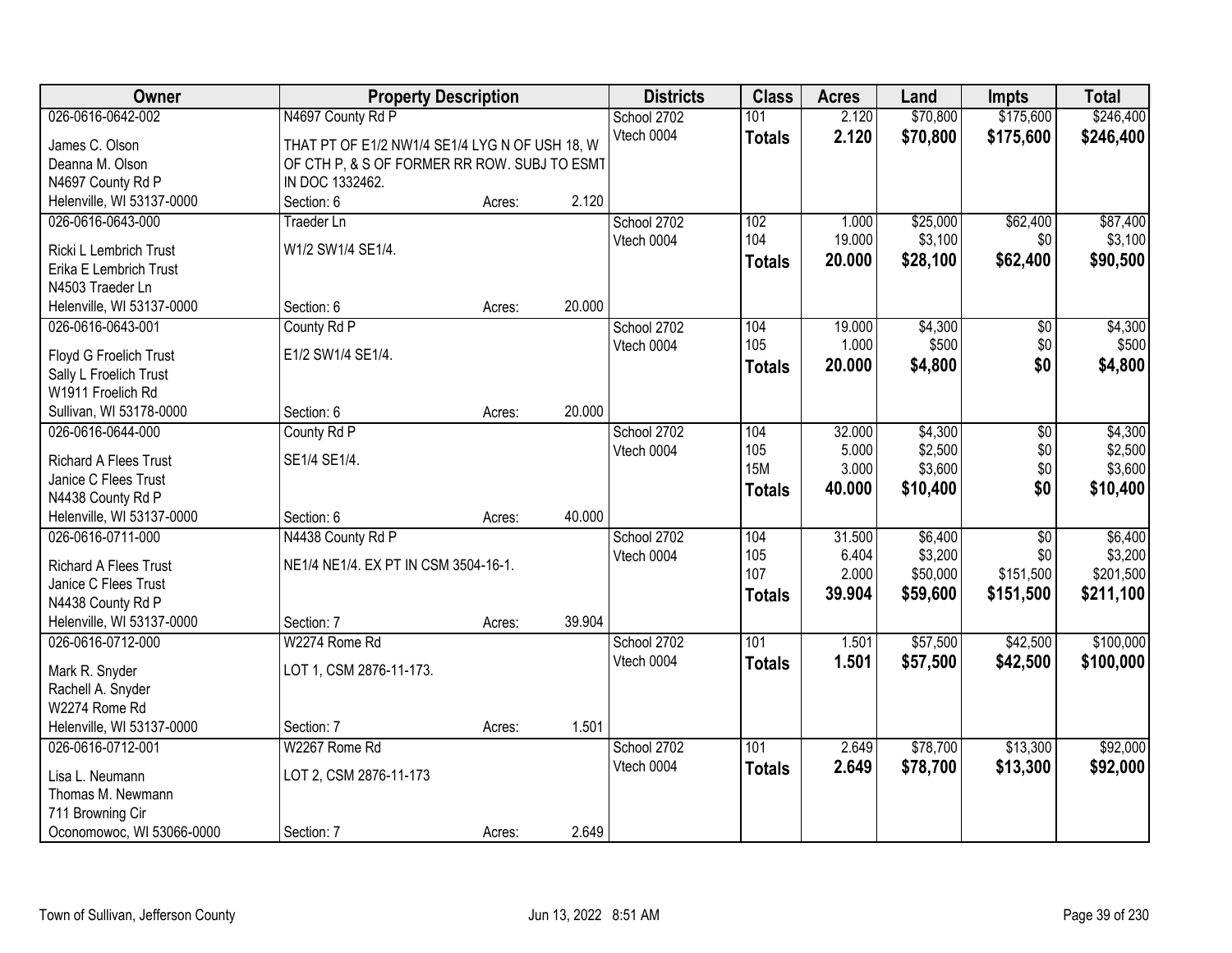| Owner                         |                                                   | <b>Property Description</b> |        | <b>Districts</b> | <b>Class</b>     | <b>Acres</b> | Land            | <b>Impts</b>    | <b>Total</b>     |
|-------------------------------|---------------------------------------------------|-----------------------------|--------|------------------|------------------|--------------|-----------------|-----------------|------------------|
| 026-0616-0712-002             | Rome Rd                                           |                             |        | School 2702      | 104              | 33.600       | \$7,600         | $\sqrt{$0}$     | \$7,600          |
| Floyd G Froelich Trust        | NW1/4 NE1/4 EX CSM 2876-11-173. SUBJ TO           |                             |        | Vtech 0004       | 105              | 2.250        | \$1,200         | \$0             | \$1,200          |
| Sally L Froelich Trust        | ACCESS ESMT IN CSM 3619-16-240.                   |                             |        |                  | <b>Totals</b>    | 35.850       | \$8,800         | \$0             | \$8,800          |
| W1911 Froelich Rd             |                                                   |                             |        |                  |                  |              |                 |                 |                  |
| Sullivan, WI 53178-0000       | Section: 7                                        | Acres:                      | 35.850 |                  |                  |              |                 |                 |                  |
| 026-0616-0713-000             | Rome Rd                                           |                             |        | School 2702      | 104              | 16.343       | \$4,000         | $\overline{50}$ | \$4,000          |
| Floyd G Froelich Trust        | SW1/4 NE1/4. EX CSM 3619-16-240. SUBJ TO ACCESS   |                             |        | Vtech 0004       | 105              | 4.000        | \$2,000         | \$0             | \$2,000          |
| Sally L Froelich Trust        | ESMT FOR SD CSM.                                  |                             |        |                  | <b>Totals</b>    | 20.343       | \$6,000         | \$0             | \$6,000          |
| W1911 Froelich Rd             |                                                   |                             |        |                  |                  |              |                 |                 |                  |
| Sullivan, WI 53178-0000       | Section: 7                                        | Acres:                      | 20.343 |                  |                  |              |                 |                 |                  |
| 026-0616-0713-001             | Staude Rd                                         |                             |        | School 2702      | 105              | 5.657        | \$2,900         | $\overline{50}$ | \$2,900          |
| <b>Traub Trust</b>            | LOT 1, CSM 3619-16-240. ALSO ACCESS ESMT IN       |                             |        | Vtech 0004       | 208              | 14.000       | (\$33,600)      | \$0             | \$0              |
| W2435 Staude Rd               | CSM. MFL 1071854.                                 |                             |        |                  | <b>Totals</b>    | 19.657       | \$2,900         | \$0             | \$2,900          |
| Helenville, WI 53137-0000     |                                                   |                             |        |                  |                  |              |                 |                 |                  |
|                               | Section: 7                                        | Acres:                      | 19.657 |                  |                  |              |                 |                 |                  |
| 026-0616-0714-000             | County Rd P                                       |                             |        | School 2702      | 104              | 14.190       | \$3,000         | \$0             | \$3,000          |
| <b>Richard A Flees Trust</b>  | N1/2 SE1/4 NE1/4. EX 2.790A IN SE/C.              |                             |        | Vtech 0004       | 105              | 3.000        | \$1,500         | \$0             | \$1,500          |
| Janice C Flees Trust          |                                                   |                             |        |                  | <b>Totals</b>    | 17.190       | \$4,500         | \$0             | \$4,500          |
| N4438 County Rd P             |                                                   |                             |        |                  |                  |              |                 |                 |                  |
| Helenville, WI 53137-0000     | Section: 7                                        | Acres:                      | 17.190 |                  |                  |              |                 |                 |                  |
| 026-0616-0714-001             | N4377 County Rd P                                 |                             |        | School 2702      | 101              | 0.810        | \$41,600        | \$107,100       | \$148,700        |
| Dennis Schildbach             | BEG 1023FT N OF E1/4/P, W 165FT, N 214.5FT, E     |                             |        | Vtech 0004       | <b>Totals</b>    | 0.810        | \$41,600        | \$107,100       | \$148,700        |
| N4377 County Rd P             | 165FT, S 214.5FT TO POB.                          |                             |        |                  |                  |              |                 |                 |                  |
| Helenville, WI 53137-0000     |                                                   |                             |        |                  |                  |              |                 |                 |                  |
|                               | Section: 7                                        | Acres:                      | 0.810  |                  |                  |              |                 |                 |                  |
| 026-0616-0714-002             | County Rd P                                       |                             |        | School 2702      | $\overline{304}$ | 1.000        | $\overline{50}$ | $\overline{50}$ | $\overline{\$0}$ |
| Town of Sullivan              | BEG 759FT N OF E1/4/P, N 264 FT, W 165FT, S 264FT |                             |        | Vtech 0004       | <b>Totals</b>    | 1.000        | \$0             | \$0             | \$0              |
| N3866 West St                 | E 165 FT TO POB.                                  |                             |        |                  |                  |              |                 |                 |                  |
| Sullivan, WI 53178-0000       |                                                   |                             |        |                  |                  |              |                 |                 |                  |
|                               | Section: 7                                        | Acres:                      | 1.000  |                  |                  |              |                 |                 |                  |
| 026-0616-0714-003             | County Rd P                                       |                             |        | School 2702      | 304              | 1.980        | $\sqrt{6}$      | $\overline{50}$ | $\overline{30}$  |
| St Lukes Evangelical Lutheran | BEG NE/C S1/2 SE1/4 NE1/4, N 66FT, W165FT,        |                             |        | Vtech 0004       | <b>Totals</b>    | 1.980        | \$0             | \$0             | \$0              |
| Church                        | N235.96FT, W108.73FT, S464.02FT, E264FT, N165 FT  |                             |        |                  |                  |              |                 |                 |                  |
| W1956 Main St                 | TO POB.                                           |                             |        |                  |                  |              |                 |                 |                  |
| Sullivan, WI 53178-0000       | Section: 7                                        | Acres:                      | 1.980  |                  |                  |              |                 |                 |                  |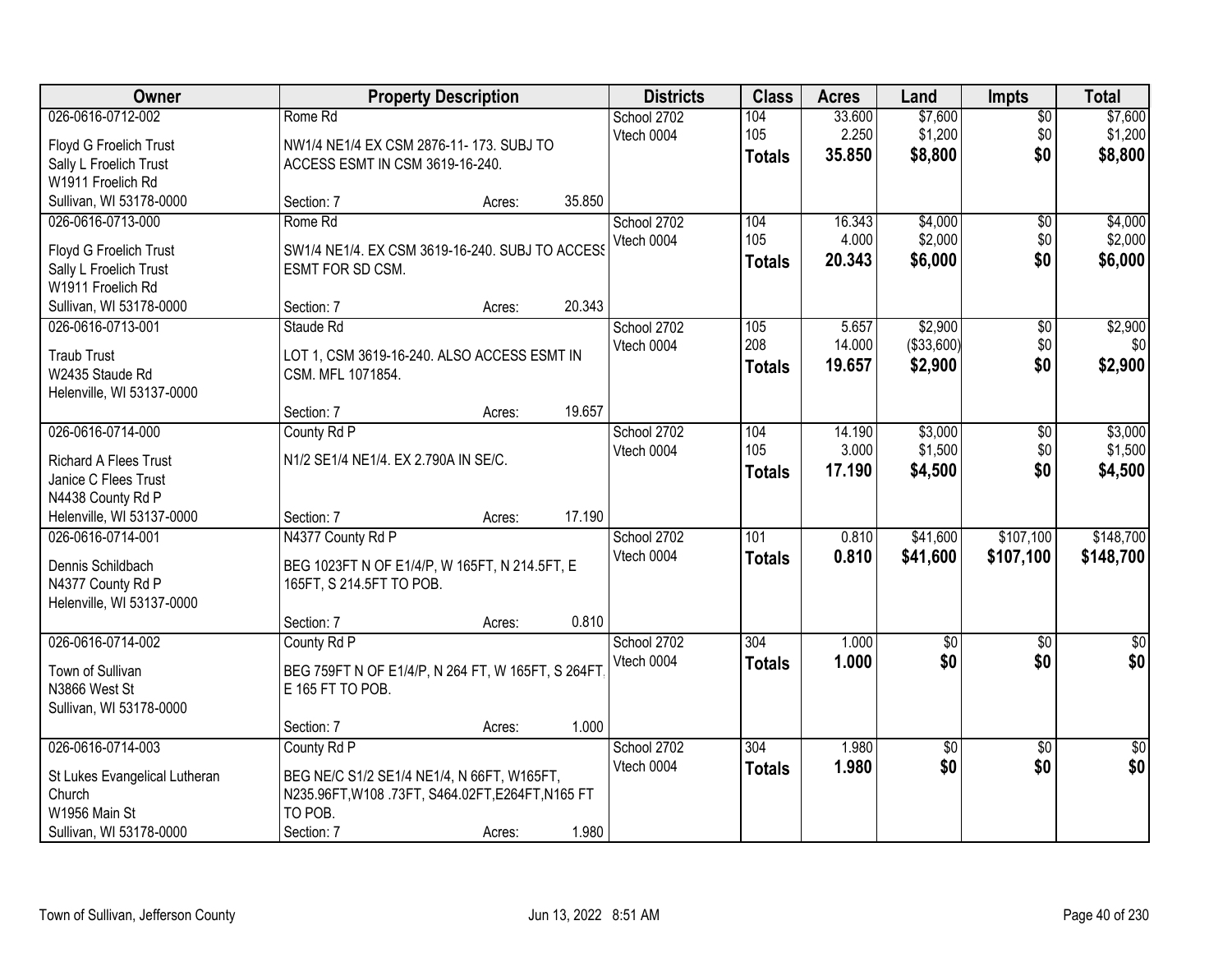| Owner                                                                                           |                                                                                                                                                                              | <b>Property Description</b> |        | <b>Districts</b>          | <b>Class</b>                              | <b>Acres</b>                        | Land                                        | Impts                                            | <b>Total</b>                                |
|-------------------------------------------------------------------------------------------------|------------------------------------------------------------------------------------------------------------------------------------------------------------------------------|-----------------------------|--------|---------------------------|-------------------------------------------|-------------------------------------|---------------------------------------------|--------------------------------------------------|---------------------------------------------|
| 026-0616-0714-004<br>Larry W. Fritz<br>Gina M. Fritz<br>N4333 County Rd P                       | County Rd P<br>S1/2 SE1/4 NE1/4. EX 1A IN NE/C BEING 165FT N-S<br>BY 264 FT E-W. EX CSM 4179-20-248.                                                                         |                             |        | School 2702<br>Vtech 0004 | 105<br>106<br>107<br><b>Totals</b>        | 2.750<br>11.073<br>0.250<br>14.073  | \$1,400<br>\$26,600<br>\$12,400<br>\$40,400 | $\overline{50}$<br>\$0<br>\$800<br>\$800         | \$1,400<br>\$26,600<br>\$13,200<br>\$41,200 |
| Sullivan, WI 53178-0000                                                                         | Section: 7                                                                                                                                                                   | Acres:                      | 14.073 |                           |                                           |                                     |                                             |                                                  |                                             |
| 026-0616-0714-005<br>Larry W. Fritz<br>Gina M. Fritz<br>N4333 County Rd P                       | N4333 County Rd P<br>LOT 1, CSM 4179-20-248.                                                                                                                                 |                             |        | School 2702<br>Vtech 0004 | 101<br><b>Totals</b>                      | 1.208<br>1.208                      | \$50,800<br>\$50,800                        | \$194,900<br>\$194,900                           | \$245,700<br>\$245,700                      |
| Sullivan, WI 53178-0000                                                                         | Section: 7                                                                                                                                                                   | Acres:                      | 1.208  |                           |                                           |                                     |                                             |                                                  |                                             |
| 026-0616-0714-006<br>Brenda L. Meidl<br>N4313 County Rd P<br>Sullivan, WI 53178-0000            | N4313 County Rd P<br>LOT 2, CSM 4179-20-248.                                                                                                                                 |                             |        | School 2702<br>Vtech 0004 | 101<br><b>Totals</b>                      | 1.631<br>1.631                      | \$60,500<br>\$60,500                        | \$154,900<br>\$154,900                           | \$215,400<br>\$215,400                      |
|                                                                                                 | Section: 7                                                                                                                                                                   | Acres:                      | 1.631  |                           |                                           |                                     |                                             |                                                  |                                             |
| 026-0616-0714-007<br>P&M Marty Trust et al<br>W8654 Michel Ln<br>Waterloo, WI 53594-0000        | N4303 County Rd P<br>LOT 3, CSM 4179-20-248.                                                                                                                                 |                             |        | School 2702<br>Vtech 0004 | 101<br><b>Totals</b>                      | 2.088<br>2.088                      | \$70,300<br>\$70,300                        | \$84,200<br>\$84,200                             | \$154,500<br>\$154,500                      |
|                                                                                                 | Section: 7                                                                                                                                                                   | Acres:                      | 2.088  |                           |                                           |                                     |                                             |                                                  |                                             |
| 026-0616-0721-000<br><b>T&amp;M Bauer Trust</b><br>W2269 Staude Rd<br>Helenville, WI 53137-0000 | Rome Rd<br>BEG SE/C CSM 2639-10-71, S486.54FT, W1187.28FT,<br>N834.86FT TO C/L ROME RD, N86DG08'E 833.33FT,<br>S428.46 FT, N86DG08'E 356.65FT TO POB. ALSO BEG<br>Section: 7 | Acres:                      | 32.960 | School 2702<br>Vtech 0004 | 104<br>105<br><b>15M</b><br><b>Totals</b> | 18.960<br>3.000<br>11.000<br>32.960 | \$4,600<br>\$1,500<br>\$13,200<br>\$19,300  | $\overline{50}$<br>\$0<br>\$0<br>\$0             | \$4,600<br>\$1,500<br>\$13,200<br>\$19,300  |
| 026-0616-0721-001<br>H&P Hermann Trust<br>W2344 Rome Rd<br>Helenville, WI 53137-0000            | W2344 Rome Rd<br>NE1/4 NWFRL1/4 LYG NLY OF ROME RD.<br>Section: 7                                                                                                            | Acres:                      | 16.000 | School 2702<br>Vtech 0004 | 104<br>105<br>107<br><b>Totals</b>        | 13.750<br>1.250<br>1.000<br>16.000  | \$3,100<br>\$700<br>\$25,000<br>\$28,800    | $\overline{50}$<br>\$0<br>\$149,700<br>\$149,700 | \$3,100<br>\$700<br>\$174,700<br>\$178,500  |
| 026-0616-0721-002<br><b>H&amp;P Hermann Trust</b><br>W2344 Rome Rd<br>Helenville, WI 53137-0000 | Rome Rd<br>LOT 1, CSM 2639-10-71.<br>Section: 7                                                                                                                              | Acres:                      | 3.500  | School 2702<br>Vtech 0004 | 104<br>105<br>107<br><b>Totals</b>        | 2.750<br>0.250<br>0.500<br>3.500    | \$700<br>\$200<br>\$17,500<br>\$18,400      | $\overline{50}$<br>\$0<br>\$14,600<br>\$14,600   | \$700<br>\$200<br>\$32,100<br>\$33,000      |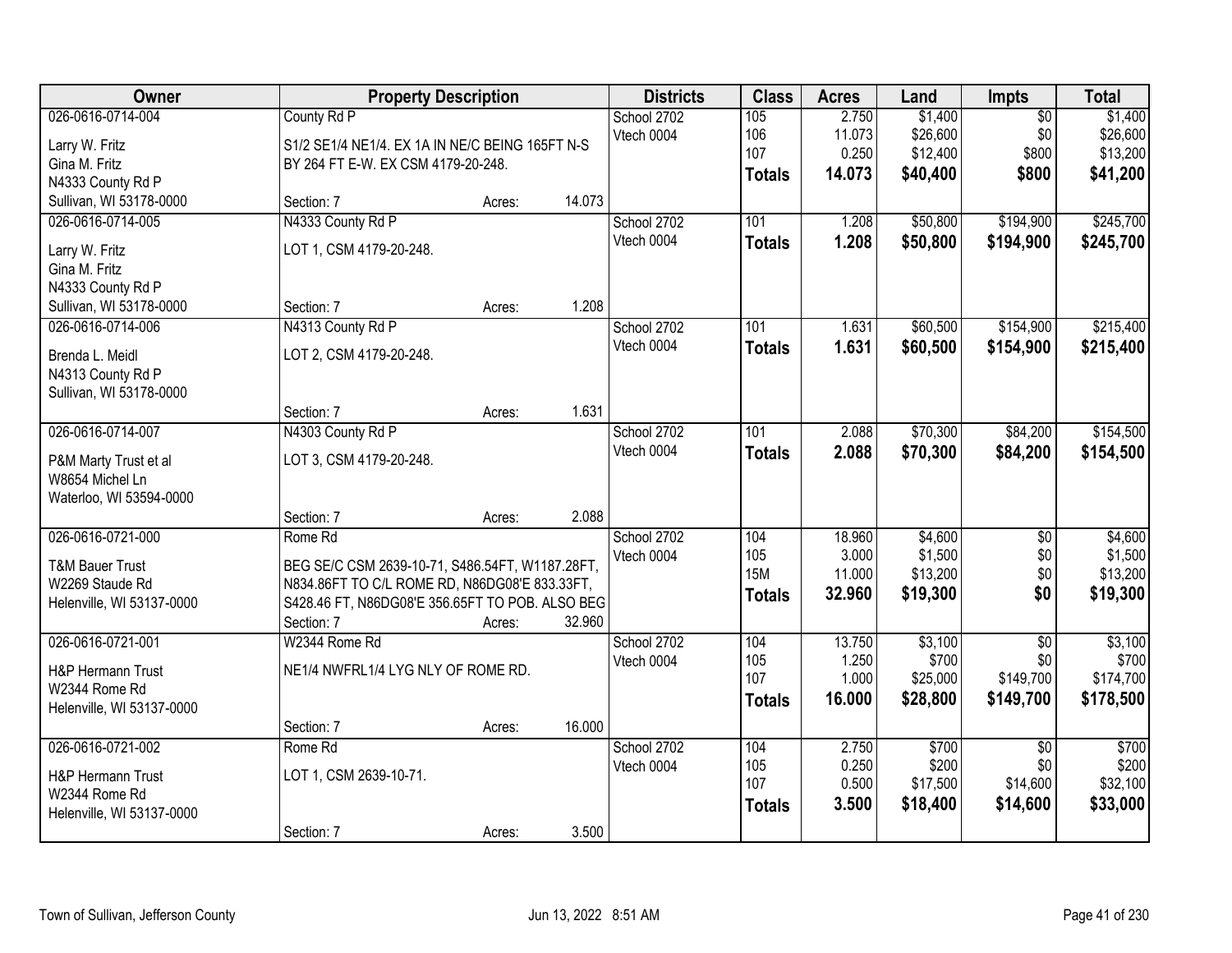| Owner                                                                                           |                                                                                                                                                             | <b>Property Description</b> |        | <b>Districts</b>          | <b>Class</b>                                     | <b>Acres</b>                                | Land                                                  | Impts                                                   | <b>Total</b>                                            |
|-------------------------------------------------------------------------------------------------|-------------------------------------------------------------------------------------------------------------------------------------------------------------|-----------------------------|--------|---------------------------|--------------------------------------------------|---------------------------------------------|-------------------------------------------------------|---------------------------------------------------------|---------------------------------------------------------|
| 026-0616-0722-000<br><b>Traub Trust</b><br>W2435 Staude Rd<br>Helenville, WI 53137-0000         | Rome Rd<br>NWFRL1/4 NWFRL1/4 LYG SLY OF ROME RD. MFL<br>DOC 1403909.                                                                                        |                             |        | School 2702<br>Vtech 0004 | 104<br>105<br>206<br><b>Totals</b>               | 19.150<br>2.000<br>4.000<br>25.150          | \$5,100<br>\$1,000<br>( \$9,600)<br>\$6,100           | $\overline{50}$<br>\$0<br>\$0<br>\$0                    | \$5,100<br>\$1,000<br>\$0<br>\$6,100                    |
|                                                                                                 | Section: 7                                                                                                                                                  | Acres:                      | 25.150 |                           |                                                  |                                             |                                                       |                                                         |                                                         |
| 026-0616-0722-001<br><b>H&amp;P Hermann Trust</b><br>W2344 Rome Rd<br>Helenville, WI 53137-0000 | Rome Rd<br>NWFRL1/4 NWFRL1/4 LYG NLY OF ROME RD. EX<br>CSM 4064-19-328.                                                                                     |                             |        | School 2702<br>Vtech 0004 | 104<br>105<br><b>Totals</b>                      | 9.170<br>7.372<br>16.542                    | \$2,000<br>\$3,700<br>\$5,700                         | $\overline{50}$<br>\$0<br>\$0                           | \$2,000<br>\$3,700<br>\$5,700                           |
| 026-0616-0722-002                                                                               | Section: 7<br>N4474 Rome Rd                                                                                                                                 | Acres:                      | 16.542 | School 2702               | 101                                              | 1.628                                       | \$60,400                                              | \$220,000                                               | \$280,400                                               |
| Jake T. Yunk<br>Lauren N. Yunk<br>N4474 Rome Rd                                                 | LOT 1, CSM 4064-19-328, DOC 1049442.                                                                                                                        |                             |        | Vtech 0004                | <b>Totals</b>                                    | 1.628                                       | \$60,400                                              | \$220,000                                               | \$280,400                                               |
| Helenville, WI 53137-0000                                                                       | Section: 7                                                                                                                                                  | Acres:                      | 1.628  |                           |                                                  |                                             |                                                       |                                                         |                                                         |
| 026-0616-0723-000<br><b>Traub Trust</b><br>W2435 Staude Rd<br>Helenville, WI 53137-0000         | Staude Rd<br>SWFRL1/4 NWFRL1/4. EX CSM 1-316. EX S245FT LYG<br>E OF C/L STAUDE RD. MFL DOC 1403909.                                                         |                             |        | School 2702<br>Vtech 0004 | 104<br>206<br><b>Totals</b>                      | 2.860<br>35.000<br>37.860                   | \$800<br>(\$74,200)<br>\$800                          | \$0<br>\$0<br>\$0                                       | \$800<br>\$0<br>\$800                                   |
|                                                                                                 | Section: 7                                                                                                                                                  | Acres:                      | 37.860 |                           |                                                  |                                             |                                                       |                                                         |                                                         |
| 026-0616-0723-001<br><b>Traub Trust</b><br>W2435 Staude Rd<br>Helenville, WI 53137-0000         | W2435 Staude Rd<br>CSM 256-1-316                                                                                                                            |                             | 3.300  | School 2702<br>Vtech 0004 | 101<br><b>Totals</b>                             | 3.300<br>3.300                              | \$88,500<br>\$88,500                                  | \$222,300<br>\$222,300                                  | \$310,800<br>\$310,800                                  |
| 026-0616-0724-000                                                                               | Section: 7<br>Staude Rd                                                                                                                                     | Acres:                      |        | School 2702               | 206                                              | 33.000                                      | (\$77,300)                                            | $\sqrt{6}$                                              | $\frac{1}{6}$                                           |
| <b>Traub Trust</b><br>W2435 Staude Rd<br>Helenville, WI 53137-0000                              | SE1/4 NWFRL1/4. EX S245FT. EX E150FT. EX BEG<br>150FT W OF NE/C SE1/4 NW1/4 W1037.28FT S150FT,<br>E1037.28FT, N150FT TO POB. MFL DOC 1403909.<br>Section: 7 | Acres:                      | 33.000 | Vtech 0004                | <b>Totals</b>                                    | 33.000                                      | \$0                                                   | \$0                                                     | \$0                                                     |
| 026-0616-0731-000<br>Wayne A Mehltretter Trust<br>N4098 Cushman Rd<br>Helenville, WI 53137-0000 | W2325 Staude Rd<br>NE1/4 SWFRL1/4. EX BEG 499FT W OF C OF SEC,<br>E499FT, SLY 355FT, SWLY 610FT, NELY 437 FT TO<br>POB.<br>Section: 7                       | Acres:                      | 35.370 | School 2702<br>Vtech 0004 | 104<br>105<br>107<br><b>15M</b><br><b>Totals</b> | 20.870<br>9.500<br>2.000<br>3.000<br>35.370 | \$4,000<br>\$4,800<br>\$50,000<br>\$3,600<br>\$62,400 | $\overline{50}$<br>\$0<br>\$135,700<br>\$0<br>\$135,700 | \$4,000<br>\$4,800<br>\$185,700<br>\$3,600<br>\$198,100 |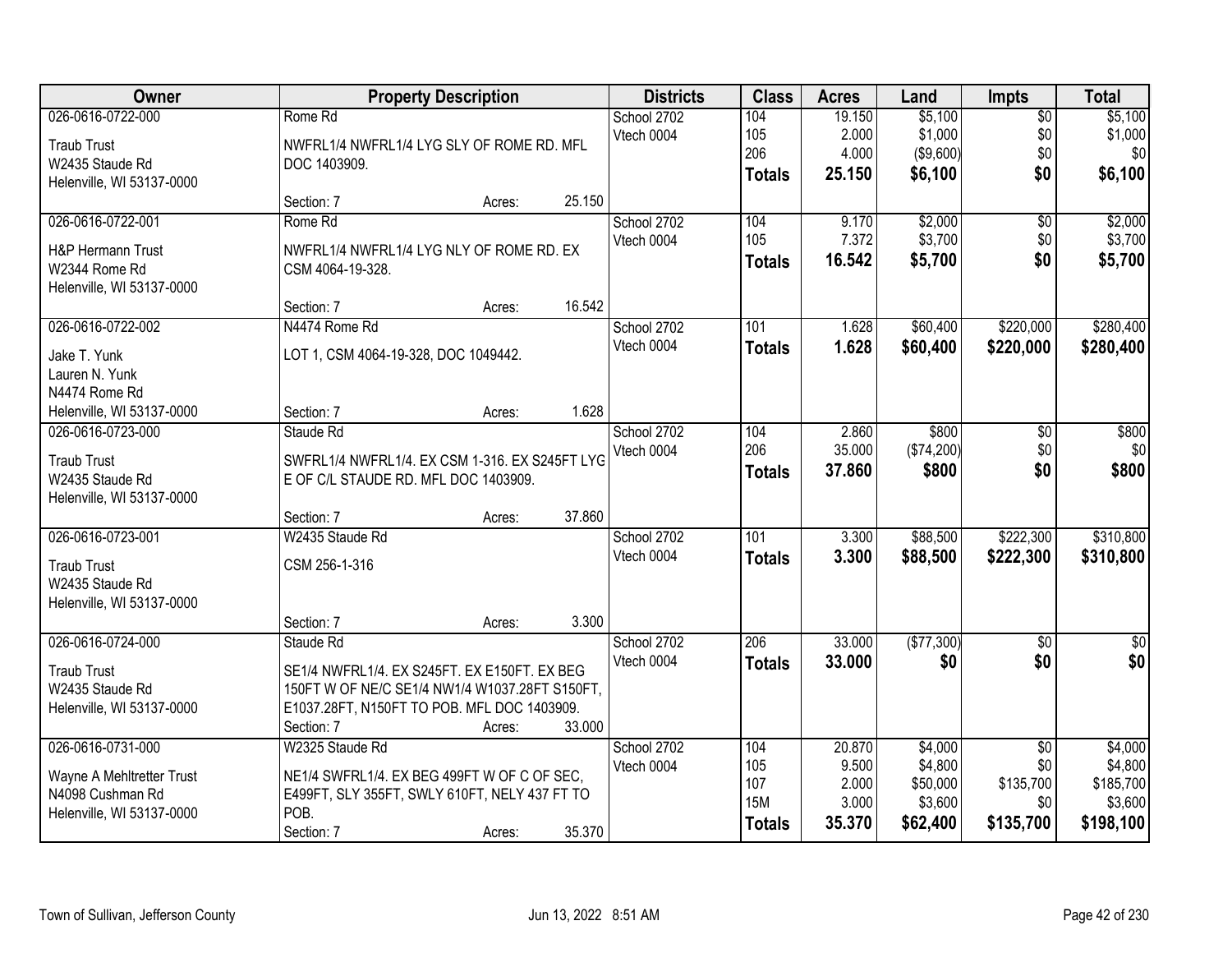| Owner                                           | <b>Property Description</b>                               |        |        | <b>Districts</b>          | <b>Class</b>  | <b>Acres</b>    | Land             | Impts                  | <b>Total</b>     |
|-------------------------------------------------|-----------------------------------------------------------|--------|--------|---------------------------|---------------|-----------------|------------------|------------------------|------------------|
| 026-0616-0732-000<br><b>T&amp;M Bauer Trust</b> | Staude Rd<br>NWFRL1/4 SWFRL1/4. EX CSM 1542-5-52. EX PT W |        |        | School 2702<br>Vtech 0004 | 104<br>105    | 20.700<br>0.750 | \$4,600<br>\$400 | $\overline{50}$<br>\$0 | \$4,600<br>\$400 |
| W2269 Staude Rd                                 | OF CUSHMAN RD. EX PT E OF STAUDE RD. EX                   |        |        |                           | <b>Totals</b> | 21.450          | \$5,000          | \$0                    | \$5,000          |
| Helenville, WI 53137-0000                       | E16.5FT S OF STAUDE RD.                                   |        |        |                           |               |                 |                  |                        |                  |
|                                                 | Section: 7                                                | Acres: | 21.450 |                           |               |                 |                  |                        |                  |
| 026-0616-0732-001                               | N4304 Cushman Rd                                          |        |        | School 2702               | 101           | 4.770           | \$110,600        | \$137,500              | \$248,100        |
| David Potter                                    | LOT 1, CSM 1542-5-52.                                     |        |        | Vtech 0004                | <b>Totals</b> | 4.770           | \$110,600        | \$137,500              | \$248,100        |
| Donna Potter                                    |                                                           |        |        |                           |               |                 |                  |                        |                  |
| N4304 Cushman Rd                                |                                                           |        |        |                           |               |                 |                  |                        |                  |
| Helenville, WI 53137-0000                       | Section: 7                                                | Acres: | 4.770  |                           |               |                 |                  |                        |                  |
| 026-0616-0732-002                               | Staude Rd                                                 |        |        | School 2702               | 105           | 3.500           | \$1,800          | \$0                    | \$1,800          |
| <b>T&amp;M Bauer Trust</b><br>W2269 Staude Rd   | PT OF NW1/4 SW1/4 E OF STAUDE RD.                         |        |        | Vtech 0004                | <b>Totals</b> | 3.500           | \$1,800          | \$0                    | \$1,800          |
| Helenville, WI 53137-0000                       |                                                           |        |        |                           |               |                 |                  |                        |                  |
|                                                 | Section: 7                                                | Acres: | 3.500  |                           |               |                 |                  |                        |                  |
| 026-0616-0732-003                               | Cushman Rd                                                |        |        | School 2702               | 105           | 17.300          | \$8,700          | \$0                    | \$8,700          |
| <b>T&amp;M Bauer Trust</b><br>W2269 Staude Rd   | PT W1/2 SW1/4 W OF CUSHMAN RD.                            |        |        | Vtech 0004                | <b>Totals</b> | 17,300          | \$8,700          | \$0                    | \$8,700          |
| Helenville, WI 53137-0000                       |                                                           |        |        |                           |               |                 |                  |                        |                  |
|                                                 | Section: 7                                                | Acres: | 17.300 |                           |               |                 |                  |                        |                  |
| 026-0616-0733-000                               | Cushman Rd                                                |        |        | School 2702               | 104           | 33.320          | \$6,200          | $\overline{50}$        | \$6,200          |
| <b>T&amp;M Bauer Trust</b>                      | SWFRL1/4 SWFRL1/4. EX BEG 363FT W OF SE/C W1/             |        |        | Vtech 0004                | 105           | 1.000           | \$500            | \$0                    | \$500            |
| W2269 Staude Rd                                 | SWFRL1/4, E363FT, N 2186.25FT, W 16.5FT, S                |        |        |                           | <b>Totals</b> | 34.320          | \$6,700          | \$0                    | \$6,700          |
| Helenville, WI 53137-0000                       | 800.25FT, SWLY-POB EX PT W OF CUSHMAN RD.                 |        |        |                           |               |                 |                  |                        |                  |
|                                                 | Section: 7                                                | Acres: | 34.320 |                           |               |                 |                  |                        |                  |
| 026-0616-0734-000                               | Staude Rd                                                 |        |        | School 2702               | 104           | 25.800          | \$4,900          | $\overline{50}$        | \$4,900          |
| Wayne A Mehltretter Trust                       | W1/2 SE1/4 SWFRL1/4. ALSO BEG 363FT W OF SE/C             |        |        | Vtech 0004                | <b>Totals</b> | 25.800          | \$4,900          | \$0                    | \$4,900          |
| N4098 Cushman Rd                                | W1/2 SWFRL1/4, E363FT, N2186.25FT W16.5FT,                |        |        |                           |               |                 |                  |                        |                  |
| Helenville, WI 53137-0000                       | S800.25FT, SWLY TO POB.                                   |        |        |                           |               |                 |                  |                        |                  |
|                                                 | Section: 7                                                | Acres: | 25.800 |                           |               |                 |                  |                        |                  |
| 026-0616-0734-001                               | Staude Rd                                                 |        |        | School 2702               | 104           | 20.000          | \$4,300          | $\overline{50}$        | \$4,300          |
| <b>T&amp;M Bauer Trust</b>                      | E1/2 SE1/4 SWFRL1/4.                                      |        |        | Vtech 0004                | <b>Totals</b> | 20.000          | \$4,300          | \$0                    | \$4,300          |
| W2269 Staude Rd                                 |                                                           |        |        |                           |               |                 |                  |                        |                  |
| Helenville, WI 53137-0000                       |                                                           |        |        |                           |               |                 |                  |                        |                  |
|                                                 | Section: 7                                                | Acres: | 20.000 |                           |               |                 |                  |                        |                  |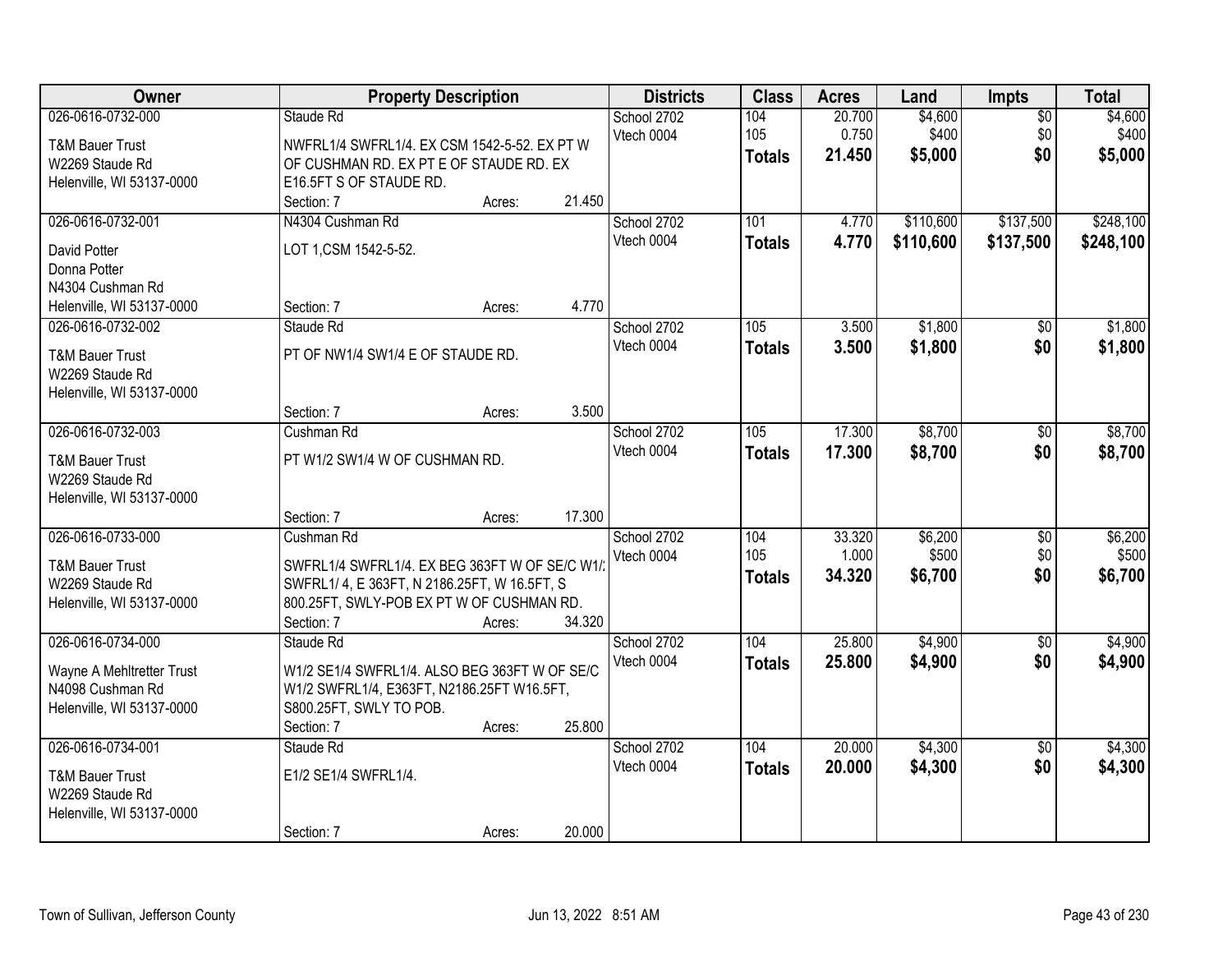| <b>Owner</b>                                   |                                                    | <b>Property Description</b> |        | <b>Districts</b>          | <b>Class</b>  | <b>Acres</b> | Land     | <b>Impts</b>      | <b>Total</b> |
|------------------------------------------------|----------------------------------------------------|-----------------------------|--------|---------------------------|---------------|--------------|----------|-------------------|--------------|
| 026-0616-0741-000                              | Staude Rd                                          |                             |        | School 2702               | 104           | 26.000       | \$5,900  | $\overline{50}$   | \$5,900      |
| <b>T&amp;M Bauer Trust</b>                     | NE1/4 SE1/4. MFL 763-423                           |                             |        | Vtech 0004                | 105           | 3.000        | \$1,500  | \$0               | \$1,500      |
| W2269 Staude Rd                                |                                                    |                             |        |                           | <b>15M</b>    | 11.000       | \$13,200 | \$0               | \$13,200     |
| Helenville, WI 53137-0000                      |                                                    |                             |        |                           | <b>Totals</b> | 40.000       | \$20,600 | \$0               | \$20,600     |
|                                                | Section: 7                                         | Acres:                      | 40.000 |                           |               |              |          |                   |              |
| 026-0616-0742-000                              | W2282 Staude Rd                                    |                             |        | School 2702               | 104           | 35.130       | \$7,400  | $\overline{30}$   | \$7,400      |
|                                                |                                                    |                             |        | Vtech 0004                | 105           | 8.000        | \$4,000  | \$0               | \$4,000      |
| <b>T&amp;M Bauer Trust</b><br>W2269 Staude Rd  | NW1/4 SE1/4. ALSO BEG 499FT W OF C OF SEC,         |                             |        |                           | 107           | 1.500        | \$37,500 | \$81,800          | \$119,300    |
|                                                | E499FT, SLY 355FT, SWLY610FT, NELY437FT TO<br>POB. |                             |        |                           | <b>Totals</b> | 44.630       | \$48,900 | \$81,800          | \$130,700    |
| Helenville, WI 53137-0000                      | Section: 7                                         | Acres:                      | 44.630 |                           |               |              |          |                   |              |
| 026-0616-0743-000                              | W2269 Staude Rd                                    |                             |        | School 2702               | 104           | 35.000       | \$6,500  | \$0               | \$6,500      |
|                                                |                                                    |                             |        | Vtech 0004                | 105           | 2.000        | \$1,000  | \$0               | \$1,000      |
| <b>T&amp;M Bauer Trust</b>                     | SW1/4 SE1/4.                                       |                             |        |                           | 107           | 3.000        | \$75,000 | \$186,800         | \$261,800    |
| W2269 Staude Rd                                |                                                    |                             |        |                           | <b>Totals</b> | 40.000       | \$82,500 | \$186,800         | \$269,300    |
| Helenville, WI 53137-0000                      |                                                    |                             |        |                           |               |              |          |                   |              |
|                                                | Section: 7                                         | Acres:                      | 40.000 |                           |               |              |          |                   |              |
| 026-0616-0744-000                              | W2193 Staude Rd                                    |                             |        | School 2702               | 101           | 1.639        | \$60,700 | \$112,800         | \$173,500    |
| Andrew T. Bauer                                | LOT 1, CSM 572-2-388                               |                             |        | Vtech 0004                | <b>Totals</b> | 1.639        | \$60,700 | \$112,800         | \$173,500    |
| W2193 Staude Rd                                |                                                    |                             |        |                           |               |              |          |                   |              |
| Helenville, WI 53137-0000                      |                                                    |                             |        |                           |               |              |          |                   |              |
|                                                | Section: 7                                         | Acres:                      | 1.639  |                           |               |              |          |                   |              |
| 026-0616-0744-001                              | W2196 Staude Rd                                    |                             |        | School 2702               | 101           | 1.000        | \$46,000 | \$33,200          | \$79,200     |
|                                                |                                                    |                             |        | Vtech 0004                | 104           | 10.453       | \$2,800  | \$0               | \$2,800      |
| Richard C. Bienz                               | LOT 2, CSM 572-2-388, DOC 720079. EX CSM           |                             |        |                           | 105           | 0.500        | \$300    | \$0               | \$300        |
| Marcia L. Bienz                                | 5991-35-009, DOC 1410508.                          |                             |        |                           | <b>15M</b>    | 5.000        | \$6,000  | \$0               | \$6,000      |
| W2198 Staude Rd                                |                                                    |                             | 16.953 |                           | <b>Totals</b> | 16.953       | \$55,100 | \$33,200          | \$88,300     |
| Helenville, WI 53137-0000<br>026-0616-0744-002 | Section: 7<br>Staude Rd                            | Acres:                      |        |                           | 104           | 19.000       | \$4,200  |                   | \$4,200      |
|                                                |                                                    |                             |        | School 2702<br>Vtech 0004 | 106           | 1.000        | \$2,400  | $\sqrt{6}$<br>\$0 | \$2,400      |
| <b>T&amp;M Bauer Trust</b>                     | E1/2 SE1/4 SE1/4.                                  |                             |        |                           |               |              |          |                   |              |
| W2269 Staude Rd                                |                                                    |                             |        |                           | <b>Totals</b> | 20.000       | \$6,600  | \$0               | \$6,600      |
| Helenville, WI 53137-0000                      |                                                    |                             |        |                           |               |              |          |                   |              |
|                                                | Section: 7                                         | Acres:                      | 20.000 |                           |               |              |          |                   |              |
| 026-0616-0744-003                              | W2198 Staude Rd                                    |                             |        | School 2702               | 101           | 1.297        | \$52,800 | \$352,400         | \$405,200    |
| Richard C. Bienz                               | LOT 1, CSM 5991-35-009, DOC 1410508.               |                             |        | Vtech 0004                | <b>Totals</b> | 1.297        | \$52,800 | \$352,400         | \$405,200    |
| Marcia L. Bienz                                |                                                    |                             |        |                           |               |              |          |                   |              |
| W2198 Staude Rd                                |                                                    |                             |        |                           |               |              |          |                   |              |
| Helenville, WI 53137-0000                      | Section: 7                                         | Acres:                      | 1.297  |                           |               |              |          |                   |              |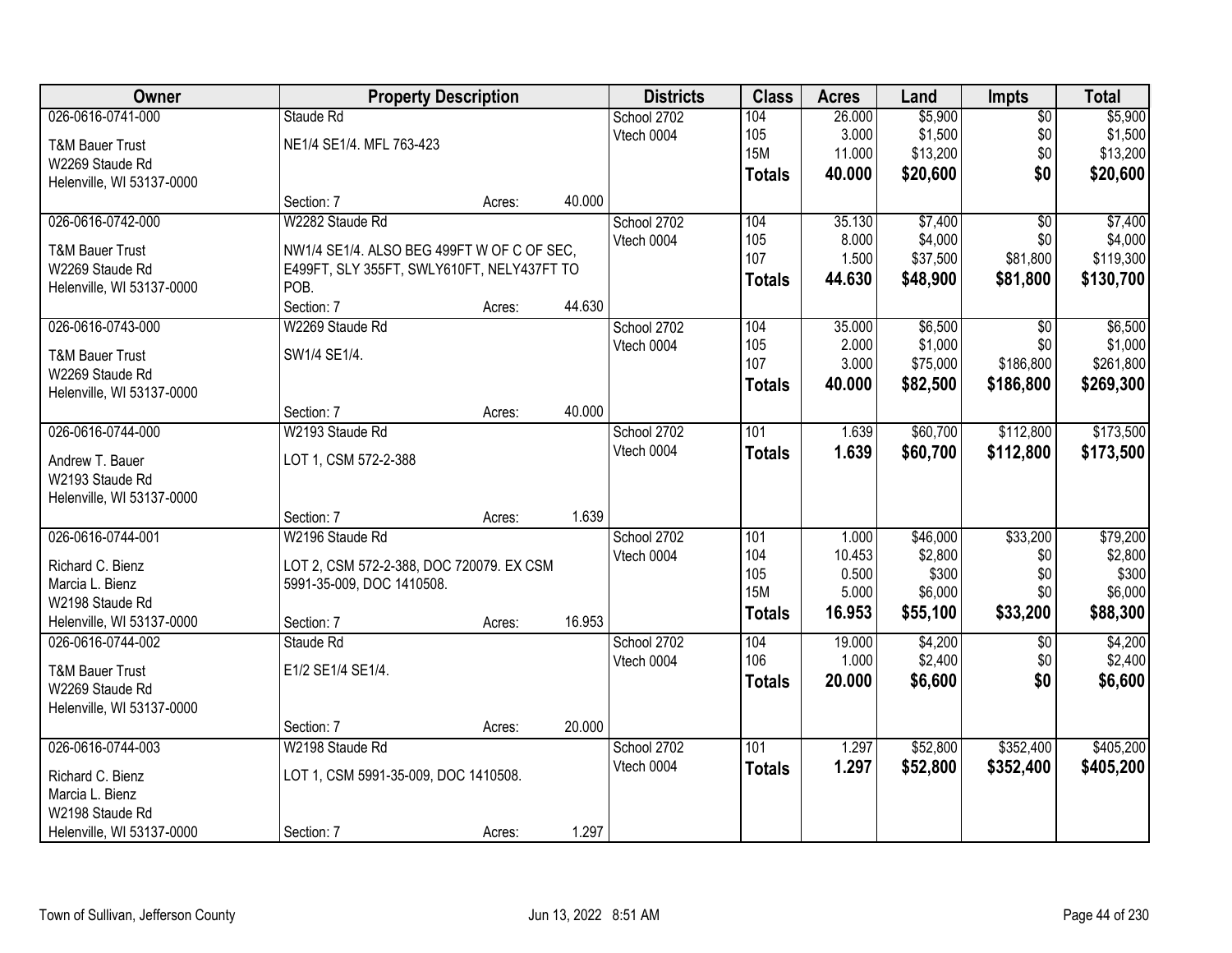| <b>Owner</b>               | <b>Property Description</b>                      |        |        | <b>Districts</b> | <b>Class</b>     | <b>Acres</b> | Land      | <b>Impts</b>    | <b>Total</b> |
|----------------------------|--------------------------------------------------|--------|--------|------------------|------------------|--------------|-----------|-----------------|--------------|
| 026-0616-0811-000          | Pioneer Dr                                       |        |        | School 2702      | 104              | 27.326       | \$5,800   | $\overline{50}$ | \$5,800      |
| Haf Golden Acres, LLC      | NE1/4 NE1/4 LYG E OF PIONEER RD.                 |        |        | Vtech 0004       | 105              | 2.000        | \$1,000   | \$0             | \$1,000      |
| N9416 Tamarack Rd          |                                                  |        |        |                  | 107              | 0.250        | \$12,400  | \$8,500         | \$20,900     |
| Whitewater, WI 53190-0000  |                                                  |        |        |                  | <b>Totals</b>    | 29.576       | \$19,200  | \$8,500         | \$27,700     |
|                            | Section: 8                                       | Acres: | 29.576 |                  |                  |              |           |                 |              |
| 026-0616-0812-000          | Pioneer Dr                                       |        |        | School 2702      | 104              | 25.424       | \$5,700   | $\overline{50}$ | \$5,700      |
|                            |                                                  |        |        | Vtech 0004       | 105              | 19.000       | \$9,500   | \$0             | \$9,500      |
| Anfang Properties, LLC     | NW1/4 NE1/4. ALSO NE1/4 NE1/4 LYG W OF PIONEER   |        |        |                  | <b>15M</b>       | 6.000        | \$7,200   | \$0             | \$7,200      |
| N4589 Pioneer Rd           | DR.                                              |        |        |                  | <b>Totals</b>    | 50.424       | \$22,400  | \$0             | \$22,400     |
| Sullivan, WI 53178-0000    |                                                  |        |        |                  |                  |              |           |                 |              |
|                            | Section: 8                                       | Acres: | 50.424 |                  |                  |              |           |                 |              |
| 026-0616-0813-000          | Pioneer Dr                                       |        |        | School 2702      | 105              | 34.000       | \$17,000  | \$0             | \$17,000     |
| <b>Howard G Falk Trust</b> | SW1/4 NE1/4. ALSO BEG 1336. 96FT N 87DG57'E &    |        |        | Vtech 0004       | 106              | 7.810        | \$18,700  | \$0             | \$18,700     |
| Dale & Sandra Falk Trust   | N00DG18'W 600.62FT, N00DG18'W 226.65FT           |        |        |                  | <b>Totals</b>    | 41.810       | \$35,700  | \$0             | \$35,700     |
| W1741 Froelich Rd          | S89DG20'E TO RD, S TO A PT E OF POB. W TO POB.   |        |        |                  |                  |              |           |                 |              |
| Sullivan, WI 53178-0000    | Section: 8                                       | Acres: | 41.810 |                  |                  |              |           |                 |              |
| 026-0616-0814-000          | N4364 Pioneer Dr                                 |        |        | School 2702      | 101              | 5.000        | \$114,000 | \$305,500       | \$419,500    |
|                            |                                                  |        |        | Vtech 0004       | 105              | 20.940       | \$10,500  | \$0             | \$10,500     |
| Dennis M. Anderson         | SE1/4 NE1/4 LYG E OF HWY. EX N 5.008A.           |        |        |                  | <b>Totals</b>    | 25.940       | \$124,500 | \$305,500       | \$430,000    |
| Laura A. Anderson          |                                                  |        |        |                  |                  |              |           |                 |              |
| N4364 Pioneer Dr           |                                                  |        |        |                  |                  |              |           |                 |              |
| Sullivan, WI 53178-0000    | Section: 8                                       | Acres: | 25.940 |                  |                  |              |           |                 |              |
| 026-0616-0814-001          | N4388 Pioneer Dr                                 |        |        | School 2702      | 101              | 5.008        | \$114,000 | \$169,800       | \$283,800    |
| Harold Thiermann           | BEG NE/C SE1/4 NE1/4, N89DG 20'W 998.6FT TO C/L  |        |        | Vtech 0004       | <b>Totals</b>    | 5.008        | \$114,000 | \$169,800       | \$283,800    |
| Marion Thiermann           | PIONEER RD, S ON SD C/L 218FT, S89DG 20'E        |        |        |                  |                  |              |           |                 |              |
| N4388 Pioneer Dr           | 1003.4FT, N 217.92FT TO POB.                     |        |        |                  |                  |              |           |                 |              |
| Sullivan, WI 53178-0000    | Section: 8                                       | Acres: | 5.008  |                  |                  |              |           |                 |              |
| 026-0616-0814-002          | N4377 Pioneer Dr                                 |        |        | School 2702      | $\overline{101}$ | 3.630        | \$93,500  | \$185,700       | \$279,200    |
|                            |                                                  |        |        | Vtech 0004       | <b>Totals</b>    | 3.630        | \$93,500  | \$185,700       | \$279,200    |
| Eric Wangerin              | BEG 1336.96FT E & 827.17FT N OF S/C, N 459.11FT, |        |        |                  |                  |              |           |                 |              |
| Kari Wangerin              | E 355.40FT, S 459.17FT, W TO POB.                |        |        |                  |                  |              |           |                 |              |
| N4377 Pioneer Dr           |                                                  |        |        |                  |                  |              |           |                 |              |
| Sullivan, WI 53178-0000    | Section: 8                                       | Acres: | 3.630  |                  |                  |              |           |                 |              |
| 026-0616-0814-004          | N4307 Pioneer Dr                                 |        |        | School 2702      | 101              | 5.223        | \$114,600 | \$128,500       | \$243,100    |
| Joseph Thibedeau           | BEG 1336.96FT E OF S/C, NODG 18'W 590.62FT,      |        |        | Vtech 0004       | <b>Totals</b>    | 5.223        | \$114,600 | \$128,500       | \$243,100    |
| Angela Kappen              | S89DG20'E 326.61FT TO C/L TWN RD, SLY ON SD C/L  |        |        |                  |                  |              |           |                 |              |
| N4307 Pioneer Dr           | 719.30FT, N89DG20' W 296.92FT, N0DG18'W 128.50   |        |        |                  |                  |              |           |                 |              |
| Sullivan, WI 53178-0000    | Section: 8                                       | Acres: | 5.223  |                  |                  |              |           |                 |              |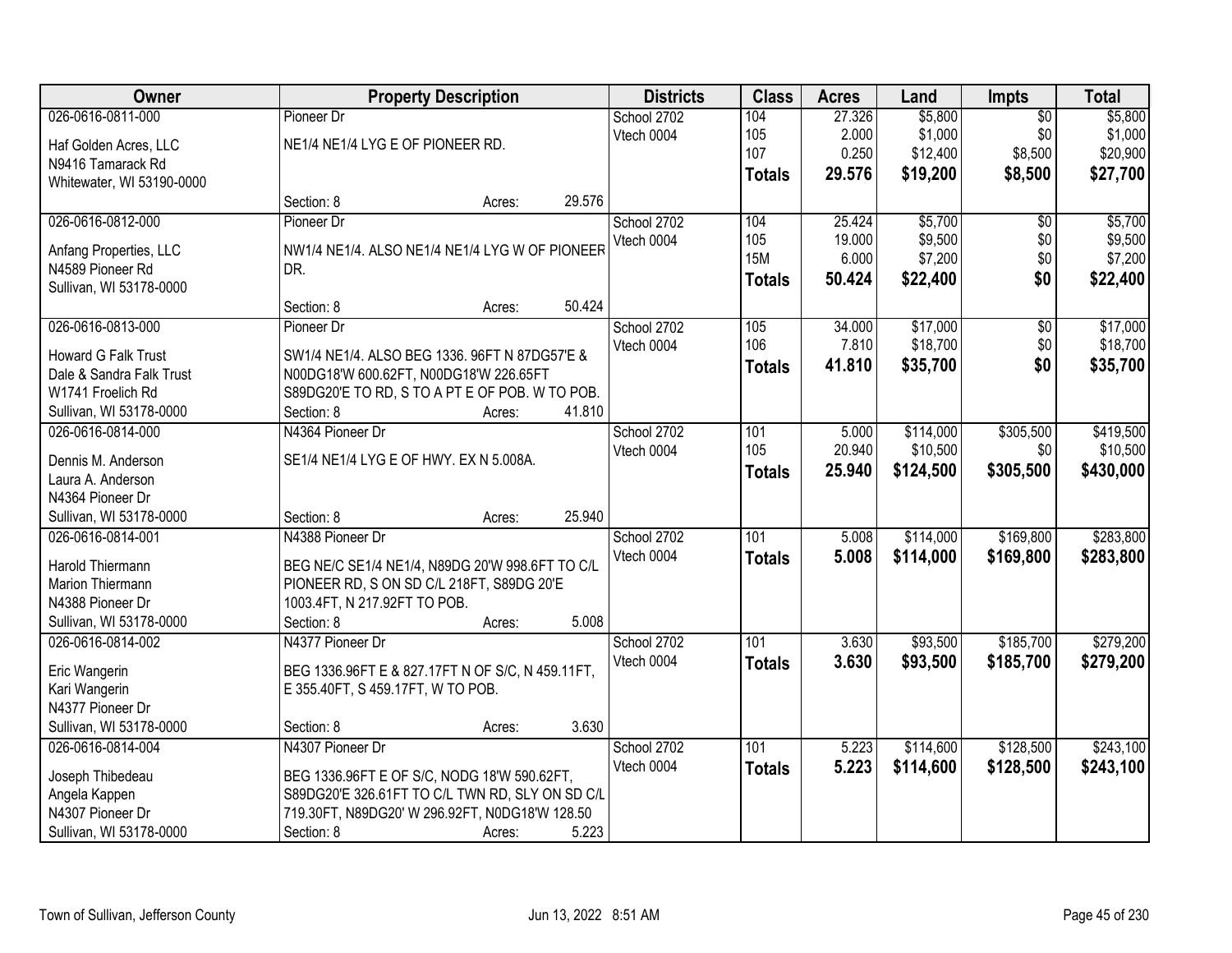| Owner                             |                                                 | <b>Property Description</b> |        | <b>Districts</b> | <b>Class</b>  | <b>Acres</b>   | Land              | Impts           | <b>Total</b>       |
|-----------------------------------|-------------------------------------------------|-----------------------------|--------|------------------|---------------|----------------|-------------------|-----------------|--------------------|
| 026-0616-0821-000                 | Froelich Rd                                     |                             |        | School 2702      | 105           | 40.000         | \$20,000          | $\overline{50}$ | \$20,000           |
| Howard & Dale Falk Trust          | NE1/4 NW1/4.                                    |                             |        | Vtech 0004       | <b>Totals</b> | 40.000         | \$20,000          | \$0             | \$20,000           |
| Chris & Kris Falk Trust           |                                                 |                             |        |                  |               |                |                   |                 |                    |
| W1741 Froelich Rd                 |                                                 |                             |        |                  |               |                |                   |                 |                    |
| Sullivan, WI 53178-0000           | Section: 8                                      | Acres:                      | 40.000 |                  |               |                |                   |                 |                    |
| 026-0616-0822-000                 | N4418 County Rd P                               |                             |        | School 2702      | 101           | 3.194          | \$73,900          | \$303,800       | \$377,700          |
| Geryl Rossbach                    | LOT 1, CSM 4051-19-298.                         |                             |        | Vtech 0004       | <b>Totals</b> | 3.194          | \$73,900          | \$303,800       | \$377,700          |
| Susan M. Cullum                   |                                                 |                             |        |                  |               |                |                   |                 |                    |
| N4418 County Rd P                 |                                                 |                             |        |                  |               |                |                   |                 |                    |
| Helenville, WI 53137-9765         | Section: 8                                      | Acres:                      | 3.194  |                  |               |                |                   |                 |                    |
| 026-0616-0822-001                 | County Rd P                                     |                             |        | School 2702      | 101           | 0.500          | \$17,500          | \$101,400       | \$118,900          |
|                                   |                                                 |                             |        | Vtech 0004       | 104           | 8.000          | \$1,600           | \$0             | \$1,600            |
| Geryl Rossbach<br>Susan M. Cullum | LOT 2, CSM 3504-16-1. EX CSM 4051-19-298.       |                             |        |                  | 105           | 23.462         | \$8,400           | \$0             | \$8,400            |
| N4418 County Rd P                 |                                                 |                             |        |                  | <b>Totals</b> | 31.962         | \$27,500          | \$101,400       | \$128,900          |
| Helenville, WI 53137-9765         | Section: 8                                      | Acres:                      | 31.962 |                  |               |                |                   |                 |                    |
| 026-0616-0823-000                 | Froelich Rd                                     |                             |        | School 2702      | 104           | 42.731         | \$9,000           | $\sqrt[6]{}$    | \$9,000            |
|                                   |                                                 |                             |        | Vtech 0004       | 105           | 2.200          | \$600             | \$0             | \$600              |
| Floyd G Froelich Trust            | SW1/4 NW1/4. ALSO THAT PT NW1/4 NW1/4 LYG SLY   |                             |        |                  | <b>Totals</b> | 44.931         | \$9,600           | \$0             | \$9,600            |
| Sally L Froelich Trust            | OF CSM 3504-16-1, DOC 979205. ALSO PT SE1/4     |                             |        |                  |               |                |                   |                 |                    |
| W1911 Froelich Rd                 | SW1/4 LYG W OF CSM 5613-31-180, DOC 1352980     |                             |        |                  |               |                |                   |                 |                    |
| Sullivan, WI 53178-0000           | Section: 8                                      | Acres:                      | 44.931 |                  |               |                |                   |                 |                    |
| 026-0616-0823-001                 | N4374 County Rd P                               |                             |        | School 2702      | 101<br>104    | 2.700<br>1.500 | \$79,500<br>\$300 | \$46,200<br>\$0 | \$125,700<br>\$300 |
| Dw, El Eh et al                   | BEG 954.98FT N OF W1/4/P, N 677.57FT, S79DG27'E |                             |        | Vtech 0004       |               | 4.200          |                   | \$46,200        | \$126,000          |
| N4374 County Rd P                 | 352.48FT S6DG41'W 542.13FT, S73DG45'W 264.23FT  |                             |        |                  | <b>Totals</b> |                | \$79,800          |                 |                    |
| Helenville, WI 53137-0000         | TO POB.                                         |                             |        |                  |               |                |                   |                 |                    |
|                                   | Section: 8                                      | Acres:                      | 4.200  |                  |               |                |                   |                 |                    |
| 026-0616-0824-000                 | Froelich Rd                                     |                             |        | School 2702      | 104           | 2.750          | \$600             | $\overline{50}$ | \$600              |
| Floyd G Froelich Trust            | LOT 2, CSM 5613-31-180, DOC 1352980.            |                             |        | Vtech 0004       | 105           | 11.391         | \$5,600           | \$0             | \$5,600            |
| Sally L Froelich Trust            |                                                 |                             |        |                  | <b>15M</b>    | 7.254          | \$8,700           | \$0             | \$8,700            |
| W1911 Froelich Rd                 |                                                 |                             |        |                  | <b>Totals</b> | 21.395         | \$14,900          | \$0             | \$14,900           |
| Sullivan, WI 53178-0000           | Section: 8                                      | Acres:                      | 21.395 |                  |               |                |                   |                 |                    |
| 026-0616-0824-001                 | <b>Froelich Rd</b>                              |                             |        | School 2702      | 105           | 31.840         | \$15,900          | $\overline{50}$ | \$15,900           |
| Christopher G Falk Trust          | LOT 1, CSM 2311-8-110.                          |                             |        | Vtech 0004       | <b>Totals</b> | 31.840         | \$15,900          | \$0             | \$15,900           |
| Kris R Falk Trust                 |                                                 |                             |        |                  |               |                |                   |                 |                    |
| W1767 Froelich Rd                 |                                                 |                             |        |                  |               |                |                   |                 |                    |
| Sullivan, WI 53178-0000           | Section: 8                                      | Acres:                      | 31.840 |                  |               |                |                   |                 |                    |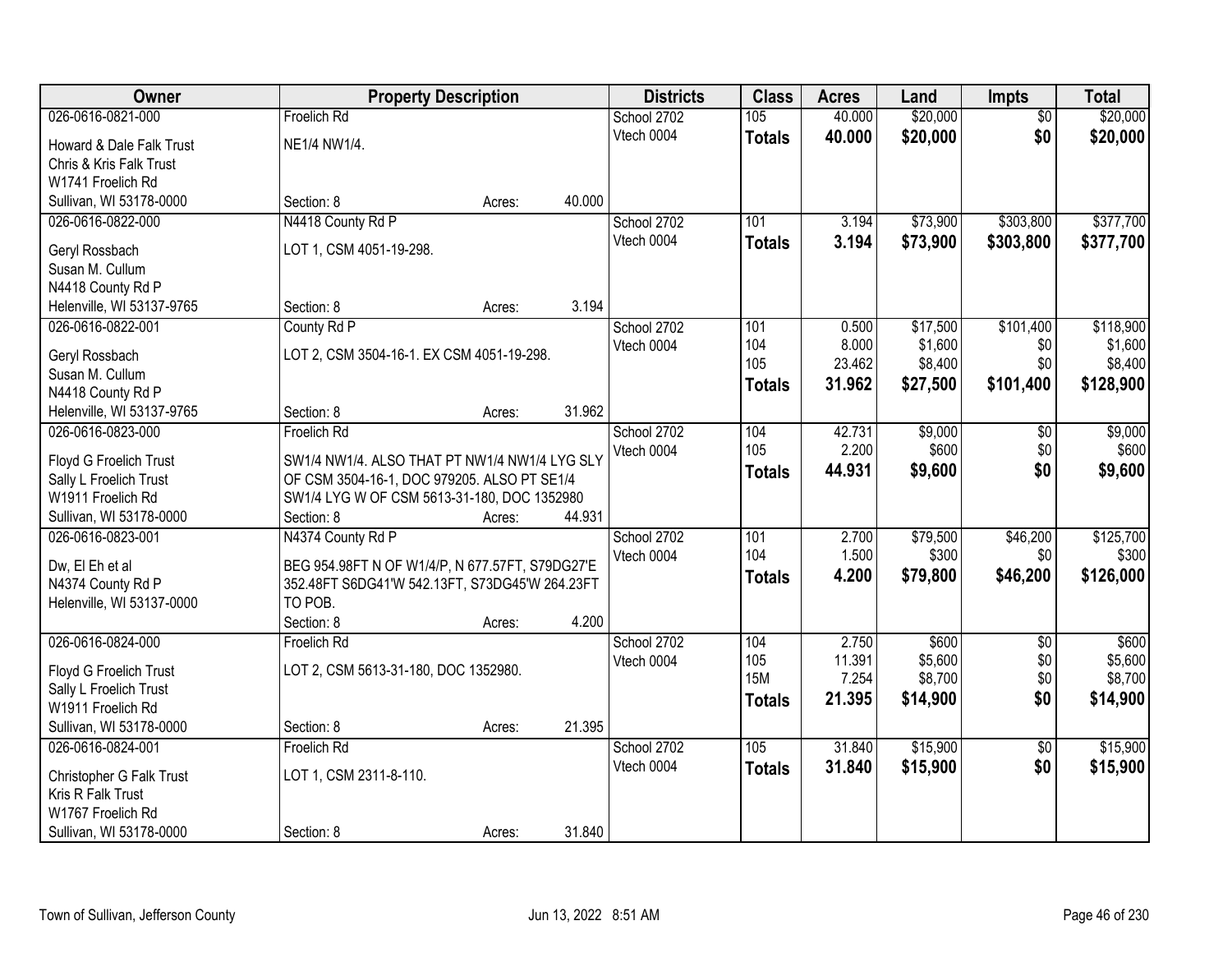| 026-0616-0831-000<br>W1926 Froelich Rd<br>\$73,400<br>\$146,200<br>\$219,600<br>101<br>2.291<br>School 2702<br>2.291<br>Vtech 0004<br>\$73,400<br>\$146,200<br>\$219,600<br><b>Totals</b><br>LOT 1, CSM 5613-31-180, DOC 1352980.<br>Floyd G Froelich Trust<br>Sally L Froelich Trust<br>W1911 Froelich Rd<br>2.291<br>Sullivan, WI 53178-0000<br>Section: 8<br>Acres:<br>W1940 Froelich Rd<br>\$176,000<br>School 2702<br>101<br>\$46,000<br>026-0616-0831-001<br>1.000<br>Vtech 0004<br>1.000<br>\$46,000<br>\$176,000<br>\$222,000<br><b>Totals</b><br>LOT 1, CSM 1042-3-557.<br>David A. Froelich<br>Lori A. Hemenway<br>W1940 Froelich Rd<br>1.000<br>Section: 8<br>Sullivan, WI 53178-0000<br>Acres:<br>\$118,400<br>\$284,000<br>026-0616-0831-002<br>N4181 W Water St<br>School 2702<br>101<br>6.758<br>Vtech 0004<br>6.758<br>\$118,400<br>\$284,000<br><b>Totals</b><br>LOT 1, CSM 3075-13-22, DOC 938930.<br>Sandra L. Bullamore<br>N4181 W Water St<br>Sullivan, WI 53178-0000<br>6.758<br>Section: 8<br>Acres:<br>026-0616-0831-003<br>W1911 Froelich Rd<br>\$5,400<br>\$5,400<br>School 2702<br>104<br>28.062<br>$\sqrt[6]{}$<br>4.938<br>\$2,500<br>Vtech 0004<br>105<br>\$0<br>LOT 1, CSM 3801-18-52.<br>Robert D. Froelich<br>\$229,600<br>107<br>2.000<br>\$50,000<br>Leigh M. Froelich<br>35.000<br>\$57,900<br>\$229,600<br><b>Totals</b><br>W1911 Froelich Rd<br>35.000<br>Sullivan, WI 53178-0000<br>Section: 8<br>Acres:<br>\$7,900<br>\$7,900<br>026-0616-0832-000<br>N4246 County Rd P<br>104<br>34.000<br>$\overline{30}$<br>School 2702<br>105<br>2.381<br>\$1,200<br>\$0<br>Vtech 0004<br>NW1/4 SW1/4. EX PT IN CSM 3801-18-52.<br>Floyd G Froelich Trust<br>107<br>3.500<br>\$76,300<br>\$313,900<br>\$390,200<br>Sally L Froelich Trust<br>39.881<br>\$85,400<br>\$313,900<br>\$399,300<br><b>Totals</b><br>W1911 Froelich Rd<br>39.881<br>Sullivan, WI 53178-0000<br>Section: 8<br>Acres:<br>\$92,400<br>101<br>2.132<br>\$71,000<br>026-0616-0833-000<br>N4158 County Rd P<br>School 2702<br>Vtech 0004<br>2.132<br>\$71,000<br>\$92,400<br><b>Totals</b><br>LOT 1, CSM 3614-16-228.<br>Mark M. Phillips<br>N4158 County Rd P<br>Sullivan, WI 53178-0000<br>2.132<br>Section: 8<br>Acres:<br>026-0616-0833-001<br>\$6,400<br>\$6,400<br>County Rd P<br>School 2702<br>104<br>28.600<br>$\overline{50}$<br>0.446<br>\$200<br>\$0<br>105<br>\$200<br>Vtech 0004<br><b>T&amp;M Bauer Trust</b><br>BEG SW/S/C, N00DG02'E 1322.76FT, N89DG18'E<br>\$0<br>\$6,600<br>29.046<br>\$6,600<br><b>Totals</b><br>W2269 Staude Rd<br>728.36FT TO C/L CTH P, S31DG50'E 515.13FT ALG<br>C/L, S0DG10'E 882.28FT, S89DG20'W 1003.85FT TO<br>Helenville, WI 53137-0000 | Owner | <b>Property Description</b> |        |        | <b>Districts</b> | <b>Class</b> | <b>Acres</b> | Land | <b>Impts</b> | <b>Total</b> |
|--------------------------------------------------------------------------------------------------------------------------------------------------------------------------------------------------------------------------------------------------------------------------------------------------------------------------------------------------------------------------------------------------------------------------------------------------------------------------------------------------------------------------------------------------------------------------------------------------------------------------------------------------------------------------------------------------------------------------------------------------------------------------------------------------------------------------------------------------------------------------------------------------------------------------------------------------------------------------------------------------------------------------------------------------------------------------------------------------------------------------------------------------------------------------------------------------------------------------------------------------------------------------------------------------------------------------------------------------------------------------------------------------------------------------------------------------------------------------------------------------------------------------------------------------------------------------------------------------------------------------------------------------------------------------------------------------------------------------------------------------------------------------------------------------------------------------------------------------------------------------------------------------------------------------------------------------------------------------------------------------------------------------------------------------------------------------------------------------------------------------------------------------------------------------------------------------------------------------------------------------------------------------------------------------------------------------------------------------------------------------------------------------------------------------------------------------------------------------------------------------------------------------------------------------------------------------------------------------------------------------------------------------------------------------------------|-------|-----------------------------|--------|--------|------------------|--------------|--------------|------|--------------|--------------|
|                                                                                                                                                                                                                                                                                                                                                                                                                                                                                                                                                                                                                                                                                                                                                                                                                                                                                                                                                                                                                                                                                                                                                                                                                                                                                                                                                                                                                                                                                                                                                                                                                                                                                                                                                                                                                                                                                                                                                                                                                                                                                                                                                                                                                                                                                                                                                                                                                                                                                                                                                                                                                                                                                      |       |                             |        |        |                  |              |              |      |              |              |
|                                                                                                                                                                                                                                                                                                                                                                                                                                                                                                                                                                                                                                                                                                                                                                                                                                                                                                                                                                                                                                                                                                                                                                                                                                                                                                                                                                                                                                                                                                                                                                                                                                                                                                                                                                                                                                                                                                                                                                                                                                                                                                                                                                                                                                                                                                                                                                                                                                                                                                                                                                                                                                                                                      |       |                             |        |        |                  |              |              |      |              |              |
|                                                                                                                                                                                                                                                                                                                                                                                                                                                                                                                                                                                                                                                                                                                                                                                                                                                                                                                                                                                                                                                                                                                                                                                                                                                                                                                                                                                                                                                                                                                                                                                                                                                                                                                                                                                                                                                                                                                                                                                                                                                                                                                                                                                                                                                                                                                                                                                                                                                                                                                                                                                                                                                                                      |       |                             |        |        |                  |              |              |      |              |              |
|                                                                                                                                                                                                                                                                                                                                                                                                                                                                                                                                                                                                                                                                                                                                                                                                                                                                                                                                                                                                                                                                                                                                                                                                                                                                                                                                                                                                                                                                                                                                                                                                                                                                                                                                                                                                                                                                                                                                                                                                                                                                                                                                                                                                                                                                                                                                                                                                                                                                                                                                                                                                                                                                                      |       |                             |        |        |                  |              |              |      |              |              |
| \$222,000<br>\$402,400<br>\$287,500<br>\$163,400                                                                                                                                                                                                                                                                                                                                                                                                                                                                                                                                                                                                                                                                                                                                                                                                                                                                                                                                                                                                                                                                                                                                                                                                                                                                                                                                                                                                                                                                                                                                                                                                                                                                                                                                                                                                                                                                                                                                                                                                                                                                                                                                                                                                                                                                                                                                                                                                                                                                                                                                                                                                                                     |       |                             |        |        |                  |              |              |      |              |              |
|                                                                                                                                                                                                                                                                                                                                                                                                                                                                                                                                                                                                                                                                                                                                                                                                                                                                                                                                                                                                                                                                                                                                                                                                                                                                                                                                                                                                                                                                                                                                                                                                                                                                                                                                                                                                                                                                                                                                                                                                                                                                                                                                                                                                                                                                                                                                                                                                                                                                                                                                                                                                                                                                                      |       |                             |        |        |                  |              |              |      |              |              |
|                                                                                                                                                                                                                                                                                                                                                                                                                                                                                                                                                                                                                                                                                                                                                                                                                                                                                                                                                                                                                                                                                                                                                                                                                                                                                                                                                                                                                                                                                                                                                                                                                                                                                                                                                                                                                                                                                                                                                                                                                                                                                                                                                                                                                                                                                                                                                                                                                                                                                                                                                                                                                                                                                      |       |                             |        |        |                  |              |              |      |              |              |
|                                                                                                                                                                                                                                                                                                                                                                                                                                                                                                                                                                                                                                                                                                                                                                                                                                                                                                                                                                                                                                                                                                                                                                                                                                                                                                                                                                                                                                                                                                                                                                                                                                                                                                                                                                                                                                                                                                                                                                                                                                                                                                                                                                                                                                                                                                                                                                                                                                                                                                                                                                                                                                                                                      |       |                             |        |        |                  |              |              |      |              |              |
| \$402,400<br>\$2,500<br>\$279,600<br>\$1,200<br>\$163,400                                                                                                                                                                                                                                                                                                                                                                                                                                                                                                                                                                                                                                                                                                                                                                                                                                                                                                                                                                                                                                                                                                                                                                                                                                                                                                                                                                                                                                                                                                                                                                                                                                                                                                                                                                                                                                                                                                                                                                                                                                                                                                                                                                                                                                                                                                                                                                                                                                                                                                                                                                                                                            |       |                             |        |        |                  |              |              |      |              |              |
|                                                                                                                                                                                                                                                                                                                                                                                                                                                                                                                                                                                                                                                                                                                                                                                                                                                                                                                                                                                                                                                                                                                                                                                                                                                                                                                                                                                                                                                                                                                                                                                                                                                                                                                                                                                                                                                                                                                                                                                                                                                                                                                                                                                                                                                                                                                                                                                                                                                                                                                                                                                                                                                                                      |       |                             |        |        |                  |              |              |      |              |              |
|                                                                                                                                                                                                                                                                                                                                                                                                                                                                                                                                                                                                                                                                                                                                                                                                                                                                                                                                                                                                                                                                                                                                                                                                                                                                                                                                                                                                                                                                                                                                                                                                                                                                                                                                                                                                                                                                                                                                                                                                                                                                                                                                                                                                                                                                                                                                                                                                                                                                                                                                                                                                                                                                                      |       |                             |        |        |                  |              |              |      |              |              |
|                                                                                                                                                                                                                                                                                                                                                                                                                                                                                                                                                                                                                                                                                                                                                                                                                                                                                                                                                                                                                                                                                                                                                                                                                                                                                                                                                                                                                                                                                                                                                                                                                                                                                                                                                                                                                                                                                                                                                                                                                                                                                                                                                                                                                                                                                                                                                                                                                                                                                                                                                                                                                                                                                      |       |                             |        |        |                  |              |              |      |              |              |
|                                                                                                                                                                                                                                                                                                                                                                                                                                                                                                                                                                                                                                                                                                                                                                                                                                                                                                                                                                                                                                                                                                                                                                                                                                                                                                                                                                                                                                                                                                                                                                                                                                                                                                                                                                                                                                                                                                                                                                                                                                                                                                                                                                                                                                                                                                                                                                                                                                                                                                                                                                                                                                                                                      |       |                             |        |        |                  |              |              |      |              |              |
|                                                                                                                                                                                                                                                                                                                                                                                                                                                                                                                                                                                                                                                                                                                                                                                                                                                                                                                                                                                                                                                                                                                                                                                                                                                                                                                                                                                                                                                                                                                                                                                                                                                                                                                                                                                                                                                                                                                                                                                                                                                                                                                                                                                                                                                                                                                                                                                                                                                                                                                                                                                                                                                                                      |       |                             |        |        |                  |              |              |      |              |              |
|                                                                                                                                                                                                                                                                                                                                                                                                                                                                                                                                                                                                                                                                                                                                                                                                                                                                                                                                                                                                                                                                                                                                                                                                                                                                                                                                                                                                                                                                                                                                                                                                                                                                                                                                                                                                                                                                                                                                                                                                                                                                                                                                                                                                                                                                                                                                                                                                                                                                                                                                                                                                                                                                                      |       |                             |        |        |                  |              |              |      |              |              |
|                                                                                                                                                                                                                                                                                                                                                                                                                                                                                                                                                                                                                                                                                                                                                                                                                                                                                                                                                                                                                                                                                                                                                                                                                                                                                                                                                                                                                                                                                                                                                                                                                                                                                                                                                                                                                                                                                                                                                                                                                                                                                                                                                                                                                                                                                                                                                                                                                                                                                                                                                                                                                                                                                      |       |                             |        |        |                  |              |              |      |              |              |
|                                                                                                                                                                                                                                                                                                                                                                                                                                                                                                                                                                                                                                                                                                                                                                                                                                                                                                                                                                                                                                                                                                                                                                                                                                                                                                                                                                                                                                                                                                                                                                                                                                                                                                                                                                                                                                                                                                                                                                                                                                                                                                                                                                                                                                                                                                                                                                                                                                                                                                                                                                                                                                                                                      |       |                             |        |        |                  |              |              |      |              |              |
|                                                                                                                                                                                                                                                                                                                                                                                                                                                                                                                                                                                                                                                                                                                                                                                                                                                                                                                                                                                                                                                                                                                                                                                                                                                                                                                                                                                                                                                                                                                                                                                                                                                                                                                                                                                                                                                                                                                                                                                                                                                                                                                                                                                                                                                                                                                                                                                                                                                                                                                                                                                                                                                                                      |       |                             |        |        |                  |              |              |      |              |              |
|                                                                                                                                                                                                                                                                                                                                                                                                                                                                                                                                                                                                                                                                                                                                                                                                                                                                                                                                                                                                                                                                                                                                                                                                                                                                                                                                                                                                                                                                                                                                                                                                                                                                                                                                                                                                                                                                                                                                                                                                                                                                                                                                                                                                                                                                                                                                                                                                                                                                                                                                                                                                                                                                                      |       |                             |        |        |                  |              |              |      |              |              |
|                                                                                                                                                                                                                                                                                                                                                                                                                                                                                                                                                                                                                                                                                                                                                                                                                                                                                                                                                                                                                                                                                                                                                                                                                                                                                                                                                                                                                                                                                                                                                                                                                                                                                                                                                                                                                                                                                                                                                                                                                                                                                                                                                                                                                                                                                                                                                                                                                                                                                                                                                                                                                                                                                      |       |                             |        |        |                  |              |              |      |              |              |
|                                                                                                                                                                                                                                                                                                                                                                                                                                                                                                                                                                                                                                                                                                                                                                                                                                                                                                                                                                                                                                                                                                                                                                                                                                                                                                                                                                                                                                                                                                                                                                                                                                                                                                                                                                                                                                                                                                                                                                                                                                                                                                                                                                                                                                                                                                                                                                                                                                                                                                                                                                                                                                                                                      |       |                             |        |        |                  |              |              |      |              |              |
|                                                                                                                                                                                                                                                                                                                                                                                                                                                                                                                                                                                                                                                                                                                                                                                                                                                                                                                                                                                                                                                                                                                                                                                                                                                                                                                                                                                                                                                                                                                                                                                                                                                                                                                                                                                                                                                                                                                                                                                                                                                                                                                                                                                                                                                                                                                                                                                                                                                                                                                                                                                                                                                                                      |       |                             |        |        |                  |              |              |      |              |              |
|                                                                                                                                                                                                                                                                                                                                                                                                                                                                                                                                                                                                                                                                                                                                                                                                                                                                                                                                                                                                                                                                                                                                                                                                                                                                                                                                                                                                                                                                                                                                                                                                                                                                                                                                                                                                                                                                                                                                                                                                                                                                                                                                                                                                                                                                                                                                                                                                                                                                                                                                                                                                                                                                                      |       |                             |        |        |                  |              |              |      |              |              |
|                                                                                                                                                                                                                                                                                                                                                                                                                                                                                                                                                                                                                                                                                                                                                                                                                                                                                                                                                                                                                                                                                                                                                                                                                                                                                                                                                                                                                                                                                                                                                                                                                                                                                                                                                                                                                                                                                                                                                                                                                                                                                                                                                                                                                                                                                                                                                                                                                                                                                                                                                                                                                                                                                      |       |                             |        |        |                  |              |              |      |              |              |
|                                                                                                                                                                                                                                                                                                                                                                                                                                                                                                                                                                                                                                                                                                                                                                                                                                                                                                                                                                                                                                                                                                                                                                                                                                                                                                                                                                                                                                                                                                                                                                                                                                                                                                                                                                                                                                                                                                                                                                                                                                                                                                                                                                                                                                                                                                                                                                                                                                                                                                                                                                                                                                                                                      |       |                             |        |        |                  |              |              |      |              |              |
|                                                                                                                                                                                                                                                                                                                                                                                                                                                                                                                                                                                                                                                                                                                                                                                                                                                                                                                                                                                                                                                                                                                                                                                                                                                                                                                                                                                                                                                                                                                                                                                                                                                                                                                                                                                                                                                                                                                                                                                                                                                                                                                                                                                                                                                                                                                                                                                                                                                                                                                                                                                                                                                                                      |       |                             |        |        |                  |              |              |      |              |              |
|                                                                                                                                                                                                                                                                                                                                                                                                                                                                                                                                                                                                                                                                                                                                                                                                                                                                                                                                                                                                                                                                                                                                                                                                                                                                                                                                                                                                                                                                                                                                                                                                                                                                                                                                                                                                                                                                                                                                                                                                                                                                                                                                                                                                                                                                                                                                                                                                                                                                                                                                                                                                                                                                                      |       |                             |        |        |                  |              |              |      |              |              |
|                                                                                                                                                                                                                                                                                                                                                                                                                                                                                                                                                                                                                                                                                                                                                                                                                                                                                                                                                                                                                                                                                                                                                                                                                                                                                                                                                                                                                                                                                                                                                                                                                                                                                                                                                                                                                                                                                                                                                                                                                                                                                                                                                                                                                                                                                                                                                                                                                                                                                                                                                                                                                                                                                      |       |                             |        |        |                  |              |              |      |              |              |
|                                                                                                                                                                                                                                                                                                                                                                                                                                                                                                                                                                                                                                                                                                                                                                                                                                                                                                                                                                                                                                                                                                                                                                                                                                                                                                                                                                                                                                                                                                                                                                                                                                                                                                                                                                                                                                                                                                                                                                                                                                                                                                                                                                                                                                                                                                                                                                                                                                                                                                                                                                                                                                                                                      |       |                             |        |        |                  |              |              |      |              |              |
|                                                                                                                                                                                                                                                                                                                                                                                                                                                                                                                                                                                                                                                                                                                                                                                                                                                                                                                                                                                                                                                                                                                                                                                                                                                                                                                                                                                                                                                                                                                                                                                                                                                                                                                                                                                                                                                                                                                                                                                                                                                                                                                                                                                                                                                                                                                                                                                                                                                                                                                                                                                                                                                                                      |       |                             |        |        |                  |              |              |      |              |              |
|                                                                                                                                                                                                                                                                                                                                                                                                                                                                                                                                                                                                                                                                                                                                                                                                                                                                                                                                                                                                                                                                                                                                                                                                                                                                                                                                                                                                                                                                                                                                                                                                                                                                                                                                                                                                                                                                                                                                                                                                                                                                                                                                                                                                                                                                                                                                                                                                                                                                                                                                                                                                                                                                                      |       |                             |        |        |                  |              |              |      |              |              |
|                                                                                                                                                                                                                                                                                                                                                                                                                                                                                                                                                                                                                                                                                                                                                                                                                                                                                                                                                                                                                                                                                                                                                                                                                                                                                                                                                                                                                                                                                                                                                                                                                                                                                                                                                                                                                                                                                                                                                                                                                                                                                                                                                                                                                                                                                                                                                                                                                                                                                                                                                                                                                                                                                      |       |                             |        |        |                  |              |              |      |              |              |
|                                                                                                                                                                                                                                                                                                                                                                                                                                                                                                                                                                                                                                                                                                                                                                                                                                                                                                                                                                                                                                                                                                                                                                                                                                                                                                                                                                                                                                                                                                                                                                                                                                                                                                                                                                                                                                                                                                                                                                                                                                                                                                                                                                                                                                                                                                                                                                                                                                                                                                                                                                                                                                                                                      |       |                             |        |        |                  |              |              |      |              |              |
|                                                                                                                                                                                                                                                                                                                                                                                                                                                                                                                                                                                                                                                                                                                                                                                                                                                                                                                                                                                                                                                                                                                                                                                                                                                                                                                                                                                                                                                                                                                                                                                                                                                                                                                                                                                                                                                                                                                                                                                                                                                                                                                                                                                                                                                                                                                                                                                                                                                                                                                                                                                                                                                                                      |       |                             |        |        |                  |              |              |      |              |              |
|                                                                                                                                                                                                                                                                                                                                                                                                                                                                                                                                                                                                                                                                                                                                                                                                                                                                                                                                                                                                                                                                                                                                                                                                                                                                                                                                                                                                                                                                                                                                                                                                                                                                                                                                                                                                                                                                                                                                                                                                                                                                                                                                                                                                                                                                                                                                                                                                                                                                                                                                                                                                                                                                                      |       |                             |        |        |                  |              |              |      |              |              |
|                                                                                                                                                                                                                                                                                                                                                                                                                                                                                                                                                                                                                                                                                                                                                                                                                                                                                                                                                                                                                                                                                                                                                                                                                                                                                                                                                                                                                                                                                                                                                                                                                                                                                                                                                                                                                                                                                                                                                                                                                                                                                                                                                                                                                                                                                                                                                                                                                                                                                                                                                                                                                                                                                      |       | Section: 8                  | Acres: | 29.046 |                  |              |              |      |              |              |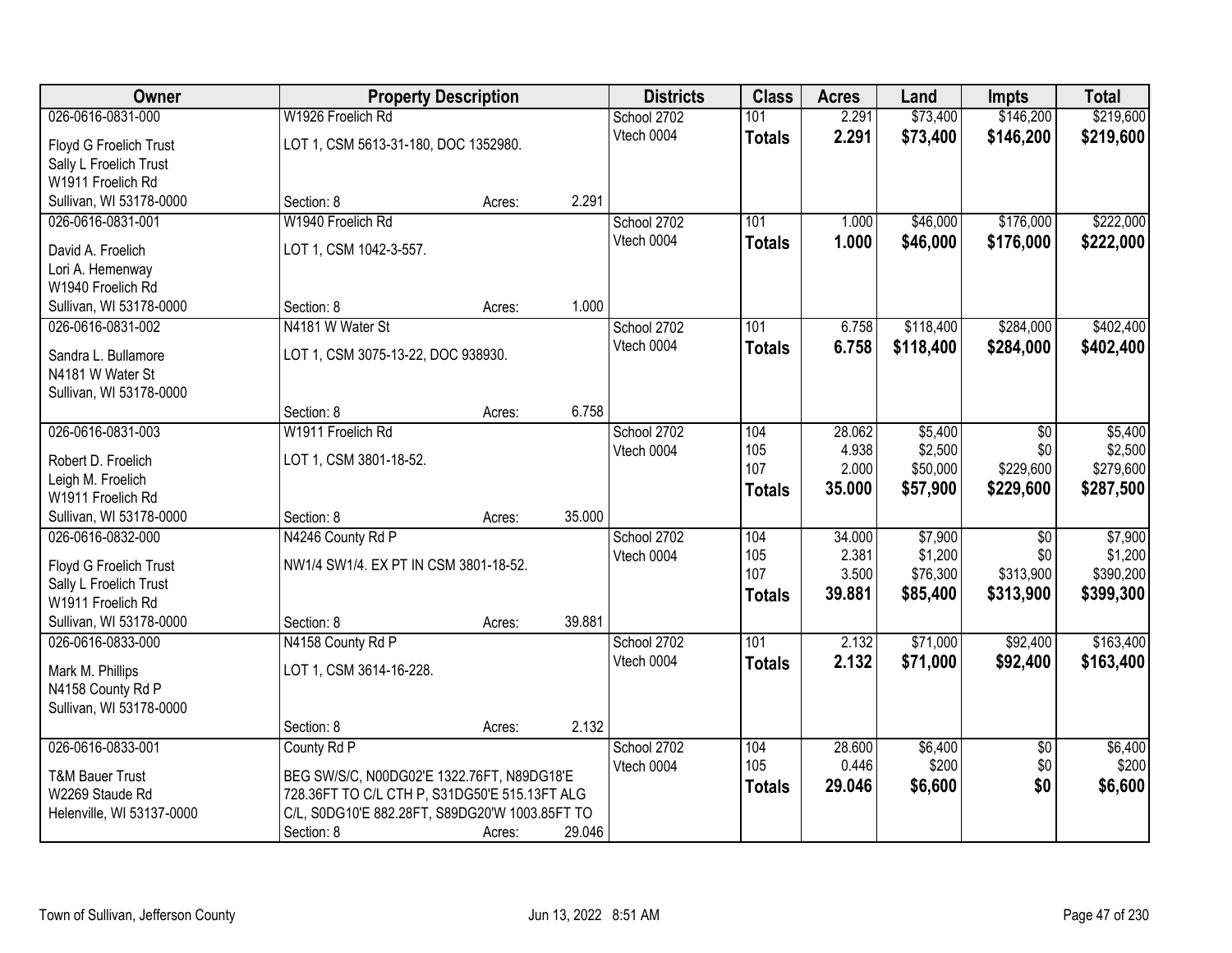| Owner                              |                                                                                               | <b>Property Description</b> |        | <b>Districts</b> | <b>Class</b>  | <b>Acres</b> | Land      | <b>Impts</b>    | <b>Total</b> |
|------------------------------------|-----------------------------------------------------------------------------------------------|-----------------------------|--------|------------------|---------------|--------------|-----------|-----------------|--------------|
| 026-0616-0833-002                  | N4196 County Rd P                                                                             |                             |        | School 2702      | 101           | 4.375        | \$104,600 | \$243,100       | \$347,700    |
| Troy D. Schliepp                   | LOT 2, CSM 3614-16-228, DOC 991176.                                                           |                             |        | Vtech 0004       | <b>Totals</b> | 4.375        | \$104,600 | \$243,100       | \$347,700    |
| N4196 County Rd P                  |                                                                                               |                             |        |                  |               |              |           |                 |              |
| Sullivan, WI 53178-0000            |                                                                                               |                             |        |                  |               |              |           |                 |              |
|                                    | Section: 8                                                                                    | Acres:                      | 4.375  |                  |               |              |           |                 |              |
| 026-0616-0833-003                  | N4161 County Rd P                                                                             |                             |        | School 2702      | 105           | 2.447        | \$1,200   | $\overline{50}$ | \$1,200      |
| Michael T. Drew                    |                                                                                               |                             |        | Vtech 0004       | 107           | 2.000        | \$50,000  | \$78,800        | \$128,800    |
|                                    | SW1/4 SW1/4. EX BEG SW/S/C, N00DG02'E 1322.76FT<br>N89DG18'E 728.36FT TO C/L CTH P, S31DG50'E |                             |        |                  | <b>Totals</b> | 4.447        | \$51,200  | \$78,800        | \$130,000    |
| Sally J. Drew<br>1155 Wenzel Ct    | 515.13FT ALG C/L, S0DG10'E 882.28FT, S89DG20'W                                                |                             |        |                  |               |              |           |                 |              |
| Jefferson, WI 53549-0000           | Section: 8                                                                                    | Acres:                      | 4.447  |                  |               |              |           |                 |              |
| 026-0616-0834-000                  | County Rd P                                                                                   |                             |        | School 2702      | 104           | 13.510       | \$2,200   | \$0             | \$2,200      |
|                                    |                                                                                               |                             |        | Vtech 0004       | 105           | 0.250        | \$200     | \$0             | \$200        |
| Floyd G Froelich Trust             | SE1/4 SW1/4. EX 445.5FT E-W BY 231FT N-S IN SW/C                                              |                             |        |                  | <b>Totals</b> | 13.760       | \$2,400   | \$0             | \$2,400      |
| Sally L Froelich Trust             | EX CSM 1-107-108. EX CSM 2932-12-12. EX PART IN                                               |                             |        |                  |               |              |           |                 |              |
| W1911 Froelich Rd                  | CSM 3075-13-22. EX PT IN CSM 3801-18-52. ALSO PT                                              |                             |        |                  |               |              |           |                 |              |
| Sullivan, WI 53178-0000            | Section: 8                                                                                    | Acres:                      | 13.760 |                  |               |              |           |                 |              |
| 026-0616-0834-001                  | N4104 County Rd P                                                                             |                             |        | School 2702      | 101           | 1.955        | \$68,000  | \$134,400       | \$202,400    |
| Nathan A. Froelich                 | BEG SW/C SE1/4 SW1/4, E445.5 FT, N231FT,                                                      |                             |        | Vtech 0004       | <b>Totals</b> | 1.955        | \$68,000  | \$134,400       | \$202,400    |
| N4104 County Rd P                  | W445.5FT, S231FT TO POB. EX LD IN CTH P                                                       |                             |        |                  |               |              |           |                 |              |
| Sullivan, WI 53178-0000            |                                                                                               |                             |        |                  |               |              |           |                 |              |
|                                    | Section: 8                                                                                    | Acres:                      | 1.955  |                  |               |              |           |                 |              |
| 026-0616-0834-002                  | N4105 W Water St                                                                              |                             |        | School 2702      | 101           | 0.780        | \$40,900  | \$205,900       | \$246,800    |
|                                    |                                                                                               |                             |        | Vtech 0004       | <b>Totals</b> | 0.780        | \$40,900  | \$205,900       | \$246,800    |
| <b>Edward Ellenson</b>             | PCL A, CSM 841-1-107 & 108                                                                    |                             |        |                  |               |              |           |                 |              |
| Darcy Ellenson<br>N4105 W Water St |                                                                                               |                             |        |                  |               |              |           |                 |              |
| Sullivan, WI 53178-0000            | Section: 8                                                                                    |                             | 0.780  |                  |               |              |           |                 |              |
| 026-0616-0834-003                  | N4123 W Water St                                                                              | Acres:                      |        | School 2702      | 101           | 1.090        | \$48,100  | \$170,600       | \$218,700    |
|                                    |                                                                                               |                             |        | Vtech 0004       |               | 1.090        | \$48,100  | \$170,600       |              |
| Betty J. Pagel                     | PCL B, CSM 841-1-107 & 108                                                                    |                             |        |                  | <b>Totals</b> |              |           |                 | \$218,700    |
| N4123 W Water St                   |                                                                                               |                             |        |                  |               |              |           |                 |              |
| Sullivan, WI 53178-0000            |                                                                                               |                             |        |                  |               |              |           |                 |              |
|                                    | Section: 8                                                                                    | Acres:                      | 1.090  |                  |               |              |           |                 |              |
| 026-0616-0834-004                  | N4131 W Water St                                                                              |                             |        | School 2702      | 101           | 0.950        | \$44,900  | \$122,800       | \$167,700    |
| Gary D. Clark                      | PCL C, CSM 841-1-107 & 108                                                                    |                             |        | Vtech 0004       | <b>Totals</b> | 0.950        | \$44,900  | \$122,800       | \$167,700    |
| Patricia J. Clark                  |                                                                                               |                             |        |                  |               |              |           |                 |              |
| N4131 W Water St                   |                                                                                               |                             |        |                  |               |              |           |                 |              |
| Sullivan, WI 53178-0000            | Section: 8                                                                                    | Acres:                      | 0.950  |                  |               |              |           |                 |              |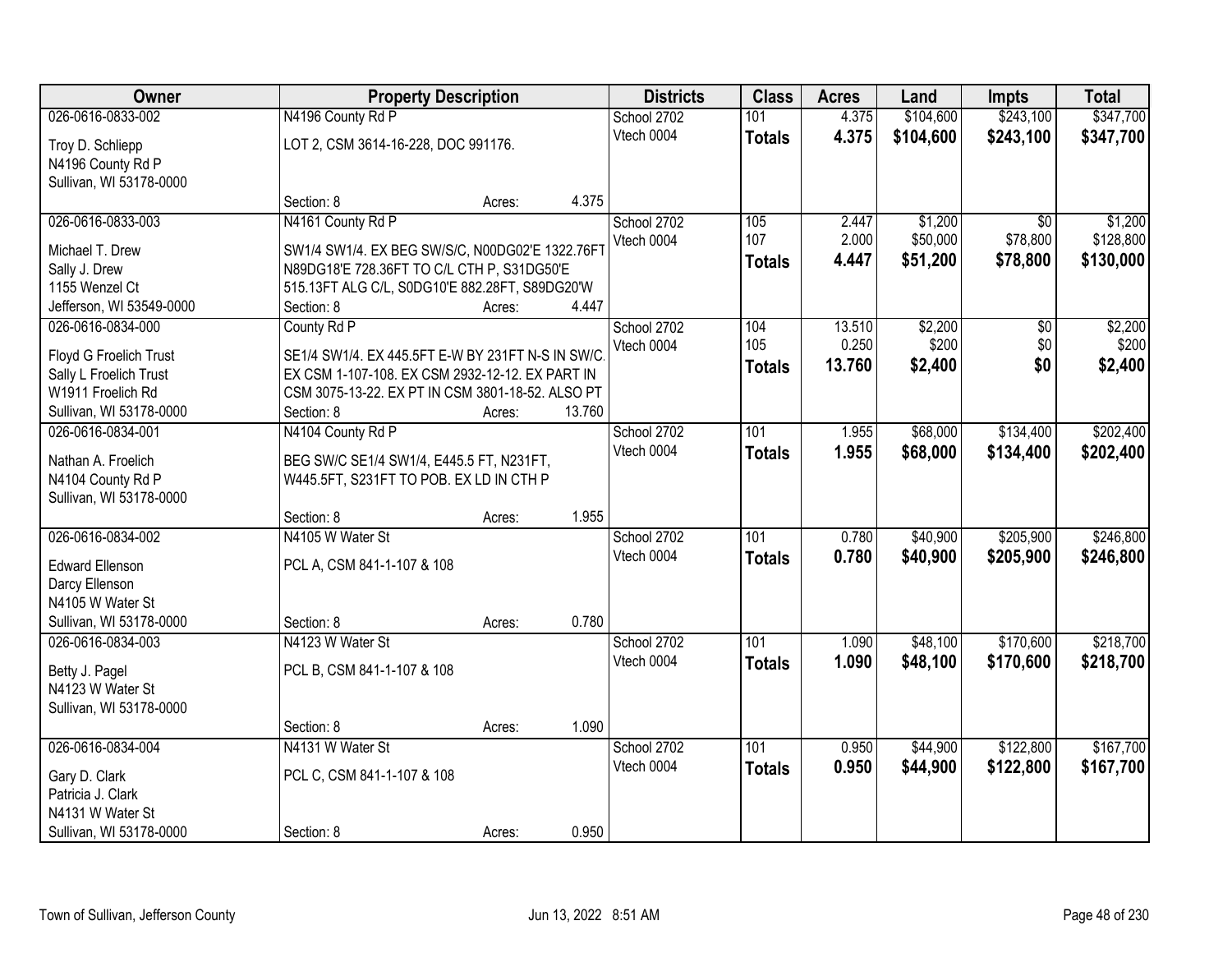| Owner                   | <b>Property Description</b>                     |                  | <b>Districts</b> | <b>Class</b>  | <b>Acres</b> | Land     | <b>Impts</b> | <b>Total</b> |
|-------------------------|-------------------------------------------------|------------------|------------------|---------------|--------------|----------|--------------|--------------|
| 026-0616-0834-005       | N4147 W Water St                                |                  | School 2702      | 101           | 1.035        | \$46,800 | \$189,200    | \$236,000    |
| Mark S. Cincotta        | LOT 1, CSM 2932-12-12.                          |                  | Vtech 0004       | <b>Totals</b> | 1.035        | \$46,800 | \$189,200    | \$236,000    |
| Jodi L. Cincotta        |                                                 |                  |                  |               |              |          |              |              |
| N4147 W Water St        |                                                 |                  |                  |               |              |          |              |              |
| Sullivan, WI 53178-0000 | Section: 8                                      | 1.035<br>Acres:  |                  |               |              |          |              |              |
| 026-0616-0834-006       | N4167 W Water St                                |                  | School 2702      | 101           | 1.082        | \$47,900 | \$183,700    | \$231,600    |
|                         |                                                 |                  | Vtech 0004       | <b>Totals</b> | 1.082        | \$47,900 | \$183,700    | \$231,600    |
| Jeffrey Kawa            | LOT 2, CSM 2932-12-012, DOC 926592.             |                  |                  |               |              |          |              |              |
| N4167 W Water St        |                                                 |                  |                  |               |              |          |              |              |
| Sullivan, WI 53178-0000 |                                                 | 1.082            |                  |               |              |          |              |              |
|                         | Section: 8                                      | Acres:           |                  |               |              |          |              |              |
| 026-0616-0841-000       | W1764 Froelich Rd                               |                  | School 2702      | 101           | 1.169        | \$49,900 | \$125,000    | \$174,900    |
| Veronica R. Laak        | LOT 1, CSM 5528-30-257, DOC 1338638.            |                  | Vtech 0004       | <b>Totals</b> | 1.169        | \$49,900 | \$125,000    | \$174,900    |
| W1764 Froelich Rd       |                                                 |                  |                  |               |              |          |              |              |
| Sullivan, WI 53178-0000 |                                                 |                  |                  |               |              |          |              |              |
|                         | Section: 8                                      | 1.169<br>Acres:  |                  |               |              |          |              |              |
| 026-0616-0841-001       | Froelich Rd                                     |                  | School 2702      | 105           | 31.000       | \$15,500 | \$0          | \$15,500     |
| Janette R Falk Trust    | BEG NE/C SE1/4, W TO HWY, S ON HWY TO           |                  | Vtech 0004       | 106           | 1.831        | \$4,400  | \$0          | \$4,400      |
| W1765 Froelich Rd       | FROELICH RD, NELY ALG SD HWY TO E/L/S, N TO     |                  |                  | <b>Totals</b> | 32.831       | \$19,900 | \$0          | \$19,900     |
| Sullivan, WI 53178-0000 | POB. EX CSM 5528-30-257, DOC 1338638.           |                  |                  |               |              |          |              |              |
|                         | Section: 8                                      | 32.831<br>Acres: |                  |               |              |          |              |              |
| 026-0616-0842-000       | W1898 Froelich Rd                               |                  | School 2702      | 101           | 1.500        | \$63,300 | \$225,900    | \$289,200    |
|                         |                                                 |                  | Vtech 0004       | 105           | 8.500        | \$4,300  | \$0          | \$4,300      |
| Curtis B. Serdynski     | COM SW/C SE1/4, N1692.50FT TO POB, N957.60FT,   |                  |                  | 106           | 5.000        | \$12,000 | \$0          | \$12,000     |
| <b>Tracy Clark</b>      | N87DG57'E 550.79FT, S1398.64FT, N57DG 20'W      |                  |                  | <b>Totals</b> | 15.000       | \$79,600 | \$225,900    | \$305,500    |
| W1898 Froelich Rd       | 155.64FT, N51DG11'W 538 .24FT TO POB.           |                  |                  |               |              |          |              |              |
| Sullivan, WI 53178-0000 | Section: 8                                      | 15.000<br>Acres: |                  |               |              |          |              |              |
| 026-0616-0842-001       | N4223 Pioneer Dr                                |                  | School 2702      | 101           | 1.500        | \$57,500 | \$195,800    | \$253,300    |
| Paul E. Wetherell       | LOT 1, CSM 1231-4-139, DOC 757123. ALSO COM     |                  | Vtech 0004       | 105           | 10.275       | \$5,200  | \$0          | \$5,200      |
| Nancy K. Wetherell      | E1/4/C, S89 DG17'W 1338.39FT, S01DG01'E 78.10FT |                  |                  | <b>Totals</b> | 11.775       | \$62,700 | \$195,800    | \$258,500    |
| N4223 Pioneer Dr        | TO POB, S01DG01'E 50.40FT, N89DG54'E 261.28FT,  |                  |                  |               |              |          |              |              |
| Sullivan, WI 53178-0000 | Section: 8                                      | 11.775<br>Acres: |                  |               |              |          |              |              |
| 026-0616-0842-002       | N4209 Pioneer Dr                                |                  | School 2702      | 101           | 1.600        | \$59,800 | \$153,700    | \$213,500    |
| Michael R. Brinkmann    | LOT 1, CSM 694-3-57, DOC 726090. EX COM NW/C SD |                  | Vtech 0004       | <b>Totals</b> | 1.600        | \$59,800 | \$153,700    | \$213,500    |
| N4209 Pioneer Dr        | LOT 1 N81DG45'E 80FT, S17DG36'E 171.35FT,       |                  |                  |               |              |          |              |              |
| Sullivan, WI 53178-0000 | S81DG44'W 120FT, N04DG08'W 169.52FT TO POB.     |                  |                  |               |              |          |              |              |
|                         | Section: 8                                      | 1.600<br>Acres:  |                  |               |              |          |              |              |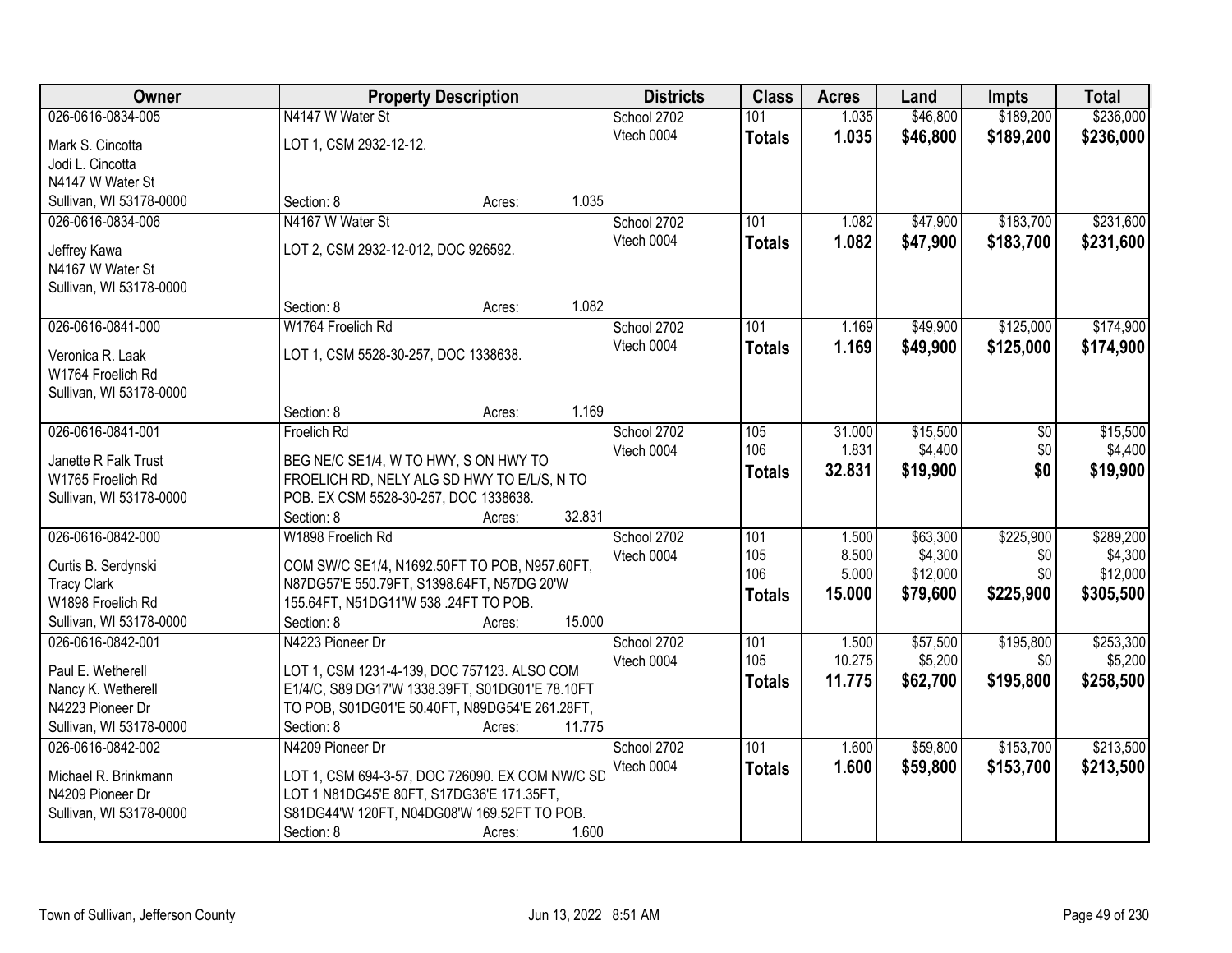| Owner                       | <b>Property Description</b>                      | <b>Districts</b> | <b>Class</b>  | <b>Acres</b> | Land      | Impts           | <b>Total</b> |
|-----------------------------|--------------------------------------------------|------------------|---------------|--------------|-----------|-----------------|--------------|
| 026-0616-0842-003           | Froelich Rd                                      | School 2702      | 101           | 2.400        | \$36,000  | $\overline{50}$ | \$36,000     |
| Philip E. Wetherell         | LOT 2, CSM 694-3-57, DOC 726090. ALSO COM NW/C   | Vtech 0004       | <b>Totals</b> | 2.400        | \$36,000  | \$0             | \$36,000     |
| Angela Schopen M. Wetherell | LOT 1, CSM 694-3-57, DOC 726090, N81DG45'E 80FT, |                  |               |              |           |                 |              |
| W1810 Froelich Rd           | S17DG36'E 171.35FT, S81DG44'W 120FT, N04DG08'W   |                  |               |              |           |                 |              |
| Sullivan, WI 53137-0000     | 2.400<br>Section: 8<br>Acres:                    |                  |               |              |           |                 |              |
| 026-0616-0842-004           | W1810 Froelich Rd                                | School 2702      | 101           | 3.986        | \$98,800  | \$264,400       | \$363,200    |
|                             |                                                  | Vtech 0004       | <b>Totals</b> | 3.986        | \$98,800  | \$264,400       | \$363,200    |
| Philip C. Wetherell         | BEG SE/C LOT 2,CSM 694-3-57, SWLY 544.29FT,      |                  |               |              |           |                 |              |
| W1810 Froelich Rd           | S201.22FT TO C/L FROELICH RD, ELY ON SD C/L TO   |                  |               |              |           |                 |              |
| Sullivan, WI 53178-0000     | INTER PIONEER RD, N ON SD C/L TO POB.            |                  |               |              |           |                 |              |
|                             | 3.986<br>Section: 8<br>Acres:                    |                  |               |              |           |                 |              |
| 026-0616-0842-005           | Froelich Rd                                      | School 2702      | 105           | 10.000       | \$5,000   | $\overline{50}$ | \$5,000      |
| Joanne K. Serdynski         | COM SW/C SE1/4, N2650.10FT, E 550.79FT TO POB, E | Vtech 0004       | 106           | 5.000        | \$12,000  | \$0             | \$12,000     |
| 2961 S 46th St              | 425.55 FT, S1546.50FT TO C/L FROEH- LICH RD,     |                  | <b>Totals</b> | 15.000       | \$17,000  | \$0             | \$17,000     |
| Milwaukee, WI 53219-0000    | NWLY ON C/L 478.84 FT, N1398.64FT TO POB.        |                  |               |              |           |                 |              |
|                             | 15.000<br>Section: 8<br>Acres:                   |                  |               |              |           |                 |              |
| 026-0616-0843-000           | W1841 Froelich Rd                                | School 2702      | 101           | 4.000        | \$99,000  | \$188,200       | \$287,200    |
|                             |                                                  | Vtech 0004       | 105           | 9.900        | \$3,300   | \$0             | \$3,300      |
| Keane G. O'Malley           | LOT 2, CSM 5461-30-094, DOC 1322029.             |                  | <b>Totals</b> | 13.900       | \$102,300 | \$188,200       | \$290,500    |
| Mary P. O'Malley            |                                                  |                  |               |              |           |                 |              |
| W1841 Froelich Rd           |                                                  |                  |               |              |           |                 |              |
| Sullivan, WI 53178-0000     | 13.900<br>Section: 8<br>Acres:                   |                  |               |              |           |                 |              |
| 026-0616-0843-001           | N4206 W Water St                                 | School 2702      | 101           | 1.113        | \$48,600  | \$49,100        | \$97,700     |
| Tad Van Valin               | BEG 264FT S OF C/L FROELICH RD ON W/L SE1/4.     | Vtech 0004       | <b>Totals</b> | 1.113        | \$48,600  | \$49,100        | \$97,700     |
| Vvm Trust                   | SELY 280.50 FT, SWLY 346.50FT, N379.5FT TO POB.  |                  |               |              |           |                 |              |
| 7 Morning Sun Ave           |                                                  |                  |               |              |           |                 |              |
| Mill Valley, CA 94941-0000  | 1.113<br>Section: 8<br>Acres:                    |                  |               |              |           |                 |              |
| 026-0616-0843-002           | N4130 W Water St                                 | School 2702      | 101           | 1.048        | \$47,100  | \$215,700       | \$262,800    |
|                             | CSM 482-2-273                                    | Vtech 0004       | <b>Totals</b> | 1.048        | \$47,100  | \$215,700       | \$262,800    |
| Dana L. Emery               |                                                  |                  |               |              |           |                 |              |
| N4130 W Water St            |                                                  |                  |               |              |           |                 |              |
| Sullivan, WI 53178-0000     | 1.048<br>Section: 8                              |                  |               |              |           |                 |              |
| 026-0616-0843-003           | Acres:<br>N4104 W Water St                       |                  |               |              |           |                 |              |
|                             |                                                  | School 2702      | 101           | 1.037        | \$46,900  | \$147,600       | \$194,500    |
| Diana T. Hoffman            | LOT 1, CSM 792-3-193, DOC 732181.                | Vtech 0004       | <b>Totals</b> | 1.037        | \$46,900  | \$147,600       | \$194,500    |
| N4104 W Water St            |                                                  |                  |               |              |           |                 |              |
| Sullivan, WI 53178-0000     |                                                  |                  |               |              |           |                 |              |
|                             | 1.037<br>Section: 8<br>Acres:                    |                  |               |              |           |                 |              |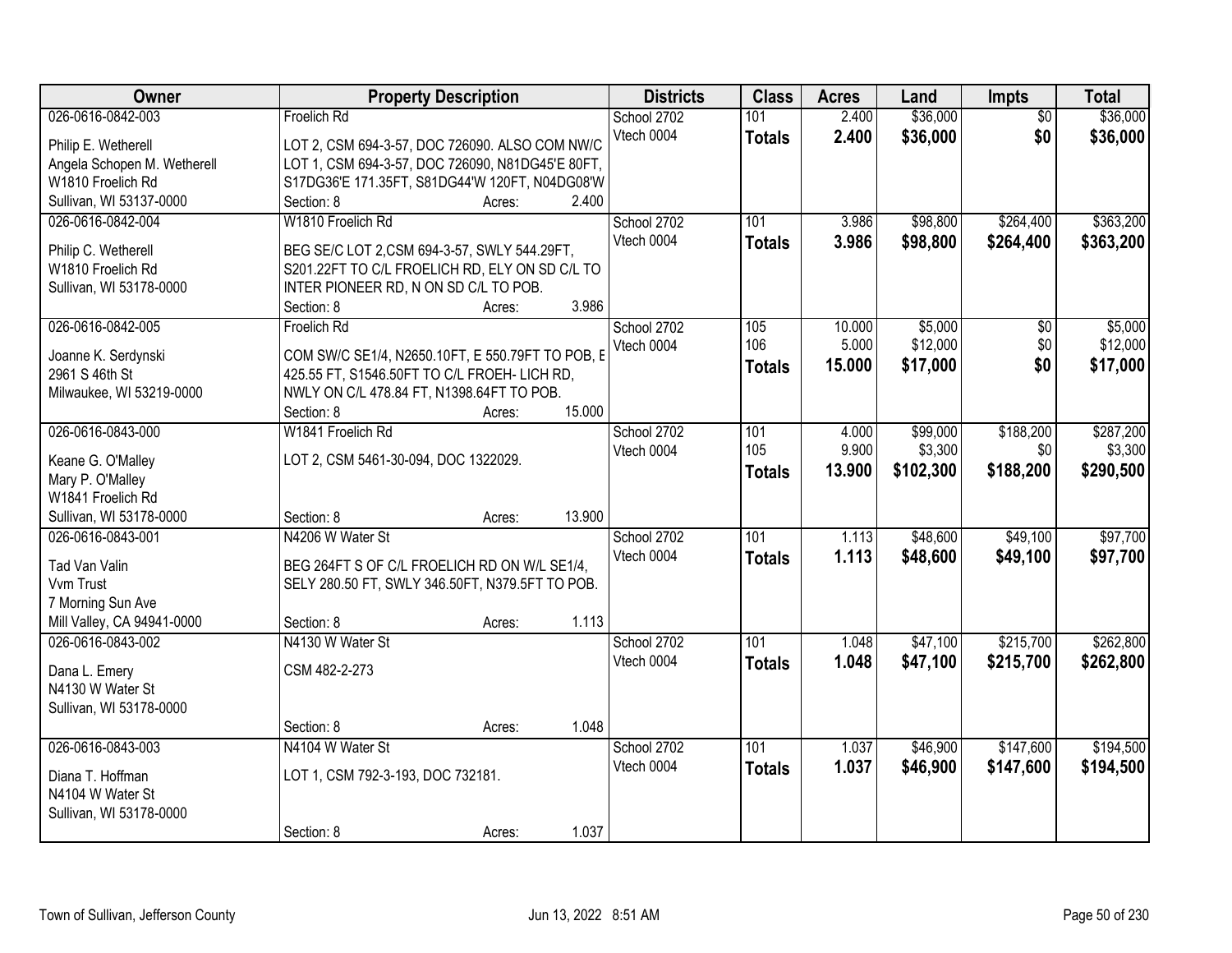| Owner                      |                                                  | <b>Property Description</b> |        | <b>Districts</b> | <b>Class</b>  | <b>Acres</b> | Land      | <b>Impts</b>    | <b>Total</b> |
|----------------------------|--------------------------------------------------|-----------------------------|--------|------------------|---------------|--------------|-----------|-----------------|--------------|
| 026-0616-0843-004          | W1789 Froelich Rd                                |                             |        | School 2702      | 101           | 13.554       | \$135,400 | \$250,300       | \$385,700    |
| Michael W. Enters          | COM S1/4/C, E1058.07FT TO POB, E548.23FT,        |                             |        | Vtech 0004       | <b>Totals</b> | 13.554       | \$135,400 | \$250,300       | \$385,700    |
| W1789 Froelich Rd          | N1079.48FT, S88DG53'W 331.06FT, N75DG52' W       |                             |        |                  |               |              |           |                 |              |
| Sullivan, WI 53178-0000    | 224FT, S1127.81FT TO POB.                        |                             |        |                  |               |              |           |                 |              |
|                            | Section: 8                                       | Acres:                      | 13.554 |                  |               |              |           |                 |              |
| 026-0616-0843-005          | N4166 W Water St                                 |                             |        | School 2702      | 101           | 1.400        | \$55,200  | \$175,200       | \$230,400    |
|                            |                                                  |                             |        | Vtech 0004       | <b>Totals</b> | 1.400        | \$55,200  | \$175,200       | \$230,400    |
| Peter R. Duerkop           | LOT 1, CSM 2640-10-72, DOC 892173.               |                             |        |                  |               |              |           |                 |              |
| Natalie R. Duerkop         |                                                  |                             |        |                  |               |              |           |                 |              |
| N4166 W Water St           |                                                  |                             | 1.400  |                  |               |              |           |                 |              |
| Sullivan, WI 53178-0000    | Section: 8                                       | Acres:                      |        |                  |               |              |           |                 |              |
| 026-0616-0843-006          | N4176 W Water St                                 |                             |        | School 2702      | 101           | 3.412        | \$90,200  | \$142,700       | \$232,900    |
| Daniel R. Muller           | LOT 1, CSM 2669-10-115.                          |                             |        | Vtech 0004       | <b>Totals</b> | 3.412        | \$90,200  | \$142,700       | \$232,900    |
| Ruth Lepien E. Muller      |                                                  |                             |        |                  |               |              |           |                 |              |
| N4176 W Water St           |                                                  |                             |        |                  |               |              |           |                 |              |
| Sullivan, WI 53178-0000    | Section: 8                                       | Acres:                      | 3.412  |                  |               |              |           |                 |              |
| 026-0616-0843-007          | N4140 W Water St                                 |                             |        | School 2702      | 101           | 1.956        | \$68,000  | $\sqrt[6]{3}$   | \$68,000     |
|                            |                                                  |                             |        | Vtech 0004       | <b>Totals</b> | 1.956        | \$68,000  | \$0             | \$68,000     |
| Vvm Trust                  | LOT 1, CSM 4694-24-114, DOC 1164580.             |                             |        |                  |               |              |           |                 |              |
| 7 Morning Sun Ave          |                                                  |                             |        |                  |               |              |           |                 |              |
| Mill Valley, CA 94941-4432 | Section: 8                                       |                             | 1.956  |                  |               |              |           |                 |              |
| 026-0616-0843-008          | Froelich Rd                                      | Acres:                      |        | School 2702      | 101           | 2.000        | \$69,000  | $\overline{50}$ | \$69,000     |
|                            |                                                  |                             |        | Vtech 0004       |               |              |           |                 |              |
| Vvm Trust                  | LOT 1, CSM 5461-30-094, DOC 1322029.             |                             |        |                  | <b>Totals</b> | 2.000        | \$69,000  | \$0             | \$69,000     |
| 7 Morning Sun Ave          |                                                  |                             |        |                  |               |              |           |                 |              |
| Mill Valley, CA 94941-4432 |                                                  |                             |        |                  |               |              |           |                 |              |
|                            | Section: 8                                       | Acres:                      | 2.000  |                  |               |              |           |                 |              |
| 026-0616-0843-009          | <b>Froelich Rd</b>                               |                             |        | School 2702      | 101           | 1.000        | \$500     | $\sqrt{$0}$     | \$500        |
| Reed Van Valin et al       | OUTLOT 1, CSM 5461-30-094, DOC 1322029.          |                             |        | Vtech 0004       | 105           | 5.420        | \$2,700   | \$0             | \$2,700      |
| 7 Morning Sun Ave          |                                                  |                             |        |                  | <b>Totals</b> | 6.420        | \$3,200   | \$0             | \$3,200      |
| Mill Valley, CA 94941-0000 |                                                  |                             |        |                  |               |              |           |                 |              |
|                            | Section: 8                                       | Acres:                      | 6.420  |                  |               |              |           |                 |              |
| 026-0616-0844-000          | Froelich Rd                                      |                             |        | School 2702      | 105           | 11.000       | \$5,500   | $\overline{30}$ | \$5,500      |
|                            |                                                  |                             |        | Vtech 0004       | 106           | 3.611        | \$8,700   | \$0             | \$8,700      |
| William H Falk Trust       | BEG INTERS HWY'S IN SE1/4, S TO S/L/S, E TO      |                             |        |                  | <b>Totals</b> | 14.611       | \$14,200  | \$0             | \$14,200     |
| Jenny L Falk Trust         | SE/S/C, N TO HWY, W TO POB. EX 5.50A IN NE/C. EX |                             |        |                  |               |              |           |                 |              |
| W1763 Froelich Rd          | CSM 1793-5-454.                                  |                             |        |                  |               |              |           |                 |              |
| Sullivan, WI 53178-0000    | Section: 8                                       | Acres:                      | 14.611 |                  |               |              |           |                 |              |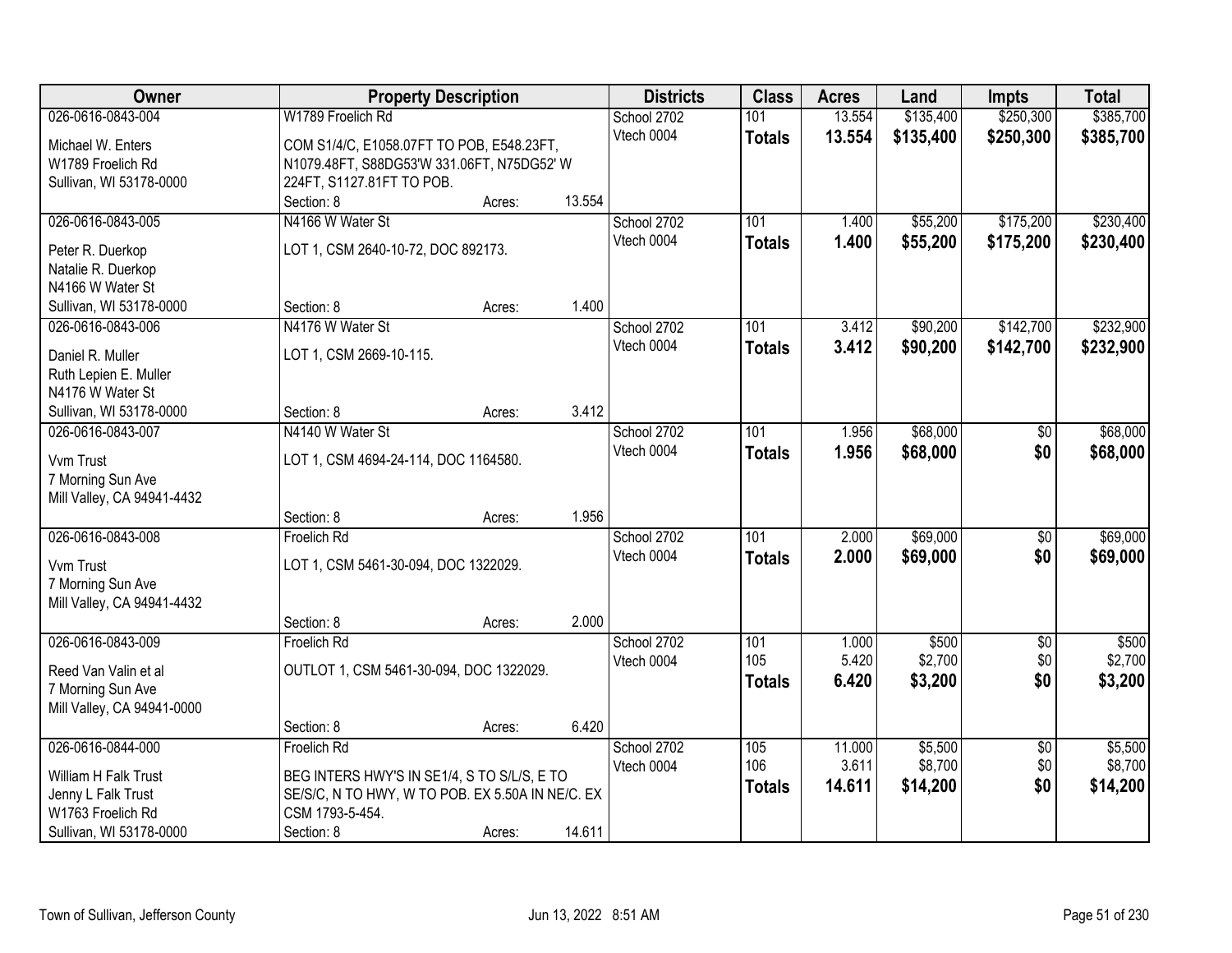| Owner                                                              | <b>Property Description</b>                                                           | <b>Districts</b> | <b>Class</b>  | <b>Acres</b> | Land      | Impts     | <b>Total</b> |
|--------------------------------------------------------------------|---------------------------------------------------------------------------------------|------------------|---------------|--------------|-----------|-----------|--------------|
| 026-0616-0844-001                                                  | W1741 Froelich Rd                                                                     | School 2702      | 101           | 2.055        | \$69,800  | \$172,900 | \$242,700    |
| Jeanette R Falk Trust                                              | LOT 1, CSM 1519-5-16. EX COM E1/4/C, S1162.90FT,                                      | Vtech 0004       | <b>Totals</b> | 2.055        | \$69,800  | \$172,900 | \$242,700    |
| William & Jenny Falk Trust                                         | S00DG02' W 263.71FT TO POB, S00DG02'W 56.09FT,                                        |                  |               |              |           |           |              |
| W1763 Froelich Rd                                                  | S63DG22'W 397.38FT, N14DG15'W 97.19FT,                                                |                  |               |              |           |           |              |
| Sullivan, WI 53178-0000                                            | 2.055<br>Section: 8<br>Acres:                                                         |                  |               |              |           |           |              |
| 026-0616-0844-002                                                  | W1763 Froelich Rd                                                                     | School 2702      | 101           | 2.869        | \$82,000  | \$225,900 | \$307,900    |
|                                                                    |                                                                                       | Vtech 0004       | <b>Totals</b> | 2.869        | \$82,000  | \$225,900 | \$307,900    |
| William H Falk Trust<br>Jenny L Falk Trust                         | LOT 2, CSM 1519-5-16. ALSO COM E1/4/C,<br>S1162.90FT, S00 DG02'W 263.71FT TO POB, S00 |                  |               |              |           |           |              |
| W1763 Froelich Rd                                                  | DG02'W 56.09FT, S63DG22'W 397.38FT, N14DG15'W                                         |                  |               |              |           |           |              |
| Sullivan, WI 53178-0000                                            | 2.869<br>Section: 8<br>Acres:                                                         |                  |               |              |           |           |              |
| 026-0616-0844-004                                                  | W1765 Froelich Rd                                                                     | School 2702      | 101           | 12.282       | \$132,200 | \$216,200 | \$348,400    |
|                                                                    |                                                                                       | Vtech 0004       |               | 12.282       |           |           |              |
| Dale P & Sandra K Falk Joint Revocable   LOTS 1&2, CSM 1793-5-454. |                                                                                       |                  | <b>Totals</b> |              | \$132,200 | \$216,200 | \$348,400    |
| <b>Living Trust</b>                                                |                                                                                       |                  |               |              |           |           |              |
| Sandra K Falk Trust                                                |                                                                                       |                  |               |              |           |           |              |
| W1765 Froelich Rd                                                  | 12.282<br>Section: 8<br>Acres:                                                        |                  |               |              |           |           |              |
| Sullivan, WI 53178-0000                                            |                                                                                       |                  |               |              |           |           |              |
| 026-0616-0911-000                                                  | W1328 County Rd F                                                                     | School 2702      | 105           | 36.785       | \$18,400  | \$0       | \$18,400     |
| Richard F. Back III                                                | LOT 1, CSM 4532-23-072, DOC 1144609. ALSO 25FT                                        | Vtech 0004       | 107           | 2.000        | \$50,000  | \$181,400 | \$231,400    |
| W1328 County Rd F                                                  | ESMT IN DOC 730378. ALSO AFFIDAVIT IN DOC                                             |                  | <b>Totals</b> | 38.785       | \$68,400  | \$181,400 | \$249,800    |
| Sullivan, WI 53178-0000                                            | 1148276.                                                                              |                  |               |              |           |           |              |
|                                                                    | 38.785<br>Section: 9<br>Acres:                                                        |                  |               |              |           |           |              |
| 026-0616-0911-001                                                  | W1302 County Rd F                                                                     | School 2702      | 101           | 1.994        | \$68,900  | \$323,500 | \$392,400    |
|                                                                    |                                                                                       | Vtech 0004       | <b>Totals</b> | 1.994        | \$68,900  | \$323,500 | \$392,400    |
| Todd A. Melcher                                                    | LOT 3, CSM 4532-23-072. ALSO AFFIDAVIT IN DOC                                         |                  |               |              |           |           |              |
| Robin L. Melcher                                                   | 1148276.                                                                              |                  |               |              |           |           |              |
| W1302 County Rd F                                                  |                                                                                       |                  |               |              |           |           |              |
| Sullivan, WI 53178-0000                                            | 1.994<br>Section: 9<br>Acres:                                                         |                  |               |              |           |           |              |
| 026-0616-0911-002                                                  | W1321 County Rd F                                                                     | School 2702      | 101           | 1.500        | \$57,500  | \$113,500 | \$171,000    |
| <b>Ruth Barnes</b>                                                 | BEG 957.80FT S OF NE/S/C, S 487FT, N58DG50'W                                          | Vtech 0004       | <b>Totals</b> | 1.500        | \$57,500  | \$113,500 | \$171,000    |
| <b>Austin Barnes</b>                                               | 316.49FT, N30DG22'E 375FT, E 80.25FT TO POB. EX                                       |                  |               |              |           |           |              |
| 1061 W Blackhawk Dr Apt 308                                        | WLY 50FT IN RD.                                                                       |                  |               |              |           |           |              |
| Whitewater, WI 53190-0000                                          | 1.500<br>Section: 9<br>Acres:                                                         |                  |               |              |           |           |              |
| 026-0616-0911-003                                                  | W1352 County Rd F                                                                     | School 2702      | 101           | 0.660        | \$38,200  | \$117,000 | \$155,200    |
|                                                                    |                                                                                       | Vtech 0004       | <b>Totals</b> | 0.660        | \$38,200  | \$117,000 | \$155,200    |
| Jessica Degner                                                     | COM E1/4/P, N660.14FT, S89DG 25'W 771.87FT TO                                         |                  |               |              |           |           |              |
| W1352 County Rd F                                                  | C/L STH 135 NELY ON SD C/L 896FT TO POB,                                              |                  |               |              |           |           |              |
| Sullivan, WI 53178-0000                                            | N30DG21E 204FT, S89DG23'W 233.22FT, S30DG21'W<br>0.660                                |                  |               |              |           |           |              |
|                                                                    | Section: 9<br>Acres:                                                                  |                  |               |              |           |           |              |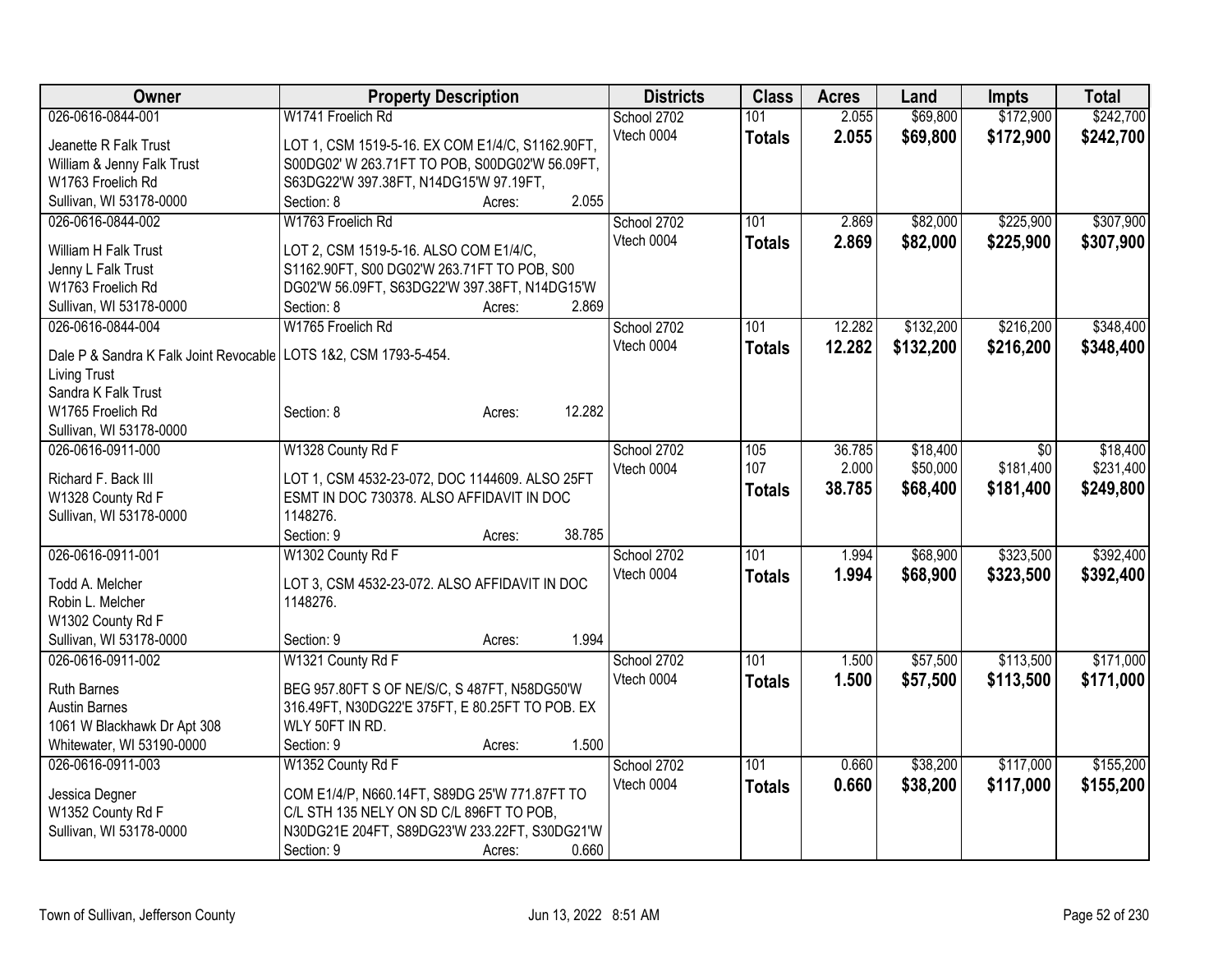| <b>Owner</b>                        |                                                                                           | <b>Property Description</b> |        | <b>Districts</b> | <b>Class</b>  | <b>Acres</b> | Land      | <b>Impts</b>    | <b>Total</b> |
|-------------------------------------|-------------------------------------------------------------------------------------------|-----------------------------|--------|------------------|---------------|--------------|-----------|-----------------|--------------|
| 026-0616-0912-000                   | County Rd F                                                                               |                             |        | School 2702      | 105           | 35.006       | \$17,500  | $\overline{50}$ | \$17,500     |
| Todd A. Melcher                     | LOT 2, CSM 4532-23-072. ALSO AFFIDAVIT IN DOC                                             |                             |        | Vtech 0004       | <b>Totals</b> | 35.006       | \$17,500  | \$0             | \$17,500     |
| Robin L. Melcher                    | 1148276.                                                                                  |                             |        |                  |               |              |           |                 |              |
| W1302 County Rd F                   |                                                                                           |                             |        |                  |               |              |           |                 |              |
| Sullivan, WI 53178-0000             | Section: 9                                                                                | Acres:                      | 35.006 |                  |               |              |           |                 |              |
| 026-0616-0913-000                   | County Rd F                                                                               |                             |        | School 2702      | 104           | 12.000       | \$800     | $\overline{50}$ | \$800        |
| Krohn Farms, Inc                    | SW1/4 NE1/4. ALSO S 16.5FT OF N1/2 SE1/4 NE1/4 W                                          |                             |        | Vtech 0004       | 105           | 19.500       | \$9,800   | \$0             | \$9,800      |
| W1440 County Rd F                   | OF RD.                                                                                    |                             |        |                  | 107           | 0.500        | \$17,500  | \$17,800        | \$35,300     |
| Sullivan, WI 53178-0000             |                                                                                           |                             |        |                  | <b>15M</b>    | 8.250        | \$9,900   | \$0             | \$9,900      |
|                                     | Section: 9                                                                                | Acres:                      | 40.250 |                  | <b>Totals</b> | 40.250       | \$38,000  | \$17,800        | \$55,800     |
| 026-0616-0914-000                   | W1440 County Rd F                                                                         |                             |        | School 2702      | 104           | 14.940       | \$3,200   | \$0             | \$3,200      |
| Krohn Farms, Inc                    | S1/2 SE1/4 NE1/4. EX 2.06A IN CTH F IN 731-835.                                           |                             |        | Vtech 0004       | 107           | 3.000        | \$75,000  | \$295,700       | \$370,700    |
| W1440 County Rd F                   |                                                                                           |                             |        |                  | <b>Totals</b> | 17.940       | \$78,200  | \$295,700       | \$373,900    |
| Sullivan, WI 53178-0000             |                                                                                           |                             |        |                  |               |              |           |                 |              |
|                                     | Section: 9                                                                                | Acres:                      | 17.940 |                  |               |              |           |                 |              |
| 026-0616-0914-001                   | W1430 County Rd F                                                                         |                             |        | School 2702      | 101           | 4.114        | \$100,700 | \$201,500       | \$302,200    |
|                                     |                                                                                           |                             |        | Vtech 0004       | <b>Totals</b> | 4.114        | \$100,700 | \$201,500       | \$302,200    |
| James A. Baker et al                | LOT 1, CSM 588-2-408, DOC 720688. ALSO BEG SW/C                                           |                             |        |                  |               |              |           |                 |              |
| Gary Thomas II                      | LOT 2, SD CSM, S87DG12'E 105.56FT, S89DG12'E                                              |                             |        |                  |               |              |           |                 |              |
| W1430 County Rd F                   | 318.02FT, S73DG36' E 289.43FT, N82DG35'W 707.01                                           |                             |        |                  |               |              |           |                 |              |
| Sullivan, WI 53178-0000             | Section: 9                                                                                | Acres:                      | 4.114  |                  |               |              |           |                 |              |
| 026-0616-0914-003                   | W1382 County Rd F                                                                         |                             |        | School 2702      | 101           | 7.526        | \$120,300 | \$232,100       | \$352,400    |
| Jeffery J. Moore                    | LOT 1, CSM 751-3-138. ALSO LOT 2, CSM 588-2-408.                                          |                             |        | Vtech 0004       | <b>Totals</b> | 7.526        | \$120,300 | \$232,100       | \$352,400    |
| W1382 County Rd F                   | EX BEG SW/C SD LOT 2, S87DG12'E 105.56FT,                                                 |                             |        |                  |               |              |           |                 |              |
| Sullivan, WI 53178-0000             | S89DG12'E 318.02FT S73DG36'E 289.43FT, N82DG35'                                           |                             |        |                  |               |              |           |                 |              |
|                                     | Section: 9                                                                                | Acres:                      | 7.526  |                  |               |              |           |                 |              |
| 026-0616-0914-004                   | W1362 County Rd F                                                                         |                             |        | School 2702      | 101           | 1.867        | \$65,900  | \$137,800       | \$203,700    |
| Greg W. Kronschnabel                | LOT 2, CSM 751-3-138, DOC 729433.                                                         |                             |        | Vtech 0004       | <b>Totals</b> | 1.867        | \$65,900  | \$137,800       | \$203,700    |
| W1362 County Rd F                   |                                                                                           |                             |        |                  |               |              |           |                 |              |
| Sullivan, WI 53178-0000             |                                                                                           |                             |        |                  |               |              |           |                 |              |
|                                     | Section: 9                                                                                | Acres:                      | 1.867  |                  |               |              |           |                 |              |
| 026-0616-0914-005                   | W1387 County Rd F                                                                         |                             |        | School 2702      | 101           | 0.480        | \$33,700  | \$131,900       | \$165,600    |
|                                     |                                                                                           |                             |        | Vtech 0004       | <b>Totals</b> | 0.480        | \$33,700  | \$131,900       | \$165,600    |
| Jon L. Zautner<br>W1387 County Rd F | COM NE/S/C, S 819.13FT, S30DG 22'W 540.72FT,<br>S31DG44'W 325 FT TO POB, S31DG44'W 145FT, |                             |        |                  |               |              |           |                 |              |
| Sullivan, WI 53178-0000             | S58DG16'E 195FT, N31DG44'E 145FT, N58DG16'W                                               |                             |        |                  |               |              |           |                 |              |
|                                     | Section: 9                                                                                | Acres:                      | 0.480  |                  |               |              |           |                 |              |
|                                     |                                                                                           |                             |        |                  |               |              |           |                 |              |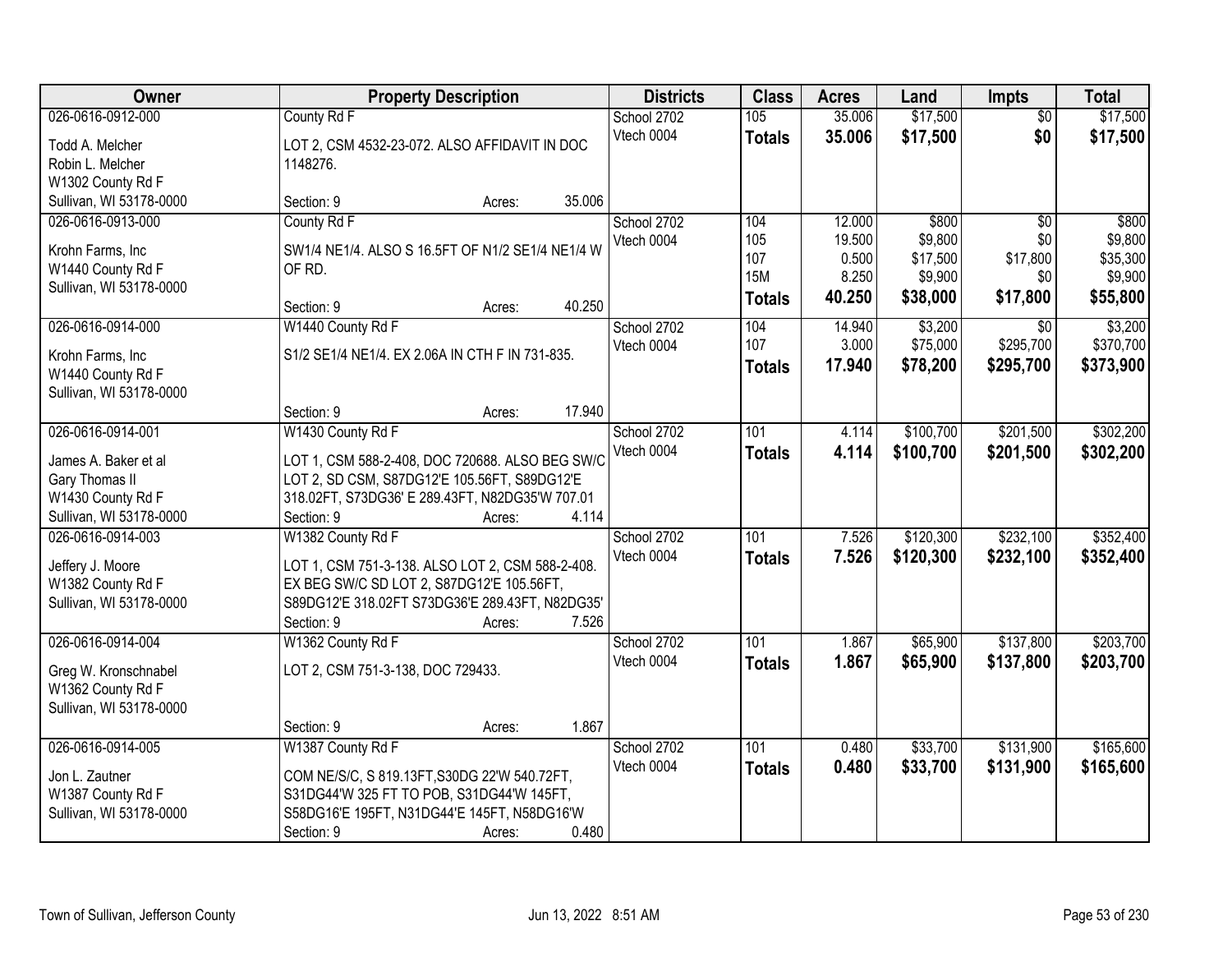| <b>Owner</b>                      | <b>Property Description</b>                                                                        |        |        | <b>Districts</b> | <b>Class</b>  | <b>Acres</b> | Land     | <b>Impts</b>    | <b>Total</b> |
|-----------------------------------|----------------------------------------------------------------------------------------------------|--------|--------|------------------|---------------|--------------|----------|-----------------|--------------|
| 026-0616-0914-006                 | W1375 County Rd F                                                                                  |        |        | School 2702      | 101           | 1.186        | \$50,300 | \$172,100       | \$222,400    |
| Paul A. Schuck                    | COM NE/S/C, S819.13FT TO C/L STH 135, S30DG22'W                                                    |        |        | Vtech 0004       | <b>Totals</b> | 1.186        | \$50,300 | \$172,100       | \$222,400    |
| W1375 County Rd F                 | 540.72FT, S31DG44'W 130FT TO A POB, S31 DG44'W                                                     |        |        |                  |               |              |          |                 |              |
| Sullivan, WI 53178-0000           | 195FT, S58DG16'E 215 FT, N31DG44'E 195FT,                                                          |        |        |                  |               |              |          |                 |              |
|                                   | Section: 9                                                                                         | Acres: | 1.186  |                  |               |              |          |                 |              |
| 026-0616-0914-007                 | W1361 County Rd F                                                                                  |        |        | School 2702      | 101           | 1.520        | \$58,000 | \$192,900       | \$250,900    |
|                                   |                                                                                                    |        |        | Vtech 0004       | <b>Totals</b> | 1.520        | \$58,000 | \$192,900       | \$250,900    |
| Nicholas C. Fex                   | LOT 1, CSM 680-3-36, DOC 725347. EX BEG SE/C LOT                                                   |        |        |                  |               |              |          |                 |              |
| Jamie M. Fex                      | 1 SD CSM, N30FT, N89DG01'W 145.81FT, S17DG21'W                                                     |        |        |                  |               |              |          |                 |              |
| W1361 County Rd F                 | 31.26FT, S89DG01'E 155.14FT TO POB.                                                                |        | 1.520  |                  |               |              |          |                 |              |
| Sullivan, WI 53178-0000           | Section: 9                                                                                         | Acres: |        |                  | 101           | 2.690        |          | \$162,100       | \$241,500    |
| 026-0616-0914-008                 | W1397 County Rd F                                                                                  |        |        | School 2702      |               |              | \$79,400 |                 |              |
| <b>Irvin M Miller Trust</b>       | LOT 2, CSM 680-3-36, DOC 725347. ALSO COM SE/C                                                     |        |        | Vtech 0004       | <b>Totals</b> | 2.690        | \$79,400 | \$162,100       | \$241,500    |
| W1397 County Rd F                 | LOT 1, SD CSM, N30FT, N89DG01'W 145 .81FT,                                                         |        |        |                  |               |              |          |                 |              |
| Sullivan, WI 53178-0000           | S17DG21'W 31.26FT, S89DG01'E 155.14FT TO POB.                                                      |        |        |                  |               |              |          |                 |              |
|                                   | Section: 9                                                                                         | Acres: | 2.690  |                  |               |              |          |                 |              |
| 026-0616-0914-009                 | W1417 County Rd F                                                                                  |        |        | School 2702      | 101           | 0.940        | \$44,600 | \$107,700       | \$152,300    |
|                                   |                                                                                                    |        |        | Vtech 0004       | <b>Totals</b> | 0.940        | \$44,600 | \$107,700       | \$152,300    |
| John P. O'Brien<br>Amy L. O'Brien | BEG 660FT N & 286.1FT W OF E1/4/P, W 486.2FT TO                                                    |        |        |                  |               |              |          |                 |              |
| W1417 County Rd F                 | C/L STH 135, N42DG35'E 163FT, E375.9 FT, S 120FT<br>TO POB. EX 50FT RES FOR HWY ON W/L. EX .06A IN |        |        |                  |               |              |          |                 |              |
| Sullivan, WI 53178-0000           | Section: 9                                                                                         | Acres: | 0.940  |                  |               |              |          |                 |              |
| 026-0616-0921-000                 | Froelich Rd                                                                                        |        |        | School 2702      | 105           | 40.000       | \$20,000 | $\overline{50}$ | \$20,000     |
|                                   |                                                                                                    |        |        | Vtech 0004       |               |              |          |                 |              |
| Maverick Holdings, LLC            | NE1/4 NW1/4.                                                                                       |        |        |                  | <b>Totals</b> | 40.000       | \$20,000 | \$0             | \$20,000     |
| 7804 Burr Oak Dr                  |                                                                                                    |        |        |                  |               |              |          |                 |              |
| Mchenry, IL 60050-0000            |                                                                                                    |        |        |                  |               |              |          |                 |              |
|                                   | Section: 9                                                                                         | Acres: | 40.000 |                  |               |              |          |                 |              |
| 026-0616-0922-000                 | Froelich Rd                                                                                        |        |        | School 2702      | 104           | 40.000       | \$8,900  | $\overline{50}$ | \$8,900      |
| Haf Golden Acres, LLC             | NW1/4 NW1/4.                                                                                       |        |        | Vtech 0004       | <b>Totals</b> | 40.000       | \$8,900  | \$0             | \$8,900      |
| N9416 Tamarack Rd                 |                                                                                                    |        |        |                  |               |              |          |                 |              |
| Whitewater, WI 53190-0000         |                                                                                                    |        |        |                  |               |              |          |                 |              |
|                                   | Section: 9                                                                                         | Acres: | 40.000 |                  |               |              |          |                 |              |
| 026-0616-0923-000                 | Froelich Rd                                                                                        |        |        | School 2702      | 104           | 17.000       | \$3,100  | $\overline{50}$ | \$3,100      |
|                                   |                                                                                                    |        |        | Vtech 0004       | 105           | 17.230       | \$8,600  | \$0             | \$8,600      |
| Douglas W. Kratky                 | LOT 4, CSM 3702-17-117, DOC 999959.                                                                |        |        |                  | 107           | 0.500        | \$12,500 | \$16,800        | \$29,300     |
| Bernard A. Kratky                 |                                                                                                    |        |        |                  | <b>15M</b>    | 4.000        | \$4,800  | \$0             | \$4,800      |
| N3073 County Rd K                 |                                                                                                    |        |        |                  |               | 38.730       | \$29,000 | \$16,800        | \$45,800     |
| Jefferson, WI 53549-0000          | Section: 9                                                                                         | Acres: | 38.730 |                  | <b>Totals</b> |              |          |                 |              |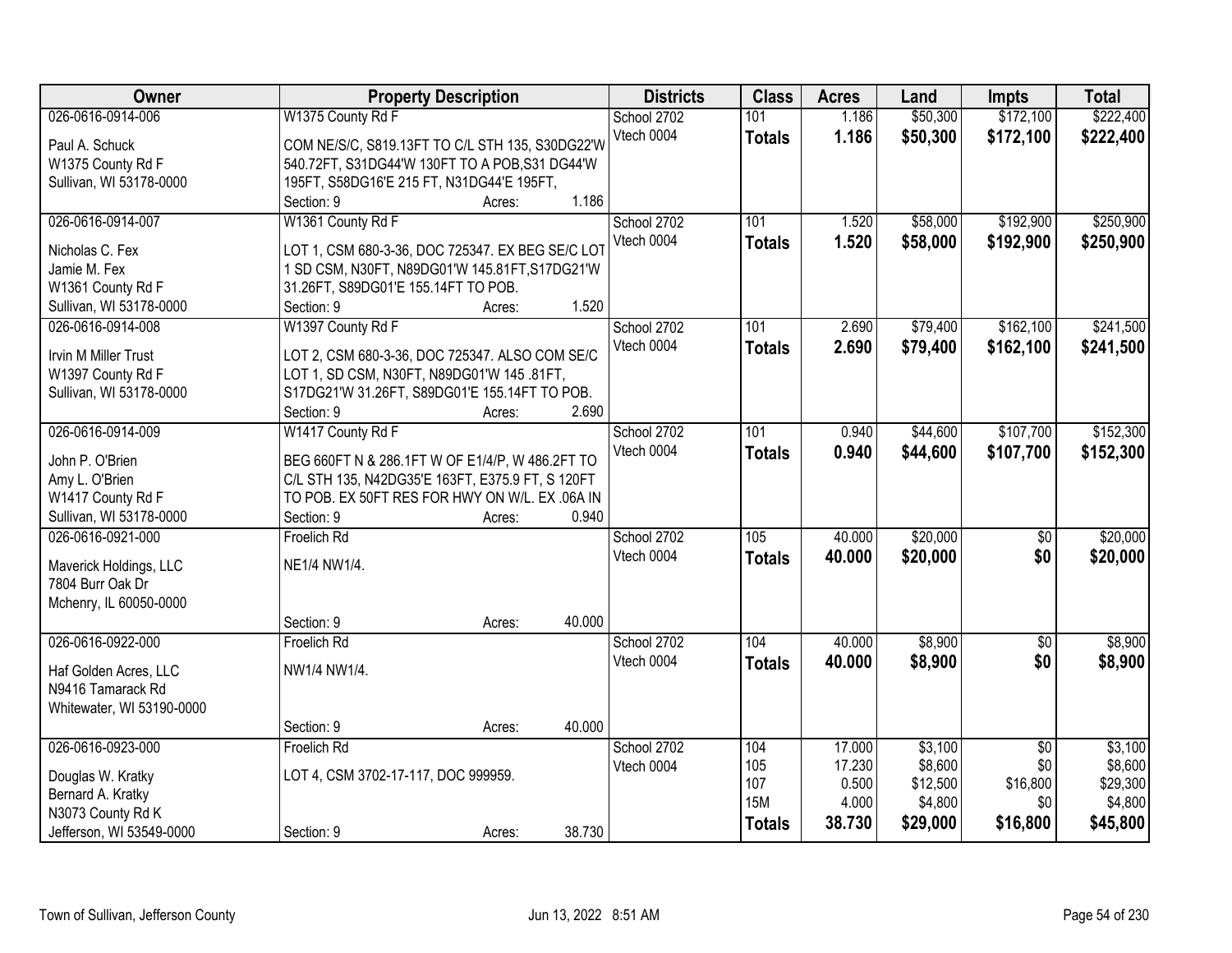| Owner                                        |                                                | <b>Property Description</b> |        | <b>Districts</b> | <b>Class</b>  | <b>Acres</b> | Land      | <b>Impts</b>    | <b>Total</b> |
|----------------------------------------------|------------------------------------------------|-----------------------------|--------|------------------|---------------|--------------|-----------|-----------------|--------------|
| 026-0616-0924-000                            | Froelich Rd                                    |                             |        | School 2702      | 104           | 10.250       | \$1,900   | $\overline{50}$ | \$1,900      |
| Diane J. MacDonald et al                     | LOT 3, CSM 3702-17-117, DOC 999959.            |                             |        | Vtech 0004       | 105           | 24.750       | \$12,400  | \$0             | \$12,400     |
| 4229 Portland Pkwy                           |                                                |                             |        |                  | <b>Totals</b> | 35.000       | \$14,300  | \$0             | \$14,300     |
| Madison, WI 53714-0000                       |                                                |                             |        |                  |               |              |           |                 |              |
|                                              | Section: 9                                     | Acres:                      | 35.000 |                  |               |              |           |                 |              |
| 026-0616-0924-001                            | W1526 Froelich Rd                              |                             |        | School 2702      | 101           | 2.000        | \$69,000  | \$359,000       | \$428,000    |
| Thomas E. Ball                               | LOT 1, CSM 3702-17-117.                        |                             |        | Vtech 0004       | 102           | 1.500        | \$57,500  | \$106,500       | \$164,000    |
| Tanya M. Ball                                |                                                |                             |        |                  | 104           | 16.000       | \$3,600   | \$0             | \$3,600      |
| W1526 Froelich Rd                            |                                                |                             |        |                  | 105           | 15.500       | \$7,800   | \$0             | \$7,800      |
| Sullivan, WI 53178-0000                      | Section: 9                                     | Acres:                      | 35.000 |                  | <b>Totals</b> | 35.000       | \$137,900 | \$465,500       | \$603,400    |
| 026-0616-0931-000                            | W1554 Froelich Rd                              |                             |        | School 2702      | 101           | 3.000        | \$84,000  | \$183,000       | \$267,000    |
| Michael A. Schenk                            | LOT 2, CSM 3702-17-117.                        |                             |        | Vtech 0004       | <b>Totals</b> | 3.000        | \$84,000  | \$183,000       | \$267,000    |
| Debra K. Schenk                              |                                                |                             |        |                  |               |              |           |                 |              |
| W1554 Froelich Rd                            |                                                |                             |        |                  |               |              |           |                 |              |
| Sullivan, WI 53178-0000                      | Section: 9                                     | Acres:                      | 3.000  |                  |               |              |           |                 |              |
| 026-0616-0931-001                            | W1518 Froelich Rd                              |                             |        | School 2702      | 101           | 0.600        | \$36,800  | \$107,600       | \$144,400    |
| Jamison Rahn                                 | A PCL 132FT E-W BY 165FT N-S IN NE1/4 SW1/4 AT |                             |        | Vtech 0004       | <b>Totals</b> | 0.600        | \$36,800  | \$107,600       | \$144,400    |
| Melissa Rahn                                 | THE INTERS OF N/L TWN RD & C/L SEC. ALSO COM   |                             |        |                  |               |              |           |                 |              |
| W1518 Froelich Rd                            | S1/4/C, N0DG27'E 1543FT TO C/L FROELICH RD &   |                             |        |                  |               |              |           |                 |              |
| Sullivan, WI 53178-0000                      | Section: 9                                     | Acres:                      | 0.600  |                  |               |              |           |                 |              |
| 026-0616-0932-000                            | W1658 Froelich Rd                              |                             |        | School 2702      | 101           | 2.000        | \$69,000  | $\overline{30}$ | \$69,000     |
|                                              |                                                |                             |        | Vtech 0004       | <b>Totals</b> | 2.000        | \$69,000  | \$0             | \$69,000     |
| Renee Currington                             | LOT 2, CSM 5430-30-021, DOC 1313504.           |                             |        |                  |               |              |           |                 |              |
| 30 Forest Ave<br>Plymouth, WI 53073-0000     |                                                |                             |        |                  |               |              |           |                 |              |
|                                              | Section: 9                                     | Acres:                      | 2.000  |                  |               |              |           |                 |              |
| 026-0616-0932-001                            | W1628 Froelich Rd                              |                             |        | School 2702      | 101           | 1.000        | \$46,000  | \$252,100       | \$298,100    |
|                                              |                                                |                             |        | Vtech 0004       | 106           | 13.000       | \$31,200  | \$0             | \$31,200     |
| Steven W. Hatch                              | LOT 1, CSM 5412-29-285, DOC 1309246.           |                             |        |                  | <b>Totals</b> | 14.000       | \$77,200  | \$252,100       | \$329,300    |
| Kathy Y. Hatch                               |                                                |                             |        |                  |               |              |           |                 |              |
| W1628 Froelich Rd                            |                                                |                             |        |                  |               |              |           |                 |              |
| Sullivan, WI 53178-0000<br>026-0616-0932-002 | Section: 9<br>W1676 Froelich Rd                | Acres:                      | 14.000 | School 2702      | 101           | 1.000        | \$46,000  | \$267,500       | \$313,500    |
|                                              |                                                |                             |        | Vtech 0004       | 106           | 12.684       | \$30,400  | \$0             | \$30,400     |
| Scott E. Brochtrup                           | LOT 1, CSM 5430-30-021, DOC 1313504.           |                             |        |                  | <b>Totals</b> | 13.684       | \$76,400  | \$267,500       | \$343,900    |
| Geneva C. Brochtrup                          |                                                |                             |        |                  |               |              |           |                 |              |
| W1676 Froelich Rd                            |                                                |                             |        |                  |               |              |           |                 |              |
| Sullivan, WI 53178-0000                      | Section: 9                                     | Acres:                      | 13.684 |                  |               |              |           |                 |              |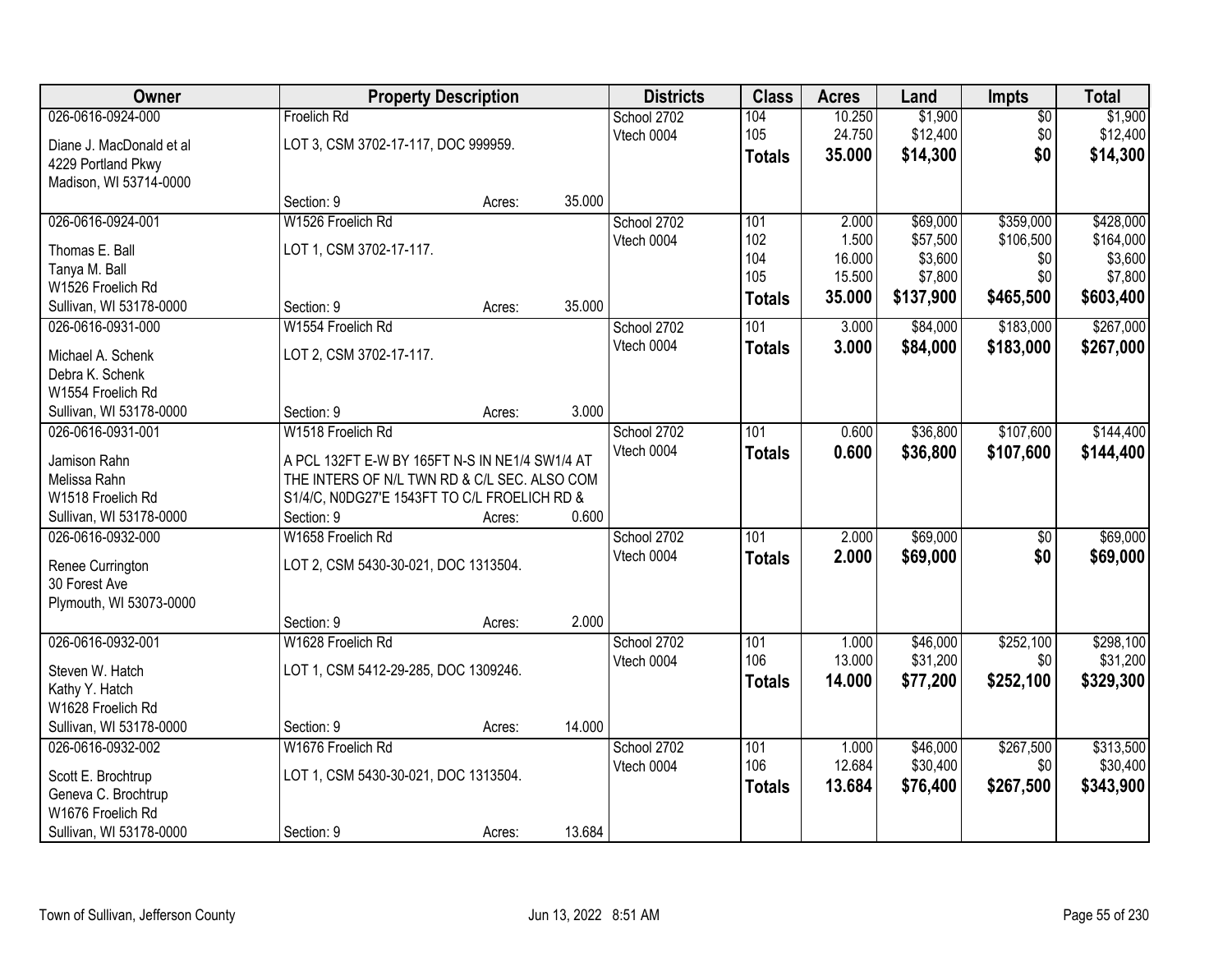| Owner                                        | <b>Property Description</b>                                                           |        | <b>Districts</b> | <b>Class</b>  | <b>Acres</b>    | Land                | <b>Impts</b>     | <b>Total</b>         |
|----------------------------------------------|---------------------------------------------------------------------------------------|--------|------------------|---------------|-----------------|---------------------|------------------|----------------------|
| 026-0616-0933-000                            | W1693 Froelich Rd                                                                     |        | School 2702      | 101           | 1.000           | \$27,300            | \$146,600        | \$173,900            |
| Patrick A. Pelikan                           | LOT 1, CSM 5378-29-187, DOC 1299338.                                                  |        | Vtech 0004       | 104           | 2.000           | \$500               | \$0              | \$500                |
| Susan B. Pelikan                             |                                                                                       |        |                  | <b>Totals</b> | 3.000           | \$27,800            | \$146,600        | \$174,400            |
| W1693 Froelich Rd                            |                                                                                       |        |                  |               |                 |                     |                  |                      |
| Sullivan, WI 53178-0000                      | Section: 9<br>Acres:                                                                  | 3.000  |                  |               |                 |                     |                  |                      |
| 026-0616-0933-001                            | W1655 Froelich Rd                                                                     |        | School 2702      | 104           | 19.826          | \$3,800             | $\overline{30}$  | \$3,800              |
| Patrick A. Pelikan                           | SW1/4 SW1/4, ALSO NW1/4 SW1/4 LYG S OF                                                |        | Vtech 0004       | 107           | 0.500           | \$12,500            | \$25,400         | \$37,900             |
| Susan B. Pelikan                             | FROELICH RD. EX CSM 5378-29-187, DOC 1299338.                                         |        |                  | <b>15M</b>    | 24.000          | \$12,000            | \$0              | \$12,000             |
| W1693 Froelich Rd                            |                                                                                       |        |                  | <b>Totals</b> | 44.326          | \$28,300            | \$25,400         | \$53,700             |
| Sullivan, WI 53178-0000                      | Section: 9<br>Acres:                                                                  | 44.326 |                  |               |                 |                     |                  |                      |
| 026-0616-0934-000                            | W1566 Stephan Ln                                                                      |        | School 2702      | 101           | 1.000           | \$46,000            | \$241,400        | \$287,400            |
|                                              |                                                                                       |        | Vtech 0004       | 104           | 17.800          | \$4,000             | \$0              | \$4,000              |
| Robert G. Stephan                            | SE1/4 SW1/4. ALSO THAT PT OF NE1/4 SW1/4 LYG S<br>OF FROELICH RD. EX CSM 3970-19-117. |        |                  | 105           | 15.900          | \$15,700            | \$0              | \$15,700             |
| Nancy L. Stephan<br>W1566 Stephan Ln         |                                                                                       |        |                  | <b>15M</b>    | 9.300           | \$11,200            | \$0              | \$11,200             |
| Sullivan, WI 53178-0000                      | Section: 9<br>Acres:                                                                  | 44.000 |                  | <b>Totals</b> | 44.000          | \$76,900            | \$241,400        | \$318,300            |
| 026-0616-0934-001                            | W1573 Froelich Rd                                                                     |        | School 2702      | 101           | 3.000           | \$84,000            | \$112,000        | \$196,000            |
|                                              |                                                                                       |        | Vtech 0004       | <b>Totals</b> | 3.000           | \$84,000            | \$112,000        | \$196,000            |
| David M. Cohen                               | LOT 1, CSM 3970-19-117.                                                               |        |                  |               |                 |                     |                  |                      |
| Lisa B. Cohen                                |                                                                                       |        |                  |               |                 |                     |                  |                      |
| W1573 Froelich Rd<br>Sullivan, WI 53178-0000 | Section: 9                                                                            | 3.000  |                  |               |                 |                     |                  |                      |
| 026-0616-0941-000                            | Acres:<br><b>Froelich Rd</b>                                                          |        | School 2702      | 104           | 60.310          | \$13,500            | $\overline{30}$  | \$13,500             |
|                                              |                                                                                       |        | Vtech 0004       | 105           | 7.515           | \$3,800             | \$0              | \$3,800              |
| Anfang Properties, LLC                       | LOT 1, CSM 4903-25-262.                                                               |        |                  | <b>Totals</b> | 67.825          | \$17,300            | \$0              | \$17,300             |
| N4589 Pioneer Rd                             |                                                                                       |        |                  |               |                 |                     |                  |                      |
| Sullivan, WI 53178-0000                      |                                                                                       |        |                  |               |                 |                     |                  |                      |
|                                              | Section: 9<br>Acres:                                                                  | 67.825 |                  |               |                 |                     |                  |                      |
| 026-0616-0942-000                            | W1490 County Rd F                                                                     |        | School 2702      | 104           | 13.000          | \$800               | $\sqrt{6}$       | \$800                |
| Molly M. Mcknight                            | THAT PT OF N1/2 SE1/4 LYG N OF FROELICH RD & W                                        |        | Vtech 0004       | 105<br>107    | 14.710<br>2.000 | \$7,400<br>\$50,000 | \$0<br>\$127,700 | \$7,400<br>\$177,700 |
| Ray S. Mcknight                              | OF STH 135. EX 1.29A IN CTH F & SBJ TO ESMT IN                                        |        |                  |               | 29.710          |                     | \$127,700        |                      |
| W1490 County Rd F                            | DOC 848479.                                                                           |        |                  | <b>Totals</b> |                 | \$58,200            |                  | \$185,900            |
| Sullivan, WI 53178-0000                      | Section: 9<br>Acres:                                                                  | 29.710 |                  |               |                 |                     |                  |                      |
| 026-0616-0943-000                            | W1485 Froelich Rd                                                                     |        | School 2702      | 104           | 5.000           | \$1,100             | $\overline{30}$  | \$1,100              |
| Jacob Smith                                  | COM S1/4/C, N58.42FT TO POB, N1483.78FT TO C/L                                        |        | Vtech 0004       | 105           | 11.926          | \$6,000             | \$0              | \$6,000              |
| Casandra Smith                               | FROELICH RD, E ON SD C/L TO W/L CTH F, SLY ON                                         |        |                  | <b>Totals</b> | 16.926          | \$7,100             | \$0              | \$7,100              |
| W1485 Froelich Rd                            | SD W/L TO POB. EX 1.92A IN CTH F 729-350 & 352 EX                                     |        |                  |               |                 |                     |                  |                      |
| Sullivan, WI 53178-0000                      | Section: 9<br>Acres:                                                                  | 16.926 |                  |               |                 |                     |                  |                      |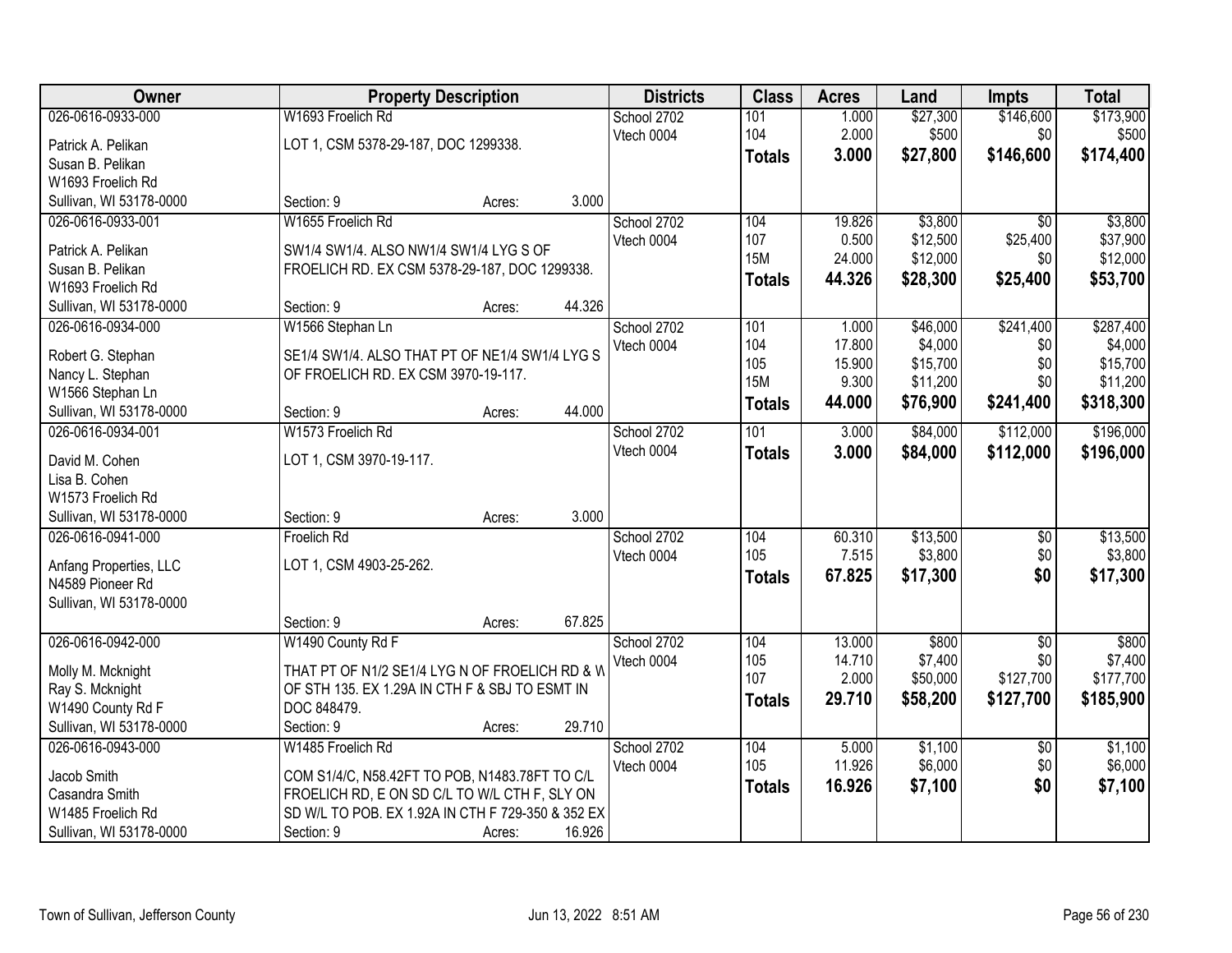| Owner                                               | <b>Property Description</b>                                                                       |        |        | <b>Districts</b> | <b>Class</b>     | <b>Acres</b> | Land                   | <b>Impts</b>           | <b>Total</b>    |
|-----------------------------------------------------|---------------------------------------------------------------------------------------------------|--------|--------|------------------|------------------|--------------|------------------------|------------------------|-----------------|
| 026-0616-0943-001                                   | W1509 County Rd F                                                                                 |        |        | School 2702      | 101              | 0.684        | \$38,700               | \$72,600               | \$111,300       |
| Richard H. Roth                                     | LOT 1, CSM 411-2-190. EX .21A IN CTH F IN 735-142.                                                |        |        | Vtech 0004       | <b>Totals</b>    | 0.684        | \$38,700               | \$72,600               | \$111,300       |
| 511 3rd Ave                                         |                                                                                                   |        |        |                  |                  |              |                        |                        |                 |
| Baraboo, WI 53913-2410                              |                                                                                                   |        |        |                  |                  |              |                        |                        |                 |
|                                                     | Section: 9                                                                                        | Acres: | 0.684  |                  |                  |              |                        |                        |                 |
| 026-0616-0943-002                                   | Froelich Rd                                                                                       |        |        | School 2702      | 302              | 2.651        | \$0                    | $\overline{50}$        | \$0             |
| Dept Natural Resources                              | LOT 2, CSM 411-2-190                                                                              |        |        | Vtech 0004       | <b>Totals</b>    | 2.651        | \$0                    | \$0                    | \$0             |
| State of Wisconsin                                  |                                                                                                   |        |        |                  |                  |              |                        |                        |                 |
| PO Box 7921                                         |                                                                                                   |        |        |                  |                  |              |                        |                        |                 |
| Madison, WI 53707-0000                              | Section: 9                                                                                        | Acres: | 2.651  |                  |                  |              |                        |                        |                 |
| 026-0616-0943-003                                   | W1485 Froelich Rd                                                                                 |        |        | School 2702      | 101              | 1.794        | \$64,300               | \$172,400              | \$236,700       |
| Jacob Smith                                         | LOT 1, CSM 4292-21-166, DOC 1090326.                                                              |        |        | Vtech 0004       | <b>Totals</b>    | 1.794        | \$64,300               | \$172,400              | \$236,700       |
| Casandra Smith                                      |                                                                                                   |        |        |                  |                  |              |                        |                        |                 |
| W1485 Froelich Rd                                   |                                                                                                   |        |        |                  |                  |              |                        |                        |                 |
| Sullivan, WI 53178-0000                             | Section: 9                                                                                        | Acres: | 1.794  |                  |                  |              |                        |                        |                 |
| 026-0616-0944-000                                   | W1385 Froelich Rd                                                                                 |        |        | School 2702      | $\overline{302}$ | 39.790       | \$0                    | \$0                    | \$0             |
|                                                     |                                                                                                   |        |        | Vtech 0004       | <b>Totals</b>    | 39.790       | \$0                    | \$0                    | \$0             |
| <b>Dept Natural Resources</b><br>State of Wisconsin | COM S1/4/C, E334.24FT TO POB N23DG58'E ALG ELY<br>ROW/L STH 135 TO SWLY/C CSM 411-2-190, E ON S/L |        |        |                  |                  |              |                        |                        |                 |
| PO Box 7921                                         | SD CSM 591.08FT, N ALG E/L SD CSM 300.01FT TO                                                     |        |        |                  |                  |              |                        |                        |                 |
| Madison, WI 53707-0000                              | Section: 9                                                                                        | Acres: | 39.790 |                  |                  |              |                        |                        |                 |
| 026-0616-0944-001                                   | Froelich Rd                                                                                       |        |        | School 2702      | $\overline{302}$ | 14.610       | \$0                    | \$0                    | \$0             |
|                                                     |                                                                                                   |        |        | Vtech 0004       | <b>Totals</b>    | 14.610       | \$0                    | \$0                    | \$0             |
| Dept Natural Resources                              | LOT 1, CSM 1169-4-42                                                                              |        |        |                  |                  |              |                        |                        |                 |
| State of Wisconsin<br>PO Box 7921                   |                                                                                                   |        |        |                  |                  |              |                        |                        |                 |
| Madison, WI 53707-0000                              | Section: 9                                                                                        | Acres: | 14.610 |                  |                  |              |                        |                        |                 |
| 026-0616-1011-000                                   | W957 Village Line Rd                                                                              |        |        | School 2702      | 104              | 16.633       | \$3,200                | $\sqrt{6}$             | \$3,200         |
|                                                     |                                                                                                   |        |        | Vtech 0004       | <b>Totals</b>    | 16.633       | \$3,200                | \$0                    | \$3,200         |
| Daryl R Payne Trust                                 | NE1/4 NE1/4. EX BEG C/L CTH E 198FT S OF N S/L,                                                   |        |        |                  |                  |              |                        |                        |                 |
| Tammy J Payne Trust                                 | W214.5FT S 214.5FT, E 214.5FT, N TO POB. EX 3.94A                                                 |        |        |                  |                  |              |                        |                        |                 |
| N4363 County Rd E                                   | IN CTH E IN 532-830. EX PT IN CSM 5441-30-046,                                                    |        |        |                  |                  |              |                        |                        |                 |
| Sullivan, WI 53178-0000<br>026-0616-1011-001        | Section: 10                                                                                       | Acres: | 16.633 | School 2702      | 304              | 1.000        |                        |                        | $\overline{50}$ |
|                                                     | County Rd E                                                                                       |        |        | Vtech 0004       |                  | 1.000        | $\overline{60}$<br>\$0 | $\overline{30}$<br>\$0 | \$0             |
| Town of Sullivan                                    | BEG 198FT S OF N/L NE1/4 NE 1/4 & C/L HWY, W                                                      |        |        |                  | <b>Totals</b>    |              |                        |                        |                 |
| N3866 West St                                       | 214.50FT, S 214.50FT, E 214.50FT, N ALG C/L HWY                                                   |        |        |                  |                  |              |                        |                        |                 |
| Sullivan, WI 53178-0000                             | TO POB.                                                                                           |        |        |                  |                  |              |                        |                        |                 |
|                                                     | Section: 10                                                                                       | Acres: | 1.000  |                  |                  |              |                        |                        |                 |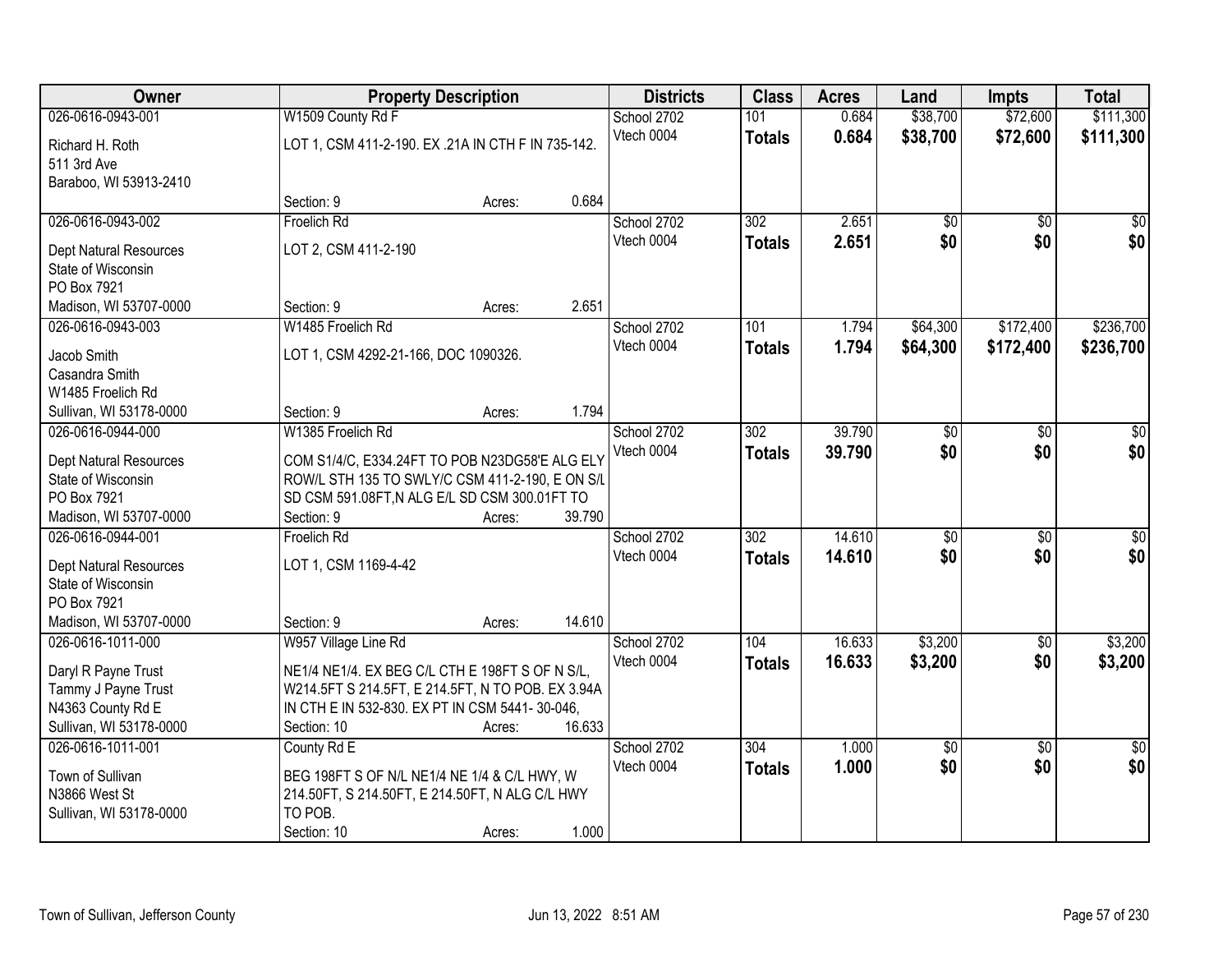| Owner                                        | <b>Property Description</b>                    |        |        | <b>Districts</b> | <b>Class</b>  | <b>Acres</b>     | Land                | <b>Impts</b>    | <b>Total</b> |
|----------------------------------------------|------------------------------------------------|--------|--------|------------------|---------------|------------------|---------------------|-----------------|--------------|
| 026-0616-1011-002                            | <b>Village Line Rd</b>                         |        |        | School 2702      | 102           | 0.250            | \$11,500            | $\overline{50}$ | \$11,500     |
| Mark Eckerle Trust                           | LOT 1, CSM 5973-34-275, DOC 1408544.           |        |        | Vtech 0004       | 104           | 3.823            | \$900               | \$0             | \$900        |
| Diane Eckerle Trust                          |                                                |        |        |                  | 105           | 12.560           | \$5,800             | \$0             | \$5,800      |
| S40 W27579 Brookhill Dr                      |                                                |        |        |                  | <b>Totals</b> | 16.633           | \$18,200            | \$0             | \$18,200     |
| Waukesha, WI 53189-0000                      | Section: 10                                    | Acres: | 16.633 |                  |               |                  |                     |                 |              |
| 026-0616-1012-000                            | <b>Village Line Rd</b>                         |        |        | School 2702      | 104           | 33.000           | \$7,400             | $\overline{50}$ | \$7,400      |
|                                              | NW1/4 NE1/4.                                   |        |        | Vtech 0004       | 105           | 1.000            | \$500               | \$0             | \$500        |
| Daryl R Payne Trust                          |                                                |        |        |                  | <b>15M</b>    | 6.000            | \$7,200             | \$0             | \$7,200      |
| Tammy J Payne Trust                          |                                                |        |        |                  | <b>Totals</b> | 40.000           | \$15,100            | \$0             | \$15,100     |
| N4363 County Rd E                            |                                                |        | 40.000 |                  |               |                  |                     |                 |              |
| Sullivan, WI 53178-0000<br>026-0616-1013-000 | Section: 10                                    | Acres: |        |                  | 104           |                  |                     |                 | \$1,600      |
|                                              | County Rd E                                    |        |        | School 2702      | <b>15M</b>    | 25.000<br>15.000 | \$1,600<br>\$18,000 | \$0<br>\$0      |              |
| Daryl R Payne Trust                          | SW1/4 NE1/4.                                   |        |        | Vtech 0004       |               |                  |                     |                 | \$18,000     |
| Tammy J Payne Trust                          |                                                |        |        |                  | <b>Totals</b> | 40.000           | \$19,600            | \$0             | \$19,600     |
| N4363 County Rd E                            |                                                |        |        |                  |               |                  |                     |                 |              |
| Sullivan, WI 53178-0000                      | Section: 10                                    | Acres: | 40.000 |                  |               |                  |                     |                 |              |
| 026-0616-1014-000                            | N4360 County Rd E                              |        |        | School 2702      | 101           | 1.547            | \$58,600            | \$164,400       | \$223,000    |
| Katlynn E. Stincic                           | LOT 1, CSM 5441-30-046, DOC 1316376.           |        |        | Vtech 0004       | <b>Totals</b> | 1.547            | \$58,600            | \$164,400       | \$223,000    |
| Shane D R. Warder                            |                                                |        |        |                  |               |                  |                     |                 |              |
| N4360 County Rd E                            |                                                |        |        |                  |               |                  |                     |                 |              |
| Sullivan, WI 53178-0000                      | Section: 10                                    | Acres: | 1.547  |                  |               |                  |                     |                 |              |
| 026-0616-1014-001                            | N4363 County Rd E                              |        |        | School 2702      | 104           | 32.435           | \$6,600             | $\overline{50}$ | \$6,600      |
|                                              |                                                |        |        | Vtech 0004       | 107           | 3.135            | \$75,300            | \$632,500       | \$707,800    |
| Daryl R Payne Trust                          | SE1/4 NE1/4 LYG SWLY OF CTH E.                 |        |        |                  | <b>Totals</b> | 35.570           | \$81,900            | \$632,500       | \$714,400    |
| Tammy J Payne Trust                          |                                                |        |        |                  |               |                  |                     |                 |              |
| N4363 County Rd E                            |                                                |        |        |                  |               |                  |                     |                 |              |
| Sullivan, WI 53178-0000                      | Section: 10                                    | Acres: | 35.570 |                  |               |                  |                     |                 |              |
| 026-0616-1021-000                            | W1185 Village Line Rd                          |        |        | School 2702      | 107           | 3.000            | \$75,000            | \$105,600       | \$180,600    |
| Adam Werning                                 | LOT 2, CSM 5080-27-092, DOC 1223532. ALSO DRWY |        |        | Vtech 0004       | <b>Totals</b> | 3.000            | \$75,000            | \$105,600       | \$180,600    |
| Jennifer L. Werning                          | AGREE IN DOC 1226237. ALSO WELL AGREE IN DOC   |        |        |                  |               |                  |                     |                 |              |
| W1185 Village Line Rd                        | 1226238.                                       |        |        |                  |               |                  |                     |                 |              |
| Sullivan, WI 53178-0000                      | Section: 10                                    | Acres: | 3.000  |                  |               |                  |                     |                 |              |
| 026-0616-1021-001                            | W1181 Village Line Rd                          |        |        | School 2702      | 101           | 1.000            | \$46,000            | \$38,000        | \$84,000     |
|                                              |                                                |        |        | Vtech 0004       | <b>Totals</b> | 1.000            | \$46,000            | \$38,000        | \$84,000     |
| William J. Werning                           | LOT 1, CSM 5080-27-092, DOC 1223532. ALSO DRWY |        |        |                  |               |                  |                     |                 |              |
| W1181 Village Line Rd                        | AGREE IN DOC 1226237. ALSO WELL AGREE IN DOC   |        |        |                  |               |                  |                     |                 |              |
| Sullivan, WI 53178-0000                      | 1226238.                                       |        |        |                  |               |                  |                     |                 |              |
|                                              | Section: 10                                    | Acres: | 1.000  |                  |               |                  |                     |                 |              |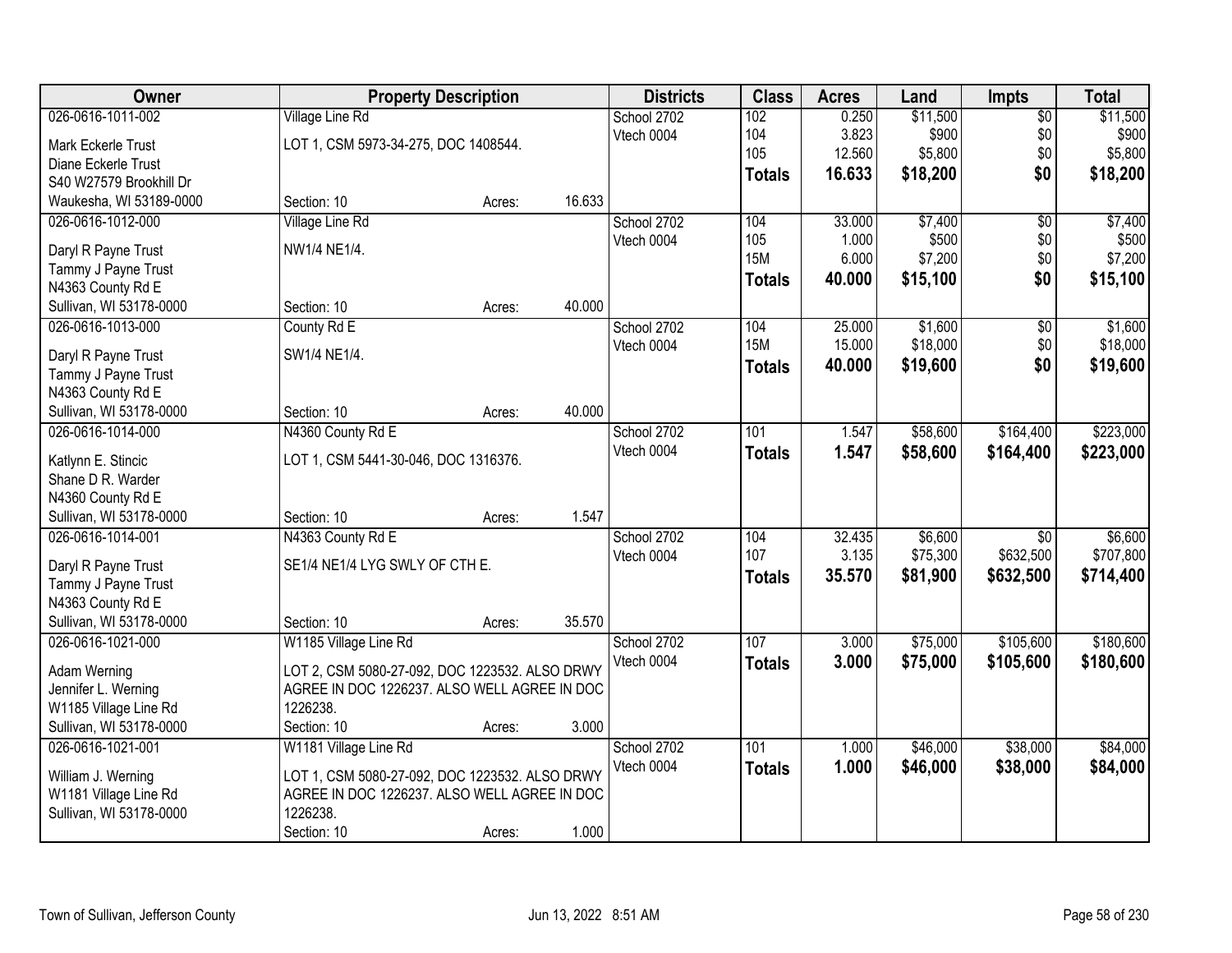| Owner                   |                                                | <b>Property Description</b> |        | <b>Districts</b> | <b>Class</b>     | <b>Acres</b> | Land     | <b>Impts</b>    | <b>Total</b> |
|-------------------------|------------------------------------------------|-----------------------------|--------|------------------|------------------|--------------|----------|-----------------|--------------|
| 026-0616-1021-002       | W1173 Village Line Rd                          |                             |        | School 2702      | 107              | 2.050        | \$51,300 | \$276,300       | \$327,600    |
| Allen W Werning Trust   | LOT 3, CSM 5080-27-092, DOC 1223532.           |                             |        | Vtech 0004       | <b>Totals</b>    | 2.050        | \$51,300 | \$276,300       | \$327,600    |
| Mary A Werning Trust    |                                                |                             |        |                  |                  |              |          |                 |              |
| W1173 Village Line Rd   |                                                |                             |        |                  |                  |              |          |                 |              |
| Sullivan, WI 53178-0000 | Section: 10                                    | Acres:                      | 2.050  |                  |                  |              |          |                 |              |
| 026-0616-1021-003       | Village Line Rd                                |                             |        | School 2702      | 104              | 32.000       | \$6,600  | \$0             | \$6,600      |
| Allen W Werning Trust   | NE1/4 NW1/4. EX CSM 5080-27-092, DOC 1223532.  |                             |        | Vtech 0004       | 105              | 1.950        | \$600    | \$0             | \$600        |
| Mary A Werning Trust    |                                                |                             |        |                  | <b>Totals</b>    | 33.950       | \$7,200  | \$0             | \$7,200      |
| W1173 Village Line Rd   |                                                |                             |        |                  |                  |              |          |                 |              |
| Sullivan, WI 53178-0000 | Section: 10                                    | Acres:                      | 33.950 |                  |                  |              |          |                 |              |
| 026-0616-1022-000       | Village Line Rd                                |                             |        | School 2702      | 104              | 8.250        | \$2,000  | \$0             | \$2,000      |
| Allen W Werning Trust   | E1/2 NW1/4 NW1/4.                              |                             |        | Vtech 0004       | 105              | 11.750       | \$5,900  | \$0             | \$5,900      |
| Mary A Werning Trust    |                                                |                             |        |                  | <b>Totals</b>    | 20.000       | \$7,900  | \$0             | \$7,900      |
| W1173 Village Line Rd   |                                                |                             |        |                  |                  |              |          |                 |              |
| Sullivan, WI 53178-0000 | Section: 10                                    | Acres:                      | 20.000 |                  |                  |              |          |                 |              |
| 026-0616-1022-001       | County Rd F                                    |                             |        | School 2702      | 104              | 7.930        | \$1,700  | \$0             | \$1,700      |
| Krohn Farms, Inc        | W1/2 NW1/4 NW1/4. EX 2A NW OF HWY. EX 1.57A IN |                             |        | Vtech 0004       | 105              | 8.500        | \$4,300  | \$0             | \$4,300      |
| W1440 County Rd F       | CTH F IN 731-835.                              |                             |        |                  | <b>Totals</b>    | 16.430       | \$6,000  | \$0             | \$6,000      |
| Sullivan, WI 53178-0000 |                                                |                             |        |                  |                  |              |          |                 |              |
|                         | Section: 10                                    | Acres:                      | 16.430 |                  |                  |              |          |                 |              |
| 026-0616-1022-002       | W1298 County Rd F                              |                             |        | School 2702      | $\overline{101}$ | 1.380        | \$54,700 | \$98,300        | \$153,000    |
| George Grunewald        | THAT PT OF NW1/4 NW1/4 LYG NW OF STH 135. EX   |                             |        | Vtech 0004       | <b>Totals</b>    | 1.380        | \$54,700 | \$98,300        | \$153,000    |
| W1298 County Rd F       | .62A IN CTH F IN DOC 848505.                   |                             |        |                  |                  |              |          |                 |              |
| Sullivan, WI 53178-0000 |                                                |                             |        |                  |                  |              |          |                 |              |
|                         | Section: 10                                    | Acres:                      | 1.380  |                  |                  |              |          |                 |              |
| 026-0616-1023-000       | County Rd F                                    |                             |        | School 2702      | 104              | 15.000       | \$2,800  | $\sqrt{6}$      | \$2,800      |
| Krohn Farms, Inc        | W1/2 SW1/4 NW1/4.                              |                             |        | Vtech 0004       | <b>15M</b>       | 5.000        | \$6,000  | \$0             | \$6,000      |
| W1440 County Rd F       |                                                |                             |        |                  | <b>Totals</b>    | 20,000       | \$8,800  | \$0             | \$8,800      |
| Sullivan, WI 53178-0000 |                                                |                             |        |                  |                  |              |          |                 |              |
|                         | Section: 10                                    | Acres:                      | 20.000 |                  |                  |              |          |                 |              |
| 026-0616-1023-001       | County Rd F                                    |                             |        | School 2702      | 105              | 15.000       | \$7,500  | $\overline{50}$ | \$7,500      |
| Allen W Werning Trust   | E1/2 SW1/4 NW1/4.                              |                             |        | Vtech 0004       | <b>15M</b>       | 5.000        | \$6,000  | \$0             | \$6,000      |
| Mary A Werning Trust    |                                                |                             |        |                  | <b>Totals</b>    | 20.000       | \$13,500 | \$0             | \$13,500     |
| W1173 Village Line Rd   |                                                |                             |        |                  |                  |              |          |                 |              |
| Sullivan, WI 53178-0000 | Section: 10                                    | Acres:                      | 20.000 |                  |                  |              |          |                 |              |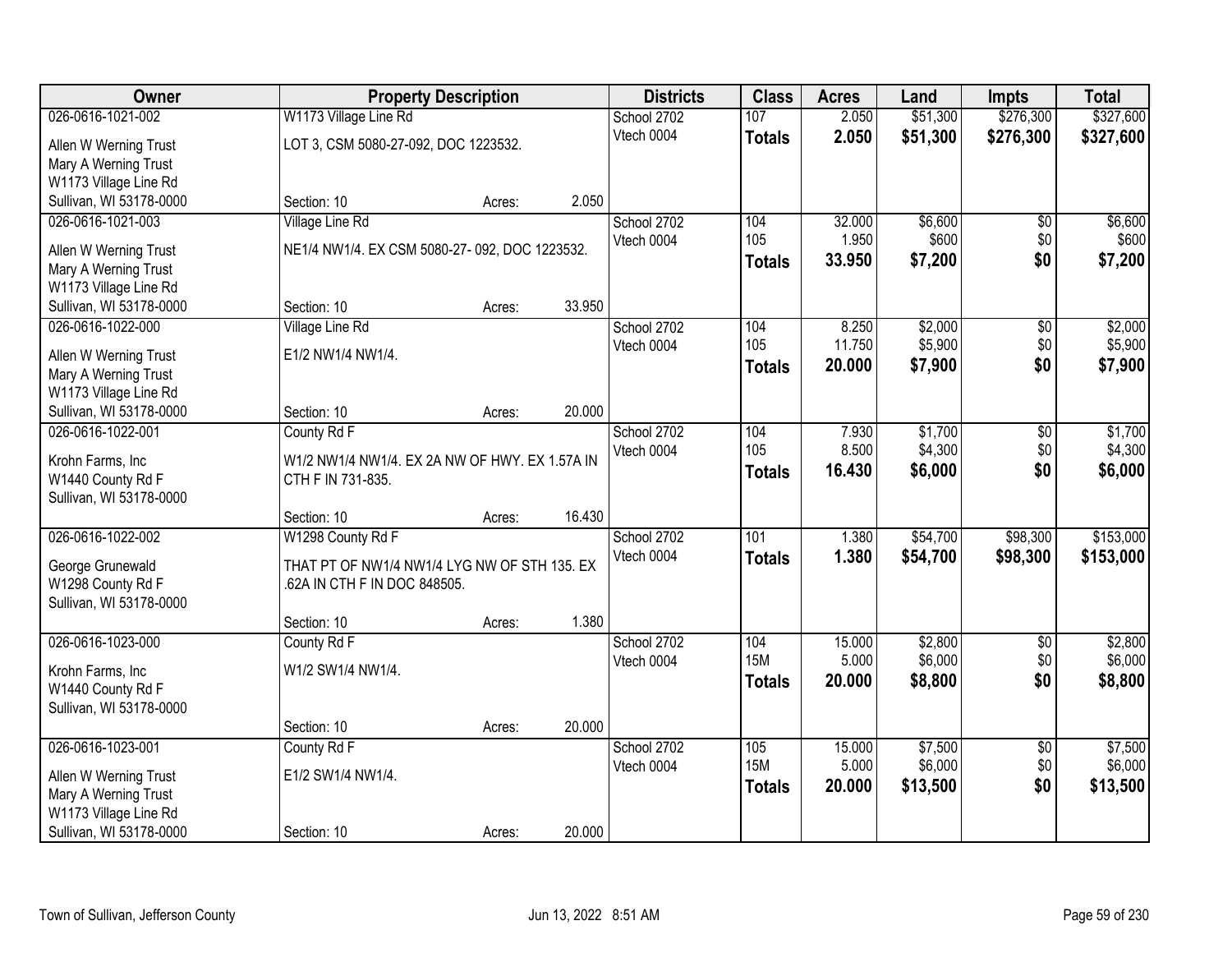| Owner                         |                                                  | <b>Property Description</b> |        | <b>Districts</b> | <b>Class</b>     | <b>Acres</b> | Land           | Impts           | <b>Total</b>    |
|-------------------------------|--------------------------------------------------|-----------------------------|--------|------------------|------------------|--------------|----------------|-----------------|-----------------|
| 026-0616-1024-000             | <b>Village Line Rd</b>                           |                             |        | School 2702      | 104              | 25.000       | \$4,400        | $\overline{50}$ | \$4,400         |
| Allen W Werning Trust         | SE1/4 NW1/4.                                     |                             |        | Vtech 0004       | 105              | 15.000       | \$7,500        | \$0             | \$7,500         |
| Mary A Werning Trust          |                                                  |                             |        |                  | <b>Totals</b>    | 40.000       | \$11,900       | \$0             | \$11,900        |
| W1173 Village Line Rd         |                                                  |                             |        |                  |                  |              |                |                 |                 |
| Sullivan, WI 53178-0000       | Section: 10                                      | Acres:                      | 40.000 |                  |                  |              |                |                 |                 |
| 026-0616-1031-000             | Froelich Rd                                      |                             |        | School 2702      | 104              | 23.776       | \$5,300        | \$0             | \$5,300         |
| Audrey Werning Trust          | NE1/4 SW1/4. EX PT IN CSM 1456-4-508, DOC 771399 |                             |        | Vtech 0004       | 105              | 12.805       | \$6,400        | \$0             | \$6,400         |
| W1202 Froelich Rd             | EX CSM 5826-33-154, DOC 1389581                  |                             |        |                  | <b>Totals</b>    | 36.581       | \$11,700       | \$0             | \$11,700        |
| Sullivan, WI 53178-0000       |                                                  |                             |        |                  |                  |              |                |                 |                 |
|                               | Section: 10                                      | Acres:                      | 36.581 |                  |                  |              |                |                 |                 |
| 026-0616-1031-001             | W1202 Froelich Rd                                |                             |        | School 2702      | 101              | 1.988        | \$68,700       | \$178,800       | \$247,500       |
| Audrey Werning Trust          | LOT 1, CSM 1456-4-508. ALSO COM SW/C SD CSM,     |                             |        | Vtech 0004       | 104              | 1.000        | \$200          | \$0             | \$200           |
| W1202 Froelich Rd             | N465FT N89DG12'W 100FT, S465FT, S89DG12'E        |                             |        |                  | <b>Totals</b>    | 2.988        | \$68,900       | \$178,800       | \$247,700       |
| Sullivan, WI 53178-0000       | 100FT TO POB.                                    |                             |        |                  |                  |              |                |                 |                 |
|                               | Section: 10                                      | Acres:                      | 2.988  |                  |                  |              |                |                 |                 |
| 026-0616-1031-002             |                                                  |                             |        | School 2702      | 104              | 2.224        | \$500          | $\sqrt[6]{}$    | \$500           |
| Audrey P Werning Trust        | LOT 1, CSM 5826-33-154, DOC 1389581.             |                             |        | Vtech 0004       | <b>Totals</b>    | 2.224        | \$500          | \$0             | \$500           |
| W1202 Froelich Rd             |                                                  |                             |        |                  |                  |              |                |                 |                 |
| Sullivan, WI 53178-0000       |                                                  |                             |        |                  |                  |              |                |                 |                 |
|                               | Section: 10                                      | Acres:                      | 2.224  |                  |                  |              |                |                 |                 |
| 026-0616-1032-000             | Froelich Rd                                      |                             |        | School 2702      | $\overline{105}$ | 6.685        | \$3,400        | $\overline{50}$ | \$3,400         |
| Audrey Werning Trust          | NW1/4 SW1/4. EX PT IN CSM 1456-4-508. EX BEG     |                             |        | Vtech 0004       | <b>Totals</b>    | 6.685        | \$3,400        | \$0             | \$3,400         |
| W1202 Froelich Rd             | SW/C SD CSM, N465FT, N89DG12'W 100FT, S465FT,    |                             |        |                  |                  |              |                |                 |                 |
| Sullivan, WI 53178-0000       | S89DG12'E 100FT TO POB. EX CSM 4903-25-262.      |                             |        |                  |                  |              |                |                 |                 |
|                               | Section: 10                                      | Acres:                      | 6.685  |                  |                  |              |                |                 |                 |
| 026-0616-1033-000             | Froelich Rd                                      |                             |        | School 2702      | 302              | 40.000       | $\sqrt[6]{30}$ | $\sqrt{6}$      | $\frac{1}{6}$   |
| Dept Natural Resources        | SW1/4 SW1/4.                                     |                             |        | Vtech 0004       | <b>Totals</b>    | 40.000       | \$0            | \$0             | \$0             |
| State of Wisconsin            |                                                  |                             |        |                  |                  |              |                |                 |                 |
| PO Box 7921                   |                                                  |                             |        |                  |                  |              |                |                 |                 |
| Madison, WI 53707-0000        | Section: 10                                      | Acres:                      | 40.000 |                  |                  |              |                |                 |                 |
| 026-0616-1034-000             | Froelich Rd                                      |                             |        | School 2702      | 302              | 40.000       | \$0            | $\overline{30}$ | $\overline{50}$ |
| <b>Dept Natural Resources</b> | SE1/4 SW1/4.                                     |                             |        | Vtech 0004       | <b>Totals</b>    | 40.000       | \$0            | \$0             | \$0             |
| State of Wisconsin            |                                                  |                             |        |                  |                  |              |                |                 |                 |
| PO Box 7921                   |                                                  |                             |        |                  |                  |              |                |                 |                 |
| Madison, WI 53707-0000        | Section: 10                                      | Acres:                      | 40.000 |                  |                  |              |                |                 |                 |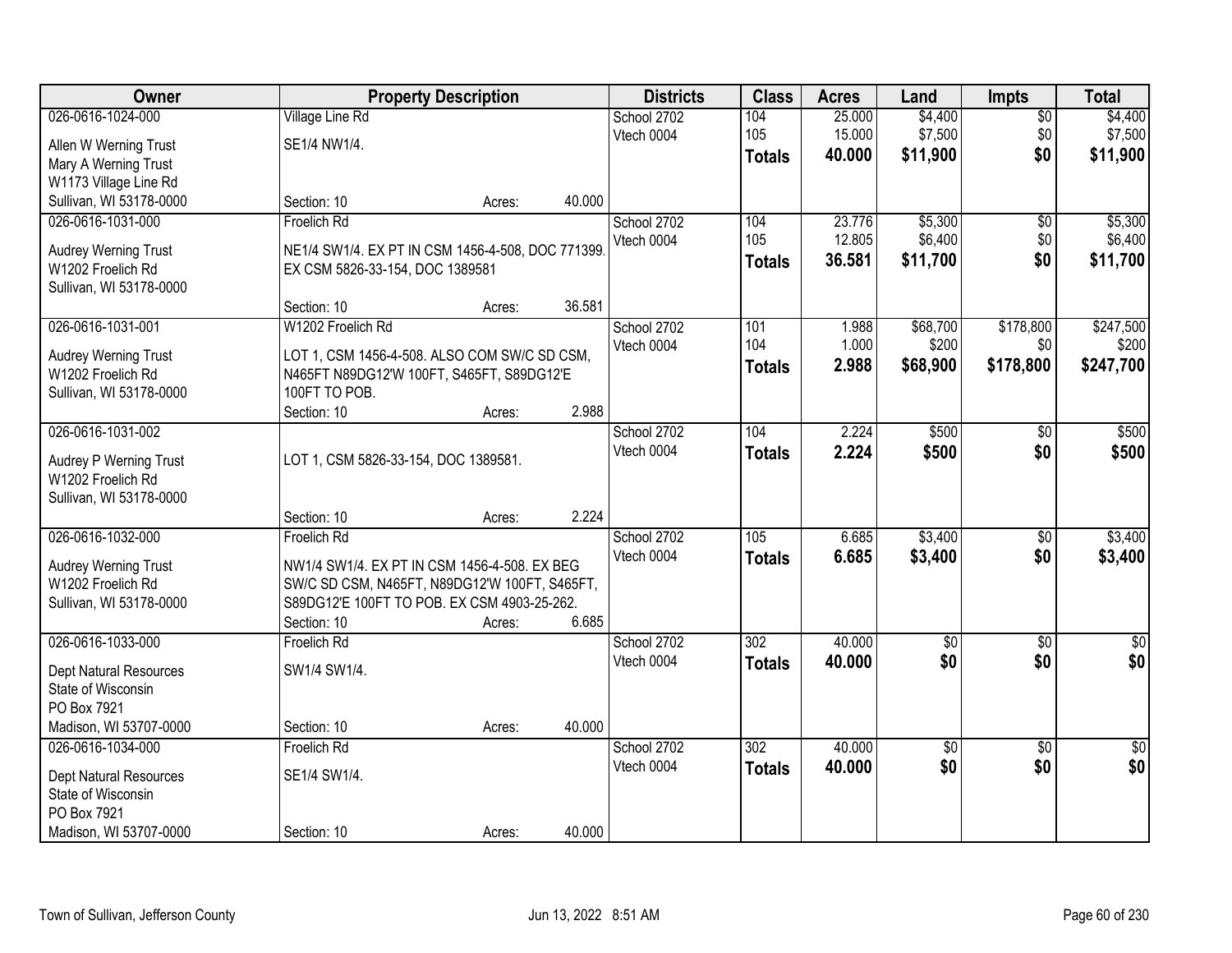| Owner                          |                                                  | <b>Property Description</b> |        | <b>Districts</b> | <b>Class</b>     | <b>Acres</b> | Land                | <b>Impts</b>    | <b>Total</b>    |
|--------------------------------|--------------------------------------------------|-----------------------------|--------|------------------|------------------|--------------|---------------------|-----------------|-----------------|
| 026-0616-1041-000              | W986 Froelich Rd                                 |                             |        | School 2702      | 101              | 3.000        | \$84,000            | \$353,600       | \$437,600       |
| Stephen J. Fischer             | NE1/4 SE1/4. EX W 122FT OF S1/2 NE1/4 SE1/4. EX  |                             |        | Vtech 0004       | 104              | 23.534       | \$4,500             | \$0             | \$4,500         |
| W986 Froelich Rd               | CSM 3-215. EX 1.45 A IN CTH E IN 541-108.        |                             |        |                  | 105              | 1.000        | \$500               | \$0             | \$500           |
| Sullivan, WI 53178-0000        |                                                  |                             |        |                  | <b>15M</b>       | 6.000        | \$7,200             | \$0             | \$7,200         |
|                                | Section: 10                                      | Acres:                      | 33.534 |                  | <b>Totals</b>    | 33.534       | \$96,200            | \$353,600       | \$449,800       |
| 026-0616-1041-001              | N4253 County Rd E                                |                             |        | School 2702      | 101              | 3.216        | \$87,200            | \$157,400       | \$244,600       |
| Jerod L. Kasten                | LOT 1, CSM 809-3-215, DOC 733465.                |                             |        | Vtech 0004       | <b>Totals</b>    | 3.216        | \$87,200            | \$157,400       | \$244,600       |
| Tricia M. Kasten               |                                                  |                             |        |                  |                  |              |                     |                 |                 |
| N4253 County Rd E              |                                                  |                             |        |                  |                  |              |                     |                 |                 |
| Sullivan, WI 53178-0000        | Section: 10                                      | Acres:                      | 3.216  |                  |                  |              |                     |                 |                 |
| 026-0616-1042-000              | W1008 Froelich Rd                                |                             |        | School 2702      | 104              | 28.800       | \$5,600             | \$0             | \$5,600         |
|                                |                                                  |                             |        | Vtech 0004       | 105              | 5.000        | \$2,500             | \$0             | \$2,500         |
| Kenneth E. Rheingans           | BEG 1321.3FT W OF E1/4/C, N89 DG49'W 1325.9FT, S |                             |        |                  | 107              | 2.000        | \$50,000            | \$265,000       | \$315,000       |
| Susan E. Rheingans             | 1307.35FT S89DG25'E 1447.36FT, N 652. 97FT,      |                             |        |                  | <b>15M</b>       | 6.000        | \$7,200             | \$0             | \$7,200         |
| W1008 Froelich Rd              | N88DG55'W 122FT, N 662.5FT TO POB.               |                             |        |                  | <b>Totals</b>    | 41.800       | \$65,300            | \$265,000       | \$330,300       |
| Sullivan, WI 53178-0000        | Section: 10                                      | Acres:                      | 41.800 |                  |                  |              |                     |                 |                 |
| 026-0616-1043-000              | Froelich Rd                                      |                             |        | School 2702      | 302              | 40.000       | \$0                 | \$0             | \$0             |
| Dept Natural Resources         | SW1/4 SE1/4.                                     |                             |        | Vtech 0004       | <b>Totals</b>    | 40.000       | \$0                 | \$0             | \$0             |
| State of Wisconsin             |                                                  |                             |        |                  |                  |              |                     |                 |                 |
| PO Box 7921                    |                                                  |                             |        |                  |                  |              |                     |                 |                 |
| Madison, WI 53707-0000         | Section: 10                                      | Acres:                      | 40.000 |                  |                  |              |                     |                 |                 |
| 026-0616-1044-000              | W977 Froelich Rd                                 |                             |        | School 2702      | $\overline{302}$ | 38.480       | $\overline{50}$     | $\overline{50}$ | $\overline{50}$ |
|                                |                                                  |                             |        | Vtech 0004       | <b>Totals</b>    | 38.480       | \$0                 | \$0             | \$0             |
| Dept Natural Resources         | SE1/4 SE1/4. EX 1.52A IN CTH E IN 541-108.       |                             |        |                  |                  |              |                     |                 |                 |
| State of Wisconsin             |                                                  |                             |        |                  |                  |              |                     |                 |                 |
| PO Box 7921                    |                                                  |                             |        |                  |                  |              |                     |                 |                 |
| Madison, WI 53707-0000         | Section: 10                                      | Acres:                      | 38.480 |                  |                  |              |                     |                 |                 |
| 026-0616-1111-000              | Highland Dr                                      |                             |        | School 674060    | 104              | 8.000        | \$1,400<br>\$14,000 | $\overline{50}$ | \$1,400         |
| Dale R Hershberg Trust         | NE1/4 NE1/4. EX W 7.27A.ALSO N 132FT OF E        |                             |        | Vtech 0008       | 105              | 28.000       |                     | \$0             | \$14,000        |
| N4492 Highland Dr              | 1080.42FT OF SE1/4 NE1/4.                        |                             |        |                  | <b>Totals</b>    | 36.000       | \$15,400            | \$0             | \$15,400        |
| Sullivan, WI 53178-0000        |                                                  |                             |        |                  |                  |              |                     |                 |                 |
|                                | Section: 11                                      | Acres:                      | 36.000 |                  |                  |              |                     |                 |                 |
| 026-0616-1112-000              | <b>Highland Dr</b>                               |                             |        | School 2702      | 105              | 47.270       | \$23,700            | $\overline{50}$ | \$23,700        |
| Bark River Game Preserve, Inc. | NW1/4 NE1/4 & W 7.27A OF NE1/4 NE1/4.            |                             |        | Vtech 0004       | <b>Totals</b>    | 47.270       | \$23,700            | \$0             | \$23,700        |
| c/o Foley & Lardner Trst       |                                                  |                             |        |                  |                  |              |                     |                 |                 |
| 777 E Wisconsin Av 35fl        |                                                  |                             |        |                  |                  |              |                     |                 |                 |
|                                |                                                  |                             | 47.270 |                  |                  |              |                     |                 |                 |
| Milwaukee, WI 53202-5306       | Section: 11                                      | Acres:                      |        |                  |                  |              |                     |                 |                 |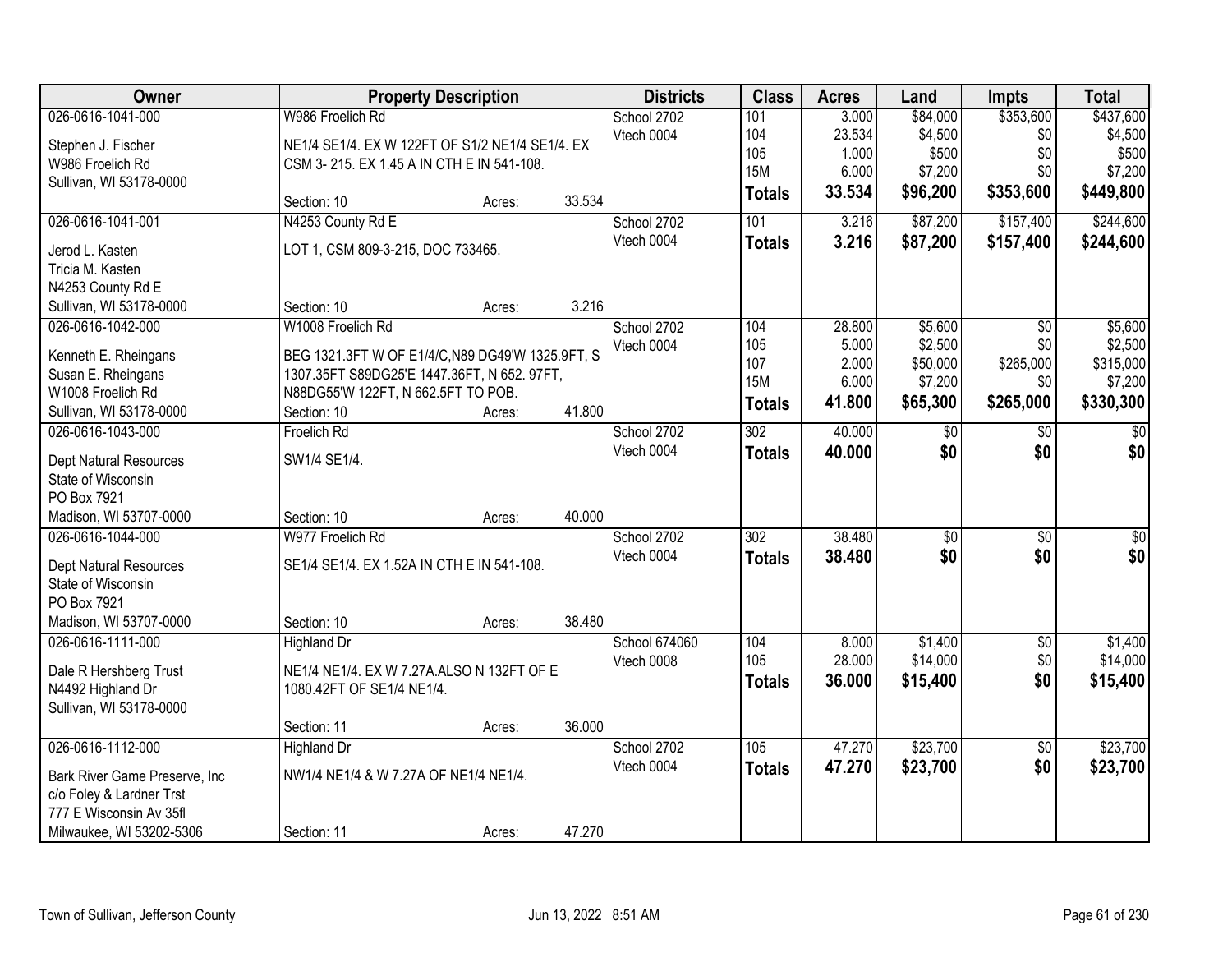| Owner                                                     |                                                   | <b>Property Description</b> |        | <b>Districts</b> | <b>Class</b>  | <b>Acres</b>    | Land                | <b>Impts</b>                | <b>Total</b>        |
|-----------------------------------------------------------|---------------------------------------------------|-----------------------------|--------|------------------|---------------|-----------------|---------------------|-----------------------------|---------------------|
| 026-0616-1113-000                                         | <b>Highland Dr</b>                                |                             |        | School 2702      | 105           | 35.000          | \$17,500            | $\sqrt{$0}$                 | \$17,500            |
| Bark River Game Preserve, Inc                             | SW1/4 NE1/4.                                      |                             |        | Vtech 0004       | 106           | 5.000           | \$12,000            | \$0                         | \$12,000            |
| c/o Foley & Lardner Trst                                  |                                                   |                             |        |                  | <b>Totals</b> | 40.000          | \$29,500            | \$0                         | \$29,500            |
| 777 E Wisconsin Av 35fl                                   |                                                   |                             |        |                  |               |                 |                     |                             |                     |
| Milwaukee, WI 53202-5306                                  | Section: 11                                       | Acres:                      | 40.000 |                  |               |                 |                     |                             |                     |
| 026-0616-1114-000                                         | <b>Highland Dr</b>                                |                             |        | School 2702      | 105           | 33.730          | \$16,900            | \$0                         | \$16,900            |
| Bark River Game Preserve, Inc.                            | SE1/4 NE1/4. EX N132FT OF E1080.42FT.             |                             |        | Vtech 0004       | 106           | 3.000           | \$7,200             | \$0                         | \$7,200             |
| c/o Foley & Lardner Trst                                  |                                                   |                             |        |                  | <b>Totals</b> | 36.730          | \$24,100            | \$0                         | \$24,100            |
| 777 E Wisconsin Av 35fl                                   |                                                   |                             |        |                  |               |                 |                     |                             |                     |
| Milwaukee, WI 53202-5306                                  | Section: 11                                       | Acres:                      | 36.730 |                  |               |                 |                     |                             |                     |
| 026-0616-1121-000                                         | <b>Highland Dr</b>                                |                             |        | School 2702      | 105           | 26.000          | \$13,000            | \$0                         | \$13,000            |
|                                                           |                                                   |                             |        | Vtech 0004       | 106           | 14.000          | \$33,600            | \$0                         | \$33,600            |
| Bark River Game Preserve, Inc<br>c/o Foley & Lardner Trst | NE1/4 NW1/4.                                      |                             |        |                  | <b>Totals</b> | 40.000          | \$46,600            | \$0                         | \$46,600            |
| 777 E Wisconsin Av 35fl                                   |                                                   |                             |        |                  |               |                 |                     |                             |                     |
| Milwaukee, WI 53202-5306                                  | Section: 11                                       | Acres:                      | 40.000 |                  |               |                 |                     |                             |                     |
| 026-0616-1122-000                                         | W881 Village Line Rd                              |                             |        | School 2702      | 101           | 2.000           | \$69,000            | \$187,500                   | \$256,500           |
|                                                           |                                                   |                             |        | Vtech 0004       | 104           | 9.000           | \$1,700             | \$0                         | \$1,700             |
| Cheri Hazard                                              | NW1/4 NW1/4. EX CSM 4966-26-120, DOC 1204899.     |                             |        |                  | 105           | 15.000          | \$7,500             | \$0                         | \$7,500             |
| W881 Village Line Rd                                      |                                                   |                             |        |                  | <b>15M</b>    | 12.000          | \$14,400            | \$0                         | \$14,400            |
| Sullivan, WI 53178-0000                                   | Section: 11                                       |                             | 38.000 |                  | <b>Totals</b> | 38.000          | \$92,600            | \$187,500                   | \$280,100           |
| 026-0616-1122-001                                         | W865 Village Line Rd                              | Acres:                      |        | School 2702      | 101           | 2.000           | \$69,000            | \$211,200                   | \$280,200           |
|                                                           |                                                   |                             |        | Vtech 0004       | <b>Totals</b> | 2.000           | \$69,000            | \$211,200                   | \$280,200           |
| Timothy E. Horbinski                                      | LOT 1, CSM 4966-26-120, DOC 1204899.              |                             |        |                  |               |                 |                     |                             |                     |
| W865 Village Line Rd                                      |                                                   |                             |        |                  |               |                 |                     |                             |                     |
| Sullivan, WI 53178-0000                                   |                                                   |                             |        |                  |               |                 |                     |                             |                     |
|                                                           | Section: 11                                       | Acres:                      | 2.000  |                  |               |                 |                     |                             |                     |
| 026-0616-1123-000                                         | 4310 County Rd E                                  |                             |        | School 2702      | 104<br>107    | 33.400<br>1.000 | \$5,800<br>\$25,000 | $\overline{50}$<br>\$13,100 | \$5,800<br>\$38,100 |
| Daryl R Payne Trust                                       | SW1/4 NW1/4. EX 0.98A IN CTH E, IN DOC 734451. EX |                             |        | Vtech 0004       |               | 34.400          | \$30,800            | \$13,100                    |                     |
| Tammy J Payne Trust                                       | CSM 2166-7-181, DOC 843858. EX CSM 3518-16-029,   |                             |        |                  | <b>Totals</b> |                 |                     |                             | \$43,900            |
| N4363 County Rd E                                         | DOC 980674. EX CSM 5328-29-075, DOC 1291265.      |                             |        |                  |               |                 |                     |                             |                     |
| Sullivan, WI 53178-0000                                   | Section: 11                                       | Acres:                      | 34.400 |                  |               |                 |                     |                             |                     |
| 026-0616-1123-001                                         | N4334 County Rd E                                 |                             |        | School 2702      | 101           | 1.559           | \$58,900            | \$265,300                   | \$324,200           |
| Mary J. West                                              | LOT 1, CSM 3518-16-29, DOC 980674.                |                             |        | Vtech 0004       | <b>Totals</b> | 1.559           | \$58,900            | \$265,300                   | \$324,200           |
| N4334 County Rd E                                         |                                                   |                             |        |                  |               |                 |                     |                             |                     |
| Sullivan, WI 53178-0000                                   |                                                   |                             |        |                  |               |                 |                     |                             |                     |
|                                                           | Section: 11                                       | Acres:                      | 1.559  |                  |               |                 |                     |                             |                     |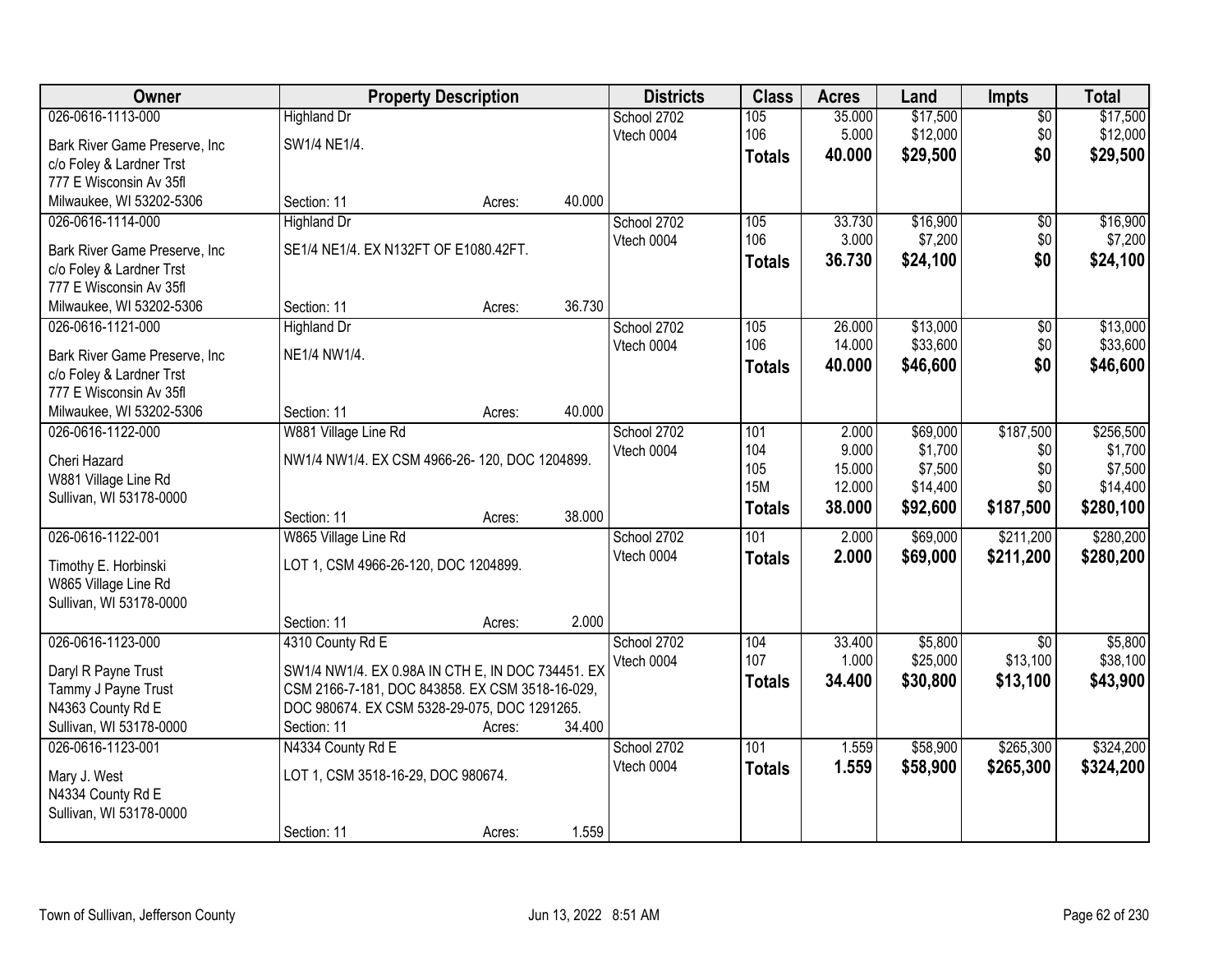| <b>Owner</b>                                  | <b>Property Description</b>                      |        |        | <b>Districts</b>          | <b>Class</b>  | <b>Acres</b> | Land     | <b>Impts</b> | <b>Total</b> |
|-----------------------------------------------|--------------------------------------------------|--------|--------|---------------------------|---------------|--------------|----------|--------------|--------------|
| 026-0616-1123-002                             | N4310 County Rd E                                |        |        | School 2702               | 101           | 1.370        | \$54,500 | \$270,400    | \$324,900    |
| Realmad Holdings & Investments                | LOT 2, CSM 3518-16-29, DOC 980674.               |        |        | Vtech 0004                | <b>Totals</b> | 1.370        | \$54,500 | \$270,400    | \$324,900    |
| <b>LLC</b>                                    |                                                  |        |        |                           |               |              |          |              |              |
| 24305 E Briarwood Ave                         |                                                  |        |        |                           |               |              |          |              |              |
| Aurora, CO 80016-0000                         | Section: 11                                      | Acres: | 1.370  |                           |               |              |          |              |              |
| 026-0616-1124-000                             | W804 Froelich Rd                                 |        |        | School 2702               | 101           | 2.000        | \$69,000 | \$238,500    | \$307,500    |
| Gregory J. Biewer                             | SE1/4 NW1/4. ALSO LOT 1, CSM 2166-7-181          |        |        | Vtech 0004                | 104           | 11.100       | \$1,800  | \$0          | \$1,800      |
| Jeannine M. Biewer                            |                                                  |        |        |                           | 105           | 19.000       | \$9,500  | \$0          | \$9,500      |
| W804 Froelich Rd                              |                                                  |        |        |                           | <b>15M</b>    | 10.000       | \$12,000 | \$0          | \$12,000     |
| Sullivan, WI 53178-0000                       | Section: 11                                      | Acres: | 42.100 |                           | <b>Totals</b> | 42.100       | \$92,300 | \$238,500    | \$330,800    |
| 026-0616-1131-000                             | Froelich Rd                                      |        |        | School 2702               | 104           | 38.737       | \$7,400  | $\sqrt[6]{}$ | \$7,400      |
|                                               |                                                  |        |        | Vtech 0004                | 105           | 1.000        | \$500    | \$0          | \$500        |
| Sharon A Peot Trust<br>Robert H Peot Sr Trust | NE1/4 SW1/4. EX CSM 3812-18-77, DOC 1017769.     |        |        |                           | <b>Totals</b> | 39.737       | \$7,900  | \$0          | \$7,900      |
| W701 Froelich Rd                              |                                                  |        |        |                           |               |              |          |              |              |
| Sullivan, WI 53178-9609                       | Section: 11                                      | Acres: | 39.737 |                           |               |              |          |              |              |
| 026-0616-1132-000                             | N4294 County Rd E                                |        |        | School 2702               | 101           | 1.750        | \$63,300 | \$107,100    | \$170,400    |
|                                               |                                                  |        |        | Vtech 0004                | 104           | 1.250        | \$300    | \$0          | \$300        |
| Garrett Klecha                                | LOT 1, CSM 5328-29-075, DOC 1291265.             |        |        |                           | <b>Totals</b> | 3.000        | \$63,600 | \$107,100    | \$170,700    |
| Mason Medrow<br>N4294 County Rd E             |                                                  |        |        |                           |               |              |          |              |              |
| Sullivan, WI 53178-0000                       | Section: 11                                      | Acres: | 3.000  |                           |               |              |          |              |              |
| 026-0616-1132-001                             | N4206 County Rd E                                |        |        | School 2702               | 101           | 0.690        | \$38,900 | \$86,900     | \$125,800    |
|                                               |                                                  |        |        | Vtech 0004                | <b>Totals</b> | 0.690        | \$38,900 | \$86,900     | \$125,800    |
| Lane R. Jones                                 | BEG SW/C NW1/4 SW1/4, N 173. 25FT, E 247.5FT, S  |        |        |                           |               |              |          |              |              |
| N4206 County Rd E                             | 173.25FT, W 247.5FT TO POB. EX 0.29A IN CTH E IN |        |        |                           |               |              |          |              |              |
| Sullivan, WI 53178-0000                       | 542-458.<br>Section: 11                          |        | 0.690  |                           |               |              |          |              |              |
| 026-0616-1132-002                             | W868 Froelich Rd                                 | Acres: |        | School 2702               | 101           | 1.000        | \$46,000 | \$238,200    | \$284,200    |
|                                               |                                                  |        |        | Vtech 0004                | <b>Totals</b> | 1.000        | \$46,000 | \$238,200    | \$284,200    |
| Lon M. Kramer                                 | LOT 1, BIEWER'S PLAT                             |        |        |                           |               |              |          |              |              |
| Lynette E. Kramer                             |                                                  |        |        |                           |               |              |          |              |              |
| W868 Froelich Rd                              |                                                  |        |        |                           |               |              |          |              |              |
| Sullivan, WI 53178-0000<br>026-0616-1132-003  | Section: 11<br>W862 Froelich Rd                  | Acres: | 1.000  |                           | 101           |              |          | \$248,400    |              |
|                                               |                                                  |        |        | School 2702<br>Vtech 0004 |               | 1.000        | \$46,000 |              | \$294,400    |
| Leah R. Thorp                                 | LOT 2, BIEWER'S PLAT. ALSO ESMT IN DOC 1098794   |        |        |                           | <b>Totals</b> | 1.000        | \$46,000 | \$248,400    | \$294,400    |
| W862 Froelich Rd                              |                                                  |        |        |                           |               |              |          |              |              |
| Sullivan, WI 53178-0000                       |                                                  |        |        |                           |               |              |          |              |              |
|                                               | Section: 11                                      | Acres: | 1.000  |                           |               |              |          |              |              |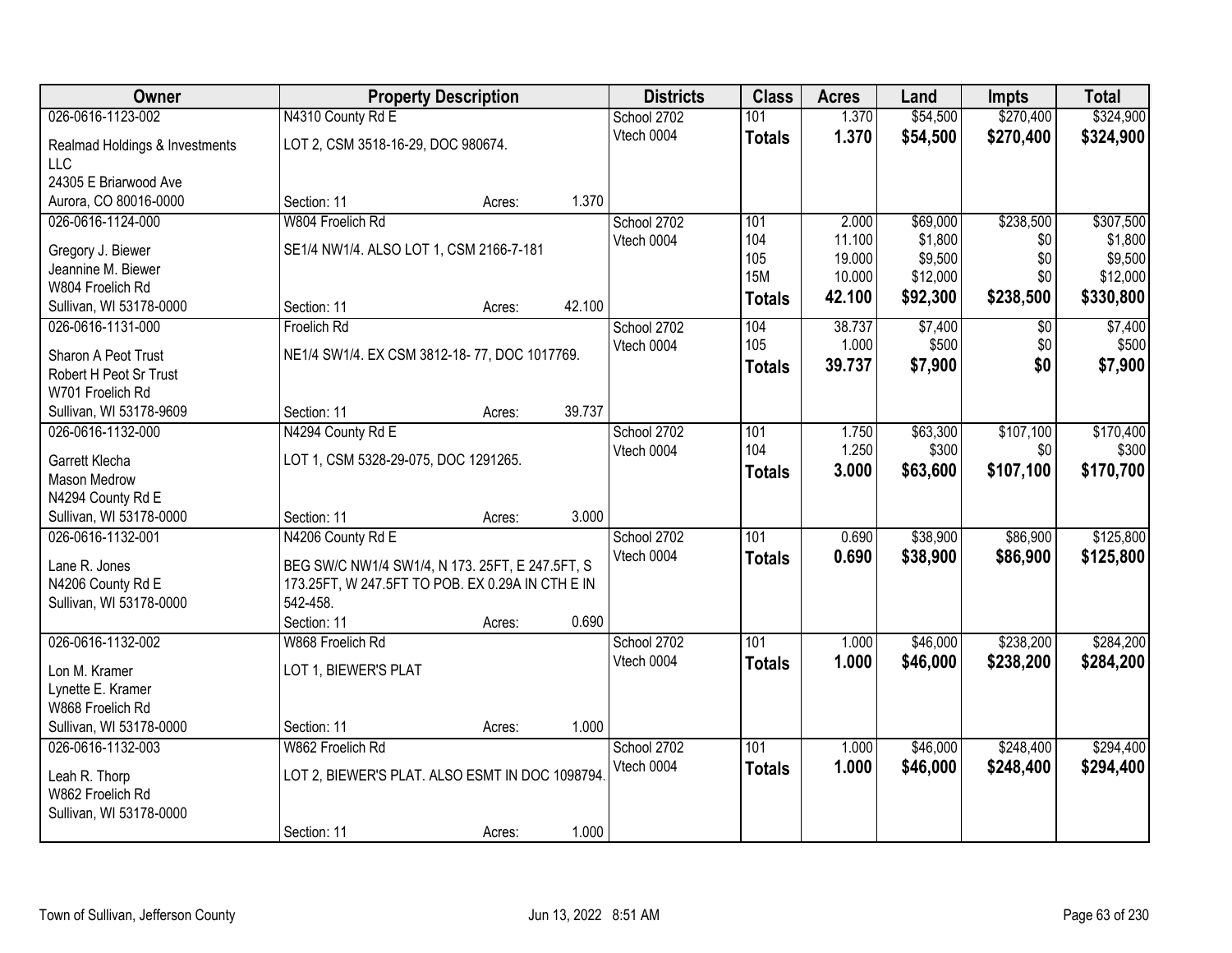| Owner                    | <b>Property Description</b>                     |        |        | <b>Districts</b>          | <b>Class</b>     | <b>Acres</b> | Land                | <b>Impts</b>    | <b>Total</b> |
|--------------------------|-------------------------------------------------|--------|--------|---------------------------|------------------|--------------|---------------------|-----------------|--------------|
| 026-0616-1132-004        | W832 Froelich Rd                                |        |        | School 2702               | 101              | 3.000        | \$84,000            | \$193,900       | \$277,900    |
| Kenneth Wysocki          | LOT 3, BIEWER'S PLAT.                           |        |        | Vtech 0004                | <b>Totals</b>    | 3.000        | \$84,000            | \$193,900       | \$277,900    |
| Sandra Wysocki           |                                                 |        |        |                           |                  |              |                     |                 |              |
| W832 Froelich Rd         |                                                 |        |        |                           |                  |              |                     |                 |              |
| Sullivan, WI 53178-0000  | Section: 11                                     | Acres: | 3.000  |                           |                  |              |                     |                 |              |
| 026-0616-1132-005        | W808 Froelich Rd                                |        |        | School 2702               | 101              | 1.250        | \$51,800            | \$177,500       | \$229,300    |
|                          |                                                 |        |        | Vtech 0004                | <b>Totals</b>    | 1.250        | \$51,800            | \$177,500       | \$229,300    |
| Robert Heimerl           | LOT 1, CSM 4165-20-224.                         |        |        |                           |                  |              |                     |                 |              |
| W808 Froelich Rd         |                                                 |        |        |                           |                  |              |                     |                 |              |
| Sullivan, WI 53178-0000  | Section: 11                                     |        | 1.250  |                           |                  |              |                     |                 |              |
| 026-0616-1132-006        |                                                 | Acres: |        |                           | 104              | 27.886       |                     |                 | \$5,600      |
|                          | County Rd E                                     |        |        | School 2702<br>Vtech 0004 | 107              | 0.500        | \$5,600<br>\$12,500 | \$0<br>\$6,600  | \$19,100     |
| Daryl R Payne Trust      | NW1/4 SW1/4. EX 247.5FT E-W BY 173.25FT N-S IN  |        |        |                           |                  | 28.386       |                     |                 |              |
| Tammy J Payne Trust      | SW/C. EX 1.29 A IN CTH E IN DOC 734451. EX      |        |        |                           | <b>Totals</b>    |              | \$18,100            | \$6,600         | \$24,700     |
| N4363 County Rd E        | BIEWER'S PLAT. EX CSM PT IN CSM 2166-7-181, DOC |        |        |                           |                  |              |                     |                 |              |
| Sullivan, WI 53178-0000  | Section: 11                                     | Acres: | 28.386 |                           |                  |              |                     |                 |              |
| 026-0616-1133-000        | W825 Froelich Rd                                |        |        | School 2702               | 101              | 1.394        | \$55,100            | \$233,000       | \$288,100    |
| Paul F. Biewer           | N1/2 SW1/4 SW1/4. EX 0.93A IN CTH E IN DOC      |        |        | Vtech 0004                | 105              | 12.379       | \$6,200             | \$0             | \$6,200      |
| W825 Froelich Rd         | 734450. EX CSM 3729-17-169, DOC 1003564 EX CSM  |        |        |                           | <b>Totals</b>    | 13.773       | \$61,300            | \$233,000       | \$294,300    |
| Sullivan, WI 53178       | 4787-25-011, DOC 1177333. SUBJ TO ESMT IN DOC   |        |        |                           |                  |              |                     |                 |              |
|                          | Section: 11                                     | Acres: | 13.773 |                           |                  |              |                     |                 |              |
| 026-0616-1133-001        | County Rd E                                     |        |        | School 2702               | $\overline{303}$ | 20.000       | \$0                 | $\overline{50}$ | \$0          |
|                          |                                                 |        |        | Vtech 0004                | <b>Totals</b>    | 20,000       | \$0                 | \$0             | \$0          |
| Jefferson County         | S1/2 SW1/4 SW1/4                                |        |        |                           |                  |              |                     |                 |              |
| <b>Gravel Pit</b>        |                                                 |        |        |                           |                  |              |                     |                 |              |
| 311 S Center Ave         |                                                 |        |        |                           |                  |              |                     |                 |              |
| Jefferson, WI 53549-0000 | Section: 11                                     | Acres: | 20.000 |                           |                  |              |                     |                 |              |
| 026-0616-1133-002        | W863 Froelich Rd                                |        |        | School 2702               | 101              | 1.377        | \$54,700            | \$226,200       | \$280,900    |
| Scott D. Graf            | LOT 1, CSM 3729-17-169.                         |        |        | Vtech 0004                | <b>Totals</b>    | 1.377        | \$54,700            | \$226,200       | \$280,900    |
| Sherry L. Graf           |                                                 |        |        |                           |                  |              |                     |                 |              |
| W863 Froelich Rd         |                                                 |        |        |                           |                  |              |                     |                 |              |
| Sullivan, WI 53178-0000  | Section: 11                                     | Acres: | 1.377  |                           |                  |              |                     |                 |              |
| 026-0616-1133-003        | W841 Froelich Rd                                |        |        | School 2702               | 101              | 1.377        | \$54,700            | \$220,900       | \$275,600    |
| Curtis L. Rubringer      | LOT 2, CSM 3729-17-169, DOC 1003564.            |        |        | Vtech 0004                | <b>Totals</b>    | 1.377        | \$54,700            | \$220,900       | \$275,600    |
| Jackie L. Rubringer      |                                                 |        |        |                           |                  |              |                     |                 |              |
| W841 Froelich Rd         |                                                 |        |        |                           |                  |              |                     |                 |              |
| Sullivan, WI 53178-0000  | Section: 11                                     | Acres: | 1.377  |                           |                  |              |                     |                 |              |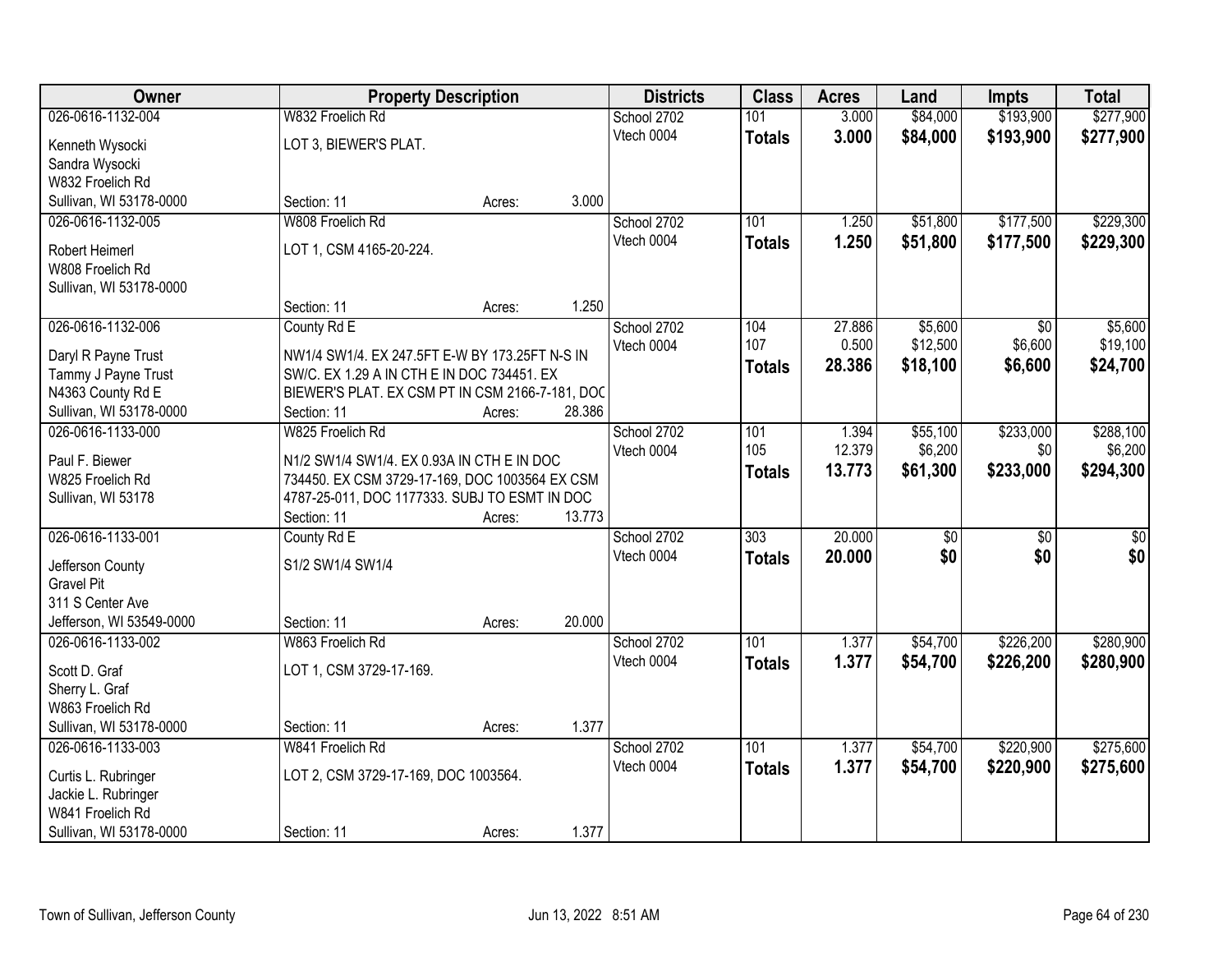| Owner                             | <b>Property Description</b>                     |        | <b>Districts</b> | <b>Class</b>  | <b>Acres</b> | Land      | <b>Impts</b>    | <b>Total</b> |
|-----------------------------------|-------------------------------------------------|--------|------------------|---------------|--------------|-----------|-----------------|--------------|
| 026-0616-1133-004                 | W833 Froelich Rd                                |        | School 2702      | 101           | 1.377        | \$54,700  | \$271,600       | \$326,300    |
| Tim A. Salopek                    | LOT 3, CSM 3729-17-169, DOC 1003564.            |        | Vtech 0004       | <b>Totals</b> | 1.377        | \$54,700  | \$271,600       | \$326,300    |
| Robin T. Salopek                  |                                                 |        |                  |               |              |           |                 |              |
| W833 Froelich Rd                  |                                                 |        |                  |               |              |           |                 |              |
| Sullivan, WI 53178-0000           | Section: 11                                     | Acres: | 1.377            |               |              |           |                 |              |
| 026-0616-1133-005                 | W881 Froelich Rd                                |        | School 2702      | 101           | 1.165        | \$49,800  | \$14,500        | \$64,300     |
|                                   | LOT 1, CSM 6186-36-168, DOC 1447140.            |        | Vtech 0004       | <b>Totals</b> | 1.165        | \$49,800  | \$14,500        | \$64,300     |
| Achim N. Tauch                    |                                                 |        |                  |               |              |           |                 |              |
| Hope M. Tauch<br>1146 Sherwood Ln |                                                 |        |                  |               |              |           |                 |              |
| Jefferson, WI 53549-0000          | Section: 11                                     | Acres: | 1.165            |               |              |           |                 |              |
| 026-0616-1134-000                 | Froelich Rd                                     |        | School 2702      | 104           | 21.691       | \$4,800   | \$0             | \$4,800      |
|                                   |                                                 |        | Vtech 0004       | 105           | 1.000        | \$500     | \$0             | \$500        |
| Barry R. Stephan                  | SE1/4 SW1/4. WTE 638-576. EX COM S1/4/C,        |        |                  | <b>15M</b>    | 17.000       | \$20,400  | \$0             | \$20,400     |
| Pauline E. Stephan                | N1116.01FT TO POB, N205.04FT, N89DG20'W 66FT,   |        |                  | <b>Totals</b> | 39.691       | \$25,700  | \$0             | \$25,700     |
| N4062 County Rd E                 | S203.26FT, S87DG48'E 66.05FT TO POB.            |        |                  |               |              |           |                 |              |
| Sullivan, WI 53178-0000           | Section: 11                                     | Acres: | 39.691           |               |              |           |                 |              |
| 026-0616-1141-000                 | <b>Froelich Rd</b>                              |        | School 2702      | 105           | 36.000       | \$18,000  | $\overline{50}$ | \$18,000     |
| Bark River Game Preserve, Inc     | NE1/4 SE1/4.                                    |        | Vtech 0004       | 106           | 4.000        | \$9,600   | \$0             | \$9,600      |
| c/o Foley & Lardner Trst          |                                                 |        |                  | <b>Totals</b> | 40.000       | \$27,600  | \$0             | \$27,600     |
| 777 E Wisconsin Av 35fl           |                                                 |        |                  |               |              |           |                 |              |
| Milwaukee, WI 53202-5306          | Section: 11                                     | Acres: | 40.000           |               |              |           |                 |              |
| 026-0616-1142-000                 | W696 Froelich Rd                                |        | School 2702      | 101           | 3.000        | \$84,000  | \$171,900       | \$255,900    |
| Kenneth J. Trinko                 | LOT 1, CSM 3812-18-77.                          |        | Vtech 0004       | <b>Totals</b> | 3.000        | \$84,000  | \$171,900       | \$255,900    |
| Wendy S. Trinko                   |                                                 |        |                  |               |              |           |                 |              |
| W696 Froelich Rd                  |                                                 |        |                  |               |              |           |                 |              |
| Sullivan, WI 53178-0000           | Section: 11                                     | Acres: | 3.000            |               |              |           |                 |              |
| 026-0616-1142-001                 | <b>Froelich Rd</b>                              |        | School 2702      | 104           | 22.135       | \$4,700   | $\overline{50}$ | \$4,700      |
|                                   |                                                 |        | Vtech 0004       | 105           | 10.000       | \$5,000   | \$0             | \$5,000      |
| Sharon A Peot Trust               | NW1/4 SE1/4. EX CSM 3812-18-77, DOC 1017769.    |        |                  | <b>15M</b>    | 6.000        | \$7,200   | \$0             | \$7,200      |
| Robert H Peot Sr Trust            |                                                 |        |                  | <b>Totals</b> | 38.135       | \$16,900  | \$0             | \$16,900     |
| W701 Froelich Rd                  |                                                 |        |                  |               |              |           |                 |              |
| Sullivan, WI 53178-9609           | Section: 11                                     | Acres: | 38.135           |               |              |           |                 |              |
| 026-0616-1143-000                 | W701 Froelich Rd                                |        | School 2702      | 101           | 4.000        | \$99,000  | \$470,900       | \$569,900    |
| Sharon A Peot Trust               | SW1/4 SE1/4. EX CSM 3812-18-77, DOC 1017769.    |        | Vtech 0004       | 104           | 24.437       | \$4,100   | \$0             | \$4,100      |
| Robert H Peot Sr Trust            | ALSO COM S1/4/C, N1116.01FT TO POB, N205.04FT,  |        |                  | 105           | 4.000        | \$2,000   | \$0             | \$2,000      |
| W701 Froelich Rd                  | N89DG20'W 66FT, S203.26FT, S87DG48'E 66.05FT TO |        |                  | <b>15M</b>    | 7.000        | \$8,400   | \$0             | \$8,400      |
| Sullivan, WI 53178-9609           | Section: 11                                     | Acres: | 39.437           | <b>Totals</b> | 39.437       | \$113,500 | \$470,900       | \$584,400    |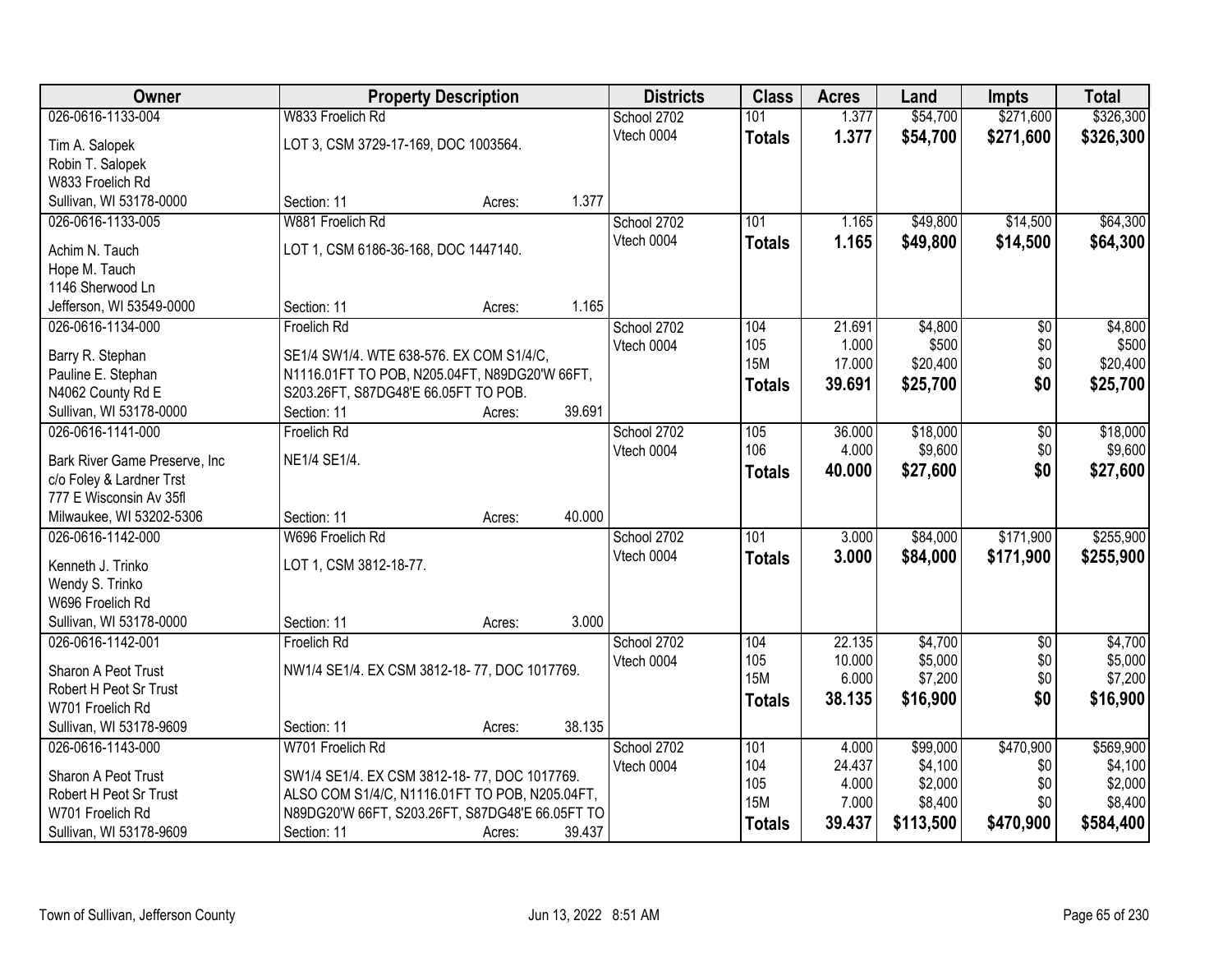| Owner                                                                                                             |                                                                                                                                                               | <b>Property Description</b> |        | <b>Districts</b>            | <b>Class</b>                | <b>Acres</b>               | Land                             | <b>Impts</b>           | <b>Total</b>                     |
|-------------------------------------------------------------------------------------------------------------------|---------------------------------------------------------------------------------------------------------------------------------------------------------------|-----------------------------|--------|-----------------------------|-----------------------------|----------------------------|----------------------------------|------------------------|----------------------------------|
| 026-0616-1144-000<br>Bark River Game Preserve, Inc.<br>c/o Foley & Lardner Trst<br>777 E Wisconsin Av 35fl        | SE1/4 SE1/4.                                                                                                                                                  |                             |        | School 2702<br>Vtech 0004   | 105<br>106<br><b>Totals</b> | 22.000<br>18.000<br>40.000 | \$11,000<br>\$43,200<br>\$54,200 | \$0<br>\$0<br>\$0      | \$11,000<br>\$43,200<br>\$54,200 |
| Milwaukee, WI 53202-5306                                                                                          | Section: 11                                                                                                                                                   | Acres:                      | 40.000 |                             |                             |                            |                                  |                        |                                  |
| 026-0616-1211-000<br>Dept of Natural Resource<br>State of Wisconsin<br>101 S Webster St<br>Madison, WI 53703-0000 | <b>Highland Dr</b><br>NE1/4 NE1/4. EX PT LYG N OF BARK RIVER. ALSO<br>WETLAND RESERVE ESMT IN DOC 1290921.<br>Section: 12                                     | Acres:                      | 39.800 | School 674060<br>Vtech 0008 | 302<br><b>Totals</b>        | 39.800<br>39.800           | $\overline{50}$<br>\$0           | $\overline{50}$<br>\$0 | \$0<br>\$0                       |
| 026-0616-1212-000                                                                                                 | <b>Highland Dr</b>                                                                                                                                            |                             |        | School 674060               | 302                         | 30.117                     | $\overline{50}$                  | \$0                    | $\overline{\$0}$                 |
| Dept of Natural Resource<br>State of Wisconsin<br>101 S Webster St<br>Madison, WI 53703-0000                      | NW1/4 NE1/4 LYG SLY OF FOL: COM SW/C NW1/4<br>NE1/4, N00DG 19'W 732.70FT, N77DG36'E 1308.15FT,<br>N0DG41'W TO N/L NW1/4 NE1/4.<br>Section: 12                 | Acres:                      | 30.117 | Vtech 0008                  | <b>Totals</b>               | 30.117                     | \$0                              | \$0                    | \$0                              |
| 026-0616-1212-001<br><b>Karrels Trust</b><br>N4570 Indian Point Rd<br>Sullivan, WI 53178-0000                     | <b>Highland Dr</b><br>PT OF LOT 1, CSM 543-2-351 ALSO LD BETWEEN SD<br>CSM & RIV                                                                              |                             |        | School 674060<br>Vtech 0008 | 105<br><b>Totals</b>        | 4.421<br>4.421             | \$2,200<br>\$2,200               | \$0<br>\$0             | \$2,200<br>\$2,200               |
| 026-0616-1212-002                                                                                                 | Section: 12                                                                                                                                                   | Acres:                      | 4.421  |                             | $\overline{302}$            | 6.383                      |                                  |                        |                                  |
| Dept of Natural Resource<br>State of Wisconsin<br>101 S Webster St<br>Madison, WI 53703-0000                      | NW1/4 NE1/4 LYG SW OF BARK RIV AND NLY OF THE<br>FOL: COM SW/C NW1/4 NE1/4, N00DG19'W 732.70FT,<br>N77DG36'E 1308.15 FT, N0DG41'W TO N/L NW1/4<br>Section: 12 | Acres:                      | 6.383  | School 674060<br>Vtech 0008 | <b>Totals</b>               | 6.383                      | $\overline{50}$<br>\$0           | $\overline{50}$<br>\$0 | $\overline{50}$<br>\$0           |
| 026-0616-1213-000<br>Dept of Natural Resource<br>State of Wisconsin<br>101 S Webster St<br>Madison, WI 53703-0000 | Highland Dr<br>SW1/4 NE1/4. ALSO WETLAND RESERVE ESMT IN<br>DOC 1290921.<br>Section: 12                                                                       | Acres:                      | 40.000 | School 674060<br>Vtech 0008 | 302<br><b>Totals</b>        | 40.000<br>40.000           | $\sqrt{$0}$<br>\$0               | \$0<br>\$0             | \$0<br>\$0                       |
| 026-0616-1214-000<br>Dept of Natural Resource<br>State of Wisconsin<br>101 S Webster St<br>Madison, WI 53703-0000 | <b>Highland Dr</b><br>SE1/4 NE1/4. ALSO WETLAND RESERVE ESMT IN<br>DOC 1290921.<br>Section: 12                                                                | Acres:                      | 40.000 | School 674060<br>Vtech 0008 | 302<br><b>Totals</b>        | 40.000<br>40.000           | $\overline{50}$<br>\$0           | $\overline{30}$<br>\$0 | $\overline{50}$<br>\$0           |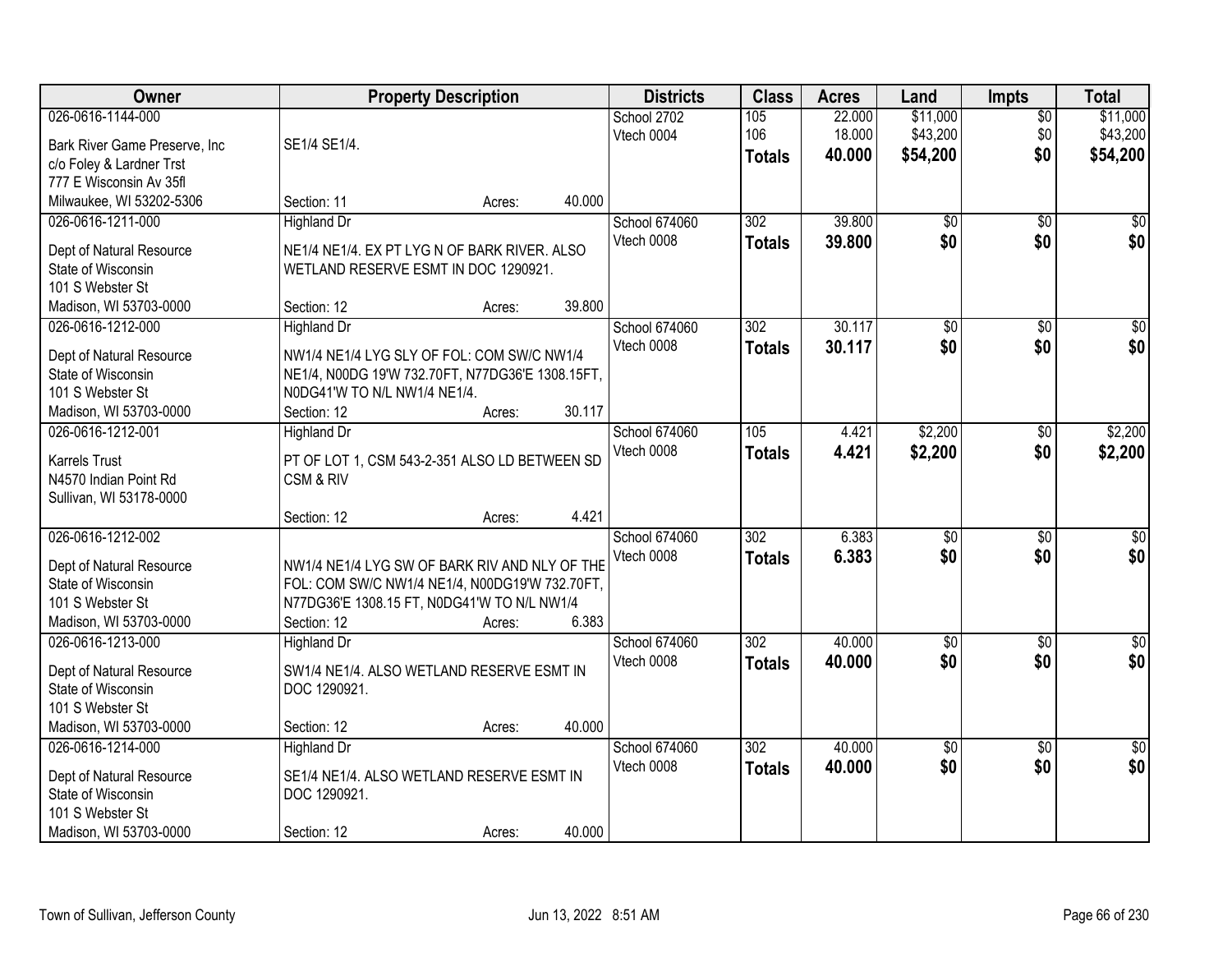| Owner                                                     | <b>Property Description</b>                  |        |        | <b>Districts</b> | <b>Class</b>     | <b>Acres</b> | Land            | <b>Impts</b>    | <b>Total</b> |
|-----------------------------------------------------------|----------------------------------------------|--------|--------|------------------|------------------|--------------|-----------------|-----------------|--------------|
| 026-0616-1221-000                                         | N4498 Highland Dr                            |        |        | School 674060    | 101              | 10.000       | \$126,500       | \$262,700       | \$389,200    |
| Donald J Reinke Trust                                     | NE1/4 NW1/4.                                 |        |        | Vtech 0008       | 105              | 23.000       | \$11,500        | \$0             | \$11,500     |
| Barbara E Reinke Trust                                    |                                              |        |        |                  | 106              | 7.000        | \$16,800        | \$0             | \$16,800     |
| PO Box 66                                                 |                                              |        |        |                  | <b>Totals</b>    | 40.000       | \$154,800       | \$262,700       | \$417,500    |
| Sullivan, WI 53178-0000                                   | Section: 12                                  | Acres: | 40.000 |                  |                  |              |                 |                 |              |
| 026-0616-1222-000                                         | N4492 Highland Dr                            |        |        | School 674060    | 104              | 15.000       | \$2,400         | $\overline{50}$ | \$2,400      |
|                                                           |                                              |        |        | Vtech 0008       | 105              | 24.681       | \$12,400        | \$0             | \$12,400     |
| Dale R Hershberg Trust                                    | NW1/4 NW1/4, EX N21FT, ALSO N132FT OF SW1/4  |        |        |                  | 107              | 2.000        | \$50,000        | \$198,200       | \$248,200    |
| N4492 Highland Dr                                         | NW1/4. ALSO BEG NW/S/C, E1316.85FT, S0DG13'E |        |        |                  | <b>15M</b>       | 3.000        | \$3,600         | \$0             | \$3,600      |
| Sullivan, WI 53178-0000                                   | 1311.26FT TO POB, N89DG26'E 120FT, S12DG02'W |        |        |                  | <b>Totals</b>    | 44.681       | \$68,400        | \$198,200       | \$266,600    |
|                                                           | Section: 12                                  | Acres: | 44.681 |                  |                  |              |                 |                 |              |
| 026-0616-1222-001                                         | <b>Highland Dr</b>                           |        |        | School 674060    | 105              | 0.636        | \$300           | $\sqrt[6]{3}$   | \$300        |
| Donald J Reinke Trust                                     | N 21FT NW1/4 NW1/4.                          |        |        | Vtech 0008       | <b>Totals</b>    | 0.636        | \$300           | \$0             | \$300        |
| Barbara E Reinke Trust                                    |                                              |        |        |                  |                  |              |                 |                 |              |
| PO Box 66                                                 |                                              |        |        |                  |                  |              |                 |                 |              |
| Sullivan, WI 53178-0000                                   | Section: 12                                  | Acres: | 0.636  |                  |                  |              |                 |                 |              |
| 026-0616-1223-000                                         | <b>Highland Dr</b>                           |        |        | School 674060    | 105              | 17.000       | \$8,500         | \$0             | \$8,500      |
|                                                           | SW1/4 NW1/4. EX N4A.                         |        |        | Vtech 0008       | 106              | 19.000       | \$45,600        | \$0             | \$45,600     |
| Bark River Game Preserve, Inc<br>c/o Foley & Lardner Trst |                                              |        |        |                  | <b>Totals</b>    | 36.000       | \$54,100        | \$0             | \$54,100     |
| 777 E Wisconsin Av 35fl                                   |                                              |        |        |                  |                  |              |                 |                 |              |
| Milwaukee, WI 53202-5306                                  | Section: 12                                  | Acres: | 36.000 |                  |                  |              |                 |                 |              |
| 026-0616-1224-000                                         | <b>Highland Dr</b>                           |        |        | School 674060    | $\overline{302}$ | 38.683       | $\overline{50}$ | $\overline{50}$ | $\sqrt{50}$  |
|                                                           |                                              |        |        | Vtech 0008       |                  | 38.683       | \$0             | \$0             |              |
| Dept of Natural Resource                                  | SE1/4 NW1/4. EX LD NWLY OF RIV. ALSO WETLAND |        |        |                  | <b>Totals</b>    |              |                 |                 | \$0          |
| State of Wisconsin                                        | RESERVE ESMT IN DOC 1290921.                 |        |        |                  |                  |              |                 |                 |              |
| 101 S Webster St                                          |                                              |        |        |                  |                  |              |                 |                 |              |
| Madison, WI 53703-0000                                    | Section: 12                                  | Acres: | 38.683 |                  |                  |              |                 |                 |              |
| 026-0616-1231-000                                         | Sandy Springs                                |        |        | School 674060    | 302              | 40.000       | $\overline{50}$ | $\overline{50}$ | \$0          |
| Dept of Natural Resource                                  | NE1/4 SW1/4. ALSO WETLAND RESERVE ESMT IN    |        |        | Vtech 0008       | <b>Totals</b>    | 40.000       | \$0             | \$0             | \$0          |
| State of Wisconsin                                        | DOC 1290921.                                 |        |        |                  |                  |              |                 |                 |              |
| 101 S Webster St                                          |                                              |        |        |                  |                  |              |                 |                 |              |
| Madison, WI 53703-0000                                    | Section: 12                                  | Acres: | 40.000 |                  |                  |              |                 |                 |              |
| 026-0616-1232-000                                         | <b>Highland Dr</b>                           |        |        | School 674060    | 105              | 7.000        | \$3,500         | $\overline{60}$ | \$3,500      |
|                                                           |                                              |        |        | Vtech 0008       | 106              | 33.000       | \$79,200        | \$0             | \$79,200     |
| Bark River Game Preserve, Inc.                            | NW1/4 SW1/4.                                 |        |        |                  | <b>Totals</b>    | 40.000       | \$82,700        | \$0             | \$82,700     |
| c/o Foley & Lardner Trst                                  |                                              |        |        |                  |                  |              |                 |                 |              |
| 777 E Wisconsin Av 35fl                                   |                                              |        |        |                  |                  |              |                 |                 |              |
| Milwaukee, WI 53202-5306                                  | Section: 12                                  | Acres: | 40.000 |                  |                  |              |                 |                 |              |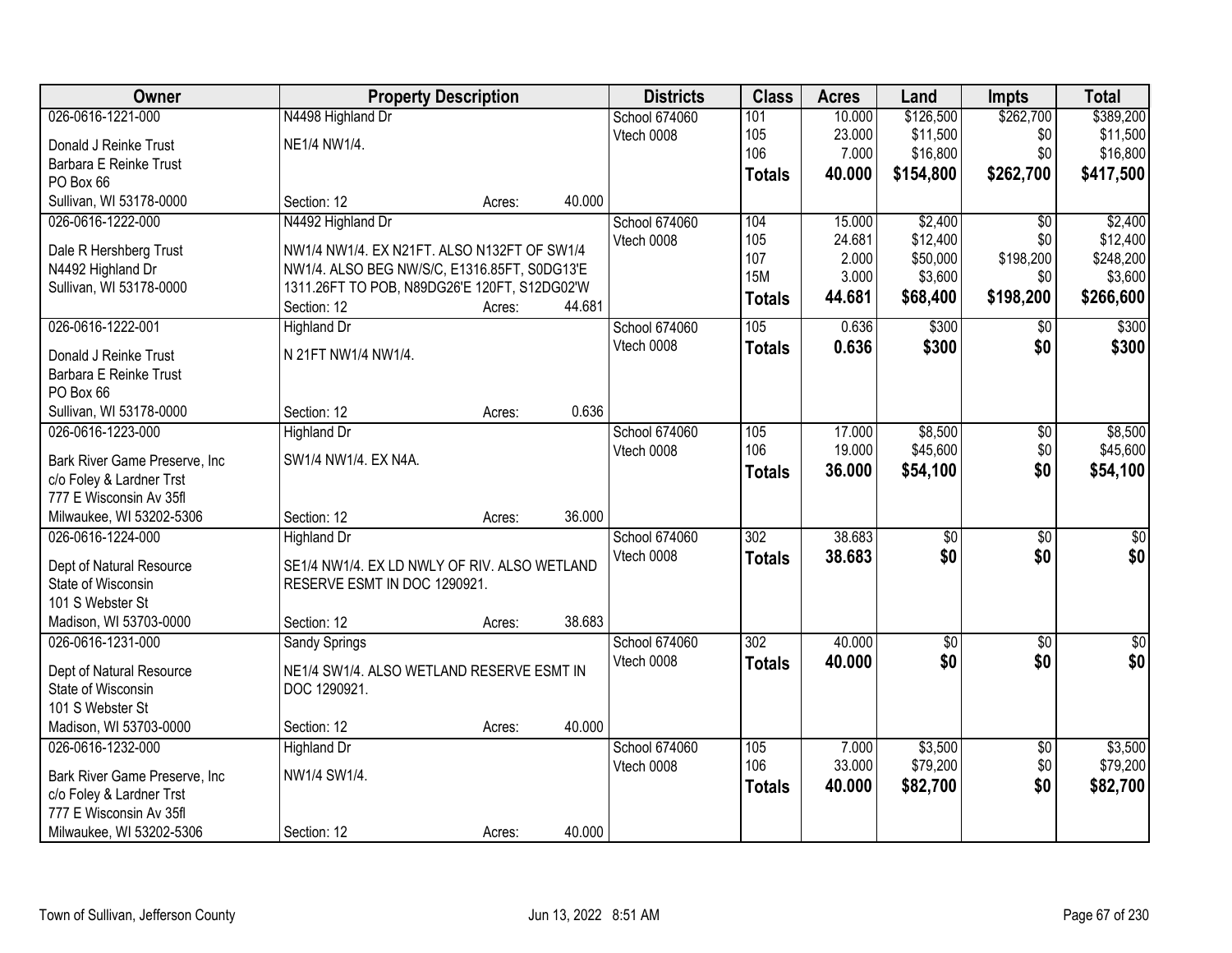| Owner                                                     |                                           | <b>Property Description</b> |        | <b>Districts</b> | <b>Class</b>     | <b>Acres</b> | Land            | <b>Impts</b>    | <b>Total</b>    |
|-----------------------------------------------------------|-------------------------------------------|-----------------------------|--------|------------------|------------------|--------------|-----------------|-----------------|-----------------|
| 026-0616-1233-000                                         | <b>Highland Dr</b>                        |                             |        | School 674060    | 105              | 30.000       | \$15,000        | \$0             | \$15,000        |
| Bark River Game Preserve, Inc                             | SW1/4 SW1/4.                              |                             |        | Vtech 0008       | 106              | 10.000       | \$24,000        | \$0             | \$24,000        |
| c/o Foley & Lardner Trst                                  |                                           |                             |        |                  | <b>Totals</b>    | 40.000       | \$39,000        | \$0             | \$39,000        |
| 777 E Wisconsin Av 35fl                                   |                                           |                             |        |                  |                  |              |                 |                 |                 |
| Milwaukee, WI 53202-5306                                  | Section: 12                               | Acres:                      | 40.000 |                  |                  |              |                 |                 |                 |
| 026-0616-1234-000                                         | <b>Highland Dr</b>                        |                             |        | School 674060    | 104              | 17.000       | \$3,800         | \$0             | \$3,800         |
|                                                           | SE1/4 SW1/4.                              |                             |        | Vtech 0008       | 105              | 9.000        | \$4,500         | \$0             | \$4,500         |
| Bark River Game Preserve, Inc<br>c/o Foley & Lardner Trst |                                           |                             |        |                  | <b>15M</b>       | 14.000       | \$16,800        | \$0             | \$16,800        |
| 777 E Wisconsin Av 35fl                                   |                                           |                             |        |                  | <b>Totals</b>    | 40.000       | \$25,100        | \$0             | \$25,100        |
| Milwaukee, WI 53202-5306                                  | Section: 12                               | Acres:                      | 40.000 |                  |                  |              |                 |                 |                 |
| 026-0616-1241-000                                         | <b>Highland Dr</b>                        |                             |        | School 674060    | 302              | 40.000       | $\overline{60}$ | \$0             | $\overline{50}$ |
|                                                           |                                           |                             |        | Vtech 0008       | <b>Totals</b>    | 40.000       | \$0             | \$0             | \$0             |
| Dept of Natural Resource                                  | NE1/4 SE1/4. ALSO WETLAND RESERVE ESMT IN |                             |        |                  |                  |              |                 |                 |                 |
| State of Wisconsin                                        | DOC 1290921.                              |                             |        |                  |                  |              |                 |                 |                 |
| 101 S Webster St                                          |                                           |                             |        |                  |                  |              |                 |                 |                 |
| Madison, WI 53703-0000                                    | Section: 12                               | Acres:                      | 40.000 |                  |                  |              |                 |                 |                 |
| 026-0616-1242-000                                         | <b>Highland Dr</b>                        |                             |        | School 674060    | $\overline{302}$ | 40.000       | \$0             | \$0             | $\sqrt{50}$     |
| Dept of Natural Resource                                  | NW1/4 SE1/4. ALSO WETLAND RESERVE ESMT IN |                             |        | Vtech 0008       | <b>Totals</b>    | 40.000       | \$0             | \$0             | \$0             |
| State of Wisconsin                                        | DOC 1290921.                              |                             |        |                  |                  |              |                 |                 |                 |
| 101 S Webster St                                          |                                           |                             |        |                  |                  |              |                 |                 |                 |
| Madison, WI 53703-0000                                    | Section: 12                               | Acres:                      | 40.000 |                  |                  |              |                 |                 |                 |
| 026-0616-1243-000                                         | <b>Highland Dr</b>                        |                             |        | School 674060    | 105              | 2.000        | \$1,000         | $\overline{50}$ | \$1,000         |
|                                                           | SW1/4 SE1/4.                              |                             |        | Vtech 0008       | 106              | 38.000       | \$91,200        | \$0             | \$91,200        |
| Bark River Game Preserve, Inc                             |                                           |                             |        |                  | <b>Totals</b>    | 40.000       | \$92,200        | \$0             | \$92,200        |
| c/o Foley & Lardner Trst<br>777 E Wisconsin Av 35fl       |                                           |                             |        |                  |                  |              |                 |                 |                 |
| Milwaukee, WI 53202-5306                                  | Section: 12                               | Acres:                      | 40.000 |                  |                  |              |                 |                 |                 |
| 026-0616-1244-000                                         | Highland Dr                               |                             |        | School 674060    | 105              | 24.000       | \$12,000        | $\sqrt{6}$      | \$12,000        |
|                                                           |                                           |                             |        | Vtech 0008       | 106              | 16.000       | \$38,400        | \$0             | \$38,400        |
| Bark River Game Preserve, Inc                             | SE1/4 SE1/4.                              |                             |        |                  | <b>Totals</b>    | 40.000       | \$50,400        | \$0             | \$50,400        |
| c/o Foley & Lardner Trst                                  |                                           |                             |        |                  |                  |              |                 |                 |                 |
| 777 E Wisconsin Av 35fl                                   |                                           |                             |        |                  |                  |              |                 |                 |                 |
| Milwaukee, WI 53202-5306                                  | Section: 12                               | Acres:                      | 40.000 |                  |                  |              |                 |                 |                 |
| 026-0616-1311-000                                         | Marsh Rd                                  |                             |        | School 4221      | 105              | 10.000       | \$5,000         | $\overline{60}$ | \$5,000         |
| Bark River Game Preserve, Inc                             | NE1/4 NE1/4.                              |                             |        | Vtech 0008       | 106              | 30.000       | \$72,000        | \$0             | \$72,000        |
| c/o Foley & Lardner Trst                                  |                                           |                             |        |                  | <b>Totals</b>    | 40.000       | \$77,000        | \$0             | \$77,000        |
| 777 E Wisconsin Av 35fl                                   |                                           |                             |        |                  |                  |              |                 |                 |                 |
| Milwaukee, WI 53202-5306                                  | Section: 13                               | Acres:                      | 40.000 |                  |                  |              |                 |                 |                 |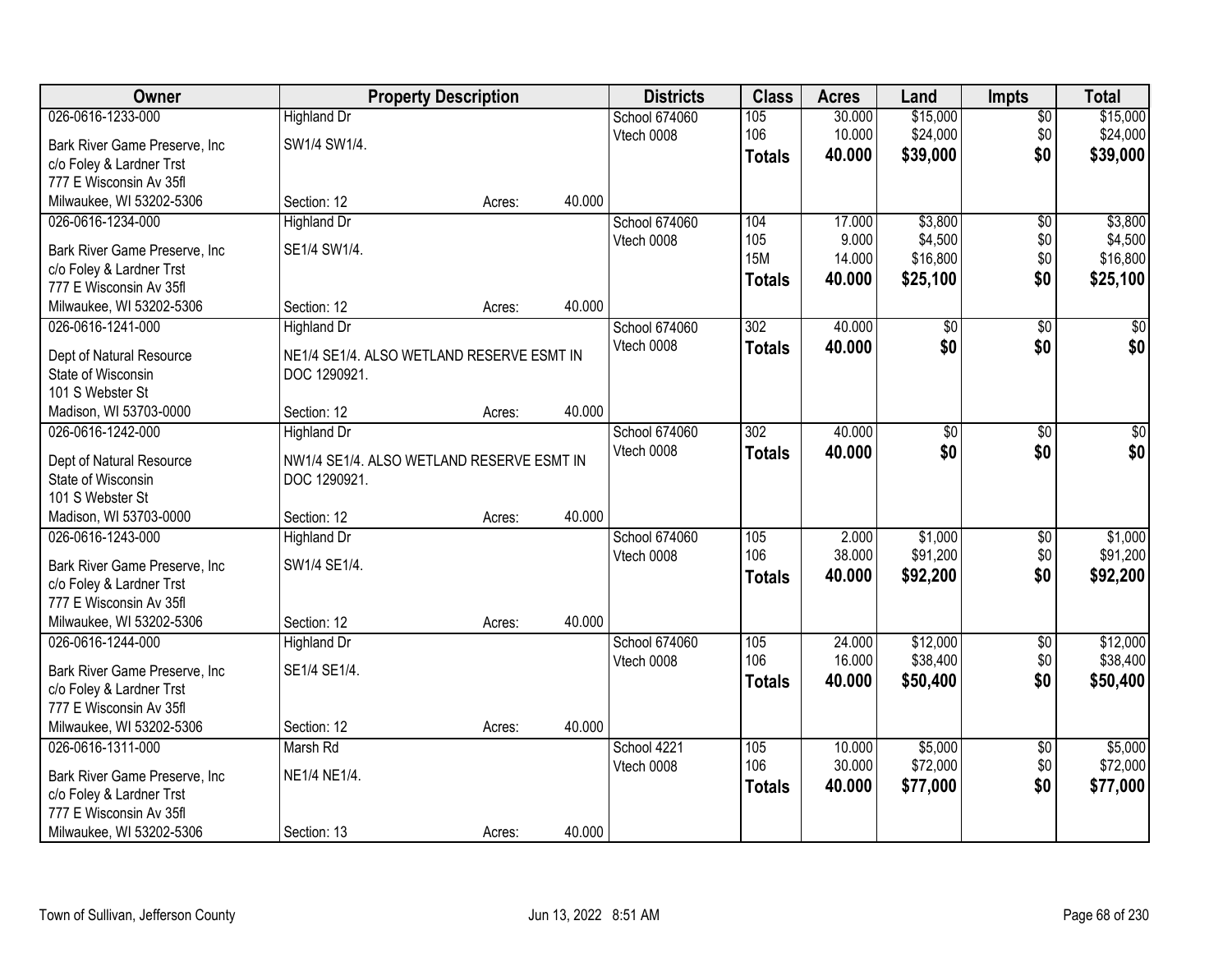| Owner                                                     |              | <b>Property Description</b> | <b>Districts</b> | <b>Class</b>      | <b>Acres</b>     | Land                | <b>Impts</b>    | <b>Total</b>        |
|-----------------------------------------------------------|--------------|-----------------------------|------------------|-------------------|------------------|---------------------|-----------------|---------------------|
| 026-0616-1312-000                                         | Marsh Rd     |                             | School 4221      | 105               | 10.000           | \$5,000             | $\sqrt{$0}$     | \$5,000             |
| Bark River Game Preserve, Inc                             | NW1/4 NE1/4. |                             | Vtech 0008       | 106               | 30.000           | \$72,000            | \$0             | \$72,000            |
| c/o Foley & Lardner Trst                                  |              |                             |                  | <b>Totals</b>     | 40.000           | \$77,000            | \$0             | \$77,000            |
| 777 E Wisconsin Av 35fl                                   |              |                             |                  |                   |                  |                     |                 |                     |
| Milwaukee, WI 53202-5306                                  | Section: 13  | 40.000<br>Acres:            |                  |                   |                  |                     |                 |                     |
| 026-0616-1313-000                                         | Marsh Rd     |                             | School 4221      | 105               | 20.000           | \$10,000            | \$0             | \$10,000            |
|                                                           | SW1/4 NE1/4. |                             | Vtech 0008       | 106               | 20.000           | \$48,000            | \$0             | \$48,000            |
| Bark River Game Preserve, Inc<br>c/o Foley & Lardner Trst |              |                             |                  | <b>Totals</b>     | 40.000           | \$58,000            | \$0             | \$58,000            |
| 777 E Wisconsin Av 35fl                                   |              |                             |                  |                   |                  |                     |                 |                     |
| Milwaukee, WI 53202-5306                                  | Section: 13  | 40.000<br>Acres:            |                  |                   |                  |                     |                 |                     |
| 026-0616-1314-000                                         |              |                             | School 4221      | 105               | 20.000           | \$10,000            | \$0             | \$10,000            |
|                                                           |              |                             | Vtech 0008       | 106               | 20.000           | \$48,000            | \$0             | \$48,000            |
| Bark River Game Preserve, Inc                             | SE1/4 NE1/4. |                             |                  | <b>Totals</b>     | 40.000           | \$58,000            | \$0             | \$58,000            |
| c/o Foley & Lardner Trst                                  |              |                             |                  |                   |                  |                     |                 |                     |
| 777 E Wisconsin Av 35fl                                   |              |                             |                  |                   |                  |                     |                 |                     |
| Milwaukee, WI 53202-5306                                  | Section: 13  | 40.000<br>Acres:            |                  |                   |                  |                     |                 |                     |
| 026-0616-1321-000                                         | Marsh Rd     |                             | School 4221      | 104               | 6.000            | \$1,300             | \$0             | \$1,300             |
| Bark River Game Preserve, Inc                             | NE1/4 NW1/4. |                             | Vtech 0008       | 105<br><b>15M</b> | 10.000<br>24.000 | \$5,000<br>\$28,800 | \$0<br>\$0      | \$5,000<br>\$28,800 |
| c/o Foley & Lardner Trst                                  |              |                             |                  |                   | 40.000           |                     | \$0             |                     |
| 777 E Wisconsin Av 35fl                                   |              |                             |                  | <b>Totals</b>     |                  | \$35,100            |                 | \$35,100            |
| Milwaukee, WI 53202-5306                                  | Section: 13  | 40.000<br>Acres:            |                  |                   |                  |                     |                 |                     |
| 026-0616-1322-000                                         | Marsh Rd     |                             | School 4221      | 104               | 21.000           | \$4,700             | $\overline{50}$ | \$4,700             |
| Bark River Game Preserve, Inc                             | NW1/4 NW1/4. |                             | Vtech 0008       | 105               | 19.000           | \$9,500             | \$0             | \$9,500             |
| c/o Foley & Lardner Trst                                  |              |                             |                  | <b>Totals</b>     | 40.000           | \$14,200            | \$0             | \$14,200            |
| 777 E Wisconsin Av 35fl                                   |              |                             |                  |                   |                  |                     |                 |                     |
| Milwaukee, WI 53202-5306                                  | Section: 13  | 40.000<br>Acres:            |                  |                   |                  |                     |                 |                     |
| 026-0616-1323-000                                         | Marsh Rd     |                             | School 4221      | 104               | 16.000           | \$3,600             | $\sqrt{6}$      | \$3,600             |
| Bark River Game Preserve, Inc                             | SW1/4 NW1/4. |                             | Vtech 0008       | 105               | 11.000           | \$5,500             | \$0             | \$5,500             |
| c/o Foley & Lardner Trst                                  |              |                             |                  | <b>15M</b>        | 13.000           | \$15,600            | \$0             | \$15,600            |
| 777 E Wisconsin Av 35fl                                   |              |                             |                  | <b>Totals</b>     | 40.000           | \$24,700            | \$0             | \$24,700            |
| Milwaukee, WI 53202-5306                                  | Section: 13  | 40.000<br>Acres:            |                  |                   |                  |                     |                 |                     |
| 026-0616-1324-000                                         | Marsh Rd     |                             | School 4221      | 104               | 6.000            | \$1,300             | $\overline{50}$ | \$1,300             |
|                                                           |              |                             | Vtech 0008       | 105               | 6.000            | \$3,000             | \$0             | \$3,000             |
| Bark River Game Preserve, Inc                             | SE1/4 NW1/4. |                             |                  | <b>15M</b>        | 28.000           | \$33,600            | \$0             | \$33,600            |
| c/o Foley & Lardner Trst<br>777 E Wisconsin Av 35fl       |              |                             |                  | <b>Totals</b>     | 40.000           | \$37,900            | \$0             | \$37,900            |
| Milwaukee, WI 53202-5306                                  | Section: 13  | 40.000<br>Acres:            |                  |                   |                  |                     |                 |                     |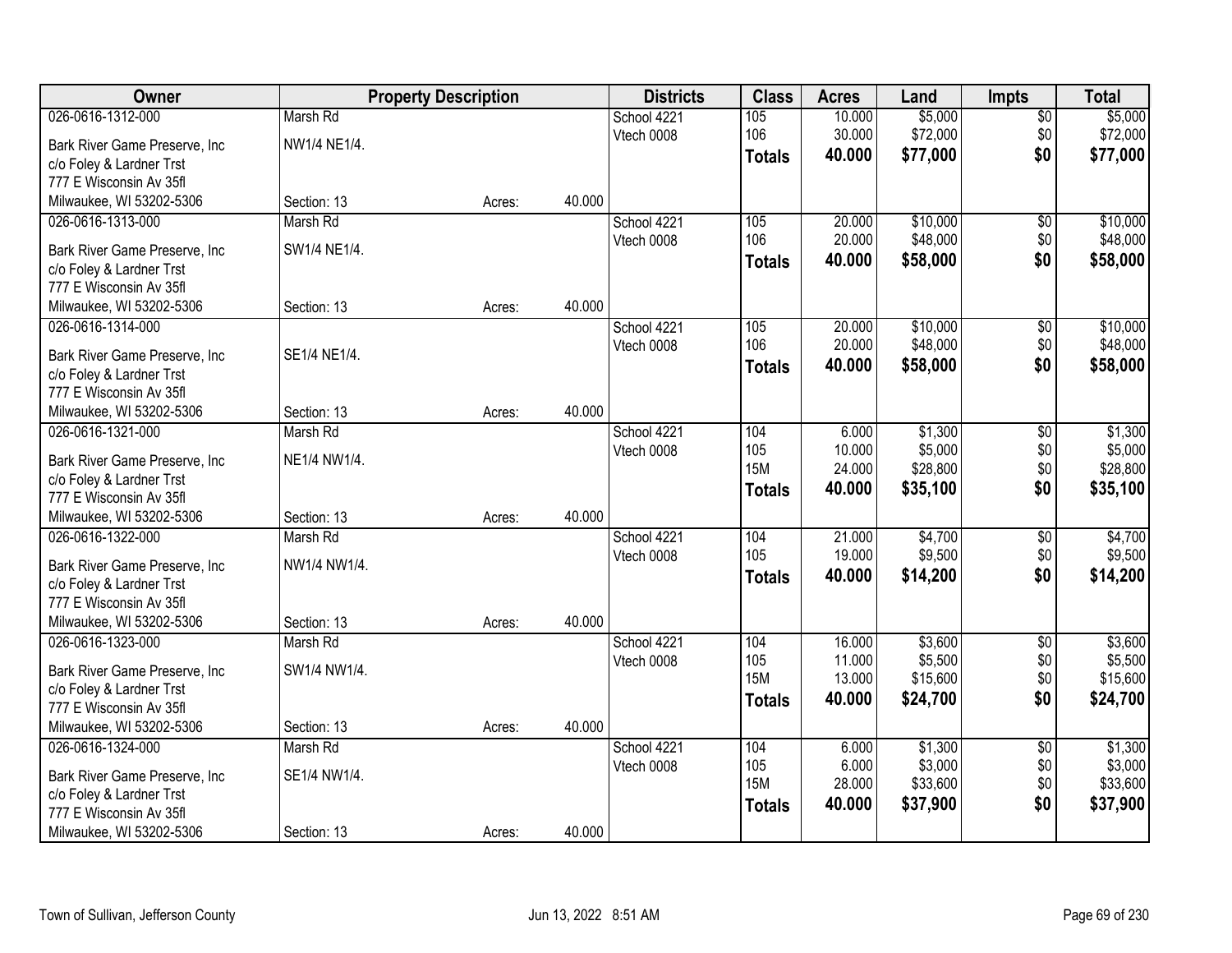| Owner                          |                  | <b>Property Description</b> |        | <b>Districts</b> | <b>Class</b>  | <b>Acres</b> | Land     | <b>Impts</b>    | <b>Total</b> |
|--------------------------------|------------------|-----------------------------|--------|------------------|---------------|--------------|----------|-----------------|--------------|
| 026-0616-1331-000              | Marsh Rd         |                             |        | School 4221      | 105           | 40.000       | \$20,000 | $\overline{50}$ | \$20,000     |
| Bark River Game Preserve, Inc. | NE1/4 SW1/4.     |                             |        | Vtech 0008       | <b>Totals</b> | 40.000       | \$20,000 | \$0             | \$20,000     |
| c/o Foley & Lardner Trst       |                  |                             |        |                  |               |              |          |                 |              |
| 777 E Wisconsin Av 35fl        |                  |                             |        |                  |               |              |          |                 |              |
| Milwaukee, WI 53202-5306       | Section: 13      | Acres:                      | 40.000 |                  |               |              |          |                 |              |
| 026-0616-1332-000              | Marsh Rd         |                             |        | School 4221      | 105           | 40.000       | \$20,000 | $\overline{50}$ | \$20,000     |
| Bark River Game Preserve, Inc. | NW1/4 SW1/4.     |                             |        | Vtech 0008       | <b>Totals</b> | 40.000       | \$20,000 | \$0             | \$20,000     |
| c/o Foley & Lardner Trst       |                  |                             |        |                  |               |              |          |                 |              |
| 777 E Wisconsin Av 35fl        |                  |                             |        |                  |               |              |          |                 |              |
| Milwaukee, WI 53202-5306       | Section: 13      | Acres:                      | 40.000 |                  |               |              |          |                 |              |
| 026-0616-1333-000              | Marsh Rd         |                             |        | School 4221      | 104           | 36.215       | \$9,600  | \$0             | \$9,600      |
| Dempsey Farm Partnership       | SW1/4 SW1/4.     |                             |        | Vtech 0008       | 105           | 4.000        | \$2,000  | \$0             | \$2,000      |
| S75 W39781 County Rd Zz        |                  |                             |        |                  | <b>Totals</b> | 40.215       | \$11,600 | \$0             | \$11,600     |
| Eagle, WI 53119-0000           |                  |                             |        |                  |               |              |          |                 |              |
|                                | Section: 13      | Acres:                      | 40.215 |                  |               |              |          |                 |              |
| 026-0616-1334-000              | Marsh Rd         |                             |        | School 4221      | 104           | 36.215       | \$9,600  | \$0             | \$9,600      |
| Dempsey Farm Partnership       | SE1/4 SW1/4.     |                             |        | Vtech 0008       | 105           | 4.000        | \$2,000  | \$0             | \$2,000      |
| S75 W39781 County Rd Zz        |                  |                             |        |                  | <b>Totals</b> | 40.215       | \$11,600 | \$0             | \$11,600     |
| Eagle, WI 53119-0000           |                  |                             |        |                  |               |              |          |                 |              |
|                                | Section: 13      | Acres:                      | 40.215 |                  |               |              |          |                 |              |
| 026-0616-1341-000              | Marsh Rd         |                             |        | School 1376      | 104           | 14.000       | \$3,100  | $\overline{50}$ | \$3,100      |
| Margaret M Gogin Trust         | NE1/4 SE1/4.     |                             |        | Vtech 0008       | <b>15M</b>    | 26.000       | \$31,200 | \$0             | \$31,200     |
| S6 W32781 Government Rd        |                  |                             |        |                  | <b>Totals</b> | 40.000       | \$34,300 | \$0             | \$34,300     |
| Delafield, WI 53018-0000       |                  |                             |        |                  |               |              |          |                 |              |
|                                | Section: 13      | Acres:                      | 40.000 |                  |               |              |          |                 |              |
| 026-0616-1342-000              | Marsh Rd         |                             |        | School 1376      | 104           | 33.800       | \$5,500  | $\overline{$0}$ | \$5,500      |
| Longley Trust                  | NW1/4 SE1/4.     |                             |        | Vtech 0008       | <b>15M</b>    | 6.200        | \$7,500  | \$0             | \$7,500      |
| 148 Roberts Rd                 |                  |                             |        |                  | <b>Totals</b> | 40,000       | \$13,000 | \$0             | \$13,000     |
| PO Box 262                     |                  |                             |        |                  |               |              |          |                 |              |
| Dousman, WI 53118-0000         | Section: 13      | Acres:                      | 40.000 |                  |               |              |          |                 |              |
| 026-0616-1343-000              | Marsh Rd         |                             |        | School 1376      | 104           | 20.000       | \$4,600  | $\overline{50}$ | \$4,600      |
| Virginia Red, LLC              | W1/2 SW1/4 SE1/4 |                             |        | Vtech 0008       | <b>Totals</b> | 20.000       | \$4,600  | \$0             | \$4,600      |
| 37213 Sunset Dr                |                  |                             |        |                  |               |              |          |                 |              |
| Oconomowoc, WI 53066-0000      |                  |                             |        |                  |               |              |          |                 |              |
|                                | Section: 13      | Acres:                      | 20.000 |                  |               |              |          |                 |              |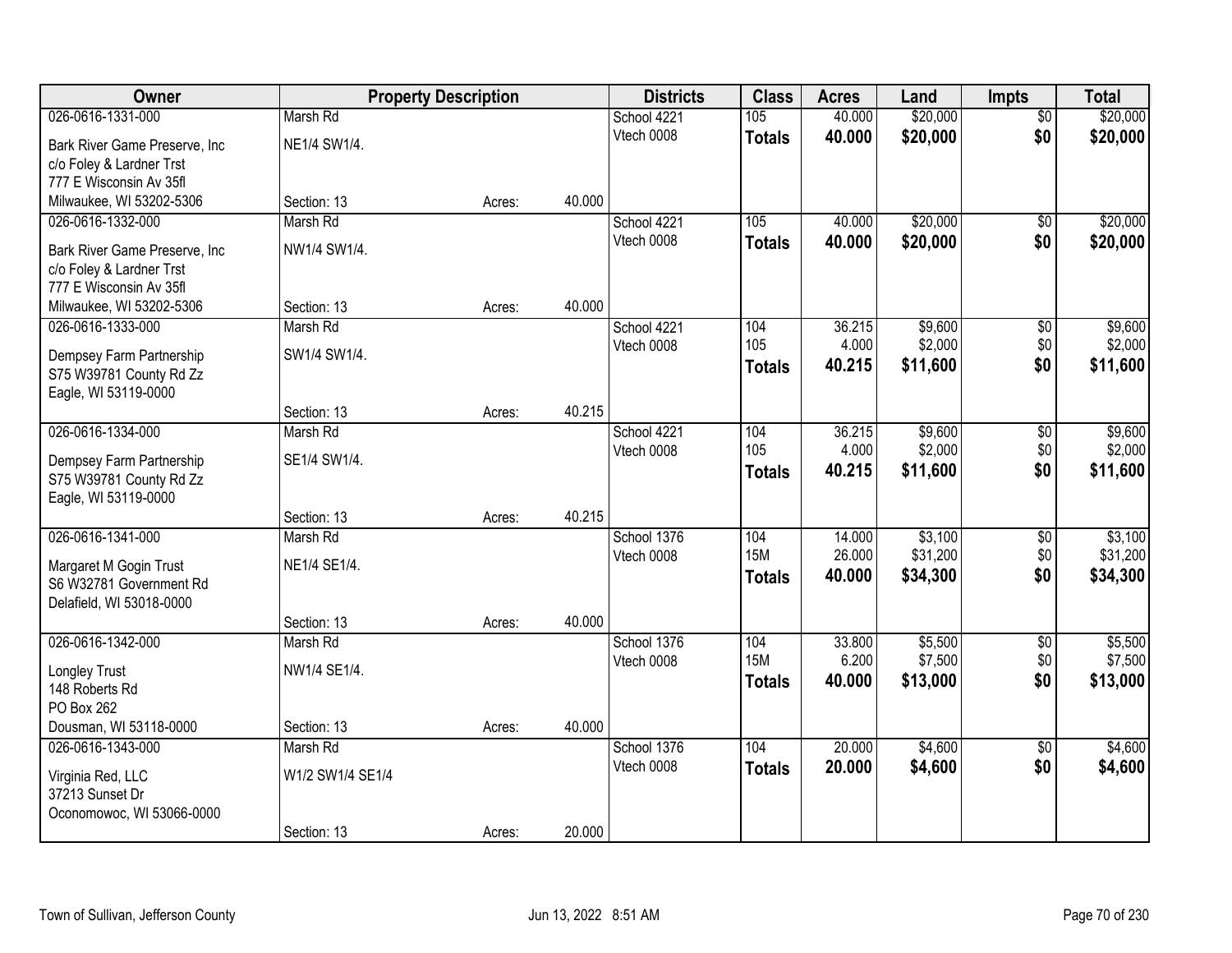| Owner                                             | <b>Property Description</b>                       |                  | <b>Districts</b>          | <b>Class</b>  | <b>Acres</b>     | Land               | <b>Impts</b>           | <b>Total</b>       |
|---------------------------------------------------|---------------------------------------------------|------------------|---------------------------|---------------|------------------|--------------------|------------------------|--------------------|
| 026-0616-1343-001                                 | Marsh Rd                                          |                  | School 1376               | 104           | 20.000           | \$4,500            | $\overline{50}$        | \$4,500            |
| <b>Longley Trust</b>                              | E1/2 SW1/4 SE1/4                                  |                  | Vtech 0008                | <b>Totals</b> | 20.000           | \$4,500            | \$0                    | \$4,500            |
| 148 Roberts Rd                                    |                                                   |                  |                           |               |                  |                    |                        |                    |
| PO Box 262                                        |                                                   |                  |                           |               |                  |                    |                        |                    |
| Dousman, WI 53118-0000                            | Section: 13                                       | 20.000<br>Acres: |                           |               |                  |                    |                        |                    |
| 026-0616-1344-000                                 | Marsh Rd                                          |                  | School 1376               | 104           | 30.000           | \$6,700            | \$0                    | \$6,700            |
|                                                   | SE1/4 SE1/4.                                      |                  | Vtech 0008                | 105           | 10.000           | \$5,000            | \$0                    | \$5,000            |
| Margaret M Gogin Trust<br>S6 W32781 Government Rd |                                                   |                  |                           | <b>Totals</b> | 40.000           | \$11,700           | \$0                    | \$11,700           |
| Delafield, WI 53018-0000                          |                                                   |                  |                           |               |                  |                    |                        |                    |
|                                                   | Section: 13                                       | 40.000<br>Acres: |                           |               |                  |                    |                        |                    |
| 026-0616-1411-000                                 | County Rd E                                       |                  | School 2702               | 104           | 3.000            | \$700              | $\overline{50}$        | \$700              |
|                                                   |                                                   |                  | Vtech 0004                | 105           | 4.750            | \$2,400            | \$0                    | \$2,400            |
| Bark River Game Preserve, Inc.                    | NE1/4 NE1/4. ALSO FOL IN SE1/4 NE1/4: COM SW/C    |                  |                           | 106           | 32.987           | \$33,000           | \$0                    | \$33,000           |
| c/o Foley & Lardner Trst                          | NW1/4 S89DG47'E 1984.95FT, N10DG05 'W 868.33FT,   |                  |                           | 107           | 0.250            | \$12,400           | \$2,300                | \$14,700           |
| 777 E Wisconsin Av 35fl                           | N49DGE 51.10FT TO POB, N12DG48'W 316.78FT,        |                  |                           | <b>Totals</b> | 40.987           | \$48,500           | \$2,300                | \$50,800           |
| Milwaukee, WI 53202-5306                          | Section: 14                                       | 40.987<br>Acres: |                           |               |                  |                    |                        |                    |
| 026-0616-1412-000                                 | County Rd E                                       |                  | School 2702               | 105           | 24.935           | \$12,500           | $\sqrt[6]{3}$          | \$12,500           |
| Bark River Game Preserve, Inc.                    | NW1/4 NE1/4. EX PT NW OF DITCH. ALSO FOL IN       |                  | Vtech 0004                | 106           | 14.000           | \$33,600           | \$0                    | \$33,600           |
| c/o Foley & Lardner Trst                          | SW1/4 NE1/4: COM SW/C NW1/4, S89DG 47'E           |                  |                           | <b>Totals</b> | 38.935           | \$46,100           | \$0                    | \$46,100           |
| 777 E Wisconsin Av 35fl                           | 1984.95FT, N10DG05'W 868.33FT, N49DGE 51.10FT     |                  |                           |               |                  |                    |                        |                    |
| Milwaukee, WI 53202-5306                          | Section: 14                                       | 38.935<br>Acres: |                           |               |                  |                    |                        |                    |
| 026-0616-1413-000                                 | N3952 County Rd E                                 |                  | School 2702               | 101           | 6.462            | \$117,700          | \$214,800              | \$332,500          |
| Adam L. Owsley                                    | LOT 1, CSM 4271-21-128, DOC 1087446. ALSO ESMT    |                  | Vtech 0004                | <b>Totals</b> | 6.462            | \$117,700          | \$214,800              | \$332,500          |
| N3952 County Rd E                                 | ALSO COM W1/4/C, S89DG47'E 1984.95FT,             |                  |                           |               |                  |                    |                        |                    |
| Sullivan, WI 53178-0000                           | N10DG05'W 868.33FT TO POB, N49DGE 63.47FT,        |                  |                           |               |                  |                    |                        |                    |
|                                                   | Section: 14                                       | 6.462<br>Acres:  |                           |               |                  |                    |                        |                    |
| 026-0616-1413-001                                 | County Rd E                                       |                  | School 2702               | 105           | 32.980           | \$16,500           | $\overline{$0}$        | \$16,500           |
|                                                   |                                                   |                  | Vtech 0004                | 106           | 20.000           | \$48,000           | \$0                    | \$48,000           |
| John C Herr Trust                                 | SW1/4 NE1/4.ALSO BEG C/L HWY 1957.89FT E OF       |                  |                           | <b>Totals</b> | 52.980           | \$64,500           | \$0                    | \$64,500           |
| Marcia Herr Trust                                 | W1/4/C, N5DG 58'E 249.81FT, N13DG49'W 1003.20FT,  |                  |                           |               |                  |                    |                        |                    |
| W295 Herr Rd                                      | N58DG41'E 204.6FT E TO N/S C/L SEC, S TO E/W C/L, |                  |                           |               |                  |                    |                        |                    |
| Dousman, WI 53118-0000<br>026-0616-1414-000       | Section: 14                                       | 52.980<br>Acres: |                           |               |                  |                    |                        |                    |
|                                                   | County Rd E                                       |                  | School 2702<br>Vtech 0004 | 104<br>105    | 10.089<br>19.000 | \$1,600<br>\$9,500 | $\overline{50}$<br>\$0 | \$1,600<br>\$9,500 |
| John C Herr Trust                                 | SE1/4 NE1/4. EX E71FT. EX FOL IN SE1/4 NE1/4: COM |                  |                           | <b>15M</b>    | 8.000            | \$9,600            | \$0                    | \$9,600            |
| Marcia Herr Trust                                 | SW/C NW1/4 S89DG47'E 1984.95FT, N10DG05'W         |                  |                           |               | 37.089           | \$20,700           | \$0                    | \$20,700           |
| W295 Herr Rd                                      | 868.33FT, N49DGE 51.10FT TO POB, N12DG48'W        |                  |                           | <b>Totals</b> |                  |                    |                        |                    |
| Dousman, WI 53118-0000                            | Section: 14                                       | 37.089<br>Acres: |                           |               |                  |                    |                        |                    |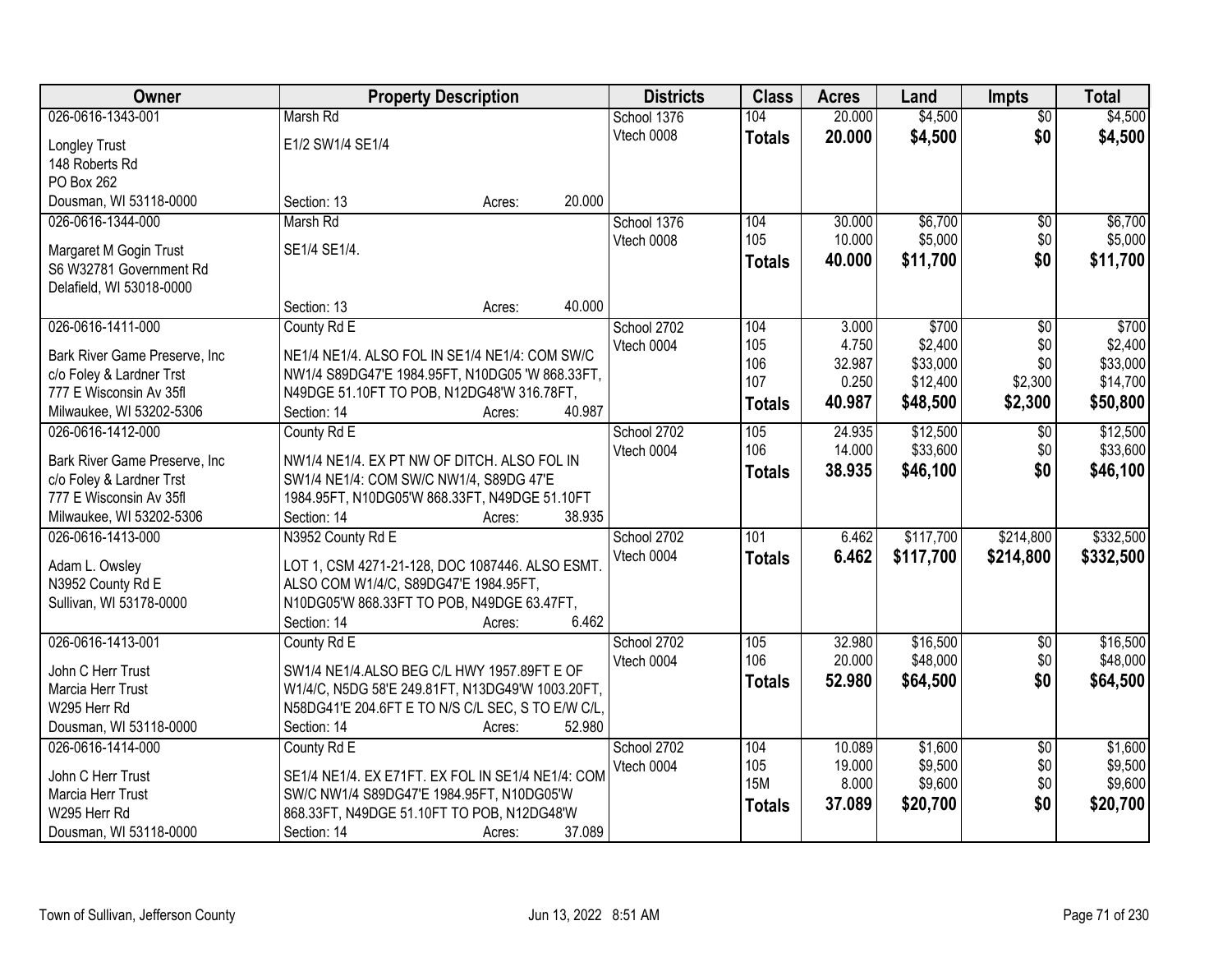| Owner                                         | <b>Property Description</b>                            | <b>Districts</b> | <b>Class</b>     | <b>Acres</b>    | Land      | <b>Impts</b>    | <b>Total</b> |
|-----------------------------------------------|--------------------------------------------------------|------------------|------------------|-----------------|-----------|-----------------|--------------|
| 026-0616-1414-001                             | County Rd E                                            | School 2702      | 105              | 1.174           | \$600     | $\overline{50}$ | \$600        |
| Bark River Game Preserve, Inc                 | E71FT SE1/4 NE1/4.                                     | Vtech 0004       | <b>Totals</b>    | 1.174           | \$600     | \$0             | \$600        |
| c/o Foley & Lardner Trst                      |                                                        |                  |                  |                 |           |                 |              |
| 777 E Wisconsin Av 35fl                       |                                                        |                  |                  |                 |           |                 |              |
| Milwaukee, WI 53202-5306                      | 1.174<br>Section: 14<br>Acres:                         |                  |                  |                 |           |                 |              |
| 026-0616-1421-000                             | N3960 County Rd E                                      | School 2702      | 105              | 12.205          | \$6,100   | \$0             | \$6,100      |
|                                               |                                                        | Vtech 0004       | 106              | 24.000          | \$57,600  | \$0             | \$57,600     |
| Bark River Game Preserve, Inc                 | BEG C/L HWY 1518FT SELY OF NW/S/C, SE ON HWY           |                  | 107              | 1.882           | \$47,100  | \$165,500       | \$212,600    |
| c/o Foley & Lardner Trst                      | ABT 322FT, SE OVER NEW BRIDGE ABT 800FT                |                  | <b>Totals</b>    | 38.087          | \$110,800 | \$165,500       | \$276,300    |
| 777 E Wisconsin Av 35fl                       | N13DG30'W 429FT, N58DG41'E 204.6FT, E TO N-S<br>38.087 |                  |                  |                 |           |                 |              |
| Milwaukee, WI 53202-5306<br>026-0616-1422-000 | Section: 14<br>Acres:                                  |                  |                  |                 | \$121,400 |                 |              |
|                                               | N4062 County Rd E                                      | School 2702      | 101<br>104       | 7.965<br>26.000 |           | \$191,600       | \$313,000    |
| Barry R. Stephan                              | BEG NW/S/C, S36DG13'E 836.63 FT, N68DG25'E             | Vtech 0004       |                  |                 | \$4,700   | \$0             | \$4,700      |
| Pauline E. Stephan                            | 274.62FT, S27DG 35'E 241.25FT, S71DG48'W 238           |                  | <b>Totals</b>    | 33.965          | \$126,100 | \$191,600       | \$317,700    |
| N4062 County Rd E                             | .44FT, S36DG13'E 447.18FT, N 53DG30'E 693FT TO         |                  |                  |                 |           |                 |              |
| Sullivan, WI 53178-0000                       | 33.965<br>Section: 14<br>Acres:                        |                  |                  |                 |           |                 |              |
| 026-0616-1422-001                             | N4085 County Rd E                                      | School 2702      | 101              | 1.000           | \$46,000  | \$96,300        | \$142,300    |
| Steven J. Landgraf                            | BEG NW/S/C, S 345FT, E 252FT TO C/L HWY, NW ON         | Vtech 0004       | <b>Totals</b>    | 1.000           | \$46,000  | \$96,300        | \$142,300    |
| N4085 County Rd E                             | SD C/L TO POB. ALSO & SUBJ TO SHARED WELL              |                  |                  |                 |           |                 |              |
| Sullivan, WI 53178-0000                       | AGREE IN DOC 1452382.                                  |                  |                  |                 |           |                 |              |
|                                               | 1.000<br>Section: 14<br>Acres:                         |                  |                  |                 |           |                 |              |
| 026-0616-1422-002                             | N4090 County Rd E                                      | School 2702      | $\overline{101}$ | 1.095           | \$48,200  | \$151,300       | \$199,500    |
|                                               |                                                        | Vtech 0004       | <b>Totals</b>    | 1.095           | \$48,200  | \$151,300       | \$199,500    |
| Barry R. Stephan                              | LOT 1, CSM 655-3-5 EX 0.53A IN CTH E IN 540-652        |                  |                  |                 |           |                 |              |
| N4062 County Rd E                             |                                                        |                  |                  |                 |           |                 |              |
| Sullivan, WI 53178-0000                       |                                                        |                  |                  |                 |           |                 |              |
|                                               | 1.095<br>Section: 14<br>Acres:                         |                  |                  |                 |           |                 |              |
| 026-0616-1422-004                             | N4030 County Rd E                                      | School 2702      | 101              | 1.400           | \$55,200  | \$75,900        | \$131,100    |
| Russell L. Houk                               | COM NW/S/C, S36DG13'E 836.63 FT TO                     | Vtech 0004       | <b>Totals</b>    | 1.400           | \$55,200  | \$75,900        | \$131,100    |
| N4030 County Rd E                             | POB, S36DG53'E ALG C/L RD 234.19FT, N71DG48'E          |                  |                  |                 |           |                 |              |
| Sullivan, WI 53178-0000                       | 238.44 FT, N27DG35'W 241.25FT, S68 DG25'W              |                  |                  |                 |           |                 |              |
|                                               | 1.400<br>Section: 14<br>Acres:                         |                  |                  |                 |           |                 |              |
| 026-0616-1423-000                             | N3981 County Rd E                                      | School 2702      | 101              | 2.000           | \$69,000  | \$14,000        | \$83,000     |
|                                               |                                                        | Vtech 0004       | 104              | 38.500          | \$7,100   | \$0             | \$7,100      |
| Janice K Blank Trust                          | BEG NW/S/C, S3110.25FT, E TO C/L HWY, N ON HWY         |                  | 105              | 21.846          | \$10,600  | \$0             | \$10,600     |
| W378 S4785 E Pretty Lake                      | TO 1/4/L, W TO RIV, NLY ON RIV TO HWY, W ON HWY        |                  | <b>15M</b>       | 14.600          | \$17,500  | \$0             | \$17,500     |
| Dousman, WI 53118-0000                        | 495FT TO TURN, N ON HWY 330FT, W 181.5FT,              |                  | <b>Totals</b>    | 76.946          | \$104,200 | \$14,000        | \$118,200    |
|                                               | 76.946<br>Section: 14<br>Acres:                        |                  |                  |                 |           |                 |              |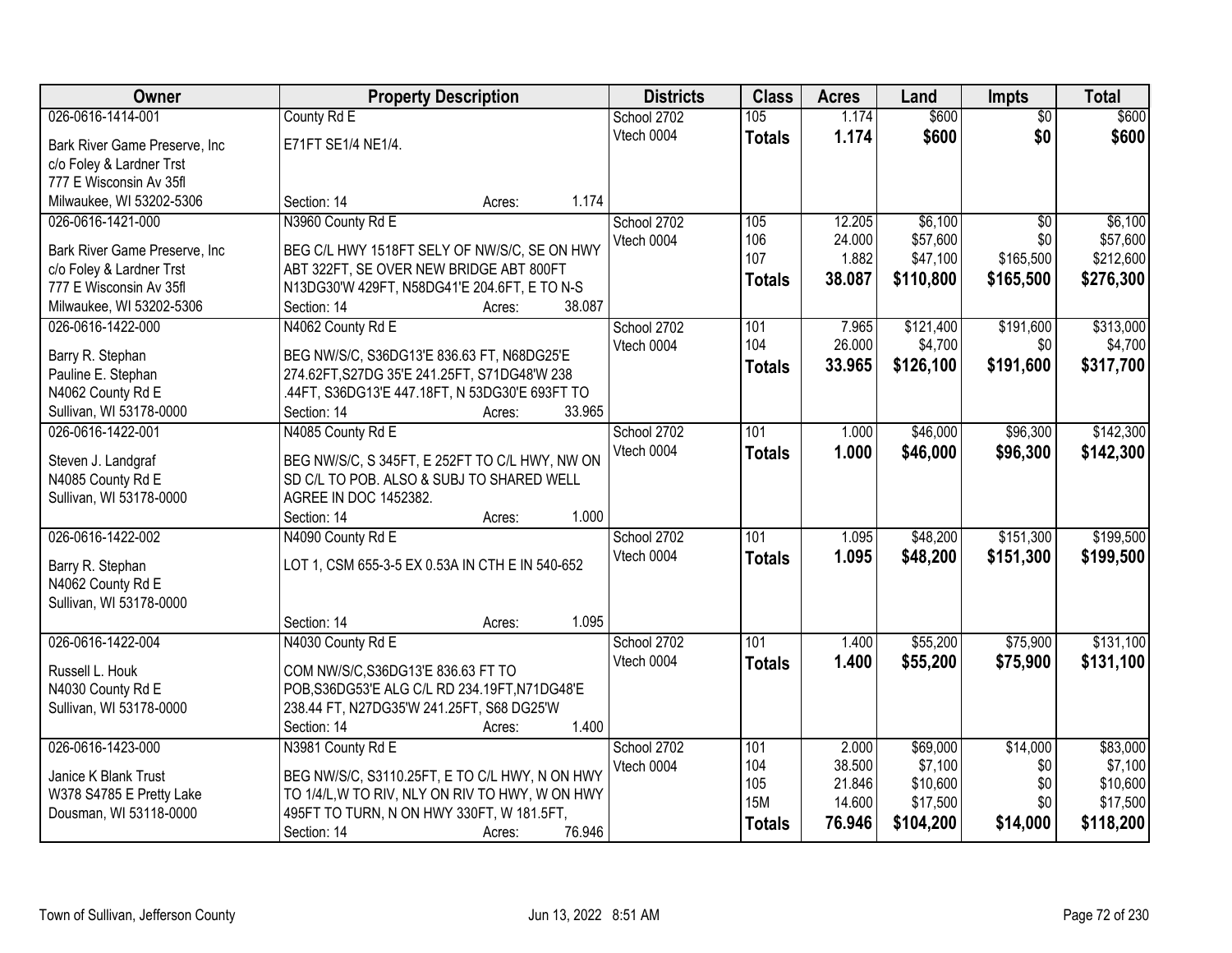| Owner                     | <b>Property Description</b>                      | <b>Districts</b> | <b>Class</b>  | <b>Acres</b> | Land        | <b>Impts</b>    | <b>Total</b>  |
|---------------------------|--------------------------------------------------|------------------|---------------|--------------|-------------|-----------------|---------------|
| 026-0616-1423-001         | N3991 County Rd E                                | School 2702      | 101           | 0.845        | \$42,400    | \$84,900        | \$127,300     |
| Thomas Young Jr           | BEG C/L RD IN SW1/4 NW1/4 330FT N OF PT WHERE    | Vtech 0004       | <b>Totals</b> | 0.845        | \$42,400    | \$84,900        | \$127,300     |
| Katlyn Dittman            | RD TURNS N, W181.50FT, N231FT, E115.5 FT, SE ON  |                  |               |              |             |                 |               |
| N3991 County Rd E         | RD TO POB.                                       |                  |               |              |             |                 |               |
| Sullivan, WI 53178-0000   | 0.845<br>Section: 14<br>Acres:                   |                  |               |              |             |                 |               |
| 026-0616-1424-000         | County Rd E                                      | School 2702      | 303           | 2.000        | \$0         | $\overline{50}$ | \$0           |
|                           |                                                  | Vtech 0004       | <b>Totals</b> | 2.000        | \$0         | \$0             | \$0           |
| Jefferson County          | BEG C/L HWY 1840FT S36DGE OF NW/S/C, S11DGE      |                  |               |              |             |                 |               |
| Parking Lot on Cth E      | ON OLD HWY 436FT, N76DGE ON OLD HWY 545 FT,      |                  |               |              |             |                 |               |
| 311 S Center Ave          | NW ON CURVE OF NEW HWY ABT 800FT TO POB.         |                  |               |              |             |                 |               |
| Jefferson, WI 53549-0000  | 2.000<br>Section: 14<br>Acres:                   |                  |               |              |             |                 |               |
| 026-0616-1424-001         | N3931 County Rd E                                | School 2702      | 101           | 3.870        | \$97,100    | \$76,400        | \$173,500     |
| Nathan S. Domres          | BEG E-W1/4/L, ON E RIV BK, E 378.18FT TO HWY,    | Vtech 0004       | <b>Totals</b> | 3.870        | \$97,100    | \$76,400        | \$173,500     |
| N3931 County Rd E         | N6DGE 237.6 FT, N13DG30'W 574.20FT, W198 FT,     |                  |               |              |             |                 |               |
| Sullivan, WI 53178-0000   | SLY ALG RIV TO POB. EX. 19A IN CTH"E" IN 608-160 |                  |               |              |             |                 |               |
|                           | Section: 14<br>3.870<br>Acres:                   |                  |               |              |             |                 |               |
| 026-0616-1431-000         | W701 Herr Rd                                     | School 2702      | 101           | 14.120       | \$166,200   | \$390,500       | \$556,700     |
|                           |                                                  | Vtech 0004       |               | 14.120       | \$166,200   | \$390,500       | \$556,700     |
| William G Gaugert Trust   | BEG NE/C CSM 1856-6-53, S88 DG57'W 1120.10FT,    |                  | <b>Totals</b> |              |             |                 |               |
| Jean M Gaugert Trust      | N05DG40'E 580.34FT, N00DG01'W 100.50FT           |                  |               |              |             |                 |               |
| W701 Herr Rd              | N05DG40'E 510FT, N50DG40'E 113.12FT, SELY        |                  |               |              |             |                 |               |
| Sullivan, WI 53178-0000   | 14.120<br>Section: 14<br>Acres:                  |                  |               |              |             |                 |               |
| 026-0616-1431-001         | 751 Herr Rd                                      | School 2702      | 101           | 2.000        | \$69,000    | \$309,000       | \$378,000     |
| Tyler S. Buss             | LOT 3, CSM 5256-28-208, DOC 1271413.             | Vtech 0004       | <b>Totals</b> | 2.000        | \$69,000    | \$309,000       | \$378,000     |
| Shandel M. Buss           |                                                  |                  |               |              |             |                 |               |
| W751 Herr Rd              |                                                  |                  |               |              |             |                 |               |
| Sullivan, WI 53178-0000   | 2.000<br>Section: 14                             |                  |               |              |             |                 |               |
|                           | Acres:                                           |                  |               | 38.600       |             |                 |               |
| 026-0616-1432-000         | N3853 County Rd E                                | School 2702      | 302           |              | $\sqrt{50}$ | $\sqrt{6}$      | $\frac{6}{3}$ |
| Dept Natural Resources    | BEG 450.45FT S OF W1/4/C, E 1910.70FT TO C/L     | Vtech 0004       | <b>Totals</b> | 38,600       | \$0         | \$0             | \$0           |
| State of Wisconsin        | HWY, SLY ALG C/L TO S/L N1/2 SW1/4, W TO SW/C    |                  |               |              |             |                 |               |
| PO Box 7921               | NW1/4 SW1/4, N TO POB.                           |                  |               |              |             |                 |               |
| Madison, WI 53707-0000    | 38.600<br>Section: 14<br>Acres:                  |                  |               |              |             |                 |               |
| 026-0616-1433-000         | N3717 County Rd E                                | School 2702      | 104           | 38.000       | \$5,000     | $\overline{50}$ | \$5,000       |
|                           |                                                  | Vtech 0004       | 107           | 2.000        | \$50,000    | \$198,100       | \$248,100     |
| Michael J. Klingler et al | SW1/4 SW1/4.                                     |                  | <b>Totals</b> | 40.000       | \$55,000    | \$198,100       | \$253,100     |
| N3717 County Rd E         |                                                  |                  |               |              |             |                 |               |
| Sullivan, WI 53178-0000   |                                                  |                  |               |              |             |                 |               |
|                           | 40.000<br>Section: 14<br>Acres:                  |                  |               |              |             |                 |               |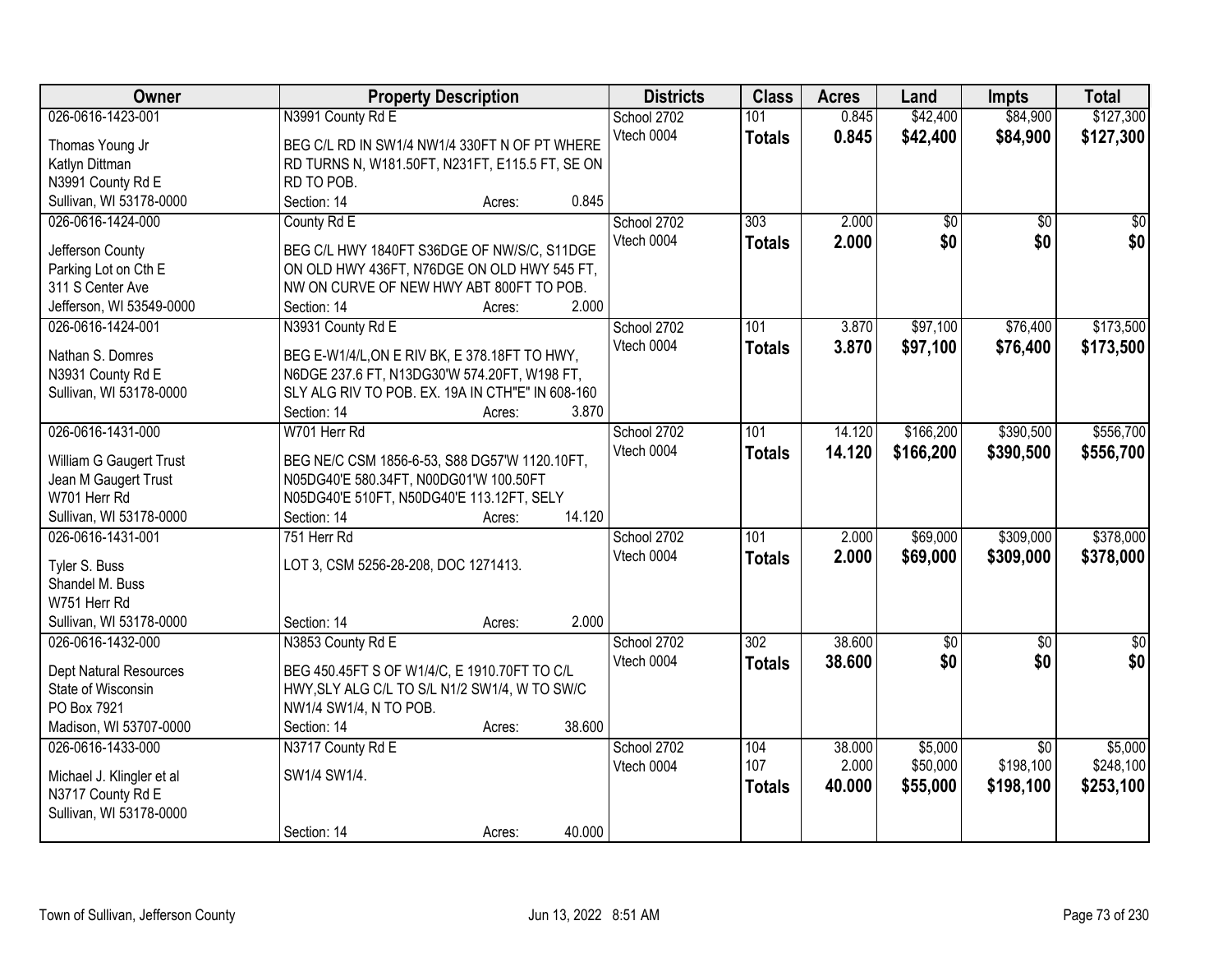| Owner                                                                                                             |                                                                                                                                                            | <b>Property Description</b> |                | <b>Districts</b>          | <b>Class</b>                       | <b>Acres</b>                     | Land                                       | <b>Impts</b>                       | <b>Total</b>                               |
|-------------------------------------------------------------------------------------------------------------------|------------------------------------------------------------------------------------------------------------------------------------------------------------|-----------------------------|----------------|---------------------------|------------------------------------|----------------------------------|--------------------------------------------|------------------------------------|--------------------------------------------|
| 026-0616-1434-000<br>Michael J. Klingler et al<br>N3717 County Rd E<br>Sullivan, WI 53178-0000                    | County Rd E<br>THAT PT OF SE1/4 SW1/4 LYG W OF HWY. EX 1.46A<br>IN CTH E IN 526-670.                                                                       |                             |                | School 2702<br>Vtech 0004 | 104<br><b>Totals</b>               | 11.540<br>11.540                 | \$700<br>\$700                             | $\overline{50}$<br>\$0             | \$700<br>\$700                             |
| 026-0616-1434-001<br>Dempsey Farm Partnership<br>S75 W39781 County Rd Zz<br>Eagle, WI 53119-0000                  | Section: 14<br>N3734 County Rd E<br>LOT 1, CSM 5387-29-210, DOC 1302737. ALSO DRWY<br>ESMT & WELL AGREE IN DOC 1303209.                                    | Acres:                      | 11.540         | School 2702<br>Vtech 0004 | 107<br><b>Totals</b>               | 3.000<br>3.000                   | \$75,000<br>\$75,000                       | \$109,400<br>\$109,400             | \$184,400<br>\$184,400                     |
| 026-0616-1434-002<br>Daryl R Payne Trust<br>Tammy J Payne Trust<br>N4363 County Rd E                              | Section: 14<br>County Rd E<br>PT OF LOT 1, CSM 1714-5-336 IN SEC 14.<br>Section: 14                                                                        | Acres:                      | 3.000<br>3.160 | School 2702<br>Vtech 0004 | 104<br>105<br><b>Totals</b>        | 3.000<br>0.160<br>3.160          | \$800<br>\$100<br>\$900                    | \$0<br>\$0<br>\$0                  | \$800<br>\$100<br>\$900                    |
| Sullivan, WI 53178-0000<br>026-0616-1434-003<br>William E. Haines<br>N3752 County Rd E<br>Sullivan, WI 53178-0000 | N3752 County Rd E<br>LOT 1, CSM 2219-7-269.<br>Section: 14                                                                                                 | Acres:<br>Acres:            | 2.648          | School 2702<br>Vtech 0004 | 101<br><b>Totals</b>               | 2.648<br>2.648                   | \$78,700<br>\$78,700                       | \$133,100<br>\$133,100             | \$211,800<br>\$211,800                     |
| 026-0616-1434-004<br>Alan F. Turner<br>Irene Turner<br>N3732 County Rd E<br>Sullivan, WI 53178-0000               | N3732 County Rd E<br>LOT 2, CSM 5387-29-210, DOC 1302737. ALSO DRWY<br>ESMT & WELL AGREE IN DOC 1303209.<br>Section: 14                                    | Acres:                      | 3.000          | School 2702<br>Vtech 0004 | 101<br><b>Totals</b>               | 3.000<br>3.000                   | \$67,200<br>\$67,200                       | \$113,500<br>\$113,500             | \$180,700<br>\$180,700                     |
| 026-0616-1434-005<br>Dempsey Farm Partnership<br>S75 W39781 County Rd Zz<br>Eagle, WI 53119-0000                  | SE1/4 SW1/4 E OF HWY. EX 1.89A IN CTH E IN<br>527-594. EX PT OF CSM 1714-5-336. EX PT N OF CSM<br>1856-6-53. EX PT OF CSM 1856-6-53. EX CSM<br>Section: 14 | Acres:                      | 5.831          | School 2702<br>Vtech 0004 | 105<br>106<br>107<br><b>Totals</b> | 2.831<br>2.500<br>0.500<br>5.831 | \$3,600<br>\$2,500<br>\$12,500<br>\$18,600 | \$0<br>\$0<br>\$14,600<br>\$14,600 | \$3,600<br>\$2,500<br>\$27,100<br>\$33,200 |
| 026-0616-1434-006<br>Jacob Lee Watts<br>W1997 Staude Rd<br>Helenville, WI 53137-0000                              | County Rd E<br>LOT 1, CSM 6161-36-089, DOC 1443660.<br>Section: 14                                                                                         | Acres:                      | 3.025          | School 2702<br>Vtech 0004 | 101<br><b>Totals</b>               | 3.025<br>3.025                   | \$84,400<br>\$84,400                       | $\overline{50}$<br>\$0             | \$84,400<br>\$84,400                       |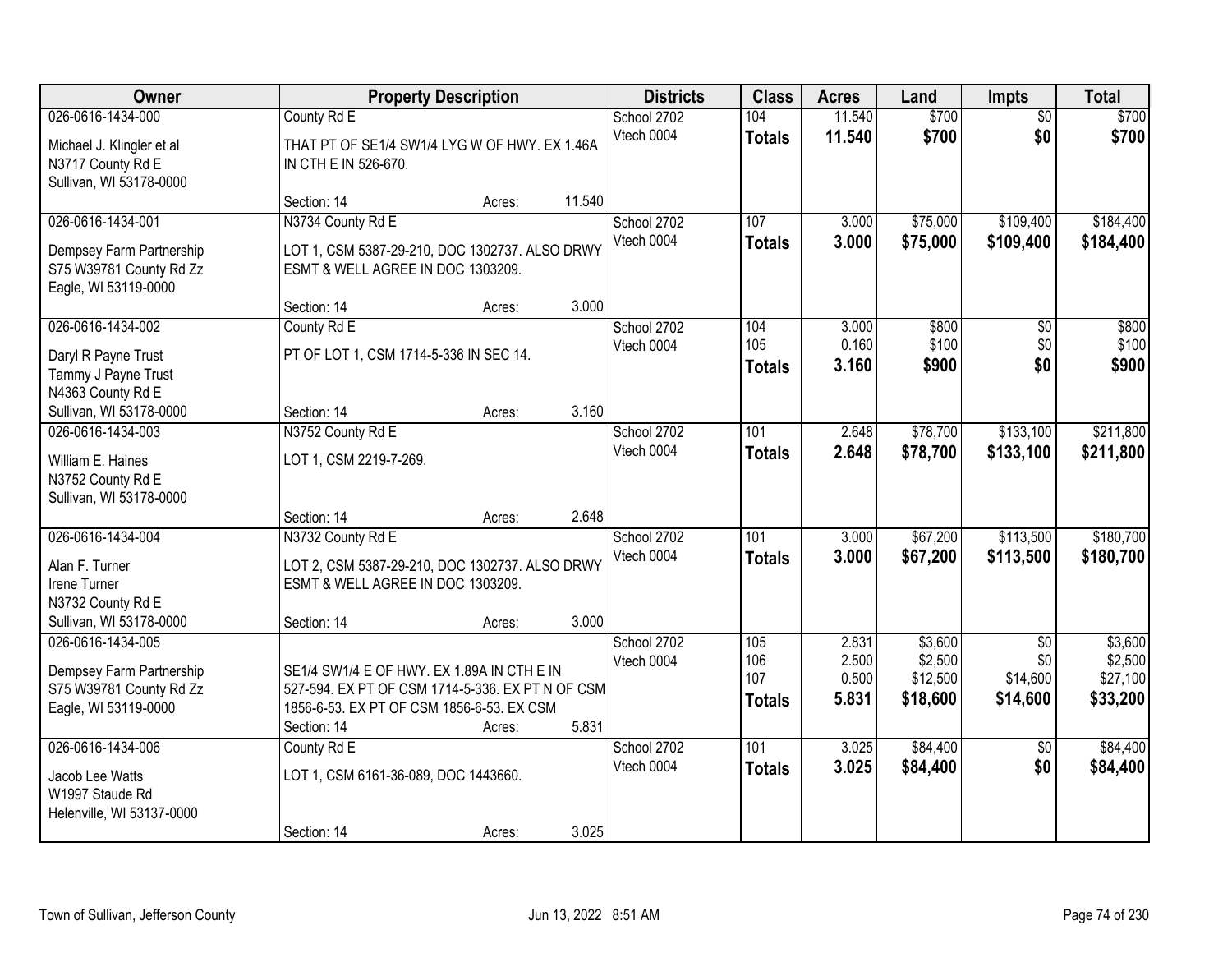| Owner                                           |                                                | <b>Property Description</b> |        | <b>Districts</b> | <b>Class</b>     | <b>Acres</b> | Land      | <b>Impts</b>    | <b>Total</b> |
|-------------------------------------------------|------------------------------------------------|-----------------------------|--------|------------------|------------------|--------------|-----------|-----------------|--------------|
| 026-0616-1434-007                               | County Rd E                                    |                             |        | School 2702      | 101              | 0.700        | \$15,800  | $\overline{50}$ | \$15,800     |
| William E. Haines                               | OUTLOT 1, CSM 6161-36-089, DOC 1443660.        |                             |        | Vtech 0004       | <b>Totals</b>    | 0.700        | \$15,800  | \$0             | \$15,800     |
| N3752 County Rd E                               |                                                |                             |        |                  |                  |              |           |                 |              |
| Sullivan, WI 53178-0000                         |                                                |                             |        |                  |                  |              |           |                 |              |
|                                                 | Section: 14                                    | Acres:                      | 0.700  |                  |                  |              |           |                 |              |
| 026-0616-1441-000                               | Herr Rd                                        |                             |        | School 2702      | 105              | 20.000       | \$10,000  | \$0             | \$10,000     |
| John C Herr Trust                               | NE1/4 SE1/4. EX E 71FT.                        |                             |        | Vtech 0004       | 106              | 17.849       | \$42,800  | \$0             | \$42,800     |
| Marcia Herr Trust                               |                                                |                             |        |                  | <b>Totals</b>    | 37.849       | \$52,800  | \$0             | \$52,800     |
| W295 Herr Rd                                    |                                                |                             |        |                  |                  |              |           |                 |              |
| Dousman, WI 53118-0000                          | Section: 14                                    | Acres:                      | 37.849 |                  |                  |              |           |                 |              |
| 026-0616-1441-001                               | Herr Rd                                        |                             |        | School 2702      | 105              | 2.151        | \$1,100   | \$0             | \$1,100      |
| Bark River Game Preserve, Inc.                  | E71FT NE1/4 SE1/4.                             |                             |        | Vtech 0004       | <b>Totals</b>    | 2.151        | \$1,100   | \$0             | \$1,100      |
| c/o Foley & Lardner Trst                        |                                                |                             |        |                  |                  |              |           |                 |              |
| 777 E Wisconsin Av 35fl                         |                                                |                             |        |                  |                  |              |           |                 |              |
| Milwaukee, WI 53202-5306                        | Section: 14                                    | Acres:                      | 2.151  |                  |                  |              |           |                 |              |
| 026-0616-1442-000                               | Herr Rd                                        |                             |        | School 2702      | 104              | 13.000       | \$2,900   | \$0             | \$2,900      |
| John C Herr Trust                               | NW1/4 SE1/4 LYG NELY OF HERR RD. ALSO NE1/4    |                             |        | Vtech 0004       | 105              | 19.691       | \$9,900   | \$0             | \$9,900      |
| Marcia Herr Trust                               | SE1/4 LYG NELY OF HERR RD. EX CSM 4600-23-230. |                             |        |                  | <b>15M</b>       | 5.000        | \$6,000   | \$0             | \$6,000      |
| W295 Herr Rd                                    |                                                |                             |        |                  | <b>Totals</b>    | 37.691       | \$18,800  | \$0             | \$18,800     |
| Dousman, WI 53118-0000                          | Section: 14                                    | Acres:                      | 37.691 |                  |                  |              |           |                 |              |
| 026-0616-1442-001                               | W702 Herr Rd                                   |                             |        | School 2702      | $\overline{101}$ | 6.270        | \$118,600 | \$547,100       | \$665,700    |
| John C Herr Trust                               | LOTS 1&2, CSM 4600-23-230, DOC 1154276.        |                             |        | Vtech 0004       | <b>Totals</b>    | 6.270        | \$118,600 | \$547,100       | \$665,700    |
| Marcia Herr Trust                               |                                                |                             |        |                  |                  |              |           |                 |              |
| W295 Herr Rd                                    |                                                |                             |        |                  |                  |              |           |                 |              |
| Dousman, WI 53118-0000                          | Section: 14                                    | Acres:                      | 6.270  |                  |                  |              |           |                 |              |
| 026-0616-1442-003                               | Herr Rd                                        |                             |        | School 2702      | 101              | 1.238        | \$51,500  | $\sqrt{$0}$     | \$51,500     |
| William G Gaugert Trust                         | LOT 1, CSM 5620-31-200, DOC 1353603.           |                             |        | Vtech 0004       | <b>Totals</b>    | 1.238        | \$51,500  | \$0             | \$51,500     |
| Jean M Gaugert Trust                            |                                                |                             |        |                  |                  |              |           |                 |              |
| W701 Herr Rd                                    |                                                |                             |        |                  |                  |              |           |                 |              |
| Sullivan, WI 53178-0000                         | Section: 14                                    | Acres:                      | 1.238  |                  |                  |              |           |                 |              |
| 026-0616-1442-004                               | Herr Rd                                        |                             |        | School 2702      | 101              | 1.343        | \$53,900  | $\overline{50}$ | \$53,900     |
|                                                 | LOT 2, CSM 5620-31-200, DOC 1353603.           |                             |        | Vtech 0004       | <b>Totals</b>    | 1.343        | \$53,900  | \$0             | \$53,900     |
| William G Gaugert Trust<br>Jean M Gaugert Trust |                                                |                             |        |                  |                  |              |           |                 |              |
| W701 Herr Rd                                    |                                                |                             |        |                  |                  |              |           |                 |              |
| Sullivan, WI 53178-0000                         | Section: 14                                    | Acres:                      | 1.343  |                  |                  |              |           |                 |              |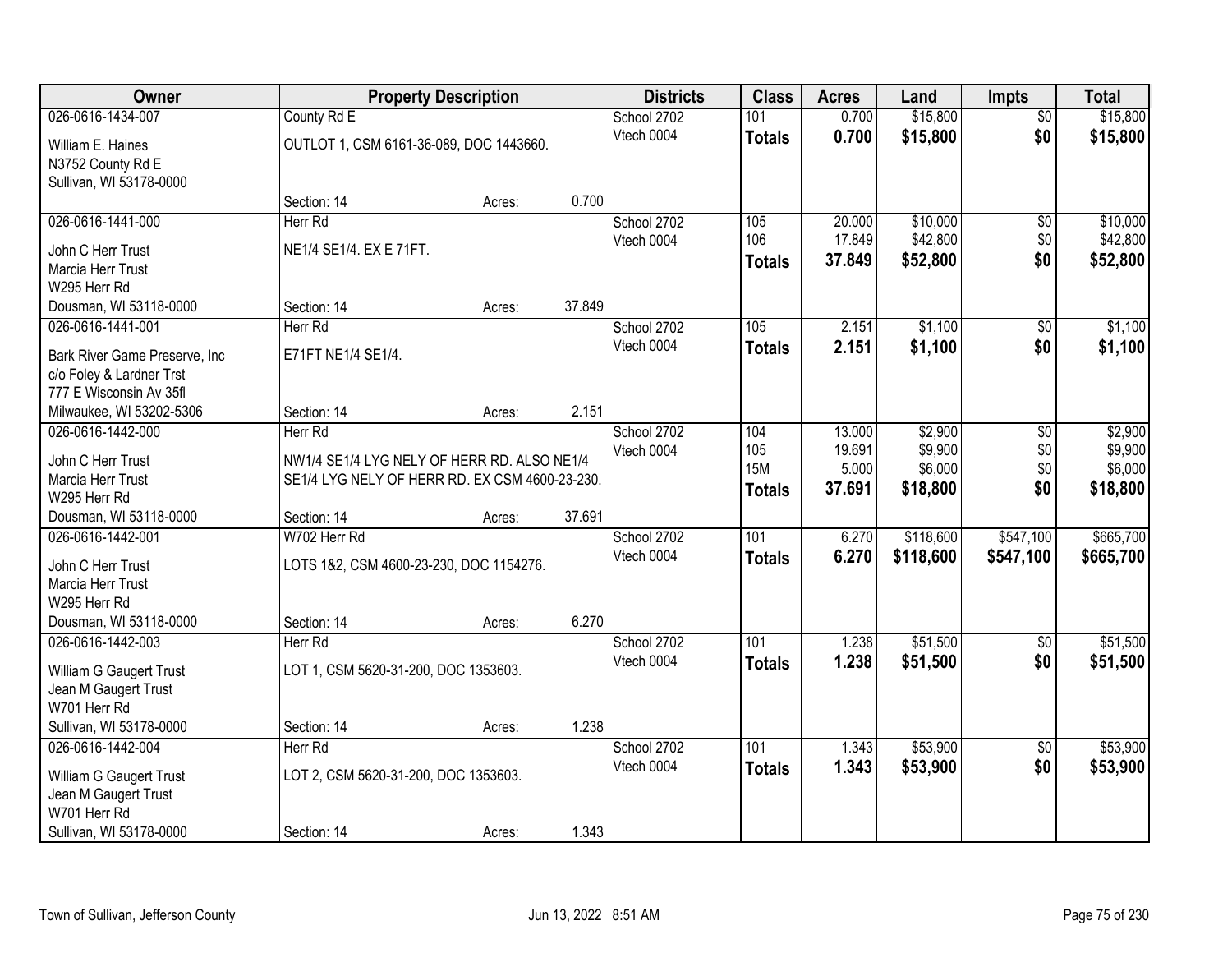| Owner                                                                                                                       |                                                                                                                                                                    | <b>Property Description</b> |        | <b>Districts</b>          | <b>Class</b>                       | <b>Acres</b>                       | Land                                       | Impts                              | <b>Total</b>                                 |
|-----------------------------------------------------------------------------------------------------------------------------|--------------------------------------------------------------------------------------------------------------------------------------------------------------------|-----------------------------|--------|---------------------------|------------------------------------|------------------------------------|--------------------------------------------|------------------------------------|----------------------------------------------|
| 026-0616-1443-000<br>Dempsey Farm Partnership<br>S75 W39781 County Rd Zz<br>Eagle, WI 53119-0000                            | Herr Rd<br>SW1/4 SE1/4. EX PT OF CSM 1856-6-53. EX SW1/4<br>SE1/4 LYG N OF CSM 1856-6-53. ALSO EASM IN<br>673-135.                                                 |                             |        | School 2702<br>Vtech 0004 | 104<br>105<br><b>Totals</b>        | 27.000<br>2.572<br>29.572          | \$7,100<br>\$1,300<br>\$8,400              | $\overline{50}$<br>\$0<br>\$0      | \$7,100<br>\$1,300<br>\$8,400                |
|                                                                                                                             | Section: 14                                                                                                                                                        | Acres:                      | 29.572 |                           |                                    |                                    |                                            |                                    |                                              |
| 026-0616-1443-001<br>Jacob Lee Watts<br>Lot 1 County Road E<br>Sullivan, WI 53178                                           | W667 Herr Rd<br>LOT 1, CSM 1856-6-53, DOC 807855. SUBJ TO ESMT<br>IN DOC 814884. EX CSM 2219-7-269, DOC 849047. EX<br>CSM 6161-36-089, DOC 1443660.<br>Section: 14 | Acres:                      | 13.627 | School 2702<br>Vtech 0004 | 101<br>104<br>105<br>Totals        | 10.352<br>2.000<br>1.275<br>13.627 | \$50,000<br>\$400<br>\$700<br>\$51,100     | \$49,800<br>\$0<br>\$0<br>\$49,800 | \$99,800<br>\$400<br>\$700<br>\$100,900      |
| 026-0616-1444-000<br>Dempsey Farm Partnership<br>S75 W39781 County Rd Zz<br>Eagle, WI 53119-0000                            | Herr Rd<br>SE1/4 SE1/4.<br>Section: 14                                                                                                                             | Acres:                      | 40.215 | School 2702<br>Vtech 0004 | 104<br>105<br><b>Totals</b>        | 32.750<br>7.465<br>40.215          | \$8,700<br>\$3,800<br>\$12,500             | $\overline{50}$<br>\$0<br>\$0      | \$8,700<br>\$3,800<br>\$12,500               |
| 026-0616-1511-000<br>Dept Natural Resources<br>State of Wisconsin<br>PO Box 7921<br>Madison, WI 53707-0000                  | County Rd E<br>NE1/4 NE1/4. EX NE1/4 NE1/4 NE1/4.<br>Section: 15                                                                                                   | Acres:                      | 30.000 | School 2702<br>Vtech 0004 | $\overline{302}$<br><b>Totals</b>  | 30.000<br>30.000                   | \$0<br>\$0                                 | \$0<br>\$0                         | \$0<br>\$0                                   |
| 026-0616-1511-001<br>Kathleen Ann Wildes Trust<br>David Edwin Dykstra Trust<br>N4095 County Rd E<br>Sullivan, WI 53178-0000 | N4095 County Rd E<br>NE1/4 NE1/4 NE1/4. ALSO & SUBJ TO SHARED WELL<br>AGREE IN DOC 1452382.<br>Section: 15                                                         | Acres:                      | 10.000 | School 2702<br>Vtech 0004 | 101<br>104<br>105<br><b>Totals</b> | 2.000<br>6.000<br>2.000<br>10.000  | \$69,000<br>\$1,300<br>\$1,000<br>\$71,300 | \$99,300<br>\$0<br>\$0<br>\$99,300 | \$168,300<br>\$1,300<br>\$1,000<br>\$170,600 |
| 026-0616-1512-000<br>Dept Natural Resources<br>State of Wisconsin<br>PO Box 7921<br>Madison, WI 53707-0000                  | County Rd E<br>NW1/4 NE1/4.<br>Section: 15                                                                                                                         | Acres:                      | 40.000 | School 2702<br>Vtech 0004 | 302<br><b>Totals</b>               | 40.000<br>40.000                   | $\sqrt{6}$<br>\$0                          | $\sqrt{6}$<br>\$0                  | $\frac{1}{6}$<br>\$0                         |
| 026-0616-1513-000<br><b>Dept Natural Resources</b><br>State of Wisconsin<br>PO Box 7921<br>Madison, WI 53707-0000           | County Rd E<br>SW1/4 NE1/4.<br>Section: 15                                                                                                                         | Acres:                      | 40.000 | School 2702<br>Vtech 0004 | 302<br><b>Totals</b>               | 40.000<br>40.000                   | \$0<br>\$0                                 | $\overline{30}$<br>\$0             | $\sqrt{50}$<br>\$0                           |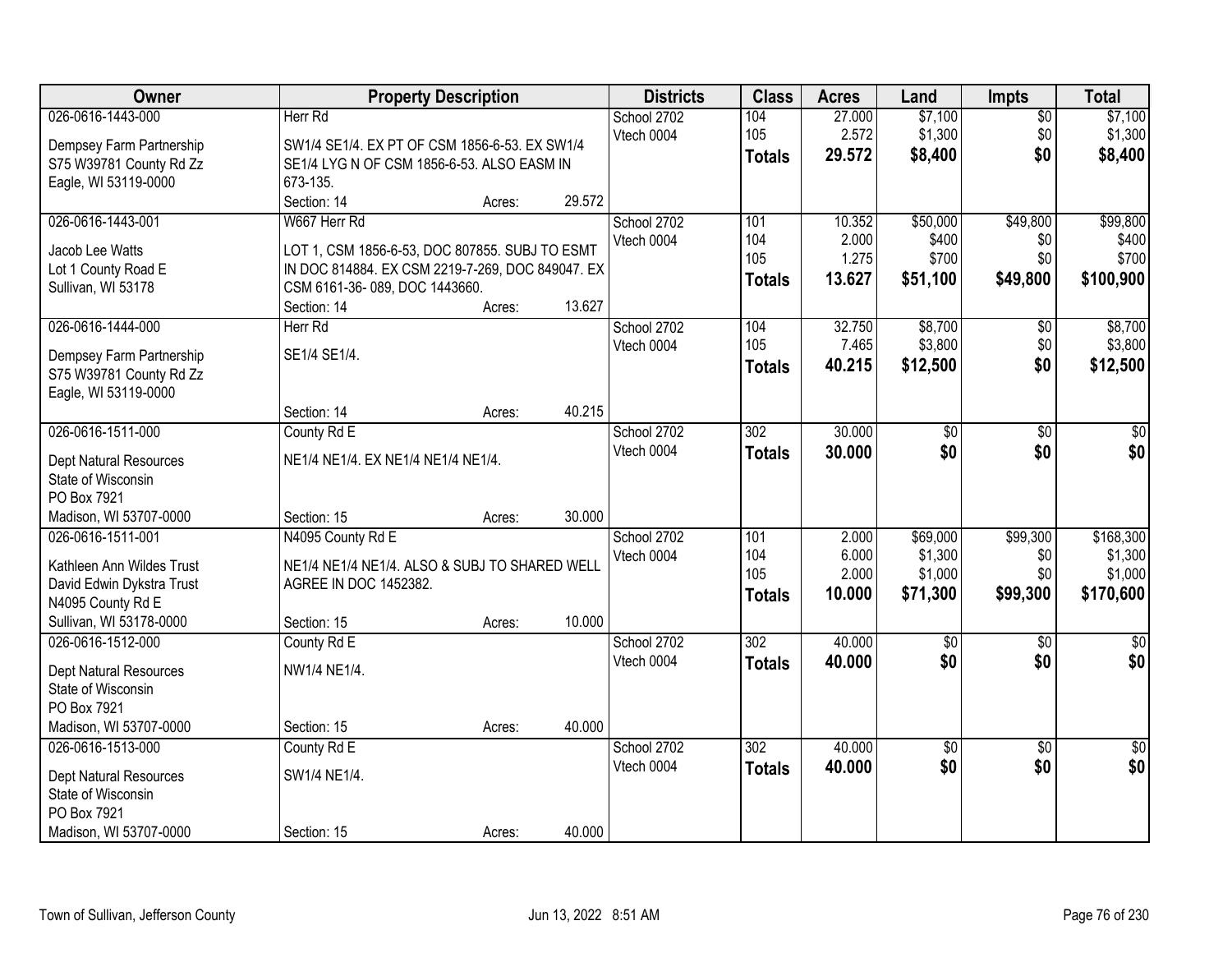| <b>Owner</b>                                 |              | <b>Property Description</b> |        | <b>Districts</b> | <b>Class</b>     | <b>Acres</b> | Land            | <b>Impts</b>    | <b>Total</b>     |
|----------------------------------------------|--------------|-----------------------------|--------|------------------|------------------|--------------|-----------------|-----------------|------------------|
| 026-0616-1514-000                            | County Rd E  |                             |        | School 2702      | 302              | 40.000       | $\overline{50}$ | $\overline{50}$ | \$0              |
| Dept Natural Resources                       | SE1/4 NE1/4. |                             |        | Vtech 0004       | <b>Totals</b>    | 40.000       | \$0             | \$0             | \$0              |
| State of Wisconsin                           |              |                             |        |                  |                  |              |                 |                 |                  |
| PO Box 7921                                  |              |                             |        |                  |                  |              |                 |                 |                  |
| Madison, WI 53707-0000                       | Section: 15  | Acres:                      | 40.000 |                  |                  |              |                 |                 |                  |
| 026-0616-1521-000                            | County Rd E  |                             |        | School 2702      | 302              | 40.000       | \$0             | \$0             | \$0              |
| <b>Dept Natural Resources</b>                | NE1/4 NW1/4. |                             |        | Vtech 0004       | <b>Totals</b>    | 40.000       | \$0             | \$0             | \$0              |
| State of Wisconsin                           |              |                             |        |                  |                  |              |                 |                 |                  |
| PO Box 7921                                  |              |                             |        |                  |                  |              |                 |                 |                  |
| Madison, WI 53707-0000                       | Section: 15  | Acres:                      | 40.000 |                  |                  |              |                 |                 |                  |
| 026-0616-1522-000                            | Froelich Rd  |                             |        | School 2702      | 302              | 40.000       | $\overline{50}$ | \$0             | $\overline{\$0}$ |
| Dept Natural Resources                       | NW1/4 NW1/4. |                             |        | Vtech 0004       | <b>Totals</b>    | 40.000       | \$0             | \$0             | \$0              |
| State of Wisconsin                           |              |                             |        |                  |                  |              |                 |                 |                  |
| PO Box 7921                                  |              |                             |        |                  |                  |              |                 |                 |                  |
| Madison, WI 53707-0000                       | Section: 15  | Acres:                      | 40.000 |                  |                  |              |                 |                 |                  |
| 026-0616-1523-000                            | Froelich Rd  |                             |        | School 2702      | 302              | 40.000       | $\overline{50}$ | \$0             | $\sqrt{50}$      |
|                                              |              |                             |        | Vtech 0004       | <b>Totals</b>    | 40.000       | \$0             | \$0             | \$0              |
| Dept Natural Resources<br>State of Wisconsin | SW1/4 NW1/4. |                             |        |                  |                  |              |                 |                 |                  |
| PO Box 7921                                  |              |                             |        |                  |                  |              |                 |                 |                  |
| Madison, WI 53707-0000                       | Section: 15  | Acres:                      | 40.000 |                  |                  |              |                 |                 |                  |
| 026-0616-1524-000                            | Froelich Rd  |                             |        | School 2702      | $\overline{302}$ | 40.000       | \$0             | \$0             | $\sqrt{50}$      |
|                                              |              |                             |        | Vtech 0004       | <b>Totals</b>    | 40.000       | \$0             | \$0             | \$0              |
| Dept Natural Resources                       | SE1/4 NW1/4. |                             |        |                  |                  |              |                 |                 |                  |
| State of Wisconsin<br>PO Box 7921            |              |                             |        |                  |                  |              |                 |                 |                  |
| Madison, WI 53707-0000                       | Section: 15  | Acres:                      | 40.000 |                  |                  |              |                 |                 |                  |
| 026-0616-1531-000                            | Froelich Rd  |                             |        | School 2702      | $\overline{302}$ | 40.000       | $\overline{50}$ | $\overline{50}$ | $\sqrt{50}$      |
|                                              |              |                             |        | Vtech 0004       | <b>Totals</b>    | 40.000       | \$0             | \$0             | \$0              |
| Dept Natural Resources                       | NE1/4 SW1/4. |                             |        |                  |                  |              |                 |                 |                  |
| State of Wisconsin<br>PO Box 7921            |              |                             |        |                  |                  |              |                 |                 |                  |
| Madison, WI 53707-0000                       | Section: 15  | Acres:                      | 40.000 |                  |                  |              |                 |                 |                  |
| 026-0616-1532-000                            | Froelich Rd  |                             |        | School 2702      | 302              | 40.000       | $\overline{50}$ | $\overline{50}$ | $\overline{50}$  |
|                                              |              |                             |        | Vtech 0004       | <b>Totals</b>    | 40.000       | \$0             | \$0             | \$0              |
| <b>Dept Natural Resources</b>                | NW1/4 SW1/4  |                             |        |                  |                  |              |                 |                 |                  |
| State of Wisconsin                           |              |                             |        |                  |                  |              |                 |                 |                  |
| PO Box 7921                                  |              |                             |        |                  |                  |              |                 |                 |                  |
| Madison, WI 53707-0000                       | Section: 15  | Acres:                      | 40.000 |                  |                  |              |                 |                 |                  |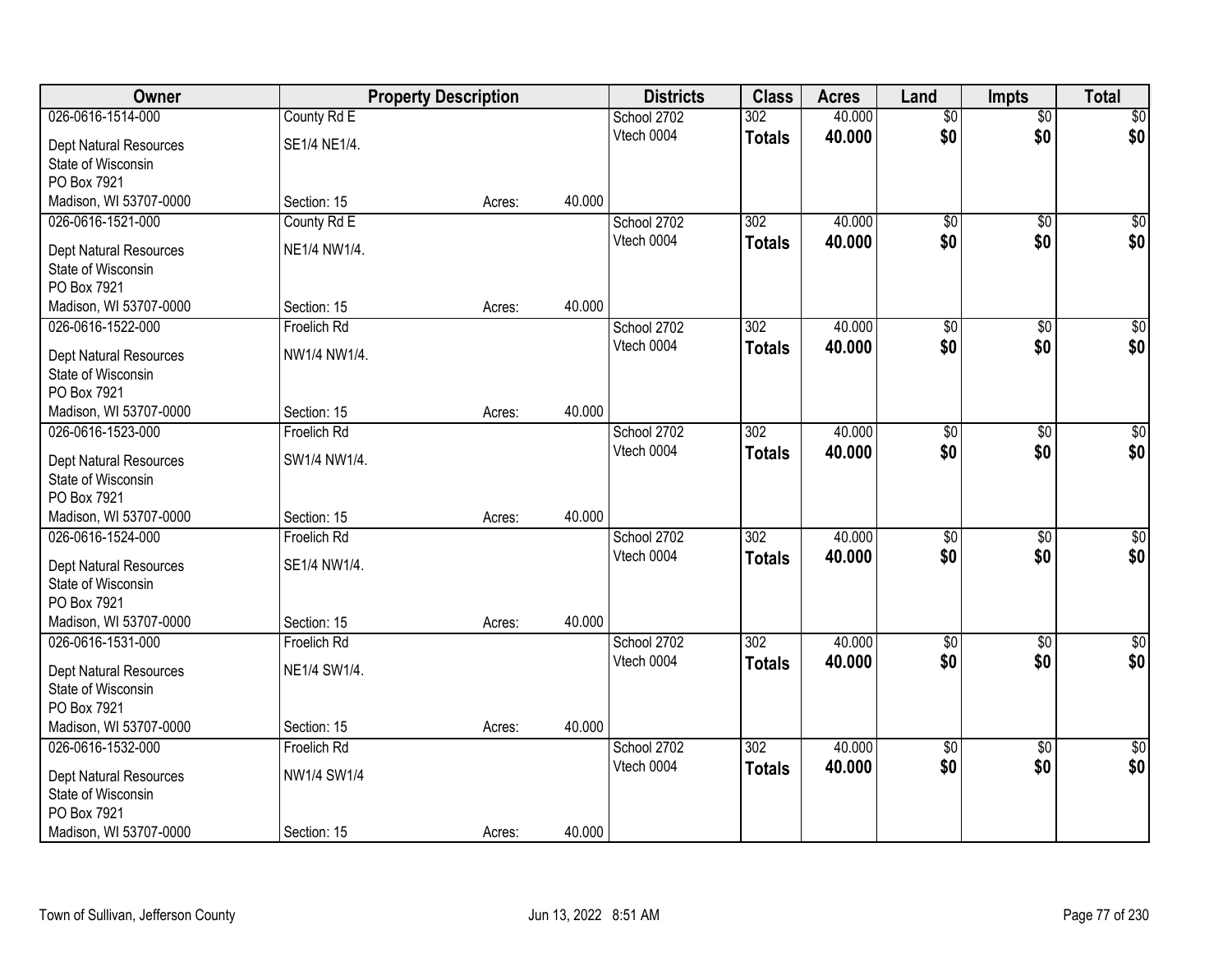| Owner                         | <b>Property Description</b>                   |        |        | <b>Districts</b> | <b>Class</b>     | <b>Acres</b> | Land            | <b>Impts</b>    | <b>Total</b>    |
|-------------------------------|-----------------------------------------------|--------|--------|------------------|------------------|--------------|-----------------|-----------------|-----------------|
| 026-0616-1533-000             | <b>Froelich Rd</b>                            |        |        | School 2702      | $\overline{302}$ | 40.000       | $\overline{50}$ | $\overline{50}$ | $\overline{50}$ |
| Dept Natural Resources        | SW1/4 SW1/4.                                  |        |        | Vtech 0004       | <b>Totals</b>    | 40.000       | \$0             | \$0             | \$0             |
| State of Wisconsin            |                                               |        |        |                  |                  |              |                 |                 |                 |
| PO Box 7921                   |                                               |        |        |                  |                  |              |                 |                 |                 |
| Madison, WI 53707-0000        | Section: 15                                   | Acres: | 40.000 |                  |                  |              |                 |                 |                 |
| 026-0616-1534-000             | Froelich Rd                                   |        |        | School 2702      | $\overline{302}$ | 40.000       | $\overline{50}$ | $\overline{50}$ | $\overline{30}$ |
| <b>Dept Natural Resources</b> | SE1/4 SW1/4.                                  |        |        | Vtech 0004       | <b>Totals</b>    | 40.000       | \$0             | \$0             | \$0             |
| State of Wisconsin            |                                               |        |        |                  |                  |              |                 |                 |                 |
| PO Box 7921                   |                                               |        |        |                  |                  |              |                 |                 |                 |
| Madison, WI 53707-0000        | Section: 15                                   | Acres: | 40.000 |                  |                  |              |                 |                 |                 |
| 026-0616-1541-000             | Froelich Rd                                   |        |        | School 2702      | 302              | 40.000       | $\overline{50}$ | $\overline{50}$ | $\overline{50}$ |
| <b>Dept Natural Resources</b> | NE1/4 SE1/4.                                  |        |        | Vtech 0004       | <b>Totals</b>    | 40.000       | \$0             | \$0             | \$0             |
| State of Wisconsin            |                                               |        |        |                  |                  |              |                 |                 |                 |
| PO Box 7921                   |                                               |        |        |                  |                  |              |                 |                 |                 |
| Madison, WI 53707-0000        | Section: 15                                   | Acres: | 40.000 |                  |                  |              |                 |                 |                 |
| 026-0616-1542-000             | Froelich Rd                                   |        |        | School 2702      | 302              | 40.000       | \$0             | \$0             | \$0             |
| <b>Dept Natural Resources</b> | NW1/4 SE1/4.                                  |        |        | Vtech 0004       | <b>Totals</b>    | 40.000       | \$0             | \$0             | \$0             |
| State of Wisconsin            |                                               |        |        |                  |                  |              |                 |                 |                 |
| PO Box 7921                   |                                               |        |        |                  |                  |              |                 |                 |                 |
| Madison, WI 53707-0000        | Section: 15                                   | Acres: | 40.000 |                  |                  |              |                 |                 |                 |
| 026-0616-1543-000             | Froelich Rd                                   |        |        | School 2702      | $\overline{302}$ | 40.000       | $\overline{50}$ | $\overline{50}$ | \$0             |
| Dept Natural Resources        | SW1/4 SE1/4.                                  |        |        | Vtech 0004       | <b>Totals</b>    | 40.000       | \$0             | \$0             | \$0             |
| State of Wisconsin            |                                               |        |        |                  |                  |              |                 |                 |                 |
| PO Box 7921                   |                                               |        |        |                  |                  |              |                 |                 |                 |
| Madison, WI 53707-0000        | Section: 15                                   | Acres: | 40.000 |                  |                  |              |                 |                 |                 |
| 026-0616-1544-000             | Froelich Rd                                   |        |        | School 2702      | 302              | 40.000       | $\sqrt{$0}$     | $\sqrt{6}$      | \$0             |
| Dept Natural Resources        | SE1/4 SE1/4.                                  |        |        | Vtech 0004       | <b>Totals</b>    | 40,000       | \$0             | \$0             | \$0             |
| State of Wisconsin            |                                               |        |        |                  |                  |              |                 |                 |                 |
| PO Box 7921                   |                                               |        |        |                  |                  |              |                 |                 |                 |
| Madison, WI 53707-0000        | Section: 15                                   | Acres: | 40.000 |                  |                  |              |                 |                 |                 |
| 026-0616-1611-000             | County Rd F                                   |        |        | School 2702      | 104              | 13.000       | \$2,200         | $\sqrt{6}$      | \$2,200         |
| Krohn Farms, Inc              | N 30A OF NE1/4 NE1/4. ALSO BEG 329.39FT E OF  |        |        | Vtech 0004       | 105              | 15.073       | \$7,600         | \$0             | \$7,600         |
| W1440 County Rd F             | N1/4/C E 986.26FT, S24FT, W986.26FT, N24FT TO |        |        |                  | <b>15M</b>       | 2.000        | \$2,400         | \$0             | \$2,400         |
| Sullivan, WI 53178-0000       | POB. ALSO ROW OVER BEG 317.39FT E OF N1/4/C   |        |        |                  | <b>Totals</b>    | 30.073       | \$12,200        | \$0             | \$12,200        |
|                               | Section: 16                                   | Acres: | 30.073 |                  |                  |              |                 |                 |                 |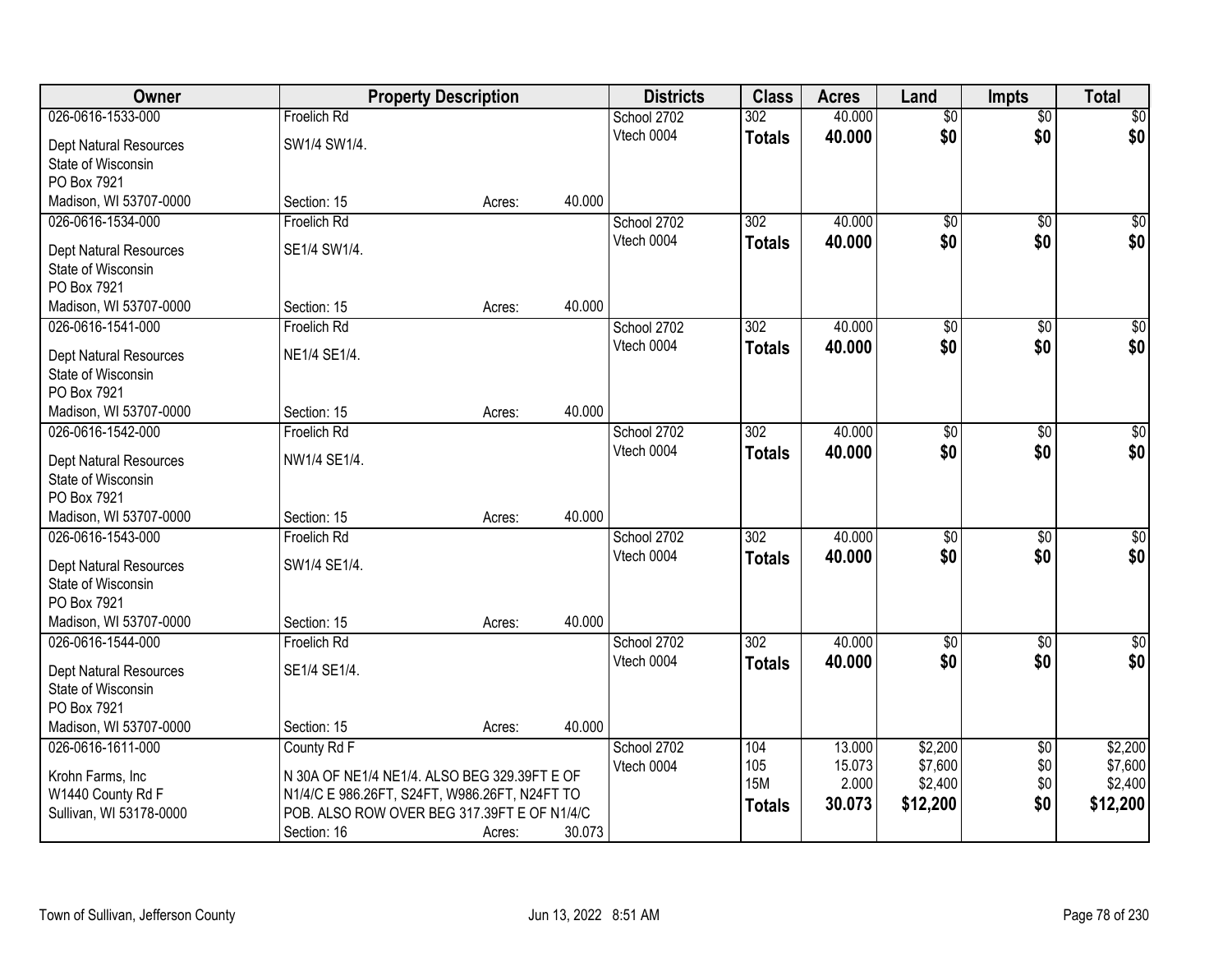| Owner                                               | <b>Property Description</b>                       |        |        | <b>Districts</b> | <b>Class</b>     | <b>Acres</b> | Land            | <b>Impts</b>        | <b>Total</b>     |
|-----------------------------------------------------|---------------------------------------------------|--------|--------|------------------|------------------|--------------|-----------------|---------------------|------------------|
| 026-0616-1611-001                                   | County Rd F                                       |        |        | School 2702      | $\overline{302}$ | 10.000       | $\overline{60}$ | $\overline{50}$     | \$0              |
| Dept Natural Resources                              | S10A NE1/4 NE1/4.                                 |        |        | Vtech 0004       | <b>Totals</b>    | 10.000       | \$0             | \$0                 | \$0              |
| State of Wisconsin                                  |                                                   |        |        |                  |                  |              |                 |                     |                  |
| PO Box 7921                                         |                                                   |        |        |                  |                  |              |                 |                     |                  |
| Madison, WI 53707-0000                              | Section: 16                                       | Acres: | 10.000 |                  |                  |              |                 |                     |                  |
| 026-0616-1612-000                                   | W1559 County Rd F                                 |        |        | School 2702      | 101              | 2.000        | \$69,000        | \$128,400           | \$197,400        |
|                                                     |                                                   |        |        | Vtech 0004       | 104              | 33.000       | \$5,400         | \$0                 | \$5,400          |
| Robert G. Stephan                                   | NW1/4 NE1/4. ALSO BEG 24FT S OF NE/C SD 1/4 1/4 B |        |        |                  | 105              | 4.067        | \$2,100         | \$0                 | \$2,100          |
| Barry R. Stephan                                    | 54.89FT S315.42FT, S37DG33' W 102FT, N TO POB.    |        |        |                  | <b>Totals</b>    | 39.067       | \$76,500        | \$128,400           | \$204,900        |
| W1566 Stephan Ln                                    | ALSO ROW OVER BEG 329.39FT E OF N1/4/C E 986.     |        | 39.067 |                  |                  |              |                 |                     |                  |
| Sullivan, WI 53178-0000<br>026-0616-1613-000        | Section: 16                                       | Acres: |        | School 2702      | 104              | 12.000       | \$1,700         |                     | \$1,700          |
|                                                     | County Rd F                                       |        |        |                  | 105              | 28.000       | \$14,000        | $\sqrt[6]{}$<br>\$0 |                  |
| Robert G. Stephan                                   | SW1/4 NE1/4, APPX 35A ABOVE WATER.                |        |        | Vtech 0004       |                  |              |                 |                     | \$14,000         |
| Barry R. Stephan                                    |                                                   |        |        |                  | <b>Totals</b>    | 40.000       | \$15,700        | \$0                 | \$15,700         |
| W1566 Stephan Ln                                    |                                                   |        |        |                  |                  |              |                 |                     |                  |
| Sullivan, WI 53178-0000                             | Section: 16                                       | Acres: | 40.000 |                  |                  |              |                 |                     |                  |
| 026-0616-1614-000                                   | County Rd F                                       |        |        | School 2702      | $\overline{302}$ | 40.000       | $\overline{60}$ | \$0                 | $\sqrt{50}$      |
|                                                     | SE1/4 NE1/4.                                      |        |        | Vtech 0004       | <b>Totals</b>    | 40.000       | \$0             | \$0                 | \$0              |
| <b>Dept Natural Resources</b><br>State of Wisconsin |                                                   |        |        |                  |                  |              |                 |                     |                  |
| PO Box 7921                                         |                                                   |        |        |                  |                  |              |                 |                     |                  |
| Madison, WI 53707-0000                              | Section: 16                                       | Acres: | 40.000 |                  |                  |              |                 |                     |                  |
| 026-0616-1621-000                                   | County Rd F                                       |        |        | School 2702      | $\overline{105}$ | 17.463       | \$8,800         | \$0                 | \$8,800          |
|                                                     |                                                   |        |        | Vtech 0004       |                  | 17.463       | \$8,800         | \$0                 |                  |
| Robert G. Stephan                                   | PT OF E1/2 NW1/4 E OF CTH F & NE OF A L BEG       |        |        |                  | <b>Totals</b>    |              |                 |                     | \$8,800          |
| Barry R. Stephan                                    | 342FT W & 777FT S39DG50'W OF N 1/4/C, S62DG40'E   |        |        |                  |                  |              |                 |                     |                  |
| W1566 Stephan Ln                                    | 332FT, S23DG20'E 709FT, S23DGE TO E/L SD 1/4. EX  |        |        |                  |                  |              |                 |                     |                  |
| Sullivan, WI 53178-0000                             | Section: 16                                       | Acres: | 17.463 |                  |                  |              |                 |                     |                  |
| 026-0616-1621-001                                   | County Rd F                                       |        |        | School 2702      | $\overline{304}$ | 1.260        | $\overline{50}$ | $\overline{50}$     | $\overline{\$0}$ |
| Town of Sullivan                                    | BEG INTERS W ROW/L STH 135 & S/L SEC 9, W         |        |        | Vtech 0004       | <b>Totals</b>    | 1.260        | \$0             | \$0                 | \$0              |
| N3866 West St                                       | 1112FT, S49.5FT E TO W ROW/L SD HWY, NELY TO      |        |        |                  |                  |              |                 |                     |                  |
| Sullivan, WI 53178-0000                             | POB.                                              |        |        |                  |                  |              |                 |                     |                  |
|                                                     | Section: 16                                       | Acres: | 1.260  |                  |                  |              |                 |                     |                  |
| 026-0616-1621-002                                   | County Rd F                                       |        |        | School 2702      | 303              | 2.800        | $\overline{60}$ | $\overline{50}$     | $\overline{50}$  |
|                                                     |                                                   |        |        | Vtech 0004       | <b>Totals</b>    | 2.800        | \$0             | \$0                 | \$0              |
| Jefferson County                                    | BEG N ABUTMT OF BRDG IN NW1/4, N44DGE             |        |        |                  |                  |              |                 |                     |                  |
| Foreclosure Tax Lien                                | 205.26FT, N33DG48' E 366.96FT, N65DG57'W137.94FT  |        |        |                  |                  |              |                 |                     |                  |
| 311 S Center Ave                                    | N89DG04'W 363FT TO MILL POND SELY ALG LOW         |        |        |                  |                  |              |                 |                     |                  |
| Jefferson, WI 53549-0000                            | Section: 16                                       | Acres: | 2.800  |                  |                  |              |                 |                     |                  |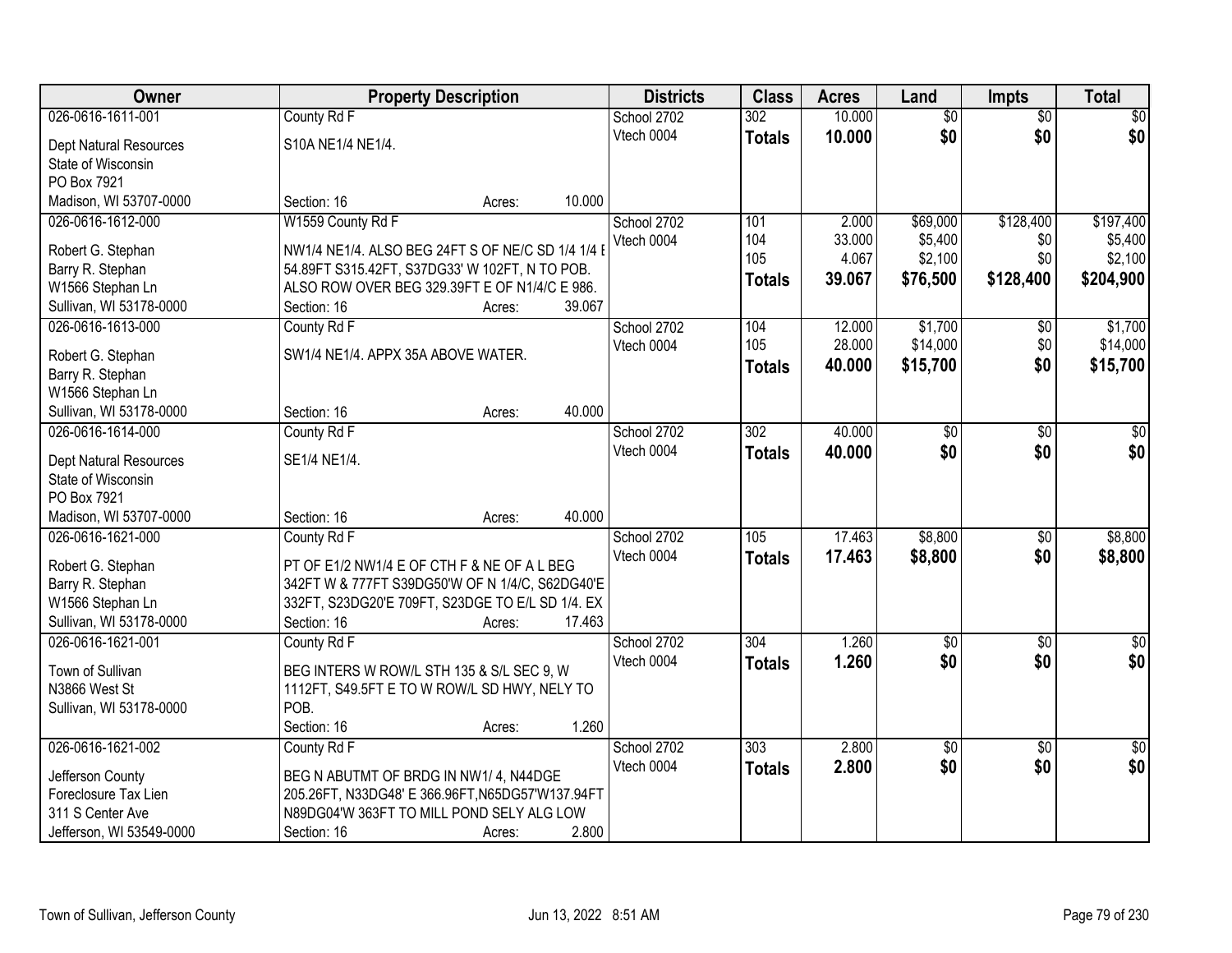| Owner                         | <b>Property Description</b>                     | <b>Districts</b> | <b>Class</b>  | <b>Acres</b> | Land            | <b>Impts</b>    | <b>Total</b>    |
|-------------------------------|-------------------------------------------------|------------------|---------------|--------------|-----------------|-----------------|-----------------|
| 026-0616-1621-003             | W1605 County Rd F                               | School 2702      | 102           | 4.500        | \$76,300        | \$98,700        | \$175,000       |
| Cecil Whitman                 | BEG N ABUTMT OF BRDG IN NW1/4, N44DGE ON C/L    | Vtech 0004       | <b>Totals</b> | 4.500        | \$76,300        | \$98,700        | \$175,000       |
| W1605 County Rd F             | RD 212.52FT S35DG28'E 759FT, S49DG32'W TO MILL  |                  |               |              |                 |                 |                 |
| Sullivan, WI 53178-0000       | PD, NW ON LOW WATER MARK TO POB.                |                  |               |              |                 |                 |                 |
|                               | 4.500<br>Section: 16<br>Acres:                  |                  |               |              |                 |                 |                 |
| 026-0616-1621-004             | County Rd F                                     | School 2702      | 302           | 19.290       | $\overline{50}$ | $\overline{30}$ | $\overline{30}$ |
|                               |                                                 | Vtech 0004       | <b>Totals</b> | 19.290       | \$0             | \$0             | \$0             |
| <b>Dept Natural Resources</b> | BEG 342FT W & S39DG50'W 777 FT OF               |                  |               |              |                 |                 |                 |
| State of Wisconsin            | N1/4/C, S62DG40'E 332FT S23DG20'E 709FT, S23DGE |                  |               |              |                 |                 |                 |
| PO Box 7921                   | 893 FT TO C/L BARK RIV, NWLY ALG RIV TO HWY,    |                  |               |              |                 |                 |                 |
| Madison, WI 53707-0000        | 19.290<br>Section: 16<br>Acres:                 |                  |               |              |                 |                 |                 |
| 026-0616-1621-005             | Stephan Ln                                      | School 2702      | 104           | 5.062        | \$800           | \$0             | \$800           |
| Glen H. Hanke                 | BEG C/L CTH F 205.26FT N44 DGE & 366.96FT       | Vtech 0004       | 105           | 3.500        | \$1,800         | \$0             | \$1,800         |
| Sally A. Hanke                | N33DG48'E FROM NE BRIDGE ABUTMT, N65DG 57'W     |                  | <b>15M</b>    | 1.000        | \$1,200         | \$0             | \$1,200         |
|                               |                                                 |                  | <b>Totals</b> | 9.562        | \$3,800         | \$0             | \$3,800         |
| W1660 Stephen Ln              | 137.94FT, N89DG04'W 363 FT TO MILL POND, NLY    |                  |               |              |                 |                 |                 |
| Sullivan, WI 53178-0000       | 9.562<br>Section: 16<br>Acres:                  |                  |               |              |                 |                 |                 |
| 026-0616-1621-006             | Stephan Ln                                      | School 2702      | 104           | 1.000        | \$200           | \$0             | \$200           |
| Glen H. Hanke                 | LOT 1, CSM 5487-30-154, DOC 1329050.            | Vtech 0004       | <b>Totals</b> | 1.000        | \$200           | \$0             | \$200           |
| Sally A. Hanke                |                                                 |                  |               |              |                 |                 |                 |
| W1660 Stephen Ln              |                                                 |                  |               |              |                 |                 |                 |
| Sullivan, WI 53178-0000       | 1.000<br>Section: 16<br>Acres:                  |                  |               |              |                 |                 |                 |
| 026-0616-1622-000             | W1660 Stephan Ln                                | School 2702      | 101           | 0.858        | \$39,500        | \$180,800       | \$220,300       |
|                               |                                                 | Vtech 0004       |               |              |                 |                 |                 |
| Glen H. Hanke                 | BEG 1147FT E & S16DG20'E 25. 60FT FROM NW/S/C.  |                  | <b>Totals</b> | 0.858        | \$39,500        | \$180,800       | \$220,300       |
| Sally A. Hanke                | S16DG20'E 130.8FT, S86DG30'W 100FT TO LOW       |                  |               |              |                 |                 |                 |
| W1660 Stephan Ln              | WATER MK POND, N 130.8FT N86DG30'E TO POB.      |                  |               |              |                 |                 |                 |
| Sullivan, WI 53178-0000       | 0.858<br>Section: 16<br>Acres:                  |                  |               |              |                 |                 |                 |
| 026-0616-1622-001             | W1664 Stephan Ln                                | School 2702      | 101           | 0.150        | \$8,200         | \$100           | \$8,300         |
|                               |                                                 | Vtech 0004       | <b>Totals</b> | 0.150        | \$8,200         | \$100           | \$8,300         |
| Glen F Kellner Trust          | BEG 1147FT E & S16DG20'E 156.40FT OF NW/S/C,    |                  |               |              |                 |                 |                 |
| Sandra L Kellner Trust        | S16DG20' E 67FT, S86DG30'W 100FT TO LOW WATEF   |                  |               |              |                 |                 |                 |
| PO Box 156                    | MARK POND, N67FT, N86DG30'E TO POB. ALSO        |                  |               |              |                 |                 |                 |
| Sullivan, WI 53178-0000       | 0.150<br>Section: 16<br>Acres:                  |                  |               |              |                 |                 |                 |
| 026-0616-1622-002             | W1668 Stephan Ln                                | School 2702      | 101           | 0.170        | \$19,000        | \$11,100        | \$30,100        |
| Glen F Kellner Trust          | BEG 1147FT E & S16DG20'E 223 .40FT OF NW/S/C.   | Vtech 0004       | <b>Totals</b> | 0.170        | \$19,000        | \$11,100        | \$30,100        |
| Sandra L Kellner Trust        | S16DG20'E 70FT, S84DG50'W 100FT TO LOW WATER    |                  |               |              |                 |                 |                 |
| PO Box 156                    | MARK POND, N 73FT, N86 DG30'E TO POB. ALSO      |                  |               |              |                 |                 |                 |
| Sullivan, WI 53178-0000       | 0.170<br>Section: 16<br>Acres:                  |                  |               |              |                 |                 |                 |
|                               |                                                 |                  |               |              |                 |                 |                 |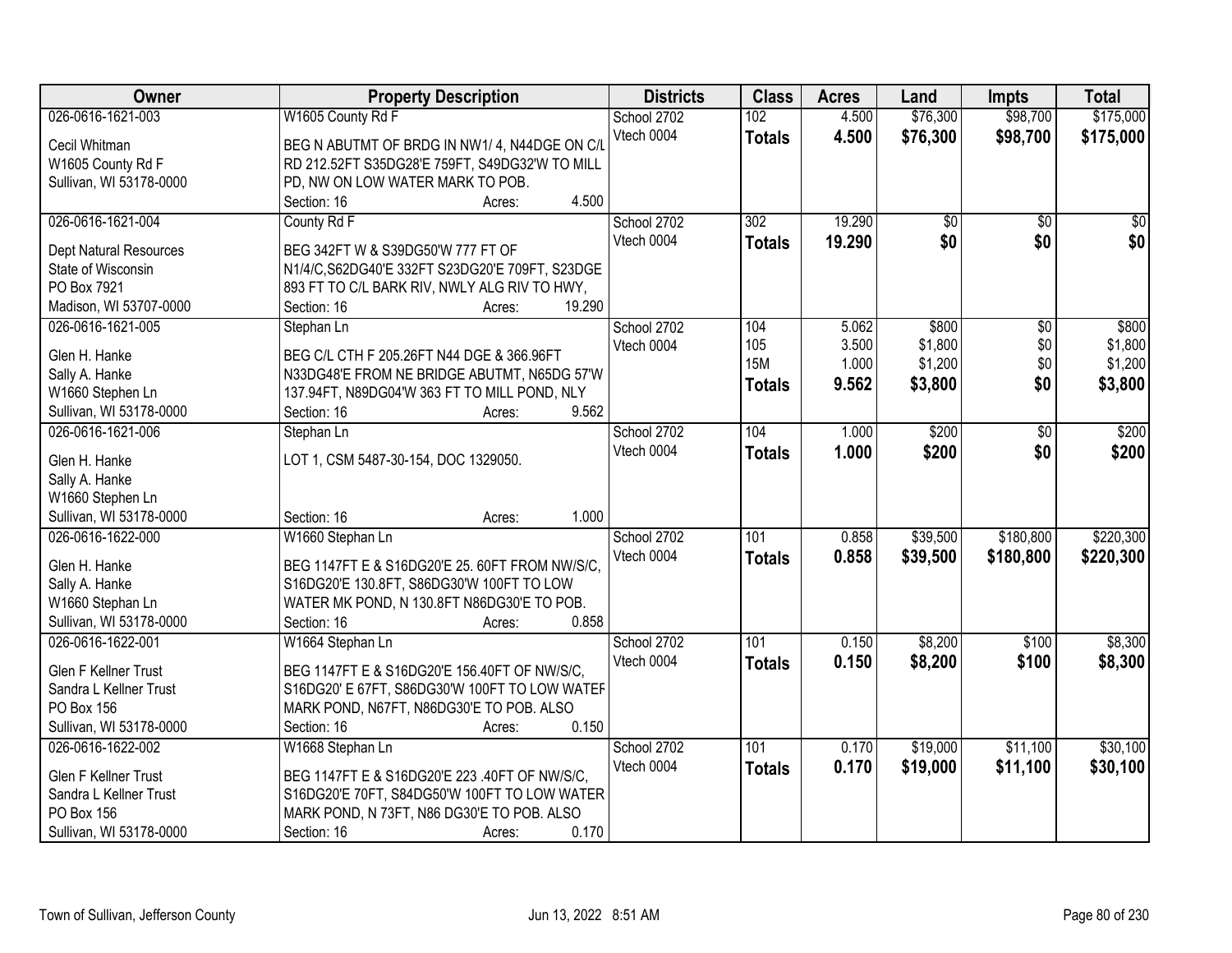| <b>Owner</b>                                 | <b>Property Description</b>                                                             |         | <b>Districts</b>             | <b>Class</b>     | <b>Acres</b> | Land               | <b>Impts</b>           | <b>Total</b>           |
|----------------------------------------------|-----------------------------------------------------------------------------------------|---------|------------------------------|------------------|--------------|--------------------|------------------------|------------------------|
| 026-0616-1622-003                            | W1672 Stephan Ln                                                                        |         | School 2702                  | 101              | 0.280        | \$12,900           | \$4,400                | \$17,300               |
| Jennifer Whitman                             | BEG 1147FT E & S16DG20'E 293 .40FT OF NW/S/C.                                           |         | Vtech 0004                   | <b>Totals</b>    | 0.280        | \$12,900           | \$4,400                | \$17,300               |
| Christopher W. Hufschmidt                    | S16DG20'E 94FT, S86DG30'W 100FT TO LOW WATER                                            |         |                              |                  |              |                    |                        |                        |
| 510 Pennsylvania Ave                         | MARK POND, N94FT, N84 DG50'E TO POB. ALSO                                               |         |                              |                  |              |                    |                        |                        |
| Claymont, DE 19703-0000                      | Section: 16<br>Acres:                                                                   | 0.280   |                              |                  |              |                    |                        |                        |
| 026-0616-1623-000                            | W1637 County Rd F                                                                       |         | School 2702                  | 302              | 49.000       | $\overline{60}$    | $\overline{50}$        | \$0                    |
|                                              |                                                                                         |         | Vtech 0004                   | <b>Totals</b>    | 49.000       | \$0                | \$0                    | \$0                    |
| Dept Natural Resources<br>State of Wisconsin | SCHOOL LOT 4. SEE SUB VOL 3 PG 12. A/K/A GOV<br>LOT 4. ALSO LAND USE AGREE DOC 1343632. |         |                              |                  |              |                    |                        |                        |
| PO Box 7921                                  |                                                                                         |         |                              |                  |              |                    |                        |                        |
| Madison, WI 53707-0000                       | Section: 16<br>Acres:                                                                   | 49.000  |                              |                  |              |                    |                        |                        |
| 026-0616-1632-000                            | Stephan Ln                                                                              |         | School 2702                  | 302              | 67.500       | $\overline{60}$    | $\overline{50}$        | $\overline{50}$        |
|                                              |                                                                                         |         | Vtech 0004                   | <b>Totals</b>    | 67.500       | \$0                | \$0                    | \$0                    |
| <b>Dept Natural Resources</b>                | SCHOOL LOT 5. SEE SUB VOL 3 PG 12. A/K/A GOV                                            |         |                              |                  |              |                    |                        |                        |
| State of Wisconsin                           | LOT <sub>5</sub> .                                                                      |         |                              |                  |              |                    |                        |                        |
| PO Box 7921                                  |                                                                                         |         |                              |                  |              |                    |                        |                        |
| Madison, WI 53707-0000                       | Section: 16<br>Acres:                                                                   | 67.500  |                              |                  |              |                    |                        |                        |
| 026-0616-1633-000                            | Stephan Ln                                                                              |         | School 2702                  | 302              | 75.000       | \$0                | \$0                    | \$0                    |
| Dept Natural Resources                       | SCHOOL LOT 6. SEE SUB VOL 3 PG 12. A/K/A GOV                                            |         | Vtech 0004                   | <b>Totals</b>    | 75.000       | \$0                | \$0                    | \$0                    |
| State of Wisconsin                           | LOT <sub>6</sub> .                                                                      |         |                              |                  |              |                    |                        |                        |
| PO Box 7921                                  |                                                                                         |         |                              |                  |              |                    |                        |                        |
| Madison, WI 53707-0000                       | Section: 16<br>Acres:                                                                   | 75.000  |                              |                  |              |                    |                        |                        |
| 026-0616-1641-000                            | Stephan Ln                                                                              |         | School 2702                  | $\overline{302}$ | 160,000      | $\overline{50}$    | $\overline{50}$        | \$0                    |
| Dept Natural Resources                       | SE1/4. APPX 45A ABOVE WATER.                                                            |         | Vtech 0004                   | <b>Totals</b>    | 160,000      | \$0                | \$0                    | \$0                    |
| State of Wisconsin                           |                                                                                         |         |                              |                  |              |                    |                        |                        |
| PO Box 7921                                  |                                                                                         |         |                              |                  |              |                    |                        |                        |
| Madison, WI 53707-0000                       | Section: 16<br>Acres:                                                                   | 160.000 |                              |                  |              |                    |                        |                        |
| 026-0616-1711-000                            | W1767 Froelich Rd                                                                       |         | Sanitary 7060                | 101              | 10.500       | \$127,800          | \$277,900              | \$405,700              |
|                                              |                                                                                         |         | School 2702                  | 105              | 27.861       | \$1,400            | \$0                    | \$1,400                |
| Christopher G Falk Trust                     | LOT 3, CSM 1793-5-454.                                                                  |         | Vtech 0004                   | <b>Totals</b>    | 38.361       | \$129,200          | \$277,900              | \$407,100              |
| Kris R Falk Trust                            |                                                                                         |         |                              |                  |              |                    |                        |                        |
| W1767 Froelich Rd                            |                                                                                         | 38.361  |                              |                  |              |                    |                        |                        |
| Sullivan, WI 53178-0000<br>026-0616-1712-000 | Section: 17<br>Acres:                                                                   |         |                              | 304              | 1.875        |                    |                        |                        |
|                                              |                                                                                         |         | Sanitary 7060<br>School 2702 |                  |              | $\sqrt{$0}$<br>\$0 | $\overline{30}$<br>\$0 | $\overline{50}$<br>\$0 |
| Town of Sullivan                             | BEG AT N1/4P, S 495FT, E 165FT, N TO S/L, W 165FT                                       |         | Vtech 0004                   | <b>Totals</b>    | 1.875        |                    |                        |                        |
| Cemetery                                     | TO POB.                                                                                 |         |                              |                  |              |                    |                        |                        |
| N3866 West St                                |                                                                                         |         |                              |                  |              |                    |                        |                        |
| Sullivan, WI 53178-0000                      | Section: 17<br>Acres:                                                                   | 1.875   |                              |                  |              |                    |                        |                        |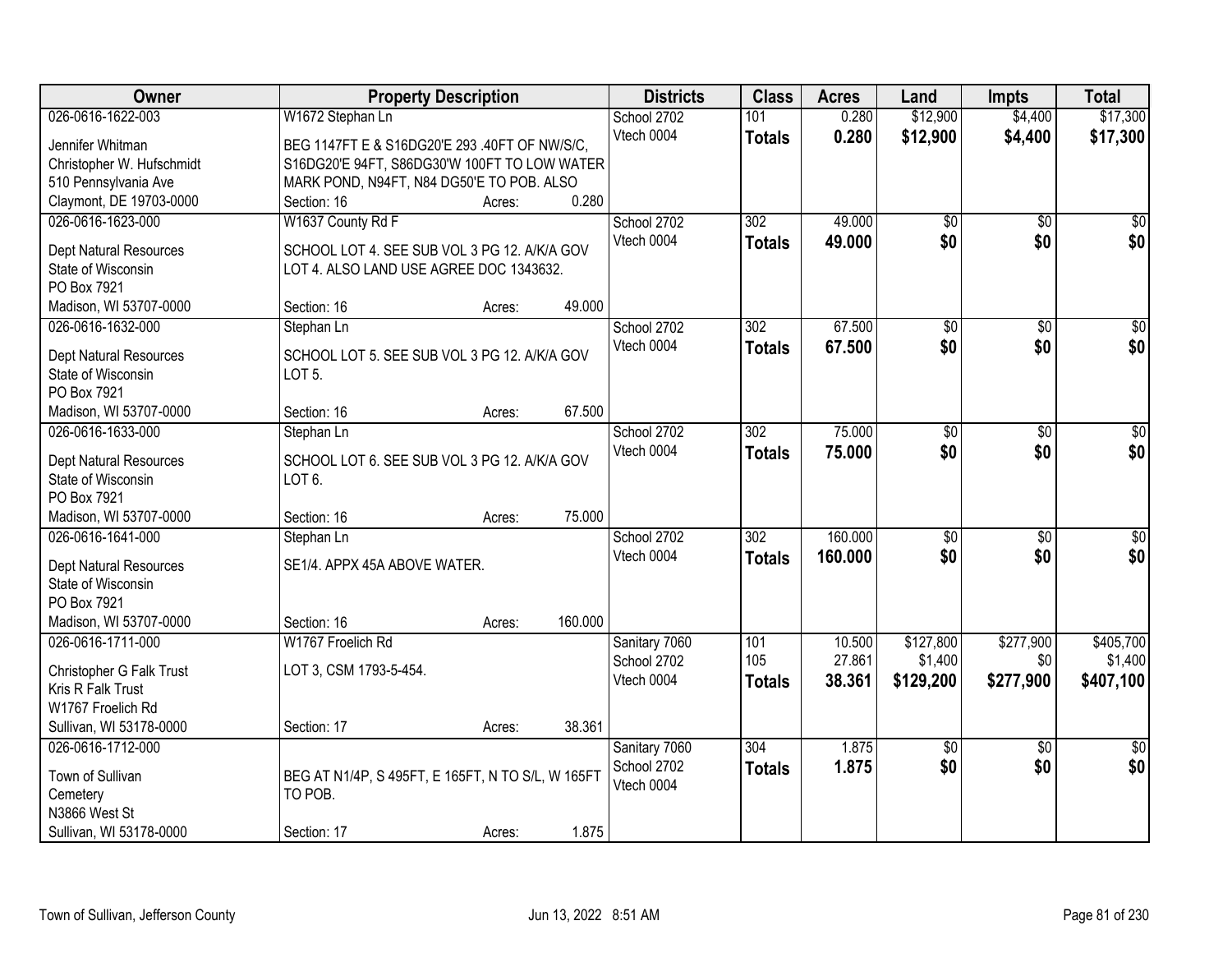| Owner                                 | <b>Property Description</b>         |        | <b>Districts</b> | <b>Class</b>  | <b>Acres</b>  | Land  | <b>Impts</b> | <b>Total</b> |           |
|---------------------------------------|-------------------------------------|--------|------------------|---------------|---------------|-------|--------------|--------------|-----------|
| 026-0616-1712-001                     | N4060 W Water St                    |        |                  | Sanitary 7060 | 101           | 0.434 | \$52,000     | \$219,400    | \$271,400 |
| Eric D. Phillips                      | LOT 1, AUER ACRES REPLAT            |        |                  | School 2702   | <b>Totals</b> | 0.434 | \$52,000     | \$219,400    | \$271,400 |
| Jill A. Van Nuland                    |                                     |        |                  | Vtech 0004    |               |       |              |              |           |
| N4060 W Water St                      |                                     |        |                  |               |               |       |              |              |           |
| Sullivan, WI 53178-0000               | Section: 17                         | Acres: | 0.434            |               |               |       |              |              |           |
| 026-0616-1712-002                     | N4048 W Water St                    |        |                  | Sanitary 7060 | 101           | 0.416 | \$50,900     | \$173,400    | \$224,300 |
| Petra Williams                        | LOT 2, AUER ACRES REPLAT            |        |                  | School 2702   | <b>Totals</b> | 0.416 | \$50,900     | \$173,400    | \$224,300 |
| N4050 W Water St                      |                                     |        |                  | Vtech 0004    |               |       |              |              |           |
| Sullivan, WI 53178-0000               |                                     |        |                  |               |               |       |              |              |           |
|                                       | Section: 17                         | Acres: | 0.416            |               |               |       |              |              |           |
| 026-0616-1712-003                     | N4036 W Water St                    |        |                  | Sanitary 7060 | 101           | 0.459 | \$53,600     | \$208,500    | \$262,100 |
| Dominic R. Bava                       | LOT 3, AUER ACRES REPLAT            |        |                  | School 2702   | <b>Totals</b> | 0.459 | \$53,600     | \$208,500    | \$262,100 |
| Karen S. Bava                         |                                     |        |                  | Vtech 0004    |               |       |              |              |           |
| N4036 W Water St                      |                                     |        |                  |               |               |       |              |              |           |
| Sullivan, WI 53178-0000               | Section: 17                         | Acres: | 0.459            |               |               |       |              |              |           |
| 026-0616-1712-004                     | N4029 Vista Rd                      |        |                  | Sanitary 7060 | 101           | 0.478 | \$54,800     | \$129,200    | \$184,000 |
| Leonard P. Rausch                     | LOT 4, AUER ACRES REPLAT            |        |                  | School 2702   | <b>Totals</b> | 0.478 | \$54,800     | \$129,200    | \$184,000 |
| Jill Rausch                           |                                     |        |                  | Vtech 0004    |               |       |              |              |           |
| N4029 Vista Rd                        |                                     |        |                  |               |               |       |              |              |           |
| Sullivan, WI 53178-0000               | Section: 17                         | Acres: | 0.478            |               |               |       |              |              |           |
| 026-0616-1712-005                     | N4068 Vista Rd                      |        |                  | Sanitary 7060 | 101           | 2.190 | \$121,000    | \$117,500    | \$238,500 |
| Mark F. Russell                       | LOT 11, BLK 2, LAKE VIEW ACRES ADD. |        |                  | School 2702   | <b>Totals</b> | 2.190 | \$121,000    | \$117,500    | \$238,500 |
| Patricia A. Miner                     |                                     |        |                  | Vtech 0004    |               |       |              |              |           |
| N4068 Vista Rd                        |                                     |        |                  |               |               |       |              |              |           |
| Sullivan, WI 53178-0000               | Section: 17                         | Acres: | 2.190            |               |               |       |              |              |           |
| 026-0616-1712-006                     | N4062 Vista Rd                      |        |                  | Sanitary 7060 | 101           | 0.393 | \$59,200     | \$223,100    | \$282,300 |
| Troy A. Essmann                       | LOT 10, BLK 2, LAKE VIEW ACRES ADD. |        |                  | School 2702   | <b>Totals</b> | 0.393 | \$59,200     | \$223,100    | \$282,300 |
| N4062 Vista Rd                        |                                     |        |                  | Vtech 0004    |               |       |              |              |           |
| Sullivan, WI 53178-0000               |                                     |        |                  |               |               |       |              |              |           |
|                                       | Section: 17                         | Acres: | 0.393            |               |               |       |              |              |           |
| 026-0616-1712-007                     | N4058 Vista Rd                      |        |                  | Sanitary 7060 | 101           | 0.260 | \$48,700     | \$205,100    | \$253,800 |
|                                       |                                     |        |                  | School 2702   | <b>Totals</b> | 0.260 | \$48,700     | \$205,100    | \$253,800 |
| Joyce A Hintz Trust<br>N4058 Vista Rd | LOT 9, BLK 2, LAKE VIEW ACRES ADD.  |        |                  | Vtech 0004    |               |       |              |              |           |
| Sullivan, WI 53178-0000               |                                     |        |                  |               |               |       |              |              |           |
|                                       | Section: 17                         | Acres: | 0.260            |               |               |       |              |              |           |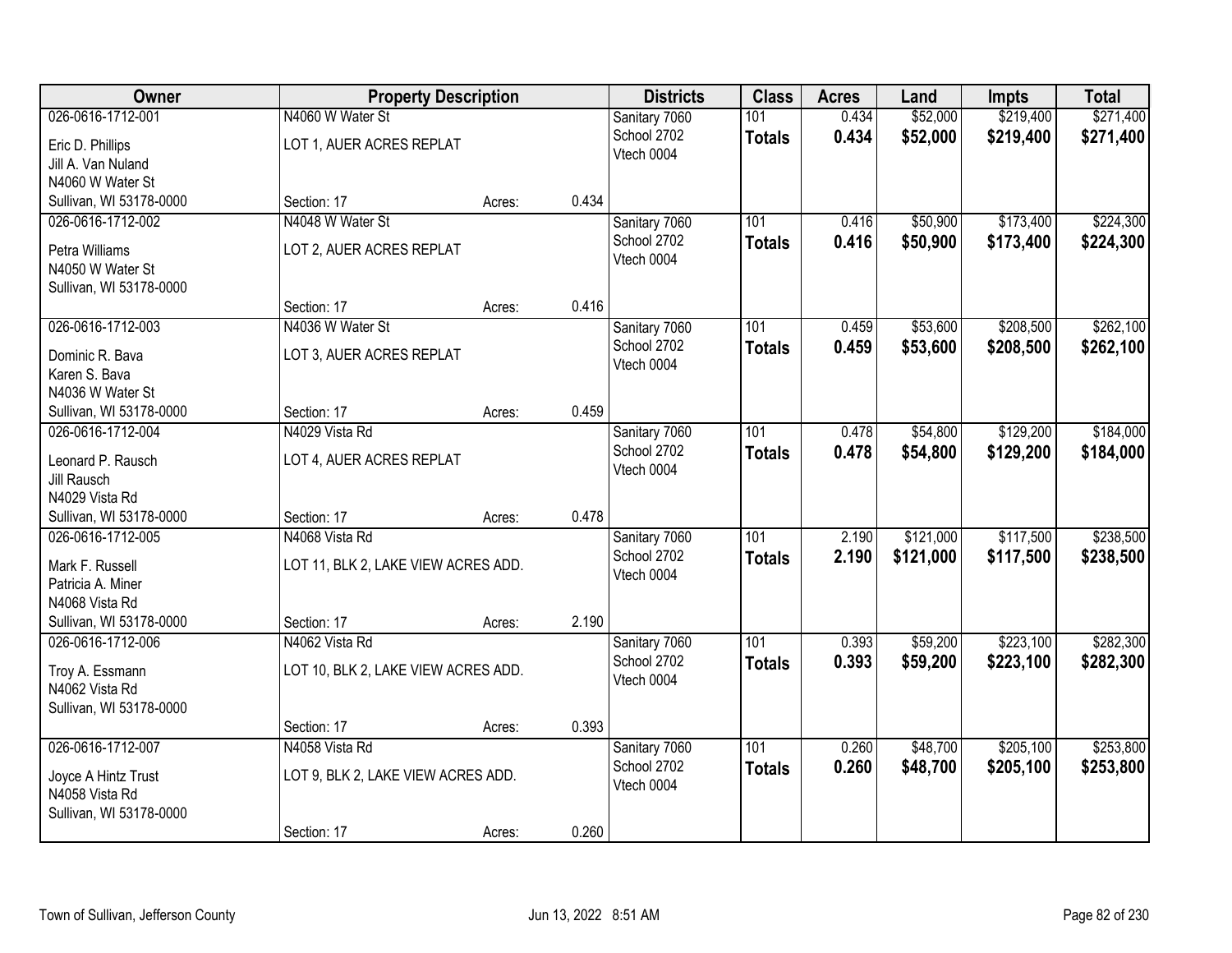| Owner                                                                                 |                                       | <b>Property Description</b>                  |       | <b>Districts</b>          | <b>Class</b>  | <b>Acres</b> | Land     | <b>Impts</b>  | <b>Total</b> |
|---------------------------------------------------------------------------------------|---------------------------------------|----------------------------------------------|-------|---------------------------|---------------|--------------|----------|---------------|--------------|
| 026-0616-1712-008                                                                     | N4052 Vista Rd                        |                                              |       | Sanitary 7060             | 101           | 0.520        | \$67,100 | \$169,800     | \$236,900    |
| Timothy A. Garity<br>N4052 Vista Rd                                                   | LOTS 7&8, BLK 2, LAKE VIEW ACRES ADD. |                                              |       | School 2702<br>Vtech 0004 | <b>Totals</b> | 0.520        | \$67,100 | \$169,800     | \$236,900    |
| Sullivan, WI 53178-0000                                                               | Section: 17                           | Acres:                                       | 0.520 |                           |               |              |          |               |              |
| 026-0616-1712-010                                                                     | Vista Rd                              |                                              |       | Sanitary 7060             | 101           | 0.270        | \$49,800 | \$0           | \$49,800     |
|                                                                                       |                                       |                                              |       | School 2702               | <b>Totals</b> | 0.270        | \$49,800 | \$0           | \$49,800     |
| Anita E Heffernan Trust<br>6510 W Forest Home Ave Ste 600<br>Milwaukee, WI 53220-0000 | LOT 6, BLK 2, LAKE VIEW ACRES ADD.    |                                              |       | Vtech 0004                |               |              |          |               |              |
|                                                                                       | Section: 17                           | Acres:                                       | 0.270 |                           |               |              |          |               |              |
| 026-0616-1712-011                                                                     | Vista Rd                              |                                              |       | Sanitary 7060             | 101           | 0.270        | \$49,800 | $\sqrt[6]{3}$ | \$49,800     |
| Anita E Heffernan Trust<br>6510 W Forest Home Ave Ste 600<br>Milwaukee, WI 53220-0000 | LOT 5, BLK 2, LAKE VIEW ACRES ADD.    |                                              |       | School 2702<br>Vtech 0004 | <b>Totals</b> | 0.270        | \$49,800 | \$0           | \$49,800     |
|                                                                                       | Section: 17                           | Acres:                                       | 0.270 |                           |               |              |          |               |              |
| 026-0616-1712-013                                                                     | N4030 Vista Rd                        |                                              |       | Sanitary 7060             | 101           | 0.550        | \$68,400 | \$244,800     | \$313,200    |
| Roger Emery<br>Janice Emery                                                           |                                       | LOTS 3 & 4, BLK 2, LAKE VIEW ACRES ADD.      |       | School 2702<br>Vtech 0004 | <b>Totals</b> | 0.550        | \$68,400 | \$244,800     | \$313,200    |
| N4030 Vista Rd                                                                        |                                       |                                              |       |                           |               |              |          |               |              |
| Sullivan, WI 53178-0000                                                               | Section: 17                           | Acres:                                       | 0.550 |                           |               |              |          |               |              |
| 026-0616-1712-014                                                                     | Vista Rd                              |                                              |       | Sanitary 7060             | 101           | 0.290        | \$52,000 | \$200         | \$52,200     |
| Roger Emery                                                                           | LOT 2, BLK 2, LAKE VIEW ACRES ADD.    |                                              |       | School 2702               | <b>Totals</b> | 0.290        | \$52,000 | \$200         | \$52,200     |
| Janice Emery                                                                          |                                       |                                              |       | Vtech 0004                |               |              |          |               |              |
| N4030 Vista Rd                                                                        |                                       |                                              |       |                           |               |              |          |               |              |
| Sullivan, WI 53178-0000                                                               | Section: 17                           | Acres:                                       | 0.290 |                           |               |              |          |               |              |
| 026-0616-1712-015                                                                     | N4012 Vista Rd                        |                                              |       | Sanitary 7060             | 101           | 0.370        | \$59,200 | \$210,100     | \$269,300    |
| Lukas P. Balistrieri<br>Bridette R. Balistrieri                                       | LOT 1, BLK 2, LAKE VIEW ACRES ADD.    |                                              |       | School 2702<br>Vtech 0004 | <b>Totals</b> | 0.370        | \$59,200 | \$210,100     | \$269,300    |
| N4012 Vista Rd                                                                        |                                       |                                              |       |                           |               |              |          |               |              |
| Sullivan, WI 53178-0000                                                               | Section: 17                           | Acres:                                       | 0.370 |                           |               |              |          |               |              |
| 026-0616-1712-016                                                                     | W1834 Circle Dr                       |                                              |       | Sanitary 7060             | 101           | 0.710        | \$75,300 | \$195,900     | \$271,200    |
| Mark P. Mcknight                                                                      |                                       | LOTS 1 & 2, BLK 4, LAKE VIEW ACRES ADD. ALSO |       | School 2702               | <b>Totals</b> | 0.710        | \$75,300 | \$195,900     | \$271,200    |
| Lisa M. Grubb                                                                         | 1/25TH INT IN RECREATIONAL AREA.      |                                              |       | Vtech 0004                |               |              |          |               |              |
| W4467 Hillview Ln                                                                     |                                       |                                              |       |                           |               |              |          |               |              |
| Jefferson, WI 53549-0000                                                              | Section: 17                           | Acres:                                       | 0.710 |                           |               |              |          |               |              |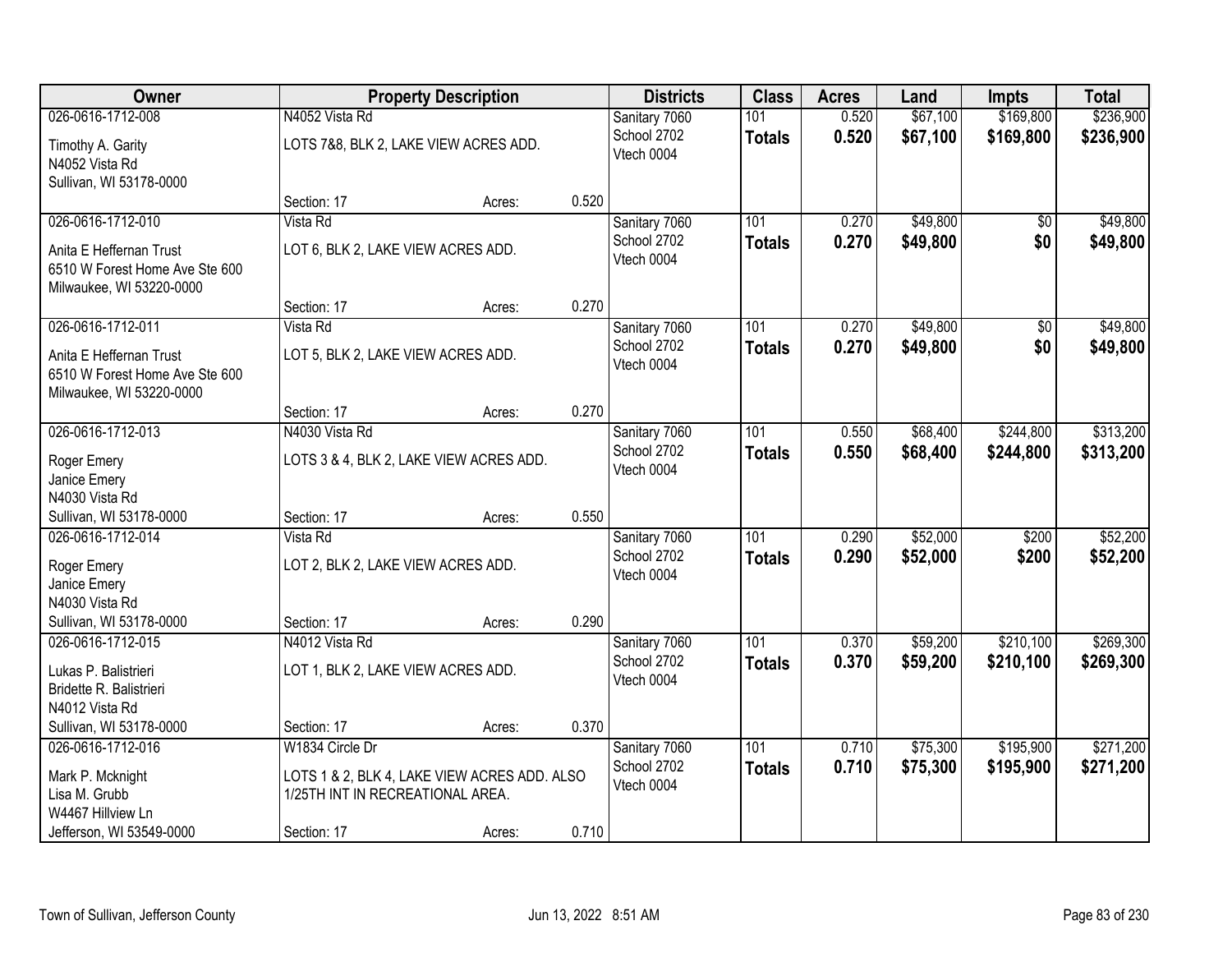| Owner                                                                                                     |                                                                                                                                  | <b>Property Description</b> |       | <b>Districts</b>                           | <b>Class</b>                      | <b>Acres</b>   | Land                 | Impts                  | <b>Total</b>           |
|-----------------------------------------------------------------------------------------------------------|----------------------------------------------------------------------------------------------------------------------------------|-----------------------------|-------|--------------------------------------------|-----------------------------------|----------------|----------------------|------------------------|------------------------|
| 026-0616-1712-018<br>Keith Saffran<br>W1826 Circle Dr<br>Sullivan, WI 53178-0000                          | W1826 Circle Dr<br>LOT 3, BLK 4, LAKE VIEW ACRES ADD. ALSO 1/25TH<br>INT IN "RECREATIONAL AREA".                                 |                             |       | Sanitary 7060<br>School 2702<br>Vtech 0004 | 101<br><b>Totals</b>              | 0.370<br>0.370 | \$59,200<br>\$59,200 | \$95,600<br>\$95,600   | \$154,800<br>\$154,800 |
|                                                                                                           | Section: 17                                                                                                                      | Acres:                      | 0.370 |                                            |                                   |                |                      |                        |                        |
| 026-0616-1712-019<br>William F. Tarman-Ramchec<br>Kathy J. Tarman-Ramcheck<br>W1820 Circle Dr             | W1820 Circle Dr<br>LOT 4, BLK 4, LAKE VIEW ACRES ADD. ALSO 1/25TH<br>INT IN "RECREATIONAL AREA".                                 |                             |       | Sanitary 7060<br>School 2702<br>Vtech 0004 | 101<br><b>Totals</b>              | 0.360<br>0.360 | \$58,700<br>\$58,700 | \$102,600<br>\$102,600 | \$161,300<br>\$161,300 |
| Sullivan, WI 53178-0000<br>026-0616-1712-020                                                              | Section: 17<br>W1814 Circle Dr                                                                                                   | Acres:                      | 0.360 |                                            |                                   | 0.600          | \$70,500             | \$237,600              | \$308,100              |
| Shaun Rewolinski<br>W1814 Circle Dr<br>Sullivan, WI 53178-0000                                            | LOTS 5 & 6, BLK 4, LAKE VIEW ACRES ADD. ALSO<br>1/25TH INT IN "RECREATIONAL AREA".                                               |                             |       | Sanitary 7060<br>School 2702<br>Vtech 0004 | 101<br><b>Totals</b>              | 0.600          | \$70,500             | \$237,600              | \$308,100              |
|                                                                                                           | Section: 17                                                                                                                      | Acres:                      | 0.600 |                                            |                                   |                |                      |                        |                        |
| 026-0616-1712-021<br>William Schnabl Trust<br><b>Bonnie Schnabl Trust</b><br>W1802 Circle Dr              | W1802 Circle Dr<br>LOT 7, BLK 4, LAKE VIEW ACRES ADD. ALSO 1/25TH<br>INT IN "RECREATIONAL AREA".                                 |                             |       | Sanitary 7060<br>School 2702<br>Vtech 0004 | 101<br><b>Totals</b>              | 0.350<br>0.350 | \$58,200<br>\$58,200 | \$106,900<br>\$106,900 | \$165,100<br>\$165,100 |
| Sullivan, WI 53178-0000                                                                                   | Section: 17                                                                                                                      | Acres:                      | 0.350 |                                            |                                   |                |                      |                        |                        |
| 026-0616-1712-022<br>Robert P. Kaiser<br>Lori A. Kaiser<br>W1796 Circle Dr<br>Sullivan, WI 53178-0000     | W1796 Circle Dr<br>LOT 8 & NLY 35FT LOT 9, BLK 4, LAKE VIEW ACRES<br>ADD. ALSO 1/25TH INT IN "RECREATIONAL AREA".<br>Section: 17 |                             | 0.530 | Sanitary 7060<br>School 2702<br>Vtech 0004 | $\overline{101}$<br><b>Totals</b> | 0.530<br>0.530 | \$67,500<br>\$67,500 | \$88,400<br>\$88,400   | \$155,900<br>\$155,900 |
| 026-0616-1712-024                                                                                         | W1786 Circle Dr                                                                                                                  | Acres:                      |       | Sanitary 7060                              | 101                               | 0.540          | \$67,900             | \$60,900               | \$128,800              |
| John E. Wanner<br>2024 S 77th St<br>West Allis, WI 53219-1111                                             | LOT 10 & SLY 35FT LOT 9, BLK 4, LAKE VIEW ACRES<br>ADD. ALSO 1/25TH INT IN "RECREATIONAL AREA".                                  |                             |       | School 2702<br>Vtech 0004                  | <b>Totals</b>                     | 0.540          | \$67,900             | \$60,900               | \$128,800              |
|                                                                                                           | Section: 17                                                                                                                      | Acres:                      | 0.540 |                                            |                                   |                |                      |                        |                        |
| 026-0616-1712-025<br>Patrick H. Wallace<br>Erin N. Lembrich<br>W1782 Circle Dr<br>Sullivan, WI 53178-0000 | W1782 Circle Dr<br>LOT 11, BLK 4, LAKE VIEW ACRES ADD. ALSO 1/25TH<br>INT IN "RECREATIONAL AREA".<br>Section: 17                 | Acres:                      | 0.340 | Sanitary 7060<br>School 2702<br>Vtech 0004 | 101<br><b>Totals</b>              | 0.340<br>0.340 | \$57,400<br>\$57,400 | \$132,200<br>\$132,200 | \$189,600<br>\$189,600 |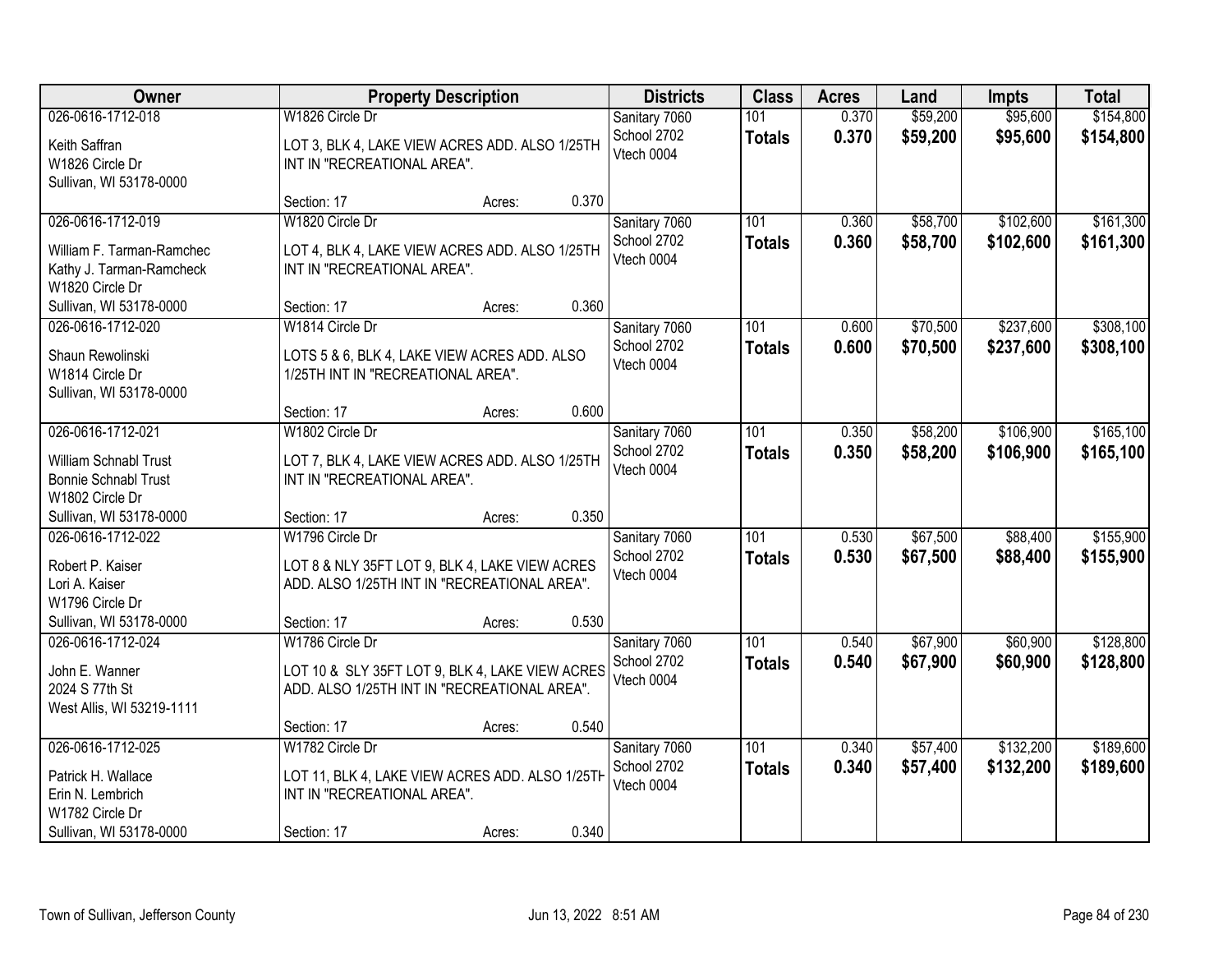| Owner                                                                                                  | <b>Property Description</b>                                                                       |                 | <b>Districts</b>                                    | <b>Class</b>         | <b>Acres</b>   | Land                 | <b>Impts</b>           | <b>Total</b>           |
|--------------------------------------------------------------------------------------------------------|---------------------------------------------------------------------------------------------------|-----------------|-----------------------------------------------------|----------------------|----------------|----------------------|------------------------|------------------------|
| 026-0616-1712-026                                                                                      | W1778 Circle Dr                                                                                   |                 | Sanitary 7060                                       | 101                  | 0.330          | \$56,300             | \$79,800               | \$136,100              |
| Jill A. Taylor<br>W1778 Circle Dr<br>Sullivan, WI 53178-0000                                           | LOT 12, BLK 4, LAKE VIEW ACRES ADD. ALSO 1/25TH<br>INT IN "RECREATIONAL AREA".                    |                 | School 2702<br>Vtech 0004                           | <b>Totals</b>        | 0.330          | \$56,300             | \$79,800               | \$136,100              |
|                                                                                                        | Section: 17                                                                                       | 0.330<br>Acres: |                                                     |                      |                |                      |                        |                        |
| 026-0616-1712-027<br>Daniel J. Skelton<br>W1770 Circle Dr<br>Sullivan, WI 53178-0000                   | W1770 Circle Dr<br>LOT 13, BLK 4, LAKE VIEW ACRES ADD. ALSO 1/25TH<br>INT IN "RECREATIONAL AREA". |                 | Sanitary 7060<br>School 2702<br>Vtech 0004          | 101<br><b>Totals</b> | 0.330<br>0.330 | \$56,300<br>\$56,300 | \$103,400<br>\$103,400 | \$159,700<br>\$159,700 |
|                                                                                                        | Section: 17                                                                                       | Acres:          | 0.330                                               |                      |                |                      |                        |                        |
| 026-0616-1712-028<br>Nathan Todd Melcher<br>Keli Lynn Melcher<br>W1764 Circle Dr                       | W1764 Circle Dr<br>LOT 14, BLK 4, LAKE VIEW ACRES ADD. ALSO 1/25TH<br>INT IN "RECREATIONAL AREA". |                 | Sanitary 7060<br>School 2702<br>Vtech 0004          | 101<br><b>Totals</b> | 0.340<br>0.340 | \$57,400<br>\$57,400 | \$165,700<br>\$165,700 | \$223,100<br>\$223,100 |
| Sullivan, WI 53178-0000                                                                                | Section: 17                                                                                       | Acres:          | 0.340                                               |                      |                |                      |                        |                        |
| 026-0616-1712-029<br>David E. Grooman<br>Lauri R. Grooman<br>W1710 Circle Dr                           | W1710 Circle Dr<br>LOT 25, BLK 4, LAKE VIEW ACRES ADD. ALSO 1/25TH<br>INT IN "RECREATIONAL AREA". |                 | Sanitary 7060<br>School 2702<br>Vtech 0004          | 101<br><b>Totals</b> | 0.480<br>0.480 | \$65,100<br>\$65,100 | \$147,400<br>\$147,400 | \$212,500<br>\$212,500 |
| Sullivan, WI 53178-0000                                                                                | Section: 17                                                                                       | 0.480<br>Acres: |                                                     |                      |                |                      |                        |                        |
| 026-0616-1712-030<br>Gavin Seibel<br>Joanna Mundt<br>N3998 Vista Rd<br>Sullivan, WI 53178-0000         | N3998 Vista Rd<br>LOT 13, BLK 1, LAKE VIEW ACRES ADD.<br>Section: 17                              | Acres:          | Sanitary 7060<br>School 2702<br>Vtech 0004<br>0.400 | 101<br><b>Totals</b> | 0.400<br>0.400 | \$60,800<br>\$60,800 | \$166,800<br>\$166,800 | \$227,600<br>\$227,600 |
| 026-0616-1712-031<br>Henry L. Traver<br>Rosemary Traver<br>N4016 W Water St<br>Sullivan, WI 53178-0000 | N4016 W Water St<br>LOT 5, AUER ACRES REPLAT.<br>Section: 17                                      | Acres:          | Sanitary 7060<br>School 2702<br>Vtech 0004<br>0.460 | 101<br><b>Totals</b> | 0.460<br>0.460 | \$53,700<br>\$53,700 | \$219,400<br>\$219,400 | \$273,100<br>\$273,100 |
| 026-0616-1712-032                                                                                      | N4010 W Water St                                                                                  |                 | Sanitary 7060                                       | 101                  | 0.490          | \$55,600             | \$144,200              | \$199,800              |
| Timothy J. Ball<br>Denise L. Ball<br>N4010 W Water St                                                  | LOT 6, AUER ACRES REPLAT.                                                                         |                 | School 2702<br>Vtech 0004                           | <b>Totals</b>        | 0.490          | \$55,600             | \$144,200              | \$199,800              |
| Sullivan, WI 53178-0000                                                                                | Section: 17                                                                                       | Acres:          | 0.490                                               |                      |                |                      |                        |                        |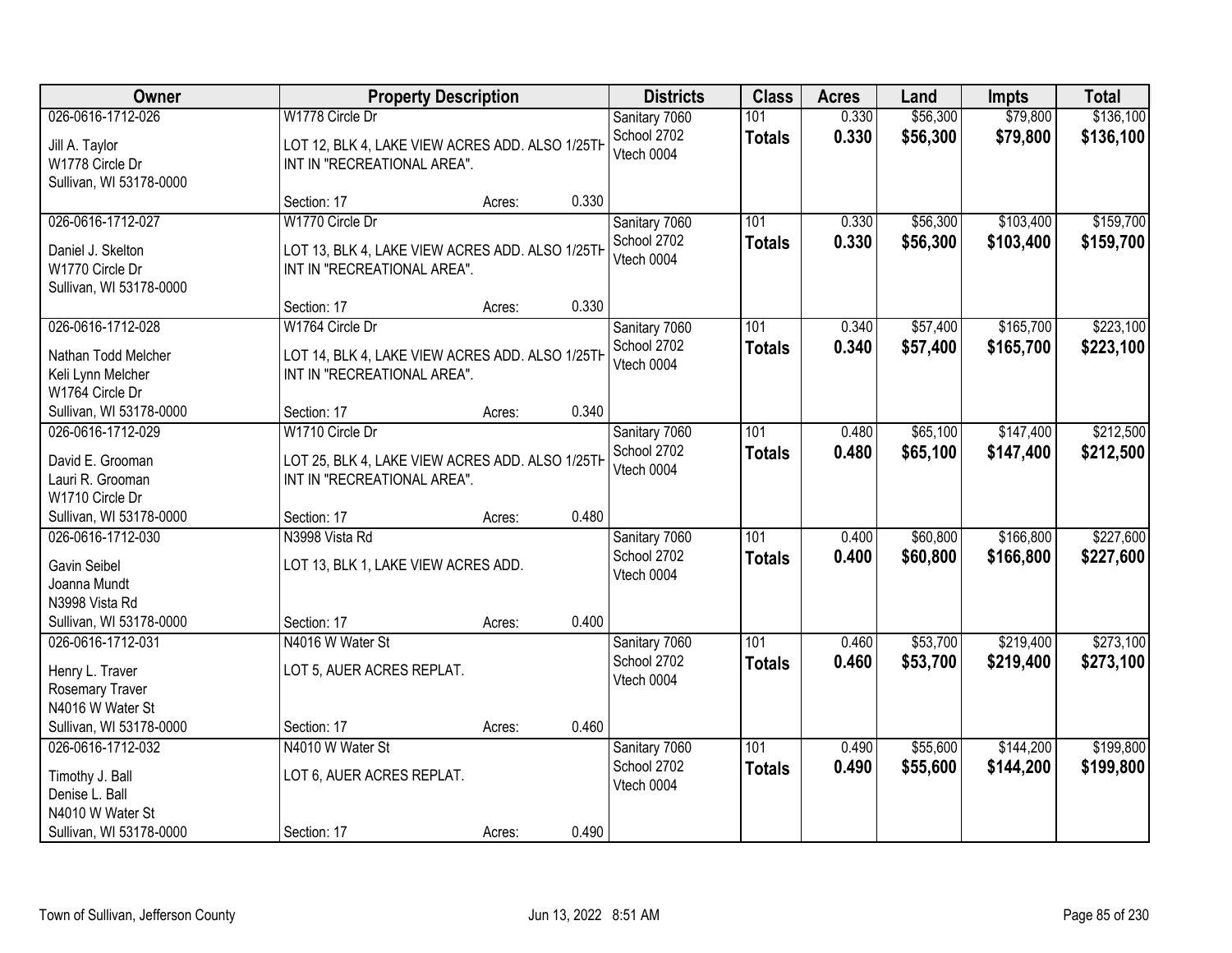| Owner                                                                                                         |                                                                                                                                                                   | <b>Property Description</b> |       | <b>Districts</b>                           | <b>Class</b>                      | <b>Acres</b>   | Land                 | <b>Impts</b>           | <b>Total</b>           |
|---------------------------------------------------------------------------------------------------------------|-------------------------------------------------------------------------------------------------------------------------------------------------------------------|-----------------------------|-------|--------------------------------------------|-----------------------------------|----------------|----------------------|------------------------|------------------------|
| 026-0616-1713-000<br>Aaron Luebke<br>N3996 W Water St<br>Sullivan, WI 53178-0000                              | N3996 W Water St<br>LOT 7, AUER ACRES REPLAT                                                                                                                      |                             |       | Sanitary 7060<br>School 2702<br>Vtech 0004 | 101<br><b>Totals</b>              | 0.521<br>0.521 | \$57,000<br>\$57,000 | \$203,600<br>\$203,600 | \$260,600<br>\$260,600 |
|                                                                                                               | Section: 17                                                                                                                                                       | Acres:                      | 0.521 |                                            |                                   |                |                      |                        |                        |
| 026-0616-1713-001<br>Emil J. Beyer<br>Patricia J. Beyer<br>N3987 Vista Rd                                     | N3987 Vista Rd<br>LOT 8, AUER ACRES REPLAT                                                                                                                        |                             |       | Sanitary 7060<br>School 2702<br>Vtech 0004 | 101<br><b>Totals</b>              | 0.551<br>0.551 | \$58,200<br>\$58,200 | \$167,500<br>\$167,500 | \$225,700<br>\$225,700 |
| Sullivan, WI 53178-0000                                                                                       | Section: 17                                                                                                                                                       | Acres:                      | 0.551 |                                            |                                   |                |                      |                        |                        |
| 026-0616-1713-002<br>Barry A. Boos<br>Charmaine S. Boos<br>N3658 Rome Oak Hill Rd                             | N3981 Vista Rd<br>LOT 9, AUER ACRES REPLAT                                                                                                                        |                             |       | Sanitary 7060<br>School 2702<br>Vtech 0004 | 101<br><b>Totals</b>              | 0.582<br>0.582 | \$59,300<br>\$59,300 | \$174,300<br>\$174,300 | \$233,600<br>\$233,600 |
| Helenville, WI 53137-0000                                                                                     | Section: 17                                                                                                                                                       | Acres:                      | 0.582 |                                            |                                   |                |                      |                        |                        |
| 026-0616-1713-003<br>John Partoll<br>N3971 Vista Rd<br>Sullivan, WI 53178-0000                                | N3971 Vista Rd<br>LOT 11, AUER ACRES REPLAT                                                                                                                       |                             |       | Sanitary 7060<br>School 2702<br>Vtech 0004 | 101<br><b>Totals</b>              | 0.693<br>0.693 | \$63,500<br>\$63,500 | \$187,200<br>\$187,200 | \$250,700<br>\$250,700 |
|                                                                                                               | Section: 17                                                                                                                                                       | Acres:                      | 0.693 |                                            |                                   |                |                      |                        |                        |
| 026-0616-1713-004<br>Lisa M. Allen<br>N3951 Vista Rd<br>Sullivan, WI 53178-0000                               | N3951 Vista Rd<br>LOT 9, AUER ACRES.                                                                                                                              |                             |       | Sanitary 7060<br>School 2702<br>Vtech 0004 | 101<br><b>Totals</b>              | 0.730<br>0.730 | \$64,900<br>\$64,900 | \$161,300<br>\$161,300 | \$226,200<br>\$226,200 |
|                                                                                                               | Section: 17                                                                                                                                                       | Acres:                      | 0.730 |                                            |                                   |                |                      |                        |                        |
| 026-0616-1713-005<br>Gary A. Gottheardt<br>Rebecca L. Gottheardt<br>N3911 Vista Rd<br>Sullivan, WI 53178-0000 | N3911 Vista Rd<br>BEG 310.49FT N OF SW/C BLK 3, LAKE VIEW ACRES.<br>N 100FT, S89DG40'E 278.51FT, S6DG35' E 100.73FT,<br>N89DG40'W 289.77FT TO POB.<br>Section: 17 | Acres:                      | 0.652 | Sanitary 7060<br>School 2702<br>Vtech 0004 | $\overline{101}$<br><b>Totals</b> | 0.652<br>0.652 | \$72,800<br>\$72,800 | \$155,800<br>\$155,800 | \$228,600<br>\$228,600 |
| 026-0616-1713-006<br>Town of Sullivan<br>N3866 West St<br>Sullivan, WI 53178-0000                             | Vista Rd<br>BEG ON E/L W WATER RD 250.04 FT N OF SW/C BLK<br>3, LAKE VIEW ACRES, N60FT, E289.77FT, SLY<br>58.901FT, W290.05FT-POB<br>Section: 17                  | Acres:                      | 0.399 | Sanitary 7060<br>School 2702<br>Vtech 0004 | 304<br><b>Totals</b>              | 0.399<br>0.399 | \$0<br>\$0           | $\overline{50}$<br>\$0 | $\overline{50}$<br>\$0 |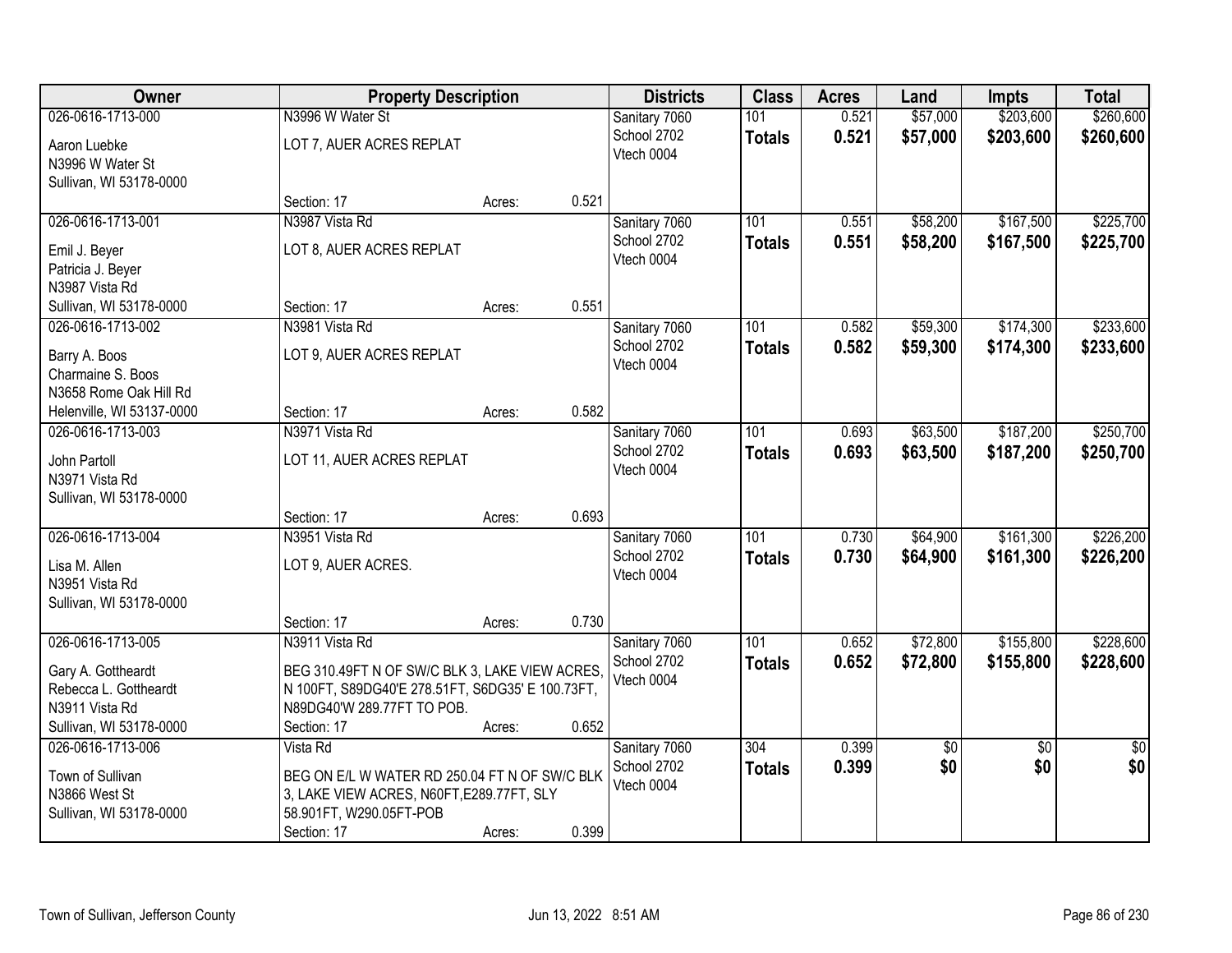| 026-0616-1713-007<br>\$142,300<br>\$206,300<br>N3912 Vista Rd<br>Sanitary 7060<br>0.460<br>\$64,000<br>101<br>School 2702<br>0.460<br>\$64,000<br>\$142,300<br>\$206,300<br><b>Totals</b><br>LOT 1, CSM 1310-4-268, DOC 761836.<br>Florence E. Figueroa<br>Vtech 0004<br>Julian Figueroa<br>N3912 Vista Rd<br>0.460<br>Sullivan, WI 53178-0000<br>Section: 17<br>Acres:<br>Vista Rd<br>Sanitary 7060<br>026-0616-1713-008<br>304<br>0.052<br>\$0<br>$\overline{50}$<br>\$0<br>0.052<br>\$0<br>School 2702<br><b>Totals</b><br>Town of Sullivan<br>COM SW/C BLK 3, LAKE VIEW ACRES ADD, E250FT<br>Vtech 0004<br>N3866 West St<br>TO POB, N30FT, E75.10FT, N30FT, E75. 10FT, S30FT,<br>W75.10FT TO POB<br>Sullivan, WI 53178-0000<br>0.052<br>Section: 17<br>Acres:<br>026-0616-1713-010<br>N3922 Vista Rd<br>101<br>\$88,000<br>\$111,500<br>Sanitary 7060<br>1.000<br>School 2702<br>1.000<br>\$88,000<br>\$111,500<br><b>Totals</b><br>Michael A. Baker<br>LOT 1, BLK 1, LAKE VIEW ACRES ADD. ALSO BEG<br>Vtech 0004<br>Theresa Baker<br>SW/C BLK 3 SD ADD, E245FT, N30FT TO POB,<br>N3922 Vista Rd<br>N220.04FT, E45.05FT, S TO EXT N/L SD LOT EXT W,<br>1.000<br>Sullivan, WI 53178-0000<br>Section: 17<br>Acres:<br>\$70,500<br>\$154,600<br>026-0616-1713-011<br>N3926 Vista Rd<br>Sanitary 7060<br>101<br>0.600<br>School 2702<br>0.600<br>\$70,500<br>\$154,600<br><b>Totals</b><br>LOT 2, BLK 1, LAKE VIEW ACRES ADD.<br><b>Michael Northey</b><br>Vtech 0004<br>N3926 Vista Rd<br>Sullivan, WI 53178-0000<br>0.600<br>Section: 17<br>Acres:<br>026-0616-1713-012<br>N3940 Vista Rd<br>101<br>\$59,200<br>\$135,700<br>0.370<br>Sanitary 7060<br>0.370<br>\$59,200<br>\$135,700<br>School 2702<br><b>Totals</b><br><b>Weber Trust</b><br>LOT 3, BLK 1, LAKE VIEW ACRES ADD.<br>Vtech 0004<br>N3940 Vista Rd<br>Sullivan, WI 53178-0000<br>0.370<br>Section: 17<br>Acres:<br>\$154,900<br>026-0616-1713-013<br>Sanitary 7060<br>101<br>\$71,900<br>N3946 Vista Rd<br>0.630<br>School 2702<br>0.630<br>\$71,900<br>\$154,900<br><b>Totals</b><br>LOTS 4 & 5, BLK 1, LAKE VIEW ACRES ADD.<br>Frank Guldenaar<br>Vtech 0004<br>N3946 Vista Rd<br>Sullivan, WI 53178-0000<br>0.630<br>Section: 17<br>Acres:<br>026-0616-1713-014<br>N3966 Vista Rd<br>\$54,100<br>\$103,900<br>101<br>0.310<br>Sanitary 7060<br>School 2702<br>0.310<br>\$103,900<br>\$54,100<br><b>Totals</b><br>LOT 6, BLK 1, LAKE VIEW ACRES ADD.<br>Frank J. Wichmann<br>Vtech 0004<br>Kathleen L. Johnson<br>N3966 Vista Rd | Owner                   |             | <b>Property Description</b> |       |  | <b>Class</b> | <b>Acres</b> | Land | <b>Impts</b> | <b>Total</b> |
|-----------------------------------------------------------------------------------------------------------------------------------------------------------------------------------------------------------------------------------------------------------------------------------------------------------------------------------------------------------------------------------------------------------------------------------------------------------------------------------------------------------------------------------------------------------------------------------------------------------------------------------------------------------------------------------------------------------------------------------------------------------------------------------------------------------------------------------------------------------------------------------------------------------------------------------------------------------------------------------------------------------------------------------------------------------------------------------------------------------------------------------------------------------------------------------------------------------------------------------------------------------------------------------------------------------------------------------------------------------------------------------------------------------------------------------------------------------------------------------------------------------------------------------------------------------------------------------------------------------------------------------------------------------------------------------------------------------------------------------------------------------------------------------------------------------------------------------------------------------------------------------------------------------------------------------------------------------------------------------------------------------------------------------------------------------------------------------------------------------------------------------------------------------------------------------------------------------------------------------------------------------------------------------------------------------------------------------------------------------------------------------------------------------------------------------------------------------------------------------------------------|-------------------------|-------------|-----------------------------|-------|--|--------------|--------------|------|--------------|--------------|
|                                                                                                                                                                                                                                                                                                                                                                                                                                                                                                                                                                                                                                                                                                                                                                                                                                                                                                                                                                                                                                                                                                                                                                                                                                                                                                                                                                                                                                                                                                                                                                                                                                                                                                                                                                                                                                                                                                                                                                                                                                                                                                                                                                                                                                                                                                                                                                                                                                                                                                     |                         |             |                             |       |  |              |              |      |              |              |
| \$0<br>\$0<br>\$199,500<br>\$199,500                                                                                                                                                                                                                                                                                                                                                                                                                                                                                                                                                                                                                                                                                                                                                                                                                                                                                                                                                                                                                                                                                                                                                                                                                                                                                                                                                                                                                                                                                                                                                                                                                                                                                                                                                                                                                                                                                                                                                                                                                                                                                                                                                                                                                                                                                                                                                                                                                                                                |                         |             |                             |       |  |              |              |      |              |              |
|                                                                                                                                                                                                                                                                                                                                                                                                                                                                                                                                                                                                                                                                                                                                                                                                                                                                                                                                                                                                                                                                                                                                                                                                                                                                                                                                                                                                                                                                                                                                                                                                                                                                                                                                                                                                                                                                                                                                                                                                                                                                                                                                                                                                                                                                                                                                                                                                                                                                                                     |                         |             |                             |       |  |              |              |      |              |              |
|                                                                                                                                                                                                                                                                                                                                                                                                                                                                                                                                                                                                                                                                                                                                                                                                                                                                                                                                                                                                                                                                                                                                                                                                                                                                                                                                                                                                                                                                                                                                                                                                                                                                                                                                                                                                                                                                                                                                                                                                                                                                                                                                                                                                                                                                                                                                                                                                                                                                                                     |                         |             |                             |       |  |              |              |      |              |              |
|                                                                                                                                                                                                                                                                                                                                                                                                                                                                                                                                                                                                                                                                                                                                                                                                                                                                                                                                                                                                                                                                                                                                                                                                                                                                                                                                                                                                                                                                                                                                                                                                                                                                                                                                                                                                                                                                                                                                                                                                                                                                                                                                                                                                                                                                                                                                                                                                                                                                                                     |                         |             |                             |       |  |              |              |      |              |              |
|                                                                                                                                                                                                                                                                                                                                                                                                                                                                                                                                                                                                                                                                                                                                                                                                                                                                                                                                                                                                                                                                                                                                                                                                                                                                                                                                                                                                                                                                                                                                                                                                                                                                                                                                                                                                                                                                                                                                                                                                                                                                                                                                                                                                                                                                                                                                                                                                                                                                                                     |                         |             |                             |       |  |              |              |      |              |              |
|                                                                                                                                                                                                                                                                                                                                                                                                                                                                                                                                                                                                                                                                                                                                                                                                                                                                                                                                                                                                                                                                                                                                                                                                                                                                                                                                                                                                                                                                                                                                                                                                                                                                                                                                                                                                                                                                                                                                                                                                                                                                                                                                                                                                                                                                                                                                                                                                                                                                                                     |                         |             |                             |       |  |              |              |      |              |              |
|                                                                                                                                                                                                                                                                                                                                                                                                                                                                                                                                                                                                                                                                                                                                                                                                                                                                                                                                                                                                                                                                                                                                                                                                                                                                                                                                                                                                                                                                                                                                                                                                                                                                                                                                                                                                                                                                                                                                                                                                                                                                                                                                                                                                                                                                                                                                                                                                                                                                                                     |                         |             |                             |       |  |              |              |      |              |              |
|                                                                                                                                                                                                                                                                                                                                                                                                                                                                                                                                                                                                                                                                                                                                                                                                                                                                                                                                                                                                                                                                                                                                                                                                                                                                                                                                                                                                                                                                                                                                                                                                                                                                                                                                                                                                                                                                                                                                                                                                                                                                                                                                                                                                                                                                                                                                                                                                                                                                                                     |                         |             |                             |       |  |              |              |      |              |              |
|                                                                                                                                                                                                                                                                                                                                                                                                                                                                                                                                                                                                                                                                                                                                                                                                                                                                                                                                                                                                                                                                                                                                                                                                                                                                                                                                                                                                                                                                                                                                                                                                                                                                                                                                                                                                                                                                                                                                                                                                                                                                                                                                                                                                                                                                                                                                                                                                                                                                                                     |                         |             |                             |       |  |              |              |      |              |              |
|                                                                                                                                                                                                                                                                                                                                                                                                                                                                                                                                                                                                                                                                                                                                                                                                                                                                                                                                                                                                                                                                                                                                                                                                                                                                                                                                                                                                                                                                                                                                                                                                                                                                                                                                                                                                                                                                                                                                                                                                                                                                                                                                                                                                                                                                                                                                                                                                                                                                                                     |                         |             |                             |       |  |              |              |      |              |              |
|                                                                                                                                                                                                                                                                                                                                                                                                                                                                                                                                                                                                                                                                                                                                                                                                                                                                                                                                                                                                                                                                                                                                                                                                                                                                                                                                                                                                                                                                                                                                                                                                                                                                                                                                                                                                                                                                                                                                                                                                                                                                                                                                                                                                                                                                                                                                                                                                                                                                                                     |                         |             |                             |       |  |              |              |      |              |              |
|                                                                                                                                                                                                                                                                                                                                                                                                                                                                                                                                                                                                                                                                                                                                                                                                                                                                                                                                                                                                                                                                                                                                                                                                                                                                                                                                                                                                                                                                                                                                                                                                                                                                                                                                                                                                                                                                                                                                                                                                                                                                                                                                                                                                                                                                                                                                                                                                                                                                                                     |                         |             |                             |       |  |              |              |      |              |              |
|                                                                                                                                                                                                                                                                                                                                                                                                                                                                                                                                                                                                                                                                                                                                                                                                                                                                                                                                                                                                                                                                                                                                                                                                                                                                                                                                                                                                                                                                                                                                                                                                                                                                                                                                                                                                                                                                                                                                                                                                                                                                                                                                                                                                                                                                                                                                                                                                                                                                                                     |                         |             |                             |       |  |              |              |      |              |              |
| \$225,100<br>\$225,100<br>\$194,900<br>\$194,900<br>\$226,800<br>\$226,800<br>\$158,000<br>\$158,000                                                                                                                                                                                                                                                                                                                                                                                                                                                                                                                                                                                                                                                                                                                                                                                                                                                                                                                                                                                                                                                                                                                                                                                                                                                                                                                                                                                                                                                                                                                                                                                                                                                                                                                                                                                                                                                                                                                                                                                                                                                                                                                                                                                                                                                                                                                                                                                                |                         |             |                             |       |  |              |              |      |              |              |
|                                                                                                                                                                                                                                                                                                                                                                                                                                                                                                                                                                                                                                                                                                                                                                                                                                                                                                                                                                                                                                                                                                                                                                                                                                                                                                                                                                                                                                                                                                                                                                                                                                                                                                                                                                                                                                                                                                                                                                                                                                                                                                                                                                                                                                                                                                                                                                                                                                                                                                     |                         |             |                             |       |  |              |              |      |              |              |
|                                                                                                                                                                                                                                                                                                                                                                                                                                                                                                                                                                                                                                                                                                                                                                                                                                                                                                                                                                                                                                                                                                                                                                                                                                                                                                                                                                                                                                                                                                                                                                                                                                                                                                                                                                                                                                                                                                                                                                                                                                                                                                                                                                                                                                                                                                                                                                                                                                                                                                     |                         |             |                             |       |  |              |              |      |              |              |
|                                                                                                                                                                                                                                                                                                                                                                                                                                                                                                                                                                                                                                                                                                                                                                                                                                                                                                                                                                                                                                                                                                                                                                                                                                                                                                                                                                                                                                                                                                                                                                                                                                                                                                                                                                                                                                                                                                                                                                                                                                                                                                                                                                                                                                                                                                                                                                                                                                                                                                     |                         |             |                             |       |  |              |              |      |              |              |
|                                                                                                                                                                                                                                                                                                                                                                                                                                                                                                                                                                                                                                                                                                                                                                                                                                                                                                                                                                                                                                                                                                                                                                                                                                                                                                                                                                                                                                                                                                                                                                                                                                                                                                                                                                                                                                                                                                                                                                                                                                                                                                                                                                                                                                                                                                                                                                                                                                                                                                     |                         |             |                             |       |  |              |              |      |              |              |
|                                                                                                                                                                                                                                                                                                                                                                                                                                                                                                                                                                                                                                                                                                                                                                                                                                                                                                                                                                                                                                                                                                                                                                                                                                                                                                                                                                                                                                                                                                                                                                                                                                                                                                                                                                                                                                                                                                                                                                                                                                                                                                                                                                                                                                                                                                                                                                                                                                                                                                     |                         |             |                             |       |  |              |              |      |              |              |
|                                                                                                                                                                                                                                                                                                                                                                                                                                                                                                                                                                                                                                                                                                                                                                                                                                                                                                                                                                                                                                                                                                                                                                                                                                                                                                                                                                                                                                                                                                                                                                                                                                                                                                                                                                                                                                                                                                                                                                                                                                                                                                                                                                                                                                                                                                                                                                                                                                                                                                     |                         |             |                             |       |  |              |              |      |              |              |
|                                                                                                                                                                                                                                                                                                                                                                                                                                                                                                                                                                                                                                                                                                                                                                                                                                                                                                                                                                                                                                                                                                                                                                                                                                                                                                                                                                                                                                                                                                                                                                                                                                                                                                                                                                                                                                                                                                                                                                                                                                                                                                                                                                                                                                                                                                                                                                                                                                                                                                     |                         |             |                             |       |  |              |              |      |              |              |
|                                                                                                                                                                                                                                                                                                                                                                                                                                                                                                                                                                                                                                                                                                                                                                                                                                                                                                                                                                                                                                                                                                                                                                                                                                                                                                                                                                                                                                                                                                                                                                                                                                                                                                                                                                                                                                                                                                                                                                                                                                                                                                                                                                                                                                                                                                                                                                                                                                                                                                     |                         |             |                             |       |  |              |              |      |              |              |
|                                                                                                                                                                                                                                                                                                                                                                                                                                                                                                                                                                                                                                                                                                                                                                                                                                                                                                                                                                                                                                                                                                                                                                                                                                                                                                                                                                                                                                                                                                                                                                                                                                                                                                                                                                                                                                                                                                                                                                                                                                                                                                                                                                                                                                                                                                                                                                                                                                                                                                     |                         |             |                             |       |  |              |              |      |              |              |
|                                                                                                                                                                                                                                                                                                                                                                                                                                                                                                                                                                                                                                                                                                                                                                                                                                                                                                                                                                                                                                                                                                                                                                                                                                                                                                                                                                                                                                                                                                                                                                                                                                                                                                                                                                                                                                                                                                                                                                                                                                                                                                                                                                                                                                                                                                                                                                                                                                                                                                     |                         |             |                             |       |  |              |              |      |              |              |
|                                                                                                                                                                                                                                                                                                                                                                                                                                                                                                                                                                                                                                                                                                                                                                                                                                                                                                                                                                                                                                                                                                                                                                                                                                                                                                                                                                                                                                                                                                                                                                                                                                                                                                                                                                                                                                                                                                                                                                                                                                                                                                                                                                                                                                                                                                                                                                                                                                                                                                     |                         |             |                             |       |  |              |              |      |              |              |
|                                                                                                                                                                                                                                                                                                                                                                                                                                                                                                                                                                                                                                                                                                                                                                                                                                                                                                                                                                                                                                                                                                                                                                                                                                                                                                                                                                                                                                                                                                                                                                                                                                                                                                                                                                                                                                                                                                                                                                                                                                                                                                                                                                                                                                                                                                                                                                                                                                                                                                     |                         |             |                             |       |  |              |              |      |              |              |
|                                                                                                                                                                                                                                                                                                                                                                                                                                                                                                                                                                                                                                                                                                                                                                                                                                                                                                                                                                                                                                                                                                                                                                                                                                                                                                                                                                                                                                                                                                                                                                                                                                                                                                                                                                                                                                                                                                                                                                                                                                                                                                                                                                                                                                                                                                                                                                                                                                                                                                     |                         |             |                             |       |  |              |              |      |              |              |
|                                                                                                                                                                                                                                                                                                                                                                                                                                                                                                                                                                                                                                                                                                                                                                                                                                                                                                                                                                                                                                                                                                                                                                                                                                                                                                                                                                                                                                                                                                                                                                                                                                                                                                                                                                                                                                                                                                                                                                                                                                                                                                                                                                                                                                                                                                                                                                                                                                                                                                     |                         |             |                             |       |  |              |              |      |              |              |
|                                                                                                                                                                                                                                                                                                                                                                                                                                                                                                                                                                                                                                                                                                                                                                                                                                                                                                                                                                                                                                                                                                                                                                                                                                                                                                                                                                                                                                                                                                                                                                                                                                                                                                                                                                                                                                                                                                                                                                                                                                                                                                                                                                                                                                                                                                                                                                                                                                                                                                     |                         |             |                             |       |  |              |              |      |              |              |
|                                                                                                                                                                                                                                                                                                                                                                                                                                                                                                                                                                                                                                                                                                                                                                                                                                                                                                                                                                                                                                                                                                                                                                                                                                                                                                                                                                                                                                                                                                                                                                                                                                                                                                                                                                                                                                                                                                                                                                                                                                                                                                                                                                                                                                                                                                                                                                                                                                                                                                     |                         |             |                             |       |  |              |              |      |              |              |
|                                                                                                                                                                                                                                                                                                                                                                                                                                                                                                                                                                                                                                                                                                                                                                                                                                                                                                                                                                                                                                                                                                                                                                                                                                                                                                                                                                                                                                                                                                                                                                                                                                                                                                                                                                                                                                                                                                                                                                                                                                                                                                                                                                                                                                                                                                                                                                                                                                                                                                     |                         |             |                             |       |  |              |              |      |              |              |
|                                                                                                                                                                                                                                                                                                                                                                                                                                                                                                                                                                                                                                                                                                                                                                                                                                                                                                                                                                                                                                                                                                                                                                                                                                                                                                                                                                                                                                                                                                                                                                                                                                                                                                                                                                                                                                                                                                                                                                                                                                                                                                                                                                                                                                                                                                                                                                                                                                                                                                     |                         |             |                             |       |  |              |              |      |              |              |
|                                                                                                                                                                                                                                                                                                                                                                                                                                                                                                                                                                                                                                                                                                                                                                                                                                                                                                                                                                                                                                                                                                                                                                                                                                                                                                                                                                                                                                                                                                                                                                                                                                                                                                                                                                                                                                                                                                                                                                                                                                                                                                                                                                                                                                                                                                                                                                                                                                                                                                     |                         |             |                             |       |  |              |              |      |              |              |
|                                                                                                                                                                                                                                                                                                                                                                                                                                                                                                                                                                                                                                                                                                                                                                                                                                                                                                                                                                                                                                                                                                                                                                                                                                                                                                                                                                                                                                                                                                                                                                                                                                                                                                                                                                                                                                                                                                                                                                                                                                                                                                                                                                                                                                                                                                                                                                                                                                                                                                     | Sullivan, WI 53178-0000 | Section: 17 | Acres:                      | 0.310 |  |              |              |      |              |              |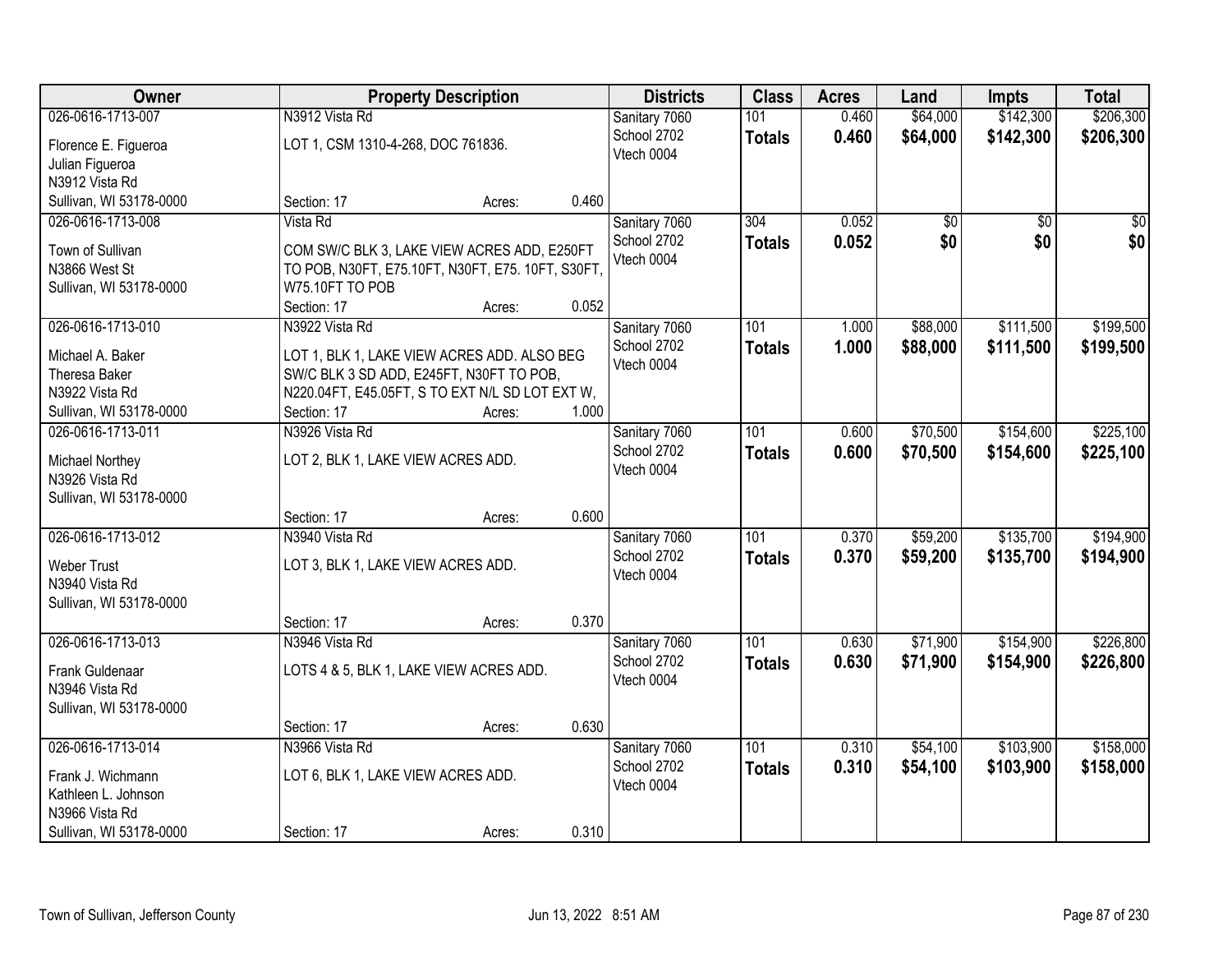| <b>Owner</b>            |                                      | <b>Property Description</b>                     |       | <b>Districts</b> | <b>Class</b>  | <b>Acres</b> | Land     | <b>Impts</b> | <b>Total</b> |
|-------------------------|--------------------------------------|-------------------------------------------------|-------|------------------|---------------|--------------|----------|--------------|--------------|
| 026-0616-1713-015       | N3972 Vista Rd                       |                                                 |       | Sanitary 7060    | 101           | 0.320        | \$55,200 | \$136,100    | \$191,300    |
| June L. La Galbo        | LOT 7, BLK 1, LAKE VIEW ACRES ADD.   |                                                 |       | School 2702      | <b>Totals</b> | 0.320        | \$55,200 | \$136,100    | \$191,300    |
| N3972 Vista Rd          |                                      |                                                 |       | Vtech 0004       |               |              |          |              |              |
| Sullivan, WI 53178-0000 |                                      |                                                 |       |                  |               |              |          |              |              |
|                         | Section: 17                          | Acres:                                          | 0.320 |                  |               |              |          |              |              |
| 026-0616-1713-016       | N3976 Vista Rd                       |                                                 |       | Sanitary 7060    | 101           | 0.320        | \$5,900  | \$0          | \$5,900      |
| June L. La Galbo        | LOT 8, BLK 1, LAKE VIEW ACRES ADD.   |                                                 |       | School 2702      | <b>Totals</b> | 0.320        | \$5,900  | \$0          | \$5,900      |
| N3972 Vista Rd          |                                      |                                                 |       | Vtech 0004       |               |              |          |              |              |
| Sullivan, WI 53178-0000 |                                      |                                                 |       |                  |               |              |          |              |              |
|                         | Section: 17                          | Acres:                                          | 0.320 |                  |               |              |          |              |              |
| 026-0616-1713-017       | N3980 Vista Rd                       |                                                 |       | Sanitary 7060    | 101           | 0.320        | \$55,200 | \$159,300    | \$214,500    |
| David A. Matysik        | LOT 9, BLK 1, LAKE VIEW ACRES ADD.   |                                                 |       | School 2702      | <b>Totals</b> | 0.320        | \$55,200 | \$159,300    | \$214,500    |
| N3980 Vista Rd          |                                      |                                                 |       | Vtech 0004       |               |              |          |              |              |
| Sullivan, WI 53178-0000 |                                      |                                                 |       |                  |               |              |          |              |              |
|                         | Section: 17                          | Acres:                                          | 0.320 |                  |               |              |          |              |              |
| 026-0616-1713-019       | N3986 Vista Rd                       |                                                 |       | Sanitary 7060    | 101           | 0.677        | \$73,900 | \$82,000     | \$155,900    |
| Thomas P. Pelzman       | LOT 1, CSM 6032-35-124, DOC 1416489. |                                                 |       | School 2702      | <b>Totals</b> | 0.677        | \$73,900 | \$82,000     | \$155,900    |
| N3986 Vista Rd          |                                      |                                                 |       | Vtech 0004       |               |              |          |              |              |
| Sullivan, WI 53178-0000 |                                      |                                                 |       |                  |               |              |          |              |              |
|                         | Section: 17                          | Acres:                                          | 0.677 |                  |               |              |          |              |              |
| 026-0616-1713-020       | N3992 Vista Rd                       |                                                 |       | Sanitary 7060    | 101           | 0.310        | \$54,100 | \$92,300     | \$146,400    |
| Lynn G. Walton          | LOT 12, BLK 1, LAKE VIEW ACRES ADD.  |                                                 |       | School 2702      | <b>Totals</b> | 0.310        | \$54,100 | \$92,300     | \$146,400    |
| N3992 Vista Rd          |                                      |                                                 |       | Vtech 0004       |               |              |          |              |              |
| Sullivan, WI 53178-0000 |                                      |                                                 |       |                  |               |              |          |              |              |
|                         | Section: 17                          | Acres:                                          | 0.310 |                  |               |              |          |              |              |
| 026-0616-1713-021       | W1718 Circle Dr                      |                                                 |       | Sanitary 7060    | 101           | 0.730        | \$68,600 | \$232,600    | \$301,200    |
| Jack E. Warren          |                                      |                                                 |       | School 2702      | <b>Totals</b> | 0.730        | \$68,600 | \$232,600    | \$301,200    |
| Nicole L. Pagel         | 2/25TH INT IN "RECREATIONAL AREA".   | LOTS 23 & 24, BLK 4, LAKE VIEW ACRES ADD. ALSO  |       | Vtech 0004       |               |              |          |              |              |
| W1718 Circle Dr         |                                      |                                                 |       |                  |               |              |          |              |              |
| Sullivan, WI 53178-0000 | Section: 17                          | Acres:                                          | 0.730 |                  |               |              |          |              |              |
| 026-0616-1713-023       | W1726 Circle Dr                      |                                                 |       | Sanitary 7060    | 101           | 0.450        | \$63,500 | \$163,000    | \$226,500    |
| Richard J. Johnson      |                                      | LOT 22, BLK 4, LAKE VIEW ACRES ADD. ALSO 1/25TH |       | School 2702      | <b>Totals</b> | 0.450        | \$63,500 | \$163,000    | \$226,500    |
| Suellen K. Johnson      | INT IN "RECREATIONAL AREA".          |                                                 |       | Vtech 0004       |               |              |          |              |              |
| W1726 Circle Dr         |                                      |                                                 |       |                  |               |              |          |              |              |
| Sullivan, WI 53178-0000 | Section: 17                          | Acres:                                          | 0.450 |                  |               |              |          |              |              |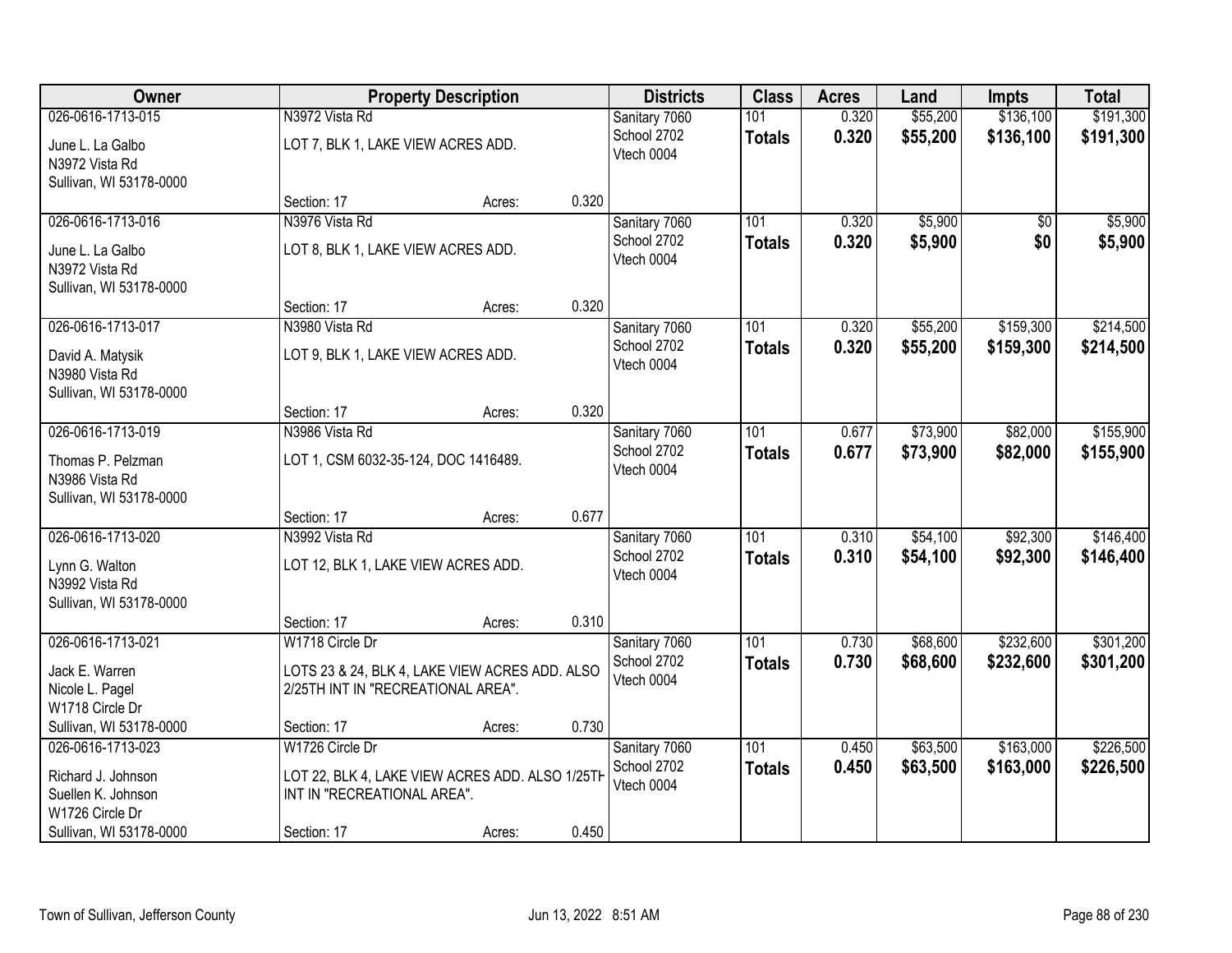| Owner                                                                                           | <b>Property Description</b>                                                                                                                                                                           | <b>Districts</b>                           | <b>Class</b>                      | <b>Acres</b>   | Land                 | Impts                  | <b>Total</b>           |
|-------------------------------------------------------------------------------------------------|-------------------------------------------------------------------------------------------------------------------------------------------------------------------------------------------------------|--------------------------------------------|-----------------------------------|----------------|----------------------|------------------------|------------------------|
| 026-0616-1713-024<br>Joseph A. Figueroa<br>4185 S Pennsylvania Ave<br>St Francis, WI 53207-0000 | Circle Dr<br>LOT 21, BLK 4, LAKE VIEW ACRES ADD. ALSO 1/25TH<br>INT IN "RECREATIONAL AREA".                                                                                                           | Sanitary 7060<br>School 2702<br>Vtech 0004 | 101<br><b>Totals</b>              | 0.530<br>0.530 | \$67,500<br>\$67,500 | $\overline{50}$<br>\$0 | \$67,500<br>\$67,500   |
|                                                                                                 | 0.530<br>Section: 17<br>Acres:                                                                                                                                                                        |                                            |                                   |                |                      |                        |                        |
| 026-0616-1713-025<br>Alexander D. Prast<br>W1734 Circle Dr<br>Sullivan, WI 53178-0000           | W1734 Circle Dr<br>LOT 20, BLK 4, LAKE VIEW ACRES ADD. ALSO 1/25TH<br>INT IN "RECREATIONAL AREA".                                                                                                     | Sanitary 7060<br>School 2702<br>Vtech 0004 | 101<br><b>Totals</b>              | 0.510<br>0.510 | \$66,600<br>\$66,600 | \$156,100<br>\$156,100 | \$222,700<br>\$222,700 |
|                                                                                                 | 0.510<br>Section: 17<br>Acres:                                                                                                                                                                        |                                            |                                   |                |                      |                        |                        |
| 026-0616-1713-026<br>Jean Furman<br>W1738 Circle Dr<br>Sullivan, WI 53178-0000                  | W1738 Circle Dr<br>LOT 19, BLK 4, LAKE VIEW ACRES ADD. ALSO 1/25TH<br>INT IN "RECREATIONAL AREA".                                                                                                     | Sanitary 7060<br>School 2702<br>Vtech 0004 | 101<br><b>Totals</b>              | 0.390<br>0.390 | \$60,300<br>\$60,300 | \$108,400<br>\$108,400 | \$168,700<br>\$168,700 |
|                                                                                                 | 0.390<br>Section: 17<br>Acres:                                                                                                                                                                        |                                            |                                   |                |                      |                        |                        |
| 026-0616-1713-027<br>Monte J. Amrhein<br>W1742 Circle Dr<br>Sullivan, WI 53178-0000             | W1742 Circle Dr<br>LOT 18, BLK 4, LAKE VIEW ACRES ADD. ALSO 1/25TH<br>INT IN "RECREATIONAL AREA".                                                                                                     | Sanitary 7060<br>School 2702<br>Vtech 0004 | 101<br><b>Totals</b>              | 0.360<br>0.360 | \$58,700<br>\$58,700 | \$108,500<br>\$108,500 | \$167,200<br>\$167,200 |
|                                                                                                 | 0.360<br>Section: 17<br>Acres:                                                                                                                                                                        |                                            |                                   |                |                      |                        |                        |
| 026-0616-1713-028<br>Daniel A. Okray<br>W1748 Circle Dr<br>Sullivan, WI 53178-0000              | W1748 Circle Dr<br>LOT 17, BLK 4, LAKE VIEW ACRES ADD. ALSO 1/25TH<br>INT IN "RECREATIONAL AREA".                                                                                                     | Sanitary 7060<br>School 2702<br>Vtech 0004 | $\overline{101}$<br><b>Totals</b> | 0.430<br>0.430 | \$62,400<br>\$62,400 | \$137,900<br>\$137,900 | \$200,300<br>\$200,300 |
|                                                                                                 | 0.430<br>Section: 17<br>Acres:                                                                                                                                                                        |                                            |                                   |                |                      |                        |                        |
| 026-0616-1713-029<br>Ryan Dagen<br>W1756 Circle Dr<br>Sullivan, WI 53178-0000                   | W1756 Circle Dr<br>LOT 16, BLK 4, LAKE VIEW ACRES ADD. ALSO 1/25TH<br>INT IN "RECREATIONAL AREA". ALSO COM NW/C SD<br>LOT, S70DGE 178. 16FT, N68DG44'W 98.99FT, N71<br>0.660<br>Section: 17<br>Acres: | Sanitary 7060<br>School 2702<br>Vtech 0004 | 101<br><b>Totals</b>              | 0.660<br>0.660 | \$73,200<br>\$73,200 | \$128,900<br>\$128,900 | \$202,100<br>\$202,100 |
| 026-0616-1713-030<br>Patricia E Pinnow Trust<br>W1760 Circle Dr<br>Sullivan, WI 53178-0000      | W1760 Circle Dr<br>LOT 15, BLK 4, LAKE VIEW ACRES ADD. ALSO 1/25TH<br>INT IN "RECREATIONAL AREA". EX COM SW/C SD<br>LOT, S70DGE 178. 16FT, N68DG44'W 98.99FT, N71<br>0.580<br>Section: 17<br>Acres:   | Sanitary 7060<br>School 2702<br>Vtech 0004 | 101<br><b>Totals</b>              | 0.580<br>0.580 | \$69,700<br>\$69,700 | \$108,500<br>\$108,500 | \$178,200<br>\$178,200 |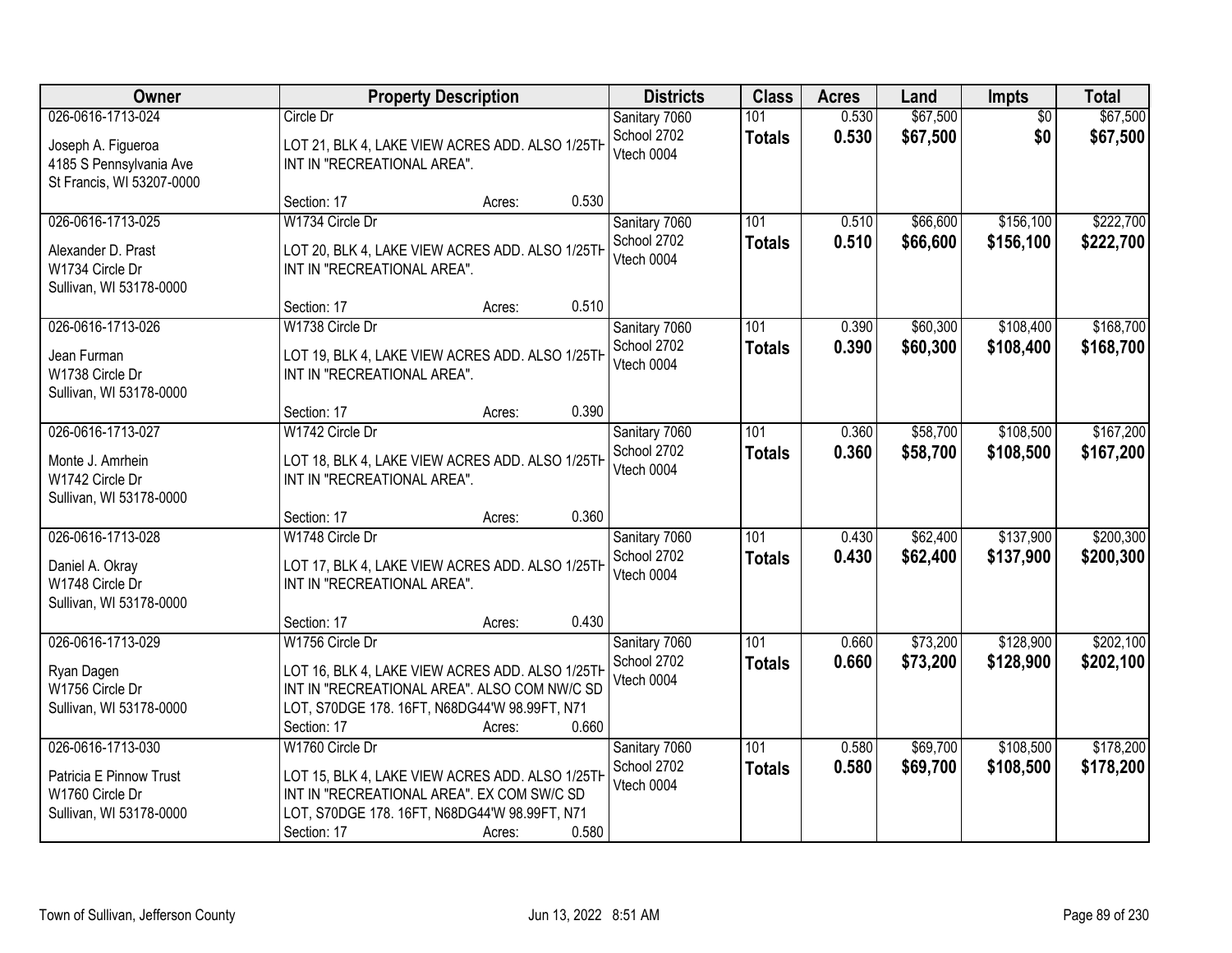| Owner                   |                                              | <b>Property Description</b> |       | <b>Districts</b> | <b>Class</b>     | <b>Acres</b> | Land      | <b>Impts</b> | <b>Total</b> |
|-------------------------|----------------------------------------------|-----------------------------|-------|------------------|------------------|--------------|-----------|--------------|--------------|
| 026-0616-1713-031       | N3974 W Water St                             |                             |       | Sanitary 7060    | 101              | 0.612        | \$60,400  | \$143,200    | \$203,600    |
| Gerald L. Hooper        | LOT 10, AUER ACRES REPLAT.                   |                             |       | School 2702      | <b>Totals</b>    | 0.612        | \$60,400  | \$143,200    | \$203,600    |
| Linda L. Hooper         |                                              |                             |       | Vtech 0004       |                  |              |           |              |              |
| N3974 W Water St        |                                              |                             |       |                  |                  |              |           |              |              |
| Sullivan, WI 53178-0000 | Section: 17                                  | Acres:                      | 0.612 |                  |                  |              |           |              |              |
| 026-0616-1713-032       | W1886 North St                               |                             |       | Sanitary 7060    | 101              | 0.947        | \$73,000  | \$45,500     | \$118,500    |
| Conrad Turkowitch       | LOT 2, CSM 1310-4-268, DOC 761836.           |                             |       | School 2702      | <b>Totals</b>    | 0.947        | \$73,000  | \$45,500     | \$118,500    |
| W1886 North St          |                                              |                             |       | Vtech 0004       |                  |              |           |              |              |
| Sullivan, WI 53178-0000 |                                              |                             |       |                  |                  |              |           |              |              |
|                         | Section: 17                                  | Acres:                      | 0.947 |                  |                  |              |           |              |              |
| 026-0616-1714-000       | W1654 County Rd F                            |                             |       | Sanitary 7060    | 101              | 2.300        | \$121,900 | \$130,900    | \$252,800    |
| <b>Balliet Trust</b>    | LOTS 1 & 2, BLK 2, ROME LAKE SUBD.           |                             |       | School 2702      | <b>Totals</b>    | 2.300        | \$121,900 | \$130,900    | \$252,800    |
| W1654 County Rd F       |                                              |                             |       | Vtech 0004       |                  |              |           |              |              |
| Sullivan, WI 53178-0000 |                                              |                             |       |                  |                  |              |           |              |              |
|                         | Section: 17                                  | Acres:                      | 2.300 |                  |                  |              |           |              |              |
| 026-0616-1714-002       | W1672 County Rd F                            |                             |       | Sanitary 7060    | 101              | 0.550        | \$68,400  | \$42,100     | \$110,500    |
| John A. Hinz            | LOTS 1, 2, 3, 4 & 5, BLK 1, ROME LAKE SUB.   |                             |       | School 2702      | <b>Totals</b>    | 0.550        | \$68,400  | \$42,100     | \$110,500    |
| W1672 County Rd F       |                                              |                             |       | Vtech 0004       |                  |              |           |              |              |
| Sullivan, WI 53178-0000 |                                              |                             |       |                  |                  |              |           |              |              |
|                         | Section: 17                                  | Acres:                      | 0.550 |                  |                  |              |           |              |              |
| 026-0616-1714-003       | W1680 County Rd F                            |                             |       | Sanitary 7060    | 101              | 0.130        | \$32,800  | \$42,100     | \$74,900     |
| Gregory J. Podkowinski  | LOT 6, BLK 1, ROME LAKE SUBD.                |                             |       | School 2702      | <b>Totals</b>    | 0.130        | \$32,800  | \$42,100     | \$74,900     |
| W1680 County Rd F       |                                              |                             |       | Vtech 0004       |                  |              |           |              |              |
| Sullivan, WI 53178-0000 |                                              |                             |       |                  |                  |              |           |              |              |
|                         | Section: 17                                  | Acres:                      | 0.130 |                  |                  |              |           |              |              |
| 026-0616-1714-004       | W1690 County Rd F                            |                             |       | Sanitary 7060    | $\overline{101}$ | 0.500        | \$66,200  | \$83,300     | \$149,500    |
| Donald W. Miller        | LOTS 7,8 & 9, BLK 1, ROME LAKE SUBD.         |                             |       | School 2702      | <b>Totals</b>    | 0.500        | \$66,200  | \$83,300     | \$149,500    |
| W1690 County Rd F       |                                              |                             |       | Vtech 0004       |                  |              |           |              |              |
| Sullivan, WI 53178-0000 |                                              |                             |       |                  |                  |              |           |              |              |
|                         | Section: 17                                  | Acres:                      | 0.500 |                  |                  |              |           |              |              |
| 026-0616-1714-006       | W1710 County Rd F                            |                             |       | Sanitary 7060    | 101              | 0.390        | \$60,300  | \$7,600      | \$67,900     |
| John W. Schweitzer      | LOTS 10 & 11, BLK 1, ROME LAKE SUBD. UPDATED |                             |       | School 2702      | <b>Totals</b>    | 0.390        | \$60,300  | \$7,600      | \$67,900     |
| W1714 County Rd F       | FOR 2017 TAX BILL.                           |                             |       | Vtech 0004       |                  |              |           |              |              |
| Sullivan, WI 53178-0000 |                                              |                             |       |                  |                  |              |           |              |              |
|                         | Section: 17                                  | Acres:                      | 0.390 |                  |                  |              |           |              |              |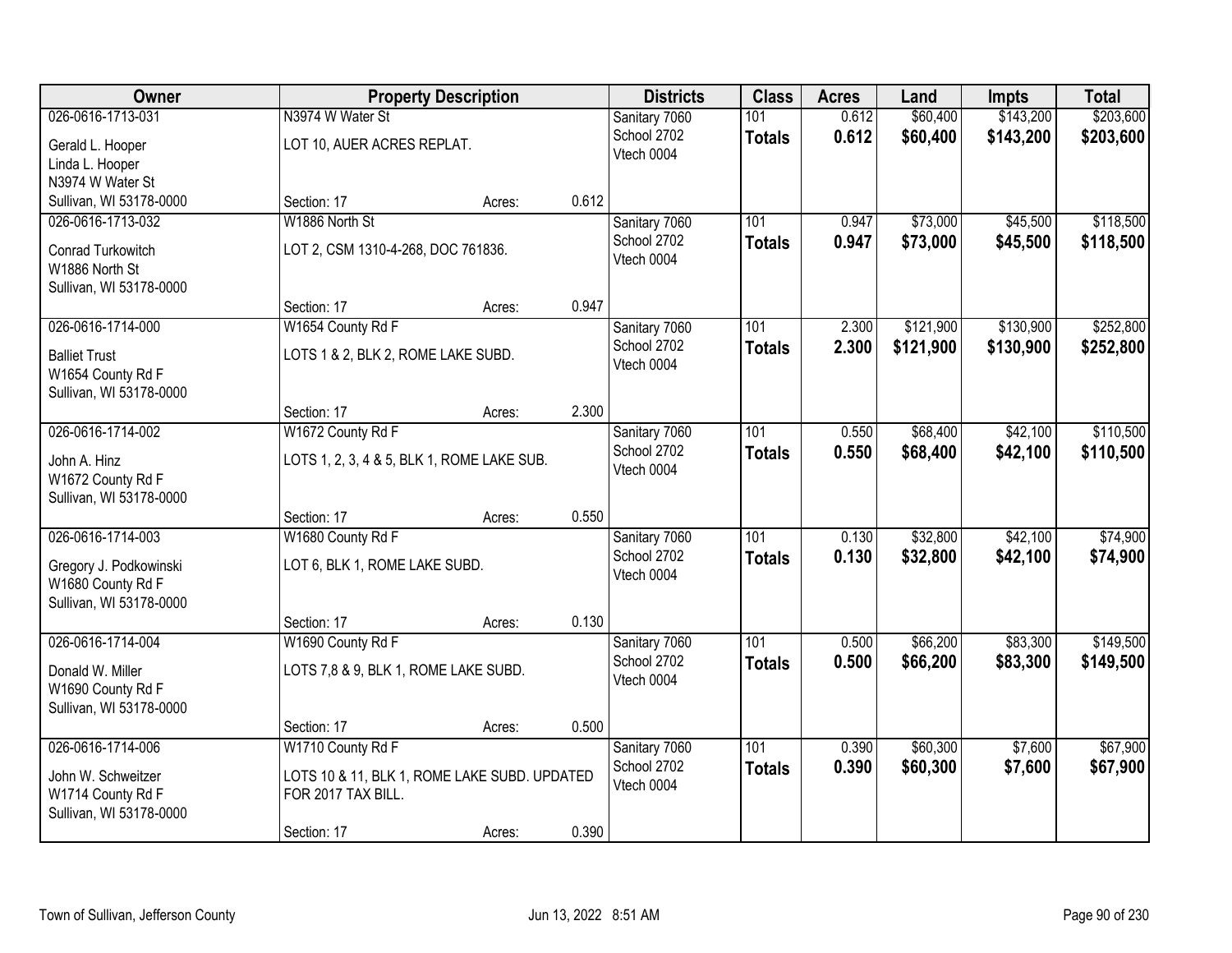| Owner                      |                                          | <b>Property Description</b>                    |       | <b>Districts</b> | <b>Class</b>  | <b>Acres</b> | Land     | <b>Impts</b> | <b>Total</b> |
|----------------------------|------------------------------------------|------------------------------------------------|-------|------------------|---------------|--------------|----------|--------------|--------------|
| 026-0616-1714-008          | W1718 County Rd F                        |                                                |       | Sanitary 7060    | 101           | 0.200        | \$42,300 | \$23,000     | \$65,300     |
| Jessica Marie Vertz        | LOT 12, BLK 1, ROME LAKE SUBD.           |                                                |       | School 2702      | <b>Totals</b> | 0.200        | \$42,300 | \$23,000     | \$65,300     |
| W1718 County Rd F          |                                          |                                                |       | Vtech 0004       |               |              |          |              |              |
| Sullivan, WI 53178-0000    |                                          |                                                |       |                  |               |              |          |              |              |
|                            | Section: 17                              | Acres:                                         | 0.200 |                  |               |              |          |              |              |
| 026-0616-1714-009          | W1724 County Rd F                        |                                                |       | Sanitary 7060    | 101           | 0.180        | \$40,100 | \$12,600     | \$52,700     |
| Jessica M. Vertz           | LOT 13, BLK 1, ROME LAKE SUBD.           |                                                |       | School 2702      | <b>Totals</b> | 0.180        | \$40,100 | \$12,600     | \$52,700     |
| W1724 County Rd F          |                                          |                                                |       | Vtech 0004       |               |              |          |              |              |
| Sullivan, WI 53178-0000    |                                          |                                                |       |                  |               |              |          |              |              |
|                            | Section: 17                              | Acres:                                         | 0.180 |                  |               |              |          |              |              |
| 026-0616-1714-010          | W1730 County Rd F                        |                                                |       | Sanitary 7060    | 101           | 0.300        | \$53,100 | \$40,200     | \$93,300     |
| Landmark Rentals, LLC      |                                          | LOT 14, BLK 1, ROME LAKE SUBD. ALSO & SBJ ESMT |       | School 2702      | <b>Totals</b> | 0.300        | \$53,100 | \$40,200     | \$93,300     |
| 172 E Park Ave             | IN DOC 827968.                           |                                                |       | Vtech 0004       |               |              |          |              |              |
| Hartland, WI 53029-0000    |                                          |                                                |       |                  |               |              |          |              |              |
|                            | Section: 17                              | Acres:                                         | 0.300 |                  |               |              |          |              |              |
| 026-0616-1714-011          | W1734 County Rd F                        |                                                |       | Sanitary 7060    | 101           | 0.380        | \$59,800 | \$54,400     | \$114,200    |
| Robert C. Schauer Jr       |                                          | LOT 15, BLK 1, ROME LAKE SUBD. ALSO & SBJ ESMT |       | School 2702      | <b>Totals</b> | 0.380        | \$59,800 | \$54,400     | \$114,200    |
| W1734 County Rd F          | IN 695-432.                              |                                                |       | Vtech 0004       |               |              |          |              |              |
| Sullivan, WI 53178-0000    |                                          |                                                |       |                  |               |              |          |              |              |
|                            | Section: 17                              | Acres:                                         | 0.380 |                  |               |              |          |              |              |
| 026-0616-1714-012          | W1740 County Rd F                        |                                                |       | Sanitary 7060    | 101           | 0.370        | \$59,200 | \$65,300     | \$124,500    |
| George J. Coleman          |                                          | LOT 16, BLK 1, ROME LAKE SUBD. ALSO & SBJ ESMT |       | School 2702      | <b>Totals</b> | 0.370        | \$59,200 | \$65,300     | \$124,500    |
| 165 Thomas                 | IN 695-432.                              |                                                |       | Vtech 0004       |               |              |          |              |              |
| San Lorenzo, NM 88041-0000 |                                          |                                                |       |                  |               |              |          |              |              |
|                            | Section: 17                              | Acres:                                         | 0.370 |                  |               |              |          |              |              |
| 026-0616-1714-013          | W1742 Island Dr                          |                                                |       | Sanitary 7060    | 101           | 1.300        | \$97,500 | \$205,500    | \$303,000    |
| Zachariah L. Johnson       | LOTS 17, 18,& 19, BLK 1, ROME LAKE SUBD. |                                                |       | School 2702      | <b>Totals</b> | 1.300        | \$97,500 | \$205,500    | \$303,000    |
| W1742 Island Dr            |                                          |                                                |       | Vtech 0004       |               |              |          |              |              |
| Sullivan, WI 53178-0000    |                                          |                                                |       |                  |               |              |          |              |              |
|                            | Section: 17                              | Acres:                                         | 1.300 |                  |               |              |          |              |              |
| 026-0616-1714-014          | Island Dr                                |                                                |       | Sanitary 7060    | 101           | 0.170        | \$7,400  | \$22,600     | \$30,000     |
| Zachariah L. Johnson       |                                          | SELY 150FT OF LOT 20, BLK 1, ROME LAKE SUBD.   |       | School 2702      | <b>Totals</b> | 0.170        | \$7,400  | \$22,600     | \$30,000     |
| W1742 Island Dr            |                                          |                                                |       | Vtech 0004       |               |              |          |              |              |
| Sullivan, WI 53178-0000    |                                          |                                                |       |                  |               |              |          |              |              |
|                            | Section: 17                              | Acres:                                         | 0.170 |                  |               |              |          |              |              |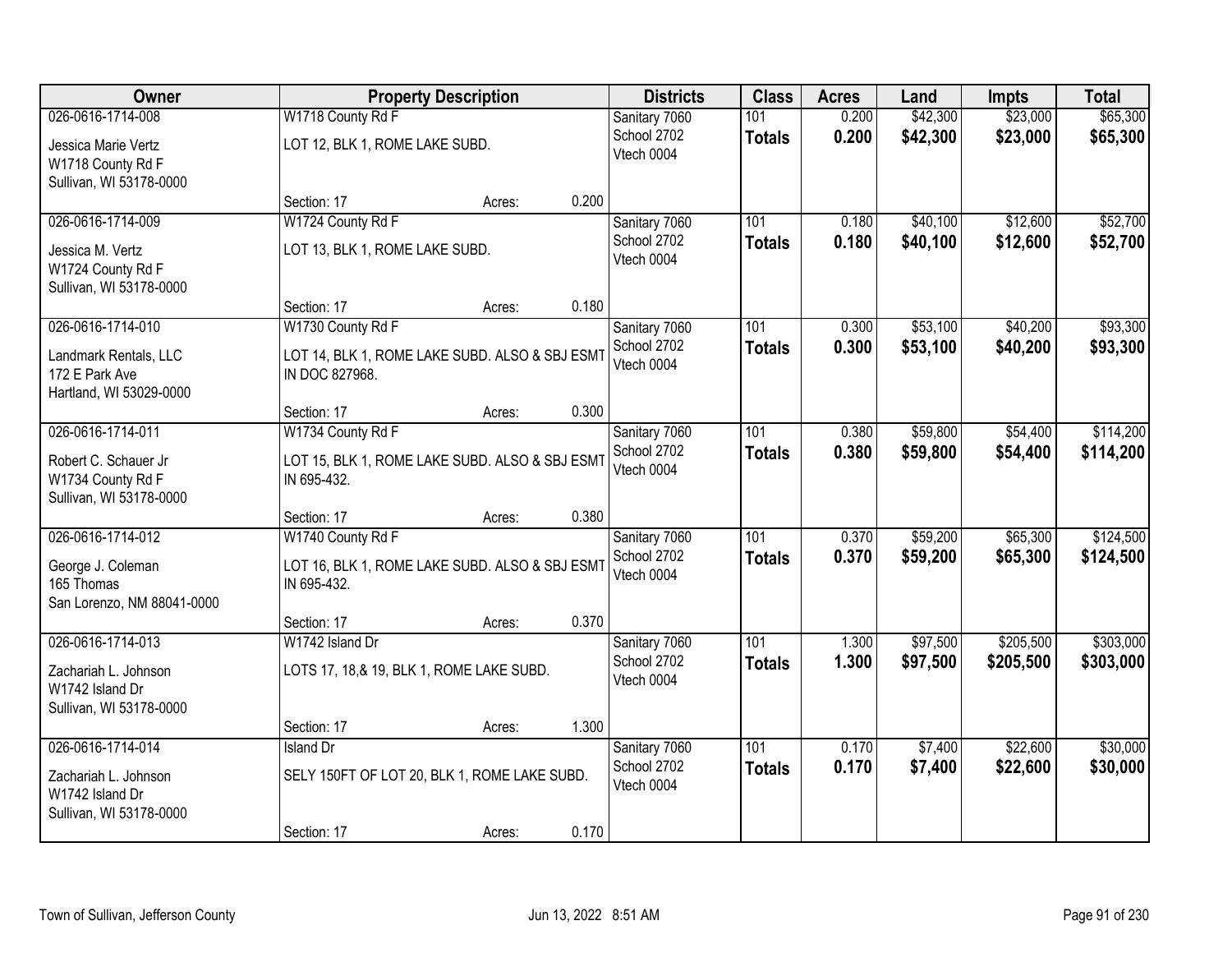| Owner                                     |                                               | <b>Property Description</b>                   |       | <b>Districts</b>          | <b>Class</b>  | <b>Acres</b> | Land     | <b>Impts</b> | <b>Total</b> |
|-------------------------------------------|-----------------------------------------------|-----------------------------------------------|-------|---------------------------|---------------|--------------|----------|--------------|--------------|
| 026-0616-1714-015                         | W1750 Island Dr                               |                                               |       | Sanitary 7060             | 101           | 0.250        | \$47,700 | \$6,600      | \$54,300     |
| PI (Bleecker Siebrecht<br>38027 Valley Rd |                                               | LOT 20, BLK 1, ROME LAKE SUBD. EX SELY 150FT. |       | School 2702<br>Vtech 0004 | <b>Totals</b> | 0.250        | \$47,700 | \$6,600      | \$54,300     |
| Oconomowoc, WI 53066-0000                 | Section: 17                                   | Acres:                                        | 0.250 |                           |               |              |          |              |              |
| 026-0616-1714-016                         | W1754 Island Dr                               |                                               |       | Sanitary 7060             | 101           | 0.500        | \$66,200 | \$93,000     | \$159,200    |
|                                           |                                               |                                               |       | School 2702               | <b>Totals</b> | 0.500        | \$66,200 | \$93,000     | \$159,200    |
| Paul C. Davis                             | LOTS 21 & 22, BLK 1, ROME LAKE SUBD.          |                                               |       | Vtech 0004                |               |              |          |              |              |
| Catherine A. Davis<br>W1754 Island Dr     |                                               |                                               |       |                           |               |              |          |              |              |
| Sullivan, WI 53178-0000                   | Section: 17                                   | Acres:                                        | 0.500 |                           |               |              |          |              |              |
| 026-0616-1714-017                         | W1758 Island Dr                               |                                               |       | Sanitary 7060             | 101           | 0.250        | \$47,700 | \$74,600     | \$122,300    |
|                                           |                                               |                                               |       | School 2702               | <b>Totals</b> | 0.250        | \$47,700 | \$74,600     | \$122,300    |
| Irene A. Hamersmeier<br>W1758 Island Dr   | LOT 23, BLK 1, ROME LAKE SUBD.                |                                               |       | Vtech 0004                |               |              |          |              |              |
| Sullivan, WI 53178                        |                                               |                                               |       |                           |               |              |          |              |              |
|                                           | Section: 17                                   | Acres:                                        | 0.250 |                           |               |              |          |              |              |
| 026-0616-1714-018                         | W1764 Island Dr                               |                                               |       | Sanitary 7060             | 101           | 0.370        | \$59,200 | \$74,800     | \$134,000    |
| Matthew J. Fike                           | LOT 24 & NE1/2 LOT 25, BLK 1, ROME LAKE SUBD. |                                               |       | School 2702               | <b>Totals</b> | 0.370        | \$59,200 | \$74,800     | \$134,000    |
| W1764 Island Dr                           |                                               |                                               |       | Vtech 0004                |               |              |          |              |              |
| Sullivan, WI 53178-0000                   |                                               |                                               |       |                           |               |              |          |              |              |
|                                           | Section: 17                                   | Acres:                                        | 0.370 |                           |               |              |          |              |              |
| 026-0616-1714-019                         | W1768 Island Dr                               |                                               |       | Sanitary 7060             | 101           | 0.370        | \$59,200 | \$172,500    | \$231,700    |
| Michelle Hyland                           | LOT 26 & SW1/2 LOT 25, BLK 1, ROME LAKE SUBD. |                                               |       | School 2702               | <b>Totals</b> | 0.370        | \$59,200 | \$172,500    | \$231,700    |
| W1768 Island Dr                           |                                               |                                               |       | Vtech 0004                |               |              |          |              |              |
| Sullivan, WI 53178-0000                   |                                               |                                               |       |                           |               |              |          |              |              |
|                                           | Section: 17                                   | Acres:                                        | 0.370 |                           |               |              |          |              |              |
| 026-0616-1714-020                         | W1772 Island Dr                               |                                               |       | Sanitary 7060             | 101           | 0.500        | \$66,200 | \$178,900    | \$245,100    |
| Dennis J. Jasinski                        | LOTS 27 & 28, BLK 1, ROME LAKE SUBD.          |                                               |       | School 2702               | <b>Totals</b> | 0.500        | \$66,200 | \$178,900    | \$245,100    |
| Darlene A. Jasinski                       |                                               |                                               |       | Vtech 0004                |               |              |          |              |              |
| W1772 Island Dr                           |                                               |                                               |       |                           |               |              |          |              |              |
| Sullivan, WI 53178-0000                   | Section: 17                                   | Acres:                                        | 0.500 |                           |               |              |          |              |              |
| 026-0616-1714-021                         | W1778 Island Dr                               |                                               |       | Sanitary 7060             | 101           | 1.000        | \$88,000 | \$117,100    | \$205,100    |
| Daniel L. Woods                           | LOTS 29 THRU 33, BLK 1, ROME LAKE SUBD.       |                                               |       | School 2702<br>Vtech 0004 | <b>Totals</b> | 1.000        | \$88,000 | \$117,100    | \$205,100    |
| W1778 Island Dr                           |                                               |                                               |       |                           |               |              |          |              |              |
| Sullivan, WI 53178-0000                   |                                               |                                               |       |                           |               |              |          |              |              |
|                                           | Section: 17                                   | Acres:                                        | 1.000 |                           |               |              |          |              |              |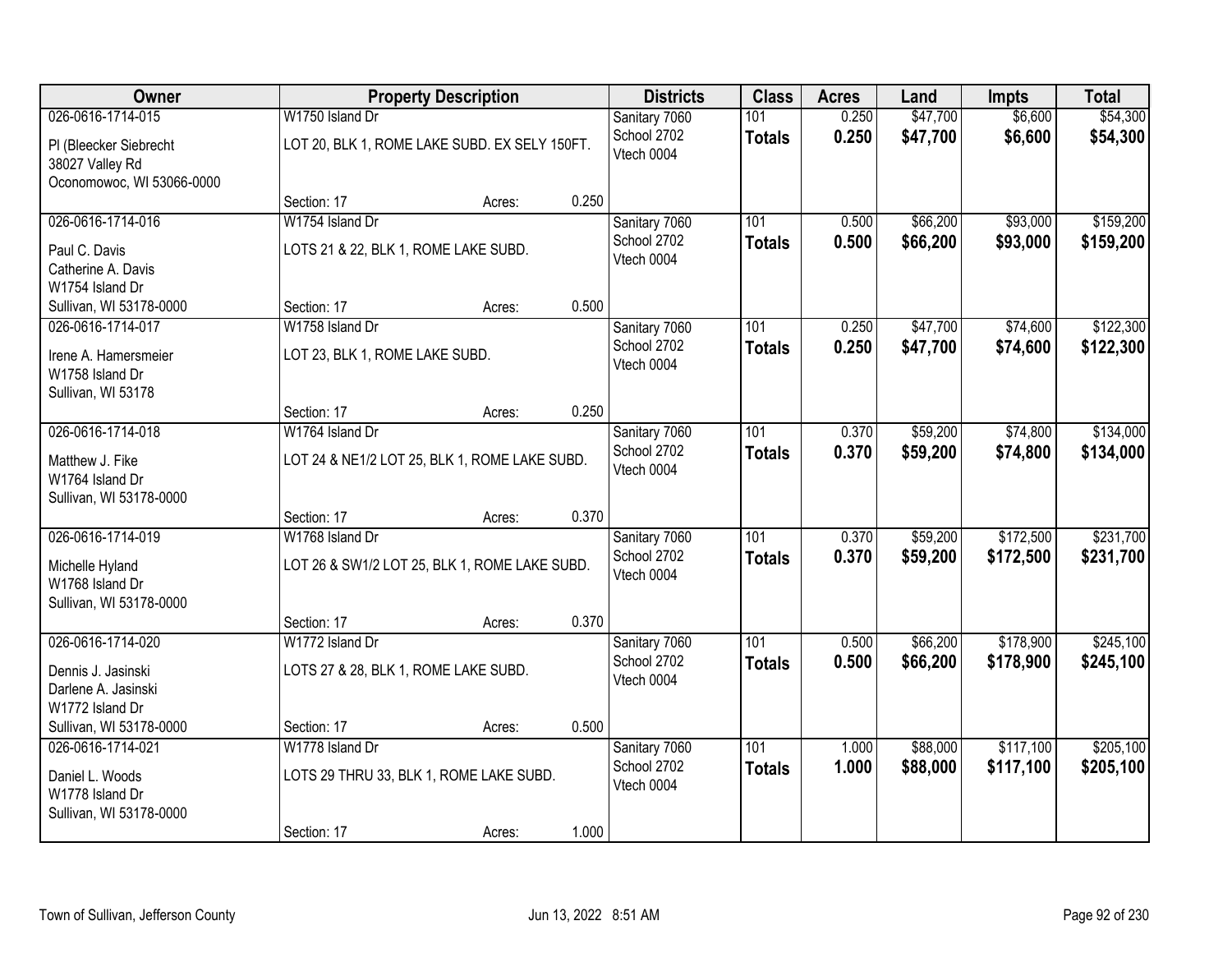| Owner<br><b>Districts</b><br><b>Class</b><br><b>Acres</b><br><b>Property Description</b><br>Land<br>Impts                          | <b>Total</b>                       |
|------------------------------------------------------------------------------------------------------------------------------------|------------------------------------|
| \$1,000<br>026-0616-1721-000<br>County Rd P<br>104<br>4.544<br>Sanitary 7060                                                       | \$1,000<br>$\overline{50}$         |
| 4.544<br>\$1,000<br>School 2702<br><b>Totals</b><br>BEG 138FT W OF N1/4P, S262. 44FT, W TO CTH P,<br>Floyd G Froelich Trust        | \$1,000<br>\$0                     |
| Vtech 0004<br>NWLY TO N/S/L, E TO POB. EX E93.3FT. EX COM<br>Sally L Froelich Trust                                                |                                    |
| W1911 Froelich Rd<br>N1/4/C, S89DG16'W 880.58FT TO POB, S00DGE 12.                                                                 |                                    |
| 4.544<br>Sullivan, WI 53178-0000<br>Section: 17<br>Acres:                                                                          |                                    |
| N4103 W Water St<br>\$75,900<br>\$443,600<br>026-0616-1721-001<br>Sanitary 7060<br>101<br>2.465                                    | \$519,500                          |
| 2.465<br>\$75,900<br>School 2702<br>\$443,600<br><b>Totals</b>                                                                     | \$519,500                          |
| Ronald L Auerbach Trust<br>BEG N1/4P S262.44FT, W231.30 FT, N262.44FT,<br>Vtech 0004                                               |                                    |
| E231.30FT, TO POB. ALSO COM 262.44FT S OF<br>Sharon L Auerbach Trust                                                               |                                    |
| N4103 W Water St<br>N1/4P, W246.90FT, S189FT, E246.90FT, N189FT TO                                                                 |                                    |
| 2.465<br>Sullivan, WI 53178-0000<br>Section: 17<br>Acres:                                                                          |                                    |
| \$219,700<br>026-0616-1721-003<br>W1920 Park St<br>Sanitary 7060<br>101<br>0.759<br>\$34,900                                       | \$254,600                          |
| School 2702<br>0.759<br>\$34,900<br>\$219,700<br><b>Totals</b><br>Nicholas Rundle<br>BEG 262.44FT S & 246.90FT W OF N1/4P, W175FT, | \$254,600                          |
| Vtech 0004<br>S189FT, E175FT, N189FT TO POB.<br>Amy Rundle                                                                         |                                    |
| W1920 Park St                                                                                                                      |                                    |
| 0.759<br>Sullivan, WI 53178-0000<br>Section: 17<br>Acres:                                                                          |                                    |
| \$42,600<br>\$197,900<br>026-0616-1721-004<br>W1940 Park St<br>Sanitary 7060<br>101<br>0.852                                       | \$240,500                          |
| School 2702<br>0.852<br>\$42,600<br>\$197,900<br><b>Totals</b>                                                                     | \$240,500                          |
| LOT 2, CSM 3270-14-128.<br>Carl F Strehlow Trust<br>Vtech 0004                                                                     |                                    |
| <b>Dolores Strehlow Trust</b>                                                                                                      |                                    |
| W1940 Park St                                                                                                                      |                                    |
| 0.852<br>Sullivan, WI 53178-0000<br>Section: 17<br>Acres:                                                                          |                                    |
| N4006 County Rd P<br>11.000<br>026-0616-1721-005<br>$\overline{304}$<br>$\overline{50}$<br>Sanitary 7060                           | $\overline{50}$<br>$\overline{50}$ |
| 11.000<br>\$0<br>School 2702<br><b>Totals</b><br>Rome Volunteer Fire Department<br>BEG SE/C NE1/4 NW1/4, N 874.50FT, W TO HGY, SE  | \$0<br>\$0                         |
| Vtech 0004<br>N3866 West St<br>ON HGY TO 1/8/L, E TO POB.                                                                          |                                    |
| Sullivan, WI 53178-0000                                                                                                            |                                    |
| 11.000<br>Section: 17<br>Acres:                                                                                                    |                                    |
| 026-0616-1721-006<br>304<br>1.592<br>N4015 Jefferson St<br>Sanitary 7060<br>$\sqrt{50}$                                            | $\sqrt{30}$<br>$\overline{50}$     |
| \$0<br>School 2702<br>1.592<br><b>Totals</b>                                                                                       | \$0<br>\$0                         |
| COM N1/4C, SODG05'W 1323.43FT, S89DG38'W<br>Wepco<br>Vtech 0004                                                                    |                                    |
| 280.28FT TO C/L CTH P & A POB, S89DG38'W<br>C/0 Real Estate Dept                                                                   |                                    |
| 231 W Michigan Rm 452<br>343.45FT, N15DG23'E 403.85FT TO SD C/L, SELY ON                                                           |                                    |
| 1.592<br>Milwaukee, WI 53201-0000<br>Section: 17<br>Acres:                                                                         |                                    |
| 026-0616-1721-007<br>W1952 Park St<br>101<br>0.720<br>\$39,500<br>\$180,900<br>Sanitary 7060                                       | \$220,400                          |
| 0.720<br>School 2702<br>\$39,500<br>\$180,900<br><b>Totals</b><br>LOT 1, CSM 3270-14-128.<br>Scott Hrovat                          | \$220,400                          |
| Vtech 0004<br>Connie Hrovat                                                                                                        |                                    |
| W1952 Park St                                                                                                                      |                                    |
| 0.720<br>Sullivan, WI 53178-0000<br>Section: 17<br>Acres:                                                                          |                                    |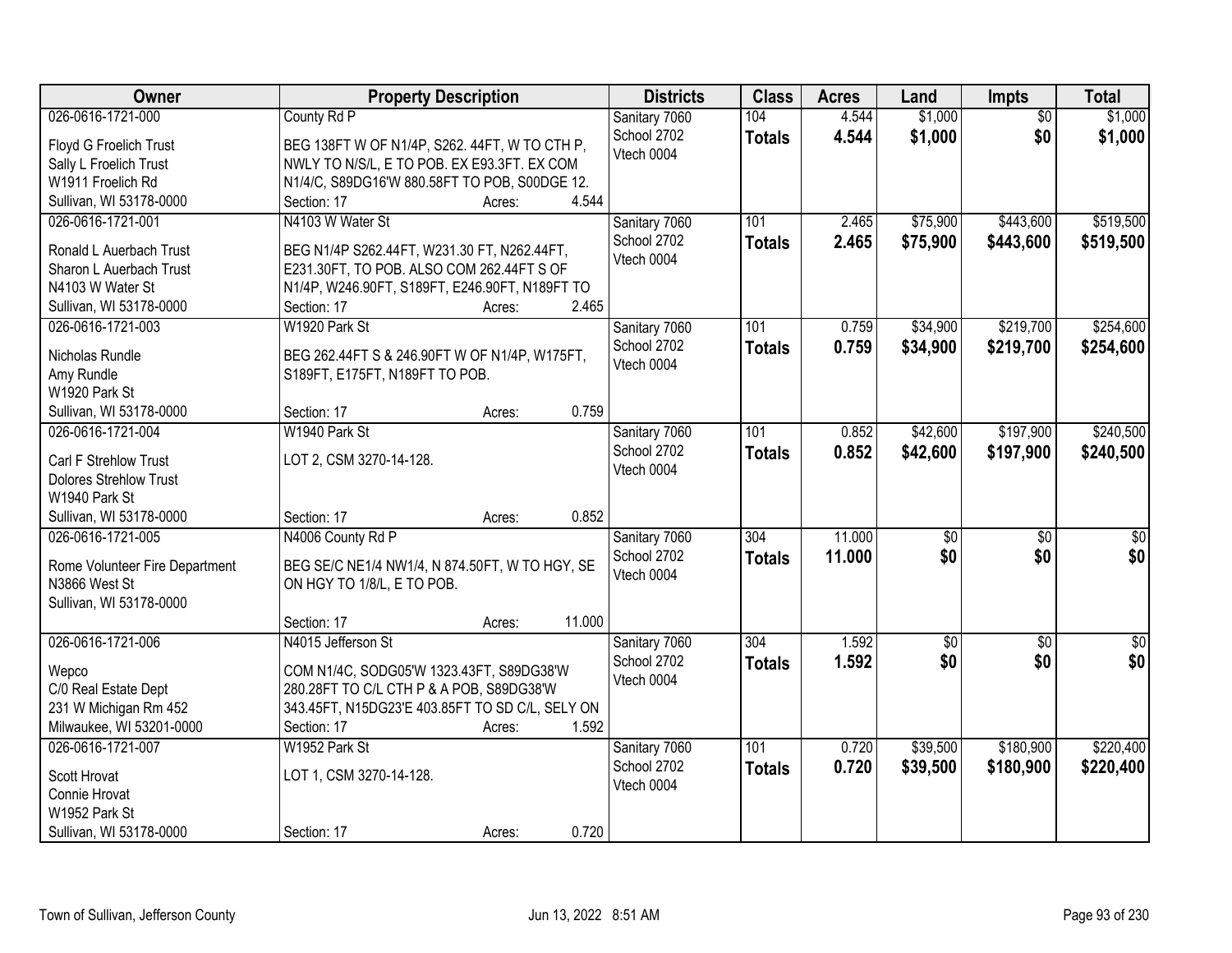| Owner                     |                      | <b>Property Description</b> |       | <b>Districts</b> | <b>Class</b>  | <b>Acres</b> | Land     | <b>Impts</b> | <b>Total</b> |
|---------------------------|----------------------|-----------------------------|-------|------------------|---------------|--------------|----------|--------------|--------------|
| 026-0616-1721-008         | W1917 Summer Hill Dr |                             |       | Sanitary 7060    | 101           | 0.829        | \$42,100 | \$178,800    | \$220,900    |
| Timothy A. Nobling        | LOT 1, SUMMER HILL.  |                             |       | School 2702      | <b>Totals</b> | 0.829        | \$42,100 | \$178,800    | \$220,900    |
| Christine W. Nobling      |                      |                             |       | Vtech 0004       |               |              |          |              |              |
| W1917 Summer Hill Dr      |                      |                             |       |                  |               |              |          |              |              |
| Helenville, WI 53137-0000 | Section: 17          | Acres:                      | 0.829 |                  |               |              |          |              |              |
| 026-0616-1721-009         | W1929 Summer Hill Dr |                             |       | Sanitary 7060    | 101           | 0.904        | \$43,800 | \$204,300    | \$248,100    |
| Michael J. Steinke        | LOT 2, SUMMER HILL.  |                             |       | School 2702      | <b>Totals</b> | 0.904        | \$43,800 | \$204,300    | \$248,100    |
| W1929 Summer Hill Dr      |                      |                             |       | Vtech 0004       |               |              |          |              |              |
| Helenville, WI 53137-0000 |                      |                             |       |                  |               |              |          |              |              |
|                           | Section: 17          | Acres:                      | 0.904 |                  |               |              |          |              |              |
| 026-0616-1721-010         | W1935 Summer Hill Dr |                             |       | Sanitary 7060    | 101           | 0.982        | \$45,600 | \$131,400    | \$177,000    |
| Dustin Dettmann           | LOT 3, SUMMER HILL.  |                             |       | School 2702      | <b>Totals</b> | 0.982        | \$45,600 | \$131,400    | \$177,000    |
| Sarah Dettmann            |                      |                             |       | Vtech 0004       |               |              |          |              |              |
| W1935 Summer Hill Dr      |                      |                             |       |                  |               |              |          |              |              |
| Helenville, WI 53137-0000 | Section: 17          | Acres:                      | 0.982 |                  |               |              |          |              |              |
| 026-0616-1721-011         | W1943 Summer Hill Dr |                             |       | Sanitary 7060    | 101           | 1.492        | \$56,100 | \$360,300    | \$416,400    |
| Lavern Hagen              | LOT 4, SUMMER HILL.  |                             |       | School 2702      | <b>Totals</b> | 1.492        | \$56,100 | \$360,300    | \$416,400    |
| Teriann Hagen             |                      |                             |       | Vtech 0004       |               |              |          |              |              |
| W1943 Summer Hill Dr      |                      |                             |       |                  |               |              |          |              |              |
| Helenville, WI 53137-0000 | Section: 17          | Acres:                      | 1.492 |                  |               |              |          |              |              |
| 026-0616-1721-012         | W1949 Summer Hill Dr |                             |       | Sanitary 7060    | 101           | 1.380        | \$53,600 | \$171,400    | \$225,000    |
| <b>Michael Bretl</b>      | LOT 5, SUMMER HILL.  |                             |       | School 2702      | <b>Totals</b> | 1.380        | \$53,600 | \$171,400    | \$225,000    |
| Lauren M. Bretl           |                      |                             |       | Vtech 0004       |               |              |          |              |              |
| W1949 Summer Hill Dr      |                      |                             |       |                  |               |              |          |              |              |
| Helenville, WI 53137-0000 | Section: 17          | Acres:                      | 1.380 |                  |               |              |          |              |              |
| 026-0616-1721-013         | W1957 Summer Hill Dr |                             |       | Sanitary 7060    | 101           | 0.919        | \$44,200 | \$240,700    | \$284,900    |
| Daniel J. Hoffman         | LOT 6, SUMMER HILL.  |                             |       | School 2702      | <b>Totals</b> | 0.919        | \$44,200 | \$240,700    | \$284,900    |
| Adele L D. Hoffman        |                      |                             |       | Vtech 0004       |               |              |          |              |              |
| W1957 Summer Hill Dr      |                      |                             |       |                  |               |              |          |              |              |
| Helenville, WI 53137-0000 | Section: 17          | Acres:                      | 0.919 |                  |               |              |          |              |              |
| 026-0616-1721-014         | W1971 Summer Hill Dr |                             |       | Sanitary 7060    | 101           | 0.896        | \$43,600 | \$177,400    | \$221,000    |
| Scott W. Staven           | LOT 7, SUMMER HILL.  |                             |       | School 2702      | <b>Totals</b> | 0.896        | \$43,600 | \$177,400    | \$221,000    |
| W1971 Summer Hill Dr      |                      |                             |       | Vtech 0004       |               |              |          |              |              |
| Helenville, WI 53137-0000 |                      |                             |       |                  |               |              |          |              |              |
|                           | Section: 17          | Acres:                      | 0.896 |                  |               |              |          |              |              |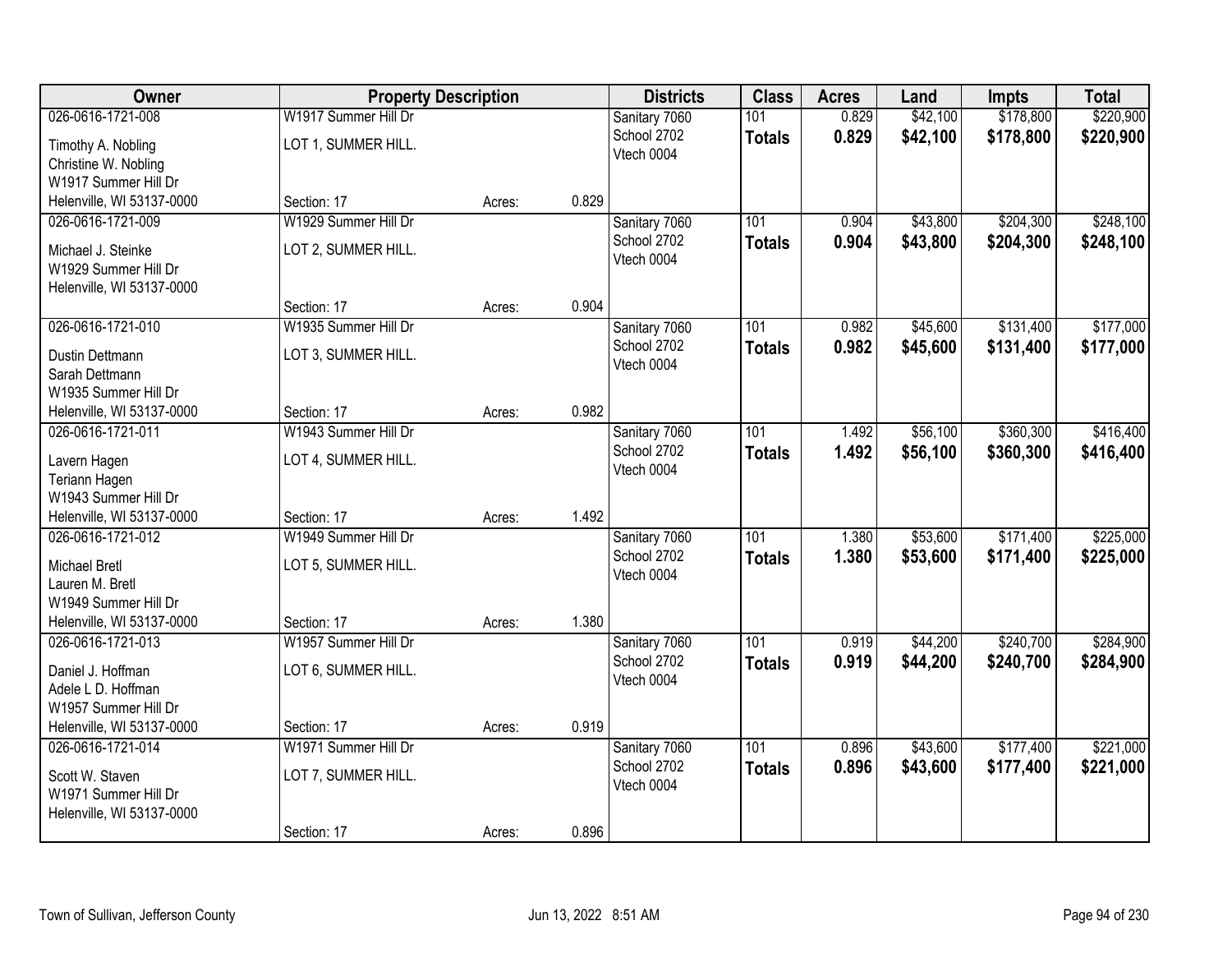| Owner                                                                                                        | <b>Property Description</b>                                 |        |       | <b>Districts</b>                           | <b>Class</b>                      | <b>Acres</b>   | Land                 | <b>Impts</b>           | <b>Total</b>           |
|--------------------------------------------------------------------------------------------------------------|-------------------------------------------------------------|--------|-------|--------------------------------------------|-----------------------------------|----------------|----------------------|------------------------|------------------------|
| 026-0616-1721-015<br>Kyle W. Anderson<br>Tammy L. Anderson                                                   | W1998 Summer Hill Dr<br>LOT 32, SUMMER HILL.                |        |       | Sanitary 7060<br>School 2702<br>Vtech 0004 | 101<br><b>Totals</b>              | 1.161<br>1.161 | \$48,600<br>\$48,600 | \$182,100<br>\$182,100 | \$230,700<br>\$230,700 |
| W1998 Summer Hill Dr<br>Helenville, WI 53137-9631                                                            | Section: 17                                                 | Acres: | 1.161 |                                            |                                   |                |                      |                        |                        |
| 026-0616-1721-016<br>Daniel M. Mitchell<br>W1986 Summer Hill Dr<br>Helenville, WI 53137-0000                 | W1986 Summer Hill Dr<br>LOT 33, SUMMER HILL.                |        |       | Sanitary 7060<br>School 2702<br>Vtech 0004 | 101<br><b>Totals</b>              | 0.889<br>0.889 | \$43,500<br>\$43,500 | \$193,000<br>\$193,000 | \$236,500<br>\$236,500 |
|                                                                                                              | Section: 17                                                 | Acres: | 0.889 |                                            |                                   |                |                      |                        |                        |
| 026-0616-1721-017<br>Wayne M. Fekete<br>W1976 Summer Hill Dr<br>Helenville, WI 53137-0000                    | W1976 Summer Hill Dr<br>LOT 34, SUMMER HILL.                |        |       | Sanitary 7060<br>School 2702<br>Vtech 0004 | 101<br><b>Totals</b>              | 0.833<br>0.833 | \$42,200<br>\$42,200 | \$154,800<br>\$154,800 | \$197,000<br>\$197,000 |
|                                                                                                              | Section: 17                                                 | Acres: | 0.833 |                                            |                                   |                |                      |                        |                        |
| 026-0616-1721-018<br>Paul B. Merz<br>Jennifer L. Merz<br>W1972 Summer Hill Dr                                | W1972 Summer Hill Dr<br>LOT 35, SUMMER HILL.                |        |       | Sanitary 7060<br>School 2702<br>Vtech 0004 | 101<br><b>Totals</b>              | 0.837<br>0.837 | \$42,300<br>\$42,300 | \$207,200<br>\$207,200 | \$249,500<br>\$249,500 |
| Helenville, WI 53137-0000                                                                                    | Section: 17                                                 | Acres: | 0.837 |                                            |                                   |                |                      |                        |                        |
| 026-0616-1721-019<br><b>Michael Ritt</b><br>Krista Ritt<br>W1968 Summer Hill Dr<br>Helenville, WI 53137-0000 | W1968 Summer Hill Dr<br>LOT 36, SUMMER HILL.<br>Section: 17 | Acres: | 0.845 | Sanitary 7060<br>School 2702<br>Vtech 0004 | 101<br><b>Totals</b>              | 0.845<br>0.845 | \$42,500<br>\$42,500 | \$194,200<br>\$194,200 | \$236,700<br>\$236,700 |
| 026-0616-1721-020<br>Jill M. Kaestner<br>W1960 Summer Hill Dr<br>Helenville, WI 53137-0000                   | W1960 Summer Hill Dr<br>LOT 37, SUMMER HILL.                |        |       | Sanitary 7060<br>School 2702<br>Vtech 0004 | $\overline{101}$<br><b>Totals</b> | 0.847<br>0.847 | \$42,500<br>\$42,500 | \$173,500<br>\$173,500 | \$216,000<br>\$216,000 |
|                                                                                                              | Section: 17                                                 | Acres: | 0.847 |                                            |                                   |                |                      |                        |                        |
| 026-0616-1721-021<br>Eric R. Heine<br>Kimberly J. Heine<br>W1938 Summer Hill Dr<br>Helenville, WI 53137-0000 | W1938 Summer Hill Dr<br>LOT 38, SUMMER HILL.<br>Section: 17 | Acres: | 0.792 | Sanitary 7060<br>School 2702<br>Vtech 0004 | 101<br><b>Totals</b>              | 0.792<br>0.792 | \$41,300<br>\$41,300 | \$158,000<br>\$158,000 | \$199,300<br>\$199,300 |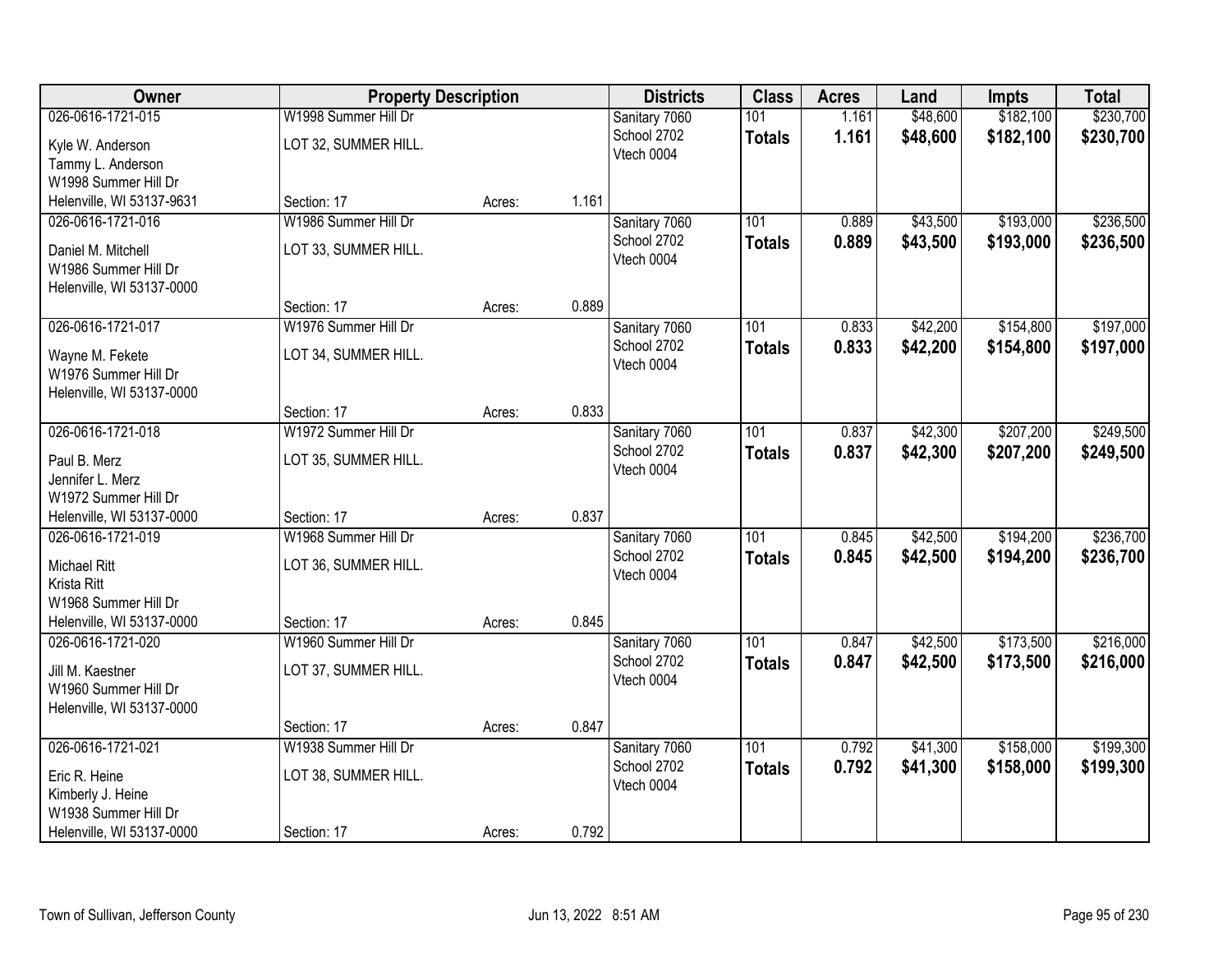| Owner                     | <b>Property Description</b>                    |        |       | <b>Districts</b> | <b>Class</b>  | <b>Acres</b> | Land     | <b>Impts</b> | <b>Total</b> |
|---------------------------|------------------------------------------------|--------|-------|------------------|---------------|--------------|----------|--------------|--------------|
| 026-0616-1721-022         | W1922 Summer Hill Dr                           |        |       | Sanitary 7060    | 101           | 0.849        | \$42,600 | \$179,900    | \$222,500    |
| William T. Jackson        | LOT 39, SUMMER HILL.                           |        |       | School 2702      | <b>Totals</b> | 0.849        | \$42,600 | \$179,900    | \$222,500    |
| W1922 Summer Hill Dr      |                                                |        |       | Vtech 0004       |               |              |          |              |              |
| Helenville, WI 53137-0000 |                                                |        |       |                  |               |              |          |              |              |
|                           | Section: 17                                    | Acres: | 0.849 |                  |               |              |          |              |              |
| 026-0616-1721-023         | W1918 Summer Hill Dr                           |        |       | Sanitary 7060    | 101           | 0.656        | \$38,200 | \$162,500    | \$200,700    |
| Adam L. Ninneman          | LOT 40, SUMMER HILL.                           |        |       | School 2702      | <b>Totals</b> | 0.656        | \$38,200 | \$162,500    | \$200,700    |
| Kayla M. Ninneman         |                                                |        |       | Vtech 0004       |               |              |          |              |              |
| W1918 Summer Hill Dr      |                                                |        |       |                  |               |              |          |              |              |
| Helenville, WI 53137-0000 | Section: 17                                    | Acres: | 0.656 |                  |               |              |          |              |              |
| 026-0616-1721-024         | Summer Hill Dr                                 |        |       | Sanitary 7060    | 105           | 0.064        | \$100    | \$0          | \$100        |
| Nathan A. Froelich        | COM N1/4/C, S89DG16'W 880.58 FT TO POB, S00DGE |        |       | School 2702      | <b>Totals</b> | 0.064        | \$100    | \$0          | \$100        |
| N4104 County Rd F         | 12.46FT, S87DG29'W 177.84FT, N31DG37' 20.98FT, |        |       | Vtech 0004       |               |              |          |              |              |
| Sullivan, WI 53178-0000   | N89DG16'E 188.66FT TO POB                      |        |       |                  |               |              |          |              |              |
|                           | Section: 17                                    | Acres: | 0.064 |                  |               |              |          |              |              |
| 026-0616-1722-001         | W1981 Summer Hill Dr                           |        |       | Sanitary 7060    | 101           | 0.865        | \$42,900 | \$207,100    | \$250,000    |
| Curtis S. Duchow          | LOT 8, SUMMER HILL.                            |        |       | School 2702      | <b>Totals</b> | 0.865        | \$42,900 | \$207,100    | \$250,000    |
| Susan J. Duchow           |                                                |        |       | Vtech 0004       |               |              |          |              |              |
| W1981 Summer Hill Dr      |                                                |        |       |                  |               |              |          |              |              |
| Helenville, WI 53137-0000 | Section: 17                                    | Acres: | 0.865 |                  |               |              |          |              |              |
| 026-0616-1722-002         | W1989 Summer Hill Dr                           |        |       | Sanitary 7060    | 101           | 0.759        | \$40,500 | \$199,400    | \$239,900    |
| David Hickmon             | LOT 9, SUMMER HILL.                            |        |       | School 2702      | <b>Totals</b> | 0.759        | \$40,500 | \$199,400    | \$239,900    |
| W1989 Summer Hill Dr      |                                                |        |       | Vtech 0004       |               |              |          |              |              |
| Helenville, WI 53137-0000 |                                                |        |       |                  |               |              |          |              |              |
|                           | Section: 17                                    | Acres: | 0.759 |                  |               |              |          |              |              |
| 026-0616-1722-003         | W2023 Summer Hill Dr                           |        |       | Sanitary 7060    | 101           | 0.841        | \$42,400 | \$202,600    | \$245,000    |
| Kent J. Hoffman           | LOT 10, SUMMER HILL.                           |        |       | School 2702      | <b>Totals</b> | 0.841        | \$42,400 | \$202,600    | \$245,000    |
| Debra S. Hoffman          |                                                |        |       | Vtech 0004       |               |              |          |              |              |
| W2023 Summer Hill Dr      |                                                |        |       |                  |               |              |          |              |              |
| Helenville, WI 53137-0000 | Section: 17                                    | Acres: | 0.841 |                  |               |              |          |              |              |
| 026-0616-1722-004         | W2033 Summer Hill Dr                           |        |       | Sanitary 7060    | 101           | 0.838        | \$42,300 | \$206,300    | \$248,600    |
| Kimberly J. Cichucki      | LOT 11, SUMMER HILL.                           |        |       | School 2702      | <b>Totals</b> | 0.838        | \$42,300 | \$206,300    | \$248,600    |
| W2033 Summer Hill Dr      |                                                |        |       | Vtech 0004       |               |              |          |              |              |
| Helenville, WI 53137-0000 |                                                |        |       |                  |               |              |          |              |              |
|                           | Section: 17                                    | Acres: | 0.838 |                  |               |              |          |              |              |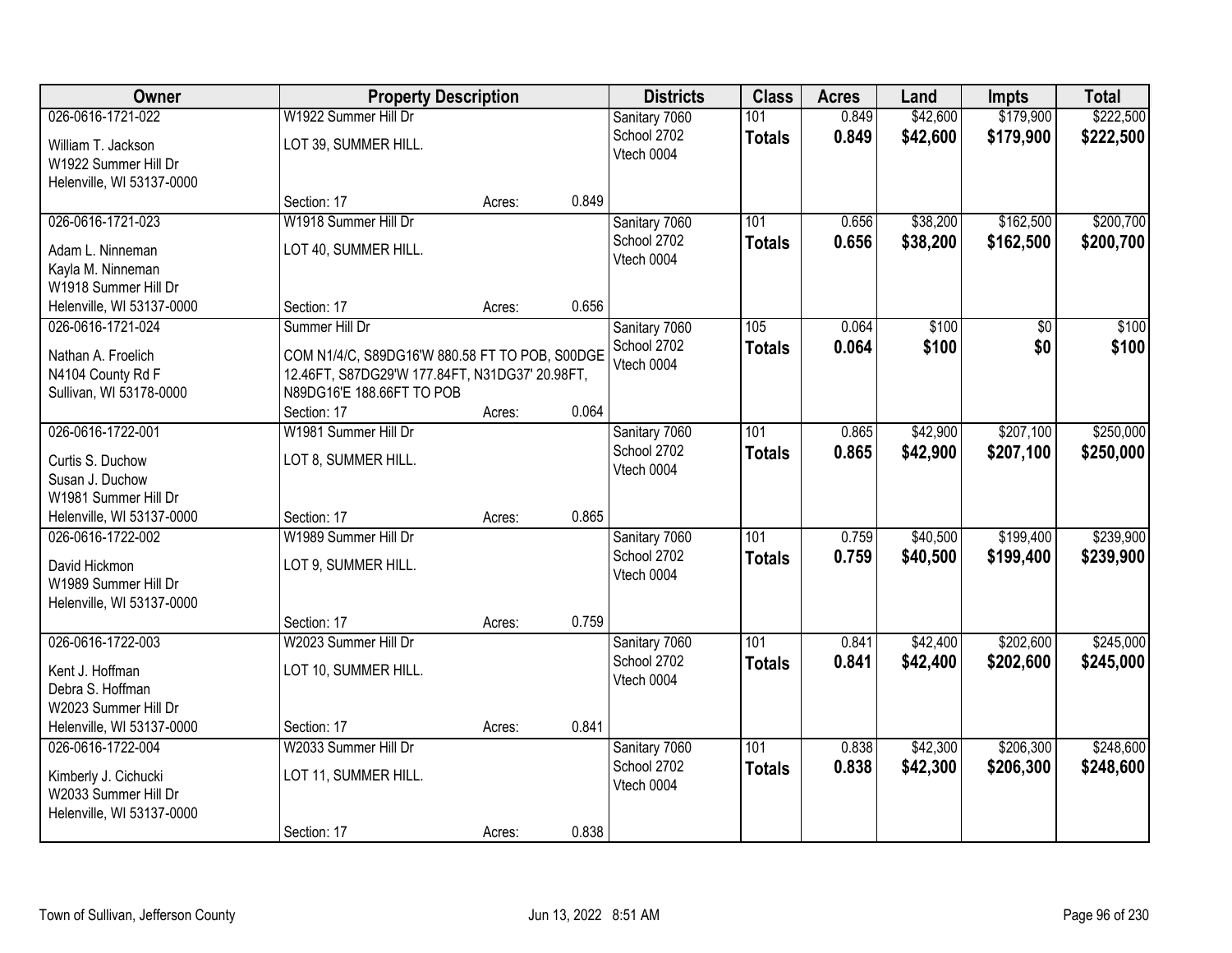| Owner                     | <b>Property Description</b> |        |       | <b>Districts</b>          | <b>Class</b>  | <b>Acres</b> | Land     | <b>Impts</b> | <b>Total</b> |
|---------------------------|-----------------------------|--------|-------|---------------------------|---------------|--------------|----------|--------------|--------------|
| 026-0616-1722-005         | W2055 Summer Hill Dr        |        |       | Sanitary 7060             | 101           | 0.898        | \$43,700 | \$198,200    | \$241,900    |
| Ryan Semler               | LOT 12, SUMMER HILL.        |        |       | School 2702               | <b>Totals</b> | 0.898        | \$43,700 | \$198,200    | \$241,900    |
| W2055 Summer Hill Dr      |                             |        |       | Vtech 0004                |               |              |          |              |              |
| Helenville, WI 53137-0000 |                             |        |       |                           |               |              |          |              |              |
|                           | Section: 17                 | Acres: | 0.898 |                           |               |              |          |              |              |
| 026-0616-1722-006         | W2057 Summer Hill Dr        |        |       | Sanitary 7060             | 101           | 1.130        | \$47,900 | \$137,500    | \$185,400    |
| Gerald R. Garczynski      | LOT 13, SUMMER HILL.        |        |       | School 2702<br>Vtech 0004 | <b>Totals</b> | 1.130        | \$47,900 | \$137,500    | \$185,400    |
| Kathleen A. Garczynski    |                             |        |       |                           |               |              |          |              |              |
| W2057 Summer Hill Dr      |                             |        |       |                           |               |              |          |              |              |
| Helenville, WI 53137-0000 | Section: 17                 | Acres: | 1.130 |                           |               |              |          |              |              |
| 026-0616-1722-007         | W2065 Summer Hill Dr        |        |       | Sanitary 7060             | 101           | 1.597        | \$58,400 | \$255,600    | \$314,000    |
| Ryan P. Ley               | LOT 14, SUMMER HILL.        |        |       | School 2702<br>Vtech 0004 | <b>Totals</b> | 1.597        | \$58,400 | \$255,600    | \$314,000    |
| Leslie A. Leurquin        |                             |        |       |                           |               |              |          |              |              |
| W2065 Summer Hill Dr      |                             |        |       |                           |               |              |          |              |              |
| Helenville, WI 53137-0000 | Section: 17                 | Acres: | 1.597 |                           |               |              |          |              |              |
| 026-0616-1722-008         | W2054 Summer Hill Dr        |        |       | Sanitary 7060             | 101           | 0.646        | \$38,000 | \$216,000    | \$254,000    |
| Luke W. Herold            | LOT 15, SUMMER HILL.        |        |       | School 2702<br>Vtech 0004 | <b>Totals</b> | 0.646        | \$38,000 | \$216,000    | \$254,000    |
| W2054 Summer Hill Dr      |                             |        |       |                           |               |              |          |              |              |
| Helenville, WI 53137-0000 |                             |        |       |                           |               |              |          |              |              |
|                           | Section: 17                 | Acres: | 0.646 |                           |               |              |          |              |              |
| 026-0616-1722-009         | W2046 Summer Hill Dr        |        |       | Sanitary 7060             | 101           | 0.784        | \$41,100 | \$182,400    | \$223,500    |
| Paul D. Weis              | LOT 16, SUMMER HILL.        |        |       | School 2702<br>Vtech 0004 | <b>Totals</b> | 0.784        | \$41,100 | \$182,400    | \$223,500    |
| Michele A. Weis           |                             |        |       |                           |               |              |          |              |              |
| W2046 Summer Hill Dr      |                             |        |       |                           |               |              |          |              |              |
| Helenville, WI 53137-0000 | Section: 17                 | Acres: | 0.784 |                           |               |              |          |              |              |
| 026-0616-1722-010         | W2049 Lot 002 - RR          |        |       | Sanitary 7060             | 101           | 0.844        | \$42,500 | \$213,200    | \$255,700    |
| Helen L. Johnson          | LOT 17, SUMMER HILL.        |        |       | School 2702<br>Vtech 0004 | <b>Totals</b> | 0.844        | \$42,500 | \$213,200    | \$255,700    |
| W2049 Autumns Rest Ct     |                             |        |       |                           |               |              |          |              |              |
| Helenville, WI 53137-0000 |                             |        |       |                           |               |              |          |              |              |
|                           | Section: 17                 | Acres: | 0.844 |                           |               |              |          |              |              |
| 026-0616-1722-011         | W2053 Lot 002 - RR          |        |       | Sanitary 7060             | 101           | 0.851        | \$42,600 | \$227,500    | \$270,100    |
| Larry M. Schlomer         | LOT 18, SUMMER HILL.        |        |       | School 2702<br>Vtech 0004 | <b>Totals</b> | 0.851        | \$42,600 | \$227,500    | \$270,100    |
| Kathrine A. Schlomer      |                             |        |       |                           |               |              |          |              |              |
| W2053 Autumns Rest Ct     |                             |        |       |                           |               |              |          |              |              |
| Helenville, WI 53137-0000 | Section: 17                 | Acres: | 0.851 |                           |               |              |          |              |              |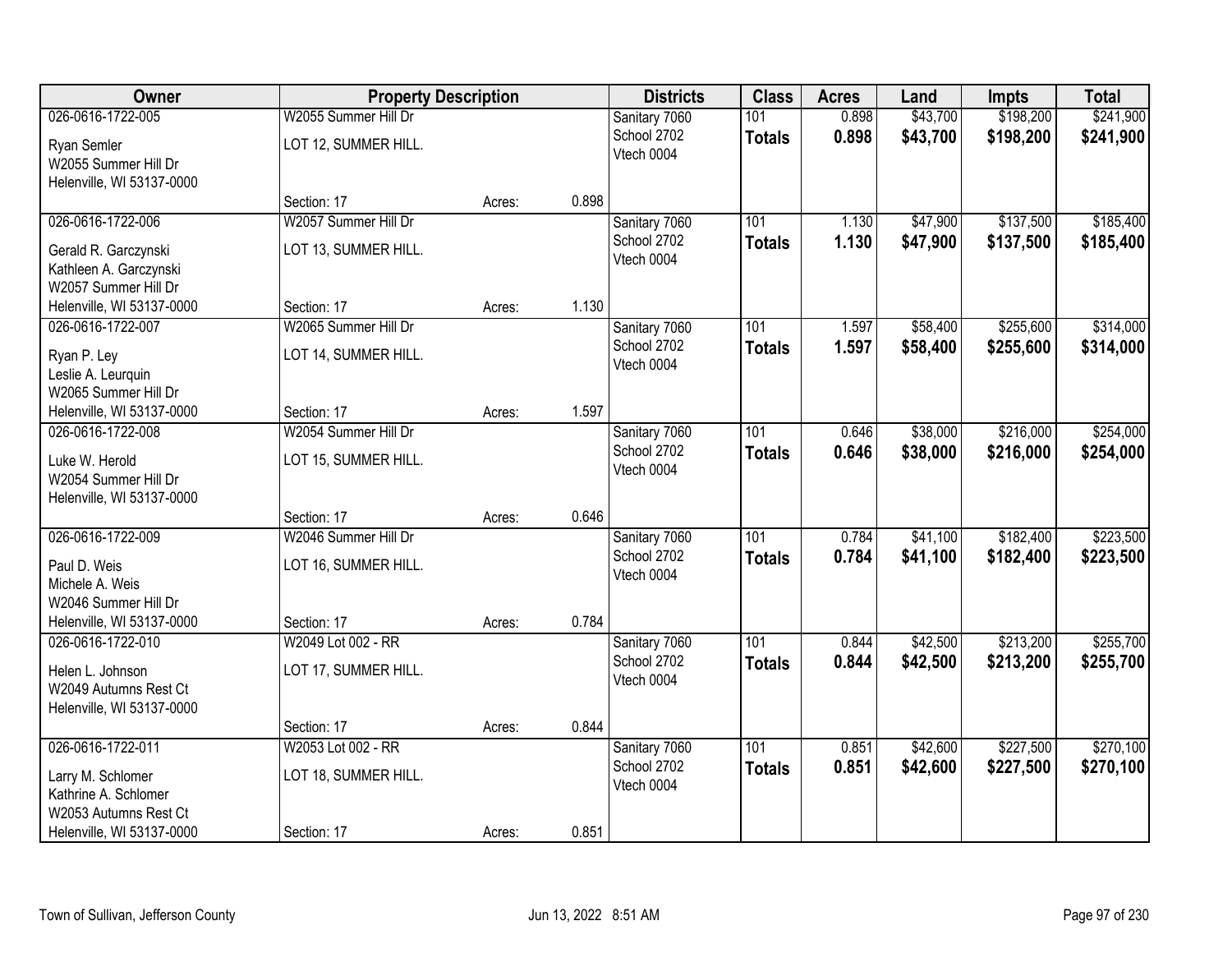| <b>Owner</b>                                  | <b>Property Description</b> |        |       | <b>Districts</b> | <b>Class</b>     | <b>Acres</b> | Land     | <b>Impts</b> | <b>Total</b> |
|-----------------------------------------------|-----------------------------|--------|-------|------------------|------------------|--------------|----------|--------------|--------------|
| 026-0616-1722-012                             | W2067 Lot 002 - RR          |        |       | Sanitary 7060    | 101              | 0.920        | \$44,200 | \$217,300    | \$261,500    |
| Ray A. Aspeitia                               | LOT 19, SUMMER HILL.        |        |       | School 2702      | <b>Totals</b>    | 0.920        | \$44,200 | \$217,300    | \$261,500    |
| Delia I. Aspeitia                             |                             |        |       | Vtech 0004       |                  |              |          |              |              |
| W2067 Autumns Rest Ct                         |                             |        |       |                  |                  |              |          |              |              |
| Helenville, WI 53137-0000                     | Section: 17                 | Acres: | 0.920 |                  |                  |              |          |              |              |
| 026-0616-1722-013                             | W2071 Lot 002 - RR          |        |       | Sanitary 7060    | 101              | 1.150        | \$48,400 | \$168,700    | \$217,100    |
|                                               |                             |        |       | School 2702      | <b>Totals</b>    | 1.150        | \$48,400 | \$168,700    | \$217,100    |
| Edward M. Paloucek                            | LOT 20, SUMMER HILL.        |        |       | Vtech 0004       |                  |              |          |              |              |
| Ann Marie A Paloucek<br>W2071 Autumns Rest Ct |                             |        |       |                  |                  |              |          |              |              |
| Helenville, WI 53137-0000                     | Section: 17                 | Acres: | 1.150 |                  |                  |              |          |              |              |
| 026-0616-1722-014                             | W2073 Lot 002 - RR          |        |       | Sanitary 7060    | 101              | 1.794        | \$62,900 | \$241,200    | \$304,100    |
|                                               |                             |        |       | School 2702      | <b>Totals</b>    | 1.794        | \$62,900 | \$241,200    | \$304,100    |
| Charlene Bliss-Beyer                          | LOT 21, SUMMER HILL.        |        |       | Vtech 0004       |                  |              |          |              |              |
| W2073 Autumns Rest Ct                         |                             |        |       |                  |                  |              |          |              |              |
| Helenville, WI 53137-0000                     |                             |        |       |                  |                  |              |          |              |              |
|                                               | Section: 17                 | Acres: | 1.794 |                  |                  |              |          |              |              |
| 026-0616-1722-015                             | W2068 Lot 002 - RR          |        |       | Sanitary 7060    | 101              | 2.251        | \$69,500 | \$146,900    | \$216,400    |
| Loretta M. Funk                               | LOT 22, SUMMER HILL.        |        |       | School 2702      | <b>Totals</b>    | 2.251        | \$69,500 | \$146,900    | \$216,400    |
| Michael M. Funk                               |                             |        |       | Vtech 0004       |                  |              |          |              |              |
| W2068 Autumns Rest Ct                         |                             |        |       |                  |                  |              |          |              |              |
| Helenville, WI 53137-0000                     | Section: 17                 | Acres: | 2.251 |                  |                  |              |          |              |              |
| 026-0616-1722-016                             | W2064 Lot 002 - RR          |        |       | Sanitary 7060    | 101              | 1.214        | \$49,800 | \$217,600    | \$267,400    |
|                                               |                             |        |       | School 2702      | <b>Totals</b>    | 1.214        | \$49,800 | \$217,600    | \$267,400    |
| Diane D. Krahn<br>W2064 Autumns Rest Ct       | LOT 23, SUMMER HILL.        |        |       | Vtech 0004       |                  |              |          |              |              |
| Helenville, WI 53137-0000                     |                             |        |       |                  |                  |              |          |              |              |
|                                               | Section: 17                 | Acres: | 1.214 |                  |                  |              |          |              |              |
| 026-0616-1722-017                             | W2060 Lot 002 - RR          |        |       | Sanitary 7060    | $\overline{101}$ | 0.931        | \$44,400 | \$178,500    | \$222,900    |
|                                               |                             |        |       | School 2702      | <b>Totals</b>    | 0.931        | \$44,400 | \$178,500    | \$222,900    |
| Dennis Schneider                              | LOT 24, SUMMER HILL.        |        |       | Vtech 0004       |                  |              |          |              |              |
| W2060 Autumns Rest Ct                         |                             |        |       |                  |                  |              |          |              |              |
| Helenville, WI 53137-0000                     |                             |        |       |                  |                  |              |          |              |              |
|                                               | Section: 17                 | Acres: | 0.931 |                  |                  |              |          |              |              |
| 026-0616-1722-018                             | W2056 Lot 002 - RR          |        |       | Sanitary 7060    | 101              | 1.197        | \$49,400 | \$228,500    | \$277,900    |
| David M. Drays                                | LOT 25, SUMMER HILL.        |        |       | School 2702      | <b>Totals</b>    | 1.197        | \$49,400 | \$228,500    | \$277,900    |
| Christa L. Drays                              |                             |        |       | Vtech 0004       |                  |              |          |              |              |
| W2056 Autumns Rest Ct                         |                             |        |       |                  |                  |              |          |              |              |
| Helenville, WI 53137-0000                     | Section: 17                 | Acres: | 1.197 |                  |                  |              |          |              |              |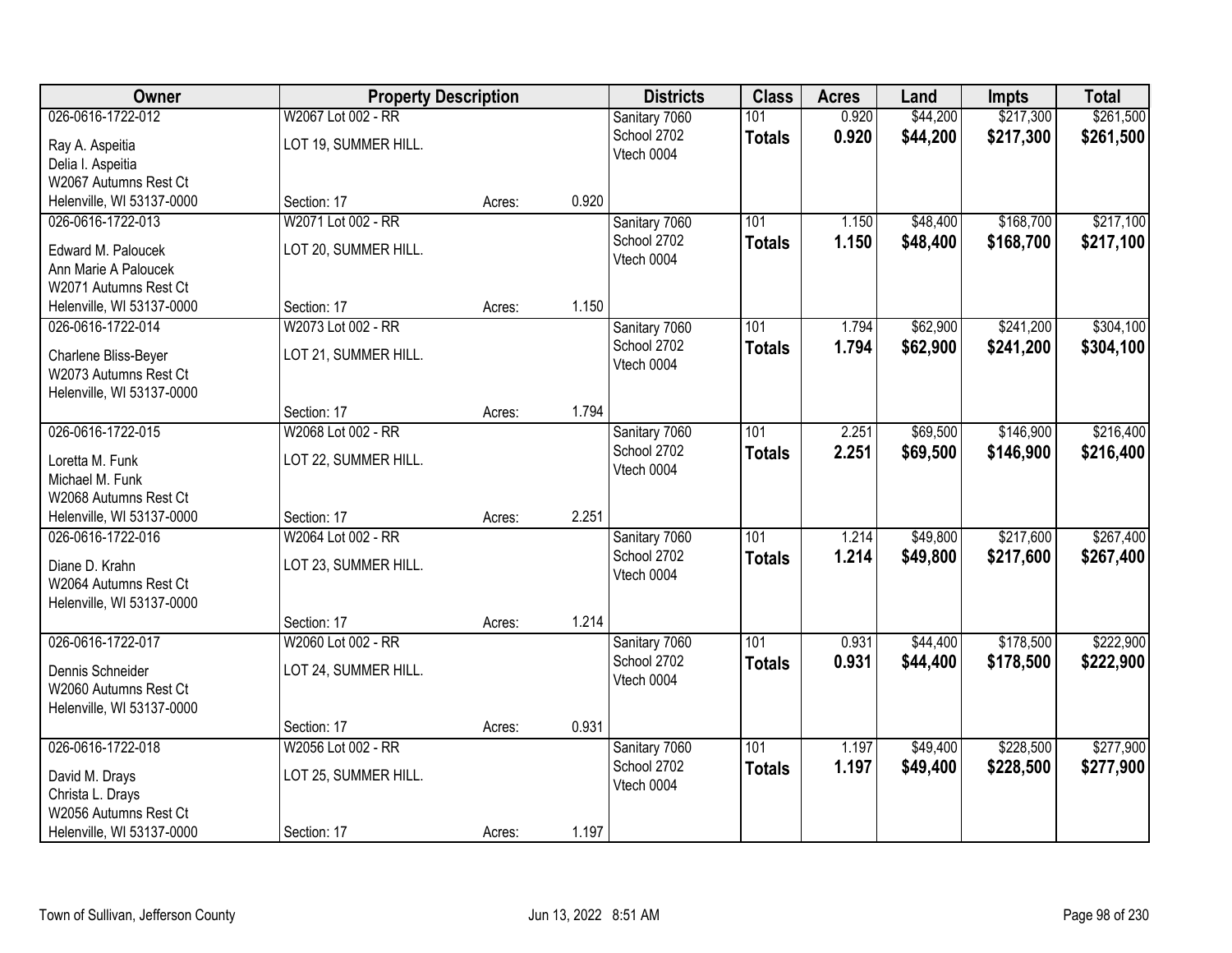| Owner                     | <b>Property Description</b>               |        |       | <b>Districts</b> | <b>Class</b>  | <b>Acres</b> | Land     | <b>Impts</b> | <b>Total</b> |
|---------------------------|-------------------------------------------|--------|-------|------------------|---------------|--------------|----------|--------------|--------------|
| 026-0616-1722-019         | W2054 Lot 002 - RR                        |        |       | Sanitary 7060    | 101           | 0.914        | \$44,000 | \$223,600    | \$267,600    |
| Jeffrey A. Hottinger      | LOT 26, SUMMER HILL.                      |        |       | School 2702      | <b>Totals</b> | 0.914        | \$44,000 | \$223,600    | \$267,600    |
| Audrey E. Hottinger       |                                           |        |       | Vtech 0004       |               |              |          |              |              |
| W2054 Autumns Rest Ct     |                                           |        |       |                  |               |              |          |              |              |
| Helenville, WI 53137-0000 | Section: 17                               | Acres: | 0.914 |                  |               |              |          |              |              |
| 026-0616-1722-020         | W2028 Summer Hill Dr                      |        |       | Sanitary 7060    | 101           | 0.847        | \$42,500 | \$217,800    | \$260,300    |
| Leroy G. Reed             | LOT 27, SUMMER HILL.                      |        |       | School 2702      | <b>Totals</b> | 0.847        | \$42,500 | \$217,800    | \$260,300    |
| Donna M. Reed             |                                           |        |       | Vtech 0004       |               |              |          |              |              |
| W2028 Summer Hill Dr      |                                           |        |       |                  |               |              |          |              |              |
| Helenville, WI 53137-0000 | Section: 17                               | Acres: | 0.847 |                  |               |              |          |              |              |
| 026-0616-1722-021         | W2016 Summer Hill Dr                      |        |       | Sanitary 7060    | 101           | 1.114        | \$47,600 | \$183,400    | \$231,000    |
| Brian G. Bettinger        | LOT 28, SUMMER HILL.                      |        |       | School 2702      | <b>Totals</b> | 1.114        | \$47,600 | \$183,400    | \$231,000    |
| W2016 Summer Hill Dr      |                                           |        |       | Vtech 0004       |               |              |          |              |              |
| Helenville, WI 53137-0000 |                                           |        |       |                  |               |              |          |              |              |
|                           | Section: 17                               | Acres: | 1.114 |                  |               |              |          |              |              |
| 026-0616-1722-022         | Summer Hill Dr                            |        |       | Sanitary 7060    | 101           | 1.015        | \$21,000 | \$14,300     | \$35,300     |
| Brian G. Bettinger        | LOT 29, SUMMER HILL.                      |        |       | School 2702      | <b>Totals</b> | 1.015        | \$21,000 | \$14,300     | \$35,300     |
| W2016 Summer Hill Dr      |                                           |        |       | Vtech 0004       |               |              |          |              |              |
| Helenville, WI 53137-0000 |                                           |        |       |                  |               |              |          |              |              |
|                           | Section: 17                               | Acres: | 1.015 |                  |               |              |          |              |              |
| 026-0616-1722-023         | W2008 Summer Hill Dr                      |        |       | Sanitary 7060    | 101           | 0.948        | \$44,800 | \$158,700    | \$203,500    |
| Robert J. Sa              | LOT 30, SUMMER HILL.                      |        |       | School 2702      | <b>Totals</b> | 0.948        | \$44,800 | \$158,700    | \$203,500    |
| Sherry A. Sa              |                                           |        |       | Vtech 0004       |               |              |          |              |              |
| W2008 Summer Hill Dr      |                                           |        |       |                  |               |              |          |              |              |
| Helenville, WI 53137-0000 | Section: 17                               | Acres: | 0.948 |                  |               |              |          |              |              |
| 026-0616-1722-024         | W2004 Summer Hill Dr                      |        |       | Sanitary 7060    | 101           | 1.071        | \$46,600 | \$178,500    | \$225,100    |
| <b>Amber Marinez</b>      | LOT 31, SUMMER HILL.                      |        |       | School 2702      | <b>Totals</b> | 1.071        | \$46,600 | \$178,500    | \$225,100    |
| Daniel Marinez            |                                           |        |       | Vtech 0004       |               |              |          |              |              |
| W2004 Summer Hill Dr      |                                           |        |       |                  |               |              |          |              |              |
| Helenville, WI 53137-0000 | Section: 17                               | Acres: | 1.071 |                  |               |              |          |              |              |
| 026-0616-1722-025         | W2045 Staude Rd                           |        |       | Sanitary 7060    | 101           | 1.752        | \$67,300 | \$258,400    | \$325,700    |
| Kristi K. Jensen          | LOT 35, PRAIRIE RIDGE. ALSO 1/35TH INT IN |        |       | School 2702      | <b>Totals</b> | 1.752        | \$67,300 | \$258,400    | \$325,700    |
| Peter M. Jensen           | OUTLOTS 1,2 & 4, PRAIRIE RIDGE.           |        |       | Vtech 0004       |               |              |          |              |              |
| W2045 Staude Rd           |                                           |        |       |                  |               |              |          |              |              |
| Helenville, WI 53137-0000 | Section: 17                               | Acres: | 1.752 |                  |               |              |          |              |              |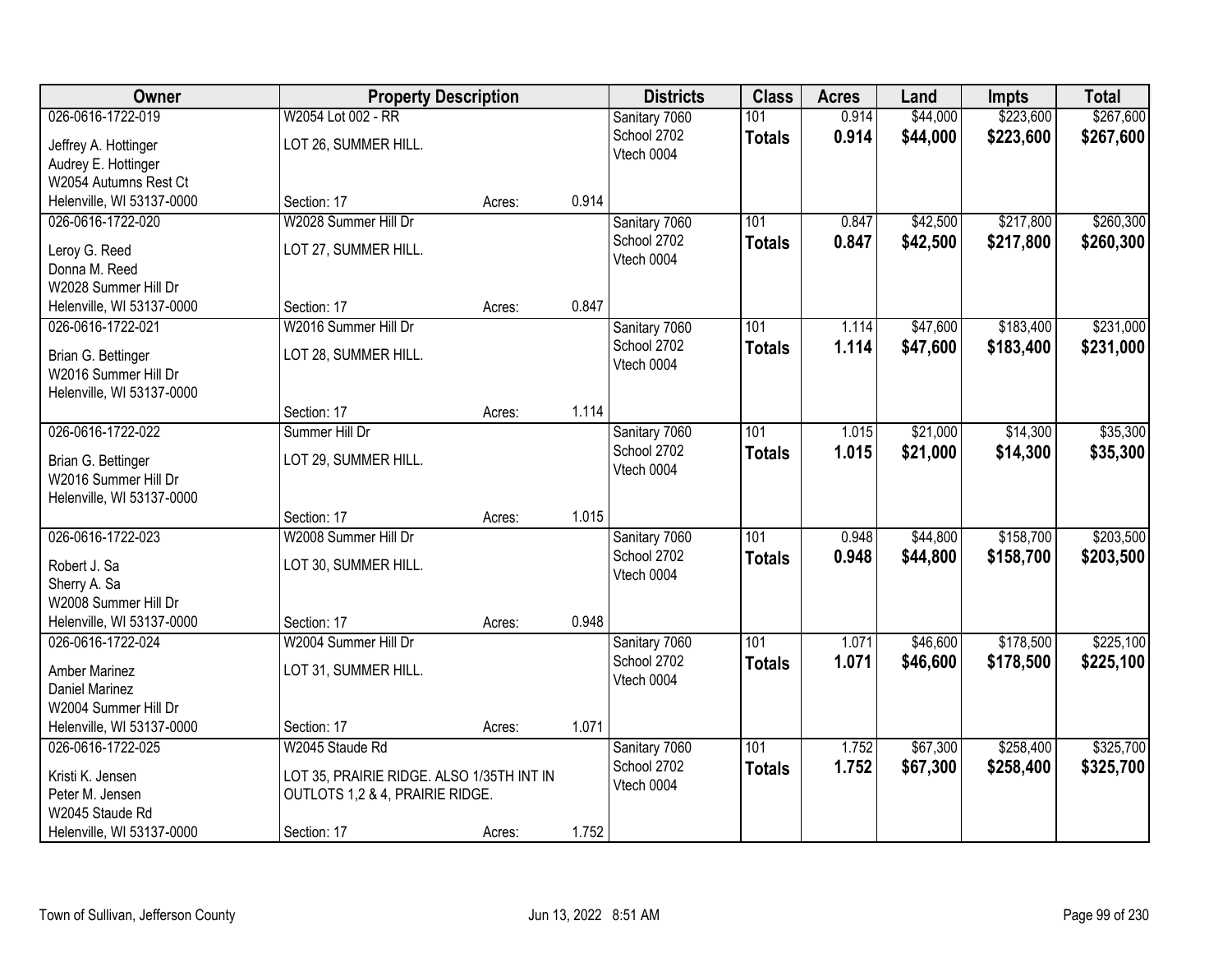| Owner                                               |                                          | <b>Property Description</b> |       | <b>Districts</b>             | <b>Class</b>     | <b>Acres</b> | Land     | <b>Impts</b>    | <b>Total</b> |
|-----------------------------------------------------|------------------------------------------|-----------------------------|-------|------------------------------|------------------|--------------|----------|-----------------|--------------|
| 026-0616-1723-000                                   | W1997 Staude Rd                          |                             |       | Sanitary 7060                | 101              | 1.000        | \$46,000 | \$137,300       | \$183,300    |
| Anthony T. Watts                                    | LOT 1, CSM 4451-22-206.                  |                             |       | School 2702                  | <b>Totals</b>    | 1.000        | \$46,000 | \$137,300       | \$183,300    |
| Tammy L. Watts                                      |                                          |                             |       | Vtech 0004                   |                  |              |          |                 |              |
| W1997 Staude Rd                                     |                                          |                             |       |                              |                  |              |          |                 |              |
| Helenville, WI 53137-0000                           | Section: 17                              | Acres:                      | 1.000 |                              |                  |              |          |                 |              |
| 026-0616-1723-002                                   | N4002 Prairie Ridge Ln                   |                             |       | Sanitary 7060                | 101              | 1.130        | \$40,000 | \$188,300       | \$228,300    |
| Jordan B. Robbins                                   | LOT 1, PRAIRIE RIDGE. ALSO 1/35TH INT IN |                             |       | School 2702                  | <b>Totals</b>    | 1.130        | \$40,000 | \$188,300       | \$228,300    |
| Melissa A. Robbins                                  | OUTLOTS 1,2 & 4, PRAIRIE RIDGE.          |                             |       | Vtech 0004                   |                  |              |          |                 |              |
| N4002 Prairie Ridge Ln                              |                                          |                             |       |                              |                  |              |          |                 |              |
| Helenville, WI 53137-0000                           | Section: 17                              | Acres:                      | 1.130 |                              |                  |              |          |                 |              |
| 026-0616-1723-003                                   | Staude Rd                                |                             |       | Sanitary 7060                | 101              | 1.024        | \$40,000 | \$0             | \$40,000     |
| Randy E. Lenover                                    | LOT 2, PRAIRIE RIDGE. ALSO 1/35TH INT IN |                             |       | School 2702                  | <b>Totals</b>    | 1.024        | \$40,000 | \$0             | \$40,000     |
| Anita C. Seth-Lenover                               | OUTLOTS 1,2 & 4, PRAIRIE RIDGE.          |                             |       | Vtech 0004                   |                  |              |          |                 |              |
| N3988 Prairie Ridge Ln                              |                                          |                             |       |                              |                  |              |          |                 |              |
| Helenville, WI 53137-0000                           | Section: 17                              | Acres:                      | 1.024 |                              |                  |              |          |                 |              |
| 026-0616-1723-004                                   | N3988 Prairie Ridge Ln                   |                             |       | Sanitary 7060                | 101              | 1.068        | \$40,000 | \$243,400       | \$283,400    |
|                                                     |                                          |                             |       | School 2702                  | <b>Totals</b>    | 1.068        | \$40,000 | \$243,400       | \$283,400    |
| Randy E. Lenover                                    | LOT 3, PRAIRIE RIDGE. ALSO 1/35TH INT IN |                             |       | Vtech 0004                   |                  |              |          |                 |              |
| Anita C. Seth-Lenover                               | OUTLOTS 1,2 & 4, PRAIRIE RIDGE.          |                             |       |                              |                  |              |          |                 |              |
| N3988 Prairie Ridge Ln<br>Helenville, WI 53137-0000 | Section: 17                              | Acres:                      | 1.068 |                              |                  |              |          |                 |              |
| 026-0616-1723-005                                   | N3976 Prairie Ridge Ln                   |                             |       | Sanitary 7060                | 101              | 1.029        | \$40,000 | \$234,200       | \$274,200    |
|                                                     |                                          |                             |       | School 2702                  | <b>Totals</b>    | 1.029        | \$40,000 | \$234,200       | \$274,200    |
| Andrew J. Schaub                                    | LOT 4, PRAIRIE RIDGE. ALSO 1/35TH INT IN |                             |       | Vtech 0004                   |                  |              |          |                 |              |
| Jamie B. Schaub                                     | OUTLOTS 1,2 & 4, PRAIRIE RIDGE.          |                             |       |                              |                  |              |          |                 |              |
| N3976 Prairie Ridge Ln                              |                                          |                             |       |                              |                  |              |          |                 |              |
| Helenville, WI 53137-0000                           | Section: 17                              | Acres:                      | 1.029 |                              |                  |              |          |                 |              |
| 026-0616-1723-006                                   | Prairie Ridge Ln                         |                             |       | Sanitary 7060<br>School 2702 | $\overline{101}$ | 1.043        | \$40,000 | $\overline{50}$ | \$40,000     |
| A&T Holdings, LLC                                   | LOT 5, PRAIRIE RIDGE. ALSO 1/35TH INT IN |                             |       | Vtech 0004                   | <b>Totals</b>    | 1.043        | \$40,000 | \$0             | \$40,000     |
| 1617 Dover Dr Unit 14                               | OUTLOTS 1,2 & 4, PRAIRIE RIDGE.          |                             |       |                              |                  |              |          |                 |              |
| Waukesha, WI 53186-0000                             |                                          |                             |       |                              |                  |              |          |                 |              |
|                                                     | Section: 17                              | Acres:                      | 1.043 |                              |                  |              |          |                 |              |
| 026-0616-1723-007                                   | Prairie Ridge Ln                         |                             |       | Sanitary 7060                | 101              | 1.058        | \$40,000 | $\overline{50}$ | \$40,000     |
| Volker Lorenz                                       | LOT 6, PRAIRIE RIDGE. ALSO 1/35TH INT IN |                             |       | School 2702                  | <b>Totals</b>    | 1.058        | \$40,000 | \$0             | \$40,000     |
| 15635 Bojon Dr                                      | OUTLOTS 1,2 & 4, PRAIRIE RIDGE.          |                             |       | Vtech 0004                   |                  |              |          |                 |              |
| Elm Grove, WI 53122-0000                            |                                          |                             |       |                              |                  |              |          |                 |              |
|                                                     | Section: 17                              | Acres:                      | 1.058 |                              |                  |              |          |                 |              |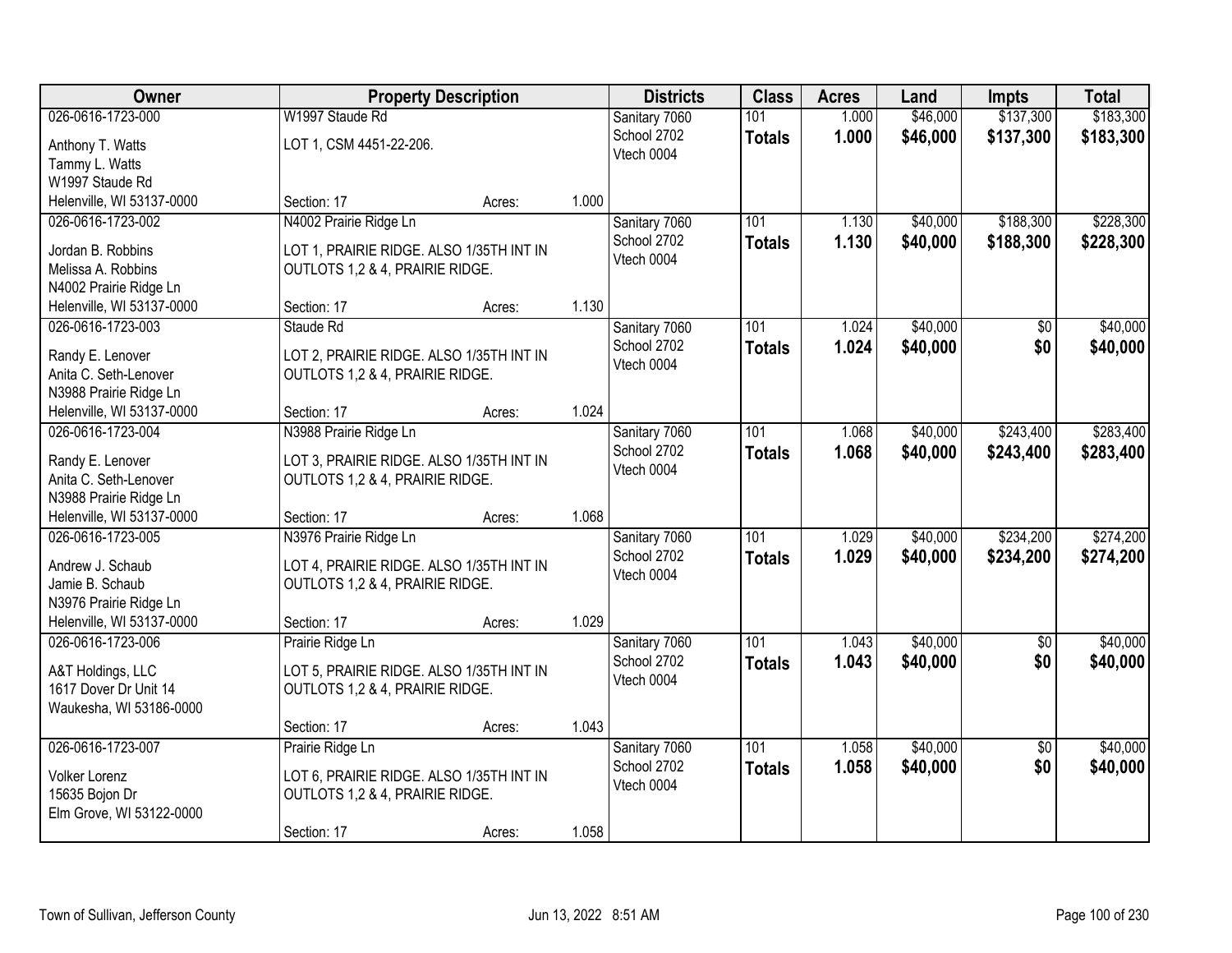| Owner                                          |                                           | <b>Property Description</b> |       | <b>Districts</b>             | <b>Class</b>  | <b>Acres</b>   | Land                 | <b>Impts</b>    | <b>Total</b> |
|------------------------------------------------|-------------------------------------------|-----------------------------|-------|------------------------------|---------------|----------------|----------------------|-----------------|--------------|
| 026-0616-1723-008                              | Prairie Ridge Ln                          |                             |       | Sanitary 7060                | 101           | 1.017          | \$40,000             | $\overline{50}$ | \$40,000     |
| A&T Holdings, LLC                              | LOT 7, PRAIRIE RIDGE. ALSO 1/35TH INT IN  |                             |       | School 2702                  | <b>Totals</b> | 1.017          | \$40,000             | \$0             | \$40,000     |
| 1617 Dover Dr Unit 14                          | OUTLOTS 1,2 & 4, PRAIRIE RIDGE.           |                             |       | Vtech 0004                   |               |                |                      |                 |              |
| Waukesha, WI 53186-0000                        |                                           |                             |       |                              |               |                |                      |                 |              |
|                                                | Section: 17                               | Acres:                      | 1.017 |                              |               |                |                      |                 |              |
| 026-0616-1723-009                              | N3944 Prairie Ridge Ln                    |                             |       | Sanitary 7060                | 101           | 1.032          | \$58,300             | \$302,800       | \$361,100    |
| Kevin Roberts                                  | LOT 8, PRAIRIE RIDGE. ALSO 1/35TH INT IN  |                             |       | School 2702                  | <b>Totals</b> | 1.032          | \$58,300             | \$302,800       | \$361,100    |
| Katie Roberts                                  | OUTLOTS 1,2 & 4, PRAIRIE RIDGE.           |                             |       | Vtech 0004                   |               |                |                      |                 |              |
| N3944 Prairie Ridge Ln                         |                                           |                             |       |                              |               |                |                      |                 |              |
| Helenville, WI 53137-0000                      | Section: 17                               | Acres:                      | 1.032 |                              |               |                |                      |                 |              |
| 026-0616-1723-010                              | Prairie Ridge Ln                          |                             |       | Sanitary 7060                | 101           | 1.000          | \$42,500             | \$3,000         | \$45,500     |
| Anthony L. Watts                               | LOT 9, PRAIRIE RIDGE. ALSO 1/35TH INT IN  |                             |       | School 2702                  | <b>Totals</b> | 1.000          | \$42,500             | \$3,000         | \$45,500     |
| Tammy L. Watts                                 | OUTLOTS 1,2 & 4, PRAIRIE RIDGE.           |                             |       | Vtech 0004                   |               |                |                      |                 |              |
| W1997 Staude Rd                                |                                           |                             |       |                              |               |                |                      |                 |              |
| Helenville, WI 53137-0000                      | Section: 17                               | Acres:                      | 1.000 |                              |               |                |                      |                 |              |
| 026-0616-1723-011                              | N3927 Prairie Ridge Ln                    |                             |       | Sanitary 7060                | 101           | 1.000          | \$40,000             | \$194,100       | \$234,100    |
|                                                |                                           |                             |       | School 2702                  | <b>Totals</b> | 1.000          | \$40,000             | \$194,100       | \$234,100    |
| Joel Szymanski                                 | LOT 20, PRAIRIE RIDGE. ALSO 1/35TH INT IN |                             |       | Vtech 0004                   |               |                |                      |                 |              |
| Mariah Szymanski<br>N3927 Prairie Ridge Ln     | OUTLOTS 1,2 & 4, PRAIRIE RIDGE.           |                             |       |                              |               |                |                      |                 |              |
| Helenville, WI 53137-0000                      | Section: 17                               | Acres:                      | 1.000 |                              |               |                |                      |                 |              |
| 026-0616-1723-012                              | Prairie Ridge Ln                          |                             |       | Sanitary 7060                | 101           | 1.004          | \$40,000             | \$0             | \$40,000     |
|                                                |                                           |                             |       | School 2702                  | <b>Totals</b> | 1.004          | \$40,000             | \$0             | \$40,000     |
| Paul Blissard                                  | LOT 21, PRAIRIE RIDGE. ALSO 1/35TH INT IN |                             |       | Vtech 0004                   |               |                |                      |                 |              |
| Laureen Blissard                               | OUTLOTS 1,2 & 4, PRAIRIE RIDGE.           |                             |       |                              |               |                |                      |                 |              |
| 238 E Bailey Rd Apt i                          |                                           |                             |       |                              |               |                |                      |                 |              |
| Naperville, IL 60565-0000<br>026-0616-1723-013 | Section: 17                               | Acres:                      | 1.004 |                              | 101           |                |                      |                 | \$333,800    |
|                                                | N3939 Prairie Ridge Ln                    |                             |       | Sanitary 7060<br>School 2702 |               | 1.000<br>1.000 | \$40,000<br>\$40,000 | \$293,800       |              |
| Mark Mayenschein                               | LOT 22, PRAIRIE RIDGE. ALSO 1/35TH INT IN |                             |       | Vtech 0004                   | <b>Totals</b> |                |                      | \$293,800       | \$333,800    |
| Rosanne Mayenschein                            | OUTLOTS 1,2 & 4, PRAIRIE RIDGE.           |                             |       |                              |               |                |                      |                 |              |
| N3939 Prairie Ridge Ln                         |                                           |                             |       |                              |               |                |                      |                 |              |
| Helenville, WI 53137-0000                      | Section: 17                               | Acres:                      | 1.000 |                              |               |                |                      |                 |              |
| 026-0616-1723-014                              | 3943 Prairie Ridge Ln                     |                             |       | Sanitary 7060                | 101           | 1.000          | \$40,000             | \$203,300       | \$243,300    |
| David C. Lauer                                 | LOT 23, PRAIRIE RIDGE. ALSO 1/35TH INT IN |                             |       | School 2702                  | <b>Totals</b> | 1.000          | \$40,000             | \$203,300       | \$243,300    |
| Kourtney J. Lauer                              | OUTLOTS 1,2 & 4, PRAIRIE RIDGE.           |                             |       | Vtech 0004                   |               |                |                      |                 |              |
| N3943 Prairie Ridge Ln                         |                                           |                             |       |                              |               |                |                      |                 |              |
| Helenville, WI 53137-0000                      | Section: 17                               | Acres:                      | 1.000 |                              |               |                |                      |                 |              |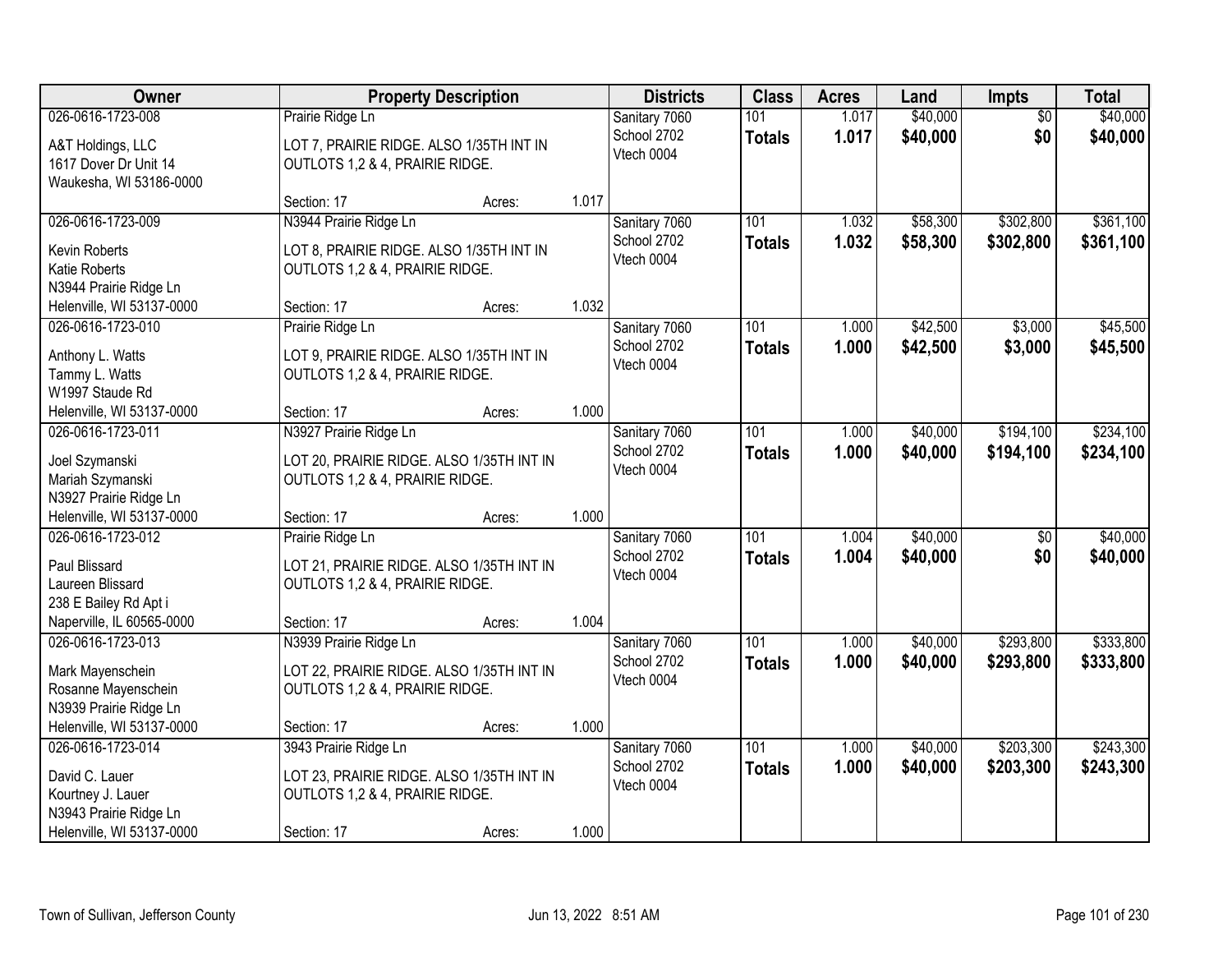| Owner                                   |                                           | <b>Property Description</b> |       | <b>Districts</b>          | <b>Class</b>  | <b>Acres</b> | Land     | <b>Impts</b>    | <b>Total</b> |
|-----------------------------------------|-------------------------------------------|-----------------------------|-------|---------------------------|---------------|--------------|----------|-----------------|--------------|
| 026-0616-1723-015                       | <b>Richter Ct</b>                         |                             |       | Sanitary 7060             | 101           | 1.117        | \$40,000 | $\overline{50}$ | \$40,000     |
| David C. Lauer                          | LOT 24, PRAIRIE RIDGE. ALSO 1/35TH INT IN |                             |       | School 2702               | <b>Totals</b> | 1.117        | \$40,000 | \$0             | \$40,000     |
| Kourtney J. Lauer                       | OUTLOTS 1,2 & 4, PRAIRIE RIDGE.           |                             |       | Vtech 0004                |               |              |          |                 |              |
| N3943 Prairie Ridge Ln                  |                                           |                             |       |                           |               |              |          |                 |              |
| Helenville, WI 53137-0000               | Section: 17                               | Acres:                      | 1.117 |                           |               |              |          |                 |              |
| 026-0616-1723-016                       | W2050 Richter Ct                          |                             |       | Sanitary 7060             | 101           | 1.313        | \$40,000 | \$292,600       | \$332,600    |
| Theodore J. Jordan                      | LOT 25, PRAIRIE RIDGE. ALSO 1/35TH INT IN |                             |       | School 2702               | <b>Totals</b> | 1.313        | \$40,000 | \$292,600       | \$332,600    |
| Julie P. Jordan                         | OUTLOTS 1,2 & 4, PRAIRIE RIDGE.           |                             |       | Vtech 0004                |               |              |          |                 |              |
| W2050 Richter Ct                        |                                           |                             |       |                           |               |              |          |                 |              |
| Helenville, WI 53137-0000               | Section: 17                               | Acres:                      | 1.313 |                           |               |              |          |                 |              |
| 026-0616-1723-017                       | <b>Richter Ct</b>                         |                             |       | Sanitary 7060             | 101           | 1.000        | \$40,000 | \$0             | \$40,000     |
|                                         |                                           |                             |       | School 2702               | <b>Totals</b> | 1.000        | \$40,000 | \$0             | \$40,000     |
| Theodore J. Jordan                      | LOT 26, PRAIRIE RIDGE. ALSO 1/35TH INT IN |                             |       | Vtech 0004                |               |              |          |                 |              |
| Julie P. Jordan                         | OUTLOTS 1,2 & 4, PRAIRIE RIDGE.           |                             |       |                           |               |              |          |                 |              |
| W2050 Richter Ct                        |                                           |                             |       |                           |               |              |          |                 |              |
| Helenville, WI 53137-0000               | Section: 17                               | Acres:                      | 1.000 |                           |               |              |          |                 |              |
| 026-0616-1723-018                       | N3951 Prairie Ridge Ln                    |                             |       | Sanitary 7060             | 101           | 1.156        | \$40,000 | \$252,300       | \$292,300    |
| Linda M. Teeter                         | LOT 27, PRAIRIE RIDGE. ALSO 1/35TH INT IN |                             |       | School 2702<br>Vtech 0004 | <b>Totals</b> | 1.156        | \$40,000 | \$252,300       | \$292,300    |
| Nicholas Larusso                        | OUTLOTS 1,2 & 4, PRAIRIE RIDGE.           |                             |       |                           |               |              |          |                 |              |
| N3951 Prairie Ridge Ln                  |                                           |                             |       |                           |               |              |          |                 |              |
| Helenville, WI 53137-0000               | Section: 17                               | Acres:                      | 1.156 |                           |               |              |          |                 |              |
| 026-0616-1723-019                       | 3953 Prairie Ridge Ln                     |                             |       | Sanitary 7060             | 101           | 1.005        | \$40,000 | \$252,200       | \$292,200    |
| Janelle M. Luzinski                     | LOT 28, PRAIRIE RIDGE. ALSO 1/35TH INT IN |                             |       | School 2702               | <b>Totals</b> | 1.005        | \$40,000 | \$252,200       | \$292,200    |
| Christopher J. Luzinski                 | OUTLOTS 1,2 & 4, PRAIRIE RIDGE.           |                             |       | Vtech 0004                |               |              |          |                 |              |
| 8930 Dunkelow Rd                        |                                           |                             |       |                           |               |              |          |                 |              |
| Franksville, WI 53126-0000              | Section: 17                               | Acres:                      | 1.005 |                           |               |              |          |                 |              |
| 026-0616-1723-020                       | N3955 Prairie Ridge Ln                    |                             |       | Sanitary 7060             | 101           | 1.000        | \$40,000 | \$228,200       | \$268,200    |
| Kevin K. Nielson                        | LOT 29, PRAIRIE RIDGE. ALSO 1/35TH INT IN |                             |       | School 2702               | <b>Totals</b> | 1.000        | \$40,000 | \$228,200       | \$268,200    |
| Staci L. Nielson                        | OUTLOTS 1,2 & 4, PRAIRIE RIDGE.           |                             |       | Vtech 0004                |               |              |          |                 |              |
| N3955 Prairie Ridge Ln                  |                                           |                             |       |                           |               |              |          |                 |              |
| Helenville, WI 53137-0000               | Section: 17                               | Acres:                      | 1.000 |                           |               |              |          |                 |              |
| 026-0616-1723-021                       | N3961 Prairie Ridge Ln                    |                             |       | Sanitary 7060             | 101           | 1.000        | \$40,000 | \$343,500       | \$383,500    |
|                                         |                                           |                             |       | School 2702               | <b>Totals</b> | 1.000        | \$40,000 | \$343,500       | \$383,500    |
| Adam Vander Steeg                       | LOT 30, PRAIRIE RIDGE. ALSO 1/35TH INT IN |                             |       | Vtech 0004                |               |              |          |                 |              |
| Angel Vander Steeg<br>W8055 Bay View Dr | OUTLOTS 1,2 & 4, PRAIRIE RIDGE.           |                             |       |                           |               |              |          |                 |              |
| Whitewater, WI 53190-0000               | Section: 17                               | Acres:                      | 1.000 |                           |               |              |          |                 |              |
|                                         |                                           |                             |       |                           |               |              |          |                 |              |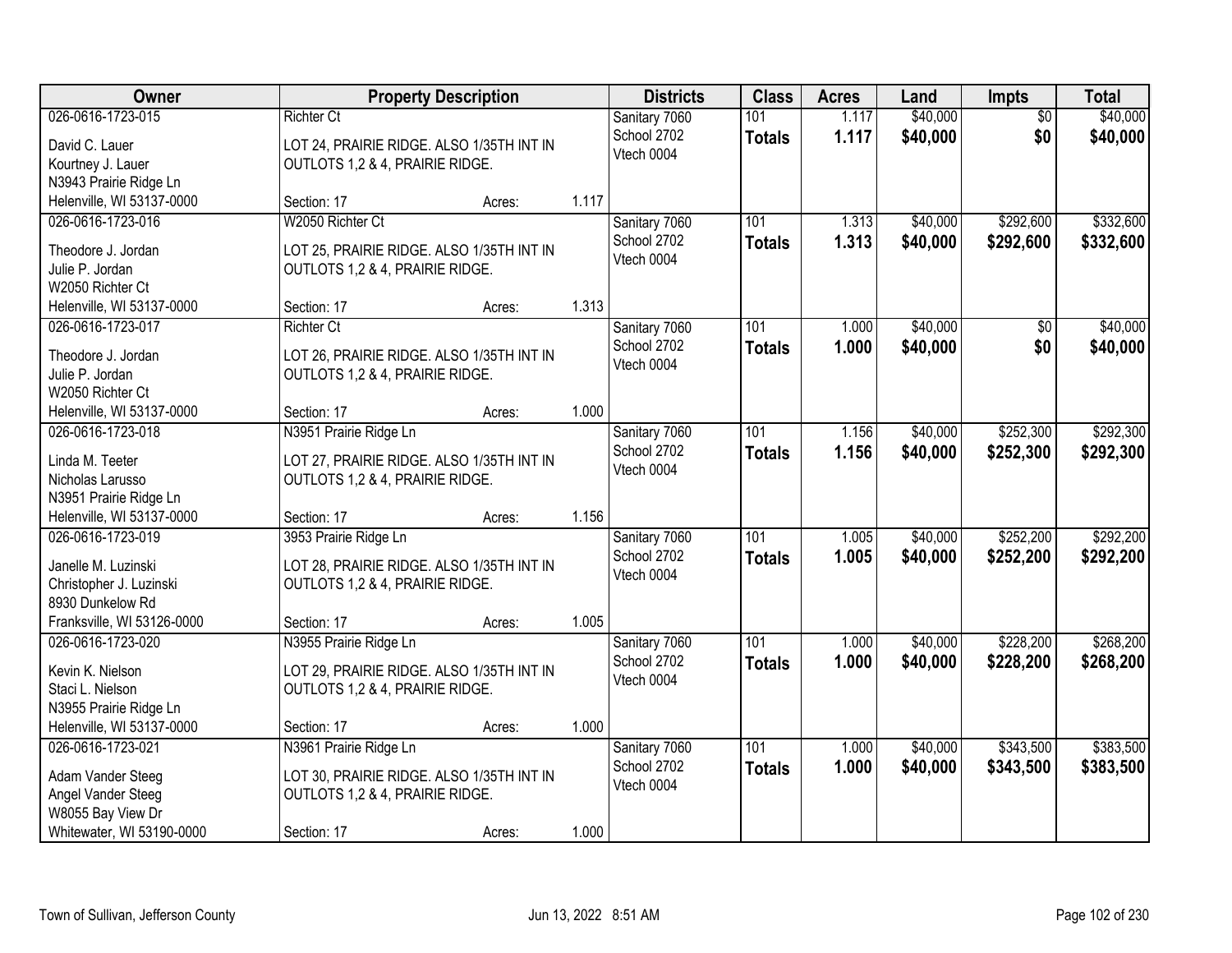| Owner                                   |                                                | <b>Property Description</b> |        | <b>Districts</b> | <b>Class</b>     | <b>Acres</b> | Land     | <b>Impts</b>    | <b>Total</b> |
|-----------------------------------------|------------------------------------------------|-----------------------------|--------|------------------|------------------|--------------|----------|-----------------|--------------|
| 026-0616-1723-022                       | Prairie Ridge Ln                               |                             |        | Sanitary 7060    | 101              | 1.000        | \$40,000 | \$208,100       | \$248,100    |
| Jacob P. Mayenschein                    | LOT 31, PRAIRIE RIDGE. ALSO 1/35TH INT IN      |                             |        | School 2702      | <b>Totals</b>    | 1.000        | \$40,000 | \$208,100       | \$248,100    |
| Allison M. Jaques                       | OUTLOTS 1,2 & 4, PRAIRIE RIDGE.                |                             |        | Vtech 0004       |                  |              |          |                 |              |
| 3980 S Greenlawn Ter                    |                                                |                             |        |                  |                  |              |          |                 |              |
| New Berlin, WI 53151-0000               | Section: 17                                    | Acres:                      | 1.000  |                  |                  |              |          |                 |              |
| 026-0616-1723-023                       | N3993 Prairie Ridge Ln                         |                             |        | Sanitary 7060    | 101              | 1.001        | \$40,000 | \$204,500       | \$244,500    |
| A&T Holdings, LLC                       | LOT 32, PRAIRIE RIDGE. ALSO 1/35TH INT IN      |                             |        | School 2702      | <b>Totals</b>    | 1.001        | \$40,000 | \$204,500       | \$244,500    |
| 1617 Dover Dr Unit 14                   | OUTLOTS 1,2 & 4, PRAIRIE RIDGE.                |                             |        | Vtech 0004       |                  |              |          |                 |              |
| Waukesha, WI 53186-0000                 |                                                |                             |        |                  |                  |              |          |                 |              |
|                                         | Section: 17                                    | Acres:                      | 1.001  |                  |                  |              |          |                 |              |
| 026-0616-1723-024                       | Prairie Ridge Ln                               |                             |        | Sanitary 7060    | 101              | 1.017        | \$40,000 | \$0             | \$40,000     |
| A&T Holdings, LLC                       | LOT 33, PRAIRIE RIDGE. ALSO 1/35TH INT IN      |                             |        | School 2702      | <b>Totals</b>    | 1.017        | \$40,000 | \$0             | \$40,000     |
| 1617 Dover Dr Unit 14                   | OUTLOTS 1,2 & 4, PRAIRIE RIDGE.                |                             |        | Vtech 0004       |                  |              |          |                 |              |
| Waukesha, WI 53186-0000                 |                                                |                             |        |                  |                  |              |          |                 |              |
|                                         | Section: 17                                    | Acres:                      | 1.017  |                  |                  |              |          |                 |              |
| 026-0616-1723-025                       | N3993 Prairie Ridge Ln                         |                             |        | Sanitary 7060    | 101              | 1.037        | \$40,000 | \$188,500       | \$228,500    |
| Bryan T. Henfer                         | LOT 34, PRAIRIE RIDGE. ALSO 1/35TH INT IN      |                             |        | School 2702      | <b>Totals</b>    | 1.037        | \$40,000 | \$188,500       | \$228,500    |
| Jessica M. Henfer                       | OUTLOTS 1,2 & 4, PRAIRIE RIDGE.                |                             |        | Vtech 0004       |                  |              |          |                 |              |
| N3993 Prairie Ridge Ln                  |                                                |                             |        |                  |                  |              |          |                 |              |
| Helenville, WI 53137-0000               | Section: 17                                    | Acres:                      | 1.037  |                  |                  |              |          |                 |              |
| 026-0616-1723-026                       | Staude Rd                                      |                             |        | Sanitary 7060    | 105              | 15.483       | \$3,900  | $\overline{50}$ | \$3,900      |
|                                         |                                                |                             |        | School 2702      | <b>Totals</b>    | 15.483       | \$3,900  | \$0             | \$3,900      |
| Farm and Rural, LLC                     | <b>OUTLOT 3, PRAIRIE RIDGE</b>                 |                             |        | Vtech 0004       |                  |              |          |                 |              |
| c/o Larry Meyer<br>W165 S6842 S View Ct |                                                |                             |        |                  |                  |              |          |                 |              |
| Muskego, WI 53150-0000                  | Section: 17                                    | Acres:                      | 15.483 |                  |                  |              |          |                 |              |
| 026-0616-1724-000                       | W2000 Staude Rd                                |                             |        | Sanitary 7060    | $\overline{101}$ | 3.044        | \$84,700 | \$145,300       | \$230,000    |
|                                         |                                                |                             |        | School 2702      | <b>Totals</b>    | 3.044        | \$84,700 | \$145,300       | \$230,000    |
| Adam A. Werni                           | LOT 1, CSM 4870-25-190, DOC 1192280.           |                             |        | Vtech 0004       |                  |              |          |                 |              |
| W2000 Staude Rd                         |                                                |                             |        |                  |                  |              |          |                 |              |
| Helenville, WI 53137-0000               | Section: 17                                    | Acres:                      | 3.044  |                  |                  |              |          |                 |              |
| 026-0616-1724-001                       | W1952 Staude Rd                                |                             |        | Sanitary 7060    | 101              | 0.693        | \$38,900 | \$120,300       | \$159,200    |
|                                         |                                                |                             |        | School 2702      | <b>Totals</b>    | 0.693        | \$38,900 | \$120,300       | \$159,200    |
| Adam M. Holcomb                         | BEG 528FT W & 792FT N OF SE/C SE1/4 NW1/4, N   |                             |        | Vtech 0004       |                  |              |          |                 |              |
| Megan A. Holcomb                        | 115.50FT W 132FT, N 2.50FT, W 70FT, S 118FT, E |                             |        |                  |                  |              |          |                 |              |
| W1952 Staude Rd                         | 202FT, TO POB. ALSO BEG INTERS LIBERTY ST &    |                             |        |                  |                  |              |          |                 |              |
| Sullivan, WI 53178-0000                 | Section: 17                                    | Acres:                      | 0.693  |                  |                  |              |          |                 |              |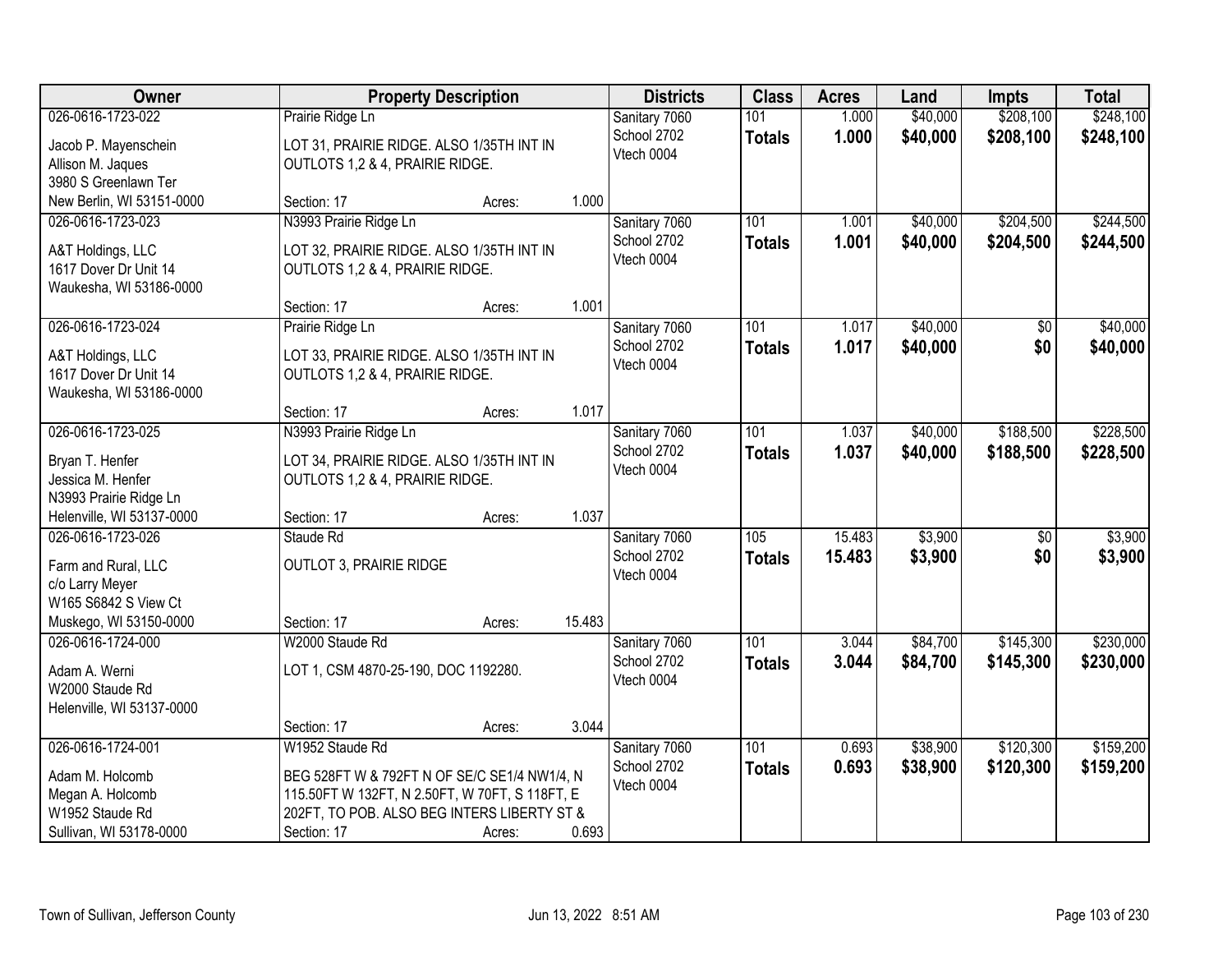| Owner                                |                                                                               | <b>Property Description</b> |       | <b>Districts</b> | <b>Class</b>  | <b>Acres</b> | Land     | <b>Impts</b> | <b>Total</b> |
|--------------------------------------|-------------------------------------------------------------------------------|-----------------------------|-------|------------------|---------------|--------------|----------|--------------|--------------|
| 026-0616-1724-002                    | N3951 Liberty St                                                              |                             |       | Sanitary 7060    | 101           | 0.493        | \$44,700 | \$100,200    | \$144,900    |
| Gerald J. Staude                     | LOT 5, ERIC A KRUEGER ADD.                                                    |                             |       | School 2702      | <b>Totals</b> | 0.493        | \$44,700 | \$100,200    | \$144,900    |
| Patti E. Staude                      |                                                                               |                             |       | Vtech 0004       |               |              |          |              |              |
| N3951 Liberty St                     |                                                                               |                             |       |                  |               |              |          |              |              |
| Sullivan, WI 53178-0000              | Section: 17                                                                   | Acres:                      | 0.493 |                  |               |              |          |              |              |
| 026-0616-1724-003                    | N3943 Liberty St                                                              |                             |       | Sanitary 7060    | 101           | 0.976        | \$59,300 | \$168,900    | \$228,200    |
|                                      |                                                                               |                             |       | School 2702      | <b>Totals</b> | 0.976        | \$59,300 | \$168,900    | \$228,200    |
| Jerry Lenartowski                    | LOTS 3&4, ERIC A KRUEGER ADD.                                                 |                             |       | Vtech 0004       |               |              |          |              |              |
| N3943 Liberty St                     |                                                                               |                             |       |                  |               |              |          |              |              |
| Sullivan, WI 53178-0000              |                                                                               |                             | 0.976 |                  |               |              |          |              |              |
|                                      | Section: 17                                                                   | Acres:                      |       |                  |               |              |          |              |              |
| 026-0616-1724-004                    | N3935 Liberty St                                                              |                             |       | Sanitary 7060    | 101           | 0.488        | \$44,400 | \$106,900    | \$151,300    |
| Alexander D. Schulz                  | LOT 2, ERIC A KRUEGER ADD.                                                    |                             |       | School 2702      | <b>Totals</b> | 0.488        | \$44,400 | \$106,900    | \$151,300    |
| N3935 Liberty St                     |                                                                               |                             |       | Vtech 0004       |               |              |          |              |              |
| Sullivan, WI 53178-0000              |                                                                               |                             |       |                  |               |              |          |              |              |
|                                      | Section: 17                                                                   | Acres:                      | 0.488 |                  |               |              |          |              |              |
| 026-0616-1724-005                    | N3925 Liberty St                                                              |                             |       | Sanitary 7060    | 101           | 0.693        | \$41,600 | \$27,800     | \$69,400     |
|                                      |                                                                               |                             |       | School 2702      | <b>Totals</b> | 0.693        | \$41,600 | \$27,800     | \$69,400     |
| Aaron P. Myszka                      | LOT 1, ERIC A KRUEGER ADD. ALSO N1/2 VAC<br>NORTH ST LYG W OF C/L LIBERTY ST. |                             |       | Vtech 0004       |               |              |          |              |              |
| Nicole M. Myszka<br>N3925 Liberty St |                                                                               |                             |       |                  |               |              |          |              |              |
| Sullivan, WI 53178-0000              | Section: 17                                                                   | Acres:                      | 0.693 |                  |               |              |          |              |              |
| 026-0616-1724-006                    | W1946 Milwaukee St                                                            |                             |       | Sanitary 7060    | 101           | 1.100        | \$51,600 | \$98,400     | \$150,000    |
|                                      |                                                                               |                             |       | School 2702      |               | 1.100        |          |              |              |
| James H. Ball                        | OUTLOT 1, PLAT OF VILLAGE OF ROME. ALSO S1/2                                  |                             |       | Vtech 0004       | <b>Totals</b> |              | \$51,600 | \$98,400     | \$150,000    |
| Mary L. Ball                         | VAC NORTH ST LYG W OF C/L LIBERTY ST.                                         |                             |       |                  |               |              |          |              |              |
| W1946 Milwaukee St                   |                                                                               |                             |       |                  |               |              |          |              |              |
| Sullivan, WI 53178-0000              | Section: 17                                                                   | Acres:                      | 1.100 |                  |               |              |          |              |              |
| 026-0616-1724-007                    | W1922 Milwaukee St                                                            |                             |       | Sanitary 7060    | 101           | 0.300        | \$14,800 | \$4,500      | \$19,300     |
| Gary D. Clark                        | S66FT OF OUTLOT 2, PLAT OF VILLAGE OF ROME.                                   |                             |       | School 2702      | <b>Totals</b> | 0.300        | \$14,800 | \$4,500      | \$19,300     |
| Patricia J. Clark                    |                                                                               |                             |       | Vtech 0004       |               |              |          |              |              |
| N4131 W Water St                     |                                                                               |                             |       |                  |               |              |          |              |              |
| Sullivan, WI 53178-0000              | Section: 17                                                                   | Acres:                      | 0.300 |                  |               |              |          |              |              |
| 026-0616-1724-008                    | N3909 Jefferson St                                                            |                             |       | Sanitary 7060    | 101           | 0.875        | \$46,300 | \$149,500    | \$195,800    |
|                                      |                                                                               |                             |       | School 2702      | <b>Totals</b> | 0.875        | \$46,300 | \$149,500    | \$195,800    |
| Israel Oceguera                      | N132FT OF OUTLOT 2, PLAT OF VILLAGE OF ROME.                                  |                             |       | Vtech 0004       |               |              |          |              |              |
| Sarah Oceguera                       | ALSO S1/2 VAC NORTH ST LYG E OF C/L LIBERTY                                   |                             |       |                  |               |              |          |              |              |
| N3909 Jefferson St                   | ST.                                                                           |                             |       |                  |               |              |          |              |              |
| Sullivan, WI 53178-0000              | Section: 17                                                                   | Acres:                      | 0.875 |                  |               |              |          |              |              |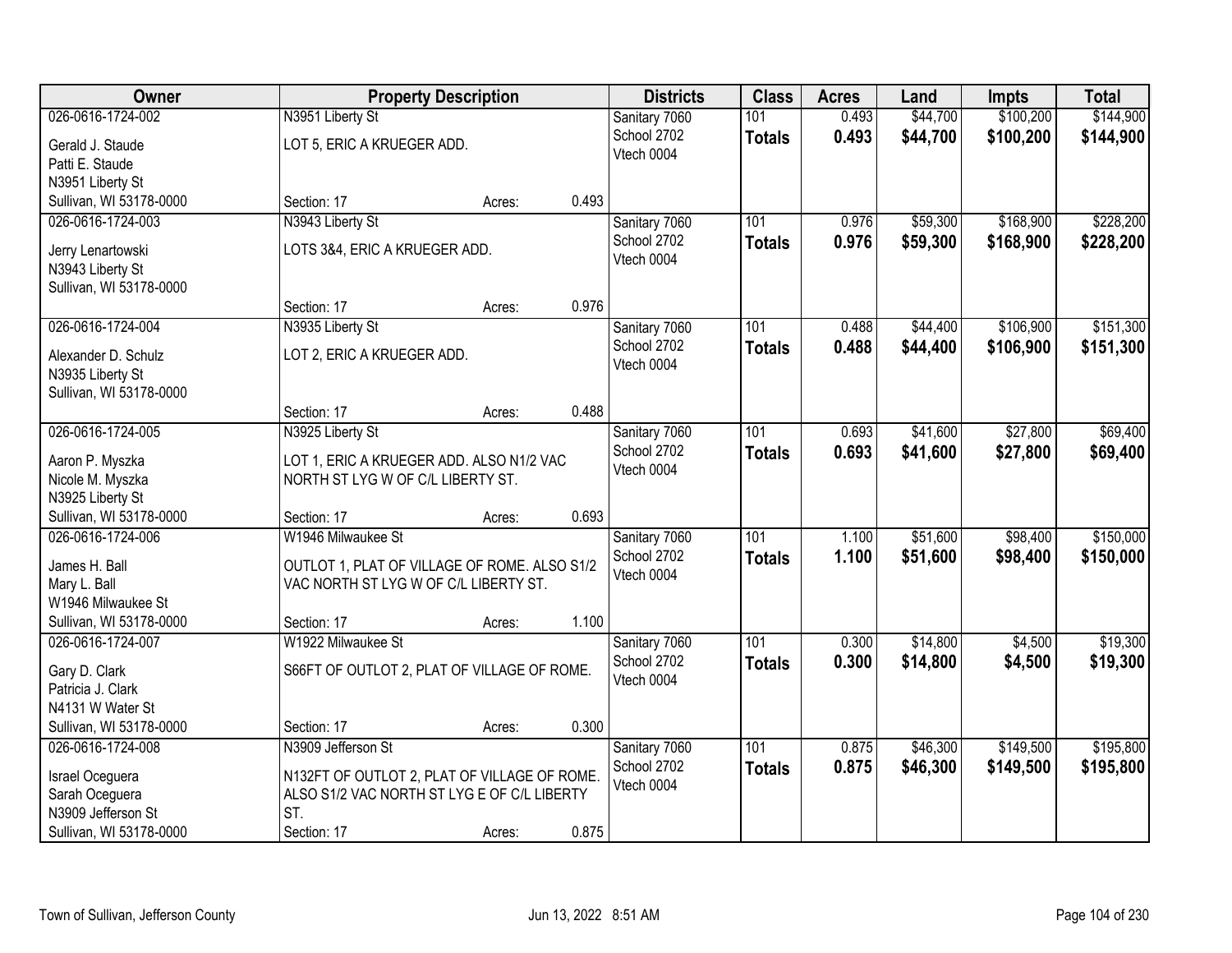| Owner                   | <b>Property Description</b>                                                                | <b>Districts</b>             | <b>Class</b>  | <b>Acres</b> | Land     | <b>Impts</b> | <b>Total</b> |
|-------------------------|--------------------------------------------------------------------------------------------|------------------------------|---------------|--------------|----------|--------------|--------------|
| 026-0616-1724-009       | N3926 Liberty St                                                                           | Sanitary 7060                | 101           | 1.285        | \$52,600 | \$30,800     | \$83,400     |
| Brian A. Kennedy        | BEG IN C/L NORTH ST & JEFFERSON ST N 184FT, W                                              | School 2702                  | <b>Totals</b> | 1.285        | \$52,600 | \$30,800     | \$83,400     |
| Colleen A. Kennedy      | 264FT, S 184FT, E 264FT TO POB. PLAT OF VILLAGE                                            | Vtech 0004                   |               |              |          |              |              |
| N3926 Liberty St        | OF ROME. ALSO N1/2 VAC NORTH ST LYG E OF C/L                                               |                              |               |              |          |              |              |
| Sullivan, WI 53178-0000 | 1.285<br>Section: 17<br>Acres:                                                             |                              |               |              |          |              |              |
| 026-0616-1724-010       | N3933 Jefferson St                                                                         | Sanitary 7060                | 101           | 0.480        | \$36,300 | \$114,300    | \$150,600    |
|                         |                                                                                            | School 2702                  | <b>Totals</b> | 0.480        | \$36,300 | \$114,300    | \$150,600    |
| Julia D. Hesse          | BEG 184FT N OF C/L NORTH & JEFFERSON STS,                                                  | Vtech 0004                   |               |              |          |              |              |
| N3933 Jefferson St      | W264FT, S80FT E264FT, N80FT TO POB. PLAT OF                                                |                              |               |              |          |              |              |
| Sullivan, WI 53178      | VILLAGE OF ROME.                                                                           |                              |               |              |          |              |              |
|                         | 0.480<br>Section: 17<br>Acres:                                                             |                              |               |              |          |              |              |
| 026-0616-1724-011       | N3947 Jefferson St                                                                         | Sanitary 7060                | 101           | 1.600        | \$63,100 | \$127,000    | \$190,100    |
| Michael L. Mcnamee      | BEG 264FT N OF C/L OF NORTH & JEFFERSON STS.                                               | School 2702                  | <b>Totals</b> | 1.600        | \$63,100 | \$127,000    | \$190,100    |
| Kathleen M. Mcnamee     | N 264FT, W 264FT, S 264FT, E TO POB. PLAT OF                                               | Vtech 0004                   |               |              |          |              |              |
| N3947 Jefferson St      | VILLAGE OF ROME.                                                                           |                              |               |              |          |              |              |
| Sullivan, WI 53178-0000 | 1.600<br>Section: 17<br>Acres:                                                             |                              |               |              |          |              |              |
| 026-0616-1724-012       | W1936 Staude Rd                                                                            | Sanitary 7060                | 101           | 2.540        | \$76,600 | \$123,800    | \$200,400    |
|                         |                                                                                            | School 2702                  | <b>Totals</b> | 2.540        | \$76,600 | \$123,800    | \$200,400    |
| Timothy E. Brahier      | BEG 264FT W & 132FT S OF NE/C SE1/4 NW1/4, S                                               | Vtech 0004                   |               |              |          |              |              |
| W1936 Staude Rd         | 396FT, W 264FT, N 462FT, E 90.75FT, S 66FT, E<br>173.25FT TO POB. PLAT OF VILLAGE OF ROME. |                              |               |              |          |              |              |
| Sullivan, WI 53178-0000 | 2.540<br>Section: 17                                                                       |                              |               |              |          |              |              |
| 026-0616-1724-013       | Acres:<br>N3993 Jefferson St                                                               |                              | 101           | 0.260        | \$27,300 | \$226,500    | \$253,800    |
|                         |                                                                                            | Sanitary 7060<br>School 2702 |               |              |          |              |              |
| Paul Goeglein           | BEG 264FT W & 66FT S OF NE/C SE1/4 NW1/4, S                                                | Vtech 0004                   | <b>Totals</b> | 0.260        | \$27,300 | \$226,500    | \$253,800    |
| Meghan Goeglein         | 66FT, W 173.25FT, N 66FT, E 173.25FT TO POB, PLAT                                          |                              |               |              |          |              |              |
| N4001 Jefferson St      | OF VILLAGE OF ROME.                                                                        |                              |               |              |          |              |              |
| Sullivan, WI 53178-0000 | 0.260<br>Section: 17<br>Acres:                                                             |                              |               |              |          |              |              |
| 026-0616-1724-014       | N4001 Jefferson St                                                                         | Sanitary 7060                | 101           | 0.400        | \$33,500 | \$70,200     | \$103,700    |
| Paul Goeglein           | BEG 264FT W OF NE/C SE1/4 NW1/4, W 264FT, S                                                | School 2702                  | <b>Totals</b> | 0.400        | \$33,500 | \$70,200     | \$103,700    |
| Meghan Goeglein         | 66FT, E 264FT, N TO POB. PLAT OF VILLAGE OF                                                | Vtech 0004                   |               |              |          |              |              |
| N4001 Jefferson St      | ROME.                                                                                      |                              |               |              |          |              |              |
| Sullivan, WI 53178-0000 | 0.400<br>Section: 17<br>Acres:                                                             |                              |               |              |          |              |              |
| 026-0616-1724-015       | N3994 Jefferson St                                                                         | Sanitary 7060                | 101           | 0.375        | \$18,500 | \$24,600     | \$43,100     |
|                         |                                                                                            | School 2702                  | <b>Totals</b> | 0.375        | \$18,500 | \$24,600     | \$43,100     |
| Diane J. La Plant       | BEG 1335.05FT SODG04'E & 132FT, N89DG40'W OF                                               | Vtech 0004                   |               |              |          |              |              |
| N3994 Jefferson St      | N1/4/C, N89DG40'W 99FT, S0DG04'E 165 FT,                                                   |                              |               |              |          |              |              |
| Sullivan, WI 53178-0000 | S89DG40'E 99FT, NODG04'W 165FT TO POB. PCL A                                               |                              |               |              |          |              |              |
|                         | 0.375<br>Section: 17<br>Acres:                                                             |                              |               |              |          |              |              |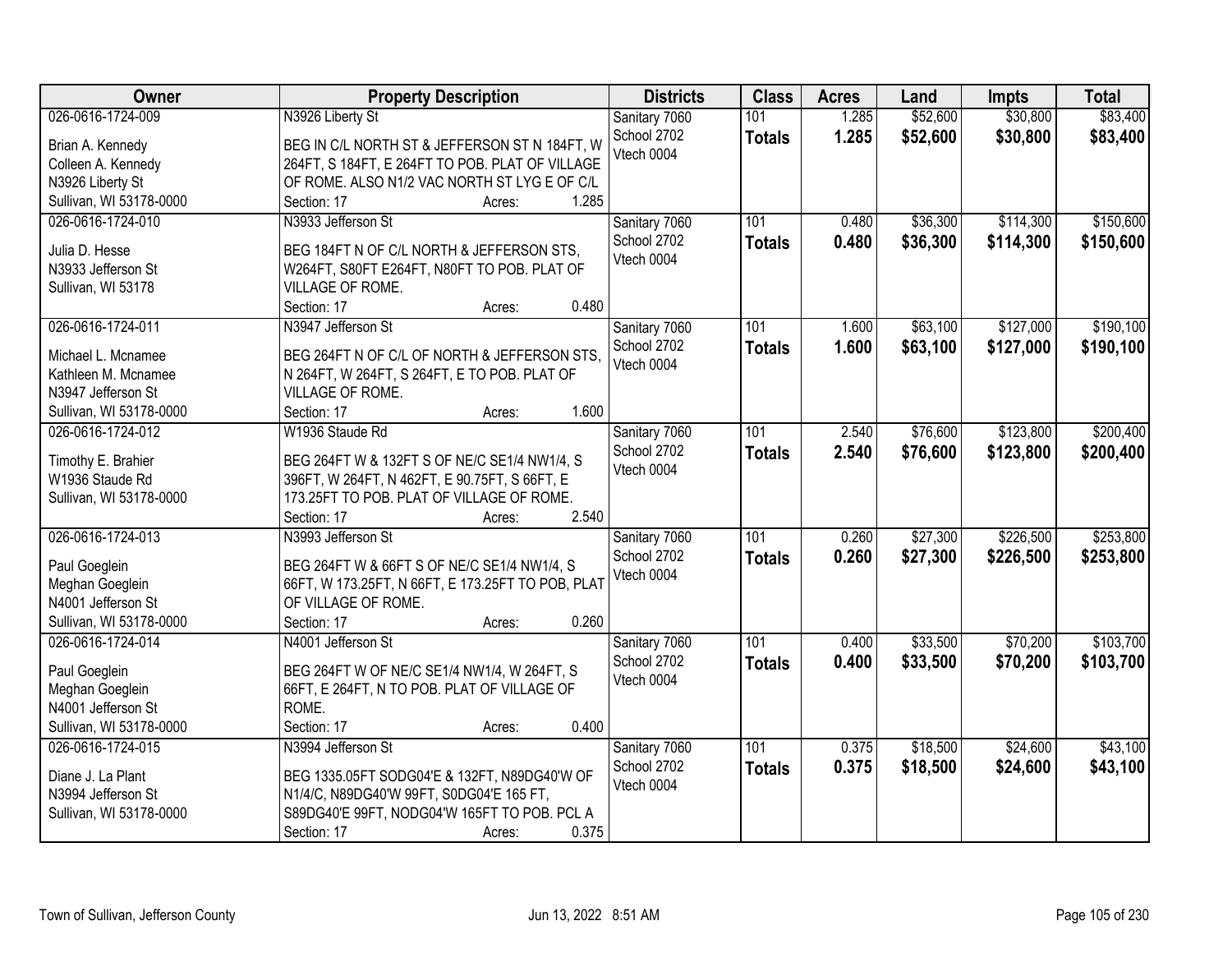| <b>Owner</b>            | <b>Property Description</b>                     | <b>Districts</b>             | <b>Class</b>  | <b>Acres</b> | Land     | <b>Impts</b> | <b>Total</b> |
|-------------------------|-------------------------------------------------|------------------------------|---------------|--------------|----------|--------------|--------------|
| 026-0616-1724-016       | N3995 W Water St                                | Sanitary 7060                | 101           | 0.375        | \$32,600 | \$64,900     | \$97,500     |
| Autumn L. Berg          | BEG 1335.05FT SODG04'E & 33FT N89DG40'W OF      | School 2702                  | <b>Totals</b> | 0.375        | \$32,600 | \$64,900     | \$97,500     |
| N3995 W Water St        | N1/4/C, N89DG40'W 99FT, S0DG04'E 165FT,         | Vtech 0004                   |               |              |          |              |              |
| Sullivan, WI 53178-0000 | S89DG40'E 99FT, S0DG04'E 165FT TO POB. PLAT OF  |                              |               |              |          |              |              |
|                         | 0.375<br>Section: 17<br>Acres:                  |                              |               |              |          |              |              |
| 026-0616-1724-017       | N3983 W Water St                                | Sanitary 7060                | 101           | 0.375        | \$32,600 | \$59,900     | \$92,500     |
|                         |                                                 | School 2702                  | <b>Totals</b> | 0.375        | \$32,600 | \$59,900     | \$92,500     |
| William J. Giencke      | BEG 1500.05FT S0DG04'E & 33 FT W OF N1/4/C,     | Vtech 0004                   |               |              |          |              |              |
| Ann M. Giencke          | N89DG40'W 99 FT, S0DG04'E 165FT, S89DG40'       |                              |               |              |          |              |              |
| N3983 W Water St        | E99FT, N0DG04'W 165FT TO POB.                   |                              |               |              |          |              |              |
| Sullivan, WI 53178-0000 | 0.375<br>Section: 17<br>Acres:                  |                              |               |              |          |              |              |
| 026-0616-1724-018       | N3984 Jefferson St                              | Sanitary 7060                | 101           | 0.375        | \$32,600 | \$74,800     | \$107,400    |
| Conrad James Piazzi     | BEG 1500.05FT S0DG04'E & 132FT, N89DG40'W OF    | School 2702                  | <b>Totals</b> | 0.375        | \$32,600 | \$74,800     | \$107,400    |
| N3984 Jefferson St      | N1/4/C N89DG40'W 99FT, S0DG04'E 165FT,          | Vtech 0004                   |               |              |          |              |              |
| Sullivan, WI 53178-0000 | S89DG40'E 99FT, N0DG04'W 165FT TO POB, PCL B    |                              |               |              |          |              |              |
|                         | 0.375<br>Section: 17<br>Acres:                  |                              |               |              |          |              |              |
| 026-0616-1724-019       | N3973 W Water St                                | Sanitary 7060                | 101           | 0.318        | \$30,200 | \$100,100    | \$130,300    |
|                         |                                                 | School 2702                  | <b>Totals</b> | 0.318        | \$30,200 | \$100,100    | \$130,300    |
| Leo S. Severson Jr      | LOT 1, CSM 1515-5-10                            | Vtech 0004                   |               |              |          |              |              |
| N3973 W Water St        |                                                 |                              |               |              |          |              |              |
| Sullivan, WI 53178-0000 |                                                 |                              |               |              |          |              |              |
|                         | 0.318<br>Section: 17<br>Acres:                  |                              |               |              |          |              |              |
| 026-0616-1724-020       | N3954 Jefferson St                              | Sanitary 7060                | 101           | 1.236        | \$54,700 | \$115,300    | \$170,000    |
| Catherine R. Froelich   | BEG 435FT S OF NE/C SE1/4 NW1/4, W264FT,        | School 2702                  | <b>Totals</b> | 1.236        | \$54,700 | \$115,300    | \$170,000    |
| N3954 Jefferson St      | S204.5FT, E264FT, N204.16FT TO POB. PLAT OF     | Vtech 0004                   |               |              |          |              |              |
| Sullivan, WI 53178-0000 | VILLAGE OF ROME.                                |                              |               |              |          |              |              |
|                         | 1.236<br>Section: 17<br>Acres:                  |                              |               |              |          |              |              |
| 026-0616-1724-021       | N3935 W Water St                                | Sanitary 7060                | 101           | 0.896        | \$46,800 | \$137,200    | \$184,000    |
| Mark R. Mattila         | LOT 1, CSM 1240-4-156. ALSO BEG NW/C SD CSM     | School 2702                  | <b>Totals</b> | 0.896        | \$46,800 | \$137,200    | \$184,000    |
| N3935 W Water St        | N20.5FT, S89DG89'E 260.61FT, S20.84FT N89DG14'W | Vtech 0004                   |               |              |          |              |              |
|                         | 260.61FT TO POB.                                |                              |               |              |          |              |              |
| Sullivan, WI 53178-0000 | 0.896<br>Section: 17                            |                              |               |              |          |              |              |
| 026-0616-1724-022       | Acres:<br>W1912 North St                        |                              | 101           |              | \$37,700 | \$175,200    | \$212,900    |
|                         |                                                 | Sanitary 7060<br>School 2702 |               | 0.530        |          |              |              |
| Michael R. Marshall     | BEG C/L NORTH ST & JEFFERSON ST, N124.5FT,      | Vtech 0004                   | <b>Totals</b> | 0.530        | \$37,700 | \$175,200    | \$212,900    |
| W1912 North St          | E175FT, S124.5FT, W175FT TO POB. ALSO COM C/L   |                              |               |              |          |              |              |
| Sullivan, WI 53178-0000 | NORTH ST & JEFFERSON ST, N00DG11'E 124. 50FT    |                              |               |              |          |              |              |
|                         | 0.530<br>Section: 17<br>Acres:                  |                              |               |              |          |              |              |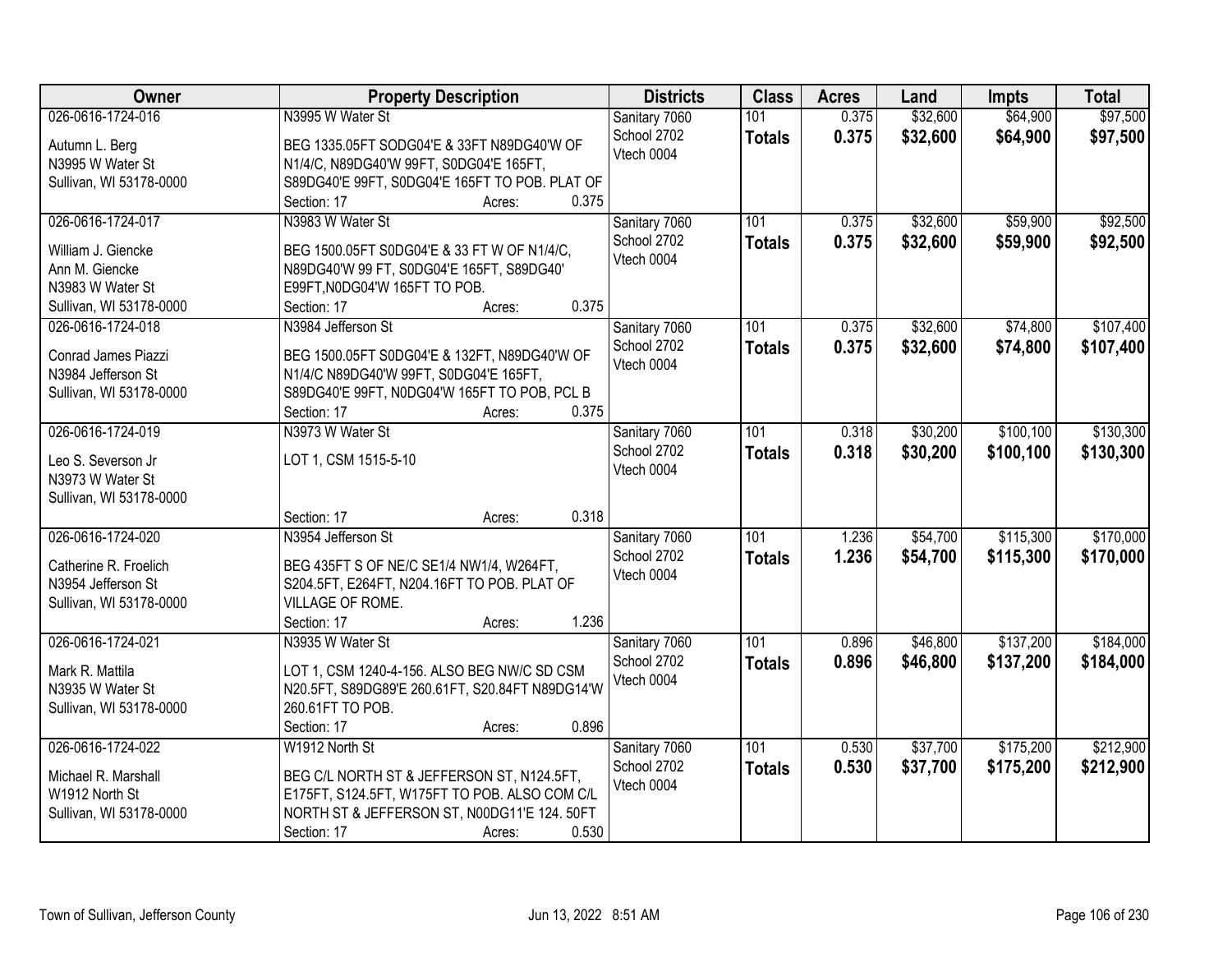| Owner                              |                                                                              | <b>Property Description</b> |       | <b>Districts</b>          | <b>Class</b>  | <b>Acres</b> | Land     | <b>Impts</b>    | <b>Total</b> |
|------------------------------------|------------------------------------------------------------------------------|-----------------------------|-------|---------------------------|---------------|--------------|----------|-----------------|--------------|
| 026-0616-1724-023                  | N3907 W Water St                                                             |                             |       | Sanitary 7060             | 101           | 0.900        | \$46,900 | \$2,500         | \$49,400     |
| Sharon L. Revolinski               | BEG C/L MILWAUKEE ST & JEFFERSON ST, N198FT,                                 |                             |       | School 2702<br>Vtech 0004 | <b>Totals</b> | 0.900        | \$46,900 | \$2,500         | \$49,400     |
| Michael J. Revolinski              | E198FT S198FT, W198FT TO POB.                                                |                             |       |                           |               |              |          |                 |              |
| 1608 S 9th St                      |                                                                              |                             |       |                           |               |              |          |                 |              |
| Watertown, WI 53904                | Section: 17                                                                  | Acres:                      | 0.900 |                           |               |              |          |                 |              |
| 026-0616-1724-024                  | N3970 Jefferson St                                                           |                             |       | Sanitary 7060             | 101           | 0.318        | \$30,200 | \$101,400       | \$131,600    |
| Roger C. Peot                      | LOT 2, CSM 1515-5-10.                                                        |                             |       | School 2702               | <b>Totals</b> | 0.318        | \$30,200 | \$101,400       | \$131,600    |
| Angela Ritonia Peot                |                                                                              |                             |       | Vtech 0004                |               |              |          |                 |              |
| W340 S2401 County Rd C             |                                                                              |                             |       |                           |               |              |          |                 |              |
| Oconomowoc, WI 53066-0000          | Section: 17                                                                  | Acres:                      | 0.318 |                           |               |              |          |                 |              |
| 026-0616-1724-025                  | N3923 W Water St                                                             |                             |       | Sanitary 7060             | 101           | 0.348        | \$31,700 | \$162,900       | \$194,600    |
|                                    |                                                                              |                             |       | School 2702               | <b>Totals</b> | 0.348        | \$31,700 | \$162,900       | \$194,600    |
| Waylon Burbach<br>N3923 W Water St | LOT 4, CSM 1404-4-429, DOC 768144.                                           |                             |       | Vtech 0004                |               |              |          |                 |              |
| Sullivan, WI 53178-0000            |                                                                              |                             |       |                           |               |              |          |                 |              |
|                                    | Section: 17                                                                  | Acres:                      | 0.348 |                           |               |              |          |                 |              |
| 026-0616-1724-026                  | N3928 Jefferson St                                                           |                             |       | Sanitary 7060             | 101           | 0.230        | \$25,800 | \$156,900       | \$182,700    |
|                                    |                                                                              |                             |       | School 2702               |               | 0.230        | \$25,800 | \$156,900       | \$182,700    |
| Roger A. Loether                   | LOT 3, CSM 1404-4-429.                                                       |                             |       | Vtech 0004                | <b>Totals</b> |              |          |                 |              |
| Linda L. Loether                   |                                                                              |                             |       |                           |               |              |          |                 |              |
| N3928 Jefferson St                 |                                                                              |                             |       |                           |               |              |          |                 |              |
| Sullivan, WI 53178-0000            | Section: 17                                                                  | Acres:                      | 0.230 |                           |               |              |          |                 |              |
| 026-0616-1724-027                  | Staude Rd                                                                    |                             |       | Sanitary 7060             | 104           | 6.473        | \$1,700  | $\overline{50}$ | \$1,700      |
| Megan A. Holcomb                   | BEG NW/C SE1/4 NW1/4, E792FT S415.14FT, W132FT                               |                             |       | School 2702               | <b>Totals</b> | 6.473        | \$1,700  | \$0             | \$1,700      |
| Adam M. Holcomb                    | N2.50FT, W70FT, S118FT, W590FT, N TO POB. EX                                 |                             |       | Vtech 0004                |               |              |          |                 |              |
| W1952 Staude Rd                    | COM INT LIBERTY ST & STAUDE RD, N89DG57'W                                    |                             |       |                           |               |              |          |                 |              |
| Sullivan, WI 53178-0000            | Section: 17                                                                  | Acres:                      | 6.473 |                           |               |              |          |                 |              |
| 026-0616-1724-028                  | Prairie Ridge Ln                                                             |                             |       | Sanitary 7060             | 101           | 1.002        | \$40,000 | $\overline{60}$ | \$40,000     |
|                                    |                                                                              |                             |       | School 2702               | <b>Totals</b> | 1.002        | \$40,000 | \$0             | \$40,000     |
| Isaiah Butler<br>Samantha Schultz  | LOT 10, PRAIRIE RIDGE. ALSO 1/35TH INT IN<br>OUTLOTS 1,2 & 4, PRAIRIE RIDGE. |                             |       | Vtech 0004                |               |              |          |                 |              |
| 200 Pinncle Dr                     |                                                                              |                             |       |                           |               |              |          |                 |              |
| Lake Mills, WI 53551-0000          | Section: 17                                                                  | Acres:                      | 1.002 |                           |               |              |          |                 |              |
| 026-0616-1724-029                  | Prairie Ridge Ln                                                             |                             |       | Sanitary 7060             | 101           | 1.016        | \$40,000 | $\overline{50}$ | \$40,000     |
|                                    |                                                                              |                             |       | School 2702               | <b>Totals</b> | 1.016        | \$40,000 | \$0             | \$40,000     |
| A&T Holdings, LLC                  | LOT 11, PRAIRIE RIDGE. ALSO 1/35TH INT IN                                    |                             |       | Vtech 0004                |               |              |          |                 |              |
| 1617 Dover Dr Unit 14              | OUTLOTS 1,2 & 4, PRAIRIE RIDGE.                                              |                             |       |                           |               |              |          |                 |              |
| Waukesha, WI 53186-0000            |                                                                              |                             |       |                           |               |              |          |                 |              |
|                                    | Section: 17                                                                  | Acres:                      | 1.016 |                           |               |              |          |                 |              |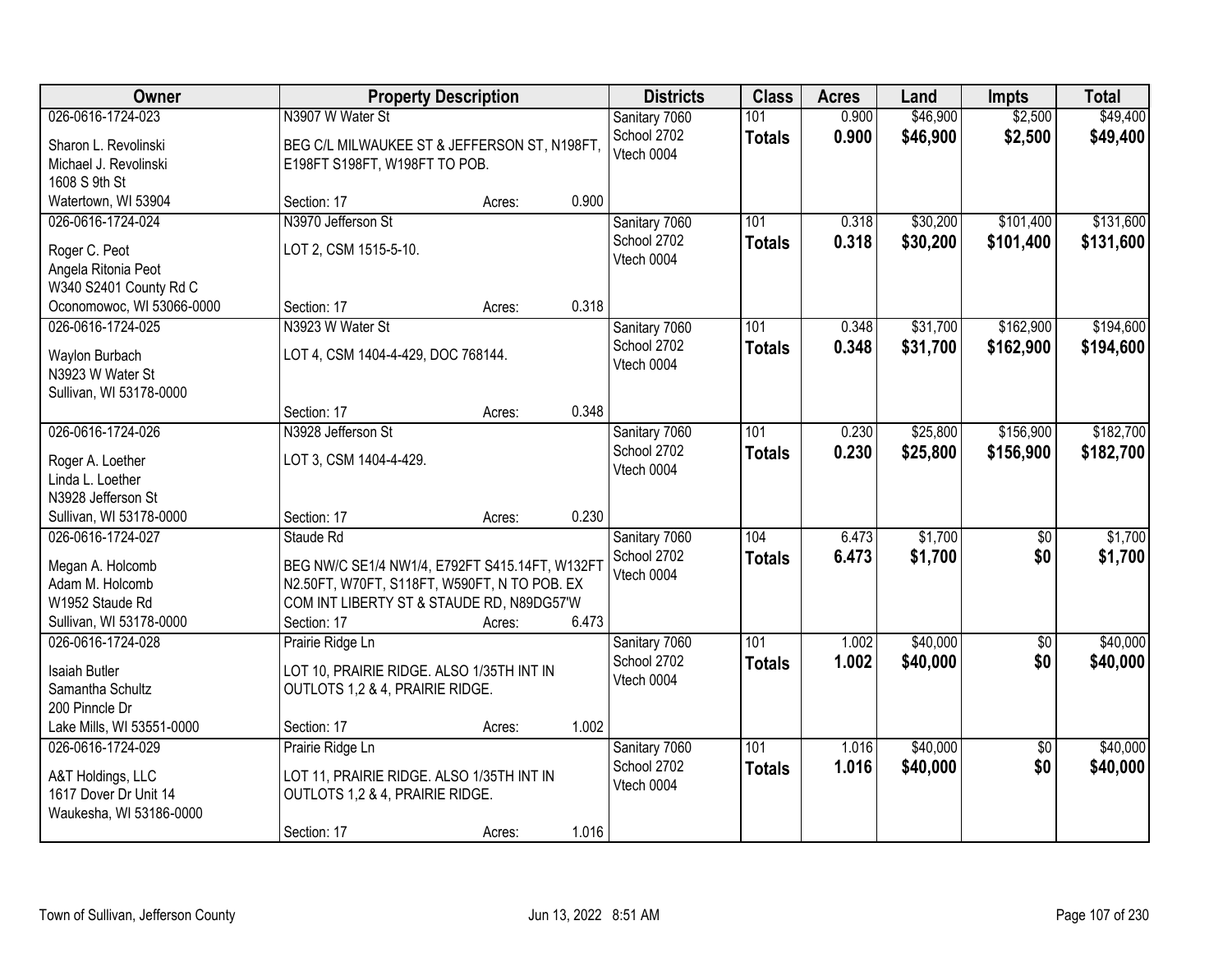| Owner                                      |                                                                              | <b>Property Description</b> |       | <b>Districts</b>             | <b>Class</b>     | <b>Acres</b> | Land            | <b>Impts</b>    | <b>Total</b>    |
|--------------------------------------------|------------------------------------------------------------------------------|-----------------------------|-------|------------------------------|------------------|--------------|-----------------|-----------------|-----------------|
| 026-0616-1724-030                          | N3908 Prairie Ridge Ln                                                       |                             |       | Sanitary 7060                | 101              | 1.087        | \$25,500        | \$198,400       | \$223,900       |
| Kerry J Rogers Trust                       | LOT 12, PRAIRIE RIDGE. ALSO 1/35TH INT IN                                    |                             |       | School 2702                  | <b>Totals</b>    | 1.087        | \$25,500        | \$198,400       | \$223,900       |
| Lisa A Rogers Trust                        | OUTLOTS 1,2 & 4, PRAIRIE RIDGE.                                              |                             |       | Vtech 0004                   |                  |              |                 |                 |                 |
| N3908 Prairie Ridge Ln                     |                                                                              |                             |       |                              |                  |              |                 |                 |                 |
| Helenville, WI 53137-0000                  | Section: 17                                                                  | Acres:                      | 1.087 |                              |                  |              |                 |                 |                 |
| 026-0616-1724-031                          | Prairie Ridge Ln                                                             |                             |       | Sanitary 7060                | 101              | 1.001        | \$40,000        | \$0             | \$40,000        |
|                                            |                                                                              |                             |       | School 2702                  | <b>Totals</b>    | 1.001        | \$40,000        | \$0             | \$40,000        |
| Luebke Properties, LLC                     | LOT 13, PRAIRIE RIDGE. ALSO 1/35TH INT IN                                    |                             |       | Vtech 0004                   |                  |              |                 |                 |                 |
| N3996 W Water St                           | OUTLOTS 1,2 & 4, PRAIRIE RIDGE.                                              |                             |       |                              |                  |              |                 |                 |                 |
| Sullivan, WI 53178-0000                    | Section: 17                                                                  |                             | 1.001 |                              |                  |              |                 |                 |                 |
| 026-0616-1724-032                          |                                                                              | Acres:                      |       |                              | 101              | 1.000        | \$40,000        | \$0             | \$40,000        |
|                                            | Prairie Ridge Ln                                                             |                             |       | Sanitary 7060<br>School 2702 |                  |              |                 |                 |                 |
| Kari L. Boos                               | LOT 14, PRAIRIE RIDGE. ALSO 1/35TH INT IN                                    |                             |       | Vtech 0004                   | <b>Totals</b>    | 1.000        | \$40,000        | \$0             | \$40,000        |
| 715 E Reinel St Apt 5                      | OUTLOTS 1,2 & 4, PRAIRIE RIDGE.                                              |                             |       |                              |                  |              |                 |                 |                 |
| Jefferson, WI 53549-0000                   |                                                                              |                             |       |                              |                  |              |                 |                 |                 |
|                                            | Section: 17                                                                  | Acres:                      | 1.000 |                              |                  |              |                 |                 |                 |
| 026-0616-1724-033                          | W1954 Meyer Ct                                                               |                             |       | Sanitary 7060                | 101              | 1.000        | \$40,000        | \$313,100       | \$353,100       |
| <b>Bryan Eisner</b>                        | LOT 15, PRAIRIE RIDGE. ALSO 1/35TH INT IN                                    |                             |       | School 2702                  | <b>Totals</b>    | 1.000        | \$40,000        | \$313,100       | \$353,100       |
| Michelle Eisner                            | OUTLOTS 1,2 & 4, PRAIRIE RIDGE.                                              |                             |       | Vtech 0004                   |                  |              |                 |                 |                 |
| W1954 Meyer Ct                             |                                                                              |                             |       |                              |                  |              |                 |                 |                 |
| Helenville, WI 53137-0000                  | Section: 17                                                                  | Acres:                      | 1.000 |                              |                  |              |                 |                 |                 |
| 026-0616-1724-034                          | W1965 Meyer Ct                                                               |                             |       | Sanitary 7060                | 101              | 1.000        | \$40,000        | \$230,100       | \$270,100       |
|                                            |                                                                              |                             |       | School 2702                  | <b>Totals</b>    | 1.000        | \$40,000        | \$230,100       | \$270,100       |
| <b>Brent Tucker</b><br>Andrea Furby-Tucker | LOT 19, PRAIRIE RIDGE. ALSO 1/35TH INT IN<br>OUTLOTS 1,2 & 4, PRAIRIE RIDGE. |                             |       | Vtech 0004                   |                  |              |                 |                 |                 |
| W220 N3339 Springdale Rd                   |                                                                              |                             |       |                              |                  |              |                 |                 |                 |
| Pewaukee, WI 53072-0000                    | Section: 17                                                                  | Acres:                      | 1.000 |                              |                  |              |                 |                 |                 |
| 026-0616-1731-000                          | N3883 West St                                                                |                             |       | Sanitary 7060                | $\overline{101}$ | 0.900        | \$46,900        | \$80,700        | \$127,600       |
|                                            |                                                                              |                             |       | School 2702                  | <b>Totals</b>    | 0.900        | \$46,900        | \$80,700        | \$127,600       |
| Lee Salzwedel                              | BEG 330FT N OF C/L OF MAIN ST & WEST ST, W                                   |                             |       | Vtech 0004                   |                  |              |                 |                 |                 |
| N3883 West St                              | 264FT, N 148.50FT, E 264FT, S TO POB. PLAT OF                                |                             |       |                              |                  |              |                 |                 |                 |
| Sullivan, WI 53178-0000                    | VILLAGE OF ROME.                                                             |                             |       |                              |                  |              |                 |                 |                 |
|                                            | Section: 17                                                                  | Acres:                      | 0.900 |                              |                  |              |                 |                 |                 |
| 026-0616-1731-001                          | West St                                                                      |                             |       | Sanitary 7060                | 304              | 2.730        | $\overline{50}$ | $\overline{30}$ | $\overline{50}$ |
| Town of Sullivan                           | BEG 143.75FT N OF NW/C MAIN & WEST ST, W                                     |                             |       | School 2702                  | <b>Totals</b>    | 2.730        | \$0             | \$0             | \$0             |
| Town Garage                                | 237.70FT, S 53 FT, W102.35FT, N66FT, W 165FT, N                              |                             |       | Vtech 0004                   |                  |              |                 |                 |                 |
| N3866 West St                              | 282.38FT, E 270.70 FT, S 150.38FT, E 237.70FT, S                             |                             |       |                              |                  |              |                 |                 |                 |
| Sullivan, WI 53178-0000                    | Section: 17                                                                  | Acres:                      | 2.730 |                              |                  |              |                 |                 |                 |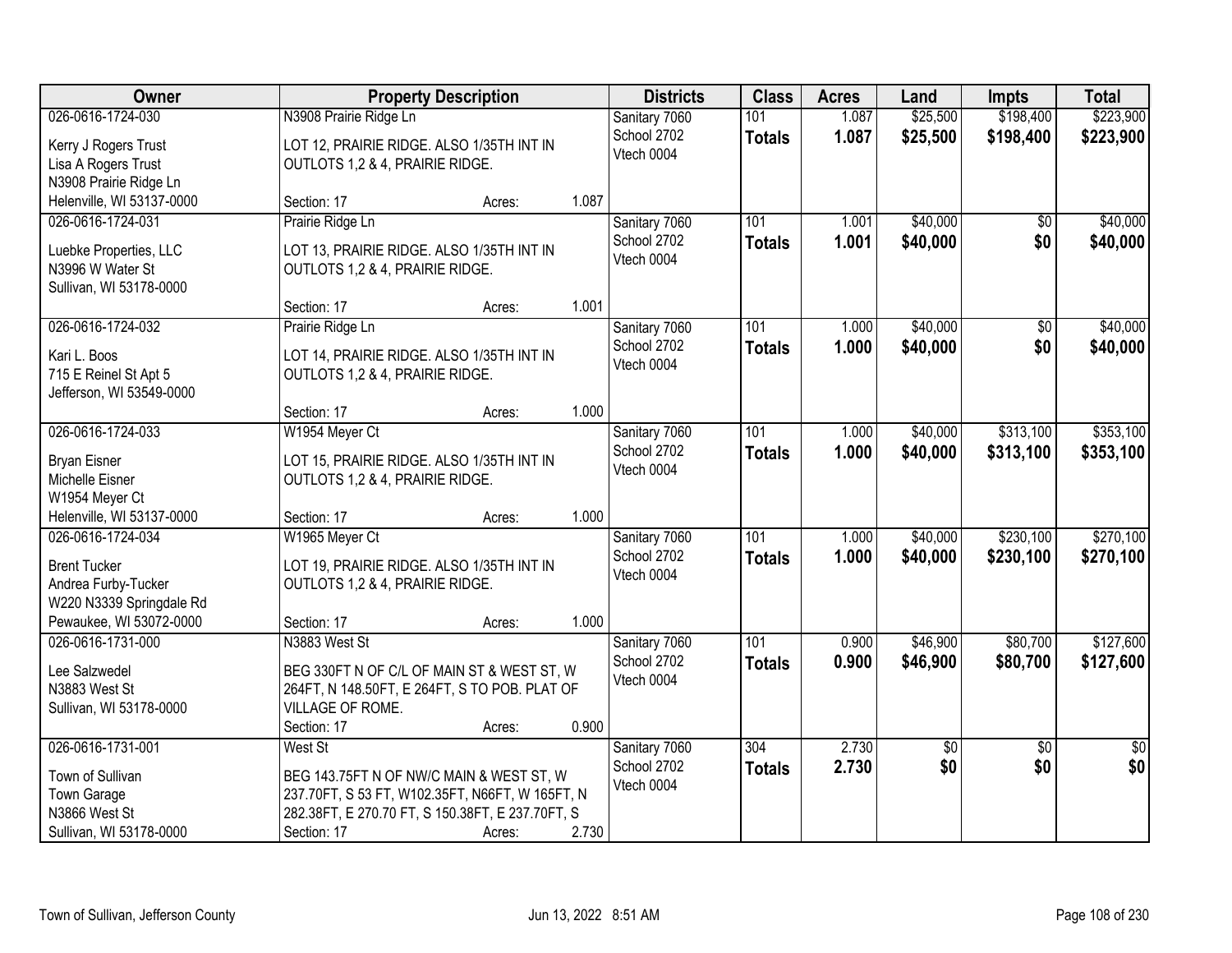| Owner                         | <b>Property Description</b>                      | <b>Districts</b> | <b>Class</b>  | <b>Acres</b> | Land        | <b>Impts</b>    | <b>Total</b>  |
|-------------------------------|--------------------------------------------------|------------------|---------------|--------------|-------------|-----------------|---------------|
| 026-0616-1731-002             | W1996 Main St                                    | Sanitary 7060    | 101           | 0.650        | \$40,700    | \$185,400       | \$226,100     |
| Daniel D. Peters              | BEG AT INTERS OF C/L MAIN ST & W/L NE1/4 SW1/4.  | School 2702      | <b>Totals</b> | 0.650        | \$40,700    | \$185,400       | \$226,100     |
| W1996 County Rd F             | E 132FT, N132FT, E33FT, N66FT, W165FT S198FT TO  | Vtech 0004       |               |              |             |                 |               |
| Helenville, WI 53137-0000     | POB. PLAT OF VIL OF ROME.                        |                  |               |              |             |                 |               |
|                               | 0.650<br>Section: 17<br>Acres:                   |                  |               |              |             |                 |               |
| 026-0616-1731-003             | W1984 Main St                                    | Sanitary 7060    | 304           | 0.300        | \$0         | $\overline{50}$ | \$0           |
|                               |                                                  | School 2702      | <b>Totals</b> | 0.300        | \$0         | \$0             | \$0           |
| Town of Sullivan              | BEG 297FT W OF C/L MAIN & WEST ST, N 132FT, W    | Vtech 0004       |               |              |             |                 |               |
| <b>Historical Society</b>     | 99FT, S 132FT, E TO POB. PLAT OF VILLAGE OF      |                  |               |              |             |                 |               |
| N3866 West St                 | ROME.                                            |                  |               |              |             |                 |               |
| Sullivan, WI 53178-0000       | 0.300<br>Section: 17<br>Acres:                   |                  |               |              |             |                 |               |
| 026-0616-1731-004             | W1976 Main St                                    | Sanitary 7060    | 101           | 0.420        | \$34,200    | \$150,800       | \$185,000     |
| Ardys L. Kramer               | BEG 270.70FT W OF INTERS OF MAIN & WEST ST IN    | School 2702      | <b>Totals</b> | 0.420        | \$34,200    | \$150,800       | \$185,000     |
| Gary J. Kramer                | NE1/4 SW1/4, N 185FT, E 100FT, S 185FT, W 100FT  | Vtech 0004       |               |              |             |                 |               |
| W1976 Main St                 | TO POB. PLAT OF VILLAGE OF ROME.                 |                  |               |              |             |                 |               |
| Sullivan, WI 53178-0000       | 0.420<br>Section: 17<br>Acres:                   |                  |               |              |             |                 |               |
| 026-0616-1731-005             | N3865 West St                                    | Sanitary 7060    | 101           | 0.454        | \$35,400    | \$107,600       | \$143,000     |
|                               |                                                  | School 2702      |               |              |             |                 |               |
| Courtney Lange                | BEG NW/C INTERS MAIN ST & WEST ST, VILL OF       |                  | <b>Totals</b> | 0.454        | \$35,400    | \$107,600       | \$143,000     |
| N3865 West St                 | ROME, N143.75FT, N89DG40'W 137.70FT S143.75FT,   | Vtech 0004       |               |              |             |                 |               |
| Sullivan, WI 53178-0000       | E137.70FT TO POB.                                |                  |               |              |             |                 |               |
|                               | 0.454<br>Section: 17<br>Acres:                   |                  |               |              |             |                 |               |
| 026-0616-1731-006             | W1965 Main St                                    | Sanitary 7060    | 101           | 0.506        | \$37,100    | \$86,300        | \$123,400     |
|                               |                                                  | School 2702      | <b>Totals</b> | 0.506        | \$37,100    | \$86,300        | \$123,400     |
| Daniel A. Gaffner             | BEG C/L OF MAIN & WEST ST, S 165FT, W 132FT, N   | Vtech 0004       |               |              |             |                 |               |
| W1965 Main St                 | 165FT, E TO POB. PLAT OF VILLAGE OF ROME. ALSO   |                  |               |              |             |                 |               |
| Sullivan, WI 53178-0000       | COM W1/4/C, N89DG40'E 1320.32FT, S00DG02 'W      |                  |               |              |             |                 |               |
|                               | 0.506<br>Section: 17<br>Acres:                   |                  |               |              |             |                 |               |
| 026-0616-1731-007             | W1983 Main St                                    | Sanitary 7060    | 304           | 0.940        | $\sqrt{50}$ | $\sqrt{6}$      | $\frac{1}{6}$ |
| St Lukes Evangelical Lutheran | BEG AT C/L MAIN ST 132FT W OF C/L WEST ST,       | School 2702      | <b>Totals</b> | 0.940        | \$0         | \$0             | \$0           |
| Church                        | VILLAGE OF ROME, S 165FT, W 247.50FT, N 165FT, E | Vtech 0004       |               |              |             |                 |               |
| W1956 Main St                 | TO POB.                                          |                  |               |              |             |                 |               |
| Sullivan, WI 53178-0000       | 0.940<br>Section: 17<br>Acres:                   |                  |               |              |             |                 |               |
| 026-0616-1731-008             | W1993 County Rd F                                | Sanitary 7060    | 101           | 0.560        | \$38,500    | \$107,200       | \$145,700     |
|                               |                                                  | School 2702      | <b>Totals</b> | 0.560        | \$38,500    | \$107,200       | \$145,700     |
| <b>Balliet Trust</b>          | PT OF NE1/4 SW1/4, BEG IN C/L MAIN ST & PALMYRA  | Vtech 0004       |               |              |             |                 |               |
| W1654 County Rd F             | RD, S 165FT, E 148.50FT, N 165FT, W TO POB. PLAT |                  |               |              |             |                 |               |
| Sullivan, WI 53178-0000       | OF VILLAGE OF ROME.                              |                  |               |              |             |                 |               |
|                               | 0.560<br>Section: 17<br>Acres:                   |                  |               |              |             |                 |               |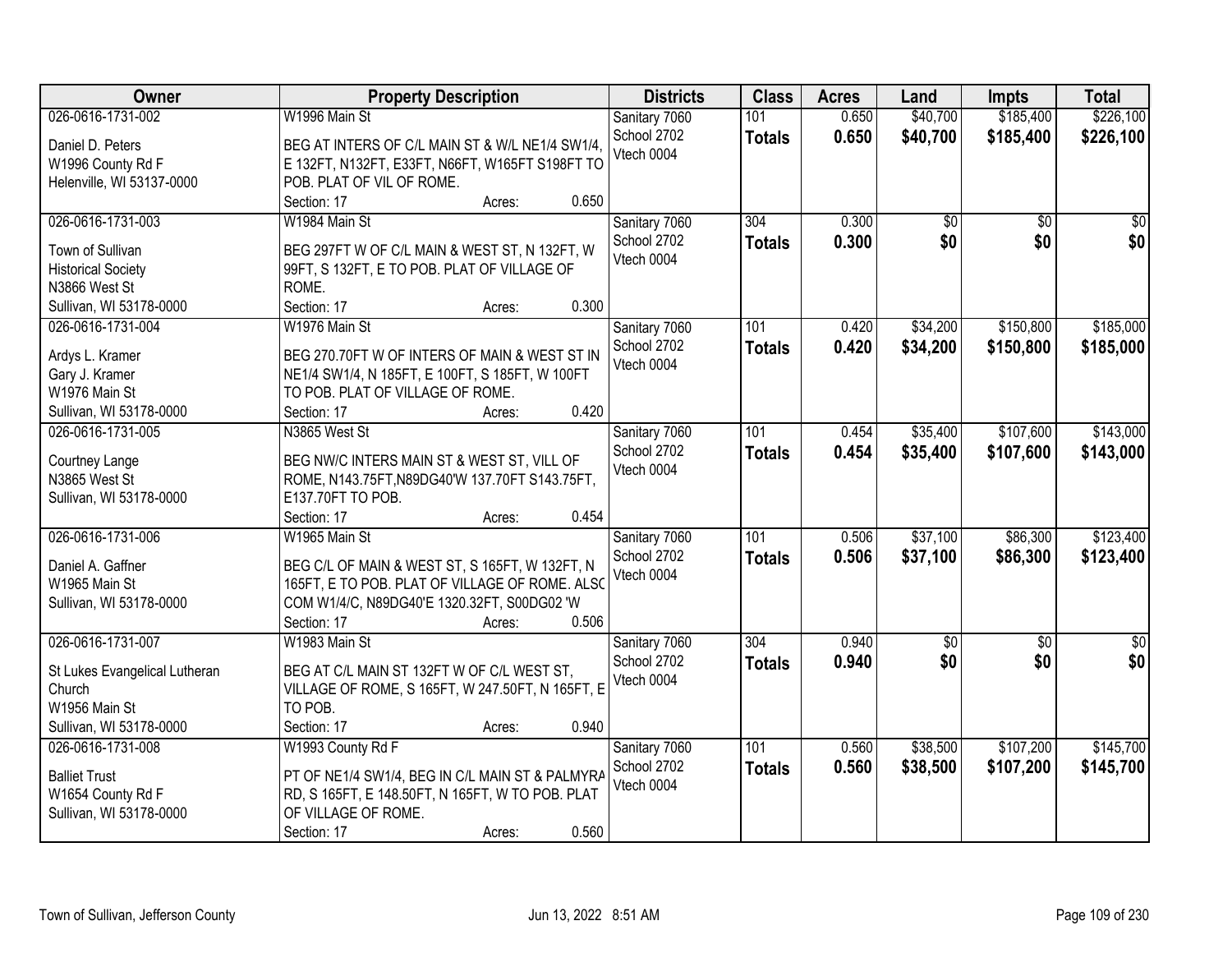| Owner                                       | <b>Property Description</b>                                                            | <b>Districts</b> | <b>Class</b>  | <b>Acres</b> | Land            | <b>Impts</b>    | <b>Total</b>     |
|---------------------------------------------|----------------------------------------------------------------------------------------|------------------|---------------|--------------|-----------------|-----------------|------------------|
| 026-0616-1731-009                           | N3808 County Rd F                                                                      | Sanitary 7060    | 101           | 0.626        | \$37,400        | \$133,100       | \$170,500        |
| Darrell J. Sersch                           | COM W1/4/C, N89DG40'E 1320. 32FT, S00DG02'W                                            | School 2702      | 104           | 1.664        | \$400           | \$0             | \$400            |
| Nancy J. Sersch                             | 835.63FT, N89DG25'E 34.16FT TO POB, N89DG25'E                                          | Vtech 0004       | <b>Totals</b> | 2.290        | \$37,800        | \$133,100       | \$170,900        |
| N3808 County Rd F                           | 241.72FT, S00DG10' W 355.04FT, S89DG50'W 49.57                                         |                  |               |              |                 |                 |                  |
| Helenville, WI 53137-0000                   | 2.290<br>Section: 17<br>Acres:                                                         |                  |               |              |                 |                 |                  |
| 026-0616-1731-010                           | N3809 Liberty St                                                                       | Sanitary 7060    | 101           | 0.750        | \$43,200        | \$107,900       | \$151,100        |
|                                             |                                                                                        | School 2702      | <b>Totals</b> | 0.750        | \$43,200        | \$107,900       | \$151,100        |
| Scott A. Ley<br>N3809 Liberty St            | LOTS 9-10-11 & 12, BLK 12, PLAT OF VILLAGE OF<br>ROME. ALSO N33FT OF VAC SOUTH ST ADJ. | Vtech 0004       |               |              |                 |                 |                  |
| Sullivan, WI 53178-0000                     |                                                                                        |                  |               |              |                 |                 |                  |
|                                             | 0.750<br>Section: 17<br>Acres:                                                         |                  |               |              |                 |                 |                  |
| 026-0616-1731-011                           | N3815 Liberty St                                                                       | Sanitary 7060    | 101           | 0.600        | \$39,500        | \$127,900       | \$167,400        |
|                                             |                                                                                        | School 2702      | <b>Totals</b> | 0.600        | \$39,500        | \$127,900       | \$167,400        |
| Brian D. Lev                                | LOTS 7&14, BLK 12, LOTS 8&13, BLK 12, PLAT OF                                          | Vtech 0004       |               |              |                 |                 |                  |
| Shawna L. Ley                               | VILLAGE OF ROME.                                                                       |                  |               |              |                 |                 |                  |
| N3815 Liberty St<br>Sullivan, WI 53178-0000 | 0.600<br>Section: 17<br>Acres:                                                         |                  |               |              |                 |                 |                  |
| 026-0616-1731-012                           | N3823 Liberty St                                                                       | Sanitary 7060    | 101           | 0.300        | \$29,300        | \$94,200        | \$123,500        |
|                                             |                                                                                        | School 2702      |               |              |                 |                 |                  |
| Donald W. Pinnow                            | LOTS 6&15, BLK 12, PLAT OF VILLAGE OF ROME.                                            | Vtech 0004       | <b>Totals</b> | 0.300        | \$29,300        | \$94,200        | \$123,500        |
| Kimberly S. Pinnow                          |                                                                                        |                  |               |              |                 |                 |                  |
| 20988 County Rt 59                          |                                                                                        |                  |               |              |                 |                 |                  |
| Dexter, NY 13634-0000                       | 0.300<br>Section: 17<br>Acres:                                                         |                  |               |              |                 |                 |                  |
| 026-0616-1731-013                           | N3831 Liberty St                                                                       | Sanitary 7060    | 101           | 0.240        | \$26,300        | \$109,800       | \$136,100        |
| James A. Hargan                             | BEG SE/C LOT 5, BLK 12, N99FT, W113FT, S99FT,                                          | School 2702      | <b>Totals</b> | 0.240        | \$26,300        | \$109,800       | \$136,100        |
| Heidi J. Hargan                             | E113FT TO POB, PLAT OF VILLAGE OF ROME.                                                | Vtech 0004       |               |              |                 |                 |                  |
| N3831 Liberty St                            |                                                                                        |                  |               |              |                 |                 |                  |
| Sullivan, WI 53178-0000                     | 0.240<br>Section: 17<br>Acres:                                                         |                  |               |              |                 |                 |                  |
| 026-0616-1731-014                           | N3832 West St                                                                          | Sanitary 7060    | 304           | 0.130        | $\overline{50}$ | $\overline{50}$ | $\overline{\$0}$ |
| Town of Sullivan                            | W 85FT OF LOT 16, BLK 12, VILLAGE OF ROME.                                             | School 2702      | <b>Totals</b> | 0.130        | \$0             | \$0             | \$0              |
| N3832 West St                               |                                                                                        | Vtech 0004       |               |              |                 |                 |                  |
| Sullivan, WI 53178-0000                     |                                                                                        |                  |               |              |                 |                 |                  |
|                                             | 0.130<br>Section: 17<br>Acres:                                                         |                  |               |              |                 |                 |                  |
| 026-0616-1731-015                           | W1955 Main St                                                                          | Sanitary 7060    | 101           | 0.352        | \$31,800        | \$317,200       | \$349,000        |
|                                             |                                                                                        | School 2702      | <b>Totals</b> | 0.352        | \$31,800        | \$317,200       | \$349,000        |
| Dean Scott Yost                             | LOT 1 & W18FT OF LOT 2, W 85FT OF LOT 17, BLK 12                                       | Vtech 0004       |               |              |                 |                 |                  |
| Cory Lynn (Wheaton Yost                     | VILLAGE OF ROME.                                                                       |                  |               |              |                 |                 |                  |
| W1955 Main St                               |                                                                                        |                  |               |              |                 |                 |                  |
| Sullivan, WI 53178-0000                     | 0.352<br>Section: 17<br>Acres:                                                         |                  |               |              |                 |                 |                  |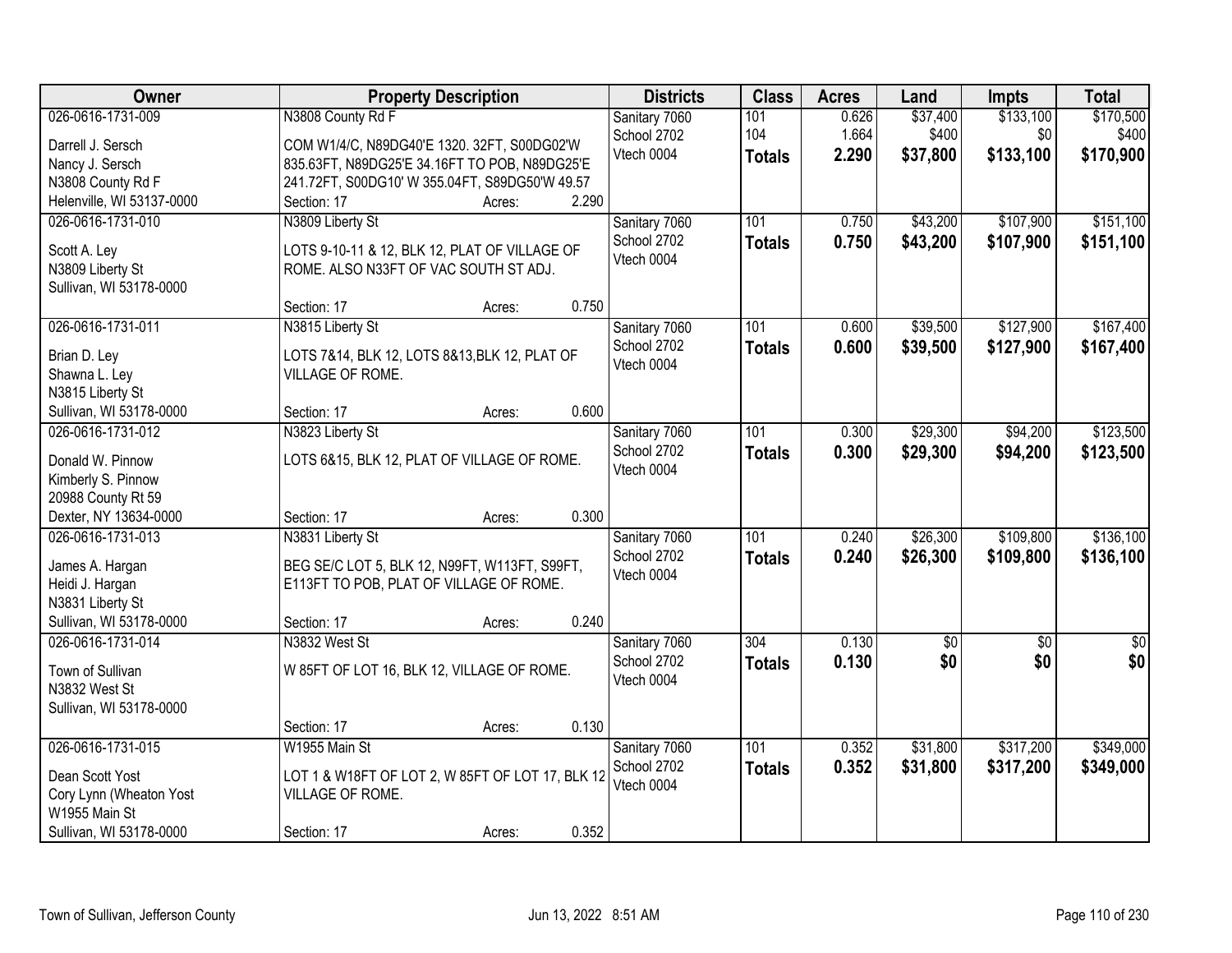| Owner                         |                                                  | <b>Property Description</b> |       | <b>Districts</b> | <b>Class</b>  | <b>Acres</b> | Land        | <b>Impts</b>    | <b>Total</b>    |
|-------------------------------|--------------------------------------------------|-----------------------------|-------|------------------|---------------|--------------|-------------|-----------------|-----------------|
| 026-0616-1731-016             | W1945 Main St                                    |                             |       | Sanitary 7060    | 101           | 0.400        | \$33,500    | \$136,600       | \$170,100       |
| Shirley A. Zehms              | LOT 3 & E48FT OF LOT 2. N1/2 LOT 4 & E14FT OF    |                             |       | School 2702      | <b>Totals</b> | 0.400        | \$33,500    | \$136,600       | \$170,100       |
| W1945 Main St                 | N1/2 LOT 17, BLK 12, PLAT OF VILLAGE OF ROME.    |                             |       | Vtech 0004       |               |              |             |                 |                 |
| Sullivan, WI 53178-0000       |                                                  |                             |       |                  |               |              |             |                 |                 |
|                               | Section: 17                                      | Acres:                      | 0.400 |                  |               |              |             |                 |                 |
| 026-0616-1731-017             | W1956 Main St                                    |                             |       | Sanitary 7060    | 304           | 0.450        | \$0         | $\overline{50}$ | $\overline{50}$ |
| St Lukes Evangelical Lutheran | LOTS 12,13,14, BLK 1, PLAT OF VILLAGE OF ROME.   |                             |       | School 2702      | <b>Totals</b> | 0.450        | \$0         | \$0             | \$0             |
| Church                        |                                                  |                             |       | Vtech 0004       |               |              |             |                 |                 |
| W1956 Main St                 |                                                  |                             |       |                  |               |              |             |                 |                 |
| Sullivan, WI 53178-0000       | Section: 17                                      | Acres:                      | 0.450 |                  |               |              |             |                 |                 |
| 026-0616-1731-018             | N3866 West St                                    |                             |       | Sanitary 7060    | 304           | 1.370        | $\sqrt{50}$ | $\overline{50}$ | $\overline{30}$ |
| Town of Sullivan              | LOTS 1 & 11, BLK 1, PLAT OF VILLAGE OF ROME.     |                             |       | School 2702      | <b>Totals</b> | 1.370        | \$0         | \$0             | \$0             |
| N3866 West St                 |                                                  |                             |       | Vtech 0004       |               |              |             |                 |                 |
| Sullivan, WI 53178-0000       |                                                  |                             |       |                  |               |              |             |                 |                 |
|                               | Section: 17                                      | Acres:                      | 1.370 |                  |               |              |             |                 |                 |
| 026-0616-1731-019             | N3881 Liberty St                                 |                             |       | Sanitary 7060    | 101           | 0.525        | \$37,600    | \$92,400        | \$130,000       |
| Lynn R Zimmerman Trust        | LOTS 2,3,9,10, BLK 1, PLAT OF VILLAGE OF ROME.   |                             |       | School 2702      | <b>Totals</b> | 0.525        | \$37,600    | \$92,400        | \$130,000       |
| N2261 Frommader Rd            |                                                  |                             |       | Vtech 0004       |               |              |             |                 |                 |
| Fort Atkinson, WI 53538-0000  |                                                  |                             |       |                  |               |              |             |                 |                 |
|                               | Section: 17                                      | Acres:                      | 0.525 |                  |               |              |             |                 |                 |
| 026-0616-1731-020             | W1947 Milwaukee St                               |                             |       | Sanitary 7060    | 101           | 0.750        | \$43,200    | \$101,800       | \$145,000       |
| Chad W. Mengel                | LOTS 4,5,6,7,8, BLK 1, PLAT OF VILLAGE OF ROME,  |                             |       | School 2702      | <b>Totals</b> | 0.750        | \$43,200    | \$101,800       | \$145,000       |
| Carrie A. Mengel              |                                                  |                             |       | Vtech 0004       |               |              |             |                 |                 |
| W1947 Milwaukee St            |                                                  |                             |       |                  |               |              |             |                 |                 |
| Sullivan, WI 53178-0000       | Section: 17                                      | Acres:                      | 0.750 |                  |               |              |             |                 |                 |
| 026-0616-1731-021             | N3897 Jefferson St                               |                             |       | Sanitary 7060    | 101           | 0.225        | \$25,500    | \$57,300        | \$82,800        |
| Donna S. Wedl                 | N 1/2 OF LOTS 8,9 & 10, BLK 2 PLAT OF VILLAGE OF |                             |       | School 2702      | <b>Totals</b> | 0.225        | \$25,500    | \$57,300        | \$82,800        |
| N3897 Jefferson St            | ROME.                                            |                             |       | Vtech 0004       |               |              |             |                 |                 |
| Sullivan, WI 53178-0000       |                                                  |                             |       |                  |               |              |             |                 |                 |
|                               | Section: 17                                      | Acres:                      | 0.225 |                  |               |              |             |                 |                 |
| 026-0616-1731-022             | N3891 Jefferson St                               |                             |       | Sanitary 7060    | 101           | 0.230        | \$25,800    | \$51,200        | \$77,000        |
| Carl A. Fiene                 | S 1/2 OF LOTS 8,9 &10, BLK 2, PLAT OF VILLAGE OF |                             |       | School 2702      | <b>Totals</b> | 0.230        | \$25,800    | \$51,200        | \$77,000        |
| Tamala L. Fiene               | ROME.                                            |                             |       | Vtech 0004       |               |              |             |                 |                 |
| N3891 Jefferson St            |                                                  |                             |       |                  |               |              |             |                 |                 |
| Sullivan, WI 53178-0000       | Section: 17                                      | Acres:                      | 0.230 |                  |               |              |             |                 |                 |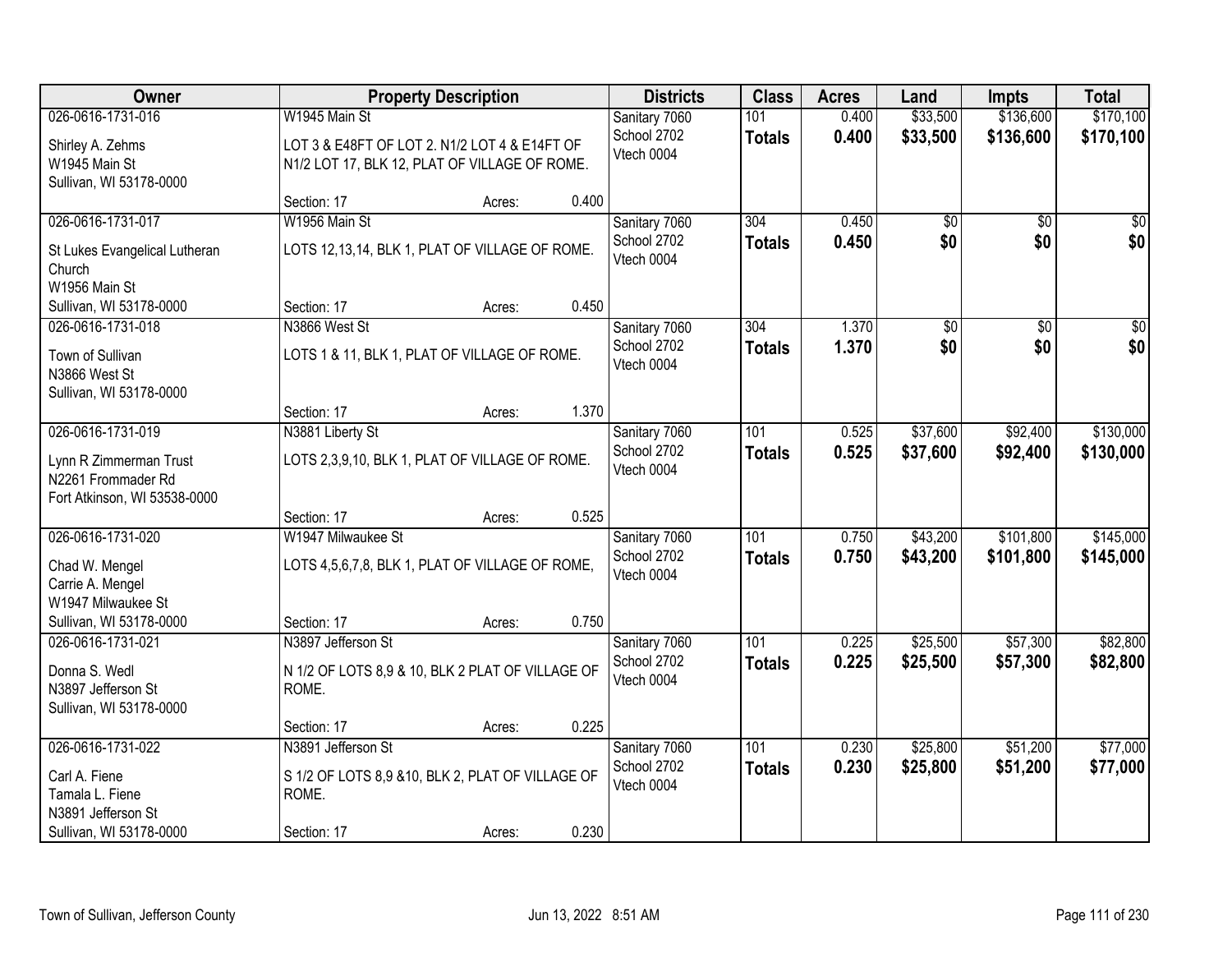| Owner                                  |                                                                                      | <b>Property Description</b> |       | <b>Districts</b> | <b>Class</b>     | <b>Acres</b> | Land     | Impts     | <b>Total</b> |
|----------------------------------------|--------------------------------------------------------------------------------------|-----------------------------|-------|------------------|------------------|--------------|----------|-----------|--------------|
| 026-0616-1731-023                      | N3883 Jefferson St                                                                   |                             |       | Sanitary 7060    | 101              | 0.600        | \$39,500 | \$130,500 | \$170,000    |
| Shirley L. Boos                        | LOTS 6,7,11&12, BLK 2, PLAT OF VILLAGE OF ROME.                                      |                             |       | School 2702      | <b>Totals</b>    | 0.600        | \$39,500 | \$130,500 | \$170,000    |
| N3883 Jefferson St                     |                                                                                      |                             |       | Vtech 0004       |                  |              |          |           |              |
| Sullivan, WI 53178-0000                |                                                                                      |                             |       |                  |                  |              |          |           |              |
|                                        | Section: 17                                                                          | Acres:                      | 0.600 |                  |                  |              |          |           |              |
| 026-0616-1731-024                      | N3877 Jefferson St                                                                   |                             |       | Sanitary 7060    | 101              | 0.375        | \$32,600 | \$83,500  | \$116,100    |
| Roger E. Boos                          | LOTS 5, 13, N 1/2 LOT 14, BLK 2, PLAT OF VILLAGE                                     |                             |       | School 2702      | <b>Totals</b>    | 0.375        | \$32,600 | \$83,500  | \$116,100    |
| Judith A. Boos                         | OF ROME.                                                                             |                             |       | Vtech 0004       |                  |              |          |           |              |
| N3877 Jefferson St                     |                                                                                      |                             |       |                  |                  |              |          |           |              |
| Sullivan, WI 53178-0000                | Section: 17                                                                          | Acres:                      | 0.375 |                  |                  |              |          |           |              |
| 026-0616-1731-025                      | N3868 Liberty St                                                                     |                             |       | Sanitary 7060    | 101              | 0.300        | \$29,300 | \$159,300 | \$188,600    |
| Dale G. Tietz                          | LOTS 3 & 4, BLK 2, PLAT OF VILLAGE OF ROME.                                          |                             |       | School 2702      | <b>Totals</b>    | 0.300        | \$29,300 | \$159,300 | \$188,600    |
| Kim M. Tietz                           |                                                                                      |                             |       | Vtech 0004       |                  |              |          |           |              |
| N3881 Liberty St                       |                                                                                      |                             |       |                  |                  |              |          |           |              |
| Sullivan, WI 53178-0000                | Section: 17                                                                          | Acres:                      | 0.300 |                  |                  |              |          |           |              |
| 026-0616-1731-026                      | N3869 Jefferson St                                                                   |                             |       | Sanitary 7060    | 101              | 0.224        | \$25,500 | \$58,500  | \$84,000     |
| Thomas M. Geiger                       | S 1/2 LOT 14 & ALL OF LOT 15, BLK 2, PLAT OF                                         |                             |       | School 2702      | <b>Totals</b>    | 0.224        | \$25,500 | \$58,500  | \$84,000     |
| N2921 County Rd K                      | VILLAGE OF ROME.                                                                     |                             |       | Vtech 0004       |                  |              |          |           |              |
| Jefferson, WI 53549-0000               |                                                                                      |                             |       |                  |                  |              |          |           |              |
|                                        | Section: 17                                                                          | Acres:                      | 0.224 |                  |                  |              |          |           |              |
| 026-0616-1731-027                      | W1924 Main St                                                                        |                             |       | Sanitary 7060    | $\overline{101}$ | 0.190        | \$23,800 | \$156,600 | \$180,400    |
|                                        |                                                                                      |                             |       | School 2702      | <b>Totals</b>    | 0.190        | \$23,800 | \$156,600 | \$180,400    |
| Theodore E. Krauss<br>Sandra L. Krauss | E 50FT OF LOTS 16&17, BLK 2, PLAT OF VILLAGE OF<br>ROME.                             |                             |       | Vtech 0004       |                  |              |          |           |              |
| W1924 Main St                          |                                                                                      |                             |       |                  |                  |              |          |           |              |
| Sullivan, WI 53178-0000                | Section: 17                                                                          | Acres:                      | 0.190 |                  |                  |              |          |           |              |
| 026-0616-1731-028                      | W1934 Main St                                                                        |                             |       | Sanitary 7060    | 101              | 0.590        | \$39,200 | \$133,200 | \$172,400    |
|                                        |                                                                                      |                             |       | School 2702      | <b>Totals</b>    | 0.590        | \$39,200 | \$133,200 | \$172,400    |
| Jason A. Pagel<br>W1934 Main St        | LOTS 1,2,18 & W59FT OF LOT 16 & W 16FT OF LOT<br>17, BLK 2, PLAT OF VILLAGE OF ROME. |                             |       | Vtech 0004       |                  |              |          |           |              |
| Sullivan, WI 53178-0000                |                                                                                      |                             |       |                  |                  |              |          |           |              |
|                                        | Section: 17                                                                          | Acres:                      | 0.590 |                  |                  |              |          |           |              |
| 026-0616-1731-029                      | W1935 Main St                                                                        |                             |       | Sanitary 7060    | 101              | 0.055        | \$3,300  | \$2,700   | \$6,000      |
|                                        |                                                                                      |                             |       | School 2702      | <b>Totals</b>    | 0.055        | \$3,300  | \$2,700   | \$6,000      |
| Tad Van Valin<br>Vvm Trust             | BEG NW/C BLK 11, S60FT, E40 FT, N60FT, W TO POB<br>PLAT OF VILLAGE OF ROME.          |                             |       | Vtech 0004       |                  |              |          |           |              |
| Craig Van Valin                        |                                                                                      |                             |       |                  |                  |              |          |           |              |
| 7 Morning Sun Ave                      | Section: 17                                                                          | Acres:                      | 0.055 |                  |                  |              |          |           |              |
| Mill Valley, CA 94941-0000             |                                                                                      |                             |       |                  |                  |              |          |           |              |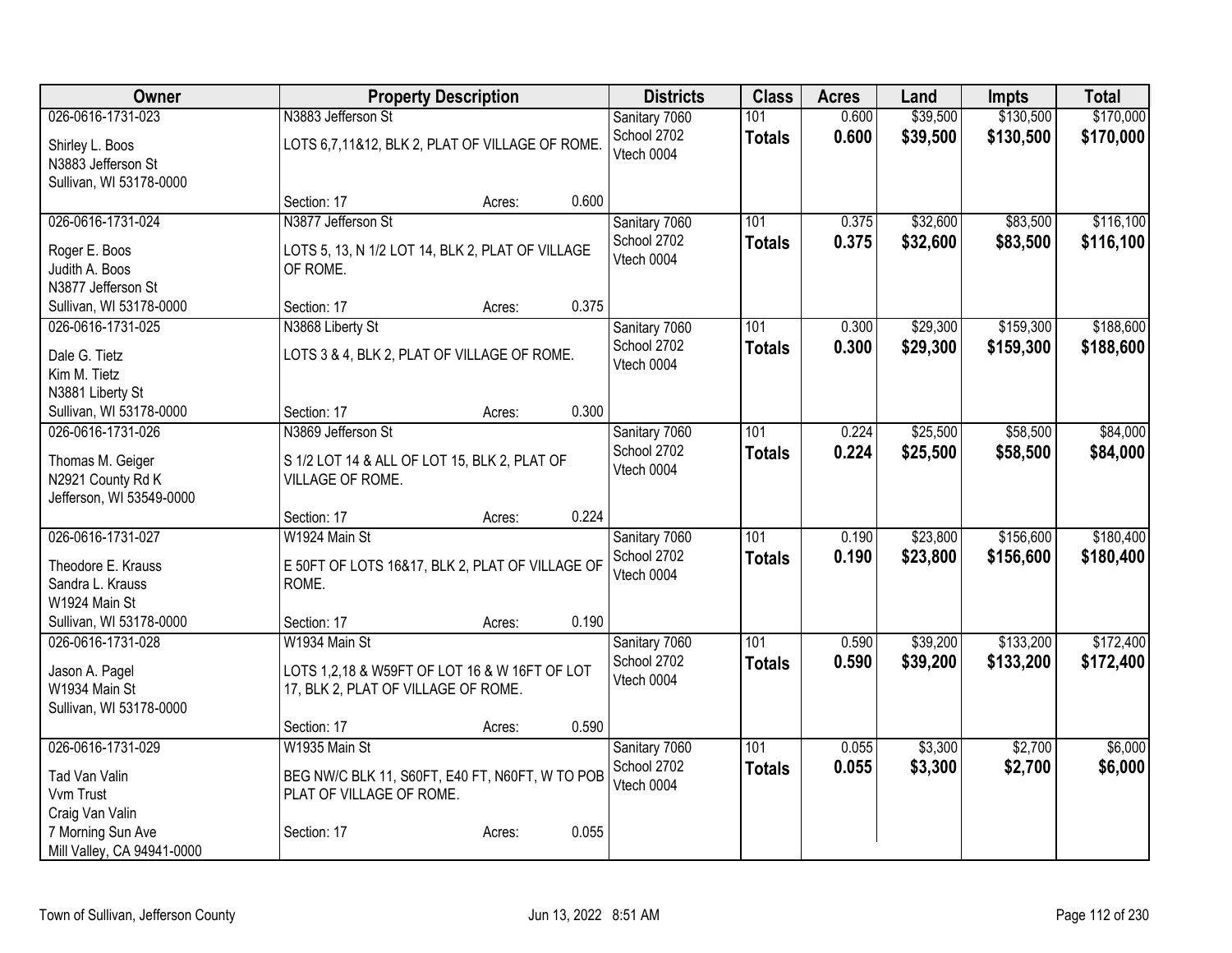| Owner                                         | <b>Property Description</b>                     |        | <b>Districts</b>             | <b>Class</b>  | <b>Acres</b> | Land     | <b>Impts</b> | <b>Total</b> |
|-----------------------------------------------|-------------------------------------------------|--------|------------------------------|---------------|--------------|----------|--------------|--------------|
| 026-0616-1731-030                             | W1931 Main St                                   |        | Sanitary 7060                | 101           | 0.172        | \$22,900 | \$59,200     | \$82,100     |
| Craig L. Van Valin                            | BEG 40FT E OF NW/C LOT 1, BLK 11, VILLAGE OF    |        | School 2702                  | <b>Totals</b> | 0.172        | \$22,900 | \$59,200     | \$82,100     |
| Vvm Trust                                     | ROME, S60 FT, W40FT, S40FT, E99FT, N100FT, W TO |        | Vtech 0004                   |               |              |          |              |              |
| 7 Morning Sun Ave                             | POB.                                            |        |                              |               |              |          |              |              |
| Mill Valley, CA 94941-0000                    | Section: 17                                     | Acres: | 0.172                        |               |              |          |              |              |
| 026-0616-1731-031                             | N3837 Jefferson St                              |        | Sanitary 7060                | 101           | 0.208        | \$10,300 | \$5,500      | \$15,800     |
|                                               | LOT 2, CSM 1794-5-457.                          |        | School 2702                  | <b>Totals</b> | 0.208        | \$10,300 | \$5,500      | \$15,800     |
| Kim C. Knoll<br>Sandra J. Knoll               |                                                 |        | Vtech 0004                   |               |              |          |              |              |
| N5 W29062 Venture Hill                        |                                                 |        |                              |               |              |          |              |              |
| Waukesha, WI 53188-0000                       | Section: 17                                     | Acres: | 0.208                        |               |              |          |              |              |
| 026-0616-1731-032                             | N3834 Liberty St                                |        | Sanitary 7060                | 101           | 0.185        | \$23,500 | \$89,700     | \$113,200    |
|                                               |                                                 |        | School 2702                  | <b>Totals</b> | 0.185        | \$23,500 | \$89,700     | \$113,200    |
| Susan C. Scholten                             | BEG 100FT S OF NW/C BLK 11, PLAT OF ROME,       |        | Vtech 0004                   |               |              |          |              |              |
| N3834 Liberty St                              | S77FT, E99FT, N77FT, W99FT TO POB. ALSO S4.5FT  |        |                              |               |              |          |              |              |
| Sullivan, WI 53178-0000                       | LOT 13, BLK 11, PLAT OF VILLAGE OF ROME.        |        |                              |               |              |          |              |              |
|                                               | Section: 17                                     | Acres: | 0.185                        |               |              |          |              |              |
| 026-0616-1731-033                             | N3837 Jefferson St                              |        | Sanitary 7060                | 101           | 0.204        | \$24,500 | \$104,500    | \$129,000    |
| Kim C. Knoll                                  | LOT 1, CSM 1794-5-457.                          |        | School 2702                  | <b>Totals</b> | 0.204        | \$24,500 | \$104,500    | \$129,000    |
| Sandra J. Knoll                               |                                                 |        | Vtech 0004                   |               |              |          |              |              |
| N5 W29062 Venture Hill                        |                                                 |        |                              |               |              |          |              |              |
| Waukesha, WI 53188-0000                       | Section: 17                                     | Acres: | 0.204                        |               |              |          |              |              |
| 026-0616-1731-034                             | <b>Liberty St</b>                               |        | Sanitary 7060                | 101           | 0.150        | \$8,600  | \$3,300      | \$11,900     |
| Gerald E. Collins Jr                          | LOT 12, BLK 11, PLAT OF VILLAGE OF ROME.        |        | School 2702                  | <b>Totals</b> | 0.150        | \$8,600  | \$3,300      | \$11,900     |
| Christine R. Collins                          |                                                 |        | Vtech 0004                   |               |              |          |              |              |
| N4934 County Rd N                             |                                                 |        |                              |               |              |          |              |              |
| Jefferson, WI 53549-0000                      | Section: 17                                     | Acres: | 0.150                        |               |              |          |              |              |
| 026-0616-1731-035                             | W3833 Jefferson St                              |        | Sanitary 7060                | 101           | 0.150        | \$20,700 | \$110,200    | \$130,900    |
|                                               |                                                 |        | School 2702                  | <b>Totals</b> | 0.150        | \$20,700 | \$110,200    | \$130,900    |
| Gerald E. Collins Jr                          | S 66FT OF N 132FT OF LOT 2, BLK 11, PLAT OF     |        | Vtech 0004                   |               |              |          |              |              |
| Christine R. Collins                          | VILLAGE OF ROME.                                |        |                              |               |              |          |              |              |
| N4934 County Rd N                             |                                                 |        | 0.150                        |               |              |          |              |              |
| Jefferson, WI 53549-0000<br>026-0616-1731-036 | Section: 17<br>N3824 Liberty St                 | Acres: |                              | 101           | 0.150        | \$20,700 | \$114,000    | \$134,700    |
|                                               |                                                 |        | Sanitary 7060<br>School 2702 |               | 0.150        | \$20,700 | \$114,000    | \$134,700    |
| Devin M. O'Brien                              | LOT 11, BLK 11, PLAT OF VILLAGE OF ROME.        |        | Vtech 0004                   | <b>Totals</b> |              |          |              |              |
| N3824 Liberty St                              |                                                 |        |                              |               |              |          |              |              |
| Sullivan, WI 53178-0000                       |                                                 |        |                              |               |              |          |              |              |
|                                               | Section: 17                                     | Acres: | 0.150                        |               |              |          |              |              |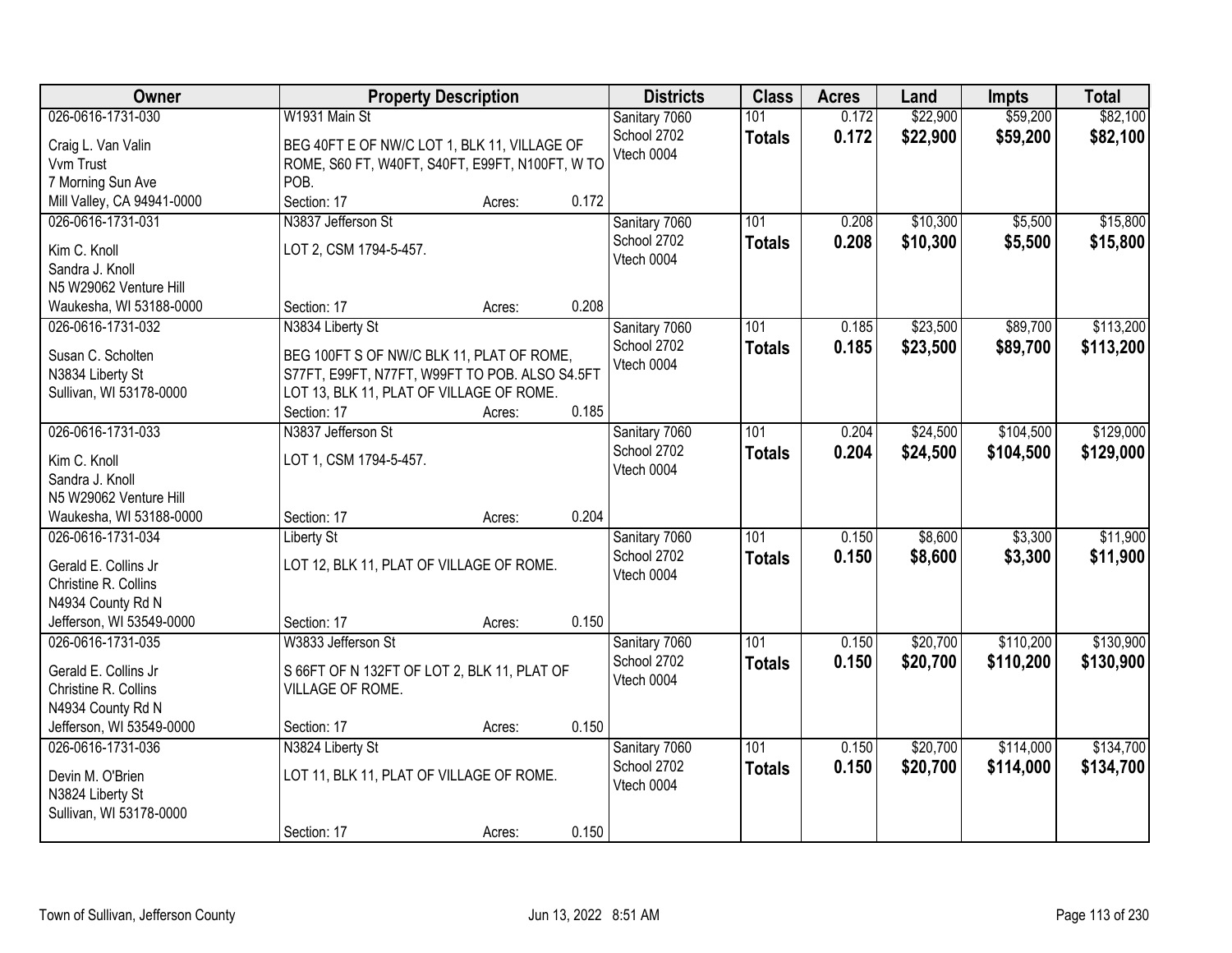| <b>Owner</b>                                                                     |                                                                                                                                                                      | <b>Property Description</b> |       | <b>Districts</b>                           | <b>Class</b>         | <b>Acres</b>   | Land                 | <b>Impts</b>         | <b>Total</b>           |
|----------------------------------------------------------------------------------|----------------------------------------------------------------------------------------------------------------------------------------------------------------------|-----------------------------|-------|--------------------------------------------|----------------------|----------------|----------------------|----------------------|------------------------|
| 026-0616-1731-037                                                                | N3825 Jefferson St                                                                                                                                                   |                             |       | Sanitary 7060                              | 101                  | 0.150          | \$20,700             | \$105,200            | \$125,900              |
| Jeremy M. Kvammen<br>N3825 Jefferson St<br>Sullivan, WI 53178-0000               | S 66FT OF LOT 2, BLK 11, PLAT OF VILLAGE OF<br>ROME.                                                                                                                 |                             |       | School 2702<br>Vtech 0004                  | <b>Totals</b>        | 0.150          | \$20,700             | \$105,200            | \$125,900              |
|                                                                                  | Section: 17                                                                                                                                                          | Acres:                      | 0.150 |                                            |                      |                |                      |                      |                        |
| 026-0616-1731-038                                                                | N3821 Jefferson St                                                                                                                                                   |                             |       | Sanitary 7060                              | 101                  | 0.300          | \$29,300             | \$83,000             | \$112,300              |
| Paul G. Schultz<br>N3821 Jefferson St<br>Sullivan, WI 53178-0000                 | LOTS 3 & 4, BLK 11, PLAT OF VILLAGE OF ROME.                                                                                                                         |                             |       | School 2702<br>Vtech 0004                  | <b>Totals</b>        | 0.300          | \$29,300             | \$83,000             | \$112,300              |
|                                                                                  | Section: 17                                                                                                                                                          | Acres:                      | 0.300 |                                            |                      |                |                      |                      |                        |
| 026-0616-1731-039                                                                | N3810 Liberty St                                                                                                                                                     |                             |       | Sanitary 7060                              | 101                  | 0.150          | \$20,700             | \$103,100            | \$123,800              |
| John R. Penning<br>Deborah A. Penning<br>N3810 Liberty St                        | LOT 8, BLK 11, PLAT OF VILLAGE OF ROME.                                                                                                                              |                             |       | School 2702<br>Vtech 0004                  | <b>Totals</b>        | 0.150          | \$20,700             | \$103,100            | \$123,800              |
| Sullivan, WI 53178-0000                                                          | Section: 17                                                                                                                                                          | Acres:                      | 0.150 |                                            |                      |                |                      |                      |                        |
| 026-0616-1731-040                                                                | Jefferson St                                                                                                                                                         |                             |       | Sanitary 7060                              | 101                  | 0.150          | \$8,600              | \$1,100              | \$9,700                |
| John R. Penning<br>Deborah A. Penning<br>N3810 Liberty St                        | LOT 5 BLK 11, PLAT OF VILLAGE OF ROME.                                                                                                                               |                             |       | School 2702<br>Vtech 0004                  | <b>Totals</b>        | 0.150          | \$8,600              | \$1,100              | \$9,700                |
| Sullivan, WI 53178-0000                                                          | Section: 17                                                                                                                                                          | Acres:                      | 0.150 |                                            |                      |                |                      |                      |                        |
| 026-0616-1731-041<br>Nancy Ellis<br>N3802 Liberty St<br>Sullivan, WI 53178-0000  | N3802 Liberty St<br>LOTS 6&7, BLK 11, PLAT OF VILLAGE OF ROME.                                                                                                       |                             |       | Sanitary 7060<br>School 2702<br>Vtech 0004 | 101<br><b>Totals</b> | 0.300<br>0.300 | \$29,300<br>\$29,300 | \$90,700<br>\$90,700 | \$120,000<br>\$120,000 |
|                                                                                  | Section: 17                                                                                                                                                          | Acres:                      | 0.300 |                                            |                      |                |                      |                      |                        |
| 026-0616-1731-042                                                                | N3814 Jefferson St                                                                                                                                                   |                             |       | Sanitary 7060                              | $\overline{101}$     | 0.220          | \$25,300             | \$135,100            | \$160,400              |
| Dawn M. Schneible<br>N3814 Jefferson St<br>Sullivan, WI 53178-0000               | LOT 1, CSM 1524-5-25, DOC 776862.                                                                                                                                    |                             |       | School 2702<br>Vtech 0004                  | <b>Totals</b>        | 0.220          | \$25,300             | \$135,100            | \$160,400              |
|                                                                                  | Section: 17                                                                                                                                                          | Acres:                      | 0.220 |                                            |                      |                |                      |                      |                        |
| 026-0616-1731-043<br>Amy R. Klein<br>N3805 W Water St<br>Sullivan, WI 53178-0000 | N3805 W Water St<br>LOTS 9&10, BLK 10, PLAT OF VILLAGE OF ROME. EX<br>BEG NE/C LOT 9, N89DG16'W 99.02FT, S01DG01'W<br>51.78FT, S89DG16'E 38.35FT, N15DG44'E 32.32FT, |                             |       | Sanitary 7060<br>School 2702<br>Vtech 0004 | 101<br><b>Totals</b> | 0.230<br>0.230 | \$25,800<br>\$25,800 | \$69,800<br>\$69,800 | \$95,600<br>\$95,600   |
|                                                                                  | Section: 17                                                                                                                                                          | Acres:                      | 0.230 |                                            |                      |                |                      |                      |                        |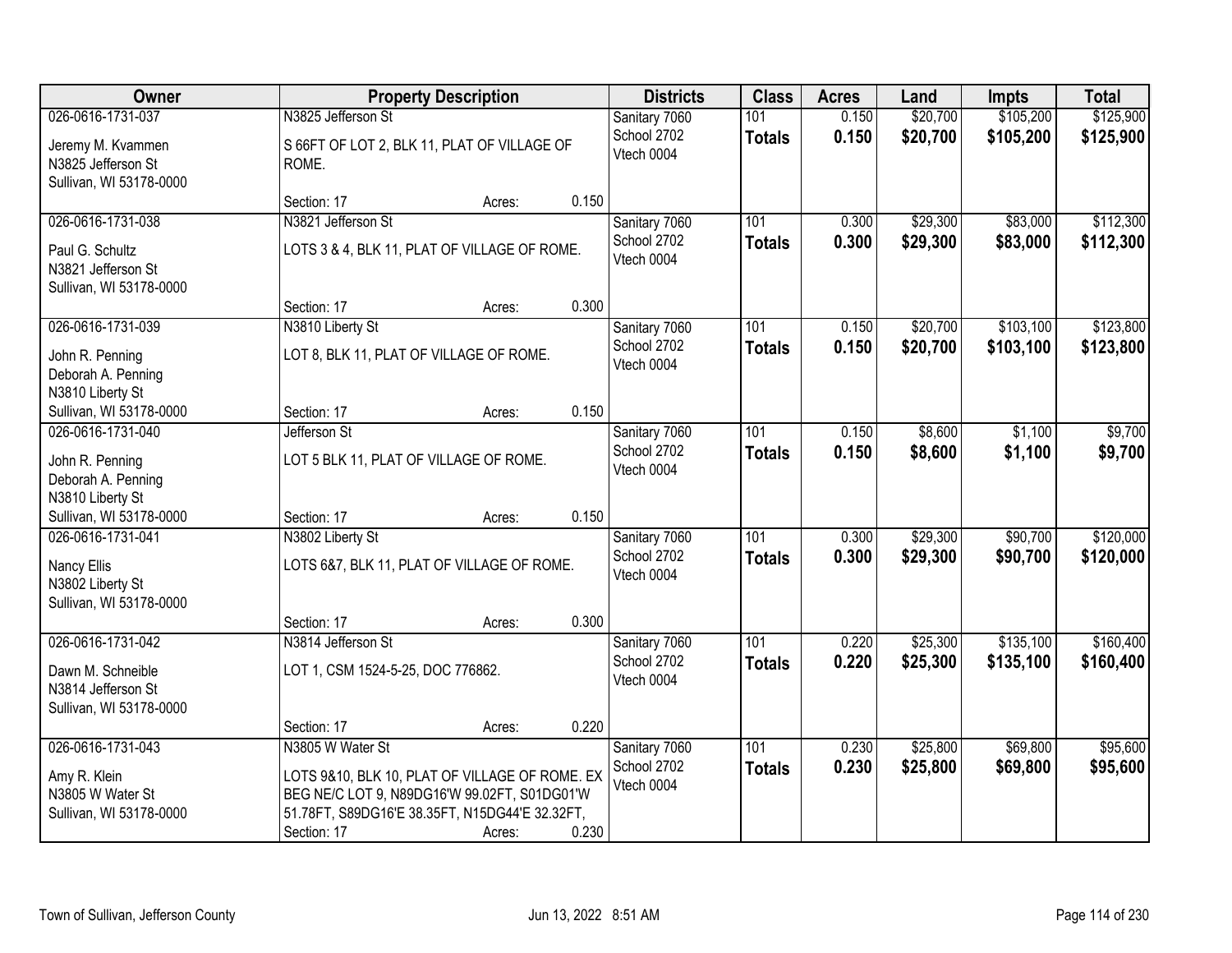| Owner                                      | <b>Property Description</b>                                                     | <b>Districts</b>          | <b>Class</b>  | <b>Acres</b> | Land     | <b>Impts</b> | <b>Total</b> |
|--------------------------------------------|---------------------------------------------------------------------------------|---------------------------|---------------|--------------|----------|--------------|--------------|
| 026-0616-1731-044                          | N3817 W Water St                                                                | Sanitary 7060             | 101           | 0.370        | \$32,500 | \$98,800     | \$131,300    |
| Tobias R. Denison                          | LOTS 7&8, BLK 10, PLAT OF VILLAGE OF ROME.                                      | School 2702               | <b>Totals</b> | 0.370        | \$32,500 | \$98,800     | \$131,300    |
| Lisa A. Denison                            | ALSO BEG NE/C LOT 9, N89DG16'W 99.02 FT,                                        | Vtech 0004                |               |              |          |              |              |
| N3817 W Water St                           | S01DG01'W 51.78FT, S89DG16'E 38.35FT, N15DG44'E                                 |                           |               |              |          |              |              |
| Sullivan, WI 53178-0000                    | 0.370<br>Section: 17<br>Acres:                                                  |                           |               |              |          |              |              |
| 026-0616-1731-045                          | N3826 Jefferson St                                                              | Sanitary 7060             | 101           | 0.300        | \$29,300 | \$107,300    | \$136,600    |
|                                            |                                                                                 | School 2702               | <b>Totals</b> | 0.300        | \$29,300 | \$107,300    | \$136,600    |
| Dorothy H. Weslow                          | LOTS 14&15, BLK 10, PLAT OF VILLAGE OF ROME.                                    | Vtech 0004                |               |              |          |              |              |
| <b>Richard Weslow</b>                      |                                                                                 |                           |               |              |          |              |              |
| N3826 Jefferson St                         |                                                                                 |                           |               |              |          |              |              |
| Sullivan, WI 53178-0000                    | 0.300<br>Section: 17<br>Acres:                                                  |                           |               |              |          |              |              |
| 026-0616-1731-046                          | N3827 W Water St                                                                | Sanitary 7060             | 101           | 0.190        | \$23,800 | \$56,500     | \$80,300     |
| Adela M. Cuadra                            | LOT 6 & S 20FT OF LOT 5, BLK 10, PLAT OF VILLAGE                                | School 2702               | <b>Totals</b> | 0.190        | \$23,800 | \$56,500     | \$80,300     |
| N3827 W Water St                           | OF ROME. ALSO WELL AGREEMENT IN DOC                                             | Vtech 0004                |               |              |          |              |              |
| Sullivan, WI 53178-0000                    | 1366515.                                                                        |                           |               |              |          |              |              |
|                                            | 0.190<br>Section: 17<br>Acres:                                                  |                           |               |              |          |              |              |
| 026-0616-1731-047                          | Jefferson St                                                                    | Sanitary 7060             | 101           | 0.155        | \$6,100  | \$500        | \$6,600      |
|                                            |                                                                                 | School 2702               | <b>Totals</b> | 0.155        | \$6,100  | \$500        | \$6,600      |
| Dorothy H. Weslow<br><b>Richard Weslow</b> | LOT 16 & S 9FT OF LOT 17, BLK 10, EX 9FT OFF E<br>END, PLAT OF VILLAGE OF ROME. | Vtech 0004                |               |              |          |              |              |
| N3826 Jefferson St                         |                                                                                 |                           |               |              |          |              |              |
| Sullivan, WI 53178-0000                    | 0.155<br>Section: 17                                                            |                           |               |              |          |              |              |
| 026-0616-1731-048                          | Acres:<br>N3833 W Water St                                                      |                           | 101           | 0.282        | \$28,400 | \$99,600     | \$128,000    |
|                                            |                                                                                 | Sanitary 7060             |               |              |          |              |              |
| Dennis J. Flannery                         | LOT 4 & N46FT OF LOT 5, BLK 10. ALSO E9FT OF                                    | School 2702<br>Vtech 0004 | <b>Totals</b> | 0.282        | \$28,400 | \$99,600     | \$128,000    |
| N3833 W Water St                           | LOTS 16 & 17, BLK 10, PLAT OF VILLAGE OF ROME.                                  |                           |               |              |          |              |              |
| Sullivan, WI 53178-0000                    | SUBJ TO WELL AGREE IN DOC 1366515.                                              |                           |               |              |          |              |              |
|                                            | 0.282<br>Section: 17<br>Acres:                                                  |                           |               |              |          |              |              |
| 026-0616-1731-049                          | W1919 Main St                                                                   | Sanitary 7060             | 102           | 0.100        | \$13,600 | \$17,500     | \$31,100     |
| Yost Properties, LLC                       | LOT 1, CSM 1641-5-213.                                                          | School 2702               | <b>Totals</b> | 0.100        | \$13,600 | \$17,500     | \$31,100     |
| W1955 Main St                              |                                                                                 | Vtech 0004                |               |              |          |              |              |
| Sullivan, WI 53178-0000                    |                                                                                 |                           |               |              |          |              |              |
|                                            | 0.100<br>Section: 17<br>Acres:                                                  |                           |               |              |          |              |              |
| 026-0616-1731-050                          | W1909 Main St                                                                   | Sanitary 7060             | 102           | 0.175        | \$23,000 | \$149,100    | \$172,100    |
|                                            |                                                                                 | School 2702               |               | 0.175        | \$23,000 | \$149,100    | \$172,100    |
| Yost Properties, LLC                       | LOT 2, BLK 10, PLAT OF VILLAGE OF ROME.                                         | Vtech 0004                | <b>Totals</b> |              |          |              |              |
| W1909 Main St                              |                                                                                 |                           |               |              |          |              |              |
| Sullivan, WI 53178-0000                    |                                                                                 |                           |               |              |          |              |              |
|                                            | 0.175<br>Section: 17<br>Acres:                                                  |                           |               |              |          |              |              |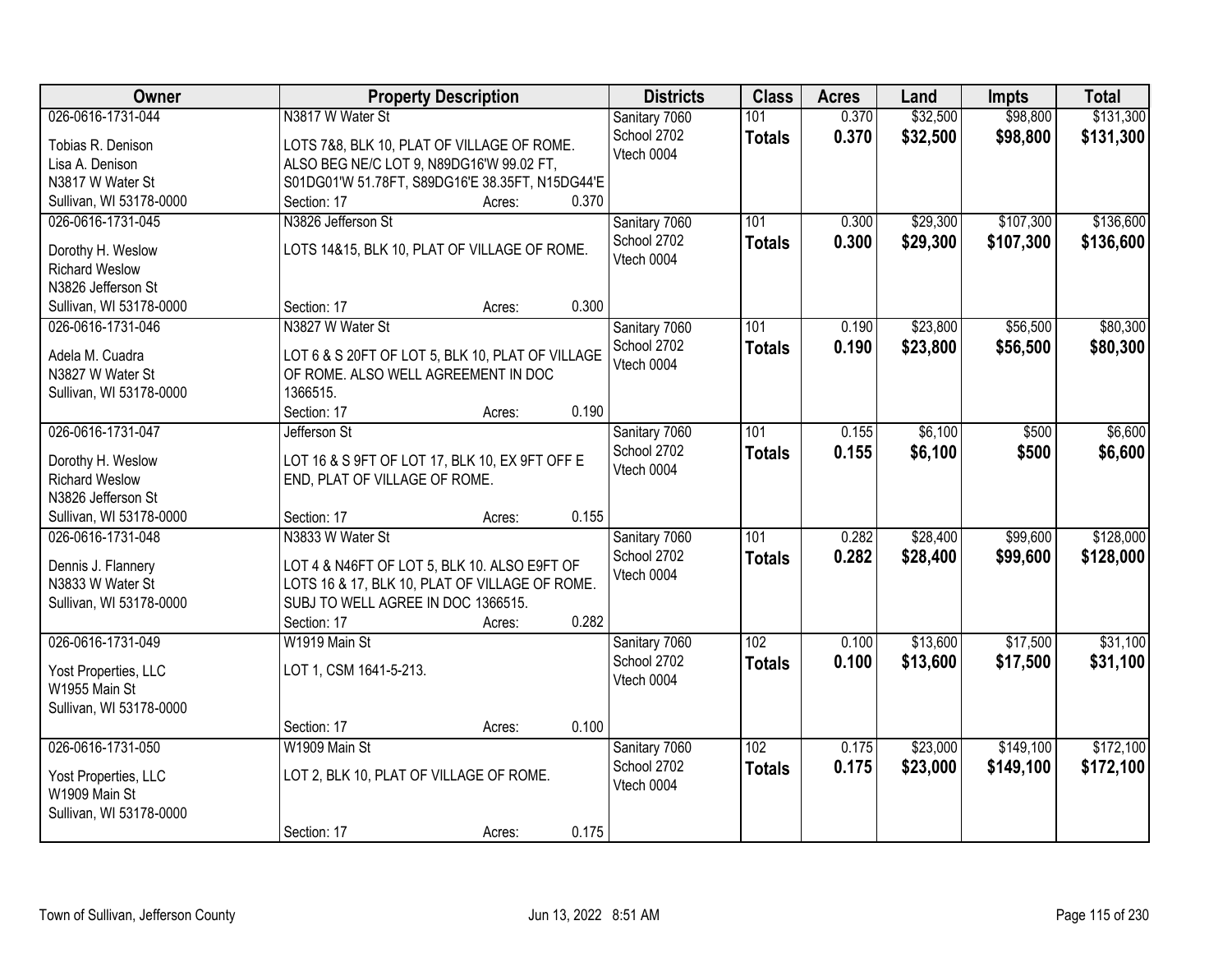| Owner                                 |                                         | <b>Property Description</b>                                                                   | <b>Districts</b>             | <b>Class</b>  | <b>Acres</b> | Land     | <b>Impts</b> | <b>Total</b> |
|---------------------------------------|-----------------------------------------|-----------------------------------------------------------------------------------------------|------------------------------|---------------|--------------|----------|--------------|--------------|
| 026-0616-1731-051                     | W1901 Main St                           |                                                                                               | Sanitary 7060                | 101           | 0.090        | \$4,400  | \$62,500     | \$66,900     |
| Patrick C. Jones                      | LOT 3, BLK 10, PLAT OF VILLAGE OF ROME. |                                                                                               | School 2702                  | 102           | 0.090        | \$14,700 | \$37,400     | \$52,100     |
| Eva M. Jones                          |                                         |                                                                                               | Vtech 0004                   | <b>Totals</b> | 0.180        | \$19,100 | \$99,900     | \$119,000    |
| W1901 Main St                         |                                         |                                                                                               |                              |               |              |          |              |              |
| Sullivan, WI 53178-0000               | Section: 17                             | Acres:                                                                                        | 0.180                        |               |              |          |              |              |
| 026-0616-1731-052                     | W1914 Main St                           |                                                                                               | Sanitary 7060                | 102           | 0.582        | \$28,700 | \$195,800    | \$224,500    |
|                                       |                                         |                                                                                               | School 2702                  | <b>Totals</b> | 0.582        | \$28,700 | \$195,800    | \$224,500    |
| Larry A Ley Trust                     |                                         | LOT 1, BLK 3, EX E 70FT, PLAT OF VILL OF ROME.                                                | Vtech 0004                   |               |              |          |              |              |
| N3784 Liberty St                      |                                         | ALSO PT LYG NLY & ADJ OF SD LINE, EX PT LYG SLY                                               |                              |               |              |          |              |              |
| Sullivan, WI 53178-0000               |                                         | & ADJ OT SD LINE: COM NE/C BLK 3, AMBROSE                                                     |                              |               |              |          |              |              |
|                                       | Section: 17                             | Acres:                                                                                        | 0.582                        |               |              |          |              |              |
| 026-0616-1731-053                     | W1904 Main St                           |                                                                                               | Sanitary 7060                | 304           | 0.236        | \$0      | \$0          | \$0          |
| Town of Sullivan                      |                                         | E 70FT LOT 1, BLK 3, PLAT OF VILLAGE OF ROME.                                                 | School 2702                  | <b>Totals</b> | 0.236        | \$0      | \$0          | \$0          |
| N3866 West St                         |                                         | ALSO PT LYG SLY & ADJ OF SD LINE, EX PT LYG NLY                                               | Vtech 0004                   |               |              |          |              |              |
| Sullivan, WI 53178-0000               |                                         | & ADJ OF SD LINE: COM NE/C BLK 3, AMBROSE                                                     |                              |               |              |          |              |              |
|                                       | Section: 17                             | Acres:                                                                                        | 0.236                        |               |              |          |              |              |
| 026-0616-1731-054                     | Jefferson St                            |                                                                                               | Sanitary 7060                | 102           | 0.284        | \$25,200 | \$0          | \$25,200     |
|                                       |                                         |                                                                                               | School 2702                  | <b>Totals</b> | 0.284        | \$25,200 | \$0          | \$25,200     |
| Larry A Ley Trust<br>N3784 Liberty St |                                         | BEG SW/C LOT 2, BLK 3, PLAT OF VILLAGE OF ROME<br>N66FT, E99FT, S66FT, W99FT TO POB. ALSO WLY | Vtech 0004                   |               |              |          |              |              |
| Sullivan, WI 53178-0000               |                                         | 99FT OF N1/2 OF LOT 2, BLK 3, PLAT OF VIL OF                                                  |                              |               |              |          |              |              |
|                                       | Section: 17                             | Acres:                                                                                        | 0.284                        |               |              |          |              |              |
| 026-0616-1731-055                     | N3871 W Water St                        |                                                                                               |                              | 101           | 0.305        | \$29,600 | \$95,000     | \$124,600    |
|                                       |                                         |                                                                                               | Sanitary 7060<br>School 2702 |               | 0.305        |          |              |              |
| Michael A. Cowell                     |                                         | LOT 2, BLK 3, EX 66FT N&S BY 99FT E&W IN SW/C.                                                | Vtech 0004                   | <b>Totals</b> |              | \$29,600 | \$95,000     | \$124,600    |
| Regina C. Cowell                      |                                         | EX N 16FT, PLAT OF VILLAGE OF ROME. EX WLY                                                    |                              |               |              |          |              |              |
| N3871 W Water St                      |                                         | 99FT OF N1/2 OF LOT 2, BLK 3, PLAT OF VIL OF                                                  |                              |               |              |          |              |              |
| Sullivan, WI 53178-0000               | Section: 17                             | Acres:                                                                                        | 0.305                        |               |              |          |              |              |
| 026-0616-1731-056                     | N3878 Jefferson St                      |                                                                                               | Sanitary 7060                | 101           | 0.291        | \$28,900 | \$97,600     | \$126,500    |
| Shannon L. Keidel                     |                                         | LOT 1, CSM 822-3-233, DOC 734453. ALSO VAC                                                    | School 2702                  | <b>Totals</b> | 0.291        | \$28,900 | \$97,600     | \$126,500    |
| W136 N14327 Bonniwell Rd              | ALLEY IN DOC 1237217 & 1240683.         |                                                                                               | Vtech 0004                   |               |              |          |              |              |
| Germantown, WI 53022-0000             |                                         |                                                                                               |                              |               |              |          |              |              |
|                                       | Section: 17                             | Acres:                                                                                        | 0.291                        |               |              |          |              |              |
| 026-0616-1731-057                     | N3881 W Water St                        |                                                                                               | Sanitary 7060                | 101           | 0.275        | \$28,100 | \$139,700    | \$167,800    |
|                                       |                                         |                                                                                               | School 2702                  | <b>Totals</b> | 0.275        | \$28,100 | \$139,700    | \$167,800    |
| Brian B. Thorp                        |                                         | LOT 2 CSM 822-3-233, DOC 734453. ALSO PT VAC                                                  | Vtech 0004                   |               |              |          |              |              |
| N3879 W Water St                      | ALLEY IN DOC 1237217.                   |                                                                                               |                              |               |              |          |              |              |
| Sullivan, WI 53178-0000               |                                         |                                                                                               |                              |               |              |          |              |              |
|                                       | Section: 17                             | Acres:                                                                                        | 0.275                        |               |              |          |              |              |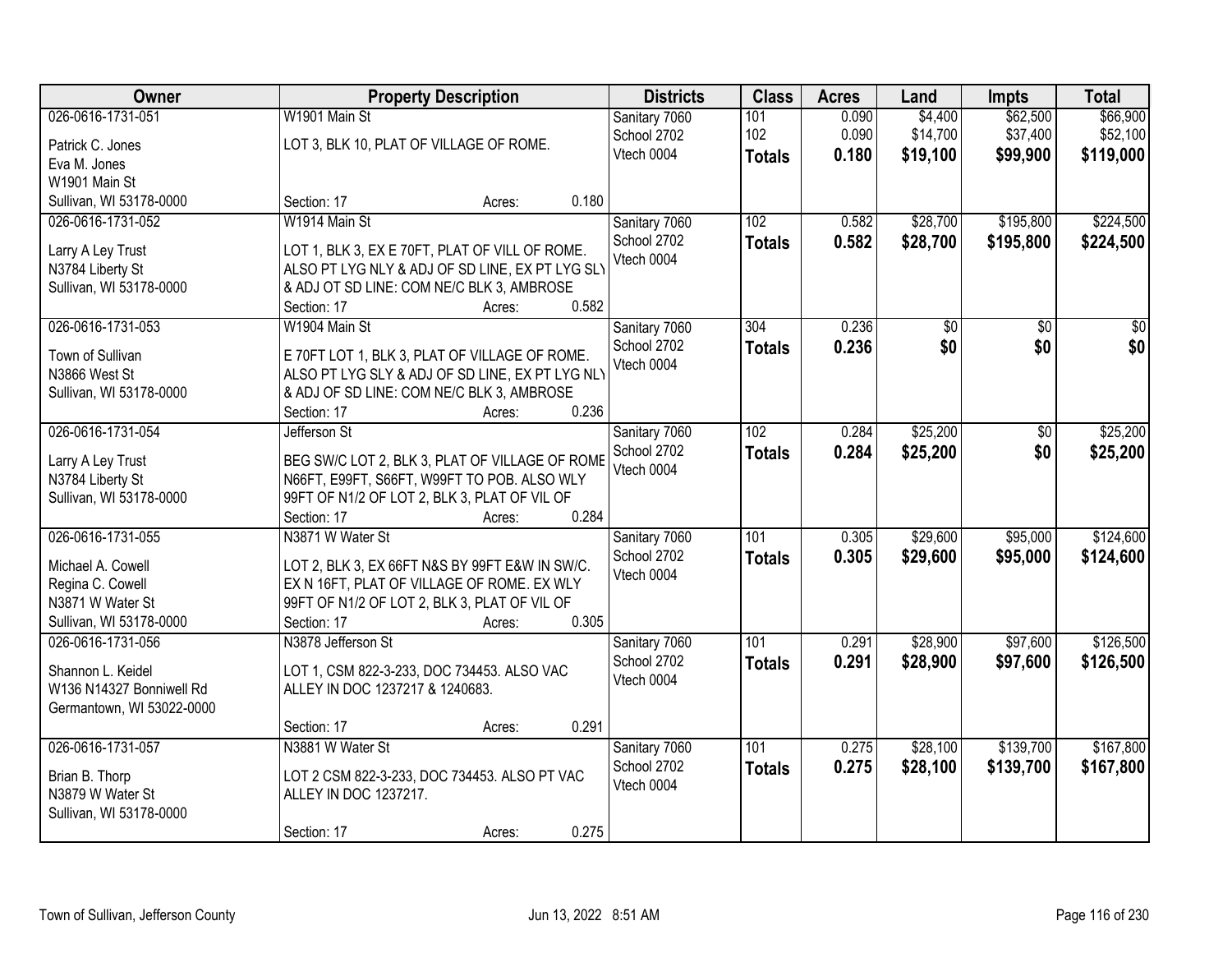| Owner                                  | <b>Property Description</b>                                                                 | <b>Districts</b> | <b>Class</b>     | <b>Acres</b> | Land     | <b>Impts</b> | <b>Total</b> |
|----------------------------------------|---------------------------------------------------------------------------------------------|------------------|------------------|--------------|----------|--------------|--------------|
| 026-0616-1731-058                      | Jefferson St                                                                                | Sanitary 7060    | 101              | 0.320        | \$11,700 | \$1,100      | \$12,800     |
| James P. Taylor Jr                     | BEG 121 FT S OF NW/C BLK 3, E 198FT, S 70FT, W                                              | School 2702      | <b>Totals</b>    | 0.320        | \$11,700 | \$1,100      | \$12,800     |
| <b>Christine Taylor</b>                | 198FT, N 70FT TO POB, BEING PT OF LOT 3, BLK 3,                                             | Vtech 0004       |                  |              |          |              |              |
| N3892 Jefferson St                     | PLAT OF VILLAGE OF ROME.                                                                    |                  |                  |              |          |              |              |
| Sullivan, WI 53178-0000                | Section: 17<br>0.320<br>Acres:                                                              |                  |                  |              |          |              |              |
| 026-0616-1731-059                      | N3892 Jefferson St                                                                          | Sanitary 7060    | 101              | 0.260        | \$27,300 | \$126,700    | \$154,000    |
|                                        |                                                                                             | School 2702      | <b>Totals</b>    | 0.260        | \$27,300 | \$126,700    | \$154,000    |
| James P. Taylor Jr                     | BEG 66FT S OF NW/C LOT 3, BLK 3, E 198FT, S 55FT,                                           | Vtech 0004       |                  |              |          |              |              |
| Christine Taylor<br>N3892 Jefferson St | W 198FT, N 55FT TO POB, PLAT OF VILLAGE OF<br>ROME.                                         |                  |                  |              |          |              |              |
| Sullivan, WI 53178-0000                | 0.260<br>Section: 17<br>Acres:                                                              |                  |                  |              |          |              |              |
| 026-0616-1731-060                      | Jefferson St                                                                                | Sanitary 7060    | 101              | 0.150        | \$3,700  | \$0          | \$3,700      |
|                                        |                                                                                             | School 2702      |                  | 0.150        | \$3,700  | \$0          | \$3,700      |
| James P. Taylor Jr                     | BEG NE/C LOT 3, BLK 3, PLAT OF VILLAGE OF ROME                                              | Vtech 0004       | <b>Totals</b>    |              |          |              |              |
| Christine Taylor                       | S 66FT, W 99FT, N 66FT, E 99FT TO POB.                                                      |                  |                  |              |          |              |              |
| N3892 Jefferson St                     |                                                                                             |                  |                  |              |          |              |              |
| Sullivan, WI 53178-0000                | 0.150<br>Section: 17<br>Acres:                                                              |                  |                  |              |          |              |              |
| 026-0616-1731-061                      | N3892 Jefferson St                                                                          | Sanitary 7060    | 101              | 0.150        | \$3,700  | \$700        | \$4,400      |
| James P. Taylor Jr                     | BEG AT NW/C LOT 3, BLK 3, S 66FT, E 99FT, N 66FT,                                           | School 2702      | <b>Totals</b>    | 0.150        | \$3,700  | \$700        | \$4,400      |
| Christine Taylor                       | W 99FT TO POB, PLAT OF VILLAGE OF ROME.                                                     | Vtech 0004       |                  |              |          |              |              |
| N3892 Jefferson St                     |                                                                                             |                  |                  |              |          |              |              |
| Sullivan, WI 53178-0000                | 0.150<br>Section: 17<br>Acres:                                                              |                  |                  |              |          |              |              |
| 026-0616-1731-062                      | N3807 West St                                                                               | Sanitary 7060    | 101              | 0.874        | \$46,300 | \$162,200    | \$208,500    |
|                                        |                                                                                             | School 2702      | 104              | 1.830        | \$400    | \$0          | \$400        |
| Dale J. Sersch                         | LOT 1, CSM 2912-11-236. ALSO COM W1/4/C,                                                    | Vtech 0004       | <b>Totals</b>    | 2.704        | \$46,700 | \$162,200    | \$208,900    |
| Julie J. Sersch<br>N3807 West St       | N89DG40'E 1320. 32FT, S00DG02'W 835.63FT,<br>N89DG25'E 275.88FT TO POB, N89DG25'E 122.96FT, |                  |                  |              |          |              |              |
| Sullivan, WI 53178-0000                | Section: 17<br>2.704<br>Acres:                                                              |                  |                  |              |          |              |              |
| 026-0616-1731-064                      | N3808 Jefferson St                                                                          | Sanitary 7060    | $\overline{101}$ | 0.229        | \$25,700 | \$97,900     | \$123,600    |
|                                        |                                                                                             | School 2702      |                  |              |          |              |              |
| <b>Frank Stearns</b>                   | LOT 2, CSM 1524-5-25, DOC 776862.                                                           | Vtech 0004       | <b>Totals</b>    | 0.229        | \$25,700 | \$97,900     | \$123,600    |
| N3808 Jefferson St                     |                                                                                             |                  |                  |              |          |              |              |
| Sullivan, WI 53178-0000                |                                                                                             |                  |                  |              |          |              |              |
|                                        | 0.229<br>Section: 17<br>Acres:                                                              |                  |                  |              |          |              |              |
| 026-0616-1731-065                      | N3840 Jefferson St                                                                          | Sanitary 7060    | 101              | 0.193        | \$23,900 | \$23,800     | \$47,700     |
| Randy A. Thorman                       | LOT 2, CSM 1641-5-213.                                                                      | School 2702      | <b>Totals</b>    | 0.193        | \$23,900 | \$23,800     | \$47,700     |
| W3157 Green Isle Dr                    |                                                                                             | Vtech 0004       |                  |              |          |              |              |
| Fort Atkinson, WI 53538-0000           |                                                                                             |                  |                  |              |          |              |              |
|                                        | 0.193<br>Section: 17<br>Acres:                                                              |                  |                  |              |          |              |              |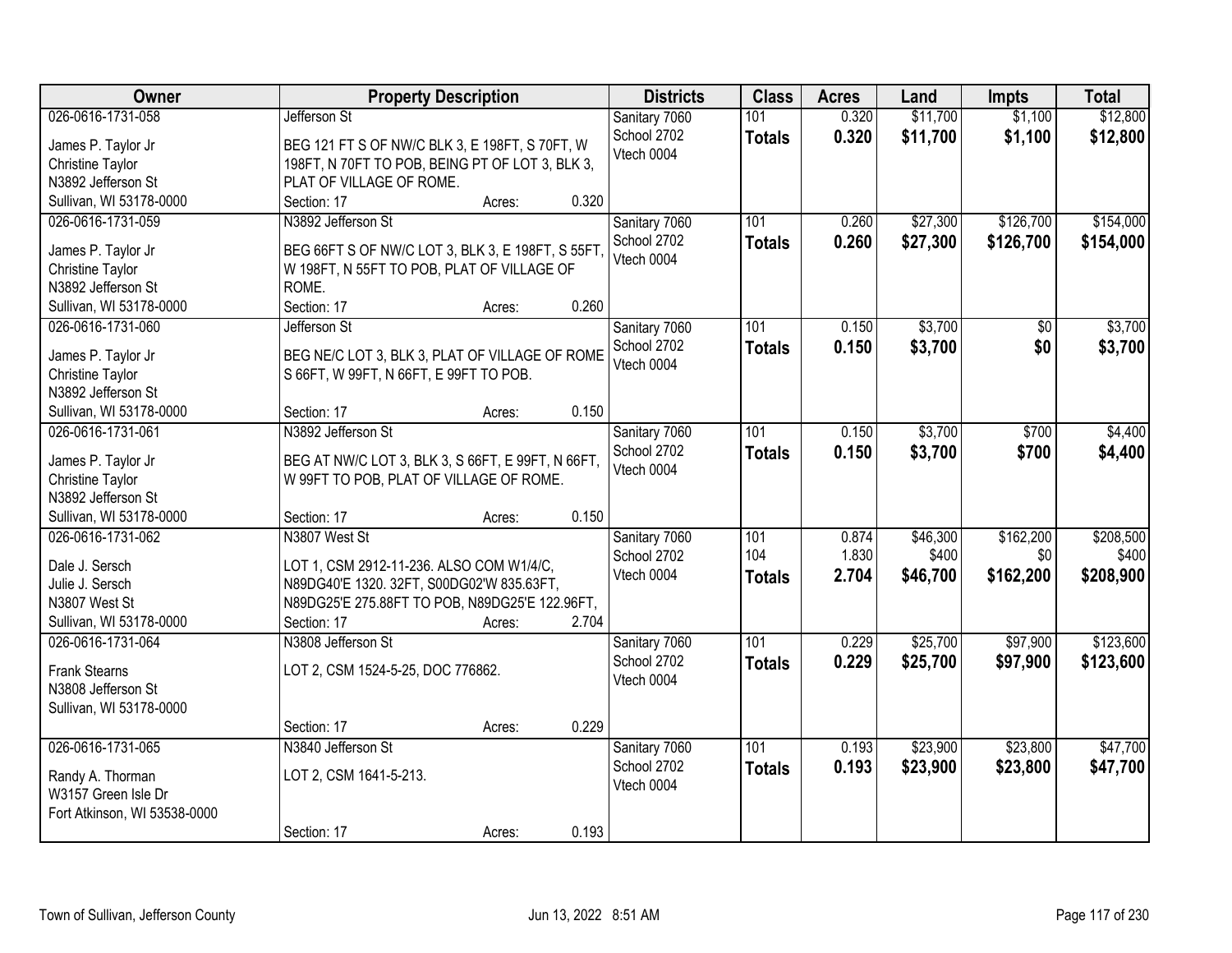| Owner                                                                                                                  | <b>Property Description</b>                                                                                                           | <b>Districts</b>                                    | <b>Class</b>                       | <b>Acres</b>                       | Land                                       | <b>Impts</b>                                     | <b>Total</b>                                 |
|------------------------------------------------------------------------------------------------------------------------|---------------------------------------------------------------------------------------------------------------------------------------|-----------------------------------------------------|------------------------------------|------------------------------------|--------------------------------------------|--------------------------------------------------|----------------------------------------------|
| 026-0616-1731-066<br>William Suggs<br><b>Ashley Suggs</b><br>W1951 Meyer Ct                                            | W1951 Meyer Ct<br>LOT 16, PRAIRIE RIDGE. ALSO 1/35TH INT IN<br>OUTLOTS 1,2 & 4, PRAIRIE RIDGE.                                        | Sanitary 7060<br>School 2702<br>Vtech 0004          | 101<br><b>Totals</b>               | 1.000<br>1.000                     | \$40,000<br>\$40,000                       | \$216,800<br>\$216,800                           | \$256,800<br>\$256,800                       |
| Helenville, WI 53137-0000                                                                                              | Section: 17<br>Acres:                                                                                                                 | 1.000                                               |                                    |                                    |                                            |                                                  |                                              |
| 026-0616-1731-067<br>Rae Ann C Scherr<br>W1953 Meyer Ct<br>Helenville, WI 53137-0000                                   | W1953 Meyer Ct<br>LOT 17, PRAIRIE RIDGE. ALSO 1/35TH INT IN<br>OUTLOTS 1,2 & 4, PRAIRIE RIDGE.<br>Section: 17<br>Acres:               | Sanitary 7060<br>School 2702<br>Vtech 0004<br>1.000 | 101<br><b>Totals</b>               | 1.000<br>1.000                     | \$40,000<br>\$40,000                       | \$212,100<br>\$212,100                           | \$252,100<br>\$252,100                       |
| 026-0616-1731-068<br>Zahora Trust<br>W1957 Meyer Ct<br>Helenville, WI 53137-0000                                       | W1957 Meyer Ct<br>LOT 18, PRAIRIE RIDGE. ALSO 1/35TH INT IN<br>OUTLOTS 1,2 & 4, PRAIRIE RIDGE.<br>Section: 17<br>Acres:               | Sanitary 7060<br>School 2702<br>Vtech 0004<br>1.000 | 101<br><b>Totals</b>               | 1.000<br>1.000                     | \$40,000<br>\$40,000                       | \$209,500<br>\$209,500                           | \$249,500<br>\$249,500                       |
| 026-0616-1731-069<br>Deborah A. Penning<br>N3810 Liberty St<br>Sulivan, WI 53178-0000                                  | LOTS 9 & 10, BLK 11, PLAT OF VILLAGE OF ROME.<br>Section: 17<br>Acres:                                                                | Sanitary 7060<br>School 2702<br>Vtech 0004<br>0.300 | 101<br><b>Totals</b>               | 0.300<br>0.300                     | \$29,300<br>\$29,300                       | \$0<br>\$0                                       | \$29,300<br>\$29,300                         |
| 026-0616-1732-000<br>Norman L Stoner Trust<br>Carolyn S Stoner Trust<br>W2031 County Rd Y<br>Helenville, WI 53137-0000 | W2022 County Rd Y<br>NW1/4 SW1/4. EX LD IN CTH Y IN DOC 781578, EX<br>.67A IN CTH F IN DOC 885738.<br>36.540<br>Section: 17<br>Acres: | Sanitary 7060<br>School 2702<br>Vtech 0004          | 104<br>105<br>107<br><b>Totals</b> | 27.540<br>6.000<br>3.000<br>36.540 | \$6,600<br>\$1,500<br>\$75,000<br>\$83,100 | $\overline{60}$<br>\$0<br>\$430,700<br>\$430,700 | \$6,600<br>\$1,500<br>\$505,700<br>\$513,800 |
| 026-0616-1733-000<br>Michael J. Roberts<br>Deborah L. Roberts<br>N3753 County Rd F<br>Helenville, WI 53137-0000        | N3753 County Rd F<br>LOT 3, CSM 5390-29-222, DOC 1303795.<br>Section: 17<br>Acres:                                                    | Sanitary 7060<br>School 2702<br>Vtech 0004<br>2.283 | 104<br>107<br><b>Totals</b>        | 0.283<br>2.000<br>2.283            | \$100<br>\$50,000<br>\$50,100              | $\overline{30}$<br>\$147,300<br>\$147,300        | \$100<br>\$197,300<br>\$197,400              |
| 026-0616-1733-001<br>Mary F. Austin<br>N3799 County Rd F<br>Helenville, WI 53137-0000                                  | N3799 County Rd F<br>LOT 1, CSM 5390-29-222, DOC 1303795.<br>Section: 17<br>Acres:                                                    | Sanitary 7060<br>School 2702<br>Vtech 0004<br>1.683 | 101<br>104<br><b>Totals</b>        | 1.000<br>0.683<br>1.683            | \$46,000<br>\$200<br>\$46,200              | \$178,000<br>\$0<br>\$178,000                    | \$224,000<br>\$200<br>\$224,200              |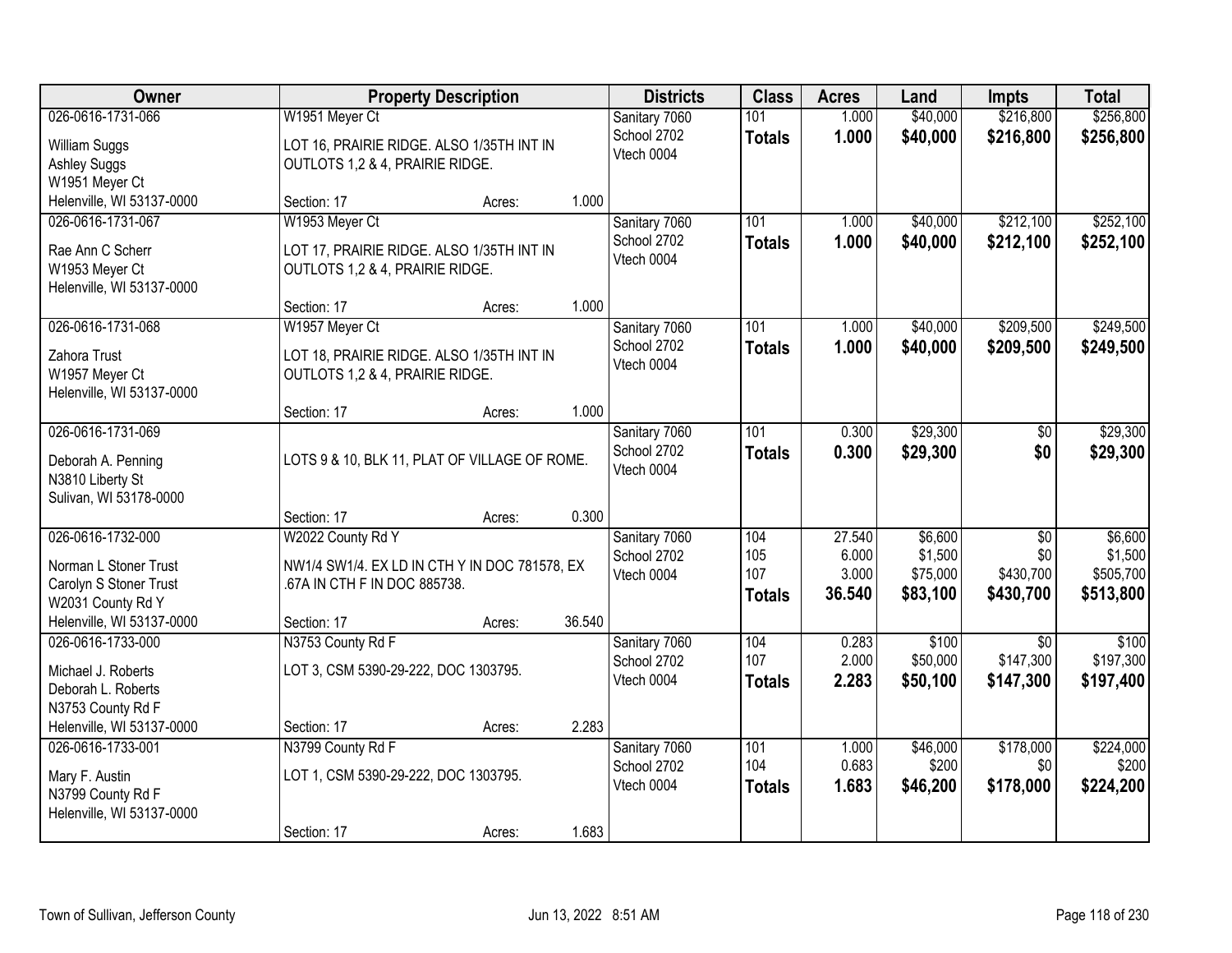| Owner                                                   |                                                                | <b>Property Description</b> |        | <b>Districts</b>                           | <b>Class</b>         | <b>Acres</b>   | Land           | <b>Impts</b>           | <b>Total</b>   |
|---------------------------------------------------------|----------------------------------------------------------------|-----------------------------|--------|--------------------------------------------|----------------------|----------------|----------------|------------------------|----------------|
| 026-0616-1733-002<br>Juan Salazar Trust                 | LOT 2, CSM 5390-29-222, DOC 1303795.                           |                             |        | Sanitary 7060<br>School 2702<br>Vtech 0004 | 104<br><b>Totals</b> | 3.000<br>3.000 | \$500<br>\$500 | $\overline{50}$<br>\$0 | \$500<br>\$500 |
| Aurora Salazar Trust                                    |                                                                |                             |        |                                            |                      |                |                |                        |                |
| 4765 S Forest Ave                                       |                                                                |                             |        |                                            |                      |                |                |                        |                |
| New Berlin, WI 53151-0000                               | Section: 17                                                    | Acres:                      | 3.000  |                                            |                      |                |                |                        |                |
| 026-0616-1733-003                                       |                                                                |                             |        | Sanitary 7060                              | 104                  | 25.764         | \$4,800        | \$0                    | \$4,800        |
| Juan Salazar Trust                                      | SW1/4 SW1/4. EX 2.27A IN CTH F IN 795-228. EX CSM              |                             |        | School 2702                                | 105                  | 5.000          | \$2,500        | \$0                    | \$2,500        |
| Aurora Salazar Trust                                    | 5390-29 -222, DOC 1303795.                                     |                             |        | Vtech 0004                                 | <b>Totals</b>        | 30.764         | \$7,300        | \$0                    | \$7,300        |
| 4765 S Forest Ave                                       |                                                                |                             |        |                                            |                      |                |                |                        |                |
| New Berlin, WI 53151-0000                               | Section: 17                                                    | Acres:                      | 30.764 |                                            |                      |                |                |                        |                |
| 026-0616-1734-000                                       | N3766 County Rd F                                              |                             |        | Sanitary 7060                              | 101                  | 2.000          | \$69,000       | \$176,600              | \$245,600      |
|                                                         | LOT 2, CSM 469-2-259, DOC 716862.                              |                             |        | School 2702                                | 105                  | 4.784          | \$6,000        | \$0                    | \$6,000        |
| <b>Christopher Smart</b><br>W265 N6920 Thousand Oaks Dr |                                                                |                             |        | Vtech 0004                                 | <b>Totals</b>        | 6.784          | \$75,000       | \$176,600              | \$251,600      |
| Sussex, WI 53089-0000                                   |                                                                |                             |        |                                            |                      |                |                |                        |                |
|                                                         | Section: 17                                                    | Acres:                      | 6.784  |                                            |                      |                |                |                        |                |
| 026-0616-1734-001                                       | N3809 West St                                                  |                             |        | Sanitary 7060                              | 101                  | 3.382          | \$89,700       | \$127,200              | \$216,900      |
|                                                         |                                                                |                             |        | School 2702                                | <b>Totals</b>        | 3.382          | \$89,700       | \$127,200              | \$216,900      |
| Robert G. Rode                                          | LOT 1, CSM 469-2-259, DOC 716862. EX COM NW/C                  |                             |        | Vtech 0004                                 |                      |                |                |                        |                |
| Patricia A. Rode                                        | SD CSM, S264FT, W165FT, S8FT, E215FT N272FT,                   |                             |        |                                            |                      |                |                |                        |                |
| N3809 West St                                           | W50FT TO POB. EX CSM 688-3-48, DOC 725663. EX                  |                             |        |                                            |                      |                |                |                        |                |
| Sullivan, WI 53178-0000                                 | Section: 17                                                    | Acres:                      | 3.382  |                                            |                      |                |                |                        |                |
| 026-0616-1734-002                                       | N3788 County Rd F                                              |                             |        | Sanitary 7060                              | 101                  | 0.690          | \$38,900       | \$128,100              | \$167,000      |
| Bryan D. Sokolik                                        | BEG 132FT S OF NW/C SE1/4 SW 1/4, S 140FT, E                   |                             |        | School 2702                                | Totals               | 0.690          | \$38,900       | \$128,100              | \$167,000      |
| Lisa K. Sokolik                                         | 215FT, N 140FT, W 215FT TO POB.                                |                             |        | Vtech 0004                                 |                      |                |                |                        |                |
| N3788 County Rd F                                       |                                                                |                             |        |                                            |                      |                |                |                        |                |
| Helenville, WI 53137-0000                               | Section: 17                                                    | Acres:                      | 0.690  |                                            |                      |                |                |                        |                |
| 026-0616-1734-003                                       | N3798 County Rd F                                              |                             |        | Sanitary 7060                              | 101                  | 0.650          | \$37,900       | \$102,100              | \$140,000      |
|                                                         |                                                                |                             |        | School 2702                                | <b>Totals</b>        | 0.650          | \$37,900       | \$102,100              | \$140,000      |
| Richard W. Slates<br>Shannon R. Slates                  | BEG NW/C SE1/4 SW1/4, S132FT E215FT, N132FT,<br>W215FT TO POB. |                             |        | Vtech 0004                                 |                      |                |                |                        |                |
| N3798 County Rd F                                       |                                                                |                             |        |                                            |                      |                |                |                        |                |
| Helenville, WI 53137-0000                               | Section: 17                                                    | Acres:                      | 0.650  |                                            |                      |                |                |                        |                |
| 026-0616-1734-004                                       | N3791 Liberty St                                               |                             |        | Sanitary 7060                              | 101                  | 0.449          | \$32,500       | \$187,000              | \$219,500      |
|                                                         |                                                                |                             |        | School 2702                                |                      | 0.449          | \$32,500       | \$187,000              |                |
| Brian J. Ladwig                                         | BEG AT NW/C OF NE1/4 SE1/4 SW1/4, E132FT,                      |                             |        | Vtech 0004                                 | <b>Totals</b>        |                |                |                        | \$219,500      |
| Patricia L. Mehnert                                     | S200FT, W132 FT, N TO POB. EX E33FT.                           |                             |        |                                            |                      |                |                |                        |                |
| N3791 Liberty St                                        |                                                                |                             |        |                                            |                      |                |                |                        |                |
| Sullivan, WI 53178-0000                                 | Section: 17                                                    | Acres:                      | 0.449  |                                            |                      |                |                |                        |                |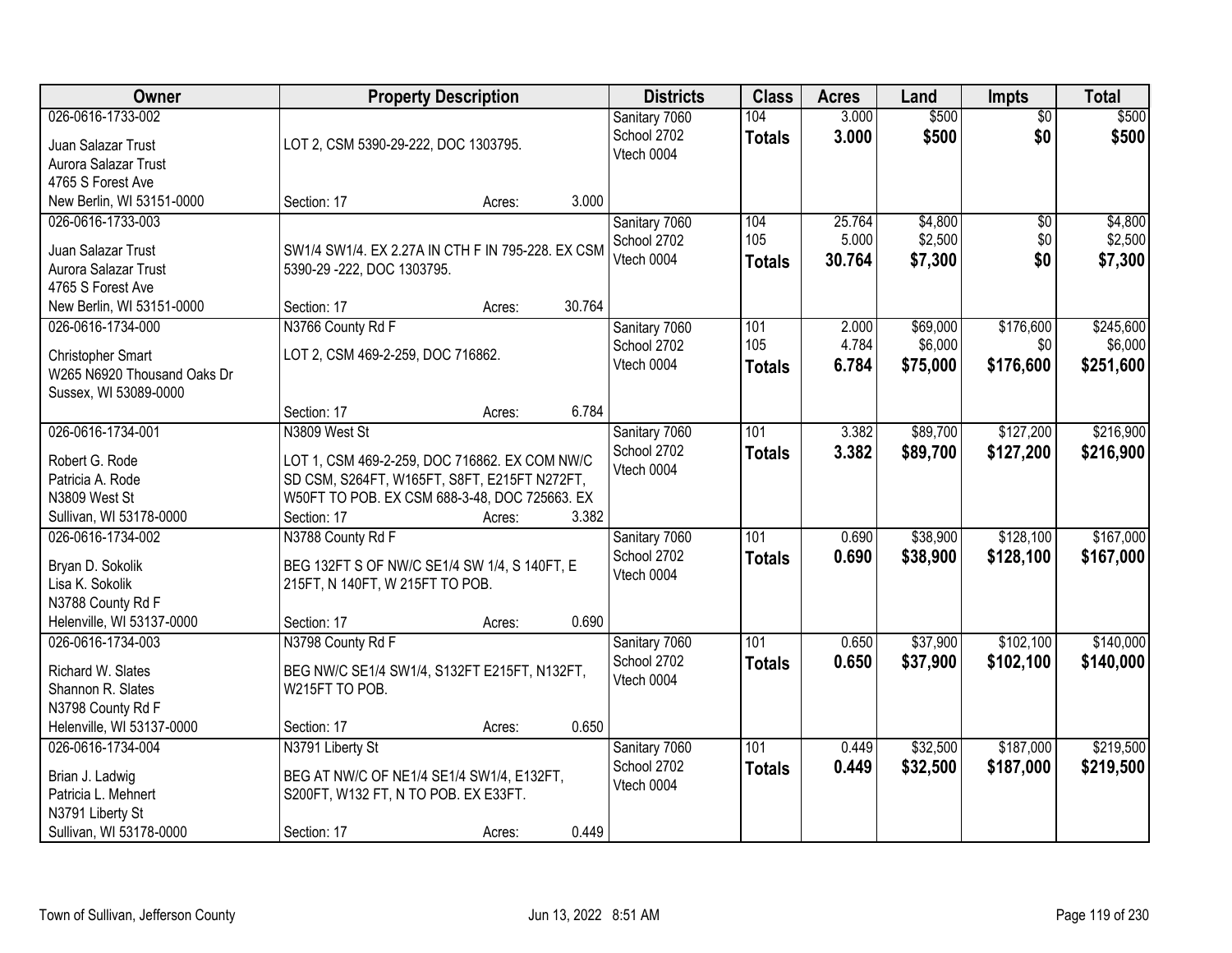| Owner                                                                                                     | <b>Property Description</b>                                                                                                                                                                                 | <b>Districts</b>                           | <b>Class</b>                      | <b>Acres</b>     | Land                 | <b>Impts</b>           | <b>Total</b>           |
|-----------------------------------------------------------------------------------------------------------|-------------------------------------------------------------------------------------------------------------------------------------------------------------------------------------------------------------|--------------------------------------------|-----------------------------------|------------------|----------------------|------------------------|------------------------|
| 026-0616-1734-005<br>Kari Boos et al<br>Kristie Grulke<br>N3792 Liberty St                                | N3792 Liberty St<br>BEG 507.55FT W & 1178.60FT N OF S1/4P, N125FT,<br>E202FT, S125FT, W202FT TO POB. EX W33FT.                                                                                              | Sanitary 7060<br>School 2702<br>Vtech 0004 | 101<br><b>Totals</b>              | 0.480<br>0.480   | \$33,700<br>\$33,700 | \$147,600<br>\$147,600 | \$181,300<br>\$181,300 |
| Sullivan, WI 53178-0000                                                                                   | 0.480<br>Section: 17<br>Acres:                                                                                                                                                                              |                                            |                                   |                  |                      |                        |                        |
| 026-0616-1734-006<br>Larry Allen Ley Trust(Le<br>N3784 Liberty St<br>Sullivan, WI 53178-0000              | N3784 Liberty St<br>BEG ON S S/L 507.55FT W OF S 1/4/P, N928.63FT TO<br>POB, N 250FT, E202FT, S 249.99FT, W 200FT TO<br>POB. EX W 33FT.<br>1.060<br>Section: 17<br>Acres:                                   | Sanitary 7060<br>School 2702<br>Vtech 0004 | 101<br><b>Totals</b>              | 1.060<br>1.060   | \$47,400<br>\$47,400 | \$192,400<br>\$192,400 | \$239,800<br>\$239,800 |
| 026-0616-1734-007<br>Town of Sullivan<br>N3866 West St<br>Sullivan, WI 53178-0000                         | <b>Liberty St</b><br>COM S1/4/P, W 507.55FT, N 1053.6FT TO POB,<br>S89DG40'E 33FT, N 250FT, N89DG40'W 66 FT, S<br>250FT, S89DG40'E 33FT TO POB.<br>0.378<br>Section: 17<br>Acres:                           | Sanitary 7060<br>School 2702<br>Vtech 0004 | 304<br><b>Totals</b>              | 0.378<br>0.378   | \$0<br>\$0           | \$0<br>\$0             | \$0<br>\$0             |
| 026-0616-1734-008<br>Rome Riverside Real Estate, LLC<br>S91 W32675 Granite Tr<br>Mukwonago, WI 53149-0000 | <b>Liberty St</b><br>BEG SW/C SE1/4 SW1/4, N249.36 FT, E528FT,<br>N412.50FT, E132 FT, N460FT, E99FT, S50FT, E 66FT,<br>S125FT, E200FT, S685. 01FT, E TO 1/4/L, S385FT, W<br>12.608<br>Section: 17<br>Acres: | Sanitary 7060<br>School 2702<br>Vtech 0004 | 105<br><b>Totals</b>              | 12.608<br>12.608 | \$6,300<br>\$6,300   | \$0<br>\$0             | \$6,300<br>\$6,300     |
| 026-0616-1734-009<br>Rome Riverside Real Estate, LLC<br>S91 W32675 Granite Tr<br>Mukwonago, WI 53149-0000 | South St<br>E 7A OF N 14 1/2A OF E 1/2 SE1/4 SW1/4.<br>Section: 17<br>7.000<br>Acres:                                                                                                                       | Sanitary 7060<br>School 2702<br>Vtech 0004 | $\overline{102}$<br><b>Totals</b> | 7.000<br>7.000   | \$45,500<br>\$45,500 | \$67,800<br>\$67,800   | \$113,300<br>\$113,300 |
| 026-0616-1734-010<br>Andrew M. Pickhard<br>N3808 West St<br>Sullivan, WI 53178-0000                       | N3808 West St<br>LOT 1, CSM 688-3-48, DOC 725663. ALSO BEG SE/C<br>SD CSM S00DG23'E 260.42FT, S89DG49' W 193.86FT,<br>N00DG23'W 260.42 FT, N89DG49'E 193.86FT TO POB.<br>2.038<br>Section: 17<br>Acres:     | Sanitary 7060<br>School 2702<br>Vtech 0004 | 101<br><b>Totals</b>              | 2.038<br>2.038   | \$69,600<br>\$69,600 | \$149,400<br>\$149,400 | \$219,000<br>\$219,000 |
| 026-0616-1734-011<br>David Curtis<br>N3778 County Rd F<br>Helenville, WI 53137-0000                       | N3778 County Rd F<br>LOT 1, CSM 782-3-176, DOC 731854.<br>1.383<br>Section: 17<br>Acres:                                                                                                                    | Sanitary 7060<br>School 2702<br>Vtech 0004 | 101<br><b>Totals</b>              | 1.383<br>1.383   | \$54,800<br>\$54,800 | \$119,200<br>\$119,200 | \$174,000<br>\$174,000 |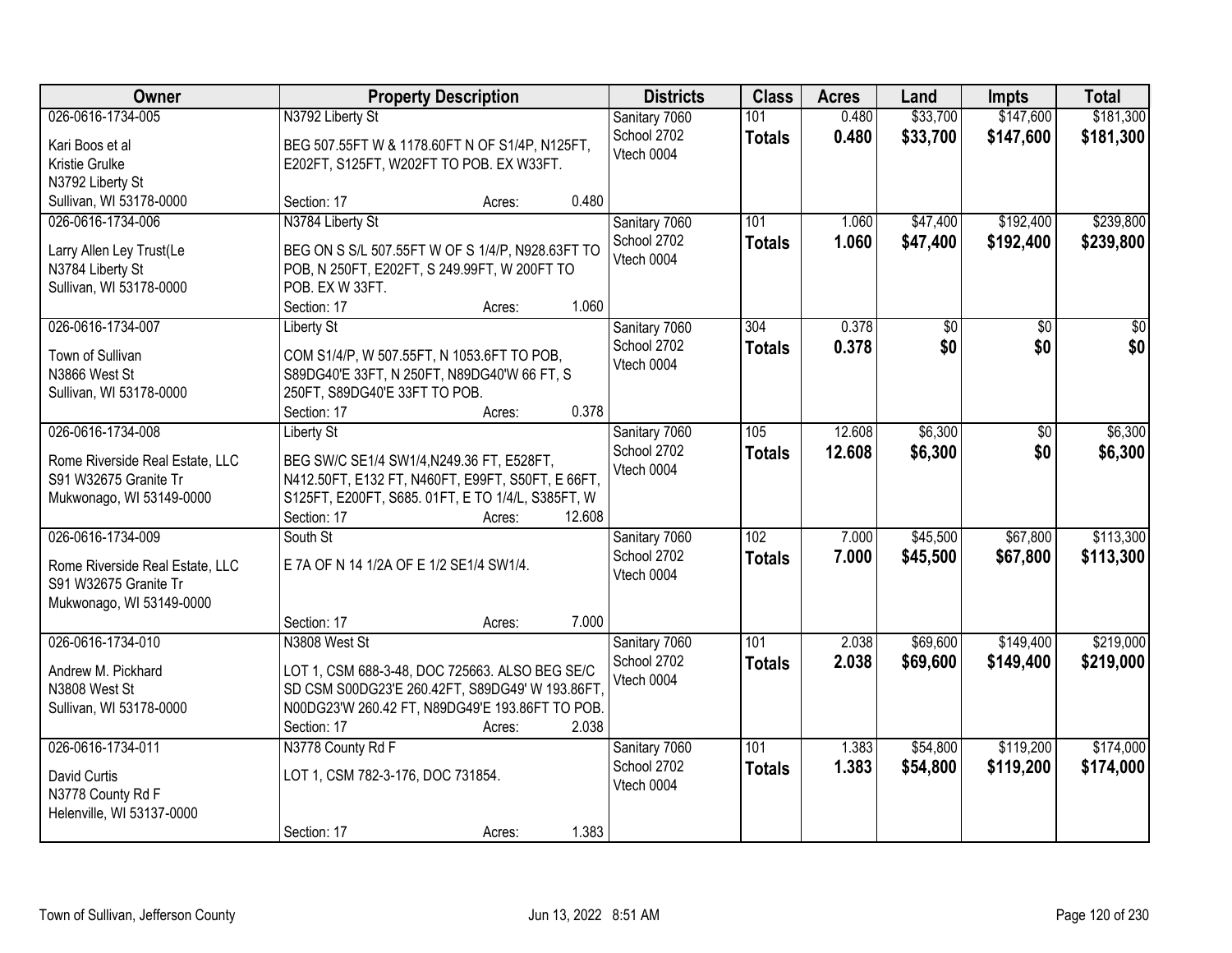| Owner                                          | <b>Property Description</b>                        |                  | <b>Districts</b> | <b>Class</b>  | <b>Acres</b> | Land            | <b>Impts</b>    | <b>Total</b>    |
|------------------------------------------------|----------------------------------------------------|------------------|------------------|---------------|--------------|-----------------|-----------------|-----------------|
| 026-0616-1734-012                              | N3704 County Rd F                                  |                  | Sanitary 7060    | 304           | 2.805        | $\overline{50}$ | $\overline{50}$ | $\overline{30}$ |
| Sullivan Joint Wastewater                      | LOT 1, CSM 1101-3-650, DOC 749285. EX .21A IN CTH  |                  | School 2702      | <b>Totals</b> | 2.805        | \$0             | \$0             | \$0             |
| Commission                                     | F IN DOC 885737. ALSO & SUBJ TO ESMT IN DOC        |                  | Vtech 0004       |               |              |                 |                 |                 |
| PO Box 12                                      | 1441158.                                           |                  |                  |               |              |                 |                 |                 |
| Sullivan, WI 53178-0000                        | Section: 17                                        | 2.805<br>Acres:  |                  |               |              |                 |                 |                 |
| 026-0616-1741-000                              | County Rd F                                        |                  | Sanitary 7060    | 302           | 40.990       | \$0             | $\overline{50}$ | \$0             |
|                                                |                                                    |                  | School 2702      | <b>Totals</b> | 40.990       | \$0             | \$0             | \$0             |
| <b>Dept Natural Resources</b>                  | THAT PT OF SE1/4 NE1/4 & N 1/2 SE1/4 LYG SE & E    |                  | Vtech 0004       |               |              |                 |                 |                 |
| State of Wisconsin                             | OF HGY. EX 4.010A IN CTH F IN 746-261.             |                  |                  |               |              |                 |                 |                 |
| PO Box 7921                                    |                                                    |                  |                  |               |              |                 |                 |                 |
| Madison, WI 53707-0000                         | Section: 17                                        | 40.990<br>Acres: |                  |               |              |                 |                 |                 |
| 026-0616-1742-000                              | W1860 Main St                                      |                  | Sanitary 7060    | 304           | 0.294        | $\overline{50}$ | $\overline{50}$ | $\overline{30}$ |
| Town of Sullivan                               | LOT 1, CSM 5486-30-152, DOC 1328923.               |                  | School 2702      | <b>Totals</b> | 0.294        | \$0             | \$0             | \$0             |
| N3866 West St                                  |                                                    |                  | Vtech 0004       |               |              |                 |                 |                 |
| Sullivan, WI 53178-0000                        |                                                    |                  |                  |               |              |                 |                 |                 |
|                                                | Section: 17                                        | 0.294<br>Acres:  |                  |               |              |                 |                 |                 |
| 026-0616-1742-001                              | W1876 Main St                                      |                  | Sanitary 7060    | 101           | 0.550        | \$38,200        | \$6,100         | \$44,300        |
|                                                |                                                    |                  | School 2702      | <b>Totals</b> | 0.550        | \$38,200        | \$6,100         | \$44,300        |
| Mark Traczyk                                   | LOTS 2 & 3, BLK 4. ALSO BEG AT NW/C LOT 3, NE TO   |                  | Vtech 0004       |               |              |                 |                 |                 |
| 321 E Smith St                                 | RIV, SE DOWN RIVER TO HGY, W TO SE/C LOT 2,        |                  |                  |               |              |                 |                 |                 |
| Milwaukee, WI 53207-0000                       | PLAT OF VILLAGE OF ROME.                           | 0.550            |                  |               |              |                 |                 |                 |
|                                                | Section: 17                                        | Acres:           |                  | 101           |              |                 |                 |                 |
| 026-0616-1742-002                              | W1882 Main St                                      |                  | Sanitary 7060    |               | 0.500        | \$37,000        | \$111,000       | \$148,000       |
| Greg May                                       | LOTS 4,5&6, BLK 4, EX W 48FT OF LOTS 5&6. ALSO     |                  | School 2702      | <b>Totals</b> | 0.500        | \$37,000        | \$111,000       | \$148,000       |
| W1882 Main St                                  | PT OF MILL LOT BEG AT NE/C LOT 4, NE TO RIV, N     |                  | Vtech 0004       |               |              |                 |                 |                 |
| Sullivan, WI 53178-0000                        | ON RIV TO PT E OF NE/C LOT 7, W TO LOT 7, S TO     |                  |                  |               |              |                 |                 |                 |
|                                                | Section: 17                                        | 0.500<br>Acres:  |                  |               |              |                 |                 |                 |
| 026-0616-1742-003                              | W1894 Main St                                      |                  | Sanitary 7060    | 101           | 0.220        | \$25,300        | \$173,500       | \$198,800       |
|                                                | BEG AT SW/C LOT 5, BLK 4, VILLAGE OF ROME, E       |                  | School 2702      | <b>Totals</b> | 0.220        | \$25,300        | \$173,500       | \$198,800       |
| Wilda Holdings, LLC                            | 39.30FT. N 198.48FT, W 45.80FT, S 198.22FT TO POB. |                  | Vtech 0004       |               |              |                 |                 |                 |
| N6333 County Rd F<br>Oconomowoc, WI 53066-0000 |                                                    |                  |                  |               |              |                 |                 |                 |
|                                                | Section: 17                                        | 0.220<br>Acres:  |                  |               |              |                 |                 |                 |
| 026-0616-1742-004                              | N3870 W Water St                                   |                  | Sanitary 7060    | 101           | 0.114        | \$17,200        | \$26,100        | \$43,300        |
|                                                |                                                    |                  | School 2702      |               | 0.114        |                 |                 |                 |
| Gary M. Schimke                                | BEG SE/C LOT 7, BLK 4, VILLAGE OF ROME, W 99FT,    |                  | Vtech 0004       | <b>Totals</b> |              | \$17,200        | \$26,100        | \$43,300        |
| W277 S9015 Hidden Lakes                        | N 50FT, E 99FT, S TO POB.                          |                  |                  |               |              |                 |                 |                 |
| Mukwonago, WI 53149-0000                       |                                                    |                  |                  |               |              |                 |                 |                 |
|                                                | Section: 17                                        | 0.114<br>Acres:  |                  |               |              |                 |                 |                 |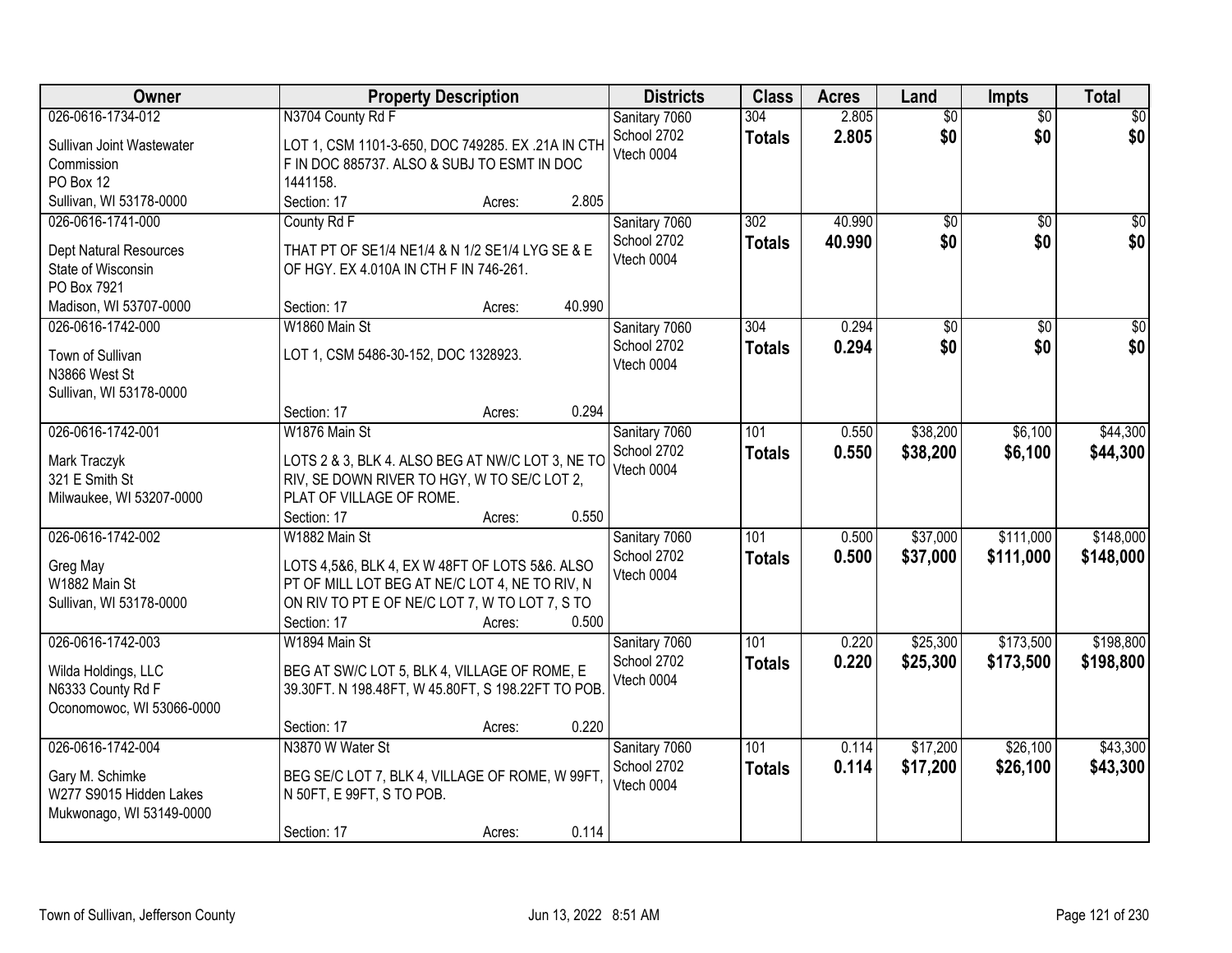| Owner                        | <b>Property Description</b>                       | <b>Districts</b> | <b>Class</b>  | <b>Acres</b> | Land     | <b>Impts</b> | <b>Total</b> |
|------------------------------|---------------------------------------------------|------------------|---------------|--------------|----------|--------------|--------------|
| 026-0616-1742-005            | N3876 W Water St                                  | Sanitary 7060    | 101           | 0.460        | \$35,600 | \$67,500     | \$103,100    |
| David A. Anich               | N 16FT OF LOT 7 & LOTS 8 & 9 & PT OF MILL LOT 1 W | School 2702      | <b>Totals</b> | 0.460        | \$35,600 | \$67,500     | \$103,100    |
| PO Box 160                   | OF BARK RIVER & E OF SD LOTS 8 & 9 BLK 4, PLAT    | Vtech 0004       |               |              |          |              |              |
| Palmyra, WI 53156-0000       | OF VILLAGE OF ROME                                |                  |               |              |          |              |              |
|                              | 0.460<br>Section: 17<br>Acres:                    |                  |               |              |          |              |              |
| 026-0616-1742-006            | N3886 W Water St                                  | Sanitary 7060    | 101           | 0.300        | \$29,300 | \$4,500      | \$33,800     |
|                              |                                                   | School 2702      | <b>Totals</b> | 0.300        | \$29,300 | \$4,500      | \$33,800     |
| David A. Anich<br>PO Box 160 | LOTS 10 & 11, BLK 4, PLAT OF VILLAGE OF ROME.     | Vtech 0004       |               |              |          |              |              |
| Palmyra, WI 53156-0000       |                                                   |                  |               |              |          |              |              |
|                              | 0.300<br>Section: 17<br>Acres:                    |                  |               |              |          |              |              |
| 026-0616-1742-007            | Milwaukee St                                      | Sanitary 7060    | 101           | 0.340        | \$8,400  | \$0          | \$8,400      |
|                              |                                                   | School 2702      | <b>Totals</b> | 0.340        | \$8,400  | \$0          | \$8,400      |
| David A. Anich               | BEG AT NE/C LOT 12, SE TO RIV, SW TO S/L LOT 10,  | Vtech 0004       |               |              |          |              |              |
| PO Box 160                   | W TO LOT 10, N TO POB. PLAT OF VILLAGE OF         |                  |               |              |          |              |              |
| Palmyra, WI 53156-0000       | ROME.                                             |                  |               |              |          |              |              |
|                              | 0.340<br>Section: 17<br>Acres:                    |                  |               |              |          |              |              |
| 026-0616-1742-008            | N3896 W Water St                                  | Sanitary 7060    | 101           | 0.150        | \$20,700 | \$82,400     | \$103,100    |
| Erin E. Helmink              | LOT 12, BLK 4, VILLAGE OF ROME. ALSO W100FT OF    | School 2702      | <b>Totals</b> | 0.150        | \$20,700 | \$82,400     | \$103,100    |
| N3896 W Water St             | S3FT OF VAC MILWAUKEE ST ADJ.                     | Vtech 0004       |               |              |          |              |              |
| Sullivan, WI 53178-0000      |                                                   |                  |               |              |          |              |              |
|                              | 0.150<br>Section: 17<br>Acres:                    |                  |               |              |          |              |              |
| 026-0616-1742-009            | W1877 North St                                    | Sanitary 7060    | 101           | 2.349        | \$75,100 | \$156,800    | \$231,900    |
| John A Szivecz Sr Trust      | COM AT NW/C LOT 12, BLK 4, PLAT OF VILLAGE OF     | School 2702      | <b>Totals</b> | 2.349        | \$75,100 | \$156,800    | \$231,900    |
| Julie A Szivecz Trust        | ROME, S 89DG40'E 202.47FT TO POB, N 4DG10'W       | Vtech 0004       |               |              |          |              |              |
| W1877 North St               | 264.80FT, S89DG40'E 228.50FT, S&W ON BK OF RIV    |                  |               |              |          |              |              |
| Sullivan, WI 53178-0000      | 2.349<br>Section: 17<br>Acres:                    |                  |               |              |          |              |              |
| 026-0616-1742-010            | W1887 North St                                    | Sanitary 7060    | 101           | 1.151        | \$52,800 | \$56,600     | \$109,400    |
|                              |                                                   | School 2702      | <b>Totals</b> | 1.151        | \$52,800 | \$56,600     | \$109,400    |
| Susan D Dickow Trust         | BEG NW/C LOT 12, BLK 14, AMBROSE SEELEY'S         | Vtech 0004       |               |              |          |              |              |
| W1887 North St               | PLAT OF VILLAGE OF ROME, N 264FT, S89DG40'E       |                  |               |              |          |              |              |
| Sullivan, WI 53178-0000      | 184FT, S4DG10'E 264.80FT, N89DG40'W 202.47FT TO   |                  |               |              |          |              |              |
|                              | Section: 17<br>1.151<br>Acres:                    |                  |               |              |          |              |              |
| 026-0616-1742-011            | W1842 Main St                                     | Sanitary 7060    | 101           | 0.520        | \$37,500 | \$102,700    | \$140,200    |
| William D. Hoffman           | BEG AT PT IN C/L MAIN & BUFFALO ST, W 120FT, N    | School 2702      | <b>Totals</b> | 0.520        | \$37,500 | \$102,700    | \$140,200    |
| W1842 Main St                | 191 1/4FT, E 120FT, S TO POB. BEING PT OF LOT 1,  | Vtech 0004       |               |              |          |              |              |
| Sullivan, WI 53178-0000      | BLK 5, PLAT OF VILLAGE OF ROME.                   |                  |               |              |          |              |              |
|                              | 0.520<br>Section: 17<br>Acres:                    |                  |               |              |          |              |              |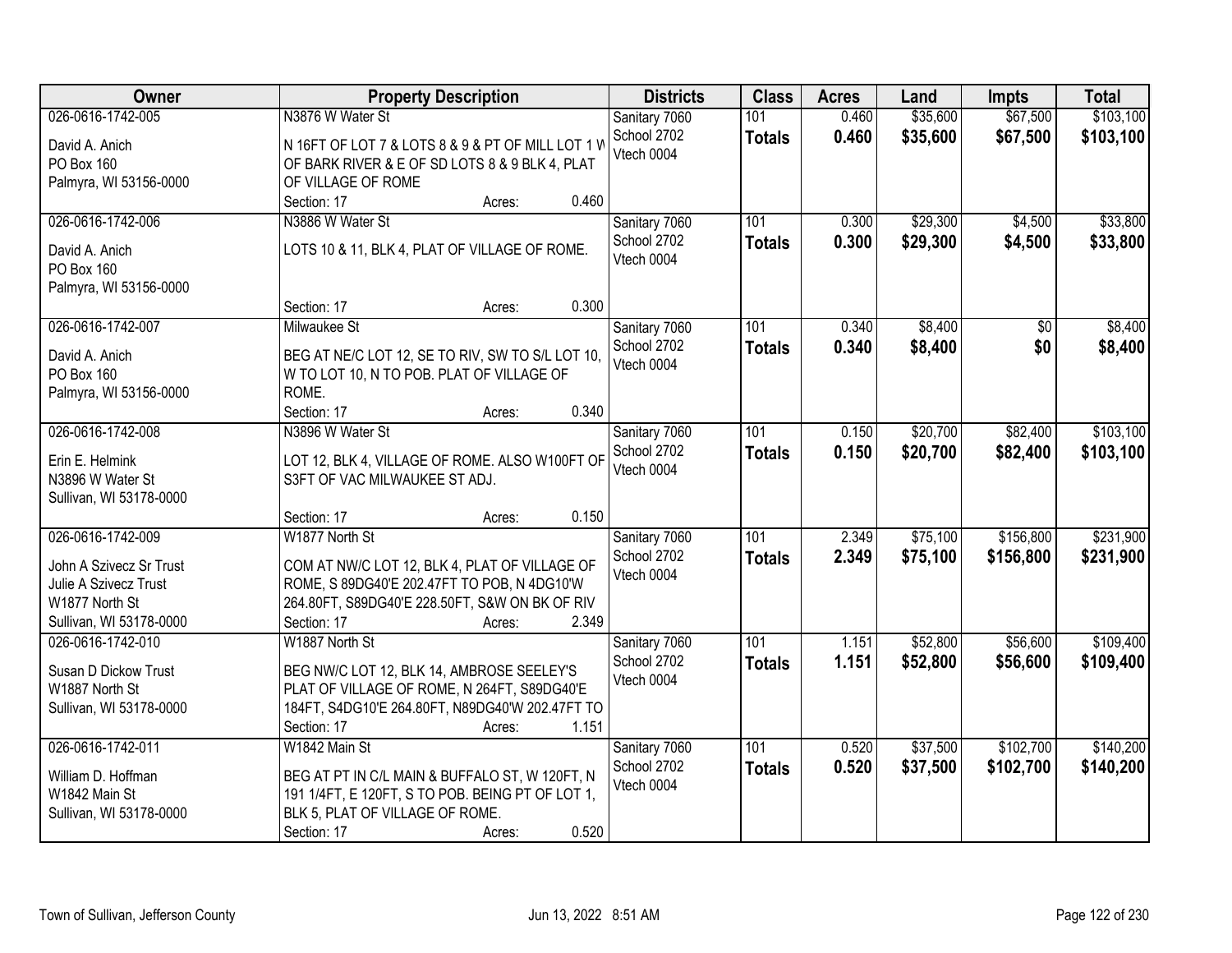| Owner                                | <b>Property Description</b>                                                    | <b>Districts</b>             | <b>Class</b>     | <b>Acres</b> | Land            | <b>Impts</b>    | <b>Total</b>     |
|--------------------------------------|--------------------------------------------------------------------------------|------------------------------|------------------|--------------|-----------------|-----------------|------------------|
| 026-0616-1742-012                    | W1834 Main St                                                                  | Sanitary 7060                | 101              | 2.510        | \$76,400        | \$88,900        | \$165,300        |
| Michael Allen Jackson                | BEG C/L MAIN & BUFFALO ST. N TO MILL POND, E                                   | School 2702                  | <b>Totals</b>    | 2.510        | \$76,400        | \$88,900        | \$165,300        |
| Kimmy Sue Krause-Jackson             | TO MILL RACE, SLY TO C/L MILW. ST, W TO PT                                     | Vtech 0004                   |                  |              |                 |                 |                  |
| W1834 Main St                        | 19.50FT E OF NE/C LOT 9, SLY TO PT 2.50FT E OF                                 |                              |                  |              |                 |                 |                  |
| Sullivan, WI 53178-0000              | 2.510<br>Section: 17<br>Acres:                                                 |                              |                  |              |                 |                 |                  |
| 026-0616-1742-013                    | W1850 Main St                                                                  | Sanitary 7060                | 101              | 0.382        | \$32,900        | \$69,400        | \$102,300        |
|                                      |                                                                                | School 2702                  | <b>Totals</b>    | 0.382        | \$32,900        | \$69,400        | \$102,300        |
| Susan K. Mielke                      | BEG SW COR LOT 1, BLOCK 5 AMBROSE SEELY'S                                      | Vtech 0004                   |                  |              |                 |                 |                  |
| 307 S Copeland Ave                   | PLAT OF VILLAGE OF ROME, N2DG48'W 150FT,                                       |                              |                  |              |                 |                 |                  |
| Jefferson, WI 53549-0000             | N87DG55'E 111FT, S2DG48'E 150FT TO N/L MAIN ST,                                |                              |                  |              |                 |                 |                  |
|                                      | 0.382<br>Section: 17<br>Acres:                                                 |                              |                  |              |                 |                 |                  |
| 026-0616-1742-014                    | W1826 County Rd F                                                              | Sanitary 7060                | 101              | 1.450        | \$59,700        | \$130,900       | \$190,600        |
| Craig A. Schroeder                   | LOTS 10&11&12 W OF MILL RACE, EX E 5FT & EX A                                  | School 2702                  | <b>Totals</b>    | 1.450        | \$59,700        | \$130,900       | \$190,600        |
| 36708 Meadow Dr                      | STRIP 19.50FT ON N END & 2.50FT ON S END OFF W                                 | Vtech 0004                   |                  |              |                 |                 |                  |
| Oconomowoc, WI 53066-9430            | SIDE. ALSO THAT PT OF MILW ST ADJ LOT10 PLAT                                   |                              |                  |              |                 |                 |                  |
|                                      | 1.450<br>Section: 17<br>Acres:                                                 |                              |                  |              |                 |                 |                  |
| 026-0616-1742-015                    | W1802 County Rd F                                                              | Sanitary 7060                | 101              | 1.000        | \$49,300        | \$68,700        | \$118,000        |
|                                      |                                                                                | School 2702                  | <b>Totals</b>    | 1.000        | \$49,300        | \$68,700        | \$118,000        |
| Josh W. Thomas                       | BEG C/L STH 135 ON E END MAIN ST, N46DGE                                       | Vtech 0004                   |                  |              |                 |                 |                  |
| Molly B. Thomas<br>W1802 County Rd F | 361.70FT, N43DGW 393.50FT, S ON E/L BLK 6 TO                                   |                              |                  |              |                 |                 |                  |
| Sullivan, WI 53178-0000              | MAIN ST, SE TO POB. PLAT OF VILLAGE OF ROME.<br>1.000<br>Section: 17<br>Acres: |                              |                  |              |                 |                 |                  |
| 026-0616-1742-016                    | <b>Island Dr</b>                                                               |                              | $\overline{304}$ | 5.660        | $\overline{50}$ | $\overline{50}$ | $\overline{\$0}$ |
|                                      |                                                                                | Sanitary 7060<br>School 2702 |                  |              |                 |                 |                  |
| Town of Sullivan                     | BEG C/L STH 135 ON S/L OF ISLAND DR, NWLY                                      | Vtech 0004                   | <b>Totals</b>    | 5.660        | \$0             | \$0             | \$0              |
| N3866 West St                        | 332FT, S 49DG31'W 667FT, S43DGE 393.50FT,                                      |                              |                  |              |                 |                 |                  |
| Sullivan, WI 53178-0000              | N44DGE 691.30FT TO POB, PLAT OF VILLAGE OF                                     |                              |                  |              |                 |                 |                  |
|                                      | Section: 17<br>5.660<br>Acres:                                                 |                              |                  |              |                 |                 |                  |
| 026-0616-1742-017                    | W1837 Main St                                                                  | Sanitary 7060                | 101              | 0.565        | \$38,600        | \$68,200        | \$106,800        |
| Marjorie A Wheaton Trust             | BEG NE/C BLK 8, S 94.91FT, E TO PT 5FT W OF MILL                               | School 2702                  | <b>Totals</b>    | 0.565        | \$38,600        | \$68,200        | \$106,800        |
| W1837 Main St                        | RACE, N ALG MILL RACE TO S/L MAIN ST W TO POB.                                 | Vtech 0004                   |                  |              |                 |                 |                  |
| Sullivan, WI 53178-0000              | PLAT OF VILLAGE OF ROME. EX .06A IN CTH F IN                                   |                              |                  |              |                 |                 |                  |
|                                      | 0.565<br>Section: 17<br>Acres:                                                 |                              |                  |              |                 |                 |                  |
| 026-0616-1742-018                    | Water St                                                                       | Sanitary 7060                | 101              | 2.430        | \$25,800        | $\overline{50}$ | \$25,800         |
|                                      |                                                                                | School 2702                  | <b>Totals</b>    | 2.430        | \$25,800        | \$0             | \$25,800         |
| David A. Gross                       | S PART OF BLK 7, VILLAGE OF ROME. BEG AT CEN                                   | Vtech 0004                   |                  |              |                 |                 |                  |
| Jennie L. Gross                      | OF BUFFALO & SOUTH ST, E 422.1FT TO C/L TWN                                    |                              |                  |              |                 |                 |                  |
| N3822 E Water St                     | RD, N9DG50'W 315FT, S80DG10'W 233.50FT TO MILL                                 |                              |                  |              |                 |                 |                  |
| Sullivan, WI 53178-0000              | 2.430<br>Section: 17<br>Acres:                                                 |                              |                  |              |                 |                 |                  |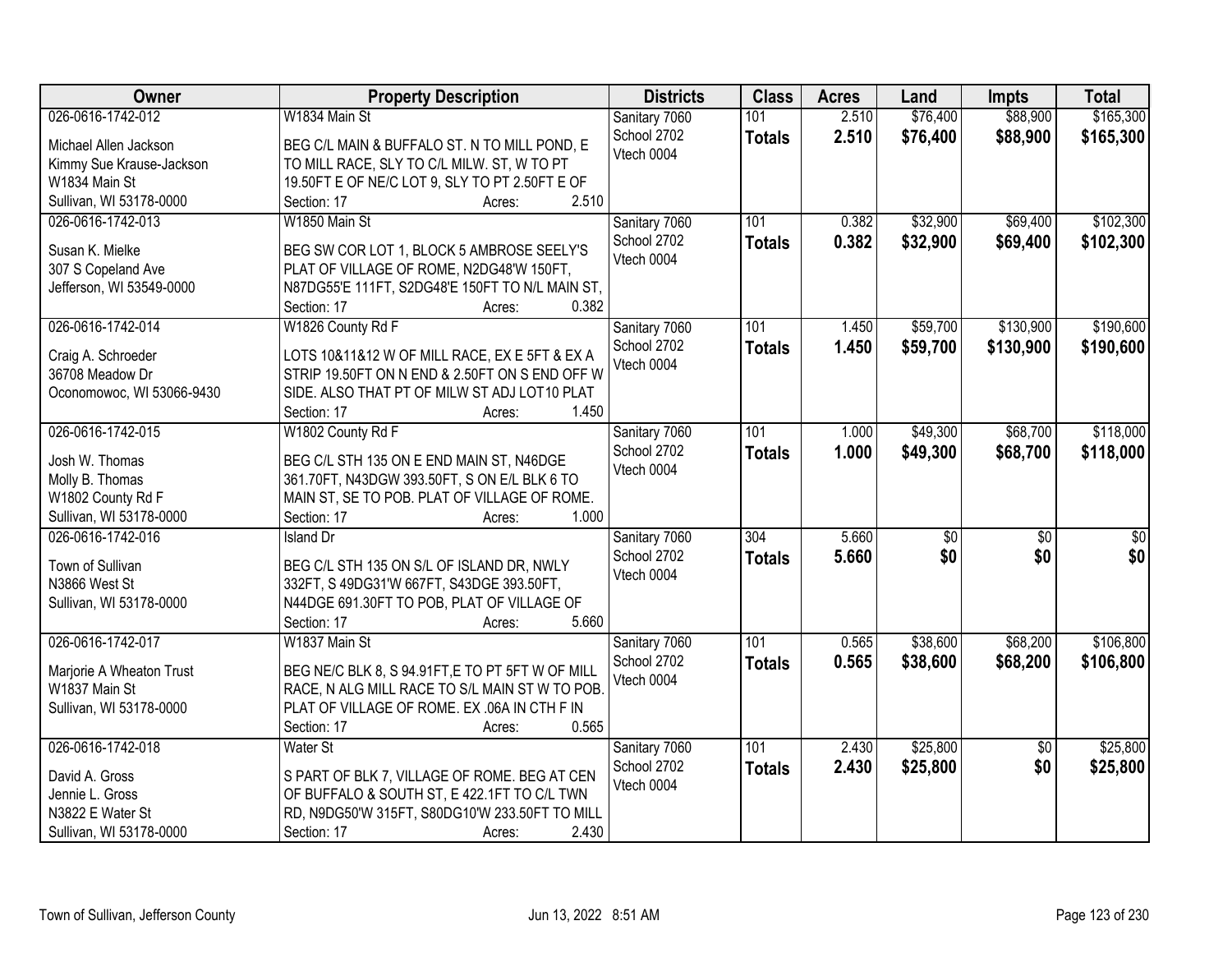| Owner                                    | <b>Property Description</b>                                 | <b>Districts</b> | <b>Class</b>  | <b>Acres</b> | Land     | <b>Impts</b>    | <b>Total</b>    |
|------------------------------------------|-------------------------------------------------------------|------------------|---------------|--------------|----------|-----------------|-----------------|
| 026-0616-1742-019                        | N3869 Rome Oak Hill Rd                                      | Sanitary 7060    | 101           | 0.530        | \$26,100 | \$96,200        | \$122,300       |
| Jon Boettcher                            | BEG ON HGY 115.15FT S10DG33' E OF NE/C BLK 7,               | School 2702      | <b>Totals</b> | 0.530        | \$26,100 | \$96,200        | \$122,300       |
| N3869 Rome Oak Hill Rd                   | S79DG27'W 140.25FT, S21DG16'W 176.50FT                      | Vtech 0004       |               |              |          |                 |                 |
| Helenville, WI 53137-0000                | N79DG27'E 200.58FT TO HGY, N10DG33'W ON HGY                 |                  |               |              |          |                 |                 |
|                                          | 0.530<br>Section: 17<br>Acres:                              |                  |               |              |          |                 |                 |
| 026-0616-1742-020                        | Rome Oak Hill Rd                                            | Sanitary 7060    | 304           | 0.210        | \$0      | $\overline{50}$ | $\overline{50}$ |
|                                          |                                                             | School 2702      | <b>Totals</b> | 0.210        | \$0      | \$0             | \$0             |
| Sullivan Telephone Company               | BEG ON PALMYRA RD 482FT N OF S/L NW1/4 SE1/4                | Vtech 0004       |               |              |          |                 |                 |
| 901 Kilbourn Ave                         | S79DG27'W TO MILL RACE, NLY TO S/L MAIN ST, E               |                  |               |              |          |                 |                 |
| Tomah, WI 54660-0000                     | TO PALMYRA RD, S10DG33'E 115.15FT TO POB.                   |                  |               |              |          |                 |                 |
|                                          | 0.210<br>Section: 17<br>Acres:                              |                  |               |              |          |                 |                 |
| 026-0616-1742-021                        | N3822 E Water St                                            | Sanitary 7060    | 101           | 1.270        | \$55,500 | \$117,400       | \$172,900       |
| David A. Gross                           | PT OF LOT 1, BLK 8, VILLAGE OF ROME, BEG 272FT              | School 2702      | <b>Totals</b> | 1.270        | \$55,500 | \$117,400       | \$172,900       |
| Jennie L. Gross                          | S OF NW/C BLK 8, S 167.70FT, S83DG33'E 101.60FT,            | Vtech 0004       |               |              |          |                 |                 |
| N3822 E Water St                         | S55DG51'E 60.80FT, S40DG45'W 73.60FT, S88DG26'E             |                  |               |              |          |                 |                 |
| Sullivan, WI 53178-0000                  | Section: 17<br>1.270<br>Acres:                              |                  |               |              |          |                 |                 |
| 026-0616-1742-022                        | N3828 E Water St                                            | Sanitary 7060    | 101           | 1.480        | \$60,300 | \$94,200        | \$154,500       |
|                                          |                                                             | School 2702      | <b>Totals</b> | 1.480        | \$60,300 | \$94,200        | \$154,500       |
| Rick L. Mengel                           | S59FT OF LOTS 2&8 & N40FT LOT 1, BLK 8. ALSO                | Vtech 0004       |               |              |          |                 |                 |
| Cindy J. Mengel                          | BEG SE/C OF ABV, E33FT, S TO MILL RACE, NE UP               |                  |               |              |          |                 |                 |
| N3828 E Water St                         | RACE TO PT 167FT S OF N/L BLK 7, W TO E/L BLK 8,            |                  |               |              |          |                 |                 |
| Sullivan, WI 53178-0000                  | 1.480<br>Section: 17<br>Acres:                              |                  |               |              |          |                 |                 |
| 026-0616-1742-023                        | N3834 E Water St                                            | Sanitary 7060    | 101           | 0.677        | \$41,400 | \$73,100        | \$114,500       |
| Cleone Marie Huffman                     | LOT 3 & 7. ALSO N 7FT OF LOTS 2 & 8 & S 15.5FT OF           | School 2702      | <b>Totals</b> | 0.677        | \$41,400 | \$73,100        | \$114,500       |
| PO Box 422                               | LOTS 4&5 & 6, BLK 8, PLAT OF VILLAGE OF ROME.               | Vtech 0004       |               |              |          |                 |                 |
| Sullivan, WI 53178-0000                  | ALSO BEG S00DG56'W 94.91FT FROM NE/C BLK 8,                 |                  |               |              |          |                 |                 |
|                                          | 0.677<br>Section: 17<br>Acres:                              |                  |               |              |          |                 |                 |
| 026-0616-1742-024                        | W1849 Main St                                               | Sanitary 7060    | 101           | 0.500        | \$37,000 | \$112,500       | \$149,500       |
|                                          |                                                             | School 2702      | <b>Totals</b> | 0.500        | \$37,000 | \$112,500       | \$149,500       |
| Nathan W. Johnson                        | N 84.50FT OF LOTS 4,5&6, BLK 8, PLAT OF VILLAGE<br>OF ROME. | Vtech 0004       |               |              |          |                 |                 |
| Sasha Johnson                            |                                                             |                  |               |              |          |                 |                 |
| W1849 Main St<br>Sullivan, WI 53178-0000 | 0.500                                                       |                  |               |              |          |                 |                 |
|                                          | Section: 17<br>Acres:                                       |                  |               |              |          |                 |                 |
| 026-0616-1742-025                        | N3838 W Water St                                            | Sanitary 7060    | 101           | 0.870        | \$46,200 | \$290,600       | \$336,800       |
| David J. Koeberl                         | LOTS 1,2,4,5,6 & E 16FT LOT 3, BLK 9. ALSO ALL              | School 2702      | <b>Totals</b> | 0.870        | \$46,200 | \$290,600       | \$336,800       |
| Jennifer M. Koeberl                      | LAND E OF SD LOTS & W OF RIV, EX CSM                        | Vtech 0004       |               |              |          |                 |                 |
| N3838 W Water St                         | 1113-3-667, PLAT OF VILLAGE OF ROME. EX CSM                 |                  |               |              |          |                 |                 |
| Sullivan, WI 53178-0000                  | 0.870<br>Section: 17<br>Acres:                              |                  |               |              |          |                 |                 |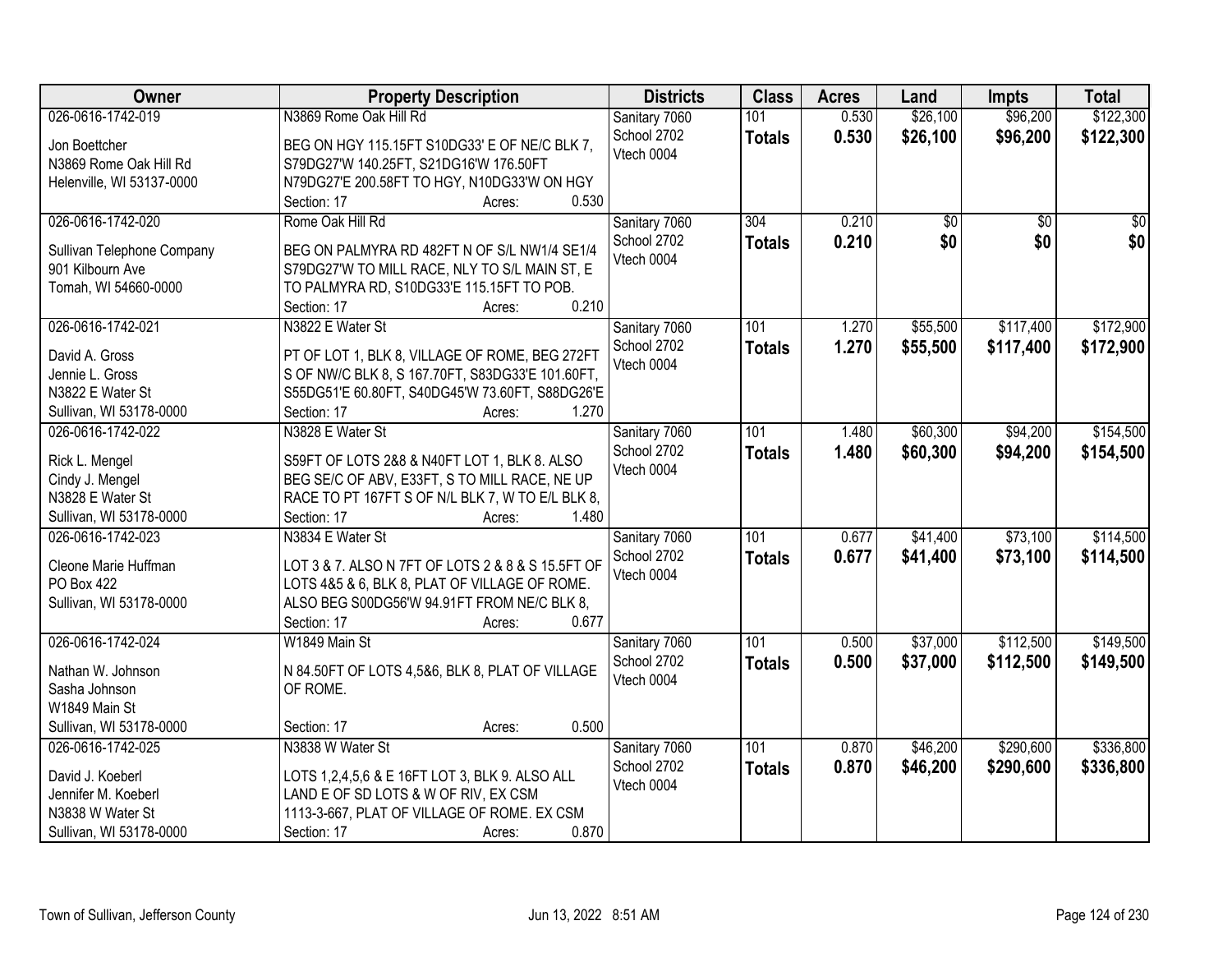| Owner                              | <b>Property Description</b>                                                         | <b>Districts</b>          | <b>Class</b>  | <b>Acres</b> | Land     | <b>Impts</b> | <b>Total</b> |
|------------------------------------|-------------------------------------------------------------------------------------|---------------------------|---------------|--------------|----------|--------------|--------------|
| 026-0616-1742-026                  | W1893 Main St                                                                       | Sanitary 7060             | 101           | 0.210        | \$24,800 | \$88,700     | \$113,500    |
| Paul D. Stark                      | BEG AT NW/C LOT 3, BLK 9, S 115.5FT, E 78FT, N                                      | School 2702               | <b>Totals</b> | 0.210        | \$24,800 | \$88,700     | \$113,500    |
| W1893 Main St                      | 115.5FT, W 78FT TO POB. PLAT OF VILLAGE OF                                          | Vtech 0004                |               |              |          |              |              |
| Sullivan, WI 53178-0000            | ROME.                                                                               |                           |               |              |          |              |              |
|                                    | 0.210<br>Section: 17<br>Acres:                                                      |                           |               |              |          |              |              |
| 026-0616-1742-027                  | N3816 W Water St                                                                    | Sanitary 7060             | 101           | 0.370        | \$32,500 | \$123,300    | \$155,800    |
|                                    |                                                                                     | School 2702               | <b>Totals</b> | 0.370        | \$32,500 | \$123,300    | \$155,800    |
| Daniel Miller<br>Alexandria Miller | LOTS 7&8, BLK 9, PLAT OF VILLAGE OF ROME. ALSO<br>ALL LAND E OF SD LOTS & W OF RIV. | Vtech 0004                |               |              |          |              |              |
| N3816 W Water St                   |                                                                                     |                           |               |              |          |              |              |
| Sullivan, WI 53178-0000            | 0.370<br>Section: 17<br>Acres:                                                      |                           |               |              |          |              |              |
| 026-0616-1742-028                  | N3808 W Water St                                                                    | Sanitary 7060             | 101           | 0.620        | \$40,000 | \$134,500    | \$174,500    |
|                                    |                                                                                     | School 2702               | <b>Totals</b> | 0.620        | \$40,000 | \$134,500    | \$174,500    |
| Peter A. Kramer                    | LOTS 9&10, BLK 9 & LAND LYG BETW SD LOTS &                                          | Vtech 0004                |               |              |          |              |              |
| <b>Tina Kramer</b>                 | RIVER. PLAT OF VILLAGE OF ROME.                                                     |                           |               |              |          |              |              |
| N3808 W Water St                   |                                                                                     |                           |               |              |          |              |              |
| Sullivan, WI 53178-0000            | 0.620<br>Section: 17<br>Acres:                                                      |                           |               |              |          |              |              |
| 026-0616-1742-029                  | N3815 E Water St                                                                    | Sanitary 7060             | 102           | 0.191        | \$20,200 | \$100        | \$20,300     |
| Allen J. Luebke                    | BEG NE/C LOT 11 BLK 9, PLAT OF                                                      | School 2702               | <b>Totals</b> | 0.191        | \$20,200 | \$100        | \$20,300     |
| W6085 County Rd K                  | VIL-ROME, S89DG09'W 49.5FT S0DG56'W 115.2FT TO                                      | Vtech 0004                |               |              |          |              |              |
| Whitewater, WI 53190-0000          | RIV, E ON RIV TO W/L ST, N TO POB. ALSO                                             |                           |               |              |          |              |              |
|                                    | 0.191<br>Section: 17<br>Acres:                                                      |                           |               |              |          |              |              |
| 026-0616-1742-030                  | Water St                                                                            | Sanitary 7060             | 101           | 1.004        | \$49,400 | \$0          | \$49,400     |
| David A. Gross                     | PTS OF LOTS 11-12-13 & 14, BLK 9, VILLAGE OF                                        | School 2702               | <b>Totals</b> | 1.004        | \$49,400 | \$0          | \$49,400     |
| Jennie L. Gross                    | ROME, BEG 234FT S OF NE/C BLK 9, W 72.60FT,                                         | Vtech 0004                |               |              |          |              |              |
| N3822 E Water St                   | S45DG27'W 137FT, S29DG33'W 141.60FT, S3DG01'E                                       |                           |               |              |          |              |              |
| Sullivan, WI 53178-0000            | Section: 17<br>1.004<br>Acres:                                                      |                           |               |              |          |              |              |
| 026-0616-1742-031                  | Water St                                                                            | Sanitary 7060             | 101           | 0.190        | \$23,800 | $\sqrt{6}$   | \$23,800     |
|                                    |                                                                                     | School 2702               | <b>Totals</b> | 0.190        | \$23,800 | \$0          | \$23,800     |
| Rick L. Mengel                     | N 40FT LOT 14, BLK 9, PLAT OF VILLAGE OF ROME.                                      | Vtech 0004                |               |              |          |              |              |
| Cindy J. Mengel                    |                                                                                     |                           |               |              |          |              |              |
| N3828 E Water St                   | 0.190                                                                               |                           |               |              |          |              |              |
| Sullivan, WI 53178-0000            | Section: 17<br>Acres:                                                               |                           |               |              |          |              |              |
| 026-0616-1742-032                  | Water St                                                                            | Sanitary 7060             | 101           | 0.310        | \$29,800 | \$8,100      | \$37,900     |
| Rick L. Mengel                     | LOT 15 BLK 9, PLAT OF VILLAGE OF ROME.                                              | School 2702<br>Vtech 0004 | <b>Totals</b> | 0.310        | \$29,800 | \$8,100      | \$37,900     |
| Cindy J. Mengel                    |                                                                                     |                           |               |              |          |              |              |
| N3828 E Water St                   |                                                                                     |                           |               |              |          |              |              |
| Sullivan, WI 53178-0000            | 0.310<br>Section: 17<br>Acres:                                                      |                           |               |              |          |              |              |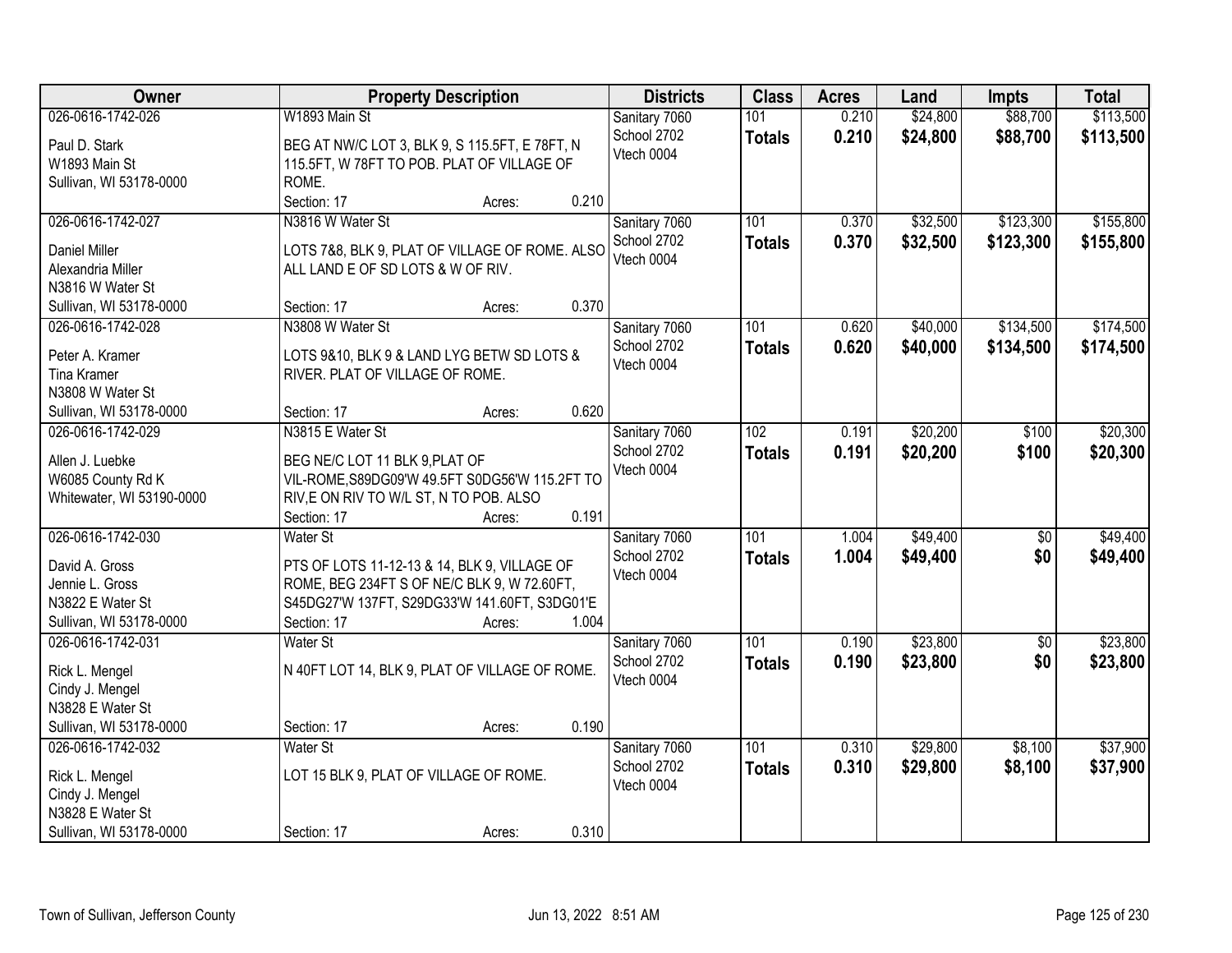| Owner                                   |                                     | <b>Property Description</b>                                                                  |       | <b>Districts</b> | <b>Class</b>  | <b>Acres</b> | Land            | <b>Impts</b>    | <b>Total</b>     |
|-----------------------------------------|-------------------------------------|----------------------------------------------------------------------------------------------|-------|------------------|---------------|--------------|-----------------|-----------------|------------------|
| 026-0616-1742-033                       | N3833 E Water St                    |                                                                                              |       | Sanitary 7060    | 101           | 0.150        | \$20,700        | \$6,600         | \$27,300         |
| Michael Bonne et al                     |                                     | LOT 16, BLK 9, PLAT OF VILLAGE OF ROME.                                                      |       | School 2702      | <b>Totals</b> | 0.150        | \$20,700        | \$6,600         | \$27,300         |
| 451 Smythe Dr                           |                                     |                                                                                              |       | Vtech 0004       |               |              |                 |                 |                  |
| Williams Bay, WI 53191-0000             |                                     |                                                                                              |       |                  |               |              |                 |                 |                  |
|                                         | Section: 17                         | Acres:                                                                                       | 0.150 |                  |               |              |                 |                 |                  |
| 026-0616-1742-034                       | Water St                            |                                                                                              |       | Sanitary 7060    | 304           | 0.277        | $\overline{50}$ | $\overline{50}$ | $\overline{30}$  |
| Town of Sullivan                        |                                     | LOT 17, BLK 9, PLAT OF VILLAGE OF ROME.                                                      |       | School 2702      | <b>Totals</b> | 0.277        | \$0             | \$0             | \$0              |
| N3866 West St                           |                                     |                                                                                              |       | Vtech 0004       |               |              |                 |                 |                  |
| Sullivan, WI 53178-0000                 |                                     |                                                                                              |       |                  |               |              |                 |                 |                  |
|                                         | Section: 17                         | Acres:                                                                                       | 0.277 |                  |               |              |                 |                 |                  |
| 026-0616-1742-035                       | W1881 Main St                       |                                                                                              |       | Sanitary 7060    | 102           | 0.330        | \$27,700        | \$89,600        | \$117,300        |
| Pickets, LLC                            | LOT 1, CSM 2836-11-100, DOC 915066. |                                                                                              |       | School 2702      | <b>Totals</b> | 0.330        | \$27,700        | \$89,600        | \$117,300        |
| W185 S Timber Ln                        |                                     |                                                                                              |       | Vtech 0004       |               |              |                 |                 |                  |
| Sullivan, WI 53178-0000                 |                                     |                                                                                              |       |                  |               |              |                 |                 |                  |
|                                         | Section: 17                         | Acres:                                                                                       | 0.330 |                  |               |              |                 |                 |                  |
| 026-0616-1742-036                       | West St                             |                                                                                              |       | Sanitary 7060    | 304           | 0.110        | \$0             | \$0             | \$0              |
| Town of Sullivan                        | LOT 1, CSM 1113-3-667.              |                                                                                              |       | School 2702      | <b>Totals</b> | 0.110        | \$0             | \$0             | \$0              |
| Sanitary District #1                    |                                     |                                                                                              |       | Vtech 0004       |               |              |                 |                 |                  |
| N3866 West St                           |                                     |                                                                                              |       |                  |               |              |                 |                 |                  |
| Sullivan, WI 53178-0000                 | Section: 17                         | Acres:                                                                                       | 0.110 |                  |               |              |                 |                 |                  |
| 026-0616-1742-037                       | South St                            |                                                                                              |       | Sanitary 7060    | 102           | 1.041        | \$47,000        | $\overline{50}$ | \$47,000         |
| Allen J. Luebke                         |                                     | BEG 66.40FT S82DG36'E FROM NE/C OF LOT 11 BLK                                                |       | School 2702      | <b>Totals</b> | 1.041        | \$47,000        | \$0             | \$47,000         |
| W6085 County Rd K                       |                                     | 9 PLAT VILL OF ROME, S83DG33'E 101.60FT,                                                     |       | Vtech 0004       |               |              |                 |                 |                  |
| Whitewater, WI 53190-0000               |                                     | S55DG51'E 60.80FT, S40DG45'W 73.60FT, S88DG26'E                                              |       |                  |               |              |                 |                 |                  |
|                                         | Section: 17                         | Acres:                                                                                       | 1.041 |                  |               |              |                 |                 |                  |
| 026-0616-1742-038                       | Main St                             |                                                                                              |       | Sanitary 7060    | 304           | 5.624        | $\overline{50}$ | $\overline{50}$ | $\overline{\$0}$ |
| Town of Sulllivan                       |                                     | BEG S 87DG55'W 120FT OF INTER MAIN & BUFFALO                                                 |       | School 2702      | <b>Totals</b> | 5.624        | \$0             | \$0             | \$0              |
| N3866 West St                           |                                     | STS, N 191.25FT, E 120FT, N 741FT, W ON NORTH                                                |       | Vtech 0004       |               |              |                 |                 |                  |
| Sullivan, WI 53178-0000                 |                                     | ST 264FT, S 450FT TO RIV, SLY ON RIV TO MAIN ST,                                             |       |                  |               |              |                 |                 |                  |
|                                         | Section: 17                         | Acres:                                                                                       | 5.624 |                  |               |              |                 |                 |                  |
| 026-0616-1743-000                       | N3815 Rome Oak Hill Rd              |                                                                                              |       | Sanitary 7060    | 101           | 4.750        | \$110,300       | \$61,800        | \$172,100        |
|                                         |                                     |                                                                                              |       | School 2702      | <b>Totals</b> | 4.750        | \$110,300       | \$61,800        | \$172,100        |
| Eric J. Schindler<br>Tammy M. Schindler |                                     | BEG AT NE/C SW1/4 SE1/4, S 660FT, W 379.50FT, N<br>660FT, E 379.50FT TO POB. EX PT E OF HGY. |       | Vtech 0004       |               |              |                 |                 |                  |
| N3815 Rome Oak Hill Rd                  |                                     |                                                                                              |       |                  |               |              |                 |                 |                  |
| Helenville, WI 53137-0000               | Section: 17                         | Acres:                                                                                       | 4.750 |                  |               |              |                 |                 |                  |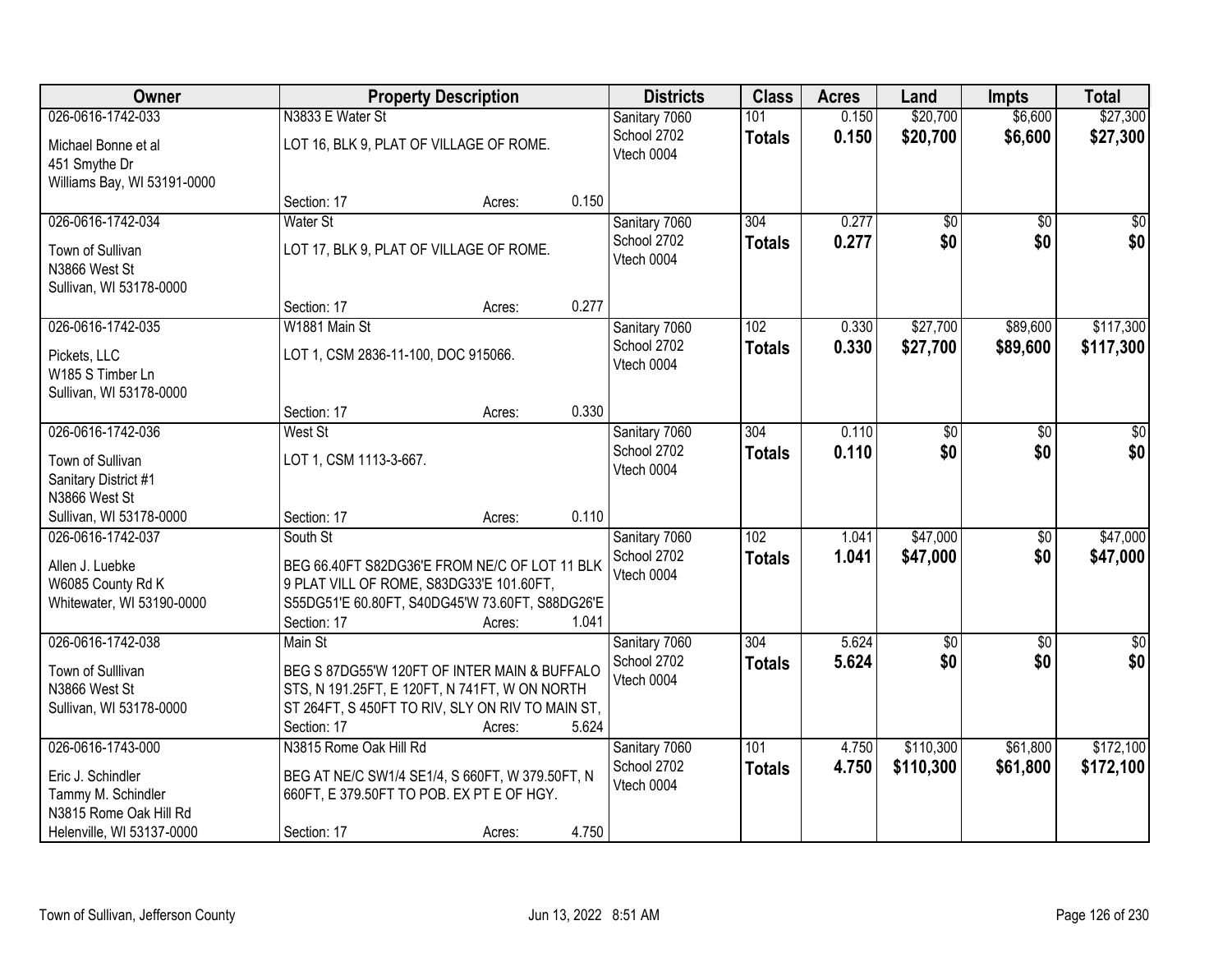| Owner                           | <b>Property Description</b>                        | <b>Districts</b> | <b>Class</b>  | <b>Acres</b> | Land      | <b>Impts</b>           | <b>Total</b> |
|---------------------------------|----------------------------------------------------|------------------|---------------|--------------|-----------|------------------------|--------------|
| 026-0616-1743-001               | Rome Oak Rd                                        | Sanitary 7060    | 101           | 2.470        | \$22,800  | $\overline{50}$        | \$22,800     |
| David A. Gross                  | PT OF SW1/4 SE1/4. BEG AT CEN OF BUFFALO &         | School 2702      | <b>Totals</b> | 2.470        | \$22,800  | \$0                    | \$22,800     |
| Jennie L. Gross                 | SOUTH ST, W 86FT, S 108.40FT, W 44.80FT, S ON RIV  | Vtech 0004       |               |              |           |                        |              |
| N3822 E Water St                | 563.50FT, E 261.30FT, N 667.30FT, W 177.60FT TO    |                  |               |              |           |                        |              |
| Sullivan, WI 53178-0000         | 2.470<br>Section: 17<br>Acres:                     |                  |               |              |           |                        |              |
| 026-0616-1743-002               | Rome Oak Rd                                        | Sanitary 7060    | 101           | 1.890        | \$7,900   | \$0                    | \$7,900      |
|                                 |                                                    | School 2702      | <b>Totals</b> | 1.890        | \$7,900   | \$0                    | \$7,900      |
| Eric J. Schindler               | THE SLY 300FT OF THE FOLL, BEG AT CEN OF           | Vtech 0004       |               |              |           |                        |              |
| Tammy M. Schindler              | BUFFALO & SOUTH ST, W 86FT, S 108.40FT W           |                  |               |              |           |                        |              |
| N3815 Rome Oak Hill Rd          | 44.80FT, S ON RIV 563.50FT E 261.30FT, N 667.30FT, |                  |               |              |           |                        |              |
| Helenville, WI 53137-0000       | 1.890<br>Section: 17<br>Acres:                     |                  |               |              |           |                        |              |
| 026-0616-1743-003               | N3800 W Water St                                   | Sanitary 7060    | 101           | 3.810        | \$96,200  | \$105,000              | \$201,200    |
| R&K Nelson Trust                | BEG ON W BK OF RIV ON S SIDE OF SOUTH ST, W        | School 2702      | <b>Totals</b> | 3.810        | \$96,200  | \$105,000              | \$201,200    |
| N3800 W Water St                | 412.50FT, S 354.75FT, E TO BARK RIV, N TO POB.     | Vtech 0004       |               |              |           |                        |              |
| Sullivan, WI 53178-0000         |                                                    |                  |               |              |           |                        |              |
|                                 | 3.810<br>Section: 17<br>Acres:                     |                  |               |              |           |                        |              |
| 026-0616-1743-004               | N3780 W Water St                                   | Sanitary 7060    | 102           | 8.500        | \$102,300 | \$240,700              | \$343,000    |
|                                 |                                                    | School 2702      | <b>Totals</b> | 8.500        | \$102,300 | \$240,700              | \$343,000    |
| Rome Riverside Real Estate, LLC | THAT PT OF SW1/4 SE1/4 W OF BARK RIV. EX N 3 1/2   | Vtech 0004       |               |              |           |                        |              |
| S91 W32675 Granite Tr           | А.                                                 |                  |               |              |           |                        |              |
| Mukwonago, WI 53149-0000        | 8.500                                              |                  |               |              |           |                        |              |
| 026-0616-1743-005               | Section: 17<br>Acres:<br>Rome Oak Hill Rd          |                  | 104           | 3.500        | \$600     |                        | \$600        |
|                                 |                                                    | Sanitary 7060    | 105           | 2.513        | \$1,300   | $\overline{60}$<br>\$0 | \$1,300      |
| Cameron Christenson             | LOT 1, CSM 6079-35-252, DOC 1426469. SUBJ TO       | School 2702      |               |              |           | \$0                    |              |
| Lyndsey E. Christenson          | RESTRICTION IN DOC 1428881.                        | Vtech 0004       | <b>Totals</b> | 6.013        | \$1,900   |                        | \$1,900      |
| 1116 Dakota St                  |                                                    |                  |               |              |           |                        |              |
| Watertown, WI 53094-0000        | 6.013<br>Section: 17<br>Acres:                     |                  |               |              |           |                        |              |
| 026-0616-1743-006               | N3727 Rome Oak Hill Rd                             | Sanitary 7060    | 101           | 1.000        | \$46,000  | \$206,900              | \$252,900    |
| Greg Senft                      | LOT 1, CSM 6149-36-053, DOC 1441311. SUBJ TO       | School 2702      | 104           | 2.500        | \$400     | \$0                    | \$400        |
| W2427 Saint Peters Rd           | RESTRICTION IN DOC 1428881.                        | Vtech 0004       | 105           | 5.774        | \$2,900   | \$0                    | \$2,900      |
| East Troy, WI 53120-0000        |                                                    |                  | <b>Totals</b> | 9.274        | \$49,300  | \$206,900              | \$256,200    |
|                                 | 9.274<br>Section: 17<br>Acres:                     |                  |               |              |           |                        |              |
| 026-0616-1744-000               | Rome Oak Rd                                        | Sanitary 7060    | 104           | 16.003       | \$2,900   | $\overline{50}$        | \$2,900      |
|                                 |                                                    | School 2702      | 105           | 4.000        | \$2,000   | \$0                    | \$2,000      |
| Patrick J. Hosch                | COM SE/S/C, N00DG05'W 1325. 75FT, S89DG38'W        | Vtech 0004       |               | 20.003       | \$4,900   | \$0                    | \$4,900      |
| N3708 Rome Oak Hill Rd          | 450.25FT TO POB, S89DG32'W 1006.94FT, S10 DG22'E   |                  | <b>Totals</b> |              |           |                        |              |
| Helenville, WI 53137-0000       | 576.09FT, S12DG26'E 149.90FT, S14DG30'E 151.66FT   |                  |               |              |           |                        |              |
|                                 | 20.003<br>Section: 17<br>Acres:                    |                  |               |              |           |                        |              |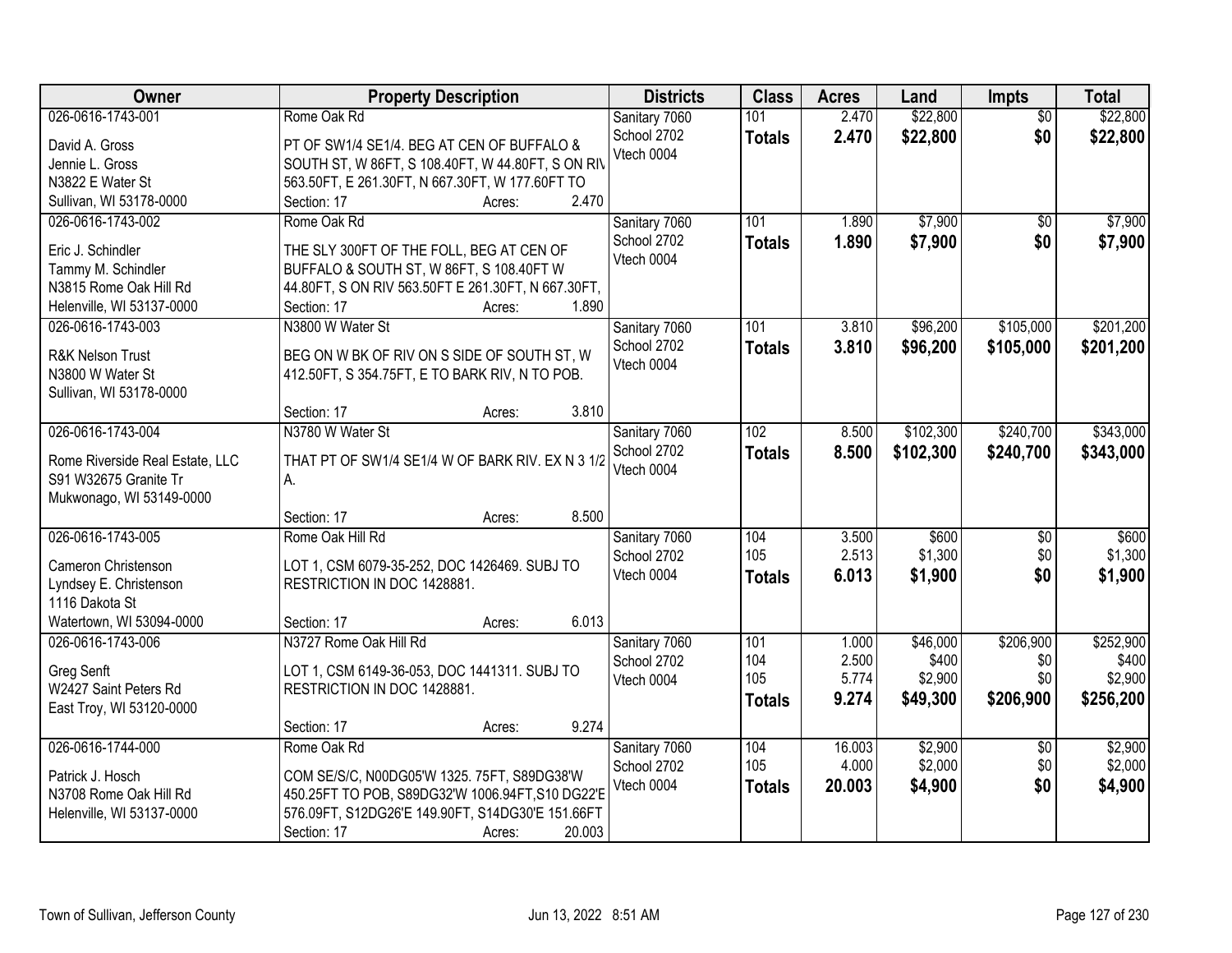| Owner                                               | <b>Property Description</b>                                                       |                  | <b>Districts</b> | <b>Class</b>     | <b>Acres</b> | Land      | <b>Impts</b> | <b>Total</b> |
|-----------------------------------------------------|-----------------------------------------------------------------------------------|------------------|------------------|------------------|--------------|-----------|--------------|--------------|
| 026-0616-1744-001                                   | Rome Oak Rd                                                                       |                  | Sanitary 7060    | 101              | 0.272        | \$12,500  | \$1,000      | \$13,500     |
| <b>Terry Tomczak</b>                                | PT OF CSM 5841-33-195, DOC 1392609 IN SEC 17.                                     |                  | School 2702      | <b>Totals</b>    | 0.272        | \$12,500  | \$1,000      | \$13,500     |
| Donna Tomczak                                       |                                                                                   |                  | Vtech 0004       |                  |              |           |              |              |
| N3698 Rome Oak Hill Rd                              |                                                                                   |                  |                  |                  |              |           |              |              |
| Helenville, WI 53137-9769                           | Section: 17                                                                       | 0.272<br>Acres:  |                  |                  |              |           |              |              |
| 026-0616-1744-002                                   | N3708 Rome Oak Rd                                                                 |                  | Sanitary 7060    | 101              | 2.963        | \$83,400  | \$498,000    | \$581,400    |
|                                                     |                                                                                   |                  | School 2702      | <b>Totals</b>    | 2.963        | \$83,400  | \$498,000    | \$581,400    |
| Patrick J. Hosch                                    | PART OF LOT 1, CSM 5892-34-058, DOC 1398426 IN                                    |                  | Vtech 0004       |                  |              |           |              |              |
| N3708 Rome Oak Hill Rd<br>Helenville, WI 53137-0000 | SEC 17. ALSO SHARED DRWY AGREE IN DOC<br>1402125. SUBJ TO DEED RESTRICTION IN DOC |                  |                  |                  |              |           |              |              |
|                                                     | Section: 17                                                                       | 2.963<br>Acres:  |                  |                  |              |           |              |              |
| 026-0616-1744-003                                   | N3704 Rome Oak Rd                                                                 |                  | Sanitary 7060    | 101              | 5.330        | \$114,800 | \$289,300    | \$404,100    |
|                                                     |                                                                                   |                  | School 2702      | 105              | 4.000        | \$2,000   | \$0          | \$2,000      |
| Marshall Johnson                                    | PART OF LOT 2, CSM 5892-34-058, DOC 1398426 IN                                    |                  | Vtech 0004       | <b>15M</b>       | 7.000        | \$8,400   | \$0          | \$8,400      |
| Victoria Johnson                                    | SEC 17. ALSO SHARED DRWY AGREE IN DOC                                             |                  |                  | <b>Totals</b>    | 16.330       | \$125,200 | \$289,300    | \$414,500    |
| 515 Pearl St                                        | 1402125. SUBJ TO DEED RESTRICTION IN DOC                                          |                  |                  |                  |              |           |              |              |
| Edgerton, WI 53534-0000                             | Section: 17                                                                       | 16.330<br>Acres: |                  |                  |              |           |              |              |
| 026-0616-1811-000                                   | W2089 Staude Rd                                                                   |                  | School 2702      | 104              | 7.817        | \$1,100   | \$0          | \$1,100      |
| Braveheart Holdings, LLC                            | E1/2 NE1/4 NE1/4 S OF RD. EX PT IN CSM                                            |                  | Vtech 0004       | 105              | 1.292        | \$700     | \$0          | \$700        |
| 250 E Greenwood St                                  | 4594-23-215, DOC 1153741.                                                         |                  |                  | 107              | 1.000        | \$25,000  | \$22,100     | \$47,100     |
| Jefferson, WI 53549-0000                            |                                                                                   |                  |                  | <b>15M</b>       | 2.000        | \$2,400   | \$0          | \$2,400      |
|                                                     | Section: 18                                                                       | 12.109<br>Acres: |                  | <b>Totals</b>    | 12.109       | \$29,200  | \$22,100     | \$51,300     |
| 026-0616-1811-001                                   | Staude Rd                                                                         |                  | School 2702      | 104              | 10.500       | \$2,200   | \$0          | \$2,200      |
| <b>T&amp;M Bauer Trust</b>                          | THAT PT OF W1/2 NE1/4 NE1/4 S OF HWY. EX 16.5FT                                   |                  | Vtech 0004       | 105              | 9.000        | \$4,500   | \$0          | \$4,500      |
| W2269 Staude Rd                                     | SQ IN E 130FT N OF RD. EX CSM 281-2-8.                                            |                  |                  | <b>Totals</b>    | 19.500       | \$6,700   | \$0          | \$6,700      |
| Helenville, WI 53137-0000                           |                                                                                   |                  |                  |                  |              |           |              |              |
|                                                     | Section: 18                                                                       | 19.500<br>Acres: |                  |                  |              |           |              |              |
| 026-0616-1811-002                                   | W2144 Staude Rd                                                                   |                  | School 2702      | $\overline{101}$ | 2.620        | \$78,300  | \$121,100    | \$199,400    |
| Daniel Rice                                         | CSM 281-2-8, DOC 709587.                                                          |                  | Vtech 0004       | <b>Totals</b>    | 2.620        | \$78,300  | \$121,100    | \$199,400    |
| Danielle True                                       |                                                                                   |                  |                  |                  |              |           |              |              |
| W2144 Staude Rd                                     |                                                                                   |                  |                  |                  |              |           |              |              |
| Helenville, WI 53137-0000                           | Section: 18                                                                       | 2.620<br>Acres:  |                  |                  |              |           |              |              |
| 026-0616-1811-003                                   | W2084 Staude Rd                                                                   |                  | School 2702      | 101              | 0.988        | \$45,400  | \$152,600    | \$198,000    |
|                                                     |                                                                                   |                  | Vtech 0004       | 104              | 0.600        | \$100     | \$0          | \$100        |
| Ryan J. Bridgeman                                   | BEG NE/S/C, S 569.17FT TO C/L STAUDE RD,                                          |                  |                  |                  | 1.588        | \$45,500  | \$152,600    | \$198,100    |
| Margaret D. Bridgeman                               | N59DG58'W 150.15FT, N 495.65FT, S89DG17 'E 130FT                                  |                  |                  | <b>Totals</b>    |              |           |              |              |
| W2084 Staude Rd                                     | TO POB.                                                                           |                  |                  |                  |              |           |              |              |
| Helenville, WI 53137-0000                           | Section: 18                                                                       | 1.588<br>Acres:  |                  |                  |              |           |              |              |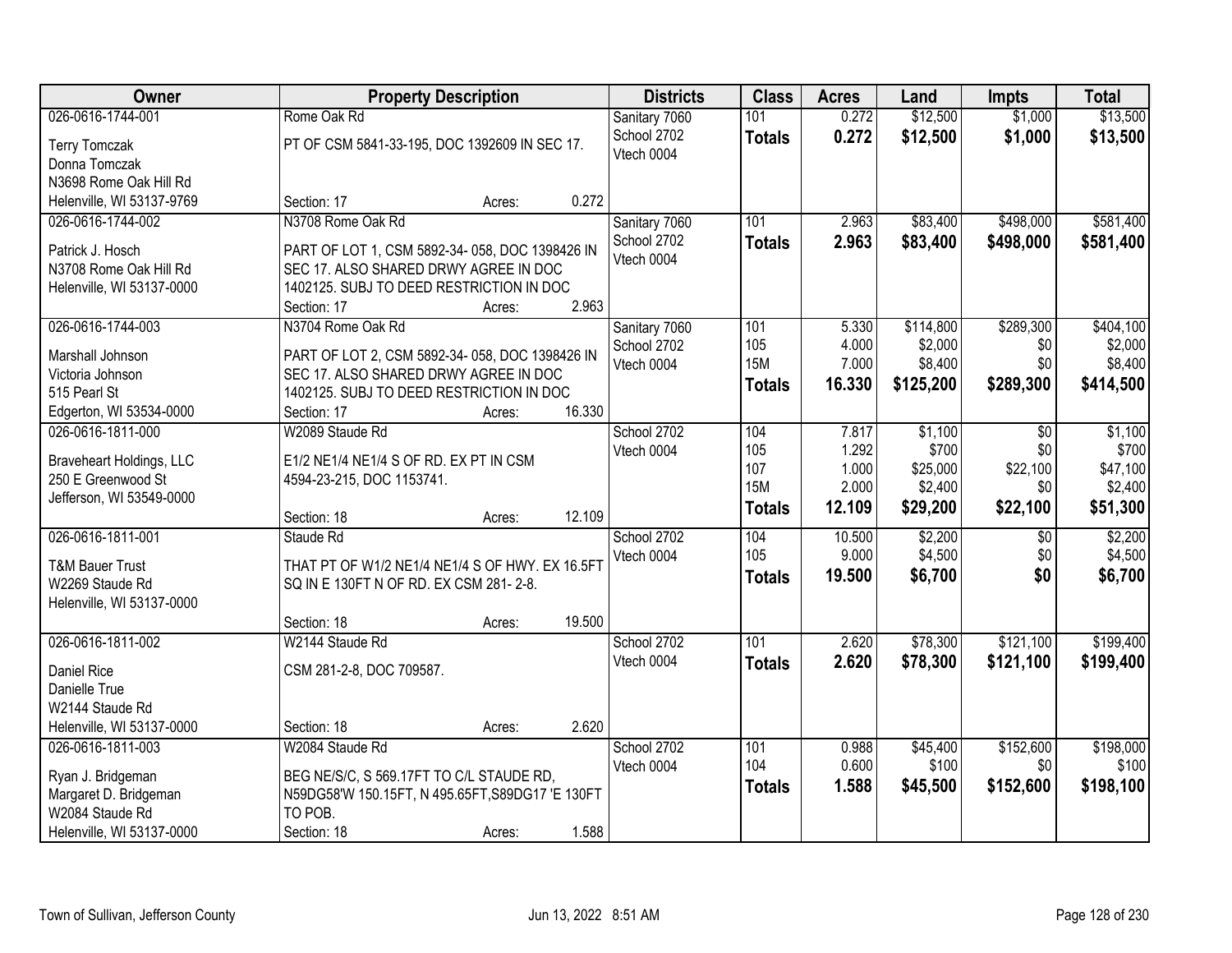| Owner                      |                                                 | <b>Property Description</b> |        | <b>Districts</b> | <b>Class</b>  | <b>Acres</b> | Land       | <b>Impts</b>    | <b>Total</b> |
|----------------------------|-------------------------------------------------|-----------------------------|--------|------------------|---------------|--------------|------------|-----------------|--------------|
| 026-0616-1811-004          | W2094 Staude Rd                                 |                             |        | School 2702      | 101           | 1.275        | \$52,300   | \$180,500       | \$232,800    |
| Gregg D. Patz              | LOT 1 & OUTLOT 1, CSM 4450-22-203, DOC 1127962. |                             |        | Vtech 0004       | 104           | 2.000        | \$400      | \$0             | \$400        |
| Kristin L. Patz            |                                                 |                             |        |                  | <b>Totals</b> | 3.275        | \$52,700   | \$180,500       | \$233,200    |
| W2094 Staude Rd            |                                                 |                             |        |                  |               |              |            |                 |              |
| Helenville, WI 53137-0000  | Section: 18                                     | Acres:                      | 3.275  |                  |               |              |            |                 |              |
| 026-0616-1811-005          | Staude Rd                                       |                             |        | School 2702      | 104           | 1.131        | \$200      | $\overline{50}$ | \$200        |
| Braveheart Holdings, LLC   | LOT 1, CSM 4594-23-215, DOC 1153741.            |                             |        | Vtech 0004       | <b>Totals</b> | 1.131        | \$200      | \$0             | \$200        |
| 250 E Greenwood St         |                                                 |                             |        |                  |               |              |            |                 |              |
| Jefferson, WI 53549-0000   |                                                 |                             |        |                  |               |              |            |                 |              |
|                            | Section: 18                                     | Acres:                      | 1.131  |                  |               |              |            |                 |              |
| 026-0616-1812-000          | Staude Rd                                       |                             |        | School 2702      | 104           | 35.000       | \$5,700    | \$0             | \$5,700      |
| <b>T&amp;M Bauer Trust</b> | NW1/4 NE1/4. ALSO BEG NE/C NW1/4 NE1/4, S16.5FT |                             |        | Vtech 0004       | <b>15M</b>    | 5.140        | \$6,200    | \$0             | \$6,200      |
| W2269 Staude Rd            | E16.5 FT, N TO C/L HWY, NW TO W/L SE1/4 SE1/4   |                             |        |                  | <b>Totals</b> | 40.140       | \$11,900   | \$0             | \$11,900     |
| Helenville, WI 53137-0000  | SEC 7, S TO POB.                                |                             |        |                  |               |              |            |                 |              |
|                            | Section: 18                                     | Acres:                      | 40.140 |                  |               |              |            |                 |              |
| 026-0616-1813-000          | Staude Rd                                       |                             |        | School 2702      | 104           | 7.000        | \$1,100    | \$0             | \$1,100      |
| Timothy C. Gamroth         | SW1/4 NE1/4.                                    |                             |        | Vtech 0004       | 105           | 13.000       | \$6,500    | \$0             | \$6,500      |
| Lori L. Gamroth            |                                                 |                             |        |                  | <b>15M</b>    | 20.000       | \$24,000   | \$0             | \$24,000     |
| W3275 S3605 Mesa Tr        |                                                 |                             |        |                  | <b>Totals</b> | 40.000       | \$31,600   | \$0             | \$31,600     |
| Dousman, WI 53118-0000     | Section: 18                                     | Acres:                      | 40.000 |                  |               |              |            |                 |              |
| 026-0616-1814-000          | Staude Rd                                       |                             |        | School 2702      | 104           | 21.000       | \$4,100    | $\overline{30}$ | \$4,100      |
| Timothy C. Gamroth         | SE1/4 NE1/4.                                    |                             |        | Vtech 0004       | 105           | 12.000       | \$6,000    | \$0             | \$6,000      |
| Lori L. Gamroth            |                                                 |                             |        |                  | <b>15M</b>    | 7.000        | \$8,400    | \$0             | \$8,400      |
| W3275 S3605 Mesa Tr        |                                                 |                             |        |                  | <b>Totals</b> | 40.000       | \$18,500   | \$0             | \$18,500     |
| Dousman, WI 53118-0000     | Section: 18                                     | Acres:                      | 40.000 |                  |               |              |            |                 |              |
| 026-0616-1821-000          | Cushman Rd                                      |                             |        | School 2702      | 104           | 31.000       | \$5,500    | $\overline{50}$ | \$5,500      |
| <b>T&amp;M Bauer Trust</b> | NE1/4 NWFRL1/4. MFL 1029398.                    |                             |        | Vtech 0004       | 105           | 1.000        | \$500      | \$0             | \$500        |
| W2269 Staude Rd            |                                                 |                             |        |                  | 208           | 8.000        | (\$19,200) | \$0             | \$0          |
| Helenville, WI 53137-0000  |                                                 |                             |        |                  | <b>Totals</b> | 40.000       | \$6,000    | \$0             | \$6,000      |
|                            | Section: 18                                     | Acres:                      | 40.000 |                  |               |              |            |                 |              |
| 026-0616-1822-000          | N4098 Cushman Rd                                |                             |        | School 2702      | 104           | 39.620       | \$7,500    | $\overline{30}$ | \$7,500      |
| Wayne A Mehltretter Trust  | NWFRL1/4 NWFRL1/4.                              |                             |        | Vtech 0004       | 105           | 2.000        | \$1,000    | \$0             | \$1,000      |
| N4098 Cushman Rd           |                                                 |                             |        |                  | 107           | 2.000        | \$50,000   | \$115,000       | \$165,000    |
| Helenville, WI 53137-0000  |                                                 |                             |        |                  | <b>Totals</b> | 43.620       | \$58,500   | \$115,000       | \$173,500    |
|                            | Section: 18                                     | Acres:                      | 43.620 |                  |               |              |            |                 |              |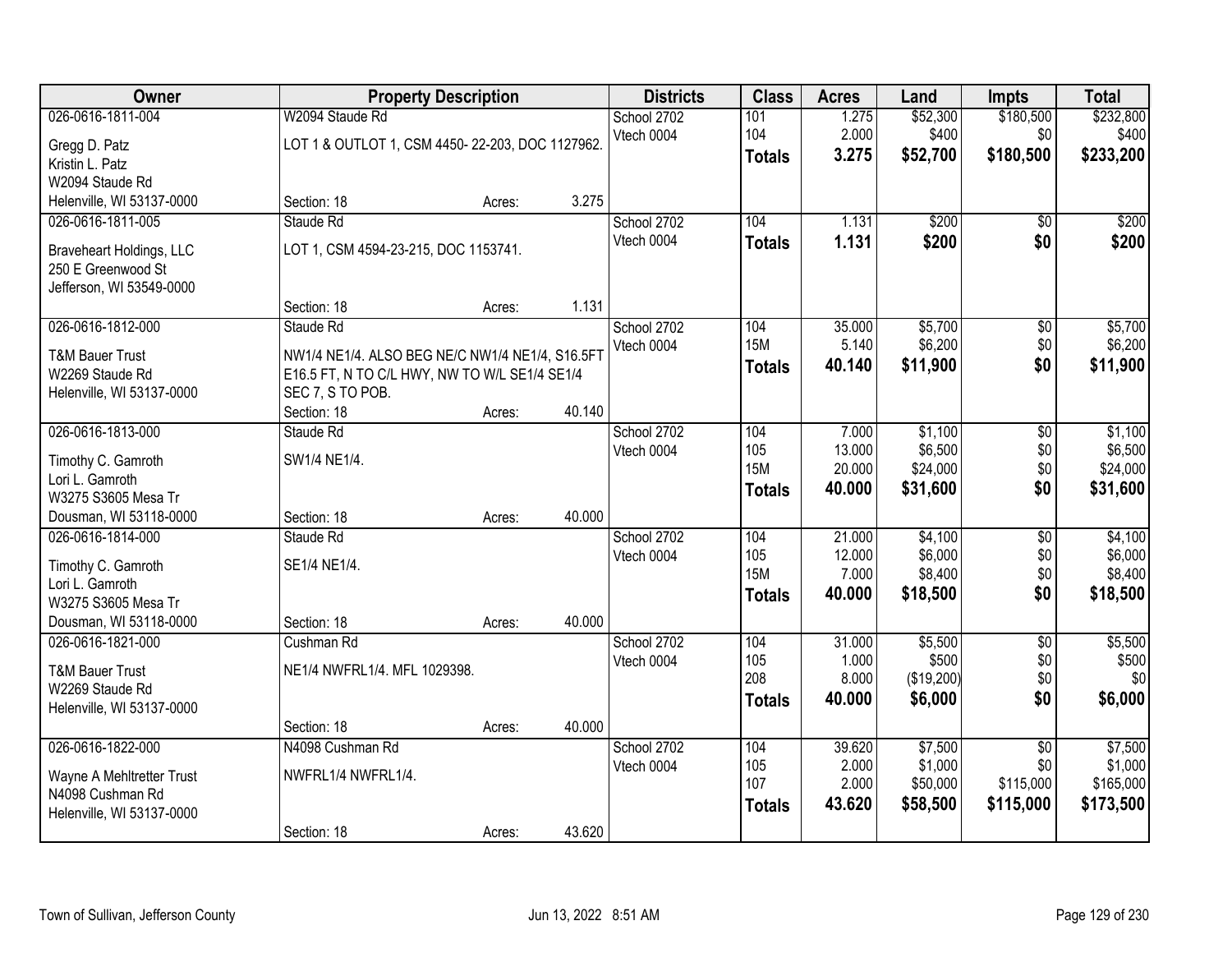| Owner                                         |                                                | <b>Property Description</b> |        | <b>Districts</b> | <b>Class</b>  | <b>Acres</b> | Land       | <b>Impts</b>    | <b>Total</b> |
|-----------------------------------------------|------------------------------------------------|-----------------------------|--------|------------------|---------------|--------------|------------|-----------------|--------------|
| 026-0616-1823-000                             | Cushman Rd                                     |                             |        | School 2702      | 104           | 9.000        | \$1,500    | $\overline{50}$ | \$1,500      |
| Wayne A Mehltretter Trust                     | SWFRL1/4 NWFRL1/4. EX BEG SE/C SD 1/4 1/4,     |                             |        | Vtech 0004       | 105           | 6.000        | \$3,000    | \$0             | \$3,000      |
| N4098 Cushman Rd                              | N1320FT, W495FT, SW TO A PT 759FT W OF SD SE/C |                             |        |                  | <b>15M</b>    | 9.440        | \$11,400   | \$0             | \$11,400     |
| Helenville, WI 53137-0000                     | E TO POB.                                      |                             |        |                  | <b>Totals</b> | 24.440       | \$15,900   | \$0             | \$15,900     |
|                                               | Section: 18                                    | Acres:                      | 24.440 |                  |               |              |            |                 |              |
| 026-0616-1823-001                             | Cushman Rd                                     |                             |        | School 2702      | 104           | 14.000       | \$2,500    | $\overline{50}$ | \$2,500      |
| Robert Langer Trust                           | BEG SE/C SWFRL1/4 NWFRL1/4, N1320FT, W495FT,   |                             |        | Vtech 0004       | 105           | 5.000        | \$2,500    | \$0             | \$2,500      |
| Mary Langer Trust                             | SW TO A PT 759FT W OF SD SE/C, E TO POB        |                             |        |                  | Totals        | 19.000       | \$5,000    | \$0             | \$5,000      |
| W2354 County Rd Y                             |                                                |                             |        |                  |               |              |            |                 |              |
| Helenville, WI 53137-0000                     | Section: 18                                    | Acres:                      | 19.000 |                  |               |              |            |                 |              |
| 026-0616-1824-000                             | Staube Rdman Rd                                |                             |        | School 2702      | 104           | 31.000       | \$5,300    | $\overline{50}$ | \$5,300      |
|                                               | SE1/4 NWFRL1/4. MFL 1029398.                   |                             |        | Vtech 0004       | 208           | 9.000        | (\$21,600) | \$0             | \$0          |
| <b>T&amp;M Bauer Trust</b><br>W2269 Staude Rd |                                                |                             |        |                  | Totals        | 40.000       | \$5,300    | \$0             | \$5,300      |
| Helenville, WI 53137-0000                     |                                                |                             |        |                  |               |              |            |                 |              |
|                                               | Section: 18                                    | Acres:                      | 40.000 |                  |               |              |            |                 |              |
| 026-0616-1831-000                             | W2354 County Rd Y                              |                             |        | School 2702      | 107           | 3.000        | \$75,000   | \$311,900       | \$386,900    |
|                                               |                                                |                             |        | Vtech 0004       | <b>Totals</b> | 3.000        | \$75,000   | \$311,900       | \$386,900    |
| Robert Langer Trust                           | LOT 1, CSM 3958-19-92, DOC 1036993.            |                             |        |                  |               |              |            |                 |              |
| Mary Langer Trust                             |                                                |                             |        |                  |               |              |            |                 |              |
| W2354 County Rd Y                             |                                                |                             |        |                  |               |              |            |                 |              |
| Helenville, WI 53137-0000                     | Section: 18                                    | Acres:                      | 3.000  |                  |               |              |            |                 |              |
| 026-0616-1831-001                             | County Rd Y                                    |                             |        | School 2702      | 104<br>105    | 33.730       | \$6,400    | $\overline{50}$ | \$6,400      |
| Robert Langer Trust                           | N1/2 NE1/4 SWFRL1/4. ALSO E 21A OF S1/2 N1/2   |                             |        | Vtech 0004       |               | 3.000        | \$1,500    | \$0<br>\$0      | \$1,500      |
| Mary Langer Trust                             | SWFRL1/4. EX LD IN CTH Y IN DOC 781188 EX CSM  |                             |        |                  | <b>Totals</b> | 36.730       | \$7,900    |                 | \$7,900      |
| W2354 County Rd Y                             | 3958-19-92, DOC 1036993.                       |                             |        |                  |               |              |            |                 |              |
| Helenville, WI 53137-0000                     | Section: 18                                    | Acres:                      | 36.730 |                  |               |              |            |                 |              |
| 026-0616-1832-000                             | County Rd Y                                    |                             |        | School 2702      | 104           | 18.630       | \$4,200    | $\sqrt{6}$      | \$4,200      |
| Robert Langer Trust                           | N1/2 NWFRL1/4 SWFRL1/4.                        |                             |        | Vtech 0004       | 105           | 3.000        | \$1,500    | \$0             | \$1,500      |
| Mary Langer Trust                             |                                                |                             |        |                  | <b>Totals</b> | 21.630       | \$5,700    | \$0             | \$5,700      |
| W2354 County Rd Y                             |                                                |                             |        |                  |               |              |            |                 |              |
| Helenville, WI 53137-0000                     | Section: 18                                    | Acres:                      | 21.630 |                  |               |              |            |                 |              |
| 026-0616-1832-001                             | County Rd Y                                    |                             |        | School 2702      | 104           | 18.496       | \$3,300    | $\overline{50}$ | \$3,300      |
| Maryela Schelm Trust                          | W 20.63A OF S1/2 NWFRL1/4 SWFRL1/4. EX LD IN   |                             |        | Vtech 0004       | <b>Totals</b> | 18.496       | \$3,300    | \$0             | \$3,300      |
| W2439 County Rd Y                             | CTH Y IN 618-843.                              |                             |        |                  |               |              |            |                 |              |
| Helenville, WI 53137-0000                     |                                                |                             |        |                  |               |              |            |                 |              |
|                                               | Section: 18                                    | Acres:                      | 18.496 |                  |               |              |            |                 |              |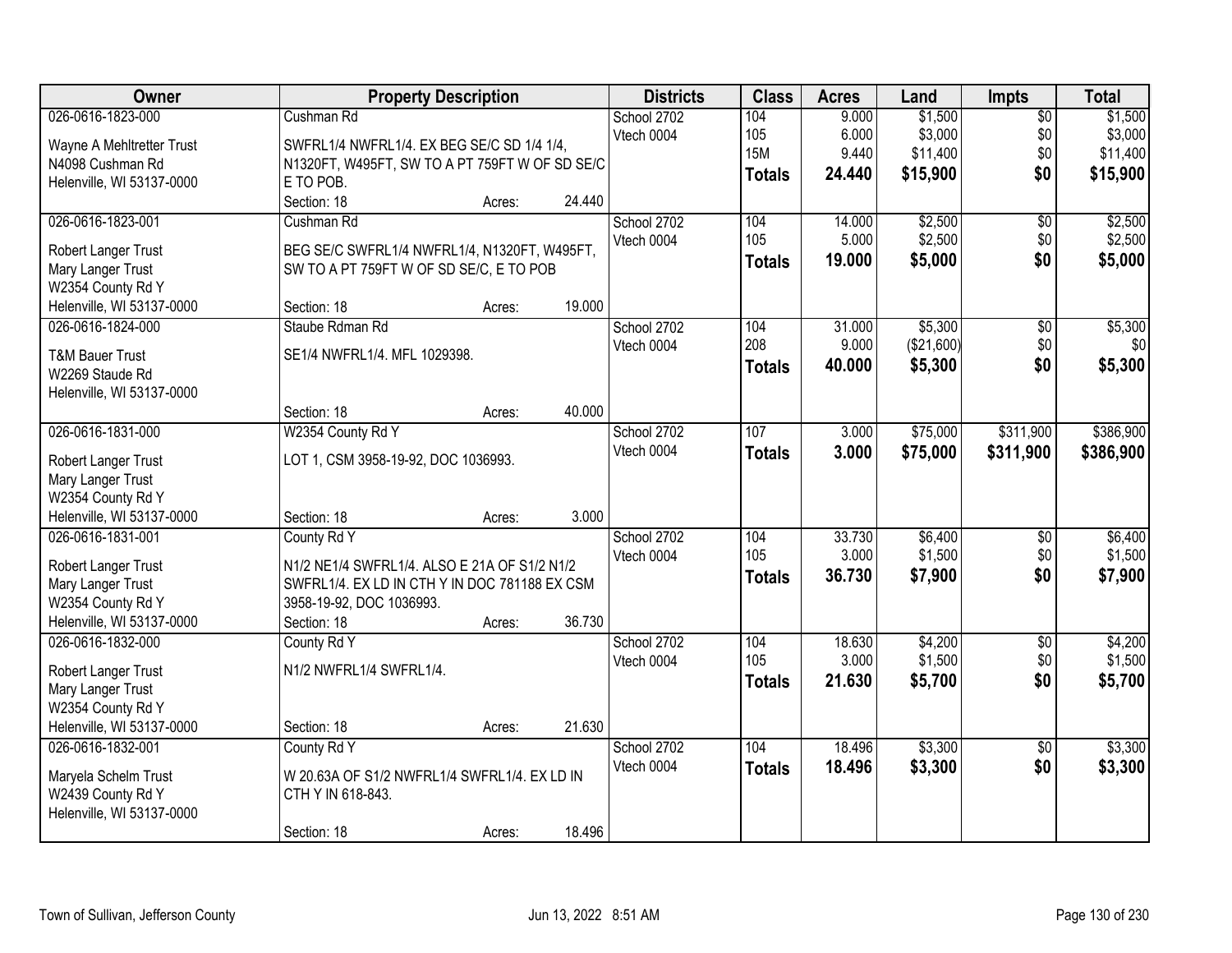| Owner                                                                                                                        | <b>Property Description</b>                                                                    |        |        | <b>Districts</b>          | <b>Class</b>                                     | <b>Acres</b>                                | Land                                                  | <b>Impts</b>                                          | <b>Total</b>                                            |
|------------------------------------------------------------------------------------------------------------------------------|------------------------------------------------------------------------------------------------|--------|--------|---------------------------|--------------------------------------------------|---------------------------------------------|-------------------------------------------------------|-------------------------------------------------------|---------------------------------------------------------|
| 026-0616-1833-000                                                                                                            | County Rd Y                                                                                    |        |        | School 2702               | 104                                              | 19.504                                      | \$3,200                                               | $\overline{50}$                                       | \$3,200                                                 |
| Maryela Schelm Trust<br>W2439 County Rd Y<br>Helenville, WI 53137-0000                                                       | LOT 1, CSM 467-2-257. EX LD IN CTH Y IN 618-843.                                               |        |        | Vtech 0004                | <b>Totals</b>                                    | 19.504                                      | \$3,200                                               | \$0                                                   | \$3,200                                                 |
|                                                                                                                              | Section: 18                                                                                    | Acres: | 19.504 |                           |                                                  |                                             |                                                       |                                                       |                                                         |
| 026-0616-1833-001                                                                                                            | W2439 County Rd Y                                                                              |        |        | School 2702               | 101                                              | 2.000                                       | \$69,000                                              | \$179,300                                             | \$248,300                                               |
| Maryela Schelm Trust<br>W2439 County Rd Y<br>Helenville, WI 53137-0000                                                       | SWFRL1/4 SWFRL1/4. EX CSM 467-2-257. EX LD IN<br>CTH Y IN 618-843.                             |        |        | Vtech 0004                | 104<br><b>Totals</b>                             | 19.663<br>21.663                            | \$3,300<br>\$72,300                                   | \$0<br>\$179,300                                      | \$3,300<br>\$251,600                                    |
|                                                                                                                              | Section: 18                                                                                    | Acres: | 21.663 |                           |                                                  |                                             |                                                       |                                                       |                                                         |
| 026-0616-1834-000<br>Maryela Schelm Trust<br>W2439 County Rd Y<br>Helenville, WI 53137-0000                                  | County Rd Y<br>W1/2 SE1/4 SWFRL1/4. EX LD IN CTH Y IN 618-843.                                 |        |        | School 2702<br>Vtech 0004 | 104<br>105<br><b>Totals</b>                      | 16.377<br>3.000<br>19.377                   | \$3,200<br>\$1,500<br>\$4,700                         | \$0<br>\$0<br>\$0                                     | \$3,200<br>\$1,500<br>\$4,700                           |
|                                                                                                                              | Section: 18                                                                                    | Acres: | 19.377 |                           |                                                  |                                             |                                                       |                                                       |                                                         |
| 026-0616-1834-001<br>Eugene Staude R. Trust(Le<br>Donna J Staude Trust (Le<br>W2228 County Rd Y                              | County Rd Y<br>E1/2 SE1/4 SWFRL1/4. EX LD IN CTH Y IN 619-614.                                 |        |        | School 2702<br>Vtech 0004 | 104<br><b>15M</b><br><b>Totals</b>               | 12.320<br>7.000<br>19.320                   | \$2,100<br>\$8,400<br>\$10,500                        | \$0<br>\$0<br>\$0                                     | \$2,100<br>\$8,400<br>\$10,500                          |
| Helenville, WI 53137-0000                                                                                                    | Section: 18                                                                                    | Acres: | 19.320 |                           |                                                  |                                             |                                                       |                                                       |                                                         |
| 026-0616-1841-000<br>Timothy C. Gamroth<br>Lori L. Gamroth<br>W3275 S3605 Mesa Tr<br>Dousman, WI 53118-0000                  | W2154 County Rd Y<br>NE1/4 SE1/4 LYING N OF CTH Y EX LD IN CTH Y IN<br>618-514.<br>Section: 18 | Acres: | 18.560 | School 2702<br>Vtech 0004 | 104<br>105<br>107<br><b>15M</b><br><b>Totals</b> | 10.560<br>4.000<br>1.000<br>3.000<br>18.560 | \$2,000<br>\$2,000<br>\$25,000<br>\$3,600<br>\$32,600 | $\overline{50}$<br>\$0<br>\$90,400<br>\$0<br>\$90,400 | \$2,000<br>\$2,000<br>\$115,400<br>\$3,600<br>\$123,000 |
| 026-0616-1841-001<br>Eugene Staude R. Trust(Le<br>Donna J Staude Trust (Le<br>W2228 County Rd Y                              | County Rd Y<br>NE1/4 SE1/4 S OF CTH Y                                                          |        |        | School 2702<br>Vtech 0004 | 104<br>105<br><b>Totals</b>                      | 12.700<br>5.000<br>17.700                   | \$2,800<br>\$2,500<br>\$5,300                         | \$0<br>\$0<br>\$0                                     | \$2,800<br>\$2,500<br>\$5,300                           |
| Helenville, WI 53137-0000                                                                                                    | Section: 18                                                                                    | Acres: | 17.700 |                           |                                                  |                                             |                                                       |                                                       |                                                         |
| 026-0616-1842-000<br>Eugene Staude R. Trust(Le<br>Donna J Staude Trust (Le<br>W2228 County Rd Y<br>Helenville, WI 53137-0000 | W2228 County Rd Y<br>NW1/4 SE1/4. EX LD IN CTH Y IN 619-614.<br>Section: 18                    | Acres: | 37.150 | School 2702<br>Vtech 0004 | 104<br>107<br><b>Totals</b>                      | 35.150<br>2.000<br>37.150                   | \$7,300<br>\$50,000<br>\$57,300                       | $\overline{50}$<br>\$216,000<br>\$216,000             | \$7,300<br>\$266,000<br>\$273,300                       |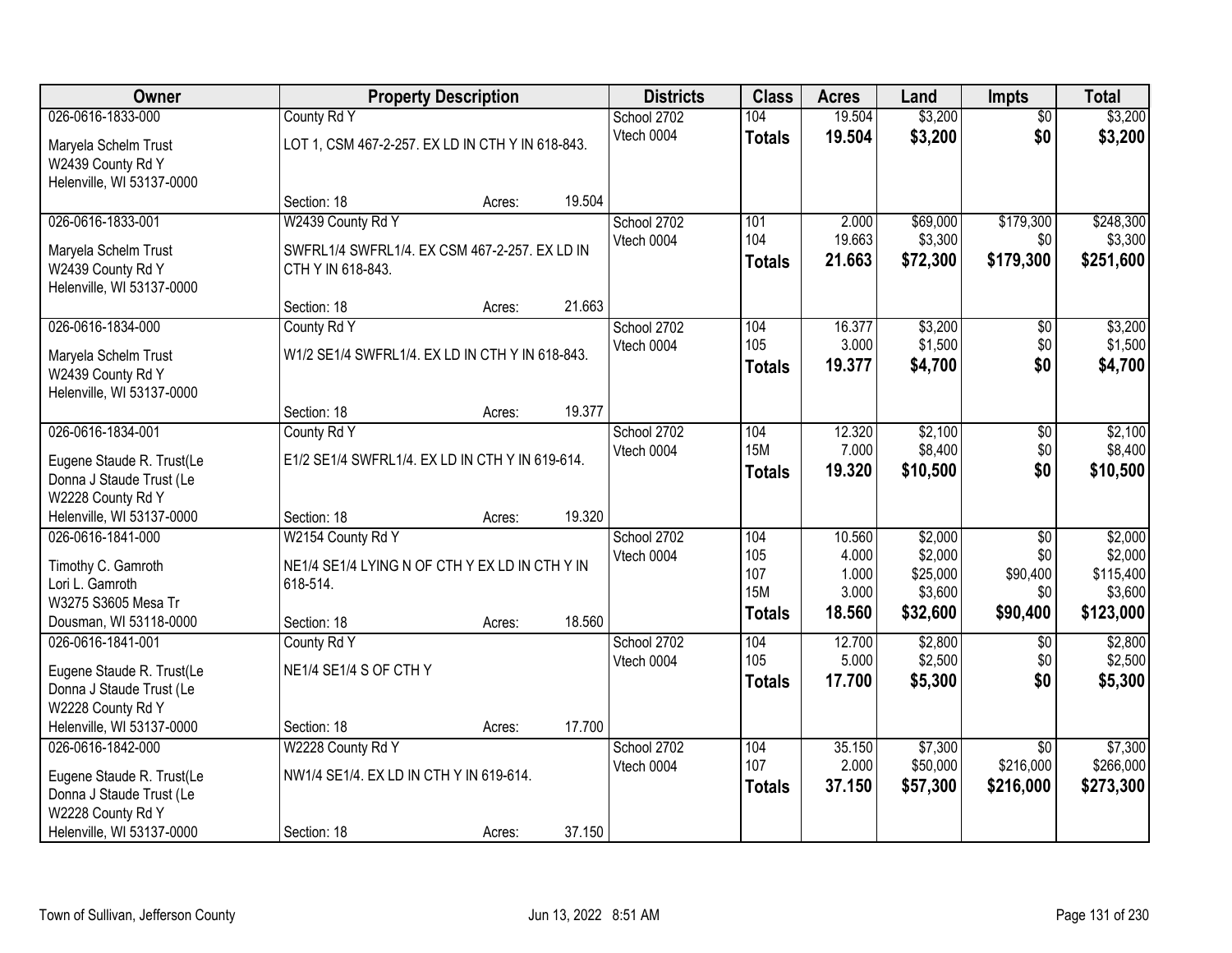| Owner                     |                                                 | <b>Property Description</b> |        | <b>Districts</b> | <b>Class</b>  | <b>Acres</b>    | Land                | <b>Impts</b>    | <b>Total</b>       |
|---------------------------|-------------------------------------------------|-----------------------------|--------|------------------|---------------|-----------------|---------------------|-----------------|--------------------|
| 026-0616-1843-000         | County Rd Y                                     |                             |        | School 2702      | 104           | 34.880          | \$6,900             | $\overline{50}$ | \$6,900            |
| Eugene Staude R. Trust(Le | SW1/4 SE1/4. EX LD IN CTH Y IN 619-614.         |                             |        | Vtech 0004       | <b>15M</b>    | 5.000           | \$6,000             | \$0             | \$6,000            |
| Donna J Staude Trust (Le  |                                                 |                             |        |                  | <b>Totals</b> | 39.880          | \$12,900            | \$0             | \$12,900           |
| W2228 County Rd Y         |                                                 |                             |        |                  |               |                 |                     |                 |                    |
| Helenville, WI 53137-0000 | Section: 18                                     | Acres:                      | 39.880 |                  |               |                 |                     |                 |                    |
| 026-0616-1844-000         | County Rd Y                                     |                             |        | School 2702      | 104           | 34.000          | \$6,000             | \$0             | \$6,000            |
|                           |                                                 |                             |        | Vtech 0004       | 105           | 6.000           | \$3,000             | \$0             | \$3,000            |
| Juan Salazar Trust        | SE1/4 SE1/4.                                    |                             |        |                  | <b>Totals</b> | 40.000          | \$9,000             | \$0             | \$9,000            |
| Aurora Salazar Trust      |                                                 |                             |        |                  |               |                 |                     |                 |                    |
| 4765 S Forest Ave         |                                                 |                             |        |                  |               |                 |                     |                 |                    |
| New Berlin, WI 53151-0000 | Section: 18                                     | Acres:                      | 40.000 |                  |               |                 |                     |                 |                    |
| 026-0616-1911-000         | Turner <sub>Rd</sub>                            |                             |        | School 2702      | 104           | 13.000          | \$2,800             | \$0             | \$2,800            |
| Buske Farm at Rome, Inc   | NE1/4 NE1/4.                                    |                             |        | Vtech 0004       | <b>15M</b>    | 27.000          | \$32,400            | \$0             | \$32,400           |
| c/o Bruce F. Buske        |                                                 |                             |        |                  | <b>Totals</b> | 40.000          | \$35,200            | \$0             | \$35,200           |
| W187 S6744 Agate Dr       |                                                 |                             |        |                  |               |                 |                     |                 |                    |
| Muskego, WI 53150-0000    | Section: 19                                     | Acres:                      | 40.000 |                  |               |                 |                     |                 |                    |
| 026-0616-1912-000         | <b>Turner Rd</b>                                |                             |        | School 2702      | 104           | 39.000          | \$7,700             | \$0             | \$7,700            |
|                           |                                                 |                             |        | Vtech 0004       | <b>15M</b>    | 1.000           | \$1,200             | \$0             | \$1,200            |
| Buske Farm at Rome, Inc.  | NW1/4 NE1/4.                                    |                             |        |                  | <b>Totals</b> | 40.000          | \$8,900             | \$0             | \$8,900            |
| c/o Bruce F. Buske        |                                                 |                             |        |                  |               |                 |                     |                 |                    |
| W187 S6744 Agate Dr       |                                                 |                             |        |                  |               |                 |                     |                 |                    |
| Muskego, WI 53150-0000    | Section: 19                                     | Acres:                      | 40.000 |                  |               |                 |                     |                 |                    |
| 026-0616-1913-000         | <b>Turner Rd</b>                                |                             |        | School 2702      | 104           | 21.250          | \$4,500             | $\overline{30}$ | \$4,500            |
| Buske Farm at Rome, Inc   | SW1/4 NE1/4. EX BEG INTERS N-S1/4/L & C/L       |                             |        | Vtech 0004       | 105           | 1.750           | \$900               | \$0             | \$900              |
| c/o Bruce F. Buske        | TURNER RD, ELY ON SD C/L 894.20FT, S 150FT, W   |                             |        |                  | <b>15M</b>    | 6.700           | \$8,100             | \$0             | \$8,100            |
| W187 S6744 Agate Dr       | 354.47FT, S7DG45'E TO E-W 1/4/L, W TO N-S1/4/L, |                             |        |                  | <b>Totals</b> | 29.700          | \$13,500            | \$0             | \$13,500           |
| Muskego, WI 53150-0000    | Section: 19                                     | Acres:                      | 29.700 |                  |               |                 |                     |                 |                    |
| 026-0616-1913-001         | W2243 Turner Rd                                 |                             |        | School 2702      | 101           | 0.850           | \$42,500            | \$92,200        | \$134,700          |
|                           |                                                 |                             |        | Vtech 0004       | <b>Totals</b> | 0.850           | \$42,500            | \$92,200        | \$134,700          |
| D&M Dabel Trust           | COM N1/4/P, S0DG30'W 1890FT, S89DG20'E ALG C/L  |                             |        |                  |               |                 |                     |                 |                    |
| W2243 Turner Rd           | TURNER RD 658.70FT TO POB, S85DG32'E ALG SD     |                             |        |                  |               |                 |                     |                 |                    |
| Jefferson, WI 53549-0000  | RD 235.5FT, S0DG30'W 150FT, N85DG34'W 354.47FT, |                             | 0.850  |                  |               |                 |                     |                 |                    |
|                           | Section: 19                                     | Acres:                      |        |                  |               |                 |                     |                 |                    |
| 026-0616-1914-000         | <b>Turner Rd</b>                                |                             |        | School 2702      | 104           | 29.330          | \$5,200             | $\overline{30}$ | \$5,200<br>\$5,500 |
| Buske Farm at Rome, Inc   | SE1/4 NE1/4. EX .94A PCL BEG C/L TURNER RD &    |                             |        | Vtech 0004       | 105<br>107    | 11.000<br>1.000 | \$5,500<br>\$25,000 | \$0<br>\$6,300  | \$31,300           |
| c/o Bruce F. Buske        | 1115.10FT W OF E S/L, N240FT, W170FT, S 240FT,  |                             |        |                  |               |                 |                     |                 |                    |
| W187 S6744 Agate Dr       | E170FT TO POB. ALSO BEG NW/C NE1/4 SE1/4,       |                             |        |                  | <b>Totals</b> | 41.330          | \$35,700            | \$6,300         | \$42,000           |
| Muskego, WI 53150-0000    | Section: 19                                     | Acres:                      | 41.330 |                  |               |                 |                     |                 |                    |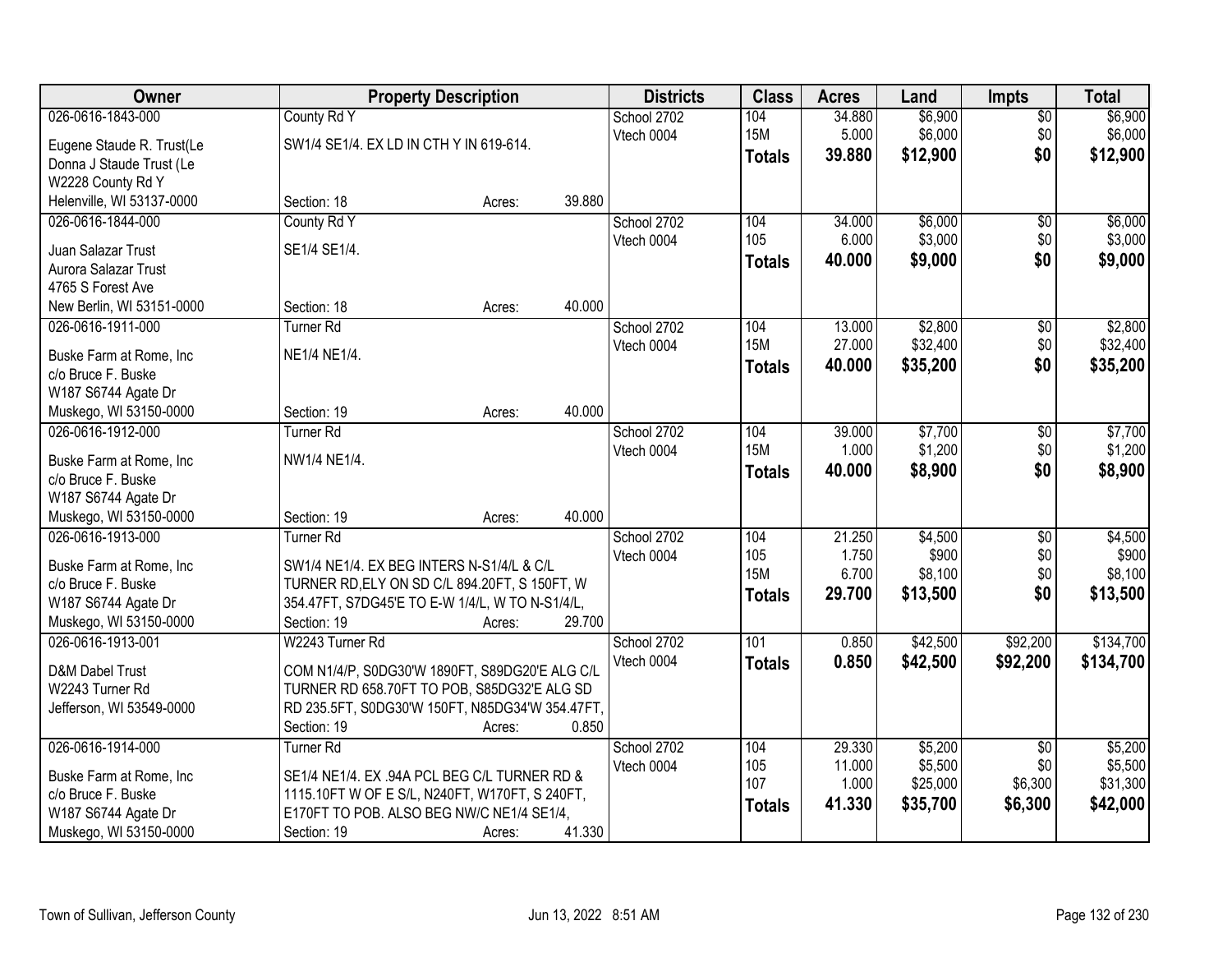| Owner                        | <b>Property Description</b>                     |        |        | <b>Districts</b> | <b>Class</b>  | <b>Acres</b> | Land     | <b>Impts</b>    | <b>Total</b>     |
|------------------------------|-------------------------------------------------|--------|--------|------------------|---------------|--------------|----------|-----------------|------------------|
| 026-0616-1914-001            | W2190 Turner Rd                                 |        |        | School 2702      | 101           | 0.940        | \$44,600 | \$75,400        | \$120,000        |
| Daniel J. Raschig            | COM E1/4/C, N0DG30'W 572.34 FT TO C/L TURNER    |        |        | Vtech 0004       | <b>Totals</b> | 0.940        | \$44,600 | \$75,400        | \$120,000        |
| W2190 Turner Rd              | RD, N85DG32' W 967.82FT, N85DG56'W 147.28 FT TO |        |        |                  |               |              |          |                 |                  |
| Jefferson, WI 53549-0000     | POB, N3DG23'E 240FT, N85DG56'W 170FT, S3DG23'W  |        |        |                  |               |              |          |                 |                  |
|                              | Section: 19                                     | Acres: | 0.940  |                  |               |              |          |                 |                  |
| 026-0616-1921-000            | <b>Turner Rd</b>                                |        |        | School 2702      | 104           | 24.000       | \$4,700  | $\overline{50}$ | \$4,700          |
|                              |                                                 |        |        | Vtech 0004       | 105           | 8.000        | \$4,000  | \$0             | \$4,000          |
| Howard a Turner Trust        | NE1/4 NWFRL1/4.                                 |        |        |                  | <b>15M</b>    | 8.000        | \$9,600  | \$0             | \$9,600          |
| D'Anne M Turner Trust        |                                                 |        |        |                  | <b>Totals</b> | 40.000       | \$18,300 | \$0             | \$18,300         |
| W2424 Turner Rd              |                                                 |        | 40.000 |                  |               |              |          |                 |                  |
| Jefferson, WI 53549-0000     | Section: 19                                     | Acres: |        |                  |               |              |          |                 |                  |
| 026-0616-1922-000            | <b>Turner Rd</b>                                |        |        | School 2702      | 104           | 32.000       | \$6,700  | \$0             | \$6,700          |
| Howard a Turner Trust        | NWFRL1/4 NWFRL1/4.                              |        |        | Vtech 0004       | 105           | 10.800       | \$5,400  | \$0             | \$5,400          |
| D'Anne M Turner Trust        |                                                 |        |        |                  | <b>Totals</b> | 42.800       | \$12,100 | \$0             | \$12,100         |
| W2424 Turner Rd              |                                                 |        |        |                  |               |              |          |                 |                  |
| Jefferson, WI 53549-0000     | Section: 19                                     | Acres: | 42.800 |                  |               |              |          |                 |                  |
| 026-0616-1923-000            | W2424 Turner Rd                                 |        |        | School 2702      | 104           | 37.000       | \$8,300  | \$0             | \$8,300          |
| <b>Howard a Turner Trust</b> | SWFRL1/4 NWFRL1/4.                              |        |        | Vtech 0004       | 105           | 2.460        | \$200    | \$0             | \$200            |
| D'Anne M Turner Trust        |                                                 |        |        |                  | 107           | 3.000        | \$75,000 | \$282,700       | \$357,700        |
| W2424 Turner Rd              |                                                 |        |        |                  | <b>Totals</b> | 42.460       | \$83,500 | \$282,700       | \$366,200        |
| Jefferson, WI 53549-0000     | Section: 19                                     |        | 42.460 |                  |               |              |          |                 |                  |
| 026-0616-1924-000            | <b>Turner Rd</b>                                | Acres: |        |                  | 104           | 28.250       | \$5,800  |                 |                  |
|                              |                                                 |        |        | School 2702      | 105           | 1.750        | \$900    | \$0<br>\$0      | \$5,800<br>\$900 |
| Howard a Turner Trust        | SE1/4 NWFRL1/4. EX E 495FT OF S 759FT.          |        |        | Vtech 0004       | <b>15M</b>    | 1.375        | \$1,700  | \$0             | \$1,700          |
| D'Anne M Turner Trust        |                                                 |        |        |                  |               |              |          |                 |                  |
| W2424 Turner Rd              |                                                 |        |        |                  | <b>Totals</b> | 31.375       | \$8,400  | \$0             | \$8,400          |
| Jefferson, WI 53549-0000     | Section: 19                                     | Acres: | 31.375 |                  |               |              |          |                 |                  |
| 026-0616-1924-001            | Grant Ln                                        |        |        | School 2702      | 104           | 8.194        | \$1,500  | \$0             | \$1,500          |
| ADL Properties, LLC          | BEG SE/C NWFRL1/4, W 495FT, N 759FT TO C/L      |        |        | Vtech 0004       | <b>Totals</b> | 8.194        | \$1,500  | \$0             | \$1,500          |
| N2751 Haas Rd                | TURNER RD, E 495FT, S 759FT TO POB. EX E        |        |        |                  |               |              |          |                 |                  |
| Jefferson, WI 53549          | 24.75FT IN TWN RD.                              |        |        |                  |               |              |          |                 |                  |
|                              | Section: 19                                     | Acres: | 8.194  |                  |               |              |          |                 |                  |
| 026-0616-1931-000            | N3435 Grant Ln                                  |        |        | School 2702      | 104           | 0.582        | \$100    | $\overline{50}$ | \$100            |
|                              |                                                 |        |        | Vtech 0004       | 107           | 2.000        | \$50,000 | \$110,000       | \$160,000        |
| James D. Grant               | LOT 7, CSM 6019-35-080, DOC 1414099.            |        |        |                  | <b>Totals</b> | 2.582        | \$50,100 | \$110,000       | \$160,100        |
| N3435 Grant Ln               |                                                 |        |        |                  |               |              |          |                 |                  |
| Jefferson, WI 53549-0000     |                                                 |        |        |                  |               |              |          |                 |                  |
|                              | Section: 19                                     | Acres: | 2.582  |                  |               |              |          |                 |                  |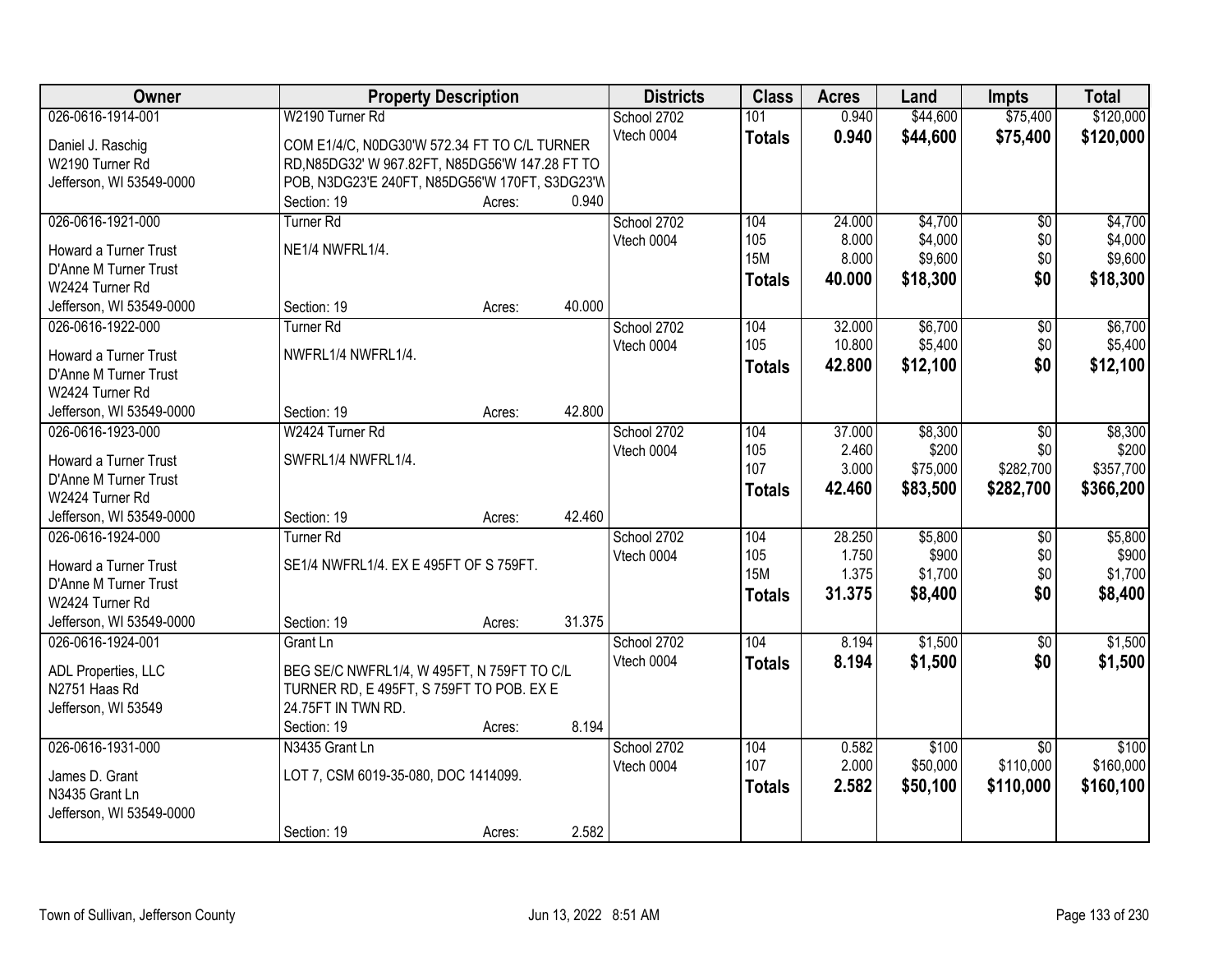| Owner                                |                                                 | <b>Property Description</b> |        | <b>Districts</b> | <b>Class</b>  | <b>Acres</b> | Land            | <b>Impts</b>    | <b>Total</b> |
|--------------------------------------|-------------------------------------------------|-----------------------------|--------|------------------|---------------|--------------|-----------------|-----------------|--------------|
| 026-0616-1931-001                    | Grant Ln                                        |                             |        | School 2702      | 304           | 1.790        | $\overline{50}$ | $\overline{50}$ | $\sqrt{50}$  |
| Town of Sullivan                     | A 49.5FT RD C/L DESC AS: BEG C/L TURNER RD &    |                             |        | Vtech 0004       | <b>Totals</b> | 1.790        | \$0             | \$0             | \$0          |
| Grant Ln                             | N-S1/4/L S 1575FT.                              |                             |        |                  |               |              |                 |                 |              |
| N3866 West St                        |                                                 |                             |        |                  |               |              |                 |                 |              |
| Sullivan, WI 53178-0000              | Section: 19                                     | Acres:                      | 1.790  |                  |               |              |                 |                 |              |
| 026-0616-1931-002                    | Grant Ln                                        |                             |        | School 2702      | 104           | 2.000        | \$400           | $\overline{50}$ | \$400        |
| ADL Properties, LLC                  | LOT 6, CSM 6019-35-080, DOC 1414099.            |                             |        | Vtech 0004       | <b>Totals</b> | 2.000        | \$400           | \$0             | \$400        |
| N2751 Haas Rd                        |                                                 |                             |        |                  |               |              |                 |                 |              |
| Jefferson, WI 53549                  |                                                 |                             |        |                  |               |              |                 |                 |              |
|                                      | Section: 19                                     | Acres:                      | 2.000  |                  |               |              |                 |                 |              |
| 026-0616-1931-003                    | Grant Ln                                        |                             |        | School 2702      | 104           | 29.517       | \$6,200         | \$0             | \$6,200      |
| ADL Properties, LLC                  | NE1/4 SWFRL1/4 & NW1/4 SE1/4 LYG WLY OF CSM     |                             |        | Vtech 0004       | <b>15M</b>    | 3.536        | \$4,300         | \$0             | \$4,300      |
| N2751 Haas Rd                        | 5884-34-036, DOC 1397930. EX E24.75FT OF N816FT |                             |        |                  | <b>Totals</b> | 33.053       | \$10,500        | \$0             | \$10,500     |
| Jefferson, WI 53549                  | IN TWN RD. EX CSM 6019-35-080, DOC 1414099.     |                             |        |                  |               |              |                 |                 |              |
|                                      | Section: 19                                     | Acres:                      | 33.053 |                  |               |              |                 |                 |              |
| 026-0616-1932-000                    | Turner <sub>Rd</sub>                            |                             |        | School 2702      | 104           | 42.120       | \$8,700         | \$0             | \$8,700      |
|                                      |                                                 |                             |        | Vtech 0004       | <b>Totals</b> | 42.120       | \$8,700         | \$0             | \$8,700      |
| ADL Properties, LLC<br>N2751 Haas Rd | NW1/4 SWFRL1/4.                                 |                             |        |                  |               |              |                 |                 |              |
| Jefferson, WI 53549                  |                                                 |                             |        |                  |               |              |                 |                 |              |
|                                      | Section: 19                                     | Acres:                      | 42.120 |                  |               |              |                 |                 |              |
| 026-0616-1933-000                    | <b>Turner Rd</b>                                |                             |        | School 2702      | 104           | 9.780        | \$2,600         | $\overline{30}$ | \$2,600      |
|                                      |                                                 |                             |        | Vtech 0004       | 105           | 30.000       | \$15,000        | \$0             | \$15,000     |
| ADL Properties, LLC<br>N2751 Haas Rd | SWFRL1/4 SWFRL1/4.                              |                             |        |                  | <b>15M</b>    | 2.000        | \$2,400         | \$0             | \$2,400      |
| Jefferson, WI 53549                  |                                                 |                             |        |                  | <b>Totals</b> | 41.780       | \$20,000        | \$0             | \$20,000     |
|                                      | Section: 19                                     | Acres:                      | 41.780 |                  |               |              |                 |                 |              |
| 026-0616-1934-000                    | <b>Turner Rd</b>                                |                             |        | School 2702      | 104           | 17.883       | \$3,400         | $\overline{50}$ | \$3,400      |
|                                      |                                                 |                             |        | Vtech 0004       | <b>Totals</b> | 17.883       | \$3,400         | \$0             | \$3,400      |
| ADL Properties, LLC                  | SE1/4 SWFRL1/4. EX CSM 5884-34-036, DOC         |                             |        |                  |               |              |                 |                 |              |
| N2751 Haas Rd<br>Jefferson, WI 53549 | 1397930.                                        |                             |        |                  |               |              |                 |                 |              |
|                                      | Section: 19                                     | Acres:                      | 17.883 |                  |               |              |                 |                 |              |
| 026-0616-1941-000                    | N3421 Bente Rd                                  |                             |        | School 2702      | 104           | 2.050        | \$500           | $\overline{30}$ | \$500        |
|                                      |                                                 |                             |        | Vtech 0004       | 107           | 3.000        | \$75,000        | \$224,600       | \$299,600    |
| Micaela Kornkven                     | LOT 1, CSM 5982-34-301, DOC 1409467.            |                             |        |                  | <b>Totals</b> | 5.050        | \$75,500        | \$224,600       | \$300,100    |
| Ryan Kornkven                        |                                                 |                             |        |                  |               |              |                 |                 |              |
| N3421 Bente Rd                       |                                                 |                             |        |                  |               |              |                 |                 |              |
| Jefferson, WI 53549-0000             | Section: 19                                     | Acres:                      | 5.050  |                  |               |              |                 |                 |              |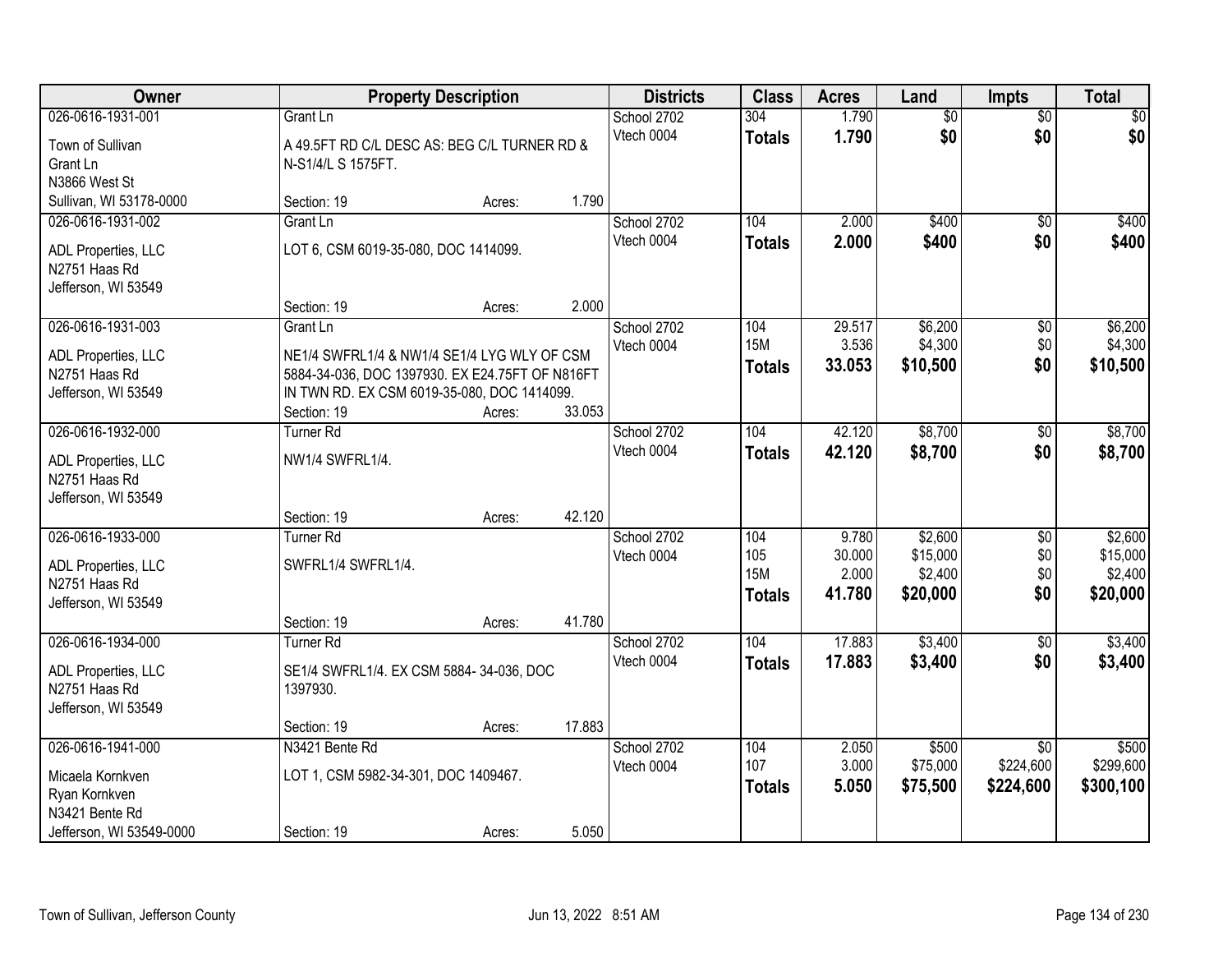| Owner                                       | <b>Property Description</b>                        |        | <b>Districts</b> | <b>Class</b>  | <b>Acres</b> | Land            | <b>Impts</b>    | <b>Total</b>  |
|---------------------------------------------|----------------------------------------------------|--------|------------------|---------------|--------------|-----------------|-----------------|---------------|
| 026-0616-1941-001                           |                                                    |        | School 2702      | 104           | 3.950        | \$1,000         | $\overline{50}$ | \$1,000       |
| Micaela Kornkven                            | NE1/4 SE1/4. EX BEG NW/C SD 1/4 1/4, E 457FT, S    |        | Vtech 0004       | 105           | 19.247       | \$9,600         | \$0             | \$9,600       |
| Ryan Kornkven                               | 134FT TO N BK RIV, SW ON RIV TO 1/8TH /L, N TO     |        |                  | <b>15M</b>    | 4.557        | \$5,500         | \$0             | \$5,500       |
| N3421 Bente Rd                              | POB. ALSO 1.42A IN SE/C NW1/4 SE1/4 LYG S OF RIV   |        |                  | <b>Totals</b> | 27.754       | \$16,100        | \$0             | \$16,100      |
| Jefferson, WI 53549-0000                    | Section: 19<br>Acres:                              | 27.754 |                  |               |              |                 |                 |               |
| 026-0616-1942-000                           | Grant Ln                                           |        | School 2702      | 104           | 17.000       | \$2,800         | \$0             | \$2,800       |
|                                             |                                                    |        | Vtech 0004       | 105           | 7.130        | \$3,600         | \$0             | \$3,600       |
| Buske Farm at Rome, Inc                     | PT OF NW1/4 SE1/4, BEG ON 1/16TH/L 485FT E OF      |        |                  | <b>Totals</b> | 24.130       | \$6,400         | \$0             | \$6,400       |
| c/o Bruce F. Buske                          | NS1/4/L, N 400FT, N5DGE 600FT, N9DG25 'E TO        |        |                  |               |              |                 |                 |               |
| W187 S6744 Agate Dr                         | EW1/4/L, E TO 1/16TH/L S TO RIV, SLY ALG RIV TO 1/ |        |                  |               |              |                 |                 |               |
| Muskego, WI 53150-0000                      | Section: 19<br>Acres:                              | 24.130 |                  |               |              |                 |                 |               |
| 026-0616-1942-001                           | Grant Ln                                           |        | School 2702      | 104           | 8.018        | \$1,300         | $\overline{50}$ | \$1,300       |
| Donald J. Grant                             | LOT 1, CSM 5884-34-036, DOC 1397930.               |        | Vtech 0004       | 105           | 19.000       | \$9,500         | \$0             | \$9,500       |
| N5743 County Rd Y                           |                                                    |        |                  | <b>15M</b>    | 20.275       | \$24,400        | \$0             | \$24,400      |
| Johnson Creek, WI 53038-0000                |                                                    |        |                  | <b>Totals</b> | 47.293       | \$35,200        | \$0             | \$35,200      |
|                                             | Section: 19<br>Acres:                              | 47.293 |                  |               |              |                 |                 |               |
| 026-0616-1943-000                           | Bente Rd                                           |        | School 2702      | 104           | 11.597       | \$2,600         | \$0             | \$2,600       |
|                                             |                                                    |        | Vtech 0004       | 105           | 11.903       | \$6,000         | \$0             | \$6,000       |
| Daniel Loeder Trust<br>Kristia Loeder Trust | LOT 2, CSM 5982-34-301, DOC 1409467.               |        |                  | <b>15M</b>    | 15.000       | \$18,000        | \$0             | \$18,000      |
| 4410 Buckley Ridge Cir                      |                                                    |        |                  | <b>Totals</b> | 38.500       | \$26,600        | \$0             | \$26,600      |
| Cottage Grove, WI 53527-0000                | Section: 19<br>Acres:                              | 38.500 |                  |               |              |                 |                 |               |
| 026-0616-1943-001                           | Bente Rd                                           |        | School 2702      | 106           | 20.000       | \$48,000        | $\overline{50}$ | \$48,000      |
|                                             |                                                    |        | Vtech 0004       |               | 20.000       | \$48,000        | \$0             | \$48,000      |
| Bark River Campgroun Resort                 | S1/2 SW1/4 SE1/4.                                  |        |                  | <b>Totals</b> |              |                 |                 |               |
| Inc                                         |                                                    |        |                  |               |              |                 |                 |               |
| W2340 Hanson Rd                             |                                                    |        |                  |               |              |                 |                 |               |
| Jefferson, WI 53549-0000                    | Section: 19<br>Acres:                              | 20.000 |                  |               |              |                 |                 |               |
| 026-0616-1944-000                           | Bente Rd                                           |        | School 2702      | 104           | 28.403       | \$7,200         | $\sqrt{$0}$     | \$7,200       |
| Daniel Loeder Trust                         | E1/2 SE1/4 LYG SELY OF CSM 5982-34-301, DOC        |        | Vtech 0004       | <b>Totals</b> | 28.403       | \$7,200         | \$0             | \$7,200       |
| Kristia Loeder Trust                        | 1409467.                                           |        |                  |               |              |                 |                 |               |
| 4410 Buckley Ridge Cir                      |                                                    |        |                  |               |              |                 |                 |               |
| Cottage Grove, WI 53527-0000                | Section: 19<br>Acres:                              | 28.403 |                  |               |              |                 |                 |               |
| 026-0616-2011-000                           | Rome Oak Hill Rd                                   |        | School 2702      | 302           | 12.500       | $\overline{50}$ | $\overline{50}$ | $\frac{1}{2}$ |
|                                             |                                                    |        | Vtech 0004       | <b>Totals</b> | 12.500       | \$0             | \$0             | \$0           |
| <b>Dept Natural Resources</b>               | E1/2 NE1/4 NE1/4 LGY S OF ROME OAK HILL RD.        |        |                  |               |              |                 |                 |               |
| State of Wisconsin                          |                                                    |        |                  |               |              |                 |                 |               |
| PO Box 7921                                 |                                                    |        |                  |               |              |                 |                 |               |
| Madison, WI 53707-0000                      | Section: 20<br>Acres:                              | 12.500 |                  |               |              |                 |                 |               |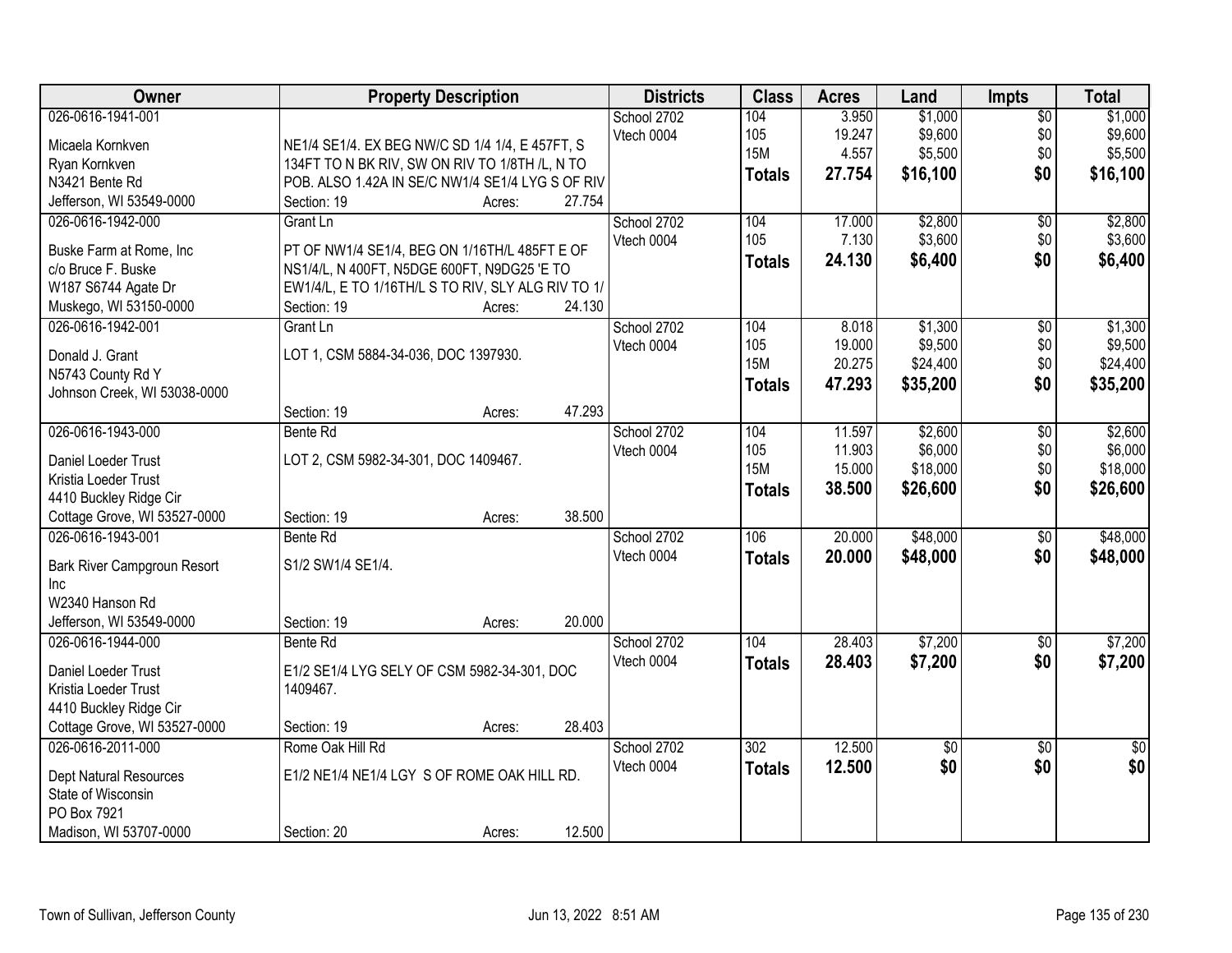| Owner                     | <b>Property Description</b>                      |        |       | <b>Districts</b> | <b>Class</b>  | <b>Acres</b> | Land     | <b>Impts</b> | <b>Total</b> |
|---------------------------|--------------------------------------------------|--------|-------|------------------|---------------|--------------|----------|--------------|--------------|
| 026-0616-2011-001         | N3698 Rome Oak Hill Rd                           |        |       | School 2702      | 101           | 1.004        | \$46,100 | \$109,200    | \$155,300    |
| <b>Terry Tomczak</b>      | LOT 1, CSM 5841-33-195, DOC 1392609 LYG IN SEC   |        |       | Vtech 0004       | <b>Totals</b> | 1.004        | \$46,100 | \$109,200    | \$155,300    |
| Donna Tomczak             | 20.                                              |        |       |                  |               |              |          |              |              |
| N3698 Rome Oak Hill Rd    |                                                  |        |       |                  |               |              |          |              |              |
| Helenville, WI 53137-9769 | Section: 20                                      | Acres: | 1.004 |                  |               |              |          |              |              |
| 026-0616-2011-002         | N3680 Rome Oak Hill Rd                           |        |       | School 2702      | 101           | 1.000        | \$46,000 | \$176,900    | \$222,900    |
|                           |                                                  |        |       | Vtech 0004       | <b>Totals</b> | 1.000        | \$46,000 | \$176,900    | \$222,900    |
| Justin W. Kuske           | CSM 240-1-298, DOC 707618.                       |        |       |                  |               |              |          |              |              |
| Emily M. Kuske            |                                                  |        |       |                  |               |              |          |              |              |
| N3680 Rome Oak Hill Rd    |                                                  |        |       |                  |               |              |          |              |              |
| Helenville, WI 53137-0000 | Section: 20                                      | Acres: | 1.000 |                  |               |              |          |              |              |
| 026-0616-2011-003         | W3658 Rome Oak Hill Rd                           |        |       | School 2702      | 104           | 5.304        | \$900    | \$0          | \$900        |
| Robert N. Norris          | E1/2 NE1/4 NE1/4 LYG N OF ROME OAK HILL RD. EX   |        |       | Vtech 0004       | <b>Totals</b> | 5.304        | \$900    | \$0          | \$900        |
| Alicia D. Norris          | E 12FT. EX CSM 1-298. EX CSM 5554-31 -024, DOC   |        |       |                  |               |              |          |              |              |
| N3628 Rome Oak Hill Rd    | 1343566.                                         |        |       |                  |               |              |          |              |              |
| Helenville, WI 53137-0000 | Section: 20                                      | Acres: | 5.304 |                  |               |              |          |              |              |
| 026-0616-2011-004         | Rome Oak Hill Rd                                 |        |       | School 2702      | 105           | 0.157        | \$100    | $\sqrt{6}$   | \$100        |
|                           |                                                  |        |       | Vtech 0004       | <b>Totals</b> | 0.157        | \$100    | \$0          | \$100        |
| Marshall Johnson          | PART OF LOT 2, CSM 5892-34-058, DOC 1398426 IN   |        |       |                  |               |              |          |              |              |
| Victoria Johnson          | SEC 20 & 21. ALSO SHARED DRWY AGREE IN DOC       |        |       |                  |               |              |          |              |              |
| 515 Pearl St              | 1402125. SUBJ TO DEED RESTRICTION IN DOC         |        |       |                  |               |              |          |              |              |
| Edgerton, WI 53534-0000   | Section: 20                                      | Acres: | 0.157 |                  |               |              |          |              |              |
| 026-0616-2011-005         | N3658 Rome Oak Hill Rd                           |        |       | School 2702      | 101           | 1.196        | \$50,500 | \$268,400    | \$318,900    |
| Barry A. Boos             | LOT 1, CSM 5554-31-024, DOC 1343566.             |        |       | Vtech 0004       | <b>Totals</b> | 1.196        | \$50,500 | \$268,400    | \$318,900    |
| Charmaine S. Boos         |                                                  |        |       |                  |               |              |          |              |              |
| N3658 Rome Oak Hill Rd    |                                                  |        |       |                  |               |              |          |              |              |
| Helenville, WI 53137-0000 | Section: 20                                      | Acres: | 1.196 |                  |               |              |          |              |              |
| 026-0616-2011-006         | N3699 Rome Oak Hill Rd                           |        |       | School 2702      | 101           | 1.728        | \$62,700 | \$319,100    | \$381,800    |
|                           |                                                  |        |       | Vtech 0004       | 105           | 8.180        | \$4,100  | \$0          | \$4,100      |
| Anthony Zenefski          | LOT 1, CSM 5876-34-009, DOC 1396205. ALSO & SUB. |        |       |                  | <b>Totals</b> | 9.908        | \$66,800 | \$319,100    | \$385,900    |
| Ashley Zenefski           | TO DRWY AGREE IN DOC 1396347.                    |        |       |                  |               |              |          |              |              |
| N3699 Rome Oak Hill Rd    |                                                  |        |       |                  |               |              |          |              |              |
| Helenville, WI 53137-0000 | Section: 20                                      | Acres: | 9.908 |                  |               |              |          |              |              |
| 026-0616-2011-007         | N3701 Rome Oak Hill Rd                           |        |       | School 2702      | 101           | 2.000        | \$69,000 | \$285,800    | \$354,800    |
| James Seegers             | LOT 2, CSM 5876-34-009, DOC 1396205. ALSO & SUB. |        |       | Vtech 0004       | 105           | 6.803        | \$5,700  | \$0          | \$5,700      |
| Julie Seegers             | TO DRWY AGREE IN DOC 1396347.                    |        |       |                  | <b>Totals</b> | 8.803        | \$74,700 | \$285,800    | \$360,500    |
| N3701 Rome Oak Hill Rd    |                                                  |        |       |                  |               |              |          |              |              |
| Helenville, WI 53137-0000 | Section: 20                                      | Acres: | 8.803 |                  |               |              |          |              |              |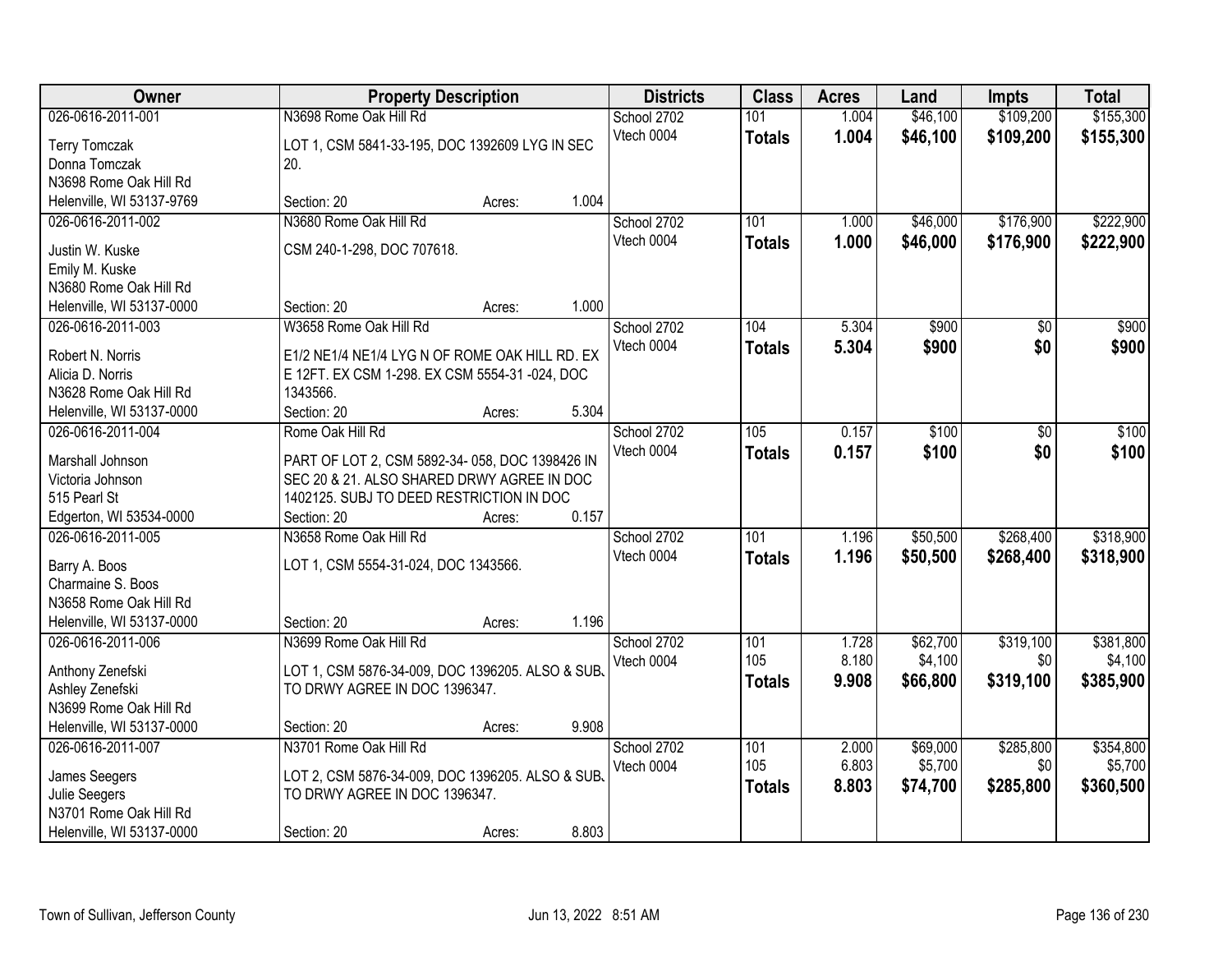| Owner                                 | <b>Property Description</b>                      |        |        | <b>Districts</b> | <b>Class</b>  | <b>Acres</b> | Land            | <b>Impts</b>    | <b>Total</b> |
|---------------------------------------|--------------------------------------------------|--------|--------|------------------|---------------|--------------|-----------------|-----------------|--------------|
| 026-0616-2011-008                     | Rome Oak Hill Rd                                 |        |        | School 2702      | 105           | 0.018        | $\overline{50}$ | $\overline{30}$ | $\sqrt{50}$  |
| Land Hunter, LLC                      | W1/2 NE1/4 NE1/4 LYG N OF ROME OAK HILL RD. EX   |        |        | Vtech 0004       | <b>Totals</b> | 0.018        | \$0             | \$0             | \$0          |
| N5921 Jefferson Rd                    | CSM 5841-33-195, DOC 1392609. EX CSM             |        |        |                  |               |              |                 |                 |              |
| Johnson Creek, WI 53038-0000          | 5892-34-058, DOC 1398426                         |        |        |                  |               |              |                 |                 |              |
|                                       | Section: 20                                      | Acres: | 0.018  |                  |               |              |                 |                 |              |
| 026-0616-2011-009                     | Rome Oak Rd                                      |        |        | School 2702      | 101           | 0.090        | \$2,100         | \$0             | \$2,100      |
| Patrick J. Hosch                      | PART OF LOT 1, CSM 5892-34-058, DOC 1398426 IN   |        |        | Vtech 0004       | <b>Totals</b> | 0.090        | \$2,100         | \$0             | \$2,100      |
| N3708 Rome Oak Hill Rd                | SEC 20. ALSO SHARED DRWY AGREE IN DOC            |        |        |                  |               |              |                 |                 |              |
| Helenville, WI 53137-0000             | 1402125. SUBJ TO DEED RESTRICTION IN DOC         |        |        |                  |               |              |                 |                 |              |
|                                       | Section: 20                                      | Acres: | 0.090  |                  |               |              |                 |                 |              |
| 026-0616-2012-000                     | Rome Oak Hill Rd                                 |        |        | School 2702      | 104           | 9.000        | \$1,500         | $\overline{50}$ | \$1,500      |
|                                       |                                                  |        |        | Vtech 0004       | 105           | 16.000       | \$8,000         | \$0             | \$8,000      |
| Mgs Rd F, LLC                         | NW1/4 NE1/4.                                     |        |        |                  | <b>15M</b>    | 15.000       | \$18,000        | \$0             | \$18,000     |
| PO Box 525<br>Hartland, WI 53029-0000 |                                                  |        |        |                  | <b>Totals</b> | 40.000       | \$27,500        | \$0             | \$27,500     |
|                                       | Section: 20                                      | Acres: | 40.000 |                  |               |              |                 |                 |              |
| 026-0616-2013-000                     | Bente Rd                                         |        |        | School 2702      | 104           | 9.000        | \$1,800         | $\overline{50}$ | \$1,800      |
|                                       |                                                  |        |        | Vtech 0004       | 105           | 3.910        | \$2,000         | \$0             | \$2,000      |
| James S. Mesmer                       | SW1/4 NE1/4. EX BEG 279.84 FT N OF SC, N27DG15'E |        |        |                  | 106           | 22.000       | \$22,000        | \$0             | \$22,000     |
| Steven J. Mesmer                      | 252.78 FT, N6DG30'E 792FT, N51DGE 168.3FT,       |        |        |                  | 107           | 1.000        | \$25,000        | \$30,100        | \$55,100     |
| W1849 Bente Rd                        | S82DG30'W 440.88FT, S5DG30'E 1056FT TO POB.      |        |        |                  | Totals        | 35.910       | \$50,800        | \$30,100        | \$80,900     |
| Helenville, WI 53137-0000             | Section: 20                                      | Acres: | 35.910 |                  |               |              |                 |                 |              |
| 026-0616-2014-000                     | W1750 Bente Rd                                   |        |        | School 2702      | 101           | 1.410        | \$55,400        | \$138,500       | \$193,900    |
| James F. Kramer                       | LOT 1, CSM 4708-24-144.                          |        |        | Vtech 0004       | 104           | 1.420        | \$400           | \$0             | \$400        |
| Judith A. Kramer                      |                                                  |        |        |                  | <b>Totals</b> | 2.830        | \$55,800        | \$138,500       | \$194,300    |
| W1750 Bente Rd                        |                                                  |        |        |                  |               |              |                 |                 |              |
| Helenville, WI 53137-0000             | Section: 20                                      | Acres: | 2.830  |                  |               |              |                 |                 |              |
| 026-0616-2014-001                     | W1788 Bente Rd                                   |        |        | School 2702      | 101           | 1.000        | \$46,000        | \$136,300       | \$182,300    |
| Jonathan P. Pautz                     | CSM 85-1-109                                     |        |        | Vtech 0004       | <b>Totals</b> | 1.000        | \$46,000        | \$136,300       | \$182,300    |
| Tracy L. Emslie-Pautz                 |                                                  |        |        |                  |               |              |                 |                 |              |
| W1788 Bente Rd                        |                                                  |        |        |                  |               |              |                 |                 |              |
| Helenville, WI 53137-0000             | Section: 20                                      | Acres: | 1.000  |                  |               |              |                 |                 |              |
| 026-0616-2014-002                     | Bente Rd                                         |        |        | School 2702      | 104           | 14.590       | \$2,400         | $\overline{50}$ | \$2,400      |
| Nathan Meyer                          | SE1/4 NE1/4. EX CSM 85-1-109 DOC 699285. EX CSM  |        |        | Vtech 0004       | 105           | 7.570        | \$3,800         | \$0             | \$3,800      |
| Nicole Meyer                          | 4708-24-144, DOC 1166633. EX CSM 4831-25-101,    |        |        |                  | <b>15M</b>    | 10.000       | \$12,000        | \$0             | \$12,000     |
| W1718 Bente Rd                        | DOC 1184190.                                     |        |        |                  | <b>Totals</b> | 32.160       | \$18,200        | \$0             | \$18,200     |
| Helenville, WI 53137-0000             | Section: 20                                      | Acres: | 32.160 |                  |               |              |                 |                 |              |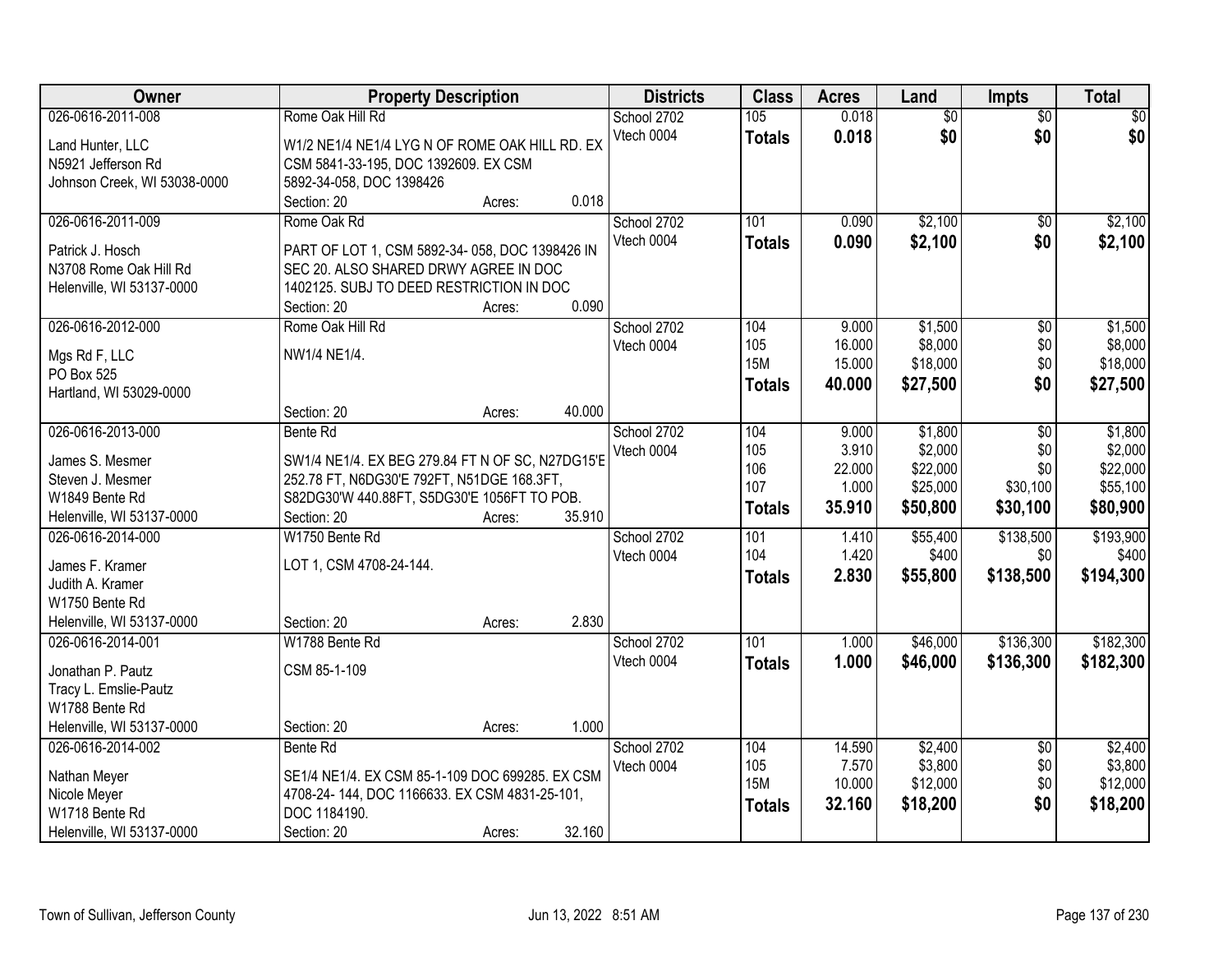| Owner                             |                                                                                                  | <b>Property Description</b> | <b>Districts</b> | <b>Class</b>  | <b>Acres</b> | Land     | <b>Impts</b>    | <b>Total</b> |
|-----------------------------------|--------------------------------------------------------------------------------------------------|-----------------------------|------------------|---------------|--------------|----------|-----------------|--------------|
| 026-0616-2014-003                 | Bente Rd                                                                                         |                             | School 2702      | 104           | 2.000        | \$300    | $\overline{50}$ | \$300        |
| James F. Kramer                   | LOT 1, CSM 4831-25-101.                                                                          |                             | Vtech 0004       | <b>Totals</b> | 2.000        | \$300    | \$0             | \$300        |
| Judith A. Kramer                  |                                                                                                  |                             |                  |               |              |          |                 |              |
| W1750 Bente Rd                    |                                                                                                  |                             |                  |               |              |          |                 |              |
| Helenville, WI 53137-0000         | Section: 20                                                                                      | Acres:                      | 2.000            |               |              |          |                 |              |
| 026-0616-2014-004                 | N1718 Bente Rd                                                                                   |                             | School 2702      | 101           | 2.010        | \$69,200 | \$282,600       | \$351,800    |
| Nathan Meyer                      | LOT 2, CSM 4831-25-101, DOC 1184190.                                                             |                             | Vtech 0004       | <b>Totals</b> | 2.010        | \$69,200 | \$282,600       | \$351,800    |
| Nicole Meyer                      |                                                                                                  |                             |                  |               |              |          |                 |              |
| W1718 Bente Rd                    |                                                                                                  |                             |                  |               |              |          |                 |              |
| Helenville, WI 53137-0000         | Section: 20                                                                                      | Acres:                      | 2.010            |               |              |          |                 |              |
| 026-0616-2021-000                 | N3674 County Rd F                                                                                |                             | School 2702      | 104           | 18.580       | \$4,200  | \$0             | \$4,200      |
|                                   |                                                                                                  |                             | Vtech 0004       | 105           | 7.000        | \$3,500  | \$0             | \$3,500      |
| Mgs Rd F, LLC                     | NE1/4 NW1/4. EX SLY 10A LYG IN MILL POND. EX                                                     |                             |                  | 107           | 3.000        | \$75,000 | \$192,900       | \$267,900    |
| PO Box 525                        | 1.42A IN CTH F IN 791-817.                                                                       |                             |                  | <b>Totals</b> | 28.580       | \$82,700 | \$192,900       | \$275,600    |
| Hartland, WI 53029-0000           |                                                                                                  | 28.580                      |                  |               |              |          |                 |              |
| 026-0616-2022-000                 | Section: 20<br>County Rd F                                                                       | Acres:                      | School 2702      | 104           | 11.300       | \$2,100  | $\sqrt[6]{3}$   | \$2,100      |
|                                   |                                                                                                  |                             | Vtech 0004       | 105           | 17.660       | \$8,900  | \$0             | \$8,900      |
| Buske Farm at Rome, Inc           | N1/2 NW1/4 NW1/4. ALSO SW1/4 NW1/4 NW1/4. SUBJ                                                   |                             |                  | <b>Totals</b> | 28.960       | \$11,000 | \$0             | \$11,000     |
| c/o Bruce F. Buske                | TO FLOWAGE RIGHTS OF MILL POND. EX 1.04 A IN                                                     |                             |                  |               |              |          |                 |              |
| W187 S6744 Agate Dr               | CTH F IN 781-494                                                                                 |                             |                  |               |              |          |                 |              |
| Muskego, WI 53150-0000            | Section: 20                                                                                      | 28.960<br>Acres:            |                  |               |              |          |                 |              |
| 026-0616-2022-002                 | N3635 County Rd F                                                                                |                             | School 2702      | 101           | 1.000        | \$46,000 | \$135,600       | \$181,600    |
| lan Reineking                     | COM NW/S/C, N89DG41'E 1316. 63FT, S0DG19'27"W                                                    |                             | Vtech 0004       | 105           | 5.330        | \$1,400  | \$0             | \$1,400      |
| Kendall Sypult                    | 852.48FT TO POB, S0DG19'27"W 151.83 FT,                                                          |                             |                  | <b>Totals</b> | 6.330        | \$47,400 | \$135,600       | \$183,000    |
| N3635 County Rd F                 | S75DG59'09"W ALG M/L 176.97FT, N0DG08'27"E 194.                                                  |                             |                  |               |              |          |                 |              |
| Helenville, WI 53137-0000         | Section: 20                                                                                      | Acres:                      | 6.330            |               |              |          |                 |              |
| 026-0616-2022-003                 | County Rd F                                                                                      |                             | School 2702      | 101           | 1.600        | \$28,800 | \$200           | \$29,000     |
| Andrew Pyle                       | BEG NE/C SE1/4 NW1/4 NW1/4, W560FT, S32DG29'E                                                    |                             | Vtech 0004       | <b>Totals</b> | 1.600        | \$28,800 | \$200           | \$29,000     |
| Kristen Pyle                      | 237.1FT, E260.3FT, N180FT, E165FT, N20FT TO POB.                                                 |                             |                  |               |              |          |                 |              |
| N3649 County Rd F                 |                                                                                                  |                             |                  |               |              |          |                 |              |
| Helenville, WI 53137-0000         | Section: 20                                                                                      | Acres:                      | 1.600            |               |              |          |                 |              |
| 026-0616-2022-004                 | N3631 County Rd F                                                                                |                             | School 2702      | 101           | 1.400        | \$55,200 | \$186,000       | \$241,200    |
|                                   |                                                                                                  |                             | Vtech 0004       | <b>Totals</b> | 1.400        | \$55,200 | \$186,000       | \$241,200    |
| Andrew Pyle                       | BEG 200FT S & 165FT W OF NE/ C SE1/4 NW1/4                                                       |                             |                  |               |              |          |                 |              |
| Kristen Pyle<br>N3649 County Rd F | NW1/4, W TO RIV, S&E ON RIV TO A PT 165 FT W OF<br>HWY, N TO POB. ALSO PT SE1/4 NW1/4 NW1/4 W OF |                             |                  |               |              |          |                 |              |
| Helenville, WI 53137-0000         | Section: 20                                                                                      | Acres:                      | 1.400            |               |              |          |                 |              |
|                                   |                                                                                                  |                             |                  |               |              |          |                 |              |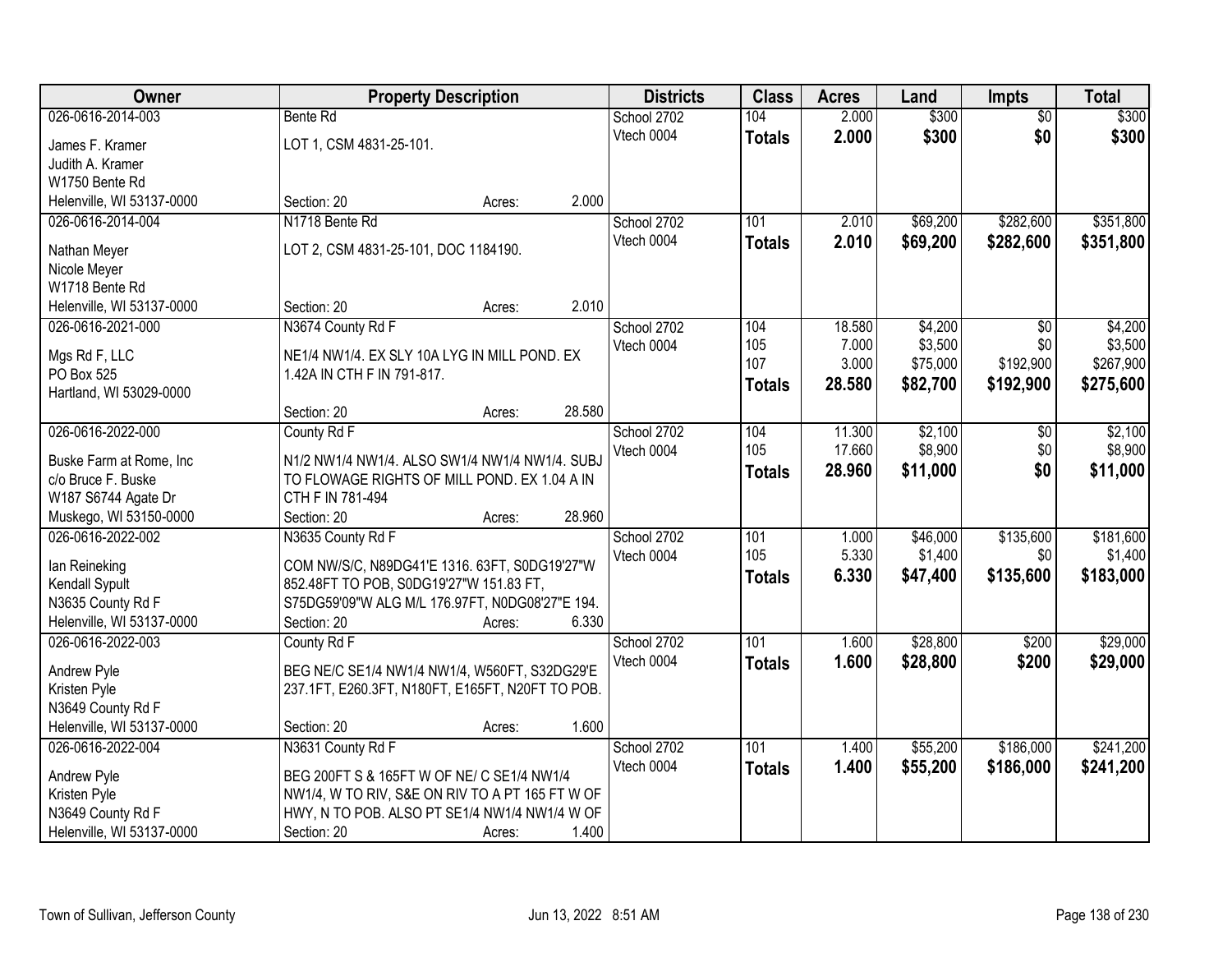| Owner                               | <b>Property Description</b>                          |        | <b>Districts</b> | <b>Class</b> | <b>Acres</b>  | Land   | <b>Impts</b> | <b>Total</b>    |           |
|-------------------------------------|------------------------------------------------------|--------|------------------|--------------|---------------|--------|--------------|-----------------|-----------|
| 026-0616-2022-006                   | N3645 County Rd F                                    |        |                  | School 2702  | 101           | 0.670  | \$38,400     | \$103,500       | \$141,900 |
| James B. Newton III                 | BEG 20FT S OF NE/C SE1/4 NW1/4 NW1/4, S170FT,        |        |                  | Vtech 0004   | <b>Totals</b> | 0.670  | \$38,400     | \$103,500       | \$141,900 |
| Patrice A. Newton                   | W165FT, N170FT, E165FT TO POB.                       |        |                  |              |               |        |              |                 |           |
| N3645 County Rd F                   |                                                      |        |                  |              |               |        |              |                 |           |
| Helenville, WI 53137-0000           | Section: 20                                          | Acres: | 0.670            |              |               |        |              |                 |           |
| 026-0616-2023-000                   | Turner <sub>Rd</sub>                                 |        |                  | School 2702  | 104           | 10.381 | \$2,000      | $\overline{50}$ | \$2,000   |
|                                     |                                                      |        |                  | Vtech 0004   | 105           | 1.500  | \$800        | \$0             | \$800     |
| Maryela Schelm Trust                | PT OF SW1/4 NW1/4 LYG S OF HWY. ALSO BEG ON          |        |                  |              | <b>Totals</b> | 11.881 | \$2,800      | \$0             | \$2,800   |
| W2439 County Rd Y                   | HWY & W/S/L E 255.50FT, N 274.5FT, E264 FT TO        |        |                  |              |               |        |              |                 |           |
| Helenville, WI 53137-0000           | MILL POND, N ALG EDGE SD PD TO N/L SW1/4             |        |                  |              |               |        |              |                 |           |
|                                     | Section: 20                                          | Acres: | 11.881           |              |               |        |              |                 |           |
| 026-0616-2023-001                   | County Rd F                                          |        |                  | School 2702  | 304           | 0.675  | \$0          | \$0             | \$0       |
| Town of Sullivan                    | BEG NE/C SW1/4 NW1/4, S 297 FT, W 99FT, N 297FT,     |        |                  | Vtech 0004   | <b>Totals</b> | 0.675  | \$0          | \$0             | \$0       |
| Cemetery                            | E99FT TO POB.                                        |        |                  |              |               |        |              |                 |           |
| N3866 West St                       |                                                      |        |                  |              |               |        |              |                 |           |
| Sullivan, WI 53178-0000             | Section: 20                                          | Acres: | 0.675            |              |               |        |              |                 |           |
| 026-0616-2023-002                   | N3565 County Rd F                                    |        |                  | School 2702  | 101           | 9.419  | \$125,000    | \$20,400        | \$145,400 |
|                                     |                                                      |        |                  | Vtech 0004   | <b>Totals</b> | 9.419  | \$125,000    | \$20,400        | \$145,400 |
| Michael C. Berendes                 | LOT 1, CSM 1703-5-316, DOC 792570. ALSO COM          |        |                  |              |               |        |              |                 |           |
| Mary A. Berendes                    | N1/4/C, S00 DG25'W 1319.29FT, S89DG36'W              |        |                  |              |               |        |              |                 |           |
| 1304 Shelly Ln                      | 1874.24FT TO POB, S01DG51'E 295.73FT, S30DG47'E      |        |                  |              |               |        |              |                 |           |
| Hartland, WI 53029-0000             | Section: 20                                          | Acres: | 9.419            |              |               |        |              |                 |           |
| 026-0616-2023-003                   | N3553 County Rd F                                    |        |                  | School 2702  | 101           | 2.780  | \$80,700     | \$47,100        | \$127,800 |
| Michael Berendes                    | LOT 2, CSM 1703-5-316, DOC 792570.                   |        |                  | Vtech 0004   | <b>Totals</b> | 2.780  | \$80,700     | \$47,100        | \$127,800 |
| 1304 Shelly Ln                      |                                                      |        |                  |              |               |        |              |                 |           |
| Hartford, WI 53029-0000             |                                                      |        |                  |              |               |        |              |                 |           |
|                                     | Section: 20                                          | Acres: | 2.780            |              |               |        |              |                 |           |
| 026-0616-2023-005                   | N3505 County Rd F                                    |        |                  | School 2702  | 101           | 5.393  | \$115,000    | \$76,600        | \$191,600 |
|                                     |                                                      |        |                  | Vtech 0004   | <b>Totals</b> | 5.393  | \$115,000    | \$76,600        | \$191,600 |
| Thomas J. Harmon                    | BEG SE/C SW1/4 NW1/4, W 384. 0FT, N231FT, W          |        |                  |              |               |        |              |                 |           |
| Mary A. Harmon<br>N3505 County Rd F | 150FT TO RIV NLY ALG RIV TO A PT 792FT S OF N/L      |        |                  |              |               |        |              |                 |           |
| Helenville, WI 53137-0000           | SW1/4 NW1/4, E 561FT, S 528FT TO POB.<br>Section: 20 |        | 5.393            |              |               |        |              |                 |           |
| 026-0616-2023-006                   | N3485 Bente Rd                                       | Acres: |                  | School 2702  | 101           | 1.139  | \$49,200     | \$122,500       | \$171,700 |
|                                     |                                                      |        |                  | Vtech 0004   |               |        |              |                 |           |
| Mitchell Kroll                      | BEG 635.02FT E OF W 1/4/C, E 292.45FT, N231FT, W     |        |                  |              | <b>Totals</b> | 1.139  | \$49,200     | \$122,500       | \$171,700 |
| N3485 Bente Rd                      | ABT 150. 25FT TO RIV, SLY ALG RIV TO C/L TURNER      |        |                  |              |               |        |              |                 |           |
| Jefferson, WI 53549-0000            | RD, SW ALG C/L TO POB.                               |        |                  |              |               |        |              |                 |           |
|                                     | Section: 20                                          | Acres: | 1.139            |              |               |        |              |                 |           |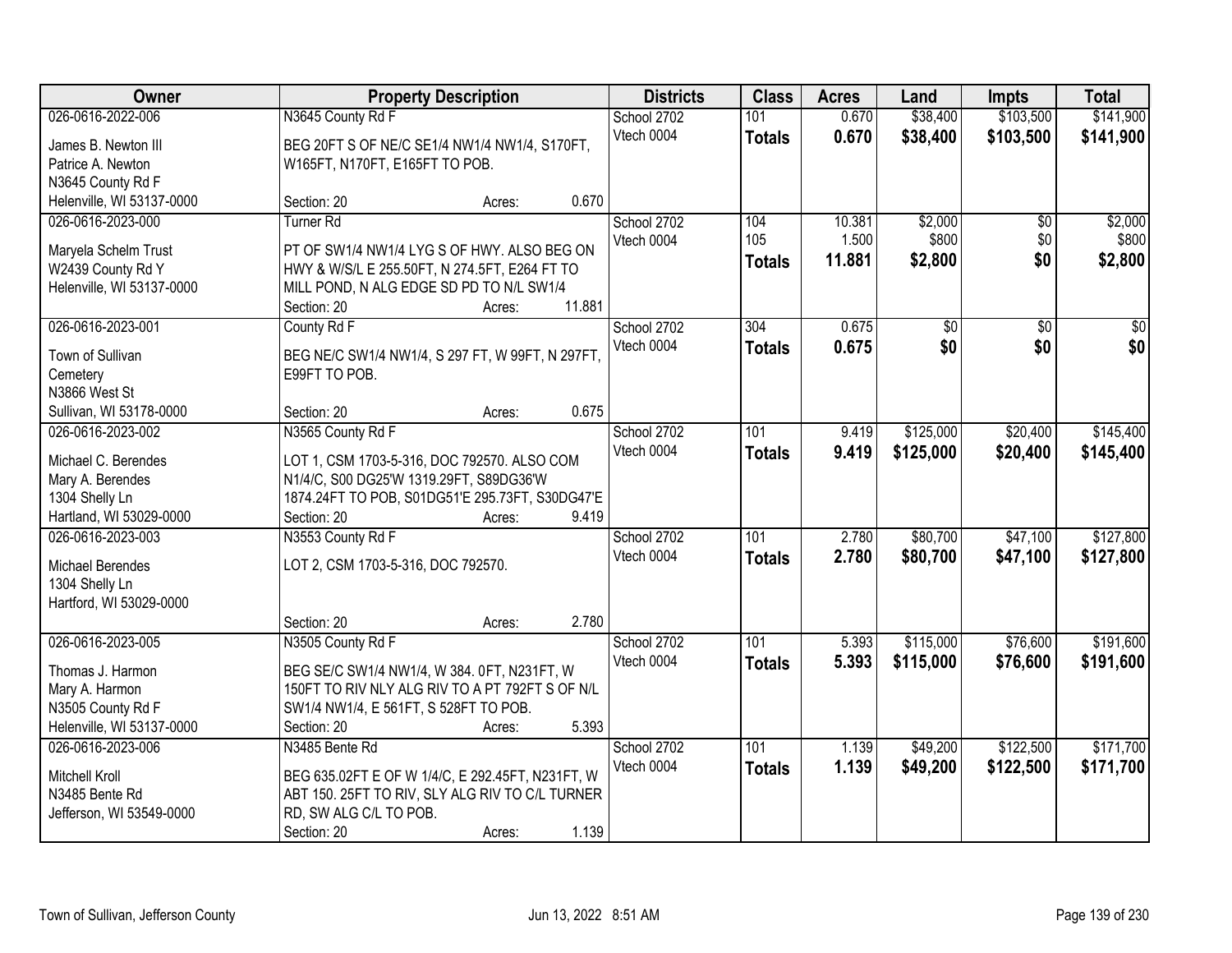| Owner                     | <b>Property Description</b>                      | <b>Districts</b> | <b>Class</b>  | <b>Acres</b> | Land      | Impts           | <b>Total</b> |
|---------------------------|--------------------------------------------------|------------------|---------------|--------------|-----------|-----------------|--------------|
| 026-0616-2023-008         | <b>Turner Rd</b>                                 | School 2702      | 101           | 0.180        | \$100     | $\overline{50}$ | \$100        |
| David J. Guckenberger III | COM W1/4/P, N 570.80FT, S85DG 26'E 264.55FT,     | Vtech 0004       | <b>Totals</b> | 0.180        | \$100     | \$0             | \$100        |
| Nancy Schmidt-Guckenberg  | S34DG07'E 533.85FT TO A POB, S34DG39'E 83.38FT,  |                  |               |              |           |                 |              |
| W2082 Turner Rd           | N62DG26'E 90FT, N41 DG25'W 95.96FT, S54DG45'W    |                  |               |              |           |                 |              |
| Jefferson, WI 53549       | 0.180<br>Section: 20<br>Acres:                   |                  |               |              |           |                 |              |
| 026-0616-2023-009         | W2082 Turner Rd                                  | School 2702      | 101           | 7.501        | \$120,300 | \$88,900        | \$209,200    |
|                           |                                                  | Vtech 0004       | 104           | 1.500        | \$200     | \$0             | \$200        |
| Nancy Guckenberger J. Le  | BEG 759FT W OF SE/C SW1/4 NW 1/4, N6DGW          |                  | <b>Totals</b> | 9.001        | \$120,500 | \$88,900        | \$209,400    |
| David J. Guckenberger III | 127.38FT, N13DG45' W 723.36FT, N5DG45'W 463.98   |                  |               |              |           |                 |              |
| W2082 Turner Rd           | FT, E231FT, S9DG15'E 334.62FT S38DG15'E          |                  |               |              |           |                 |              |
| Jefferson, WI 53549-0000  | 9.001<br>Section: 20<br>Acres:                   |                  |               |              |           |                 |              |
| 026-0616-2023-010         | W2088 Turner Rd                                  | School 2702      | 101           | 1.119        | \$48,700  | \$241,400       | \$290,100    |
| Joseph T Church           | LOT 1, CSM 4419-22-139.                          | Vtech 0004       | <b>Totals</b> | 1.119        | \$48,700  | \$241,400       | \$290,100    |
| Justine Church            |                                                  |                  |               |              |           |                 |              |
| W2088 Turner Rd           |                                                  |                  |               |              |           |                 |              |
| Jefferson, WI 53549-0000  | 1.119<br>Section: 20<br>Acres:                   |                  |               |              |           |                 |              |
| 026-0616-2024-000         |                                                  |                  | 101           | 2.410        |           | \$166,700       | \$241,900    |
|                           | N3540 County Rd F                                | School 2702      |               |              | \$75,200  |                 |              |
| Robert G Sleaver Trust    | LOT 1, CSM 721-3-95. SUBJ TO ROW IN 530-367      | Vtech 0004       | 105           | 1.540        | \$800     | \$0             | \$800        |
| Lois a Sleaver Trust      |                                                  |                  | <b>Totals</b> | 3.950        | \$76,000  | \$166,700       | \$242,700    |
| N3540 County Rd F         |                                                  |                  |               |              |           |                 |              |
| Helenville, WI 53137-0000 | 3.950<br>Section: 20<br>Acres:                   |                  |               |              |           |                 |              |
| 026-0616-2024-001         | N3532 County Rd F                                | School 2702      | 101           | 2.900        | \$82,500  | \$115,500       | \$198,000    |
|                           |                                                  | Vtech 0004       | 105           | 1.490        | \$800     | \$0             | \$800        |
| Dennis L. Polzin          | LOT 2, CSM 721-3-95.                             |                  | <b>Totals</b> | 4.390        | \$83,300  | \$115,500       | \$198,800    |
| Debra L. Polzin           |                                                  |                  |               |              |           |                 |              |
| N3532 County Rd F         |                                                  |                  |               |              |           |                 |              |
| Helenville, WI 53137-0000 | 4.390<br>Section: 20<br>Acres:                   |                  |               |              |           |                 |              |
| 026-0616-2024-002         | W1988 Bente Rd                                   | School 2702      | 101           | 4.340        | \$98,900  | \$61,300        | \$160,200    |
| Thomas-Marshall Geiger    | LOT 3, CSM 721-3-95, DOC 727447. ALSO LOT 1, CSM | Vtech 0004       | 105           | 1.850        | \$1,000   | \$0             | \$1,000      |
| N2921 County Rd K         | 4232-21-51, DOC 1081066.                         |                  | <b>Totals</b> | 6.190        | \$99,900  | \$61,300        | \$161,200    |
| Jefferson, WI 53549-0000  |                                                  |                  |               |              |           |                 |              |
|                           | 6.190<br>Section: 20<br>Acres:                   |                  |               |              |           |                 |              |
| 026-0616-2024-003         | N3556 County Rd F                                | School 2702      | 101           | 0.512        | \$34,700  | \$87,500        | \$122,200    |
|                           |                                                  | Vtech 0004       |               |              |           |                 |              |
| Sherry A. Behnken         | BEG 659.09FT N OF SW/C SE1/4 NW1/4, E 132FT, N   |                  | <b>Totals</b> | 0.512        | \$34,700  | \$87,500        | \$122,200    |
| N3556 County Rd F         | 165FT, W 132FT, S 165FT TO POB.                  |                  |               |              |           |                 |              |
| Helenville, WI 53137-0000 |                                                  |                  |               |              |           |                 |              |
|                           | 0.512<br>Section: 20<br>Acres:                   |                  |               |              |           |                 |              |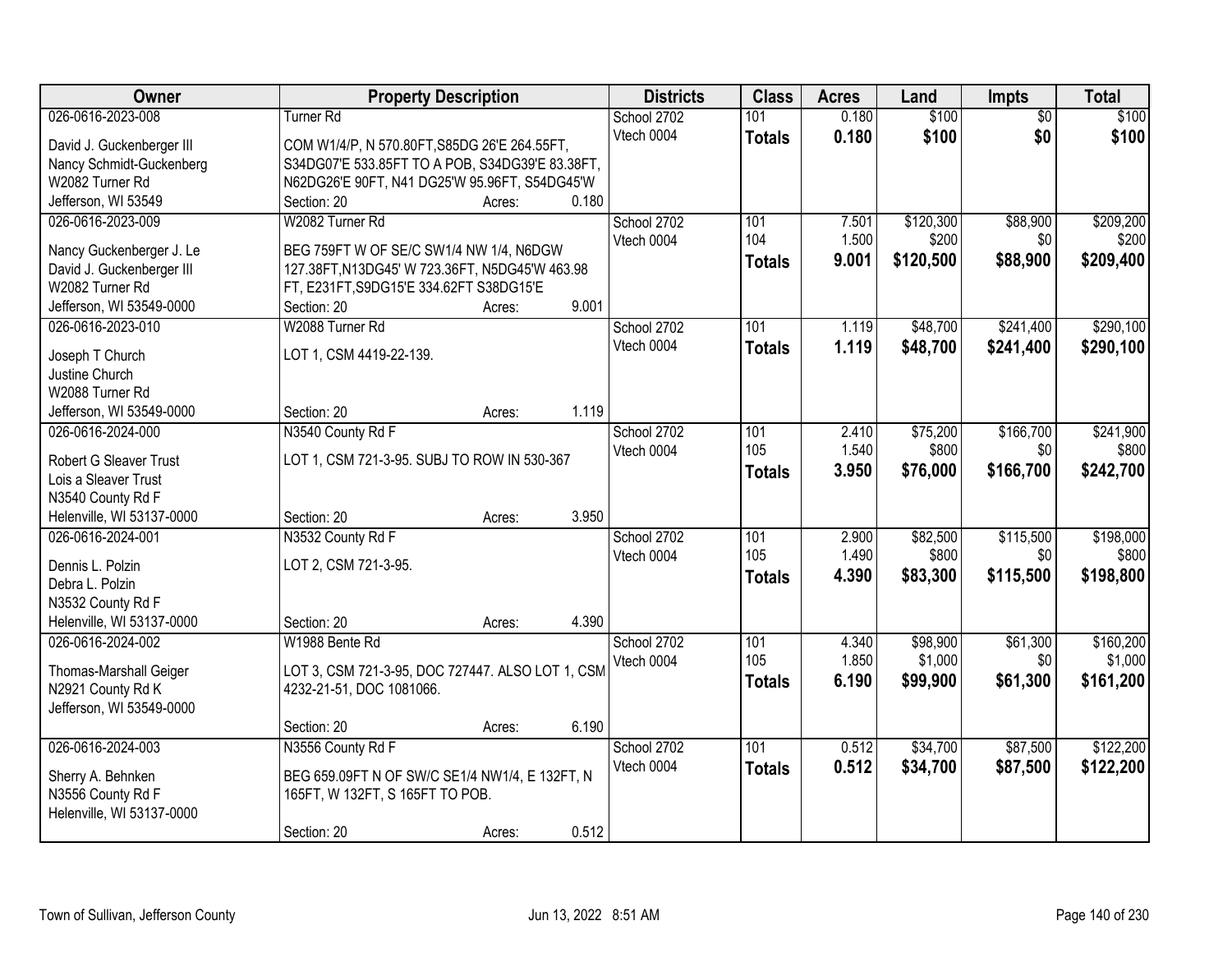| Owner                                 | <b>Property Description</b>                       | <b>Districts</b> | <b>Class</b>     | <b>Acres</b> | Land            | <b>Impts</b>    | <b>Total</b>    |
|---------------------------------------|---------------------------------------------------|------------------|------------------|--------------|-----------------|-----------------|-----------------|
| 026-0616-2024-004                     | County Rd F                                       | School 2702      | 304              | 1.440        | $\overline{50}$ | $\overline{50}$ | $\overline{30}$ |
| Town of Sullivan                      | BEG 824.09FT N OF SW/C SE1/4 NW1/4, E132FT, N     | Vtech 0004       | <b>Totals</b>    | 1.440        | \$0             | \$0             | \$0             |
| Riverview Cemetery Association        | PAR TO HWY TO RIV, NW ALG RIV TO HWY, S TO        |                  |                  |              |                 |                 |                 |
| N3866 West St                         | POB. EX .31A IN CTH F IN 787-502                  |                  |                  |              |                 |                 |                 |
| Sullivan, WI 53178-0000               | 1.440<br>Section: 20<br>Acres:                    |                  |                  |              |                 |                 |                 |
| 026-0616-2024-005                     | County Rd F                                       | School 2702      | 304              | 3.814        | $\overline{50}$ | $\overline{50}$ | $\sqrt{50}$     |
|                                       |                                                   | Vtech 0004       | <b>Totals</b>    | 3.814        | \$0             | \$0             | \$0             |
| Town of Sullivan                      | LOT 1, CSM 3-27. PLATTED TO RIVERVIEW             |                  |                  |              |                 |                 |                 |
| <b>Riverview Cemetery Association</b> | CEMETERY ADD. REC VOL 9 PLATS P 20. SBJ TO        |                  |                  |              |                 |                 |                 |
| N3866 West St                         | EASM FOR CTH F IN 787-503<br>3.814                |                  |                  |              |                 |                 |                 |
| Sullivan, WI 53178-0000               | Section: 20<br>Acres:                             |                  |                  |              |                 |                 |                 |
| 026-0616-2024-006                     | County Rd F                                       | School 2702      | 105              | 28.360       | \$14,200        | $\overline{50}$ | \$14,200        |
| Mgs Rd F, LLC                         | PT OF E1/2 NW1/4 FLOODED BY RIV & MILL PD. ALSO   | Vtech 0004       | <b>Totals</b>    | 28.360       | \$14,200        | \$0             | \$14,200        |
| PO Box 525                            | BEG 279. 80FT N OF C/S, N27DG15'E 252.78FT,       |                  |                  |              |                 |                 |                 |
| Hartland, WI 53029-0000               | N6DG30'E 792FT, N51 DGE 168.30FT, S82DG30'W 440.  |                  |                  |              |                 |                 |                 |
|                                       | 28.360<br>Section: 20<br>Acres:                   |                  |                  |              |                 |                 |                 |
| 026-0616-2031-000                     | Bente Rd                                          | School 2702      | 104              | 9.750        | \$1,600         | \$0             | \$1,600         |
| James S. Mesmer                       | E1/4 NE1/4 SW1/4. EX 5FT TRI PCL IN SE/C.         | Vtech 0004       | 105              | 0.250        | \$200           | \$0             | \$200           |
| Steven J. Mesmer                      |                                                   |                  | <b>Totals</b>    | 10.000       | \$1,800         | \$0             | \$1,800         |
| W1849 Bente Rd                        |                                                   |                  |                  |              |                 |                 |                 |
| Helenville, WI 53137-0000             | 10.000<br>Section: 20<br>Acres:                   |                  |                  |              |                 |                 |                 |
| 026-0616-2031-001                     | N3496 County Rd F                                 | School 2702      | $\overline{101}$ | 1.355        | \$54,200        | \$83,700        | \$137,900       |
|                                       |                                                   | Vtech 0004       | <b>Totals</b>    | 1.355        | \$54,200        | \$83,700        | \$137,900       |
| Santos Pena                           | LOT 1, CSM 5177-28-007, DOC 1246850.              |                  |                  |              |                 |                 |                 |
| N3496 County Rd F                     |                                                   |                  |                  |              |                 |                 |                 |
| Helenville, WI 53137-0000             |                                                   |                  |                  |              |                 |                 |                 |
|                                       | 1.355<br>Section: 20<br>Acres:                    |                  |                  |              |                 |                 |                 |
| 026-0616-2031-002                     | County Rd F                                       | School 2702      | 104              | 21.370       | \$1,400         | $\overline{60}$ | \$1,400         |
| Maryela Schelm Trust                  | W3/4 OF NE1/4 SW1/4. EX 2.63A IN CTH F IN 775-947 | Vtech 0004       | 105              | 4.645        | \$2,300         | \$0             | \$2,300         |
| W2439 County Rd Y                     | EX CSM 5177-28-007, DOC 1246850.                  |                  | <b>Totals</b>    | 26.015       | \$3,700         | \$0             | \$3,700         |
| Helenville, WI 53137-0000             |                                                   |                  |                  |              |                 |                 |                 |
|                                       | 26.015<br>Section: 20<br>Acres:                   |                  |                  |              |                 |                 |                 |
| 026-0616-2032-000                     | Bente Rd                                          | School 2702      | 104              | 27.000       | \$4,600         | $\overline{30}$ | \$4,600         |
| Daniel Loeder Trust                   | NW1/4 SW1/4. EX BEG W1/4/P, S 924FT, N16DG30'E    | Vtech 0004       | 105              | 7.240        | \$3,600         | \$0             | \$3,600         |
| Kristia Loeder Trust                  | TO N BK RIV, N47DGE TO E-W1/4/L, W 382.8FT TO     |                  | <b>Totals</b>    | 34.240       | \$8,200         | \$0             | \$8,200         |
| 4410 Buckley Ridge Cir                | POB. EX 320FT E-W BY 400FT N-S IN NE/C. EX .30 A  |                  |                  |              |                 |                 |                 |
| Cottage Grove, WI 53527-0000          | 34.240<br>Section: 20<br>Acres:                   |                  |                  |              |                 |                 |                 |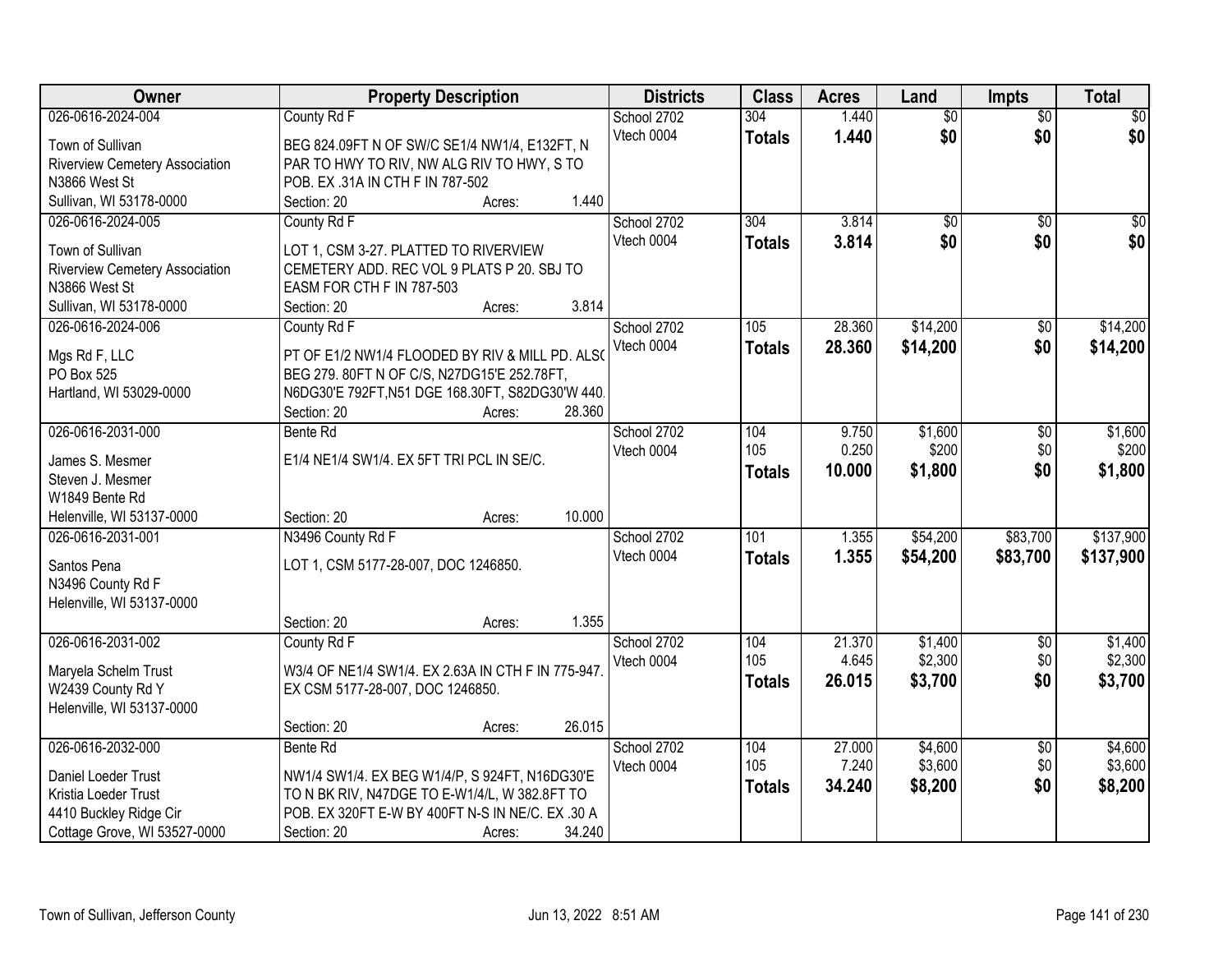| Owner                        |                                                | <b>Property Description</b> |        | <b>Districts</b> | <b>Class</b>  | <b>Acres</b>   | Land                | <b>Impts</b>    | <b>Total</b> |
|------------------------------|------------------------------------------------|-----------------------------|--------|------------------|---------------|----------------|---------------------|-----------------|--------------|
| 026-0616-2032-001            | N3491 County Rd F                              |                             |        | School 2702      | 101           | 2.960          | \$83,400            | \$97,700        | \$181,100    |
| Benjamin C. Wieting          | BEG NE/C W1/2 SW1/4, S ON STH 135, 400FT,      |                             |        | Vtech 0004       | <b>Totals</b> | 2.960          | \$83,400            | \$97,700        | \$181,100    |
| Erica L. Wieting             | W320FT, N400 FT, E320FT TO POB.                |                             |        |                  |               |                |                     |                 |              |
| N3491 County Rd F            |                                                |                             |        |                  |               |                |                     |                 |              |
| Helenville, WI 53137-0000    | Section: 20                                    | Acres:                      | 2.960  |                  |               |                |                     |                 |              |
| 026-0616-2032-002            | <b>Bente Rd</b>                                |                             |        | School 2702      | 105           | 2.500          | \$1,300             | $\overline{50}$ | \$1,300      |
| Micaela Kornkven             | BEG W1/4/P, S 924FT TO RD, N16DG30'E TO N BK   |                             |        | Vtech 0004       | <b>Totals</b> | 2.500          | \$1,300             | \$0             | \$1,300      |
| Ryan Kornkven                | RIV, N47DG E TO E-W1/4/L, W 382.80FT TO POB.   |                             |        |                  |               |                |                     |                 |              |
| N3421 Bente Rd               |                                                |                             |        |                  |               |                |                     |                 |              |
| Jefferson, WI 53549-0000     | Section: 20                                    | Acres:                      | 2.500  |                  |               |                |                     |                 |              |
| 026-0616-2033-000            | N3392 Bente Rd                                 |                             |        | School 2702      | 104           | 10.000         | \$2,500             | \$0             | \$2,500      |
|                              |                                                |                             |        | Vtech 0004       | 105           | 24.000         | \$12,000            | \$0             | \$12,000     |
| Daniel Loeder Trust          | SW1/4 SW1/4.                                   |                             |        |                  | 107           | 1.000          | \$25,000            | \$69,900        | \$94,900     |
| Kristia Loeder Trust         |                                                |                             |        |                  | <b>15M</b>    | 5.000          | \$6,000             | \$0             | \$6,000      |
| 4410 Buckley Ridge Cir       |                                                |                             |        |                  | <b>Totals</b> | 40.000         | \$45,500            | \$69,900        | \$115,400    |
| Cottage Grove, WI 53527-0000 | Section: 20                                    | Acres:                      | 40.000 |                  |               |                |                     |                 |              |
| 026-0616-2034-000            | County Rd F                                    |                             |        | School 2702      | 104           | 10.990         | \$2,600             | \$0             | \$2,600      |
| James S. Mesmer              | N1/2 SE1/4 SW1/4. ALSO 5FT TRI PIECE IN SE/C   |                             |        | Vtech 0004       | 105<br>107    | 3.000          | \$1,500             | \$0<br>\$1,500  | \$1,500      |
| Steven J. Mesmer             | NE1/4 SW1/4. WTD 566-440. EX 1.76A IN CTH F IN |                             |        |                  | <b>15M</b>    | 0.250<br>4.000 | \$12,400<br>\$4,800 | \$0             | \$13,900     |
| W1849 Bente Rd               | 769-61                                         |                             |        |                  |               |                |                     |                 | \$4,800      |
| Helenville, WI 53137-0000    | Section: 20                                    | Acres:                      | 18.240 |                  | <b>Totals</b> | 18.240         | \$21,300            | \$1,500         | \$22,800     |
| 026-0616-2034-001            | County Rd F                                    |                             |        | School 2702      | 104           | 3.000          | \$700               | $\overline{50}$ | \$700        |
| <b>Randall Rammelt Trust</b> | THAT PT LYG ELY OF CTH F: S1/2 SE1/4 SW1/4. EX |                             |        | Vtech 0004       | 105           | 2.938          | \$1,500             | \$0             | \$1,500      |
| <b>Tonia Rammelt Trust</b>   | PT OF 1.58A IN CTH F IN DOC 880453 EX CSM      |                             |        |                  | <b>Totals</b> | 5.938          | \$2,200             | \$0             | \$2,200      |
| N3347 County Rd F            | 3436-15-173, DOC 972049.                       |                             |        |                  |               |                |                     |                 |              |
| Helenville, WI 53137-0000    | Section: 20                                    | Acres:                      | 5.938  |                  |               |                |                     |                 |              |
| 026-0616-2034-002            | N3347 County Rd F                              |                             |        | School 2702      | 101           | 1.482          | \$57,100            | \$220,500       | \$277,600    |
|                              |                                                |                             |        | Vtech 0004       | 105           | 3.000          | \$1,500             | \$0             | \$1,500      |
| <b>Randall Rammelt Trust</b> | THAT PT LYG WLY OF CTH F: S1/2 SE1/4 SW1/4. EX |                             |        |                  | 106           | 5.000          | \$12,000            | \$0             | \$12,000     |
| <b>Tonia Rammelt Trust</b>   | PT OF 1.58A IN CTH F IN DOC 880453 & 966270.   |                             |        |                  | <b>Totals</b> | 9.482          | \$70,600            | \$220,500       | \$291,100    |
| N3347 County Rd F            |                                                |                             |        |                  |               |                |                     |                 |              |
| Helenville, WI 53137-0000    | Section: 20                                    | Acres:                      | 9.482  |                  |               |                |                     |                 |              |
| 026-0616-2034-003            | N3318 County Rd F                              |                             |        | School 2702      | 101           | 3.000          | \$84,000            | \$261,800       | \$345,800    |
| <b>Timothy Mcguire</b>       | LOT 1, CSM 3436-15-173.                        |                             |        | Vtech 0004       | <b>Totals</b> | 3.000          | \$84,000            | \$261,800       | \$345,800    |
| Susan M. Mcguire             |                                                |                             |        |                  |               |                |                     |                 |              |
| N3318 County Rd F            |                                                |                             |        |                  |               |                |                     |                 |              |
| Helenville, WI 53137-0000    | Section: 20                                    | Acres:                      | 3.000  |                  |               |                |                     |                 |              |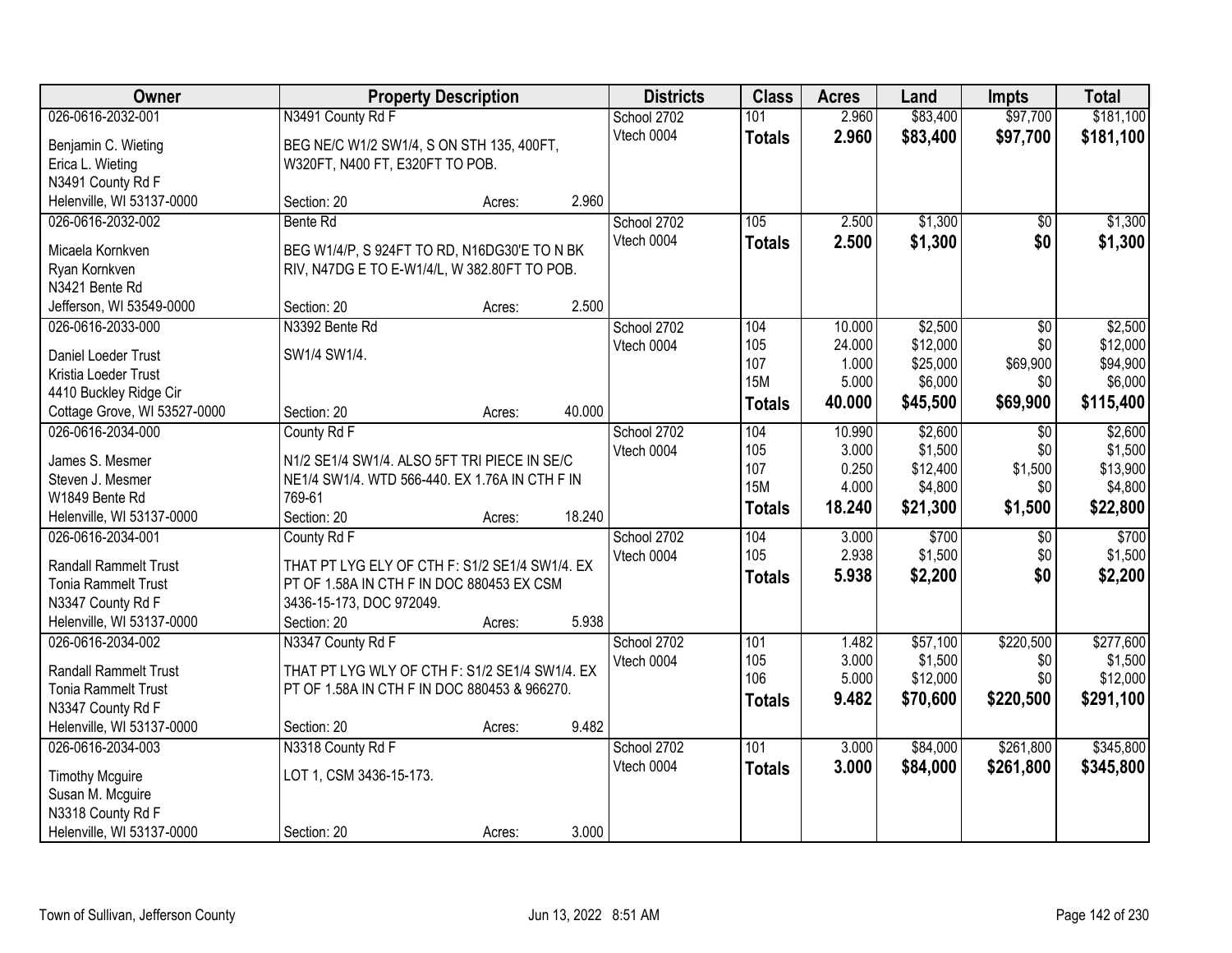| Owner                                                                                                             | <b>Property Description</b>                                                                             |        |        | <b>Districts</b>          | <b>Class</b>                              | <b>Acres</b>                                | Land                                                 | <b>Impts</b>                                            | <b>Total</b>                                           |
|-------------------------------------------------------------------------------------------------------------------|---------------------------------------------------------------------------------------------------------|--------|--------|---------------------------|-------------------------------------------|---------------------------------------------|------------------------------------------------------|---------------------------------------------------------|--------------------------------------------------------|
| 026-0616-2041-000<br>Kenneth Stock<br><b>Molly Stock</b><br>W1749 Bente Rd                                        | W1749 Bente Rd<br>LOT 1, CSM 3865-18-194, DOC 1025410. ALSO DRWY<br>ESMT IN DOC 1368438.                |        |        | School 2702<br>Vtech 0004 | 101<br>104<br>105<br><b>Totals</b>        | 2.000<br>32.187<br>3.000<br>37.187          | \$69,000<br>\$8,100<br>\$1,500<br>\$78,600           | \$286,000<br>\$0<br>\$0<br>\$286,000                    | \$355,000<br>\$8,100<br>\$1,500<br>\$364,600           |
| Helenville, WI 53137-0000                                                                                         | Section: 20                                                                                             | Acres: | 37.187 |                           |                                           |                                             |                                                      |                                                         |                                                        |
| 026-0616-2041-001<br>Timothy W. Jacobson<br>W1789 Bente Rd<br>Helenville, WI 53137-0000                           | W1789 Bente Rd<br>LOT 1, CSM 1034-3-546                                                                 |        |        | School 2702<br>Vtech 0004 | 101<br><b>Totals</b>                      | 2.909<br>2.909                              | \$82,600<br>\$82,600                                 | \$128,600<br>\$128,600                                  | \$211,200<br>\$211,200                                 |
|                                                                                                                   | Section: 20                                                                                             | Acres: | 2.909  |                           |                                           |                                             |                                                      |                                                         |                                                        |
| 026-0616-2042-000<br>James S. Mesmer<br>Steven J. Mesmer<br>W1849 Bente Rd<br>Helenville, WI 53137-0000           | W1849 Bente Rd<br>NW1/4 SE1/4. MFL 917-60.<br>Section: 20                                               | Acres: | 40.000 | School 2702<br>Vtech 0004 | 104<br>105<br>106<br>107<br><b>Totals</b> | 30.000<br>1.000<br>8.000<br>1.000<br>40.000 | \$6,300<br>\$500<br>\$19,200<br>\$25,000<br>\$51,000 | $\overline{50}$<br>\$0<br>\$0<br>\$168,200<br>\$168,200 | \$6,300<br>\$500<br>\$19,200<br>\$193,200<br>\$219,200 |
| 026-0616-2043-000                                                                                                 | N3346 County Rd F                                                                                       |        |        | School 2702               | 101                                       | 2.000                                       | \$69,000                                             | \$65,400                                                | \$134,400                                              |
| <b>Randall Rammelt Trust</b><br><b>Tonia Rammelt Trust</b><br>N3347 County Rd F                                   | SW1/4 SE1/4.                                                                                            |        |        | Vtech 0004                | 104<br>105<br><b>Totals</b>               | 32.000<br>6.000<br>40.000                   | \$6,900<br>\$3,000<br>\$78,900                       | \$0<br>\$0<br>\$65,400                                  | \$6,900<br>\$3,000<br>\$144,300                        |
| Helenville, WI 53137-0000                                                                                         | Section: 20                                                                                             | Acres: | 40.000 |                           |                                           |                                             |                                                      |                                                         |                                                        |
| 026-0616-2044-000<br>Robert Hoaas<br>Mary Graber<br>W1747 Bente Rd<br>Helenville, WI 53137-0000                   | W1747 Bente Rd<br>LOT 2, CSM 3865-18-194, DOC 1025410. ALSO DRWY<br>ESMT IN DOC 1368438.<br>Section: 20 | Acres: | 40.127 | School 2702<br>Vtech 0004 | 101<br>104<br><b>15M</b><br><b>Totals</b> | 3.000<br>20.127<br>17.000<br>40.127         | \$84,000<br>\$4,500<br>\$20,400<br>\$108,900         | \$663,600<br>\$0<br>\$0<br>\$663,600                    | \$747,600<br>\$4,500<br>\$20,400<br>\$772,500          |
| 026-0616-2111-000<br>Dept Natural Resources<br>State of Wisconsin<br>PO Box 7921<br>Madison, WI 53707-0000        | Rome Oak Hill Rd<br>NE1/4 NE1/4.<br>Section: 21                                                         | Acres: | 40.000 | School 2702<br>Vtech 0004 | 302<br><b>Totals</b>                      | 40.000<br>40.000                            | $\sqrt{6}$<br>\$0                                    | $\sqrt{6}$<br>\$0                                       | $\frac{1}{6}$<br>\$0                                   |
| 026-0616-2112-000<br><b>Dept Natural Resources</b><br>State of Wisconsin<br>PO Box 7921<br>Madison, WI 53707-0000 | Rome Oak Hill Rd<br>NW1/4 NE1/4.<br>Section: 21                                                         | Acres: | 40.000 | School 2702<br>Vtech 0004 | 302<br><b>Totals</b>                      | 40.000<br>40.000                            | $\sqrt{6}$<br>\$0                                    | $\overline{30}$<br>\$0                                  | \$0<br>\$0                                             |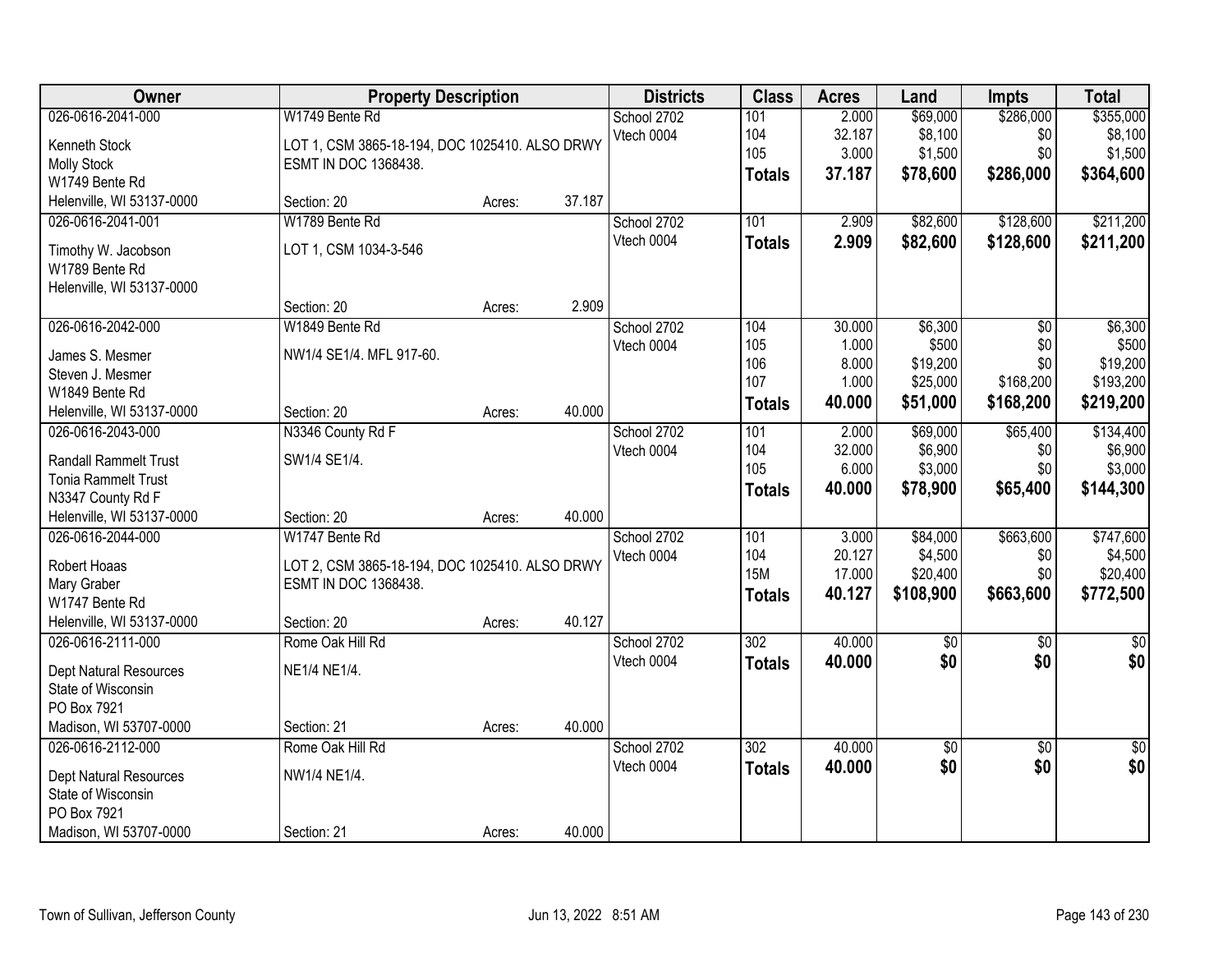| Owner                             | <b>Property Description</b>                    |        |        | <b>Districts</b> | <b>Class</b>     | <b>Acres</b> | Land            | <b>Impts</b>    | <b>Total</b>    |
|-----------------------------------|------------------------------------------------|--------|--------|------------------|------------------|--------------|-----------------|-----------------|-----------------|
| 026-0616-2113-000                 | Rome Oak Hill Rd                               |        |        | School 2702      | 302              | 40.000       | $\overline{50}$ | $\overline{50}$ | \$0             |
| Dept Natural Resources            | SW1/4 NE1/4.                                   |        |        | Vtech 0004       | <b>Totals</b>    | 40.000       | \$0             | \$0             | \$0             |
| State of Wisconsin                |                                                |        |        |                  |                  |              |                 |                 |                 |
| PO Box 7921                       |                                                |        |        |                  |                  |              |                 |                 |                 |
| Madison, WI 53707-0000            | Section: 21                                    | Acres: | 40.000 |                  |                  |              |                 |                 |                 |
| 026-0616-2114-000                 | Rome Oak Hill Rd                               |        |        | School 2702      | 302              | 40.000       | \$0             | $\overline{50}$ | \$0             |
| Dept Natural Resources            | SE1/4 NE1/4.                                   |        |        | Vtech 0004       | <b>Totals</b>    | 40.000       | \$0             | \$0             | \$0             |
| State of Wisconsin                |                                                |        |        |                  |                  |              |                 |                 |                 |
| PO Box 7921                       |                                                |        |        |                  |                  |              |                 |                 |                 |
| Madison, WI 53707-0000            | Section: 21                                    | Acres: | 40.000 |                  |                  |              |                 |                 |                 |
| 026-0616-2121-000                 | Rome Oak Hill Rd                               |        |        | School 2702      | 302              | 40.000       | $\overline{50}$ | \$0             | $\overline{50}$ |
|                                   |                                                |        |        | Vtech 0004       | <b>Totals</b>    | 40.000       | \$0             | \$0             | \$0             |
| Dept Natural Resources            | NE1/4 NW1/4.                                   |        |        |                  |                  |              |                 |                 |                 |
| State of Wisconsin<br>PO Box 7921 |                                                |        |        |                  |                  |              |                 |                 |                 |
| Madison, WI 53707-0000            | Section: 21                                    | Acres: | 40.000 |                  |                  |              |                 |                 |                 |
| 026-0616-2122-000                 | Rome Oak Hill Rd                               |        |        | School 2702      | $\overline{302}$ | 37.000       | $\overline{50}$ | \$0             | $\sqrt{50}$     |
|                                   |                                                |        |        | Vtech 0004       | <b>Totals</b>    | 37.000       | \$0             | \$0             | \$0             |
| <b>Dept Natural Resources</b>     | NW1/4 NW1/4. EX BEG NW/C, S 726FT, E10FT,      |        |        |                  |                  |              |                 |                 |                 |
| State of Wisconsin                | N726FT, W16.5 FT TO POB. EX W 330FT N OF RD EX |        |        |                  |                  |              |                 |                 |                 |
| PO Box 7921                       | N 478.5FT OF SD 330FT.                         |        |        |                  |                  |              |                 |                 |                 |
| Madison, WI 53707-0000            | Section: 21                                    | Acres: | 37.000 |                  |                  |              |                 |                 |                 |
| 026-0616-2122-001                 | N3628 Rome Oak Hill Rd                         |        |        | School 2702      | 101              | 2.700        | \$79,500        | \$188,300       | \$267,800       |
| Robert N. Norris                  | W330FT OF NW1/4 NW1/4 LYG N OF ROME OAK HILL   |        |        | Vtech 0004       | <b>Totals</b>    | 2.700        | \$79,500        | \$188,300       | \$267,800       |
| Alicia D. Norris                  | RD. EX N 478.5FT. EX BEG NW/C, S 726FT E10FT,  |        |        |                  |                  |              |                 |                 |                 |
| N3628 Rome Oak Hill Rd            | N726FT, W16.5FT-POB.                           |        |        |                  |                  |              |                 |                 |                 |
| Helenville, WI 53137-0000         | Section: 21                                    | Acres: | 2.700  |                  |                  |              |                 |                 |                 |
| 026-0616-2123-000                 | Rome Oak Hill Rd                               |        |        | School 2702      | $\overline{302}$ | 40.000       | $\overline{50}$ | $\overline{50}$ | $\sqrt{30}$     |
| Dept Natural Resources            | SW1/4 NW1/4.                                   |        |        | Vtech 0004       | <b>Totals</b>    | 40.000       | \$0             | \$0             | \$0             |
| State of Wisconsin                |                                                |        |        |                  |                  |              |                 |                 |                 |
| PO Box 7921                       |                                                |        |        |                  |                  |              |                 |                 |                 |
| Madison, WI 53707-0000            | Section: 21                                    | Acres: | 40.000 |                  |                  |              |                 |                 |                 |
| 026-0616-2124-000                 | Rome Oak Hill Rd                               |        |        | School 2702      | 302              | 40.000       | $\overline{50}$ | $\overline{50}$ | $\overline{30}$ |
| Dept Natural Resources            | SE1/4 NW1/4.                                   |        |        | Vtech 0004       | <b>Totals</b>    | 40.000       | \$0             | \$0             | \$0             |
| State of Wisconsin                |                                                |        |        |                  |                  |              |                 |                 |                 |
| PO Box 7921                       |                                                |        |        |                  |                  |              |                 |                 |                 |
| Madison, WI 53707-0000            | Section: 21                                    | Acres: | 40.000 |                  |                  |              |                 |                 |                 |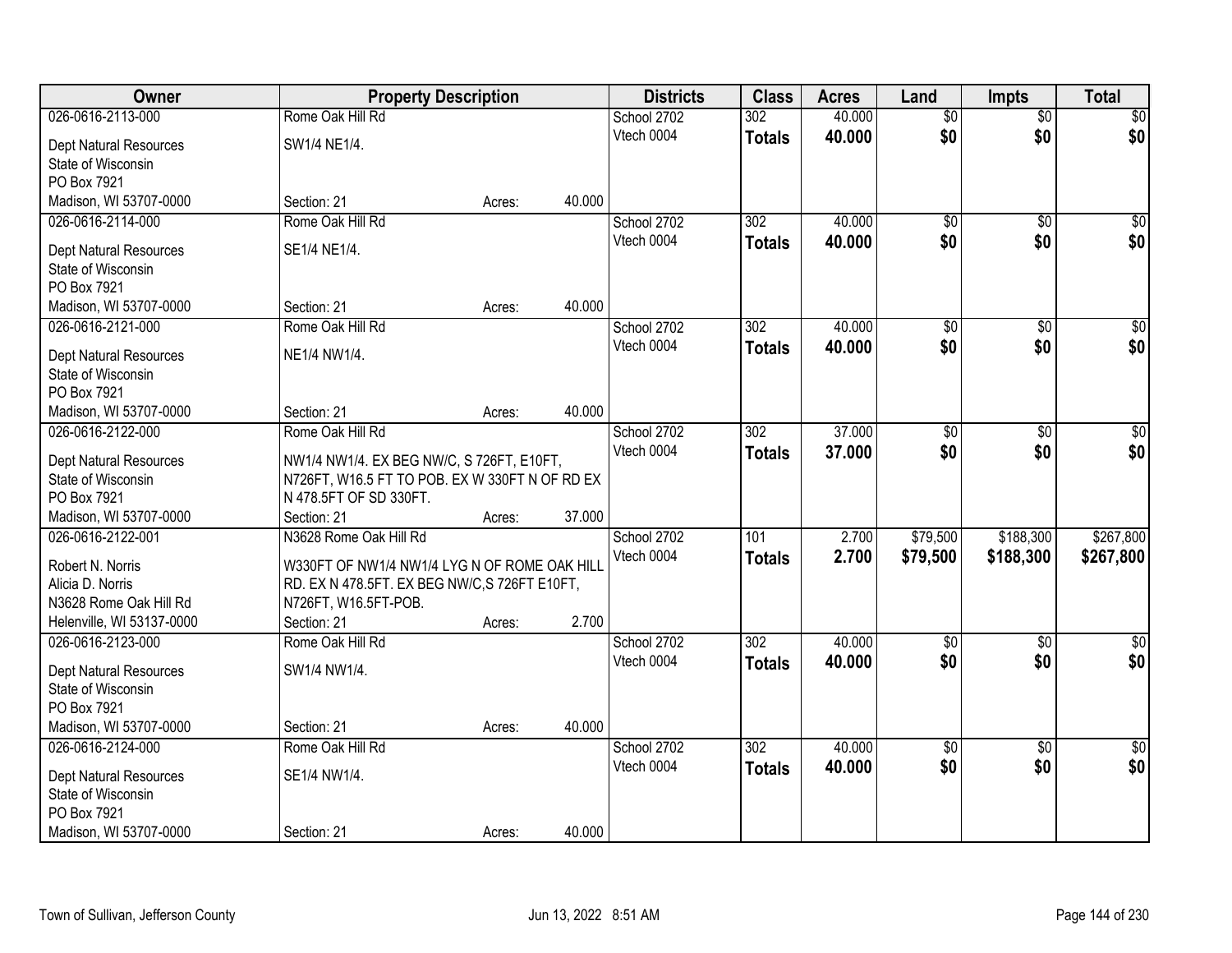| Owner                                               | <b>Property Description</b>                                                            |        | <b>Districts</b> | <b>Class</b>     | <b>Acres</b> | Land            | <b>Impts</b>    | <b>Total</b>    |
|-----------------------------------------------------|----------------------------------------------------------------------------------------|--------|------------------|------------------|--------------|-----------------|-----------------|-----------------|
| 026-0616-2131-000                                   | Hunters Ln                                                                             |        | School 2702      | 302              | 39.500       | $\overline{50}$ | $\overline{50}$ | $\overline{30}$ |
| Dept Natural Resources                              | NE1/4 SW1/4. EX S16.5FT. SUBJ TO AGREE IN DOC                                          |        | Vtech 0004       | <b>Totals</b>    | 39.500       | \$0             | \$0             | \$0             |
| State of Wisconsin                                  | 1370037                                                                                |        |                  |                  |              |                 |                 |                 |
| PO Box 7921                                         |                                                                                        |        |                  |                  |              |                 |                 |                 |
| Madison, WI 53707-0000                              | Section: 21<br>Acres:                                                                  | 39.500 |                  |                  |              |                 |                 |                 |
| 026-0616-2132-000                                   | Rome Oak Hill Rd                                                                       |        | School 2702      | $\overline{302}$ | 30.400       | $\overline{50}$ | $\overline{50}$ | \$0             |
| Dept Natural Resources                              | NW1/4 SW1/4. EX E 354FT OF S 1194FT.                                                   |        | Vtech 0004       | <b>Totals</b>    | 30.400       | \$0             | \$0             | \$0             |
| State of Wisconsin                                  |                                                                                        |        |                  |                  |              |                 |                 |                 |
| PO Box 7921                                         |                                                                                        |        |                  |                  |              |                 |                 |                 |
| Madison, WI 53707-0000                              | Section: 21<br>Acres:                                                                  | 30.400 |                  |                  |              |                 |                 |                 |
| 026-0616-2132-001                                   | N3478 Rome Oak Hill Rd                                                                 |        | School 2702      | 101              | 4.700        | \$109,500       | \$151,900       | \$261,400       |
| Linda T. Yurkonis                                   | BEG 1194FT N OF SW/C NE1/4 SW1/4, W 354FT,                                             |        | Vtech 0004       | <b>Totals</b>    | 4.700        | \$109,500       | \$151,900       | \$261,400       |
| N3478 Rome Oak Hill Rd                              | S578.75FT, E 354FT, N 578.75FT TO POB.                                                 |        |                  |                  |              |                 |                 |                 |
| Helenville, WI 53137-0000                           |                                                                                        |        |                  |                  |              |                 |                 |                 |
|                                                     | Section: 21<br>Acres:                                                                  | 4.700  |                  |                  |              |                 |                 |                 |
| 026-0616-2132-002                                   | W1588 Hunters Ln                                                                       |        | School 2702      | 101              | 2.042        | \$69,600        | \$174,200       | \$243,800       |
|                                                     |                                                                                        |        | Vtech 0004       | <b>Totals</b>    | 2.042        | \$69,600        | \$174,200       | \$243,800       |
| John J. Rupert                                      | BEG SW/C NE1/4 SW1/4, N615.25 FT, W 354FT TO C/L                                       |        |                  |                  |              |                 |                 |                 |
| Sherlyn M. Rupert                                   | RD, S ALG SD C/L 615.25FT, E354FT TO POB.EX CSM                                        |        |                  |                  |              |                 |                 |                 |
| W1588 Hunters Ln                                    | 2758-10-268, DOC 906290. EX COM SW/S/C, N89DG                                          |        |                  |                  |              |                 |                 |                 |
| Helenville, WI 53137-0000                           | Section: 21<br>Acres:                                                                  | 2.042  |                  |                  |              |                 |                 |                 |
| 026-0616-2132-003                                   | N3432 Rome Oak Hill Rd                                                                 |        | School 2702      | 101              | 2.078        | \$70,200        | \$134,700       | \$204,900       |
| <b>Ronald Evans</b>                                 | LOT 1, CSM 2758-10-268.                                                                |        | Vtech 0004       | <b>Totals</b>    | 2.078        | \$70,200        | \$134,700       | \$204,900       |
| <b>Christine Evans</b>                              |                                                                                        |        |                  |                  |              |                 |                 |                 |
| N3432 Rome Oak Hill Rd                              |                                                                                        |        |                  |                  |              |                 |                 |                 |
| Helenville, WI 53137-0000                           | Section: 21<br>Acres:                                                                  | 2.078  |                  |                  |              |                 |                 |                 |
| 026-0616-2133-000                                   | N3399 Rome Oak Hill Rd                                                                 |        | School 2702      | 101              | 3.000        | \$84,000        | \$330,300       | \$414,300       |
| Jeffrey D. Zambo                                    | PT OF SW1/4 SW1/4 W OF ROME OAK HILL RD C/L.                                           |        | Vtech 0004       | 104              | 2.100        | \$500           | \$0             | \$500           |
| Ruth M. Zambo                                       | EX CSM 2634 - 10-64, DOC 891670.                                                       |        |                  | 105              | 9.473        | \$10,400        | \$0             | \$10,400        |
| N3399 Rome Oak Hill Rd                              |                                                                                        |        |                  | <b>15M</b>       | 12.000       | \$14,400        | \$0             | \$14,400        |
| Helenville, WI 53137-0000                           | Section: 21<br>Acres:                                                                  | 26.573 |                  | <b>Totals</b>    | 26.573       | \$109,300       | \$330,300       | \$439,600       |
| 026-0616-2133-001                                   | N3384 Rome Oak Hill Rd                                                                 |        | School 2702      | 101              | 0.505        | \$34,600        | \$181,600       | \$216,200       |
|                                                     |                                                                                        |        | Vtech 0004       | <b>Totals</b>    | 0.505        | \$34,600        | \$181,600       | \$216,200       |
| Nathan M. Hubmann                                   | COM SW/S/C, E935.64FT, N05DG 57'E 722.37FT TO                                          |        |                  |                  |              |                 |                 |                 |
| N3384 Rome Oak Hill Rd<br>Helenville, WI 53137-0000 | POB, N00DG 28'E 155FT, S89DG32'E 175FT,<br>S00DG28'W 155FT, N89DG32'W 175FT TO POB. EX |        |                  |                  |              |                 |                 |                 |
|                                                     | Section: 21<br>Acres:                                                                  | 0.505  |                  |                  |              |                 |                 |                 |
|                                                     |                                                                                        |        |                  |                  |              |                 |                 |                 |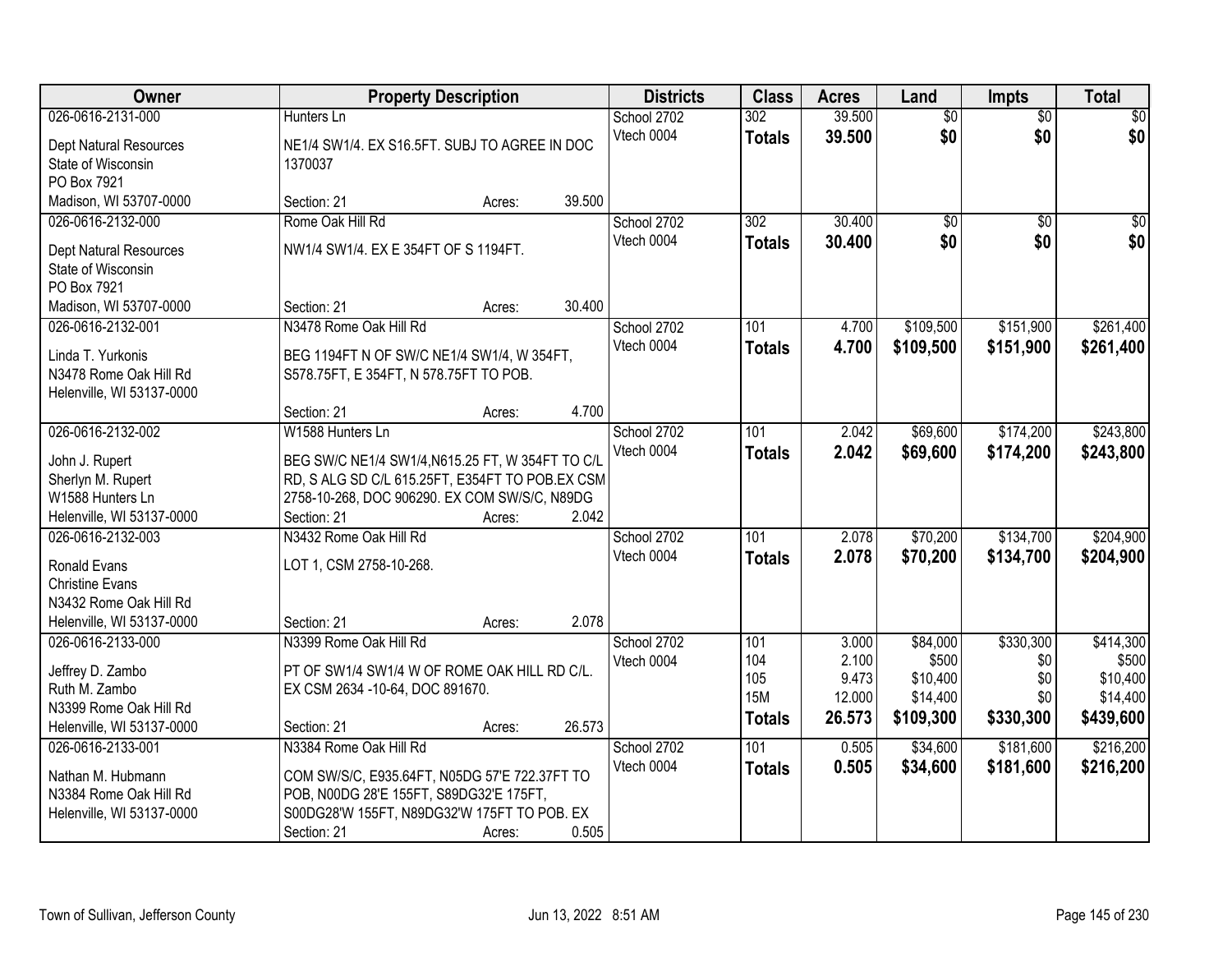| Owner                                        |                                                             | <b>Property Description</b> |        | <b>Districts</b> | <b>Class</b>     | <b>Acres</b> | Land      | <b>Impts</b>    | <b>Total</b>  |
|----------------------------------------------|-------------------------------------------------------------|-----------------------------|--------|------------------|------------------|--------------|-----------|-----------------|---------------|
| 026-0616-2133-002                            | N3374 Rome Oak Hill Rd                                      |                             |        | School 2702      | 101              | 6.232        | \$117,100 | \$47,700        | \$164,800     |
| Daniel M. Infalt                             | LOT 1, CSM 947-3-413                                        |                             |        | Vtech 0004       | <b>Totals</b>    | 6.232        | \$117,100 | \$47,700        | \$164,800     |
| Carol J. Infalt                              |                                                             |                             |        |                  |                  |              |           |                 |               |
| N3374 Rome Oak Hill Rd                       |                                                             |                             |        |                  |                  |              |           |                 |               |
| Helenville, WI 53137-0000                    | Section: 21                                                 | Acres:                      | 6.232  |                  |                  |              |           |                 |               |
| 026-0616-2133-003                            | W1589 Hunters Ln                                            |                             |        | School 2702      | 101              | 4.670        | \$109,100 | \$216,500       | \$325,600     |
|                                              |                                                             |                             |        | Vtech 0004       | <b>Totals</b>    | 4.670        | \$109,100 | \$216,500       | \$325,600     |
| Jeffery L. Sepich                            | PT OF SW1/4 SW1/4 E OF ROME OAK HILL RD. EX                 |                             |        |                  |                  |              |           |                 |               |
| April L. Sepich                              | BEG C/L RD 722.37FT N OF S/S/L, N155FT, E175FT,             |                             |        |                  |                  |              |           |                 |               |
| W1589 Hunters Ln                             | S155FT, W175FT TO POB, EX W33FT. EX CSM 974-<br>Section: 21 |                             | 4.670  |                  |                  |              |           |                 |               |
| Helenville, WI 53137-0000                    | N3339 Rome Oak Hill Rd                                      | Acres:                      |        |                  | 101              |              |           | \$224,600       | \$282,100     |
| 026-0616-2133-004                            |                                                             |                             |        | School 2702      |                  | 1.500        | \$57,500  |                 |               |
| Brian D Jahnke Trust                         | LOT 1, CSM 2634-10-64.                                      |                             |        | Vtech 0004       | <b>Totals</b>    | 1.500        | \$57,500  | \$224,600       | \$282,100     |
| Susan L Jahnke Trust                         |                                                             |                             |        |                  |                  |              |           |                 |               |
| N3339 Rome Oak Hill Rd                       |                                                             |                             |        |                  |                  |              |           |                 |               |
| Helenville, WI 53137-0000                    | Section: 21                                                 | Acres:                      | 1.500  |                  |                  |              |           |                 |               |
| 026-0616-2134-000                            | Hunters Ln                                                  |                             |        | School 2702      | $\overline{302}$ | 35.980       | \$0       | \$0             | \$0           |
| Dept Natural Resources                       | SE1/4 SW1/4. EX N 33FT FOR RD. EX 363FT SQ PCL              |                             |        | Vtech 0004       | <b>Totals</b>    | 35.980       | \$0       | \$0             | \$0           |
| State of Wisconsin                           | IN NW/C S OF RD.                                            |                             |        |                  |                  |              |           |                 |               |
| PO Box 7921                                  |                                                             |                             |        |                  |                  |              |           |                 |               |
| Madison, WI 53707-0000                       | Section: 21                                                 | Acres:                      | 35.980 |                  |                  |              |           |                 |               |
| 026-0616-2134-001                            | W1571 Hunters Ln                                            |                             |        | School 2702      | 101              | 3.020        | \$84,300  | \$138,800       | \$223,100     |
|                                              |                                                             |                             |        | Vtech 0004       | <b>Totals</b>    | 3.020        | \$84,300  | \$138,800       | \$223,100     |
| <b>Troy Green</b>                            | BEG 33FT S OF NW/C SE1/4 SW 1/4, E363FT, S363FT             |                             |        |                  |                  |              |           |                 |               |
| W1571 Hunters Ln                             | W363FT, N363FT TO POB.                                      |                             |        |                  |                  |              |           |                 |               |
| Helenville, WI 53137-0000                    |                                                             |                             |        |                  |                  |              |           |                 |               |
|                                              | Section: 21                                                 | Acres:                      | 3.020  |                  |                  |              |           |                 |               |
| 026-0616-2134-002                            | Hunters Ln                                                  |                             |        | School 2702      | 302              | 1.875        | \$0       | \$0             | $\frac{1}{6}$ |
| Dept Natural Resources                       | BEG NW/C SE1/4 SW1/4, S33FT, E1650FT, N33FT,                |                             |        | Vtech 0004       | <b>Totals</b>    | 1.875        | \$0       | \$0             | \$0           |
| State of Wisconsin                           | W1650FT TO POB.ALSO BEG SE/C NE1/4 SW1/4,                   |                             |        |                  |                  |              |           |                 |               |
| PO Box 7921                                  | N16.5FT, W TO C/L RD, S 16.5FT, E TO POB. SUBJ TC           |                             |        |                  |                  |              |           |                 |               |
| Madison, WI 53707-0000                       | Section: 21                                                 | Acres:                      | 1.875  |                  |                  |              |           |                 |               |
| 026-0616-2141-000                            | Hunters Ln                                                  |                             |        | School 2702      | 302              | 40.000       | \$0       | $\overline{50}$ | $\sqrt{50}$   |
|                                              |                                                             |                             |        | Vtech 0004       | <b>Totals</b>    | 40.000       | \$0       | \$0             | \$0           |
| Dept Natural Resources<br>State of Wisconsin | NE1/4 SE1/4.                                                |                             |        |                  |                  |              |           |                 |               |
| PO Box 7921                                  |                                                             |                             |        |                  |                  |              |           |                 |               |
| Madison, WI 53707-0000                       | Section: 21                                                 |                             | 40.000 |                  |                  |              |           |                 |               |
|                                              |                                                             | Acres:                      |        |                  |                  |              |           |                 |               |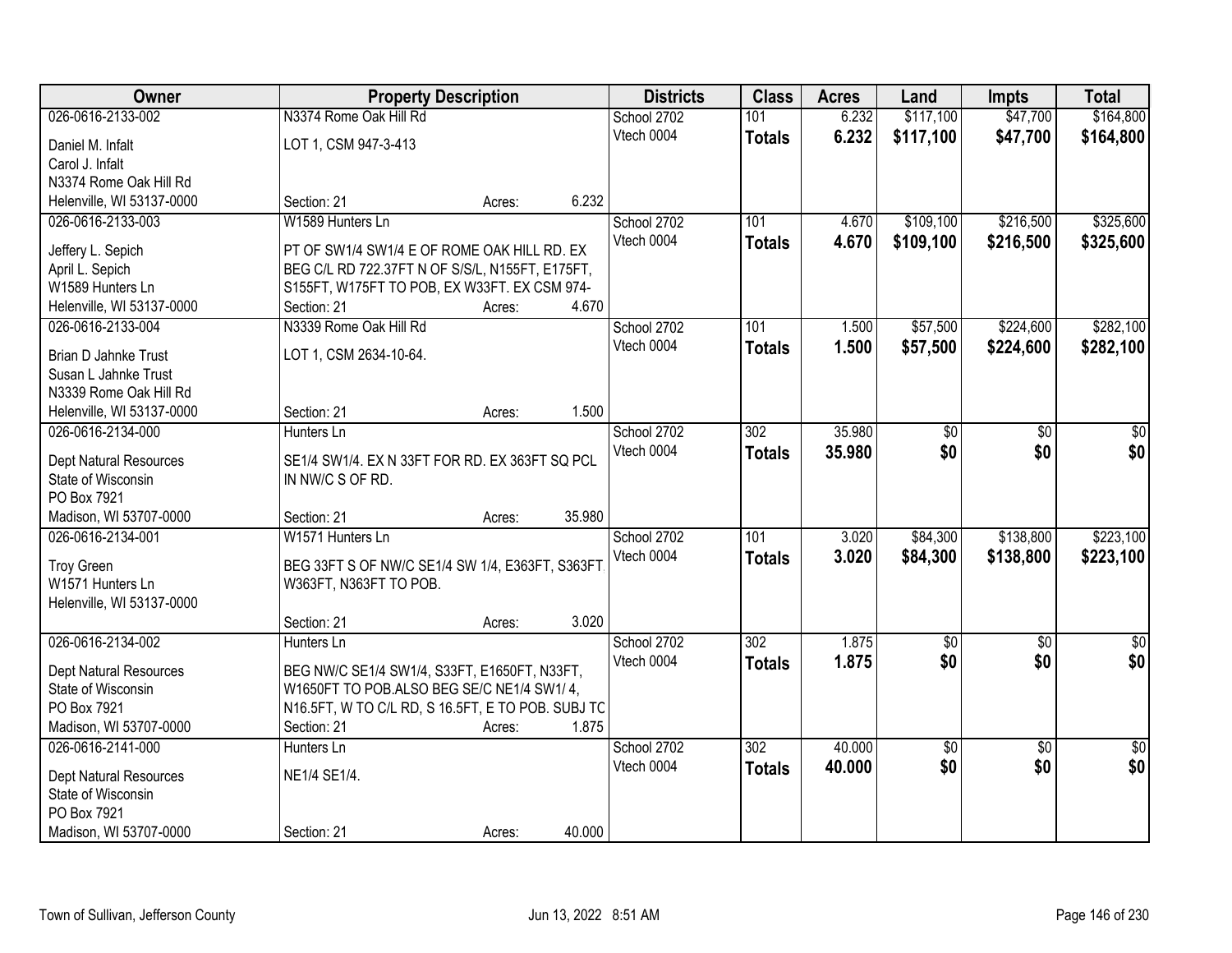| Owner                         |                                               | <b>Property Description</b> |        | <b>Districts</b> | <b>Class</b>  | <b>Acres</b> | Land            | <b>Impts</b>    | <b>Total</b>     |
|-------------------------------|-----------------------------------------------|-----------------------------|--------|------------------|---------------|--------------|-----------------|-----------------|------------------|
| 026-0616-2142-000             | W1498 Hunters Ln                              |                             |        | School 2702      | 302           | 40.000       | $\overline{50}$ | $\overline{50}$ | \$0              |
| Dept Natural Resources        | NW1/4 SE1/4.                                  |                             |        | Vtech 0004       | <b>Totals</b> | 40.000       | \$0             | \$0             | \$0              |
| State of Wisconsin            |                                               |                             |        |                  |               |              |                 |                 |                  |
| PO Box 7921                   |                                               |                             |        |                  |               |              |                 |                 |                  |
| Madison, WI 53707-0000        | Section: 21                                   | Acres:                      | 40.000 |                  |               |              |                 |                 |                  |
| 026-0616-2143-000             | Hunters Ln                                    |                             |        | School 2702      | 302           | 39.750       | $\overline{50}$ | $\overline{50}$ | \$0              |
| Dept Natural Resources        | SW1/4 SE1/4. EX N 33FT OF W 330FT FOR RD.     |                             |        | Vtech 0004       | <b>Totals</b> | 39.750       | \$0             | \$0             | \$0              |
| State of Wisconsin            |                                               |                             |        |                  |               |              |                 |                 |                  |
| PO Box 7921                   |                                               |                             |        |                  |               |              |                 |                 |                  |
| Madison, WI 53707-0000        | Section: 21                                   | Acres:                      | 39.750 |                  |               |              |                 |                 |                  |
| 026-0616-2144-000             | Hunters Ln                                    |                             |        | School 2702      | 302           | 40.000       | $\overline{50}$ | \$0             | $\overline{\$0}$ |
| <b>Dept Natural Resources</b> | SE1/4 SE1/4.                                  |                             |        | Vtech 0004       | <b>Totals</b> | 40.000       | \$0             | \$0             | \$0              |
| State of Wisconsin            |                                               |                             |        |                  |               |              |                 |                 |                  |
| PO Box 7921                   |                                               |                             |        |                  |               |              |                 |                 |                  |
| Madison, WI 53707-0000        | Section: 21                                   | Acres:                      | 40.000 |                  |               |              |                 |                 |                  |
| 026-0616-2211-000             | County Rd E                                   |                             |        | School 4221      | 104           | 10.000       | \$1,600         | \$0             | \$1,600          |
| David Rickett M. Le           | NE1/4 NE1/4.                                  |                             |        | Vtech 0008       | 105           | 30.000       | \$15,000        | \$0             | \$15,000         |
| Dm Rickett Ta Lopez Jr        |                                               |                             |        |                  | <b>Totals</b> | 40.000       | \$16,600        | \$0             | \$16,600         |
| PO Box 455                    |                                               |                             |        |                  |               |              |                 |                 |                  |
| Sullivan, WI 53178-0455       | Section: 22                                   | Acres:                      | 40.000 |                  |               |              |                 |                 |                  |
| 026-0616-2212-000             | County Rd E                                   |                             |        | School 4221      | 104           | 10.000       | \$1,900         | $\overline{50}$ | \$1,900          |
| Jeane M. Jones                | NW1/4 NE1/4.                                  |                             |        | Vtech 0008       | 105           | 30.000       | \$15,000        | \$0             | \$15,000         |
| N3461 Lundt Rd                |                                               |                             |        |                  | <b>Totals</b> | 40.000       | \$16,900        | \$0             | \$16,900         |
| Sullivan, WI 53178-0000       |                                               |                             |        |                  |               |              |                 |                 |                  |
|                               | Section: 22                                   | Acres:                      | 40.000 |                  |               |              |                 |                 |                  |
| 026-0616-2213-000             | County Rd E                                   |                             |        | School 4221      | 104           | 38.000       | \$6,900         | $\sqrt{6}$      | \$6,900          |
| Jeane M. Jones                | SW1/4 NE1/4.                                  |                             |        | Vtech 0008       | <b>15M</b>    | 2.000        | \$2,400         | \$0             | \$2,400          |
| N3461 Lundt Rd                |                                               |                             |        |                  | <b>Totals</b> | 40.000       | \$9,300         | \$0             | \$9,300          |
| Sullivan, WI 53178-0000       |                                               |                             |        |                  |               |              |                 |                 |                  |
|                               | Section: 22                                   | Acres:                      | 40.000 |                  |               |              |                 |                 |                  |
| 026-0616-2214-000             | N3541 County Rd E                             |                             |        | School 4221      | 104           | 10.750       | \$2,700         | $\overline{50}$ | \$2,700          |
| David Rickett M. Le           | SE1/4 NE1/4 LYG NW OF CTH E. EX CSM 2-108. EX |                             |        | Vtech 0008       | 105           | 7.100        | \$3,600         | \$0             | \$3,600          |
| Dm Rickett Ta Lopez Jr        | CSM 2-233.                                    |                             |        |                  | 107           | 0.250        | \$12,400        | \$12,300        | \$24,700         |
| PO Box 455                    |                                               |                             |        |                  | <b>Totals</b> | 18.100       | \$18,700        | \$12,300        | \$31,000         |
| Sullivan, WI 53178-0455       | Section: 22                                   | Acres:                      | 18.100 |                  |               |              |                 |                 |                  |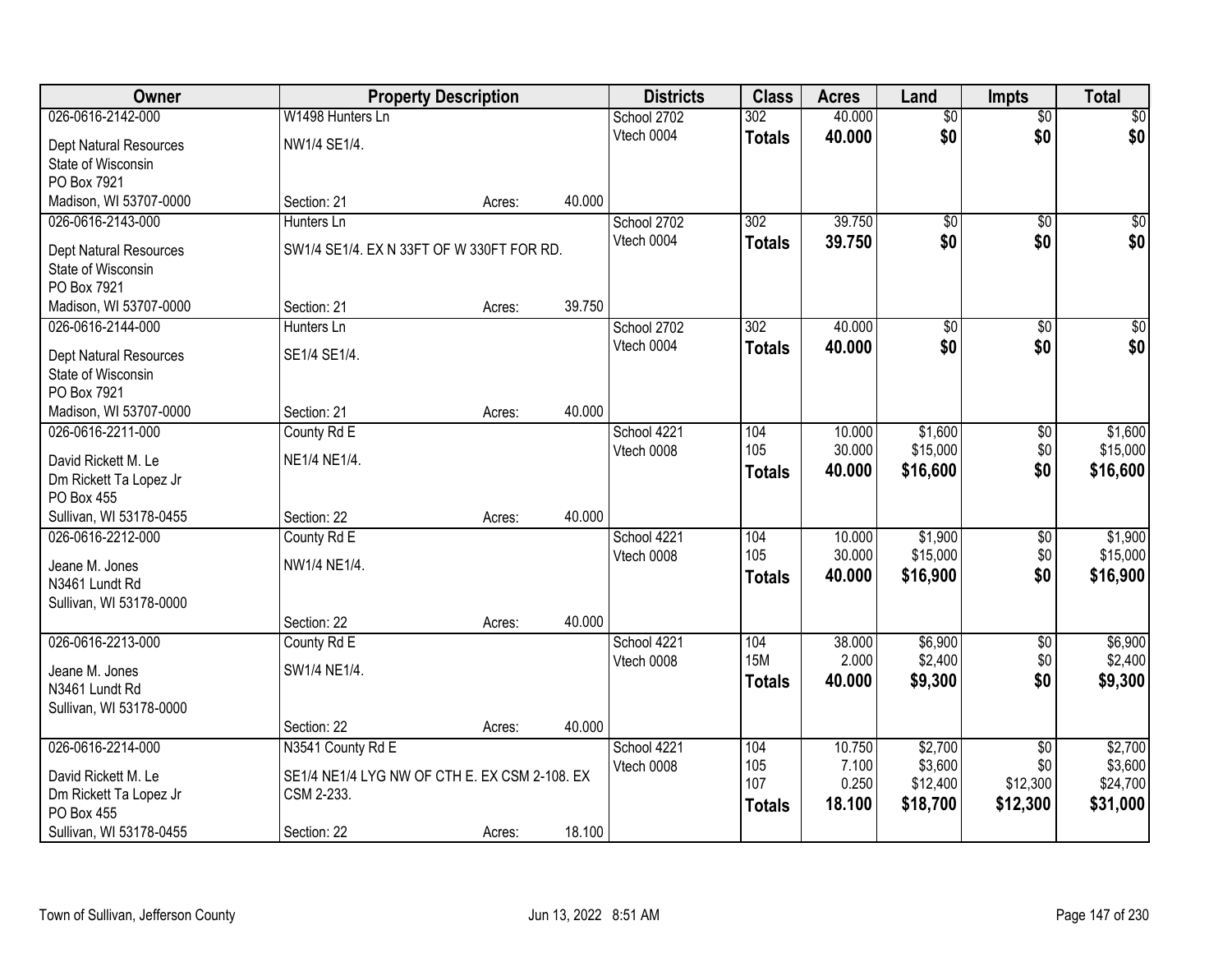| Owner                                                                                                      |                                                                                           | <b>Property Description</b> |        | <b>Districts</b>          | <b>Class</b>                      | <b>Acres</b>     | Land                   | <b>Impts</b>           | <b>Total</b>           |
|------------------------------------------------------------------------------------------------------------|-------------------------------------------------------------------------------------------|-----------------------------|--------|---------------------------|-----------------------------------|------------------|------------------------|------------------------|------------------------|
| 026-0616-2214-001<br>Jeane M. Jones<br>N3461 Lundt Rd<br>Sullivan, WI 53178-0000                           | County Rd E<br>LOT 1, CSM 448-2-233, DOC 715869. EX .37A IN CTH<br>E IN DOC 726033.       |                             |        | School 4221<br>Vtech 0008 | 104<br><b>Totals</b>              | 20.530<br>20.530 | \$3,700<br>\$3,700     | $\overline{50}$<br>\$0 | \$3,700<br>\$3,700     |
|                                                                                                            | Section: 22                                                                               | Acres:                      | 20.530 |                           |                                   |                  |                        |                        |                        |
| 026-0616-2214-002<br>Michael A. Carnes<br>Joneen J. Givens<br>N3529 County Rd E                            | N3529 County Rd E<br>LOT 1, CSM 348-2-108, DOC 711647. EX .17A IN CTH<br>E IN DOC 726034. |                             |        | School 4221<br>Vtech 0008 | 101<br><b>Totals</b>              | 1.940<br>1.940   | \$67,600<br>\$67,600   | \$174,400<br>\$174,400 | \$242,000<br>\$242,000 |
| Sullivan, WI 53178-0000<br>026-0616-2221-000                                                               | Section: 22<br>Lundt Rd                                                                   | Acres:                      | 1.940  | School 4221               | 302                               | 40.000           | \$0                    | \$0                    | $\overline{50}$        |
| Dept Natural Resources<br>State of Wisconsin<br>PO Box 7921                                                | NE1/4 NW1/4.                                                                              |                             |        | Vtech 0008                | <b>Totals</b>                     | 40.000           | \$0                    | \$0                    | \$0                    |
| Madison, WI 53707-0000<br>026-0616-2222-000                                                                | Section: 22                                                                               | Acres:                      | 40.000 | School 4221               | 302                               | 40.000           |                        |                        | $\sqrt{50}$            |
| Dept Natural Resources<br>State of Wisconsin<br>PO Box 7921                                                | Lundt Rd<br>NW1/4 NW1/4.                                                                  |                             |        | Vtech 0008                | <b>Totals</b>                     | 40.000           | \$0<br>\$0             | $\sqrt[6]{}$<br>\$0    | \$0                    |
| Madison, WI 53707-0000                                                                                     | Section: 22                                                                               | Acres:                      | 40.000 |                           |                                   |                  |                        |                        |                        |
| 026-0616-2223-000<br>Dept Natural Resources<br>State of Wisconsin<br>PO Box 7921<br>Madison, WI 53707-0000 | Lundt Rd<br>SW1/4 NW1/4.<br>Section: 22                                                   | Acres:                      | 40.000 | School 4221<br>Vtech 0008 | $\overline{302}$<br><b>Totals</b> | 40.000<br>40.000 | $\overline{50}$<br>\$0 | $\overline{50}$<br>\$0 | $\overline{50}$<br>\$0 |
| 026-0616-2224-000                                                                                          | Lundt <sub>Rd</sub>                                                                       |                             |        | School 4221               | $\overline{302}$                  | 40.000           | $\overline{50}$        | $\overline{30}$        | $\overline{\$0}$       |
| Dept Natural Resources<br>State of Wisconsin<br>PO Box 7921<br>Madison, WI 53707-0000                      | SE1/4 NW1/4.<br>Section: 22                                                               | Acres:                      | 40.000 | Vtech 0008                | <b>Totals</b>                     | 40.000           | \$0                    | \$0                    | \$0                    |
| 026-0616-2231-000                                                                                          | N3327 Lundt Rd                                                                            |                             |        | School 4221               | 104                               | 12.000           | \$2,700                | $\overline{60}$        | \$2,700                |
| <b>Emery Trust</b><br>N3327 Lundt Rd<br>Sullivan, WI 53178-0000                                            | NE1/4 SW1/4.                                                                              |                             |        | Vtech 0008                | 105<br><b>Totals</b>              | 28.000<br>40.000 | \$14,000<br>\$16,700   | \$0<br>\$0             | \$14,000<br>\$16,700   |
|                                                                                                            | Section: 22                                                                               | Acres:                      | 40.000 |                           |                                   |                  |                        |                        |                        |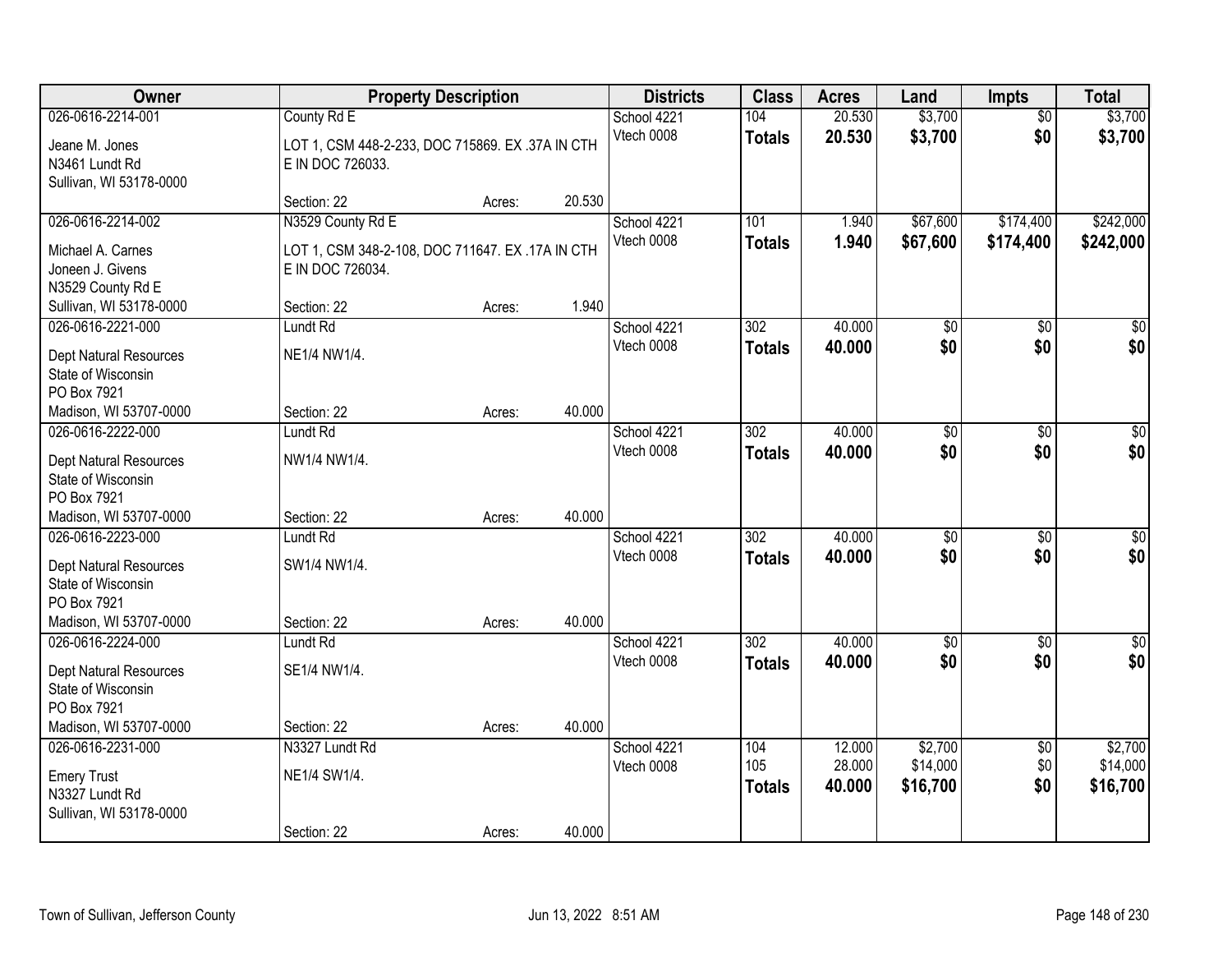| Owner                    |                                                | <b>Property Description</b> |        | <b>Districts</b> | <b>Class</b>  | <b>Acres</b> | Land            | <b>Impts</b>    | <b>Total</b> |
|--------------------------|------------------------------------------------|-----------------------------|--------|------------------|---------------|--------------|-----------------|-----------------|--------------|
| 026-0616-2232-000        | Lundt Rd                                       |                             |        | School 4221      | 302           | 40.000       | $\overline{50}$ | $\overline{50}$ | $\sqrt{50}$  |
| Dept Natural Resources   | NW1/4 SW1/4.                                   |                             |        | Vtech 0008       | <b>Totals</b> | 40.000       | \$0             | \$0             | \$0          |
| State of Wisconsin       |                                                |                             |        |                  |               |              |                 |                 |              |
| PO Box 7921              |                                                |                             |        |                  |               |              |                 |                 |              |
| Madison, WI 53707-0000   | Section: 22                                    | Acres:                      | 40.000 |                  |               |              |                 |                 |              |
| 026-0616-2233-000        | Lundt Rd                                       |                             |        | School 4221      | 104           | 30.000       | \$7,200         | \$0             | \$7,200      |
| <b>Emery Trust</b>       | SW1/4 SW1/4.                                   |                             |        | Vtech 0008       | 105           | 10.000       | \$5,000         | \$0             | \$5,000      |
| N3327 Lundt Rd           |                                                |                             |        |                  | Totals        | 40.000       | \$12,200        | \$0             | \$12,200     |
| Sullivan, WI 53178-0000  |                                                |                             |        |                  |               |              |                 |                 |              |
|                          | Section: 22                                    | Acres:                      | 40.000 |                  |               |              |                 |                 |              |
| 026-0616-2234-000        | N3335 Lundt Rd                                 |                             |        | School 4221      | 101           | 5.000        | \$114,000       | \$304,700       | \$418,700    |
| Nathan J. Briggs         | LOT 1, CSM 3470-15-232, DOC 975687.            |                             |        | Vtech 0008       | <b>Totals</b> | 5.000        | \$114,000       | \$304,700       | \$418,700    |
| Jame J. Vance            |                                                |                             |        |                  |               |              |                 |                 |              |
| N3335 Lundt Rd           |                                                |                             |        |                  |               |              |                 |                 |              |
| Sullivan, WI 53178-0000  | Section: 22                                    | Acres:                      | 5.000  |                  |               |              |                 |                 |              |
| 026-0616-2234-001        | Lundt Rd                                       |                             |        | School 4221      | 104           | 19.000       | \$4,200         | \$0             | \$4,200      |
| Charles E. Emery         | SE1/4 SW1/4 LYG SELY OF LUNDT RD.              |                             |        | Vtech 0008       | 105           | 2.084        | \$1,100         | \$0             | \$1,100      |
| N3406 Lundt Rd           |                                                |                             |        |                  | <b>Totals</b> | 21.084       | \$5,300         | \$0             | \$5,300      |
| Sullivan, WI 53178-0000  |                                                |                             |        |                  |               |              |                 |                 |              |
|                          | Section: 22                                    | Acres:                      | 21.084 |                  |               |              |                 |                 |              |
| 026-0616-2234-002        | N3327 Lundt Rd                                 |                             |        | School 4221      | 101           | 2.000        | \$69,000        | \$248,400       | \$317,400    |
| <b>Emery Trust</b>       | SE1/4 SW1/4 LYG NWLY OF LUNDT RD. EX CSM       |                             |        | Vtech 0008       | 104           | 4.000        | \$700           | \$0             | \$700        |
| N3327 Lundt Rd           | 3470-15-232 DOC 975687.                        |                             |        |                  | 105           | 7.916        | \$4,000         | \$0             | \$4,000      |
| Sullivan, WI 53178-0000  |                                                |                             |        |                  | <b>Totals</b> | 13.916       | \$73,700        | \$248,400       | \$322,100    |
|                          | Section: 22                                    | Acres:                      | 13.916 |                  |               |              |                 |                 |              |
| 026-0616-2241-000        | County Rd E                                    |                             |        | School 4221      | 104           | 19.937       | \$5,300         | $\sqrt{6}$      | \$5,300      |
| Kari K. Barnes           | E1/2 SE1/4 LYG NLY OF LUNDT RD & W OF CTH E.   |                             |        | Vtech 0008       | 105           | 4.650        | \$2,400         | \$0             | \$2,400      |
| PO Box 89                | EX CSM 4117-20-119.                            |                             |        |                  | <b>Totals</b> | 24.587       | \$7,700         | \$0             | \$7,700      |
| Watertown, WI 53094-0000 |                                                |                             |        |                  |               |              |                 |                 |              |
|                          | Section: 22                                    | Acres:                      | 24.587 |                  |               |              |                 |                 |              |
| 026-0616-2241-001        | W922 Northey Rd                                |                             |        | School 4221      | 101           | 2.000        | \$69,000        | \$467,600       | \$536,600    |
| John M. Younger          | COM E1/4/C, S0DG45'E 66.01FT TO POB, S88DG05'W |                             |        | Vtech 0008       | 104           | 15.120       | \$3,400         | \$0             | \$3,400      |
| Katherine A. Younger     | 82.38FT. SWLY ALG CUR TO LEFT, RAD 2819.79FT,  |                             |        |                  | <b>Totals</b> | 17.120       | \$72,400        | \$467,600       | \$540,000    |
| W922 Northey Rd          | CD S24DG58'W 399.51FT, S20DG54'W 470.92FT      |                             |        |                  |               |              |                 |                 |              |
| Sullivan, WI 53178-0000  | Section: 22                                    | Acres:                      | 17.120 |                  |               |              |                 |                 |              |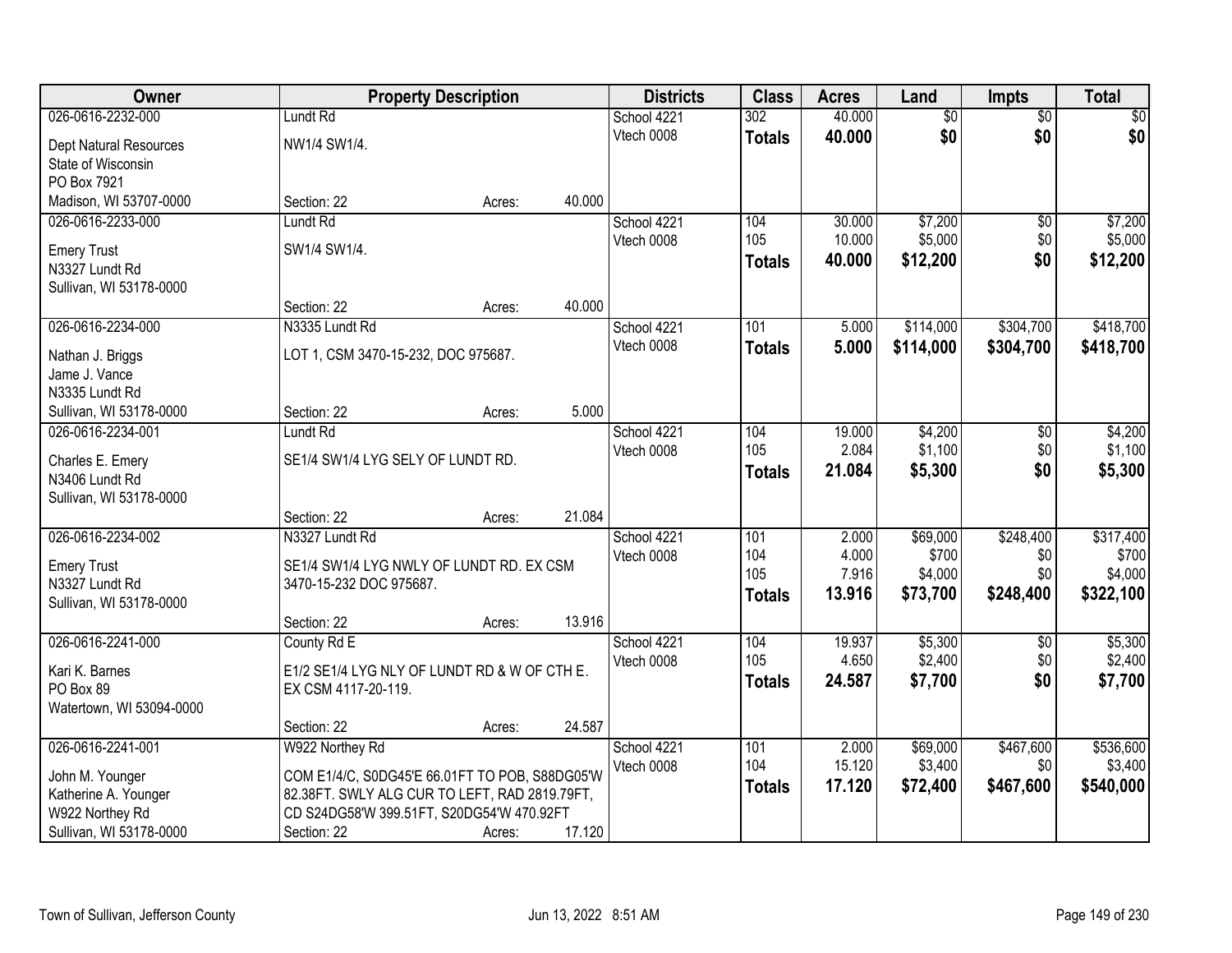| <b>Class</b><br><b>Owner</b><br><b>Districts</b><br><b>Acres</b><br><b>Property Description</b><br>Land<br>Impts        | <b>Total</b> |
|-------------------------------------------------------------------------------------------------------------------------|--------------|
| \$133,300<br>026-0616-2241-002<br>N3511 Lundt Rd<br>1.063<br>\$47,400<br>School 4221<br>101                             | \$180,700    |
| 1.063<br>Vtech 0008<br>\$47,400<br>\$133,300<br><b>Totals</b><br>LOT 1, CSM 4117-20-119, DOC 1059445.<br>Kari K. Barnes | \$180,700    |
| <b>Daniel Barnes</b>                                                                                                    |              |
| PO Box 89                                                                                                               |              |
| Watertown, WI 53094-0000<br>1.063<br>Section: 22<br>Acres:                                                              |              |
| N3461 Lundt Rd<br>29.000<br>\$4,500<br>026-0616-2242-000<br>School 4221<br>104<br>$\overline{30}$                       | \$4,500      |
| \$3,500<br>105<br>7.000<br>\$0<br>Vtech 0008<br>NW1/4 SE1/4.                                                            | \$3,500      |
| Jeane M. Jones<br>107<br>4.000<br>\$77,500<br>\$339,300                                                                 | \$416,800    |
| N3461 Lundt Rd<br>40.000<br>\$85,500<br>\$339,300<br><b>Totals</b><br>Sullivan, WI 53178-0000                           | \$424,800    |
| 40.000<br>Section: 22<br>Acres:                                                                                         |              |
| 026-0616-2243-000<br>\$7,700<br>N3406 Lundt Rd<br>104<br>38.000<br>\$0<br>School 4221                                   | \$7,700      |
| 107<br>\$50,000<br>\$153,000<br>2.000<br>Vtech 0008                                                                     | \$203,000    |
| SW1/4 SE1/4.<br>Charles E. Emery<br>40.000<br>\$57,700<br>\$153,000<br><b>Totals</b>                                    | \$210,700    |
| N3406 Lundt Rd                                                                                                          |              |
| Sullivan, WI 53178-0000                                                                                                 |              |
| 40.000<br>Section: 22<br>Acres:                                                                                         |              |
| 026-0616-2244-000<br>\$118,500<br>\$131,400<br>N3363 County Rd E<br>School 4221<br>101<br>6.815                         | \$249,900    |
| Vtech 0008<br>6.815<br>\$118,500<br>\$131,400<br><b>Totals</b><br>LOT 1, CSM 3764-17-251.<br>William E. Mack            | \$249,900    |
| Sharon M. Mack                                                                                                          |              |
| N3363 County Rd E                                                                                                       |              |
| 6.815<br>Sullivan, WI 53178-0000<br>Section: 22<br>Acres:                                                               |              |
| \$213,100<br>026-0616-2244-001<br>N3303 County Rd E<br>101<br>1.000<br>\$46,000<br>School 4221                          | \$259,100    |
| 104<br>7.470<br>\$1,500<br>\$0<br>Vtech 0008                                                                            | \$1,500      |
| SE1/4 SE1/4 LYG W OF CTH E & S OF CSM<br>Rachelle J. Miller<br>8.470<br>\$213,100<br>\$47,500<br><b>Totals</b>          | \$260,600    |
| 3764-17-251. ALSO THAT PT NE1/4 NE1/4 SEC 27<br>N3305 County Rd E                                                       |              |
| Sullivan, WI 53178-0000<br>LYG W OF CTH E. EX PT. IN CTH E IN V970 P354 &                                               |              |
| 8.470<br>Section: 22<br>Acres:                                                                                          |              |
| 026-0616-2244-002<br>\$3,500<br>School 4221<br>104<br>15.580<br>$\overline{50}$<br>Northey Rd                           | \$3,500      |
| 107<br>0.500<br>\$17,500<br>\$51,600<br>Vtech 0008<br>Thomas P. Novak<br>SE1/4 SE1/4 LYG E OF CTH E & SLY OF NORTHEY    | \$69,100     |
| 16,080<br>\$21,000<br>\$51,600<br><b>Totals</b><br>Tracey J. Novak<br>RD. EX. PT. IN CTH E V.970 P.354 & V978 P900. EX  | \$72,600     |
| W939 Northey Rd<br>CSM 4554-23-124.                                                                                     |              |
| 16.080<br>Sullivan, WI 53178-0000<br>Section: 22<br>Acres:                                                              |              |
| 026-0616-2244-003<br>101<br>\$48,800<br>\$212,400<br>W939 Northey Rd<br>School 4221<br>1.120                            | \$261,200    |
| 1.120<br>Vtech 0008<br>\$48,800<br>\$212,400<br><b>Totals</b><br>LOT 1, CSM 4554-23-124.<br>Thomas P. Novak             | \$261,200    |
| Tracey J. Novak                                                                                                         |              |
| W939 Northey Rd                                                                                                         |              |
| Sullivan, WI 53178-0000<br>1.120<br>Section: 22<br>Acres:                                                               |              |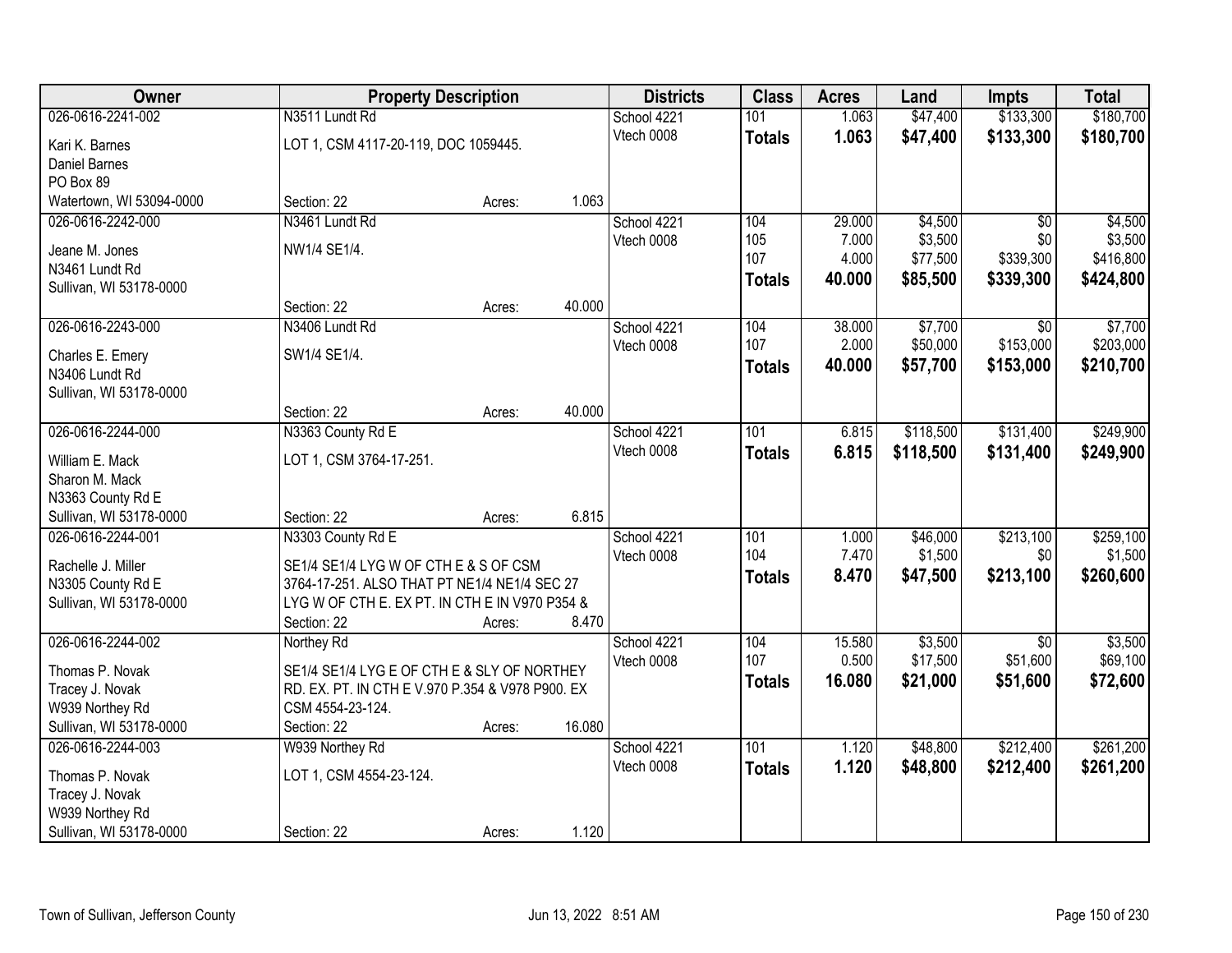| Owner                                               |                                                     | <b>Property Description</b> |        | <b>Districts</b>          | <b>Class</b>  | <b>Acres</b> | Land     | <b>Impts</b>    | <b>Total</b> |
|-----------------------------------------------------|-----------------------------------------------------|-----------------------------|--------|---------------------------|---------------|--------------|----------|-----------------|--------------|
| 026-0616-2311-000                                   | Marsh Rd                                            |                             |        | School 4221               | 104           | 40.215       | \$10,600 | $\overline{50}$ | \$10,600     |
| Dempsey Farm Partnership<br>S75 W39781 County Rd Zz | NE1/4 NE1/4.                                        |                             |        | Vtech 0008                | <b>Totals</b> | 40.215       | \$10,600 | \$0             | \$10,600     |
| Eagle, WI 53119-0000                                |                                                     |                             |        |                           |               |              |          |                 |              |
|                                                     | Section: 23                                         | Acres:                      | 40.215 |                           |               |              |          |                 |              |
| 026-0616-2312-000                                   | County Rd E                                         |                             |        | School 4221               | 104           | 40.215       | \$10,600 | $\overline{50}$ | \$10,600     |
| Dempsey Farm Partnership                            | NW1/4 NE1/4.                                        |                             |        | Vtech 0008                | <b>Totals</b> | 40.215       | \$10,600 | \$0             | \$10,600     |
| S75 W39781 County Rd Zz                             |                                                     |                             |        |                           |               |              |          |                 |              |
| Eagle, WI 53119-0000                                |                                                     |                             |        |                           |               |              |          |                 |              |
|                                                     | Section: 23                                         | Acres:                      | 40.215 |                           |               |              |          |                 |              |
| 026-0616-2313-000                                   | County Rd E                                         |                             |        | School 4221               | 104           | 40.215       | \$10,600 | $\sqrt[6]{3}$   | \$10,600     |
| Dempsey Farm Partnership                            | SW1/4 NE1/4.                                        |                             |        | Vtech 0008                | <b>Totals</b> | 40.215       | \$10,600 | \$0             | \$10,600     |
| S75 W39781 County Rd Zz                             |                                                     |                             |        |                           |               |              |          |                 |              |
| Eagle, WI 53119-0000                                |                                                     |                             |        |                           |               |              |          |                 |              |
|                                                     | Section: 23                                         | Acres:                      | 40.215 |                           |               |              |          |                 |              |
| 026-0616-2314-000                                   | County Rd E                                         |                             |        | School 4221               | 104           | 40.000       | \$10,600 | $\sqrt[6]{3}$   | \$10,600     |
| Dempsey Farm Partnership                            | SE1/4 NE1/4.                                        |                             |        | Vtech 0008                | <b>Totals</b> | 40.000       | \$10,600 | \$0             | \$10,600     |
| S75 W39781 County Rd Zz                             |                                                     |                             |        |                           |               |              |          |                 |              |
| Eagle, WI 53119-0000                                |                                                     |                             |        |                           |               |              |          |                 |              |
| 026-0616-2321-000                                   | Section: 23<br>County Rd E                          | Acres:                      | 40.000 |                           | 104           | 54.869       | \$14,500 | \$0             | \$14,500     |
|                                                     |                                                     |                             |        | School 4221<br>Vtech 0008 | <b>Totals</b> | 54.869       | \$14,500 | \$0             | \$14,500     |
| Dempsey Farm Partnership                            | LOT 1, CSM 405-2-183. EX 4.42A IN CTH E IN 527-594. |                             |        |                           |               |              |          |                 |              |
| S75 W39781 County Rd Zz                             | EX LD IN CSM 1714-5-336.                            |                             |        |                           |               |              |          |                 |              |
| Eagle, WI 53119-0000                                | Section: 23                                         | Acres:                      | 54.869 |                           |               |              |          |                 |              |
| 026-0616-2321-001                                   | County Rd E                                         |                             |        | School 4221               | 104           | 47.501       | \$11,600 | \$0             | \$11,600     |
|                                                     |                                                     |                             |        | Vtech 0008                | <b>Totals</b> | 47.501       | \$11,600 | \$0             | \$11,600     |
| Daryl R Payne Trust                                 | PT OF LOT 1, CSM 1714-5-336 IN SEC 23.              |                             |        |                           |               |              |          |                 |              |
| Tammy J Payne Trust<br>N4363 County Rd E            |                                                     |                             |        |                           |               |              |          |                 |              |
| Sullivan, WI 53178-0000                             | Section: 23                                         | Acres:                      | 47.501 |                           |               |              |          |                 |              |
| 026-0616-2322-000                                   | County Rd E                                         |                             |        | School 4221               | 104           | 40.295       | \$6,800  | $\overline{30}$ | \$6,800      |
| David Rickett M. Le                                 | NW1/4 NW OF CTH E. EX PT OF CSM 2-108. EX PT OF     |                             |        | Vtech 0008                | 107           | 1.000        | \$25,000 | \$1,200         | \$26,200     |
| Dm Rickett Ta Lopez Jr                              | CSM 2-233. EX 2.95A IN CTH E IN 527-307. EX CSM     |                             |        |                           | <b>Totals</b> | 41.295       | \$31,800 | \$1,200         | \$33,000     |
| PO Box 455                                          | 2078-7-29.                                          |                             |        |                           |               |              |          |                 |              |
| Sullivan, WI 53178-0455                             | Section: 23                                         | Acres:                      | 41.295 |                           |               |              |          |                 |              |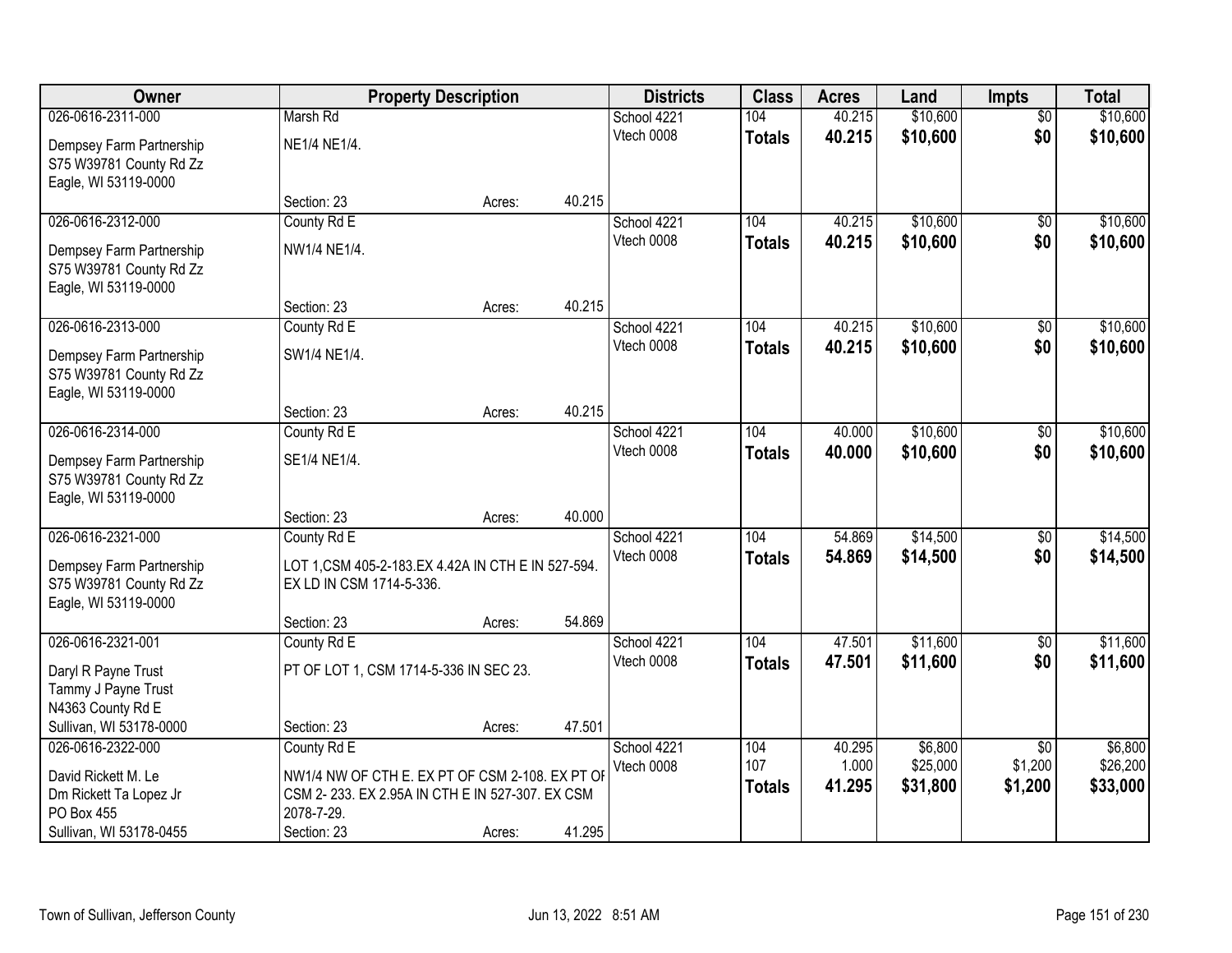| Owner                            |                                                 | <b>Property Description</b> |        | <b>Districts</b> | <b>Class</b>  | <b>Acres</b> | Land     | Impts           | <b>Total</b> |
|----------------------------------|-------------------------------------------------|-----------------------------|--------|------------------|---------------|--------------|----------|-----------------|--------------|
| 026-0616-2322-001                | N3625 County Rd E                               |                             |        | School 4221      | 101           | 3.255        | \$87,800 | \$264,900       | \$352,700    |
| Boyle & Fortier Trust            | LOT 1, CSM 2078-7-29, DOC 836764.               |                             |        | Vtech 0008       | 104           | 4.500        | \$1,000  | \$0             | \$1,000      |
| N3625 County Rd E                |                                                 |                             |        |                  | <b>Totals</b> | 7.755        | \$88,800 | \$264,900       | \$353,700    |
| Sullivan, WI 53178-0000          |                                                 |                             |        |                  |               |              |          |                 |              |
|                                  | Section: 23                                     | Acres:                      | 7.755  |                  |               |              |          |                 |              |
| 026-0616-2331-000                | Northey Rd                                      |                             |        | School 4221      | 104           | 10.000       | \$2,400  | \$0             | \$2,400      |
| Steven L. Jones                  | E1/2 E1/2 NE1/4 SW1/4.                          |                             |        | Vtech 0008       | <b>Totals</b> | 10.000       | \$2,400  | \$0             | \$2,400      |
| Dawn M. Jones                    |                                                 |                             |        |                  |               |              |          |                 |              |
| N3457 Lundt Rd                   |                                                 |                             |        |                  |               |              |          |                 |              |
| Sullivan, WI 53178               | Section: 23                                     | Acres:                      | 10.000 |                  |               |              |          |                 |              |
| 026-0616-2331-001                | Northey Rd                                      |                             |        | School 4221      | 104           | 28.750       | \$7,000  | \$0             | \$7,000      |
|                                  | W1/2 E1/2 NE1/4 SW1/4. ALSO W1/2 NE1/4 SW1/4.   |                             |        | Vtech 0008       | <b>15M</b>    | 1.250        | \$1,500  | \$0             | \$1,500      |
| Jeane M. Jones<br>N3461 Lundt Rd |                                                 |                             |        |                  | <b>Totals</b> | 30.000       | \$8,500  | \$0             | \$8,500      |
| Sullivan, WI 53178-0000          |                                                 |                             |        |                  |               |              |          |                 |              |
|                                  | Section: 23                                     | Acres:                      | 30.000 |                  |               |              |          |                 |              |
| 026-0616-2332-000                | Northey Rd                                      |                             |        | School 4221      | 104           | 39.000       | \$9,300  | \$0             | \$9,300      |
|                                  |                                                 |                             |        | Vtech 0008       | <b>15M</b>    | 1.095        | \$1,300  | \$0             | \$1,300      |
| Jeane M. Jones                   | NW1/4 SW1/4. ALSO COM W1/4/C S0DG45'E 66.01FT.  |                             |        |                  | <b>Totals</b> | 40.095       | \$10,600 | \$0             | \$10,600     |
| N3461 Lundt Rd                   | S88DG05'W 82.38FT, NELY ALG CUR TO RT CD        |                             |        |                  |               |              |          |                 |              |
| Sullivan, WI 53178-0000          | N29DG49'E 77.60FT, RAD 2819.79FT, N88DG05'E     |                             |        |                  |               |              |          |                 |              |
|                                  | Section: 23                                     | Acres:                      | 40.095 |                  |               |              |          |                 |              |
| 026-0616-2333-000                | Northey Rd                                      |                             |        | School 4221      | 104           | 17.130       | \$4,200  | $\overline{50}$ | \$4,200      |
| John M. Younger                  | COM W1/4/C, S0DG45'E 1868.83FT TO POB,          |                             |        | Vtech 0008       | 105           | 0.750        | \$400    | \$0             | \$400        |
| Katherine A. Younger             | N87DG32'E 1326.10FT, S0DG58'E 782.93FT          |                             |        |                  | <b>Totals</b> | 17.880       | \$4,600  | \$0             | \$4,600      |
| W922 Northey Rd                  | S87DG29'W 554.40FT, N50DG45'W TO SEC/L, N TO    |                             |        |                  |               |              |          |                 |              |
| Sullivan, WI 53178-0000          | Section: 23                                     | Acres:                      | 17.880 |                  |               |              |          |                 |              |
| 026-0616-2333-001                | Northey Rd                                      |                             |        | School 4221      | 104           | 16.493       | \$4,400  | $\overline{50}$ | \$4,400      |
| Steven L. Jones                  | COM W1/4/C, S0DG45'E 1326.40FT TO POB, S0DG45'I |                             |        | Vtech 0008       | <b>Totals</b> | 16.493       | \$4,400  | \$0             | \$4,400      |
| Dawn M. Jones                    | 542.43FT, N87DG32'E 1326.10FT, N0DG58'W         |                             |        |                  |               |              |          |                 |              |
| N3457 Lundt Rd                   | 542.37FT S87DG32'W 1324.03FT TO POB.            |                             |        |                  |               |              |          |                 |              |
| Sullivan, WI 53178               | Section: 23                                     | Acres:                      | 16.493 |                  |               |              |          |                 |              |
| 026-0616-2333-002                | Northey Rd                                      |                             |        | School 4221      | 104           | 5.250        | \$900    | $\overline{50}$ | \$900        |
| Thomas P. Novak                  | SW1/4 SW1/4 LYG SLY OF NORTHEY RD.              |                             |        | Vtech 0008       | 105           | 0.750        | \$400    | \$0             | \$400        |
| Tracey J. Novak                  |                                                 |                             |        |                  | <b>Totals</b> | 6.000        | \$1,300  | \$0             | \$1,300      |
| W939 Northey Rd                  |                                                 |                             |        |                  |               |              |          |                 |              |
| Sullivan, WI 53178-0000          | Section: 23                                     | Acres:                      | 6.000  |                  |               |              |          |                 |              |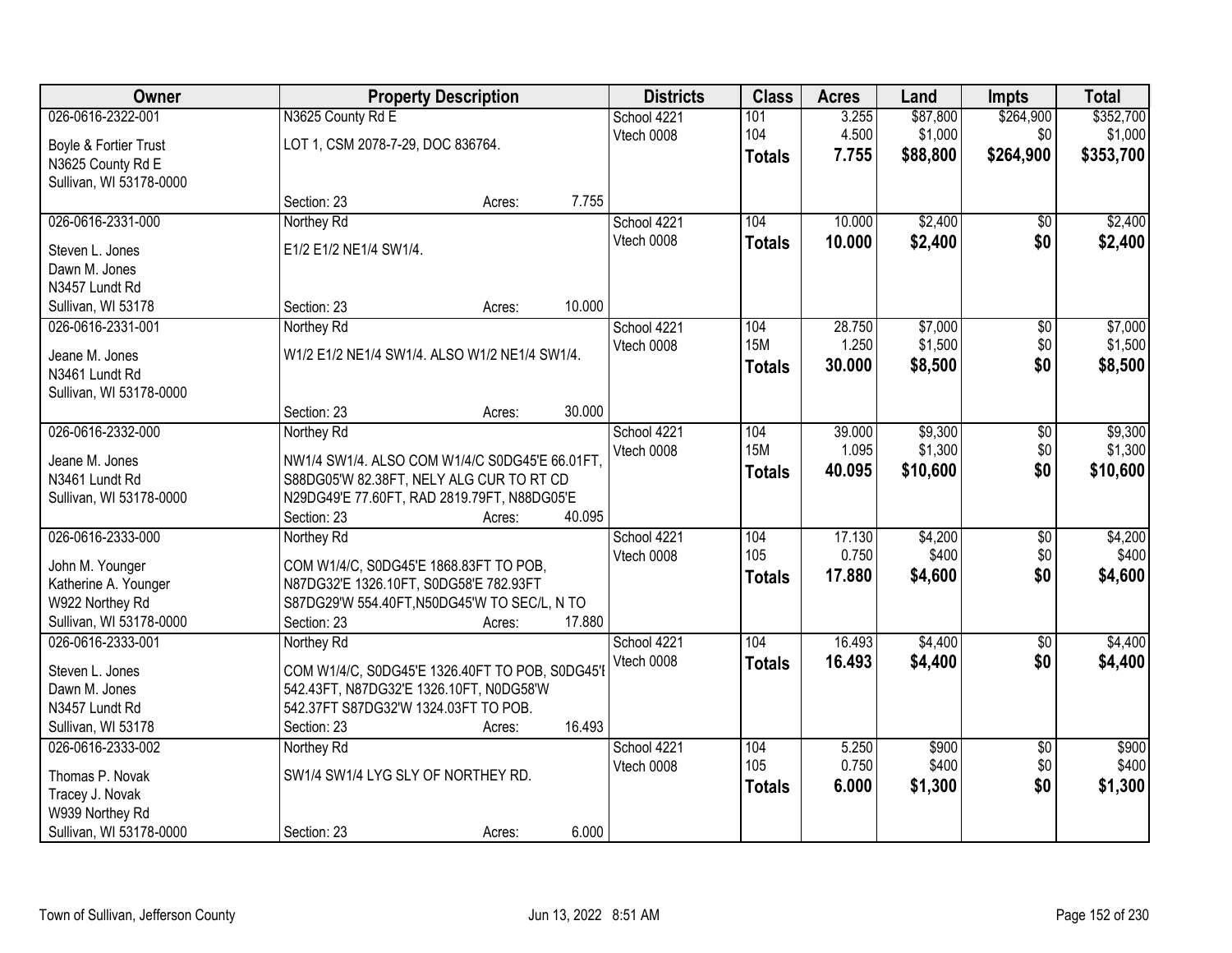| Owner                            | <b>Property Description</b>                        | <b>Districts</b> | <b>Class</b>  | <b>Acres</b> | Land     | <b>Impts</b>    | <b>Total</b> |
|----------------------------------|----------------------------------------------------|------------------|---------------|--------------|----------|-----------------|--------------|
| 026-0616-2334-000                | Northey Rd                                         | School 4221      | 104           | 14.600       | \$3,900  | $\overline{50}$ | \$3,900      |
| Steven L. Jones                  | BEG NW/C SE1/4, SW1/4, E 660 FT, S 462FT, W        | Vtech 0008       | <b>Totals</b> | 14.600       | \$3,900  | \$0             | \$3,900      |
| Dawn M. Jones                    | 243.37FT, SW TO A PT 350.62FT E OF SW/C SD 1/4     |                  |               |              |          |                 |              |
| N3457 Lundt Rd                   | 1/4, W 350.62FT, N-POB                             |                  |               |              |          |                 |              |
| Sullivan, WI 53178               | 14.600<br>Section: 23<br>Acres:                    |                  |               |              |          |                 |              |
| 026-0616-2334-001                | Northey Rd                                         | School 4221      | 104           | 10.000       | \$2,100  | $\overline{50}$ | \$2,100      |
|                                  |                                                    | Vtech 0008       | <b>Totals</b> | 10.000       | \$2,100  | \$0             | \$2,100      |
| Steven L. Jones                  | THE N 10A OF: BEG NE/C W1/2 SE1/4 SW1/4, S         |                  |               |              |          |                 |              |
| Dawn M. Jones                    | 462FT, W243.37 FT, SWLY ALG A DRN DIT TO A PT      |                  |               |              |          |                 |              |
| N3457 Lundt Rd                   | 350.62FT E OF SW/C SE1/4 SW1/4, E TO S1/4/P, N TO  |                  |               |              |          |                 |              |
| Sullivan, WI 53178               | 10.000<br>Section: 23<br>Acres:                    |                  |               |              |          |                 |              |
| 026-0616-2334-002                | Northey Rd                                         | School 4221      | 104           | 15.400       | \$3,500  | $\sqrt[6]{}$    | \$3,500      |
| Michael H. Meracle               | BEG NE/C W1/2 SE1/4 SW1/4, S 462FT, W 243.37FT,    | Vtech 0008       | <b>Totals</b> | 15.400       | \$3,500  | \$0             | \$3,500      |
| Matthew W. Meracle               | SWLY ALG DRN DIT TO A PT 350.62FT E OF SW/C        |                  |               |              |          |                 |              |
| N3119 Hardscrabble Rd            | SE1/4 SW1/4, E TO S 1/4/P, N TO NE/C SD 1/4 1/4, W |                  |               |              |          |                 |              |
| Dousman, WI 53118-0000           | 15.400<br>Section: 23<br>Acres:                    |                  |               |              |          |                 |              |
| 026-0616-2341-000                | Northey Rd                                         | School 4221      | 104           | 5.085        | \$1,300  | $\sqrt[6]{3}$   | \$1,300      |
|                                  |                                                    | Vtech 0008       | 105           | 3.500        | \$1,800  | \$0             | \$1,800      |
| Ronald D. Clift                  | E1/2 E1/2 NE1/4 SE1/4. ALSO E1/2 E1/2 SE1/4 SE1/4. |                  | 107           | 0.250        | \$12,400 | \$8,500         | \$20,900     |
| Janet L. Clift                   | EX CSM 4626-23-286.                                |                  | <b>15M</b>    | 10.000       | \$12,000 | \$0             | \$12,000     |
| W516 Northey Rd                  |                                                    |                  | <b>Totals</b> | 18.835       | \$27,500 | \$8,500         | \$36,000     |
| Dousman, WI 53118-0000           | 18.835<br>Section: 23<br>Acres:                    |                  |               |              |          |                 |              |
| 026-0616-2341-001                | Northey Rd                                         | School 4221      | 104           | 5.000        | \$800    | $\overline{50}$ | \$800        |
| Robert P & Dorothy A Novak Trust | W1/2 E1/2 NE1/4 SE1/4.                             | Vtech 0008       | 105           | 2.000        | \$1,000  | \$0             | \$1,000      |
| Daniel F & Gwynn D Novak Trust   |                                                    |                  | <b>15M</b>    | 3.000        | \$3,600  | \$0             | \$3,600      |
| W660 Rome Oak Hill Rd            |                                                    |                  | <b>Totals</b> | 10.000       | \$5,400  | \$0             | \$5,400      |
| Palmyra, WI 53156-0000           | 10.000<br>Section: 23<br>Acres:                    |                  |               |              |          |                 |              |
| 026-0616-2341-002                | Northey Rd                                         | School 4221      | 104           | 20.215       | \$5,400  | $\sqrt{$0}$     | \$5,400      |
|                                  | W1/2 NE1/4 SE1/4.                                  | Vtech 0008       | <b>Totals</b> | 20.215       | \$5,400  | \$0             | \$5,400      |
| Dempsey Farm Partnership         |                                                    |                  |               |              |          |                 |              |
| S75 W39781 County Rd Zz          |                                                    |                  |               |              |          |                 |              |
| Eagle, WI 53119-0000             | 20.215                                             |                  |               |              |          |                 |              |
|                                  | Section: 23<br>Acres:                              |                  |               |              |          |                 |              |
| 026-0616-2342-000                | Northey Rd                                         | School 4221      | 104           | 40.215       | \$9,300  | $\overline{50}$ | \$9,300      |
| Dempsey Farm Partnership         | NW1/4 SE1/4.                                       | Vtech 0008       | <b>Totals</b> | 40.215       | \$9,300  | \$0             | \$9,300      |
| S75 W39781 County Rd Zz          |                                                    |                  |               |              |          |                 |              |
| Eagle, WI 53119-0000             |                                                    |                  |               |              |          |                 |              |
|                                  | 40.215<br>Section: 23<br>Acres:                    |                  |               |              |          |                 |              |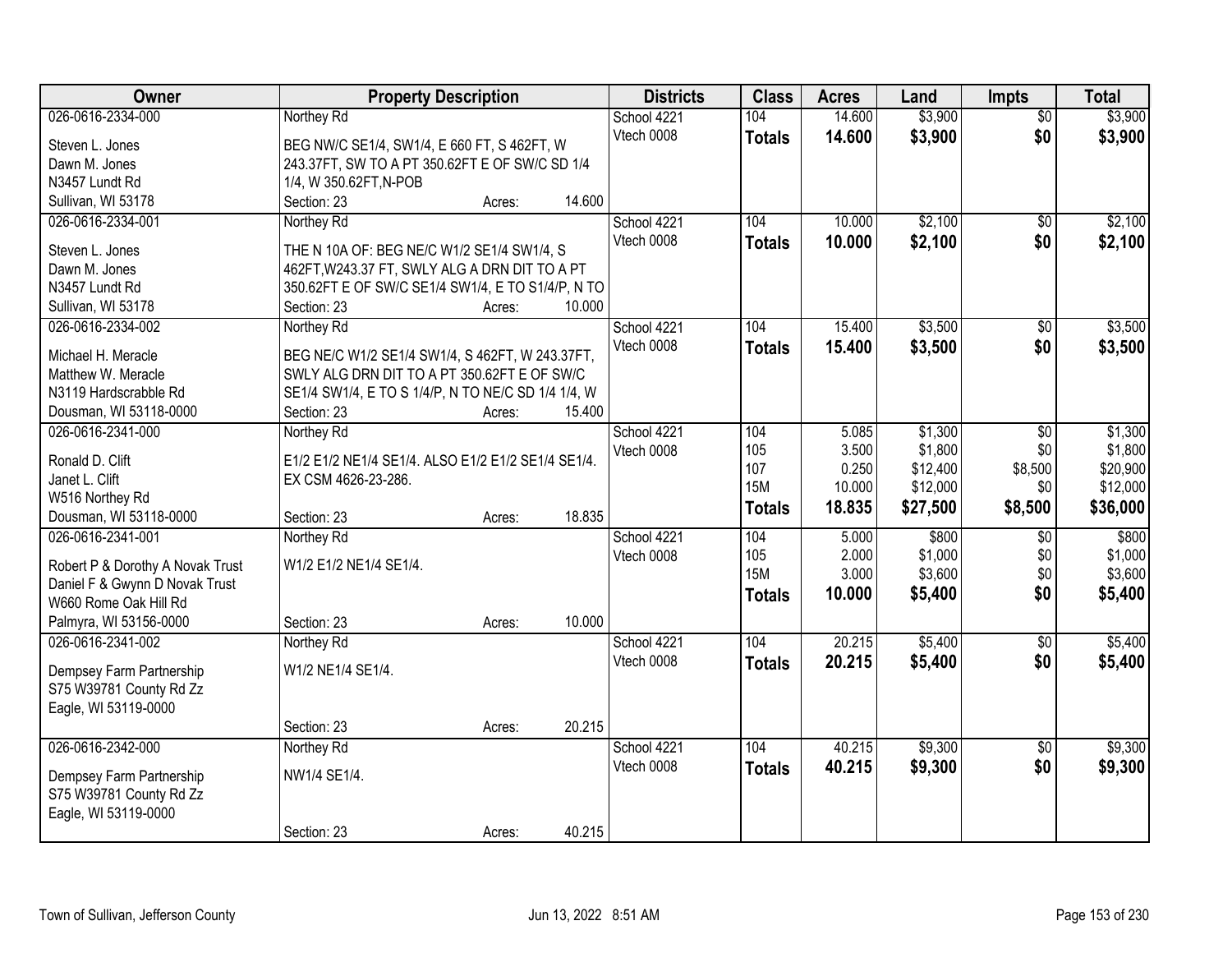| Owner                            |                                                   | <b>Property Description</b> |        | <b>Districts</b> | <b>Class</b>  | <b>Acres</b> | Land      | <b>Impts</b>    | <b>Total</b> |
|----------------------------------|---------------------------------------------------|-----------------------------|--------|------------------|---------------|--------------|-----------|-----------------|--------------|
| 026-0616-2343-000                | Northey Rd                                        |                             |        | School 4221      | 104           | 39.215       | \$9,600   | $\overline{50}$ | \$9,600      |
| Dempsey Farm Partnership         | SW1/4 SE1/4.                                      |                             |        | Vtech 0008       | 105           | 1.000        | \$500     | \$0             | \$500        |
| S75 W39781 County Rd Zz          |                                                   |                             |        |                  | <b>Totals</b> | 40.215       | \$10,100  | \$0             | \$10,100     |
| Eagle, WI 53119-0000             |                                                   |                             |        |                  |               |              |           |                 |              |
|                                  | Section: 23                                       | Acres:                      | 40.215 |                  |               |              |           |                 |              |
| 026-0616-2344-000                | Northey Rd                                        |                             |        | School 4221      | 104           | 9.965        | \$2,600   | \$0             | \$2,600      |
|                                  |                                                   |                             |        | Vtech 0008       | 105           | 0.250        | \$200     | \$0             | \$200        |
| Dempsey Farm Partnership         | W 330FT OF SE1/4 SE1/4.                           |                             |        |                  | <b>Totals</b> | 10.215       | \$2,800   | \$0             | \$2,800      |
| S75 W39781 County Rd Zz          |                                                   |                             |        |                  |               |              |           |                 |              |
| Eagle, WI 53119-0000             | Section: 23                                       |                             | 10.215 |                  |               |              |           |                 |              |
| 026-0616-2344-001                |                                                   | Acres:                      |        | School 4221      | 104           | 19.500       | \$4,600   | $\overline{50}$ | \$4,600      |
|                                  | Northey Rd                                        |                             |        | Vtech 0008       | 105           | 0.500        | \$300     | \$0             | \$300        |
| Robert P & Dorothy A Novak Trust | SE1/4 SE1/4. EX W330FT. EX E1/2 E1/2 SE1/4 SE1/4. |                             |        |                  |               | 20,000       | \$4,900   | \$0             |              |
| Daniel F & Gwynn D Novak Trust   |                                                   |                             |        |                  | <b>Totals</b> |              |           |                 | \$4,900      |
| W660 Rome Oak Hill Rd            |                                                   |                             |        |                  |               |              |           |                 |              |
| Palmyra, WI 53156-0000           | Section: 23                                       | Acres:                      | 20.000 |                  |               |              |           |                 |              |
| 026-0616-2344-002                | W516 Northey Rd                                   |                             |        | School 4221      | 101           | 1.165        | \$49,800  | \$225,200       | \$275,000    |
| Ronald D. Clift                  | LOT 1, CSM 4626-23-286.                           |                             |        | Vtech 0008       | <b>Totals</b> | 1.165        | \$49,800  | \$225,200       | \$275,000    |
| Janet L. Clift                   |                                                   |                             |        |                  |               |              |           |                 |              |
| W516 Northey Rd                  |                                                   |                             |        |                  |               |              |           |                 |              |
| Dousman, WI 53118-0000           | Section: 23                                       | Acres:                      | 1.165  |                  |               |              |           |                 |              |
| 026-0616-2411-000                | Hardscrabble Rd                                   |                             |        | School 1376      | 104           | 14.630       | \$2,600   | $\overline{50}$ | \$2,600      |
|                                  |                                                   |                             |        | Vtech 0008       | 105           | 0.750        | \$400     | \$0             | \$400        |
| Longley Trust                    | NE1/4 NE1/4 LYG NWLY OF HARDSCRABBLE RD & N       |                             |        |                  | <b>Totals</b> | 15.380       | \$3,000   | \$0             | \$3,000      |
| 148 Roberts Rd                   | OF CSM 1575-5-108. ALSO ESMT IN 1028161. ALSO     |                             |        |                  |               |              |           |                 |              |
| PO Box 262                       | N66FT E1/2 NW1/4 NE1/4                            |                             |        |                  |               |              |           |                 |              |
| Dousman, WI 53118-0000           | Section: 24                                       | Acres:                      | 15.380 |                  |               |              |           |                 |              |
| 026-0616-2411-001                | N3646 Hardscrabble Rd                             |                             |        | School 1376      | 101           | 5.070        | \$114,200 | \$253,900       | \$368,100    |
| Gregory S. Domres                | LOT 2, CSM 2048-6-354. EX BEG NE/C LOT 1, SD CSN  |                             |        | Vtech 0008       | <b>Totals</b> | 5.070        | \$114,200 | \$253,900       | \$368,100    |
| Theresa A. Domres                | S40DG26'E 122.73FT, S81.90FT, W189.70FT,          |                             |        |                  |               |              |           |                 |              |
| N3646 Hardscrabble Rd            | N32DG07'E 207FT TO POB. EX BEG NE/C LOT 1 SD      |                             |        |                  |               |              |           |                 |              |
| Dousman, WI 53118-0000           | Section: 24                                       | Acres:                      | 5.070  |                  |               |              |           |                 |              |
| 026-0616-2411-002                | Hardscrabble Rd                                   |                             |        | School 1376      | 104           | 8.289        | \$1,900   | $\overline{30}$ | \$1,900      |
|                                  |                                                   |                             |        | Vtech 0008       | 105           | 0.750        | \$400     | \$0             | \$400        |
| Longley Trust                    | LOT 1, CSM 1575-5-108. EX COM SW/C SD LOT,        |                             |        |                  | <b>Totals</b> | 9.039        | \$2,300   | \$0             | \$2,300      |
| 148 Roberts Rd                   | N01DG18'E 558.65FT, S13DG48'E 574.40FT,           |                             |        |                  |               |              |           |                 |              |
| PO Box 262                       | S89DG42'W 150FT TO POB. ALSO ESMT IN 1028161.     |                             |        |                  |               |              |           |                 |              |
| Dousman, WI 53118-0000           | Section: 24                                       | Acres:                      | 9.039  |                  |               |              |           |                 |              |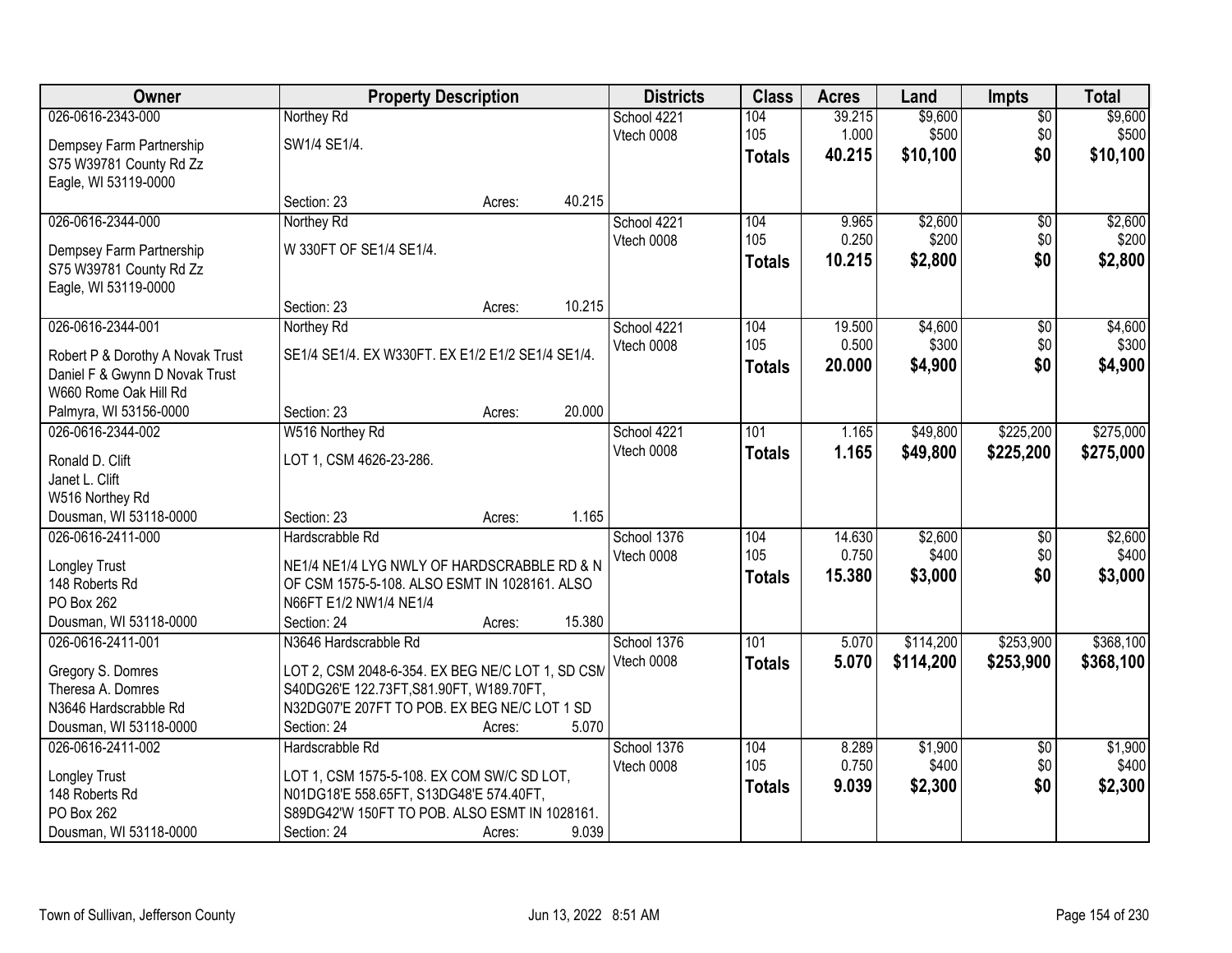| Owner                     | <b>Property Description</b>                       | <b>Districts</b> | <b>Class</b>  | <b>Acres</b> | Land      | <b>Impts</b>    | <b>Total</b> |
|---------------------------|---------------------------------------------------|------------------|---------------|--------------|-----------|-----------------|--------------|
| 026-0616-2411-003         | N3624 Hardscrabble Rd                             | School 1376      | 101           | 2.015        | \$69,200  | \$113,000       | \$182,200    |
| Steven R. Herr            | LOT 1, CSM 2048-6-354. ALSO BEG NE/C SD LOT 1,    | Vtech 0008       | <b>Totals</b> | 2.015        | \$69,200  | \$113,000       | \$182,200    |
| N3624 Hardscrabble Rd     | S40DG26'E 122.73FT, S81.90FT W189.70FT,           |                  |               |              |           |                 |              |
| Dousman, WI 53118-0000    | N32DG07'E 207FT TO POB. ALSO BEG NE/C SD LOT      |                  |               |              |           |                 |              |
|                           | 2.015<br>Section: 24<br>Acres:                    |                  |               |              |           |                 |              |
| 026-0616-2412-000         | Herr Rd                                           | School 1376      | 104           | 22.050       | \$3,800   | $\overline{30}$ | \$3,800      |
|                           |                                                   | Vtech 0008       | 105           | 0.250        | \$200     | \$0             | \$200        |
| Virginia Red, LLC         | W1/2 NW1/4 NE1/4. ALSO N2.3A OF PT OF W12 SW1/    |                  | <b>Totals</b> | 22.300       | \$4,000   | \$0             | \$4,000      |
| 37213 Sunset Dr           | NE1/4 ADJ TOMARSH RD. RES 66FTROW ON S            |                  |               |              |           |                 |              |
| Oconomowoc, WI 53066-0000 |                                                   |                  |               |              |           |                 |              |
|                           | 22.300<br>Section: 24<br>Acres:                   |                  |               |              |           |                 |              |
| 026-0616-2412-001         | N3561 Hardscrabble Rd                             | School 1376      | 101           | 2.000        | \$69,000  | \$138,200       | \$207,200    |
| Lvj Properties, LLC       | E1/2 NW1/4 NE1/4. ALSO 7.54A IN N PT OF E1/2 SW1/ | Vtech 0008       | 104           | 5.800        | \$1,300   | \$0             | \$1,300      |
| 37213 Sunset Dr           | NE1/4& N PT OF W1/2 SE1/4 NE1/4 ADJ TO            |                  | <b>15M</b>    | 19.201       | \$23,100  | \$0             | \$23,100     |
| Oconomowoc, WI 53066-0000 | HARDSCRABBLE RD. EX N66FT ALSO COM SW/C           |                  | <b>Totals</b> | 27.001       | \$93,400  | \$138,200       | \$231,600    |
|                           | 27.001<br>Section: 24<br>Acres:                   |                  |               |              |           |                 |              |
| 026-0616-2413-000         | N3573 Hardscrabble Rd                             | School 4221      | 101           | 3.047        | \$84,700  | \$338,200       | \$422,900    |
|                           |                                                   | Vtech 0008       |               | 3.047        | \$84,700  | \$338,200       | \$422,900    |
| Homer S. Brookshire       | LOT 2, CSM 1848-6-40, DOC 806216.                 |                  | <b>Totals</b> |              |           |                 |              |
| Margaret Brookshire       |                                                   |                  |               |              |           |                 |              |
| N3573 Hardscrabble Rd     |                                                   |                  |               |              |           |                 |              |
| Dousman, WI 53118-0000    | 3.047<br>Section: 24<br>Acres:                    |                  |               |              |           |                 |              |
| 026-0616-2413-001         | W254 Herr Rd                                      | School 4221      | 101           | 4.424        | \$105,400 | \$173,500       | \$278,900    |
| David A. Haasch           | LOT 1, CSM 1848-6-40, DOC 806216.                 | Vtech 0008       | <b>Totals</b> | 4.424        | \$105,400 | \$173,500       | \$278,900    |
| Charlene M. Haasch        |                                                   |                  |               |              |           |                 |              |
| W254 Herr Rd              |                                                   |                  |               |              |           |                 |              |
| Dousman, WI 53118-0000    | 4.424<br>Section: 24<br>Acres:                    |                  |               |              |           |                 |              |
| 026-0616-2413-002         | W295 Herr Rd                                      | School 4221      | 101           | 3.662        | \$70,800  | \$257,000       | \$327,800    |
|                           |                                                   | Vtech 0008       | 102           | 2.000        | \$13,000  | \$49,300        | \$62,300     |
| John C Herr Trust         | BEG 1407.39FT S OF N1/4/C, S 564.58FT, N83DG46'E  |                  |               | 5.662        | \$83,800  | \$306,300       | \$390,100    |
| Marcia Herr Trust         | 736.2FT TO C/L RD, NW ON C/L SD RD 894.60FT TO    |                  | <b>Totals</b> |              |           |                 |              |
| W295 Herr Rd              | POB.                                              |                  |               |              |           |                 |              |
| Dousman, WI 53118-0000    | 5.662<br>Section: 24<br>Acres:                    |                  |               |              |           |                 |              |
| 026-0616-2413-003         | Herr Rd                                           | School 4221      | 104           | 7.562        | \$1,200   | $\overline{50}$ | \$1,200      |
| Scott D. Patrick          | SW1/4 NE1/4. EX 12A DEEDED TO LONGLEY. EX         | Vtech 0008       | <b>Totals</b> | 7.562        | \$1,200   | \$0             | \$1,200      |
| N3528 Hardscrabble Rd     | 5.674A IN NW/ C&S OF RD. EX CSM 1461-4-514 EX     |                  |               |              |           |                 |              |
| Dousman, WI 53118-0000    | CSM 2130-7-113. EX LG LYG NELY OF HERR RD.        |                  |               |              |           |                 |              |
|                           | 7.562<br>Section: 24<br>Acres:                    |                  |               |              |           |                 |              |
|                           |                                                   |                  |               |              |           |                 |              |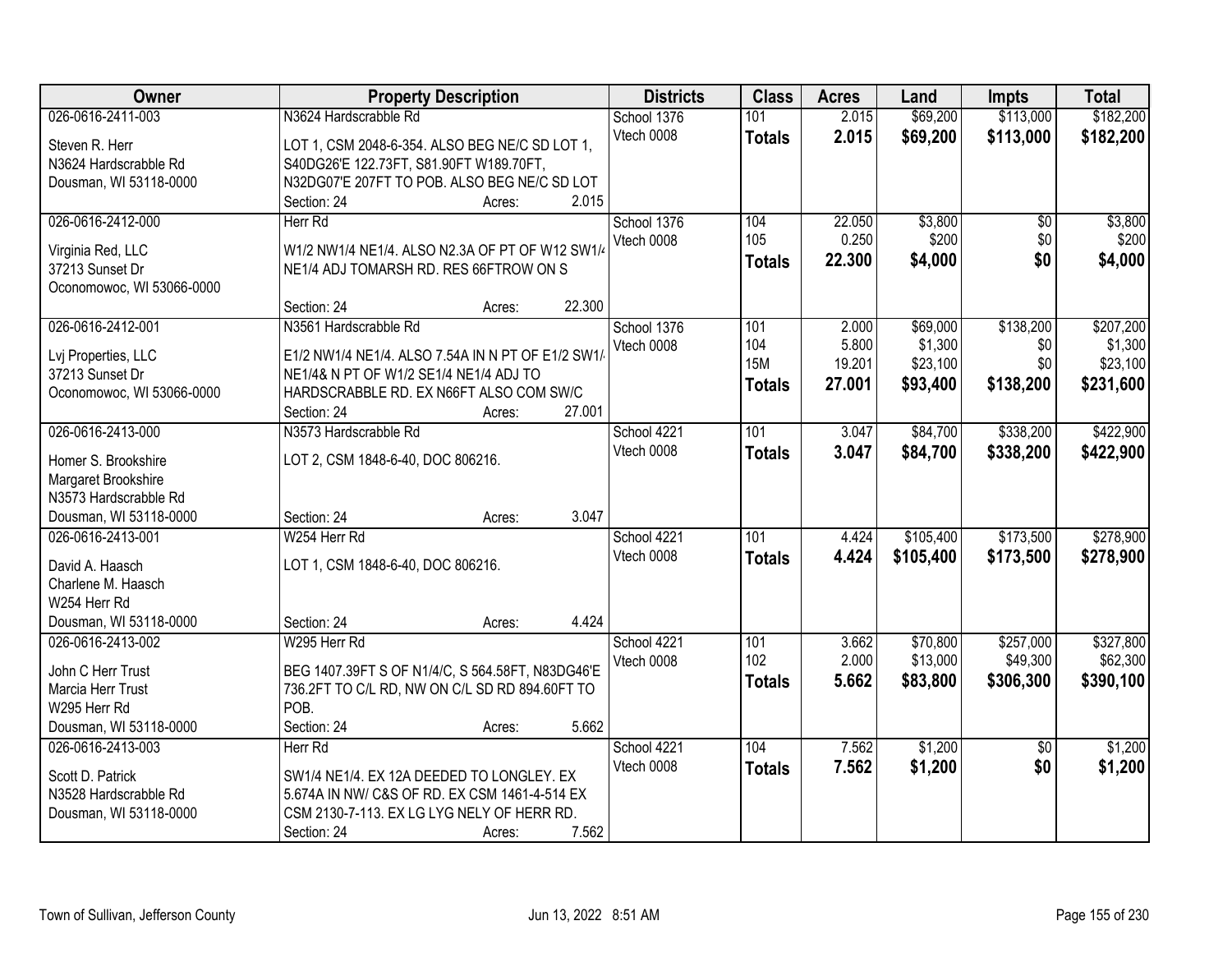| Owner                      |                                                 | <b>Property Description</b> |        | <b>Districts</b> | <b>Class</b>  | <b>Acres</b>   | Land                | <b>Impts</b>    | <b>Total</b>        |
|----------------------------|-------------------------------------------------|-----------------------------|--------|------------------|---------------|----------------|---------------------|-----------------|---------------------|
| 026-0616-2413-004          | N3546 Hardscrabble Rd                           |                             |        | School 4221      | 101           | 1.593          | \$59,600            | \$146,900       | \$206,500           |
| Karen D Patrick Trust      | LOT 1, CSM 1461-4-514.                          |                             |        | Vtech 0008       | <b>Totals</b> | 1.593          | \$59,600            | \$146,900       | \$206,500           |
| N3546 Hardscrabble Rd      |                                                 |                             |        |                  |               |                |                     |                 |                     |
| Dousman, WI 53118-0000     |                                                 |                             |        |                  |               |                |                     |                 |                     |
|                            | Section: 24                                     | Acres:                      | 1.593  |                  |               |                |                     |                 |                     |
| 026-0616-2413-005          | N3528 Hardscrabble Rd                           |                             |        | School 4221      | 101           | 2.186          | \$71,800            | \$112,200       | \$184,000           |
| Scott D. Patrick           | LOT 2, CSM 1461-4-514, DOC 771712.              |                             |        | Vtech 0008       | <b>Totals</b> | 2.186          | \$71,800            | \$112,200       | \$184,000           |
| N3528 Hardscrabble Rd      |                                                 |                             |        |                  |               |                |                     |                 |                     |
| Dousman, WI 53118-0000     |                                                 |                             |        |                  |               |                |                     |                 |                     |
|                            | Section: 24                                     | Acres:                      | 2.186  |                  |               |                |                     |                 |                     |
| 026-0616-2413-006          | N3533 Hardscrabble Rd                           |                             |        | School 4221      | 301           | 7.340          | \$0                 | $\overline{50}$ | $\overline{30}$     |
| United States of America   | LOT 1, CSM 2130-7-113.                          |                             |        | Vtech 0008       | <b>Totals</b> | 7.340          | \$0                 | \$0             | \$0                 |
| Department of Commerce     |                                                 |                             |        |                  |               |                |                     |                 |                     |
| 601 E 12th St              |                                                 |                             |        |                  |               |                |                     |                 |                     |
| Kansas City, MO 64106-0000 | Section: 24                                     | Acres:                      | 7.340  |                  |               |                |                     |                 |                     |
| 026-0616-2413-007          | Herr Rd                                         |                             |        | School 4221      | 104           | 3.645          | \$600               | \$0             | \$600               |
| Karen Patrick Trust        | PT OF SW1/4 NE1/4 LYG NWLY OF HARDSCRABBLE      |                             |        | Vtech 0008       | <b>Totals</b> | 3.645          | \$600               | \$0             | \$600               |
| N3546 Hardscrabble Rd      | NELY OF HERR RD & S OF CSM 1848-6-40 DOC        |                             |        |                  |               |                |                     |                 |                     |
| Dousman, WI 53118-0000     | 806216.                                         |                             |        |                  |               |                |                     |                 |                     |
|                            | Section: 24                                     | Acres:                      | 3.645  |                  |               |                |                     |                 |                     |
| 026-0616-2414-000          | N3612 Hardscrabble Rd                           |                             |        | School 1376      | 104           | 35.000         | \$6,500             | $\overline{50}$ | \$6,500             |
| <b>Wilke Trust</b>         | COM NE/C NE1/4,S TO C/L HARD SCRABBLE RD &      |                             |        | Vtech 0008       | 105<br>107    | 1.920<br>3.000 | \$1,000<br>\$75,000 | \$0<br>\$6,000  | \$1,000<br>\$81,000 |
| W360 S3361 State Rd 67     | POB, S2645.73FT TO SE/C SD 1/4/S, W1226.08FT,   |                             |        |                  | <b>15M</b>    | 2.000          | \$2,400             | \$0             | \$2,400             |
| Dousman, WI 53118-0000     | N640.10FT TO C/L SD RD, NELY ON SD C/L TO       |                             |        |                  | <b>Totals</b> | 41.920         | \$84,900            | \$6,000         | \$90,900            |
|                            | Section: 24                                     | Acres:                      | 41.920 |                  |               |                |                     |                 |                     |
| 026-0616-2421-000          | Herr Rd                                         |                             |        | School 1376      | 104           | 20.035         | \$4,300             | $\overline{50}$ | \$4,300             |
| Dempsey Farm Partnership   | NE1/4 NW1/4. EX CSM 1810- 5-484. EX PT IN CSM   |                             |        | Vtech 0008       | 105           | 2.315          | \$1,200             | \$0             | \$1,200             |
| S75 W39781 County Rd Zz    | 1828- 6-12. EX PT IN CSM 4467-22- 247.          |                             |        |                  | <b>Totals</b> | 22.350         | \$5,500             | \$0             | \$5,500             |
| Eagle, WI 53119-0000       |                                                 |                             |        |                  |               |                |                     |                 |                     |
|                            | Section: 24                                     | Acres:                      | 22.350 |                  |               |                |                     |                 |                     |
| 026-0616-2421-001          | Herr Rd                                         |                             |        | School 1376      | 105           | 8.722          | \$4,400             | $\overline{50}$ | \$4,400             |
| Krista L. Domres           | LOT 1, CSM 1810-5-484, DOC 802395. SUBJ TO ESMT |                             |        | Vtech 0008       | <b>Totals</b> | 8.722          | \$4,400             | \$0             | \$4,400             |
| Derrick J. Domres          | IN DOC 1424458.                                 |                             |        |                  |               |                |                     |                 |                     |
| N8402 Swansea Dr           |                                                 |                             |        |                  |               |                |                     |                 |                     |
| Ixonia, WI 53036-0000      | Section: 24                                     | Acres:                      | 8.722  |                  |               |                |                     |                 |                     |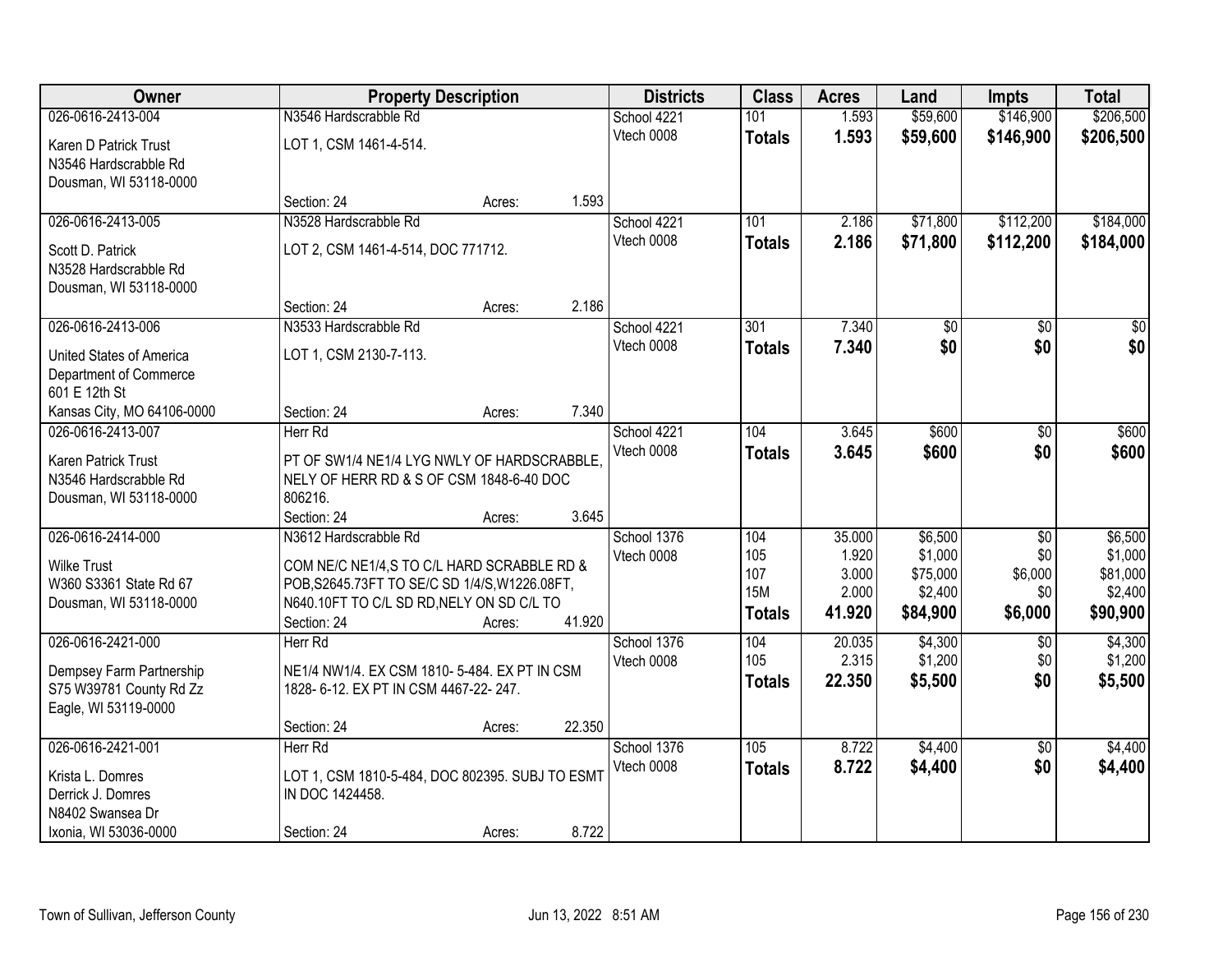| Owner                                               |                                                                                      | <b>Property Description</b> |        |                           | <b>Class</b>  | <b>Acres</b>   | Land              | <b>Impts</b>    | <b>Total</b>       |
|-----------------------------------------------------|--------------------------------------------------------------------------------------|-----------------------------|--------|---------------------------|---------------|----------------|-------------------|-----------------|--------------------|
| 026-0616-2421-002                                   | W408 Herr Rd                                                                         |                             |        | School 1376               | 101           | 2.059          | \$69,900          | \$283,400       | \$353,300          |
| Loriann L. Lubbert<br>W408 Herr Rd                  | LOT 1, CSM 4467-22-247, DOC 1132506.                                                 |                             |        | Vtech 0008                | <b>Totals</b> | 2.059          | \$69,900          | \$283,400       | \$353,300          |
| Dousman, WI 53118-0000                              |                                                                                      |                             |        |                           |               |                |                   |                 |                    |
|                                                     | Section: 24                                                                          | Acres:                      | 2.059  |                           |               |                |                   |                 |                    |
| 026-0616-2421-003                                   | Herr Rd                                                                              |                             |        | School 1376               | 105           | 2.059          | \$1,100           | \$0             | \$1,100            |
|                                                     | LOT 2, CSM 4467-22-247, DOC 1132506.                                                 |                             |        | Vtech 0008                | <b>Totals</b> | 2.059          | \$1,100           | \$0             | \$1,100            |
| Loriann L. Lubbert<br>W408 Herr Rd                  |                                                                                      |                             |        |                           |               |                |                   |                 |                    |
| Dousman, WI 53118-0000                              |                                                                                      |                             |        |                           |               |                |                   |                 |                    |
|                                                     | Section: 24                                                                          | Acres:                      | 2.059  |                           |               |                |                   |                 |                    |
| 026-0616-2422-000                                   | Herr Rd                                                                              |                             |        | School 1376               | 104           | 36.620         | \$9,400           | $\overline{50}$ | \$9,400            |
|                                                     |                                                                                      |                             |        | Vtech 0008                | 105           | 1.550          | \$800             | \$0             | \$800              |
| Dempsey Farm Partnership<br>S75 W39781 County Rd Zz | NW1/4 NW1/4. EX PT IN CSM 1828-6-12. EX PT IN<br>CSM 4467-22-247.                    |                             |        |                           | <b>Totals</b> | 38.170         | \$10,200          | \$0             | \$10,200           |
| Eagle, WI 53119-0000                                |                                                                                      |                             |        |                           |               |                |                   |                 |                    |
|                                                     | Section: 24                                                                          | Acres:                      | 38.170 |                           |               |                |                   |                 |                    |
| 026-0616-2423-000                                   | Herr Rd                                                                              |                             |        | School 4221               | 104           | 15.373         | \$3,100           | \$0             | \$3,100            |
|                                                     |                                                                                      |                             |        | Vtech 0008                | <b>Totals</b> | 15.373         | \$3,100           | \$0             | \$3,100            |
| Dempsey Farm Partnership<br>S75 W39781 County Rd Zz | BEG SW/C NW1/4, N 1321.71FT, N88DG26'E<br>2453.82FT TO C/L RD, S69DG50'E 209.13FT, S |                             |        |                           |               |                |                   |                 |                    |
| Eagle, WI 53119-0000                                | 362.58FT, S88DG26'W 2320.17 FT, S 882.74FT, W                                        |                             |        |                           |               |                |                   |                 |                    |
|                                                     | Section: 24                                                                          | Acres:                      | 15.373 |                           |               |                |                   |                 |                    |
| 026-0616-2424-000                                   | Herr Rd                                                                              |                             |        | School 4221               | 104           | 44.462         | \$6,000           | $\overline{50}$ | \$6,000            |
|                                                     |                                                                                      |                             |        | Vtech 0008                | <b>15M</b>    | 3.000          | \$3,600           | \$0             | \$3,600            |
| Scott D. Patrick                                    | BEG 330FT E OF SW/C NW1/4, N 882.74FT,                                               |                             |        |                           | <b>Totals</b> | 47.462         | \$9,600           | \$0             | \$9,600            |
| N3528 Hardscrabble Rd                               | N88DG26'E 2320.17 FT TO N-S C/L SEC, S TO S/L SD                                     |                             |        |                           |               |                |                   |                 |                    |
| Dousman, WI 53118-0000                              | NW1/4, W TO POB.<br>Section: 24                                                      | Acres:                      | 47.462 |                           |               |                |                   |                 |                    |
| 026-0616-2424-001                                   | W315 Herr Rd                                                                         |                             |        | School 4221               | 101           | 2.000          | \$69,000          | \$107,300       | \$176,300          |
|                                                     |                                                                                      |                             |        | Vtech 0008                | 105           | 4.628          | \$2,300           | \$0             | \$2,300            |
| John C Herr Trust                                   | LOT 1, CSM 1828-6-12. EX CSM 3696-17-101.                                            |                             |        |                           | 106           | 13.000         | \$31,200          | \$0             | \$31,200           |
| Marcia Herr Trust                                   |                                                                                      |                             |        |                           | <b>Totals</b> | 19.628         | \$102,500         | \$107,300       | \$209,800          |
| W295 Herr Rd                                        |                                                                                      |                             |        |                           |               |                |                   |                 |                    |
| Dousman, WI 53118-0000                              | Section: 24<br>Herr Rd                                                               | Acres:                      | 19.628 |                           |               |                |                   | \$172,200       |                    |
| 026-0616-2424-002                                   |                                                                                      |                             |        | School 4221<br>Vtech 0008 | 102<br>105    | 2.000<br>0.372 | \$60,000<br>\$200 | \$0             | \$232,200<br>\$200 |
| John C Herr Trust                                   | LOT 1, CSM 3696-17-101.                                                              |                             |        |                           | 106           | 3.000          | \$7,200           | \$0             | \$7,200            |
| Marcia Herr Trust                                   |                                                                                      |                             |        |                           | <b>Totals</b> | 5.372          | \$67,400          | \$172,200       | \$239,600          |
| W295 Herr Rd                                        |                                                                                      |                             |        |                           |               |                |                   |                 |                    |
| Dousman, WI 53118-0000                              | Section: 24                                                                          | Acres:                      | 5.372  |                           |               |                |                   |                 |                    |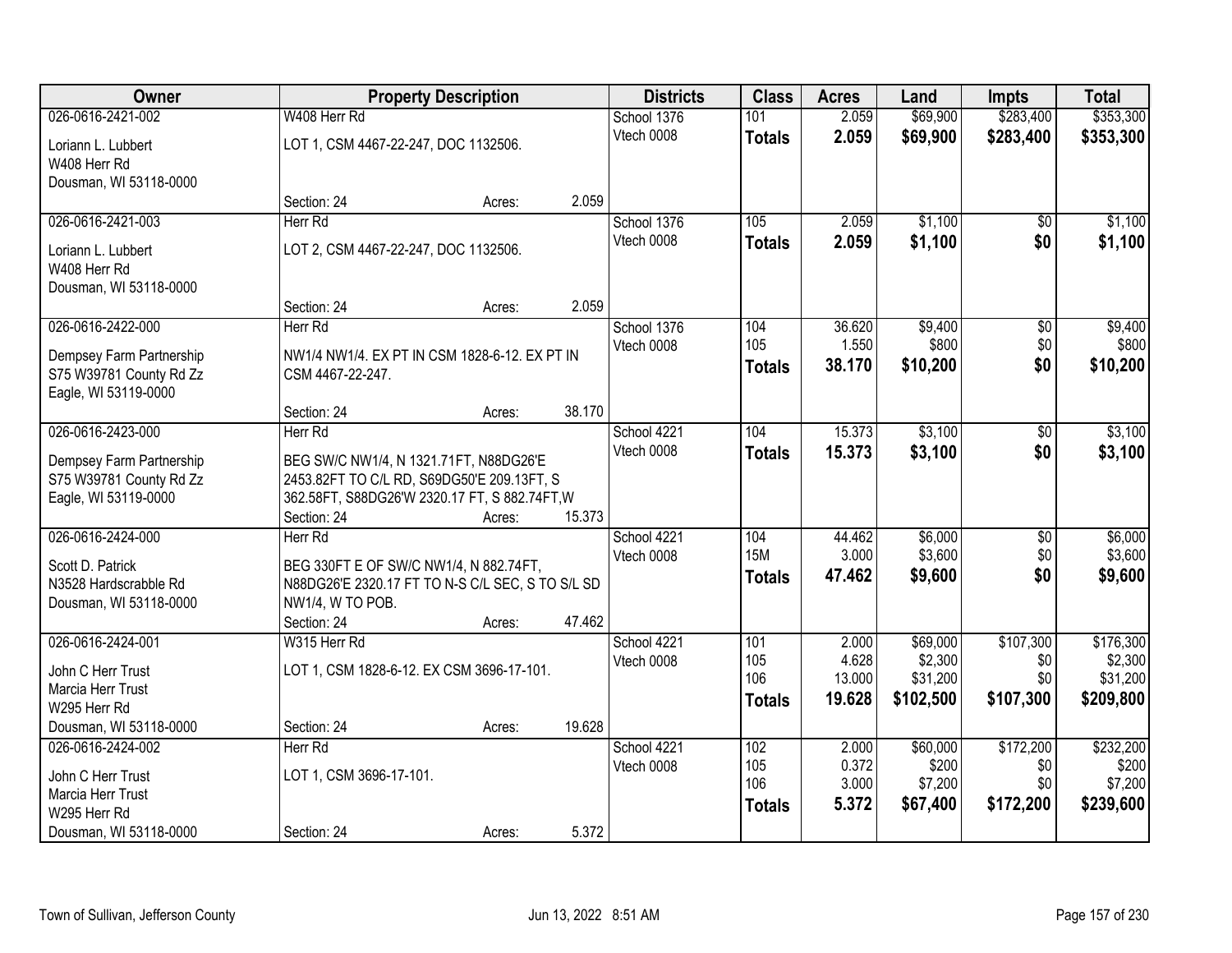| Owner                                       | <b>Property Description</b>                 |        |        | <b>Districts</b> | <b>Class</b>      | <b>Acres</b> | Land      | <b>Impts</b>    | <b>Total</b> |
|---------------------------------------------|---------------------------------------------|--------|--------|------------------|-------------------|--------------|-----------|-----------------|--------------|
| 026-0616-2431-000                           | Hardscrabble Rd                             |        |        | School 4221      | 104               | 28.284       | \$6,200   | $\sqrt{$0}$     | \$6,200      |
| Northey Farm Trust                          | NE1/4 SW1/4 LYG NW OF HARDSCRABBLE RD. EX   |        |        | Vtech 0008       | 105               | 3.000        | \$1,500   | \$0             | \$1,500      |
| Dorothy Northey G. Le                       | CSM 1994-6-263.                             |        |        |                  | <b>15M</b>        | 4.000        | \$4,800   | \$0             | \$4,800      |
| N3377 Hardscrabble Rd                       |                                             |        |        |                  | <b>Totals</b>     | 35.284       | \$12,500  | \$0             | \$12,500     |
| Dousman, WI 53118-0000                      | Section: 24                                 | Acres: | 35.284 |                  |                   |              |           |                 |              |
| 026-0616-2431-001                           | N3395 Hardscrabble Rd                       |        |        | School 4221      | 101               | 4.516        | \$106,700 | \$179,800       | \$286,500    |
|                                             |                                             |        |        | Vtech 0008       | <b>Totals</b>     | 4.516        | \$106,700 | \$179,800       | \$286,500    |
| Carol J. Northey                            | LOT 1, CSM 1994-6-263.                      |        |        |                  |                   |              |           |                 |              |
| Lee W. Chabot                               |                                             |        |        |                  |                   |              |           |                 |              |
| N3395 Hardscrabble Rd                       |                                             |        | 4.516  |                  |                   |              |           |                 |              |
| Dousman, WI 53118-0000                      | Section: 24                                 | Acres: |        |                  |                   |              |           |                 |              |
| 026-0616-2432-000                           | Northey Rd                                  |        |        | School 4221      | 104               | 8.000        | \$1,600   | \$0             | \$1,600      |
| Northey Farm Trust                          | NW1/4 SW1/4.                                |        |        | Vtech 0008       | 105               | 24.750       | \$12,400  | \$0             | \$12,400     |
| Dorothy Northey G. Le                       |                                             |        |        |                  | 107<br><b>15M</b> | 0.250        | \$12,400  | \$2,300         | \$14,700     |
| N3377 Hardscrabble Rd                       |                                             |        |        |                  |                   | 7.000        | \$8,400   | \$0             | \$8,400      |
| Dousman, WI 53118-0000                      | Section: 24                                 | Acres: | 40.000 |                  | <b>Totals</b>     | 40.000       | \$34,800  | \$2,300         | \$37,100     |
| 026-0616-2433-000                           | Northey Rd                                  |        |        | School 4221      | 104               | 34.000       | \$7,300   | \$0             | \$7,300      |
|                                             | SW1/4 SW1/4.                                |        |        | Vtech 0008       | 105               | 4.000        | \$2,000   | \$0             | \$2,000      |
| Northey Farm Trust<br>Dorothy Northey G. Le |                                             |        |        |                  | <b>15M</b>        | 2.000        | \$2,400   | \$0             | \$2,400      |
| N3377 Hardscrabble Rd                       |                                             |        |        |                  | <b>Totals</b>     | 40.000       | \$11,700  | \$0             | \$11,700     |
| Dousman, WI 53118-0000                      | Section: 24                                 |        | 40.000 |                  |                   |              |           |                 |              |
| 026-0616-2434-000                           | N3377 Hardscrabble Rd                       | Acres: |        | School 4221      | 104               | 17.700       | \$4,200   | $\overline{50}$ | \$4,200      |
|                                             |                                             |        |        |                  | 105               | 1.500        | \$800     | \$0             | \$800        |
| Northey Farm Trust                          | SE1/4 SW1/4 NW OF HARDSCRABBLE RD. EX PT IN |        |        | Vtech 0008       | 107               | 3.000        | \$75,000  | \$172,400       | \$247,400    |
| Dorothy Northey G. Le                       | CSM 1994-6-263.                             |        |        |                  | <b>15M</b>        | 1.000        | \$1,200   | \$0             | \$1,200      |
| N3377 Hardscrabble Rd                       |                                             |        |        |                  |                   | 23.200       | \$81,200  | \$172,400       | \$253,600    |
| Dousman, WI 53118-0000                      | Section: 24                                 | Acres: | 23.200 |                  | <b>Totals</b>     |              |           |                 |              |
| 026-0616-2434-001                           | Northey Rd                                  |        |        | School 4221      | 104               | 15.000       | \$3,200   | $\overline{50}$ | \$3,200      |
| John Orchard Trust                          | THAT PT OF SW1/4 LYG S&E OF HWY.            |        |        | Vtech 0008       | 105               | 2.000        | \$1,000   | \$0             | \$1,000      |
| Mary Ellen Orchard Trust                    |                                             |        |        |                  | <b>Totals</b>     | 17,000       | \$4,200   | \$0             | \$4,200      |
| N3031 County Rd Z                           |                                             |        |        |                  |                   |              |           |                 |              |
| Dousman, WI 53118-0000                      | Section: 24                                 | Acres: | 17.000 |                  |                   |              |           |                 |              |
| 026-0616-2441-000                           | Hardscrabble Rd                             |        |        | School 4221      | 104               | 30.000       | \$6,000   | $\overline{60}$ | \$6,000      |
|                                             |                                             |        |        | Vtech 0008       | <b>15M</b>        | 10.000       | \$12,000  | \$0             | \$12,000     |
| Margaret M Gogin Trust                      | NE1/4 SE1/4.                                |        |        |                  | <b>Totals</b>     | 40.000       | \$18,000  | \$0             | \$18,000     |
| S6 W32781 Govt Hill Rd                      |                                             |        |        |                  |                   |              |           |                 |              |
| Delafield, WI 53018-0000                    |                                             |        |        |                  |                   |              |           |                 |              |
|                                             | Section: 24                                 | Acres: | 40.000 |                  |                   |              |           |                 |              |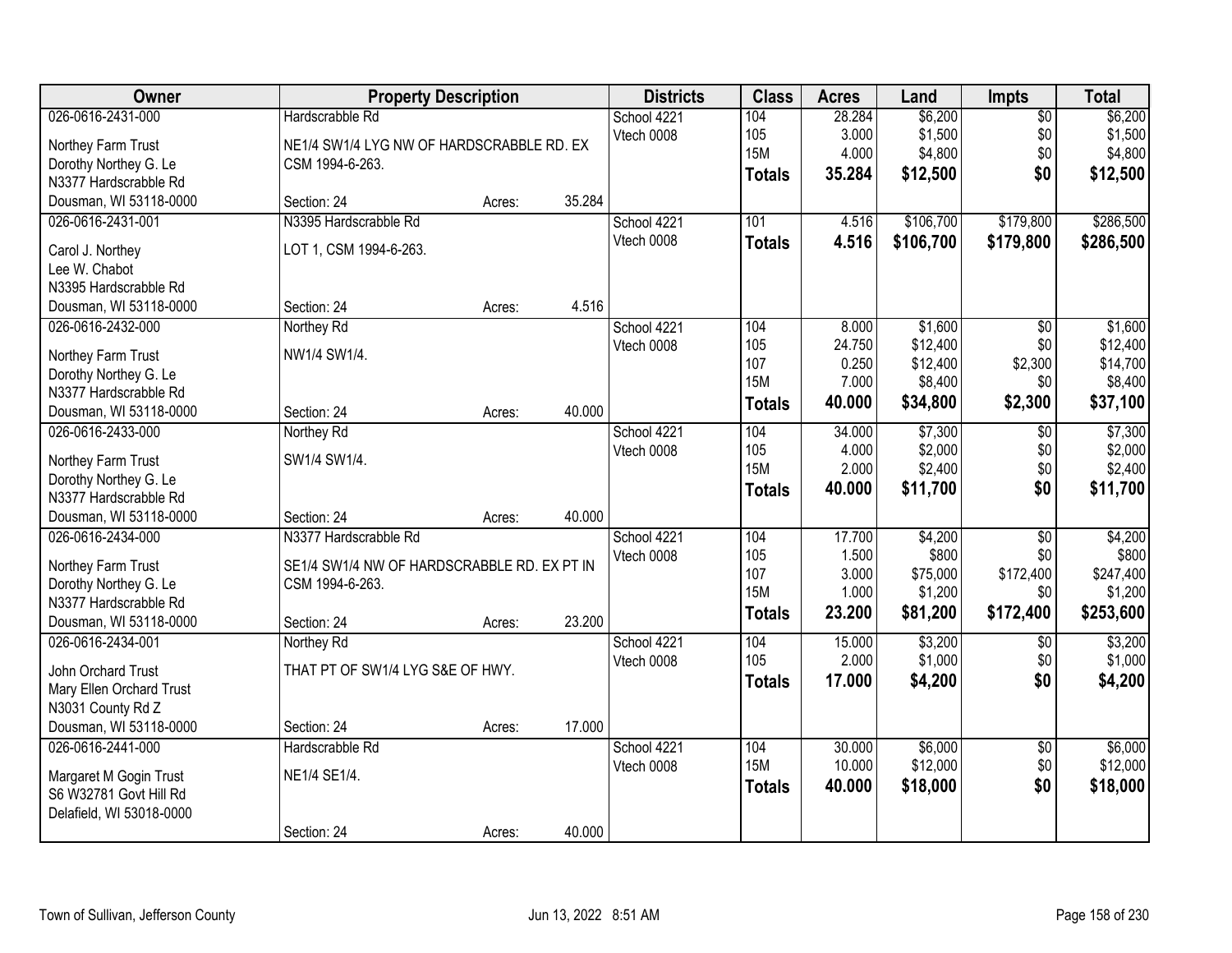| Owner                                                                                                             | <b>Property Description</b>                                                                                   |        |        | <b>Districts</b>          | <b>Class</b>                       | <b>Acres</b>                       | Land                                     | <b>Impts</b>                       | <b>Total</b>                               |
|-------------------------------------------------------------------------------------------------------------------|---------------------------------------------------------------------------------------------------------------|--------|--------|---------------------------|------------------------------------|------------------------------------|------------------------------------------|------------------------------------|--------------------------------------------|
| 026-0616-2442-000<br>Ralph Foltz<br>Janet Foltz<br>W388 S3180 County Rd Z                                         | N3468 Hardscrabble Rd<br>THAT PT OF NW1/4 SE1/4 LYG SE OF HGY. EX CSM<br>806-3-211.                           |        |        | School 4221<br>Vtech 0008 | 101<br>104<br>105<br><b>Totals</b> | 0.500<br>17.980<br>1.500<br>19.980 | \$34,500<br>\$3,400<br>\$800<br>\$38,700 | \$67,700<br>\$0<br>\$0<br>\$67,700 | \$102,200<br>\$3,400<br>\$800<br>\$106,400 |
| Dousman, WI 53118-0000                                                                                            | Section: 24                                                                                                   | Acres: | 19.980 |                           |                                    |                                    |                                          |                                    |                                            |
| 026-0616-2442-001<br>James W. Northey<br>Janice A. Northey<br>N3487 Hardscrabble Rd<br>Dousman, WI 53118          | N3487 Hardscrabble Rd<br>LOT 1, CSM 452-2-239, DOC 716033. EX CSM<br>6152-36-061, DOC 1441815.<br>Section: 24 | Acres: | 5.066  | School 4221<br>Vtech 0008 | 101<br><b>Totals</b>               | 5.066<br>5.066                     | \$114,200<br>\$114,200                   | \$130,100<br>\$130,100             | \$244,300<br>\$244,300                     |
| 026-0616-2442-002                                                                                                 | N3492 Hardscrabble Rd                                                                                         |        |        | School 4221               | 101                                | 4.750                              | \$110,300                                | \$244,000                          | \$354,300                                  |
| Mark R. Foltz<br>Joanne E. Foltz<br>N3492 Hardscrabble Rd<br>Dousman, WI 53118-0000                               | LOT 2, CSM 2389-8-237.<br>Section: 24                                                                         | Acres: | 4.750  | Vtech 0008                | <b>Totals</b>                      | 4.750                              | \$110,300                                | \$244,000                          | \$354,300                                  |
| 026-0616-2442-003                                                                                                 | Hardscrabble Rd                                                                                               |        |        | School 4221               | 104                                | 2.920                              | \$700                                    | \$0                                | \$700                                      |
| Northey Farm Trust<br>G Northey D. Le<br>N3377 Hardscrabble Rd                                                    | NW1/4 SE1/4 NW OF HARD- SCRABBLE RD. EX CSM<br>452-2-239                                                      |        |        | Vtech 0008                | 105<br><b>Totals</b>               | 0.250<br>3.170                     | \$200<br>\$900                           | \$0<br>\$0                         | \$200<br>\$900                             |
| Dousman, WI 53118-0000                                                                                            | Section: 24                                                                                                   | Acres: | 3.170  |                           |                                    |                                    |                                          |                                    |                                            |
| 026-0616-2442-004<br>Matt P Foltz Trust<br>Sheri L Foltz Trust<br>N3476 Hardscrabble Rd<br>Dousman, WI 53118-0000 | N3476 Hardscrabble Rd<br>LOT 3, CSM 2389-8-237, DOC 1412238.<br>Section: 24                                   | Acres: | 5.274  | School 4221<br>Vtech 0008 | 101<br><b>Totals</b>               | 5.274<br>5.274                     | \$114,700<br>\$114,700                   | \$201,800<br>\$201,800             | \$316,500<br>\$316,500                     |
| 026-0616-2442-005                                                                                                 | N3497 Hardscrabble Rd                                                                                         |        |        | School 4221               | 101                                | 1.764                              | \$63,600                                 | $\overline{50}$                    | \$63,600                                   |
| Paul J. Northey<br>Lisa L. Wetterling-Northey<br>569 217th Ave<br>Somerset, WI 54025-0000                         | LOT 1, CSM 6152-36-061, DOC 1441815.<br>Section: 24                                                           | Acres: | 1.764  | Vtech 0008                | <b>Totals</b>                      | 1.764                              | \$63,600                                 | \$0                                | \$63,600                                   |
| 026-0616-2443-000                                                                                                 | Hardscrabble Rd                                                                                               |        |        | School 4221               | 104                                | 15.600                             | \$3,500                                  | $\overline{50}$                    | \$3,500                                    |
| John Orchard Trust<br>Mary Ellen Orchard Trust<br>N3031 County Rd Z<br>Dousman, WI 53118-0000                     | W 16A OF SW1/4 SE1/4.<br>Section: 24                                                                          | Acres: | 16.000 | Vtech 0008                | 105<br><b>Totals</b>               | 0.400<br>16,000                    | \$200<br>\$3,700                         | \$0<br>\$0                         | \$200<br>\$3,700                           |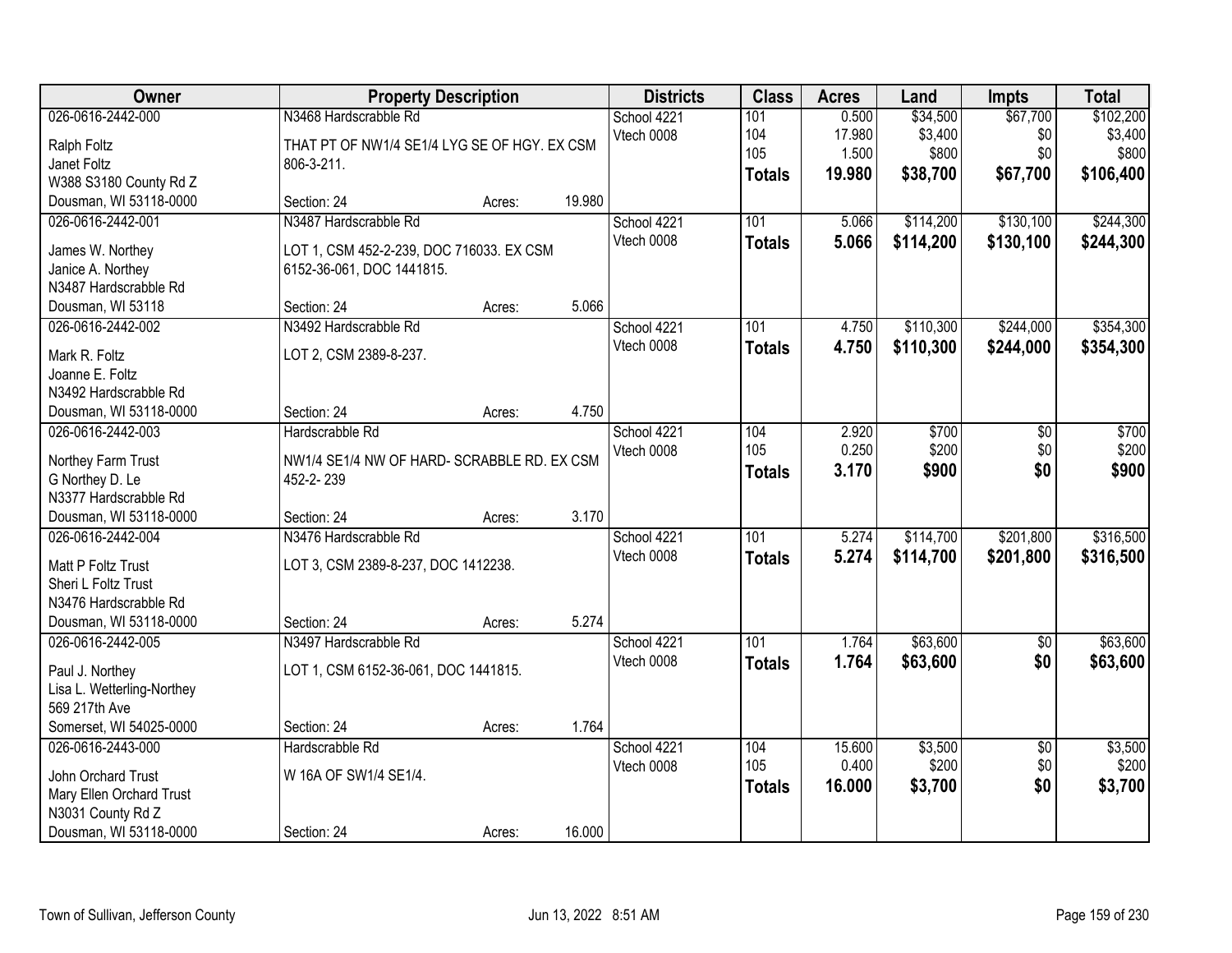| <b>Owner</b>              |                                                | <b>Property Description</b> |        |             | <b>Class</b>  | <b>Acres</b> | Land      | Impts           | <b>Total</b> |
|---------------------------|------------------------------------------------|-----------------------------|--------|-------------|---------------|--------------|-----------|-----------------|--------------|
| 026-0616-2443-001         | Hardscrabble Rd                                |                             |        | School 4221 | 104           | 20.400       | \$4,100   | $\overline{60}$ | \$4,100      |
| Margaret M Gogin Trust    | E 24A OF SW1/4 SE1/4.                          |                             |        | Vtech 0008  | 105           | 0.600        | \$300     | \$0             | \$300        |
| S6 W32781 Govt Hill Rd    |                                                |                             |        |             | <b>15M</b>    | 3.000        | \$3,600   | \$0             | \$3,600      |
| Delafield, WI 53018-0000  |                                                |                             |        |             | <b>Totals</b> | 24.000       | \$8,000   | \$0             | \$8,000      |
|                           | Section: 24                                    | Acres:                      | 24.000 |             |               |              |           |                 |              |
| 026-0616-2444-000         | Northey Rd                                     |                             |        | School 4221 | 104           | 20.126       | \$4,400   | $\overline{50}$ | \$4,400      |
| Margaret M Gogin Trust    | SE1/4 SE1/4. EX E 460.3FT. EX CSM 1866-6-71.   |                             |        | Vtech 0008  | 105           | 0.250        | \$200     | \$0             | \$200        |
| S6 W32781 Govt Hill Rd    |                                                |                             |        |             | <b>Totals</b> | 20.376       | \$4,600   | \$0             | \$4,600      |
| Delafield, WI 53018-0000  |                                                |                             |        |             |               |              |           |                 |              |
|                           | Section: 24                                    | Acres:                      | 20.376 |             |               |              |           |                 |              |
| 026-0616-2444-001         | Northey Rd                                     |                             |        | School 4221 | 104           | 4.760        | \$900     | \$0             | \$900        |
| Margaret M Gogin Trust    | BEG SE/S/C, N 1358.20FT, S88 DG32'W 460.3FT, S |                             |        | Vtech 0008  | 105           | 6.000        | \$3,000   | \$0             | \$3,000      |
| S6 W32781 Govt Hill Rd    | 1350.06FT, N88DG30'E 460.3FT TO POB. EX BEG    |                             |        |             | 107           | 0.500        | \$17,500  | \$4,400         | \$21,900     |
| Delafield, WI 53018-0000  | 25FT W OF SE/C, N130FT, W275FT, S130FT, E275FT |                             |        |             | <b>Totals</b> | 11.260       | \$21,400  | \$4,400         | \$25,800     |
|                           | Section: 24                                    | Acres:                      | 11.260 |             |               |              |           |                 |              |
| 026-0616-2444-002         | W108 Northey Rd                                |                             |        | School 4221 | 101           | 3.045        | \$7,600   | \$100           | \$7,700      |
|                           |                                                |                             |        | Vtech 0008  | <b>Totals</b> | 3.045        | \$7,600   | \$100           | \$7,700      |
| Leo Hein et al            | COM SE/C SE1/4, W25FT TO POB, N130FT, W275FT,  |                             |        |             |               |              |           |                 |              |
| PO Box 313                | S130FT, E275FT TO POB. ALSO LOT 1, CSM         |                             |        |             |               |              |           |                 |              |
| Dousman, WI 53118-0000    | 2283-8-68. ALSO ESMT IN 746-679.               |                             |        |             |               |              |           |                 |              |
|                           | Section: 24                                    | Acres:                      | 3.045  |             |               |              |           |                 |              |
| 026-0616-2444-003         | W136 Northey Rd                                |                             |        | School 4221 | 101           | 5.324        | \$114,800 | \$149,100       | \$263,900    |
| David L. Mcdaniel         | LOT 1, CSM 1866-6-71.                          |                             |        | Vtech 0008  | <b>Totals</b> | 5.324        | \$114,800 | \$149,100       | \$263,900    |
| Brenda L. Mcdaniel        |                                                |                             |        |             |               |              |           |                 |              |
| W136 Northey Rd           |                                                |                             |        |             |               |              |           |                 |              |
| Dousman, WI 53118-0000    | Section: 24                                    | Acres:                      | 5.324  |             |               |              |           |                 |              |
| 026-0616-2511-000         | Northey Rd                                     |                             |        | School 4221 | 104           | 36.578       | \$7,700   | $\overline{50}$ | \$7,700      |
| John A Orchard Trust      | NE1/4 NE1/4 EX CSM 2-473-263                   |                             |        | Vtech 0008  | 105           | 2.000        | \$1,000   | \$0             | \$1,000      |
| Mary Ellen Orchard Trust  |                                                |                             |        |             | <b>Totals</b> | 38.578       | \$8,700   | \$0             | \$8,700      |
| N3031 County Rd Z         |                                                |                             |        |             |               |              |           |                 |              |
| Dousman, WI 53118-0000    | Section: 25                                    | Acres:                      | 38.578 |             |               |              |           |                 |              |
| 026-0616-2511-001         | W113 Northey Rd                                |                             |        | School 4221 | 101           | 1.422        | \$31,600  | $\overline{50}$ | \$31,600     |
| Scott E Buth Trust        | LOT 1, CSM 473-2-263, DOC 717082.              |                             |        | Vtech 0008  | <b>Totals</b> | 1.422        | \$31,600  | \$0             | \$31,600     |
| Deborah A Buth Trust      |                                                |                             |        |             |               |              |           |                 |              |
| W2303 Grunnert Ln         |                                                |                             |        |             |               |              |           |                 |              |
| Helenville, WI 53137-0000 | Section: 25                                    | Acres:                      | 1.422  |             |               |              |           |                 |              |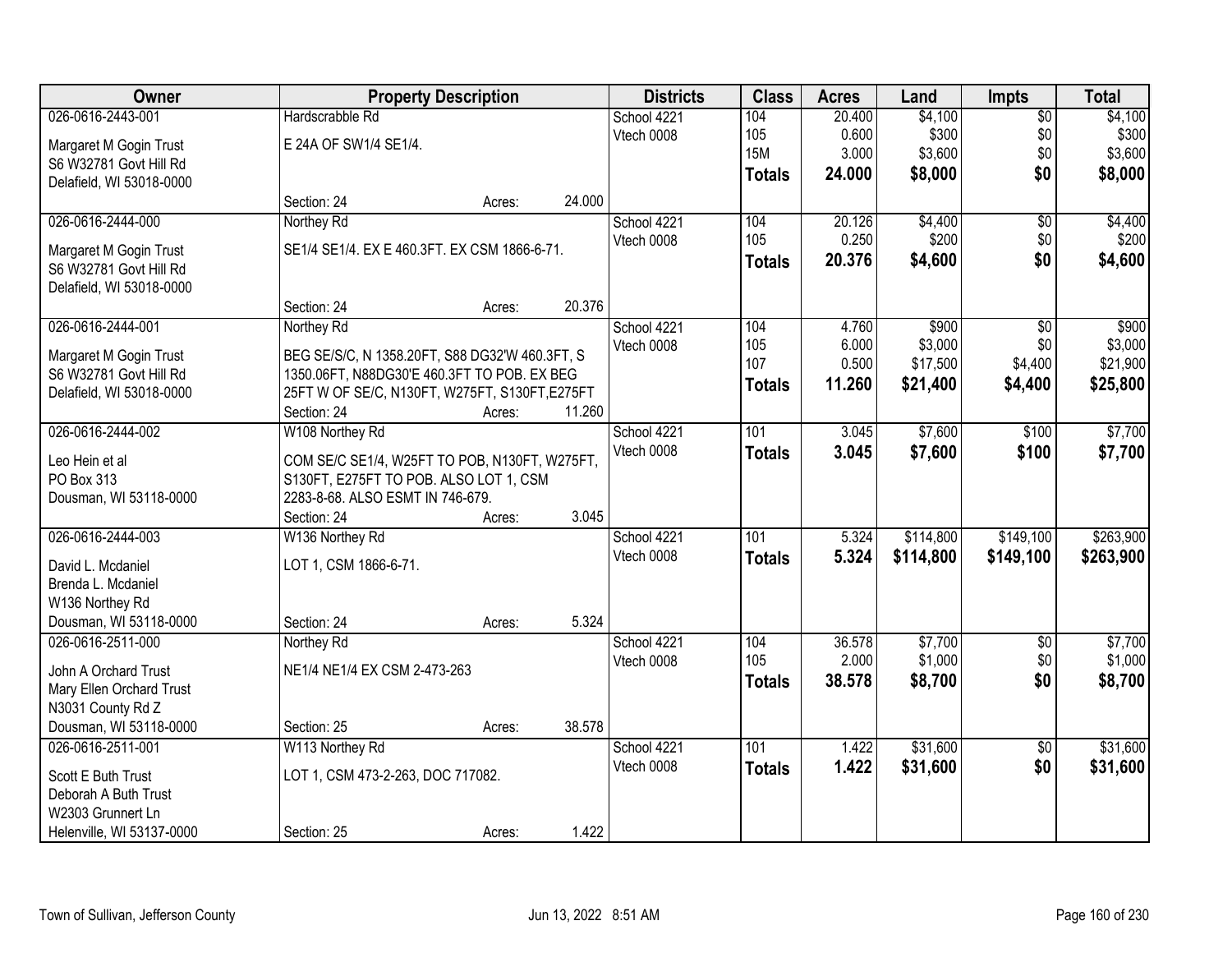| Owner                    | <b>Property Description</b>                      | <b>Districts</b> | <b>Class</b>  | <b>Acres</b> | Land      | <b>Impts</b>    | <b>Total</b> |
|--------------------------|--------------------------------------------------|------------------|---------------|--------------|-----------|-----------------|--------------|
| 026-0616-2512-000        | W215 Northey Rd                                  | School 4221      | 101           | 18.300       | \$147,300 | \$188,300       | \$335,600    |
| David R. Geis            | COM NE S/C, S88DG30'W1323.63 FT TO POB,          | Vtech 0008       | <b>Totals</b> | 18.300       | \$147,300 | \$188,300       | \$335,600    |
| Pamela M. Geis           | S88DG30'W 662.55 FT, S660FT, S88DG30'W 660FT,    |                  |               |              |           |                 |              |
| W215 Northey Rd          | S418.48FT, N88DGE 692.55FT, N307 FT, N88DG30'E   |                  |               |              |           |                 |              |
| Dousman, WI 53118-0000   | 18.300<br>Section: 25<br>Acres:                  |                  |               |              |           |                 |              |
| 026-0616-2512-001        | Northey Rd                                       | School 4221      | 104           | 11.920       | \$2,400   | $\overline{50}$ | \$2,400      |
|                          |                                                  | Vtech 0008       | <b>Totals</b> | 11.920       | \$2,400   | \$0             | \$2,400      |
| John A Orchard Trust     | BEG SE/C NW1/4 NE1/4, N 554FT, W 630FT, S 307FT, |                  |               |              |           |                 |              |
| Mary Ellen Orchard Trust | W 690FT, S 247FT, E 1320FT TO POB.               |                  |               |              |           |                 |              |
| N3031 County Rd Z        |                                                  |                  |               |              |           |                 |              |
| Dousman, WI 53118-0000   | 11.920<br>Section: 25<br>Acres:                  |                  |               |              |           |                 |              |
| 026-0616-2512-002        | W277 Northey Rd                                  | School 4221      | 101           | 2.500        | \$76,500  | \$194,500       | \$271,000    |
| Ryan Kraft               | BEG NW/C NE1/4, E660FT, S660 FT, W660FT, N660FT  | Vtech 0008       | 104           | 7.500        | \$1,700   | \$0             | \$1,700      |
| Angela Kraft             | TO POB.                                          |                  | <b>Totals</b> | 10.000       | \$78,200  | \$194,500       | \$272,700    |
| W277 Northey Rd          |                                                  |                  |               |              |           |                 |              |
| Dousman, WI 53118-0000   | 10.000<br>Section: 25<br>Acres:                  |                  |               |              |           |                 |              |
| 026-0616-2513-000        | Northey Rd                                       | School 4221      | 104           | 20.000       | \$4,500   | \$0             | \$4,500      |
|                          |                                                  | Vtech 0008       | <b>Totals</b> | 20.000       | \$4,500   | \$0             | \$4,500      |
| John A Orchard Trust     | W1/2 SW1/4 NE1/4.                                |                  |               |              |           |                 |              |
| Mary Ellen Orchard Trust |                                                  |                  |               |              |           |                 |              |
| N3031 County Rd Z        |                                                  |                  |               |              |           |                 |              |
| Dousman, WI 53118-0000   | 20.000<br>Section: 25<br>Acres:                  |                  |               |              |           |                 |              |
| 026-0616-2513-001        | Northey Rd                                       | School 4221      | 104           | 20.000       | \$4,500   | $\overline{50}$ | \$4,500      |
| John A Orchard Trust     | E1/2 SW1/4 NE1/4.                                | Vtech 0008       | <b>Totals</b> | 20.000       | \$4,500   | \$0             | \$4,500      |
| Mary Ellen Orchard Trust |                                                  |                  |               |              |           |                 |              |
| N3031 County Rd Z        |                                                  |                  |               |              |           |                 |              |
| Dousman, WI 53118-0000   | 20.000<br>Section: 25<br>Acres:                  |                  |               |              |           |                 |              |
| 026-0616-2514-000        | County Rd Z                                      | School 4221      | 104           | 39.000       | \$8,700   | $\overline{50}$ | \$8,700      |
| John Orchard Trust       | SE1/4 NE1/4.                                     | Vtech 0008       | 105           | 1.000        | \$500     | \$0             | \$500        |
| Mary Ellen Orchard Trust |                                                  |                  | <b>Totals</b> | 40.000       | \$9,200   | \$0             | \$9,200      |
| N3031 County Rd Z        |                                                  |                  |               |              |           |                 |              |
| Dousman, WI 53118-0000   | 40.000<br>Section: 25<br>Acres:                  |                  |               |              |           |                 |              |
| 026-0616-2521-000        | Northey Rd                                       | School 4221      | 104           | 16.950       | \$3,500   | $\overline{50}$ | \$3,500      |
|                          |                                                  | Vtech 0008       | 105           | 1.000        | \$500     | \$0             | \$500        |
| Michael H. Meracle       | N1/2 NE1/4 NW1/4 LYG E OF HARDSCRABBLE RD. EX    |                  | 107           | 1.000        | \$25,000  | \$21,900        | \$46,900     |
| Matthew W. Meracle       | BEG C/L NORTHEY RD 981.80FT W OF N1/4/P,         |                  |               | 18.950       | \$29,000  | \$21,900        | \$50,900     |
| N3119 Hardscrabble Rd    | S25DG25'W 203.82FT, N68DG38'W 175.64FT,          |                  | <b>Totals</b> |              |           |                 |              |
| Dousman, WI 53118-0000   | 18.950<br>Section: 25<br>Acres:                  |                  |               |              |           |                 |              |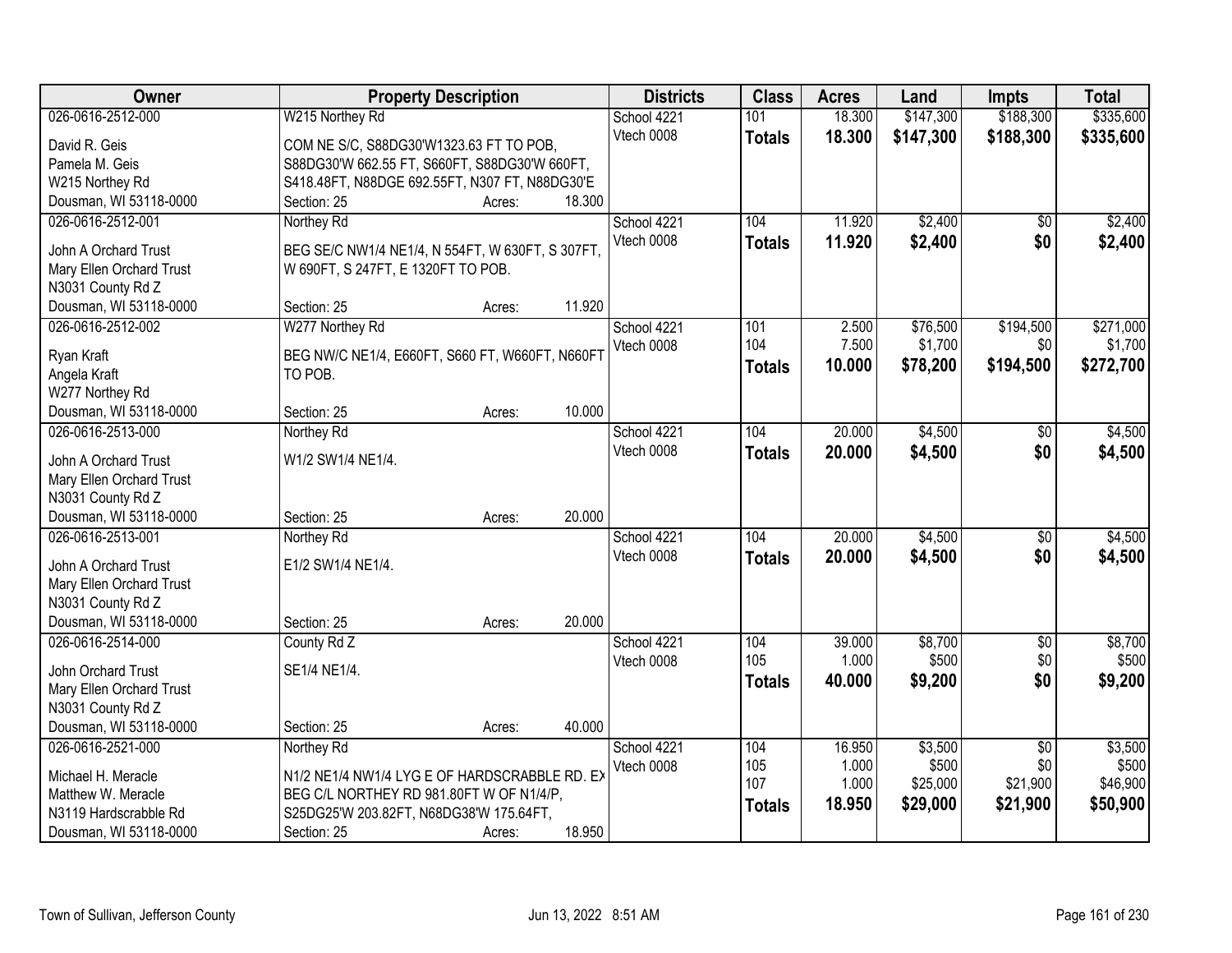| Owner                               | <b>Property Description</b>                                                    | <b>Districts</b> | <b>Class</b>     | <b>Acres</b> | Land     | Impts           | <b>Total</b> |
|-------------------------------------|--------------------------------------------------------------------------------|------------------|------------------|--------------|----------|-----------------|--------------|
| 026-0616-2521-001                   | Hardscrabble Rd                                                                | School 4221      | 104              | 19.828       | \$4,200  | $\overline{50}$ | \$4,200      |
| Michael H. Meracle                  | S1/2 NE1/4 NW1/4. EX PT IN FOLLOWING: COM                                      | Vtech 0008       | <b>Totals</b>    | 19.828       | \$4,200  | \$0             | \$4,200      |
| Matthew W. Meracle                  | W1/4/C SEC 25 N86DG16'E 1671.48FT, N03DG43'W                                   |                  |                  |              |          |                 |              |
| N3119 Hardscrabble Rd               | 66FT TO POB, N03DG43'W 1273.28FT, S87DG49'W                                    |                  |                  |              |          |                 |              |
| Dousman, WI 53118-0000              | 19.828<br>Section: 25<br>Acres:                                                |                  |                  |              |          |                 |              |
| 026-0616-2521-002                   | N3296 Hardscrabble Rd                                                          | School 4221      | 101              | 0.650        | \$20,900 | \$21,000        | \$41,900     |
|                                     |                                                                                | Vtech 0008       | <b>Totals</b>    | 0.650        | \$20,900 | \$21,000        | \$41,900     |
| Scott C. Biegemann                  | BEG C/L NORTHEY RD 981.80FT W OF N1/4P,                                        |                  |                  |              |          |                 |              |
| N2966 Rome Oak Hill Rd              | S25DG25'W 203.82FT, N68DG38'W 175.64FT                                         |                  |                  |              |          |                 |              |
| Helenville, WI 53137-0000           | N32DG35'E 142.56FT, E 174.18FT TO POB.                                         |                  |                  |              |          |                 |              |
|                                     | 0.650<br>Section: 25<br>Acres:                                                 |                  |                  |              |          |                 |              |
| 026-0616-2522-000                   | Northey Rd                                                                     | School 4221      | 104              | 7.140        | \$1,600  | \$0             | \$1,600      |
| Michael H. Meracle                  | N1/2 NW1/4 NW1/4. EX CSM 154-1-197. EX PT IN                                   | Vtech 0008       | 105              | 0.250        | \$200    | \$0             | \$200        |
| Matthew W. Meracle                  | FOLLOWING: BEG NW/C SEC 25, N86DG03'E                                          |                  | <b>Totals</b>    | 7.390        | \$1,800  | \$0             | \$1,800      |
| N3119 Hardscrabble Rd               | 516.65FT TO POB, N86DG03'E 978.26FT, S28DG42'W                                 |                  |                  |              |          |                 |              |
| Dousman, WI 53118-0000              | Section: 25<br>7.390<br>Acres:                                                 |                  |                  |              |          |                 |              |
| 026-0616-2522-001                   | Hardscrabble Rd                                                                | School 4221      | 104              | 24.000       | \$4,600  | $\sqrt{6}$      | \$4,600      |
|                                     |                                                                                | Vtech 0008       | 105              | 1.000        | \$500    | \$0             | \$500        |
| Mona L. Meracle<br>Allen R. Meracle | BEG NW/C SEC 25, N86DG03'E 516.65FT, TO POB,                                   |                  | <b>Totals</b>    | 25.000       | \$5,100  | \$0             | \$5,100      |
| N3281 Hardscrabble Rd               | N86DG03'E 978.26FT, S28DG42'W 145.02FT<br>S22DG08'W 988FT, S21DG59'W ALG CHORD |                  |                  |              |          |                 |              |
| Dousman, WI 53118-0000              | 25.000<br>Section: 25                                                          |                  |                  |              |          |                 |              |
| 026-0616-2522-002                   | Acres:<br>N3268 Hardscrabble Rd                                                | School 4221      | 101              | 3.740        | \$95,100 | \$176,900       | \$272,000    |
|                                     |                                                                                | Vtech 0008       |                  |              |          |                 |              |
| Cody J. Kruse                       | LOT 1, CSM 5541-30-297, DOC 1341588.                                           |                  | <b>Totals</b>    | 3.740        | \$95,100 | \$176,900       | \$272,000    |
| N3268 Hardscrabble Rd               |                                                                                |                  |                  |              |          |                 |              |
| Dousman, WI 53118-0000              |                                                                                |                  |                  |              |          |                 |              |
|                                     | 3.740<br>Section: 25<br>Acres:                                                 |                  |                  |              |          |                 |              |
| 026-0616-2522-003                   | N3281 Hardscrabble Rd                                                          | School 4221      | $\overline{101}$ | 2.000        | \$69,000 | \$149,000       | \$218,000    |
| Mona L. Meracle                     | CSM 154-1-197                                                                  | Vtech 0008       | <b>Totals</b>    | 2.000        | \$69,000 | \$149,000       | \$218,000    |
| Allen R. Meracle                    |                                                                                |                  |                  |              |          |                 |              |
| N3281 Hardscrabble Rd               |                                                                                |                  |                  |              |          |                 |              |
| Dousman, WI 53118-0000              | 2.000<br>Section: 25<br>Acres:                                                 |                  |                  |              |          |                 |              |
| 026-0616-2522-004                   | Hardscrabble Rd                                                                | School 4221      | 104              | 6.030        | \$1,300  | $\overline{50}$ | \$1,300      |
|                                     |                                                                                | Vtech 0008       | 105              | 0.410        | \$200    | \$0             | \$200        |
| Michael H. Meracle                  | S1/2 NW1/4 NW1/4. ALSO N1/2 NW1/4 NW1/4 LYG E O                                |                  | <b>Totals</b>    | 6.440        | \$1,500  | \$0             | \$1,500      |
| Matthew W. Meracle                  | HARD- SCRABBLE RD. EX BEG ON HGY 130FT, S OF                                   |                  |                  |              |          |                 |              |
| N3119 Hardscrabble Rd               | N/L S1/2 N1/2 NW 1/4 SLY ON HGY 150FT, E150FT                                  |                  |                  |              |          |                 |              |
| Dousman, WI 53118-0000              | 6.440<br>Section: 25<br>Acres:                                                 |                  |                  |              |          |                 |              |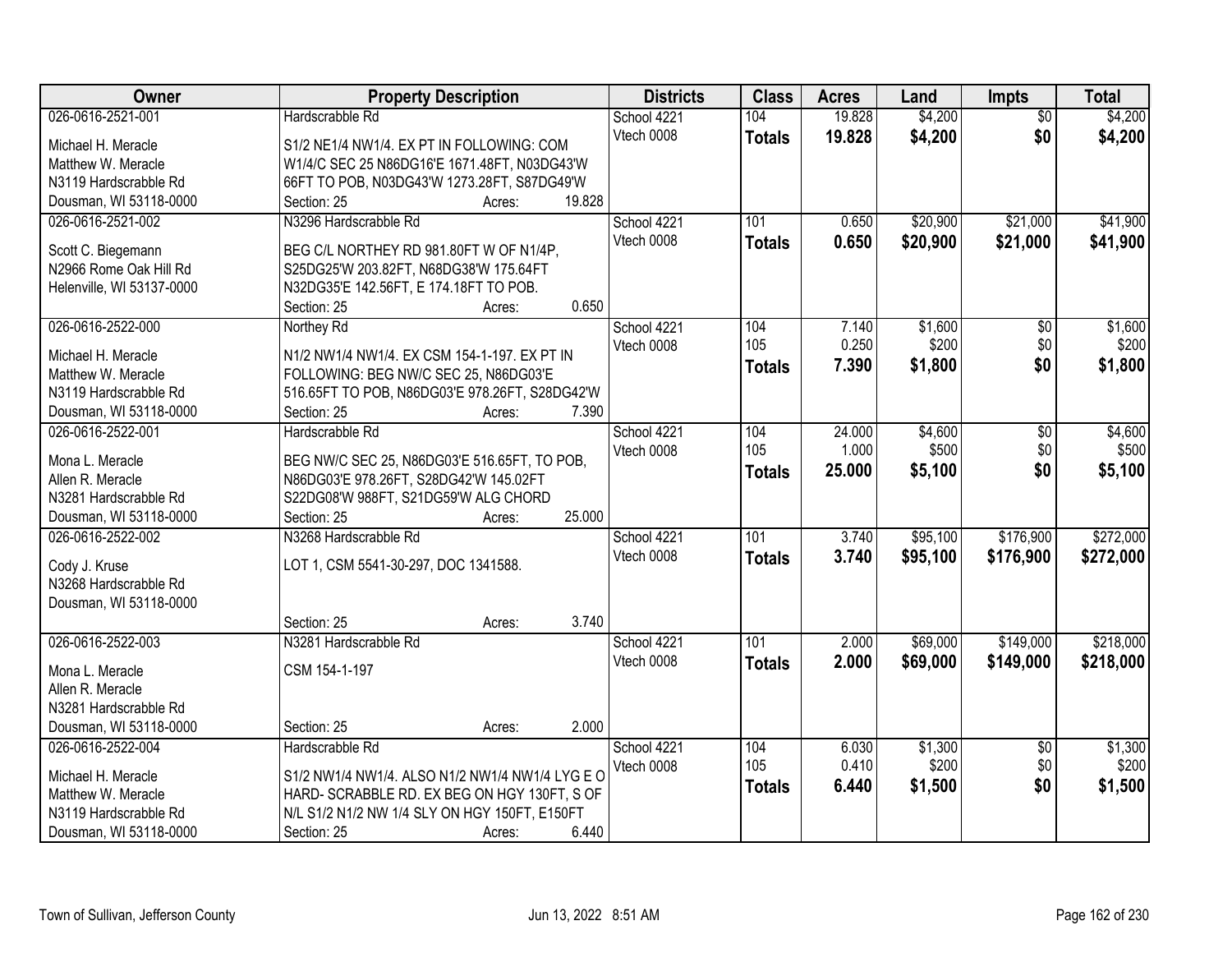| Owner                   |                                                 | <b>Property Description</b> |        |             | <b>Class</b>  | <b>Acres</b>    | Land               | <b>Impts</b> | <b>Total</b>       |
|-------------------------|-------------------------------------------------|-----------------------------|--------|-------------|---------------|-----------------|--------------------|--------------|--------------------|
| 026-0616-2523-000       | N3216 Hardscrabble Rd                           |                             |        | School 4221 | 101           | 3.000           | \$84,000           | \$132,700    | \$216,700          |
| Barbara A. Kemmerling   | LOT 1, CSM 4057-19-311.                         |                             |        | Vtech 0008  | <b>Totals</b> | 3.000           | \$84,000           | \$132,700    | \$216,700          |
| N3216 Hardscrabble Rd   |                                                 |                             |        |             |               |                 |                    |              |                    |
| Dousman, WI 53118-0000  |                                                 |                             |        |             |               |                 |                    |              |                    |
|                         | Section: 25                                     | Acres:                      | 3.000  |             |               |                 |                    |              |                    |
| 026-0616-2523-001       | N3172 Hardscrabble Rd                           |                             |        | School 4221 | 101           | 1.933           | \$67,500           | \$168,800    | \$236,300          |
| Jean E. Meracle         | BEG C/L HGY 338.58FT E & 729.05FT NELY OF W1/4P |                             |        | Vtech 0008  | <b>Totals</b> | 1.933           | \$67,500           | \$168,800    | \$236,300          |
| N3172 Hardscrabble Rd   | N ON SD C/L 329.76FT, S71DG30' E 312.14FT,      |                             |        |             |               |                 |                    |              |                    |
| Dousman, WI 53118-0000  | S21DG13'W 216.91FT, S88DG19'W 327.75FT TO POB.  |                             |        |             |               |                 |                    |              |                    |
|                         | Section: 25                                     | Acres:                      | 1.933  |             |               |                 |                    |              |                    |
| 026-0616-2523-002       | Hardscrabble Rd                                 |                             |        | School 4221 | 304           | 1.500           | \$0                | \$0          | \$0                |
| Town of Sullivan        | BEG W1/4P, N 174.57FT, E 413.82FT TO C/L HGY, S |                             |        | Vtech 0008  | <b>Totals</b> | 1.500           | \$0                | \$0          | \$0                |
| Cemetery                | ON C/L HGY TO E&W1/4L, W 338.58FT TO POB.       |                             |        |             |               |                 |                    |              |                    |
| N3866 West St           |                                                 |                             |        |             |               |                 |                    |              |                    |
| Sullivan, WI 53178-0000 | Section: 25                                     | Acres:                      | 1.500  |             |               |                 |                    |              |                    |
| 026-0616-2523-003       | N3116 Hardscrabble Rd                           |                             |        | School 4221 | 101           | 0.500           | \$34,500           | \$116,800    | \$151,300          |
| Kyle J. Henrichs        | BEG C/L HGY ON E&W1/4L, E 177.54FT, N2DGW       |                             |        | Vtech 0008  | <b>Totals</b> | 0.500           | \$34,500           | \$116,800    | \$151,300          |
| N3116 Hardscrabble Rd   | 123.75FT, N 84DGW 126.72FT TO C/L HGY, S TO POB |                             |        |             |               |                 |                    |              |                    |
| Dousman, WI 53118-0000  |                                                 |                             |        |             |               |                 |                    |              |                    |
|                         | Section: 25                                     | Acres:                      | 0.500  |             |               |                 |                    |              |                    |
| 026-0616-2523-004       | Hardscrabble Rd                                 |                             |        | School 4221 | 104           | 14.000          | \$3,100            | \$0          | \$3,100            |
|                         |                                                 |                             |        | Vtech 0008  | 105           | 0.780           | \$100              | \$0          | \$100              |
| Michael H. Meracle      | SW1/4 NW1/4, EX BEG SW/C, N174.59FT, E413.82FT, |                             |        |             | <b>Totals</b> | 14.780          | \$3,200            | \$0          | \$3,200            |
| Matthew W. Meracle      | S50.84 FT, E126.72FT, S123.75FT, W TO POB. ALSO |                             |        |             |               |                 |                    |              |                    |
| N3119 Hardscrabble Rd   | EX BEG C/L HGY 338.58FT, E729.05FT, NELY OF     |                             |        |             |               |                 |                    |              |                    |
| Dousman, WI 53118-0000  | Section: 25                                     | Acres:                      | 14.780 |             |               |                 |                    |              |                    |
| 026-0616-2523-005       | Hardscrabble Rd                                 |                             |        | School 4221 | 104<br>105    | 20.000<br>5.000 | \$4,100<br>\$2,500 | \$0<br>\$0   | \$4,100<br>\$2,500 |
| Jean E. Meracle         | COM W1/4/C SEC 25, N86DG16'E 1671.48FT,         |                             |        | Vtech 0008  |               |                 |                    | \$0          |                    |
| N3172 Hardscrabble Rd   | N03DG43'W 66FT TO POB, N03DG43'W 1273.28FT,     |                             |        |             | <b>Totals</b> | 25.000          | \$6,600            |              | \$6,600            |
| Dousman, WI 53118-0000  | S87DG49'W 472.54FT, S20DG02' W 520.18FT,        |                             |        |             |               |                 |                    |              |                    |
|                         | Section: 25                                     | Acres:                      | 25.000 |             |               |                 |                    |              |                    |
| 026-0616-2523-006       | N3119 Hardscrabble Rd                           |                             |        | School 4221 | 101           | 2.172           | \$71,600           | \$342,100    | \$413,700          |
| Michael H. Meracle      | LOT 1, CSM 5553-31-022, DOC 1343565.            |                             |        | Vtech 0008  | <b>Totals</b> | 2.172           | \$71,600           | \$342,100    | \$413,700          |
| Kaycee S. Meracle       |                                                 |                             |        |             |               |                 |                    |              |                    |
| N3119 Hardscrabble Rd   |                                                 |                             |        |             |               |                 |                    |              |                    |
| Dousman, WI 53118-0000  | Section: 25                                     | Acres:                      | 2.172  |             |               |                 |                    |              |                    |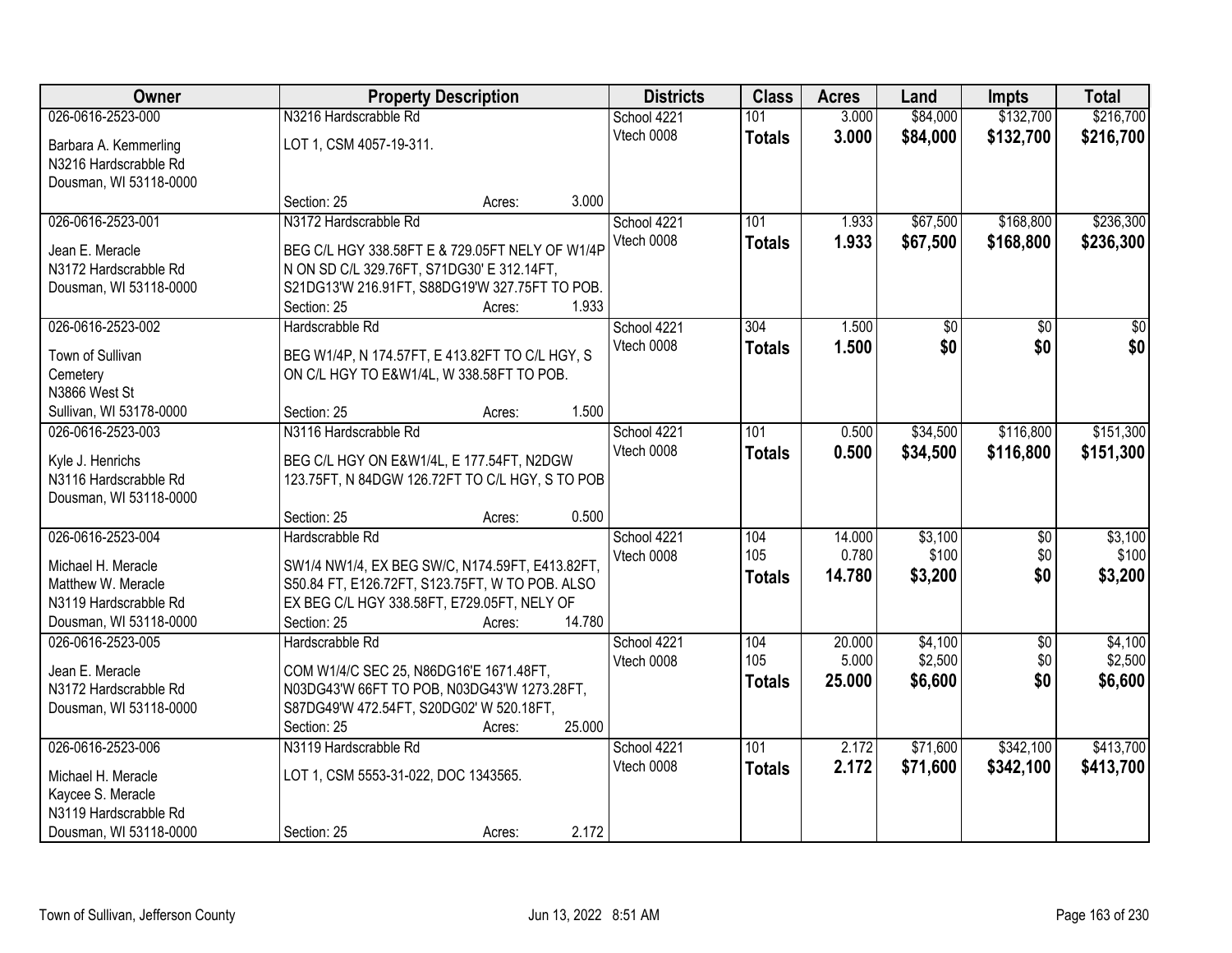| <b>Owner</b>                                    | <b>Property Description</b>                   |        |        | <b>Districts</b> | <b>Class</b>  | <b>Acres</b>   | Land              | Impts           | <b>Total</b>       |
|-------------------------------------------------|-----------------------------------------------|--------|--------|------------------|---------------|----------------|-------------------|-----------------|--------------------|
| 026-0616-2524-000                               | Hardscrabble Rd                               |        |        | School 4221      | 104           | 32.793         | \$7,200           | $\overline{50}$ | \$7,200            |
| Michael H. Meracle                              | SE1/4 NW1/4. SW1/4 NW1/4 LYG E OF             |        |        | Vtech 0008       | <b>Totals</b> | 32.793         | \$7,200           | \$0             | \$7,200            |
| Matthew W. Meracle                              | HARDSCRABBLE RD & S OF & EX FOLLOWING: COM    |        |        |                  |               |                |                   |                 |                    |
| N3119 Hardscrabble Rd                           | W1/4/C SEC 25, N86DG16'E 1671.48FT, N03DG43'W |        |        |                  |               |                |                   |                 |                    |
| Dousman, WI 53118-0000                          | Section: 25                                   | Acres: | 32.793 |                  |               |                |                   |                 |                    |
| 026-0616-2531-000                               | Hardscrabble Rd                               |        |        | School 4221      | 104           | 40.000         | \$8,600           | \$0             | \$8,600            |
| Diana A. Thomas                                 | NE1/4 SW1/4.                                  |        |        | Vtech 0008       | <b>Totals</b> | 40.000         | \$8,600           | \$0             | \$8,600            |
| William A. Thomas                               |                                               |        |        |                  |               |                |                   |                 |                    |
| N2956 Hardscrabble Rd                           |                                               |        |        |                  |               |                |                   |                 |                    |
| Dousman, WI 53118-0000                          | Section: 25                                   | Acres: | 40.000 |                  |               |                |                   |                 |                    |
| 026-0616-2532-000                               | N3066 Hardscrabble Rd                         |        |        | School 4221      | 101           | 1.667          | \$61,300          | \$58,800        | \$120,100          |
|                                                 |                                               |        |        | Vtech 0008       | <b>Totals</b> | 1.667          | \$61,300          | \$58,800        | \$120,100          |
| David P. Stiglich                               | LOT 1, CSM 2888-11-193                        |        |        |                  |               |                |                   |                 |                    |
| N3066 Hardscrabble Rd<br>Dousman, WI 53118-0000 |                                               |        |        |                  |               |                |                   |                 |                    |
|                                                 | Section: 25                                   | Acres: | 1.667  |                  |               |                |                   |                 |                    |
| 026-0616-2532-001                               | Hardscrabble Rd                               |        |        | School 4221      | 105           | 3.000          | \$1,500           | $\sqrt[6]{}$    | \$1,500            |
|                                                 |                                               |        |        | Vtech 0008       | <b>Totals</b> | 3.000          | \$1,500           | \$0             | \$1,500            |
| Susan E. Meracle et al                          | PT OF NW1/4 SW1/4 LYG W OF HARDSCRABBLE RD    |        |        |                  |               |                |                   |                 |                    |
| Melanie Meracle                                 |                                               |        |        |                  |               |                |                   |                 |                    |
| N3119 Hardscrabble Rd                           |                                               |        |        |                  |               |                |                   |                 |                    |
| Dousman, WI 53118-0000                          | Section: 25                                   | Acres: | 3.000  |                  |               |                |                   |                 |                    |
| 026-0616-2532-002                               | N3062 Hardscrabble Rd                         |        |        | School 4221      | 104           | 30.336         | \$6,300           | $\overline{50}$ | \$6,300            |
| Diana A. Thomas                                 | NW1/4 SW1/4 SE OF HARDSCRABBLE RD. EX CSM     |        |        | Vtech 0008       | 105<br>107    | 0.833<br>2.000 | \$100<br>\$50,000 | \$0<br>\$95,100 | \$100<br>\$145,100 |
| William A. Thomas                               | 2888-11-193. EX CSM 5178-28-009, DOC 1247073. |        |        |                  |               | 33.169         | \$56,400          | \$95,100        | \$151,500          |
| N2956 Hardscrabble Rd                           |                                               |        |        |                  | <b>Totals</b> |                |                   |                 |                    |
| Dousman, WI 53118-0000                          | Section: 25                                   | Acres: | 33.169 |                  |               |                |                   |                 |                    |
| 026-0616-2532-003                               | N3098 Hardscrabble Rd                         |        |        | School 4221      | 101           | 1.097          | \$48,200          | \$256,700       | \$304,900          |
| Lisa M. Corrao                                  | LOT 1, CSM 5178-28-009, DOC 1247073.          |        |        | Vtech 0008       | <b>Totals</b> | 1.097          | \$48,200          | \$256,700       | \$304,900          |
| N3098 Hardscrabble Rd                           |                                               |        |        |                  |               |                |                   |                 |                    |
| Dousman, WI 53118-0000                          |                                               |        |        |                  |               |                |                   |                 |                    |
|                                                 | Section: 25                                   | Acres: | 1.097  |                  |               |                |                   |                 |                    |
| 026-0616-2532-004                               | N3090 Hardscrabble Rd                         |        |        | School 4221      | 101           | 1.067          | \$47,500          | \$187,900       | \$235,400          |
| Brian L. Walters                                | LOT 2, CSM 5178-28-009, DOC 1247073.          |        |        | Vtech 0008       | <b>Totals</b> | 1.067          | \$47,500          | \$187,900       | \$235,400          |
| Natalie B. Walters                              |                                               |        |        |                  |               |                |                   |                 |                    |
| N3090 Hardscrabble Rd                           |                                               |        |        |                  |               |                |                   |                 |                    |
| Dousman, WI 53118-0000                          | Section: 25                                   | Acres: | 1.067  |                  |               |                |                   |                 |                    |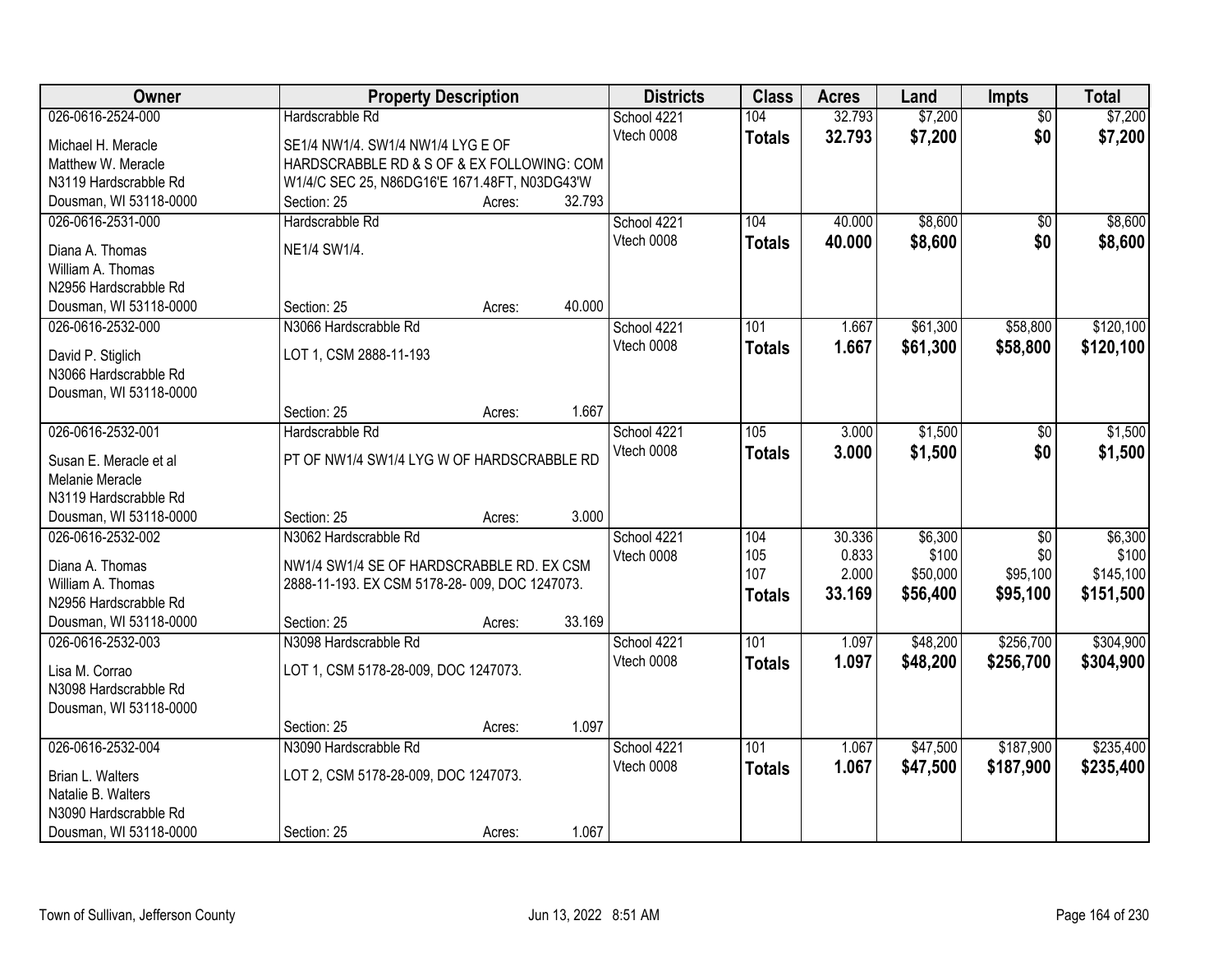| Owner                                    | <b>Property Description</b> |        | <b>Districts</b> | <b>Class</b> | <b>Acres</b>  | Land   | Impts    | <b>Total</b>    |           |
|------------------------------------------|-----------------------------|--------|------------------|--------------|---------------|--------|----------|-----------------|-----------|
| 026-0616-2533-000                        | Hardscrabble Rd             |        |                  | School 4221  | 104           | 18.500 | \$3,700  | $\overline{50}$ | \$3,700   |
| Diana A. Thomas                          | N1/2 SW1/4 SW1/4.           |        |                  | Vtech 0008   | 105           | 1.500  | \$800    | \$0             | \$800     |
| William A. Thomas                        |                             |        |                  |              | <b>Totals</b> | 20.000 | \$4,500  | \$0             | \$4,500   |
| N2956 Hardscrabble Rd                    |                             |        |                  |              |               |        |          |                 |           |
| Dousman, WI 53118-0000                   | Section: 25                 | Acres: | 20.000           |              |               |        |          |                 |           |
| 026-0616-2533-001                        | N2924 Hardscrabble Rd       |        |                  | School 4221  | 104           | 17.500 | \$3,600  | $\overline{50}$ | \$3,600   |
|                                          | S1/2 SW1/4 SW1/4.           |        |                  | Vtech 0008   | 105           | 0.500  | \$300    | \$0             | \$300     |
| Kenneth B. Thomas<br>Christine A. Thomas |                             |        |                  |              | 107           | 2.000  | \$50,000 | \$170,300       | \$220,300 |
| N2924 Hardscrabble Rd                    |                             |        |                  |              | <b>Totals</b> | 20.000 | \$53,900 | \$170,300       | \$224,200 |
| Dousman, WI 53118-0000                   | Section: 25                 | Acres: | 20.000           |              |               |        |          |                 |           |
| 026-0616-2534-000                        | N2956 Hardscrabble Rd       |        |                  | School 4221  | 104           | 19.000 | \$4,100  | $\overline{50}$ | \$4,100   |
|                                          |                             |        |                  | Vtech 0008   | 107           | 1.000  | \$25,000 | \$433,000       | \$458,000 |
| Diana A. Thomas                          | N1/2 SE1/4 SW1/4.           |        |                  |              |               | 20.000 | \$29,100 | \$433,000       | \$462,100 |
| William A. Thomas                        |                             |        |                  |              | <b>Totals</b> |        |          |                 |           |
| N2956 Hardscrabble Rd                    |                             |        |                  |              |               |        |          |                 |           |
| Dousman, WI 53118-0000                   | Section: 25                 | Acres: | 20.000           |              |               |        |          |                 |           |
| 026-0616-2534-001                        | Hardscrabble Rd             |        |                  | School 4221  | 104           | 20.000 | \$4,500  | \$0             | \$4,500   |
| Kenneth B. Thomas                        | S1/2 SE1/4 SW1/4.           |        |                  | Vtech 0008   | <b>Totals</b> | 20.000 | \$4,500  | \$0             | \$4,500   |
| Christine A. Thomas                      |                             |        |                  |              |               |        |          |                 |           |
| N2924 Hardscrabble Rd                    |                             |        |                  |              |               |        |          |                 |           |
| Dousman, WI 53118-0000                   | Section: 25                 | Acres: | 20.000           |              |               |        |          |                 |           |
| 026-0616-2541-000                        | N3031 County Rd Z           |        |                  | School 4221  | 104           | 36.000 | \$5,400  | $\overline{50}$ | \$5,400   |
|                                          |                             |        |                  | Vtech 0008   | 105           | 1.000  | \$500    | \$0             | \$500     |
| John Orchard Trust                       | NE1/4 SE1/4.                |        |                  |              | 107           | 3.000  | \$75,000 | \$183,500       | \$258,500 |
| Mary Ellen Orchard Trust                 |                             |        |                  |              | <b>Totals</b> | 40.000 | \$80,900 | \$183,500       | \$264,400 |
| N3031 County Rd Z                        |                             |        |                  |              |               |        |          |                 |           |
| Dousman, WI 53118-0000                   | Section: 25                 | Acres: | 40.000           |              |               |        |          |                 |           |
| 026-0616-2542-000                        | County Rd Z                 |        |                  | School 4221  | 104           | 40.000 | \$8,900  | $\overline{50}$ | \$8,900   |
| John Orchard Trust                       | NW1/4 SE1/4.                |        |                  | Vtech 0008   | <b>Totals</b> | 40.000 | \$8,900  | \$0             | \$8,900   |
| Mary Ellen Orchard Trust                 |                             |        |                  |              |               |        |          |                 |           |
| N3031 County Rd Z                        |                             |        |                  |              |               |        |          |                 |           |
| Dousman, WI 53118-0000                   | Section: 25                 | Acres: | 40.000           |              |               |        |          |                 |           |
| 026-0616-2543-000                        | County Rd Z                 |        |                  | School 4221  | 104           | 40.000 | \$6,600  | $\overline{50}$ | \$6,600   |
|                                          |                             |        |                  | Vtech 0008   | <b>Totals</b> | 40.000 | \$6,600  | \$0             | \$6,600   |
| Diane A. Thomas                          | SW1/4 SE1/4.                |        |                  |              |               |        |          |                 |           |
| William A. Thomas                        |                             |        |                  |              |               |        |          |                 |           |
| N2956 Hardscrabble Rd                    |                             |        |                  |              |               |        |          |                 |           |
| Dousman, WI 53118-0000                   | Section: 25                 | Acres: | 40.000           |              |               |        |          |                 |           |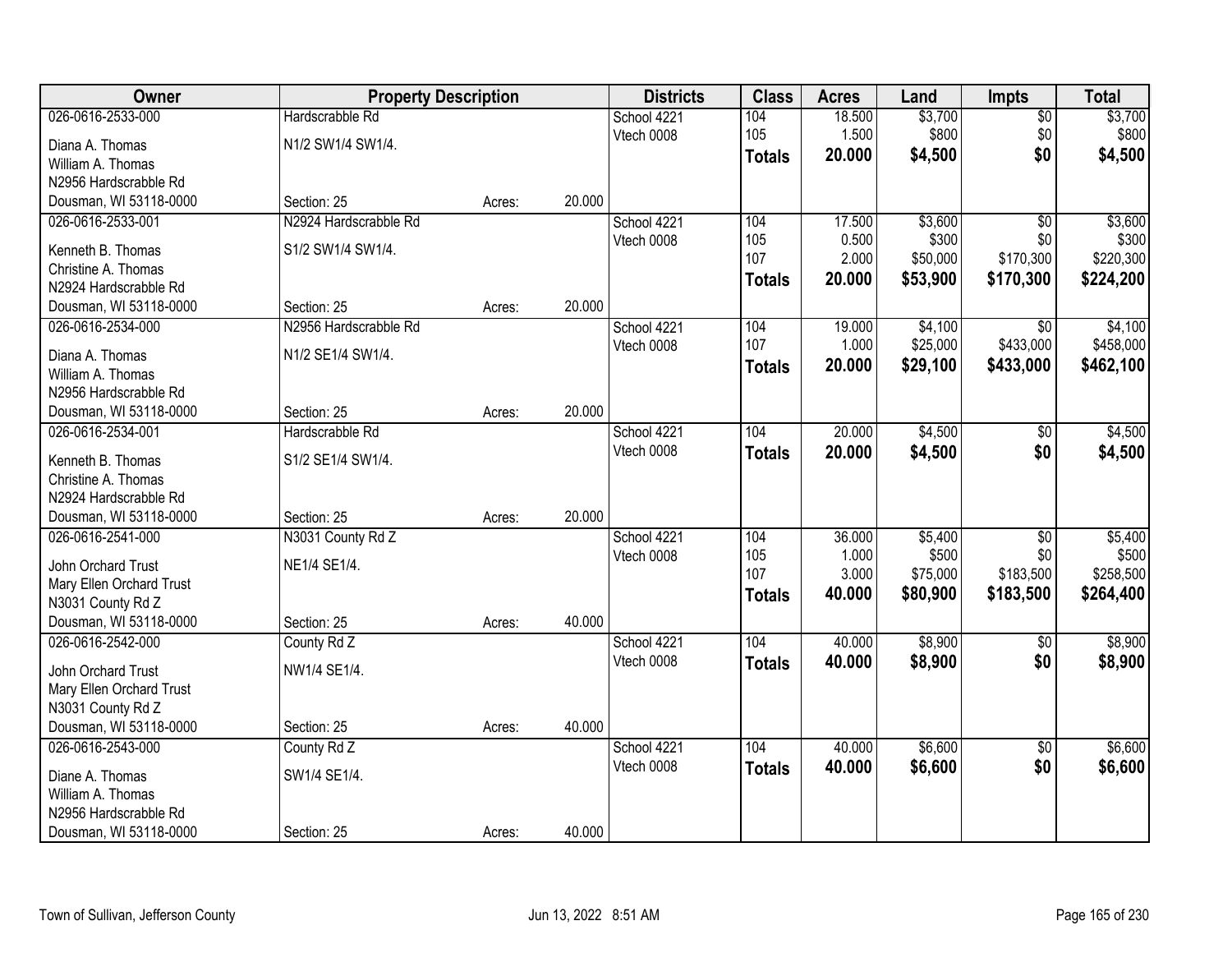| Owner                                       | <b>Property Description</b>                               | <b>Districts</b> | <b>Class</b>  | <b>Acres</b> | Land      | Impts           | <b>Total</b> |
|---------------------------------------------|-----------------------------------------------------------|------------------|---------------|--------------|-----------|-----------------|--------------|
| 026-0616-2544-000                           | County Rd Z                                               | School 4221      | 104           | 24.320       | \$5,400   | $\overline{50}$ | \$5,400      |
| Diane A. Thomas                             | SE1/4 SE1/4, EX BEG SE/S/C W 548FT, N 179FT, E            | Vtech 0008       | <b>Totals</b> | 24.320       | \$5,400   | \$0             | \$5,400      |
| William A. Thomas                           | 548FT, S TO POB. EX CSM 1064-3-595. EX CSM                |                  |               |              |           |                 |              |
| N2956 Hardscrabble Rd                       | 1180-4-58. EX BEG SE/C CSM 1180, S198.81FT, W             |                  |               |              |           |                 |              |
| Dousman, WI 53118-0000                      | 24.320<br>Section: 25<br>Acres:                           |                  |               |              |           |                 |              |
| 026-0616-2544-001                           | N2899 County Rd Z                                         | School 4221      | 101           | 2.252        | \$72,800  | \$171,600       | \$244,400    |
| Nancy A. Reese                              |                                                           | Vtech 0008       | <b>Totals</b> | 2.252        | \$72,800  | \$171,600       | \$244,400    |
| N2899 County Rd Z                           | BEG SE/S/C W 548FT, N 179FT, E 548FT, S 179FT TO<br>POB.  |                  |               |              |           |                 |              |
| Dousman, WI 53118-0000                      |                                                           |                  |               |              |           |                 |              |
|                                             | 2.252<br>Section: 25<br>Acres:                            |                  |               |              |           |                 |              |
| 026-0616-2544-002                           | N2985 County Rd Z                                         | School 4221      | 101           | 1.670        | \$61,400  | \$118,700       | \$180,100    |
|                                             |                                                           | Vtech 0008       | <b>Totals</b> | 1.670        | \$61,400  | \$118,700       | \$180,100    |
| John Orchard Trust                          | LOT 1, CSM 1064-3-595, DOC 746783.                        |                  |               |              |           |                 |              |
| Mary Ellen Orchard Trust                    |                                                           |                  |               |              |           |                 |              |
| N3031 County Rd Z                           | 1.670<br>Section: 25                                      |                  |               |              |           |                 |              |
| Dousman, WI 53118-0000<br>026-0616-2544-003 | Acres:<br>N2939 County Rd Z                               | School 4221      | 101           | 4.000        | \$99,000  | \$149,400       | \$248,400    |
|                                             |                                                           | Vtech 0008       | 104           | 8.000        | \$1,800   | \$0             | \$1,800      |
| David H. Carpenter                          | LOT 1, CSM 1180-4-58. ALSO BEG SE/C CSM 1180,             |                  |               | 12.000       | \$100,800 | \$149,400       | \$250,200    |
| Lynette A. Carpenter                        | S198.81FT W549.09FT, N201.65FT, E549FT TO POB.            |                  | <b>Totals</b> |              |           |                 |              |
| N2939 County Rd Z                           |                                                           |                  |               |              |           |                 |              |
| Dousman, WI 53118-0000                      | 12.000<br>Section: 25<br>Acres:                           |                  |               |              |           |                 |              |
| 026-0616-2611-000                           | Northey Rd                                                | School 4221      | 104           | 9.128        | \$2,100   | $\overline{50}$ | \$2,100      |
| Michael H. Meracle                          | NE1/4 NE1/4 NE1/4. EX PT IN FOLLOWING: BEG NW/            | Vtech 0008       | 105           | 0.500        | \$300     | \$0             | \$300        |
| Matthew W. Meracle                          | SEC 25, N86DG03'E 516.65FT TO POB, N86DG03'E              |                  | <b>Totals</b> | 9.628        | \$2,400   | \$0             | \$2,400      |
| N3119 Hardscrabble Rd                       | 978.26FT, S28DG42'W 145.02FT, S22DG08' W 988FT,           |                  |               |              |           |                 |              |
| Dousman, WI 53118-0000                      | 9.628<br>Section: 26<br>Acres:                            |                  |               |              |           |                 |              |
| 026-0616-2611-001                           | Northey Rd                                                | School 4221      | 104           | 9.405        | \$2,200   | $\overline{50}$ | \$2,200      |
| Dempsey Farm Partnership                    | NW1/4 NE1/4 NE1/4.                                        | Vtech 0008       | 105           | 0.563        | \$300     | \$0             | \$300        |
| S75 W39781 County Rd Zz                     |                                                           |                  | <b>Totals</b> | 9.968        | \$2,500   | \$0             | \$2,500      |
| Eagle, WI 53119-0000                        |                                                           |                  |               |              |           |                 |              |
|                                             | 9.968<br>Section: 26<br>Acres:                            |                  |               |              |           |                 |              |
| 026-0616-2611-002                           | Northey Rd                                                | School 4221      | 104           | 13.000       | \$2,700   | $\overline{50}$ | \$2,700      |
|                                             |                                                           | Vtech 0008       | <b>15M</b>    | 3.094        | \$3,700   | \$0             | \$3,700      |
| Michael H. Meracle                          | S1/2 NE1/4 NE1/4. EX PT IN FOLLOWING: BEG NW/C            |                  | <b>Totals</b> | 16.094       | \$6,400   | \$0             | \$6,400      |
| Matthew W. Meracle                          | SEC 25, N86DG03'E 516.65FT TO POB, N86DG03'E              |                  |               |              |           |                 |              |
| N3119 Hardscrabble Rd                       | 978.26FT, S28DG42'W 145.02FT, S22DG08' W 988FT,<br>16.094 |                  |               |              |           |                 |              |
| Dousman, WI 53118-0000                      | Section: 26<br>Acres:                                     |                  |               |              |           |                 |              |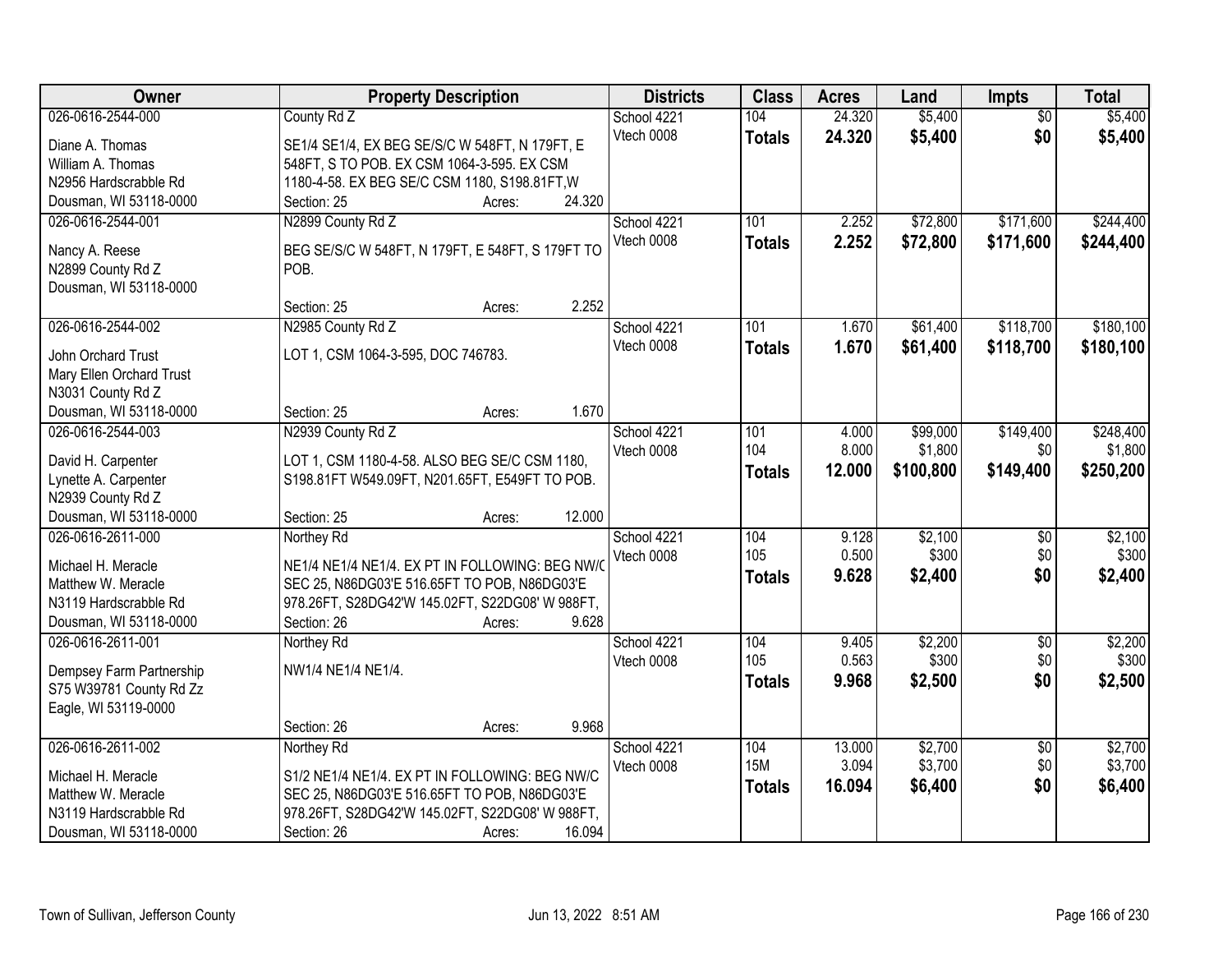| Owner                                     |                                                                                          | <b>Property Description</b> |             |               | <b>Acres</b> | Land     | <b>Impts</b>    | <b>Total</b> |
|-------------------------------------------|------------------------------------------------------------------------------------------|-----------------------------|-------------|---------------|--------------|----------|-----------------|--------------|
| 026-0616-2612-000                         | Northey Rd                                                                               |                             | School 4221 | 104           | 19.405       | \$4,500  | $\overline{50}$ | \$4,500      |
| Dempsey Farm Partnership                  | E1/2 NW1/4 NE1/4.                                                                        |                             | Vtech 0008  | 105           | 0.563        | \$300    | \$0             | \$300        |
| S75 W39781 County Rd Zz                   |                                                                                          |                             |             | <b>Totals</b> | 19.968       | \$4,800  | \$0             | \$4,800      |
| Eagle, WI 53119-0000                      |                                                                                          |                             |             |               |              |          |                 |              |
|                                           | Section: 26                                                                              | Acres:                      | 19.968      |               |              |          |                 |              |
| 026-0616-2612-001                         | Northey Rd                                                                               |                             | School 4221 | 104           | 19.405       | \$4,800  | $\overline{50}$ | \$4,800      |
| Dempsey Farm Partnership                  | W1/2 NW1/4 NE1/4.                                                                        |                             | Vtech 0008  | 105           | 0.562        | \$300    | \$0             | \$300        |
| S75 W39781 County Rd Zz                   |                                                                                          |                             |             | <b>Totals</b> | 19.967       | \$5,100  | \$0             | \$5,100      |
| Eagle, WI 53119-0000                      |                                                                                          |                             |             |               |              |          |                 |              |
|                                           | Section: 26                                                                              | Acres:                      | 19.967      |               |              |          |                 |              |
| 026-0616-2613-000                         | Northey Rd                                                                               |                             | School 4221 | 104           | 27.453       | \$6,800  | \$0             | \$6,800      |
| Dempsey Farm Partnership                  | SW1/4 NE1/4. EX COM NW/C W1/2 SE1/4 NE1/4,                                               |                             | Vtech 0008  | 105           | 5.936        | \$3,000  | \$0             | \$3,000      |
| S75 W39781 County Rd Zz                   | S0DG52'W 740.98FT TO POB, N88DG35'W 252.38FT,                                            |                             |             | <b>Totals</b> | 33.389       | \$9,800  | \$0             | \$9,800      |
| Eagle, WI 53119-0000                      | S28DG21'W 692.22FT N87DG47'E 625.3FT TO SW/C                                             |                             |             |               |              |          |                 |              |
|                                           | Section: 26                                                                              | Acres:                      | 33.389      |               |              |          |                 |              |
| 026-0616-2614-000                         | Northey Rd                                                                               |                             | School 4221 | 105           | 20.000       | \$10,000 | \$0             | \$10,000     |
| Susan E. Meracle et al                    |                                                                                          |                             | Vtech 0008  | 106           | 6.452        | \$15,500 | \$0             | \$15,500     |
| Melanie Meracle                           | COM E1/4/C, S87DG47'W 658.10 FT TO POB,<br>S87DG47'W 1286.65 FT, N28DG21'E 692.22FT, S88 |                             |             | <b>Totals</b> | 26.452       | \$25,500 | \$0             | \$25,500     |
| N3119 Hardscrabble Rd                     | DG35'E 252.38FT, N00DG52'E 740.98FT, N87DG38'E                                           |                             |             |               |              |          |                 |              |
| Dousman, WI 53118-0000                    | Section: 26                                                                              | Acres:                      | 26.452      |               |              |          |                 |              |
| 026-0616-2614-001                         | N3075 Hardscrabble Rd                                                                    |                             | School 4221 | 101           | 2.500        | \$76,500 | \$380,200       | \$456,700    |
|                                           |                                                                                          |                             | Vtech 0008  | 105           | 12.600       | \$6,300  | \$0             | \$6,300      |
| Susan E. Meracle et al<br>Melanie Meracle | E1/2 SE1/4 NE1/4. ALSO N66FT OF E66FT NE1/4<br>SE1/4.                                    |                             |             | 106           | 5.000        | \$12,000 | \$0             | \$12,000     |
| N3119 Hardscrabble Rd                     |                                                                                          |                             |             | <b>Totals</b> | 20.100       | \$94,800 | \$380,200       | \$475,000    |
| Dousman, WI 53118-0000                    | Section: 26                                                                              | Acres:                      | 20.100      |               |              |          |                 |              |
| 026-0616-2621-000                         | Northey Rd                                                                               |                             | School 4221 | 104           | 18.905       | \$5,000  | \$0             | \$5,000      |
|                                           |                                                                                          |                             | Vtech 0008  | 105           | 0.715        | \$400    | \$0             | \$400        |
| Dempsey Farm Partnership                  | NE1/4 NW1/4 LYG S OF HGY. EX COM NW/S/C,                                                 |                             |             | <b>Totals</b> | 19.620       | \$5,400  | \$0             | \$5,400      |
| S75 W39781 County Rd Zz                   | S1DG56'E 1309.93FT N87DG38'E1327.85FT TO POB,                                            |                             |             |               |              |          |                 |              |
| Eagle, WI 53119-0000                      | N87DG38'E 540FT, N02DG11'W 902.27FT, S62DG56'W<br>Section: 26                            | Acres:                      | 19.620      |               |              |          |                 |              |
| 026-0616-2621-001                         | Northey Rd                                                                               |                             | School 4221 | 104           | 5.550        | \$1,400  | $\overline{50}$ | \$1,400      |
|                                           |                                                                                          |                             | Vtech 0008  | 105           | 0.750        | \$400    | \$0             | \$400        |
| Michael H. Meracle                        | PT OF NE1/4 NW1/4 NW OF HGY, E OF DITCH.                                                 |                             |             | <b>Totals</b> | 6.300        | \$1,800  | \$0             | \$1,800      |
| Matthew W. Meracle                        |                                                                                          |                             |             |               |              |          |                 |              |
| N3119 Hardscrabble Rd                     |                                                                                          |                             |             |               |              |          |                 |              |
| Dousman, WI 53118-0000                    | Section: 26                                                                              | Acres:                      | 6.300       |               |              |          |                 |              |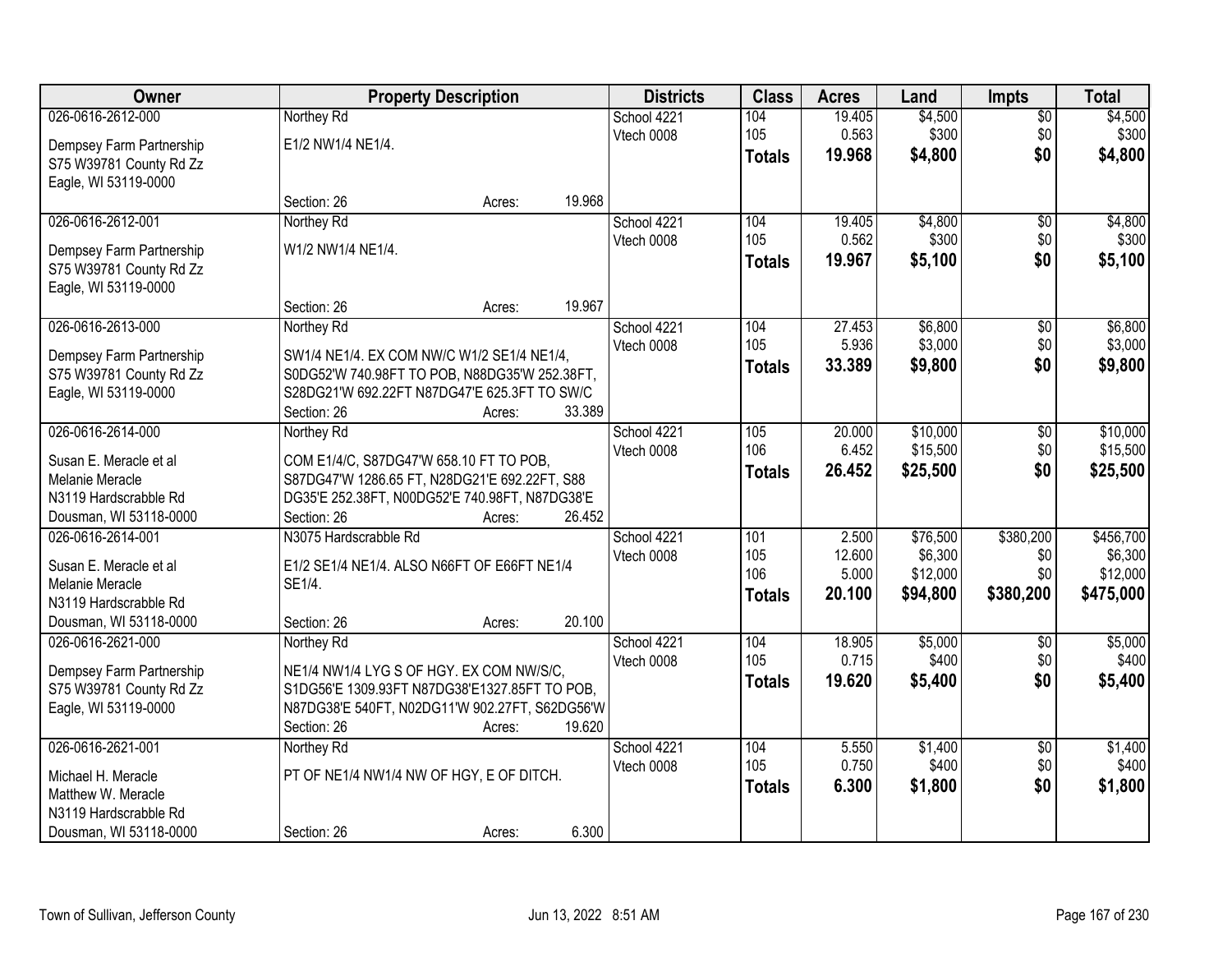| Owner                            |                                                 | <b>Property Description</b> |        |             | <b>Class</b>      | <b>Acres</b>   | Land             | <b>Impts</b>    | <b>Total</b>     |
|----------------------------------|-------------------------------------------------|-----------------------------|--------|-------------|-------------------|----------------|------------------|-----------------|------------------|
| 026-0616-2621-002                | Northey Rd                                      |                             |        | School 4221 | 104               | 3.450          | \$200            | $\overline{$0}$ | \$200            |
| Steven L. Jones                  | BEG NW/C NE1/4 NW1/4, E 350.62FT, SWLY 455.40FT |                             |        | Vtech 0008  | 105               | 0.250          | \$200            | \$0             | \$200            |
| Dawn M. Jones                    | TO HGY, WLY TO W/L, N TO POB.                   |                             |        |             | <b>Totals</b>     | 3.700          | \$400            | \$0             | \$400            |
| N3457 Lundt Rd                   |                                                 |                             |        |             |                   |                |                  |                 |                  |
| Sullivan, WI 53178               | Section: 26                                     | Acres:                      | 3.700  |             |                   |                |                  |                 |                  |
| 026-0616-2621-003                | Northey Rd                                      |                             |        | School 4221 | 104               | 9.550          | \$2,100          | \$0             | \$2,100          |
|                                  |                                                 |                             |        | Vtech 0008  | 105               | 0.619          | \$300            | \$0             | \$300            |
| Steven L. Jones                  | COM NW/S/C, S1DG56'E 1309.93FT                  |                             |        |             | <b>Totals</b>     | 10.169         | \$2,400          | \$0             | \$2,400          |
| Dawn M. Jones                    | N87DG38'E1327.85FT TO POB, N87DG38'E 540FT,     |                             |        |             |                   |                |                  |                 |                  |
| N3457 Lundt Rd                   | N02DG11'W 902.27FT, S62DG56'W 83.76FT,          |                             | 10.169 |             |                   |                |                  |                 |                  |
| Sullivan, WI 53178               | Section: 26                                     | Acres:                      |        |             |                   |                |                  |                 |                  |
| 026-0616-2622-000                | Northey Rd                                      |                             |        | School 4221 | 104               | 36.000         | \$6,900          | \$0             | \$6,900          |
| Steven L. Jones                  | NW1/4 NW1/4.                                    |                             |        | Vtech 0008  | 105<br><b>15M</b> | 0.999<br>3.000 | \$500<br>\$3,600 | \$0<br>\$0      | \$500<br>\$3,600 |
| Dawn M. Jones                    |                                                 |                             |        |             |                   |                |                  |                 |                  |
| N3457 Lundt Rd                   |                                                 |                             |        |             | <b>Totals</b>     | 39.999         | \$11,000         | \$0             | \$11,000         |
| Sullivan, WI 53178               | Section: 26                                     | Acres:                      | 39.999 |             |                   |                |                  |                 |                  |
| 026-0616-2623-000                | Northey Rd                                      |                             |        | School 4221 | 104               | 40.000         | \$10,000         | \$0             | \$10,000         |
| David N Meech Trust              | SW1/4 NW1/4.                                    |                             |        | Vtech 0008  | <b>Totals</b>     | 40.000         | \$10,000         | \$0             | \$10,000         |
| Russell A & Janice L Meech Trust |                                                 |                             |        |             |                   |                |                  |                 |                  |
| W375 S2349 Gramling Cir          |                                                 |                             |        |             |                   |                |                  |                 |                  |
| Dousman, WI 53118-0000           | Section: 26                                     | Acres:                      | 40.000 |             |                   |                |                  |                 |                  |
| 026-0616-2624-000                | Northey Rd                                      |                             |        | School 4221 | 104               | 39.970         | \$10,500         | $\overline{50}$ | \$10,500         |
|                                  |                                                 |                             |        | Vtech 0008  | <b>Totals</b>     | 39.970         | \$10,500         | \$0             | \$10,500         |
| Dempsey Farm Partnership         | SE1/4 NW1/4.                                    |                             |        |             |                   |                |                  |                 |                  |
| S75 W39781 County Rd Zz          |                                                 |                             |        |             |                   |                |                  |                 |                  |
| Eagle, WI 53119-0000             |                                                 |                             |        |             |                   |                |                  |                 |                  |
|                                  | Section: 26                                     | Acres:                      | 39.970 |             |                   |                |                  |                 |                  |
| 026-0616-2631-000                | Rome Oak Hill Rd                                |                             |        | School 4221 | 104               | 27.000         | \$6,000          | $\sqrt{6}$      | \$6,000          |
| Robert P & Dorothy A Novak Trust | NE1/4 SW1/4.                                    |                             |        | Vtech 0008  | 105               | 13.000         | \$6,500          | \$0             | \$6,500          |
| Daniel F & Gwynn D Novak Trust   |                                                 |                             |        |             | <b>Totals</b>     | 40.000         | \$12,500         | \$0             | \$12,500         |
| W660 Rome Oak Hill Rd            |                                                 |                             |        |             |                   |                |                  |                 |                  |
| Palmyra, WI 53156-0000           | Section: 26                                     | Acres:                      | 40.000 |             |                   |                |                  |                 |                  |
| 026-0616-2632-000                | Rome Oak Hill Rd                                |                             |        | School 4221 | 104               | 38.000         | \$9,500          | $\overline{60}$ | \$9,500          |
|                                  |                                                 |                             |        | Vtech 0008  | 105               | 2.000          | \$1,000          | \$0             | \$1,000          |
| David N Meech Trust              | NW1/4 SW1/4.                                    |                             |        |             | <b>Totals</b>     | 40.000         | \$10,500         | \$0             | \$10,500         |
| Russell A & Janice L Meech Trust |                                                 |                             |        |             |                   |                |                  |                 |                  |
| W375 S2349 Gramling Cir          |                                                 |                             |        |             |                   |                |                  |                 |                  |
| Dousman, WI 53118-0000           | Section: 26                                     | Acres:                      | 40.000 |             |                   |                |                  |                 |                  |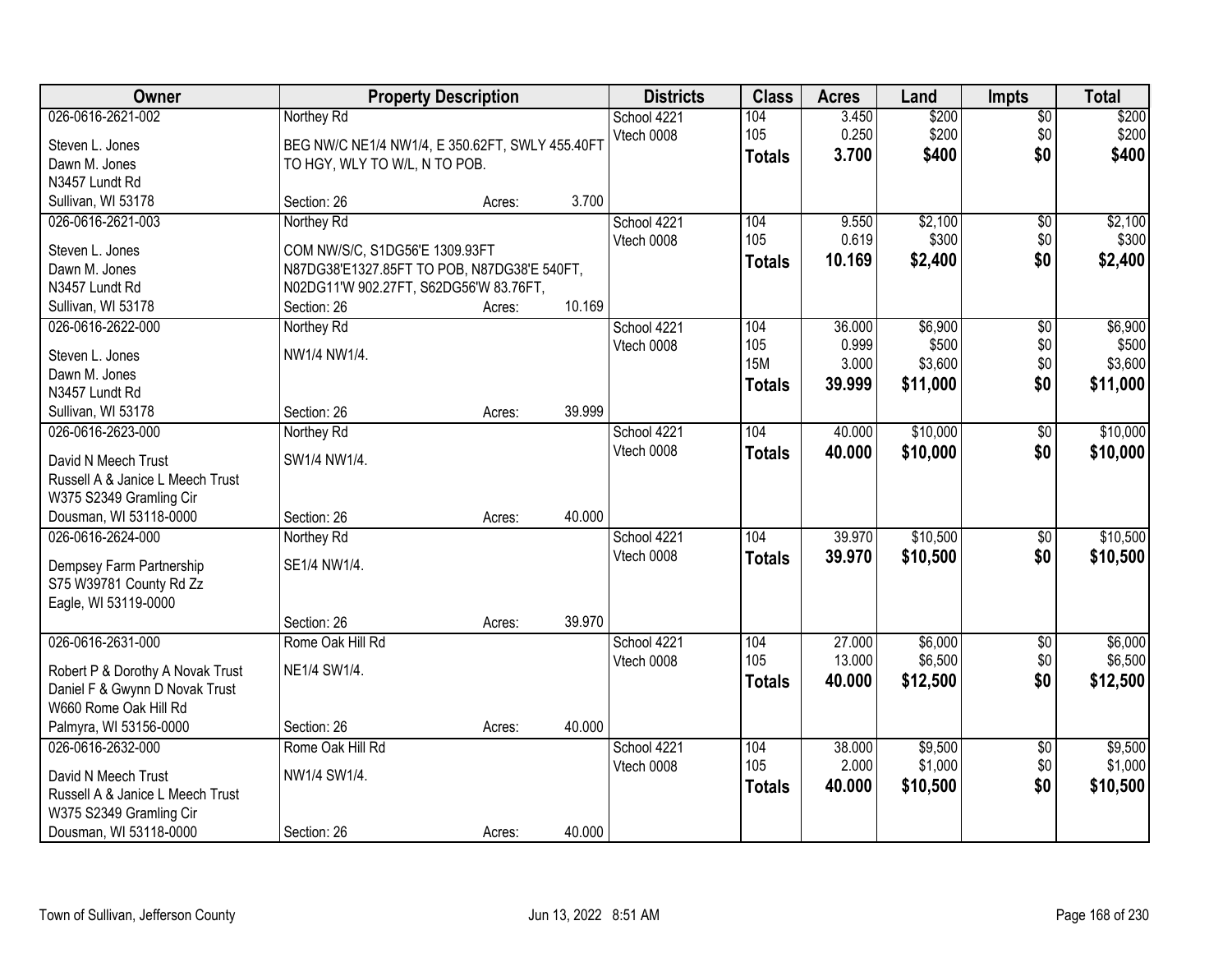| <b>Owner</b>                     | <b>Property Description</b>                     |        |        | <b>Districts</b> | <b>Class</b>  | <b>Acres</b>   | Land               | <b>Impts</b>    | <b>Total</b>       |
|----------------------------------|-------------------------------------------------|--------|--------|------------------|---------------|----------------|--------------------|-----------------|--------------------|
| 026-0616-2633-000                | W826 Rome Oak Hill Rd                           |        |        | School 4221      | 101           | 1.366          | \$54,400           | \$420,400       | \$474,800          |
| Rebecca J. Henderson             | LOT 1, CSM 4386-22-074, DOC 1112364.            |        |        | Vtech 0008       | <b>Totals</b> | 1.366          | \$54,400           | \$420,400       | \$474,800          |
| Matthew N. Haerter               |                                                 |        |        |                  |               |                |                    |                 |                    |
| W826 Rome Oak Hill Rd            |                                                 |        |        |                  |               |                |                    |                 |                    |
| Palmyra, WI 53156-0000           | Section: 26                                     | Acres: | 1.366  |                  |               |                |                    |                 |                    |
| 026-0616-2633-001                | Rome Oak Hill Rd                                |        |        | School 4221      | 101           | 0.500          | \$11,500           | \$42,800        | \$54,300           |
|                                  |                                                 |        |        | Vtech 0008       | 104           | 31.029         | \$5,800            | \$0             | \$5,800            |
| Rebecca J. Henderson             | SW1/4 SW1/4. EX CSM 4386-22-074, DOC 1112364.   |        |        |                  | 105           | 7.634          | \$3,800            | \$0             | \$3,800            |
| Matthew N. Haerter               |                                                 |        |        |                  | <b>Totals</b> | 39.163         | \$21,100           | \$42,800        | \$63,900           |
| W826 Rome Oak Hill Rd            |                                                 |        |        |                  |               |                |                    |                 |                    |
| Palmyra, WI 53156-0000           | Section: 26                                     | Acres: | 39.163 |                  |               |                |                    |                 |                    |
| 026-0616-2634-000                | Rome Oak Hill Rd                                |        |        | School 4221      | 104<br>105    | 20.500         | \$4,800<br>\$3,300 | \$0             | \$4,800            |
| Robert P & Dorothy A Novak Trust | SE1/4 SW1/4, EX 660FT E&W BY 528FT N&S IN SW/C. |        |        | Vtech 0008       | <b>15M</b>    | 6.500<br>5.000 | \$6,000            | \$0<br>\$0      | \$3,300<br>\$6,000 |
| Daniel F & Gwynn D Novak Trust   |                                                 |        |        |                  |               | 32.000         |                    | \$0             |                    |
| W660 Rome Oak Hill Rd            |                                                 |        |        |                  | <b>Totals</b> |                | \$14,100           |                 | \$14,100           |
| Palmyra, WI 53156-0000           | Section: 26                                     | Acres: | 32.000 |                  |               |                |                    |                 |                    |
| 026-0616-2634-001                | W798 Rome Oak Hill Rd                           |        |        | School 4221      | 101           | 2.500          | \$76,500           | \$270,600       | \$347,100          |
| Christi C. Freiburger            | S8A SW1/4 SE1/4 SW1/4.                          |        |        | Vtech 0008       | 105           | 5.500          | \$2,800            | \$0             | \$2,800            |
| James G. Freiburger              |                                                 |        |        |                  | <b>Totals</b> | 8.000          | \$79,300           | \$270,600       | \$349,900          |
| W798 Rome Oak Hill Rd            |                                                 |        |        |                  |               |                |                    |                 |                    |
| Palmyra, WI 53156-0000           | Section: 26                                     | Acres: | 8.000  |                  |               |                |                    |                 |                    |
| 026-0616-2641-000                | N3031 Hardscrabble Rd                           |        |        | School 4221      | 104           | 29.594         | \$5,600            | $\overline{50}$ | \$5,600            |
|                                  |                                                 |        |        | Vtech 0008       | 105           | 7.400          | \$3,600            | \$0             | \$3,600            |
| Donald J. Schmidt                | NE1/4 SE1/4. EX N66FT OF E66FT. EX CSM          |        |        |                  | 107           | 2.000          | \$50,000           | \$98,000        | \$148,000          |
| Kay A. Schmidt                   | 5193-28-050, DOC 1249388.                       |        |        |                  | <b>Totals</b> | 38.994         | \$59,200           | \$98,000        | \$157,200          |
| N2913 Hardscrabble Rd            |                                                 |        | 38.994 |                  |               |                |                    |                 |                    |
| Dousman, WI 53118-0000           | Section: 26                                     | Acres: |        |                  |               |                |                    |                 |                    |
| 026-0616-2642-000                | Hardscrabble Rd                                 |        |        | School 4221      | 104<br>105    | 33.000         | \$7,600            | $\sqrt{$0}$     | \$7,600            |
| Robert P & Dorothy A Novak Trust | NW1/4 SE1/4.                                    |        |        | Vtech 0008       |               | 7.000          | \$3,500            | \$0             | \$3,500            |
| Daniel F & Gwynn D Novak Trust   |                                                 |        |        |                  | <b>Totals</b> | 40.000         | \$11,100           | \$0             | \$11,100           |
| W660 Rome Oak Hill Rd            |                                                 |        |        |                  |               |                |                    |                 |                    |
| Palmyra, WI 53156-0000           | Section: 26                                     | Acres: | 40.000 |                  |               |                |                    |                 |                    |
| 026-0616-2643-000                | W634 Rome Oak Hill Rd                           |        |        | School 4221      | 104           | 34.898         | \$6,500            | $\overline{50}$ | \$6,500            |
| Robert P & Dorothy A Novak Trust | SW1/4 SE1/4 EX 200 FT N&S BY 120FT E&W IN SE/C. |        |        | Vtech 0008       | 105           | 1.000          | \$500              | \$0             | \$500              |
| Daniel F & Gwynn D Novak Trust   | EX CSM 174-1-223, DOC 715497.                   |        |        |                  | 107           | 3.000          | \$75,000           | \$116,900       | \$191,900          |
| W660 Rome Oak Hill Rd            |                                                 |        |        |                  | <b>Totals</b> | 38.898         | \$82,000           | \$116,900       | \$198,900          |
| Palmyra, WI 53156-0000           | Section: 26                                     | Acres: | 38.898 |                  |               |                |                    |                 |                    |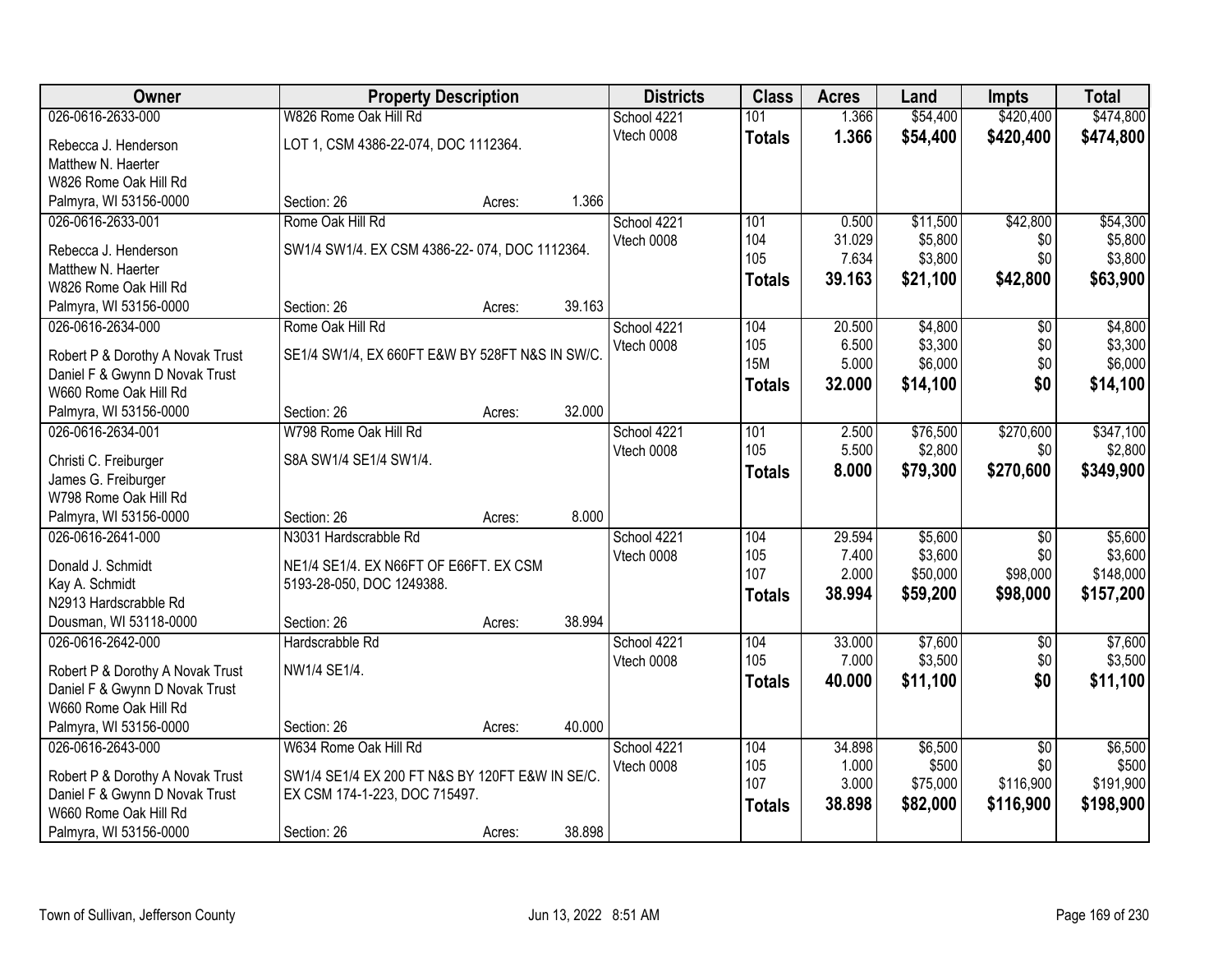| Owner                                       | <b>Property Description</b>                       |        |        | <b>Districts</b>          | <b>Class</b>  | <b>Acres</b> | Land     | <b>Impts</b>    | <b>Total</b>     |
|---------------------------------------------|---------------------------------------------------|--------|--------|---------------------------|---------------|--------------|----------|-----------------|------------------|
| 026-0616-2643-001                           | W604 Rome Oak Hill Rd                             |        |        | School 4221               | 101           | 0.500        | \$34,500 | \$138,300       | \$172,800        |
| Robert P Novak Trust                        | BEG AT SE/C SW1/4 SE1/4, W 120FT, N 200FT, E      |        |        | Vtech 0008                | <b>Totals</b> | 0.500        | \$34,500 | \$138,300       | \$172,800        |
| Dorothy A Novak Trust                       | 120FT, S 200FT, TO POB.                           |        |        |                           |               |              |          |                 |                  |
| W604 Rome Oak Hill Rd                       |                                                   |        |        |                           |               |              |          |                 |                  |
| Palmyra, WI 53156-0000                      | Section: 26                                       | Acres: | 0.500  |                           |               |              |          |                 |                  |
| 026-0616-2643-002                           | W660 Rome Oak Hill Rd                             |        |        | School 4221               | 101           | 0.602        | \$36,800 | \$155,300       | \$192,100        |
|                                             |                                                   |        |        | Vtech 0008                | <b>Totals</b> | 0.602        | \$36,800 | \$155,300       | \$192,100        |
| Daniel F Novak Trust                        | CSM 174-1-223, DOC 703993.                        |        |        |                           |               |              |          |                 |                  |
| Gwynn D Novak Trust                         |                                                   |        |        |                           |               |              |          |                 |                  |
| W660 Rome Oak Hill Rd                       | Section: 26                                       |        | 0.602  |                           |               |              |          |                 |                  |
| Palmyra, WI 53156-0000<br>026-0616-2644-000 |                                                   | Acres: |        |                           | 104           | 31.000       | \$5,600  |                 |                  |
|                                             | N2913 Hardscrabble Rd                             |        |        | School 4221<br>Vtech 0008 | 105           | 2.000        | \$200    | \$0<br>\$0      | \$5,600<br>\$200 |
| Donald J. Schmidt                           | LOT 1, CSM 5193-28-050, DOC 1249388.              |        |        |                           | 107           | 2.000        | \$50,000 | \$254,500       | \$304,500        |
| Kay A. Schmidt                              |                                                   |        |        |                           |               | 35,000       | \$55,800 | \$254,500       | \$310,300        |
| N2913 Hardscrabble Rd                       |                                                   |        |        |                           | <b>Totals</b> |              |          |                 |                  |
| Dousman, WI 53118-0000                      | Section: 26                                       | Acres: | 35.000 |                           |               |              |          |                 |                  |
| 026-0616-2644-001                           | W532 Rome Oak Hill Rd                             |        |        | School 4221               | 101           | 1.942        | \$67,700 | \$149,000       | \$216,700        |
| Annette R. Bennett-Otto                     | LOT 1, CSM 2423-8-296, DOC 867302.                |        |        | Vtech 0008                | <b>Totals</b> | 1.942        | \$67,700 | \$149,000       | \$216,700        |
| W532 Rome Oak Hill Rd                       |                                                   |        |        |                           |               |              |          |                 |                  |
| Palmyra, WI 53156-0000                      |                                                   |        |        |                           |               |              |          |                 |                  |
|                                             | Section: 26                                       | Acres: | 1.942  |                           |               |              |          |                 |                  |
| 026-0616-2644-002                           | W592 Rome Oak Hill Rd                             |        |        | School 4221               | 101           | 1.000        | \$46,000 | \$228,500       | \$274,500        |
|                                             |                                                   |        |        | Vtech 0008                | 104           | 3.000        | \$500    | \$0             | \$500            |
| David J. Johnson                            | LOT 1, CSM 5025-26-266, DOC 1213093.              |        |        |                           | <b>Totals</b> | 4.000        | \$46,500 | \$228,500       | \$275,000        |
| W592 Rome Oak Hill Rd                       |                                                   |        |        |                           |               |              |          |                 |                  |
| Palmyra, WI 53156-0000                      |                                                   |        | 4.000  |                           |               |              |          |                 |                  |
|                                             | Section: 26                                       | Acres: |        |                           |               |              |          |                 |                  |
| 026-0616-2711-000                           | County Rd E                                       |        |        | School 4221               | 104           | 11.800       | \$2,100  | $\overline{60}$ | \$2,100          |
| Thomas P. Novak                             | BEG NE/S/C, S01DG56'E 517.39FT, S87DG51'W         |        |        | Vtech 0008                | <b>Totals</b> | 11.800       | \$2,100  | \$0             | \$2,100          |
| Tracey J. Novak                             | 1054.7FT TO E/L CTH E, NELY ALG SD E/L TO N/S/L,  |        |        |                           |               |              |          |                 |                  |
| W939 Northey Rd                             | E TO POB. EX. PT. IN CTH E V970 P354 & V978 P900. |        |        |                           |               |              |          |                 |                  |
| Sullivan, WI 53178-0000                     | Section: 27                                       | Acres: | 11.800 |                           |               |              |          |                 |                  |
| 026-0616-2711-001                           | County Rd E                                       |        |        | School 4221               | 104           | 20.782       | \$5,400  | $\overline{50}$ | \$5,400          |
| Steven L. Jones                             | COM NE/S/C, S01DG56'E 517.39FT TO POB,            |        |        | Vtech 0008                | <b>Totals</b> | 20.782       | \$5,400  | \$0             | \$5,400          |
| Dawn M. Jones                               | S01DG56'E 792.54FT, S87DG41'W 1201.23FT,          |        |        |                           |               |              |          |                 |                  |
| N3457 Lundt Rd                              | N01DG56'E 205.57FT, N10DG42'E 606.09FT            |        |        |                           |               |              |          |                 |                  |
| Sullivan, WI 53178                          | Section: 27                                       | Acres: | 20.782 |                           |               |              |          |                 |                  |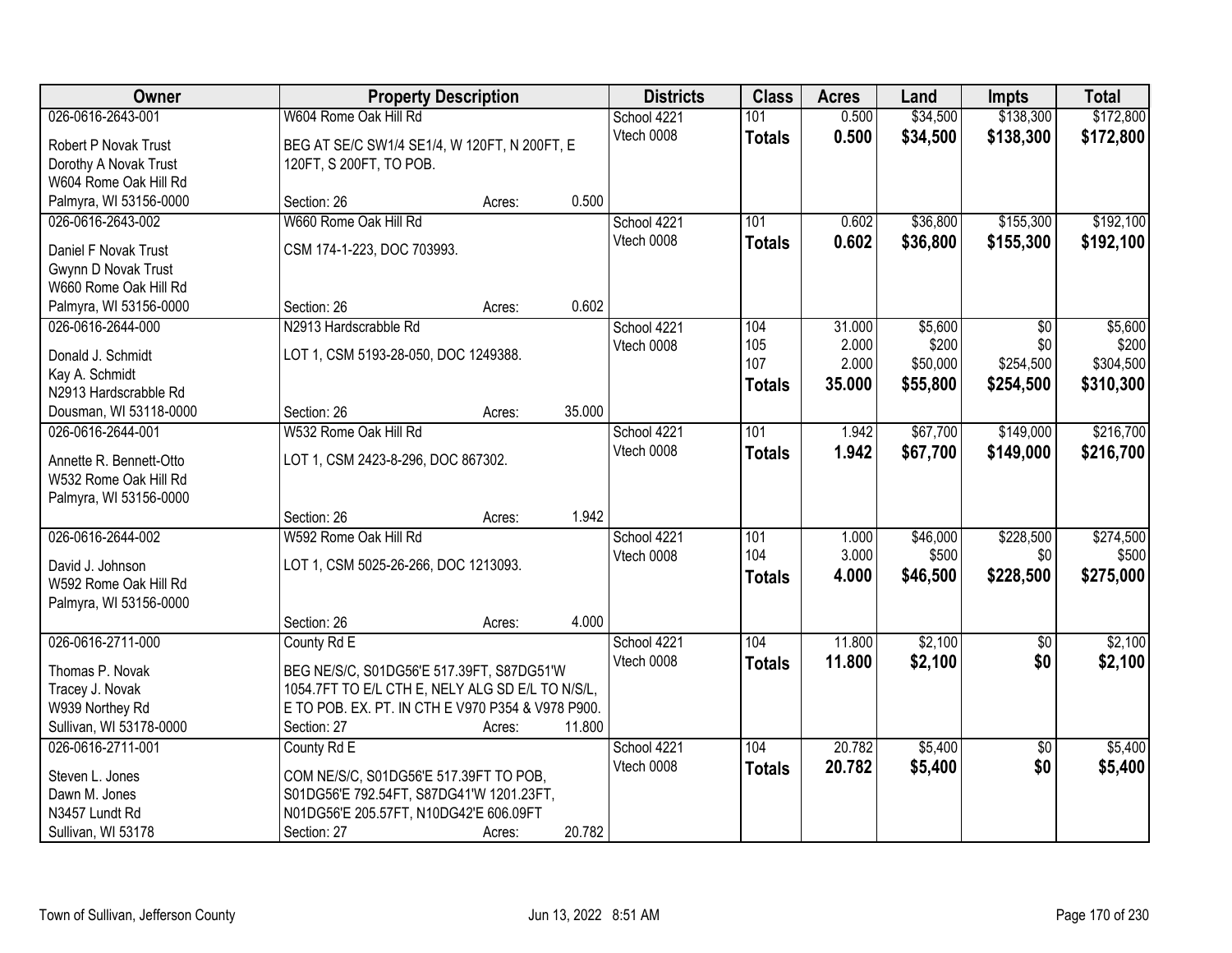| Owner                                                       | <b>Property Description</b>                      |        |        | <b>Districts</b> | <b>Class</b>  | <b>Acres</b>   | Land     | Impts           | <b>Total</b> |
|-------------------------------------------------------------|--------------------------------------------------|--------|--------|------------------|---------------|----------------|----------|-----------------|--------------|
| 026-0616-2712-000                                           | County Rd E                                      |        |        | School 4221      | 104           | 37.821         | \$8,000  | $\overline{50}$ | \$8,000      |
| Dawn M. Jones                                               | NW1/4 NE1/4. EX .37A IN CTH E IN 981-905. EX CSM |        |        | Vtech 0008       | <b>Totals</b> | 37.821         | \$8,000  | \$0             | \$8,000      |
| Steven Lloyd Jones                                          | 4945-26-052, DOC 1201590.                        |        |        |                  |               |                |          |                 |              |
| N3457 Lundt Rd                                              |                                                  |        |        |                  |               |                |          |                 |              |
| Sullivan, WI 53178-0000                                     | Section: 27                                      | Acres: | 37.821 |                  |               |                |          |                 |              |
| 026-0616-2712-001                                           | N3207 County Rd E                                |        |        | School 4221      | 101           | 1.809          | \$64,600 | \$236,700       | \$301,300    |
| Cory W. Jones                                               | LOT 1, CSM 4945-26-052, DOC 1201590.             |        |        | Vtech 0008       | <b>Totals</b> | 1.809          | \$64,600 | \$236,700       | \$301,300    |
| Lynn T. Jones                                               |                                                  |        |        |                  |               |                |          |                 |              |
| N3207 County Rd E                                           |                                                  |        |        |                  |               |                |          |                 |              |
| Helenville, WI 53137-0000                                   | Section: 27                                      | Acres: | 1.809  |                  |               |                |          |                 |              |
| 026-0616-2713-000                                           | County Rd E                                      |        |        | School 4221      | 104           | 38.200         | \$7,800  | \$0             | \$7,800      |
| David N Meech Trust                                         | SW1/4 NE1/4, EX 1.8A IN CTH E IN 978-897.        |        |        | Vtech 0008       | <b>Totals</b> | 38.200         | \$7,800  | \$0             | \$7,800      |
| Russell A & Janice L Meech Trust                            |                                                  |        |        |                  |               |                |          |                 |              |
| W375 S2349 Gramling Cir                                     |                                                  |        |        |                  |               |                |          |                 |              |
| Dousman, WI 53118-0000                                      | Section: 27                                      | Acres: | 38.200 |                  |               |                |          |                 |              |
| 026-0616-2714-000                                           | County Rd E                                      |        |        | School 4221      | 104           | 37.750         | \$9,300  | \$0             | \$9,300      |
|                                                             |                                                  |        |        | Vtech 0008       | <b>Totals</b> | 37.750         | \$9,300  | \$0             | \$9,300      |
| David N Meech Trust                                         | SE1/4 NE1/4. EX 2.25A IN CTH E IN 978-897        |        |        |                  |               |                |          |                 |              |
| Russell A & Janice L Meech Trust<br>W375 S2349 Gramling Cir |                                                  |        |        |                  |               |                |          |                 |              |
| Dousman, WI 53118-0000                                      | Section: 27                                      | Acres: | 37.750 |                  |               |                |          |                 |              |
| 026-0616-2721-000                                           | Lundt Rd                                         |        |        | School 4221      | 104           | 24.000         | \$5,000  | $\overline{50}$ | \$5,000      |
|                                                             |                                                  |        |        | Vtech 0008       | 105           | 1.000          | \$500    | \$0             | \$500        |
| Dawn M. Jones                                               | N 25A OF NE1/4 NW1/4.                            |        |        |                  | <b>Totals</b> | 25.000         | \$5,500  | \$0             | \$5,500      |
| Steven Lloyd Jones                                          |                                                  |        |        |                  |               |                |          |                 |              |
| N3457 Lundt Rd                                              |                                                  |        |        |                  |               |                |          |                 |              |
| Sullivan, WI 53178-0000                                     | Section: 27                                      | Acres: | 25.000 |                  |               |                |          |                 |              |
| 026-0616-2721-001                                           | Lundt Rd                                         |        |        | School 4221      | 104<br>105    | 7.000<br>0.624 | \$1,400  | $\overline{50}$ | \$1,400      |
| Kenneth A. Kau                                              | S15A NE1/4 NW1/4. EX PT IN CSM 4246-21-79.       |        |        | Vtech 0008       |               |                | \$300    | \$0<br>\$0      | \$300        |
| Gerard J. Kau                                               |                                                  |        |        |                  | <b>Totals</b> | 7.624          | \$1,700  |                 | \$1,700      |
| S73 W39383 County Rd Zz                                     |                                                  |        |        |                  |               |                |          |                 |              |
| Eagle, WI 53119-0000                                        | Section: 27                                      | Acres: | 7.624  |                  |               |                |          |                 |              |
| 026-0616-2721-002                                           | <b>Lundt Rd</b>                                  |        |        | School 4221      | 104           | 2.329          | \$600    | $\overline{50}$ | \$600        |
| Robert A. Boos                                              | OUTLOT 1, CSM 4246-21-79, DOC 1084378.           |        |        | Vtech 0008       | 105           | 10.376         | \$5,200  | \$0             | \$5,200      |
| 102 N Foxfire Ct                                            |                                                  |        |        |                  | <b>Totals</b> | 12.705         | \$5,800  | \$0             | \$5,800      |
| Oconomowoc, WI 53066-0000                                   |                                                  |        |        |                  |               |                |          |                 |              |
|                                                             | Section: 27                                      | Acres: | 12.705 |                  |               |                |          |                 |              |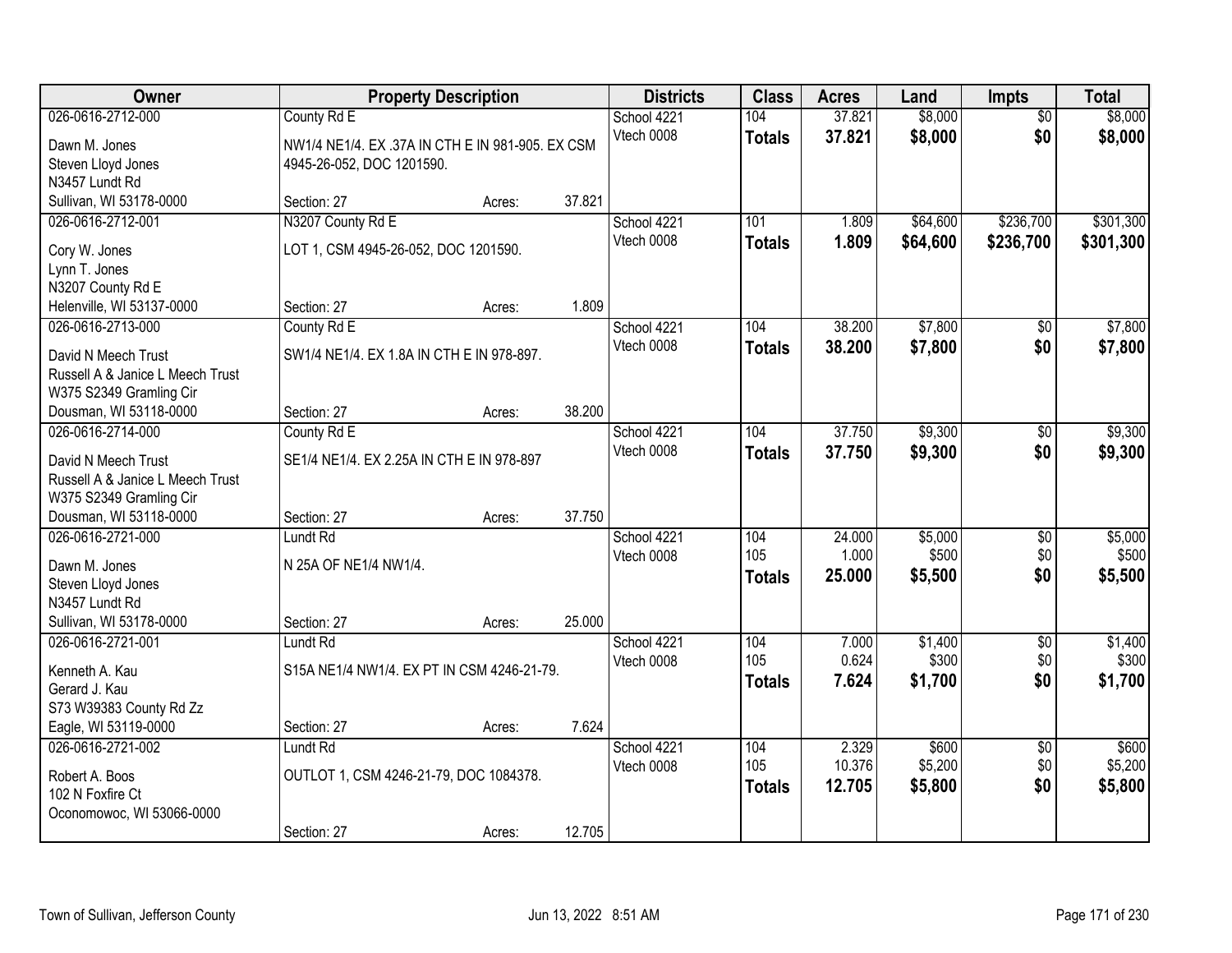| Owner                                                                                                         |                                                                                               | <b>Property Description</b> |        | <b>Districts</b>          | <b>Class</b>                              | <b>Acres</b>                         | Land                                        | Impts                                       | <b>Total</b>                                  |
|---------------------------------------------------------------------------------------------------------------|-----------------------------------------------------------------------------------------------|-----------------------------|--------|---------------------------|-------------------------------------------|--------------------------------------|---------------------------------------------|---------------------------------------------|-----------------------------------------------|
| 026-0616-2722-000<br>Marsha Parker<br>N3157 Lundt Rd<br>Helenville, WI 53137-0000                             | Lundt Rd<br>NW1/4 NW1/4. EX CSM 1-233. WTD 625-416. WTE<br>625-675, 747-488.                  |                             |        | School 4221<br>Vtech 0008 | 104<br>105<br><b>15M</b><br><b>Totals</b> | 10.000<br>11.000<br>15.000<br>36.000 | \$2,200<br>\$5,500<br>\$18,000<br>\$25,700  | $\overline{50}$<br>\$0<br>\$0<br>\$0        | \$2,200<br>\$5,500<br>\$18,000<br>\$25,700    |
|                                                                                                               | Section: 27                                                                                   | Acres:                      | 36.000 |                           |                                           |                                      |                                             |                                             |                                               |
| 026-0616-2722-001<br>Wade E. Wilson<br>N3195 Lundt Rd<br>Helenville, WI 53137-9775                            | N3195 Lundt Rd<br>PCL A CSM 183-1-233                                                         |                             |        | School 4221<br>Vtech 0008 | 101<br><b>Totals</b>                      | 2.000<br>2.000                       | \$30,000<br>\$30,000                        | $\overline{50}$<br>\$0                      | \$30,000<br>\$30,000                          |
|                                                                                                               | Section: 27                                                                                   | Acres:                      | 2.000  |                           |                                           |                                      |                                             |                                             |                                               |
| 026-0616-2722-002<br>Wade E. Wilson<br>N3195 Lundt Rd<br>Helenville, WI 53137-9775                            | N3195 Lundt Rd<br>PCL B CSM 183-1-233                                                         |                             |        | School 4221<br>Vtech 0008 | 101<br><b>Totals</b>                      | 2.000<br>2.000                       | \$69,000<br>\$69,000                        | \$282,600<br>\$282,600                      | \$351,600<br>\$351,600                        |
|                                                                                                               | Section: 27                                                                                   | Acres:                      | 2.000  |                           |                                           |                                      |                                             |                                             |                                               |
| 026-0616-2723-000<br>Marsha Parker<br>N3157 Lundt Rd<br>Helenville, WI 53137-0000                             | N3157 Lundt Rd<br>N1/2 SW1/4 NW1/4                                                            |                             |        | School 4221<br>Vtech 0008 | 104<br>107<br><b>15M</b><br><b>Totals</b> | 6.000<br>5.000<br>9.000<br>20.000    | \$1,300<br>\$80,000<br>\$10,800<br>\$92,100 | $\sqrt{6}$<br>\$389,100<br>\$0<br>\$389,100 | \$1,300<br>\$469,100<br>\$10,800<br>\$481,200 |
|                                                                                                               | Section: 27                                                                                   | Acres:                      | 20.000 |                           |                                           |                                      |                                             |                                             |                                               |
| 026-0616-2723-001<br>Edward T. Adams<br>Nancy C. Adams<br>N3124 Rome Oak Hill Rd<br>Helenville, WI 53137-0000 | N3124 Rome Oak Hill Rd<br>W 15A OF S1/2 SW1/4 NW1/4.<br>Section: 27                           | Acres:                      | 15.000 | School 4221<br>Vtech 0008 | 101<br>106<br><b>Totals</b>               | 4.000<br>11.000<br>15.000            | \$99,000<br>\$26,400<br>\$125,400           | \$107,600<br>\$0<br>\$107,600               | \$206,600<br>\$26,400<br>\$233,000            |
| 026-0616-2723-002<br>Timothy R. Aukofer<br>Heather M. Aukofer<br>N3123 Lundt Rd<br>Helenville, WI 53137-0000  | N3123 Lundt Rd<br>LOT 1, CSM 1424-4-460 ALSO LD BETWN E/L &<br><b>LUNDT RD</b><br>Section: 27 | Acres:                      | 5.188  | School 4221<br>Vtech 0008 | $\overline{101}$<br><b>Totals</b>         | 5.188<br>5.188                       | \$114,500<br>\$114,500                      | \$228,400<br>\$228,400                      | \$342,900<br>\$342,900                        |
| 026-0616-2724-000<br>Kenneth A. Kau<br>Gerard J. Kau<br>S73 W39383 County Rd Zz<br>Eagle, WI 53119-0000       | Lundt Rd<br>SE1/4 NW1/4. EX S1/2 W OF LUNDT RD. EX PT IN<br>CSM 4246-21-79.<br>Section: 27    | Acres:                      | 34.444 | School 4221<br>Vtech 0008 | 104<br>105<br><b>Totals</b>               | 32.671<br>1.773<br>34.444            | \$7,000<br>\$900<br>\$7,900                 | $\overline{50}$<br>\$0<br>\$0               | \$7,000<br>\$900<br>\$7,900                   |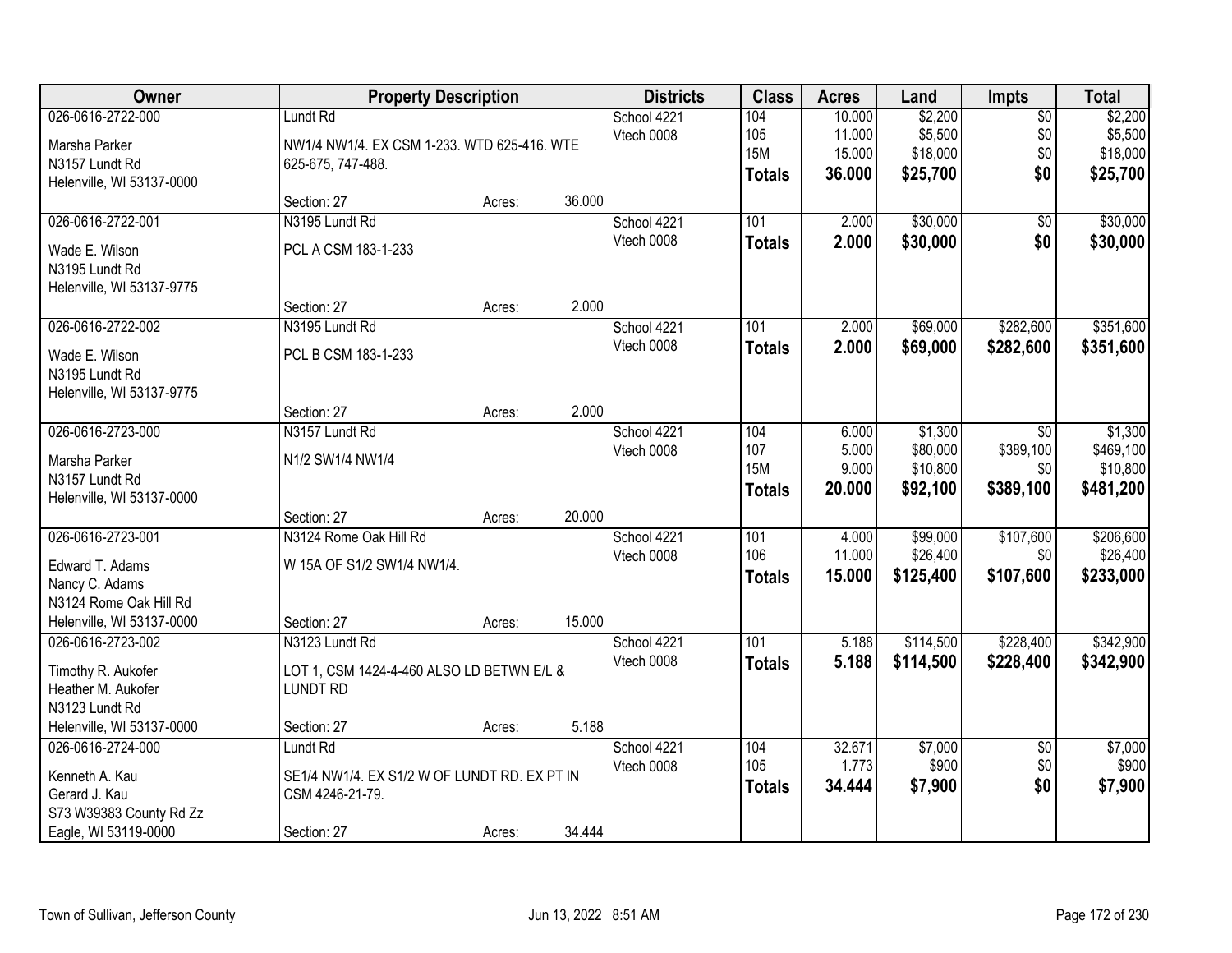| Owner                      |                                             | <b>Property Description</b> |        | <b>Districts</b> | <b>Class</b>  | <b>Acres</b> | Land     | <b>Impts</b>    | <b>Total</b> |
|----------------------------|---------------------------------------------|-----------------------------|--------|------------------|---------------|--------------|----------|-----------------|--------------|
| 026-0616-2731-000          | N3035 Rome Oak Hill Rd                      |                             |        | School 4221      | 101           | 2.060        | \$69,900 | \$47,300        | \$117,200    |
| Vvm Trust                  | LOT 1, CSM 4272-21-130, DOC 1087526.        |                             |        | Vtech 0008       | <b>Totals</b> | 2.060        | \$69,900 | \$47,300        | \$117,200    |
| 7 Morning Sun Ave          |                                             |                             |        |                  |               |              |          |                 |              |
| Mill Valley, CA 94941-4432 |                                             |                             |        |                  |               |              |          |                 |              |
|                            | Section: 27                                 | Acres:                      | 2.060  |                  |               |              |          |                 |              |
| 026-0616-2731-001          | N3028 Rome Oak Hill Rd                      |                             |        | School 4221      | 104           | 34.500       | \$7,100  | $\overline{30}$ | \$7,100      |
| Dennis Rowland             | NE1/4 SW1/4 LYG NELY OF ROME OAK HILL RD.   |                             |        | Vtech 0008       | 105           | 1.000        | \$500    | \$0             | \$500        |
| David Rowland              |                                             |                             |        |                  | 107           | 1.500        | \$37,500 | \$59,200        | \$96,700     |
| 411 Grove St               |                                             |                             |        |                  | <b>Totals</b> | 37.000       | \$45,100 | \$59,200        | \$104,300    |
| Sullivan, WI 53178         | Section: 27                                 | Acres:                      | 37.000 |                  |               |              |          |                 |              |
| 026-0616-2732-000          | N3071 Rome Oak Hill Rd                      |                             |        | School 4221      | 104           | 19.250       | \$1,200  | \$0             | \$1,200      |
| Richard H. Lundt           | NW1/4 SW1/4. ALSO NE1/4 SW1/4 LYG SWLY OF   |                             |        | Vtech 0008       | 105           | 0.750        | \$400    | \$0             | \$400        |
| Kristine A. Lundt          | ROME OAK HILL RD. EX CSM 2945-12-32. EX CSM |                             |        |                  | 107           | 1.536        | \$38,400 | \$167,800       | \$206,200    |
| N3071 Rome Oak Hill Rd     | 4272-21-130.                                |                             |        |                  | <b>15M</b>    | 15.000       | \$18,000 | \$0             | \$18,000     |
| Helenville, WI 53137-0000  | Section: 27                                 | Acres:                      | 36.536 |                  | <b>Totals</b> | 36.536       | \$58,000 | \$167,800       | \$225,800    |
| 026-0616-2732-001          | N3143 Rome Oak Hill Rd                      |                             |        | School 4221      | 101           | 2.000        | \$69,000 | \$320,700       | \$389,700    |
| Eric Mclaughlin            | LOT 1, CSM 2945-12-32, DOC 927162.          |                             |        | Vtech 0008       | <b>Totals</b> | 2.000        | \$69,000 | \$320,700       | \$389,700    |
| Antoinette Mclaughlin      |                                             |                             |        |                  |               |              |          |                 |              |
| N3143 Rome Oak Hill Rd     |                                             |                             |        |                  |               |              |          |                 |              |
| Helenville, WI 53137-0000  | Section: 27                                 | Acres:                      | 2.000  |                  |               |              |          |                 |              |
| 026-0616-2732-002          | Rome Oak Rd                                 |                             |        | School 4221      | 101           | 2.000        | \$69,000 | $\overline{50}$ | \$69,000     |
| <b>Maxwell Pluess</b>      | LOT 2, CSM 2945-12-32, DOC 927162.          |                             |        | Vtech 0008       | <b>Totals</b> | 2.000        | \$69,000 | \$0             | \$69,000     |
| 1994 Division St           |                                             |                             |        |                  |               |              |          |                 |              |
| East Troy, WI 53120-0000   |                                             |                             |        |                  |               |              |          |                 |              |
|                            | Section: 27                                 | Acres:                      | 2.000  |                  |               |              |          |                 |              |
| 026-0616-2733-000          | Rome Oak Rd                                 |                             |        | School 4221      | 104           | 38.921       | \$6,800  | $\overline{50}$ | \$6,800      |
| Richard H. Lundt           | SW1/4 SW1/4. SE1/4 SW1/4 LYG SWLY OF CSM    |                             |        | Vtech 0008       | <b>15M</b>    | 9.000        | \$10,800 | \$0             | \$10,800     |
| N3071 Rome Oak Hill Rd     | 4272-21-130.                                |                             |        |                  | <b>Totals</b> | 47.921       | \$17,600 | \$0             | \$17,600     |
| Helenville, WI 53137-0000  |                                             |                             |        |                  |               |              |          |                 |              |
|                            | Section: 27                                 | Acres:                      | 47.921 |                  |               |              |          |                 |              |
| 026-0616-2734-000          | N3021 Rome Oak Hill Rd                      |                             |        | School 4221      | 101           | 3.000        | \$84,000 | \$64,000        | \$148,000    |
| Robert J. Batzler          | LOT 2, CSM 4272-21-130, DOC 1087526.        |                             |        | Vtech 0008       | <b>Totals</b> | 3.000        | \$84,000 | \$64,000        | \$148,000    |
| N3021 Rome Oak Hill Rd     |                                             |                             |        |                  |               |              |          |                 |              |
| Helenville, WI 53137-0000  |                                             |                             |        |                  |               |              |          |                 |              |
|                            | Section: 27                                 | Acres:                      | 3.000  |                  |               |              |          |                 |              |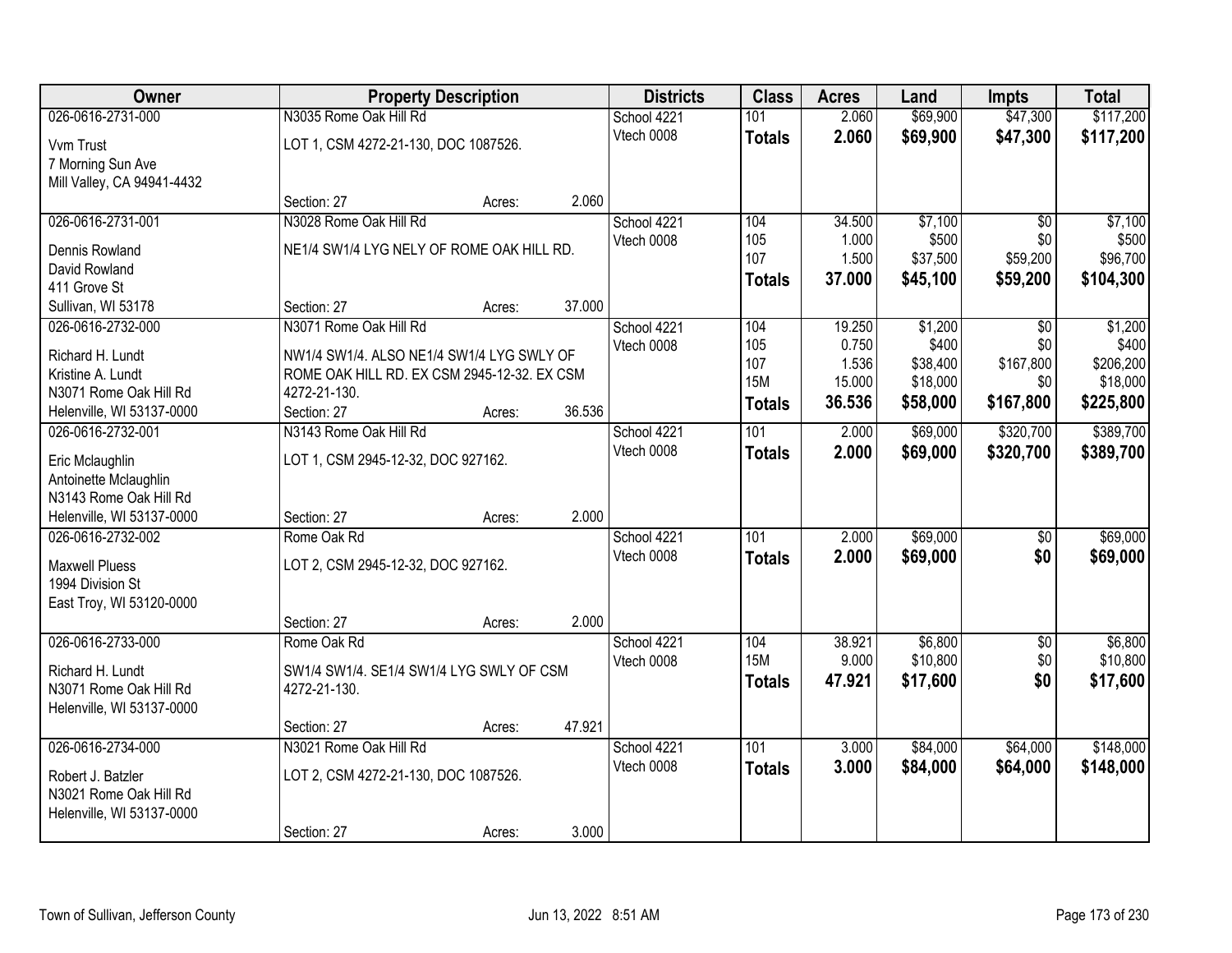| Owner                                    | <b>Property Description</b>                                                                   |        |        | <b>Districts</b> | <b>Class</b>     | <b>Acres</b> | Land      | <b>Impts</b>    | <b>Total</b> |
|------------------------------------------|-----------------------------------------------------------------------------------------------|--------|--------|------------------|------------------|--------------|-----------|-----------------|--------------|
| 026-0616-2734-001                        | N2966 Rome Oak Hill Rd                                                                        |        |        | School 4221      | 101              | 4.400        | \$105,000 | \$123,100       | \$228,100    |
| Scott C. Biegemann                       | LOT 1, CSM 1976-6-228.                                                                        |        |        | Vtech 0008       | 105              | 2.546        | \$1,300   | \$0             | \$1,300      |
| N2966 Rome Oak Hill Rd                   |                                                                                               |        |        |                  | <b>Totals</b>    | 6.946        | \$106,300 | \$123,100       | \$229,400    |
| Helenville, WI 53137-0000                |                                                                                               |        |        |                  |                  |              |           |                 |              |
|                                          | Section: 27                                                                                   | Acres: | 6.946  |                  |                  |              |           |                 |              |
| 026-0616-2734-002                        | N2965 Rome Oak Hill Rd                                                                        |        |        | School 4221      | 102              | 2.000        | \$60,000  | \$108,600       | \$168,600    |
| Scott C. Biegemann                       | LOT 3, CSM 4272-21-130. ALSO COM NE/C NW1/4,                                                  |        |        | Vtech 0008       | 104              | 33.321       | \$7,400   | \$0             | \$7,400      |
| N2966 Rome Oak Hill Rd                   | S00DG05'E 687.51FT, S88DG55'W 258.76FT TO POB,                                                |        |        |                  | <b>Totals</b>    | 35.321       | \$67,400  | \$108,600       | \$176,000    |
| Helenville, WI 53137-0000                | S06DG45'W 38.94FT, S88DG55'W 195.62FT, N88DG15                                                |        |        |                  |                  |              |           |                 |              |
|                                          | Section: 27                                                                                   | Acres: | 35.321 |                  |                  |              |           |                 |              |
| 026-0616-2741-000                        | County Rd E                                                                                   |        |        | School 4221      | 104              | 29.000       | \$6,900   | \$0             | \$6,900      |
| David N Meech Trust                      | NE1/4 SE1/4, EX 91FT N&S BY 203FT E&W 365FT S                                                 |        |        | Vtech 0008       | 105              | 9.080        | \$4,600   | \$0             | \$4,600      |
| Russell A & Janice L Meech Trust         | OF NW/C. EX 1.5A IN CTH E IN 978-897.                                                         |        |        |                  | <b>Totals</b>    | 38.080       | \$11,500  | \$0             | \$11,500     |
| W375 S2349 Gramling Cir                  |                                                                                               |        |        |                  |                  |              |           |                 |              |
| Dousman, WI 53118-0000                   | Section: 27                                                                                   | Acres: | 38.080 |                  |                  |              |           |                 |              |
| 026-0616-2741-001                        | N3066 County Rd E                                                                             |        |        | School 4221      | 101              | 0.320        | \$27,200  | \$89,000        | \$116,200    |
| David N Meech Trust                      | BEG 365FT S OF NW/C NE1/4 SE1/4, E203FT, S91FT,                                               |        |        | Vtech 0008       | <b>Totals</b>    | 0.320        | \$27,200  | \$89,000        | \$116,200    |
| David N Meech Trust 2                    | W203FT N91FT TO POB. EX .1A IN CTH E IN DOC                                                   |        |        |                  |                  |              |           |                 |              |
| W375 S2349 Gramling Cir                  | 968169.                                                                                       |        |        |                  |                  |              |           |                 |              |
| Dousman, WI 53118-0000                   | Section: 27                                                                                   | Acres: | 0.320  |                  |                  |              |           |                 |              |
| 026-0616-2742-000                        | N3053 County Rd E                                                                             |        |        | School 4221      | 104              | 35.880       | \$6,300   | $\overline{30}$ | \$6,300      |
| David N Meech Trust                      | NW1/4 SE1/4. EX 2.12A IN CTH E IN 978-897                                                     |        |        | Vtech 0008       | 107              | 2.000        | \$50,000  | \$136,700       | \$186,700    |
| Russell A & Janice L Meech Trust         |                                                                                               |        |        |                  | <b>Totals</b>    | 37.880       | \$56,300  | \$136,700       | \$193,000    |
| W375 S2349 Gramling Cir                  |                                                                                               |        |        |                  |                  |              |           |                 |              |
| Dousman, WI 53118-0000                   | Section: 27                                                                                   | Acres: | 37.880 |                  |                  |              |           |                 |              |
| 026-0616-2743-000                        |                                                                                               |        |        | School 4221      | 105              | 20.920       | \$10,500  | $\overline{50}$ | \$10,500     |
|                                          |                                                                                               |        |        | Vtech 0008       | <b>Totals</b>    | 20.920       | \$10,500  | \$0             | \$10,500     |
| Robin R. Casey<br>N2952 Rome Oak Hill Rd | SW1/4 SE1/4 NLY OF HGY. EX EX PT LYG SELY C/L<br>MUD CREEK EX 1.28A IN CTH E IN DOCS 964593 & |        |        |                  |                  |              |           |                 |              |
| Helenville, WI 53137-0000                | 968171. EX CSM 4858 -25-163.                                                                  |        |        |                  |                  |              |           |                 |              |
|                                          | Section: 27                                                                                   | Acres: | 20.920 |                  |                  |              |           |                 |              |
| 026-0616-2743-001                        | N2947 Rome Oak Hill Rd                                                                        |        |        | School 4221      | $\overline{101}$ | 7.500        | \$120,300 | \$132,600       | \$252,900    |
|                                          |                                                                                               |        |        | Vtech 0008       | <b>Totals</b>    | 7.500        | \$120,300 | \$132,600       | \$252,900    |
| Diane C. Lundt<br>N2947 Rome Oak Hill Rd | SW1/4 SE1/4 LYG S OF HGY.                                                                     |        |        |                  |                  |              |           |                 |              |
| Helenville, WI 53137-0000                |                                                                                               |        |        |                  |                  |              |           |                 |              |
|                                          | Section: 27                                                                                   | Acres: | 7.500  |                  |                  |              |           |                 |              |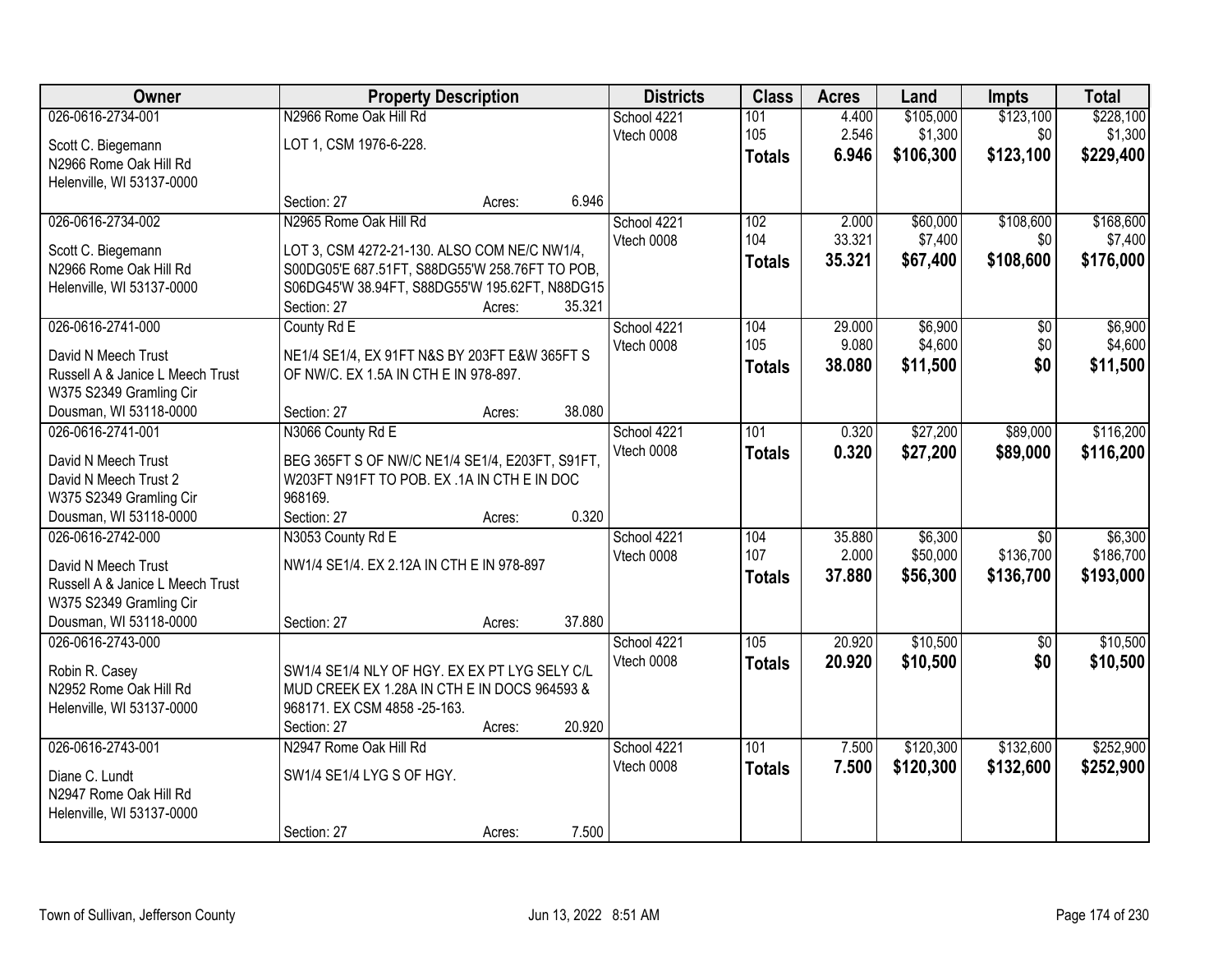| Owner                                    |                                                   | <b>Property Description</b> |        | <b>Districts</b> | <b>Class</b>     | <b>Acres</b> | Land            | <b>Impts</b>    | <b>Total</b>    |
|------------------------------------------|---------------------------------------------------|-----------------------------|--------|------------------|------------------|--------------|-----------------|-----------------|-----------------|
| 026-0616-2743-002                        | N2905 County Rd E                                 |                             |        | School 4221      | 101              | 1.000        | \$46,000        | \$103,600       | \$149,600       |
| Steve Clementi et al                     | BEG SE/C SW1/4 SE1/4, W 208.75FT, N 208.75FT, E   |                             |        | Vtech 0008       | <b>Totals</b>    | 1.000        | \$46,000        | \$103,600       | \$149,600       |
| N2905 County Rd E                        | 208.75FT, S 208.75FT TO POB. SUBJ TO HWY ESMT     |                             |        |                  |                  |              |                 |                 |                 |
| Palmyra, WI 53156-0000                   | IN 979-931.                                       |                             |        |                  |                  |              |                 |                 |                 |
|                                          | Section: 27                                       | Acres:                      | 1.000  |                  |                  |              |                 |                 |                 |
| 026-0616-2743-003                        | N2918 Rome Oak Hill Rd                            |                             |        | School 4221      | 101              | 4.800        | \$111,000       | \$196,400       | \$307,400       |
|                                          |                                                   |                             |        | Vtech 0008       | <b>Totals</b>    | 4.800        | \$111,000       | \$196,400       | \$307,400       |
| David Schmidt                            | THAT PT SW1/4 SE1/4 LYG NLY OF C/L ROME OAK       |                             |        |                  |                  |              |                 |                 |                 |
| N2918 Rome Oak Hill Rd                   | HILL RD & SELY OF C/L MUD CREEK. EX 1AC SQ IN     |                             |        |                  |                  |              |                 |                 |                 |
| Helenville, WI 53137-9799                | SE/C. EX LD IN CTH E IN DOC 964593 & 968171. SUB. |                             |        |                  |                  |              |                 |                 |                 |
|                                          | Section: 27                                       | Acres:                      | 4.800  |                  |                  |              |                 |                 |                 |
| 026-0616-2743-004                        | N2952 Rome Oak Hill Rd                            |                             |        | School 4221      | 101              | 2.000        | \$69,000        | \$488,200       | \$557,200       |
| Robin R. Casey                           | LOT 1, CSM 4858-25-163, DOC 1188412.              |                             |        | Vtech 0008       | <b>Totals</b>    | 2.000        | \$69,000        | \$488,200       | \$557,200       |
| N2952 Rome Oak Hill Rd                   |                                                   |                             |        |                  |                  |              |                 |                 |                 |
| Helenville, WI 53137-0000                |                                                   |                             |        |                  |                  |              |                 |                 |                 |
|                                          | Section: 27                                       | Acres:                      | 2.000  |                  |                  |              |                 |                 |                 |
| 026-0616-2743-005                        |                                                   |                             |        | School 4221      | 106              | 2.000        | \$4,800         | $\sqrt[6]{}$    | \$4,800         |
|                                          |                                                   |                             |        | Vtech 0008       | <b>Totals</b>    | 2.000        | \$4,800         | \$0             | \$4,800         |
| Robin R. Casey<br>N2952 Rome Oak Hill Rd | LOT 2, CSM 4858-25-163, DOC 1188412               |                             |        |                  |                  |              |                 |                 |                 |
| Helenville, WI 53137-0000                |                                                   |                             |        |                  |                  |              |                 |                 |                 |
|                                          | Section: 27                                       | Acres:                      | 2.000  |                  |                  |              |                 |                 |                 |
| 026-0616-2744-000                        | Lundt Rd                                          |                             |        | School 4221      | 105              | 38.000       | \$19,000        | \$0             | \$19,000        |
|                                          |                                                   |                             |        | Vtech 0008       |                  | 38.000       |                 |                 |                 |
| David N Meech Trust                      | SE1/4 SE1/4. EX 2.0A IN CTH E IN 978-897.         |                             |        |                  | <b>Totals</b>    |              | \$19,000        | \$0             | \$19,000        |
| Russell A & Janice L Meech Trust         |                                                   |                             |        |                  |                  |              |                 |                 |                 |
| W375 S2349 Gramling Cir                  |                                                   |                             |        |                  |                  |              |                 |                 |                 |
| Dousman, WI 53118-0000                   | Section: 27                                       | Acres:                      | 38.000 |                  |                  |              |                 |                 |                 |
| 026-0616-2811-000                        | Rome Oak Hill Rd                                  |                             |        | School 4221      | $\overline{302}$ | 41.814       | $\overline{60}$ | $\overline{50}$ | $\overline{30}$ |
| Dept Natural Resources                   | NE1/4 NE1/4 & A STRIP 16.5FT W BEG AT SE/C NW1/4  |                             |        | Vtech 0008       | <b>Totals</b>    | 41.814       | \$0             | \$0             | \$0             |
| State of Wisconsin                       | NE1/4, N 445.5FT, W 16.5FT, S 445.5FT E TO POB.   |                             |        |                  |                  |              |                 |                 |                 |
| PO Box 7921                              | ALSO STRIP 66FT WIDE OF E SIDE SW1/4 NE1/4 N OI   |                             |        |                  |                  |              |                 |                 |                 |
| Madison, WI 53707-0000                   | Section: 28                                       | Acres:                      | 41.814 |                  |                  |              |                 |                 |                 |
| 026-0616-2812-000                        | Rome Oak Hill Rd                                  |                             |        | School 4221      | 302              | 26.000       | $\overline{50}$ | $\overline{50}$ | $\overline{50}$ |
|                                          |                                                   |                             |        | Vtech 0008       | <b>Totals</b>    | 26.000       | \$0             | \$0             | \$0             |
| <b>Dept Natural Resources</b>            | NW1/4 NE1/4, EX S 445.5FT.                        |                             |        |                  |                  |              |                 |                 |                 |
| State of Wisconsin                       |                                                   |                             |        |                  |                  |              |                 |                 |                 |
| PO Box 7921                              |                                                   |                             |        |                  |                  |              |                 |                 |                 |
| Madison, WI 53707-0000                   | Section: 28                                       | Acres:                      | 26.000 |                  |                  |              |                 |                 |                 |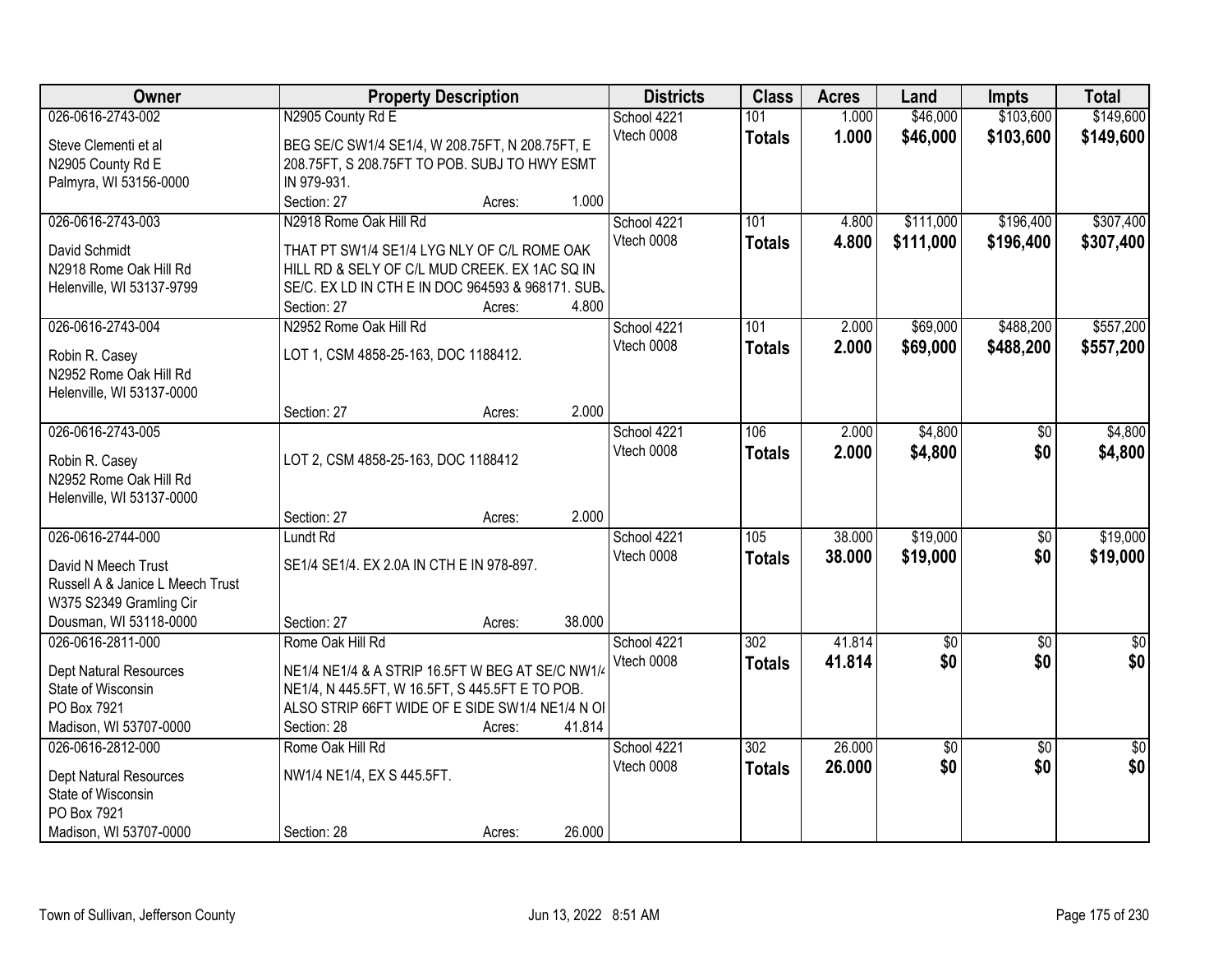| Owner                     | <b>Property Description</b>                       | <b>Districts</b> | <b>Class</b>  | <b>Acres</b> | Land            | <b>Impts</b>    | <b>Total</b> |
|---------------------------|---------------------------------------------------|------------------|---------------|--------------|-----------------|-----------------|--------------|
| 026-0616-2812-001         | Rome Oak Hill Rd                                  | School 4221      | 302           | 30.008       | $\overline{50}$ | $\overline{50}$ | $\sqrt{30}$  |
| Dept Natural Resources    | BEG ON N/S 1/4L 849.36FT N OF C/S, N ALG ROME     | Vtech 0008       | <b>Totals</b> | 30.008       | \$0             | \$0             | \$0          |
| State of Wisconsin        | OAK HILL RD 806.88FT, N29DG27'E 809.84FT, N TO    |                  |               |              |                 |                 |              |
| PO Box 7921               | N/S/L, E368 FT TO N/1/4/C, S TO PT 896 .92FT N OF |                  |               |              |                 |                 |              |
| Madison, WI 53707-0000    | Section: 28<br>30.008<br>Acres:                   |                  |               |              |                 |                 |              |
| 026-0616-2813-000         | N3240 Rome Oak Hill Rd                            | School 4221      | 101           | 2.000        | \$69,000        | \$72,500        | \$141,500    |
|                           |                                                   | Vtech 0008       | 104           | 28.839       | \$4,700         | \$0             | \$4,700      |
| Dennis R Kutka Trust (Le) | SW1/4 NE1/4 EX 16.5FT STRIP OFF W SIDE N OF       |                  | 105           | 2.000        | \$100           | \$0             | \$100        |
| 15017 Bernhardt Ln        | HGY. EX TR1A PCL IN SW/C. EX 66FT STRIP OFF E     |                  | <b>15M</b>    | 5.000        | \$6,000         | \$0             | \$6,000      |
| Cazenovia, WI 53924-0000  | SIDE N OF HGY.                                    |                  | <b>Totals</b> | 37.839       | \$79,800        | \$72,500        | \$152,300    |
|                           | 37.839<br>Section: 28<br>Acres:                   |                  |               |              |                 |                 |              |
| 026-0616-2814-000         | N3146 Rome Oak Hill Rd                            | School 4221      | 101           | 2.575        | \$77,600        | \$157,100       | \$234,700    |
| Tad Van Valin             | LOT 1 & OUTLOT 1, CSM 4461-22-232.                | Vtech 0008       | <b>Totals</b> | 2.575        | \$77,600        | \$157,100       | \$234,700    |
| N3146 Rome Oak Hill Rd    |                                                   |                  |               |              |                 |                 |              |
| Helenville, WI 53137-0000 |                                                   |                  |               |              |                 |                 |              |
|                           | 2.575<br>Section: 28<br>Acres:                    |                  |               |              |                 |                 |              |
| 026-0616-2814-001         | N3197 Rome Oak Hill Rd                            | School 4221      | 101           | 3.000        | \$84,000        | \$178,700       | \$262,700    |
| Thomas J Gratz Trust      | LOT 1, CSM 536-2-343                              | Vtech 0008       | <b>Totals</b> | 3.000        | \$84,000        | \$178,700       | \$262,700    |
| Ceci a Gratz Trust        |                                                   |                  |               |              |                 |                 |              |
| N3197 Rome Oak Hill Rd    |                                                   |                  |               |              |                 |                 |              |
| Helenville, WI 53137-0000 | 3.000<br>Section: 28<br>Acres:                    |                  |               |              |                 |                 |              |
| 026-0616-2814-002         | N3171 Rome Oak Hill Rd                            | School 4221      | 101           | 1.870        | \$66,000        | \$160,800       | \$226,800    |
|                           |                                                   | Vtech 0008       | <b>Totals</b> | 1.870        | \$66,000        | \$160,800       | \$226,800    |
| Gary L. Groth             | LOT 1, CSM 603-2-429.                             |                  |               |              |                 |                 |              |
| Christine M. Groth        |                                                   |                  |               |              |                 |                 |              |
| N3171 Rome Oak Hill Rd    |                                                   |                  |               |              |                 |                 |              |
| Helenville, WI 53137-0000 | 1.870<br>Section: 28<br>Acres:                    |                  |               |              |                 |                 |              |
| 026-0616-2814-003         | Rome Oak Hill Rd                                  | School 4221      | 104           | 19.750       | \$4,000         | $\sqrt{6}$      | \$4,000      |
| Tad Van Valin             | THAT PT SE1/4 NE1/4 LYG N OF HGY. EX CSM          | Vtech 0008       | 105           | 1.750        | \$900           | \$0             | \$900        |
| N3146 Rome Oak Hill Rd    | 4461-22-232.                                      |                  | <b>15M</b>    | 13.425       | \$16,100        | \$0             | \$16,100     |
| Helenville, WI 53137-0000 |                                                   |                  | <b>Totals</b> | 34.925       | \$21,000        | \$0             | \$21,000     |
|                           | 34.925<br>Section: 28<br>Acres:                   |                  |               |              |                 |                 |              |
| 026-0616-2821-000         | N3284 Rome Oak Hill Rd                            | School 4221      | 104           | 1.782        | \$400           | $\overline{50}$ | \$400        |
|                           |                                                   | Vtech 0008       | 107           | 0.500        | \$12,500        | \$274,400       | \$286,900    |
| Francis J. Langer         | LOT 1, CSM 5848-33-211, DOC 1392923.              |                  | <b>Totals</b> | 2.282        | \$12,900        | \$274,400       | \$287,300    |
| Elizabeth C. Langer       |                                                   |                  |               |              |                 |                 |              |
| N3284 Rome Oak Hill Rd    |                                                   |                  |               |              |                 |                 |              |
| Helenville, WI 53137-0000 | 2.282<br>Section: 28<br>Acres:                    |                  |               |              |                 |                 |              |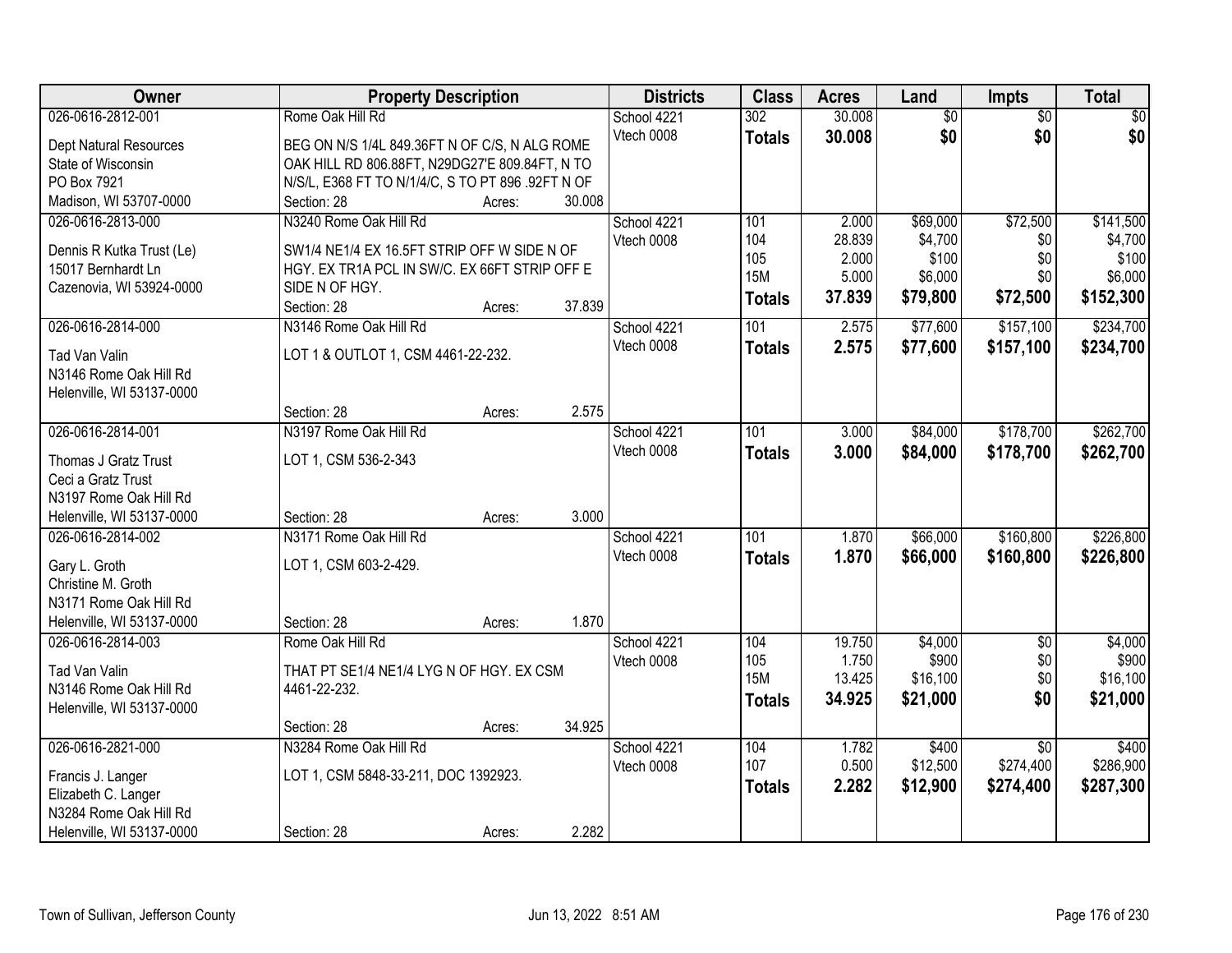| Owner                         | <b>Property Description</b>                        | <b>Districts</b> | <b>Class</b>  | <b>Acres</b>   | Land              | <b>Impts</b>    | <b>Total</b>      |
|-------------------------------|----------------------------------------------------|------------------|---------------|----------------|-------------------|-----------------|-------------------|
| 026-0616-2821-001             | Rome Oak Hill Rd                                   | School 4221      | 104           | 15.027         | \$2,800           | $\overline{50}$ | \$2,800           |
| Francis J. Langer             | NE1/4 NW1/4 & PT OF SE1/4 NW1/4 LYG N OF RD, EX    | Vtech 0008       | 105           | 10.000         | \$5,000           | \$0             | \$5,000           |
| Elizabeth C. Langer           | BEG INTERS SD RD & 1/16TH/L, NWLY ON SD RD         |                  | <b>Totals</b> | 25.027         | \$7,800           | \$0             | \$7,800           |
| N3284 Rome Oak Hill Rd        | 806.88FT, N29 DG27'E 809.84FT, N TO N/S/L, E368FT, |                  |               |                |                   |                 |                   |
| Helenville, WI 53137-0000     | 25.027<br>Section: 28<br>Acres:                    |                  |               |                |                   |                 |                   |
| 026-0616-2822-000             | N3299 Rome Oak Hill Rd                             | School 4221      | 101           | 2.140          | \$71,100          | \$126,600       | \$197,700         |
|                               | LOT 1, CSM 3722-17-153.                            | Vtech 0008       | <b>Totals</b> | 2.140          | \$71,100          | \$126,600       | \$197,700         |
| James Folts<br>Stefanie Folts |                                                    |                  |               |                |                   |                 |                   |
| N3299 Rome Oak Hill Rd        |                                                    |                  |               |                |                   |                 |                   |
| Helenville, WI 53137-0000     | 2.140<br>Section: 28<br>Acres:                     |                  |               |                |                   |                 |                   |
| 026-0616-2822-001             | N3310 Rome Oak Hill Rd                             | School 4221      | 101           | 4.300          | \$103,500         | \$191,300       | \$294,800         |
|                               |                                                    | Vtech 0008       | <b>Totals</b> | 4.300          | \$103,500         | \$191,300       | \$294,800         |
| Mathew A. Thompson            | NW1/4 NW1/4 LYG NELY OF ROME OAK HILL RD.          |                  |               |                |                   |                 |                   |
| Brittany A. Thompson          |                                                    |                  |               |                |                   |                 |                   |
| N3310 Rome Oak Hill Rd        |                                                    |                  |               |                |                   |                 |                   |
| Helenville, WI 53137-0000     | 4.300<br>Section: 28<br>Acres:                     |                  |               |                |                   |                 |                   |
| 026-0616-2822-002             | N3305 Rome Oak Hill Rd                             | School 4221      | 104           | 22.680         | \$5,900           | $\overline{50}$ | \$5,900           |
| Scott D. Hussinger            | NW1/4 NW1/4. LYG SWLY OF ROME OAK HILL RD.         | Vtech 0008       | 105<br>107    | 1.383<br>0.250 | \$700<br>\$12,400 | \$0<br>\$8,200  | \$700<br>\$20,600 |
| Jennifer J. Hussinger         | ALSO BEG SW/C NE1/4 NW1/4, N17DG30'E 249.36FT,     |                  | <b>15M</b>    | 2.500          | \$3,000           | \$0             | \$3,000           |
| 420 S Golden Lake Ln          | CH N31DG17'W, 144.24FT, S0DG1'W 361.07FT TO        |                  |               | 26.813         | \$22,000          | \$8,200         | \$30,200          |
| Oconomowoc, WI 53066-0000     | 26.813<br>Section: 28<br>Acres:                    |                  | <b>Totals</b> |                |                   |                 |                   |
| 026-0616-2823-000             | N3293 Rome Oak Hill Rd                             | School 4221      | 104           | 44.049         | \$8,800           | $\overline{30}$ | \$8,800           |
| John S. Lindstedt             | SW1/4 NW1/4. ALSO BEG SW/C NE1/4NW1/4              | Vtech 0008       | 105           | 1.000          | \$500             | \$0             | \$500             |
| Cynthia J. Lindstedt          | S89DG07'W 66.01FT N0DG1'E 53.96FT, N20DG10'E       |                  | 107           | 2.000          | \$50,000          | \$71,700        | \$121,700         |
| PO Box 425                    | 271.86FT, CH S33DG54'E 84.76FT, S17DG30'W          |                  | <b>Totals</b> | 47.049         | \$59,300          | \$71,700        | \$131,000         |
| Sullivan, WI 53178-0000       | 47.049<br>Section: 28<br>Acres:                    |                  |               |                |                   |                 |                   |
| 026-0616-2824-000             | N3281 Rome Oak Hill Rd                             | School 4221      | 101           | 2.000          | \$50,400          | \$96,400        | \$146,800         |
|                               |                                                    | Vtech 0008       | 104           | 0.127          | \$100             | \$0             | \$100             |
| Mike D. Ryan                  | LOT 2, CSM 5848-33-211, DOC 1392923.               |                  | <b>Totals</b> | 2.127          | \$50,500          | \$96,400        | \$146,900         |
| N3281 Rome Oak Hill Rd        |                                                    |                  |               |                |                   |                 |                   |
| Helenville, WI 53137-0000     | 2.127<br>Section: 28<br>Acres:                     |                  |               |                |                   |                 |                   |
| 026-0616-2824-001             | Rome Oak Hill Rd                                   | School 4221      | 104           | 0.391          | \$100             | $\overline{50}$ | \$100             |
|                               |                                                    | Vtech 0008       | <b>15M</b>    | 2.000          | \$1,000           | \$0             | \$1,000           |
| Jeffrey A. Crawford           | LOT 3, CSM 5848-33-211, DOC 1392923.               |                  | <b>Totals</b> | 2.391          | \$1,100           | \$0             | \$1,100           |
| Mary Beth Crawford            |                                                    |                  |               |                |                   |                 |                   |
| Nathan M Crawford             |                                                    |                  |               |                |                   |                 |                   |
| 215 E Pleasant St Unit 504    | 2.391<br>Section: 28<br>Acres:                     |                  |               |                |                   |                 |                   |
| Oconomowoc, WI 53066-0000     |                                                    |                  |               |                |                   |                 |                   |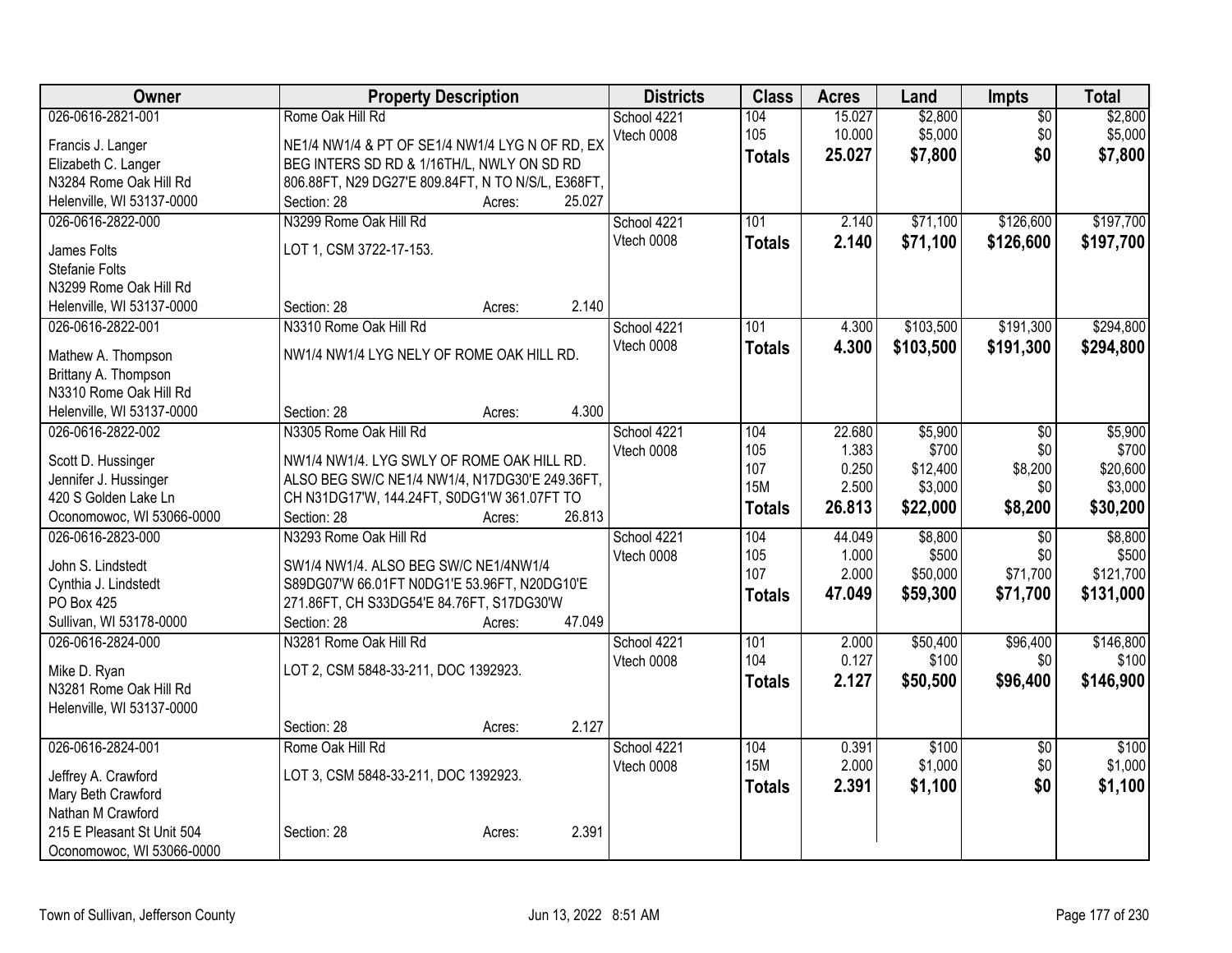| Owner                      | <b>Property Description</b>                    |        |        | <b>Districts</b> | <b>Class</b>  | <b>Acres</b> | Land        | <b>Impts</b>    | <b>Total</b> |
|----------------------------|------------------------------------------------|--------|--------|------------------|---------------|--------------|-------------|-----------------|--------------|
| 026-0616-2824-002          | Rome Oak Hill Rd                               |        |        | School 4221      | 104           | 24.440       | \$4,300     | $\overline{50}$ | \$4,300      |
| Jeffrey A. Crawford        | COM W1/4/C, N89DG09'E 1319. 36FT TO POB,       |        |        | Vtech 0008       | <b>Totals</b> | 24.440       | \$4,300     | \$0             | \$4,300      |
| Mary Beth Crawford         | N89DG09'E 1253. 35FT, N00DGE 770.32FT, S77DG   |        |        |                  |               |              |             |                 |              |
| Nathan M Crawford          | 18'W 443.53FT, N82DG51'W 260 FT, N07DG09'E     |        |        |                  |               |              |             |                 |              |
| 215 E Pleasant St Unit 504 | Section: 28                                    | Acres: | 24.440 |                  |               |              |             |                 |              |
| Oconomowoc, WI 53066-0000  |                                                |        |        |                  |               |              |             |                 |              |
| 026-0616-2824-003          | Rome Oak Hill Rd                               |        |        | School 4221      | 104           | 4.163        | \$1,100     | $\overline{30}$ | \$1,100      |
| Jeffrey A. Crawford        | LOT 1, CSM 5854-33-300, DOC 1393702.           |        |        | Vtech 0008       | <b>Totals</b> | 4.163        | \$1,100     | \$0             | \$1,100      |
| Mary Beth Crawford         |                                                |        |        |                  |               |              |             |                 |              |
| Nathan M Crawford          |                                                |        |        |                  |               |              |             |                 |              |
| 215 E Pleasant St Unit 504 | Section: 28                                    | Acres: | 4.163  |                  |               |              |             |                 |              |
| Oconomowoc, WI 53066-0000  |                                                |        |        |                  |               |              |             |                 |              |
| 026-0616-2831-000          | W1518 Rome Oak Hill Rd                         |        |        | School 4221      | 208           | 20.000       | ( \$48,000) | \$0             | \$0          |
| Jeffrey A. Crawford        | N1/2 NE1/4 NE1/4 SW1/4. ALSO BEG NW/C NE1/4    |        |        | Vtech 0008       | <b>Totals</b> | 20.000       | \$0         | \$0             | \$0          |
| Mary Beth Crawford         | SW1/4, S 990 FT, E 660FT, N 990FT, W 660 FT TO |        |        |                  |               |              |             |                 |              |
| Mary Beth Crawford         | POB. MFL IN DOCS 1006375 & 1419554.            |        |        |                  |               |              |             |                 |              |
| 215 E Pleasant St Unit 504 | Section: 28                                    | Acres: | 20.000 |                  |               |              |             |                 |              |
| Oconomowoc, WI 53066-0000  |                                                |        |        |                  |               |              |             |                 |              |
| 026-0616-2831-001          | Rome Oak Hill Rd                               |        |        | School 4221      | 106           | 5.000        | \$12,000    | \$0             | \$12,000     |
|                            |                                                |        |        | Vtech 0008       | <b>Totals</b> | 5.000        | \$12,000    | \$0             | \$12,000     |
| Lyle D. Nokes              | S1/2 NE1/4 NE1/4 SW1/4.                        |        |        |                  |               |              |             |                 |              |
| 207 W Madison St           |                                                |        |        |                  |               |              |             |                 |              |
| Darien, WI 53114-0000      |                                                |        |        |                  |               |              |             |                 |              |
|                            | Section: 28                                    | Acres: | 5.000  |                  |               |              |             |                 |              |
| 026-0616-2831-002          | Rome Oak Hill Rd                               |        |        | School 4221      | 106           | 5.000        | \$12,000    | \$0             | \$12,000     |
| Nathan M. Crawford         | N1/2 SE1/4 NE1/4 SW1/4.                        |        |        | Vtech 0008       | <b>Totals</b> | 5.000        | \$12,000    | \$0             | \$12,000     |
| Jeffrey A. Crawford        |                                                |        |        |                  |               |              |             |                 |              |
| Mary Beth Crawford         |                                                |        |        |                  |               |              |             |                 |              |
| 215 E Pleasant St Unit 504 | Section: 28                                    | Acres: | 5.000  |                  |               |              |             |                 |              |
| Oconomowoc, WI 53066-0000  |                                                |        |        |                  |               |              |             |                 |              |
| 026-0616-2831-003          | Rome Oak Hill Rd                               |        |        | School 4221      | 106           | 5.000        | \$12,000    | \$0             | \$12,000     |
| Jeffrey A. Crawford        | S1/2 SE1/4 NE1/4 SW1/4.                        |        |        | Vtech 0008       | <b>Totals</b> | 5.000        | \$12,000    | \$0             | \$12,000     |
| Mary Beth Crawford         |                                                |        |        |                  |               |              |             |                 |              |
| Nathan M Crawford          |                                                |        |        |                  |               |              |             |                 |              |
| 215 E Pleasant St Unit 504 | Section: 28                                    | Acres: | 5.000  |                  |               |              |             |                 |              |
| Oconomowoc, WI 53066-0000  |                                                |        |        |                  |               |              |             |                 |              |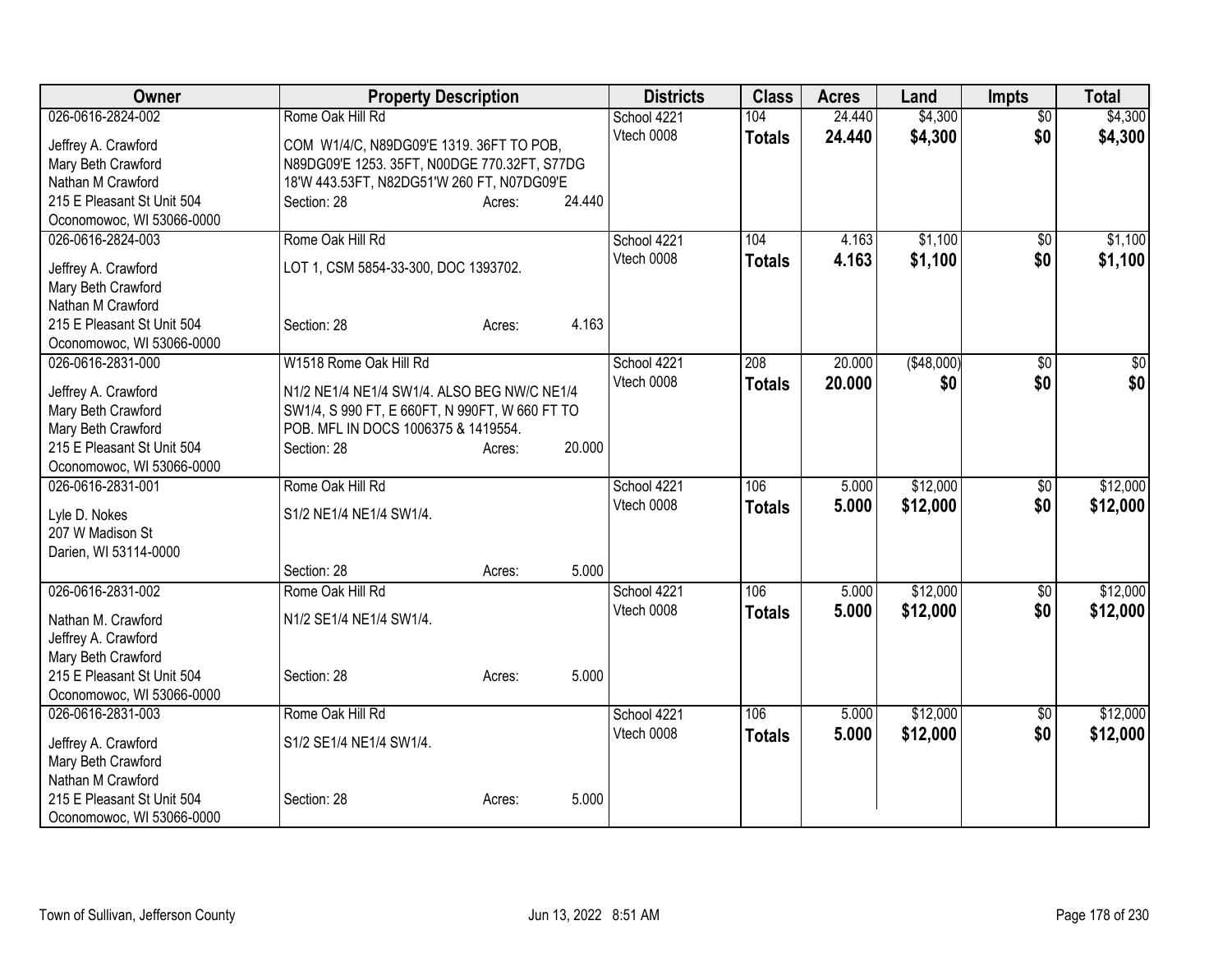| Owner                     |                                                | <b>Property Description</b> |        | <b>Districts</b> | <b>Class</b>     | <b>Acres</b>   | Land        | <b>Impts</b>    | <b>Total</b>     |
|---------------------------|------------------------------------------------|-----------------------------|--------|------------------|------------------|----------------|-------------|-----------------|------------------|
| 026-0616-2831-004         | Rome Oak Hill Rd                               |                             |        | School 4221      | 206              | 5.000          | (\$12,000)  | $\overline{50}$ | \$0              |
| John S. Lindstedt         | S1/2 SW1/4 NE1/4 SW1/4. MFL DOC 1403908.       |                             |        | Vtech 0008       | <b>Totals</b>    | 5.000          | \$0         | \$0             | \$0              |
| Cynthia J. Lindstedt      |                                                |                             |        |                  |                  |                |             |                 |                  |
| PO Box 425                |                                                |                             |        |                  |                  |                |             |                 |                  |
| Sullivan, WI 53178-0000   | Section: 28                                    | Acres:                      | 5.000  |                  |                  |                |             |                 |                  |
| 026-0616-2832-000         | N3293 Rome Oak Hill Rd                         |                             |        | School 4221      | 104              | 22.000         | \$3,600     | $\overline{50}$ | \$3,600          |
| John S. Lindstedt         | NW1/4 SW1/4. MFL DOC 1403908                   |                             |        | Vtech 0008       | 105              | 5.000          | \$2,500     | \$0             | \$2,500          |
| Cynthia J. Lindstedt      |                                                |                             |        |                  | 107<br>206       | 5.000<br>8.000 | \$80,000    | \$691,200       | \$771,200<br>\$0 |
| PO Box 425                |                                                |                             |        |                  |                  | 40.000         | (\$19,200)  | \$0             | \$777,300        |
| Sullivan, WI 53178-0000   | Section: 28                                    | Acres:                      | 40.000 |                  | <b>Totals</b>    |                | \$86,100    | \$691,200       |                  |
| 026-0616-2833-000         | Rome Oak Hill Rd                               |                             |        | School 4221      | 206              | 20.000         | ( \$48,000) | $\sqrt[6]{3}$   | $\overline{50}$  |
| John S. Lindstedt         | N1/2 SW1/4 SW1/4. MFL DOC 1403908.             |                             |        | Vtech 0008       | <b>Totals</b>    | 20.000         | \$0         | \$0             | \$0              |
| Cynthia J. Lindstedt      |                                                |                             |        |                  |                  |                |             |                 |                  |
| PO Box 425                |                                                |                             |        |                  |                  |                |             |                 |                  |
| Sullivan, WI 53178-0000   | Section: 28                                    | Acres:                      | 20.000 |                  |                  |                |             |                 |                  |
| 026-0616-2833-001         | Rome Oak Hill Rd                               |                             |        | School 4221      | 105              | 5.000          | \$2,500     | \$0             | \$2,500          |
| Judith A. Giese           | S1/2 SW1/4 SW1/4.                              |                             |        | Vtech 0008       | <b>15M</b>       | 14.985         | \$18,000    | \$0             | \$18,000         |
| N2916 County Rd F         |                                                |                             |        |                  | <b>Totals</b>    | 19.985         | \$20,500    | \$0             | \$20,500         |
| Helenville, WI 53137-0000 |                                                |                             |        |                  |                  |                |             |                 |                  |
|                           | Section: 28                                    | Acres:                      | 19.985 |                  |                  |                |             |                 |                  |
| 026-0616-2834-000         | Rome Oak Hill Rd                               |                             |        | School 4221      | $\overline{206}$ | 10.000         | (\$24,000)  | $\overline{50}$ | $\sqrt{50}$      |
| John S. Lindstedt         | NE1/4 SE1/4 SW1/4. MFL DOC 1403908.            |                             |        | Vtech 0008       | <b>Totals</b>    | 10,000         | \$0         | \$0             | \$0              |
| Cynthia J. Lindstedt      |                                                |                             |        |                  |                  |                |             |                 |                  |
| PO Box 425                |                                                |                             |        |                  |                  |                |             |                 |                  |
| Sullivan, WI 53178-0000   | Section: 28                                    | Acres:                      | 10.000 |                  |                  |                |             |                 |                  |
| 026-0616-2834-001         | Rome Oak Hill Rd                               |                             |        | School 4221      | 206              | 20.000         | (\$48,000)  | $\overline{30}$ | $\sqrt{50}$      |
| John S. Lindstedt         | W1/2 SE1/4 SW1/4. MFL DOC 1403908.             |                             |        | Vtech 0008       | <b>Totals</b>    | 20.000         | \$0         | \$0             | \$0              |
| Cynthia J. Lindstedt      |                                                |                             |        |                  |                  |                |             |                 |                  |
| PO Box 425                |                                                |                             |        |                  |                  |                |             |                 |                  |
| Sullivan, WI 53178-0000   | Section: 28                                    | Acres:                      | 20.000 |                  |                  |                |             |                 |                  |
| 026-0616-2834-002         | Rome Oak Hill Rd                               |                             |        | School 4221      | 208              | 10.000         | (\$24,000)  | $\overline{50}$ | $\overline{50}$  |
| David N. Meech            | SE1/4 SE1/4 SW1/4. MFL 1072-943 & DOC 1373020. |                             |        | Vtech 0008       | <b>Totals</b>    | 10.000         | \$0         | \$0             | \$0              |
| Russell A. Meech          |                                                |                             |        |                  |                  |                |             |                 |                  |
| N3066 County Rd E         |                                                |                             |        |                  |                  |                |             |                 |                  |
| Helenville, WI 53137-0000 | Section: 28                                    | Acres:                      | 10.000 |                  |                  |                |             |                 |                  |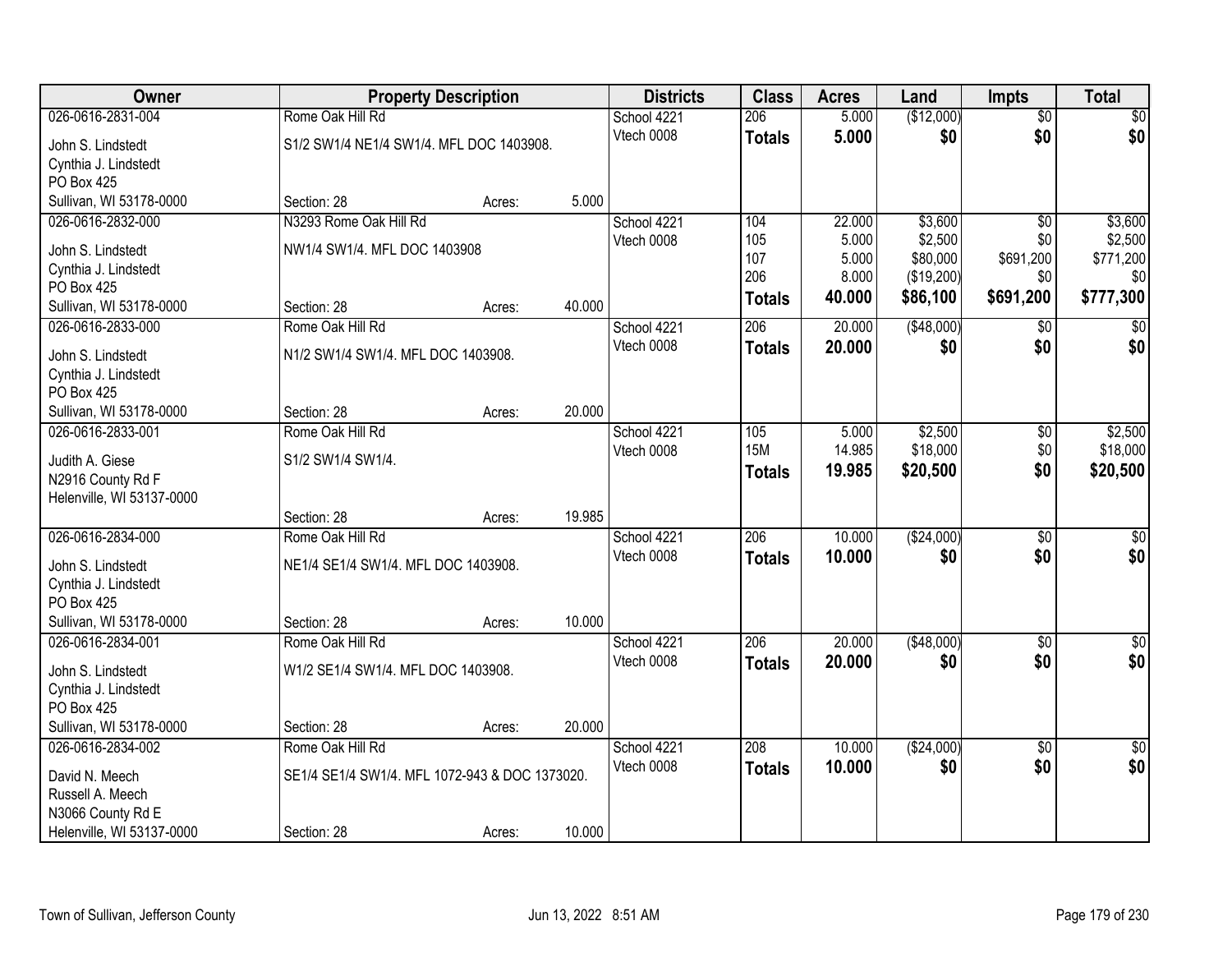| Owner                          |                                               | <b>Property Description</b> |       | <b>Districts</b> | <b>Class</b>     | <b>Acres</b> | Land            | <b>Impts</b>    | <b>Total</b>    |
|--------------------------------|-----------------------------------------------|-----------------------------|-------|------------------|------------------|--------------|-----------------|-----------------|-----------------|
| 026-0616-2841-000              | Woods Dr                                      |                             |       | School 4221      | 101              | 3.250        | \$88,400        | $\overline{50}$ | \$88,400        |
| Anita E Heffernan Trust        | LOT 4, CSM 2319-8-123.                        |                             |       | Vtech 0008       | <b>Totals</b>    | 3.250        | \$88,400        | \$0             | \$88,400        |
| 6510 W Forest Home Ave Ste 600 |                                               |                             |       |                  |                  |              |                 |                 |                 |
| Milwaukee, WI 53220-0000       |                                               |                             |       |                  |                  |              |                 |                 |                 |
|                                | Section: 28                                   | Acres:                      | 3.250 |                  |                  |              |                 |                 |                 |
| 026-0616-2841-001              | N3221 Rome Oak Hill Rd                        |                             |       | School 4221      | 101              | 6.723        | \$118,300       | \$201,000       | \$319,300       |
| Luke E. Dye                    | LOT 2, CSM 606-2-432, DOC 721421.             |                             |       | Vtech 0008       | <b>Totals</b>    | 6.723        | \$118,300       | \$201,000       | \$319,300       |
| Shauna M. Dye                  |                                               |                             |       |                  |                  |              |                 |                 |                 |
| N3221 Rome Oak Hill Rd         |                                               |                             |       |                  |                  |              |                 |                 |                 |
| Helenville, WI 53137-0000      | Section: 28                                   | Acres:                      | 6.723 |                  |                  |              |                 |                 |                 |
| 026-0616-2841-002              | N3153 Rome Oak Hill Rd                        |                             |       | School 4221      | 101              | 1.840        | \$71,900        | \$102,100       | \$174,000       |
| Adam T. Patek                  | BEG 60FT W OF E1/4P, W283.6 FT, S283.5FT,     |                             |       | Vtech 0008       | <b>Totals</b>    | 1.840        | \$71,900        | \$102,100       | \$174,000       |
| N3153 Rome Oak Hill Rd         | E283.6FT, N283.5FT TO POB.                    |                             |       |                  |                  |              |                 |                 |                 |
| Helenville, WI 53137-0000      |                                               |                             |       |                  |                  |              |                 |                 |                 |
|                                | Section: 28                                   | Acres:                      | 1.840 |                  |                  |              |                 |                 |                 |
| 026-0616-2841-003              | W1312 Woods Dr                                |                             |       | School 4221      | 101              | 0.840        | \$42,300        | \$92,200        | \$134,500       |
| Kevin N. Mulhern               | BEG 60 FT W & 283.50FT S OF E1/4P, W130FT,    |                             |       | Vtech 0008       | <b>Totals</b>    | 0.840        | \$42,300        | \$92,200        | \$134,500       |
| W1312 Woods Dr                 | S283.50FT, E130FT, N283.50FT TO POB.          |                             |       |                  |                  |              |                 |                 |                 |
| Helenville, WI 53137-0000      |                                               |                             |       |                  |                  |              |                 |                 |                 |
|                                | Section: 28                                   | Acres:                      | 0.840 |                  |                  |              |                 |                 |                 |
| 026-0616-2841-004              | Woods Dr                                      |                             |       | School 4221      | $\overline{304}$ | 2.066        | $\overline{50}$ | $\overline{50}$ | $\overline{30}$ |
| Town of Sullivan               | THE E 60FT OF N1/2 NE1/4 SE1/4. ALSO BEG 60FT |                             |       | Vtech 0008       | <b>Totals</b>    | 2.066        | \$0             | \$0             | \$0             |
| N3866 West St                  | W&567FT S OF E1/4/P, W130FT, S17FT, W         |                             |       |                  |                  |              |                 |                 |                 |
| Sullivan, WI 53178-0000        | 638.5FT, S60FT, E768.5FT, N93FT TO POB.       |                             |       |                  |                  |              |                 |                 |                 |
|                                | Section: 28                                   | Acres:                      | 2.066 |                  |                  |              |                 |                 |                 |
| 026-0616-2841-007              | W1321 Woods Dr                                |                             |       | School 4221      | 101              | 2.000        | \$69,000        | \$153,300       | \$222,300       |
| David L. Stewart               | BEG 660FT S OF E1/4P, W 107.8FT, S808.5FT,    |                             |       | Vtech 0008       | <b>Totals</b>    | 2.000        | \$69,000        | \$153,300       | \$222,300       |
| Andrea L. Stewart              | E107.8FT, N TO POB. ALSO ESMT 560-394.        |                             |       |                  |                  |              |                 |                 |                 |
| W1321 Woods Dr                 |                                               |                             |       |                  |                  |              |                 |                 |                 |
| Helenville, WI 53137-0000      | Section: 28                                   | Acres:                      | 2.000 |                  |                  |              |                 |                 |                 |
| 026-0616-2841-008              | W1327 Woods Dr                                |                             |       | School 4221      | 101              | 2.000        | \$69,000        | \$191,900       | \$260,900       |
| Vincent J. Bonofiglio          | BEG 660FT S & 107.8FT W OF E1/4P, W107.8FT,   |                             |       | Vtech 0008       | <b>Totals</b>    | 2.000        | \$69,000        | \$191,900       | \$260,900       |
| Andrea K. Bonofiglio           | S808.5FT, E107.8FT, N TO POB                  |                             |       |                  |                  |              |                 |                 |                 |
| W1327 Woods Dr                 |                                               |                             |       |                  |                  |              |                 |                 |                 |
| Helenville, WI 53137-0000      | Section: 28                                   | Acres:                      | 2.000 |                  |                  |              |                 |                 |                 |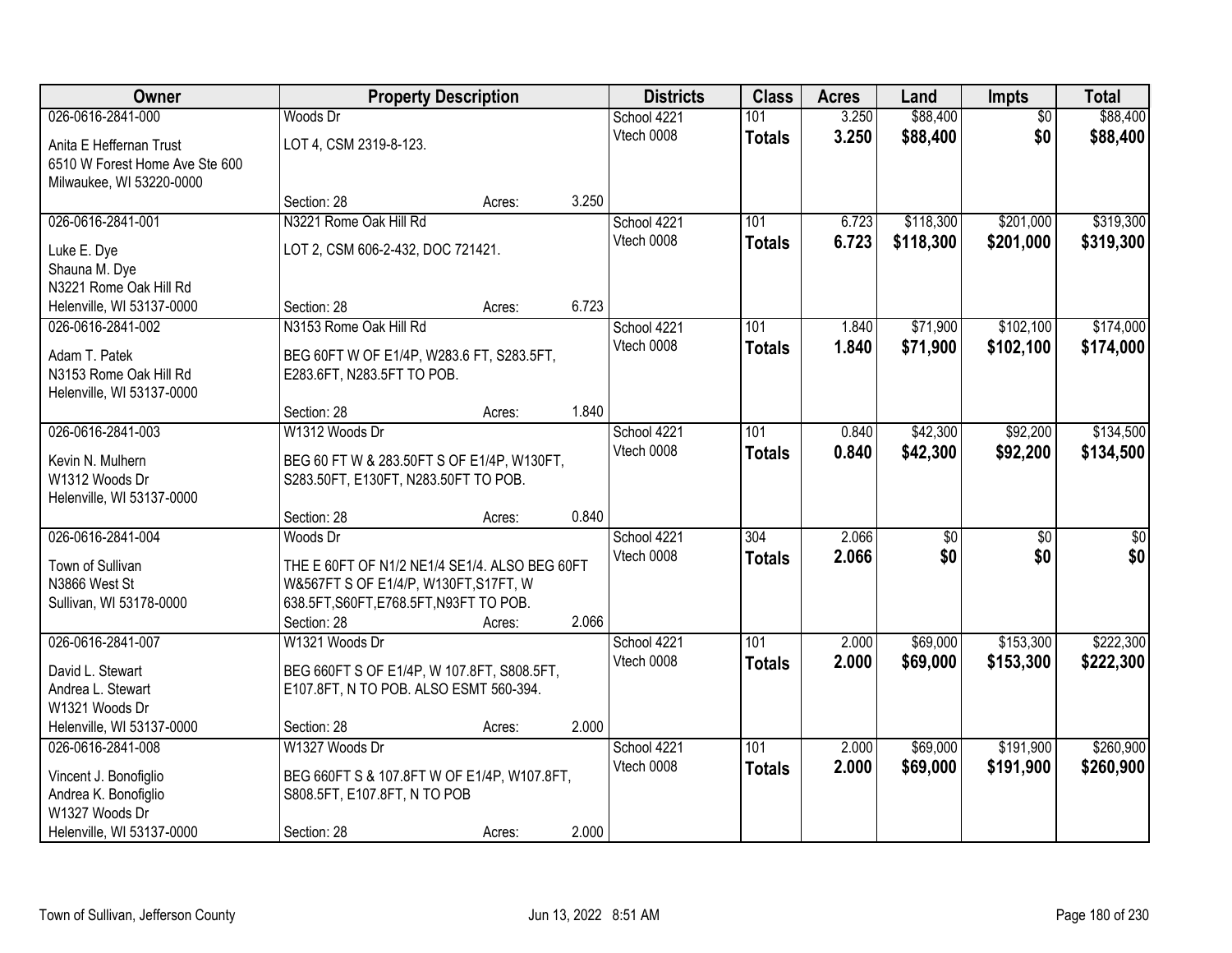| Owner<br><b>Districts</b><br><b>Class</b><br><b>Property Description</b><br><b>Acres</b><br>Land<br><b>Impts</b>                         | <b>Total</b>               |
|------------------------------------------------------------------------------------------------------------------------------------------|----------------------------|
| 026-0616-2841-009<br>W1339 Woods Dr<br>2.000<br>\$69,000<br>\$114,900<br>School 4221<br>101                                              | \$183,900                  |
| Vtech 0008<br>2.000<br>\$69,000<br>\$114,900<br><b>Totals</b><br>Jeffrey Wegner<br>BEG 660FT S & 215.6FT W OF E1/4P, W107.8FT,           | \$183,900                  |
| <b>Cindy Wegner</b><br>S808.5FT, E107.8FT, N TO POB. ALSO ESMT IN DOC                                                                    |                            |
| W1339 Woods Dr<br>752118.                                                                                                                |                            |
| 2.000<br>Helenville, WI 53137-0000<br>Section: 28<br>Acres:                                                                              |                            |
| 101<br>\$123,200<br>026-0616-2841-010<br>W1347 Woods Dr<br>2.000<br>\$69,000<br>School 4221                                              | \$192,200                  |
| Vtech 0008<br>2.000<br>\$69,000<br>\$123,200<br><b>Totals</b>                                                                            | \$192,200                  |
| Shane A. Sullivan<br>BEG 660FT S & 323.4FT W OF E1/4P, W107.8FT,                                                                         |                            |
| Jodi L. Sullivan<br>S808.5FT, E107.8FT, N TO POB.                                                                                        |                            |
| W1347 Woods Dr                                                                                                                           |                            |
| 2.000<br>Helenville, WI 53137-0000<br>Section: 28<br>Acres:                                                                              |                            |
| \$165,100<br>026-0616-2841-011<br>W1353 Woods Dr<br>101<br>2.000<br>\$69,000<br>School 4221                                              | \$234,100                  |
| Vtech 0008<br>\$69,000<br>\$165,100<br>2.000<br><b>Totals</b><br>Ethan Hudson<br>BEG 660FT S & 431.2FT W OF E1/4P, W107.8FT,             | \$234,100                  |
| Lindsey H. Hudson<br>S808.5FT, E107.8FT, N TO POB.                                                                                       |                            |
| W1353 Woods Dr                                                                                                                           |                            |
| 2.000<br>Helenville, WI 53137-0000<br>Section: 28<br>Acres:                                                                              |                            |
| \$75,900<br>\$165,500<br>026-0616-2841-012<br>W1361 Woods Dr<br>101<br>2.000<br>School 4221                                              | \$241,400                  |
| Vtech 0008<br>2.000<br>\$75,900<br>\$165,500<br><b>Totals</b>                                                                            | \$241,400                  |
| Frank E. Berry<br>COM E1/4/C, S0DG05'E 670.52FT S89DG42'W 539FT                                                                          |                            |
| Janette M. Berry<br>TO POB, S89DG42'W 107.80FT, S0DG05'E 807.05FT,                                                                       |                            |
| W1361 Woods Dr<br>N89DG50'E 107.80FT N0DG05'W 807.29FT TO POB.                                                                           |                            |
| 2.000<br>Helenville, WI 53137-0000<br>Section: 28<br>Acres:                                                                              |                            |
| \$137,900<br>026-0616-2841-013<br>W1369 Woods Dr<br>101<br>1.999<br>\$69,000<br>School 4221                                              | \$206,900                  |
| Vtech 0008<br>1.999<br>\$69,000<br>\$137,900<br><b>Totals</b><br>Richard S. Wilkening<br>BEG 660FT S & 646.8FT W OF E1/4P, W 107.8FT, S  | \$206,900                  |
| Deborah J. Wilkening<br>808.5FT, E 107.8FT, N 808.5FT TO POB.                                                                            |                            |
| W1369 Woods Dr                                                                                                                           |                            |
| 1.999<br>Helenville, WI 53137-0000<br>Section: 28<br>Acres:                                                                              |                            |
| $\overline{101}$<br>\$2,600<br>026-0616-2841-014<br>Woods Dr<br>School 4221<br>1.020                                                     | \$2,600<br>$\overline{50}$ |
| Vtech 0008<br>1.020<br>\$2,600<br><b>Totals</b>                                                                                          | \$0<br>\$2,600             |
| David J. Groh<br>BEG 660FT S & 754.6FT W OF E1/4P, S0DG5'E                                                                               |                            |
| Mary L. Groh<br>828.39FT, N89DG57'W 53.90FT, N0DG5'W 828.19FT,                                                                           |                            |
| W1373 Woods Dr<br>N89DG42'E 53.90FT TO POB.                                                                                              |                            |
| 1.020<br>Helenville, WI 53137-0000<br>Section: 28<br>Acres:                                                                              |                            |
| 026-0616-2841-015<br>\$126,100<br>\$296,600<br>W1377 Woods Dr<br>101<br>9.836<br>School 4221                                             | \$422,700                  |
| Vtech 0008<br>9.836<br>\$126,100<br>\$296,600<br><b>Totals</b><br>Paul G. Hankowitz<br>BEG SW/C N1/2 NE1/4 SE1/4,S 808.5FT, E 511.5FT, N | \$422,700                  |
| Sandra L. Hankowitz<br>808.5FT, W 511.5FT TO POB.                                                                                        |                            |
| W1377 Woods Dr                                                                                                                           |                            |
| 9.836<br>Helenville, WI 53137-0000<br>Section: 28<br>Acres:                                                                              |                            |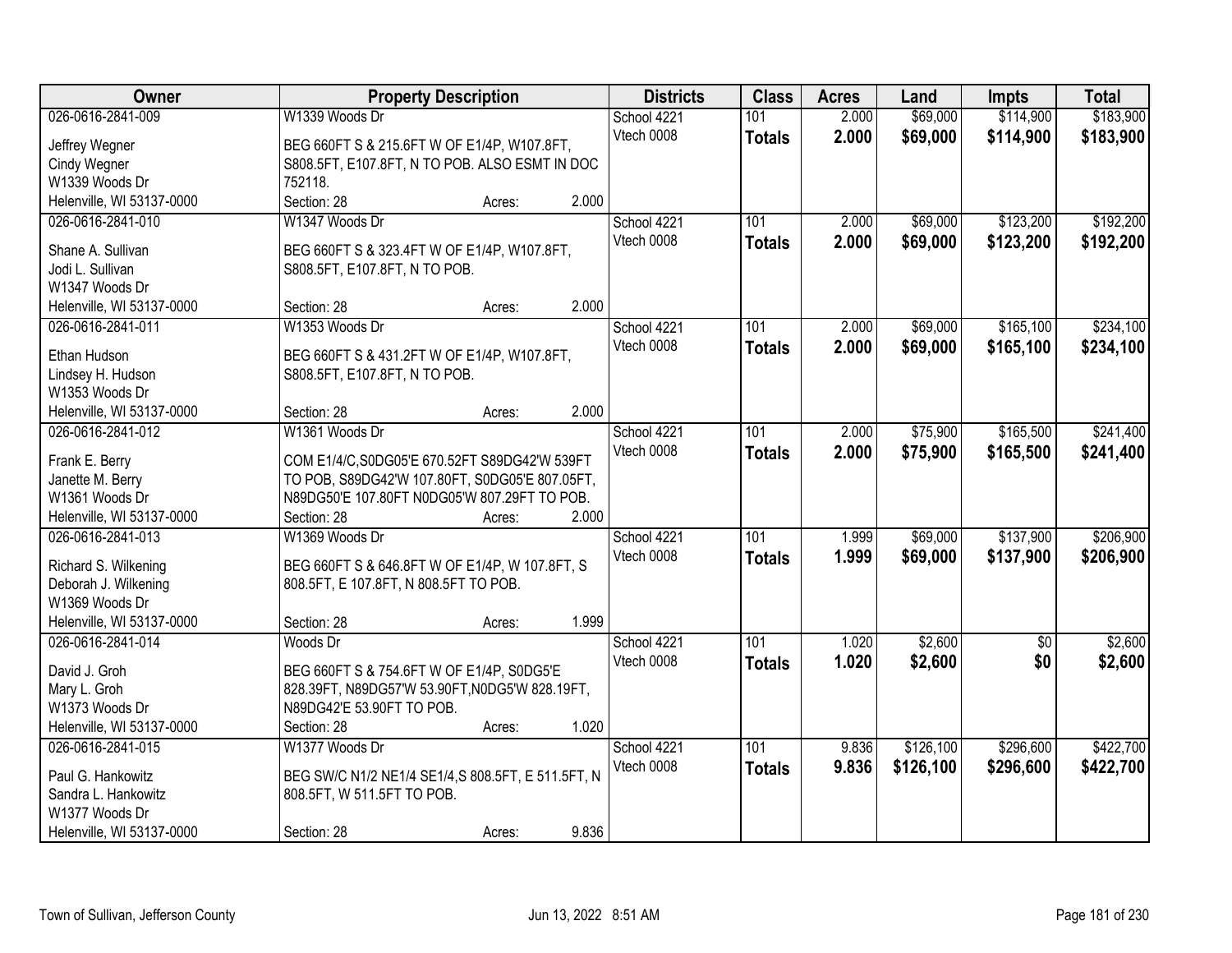| <b>Owner</b>                                   | <b>Property Description</b>            |        |        | <b>Districts</b>          | <b>Class</b>     | <b>Acres</b>   | Land                 | <b>Impts</b>           | <b>Total</b>     |
|------------------------------------------------|----------------------------------------|--------|--------|---------------------------|------------------|----------------|----------------------|------------------------|------------------|
| 026-0616-2841-016                              | Rome Oak Hills Rd                      |        |        | School 4221               | 101              | 3.000          | \$84,000             | $\overline{50}$        | \$84,000         |
| Anita E Heffernan Trust                        | LOT 3, CSM 2319-8-123.                 |        |        | Vtech 0008                | <b>Totals</b>    | 3.000          | \$84,000             | \$0                    | \$84,000         |
| 6510 W Forest Home Ave Ste 600                 |                                        |        |        |                           |                  |                |                      |                        |                  |
| Milwaukee, WI 53220-0000                       |                                        |        |        |                           |                  |                |                      |                        |                  |
|                                                | Section: 28                            | Acres: | 3.000  |                           |                  |                |                      |                        |                  |
| 026-0616-2841-017                              | W1352 Woods Dr                         |        |        | School 4221               | 101              | 1.067          | \$47,500             | \$185,100              | \$232,600        |
| Patrice A. Gilman                              | LOT 2, CSM 2319-8-123.                 |        |        | Vtech 0008                | <b>Totals</b>    | 1.067          | \$47,500             | \$185,100              | \$232,600        |
| Randy H. Gilman                                |                                        |        |        |                           |                  |                |                      |                        |                  |
| W1352 Woods Dr                                 |                                        |        |        |                           |                  |                |                      |                        |                  |
| Helenville, WI 53137-0000                      | Section: 28                            | Acres: | 1.067  |                           |                  |                |                      |                        |                  |
| 026-0616-2841-018                              | W1342 Woods Dr                         |        |        | School 4221<br>Vtech 0008 | 101              | 1.070<br>1.070 | \$47,600<br>\$47,600 | \$140,000<br>\$140,000 | \$187,600        |
| Kimm A. Stabelfeldt                            | LOT 1, CSM 2319-8-123, DOC 858323.     |        |        |                           | <b>Totals</b>    |                |                      |                        | \$187,600        |
| 159 N 59th St                                  |                                        |        |        |                           |                  |                |                      |                        |                  |
| Milwaukee, WI 53213-0000                       | Section: 28                            | Acres: | 1.070  |                           |                  |                |                      |                        |                  |
| 026-0616-2842-000                              | Rome Oak Hills Rd                      |        |        | School 4221               | 106              | 10.000         | \$24,000             | \$0                    | \$24,000         |
|                                                |                                        |        |        | Vtech 0008                | <b>Totals</b>    | 10.000         | \$24,000             | \$0                    | \$24,000         |
| Dennis R Kutka Trust (Le)                      | NE1/4 NW1/4 SE1/4.                     |        |        |                           |                  |                |                      |                        |                  |
| 15017 Bernhardt Ln<br>Cazenovia, WI 53924-0000 |                                        |        |        |                           |                  |                |                      |                        |                  |
|                                                | Section: 28                            | Acres: | 10.000 |                           |                  |                |                      |                        |                  |
| 026-0616-2842-001                              | Rome Oak Hills Rd                      |        |        | School 4221               | 106              | 31.706         | \$76,100             | $\overline{50}$        | \$76,100         |
| Jeffrey A. Crawford                            | LOT 4, CSM 5848-33-211, DOC 1392923.   |        |        | Vtech 0008                | <b>Totals</b>    | 31.706         | \$76,100             | \$0                    | \$76,100         |
| Mary Beth Crawford                             |                                        |        |        |                           |                  |                |                      |                        |                  |
| Nathan M Crawford                              |                                        |        |        |                           |                  |                |                      |                        |                  |
| 215 E Pleasant St Unit 504                     | Section: 28                            | Acres: | 31.706 |                           |                  |                |                      |                        |                  |
| Oconomowoc, WI 53066-0000                      |                                        |        |        |                           |                  |                |                      |                        |                  |
| 026-0616-2843-000                              | Rome Oak Hills Rd                      |        |        | School 4221               | 206              | 10.145         | (\$24,300)           | $\overline{30}$        | $\overline{\$0}$ |
| <b>Alane Trust</b>                             | NE1/4 SW1/4 SE1/4. MFL DOC 1376056.    |        |        | Vtech 0008                | <b>Totals</b>    | 10.145         | \$0                  | \$0                    | \$0              |
| N2899 Roger Rd                                 |                                        |        |        |                           |                  |                |                      |                        |                  |
| Helenville, WI 53137-0000                      |                                        |        |        |                           |                  |                |                      |                        |                  |
|                                                | Section: 28                            | Acres: | 10.145 |                           |                  |                |                      |                        |                  |
| 026-0616-2843-001                              | Roger Rd                               |        |        | School 4221<br>Vtech 0008 | $\overline{206}$ | 10.112         | (\$24,300)           | $\overline{30}$        | $\overline{50}$  |
| <b>Alane Trust</b>                             | NW1/4 SW1/4 SE1/4. ALSO ESMTS. MFL DOC |        |        |                           | <b>Totals</b>    | 10.112         | \$0                  | \$0                    | \$0              |
| N2899 Roger Rd                                 | 1376056.                               |        |        |                           |                  |                |                      |                        |                  |
| Helenville, WI 53137-0000                      |                                        |        |        |                           |                  |                |                      |                        |                  |
|                                                | Section: 28                            | Acres: | 10.112 |                           |                  |                |                      |                        |                  |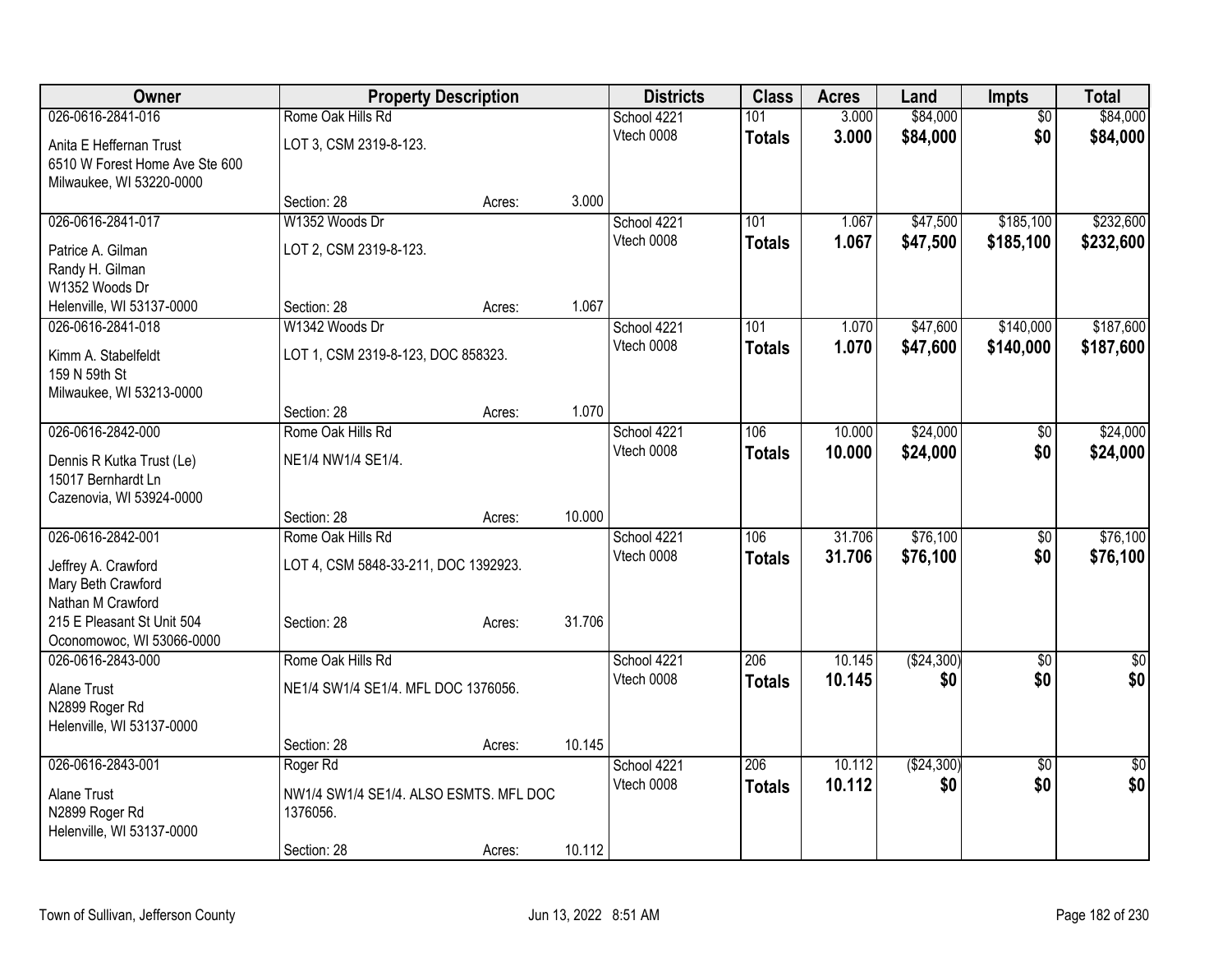| Owner                                                                                  | <b>Property Description</b>                                                                                                                                              |                  |       | <b>Districts</b>          | <b>Class</b>                      | <b>Acres</b>   | Land                 | Impts                  | <b>Total</b>           |
|----------------------------------------------------------------------------------------|--------------------------------------------------------------------------------------------------------------------------------------------------------------------------|------------------|-------|---------------------------|-----------------------------------|----------------|----------------------|------------------------|------------------------|
| 026-0616-2843-002<br>Nature's Villa, Inc<br>N2899 Roger Rd<br>Helenville, WI 53137     | Roger Rd<br>SE1/4 SW1/4 SE1/4. EX BEG SE/C SD LOT, S88DG50'E<br>30FT, N01DG16'E 127FT, S88DG 50'E 10FT,<br>N01DG16'E 30FT, N88DG50'W 10FT, S01DG16'W<br>Section: 28      | Acres:           | 9.899 | School 4221<br>Vtech 0008 | 102<br><b>Totals</b>              | 9.899<br>9.899 | \$64,300<br>\$64,300 | $\overline{50}$<br>\$0 | \$64,300<br>\$64,300   |
| 026-0616-2843-003<br>Eric W. Gustafson<br>N2874 Roger Rd<br>Helenville, WI 53137-0000  | N2874 Roger Rd<br>LOT 1, VILLA RUSTIQUE SUB. ALSO BEG SE/C SD<br>LOT, S88DG 50'E 30FT, N01DG16'E 127FT,<br>S88DG50'E 10FT, N01DG16'E 30 FT, N88DG50'W10FT<br>Section: 28 | Acres:           | 0.522 | School 4221<br>Vtech 0008 | 101<br><b>Totals</b>              | 0.522<br>0.522 | \$25,900<br>\$25,900 | \$194,200<br>\$194,200 | \$220,100<br>\$220,100 |
| 026-0616-2843-004<br>Eric W. Gustafson<br>N2874 Roger Rd<br>Helenville, WI 53137-0000  | Roger Rd<br>LOT 2, VILLA RUSTIQUE SUB.<br>Section: 28                                                                                                                    | Acres:           | 0.421 | School 4221<br>Vtech 0008 | 101<br><b>Totals</b>              | 0.421<br>0.421 | \$23,800<br>\$23,800 | \$0<br>\$0             | \$23,800<br>\$23,800   |
| 026-0616-2843-005<br><b>Alane Trust</b><br>N2899 Roger Rd<br>Helenville, WI 53137-0000 | Roger Rd<br>LOT 3, VILLA RUSTIQUE SUB.                                                                                                                                   |                  | 0.420 | School 4221<br>Vtech 0008 | 101<br><b>Totals</b>              | 0.420<br>0.420 | \$23,800<br>\$23,800 | \$0<br>\$0             | \$23,800<br>\$23,800   |
| 026-0616-2843-006<br>Michael T. Mills<br>N2888 Roger Rd<br>Helenville, WI 53137-0000   | Section: 28<br>Roger Rd<br>LOT 4, VILLA RUSTIQUE SUB.<br>Section: 28                                                                                                     | Acres:<br>Acres: | 0.435 | School 4221<br>Vtech 0008 | $\overline{101}$<br><b>Totals</b> | 0.435<br>0.435 | \$24,100<br>\$24,100 | $\overline{50}$<br>\$0 | \$24,100<br>\$24,100   |
| 026-0616-2843-007<br>Michael T. Mills<br>N2888 Roger Rd<br>Helenville, WI 53137-0000   | N2888 Roger Rd<br>LOT 5, VILLA RUSTIQUE SUB.<br>Section: 28                                                                                                              | Acres:           | 0.579 | School 4221<br>Vtech 0008 | 101<br><b>Totals</b>              | 0.579<br>0.579 | \$26,900<br>\$26,900 | \$148,500<br>\$148,500 | \$175,400<br>\$175,400 |
| 026-0616-2843-008<br>Alane Trust<br>N2899 Roger Rd<br>Helenville, WI 53137-0000        | Roger Rd<br>LOT 6, VILLA RUSTIQUE SUB.<br>Section: 28                                                                                                                    | Acres:           | 0.424 | School 4221<br>Vtech 0008 | 101<br><b>Totals</b>              | 0.424<br>0.424 | \$23,900<br>\$23,900 | $\overline{50}$<br>\$0 | \$23,900<br>\$23,900   |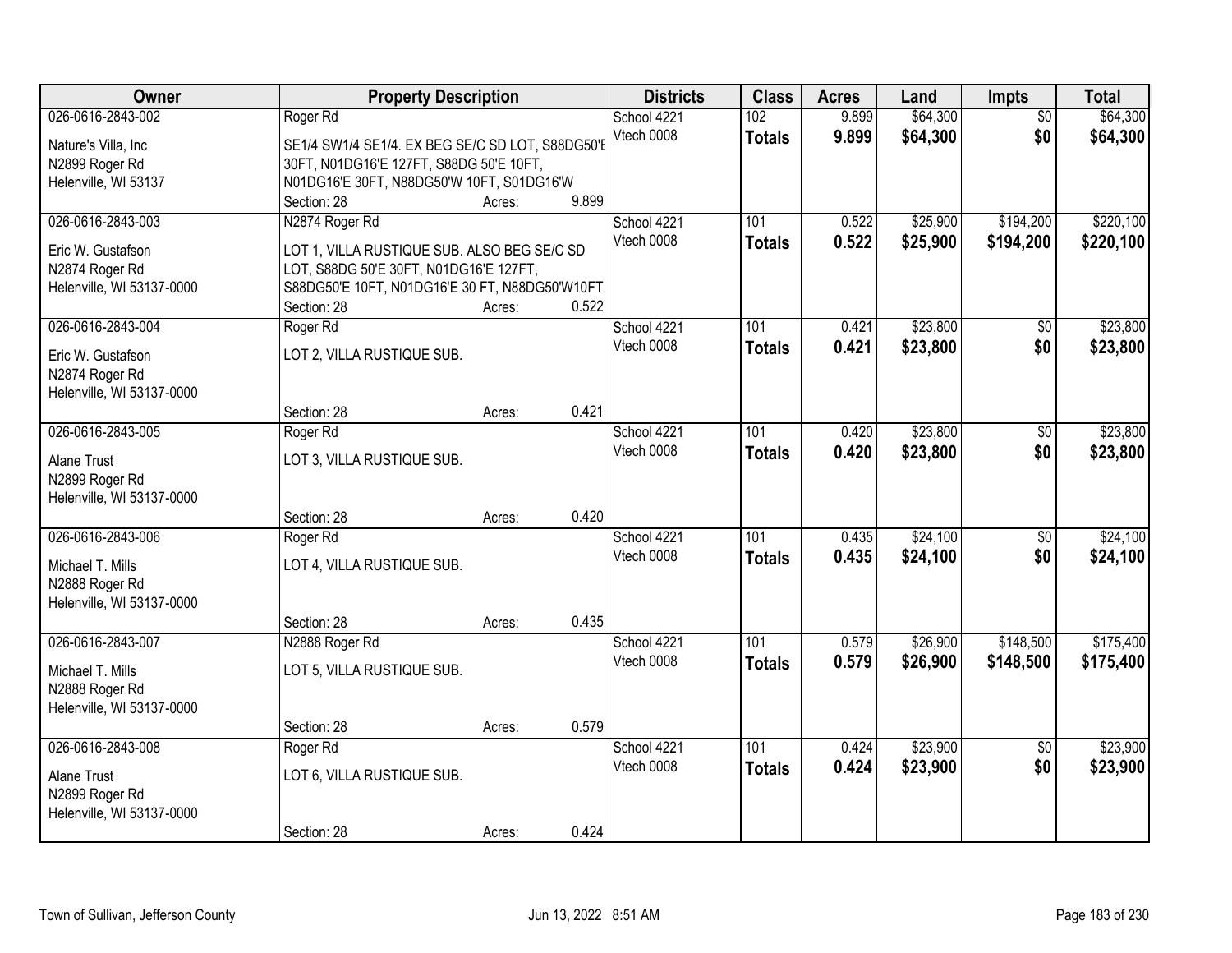| Owner                                                                                           | <b>Property Description</b>                                  |        |       | <b>Districts</b>          | <b>Class</b>         | <b>Acres</b>   | Land                 | Impts                  | <b>Total</b>           |
|-------------------------------------------------------------------------------------------------|--------------------------------------------------------------|--------|-------|---------------------------|----------------------|----------------|----------------------|------------------------|------------------------|
| 026-0616-2843-009<br><b>Alane Trust</b><br>N2899 Roger Rd                                       | Roger Rd<br>LOT 7, VILLA RUSTIQUE SUB.                       |        |       | School 4221<br>Vtech 0008 | 101<br><b>Totals</b> | 0.413<br>0.413 | \$7,400<br>\$7,400   | $\overline{50}$<br>\$0 | \$7,400<br>\$7,400     |
| Helenville, WI 53137-0000                                                                       | Section: 28                                                  | Acres: | 0.413 |                           |                      |                |                      |                        |                        |
| 026-0616-2843-010<br><b>Alane Trust</b><br>N2899 Roger Rd<br>Helenville, WI 53137-0000          | Roger <sub>Rd</sub><br>LOT 8, VILLA RUSTIQUE SUB.            |        |       | School 4221<br>Vtech 0008 | 101<br><b>Totals</b> | 0.423<br>0.423 | \$7,600<br>\$7,600   | \$0<br>\$0             | \$7,600<br>\$7,600     |
|                                                                                                 | Section: 28                                                  | Acres: | 0.423 |                           |                      |                |                      |                        |                        |
| 026-0616-2843-011<br><b>Alane Trust</b><br>N2899 Roger Rd<br>Helenville, WI 53137-0000          | Roger Rd<br>LOT 9, VILLA RUSTIQUE SUB.                       |        |       | School 4221<br>Vtech 0008 | 101<br><b>Totals</b> | 0.572<br>0.572 | \$10,100<br>\$10,100 | $\overline{50}$<br>\$0 | \$10,100<br>\$10,100   |
|                                                                                                 | Section: 28                                                  | Acres: | 0.572 |                           |                      |                |                      |                        |                        |
| 026-0616-2843-012<br>Evan Dralle<br>James Dralle<br>N2898 Roger Rd                              | Roger Rd<br>LOT 10, VILLA RUSTIQUE SUB.                      |        |       | School 4221<br>Vtech 0008 | 101<br><b>Totals</b> | 0.430<br>0.430 | \$7,700<br>\$7,700   | \$0<br>\$0             | \$7,700<br>\$7,700     |
| Helenville, WI 53137-0000                                                                       | Section: 28                                                  | Acres: | 0.430 |                           |                      |                |                      |                        |                        |
| 026-0616-2843-013<br>Evan Dralle<br>James Dralle<br>N2898 Roger Rd<br>Helenville, WI 53137-0000 | N2898 Roger Rd<br>LOT 11, VILLA RUSTIQUE SUB.<br>Section: 28 | Acres: | 0.414 | School 4221<br>Vtech 0008 | 101<br><b>Totals</b> | 0.414<br>0.414 | \$23,600<br>\$23,600 | \$145,600<br>\$145,600 | \$169,200<br>\$169,200 |
| 026-0616-2843-014                                                                               | Roger Rd                                                     |        |       | School 4221               | 101                  | 0.415          | \$7,400              | \$8,700                | \$16,100               |
| <b>Alane Trust</b><br>N2899 Roger Rd<br>Helenville, WI 53137-0000                               | LOT 12, VILLA RUSTIQUE SUB.                                  |        |       | Vtech 0008                | <b>Totals</b>        | 0.415          | \$7,400              | \$8,700                | \$16,100               |
|                                                                                                 | Section: 28                                                  | Acres: | 0.415 |                           |                      |                |                      |                        |                        |
| 026-0616-2843-015<br>Alane Trust<br>N2899 Roger Rd<br>Helenville, WI 53137-0000                 | Roger Rd<br>LOT 13, VILLA RUSTIQUE SUB.<br>Section: 28       | Acres: | 0.415 | School 4221<br>Vtech 0008 | 101<br><b>Totals</b> | 0.415<br>0.415 | \$7,400<br>\$7,400   | \$10,200<br>\$10,200   | \$17,600<br>\$17,600   |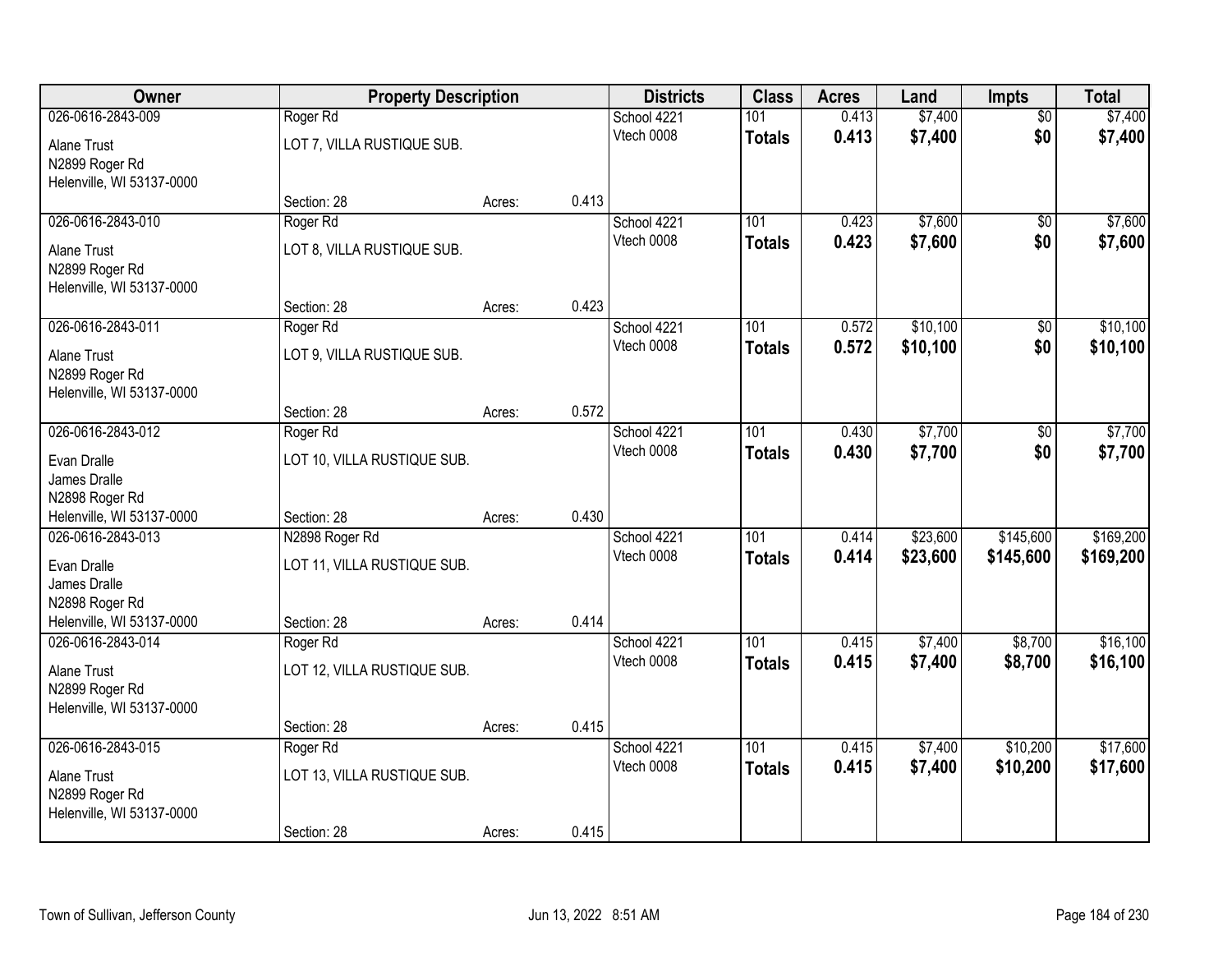| Owner                                       | <b>Property Description</b>      |        |       | <b>Districts</b>          | <b>Class</b>         | <b>Acres</b>   | Land               | Impts                  | <b>Total</b>       |
|---------------------------------------------|----------------------------------|--------|-------|---------------------------|----------------------|----------------|--------------------|------------------------|--------------------|
| 026-0616-2843-016                           | Roger Rd                         |        |       | School 4221               | 101                  | 0.415          | \$7,400            | $\overline{50}$        | \$7,400            |
| Alane Trust                                 | LOT 14, VILLA RUSTIQUE SUB.      |        |       | Vtech 0008                | <b>Totals</b>        | 0.415          | \$7,400            | \$0                    | \$7,400            |
| N2899 Roger Rd                              |                                  |        |       |                           |                      |                |                    |                        |                    |
| Helenville, WI 53137-0000                   |                                  |        |       |                           |                      |                |                    |                        |                    |
| 026-0616-2843-017                           | Section: 28<br>Roger Rd          | Acres: | 0.415 | School 4221               | 101                  | 0.415          | \$7,400            | \$6,100                | \$13,500           |
|                                             |                                  |        |       | Vtech 0008                | <b>Totals</b>        | 0.415          | \$7,400            | \$6,100                | \$13,500           |
| <b>Alane Trust</b>                          | LOT 15, VILLA RUSTIQUE SUB.      |        |       |                           |                      |                |                    |                        |                    |
| N2899 Roger Rd<br>Helenville, WI 53137-0000 |                                  |        |       |                           |                      |                |                    |                        |                    |
|                                             | Section: 28                      | Acres: | 0.415 |                           |                      |                |                    |                        |                    |
| 026-0616-2843-018                           | N2899 Roger Rd                   |        |       | School 4221               | 101                  | 0.421          | \$7,500            | \$148,900              | \$156,400          |
| <b>Alane Trust</b>                          | LOT 16, VILLA RUSTIQUE SUB.      |        |       | Vtech 0008                | <b>Totals</b>        | 0.421          | \$7,500            | \$148,900              | \$156,400          |
| N2899 Roger Rd                              |                                  |        |       |                           |                      |                |                    |                        |                    |
| Helenville, WI 53137-0000                   |                                  |        |       |                           |                      |                |                    |                        |                    |
|                                             | Section: 28                      | Acres: | 0.421 |                           |                      |                |                    |                        |                    |
| 026-0616-2843-019                           | N2885 Roger Rd                   |        |       | School 4221               | 101                  | 0.422          | \$23,800           | \$197,700              | \$221,500          |
| Michael Joseph Hoff                         | LOT 17, VILLA RUSTIQUE SUB.      |        |       | Vtech 0008                | <b>Totals</b>        | 0.422          | \$23,800           | \$197,700              | \$221,500          |
| Amy Joann Hoff                              |                                  |        |       |                           |                      |                |                    |                        |                    |
| N2885 Roger Rd<br>Helenville, WI 53137-0000 | Section: 28                      | Acres: | 0.422 |                           |                      |                |                    |                        |                    |
| 026-0616-2843-020                           | Roger Rd                         |        |       | School 4221               | 101                  | 0.208          | \$3,900            | $\overline{50}$        | \$3,900            |
|                                             |                                  |        |       | Vtech 0008                | <b>Totals</b>        | 0.208          | \$3,900            | \$0                    | \$3,900            |
| R Justin Stewart<br>Mamie Kanfer G. Stewart | S1/2 LOT 18, VILLA RUSTIQUE SUB. |        |       |                           |                      |                |                    |                        |                    |
| 1 Grand Arm Plaza #165                      |                                  |        |       |                           |                      |                |                    |                        |                    |
| Brooklyn, NY 11238-0000                     | Section: 28                      | Acres: | 0.208 |                           |                      |                |                    |                        |                    |
| 026-0616-2843-021                           | N2877 Roger Rd                   |        |       | School 4221               | 101                  | 0.415          | \$23,700           | \$144,700              | \$168,400          |
| R Justin Stewart                            | LOT 19, VILLA RUSTIQUE SUB.      |        |       | Vtech 0008                | <b>Totals</b>        | 0.415          | \$23,700           | \$144,700              | \$168,400          |
| Mamie Kanfer G. Stewart                     |                                  |        |       |                           |                      |                |                    |                        |                    |
| N2877 Roger Rd                              |                                  |        |       |                           |                      |                |                    |                        |                    |
| Helenville, WI 53137-0000                   | Section: 28                      | Acres: | 0.415 |                           |                      |                |                    |                        |                    |
| 026-0616-2843-022                           | Roger Rd                         |        |       | School 4221<br>Vtech 0008 | 101<br><b>Totals</b> | 0.207<br>0.207 | \$3,900<br>\$3,900 | $\overline{30}$<br>\$0 | \$3,900<br>\$3,900 |
| Michael Joseph Hoff                         | N1/2 LOT 18, VILLA RUSTIQUE SUB. |        |       |                           |                      |                |                    |                        |                    |
| Amy Joan Hoff<br>N2885 Roger Rd             |                                  |        |       |                           |                      |                |                    |                        |                    |
| Helenville, WI 53137-0000                   | Section: 28                      | Acres: | 0.207 |                           |                      |                |                    |                        |                    |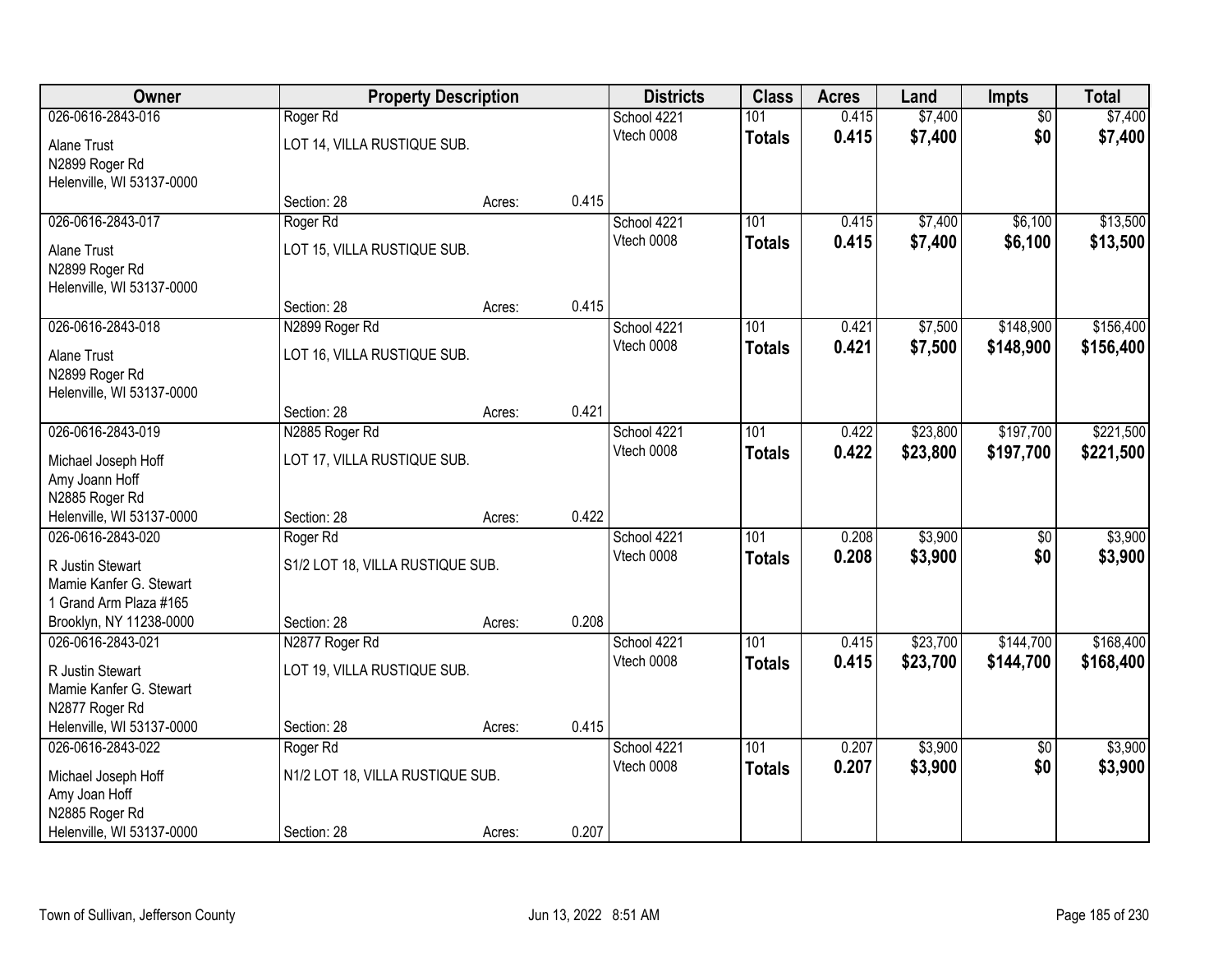| Owner                              |                                                 | <b>Property Description</b> |        | <b>Districts</b> | <b>Class</b>     | <b>Acres</b> | Land        | <b>Impts</b>    | <b>Total</b>    |
|------------------------------------|-------------------------------------------------|-----------------------------|--------|------------------|------------------|--------------|-------------|-----------------|-----------------|
| 026-0616-2844-000                  | Rome Oak Hill Rd                                |                             |        | School 4221      | 106              | 5.500        | \$13,200    | $\overline{50}$ | \$13,200        |
| <b>Richard R Fredrick Jr Trust</b> | E 51/2A OF S 15.50A OF N1/2 SE1/4 SE1/4.        |                             |        | Vtech 0008       | <b>Totals</b>    | 5.500        | \$13,200    | \$0             | \$13,200        |
| Joni J Fredrick Trust              |                                                 |                             |        |                  |                  |              |             |                 |                 |
| 17825 Mierow Ct                    |                                                 |                             |        |                  |                  |              |             |                 |                 |
| Brookfield, WI 53045-0000          | Section: 28                                     | Acres:                      | 5.500  |                  |                  |              |             |                 |                 |
| 026-0616-2844-001                  | W1373 Woods Dr                                  |                             |        | School 4221      | 101              | 5.000        | \$105,900   | \$275,400       | \$381,300       |
| David J. Groh                      | E 5A OF W 10A OF S 151/2A OF N1/2 SE1/4 SE1/4.  |                             |        | Vtech 0008       | Totals           | 5.000        | \$105,900   | \$275,400       | \$381,300       |
| Mary L. Groh                       |                                                 |                             |        |                  |                  |              |             |                 |                 |
| W1373 Woods Dr                     |                                                 |                             |        |                  |                  |              |             |                 |                 |
| Helenville, WI 53137-0000          | Section: 28                                     | Acres:                      | 5.000  |                  |                  |              |             |                 |                 |
| 026-0616-2844-002                  | Woods Dr                                        |                             |        | School 4221      | 101              | 5.000        | \$50,000    | $\sqrt[6]{30}$  | \$50,000        |
| David J. Groh                      | W 5A OF S 151/2A OF N1/2 SE1/4 SE1/4            |                             |        | Vtech 0008       | <b>Totals</b>    | 5.000        | \$50,000    | \$0             | \$50,000        |
| Mary L. Groh                       |                                                 |                             |        |                  |                  |              |             |                 |                 |
| W1373 Woods Dr                     |                                                 |                             |        |                  |                  |              |             |                 |                 |
| Helenville, WI 53137-0000          | Section: 28                                     | Acres:                      | 5.000  |                  |                  |              |             |                 |                 |
| 026-0616-2844-003                  | Roger Rd                                        |                             |        | School 4221      | 106              | 1.000        | \$2,400     | \$0             | \$2,400         |
| Alane Trust                        | W 71/2A OF S1/2 SE1/4 SE1/4. EX BEG NE/C LOT    |                             |        | Vtech 0008       | 208              | 6.252        | (\$15,000)  | \$0             | \$0             |
| N2899 Roger Rd                     | 1, TIMBERLINE SUB, N50FT, W216FT, S50FT, E216FT |                             |        |                  | <b>Totals</b>    | 7.252        | \$2,400     | \$0             | \$2,400         |
| Helenville, WI 53137-0000          | TO POB. MFL DOCS 983577 & 1417285.              |                             |        |                  |                  |              |             |                 |                 |
|                                    | Section: 28                                     | Acres:                      | 7.252  |                  |                  |              |             |                 |                 |
| 026-0616-2844-004                  | Roger Rd                                        |                             |        | School 4221      | $\overline{208}$ | 12.500       | ( \$30,000) | $\overline{30}$ | $\overline{30}$ |
| Alane Trust                        | BEG SE/S/C W 825FT, N 660FT, E 825FT, S TO POB. |                             |        | Vtech 0008       | <b>Totals</b>    | 12.500       | \$0         | \$0             | \$0             |
| N2899 Roger Rd                     | MFL 1014-894.                                   |                             |        |                  |                  |              |             |                 |                 |
| Helenville, WI 53137-0000          |                                                 |                             |        |                  |                  |              |             |                 |                 |
|                                    | Section: 28                                     | Acres:                      | 12.500 |                  |                  |              |             |                 |                 |
| 026-0616-2912-000                  | County Rd F                                     |                             |        | School 2702      | 104              | 35.000       | \$7,900     | $\overline{60}$ | \$7,900         |
| Maryela Schelm Trust               | NW1/4 NE1/4.                                    |                             |        | Vtech 0004       | 105              | 5.000        | \$2,500     | \$0             | \$2,500         |
| W2439 County Rd Y                  |                                                 |                             |        |                  | <b>Totals</b>    | 40.000       | \$10,400    | \$0             | \$10,400        |
| Helenville, WI 53137-0000          |                                                 |                             |        |                  |                  |              |             |                 |                 |
|                                    | Section: 29                                     | Acres:                      | 40.000 |                  |                  |              |             |                 |                 |
| 026-0616-2913-000                  | County Rd F                                     |                             |        | School 4221      | 104              | 30.600       | \$6,300     | $\overline{30}$ | \$6,300         |
| Maryela Schelm Trust               | SW1/4 NE1/4, EX S 24.75FT OF W 800FT (ABT) IN   |                             |        | Vtech 0008       | <b>15M</b>       | 9.000        | \$10,800    | \$0             | \$10,800        |
| W2439 County Rd Y                  | TWN RD.                                         |                             |        |                  | <b>Totals</b>    | 39,600       | \$17,100    | \$0             | \$17,100        |
| Helenville, WI 53137-0000          |                                                 |                             |        |                  |                  |              |             |                 |                 |
|                                    | Section: 29                                     | Acres:                      | 39.600 |                  |                  |              |             |                 |                 |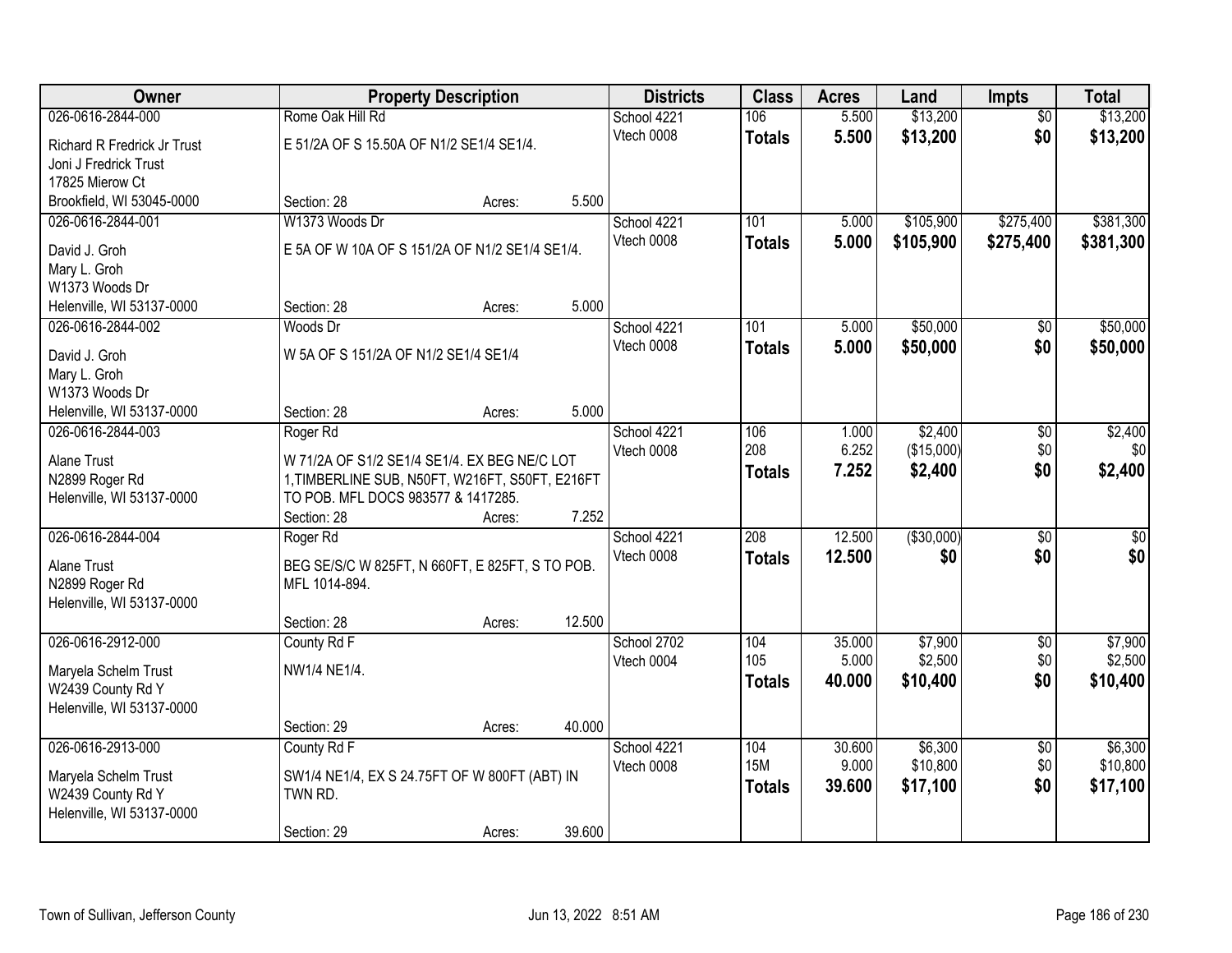| Owner                                             |                                                   | <b>Property Description</b> |        | <b>Districts</b> | <b>Class</b>  | <b>Acres</b> | Land            | <b>Impts</b>    | <b>Total</b>    |
|---------------------------------------------------|---------------------------------------------------|-----------------------------|--------|------------------|---------------|--------------|-----------------|-----------------|-----------------|
| 026-0616-2913-001                                 | Schaffitzel Ln                                    |                             |        | School 4221      | 304           | 0.480        | $\overline{50}$ | $\overline{50}$ | $\overline{30}$ |
| Town of Sullivan                                  | BEG AT INTERS E/L STH135 & E/W 1/4L, N 24.75FT, E |                             |        | Vtech 0008       | <b>Totals</b> | 0.480        | \$0             | \$0             | \$0             |
| N3866 West St                                     | ABT 1020FT, S 49.5FT, W ABT 1020FT, TO E/L OF SD  |                             |        |                  |               |              |                 |                 |                 |
| Sullivan, WI 53178-0000                           | HGY N TO POB.                                     |                             |        |                  |               |              |                 |                 |                 |
|                                                   | Section: 29                                       | Acres:                      | 0.480  |                  |               |              |                 |                 |                 |
| 026-0616-2921-000                                 | N3242 County Rd F                                 |                             |        | School 2702      | 101           | 1.430        | \$55,900        | \$112,900       | \$168,800       |
| Linda J. Belt                                     | LOT 1, CSM 3156-13-174.                           |                             |        | Vtech 0004       | <b>Totals</b> | 1.430        | \$55,900        | \$112,900       | \$168,800       |
| N3242 County Rd F                                 |                                                   |                             |        |                  |               |              |                 |                 |                 |
| Helenville, WI 53137-0000                         |                                                   |                             |        |                  |               |              |                 |                 |                 |
|                                                   | Section: 29                                       | Acres:                      | 1.430  |                  |               |              |                 |                 |                 |
| 026-0616-2921-001                                 | County Rd F                                       |                             |        | School 2702      | 104           | 14.900       | \$2,900         | \$0             | \$2,900         |
|                                                   | NE1/4 NW1/4. EX 3.42A IN CTH F IN 770-29. EX CSM  |                             |        | Vtech 0004       | 105           | 20.000       | \$10,000        | \$0             | \$10,000        |
| Maryela Schelm Trust<br>W2439 County Rd Y         | 3156-13-174.                                      |                             |        |                  | 107           | 0.250        | \$12,400        | \$5,300         | \$17,700        |
| Helenville, WI 53137-0000                         |                                                   |                             |        |                  | <b>Totals</b> | 35.150       | \$25,300        | \$5,300         | \$30,600        |
|                                                   | Section: 29                                       | Acres:                      | 35.150 |                  |               |              |                 |                 |                 |
| 026-0616-2922-000                                 | Bente Rd                                          |                             |        | School 2702      | 104           | 2.000        | \$400           | \$0             | \$400           |
|                                                   |                                                   |                             |        | Vtech 0004       | 105           | 50.000       | \$25,000        | \$0             | \$25,000        |
| Daniel Loeder Trust                               | OUTLOT 1, CSM 5405-29-262, DOC 1307074.           |                             |        |                  | <b>15M</b>    | 8.995        | \$10,800        | \$0             | \$10,800        |
| Kristia Loeder Trust<br>4410 Buckley Ridge Cir    |                                                   |                             |        |                  | <b>Totals</b> | 60.995       | \$36,200        | \$0             | \$36,200        |
| Cottage Grove, WI 53527-0000                      | Section: 29                                       | Acres:                      | 60.995 |                  |               |              |                 |                 |                 |
| 026-0616-2922-001                                 | Bente Rd                                          |                             |        | School 2702      | 101           | 1.083        | \$47,900        | $\overline{50}$ | \$47,900        |
|                                                   |                                                   |                             |        | Vtech 0004       | <b>Totals</b> | 1.083        | \$47,900        | \$0             | \$47,900        |
| Daniel Loeder Trust                               | LOT 1, CSM 5405-29-262, DOC 1307074.              |                             |        |                  |               |              |                 |                 |                 |
| Kristia Loeder Trust                              |                                                   |                             |        |                  |               |              |                 |                 |                 |
| 4410 Buckley Ridge Cir                            |                                                   |                             | 1.083  |                  |               |              |                 |                 |                 |
| Cottage Grove, WI 53527-0000<br>026-0616-2922-002 | Section: 29<br>Bente Rd                           | Acres:                      |        | School 2702      | 101           | 1.077        | \$47,800        | $\overline{50}$ | \$47,800        |
|                                                   |                                                   |                             |        | Vtech 0004       | <b>Totals</b> | 1.077        | \$47,800        | \$0             | \$47,800        |
| Daniel Loeder Trust                               | LOT 2, CSM 5405-29-262, DOC 1307074.              |                             |        |                  |               |              |                 |                 |                 |
| Kristia Loeder Trust                              |                                                   |                             |        |                  |               |              |                 |                 |                 |
| 4410 Buckley Ridge Cir                            |                                                   |                             |        |                  |               |              |                 |                 |                 |
| Cottage Grove, WI 53527-0000                      | Section: 29                                       | Acres:                      | 1.077  |                  |               |              |                 |                 |                 |
| 026-0616-2923-000                                 | N3228 Bente Rd                                    |                             |        | School 2702      | 101           | 2.099        | \$70,500        | \$179,400       | \$249,900       |
| Nathan Froemming                                  | LOT 3, CSM 5405-29-262, DOC 1307074.              |                             |        | Vtech 0004       | <b>Totals</b> | 2.099        | \$70,500        | \$179,400       | \$249,900       |
| N3228 Bente Rd                                    |                                                   |                             |        |                  |               |              |                 |                 |                 |
| Jefferson, WI 53549-0000                          |                                                   |                             |        |                  |               |              |                 |                 |                 |
|                                                   | Section: 29                                       | Acres:                      | 2.099  |                  |               |              |                 |                 |                 |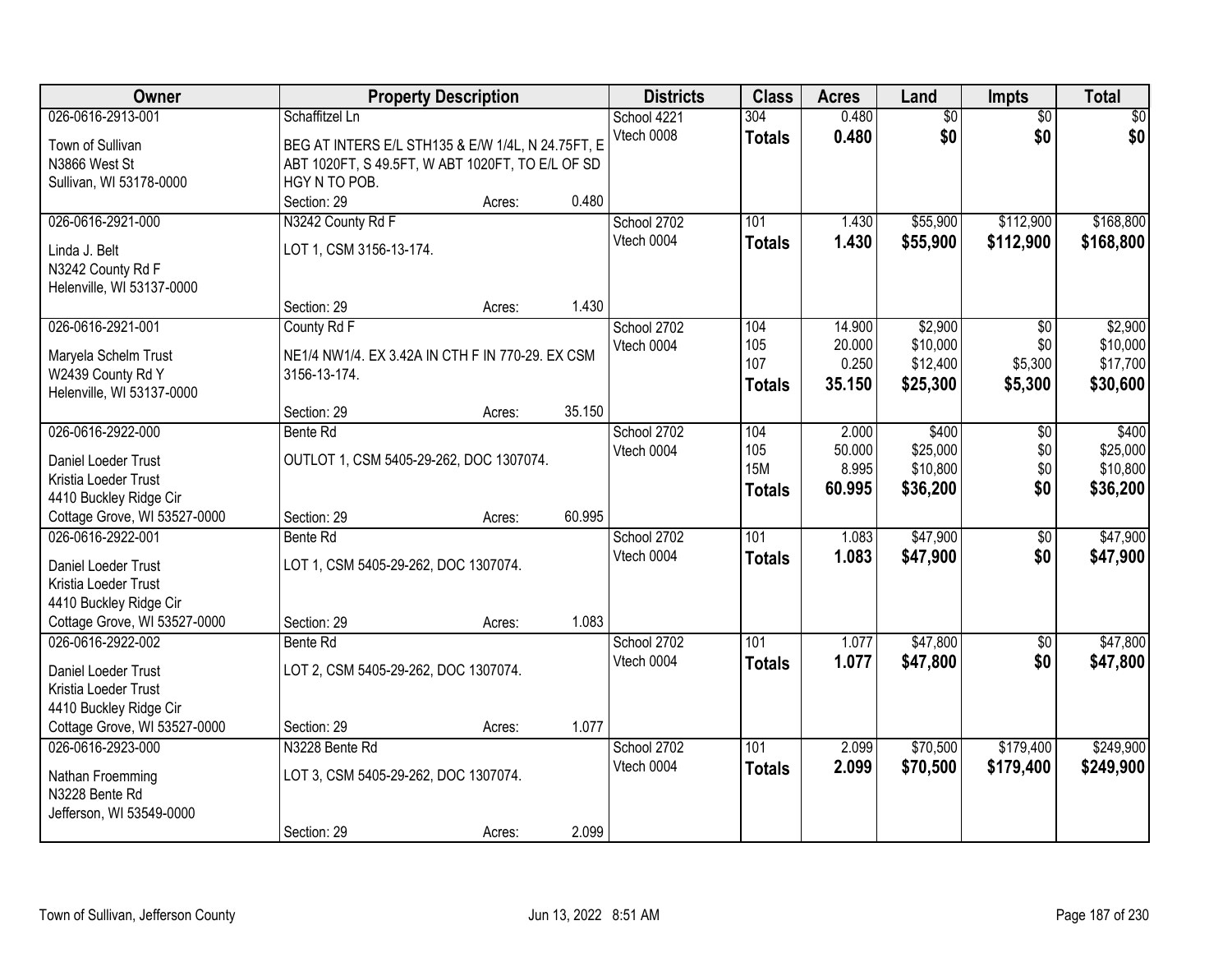| Owner                                                                                                   | <b>Property Description</b>                                                                                                                                                                          | <b>Districts</b>          | <b>Class</b>                              | <b>Acres</b>                        | Land                                       | Impts                                     | <b>Total</b>                               |
|---------------------------------------------------------------------------------------------------------|------------------------------------------------------------------------------------------------------------------------------------------------------------------------------------------------------|---------------------------|-------------------------------------------|-------------------------------------|--------------------------------------------|-------------------------------------------|--------------------------------------------|
| 026-0616-2923-001<br>Mossman Farm, LLC<br>W2370 State Rd 106                                            | Bente Rd<br>SW1/4 NW1/4. EX PT IN CSM 5405-29-262, DOC<br>1307074. ALSO FARMLAND PRES AGREE IN DOC                                                                                                   | School 2702<br>Vtech 0004 | 104<br>107<br><b>Totals</b>               | 13.746<br>1.000<br>14.746           | \$3,200<br>\$25,000<br>\$28,200            | $\overline{50}$<br>\$24,400<br>\$24,400   | \$3,200<br>\$49,400<br>\$52,600            |
| Jefferson, WI 53549-0000                                                                                | 1349249.<br>14.746<br>Section: 29<br>Acres:                                                                                                                                                          |                           |                                           |                                     |                                            |                                           |                                            |
| 026-0616-2924-000<br>Maryela Schelm Trust<br>W2439 County Rd Y<br>Helenville, WI 53137-0000             | County Rd F<br>SE1/4 NW1/4, EX 24.75FT E OF HGY. EX 2.4A IN CTH<br>F IN 775-945. ALSO COM NW/C NW1/4 S89DG20'E<br>1321.54FT, S00DG59 'W 1826.95FT TO POB, S01DG46<br>Section: 29<br>37.605<br>Acres: | School 4221<br>Vtech 0008 | 104<br>105<br><b>15M</b><br>Totals        | 9.600<br>15.900<br>12.105<br>37.605 | \$2,500<br>\$8,000<br>\$14,600<br>\$25,100 | $\overline{50}$<br>\$0<br>\$0<br>\$0      | \$2,500<br>\$8,000<br>\$14,600<br>\$25,100 |
| 026-0616-2931-000<br>Ryan T Church<br>Rachel M Church<br>N3053 County Rd F<br>Helenville, WI 53137-0000 | N3053 County Rd F<br>LOT 1, CSM 5133-27-220, DOC 1236089.<br>1.000<br>Section: 29<br>Acres:                                                                                                          | School 4221<br>Vtech 0008 | 101<br><b>Totals</b>                      | 1.000<br>1.000                      | \$46,000<br>\$46,000                       | \$83,900<br>\$83,900                      | \$129,900<br>\$129,900                     |
| 026-0616-2931-001<br>Maryela Schelm Trust<br>W2439 County Rd Y<br>Helenville, WI 53137-0000             | County Rd F<br>NE1/4 SW1/4. EX N24.75FT E OF HGY. EX 4.00A IN<br>CTH F IN 775-945 ALSO COM SW/S/C, N00DG15'W<br>1321.63FT, N89DG23'E 1303.61FT TO POB, N0DG13'W<br>35.155<br>Section: 29<br>Acres:   | School 4221<br>Vtech 0008 | 104<br>107<br><b>15M</b><br><b>Totals</b> | 30.155<br>1.000<br>4.000<br>35.155  | \$5,900<br>\$25,000<br>\$2,000<br>\$32,900 | $\sqrt{6}$<br>\$50,100<br>\$0<br>\$50,100 | \$5,900<br>\$75,100<br>\$2,000<br>\$83,000 |
| 026-0616-2932-000<br><b>Traub Trust</b><br>W2435 Staude Rd<br>Helenville, WI 53137-0000                 | County Rd F<br>NW1/4 SW1/4. EX COM SW/S/C, N00DG15'W<br>1321.63FT, N89DG23 'E 1303.61FT TO POB, N0DG13'<br>W 1323.47FT, N89DG18'E 11.20 FT, SODGW<br>39.580<br>Section: 29<br>Acres:                 | School 4221<br>Vtech 0008 | 104<br>208<br><b>Totals</b>               | 19.580<br>20.000<br>39.580          | \$3,500<br>(\$48,000)<br>\$3,500           | $\overline{50}$<br>\$0<br>\$0             | \$3,500<br>\$0<br>\$3,500                  |
| 026-0616-2933-000<br>James A. Tetzlaff<br>Mary Tetzlaff<br>W2019 Hanson Rd<br>Helenville, WI 53137-0000 | W2019 Hanson Rd<br>LOT 3, CSM 3086-13-37.<br>4.163<br>Section: 29<br>Acres:                                                                                                                          | School 4221<br>Vtech 0008 | 101<br><b>Totals</b>                      | 4.163<br>4.163                      | \$101,400<br>\$101,400                     | \$131,200<br>\$131,200                    | \$232,600<br>\$232,600                     |
| 026-0616-2933-001<br><b>Traub Trust</b><br>W2435 Staude Rd<br>Helenville, WI 53137-0000                 | Hanson Rd<br>SW1/4 SW1/4 LYG NLY OF HANSON RD. MFL 1106547<br>& 1368192 & 1410732.<br>24.139<br>Section: 29<br>Acres:                                                                                | School 4221<br>Vtech 0008 | 104<br>208<br><b>Totals</b>               | 7.139<br>17.000<br>24.139           | \$1,200<br>( \$40, 800)<br>\$1,200         | $\overline{50}$<br>\$0<br>\$0             | \$1,200<br> 30 <br>\$1,200                 |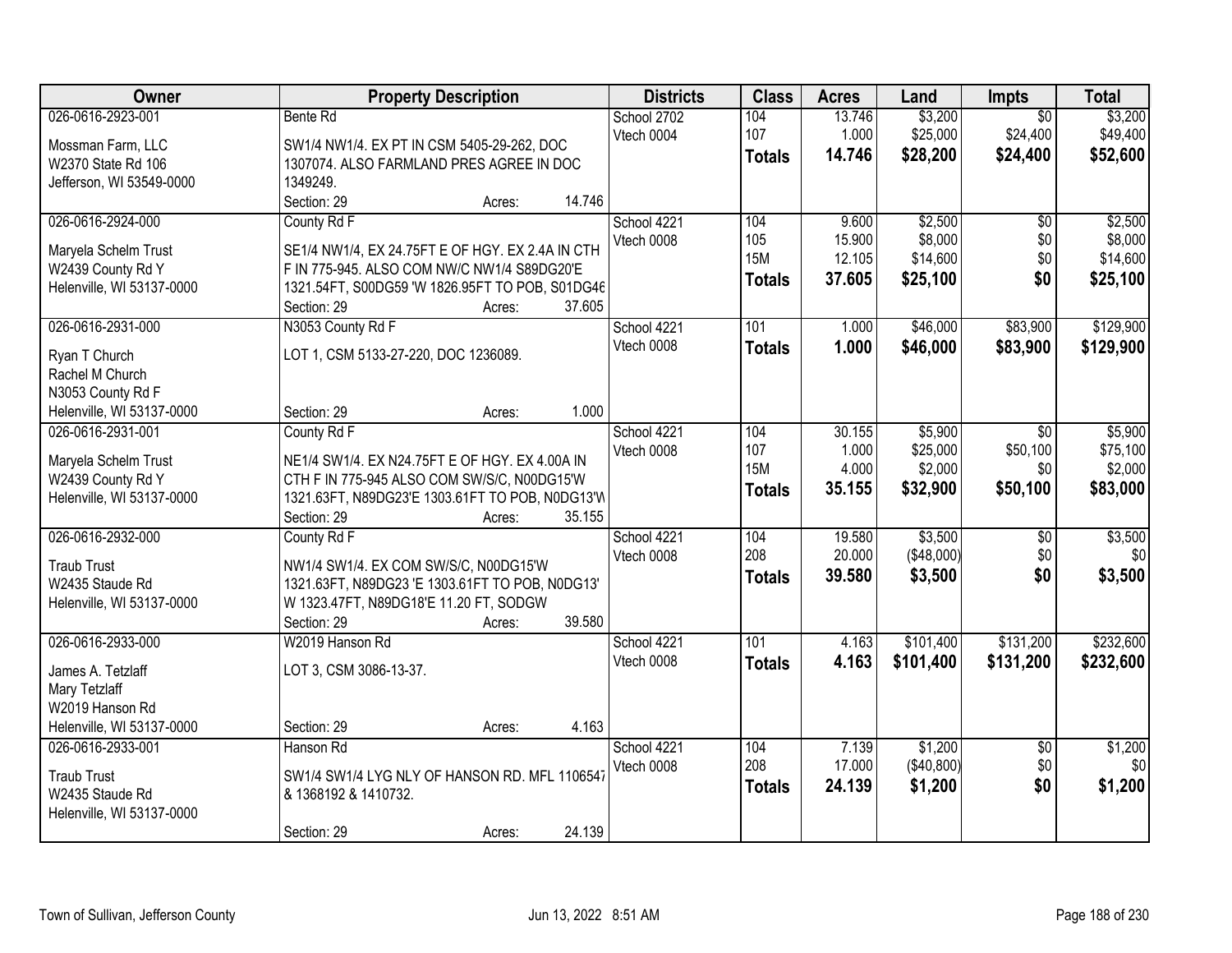| Owner                     | <b>Property Description</b>                      |        |         | <b>Districts</b> | <b>Class</b>  | <b>Acres</b>    | Land               | <b>Impts</b> | <b>Total</b>       |
|---------------------------|--------------------------------------------------|--------|---------|------------------|---------------|-----------------|--------------------|--------------|--------------------|
| 026-0616-2933-002         | W2095 Hanson Rd                                  |        |         | School 4221      | 101           | 5.757           | \$115,900          | \$155,900    | \$271,800          |
| Robert N. Gleason         | LOT 1, CSM 3086-13-37.                           |        |         | Vtech 0008       | <b>Totals</b> | 5.757           | \$115,900          | \$155,900    | \$271,800          |
| W2095 Hanson Rd           |                                                  |        |         |                  |               |                 |                    |              |                    |
| Helenville, WI 53137-0000 |                                                  |        |         |                  |               |                 |                    |              |                    |
|                           | Section: 29                                      | Acres: | 5.757   |                  |               |                 |                    |              |                    |
| 026-0616-2933-003         | W2053 Hanson Rd                                  |        |         | School 4221      | 101           | 5.979           | \$116,400          | \$312,500    | \$428,900          |
| David W. Booker           | LOT 2, CSM 3086-13-37, DOC 939452.               |        |         | Vtech 0008       | <b>Totals</b> | 5.979           | \$116,400          | \$312,500    | \$428,900          |
| Lillian C. Booker         |                                                  |        |         |                  |               |                 |                    |              |                    |
| W2053 Hanson Rd           |                                                  |        |         |                  |               |                 |                    |              |                    |
| Helenville, WI 53137-0000 | Section: 29                                      | Acres: | 5.979   |                  |               |                 |                    |              |                    |
| 026-0616-2933-004         | W2049 Hanson Rd                                  |        |         | School 4221      | 101           | 2.000           | \$69,000           | \$198,100    | \$267,100          |
| Thomas C. Pagel           | LOT 1, CSM 4826-25-094.                          |        |         | Vtech 0008       | <b>Totals</b> | 2.000           | \$69,000           | \$198,100    | \$267,100          |
| W2049 Hanson Rd           |                                                  |        |         |                  |               |                 |                    |              |                    |
| Helenville, WI 53137-0000 |                                                  |        |         |                  |               |                 |                    |              |                    |
|                           | Section: 29                                      | Acres: | 2.000   |                  |               |                 |                    |              |                    |
| 026-0616-2934-000         | Hanson Rd                                        |        |         | School 4221      | 104           | 28.665          | \$5,800            | \$0          | \$5,800            |
| Scott R. Anton            | SE1/4 SW1/4. EX 2.97A IN CTH F 769-60. EX CSM    |        |         | Vtech 0008       | 105           | 2.000           | \$2,500            | \$0          | \$2,500            |
| N2891 County Rd F         | 4099-20-77.                                      |        |         |                  | <b>Totals</b> | 30.665          | \$8,300            | \$0          | \$8,300            |
| Helenville, WI 53137-0000 |                                                  |        |         |                  |               |                 |                    |              |                    |
|                           | Section: 29                                      | Acres: | 30.665  |                  |               |                 |                    |              |                    |
| 026-0616-2934-001         | W1982 Hanson Rd                                  |        |         | School 4221      | 101           | 3.189           | \$86,800           | \$192,700    | \$279,500          |
| Sandra Bowman             | LOT 1, CSM 4099-20-77, DOC 1056371.              |        |         | Vtech 0008       | <b>Totals</b> | 3.189           | \$86,800           | \$192,700    | \$279,500          |
| W1982 Hanson Rd           |                                                  |        |         |                  |               |                 |                    |              |                    |
| Helenville, WI 53137-0000 |                                                  |        |         |                  |               |                 |                    |              |                    |
|                           | Section: 29                                      | Acres: | 3.189   |                  |               |                 |                    |              |                    |
| 026-0616-2934-002         | W1954 Hanson Rd                                  |        |         | School 4221      | 101           | 3.176           | \$86,600           | \$283,800    | \$370,400          |
| Gregory A. Mieske         | LOT 2, CSM 4099-20-77.                           |        |         | Vtech 0008       | <b>Totals</b> | 3.176           | \$86,600           | \$283,800    | \$370,400          |
| Christine M. Mieske       |                                                  |        |         |                  |               |                 |                    |              |                    |
| W1954 Hanson Rd           |                                                  |        |         |                  |               |                 |                    |              |                    |
| Helenville, WI 53137-0000 | Section: 29                                      | Acres: | 3.176   |                  |               |                 |                    |              |                    |
| 026-0616-2941-000         | W1816 Clover Hill Ln                             |        |         | School 4221      | 101           | 6.000           | \$116,500          | \$688,900    | \$805,400          |
| Michael R. Brevard        | LOT 2, CSM 5055-27-032, DOC 1219057. ALSO COM    |        |         | Vtech 0008       | 104<br>105    | 42.459<br>4.000 | \$6,000<br>\$1,000 | \$0<br>\$0   | \$6,000<br>\$1,000 |
| Jennifer L. Brevard       | NE/C SE1/4 W TO C/L SCHAFFITZEL LN TO POB,       |        |         |                  | 106           | 10.000          | \$24,000           | \$0          | \$24,000           |
| W1816 Clover Hill Ln      | S33FT, E TO N/L CSM 3073-13-017, DOC 938880, N33 |        |         |                  | 206           | 57.000          | (\$136,800)        | \$0          | \$0                |
| Helenville, WI 53137-0000 | Section: 29                                      | Acres: | 119.459 |                  | <b>Totals</b> | 119.459         | \$147,500          | \$688,900    | \$836,400          |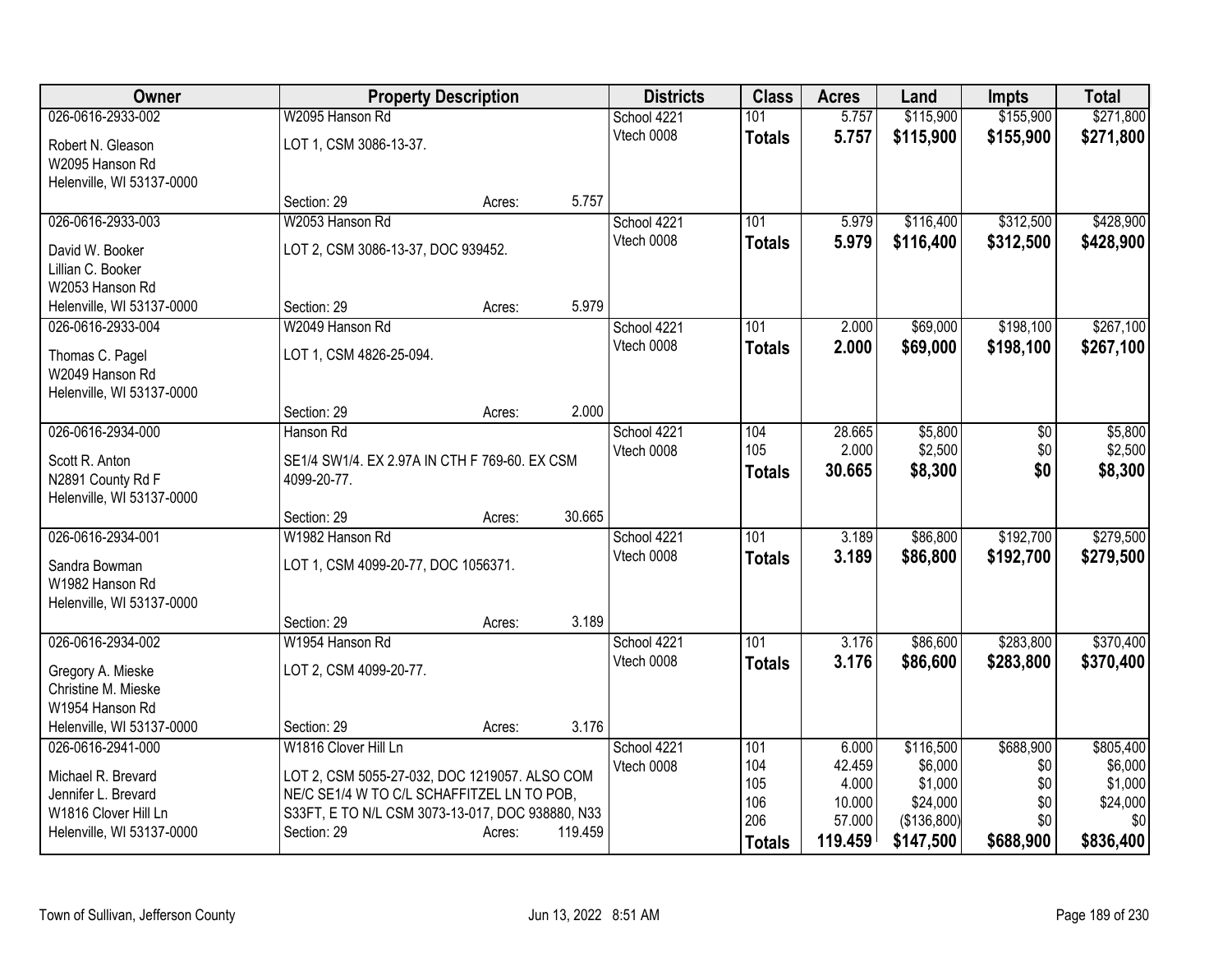| Owner                       |                                                | <b>Property Description</b> |        | <b>Districts</b> | <b>Class</b>  | <b>Acres</b> | Land       | <b>Impts</b>    | <b>Total</b> |
|-----------------------------|------------------------------------------------|-----------------------------|--------|------------------|---------------|--------------|------------|-----------------|--------------|
| 026-0616-2942-000           | W1819 Clover Hill Ln                           |                             |        | School 4221      | 101           | 3.000        | \$84,000   | \$252,000       | \$336,000    |
| Robert Mccarthy             | LOT 1, CSM 3073-13-17. ALSO DRWY ESMT IN DOC   |                             |        | Vtech 0008       | <b>Totals</b> | 3.000        | \$84,000   | \$252,000       | \$336,000    |
| Michelle Mccarthy           | 1220512.                                       |                             |        |                  |               |              |            |                 |              |
| W1819 Clover Hill Ln        |                                                |                             |        |                  |               |              |            |                 |              |
| Helenville, WI 53137-0000   | Section: 29                                    | Acres:                      | 3.000  |                  |               |              |            |                 |              |
| 026-0616-2942-001           | W1871 Schaffitzel Ln                           |                             |        | School 4221      | 101           | 1.000        | \$46,000   | \$116,400       | \$162,400    |
| Louis J Mirek Trust         | LOT 1, CSM 5055-27-032, DOC 1219057. MFL DOC   |                             |        | Vtech 0008       | 104           | 14.000       | \$3,100    | \$0             | \$3,100      |
| Donna M Mirek Trust         | 1418707.                                       |                             |        |                  | 206           | 20.000       | (\$30,100) | \$0             | \$0          |
| PO Box 674                  |                                                |                             |        |                  | <b>Totals</b> | 35.000       | \$49,100   | \$116,400       | \$165,500    |
| St Germain, WI 54558-0000   | Section: 29                                    | Acres:                      | 35.000 |                  |               |              |            |                 |              |
| 026-0616-2943-000           | N2916 County Rd F                              |                             |        | School 4221      | 101           | 3.000        | \$84,000   | \$110,000       | \$194,000    |
|                             |                                                |                             |        | Vtech 0008       | 104           | 31.290       | \$5,900    | \$0             | \$5,900      |
| Judith A. Giese             | SW1/4 SE1/4. EX.71A IN CTH F IN 767-141        |                             |        |                  | <b>15M</b>    | 5.000        | \$6,000    | \$0             | \$6,000      |
| N2916 County Rd F           |                                                |                             |        |                  | <b>Totals</b> | 39.290       | \$95,900   | \$110,000       | \$205,900    |
| Helenville, WI 53137-0000   | Section: 29                                    |                             | 39.290 |                  |               |              |            |                 |              |
| 026-0616-2944-000           | County Rd F                                    | Acres:                      |        | School 4221      | 104           | 33.000       | \$6,600    | \$0             | \$6,600      |
|                             |                                                |                             |        | Vtech 0008       | <b>15M</b>    | 7.000        | \$8,400    | \$0             | \$8,400      |
| Judith A. Giese             | SE1/4 SE1/4.                                   |                             |        |                  | <b>Totals</b> | 40.000       | \$15,000   | \$0             | \$15,000     |
| N2916 County Rd F           |                                                |                             |        |                  |               |              |            |                 |              |
| Helenville, WI 53137-0000   |                                                |                             |        |                  |               |              |            |                 |              |
|                             | Section: 29                                    | Acres:                      | 40.000 |                  |               |              |            |                 |              |
| 026-0616-3011-000           | Bente Rd                                       |                             |        | School 2702      | 104           | 32.750       | \$7,300    | $\overline{50}$ | \$7,300      |
| Dennis L. Carnes et al      | LOT 3, CSM 2330-8-140. ALSO FARMLAND PRES      |                             |        | Vtech 0004       | 105           | 3.750        | \$1,900    | \$0             | \$1,900      |
| W2370 State Rd 106          | AGREE 1349247.                                 |                             |        |                  | <b>Totals</b> | 36.500       | \$9,200    | \$0             | \$9,200      |
| Jefferson, WI 53549-0000    |                                                |                             |        |                  |               |              |            |                 |              |
|                             | Section: 30                                    | Acres:                      | 36.500 |                  |               |              |            |                 |              |
| 026-0616-3011-001           | N3295 Bente Rd                                 |                             |        | School 2702      | 101           | 0.849        | \$42,500   | \$149,300       | \$191,800    |
| Lori A. Hughes              | BEG NE S/C, S185 FT, W200FT, N185FT, E200FT TO |                             |        | Vtech 0004       | <b>Totals</b> | 0.849        | \$42,500   | \$149,300       | \$191,800    |
| Thomas R. Hughes Jr         | POB.                                           |                             |        |                  |               |              |            |                 |              |
| N3295 Bente Rd              |                                                |                             |        |                  |               |              |            |                 |              |
| Jefferson, WI 53549-0000    | Section: 30                                    | Acres:                      | 0.849  |                  |               |              |            |                 |              |
| 026-0616-3012-000           | Bente Rd                                       |                             |        | School 2702      | 102           | 6.000        | \$39,000   | \$53,600        | \$92,600     |
| Bark River Campgroun Resort | N1/2 NW1/4 NE1/4.                              |                             |        | Vtech 0004       | 105           | 8.000        | \$4,000    | \$0             | \$4,000      |
| <b>Inc</b>                  |                                                |                             |        |                  | 106           | 6.000        | \$14,400   | \$0             | \$14,400     |
| W2340 Hanson Rd             |                                                |                             |        |                  | <b>Totals</b> | 20.000       | \$57,400   | \$53,600        | \$111,000    |
| Jefferson, WI 53549-0000    | Section: 30                                    | Acres:                      | 20.000 |                  |               |              |            |                 |              |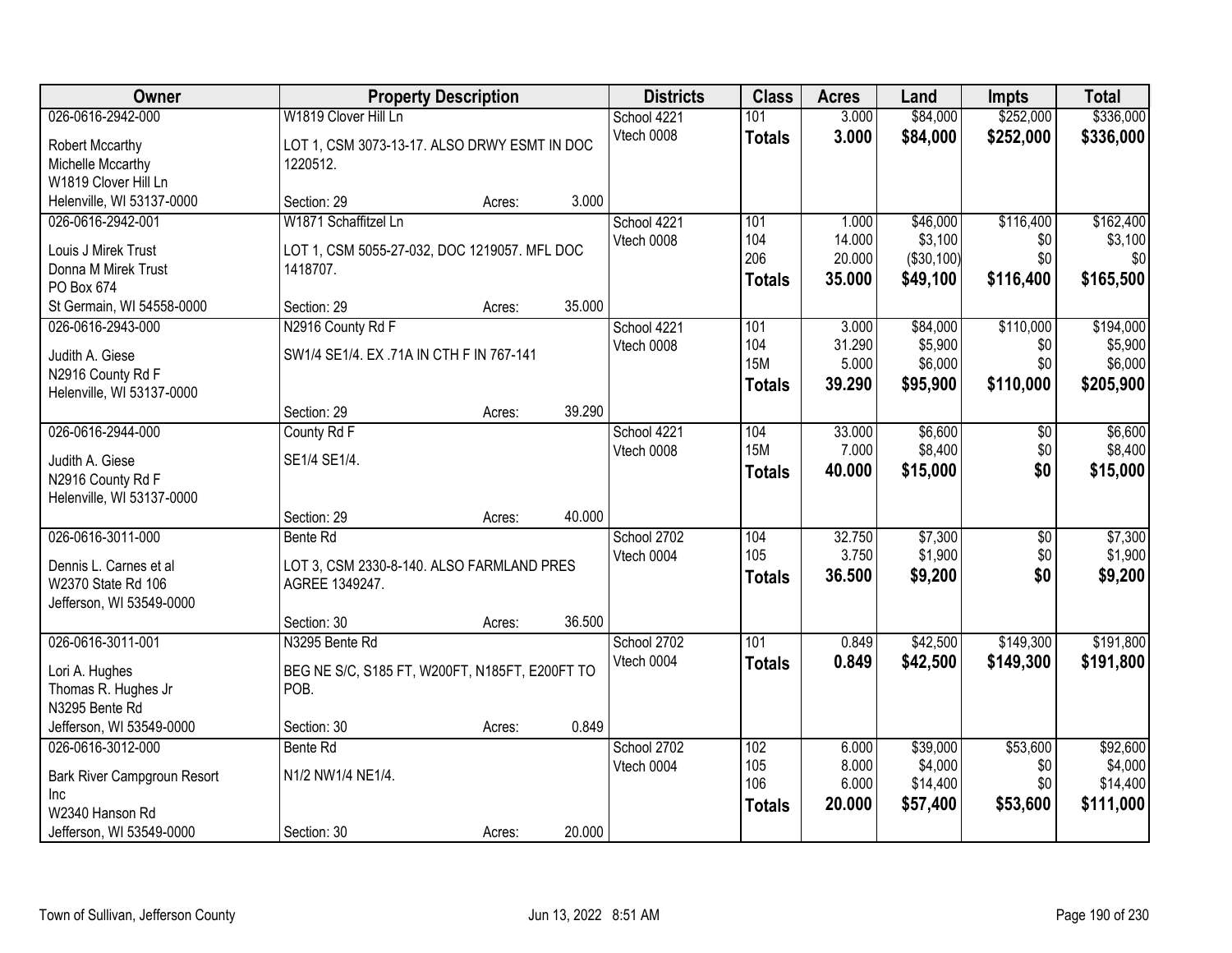| Owner                                       |                                              | <b>Property Description</b> |        | <b>Districts</b> | <b>Class</b>      | <b>Acres</b>   | Land               | <b>Impts</b>    | <b>Total</b>       |
|---------------------------------------------|----------------------------------------------|-----------------------------|--------|------------------|-------------------|----------------|--------------------|-----------------|--------------------|
| 026-0616-3013-000                           | Hanson Rd                                    |                             |        | School 2702      | 104               | 16.833         | \$3,600            | $\overline{50}$ | \$3,600            |
| William John Greener                        | LOT 1, CSM 2330-8-140. EX CSM 3238-14-61.    |                             |        | Vtech 0004       | 105               | 0.500          | \$300              | \$0             | \$300              |
| W3435 Lower Hebron Rd                       |                                              |                             |        |                  | <b>15M</b>        | 10.000         | \$12,000           | \$0             | \$12,000           |
| Fort Atkinson, WI 53538-0000                |                                              |                             |        |                  | <b>Totals</b>     | 27.333         | \$15,900           | \$0             | \$15,900           |
|                                             | Section: 30                                  | Acres:                      | 27.333 |                  |                   |                |                    |                 |                    |
| 026-0616-3013-001                           | W2240 Hanson Rd                              |                             |        | School 2702      | 101               | 12.667         | \$133,200          | \$211,500       | \$344,700          |
| David E. Neitzel                            | LOT 1, CSM 3238-14-61.                       |                             |        | Vtech 0004       | <b>Totals</b>     | 12.667         | \$133,200          | \$211,500       | \$344,700          |
| Lori J. Neitzel                             |                                              |                             |        |                  |                   |                |                    |                 |                    |
| W2240 Hanson Rd                             |                                              |                             |        |                  |                   |                |                    |                 |                    |
| Jefferson, WI 53549-0000                    | Section: 30                                  | Acres:                      | 12.667 |                  |                   |                |                    |                 |                    |
| 026-0616-3014-000                           | Bente Rd                                     |                             |        | School 2702      | 104               | 43.700         | \$9,000            | $\overline{50}$ | \$9,000            |
| Dennis L. Carnes et al                      | LOT 2, CSM 2330-8-140. ALSO FARMLAND PRES    |                             |        | Vtech 0004       | 105               | 12.000         | \$6,000            | \$0             | \$6,000            |
| W2370 State Rd 106                          | AGREE 1349247.                               |                             |        |                  | <b>Totals</b>     | 55.700         | \$15,000           | \$0             | \$15,000           |
| Jefferson, WI 53549-0000                    |                                              |                             |        |                  |                   |                |                    |                 |                    |
|                                             | Section: 30                                  | Acres:                      | 55.700 |                  |                   |                |                    |                 |                    |
| 026-0616-3014-001                           | <b>Bente Rd</b>                              |                             |        | School 2702      | 104               | 12.530         | \$2,800            | \$0             | \$2,800            |
|                                             |                                              |                             |        | Vtech 0004       | 105               | 1.500          | \$800              | \$0             | \$800              |
| Mossman Farm, LLC<br>W2370 State Rd 106     | PRT SE1/4 NE1/4 S OF BENTE RD. ALSO FARMLAND |                             |        |                  | <b>Totals</b>     | 14.030         | \$3,600            | \$0             | \$3,600            |
| Jefferson, WI 53549-0000                    | PRES AGREE IN DOC 1349249.                   |                             |        |                  |                   |                |                    |                 |                    |
|                                             | Section: 30                                  | Acres:                      | 14.030 |                  |                   |                |                    |                 |                    |
| 026-0616-3021-000                           | W2340 Hanson Rd                              |                             |        | School 2702      | 102               | 40.000         | \$199,800          | \$418,800       | \$618,600          |
|                                             |                                              |                             |        | Vtech 0004       | <b>Totals</b>     | 40.000         | \$199,800          | \$418,800       | \$618,600          |
| Bark River Campgroun Resort                 | NE1/4 NW1/4.                                 |                             |        |                  |                   |                |                    |                 |                    |
| Inc                                         |                                              |                             |        |                  |                   |                |                    |                 |                    |
| W2340 Hanson Rd<br>Jefferson, WI 53549-0000 | Section: 30                                  |                             | 40.000 |                  |                   |                |                    |                 |                    |
| 026-0616-3022-000                           | Hanson Rd                                    | Acres:                      |        | School 2702      | 105               | 14.340         | \$7,200            | $\overline{50}$ | \$7,200            |
|                                             |                                              |                             |        | Vtech 0004       | <b>15M</b>        | 7.000          | \$8,400            | \$0             | \$8,400            |
| Carlton L Strzyzewski Tr                    | NWFRL1/4 NWFRL1/4.MFL1210356                 |                             |        |                  | 206               | 20.000         | (\$48,000)         | \$0             | \$0                |
| Patricia Strzyzewski A. T                   |                                              |                             |        |                  | <b>Totals</b>     | 41.340         | \$15,600           | \$0             | \$15,600           |
| W2496 Hanson Rd                             |                                              |                             |        |                  |                   |                |                    |                 |                    |
| Jefferson, WI 53549-0000                    | Section: 30                                  | Acres:                      | 41.340 |                  |                   |                |                    |                 |                    |
| 026-0616-3023-000                           | 2492 Hanson Rd                               |                             |        | School 2702      | 101               | 2.000          | \$69,000           | \$54,000        | \$123,000          |
| Carlton L Strzyzewski Tr                    | SWFRL1/4 NWFRL1/4. EX CSM 4428-22-160. MFL   |                             |        | Vtech 0004       | 104               | 22.000         | \$5,000            | \$0             | \$5,000            |
| Patricia Strzyzewski A. T                   | 1210356.                                     |                             |        |                  | 105<br><b>15M</b> | 6.800<br>5.918 | \$3,400<br>\$7,100 | \$0<br>\$0      | \$3,400<br>\$7,100 |
| W2496 Hanson Rd                             |                                              |                             |        |                  | 206               | 2.000          | (\$4,800)          | \$0             | \$0                |
| Jefferson, WI 53549-0000                    | Section: 30                                  | Acres:                      | 38.718 |                  | <b>Totals</b>     | 38.718         | \$84,500           | \$54,000        | \$138,500          |
|                                             |                                              |                             |        |                  |                   |                |                    |                 |                    |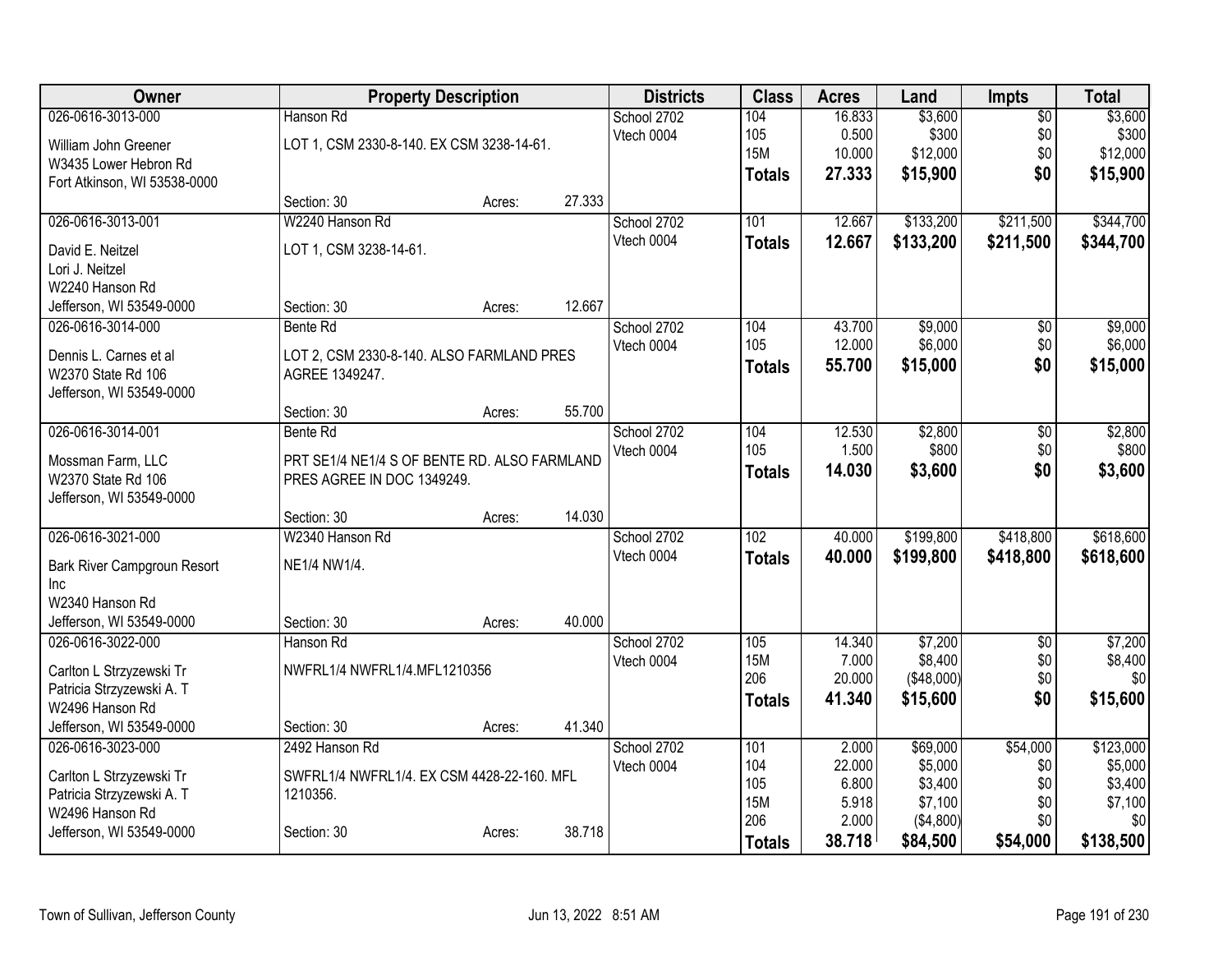| Owner                       | <b>Property Description</b>                |        |        | <b>Districts</b> | <b>Class</b>     | <b>Acres</b> | Land     | Impts     | <b>Total</b> |
|-----------------------------|--------------------------------------------|--------|--------|------------------|------------------|--------------|----------|-----------|--------------|
| 026-0616-3023-001           | W2496 Hanson Rd                            |        |        | School 2702      | 101              | 2.082        | \$70,200 | \$829,000 | \$899,200    |
| Carlton L Strzyzewski Tr    | PT LOT 1, CSM 4428-22-160.                 |        |        | Vtech 0004       | <b>Totals</b>    | 2.082        | \$70,200 | \$829,000 | \$899,200    |
| Patricia Strzyzewski A. T   |                                            |        |        |                  |                  |              |          |           |              |
| W2496 Hanson Rd             |                                            |        |        |                  |                  |              |          |           |              |
| Jefferson, WI 53549-0000    | Section: 30                                | Acres: | 2.082  |                  |                  |              |          |           |              |
| 026-0616-3024-000           | W2340 Hanson Rd                            |        |        | School 2702      | 102              | 2.892        | \$18,800 | \$24,100  | \$42,900     |
| Bark River Campgroun Resort | SE1/4 NW1/4. EX CSM 4581-25-148. EX CSM    |        |        | Vtech 0004       | 104              | 32.830       | \$7,600  | \$0       | \$7,600      |
| Inc                         | 5537-30-284, DOC 1340832.                  |        |        |                  | 105              | 1.000        | \$500    | \$0       | \$500        |
| W2340 Hanson Rd             |                                            |        |        |                  | <b>Totals</b>    | 36.722       | \$26,900 | \$24,100  | \$51,000     |
| Jefferson, WI 53549-0000    | Section: 30                                | Acres: | 36.722 |                  |                  |              |          |           |              |
| 026-0616-3024-001           | W2372 Hanson Rd                            |        |        | School 2702      | 101              | 1.085        | \$48,000 | \$182,900 | \$230,900    |
| Refet Dehari                | LOT 1, CSM 4851-25-148.                    |        |        | Vtech 0004       | <b>Totals</b>    | 1.085        | \$48,000 | \$182,900 | \$230,900    |
| W2372 Hanson Rd             |                                            |        |        |                  |                  |              |          |           |              |
| Jefferson, WI 53549-0000    |                                            |        |        |                  |                  |              |          |           |              |
|                             | Section: 30                                | Acres: | 1.085  |                  |                  |              |          |           |              |
| 026-0616-3024-002           | W2366 Hanson Rd                            |        |        | School 2702      | 101              | 1.085        | \$48,000 | \$185,000 | \$233,000    |
| Zecirja Idrizi              | LOT 2, CSM 4851-25-148.                    |        |        | Vtech 0004       | <b>Totals</b>    | 1.085        | \$48,000 | \$185,000 | \$233,000    |
| W2346 Hanson Rd             |                                            |        |        |                  |                  |              |          |           |              |
| Jefferson, WI 53549-0000    |                                            |        |        |                  |                  |              |          |           |              |
|                             | Section: 30                                | Acres: | 1.085  |                  |                  |              |          |           |              |
| 026-0616-3024-003           | W2346 Hanson Rd                            |        |        | School 2702      | $\overline{101}$ | 1.108        | \$48,500 | \$202,300 | \$250,800    |
| Ekrem Idrizi                | LOT 1, CSM 5537-30-284, DOC 1340832.       |        |        | Vtech 0004       | <b>Totals</b>    | 1.108        | \$48,500 | \$202,300 | \$250,800    |
| W2346 Hanson Rd             |                                            |        |        |                  |                  |              |          |           |              |
| Jefferson, WI 53549-0000    |                                            |        |        |                  |                  |              |          |           |              |
|                             | Section: 30                                | Acres: | 1.108  |                  |                  |              |          |           |              |
| 026-0616-3031-000           | W2411 Hanson Rd                            |        |        | School 2702      | 101              | 2.000        | \$69,000 | \$61,800  | \$130,800    |
| Rosaleen Baneck Le          | NE1/4 SW1/4.                               |        |        | Vtech 0004       | 104              | 37.000       | \$8,400  | \$0       | \$8,400      |
| Drotzer, Baneck Schumacher  |                                            |        |        |                  | 105              | 1.000        | \$500    | \$0       | \$500        |
| W2411 Hanson Rd             |                                            |        |        |                  | <b>Totals</b>    | 40.000       | \$77,900 | \$61,800  | \$139,700    |
| Jefferson, WI 53549-0000    | Section: 30                                | Acres: | 40.000 |                  |                  |              |          |           |              |
| 026-0616-3032-000           | W2479 Hanson Rd                            |        |        | School 2702      | 101              | 2.000        | \$69,000 | \$117,600 | \$186,600    |
| Dale J. Hachtel             | NWFRL1/4 SWFRL1/4. EX CSM 4797-25-034, DOC |        |        | Vtech 0004       | 104              | 32.886       | \$8,400  | \$0       | \$8,400      |
| Lois Y. Hachtel             | 1178553. SUBJ TO ESMT IN DOC 1377100.      |        |        |                  | 105              | 4.260        | \$2,200  | \$0       | \$2,200      |
| W2479 Hanson Rd             |                                            |        |        |                  | <b>Totals</b>    | 39.146       | \$79,600 | \$117,600 | \$197,200    |
| Jefferson, WI 53549-0000    | Section: 30                                | Acres: | 39.146 |                  |                  |              |          |           |              |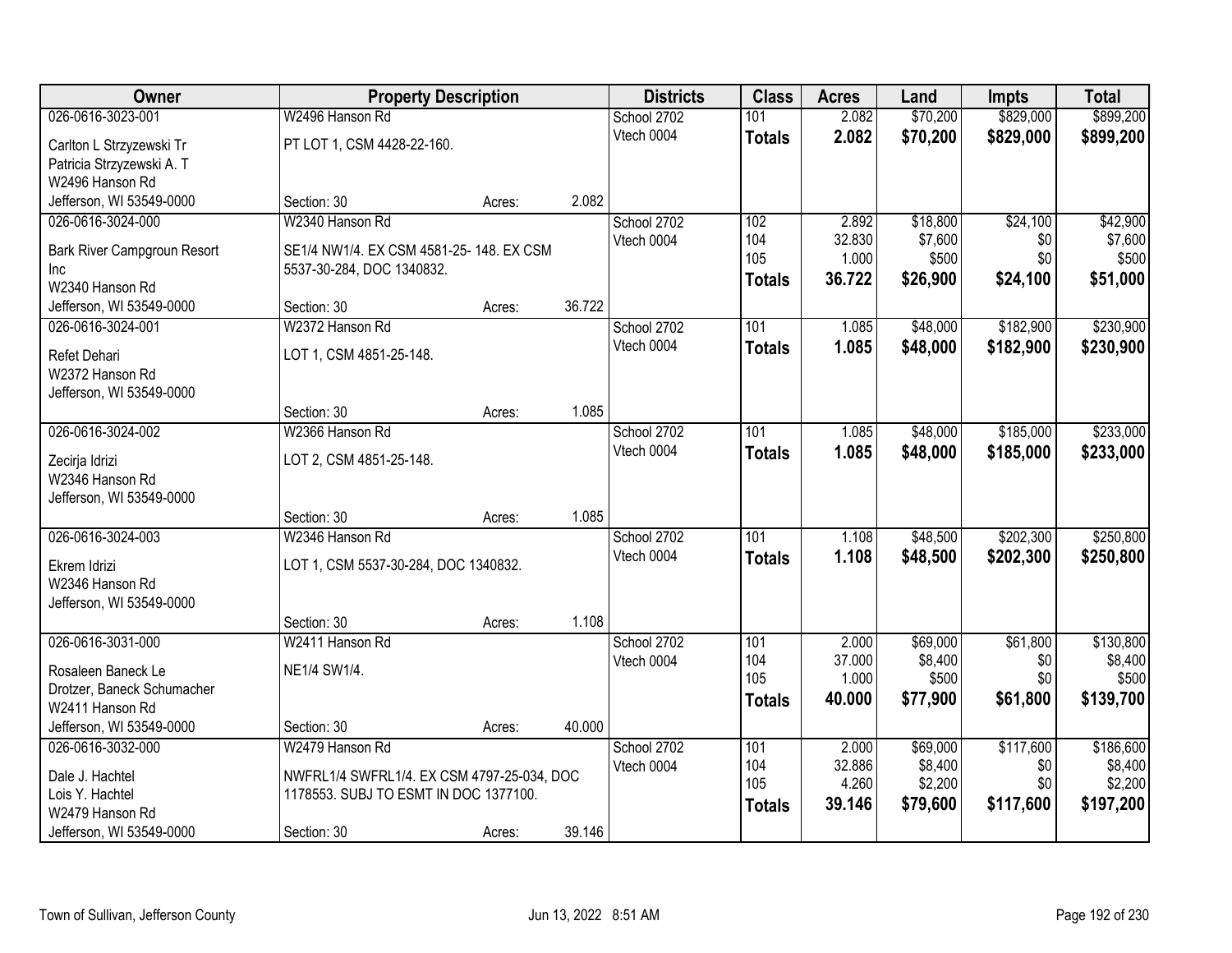| Owner                                        |                                              | <b>Property Description</b> |        |             | <b>Class</b>     | <b>Acres</b> | Land     | <b>Impts</b>    | <b>Total</b> |
|----------------------------------------------|----------------------------------------------|-----------------------------|--------|-------------|------------------|--------------|----------|-----------------|--------------|
| 026-0616-3032-001                            | W2491 Hanson Rd                              |                             |        | School 2702 | 101              | 1.114        | \$48,600 | \$224,700       | \$273,300    |
| Michael Splittgerber                         | LOT 1, CSM 4797-25-034.                      |                             |        | Vtech 0004  | <b>Totals</b>    | 1.114        | \$48,600 | \$224,700       | \$273,300    |
| Donna Splittgerber                           |                                              |                             |        |             |                  |              |          |                 |              |
| W2491 Hanson Rd                              |                                              |                             |        |             |                  |              |          |                 |              |
| Jefferson, WI 53549-0000                     | Section: 30                                  | Acres:                      | 1.114  |             |                  |              |          |                 |              |
| 026-0616-3033-000                            | Hanson Rd                                    |                             |        | School 2702 | 104              | 18.720       | \$3,900  | \$0             | \$3,900      |
| Louis J Mirek Trust                          | SWFRL1/4 SWFRL1/4. ALSO ESMT IN DOC 1377100. |                             |        | Vtech 0004  | <b>15M</b>       | 21.000       | \$25,200 | \$0             | \$25,200     |
| Donna M Mirek Trust                          |                                              |                             |        |             | <b>Totals</b>    | 39.720       | \$29,100 | \$0             | \$29,100     |
| PO Box 674                                   |                                              |                             |        |             |                  |              |          |                 |              |
| St Germain, WI 54558-0000                    | Section: 30                                  | Acres:                      | 39.720 |             |                  |              |          |                 |              |
| 026-0616-3034-000                            | Hanson Rd                                    |                             |        | School 2702 | 104              | 10.000       | \$2,200  | \$0             | \$2,200      |
| Louis J Mirek Trust                          | SE1/4 SWFRL1/4.                              |                             |        | Vtech 0004  | <b>15M</b>       | 30.000       | \$36,000 | \$0             | \$36,000     |
| Donna M Mirek Trust                          |                                              |                             |        |             | <b>Totals</b>    | 40.000       | \$38,200 | \$0             | \$38,200     |
| PO Box 674                                   |                                              |                             |        |             |                  |              |          |                 |              |
| St Germain, WI 54558-0000                    | Section: 30                                  | Acres:                      | 40.000 |             |                  |              |          |                 |              |
| 026-0616-3041-000                            | W2169 Hanson Rd                              |                             |        | School 4221 | 101              | 2.204        | \$72,100 | \$68,800        | \$140,900    |
| Patrick A. Pelikan                           | LOT 2, CSM 5411-29-282, DOC 1308395.         |                             |        | Vtech 0008  | <b>Totals</b>    | 2.204        | \$72,100 | \$68,800        | \$140,900    |
| Susan B. Pelikan                             |                                              |                             |        |             |                  |              |          |                 |              |
| W1693 Froelich Rd                            |                                              |                             |        |             |                  |              |          |                 |              |
| Sullivan, WI 53178-0000                      | Section: 30                                  | Acres:                      | 2.204  |             |                  |              |          |                 |              |
| 026-0616-3041-001                            | W2177 Hanson Rd                              |                             |        | School 4221 | $\overline{101}$ | 2.302        | \$73,500 | \$167,500       | \$241,000    |
| Robert A. Lucht                              | LOT 1, CSM 3654-17-6.                        |                             |        | Vtech 0008  | <b>Totals</b>    | 2.302        | \$73,500 | \$167,500       | \$241,000    |
| Angela M. Lucht                              |                                              |                             |        |             |                  |              |          |                 |              |
| W2177 Hanson Rd                              |                                              |                             |        |             |                  |              |          |                 |              |
| Jefferson, WI 53549-0000                     | Section: 30                                  | Acres:                      | 2.302  |             |                  |              |          |                 |              |
| 026-0616-3041-002                            | Hanson Rd                                    |                             |        | School 4221 | 106              | 2.061        | \$4,900  | $\overline{30}$ | \$4,900      |
| Carole J Lucht Trust (Le                     | LOT 1, CSM 5411-29-282, DOC 1308395.         |                             |        | Vtech 0008  | <b>Totals</b>    | 2.061        | \$4,900  | \$0             | \$4,900      |
| W2659 Boos Ln                                |                                              |                             |        |             |                  |              |          |                 |              |
| Jefferson, WI 53549-0000                     |                                              |                             |        |             |                  |              |          |                 |              |
|                                              | Section: 30                                  | Acres:                      | 2.061  |             |                  |              |          |                 |              |
| 026-0616-3041-003                            | Hanson Rd                                    |                             |        | School 4221 | 104              | 27.500       | \$4,900  | $\overline{50}$ | \$4,900      |
|                                              | NE1/4 SE1/4 LYG NELY OF HANSON RD. ALSO      |                             |        | Vtech 0008  | 105              | 2.198        | \$1,100  | \$0             | \$1,100      |
| Dennis L. Carnes et al<br>W2370 State Rd 106 | FARMLAND PRES AGREE IN DOC 1349247.          |                             |        |             | 107              | 0.229        | \$5,700  | \$5,600         | \$11,300     |
| Jefferson, WI 53549-0000                     |                                              |                             |        |             | <b>15M</b>       | 2.002        | \$2,400  | \$0             | \$2,400      |
|                                              | Section: 30                                  | Acres:                      | 31.929 |             | <b>Totals</b>    | 31.929       | \$14,100 | \$5,600         | \$19,700     |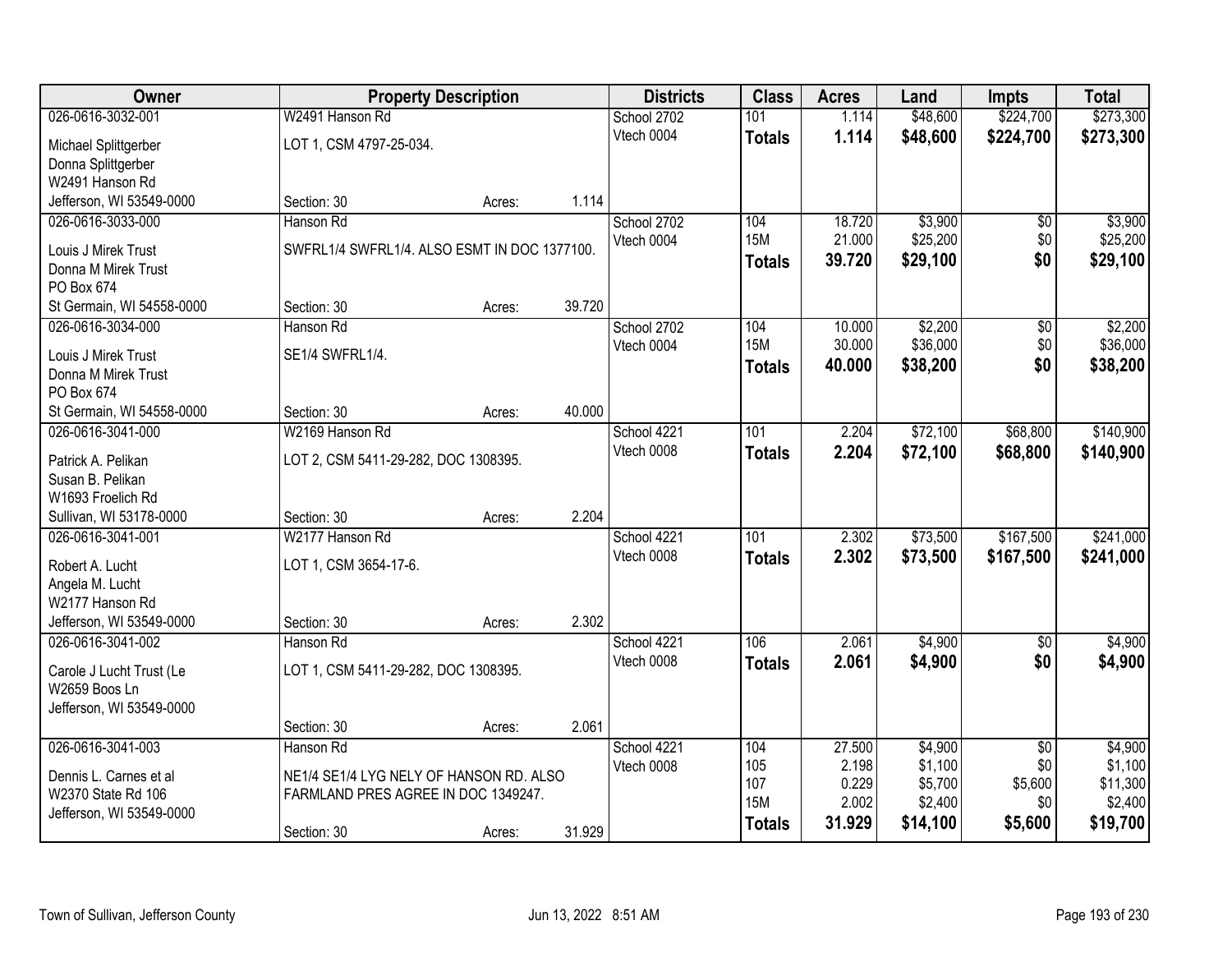| Owner                        | <b>Property Description</b>                      | <b>Districts</b>          | <b>Class</b>      | <b>Acres</b>    | Land               | <b>Impts</b>      | <b>Total</b>       |
|------------------------------|--------------------------------------------------|---------------------------|-------------------|-----------------|--------------------|-------------------|--------------------|
| 026-0616-3042-001            | Hanson Rd                                        | School 2702               | 104               | 29.500          | \$6,300            | $\overline{50}$   | \$6,300            |
| Rosaleen Baneck Le           | NW1/4 SE1/4 S OF HGY.                            | Vtech 0004                | 105               | 3.500           | \$1,800            | \$0               | \$1,800            |
| Drotzer, Baneck Schumacher   |                                                  |                           | <b>15M</b>        | 2.000           | \$2,400            | \$0               | \$2,400            |
| W2411 Hanson Rd              |                                                  |                           | <b>Totals</b>     | 35.000          | \$10,500           | \$0               | \$10,500           |
| Jefferson, WI 53549-0000     | Section: 30<br>35.000<br>Acres:                  |                           |                   |                 |                    |                   |                    |
| 026-0616-3043-000            | Hanson Rd                                        | School 4221               | 105               | 33.247          | \$16,600           | \$0               | \$16,600           |
|                              |                                                  | Vtech 0008                | <b>Totals</b>     | 33.247          | \$16,600           | \$0               | \$16,600           |
| Robert A. Lucht              | LOT 1, CSM 4401-22-101, DOC 1117039.             |                           |                   |                 |                    |                   |                    |
| Angela M. Lucht              |                                                  |                           |                   |                 |                    |                   |                    |
| W2177 Hanson Rd              |                                                  |                           |                   |                 |                    |                   |                    |
| Jefferson, WI 53549-0000     | 33.247<br>Section: 30<br>Acres:                  |                           |                   |                 |                    |                   |                    |
| 026-0616-3044-000            | Hanson Rd                                        | School 4221               | 104               | 2.372           | \$500              | $\overline{50}$   | \$500              |
| Harriet R. Kramer            | E1/2 SE1/4 SE1/4. EX COM E1/4/C, S00DG35'W       | Vtech 0008                | 105<br><b>15M</b> | 12.000<br>2.000 | \$6,000<br>\$2,400 | \$0<br>\$0        | \$6,000<br>\$2,400 |
| N1560 Woodlawn Dr            | 1321.69FT TO POB, N89DG46'W 545.25FT, S38DG19'E  |                           |                   |                 |                    |                   |                    |
| Fort Atkinson, WI 53538-0000 | 281.44FT, S50DG59' E 353.61FT, S63DG39'E 104FT,  |                           | <b>Totals</b>     | 16.372          | \$8,900            | \$0               | \$8,900            |
|                              | 16.372<br>Section: 30<br>Acres:                  |                           |                   |                 |                    |                   |                    |
| 026-0616-3044-001            | Hanson Rd                                        | School 4221               | 104               | 16.000          | \$2,700            | \$0               | \$2,700            |
| Carole J Lucht Trust (Le     | W1/2 SE1/4 SE1/4. EX COM SE/C, W ON S/L 656.88FT | Vtech 0008                | <b>15M</b>        | 8.409           | \$10,100           | \$0               | \$10,100           |
| W2659 Boos Ln                | TO A POB, W ON SD S/L 333.90FT,                  |                           | <b>Totals</b>     | 24.409          | \$12,800           | \$0               | \$12,800           |
| Jefferson, WI 53549-0000     | N28DG05'E597.19FT, N1DG26'E 788.84FT, NLY ON     |                           |                   |                 |                    |                   |                    |
|                              | Section: 30<br>24.409<br>Acres:                  |                           |                   |                 |                    |                   |                    |
| 026-0616-3044-002            | Hanson Rd                                        | School 4221               | 104               | 1.848           | \$400              | $\overline{30}$   | \$400              |
|                              |                                                  | Vtech 0008                | 105               | 2.000           | \$100              | \$0               | \$100              |
| James E. D'Aoust             | PT OF LOT 1, CSM 1868-6-74 IN SEC 30 T6N R16E.   |                           | <b>Totals</b>     | 3.848           | \$500              | \$0               | \$500              |
| W2149 Hanson Rd              | SUBJ TO ACCESS EASMT. SUBJ TO 66FT EASMT IN      |                           |                   |                 |                    |                   |                    |
| Jefferson, WI 53549-0000     | 681-707.<br>3.848                                |                           |                   |                 |                    |                   |                    |
| 026-0616-3044-003            | Section: 30<br>Acres:                            |                           | 104               |                 |                    |                   |                    |
|                              | Hanson Rd                                        | School 4221<br>Vtech 0008 | <b>15M</b>        | 2.628<br>1.000  | \$600<br>\$1,200   | $\sqrt{6}$<br>\$0 | \$600<br>\$1,200   |
| Dennis L. Carnes et al       | COM E1/4/C, S00DG35'W 1321. 69FT TO POB,         |                           |                   |                 |                    | \$0               |                    |
| W2370 State Rd 106           | N89DG46'W 545. 25FT, S38DG19'E 281.44FT,         |                           | <b>Totals</b>     | 3.628           | \$1,800            |                   | \$1,800            |
| Jefferson, WI 53549-0000     | S50DG59'E 353.61FT, S63DG39' E 104FT, N00DG35'E  |                           |                   |                 |                    |                   |                    |
|                              | 3.628<br>Section: 30<br>Acres:                   |                           |                   |                 |                    |                   |                    |
| 026-0616-3111-000            | W2149 Hanson Rd                                  | School 4221               | 101               | 1.500           | \$57,500           | \$204,400         | \$261,900          |
| James E. D'Aoust             | PT OF LOT 1, CSM 1868-6-74 IN SEC 31 T6N R16E.   | Vtech 0008                | 105               | 12.498          | \$6,300            | \$0               | \$6,300            |
| W2149 Hanson Rd              | SUBJ TO 66FT EASMT IN 681-707. SUBJ TO EASMT     |                           | 106               | 6.000           | \$14,400           | \$0               | \$14,400           |
| Jefferson, WI 53549-0000     | IN NE/C SD LOT                                   |                           | <b>Totals</b>     | 19.998          | \$78,200           | \$204,400         | \$282,600          |
|                              | 19.998<br>Section: 31<br>Acres:                  |                           |                   |                 |                    |                   |                    |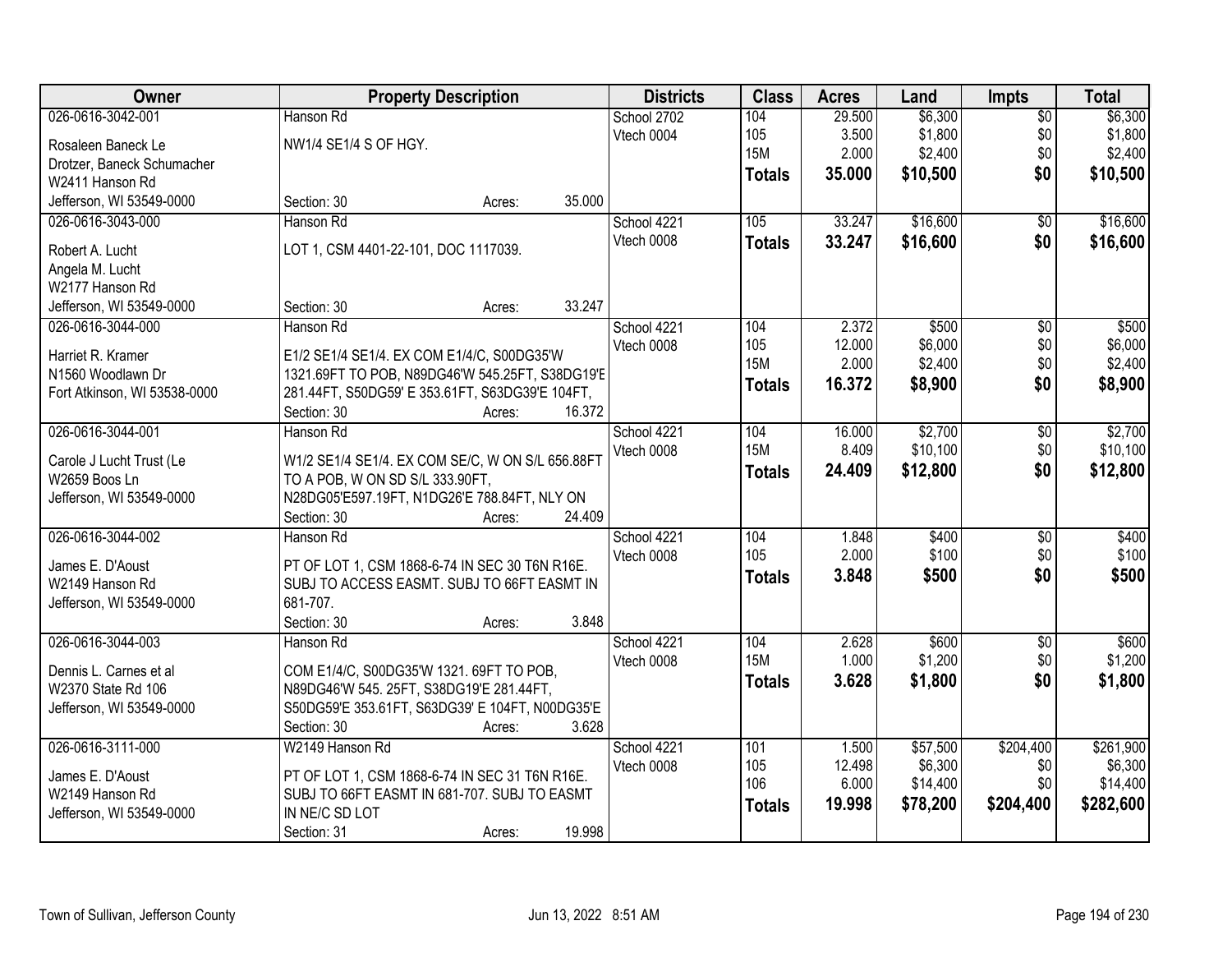| Owner                     |                                                      | <b>Property Description</b> |        | <b>Districts</b> | <b>Class</b>      | <b>Acres</b> | Land       | <b>Impts</b>    | <b>Total</b> |
|---------------------------|------------------------------------------------------|-----------------------------|--------|------------------|-------------------|--------------|------------|-----------------|--------------|
| 026-0616-3111-001         | W2147 Hanson Rd                                      |                             |        | School 4221      | 101               | 2.000        | \$62,100   | \$195,200       | \$257,300    |
| Richard A. Irwin          | LOT 2, CSM 1868-6-74. SUBJ TO 16.5FT EASMT.          |                             |        | Vtech 0008       | 104               | 3.000        | \$700      | \$0             | \$700        |
| Kathleen A. Irwin         | ALSO 66FT ACCESS EASMT IN 681-707                    |                             |        |                  | 105               | 9.977        | \$5,000    | \$0             | \$5,000      |
| W2147 Hanson Rd           |                                                      |                             |        |                  | <b>15M</b>        | 5.000        | \$6,000    | \$0             | \$6,000      |
| Jefferson, WI 53549-9750  | Section: 31                                          | Acres:                      | 19.977 |                  | <b>Totals</b>     | 19.977       | \$73,800   | \$195,200       | \$269,000    |
| 026-0616-3112-000         | Hanson Rd                                            |                             |        | School 4221      | 104               | 29.000       | \$6,500    | \$0             | \$6,500      |
|                           |                                                      |                             |        | Vtech 0008       | 105               | 6.000        | \$3,000    | \$0             | \$3,000      |
| James P. Christensen      | NW1/4 NE1/4.                                         |                             |        |                  | <b>15M</b>        | 5.000        | \$6,000    | \$0             | \$6,000      |
| Lori A. Christensen       |                                                      |                             |        |                  | <b>Totals</b>     | 40.000       | \$15,500   | \$0             | \$15,500     |
| W2290 State Rd 106        |                                                      |                             | 40.000 |                  |                   |              |            |                 |              |
| Jefferson, WI 53549-0000  | Section: 31                                          | Acres:                      |        |                  |                   |              |            |                 |              |
| 026-0616-3113-000         | Hanson Rd                                            |                             |        | School 4221      | 104               | 34.000       | \$6,000    | $\overline{50}$ | \$6,000      |
| James P. Christensen      | SW1/4 NE1/4.                                         |                             |        | Vtech 0008       | 105<br><b>15M</b> | 4.000        | \$2,000    | \$0             | \$2,000      |
| Lori A. Christensen       |                                                      |                             |        |                  |                   | 2.000        | \$2,400    | \$0             | \$2,400      |
| W2290 State Rd 106        |                                                      |                             |        |                  | <b>Totals</b>     | 40.000       | \$10,400   | \$0             | \$10,400     |
| Jefferson, WI 53549-0000  | Section: 31                                          | Acres:                      | 40.000 |                  |                   |              |            |                 |              |
| 026-0616-3114-000         | W2186 State Highway 106                              |                             |        | School 4221      | 101               | 2.000        | \$69,000   | \$5,000         | \$74,000     |
|                           |                                                      |                             |        | Vtech 0008       | 104               | 19.000       | \$3,600    | \$0             | \$3,600      |
| Dow Didion Trust          | SE1/4 NE1/4, EX 24.75FT TRI IN NE/C. MFL 1072-945.   |                             |        |                  | 105               | 2.890        | \$1,500    | \$0             | \$1,500      |
| W1783 Amaranth Dr         | MFL DOC 1273551. MFL DOC 1303089 MFL DOC<br>1381664. |                             |        |                  | 208               | 16.000       | (\$38,400) | \$0             | \$0          |
| Oconomowoc, WI 53066-0000 | Section: 31                                          |                             | 39.890 |                  | <b>Totals</b>     | 39.890       | \$74,100   | \$5,000         | \$79,100     |
| 026-0616-3121-000         | Hanson Rd                                            | Acres:                      |        |                  | 104               | 2.000        | \$500      |                 | \$500        |
|                           |                                                      |                             |        | School 4221      | 105               | 26.000       | \$13,000   | \$0<br>\$0      | \$13,000     |
| James P. Christensen      | N3/4 NE1/4 NW1/4.                                    |                             |        | Vtech 0008       | 106               | 2.000        | \$4,800    | \$0             | \$4,800      |
| Lori A. Christensen       |                                                      |                             |        |                  |                   |              |            | \$0             |              |
| W2290 State Rd 106        |                                                      |                             |        |                  | <b>Totals</b>     | 30.000       | \$18,300   |                 | \$18,300     |
| Jefferson, WI 53549-0000  | Section: 31                                          | Acres:                      | 30.000 |                  |                   |              |            |                 |              |
| 026-0616-3121-001         | Hanson Rd                                            |                             |        | School 4221      | 105               | 10.000       | \$5,000    | $\overline{50}$ | \$5,000      |
| Steven S. Carnes          | S10A NE1/4 NW1/4. ALSO FARM- LAND PRES AGREE         |                             |        | Vtech 0008       | <b>Totals</b>     | 10.000       | \$5,000    | \$0             | \$5,000      |
| Sheila M. Carnes          | IN 1349248.                                          |                             |        |                  |                   |              |            |                 |              |
| W2370 State Rd 106        |                                                      |                             |        |                  |                   |              |            |                 |              |
| Jefferson, WI 53549-0000  | Section: 31                                          | Acres:                      | 10.000 |                  |                   |              |            |                 |              |
| 026-0616-3122-000         | Hanson Rd                                            |                             |        | School 4221      | 104               | 22.000       | \$5,000    | $\overline{50}$ | \$5,000      |
|                           |                                                      |                             |        | Vtech 0008       | 105               | 16.760       | \$8,400    | \$0             | \$8,400      |
| Frederick L. Benkert      | NWFRL1/4 NW1/4. ALSO WETLAND CONSERVATION            |                             |        |                  | <b>Totals</b>     | 38.760       | \$13,400   | \$0             | \$13,400     |
| Mary K. Benkert           | EASEMENT IN DOC 1115837.                             |                             |        |                  |                   |              |            |                 |              |
| 8850 S Arab Ct            |                                                      |                             |        |                  |                   |              |            |                 |              |
| Hereford, AZ 85615-0000   | Section: 31                                          | Acres:                      | 38.760 |                  |                   |              |            |                 |              |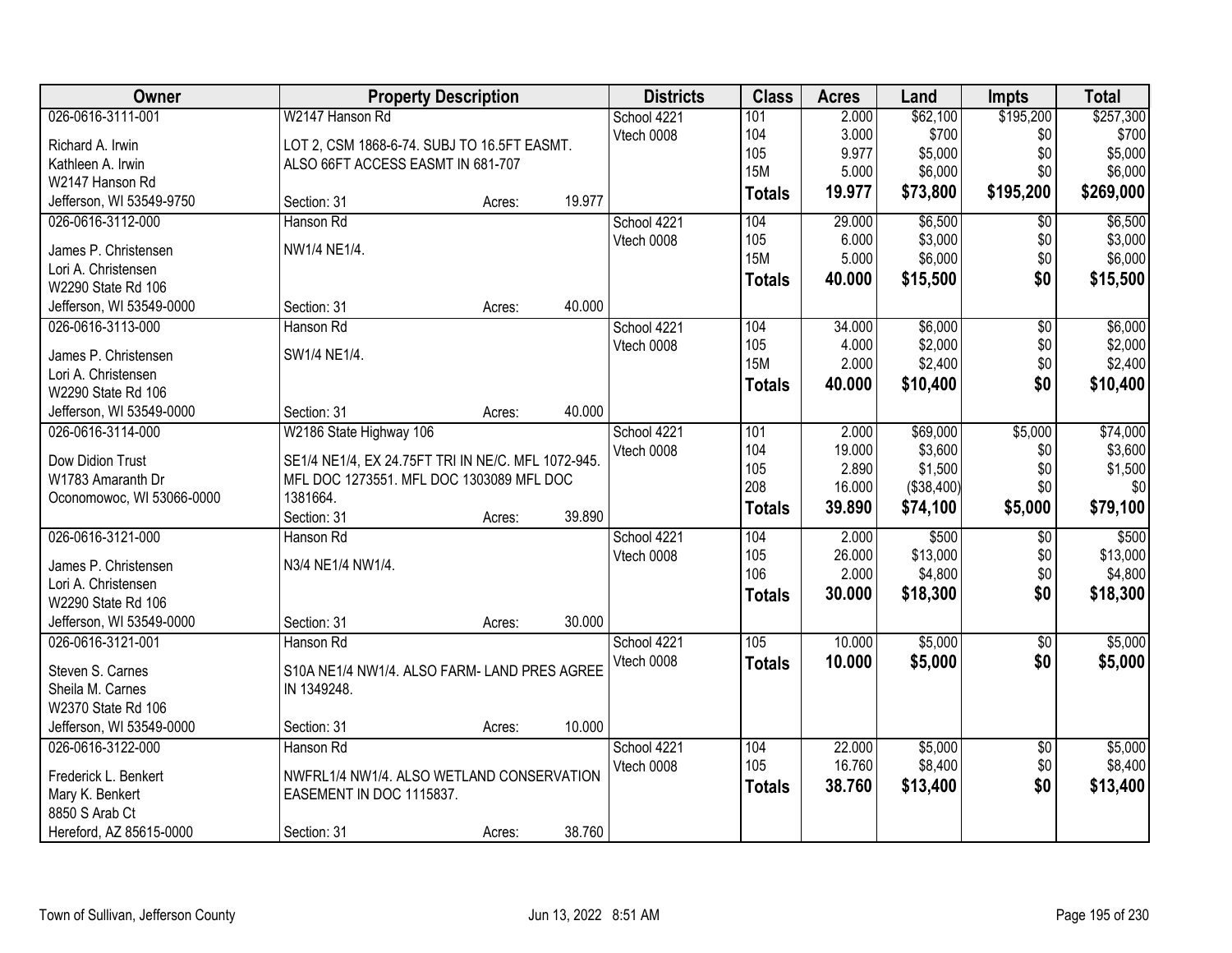| Owner                                                                                                       |                                                                                                                                                                                   | <b>Property Description</b> |        |                           | <b>Class</b>                              | <b>Acres</b>                        | Land                                       | <b>Impts</b>                  | <b>Total</b>                               |
|-------------------------------------------------------------------------------------------------------------|-----------------------------------------------------------------------------------------------------------------------------------------------------------------------------------|-----------------------------|--------|---------------------------|-------------------------------------------|-------------------------------------|--------------------------------------------|-------------------------------|--------------------------------------------|
| 026-0616-3123-000<br>Steven S. Carnes<br>Sheila M. Carnes                                                   | State Highway 106<br>E19.40A SWFRL1/4 NWFRL1/4. ALSO FARMLAND<br>PRES AGREE IN DOC 1349248.                                                                                       |                             |        | School 4221<br>Vtech 0008 | 104<br><b>15M</b><br><b>Totals</b>        | 7.400<br>12.000<br>19.400           | \$1,300<br>\$14,400<br>\$15,700            | $\overline{50}$<br>\$0<br>\$0 | \$1,300<br>\$14,400<br>\$15,700            |
| W2370 State Rd 106<br>Jefferson, WI 53549-0000<br>026-0616-3123-001                                         | Section: 31<br>State Highway 106                                                                                                                                                  | Acres:                      | 19.400 | School 4221               | 104                                       | 15.934                              | \$3,100                                    | $\overline{50}$               | \$3,100                                    |
| Lip Farm, LLC<br>1350 Spring Dr<br>Brookfield, WI 53005-0000                                                | W 18A SWFRL1/4 NWFRL1/4. EX PT CSM 4095-20-68.                                                                                                                                    |                             |        | Vtech 0008                | <b>Totals</b>                             | 15.934                              | \$3,100                                    | \$0                           | \$3,100                                    |
|                                                                                                             | Section: 31                                                                                                                                                                       | Acres:                      | 15.934 |                           |                                           |                                     |                                            |                               |                                            |
| 026-0616-3123-002<br>C&L Nevermann Trust<br>N2676 Mehring Rd<br>Jefferson, WI 53549-9752                    | N2676 Mehring Rd<br>PT LOT 1 CSM 4095-20-68.                                                                                                                                      |                             |        | School 4221<br>Vtech 0008 | 101<br><b>Totals</b>                      | 2.066<br>2.066                      | \$70,000<br>\$70,000                       | \$503,100<br>\$503,100        | \$573,100<br>\$573,100                     |
|                                                                                                             | Section: 31                                                                                                                                                                       | Acres:                      | 2.066  |                           |                                           |                                     |                                            |                               |                                            |
| 026-0616-3124-000<br>Steven S. Carnes<br>Sheila M. Carnes<br>W2370 State Rd 106                             | State Highway 106<br>SE1/4 NW1/4. ALSO FARMLAND PRES AGREEMENT<br>DOC 1349248.                                                                                                    |                             |        | School 4221<br>Vtech 0008 | 104<br>105<br><b>15M</b><br><b>Totals</b> | 15.000<br>20.000<br>5.000<br>40.000 | \$2,400<br>\$10,000<br>\$6,000<br>\$18,400 | \$0<br>\$0<br>\$0<br>\$0      | \$2,400<br>\$10,000<br>\$6,000<br>\$18,400 |
| Jefferson, WI 53549-0000                                                                                    | Section: 31                                                                                                                                                                       | Acres:                      | 40.000 |                           |                                           |                                     |                                            |                               |                                            |
| 026-0616-3131-000<br>Steven S. Carnes<br>Sheila M. Carnes<br>W2370 State Rd 106                             | State Highway 106<br>NE1/4 SWFRL1/4. ALSO FARM- LAND PRES AGREE<br>IN 1349248.                                                                                                    |                             |        | School 4221<br>Vtech 0008 | 104<br>105<br><b>Totals</b>               | 25.000<br>15.000<br>40.000          | \$4,600<br>\$7,500<br>\$12,100             | \$0<br>\$0<br>\$0             | \$4,600<br>\$7,500<br>\$12,100             |
| Jefferson, WI 53549-0000                                                                                    | Section: 31                                                                                                                                                                       | Acres:                      | 40.000 |                           |                                           |                                     |                                            |                               |                                            |
| 026-0616-3132-000<br>Steven S. Carnes<br>Sheila M. Carnes<br>W2370 State Rd 106                             | State Highway 106<br>NWFRL1/4 SWFRL1/4. ALSO FARM LAND PRES<br>AGREE IN 1349248.                                                                                                  |                             |        | School 4221<br>Vtech 0008 | 104<br>105<br><b>Totals</b>               | 35.290<br>0.750<br>36.040           | \$6,500<br>\$400<br>\$6,900                | $\sqrt{6}$<br>\$0<br>\$0      | \$6,500<br>\$400<br>\$6,900                |
| Jefferson, WI 53549-0000                                                                                    | Section: 31                                                                                                                                                                       | Acres:                      | 36.040 |                           |                                           |                                     |                                            |                               |                                            |
| 026-0616-3133-000<br>Steven S. Carnes<br>Sheila M. Carnes<br>W2370 State Rd 106<br>Jefferson, WI 53549-0000 | State Highway 106<br>SWFRL1/4 SWFRL1/4, EX BEG SW S/C, N990FT,<br>E396FT, S330FT, E165FT, S660FT, W TO POB. EX<br>BEG INTERS RD & 1/16 TH/L, W82.5FT, S264FT, E TO<br>Section: 31 | Acres:                      | 19.842 | School 4221<br>Vtech 0008 | 104<br><b>Totals</b>                      | 19.842<br>19.842                    | \$3,600<br>\$3,600                         | \$0<br>\$0                    | \$3,600<br>\$3,600                         |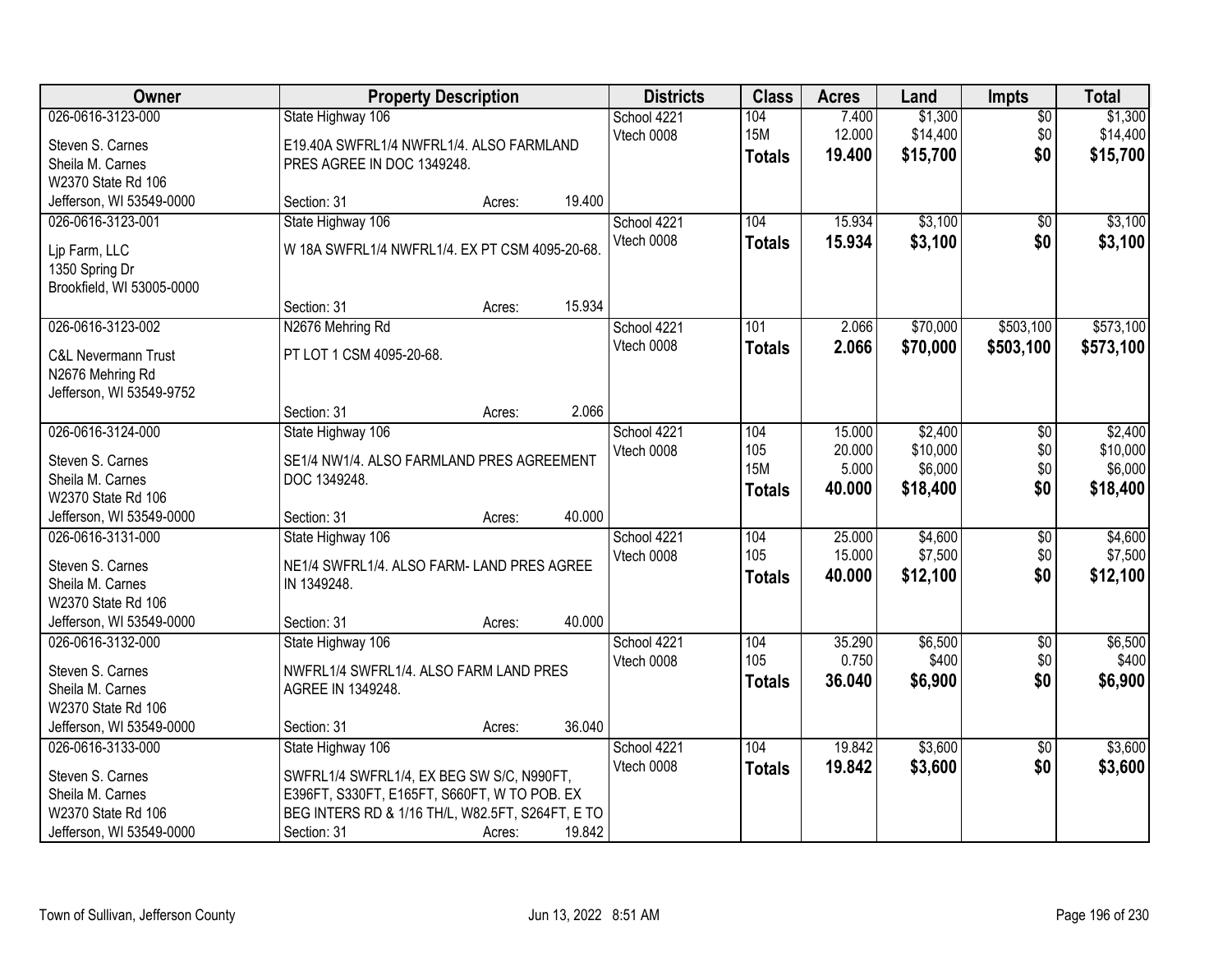| Owner                     | <b>Property Description</b>                      | <b>Districts</b> | <b>Class</b>  | <b>Acres</b> | Land            | <b>Impts</b>    | <b>Total</b>    |
|---------------------------|--------------------------------------------------|------------------|---------------|--------------|-----------------|-----------------|-----------------|
| 026-0616-3133-001         | W2492 State Highway 106                          | School 4221      | 101           | 2.000        | \$53,800        | \$119,900       | \$173,700       |
| Joseph G. Arnold          | BEG AT SW/S/C, N990FT, E396 FT, S330FT, E165FT,  | Vtech 0008       | 105           | 0.484        | \$100           | \$0             | \$100           |
| W2492 State Rd 106        | W660FT, W TO POB. EX PT IN ROW IN DOC 1193686.   |                  | <b>Totals</b> | 2.484        | \$53,900        | \$119,900       | \$173,800       |
| Jefferson, WI 53549-0000  | EX LD LYG S OF STH 106.                          |                  |               |              |                 |                 |                 |
|                           | 2.484<br>Section: 31<br>Acres:                   |                  |               |              |                 |                 |                 |
| 026-0616-3133-002         | N2544 Mehring Rd                                 | School 4221      | 101           | 0.500        | \$23,000        | \$19,600        | \$42,600        |
|                           |                                                  | Vtech 0008       | 104           | 4.329        | \$1,100         | \$0             | \$1,100         |
| <b>Clinton Poston</b>     | COM SW/S/C, N0D0G17'W 587.08 FT, S86DG30'E       |                  | 105           | 0.500        | \$200           | \$0             | \$200           |
| Regina Poston             | 33.07FT, S88DG 04'E 395.85FT, N88DG13'E 132      |                  | <b>Totals</b> | 5.329        | \$24,300        | \$19,600        | \$43,900        |
| N2532 Mehring Rd          | .47FT, S00DG17'E 577.86FT, N89DG47'W 561FT TO    |                  |               |              |                 |                 |                 |
| Jefferson, WI 53549-0000  | 5.329<br>Section: 31<br>Acres:                   |                  |               |              |                 |                 |                 |
| 026-0616-3133-003         | N2532 Mehring Rd                                 | School 4221      | 101           | 2.125        | \$70,900        | \$282,100       | \$353,000       |
| <b>Clinton Poston</b>     | LOT 1, CSM 5747-32-247, DOC 1375964.             | Vtech 0008       | <b>Totals</b> | 2.125        | \$70,900        | \$282,100       | \$353,000       |
| Regina Poston             |                                                  |                  |               |              |                 |                 |                 |
| N2532 Mehring Rd          |                                                  |                  |               |              |                 |                 |                 |
| Jefferson, WI 53549-0000  | 2.125<br>Section: 31<br>Acres:                   |                  |               |              |                 |                 |                 |
| 026-0616-3134-000         | W2366 State Highway 106                          | School 4221      | 104           | 32.005       | \$6,700         | \$0             | \$6,700         |
|                           |                                                  | Vtech 0008       | 107           | 3.197        | \$75,500        | \$181,500       | \$257,000       |
| Steven S. Carnes          | SE1/4 SW1/4. EX BEG INTERS RD & 1/16TH/L,        |                  |               | 35.202       | \$82,200        | \$181,500       | \$263,700       |
| Sheila M. Carnes          | E165FT, S264 FT, W TO 1/16TH/L, N TO POB. EX PT  |                  | <b>Totals</b> |              |                 |                 |                 |
| W2370 State Rd 106        | IN STH 106 IN 1203795. EX PT IN CSM 5094-27-124, |                  |               |              |                 |                 |                 |
| Jefferson, WI 53549-0000  | 35.202<br>Section: 31<br>Acres:                  |                  |               |              |                 |                 |                 |
| 026-0616-3134-001         | State Highway 106                                | School 4221      | 304           | 1.557        | $\overline{50}$ | $\overline{30}$ | $\overline{50}$ |
| Town of Sullivan          | BEG INTERS W1/4 1/4/L & C/L RD, E165FT, S274FT,  | Vtech 0008       | <b>Totals</b> | 1.557        | \$0             | \$0             | \$0             |
| N3866 West St             |                                                  |                  |               |              |                 |                 |                 |
|                           | W247 .5FT, N274FT, E82.5FT TO POB                |                  |               |              |                 |                 |                 |
| Sullivan, WI 53178-0000   | 1.557                                            |                  |               |              |                 |                 |                 |
|                           | Section: 31<br>Acres:                            |                  |               |              |                 |                 |                 |
| 026-0616-3134-002         | W2370 State Highway 106                          | School 4221      | 107           | 1.392        | \$34,800        | \$122,100       | \$156,900       |
| Steven S. Carnes          | LOT 1, CSM 5094-27-124, DOC 1226441. ALSO        | Vtech 0008       | <b>Totals</b> | 1.392        | \$34,800        | \$122,100       | \$156,900       |
| Sheila M. Carnes          | FARMLAND PRES AGREE IN DOC 1349248.              |                  |               |              |                 |                 |                 |
| W2370 State Rd 106        |                                                  |                  |               |              |                 |                 |                 |
| Jefferson, WI 53549-0000  | 1.392<br>Section: 31<br>Acres:                   |                  |               |              |                 |                 |                 |
| 026-0616-3141-000         | State Highway 106                                | School 4221      | 104           | 36.503       | \$6,500         | $\overline{50}$ | \$6,500         |
| Dow Didion Trust          | NE1/4 SE1/4. EX CSM 5795-33-066, DOC 1382812.    | Vtech 0008       | <b>Totals</b> | 36.503       | \$6,500         | \$0             | \$6,500         |
| W1783 Amaranth Dr         |                                                  |                  |               |              |                 |                 |                 |
|                           |                                                  |                  |               |              |                 |                 |                 |
| Oconomowoc, WI 53066-0000 |                                                  |                  |               |              |                 |                 |                 |
|                           | 36.503<br>Section: 31<br>Acres:                  |                  |               |              |                 |                 |                 |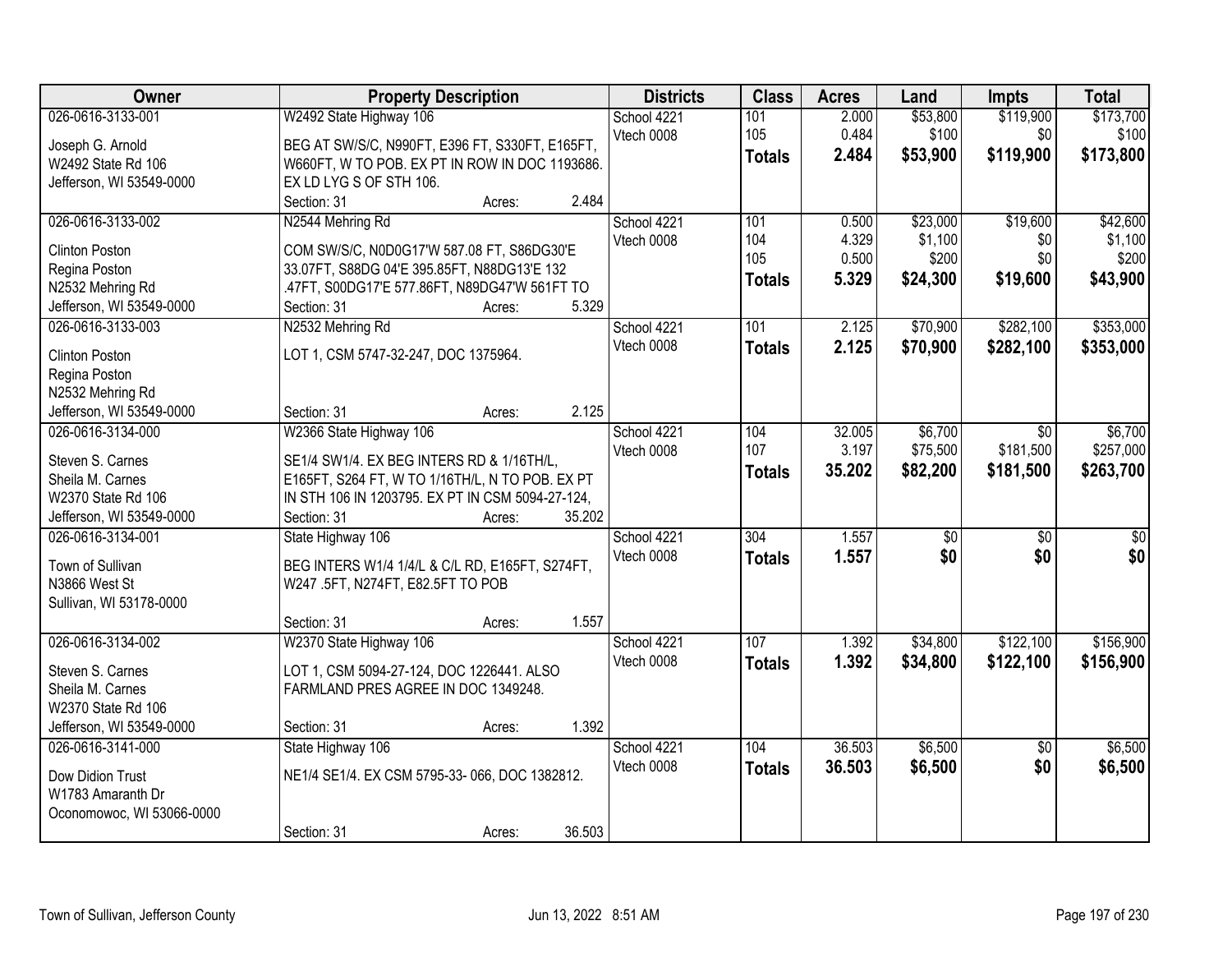| \$7,000<br>026-0616-3142-000<br>40.000<br>\$7,000<br>State Highway 106<br>School 4221<br>104<br>$\overline{50}$<br>\$0<br>Vtech 0008<br>\$7,000<br>40.000<br><b>Totals</b><br>NW1/4 SE1/4.<br>James P. Christensen<br>Lori A. Christensen<br>W2290 State Rd 106<br>40.000<br>Jefferson, WI 53549-0000<br>Section: 31<br>Acres:<br>W2290 State Highway 106<br>\$3,500<br>026-0616-3143-000<br>104<br>18.500<br>$\overline{30}$<br>School 4221<br>105<br>1.990<br>\$1,000<br>Vtech 0008<br>\$0<br>James P. Christensen<br>SW1/4 SE1/4, EX 12A IN SE/C S OF HGY. EX 1.37A IN<br>3.500<br>\$185,100<br>107<br>\$76,300<br>STH 106 IN 415-569. EX CSM 2592-9-251. EX CSM<br>Lori A. Christensen<br>23.990<br>\$80,800<br>\$185,100<br><b>Totals</b><br>W2290 State Rd 106<br>4680-24-088.<br>23.990<br>Section: 31<br>Jefferson, WI 53549-0000<br>Acres:<br>\$2,300<br>026-0616-3143-001<br>State Highway 106<br>11.320<br>$\overline{50}$<br>School 4221<br>104<br>105<br>0.500<br>\$300<br>\$0<br>Vtech 0008<br>BEG SE/C SW1/4 SE1/4, N876FT FT TO HGY, SW ON<br>Weenanah Brattset Trusr Le<br>11.820<br>\$0<br>\$2,600<br><b>Totals</b><br>N2437 Brattset Ln<br>HGY 674FT, S770FT, E662FT TO POB. EX.68A IN<br>STH 106 IN 417-464. ALSO AG CONS ESMT IN DOC<br>Jefferson, WI 53549-0000<br>11.820<br>Section: 31<br>Acres:<br>026-0616-3143-002<br>\$60,700<br>\$257,700<br>W2293 State Highway 106<br>101<br>1.640<br>School 4221<br>Vtech 0008<br>1.640<br>\$60,700<br>\$257,700<br><b>Totals</b><br>LOT 1, CSM 2592-9-251.<br>Dale G. Christensen<br>W2293 State Rd 106<br>Jefferson, WI 53549-0000<br>1.640<br>Section: 31<br>Acres:<br>026-0616-3143-003<br>\$46,000<br>\$59,700<br>W2265 State Highway 106<br>101<br>1.000<br>School 4221<br>Vtech 0008<br>1.000<br>\$46,000<br>\$59,700<br><b>Totals</b><br>LOT 1, CSM 4680-24-088.<br>Jlc Enterprise, LLC<br>W2290 State Rd 106<br>Jefferson, WI 53549-0000<br>1.000<br>Section: 31<br>Acres:<br>026-0616-3144-000<br>32.497<br>\$5,800<br>State Highway 106<br>School 4221<br>104<br>\$0<br>107<br>2.000<br>\$50,000<br>\$51,300<br>Vtech 0008<br>SE1/4 SE1/4, EX ROW OVERW 66FT S OF RD, EX<br>Dow Didion Trust<br>34.497<br>\$55,800<br>\$51,300<br><b>Totals</b><br>3.11A IN STH 106 IN 416-187. EX CSM 5795-33-066,<br>W1783 Amaranth Dr<br>Oconomowoc, WI 53066-0000<br>DOC 1382812.<br>34.497<br>Section: 31<br>Acres:<br>026-0616-3144-001<br>104<br>6.000<br>\$1,000<br>$\overline{50}$<br>School 4221<br>\$0<br>Vtech 0008<br>6.000<br>\$1,000<br><b>Totals</b><br>LOT 1, CSM 5795-33-066, DOC 1382812.<br>Dow Didion Trust<br>W1783 Amaranth Dr<br>Oconomowoc, WI 53066-0000 | Owner | <b>Property Description</b> |        |       | <b>Districts</b> | <b>Class</b> | <b>Acres</b> | Land | <b>Impts</b> | <b>Total</b> |
|-----------------------------------------------------------------------------------------------------------------------------------------------------------------------------------------------------------------------------------------------------------------------------------------------------------------------------------------------------------------------------------------------------------------------------------------------------------------------------------------------------------------------------------------------------------------------------------------------------------------------------------------------------------------------------------------------------------------------------------------------------------------------------------------------------------------------------------------------------------------------------------------------------------------------------------------------------------------------------------------------------------------------------------------------------------------------------------------------------------------------------------------------------------------------------------------------------------------------------------------------------------------------------------------------------------------------------------------------------------------------------------------------------------------------------------------------------------------------------------------------------------------------------------------------------------------------------------------------------------------------------------------------------------------------------------------------------------------------------------------------------------------------------------------------------------------------------------------------------------------------------------------------------------------------------------------------------------------------------------------------------------------------------------------------------------------------------------------------------------------------------------------------------------------------------------------------------------------------------------------------------------------------------------------------------------------------------------------------------------------------------------------------------------------------------------------------------------------------------------------------------------------------------------------------------------------------------------------------------------------------------------------------|-------|-----------------------------|--------|-------|------------------|--------------|--------------|------|--------------|--------------|
|                                                                                                                                                                                                                                                                                                                                                                                                                                                                                                                                                                                                                                                                                                                                                                                                                                                                                                                                                                                                                                                                                                                                                                                                                                                                                                                                                                                                                                                                                                                                                                                                                                                                                                                                                                                                                                                                                                                                                                                                                                                                                                                                                                                                                                                                                                                                                                                                                                                                                                                                                                                                                                               |       |                             |        |       |                  |              |              |      |              |              |
| \$3,500<br>\$265,900<br>\$2,600<br>\$318,400<br>\$105,700<br>\$107,100<br>\$1,000                                                                                                                                                                                                                                                                                                                                                                                                                                                                                                                                                                                                                                                                                                                                                                                                                                                                                                                                                                                                                                                                                                                                                                                                                                                                                                                                                                                                                                                                                                                                                                                                                                                                                                                                                                                                                                                                                                                                                                                                                                                                                                                                                                                                                                                                                                                                                                                                                                                                                                                                                             |       |                             |        |       |                  |              |              |      |              | \$7,000      |
|                                                                                                                                                                                                                                                                                                                                                                                                                                                                                                                                                                                                                                                                                                                                                                                                                                                                                                                                                                                                                                                                                                                                                                                                                                                                                                                                                                                                                                                                                                                                                                                                                                                                                                                                                                                                                                                                                                                                                                                                                                                                                                                                                                                                                                                                                                                                                                                                                                                                                                                                                                                                                                               |       |                             |        |       |                  |              |              |      |              |              |
|                                                                                                                                                                                                                                                                                                                                                                                                                                                                                                                                                                                                                                                                                                                                                                                                                                                                                                                                                                                                                                                                                                                                                                                                                                                                                                                                                                                                                                                                                                                                                                                                                                                                                                                                                                                                                                                                                                                                                                                                                                                                                                                                                                                                                                                                                                                                                                                                                                                                                                                                                                                                                                               |       |                             |        |       |                  |              |              |      |              |              |
|                                                                                                                                                                                                                                                                                                                                                                                                                                                                                                                                                                                                                                                                                                                                                                                                                                                                                                                                                                                                                                                                                                                                                                                                                                                                                                                                                                                                                                                                                                                                                                                                                                                                                                                                                                                                                                                                                                                                                                                                                                                                                                                                                                                                                                                                                                                                                                                                                                                                                                                                                                                                                                               |       |                             |        |       |                  |              |              |      |              |              |
| \$1,000<br>\$261,400<br>\$2,300<br>\$300                                                                                                                                                                                                                                                                                                                                                                                                                                                                                                                                                                                                                                                                                                                                                                                                                                                                                                                                                                                                                                                                                                                                                                                                                                                                                                                                                                                                                                                                                                                                                                                                                                                                                                                                                                                                                                                                                                                                                                                                                                                                                                                                                                                                                                                                                                                                                                                                                                                                                                                                                                                                      |       |                             |        |       |                  |              |              |      |              |              |
|                                                                                                                                                                                                                                                                                                                                                                                                                                                                                                                                                                                                                                                                                                                                                                                                                                                                                                                                                                                                                                                                                                                                                                                                                                                                                                                                                                                                                                                                                                                                                                                                                                                                                                                                                                                                                                                                                                                                                                                                                                                                                                                                                                                                                                                                                                                                                                                                                                                                                                                                                                                                                                               |       |                             |        |       |                  |              |              |      |              |              |
|                                                                                                                                                                                                                                                                                                                                                                                                                                                                                                                                                                                                                                                                                                                                                                                                                                                                                                                                                                                                                                                                                                                                                                                                                                                                                                                                                                                                                                                                                                                                                                                                                                                                                                                                                                                                                                                                                                                                                                                                                                                                                                                                                                                                                                                                                                                                                                                                                                                                                                                                                                                                                                               |       |                             |        |       |                  |              |              |      |              |              |
|                                                                                                                                                                                                                                                                                                                                                                                                                                                                                                                                                                                                                                                                                                                                                                                                                                                                                                                                                                                                                                                                                                                                                                                                                                                                                                                                                                                                                                                                                                                                                                                                                                                                                                                                                                                                                                                                                                                                                                                                                                                                                                                                                                                                                                                                                                                                                                                                                                                                                                                                                                                                                                               |       |                             |        |       |                  |              |              |      |              |              |
|                                                                                                                                                                                                                                                                                                                                                                                                                                                                                                                                                                                                                                                                                                                                                                                                                                                                                                                                                                                                                                                                                                                                                                                                                                                                                                                                                                                                                                                                                                                                                                                                                                                                                                                                                                                                                                                                                                                                                                                                                                                                                                                                                                                                                                                                                                                                                                                                                                                                                                                                                                                                                                               |       |                             |        |       |                  |              |              |      |              |              |
|                                                                                                                                                                                                                                                                                                                                                                                                                                                                                                                                                                                                                                                                                                                                                                                                                                                                                                                                                                                                                                                                                                                                                                                                                                                                                                                                                                                                                                                                                                                                                                                                                                                                                                                                                                                                                                                                                                                                                                                                                                                                                                                                                                                                                                                                                                                                                                                                                                                                                                                                                                                                                                               |       |                             |        |       |                  |              |              |      |              |              |
|                                                                                                                                                                                                                                                                                                                                                                                                                                                                                                                                                                                                                                                                                                                                                                                                                                                                                                                                                                                                                                                                                                                                                                                                                                                                                                                                                                                                                                                                                                                                                                                                                                                                                                                                                                                                                                                                                                                                                                                                                                                                                                                                                                                                                                                                                                                                                                                                                                                                                                                                                                                                                                               |       |                             |        |       |                  |              |              |      |              |              |
|                                                                                                                                                                                                                                                                                                                                                                                                                                                                                                                                                                                                                                                                                                                                                                                                                                                                                                                                                                                                                                                                                                                                                                                                                                                                                                                                                                                                                                                                                                                                                                                                                                                                                                                                                                                                                                                                                                                                                                                                                                                                                                                                                                                                                                                                                                                                                                                                                                                                                                                                                                                                                                               |       |                             |        |       |                  |              |              |      |              |              |
| \$318,400<br>\$105,700<br>\$5,800<br>\$101,300<br>\$1,000                                                                                                                                                                                                                                                                                                                                                                                                                                                                                                                                                                                                                                                                                                                                                                                                                                                                                                                                                                                                                                                                                                                                                                                                                                                                                                                                                                                                                                                                                                                                                                                                                                                                                                                                                                                                                                                                                                                                                                                                                                                                                                                                                                                                                                                                                                                                                                                                                                                                                                                                                                                     |       |                             |        |       |                  |              |              |      |              |              |
|                                                                                                                                                                                                                                                                                                                                                                                                                                                                                                                                                                                                                                                                                                                                                                                                                                                                                                                                                                                                                                                                                                                                                                                                                                                                                                                                                                                                                                                                                                                                                                                                                                                                                                                                                                                                                                                                                                                                                                                                                                                                                                                                                                                                                                                                                                                                                                                                                                                                                                                                                                                                                                               |       |                             |        |       |                  |              |              |      |              |              |
|                                                                                                                                                                                                                                                                                                                                                                                                                                                                                                                                                                                                                                                                                                                                                                                                                                                                                                                                                                                                                                                                                                                                                                                                                                                                                                                                                                                                                                                                                                                                                                                                                                                                                                                                                                                                                                                                                                                                                                                                                                                                                                                                                                                                                                                                                                                                                                                                                                                                                                                                                                                                                                               |       |                             |        |       |                  |              |              |      |              |              |
|                                                                                                                                                                                                                                                                                                                                                                                                                                                                                                                                                                                                                                                                                                                                                                                                                                                                                                                                                                                                                                                                                                                                                                                                                                                                                                                                                                                                                                                                                                                                                                                                                                                                                                                                                                                                                                                                                                                                                                                                                                                                                                                                                                                                                                                                                                                                                                                                                                                                                                                                                                                                                                               |       |                             |        |       |                  |              |              |      |              |              |
|                                                                                                                                                                                                                                                                                                                                                                                                                                                                                                                                                                                                                                                                                                                                                                                                                                                                                                                                                                                                                                                                                                                                                                                                                                                                                                                                                                                                                                                                                                                                                                                                                                                                                                                                                                                                                                                                                                                                                                                                                                                                                                                                                                                                                                                                                                                                                                                                                                                                                                                                                                                                                                               |       |                             |        |       |                  |              |              |      |              |              |
|                                                                                                                                                                                                                                                                                                                                                                                                                                                                                                                                                                                                                                                                                                                                                                                                                                                                                                                                                                                                                                                                                                                                                                                                                                                                                                                                                                                                                                                                                                                                                                                                                                                                                                                                                                                                                                                                                                                                                                                                                                                                                                                                                                                                                                                                                                                                                                                                                                                                                                                                                                                                                                               |       |                             |        |       |                  |              |              |      |              |              |
|                                                                                                                                                                                                                                                                                                                                                                                                                                                                                                                                                                                                                                                                                                                                                                                                                                                                                                                                                                                                                                                                                                                                                                                                                                                                                                                                                                                                                                                                                                                                                                                                                                                                                                                                                                                                                                                                                                                                                                                                                                                                                                                                                                                                                                                                                                                                                                                                                                                                                                                                                                                                                                               |       |                             |        |       |                  |              |              |      |              |              |
|                                                                                                                                                                                                                                                                                                                                                                                                                                                                                                                                                                                                                                                                                                                                                                                                                                                                                                                                                                                                                                                                                                                                                                                                                                                                                                                                                                                                                                                                                                                                                                                                                                                                                                                                                                                                                                                                                                                                                                                                                                                                                                                                                                                                                                                                                                                                                                                                                                                                                                                                                                                                                                               |       |                             |        |       |                  |              |              |      |              |              |
|                                                                                                                                                                                                                                                                                                                                                                                                                                                                                                                                                                                                                                                                                                                                                                                                                                                                                                                                                                                                                                                                                                                                                                                                                                                                                                                                                                                                                                                                                                                                                                                                                                                                                                                                                                                                                                                                                                                                                                                                                                                                                                                                                                                                                                                                                                                                                                                                                                                                                                                                                                                                                                               |       |                             |        |       |                  |              |              |      |              |              |
|                                                                                                                                                                                                                                                                                                                                                                                                                                                                                                                                                                                                                                                                                                                                                                                                                                                                                                                                                                                                                                                                                                                                                                                                                                                                                                                                                                                                                                                                                                                                                                                                                                                                                                                                                                                                                                                                                                                                                                                                                                                                                                                                                                                                                                                                                                                                                                                                                                                                                                                                                                                                                                               |       |                             |        |       |                  |              |              |      |              |              |
|                                                                                                                                                                                                                                                                                                                                                                                                                                                                                                                                                                                                                                                                                                                                                                                                                                                                                                                                                                                                                                                                                                                                                                                                                                                                                                                                                                                                                                                                                                                                                                                                                                                                                                                                                                                                                                                                                                                                                                                                                                                                                                                                                                                                                                                                                                                                                                                                                                                                                                                                                                                                                                               |       |                             |        |       |                  |              |              |      |              |              |
|                                                                                                                                                                                                                                                                                                                                                                                                                                                                                                                                                                                                                                                                                                                                                                                                                                                                                                                                                                                                                                                                                                                                                                                                                                                                                                                                                                                                                                                                                                                                                                                                                                                                                                                                                                                                                                                                                                                                                                                                                                                                                                                                                                                                                                                                                                                                                                                                                                                                                                                                                                                                                                               |       |                             |        |       |                  |              |              |      |              |              |
|                                                                                                                                                                                                                                                                                                                                                                                                                                                                                                                                                                                                                                                                                                                                                                                                                                                                                                                                                                                                                                                                                                                                                                                                                                                                                                                                                                                                                                                                                                                                                                                                                                                                                                                                                                                                                                                                                                                                                                                                                                                                                                                                                                                                                                                                                                                                                                                                                                                                                                                                                                                                                                               |       |                             |        |       |                  |              |              |      |              |              |
|                                                                                                                                                                                                                                                                                                                                                                                                                                                                                                                                                                                                                                                                                                                                                                                                                                                                                                                                                                                                                                                                                                                                                                                                                                                                                                                                                                                                                                                                                                                                                                                                                                                                                                                                                                                                                                                                                                                                                                                                                                                                                                                                                                                                                                                                                                                                                                                                                                                                                                                                                                                                                                               |       |                             |        |       |                  |              |              |      |              |              |
|                                                                                                                                                                                                                                                                                                                                                                                                                                                                                                                                                                                                                                                                                                                                                                                                                                                                                                                                                                                                                                                                                                                                                                                                                                                                                                                                                                                                                                                                                                                                                                                                                                                                                                                                                                                                                                                                                                                                                                                                                                                                                                                                                                                                                                                                                                                                                                                                                                                                                                                                                                                                                                               |       |                             |        |       |                  |              |              |      |              |              |
|                                                                                                                                                                                                                                                                                                                                                                                                                                                                                                                                                                                                                                                                                                                                                                                                                                                                                                                                                                                                                                                                                                                                                                                                                                                                                                                                                                                                                                                                                                                                                                                                                                                                                                                                                                                                                                                                                                                                                                                                                                                                                                                                                                                                                                                                                                                                                                                                                                                                                                                                                                                                                                               |       |                             |        |       |                  |              |              |      |              |              |
|                                                                                                                                                                                                                                                                                                                                                                                                                                                                                                                                                                                                                                                                                                                                                                                                                                                                                                                                                                                                                                                                                                                                                                                                                                                                                                                                                                                                                                                                                                                                                                                                                                                                                                                                                                                                                                                                                                                                                                                                                                                                                                                                                                                                                                                                                                                                                                                                                                                                                                                                                                                                                                               |       |                             |        |       |                  |              |              |      |              |              |
|                                                                                                                                                                                                                                                                                                                                                                                                                                                                                                                                                                                                                                                                                                                                                                                                                                                                                                                                                                                                                                                                                                                                                                                                                                                                                                                                                                                                                                                                                                                                                                                                                                                                                                                                                                                                                                                                                                                                                                                                                                                                                                                                                                                                                                                                                                                                                                                                                                                                                                                                                                                                                                               |       |                             |        |       |                  |              |              |      |              |              |
|                                                                                                                                                                                                                                                                                                                                                                                                                                                                                                                                                                                                                                                                                                                                                                                                                                                                                                                                                                                                                                                                                                                                                                                                                                                                                                                                                                                                                                                                                                                                                                                                                                                                                                                                                                                                                                                                                                                                                                                                                                                                                                                                                                                                                                                                                                                                                                                                                                                                                                                                                                                                                                               |       |                             |        |       |                  |              |              |      |              |              |
|                                                                                                                                                                                                                                                                                                                                                                                                                                                                                                                                                                                                                                                                                                                                                                                                                                                                                                                                                                                                                                                                                                                                                                                                                                                                                                                                                                                                                                                                                                                                                                                                                                                                                                                                                                                                                                                                                                                                                                                                                                                                                                                                                                                                                                                                                                                                                                                                                                                                                                                                                                                                                                               |       |                             |        |       |                  |              |              |      |              |              |
|                                                                                                                                                                                                                                                                                                                                                                                                                                                                                                                                                                                                                                                                                                                                                                                                                                                                                                                                                                                                                                                                                                                                                                                                                                                                                                                                                                                                                                                                                                                                                                                                                                                                                                                                                                                                                                                                                                                                                                                                                                                                                                                                                                                                                                                                                                                                                                                                                                                                                                                                                                                                                                               |       |                             |        |       |                  |              |              |      |              |              |
|                                                                                                                                                                                                                                                                                                                                                                                                                                                                                                                                                                                                                                                                                                                                                                                                                                                                                                                                                                                                                                                                                                                                                                                                                                                                                                                                                                                                                                                                                                                                                                                                                                                                                                                                                                                                                                                                                                                                                                                                                                                                                                                                                                                                                                                                                                                                                                                                                                                                                                                                                                                                                                               |       |                             |        |       |                  |              |              |      |              |              |
|                                                                                                                                                                                                                                                                                                                                                                                                                                                                                                                                                                                                                                                                                                                                                                                                                                                                                                                                                                                                                                                                                                                                                                                                                                                                                                                                                                                                                                                                                                                                                                                                                                                                                                                                                                                                                                                                                                                                                                                                                                                                                                                                                                                                                                                                                                                                                                                                                                                                                                                                                                                                                                               |       |                             |        |       |                  |              |              |      |              |              |
|                                                                                                                                                                                                                                                                                                                                                                                                                                                                                                                                                                                                                                                                                                                                                                                                                                                                                                                                                                                                                                                                                                                                                                                                                                                                                                                                                                                                                                                                                                                                                                                                                                                                                                                                                                                                                                                                                                                                                                                                                                                                                                                                                                                                                                                                                                                                                                                                                                                                                                                                                                                                                                               |       | Section: 31                 | Acres: | 6.000 |                  |              |              |      |              |              |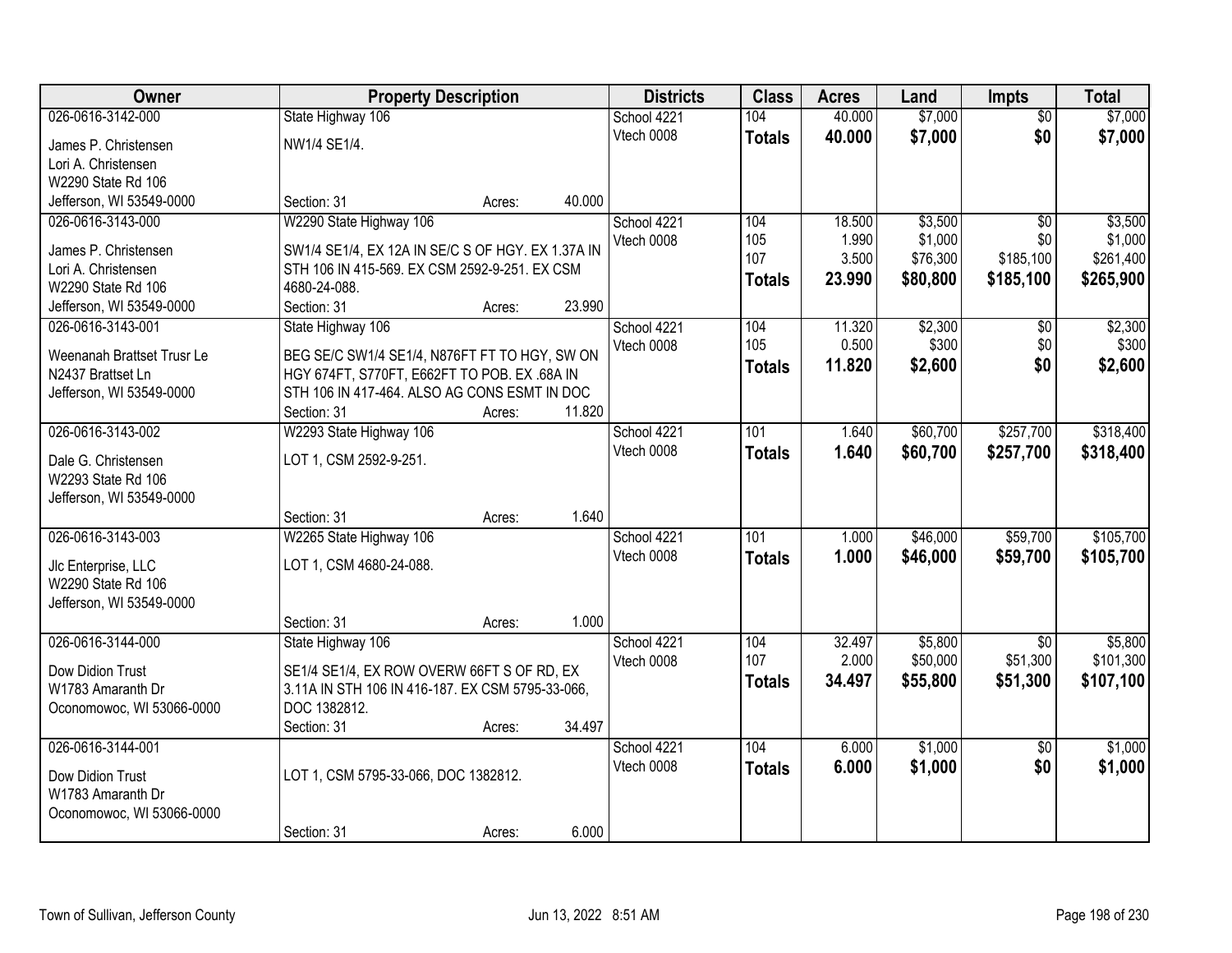| Owner                                                                                    |                                                                                                                  | <b>Property Description</b> |        | <b>Districts</b>          | <b>Class</b>                | <b>Acres</b>              | Land                          | <b>Impts</b>                  | <b>Total</b>                  |
|------------------------------------------------------------------------------------------|------------------------------------------------------------------------------------------------------------------|-----------------------------|--------|---------------------------|-----------------------------|---------------------------|-------------------------------|-------------------------------|-------------------------------|
| 026-0616-3211-000<br>Nicholas B. Kau<br>Rachel S. Wypiszynski<br>W1728 County Rd Ci      | County Rd F<br>E1/2 NE1/4 NE1/4. E1/2 SW1/4 NE1/4 NE1/4. ALSO<br>DRWY ESMT IN DOC 1240490.                       |                             |        | School 4221<br>Vtech 0008 | 104<br><b>Totals</b>        | 25.000<br>25.000          | \$4,300<br>\$4,300            | $\overline{50}$<br>\$0        | \$4,300<br>\$4,300            |
| Helenville, WI 53137-0000                                                                | Section: 32                                                                                                      | Acres:                      | 25.000 |                           |                             |                           |                               |                               |                               |
| 026-0616-3211-001<br>Roger A. Strike<br>1303 Wright Dr<br>Sandwich, IL 60548-0000        | County Rd F<br>NW1/4 NE1/4 NE1/4.                                                                                |                             | 10.000 | School 4221<br>Vtech 0008 | 104<br><b>Totals</b>        | 10.000<br>10.000          | \$1,700<br>\$1,700            | \$0<br>\$0                    | \$1,700<br>\$1,700            |
| 026-0616-3212-000                                                                        | Section: 32<br>County Rd F                                                                                       | Acres:                      |        | School 4221               | 104                         | 19.320                    | \$3,700                       | \$0                           | \$3,700                       |
| Roger A. Strike<br>1303 Wright Dr<br>Sandwich, IL 60548-0000                             | N1/2 NW1/4 NE1/4. EX .68A IN CTH F IN DOC 870229.                                                                |                             |        | Vtech 0008                | <b>Totals</b>               | 19.320                    | \$3,700                       | \$0                           | \$3,700                       |
|                                                                                          | Section: 32                                                                                                      | Acres:                      | 19.320 |                           |                             |                           |                               |                               |                               |
| 026-0616-3212-001<br>ADL Properties, LLC<br>N2751 Haas Rd<br>Jefferson, WI 53549         | County Rd F<br>S1/2 NW1/4 NE1/4 & W1/2 SW1/4 NE1/4 NE1/4. EX.68/<br>IN CTH F IN 767-676                          |                             |        | School 4221<br>Vtech 0008 | 104<br><b>Totals</b>        | 24.320<br>24.320          | \$4,800<br>\$4,800            | \$0<br>\$0                    | \$4,800<br>\$4,800            |
|                                                                                          | Section: 32                                                                                                      | Acres:                      | 24.320 |                           |                             |                           |                               |                               |                               |
| 026-0616-3213-000<br>ADL Properties, LLC<br>N2751 Haas Rd<br>Jefferson, WI 53549         | County Rd F<br>SW1/4 NE1/4, EX 1.56A IN CTH F IN 767-676                                                         |                             |        | School 4221<br>Vtech 0008 | 104<br><b>Totals</b>        | 38.440<br>38.440          | \$8,000<br>\$8,000            | $\overline{50}$<br>\$0        | \$8,000<br>\$8,000            |
|                                                                                          | Section: 32                                                                                                      | Acres:                      | 38.440 |                           |                             |                           |                               |                               |                               |
| 026-0616-3214-000<br>Nicholas B. Kau<br>W1728 County Rd Ci<br>Helenville, WI 53137-0000  | W1728 Cth CI<br>LOT 1, CSM 5140-27-242, DOC 1237536. ALSO DRWY<br>ESMT IN DOC 1240490. ALSO ESMT IN DOC 1453476. |                             |        | School 4221<br>Vtech 0008 | 101<br><b>Totals</b>        | 3.237<br>3.237            | \$87,600<br>\$87,600          | \$88,900<br>\$88,900          | \$176,500<br>\$176,500        |
|                                                                                          | Section: 32                                                                                                      | Acres:                      | 3.237  |                           |                             |                           |                               |                               |                               |
| 026-0616-3214-001<br>Kikahn Farm, LLC<br>W1757 County Rd Ci<br>Helenville, WI 53137-0000 | Cth CI<br>W1/2 NW1/4 SE1/4 NE1/4 SW1/4 SE1/4 NE1/4.<br>Section: 32                                               | Acres:                      | 15.000 | School 4221<br>Vtech 0008 | 104<br>105<br><b>Totals</b> | 13.000<br>2.000<br>15.000 | \$2,400<br>\$1,000<br>\$3,400 | $\overline{50}$<br>\$0<br>\$0 | \$2,400<br>\$1,000<br>\$3,400 |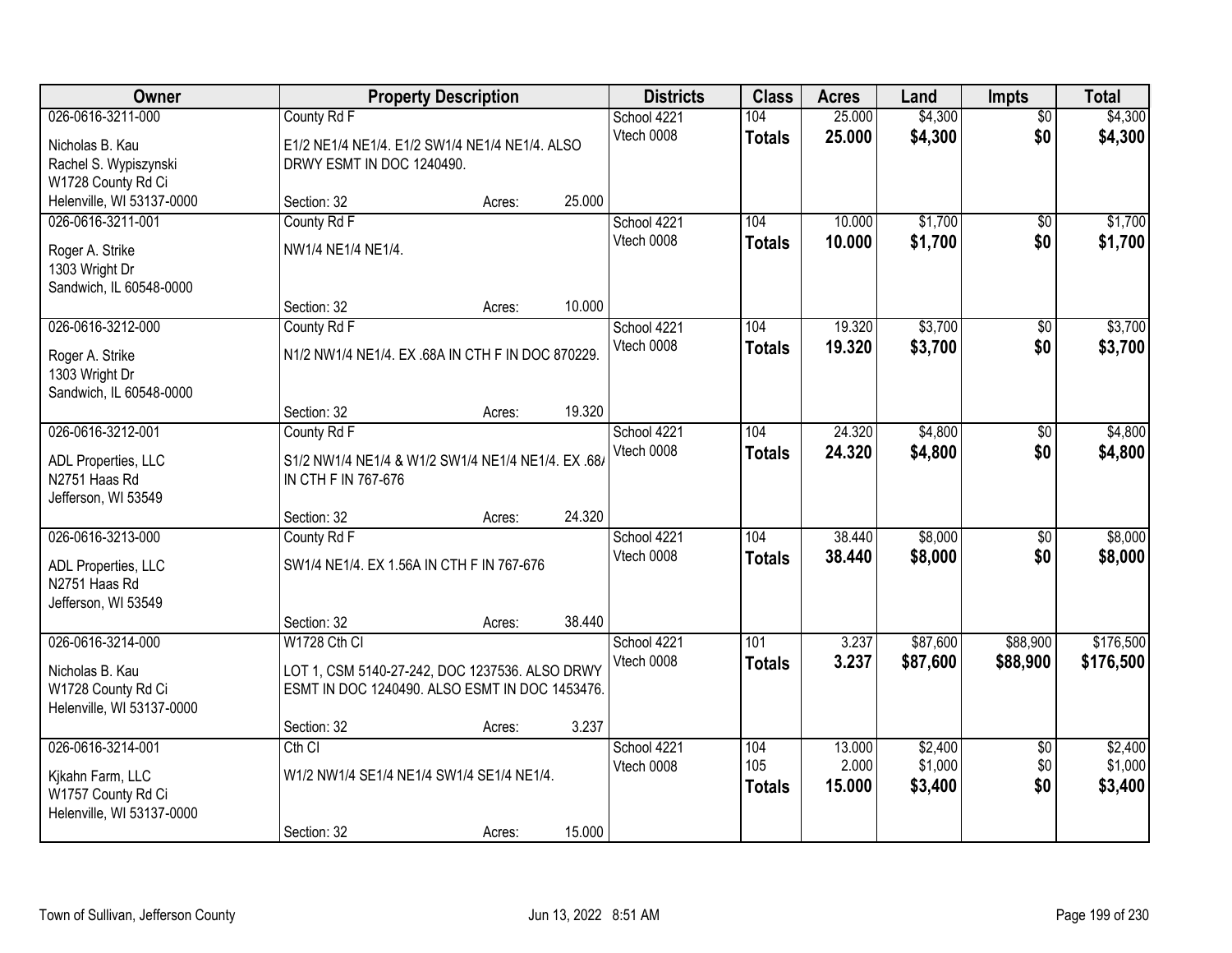| Owner                     |                                         | <b>Property Description</b>                         |        |             | <b>Class</b>  | <b>Acres</b>   | Land     | <b>Impts</b>     | <b>Total</b> |
|---------------------------|-----------------------------------------|-----------------------------------------------------|--------|-------------|---------------|----------------|----------|------------------|--------------|
| 026-0616-3214-002         | W1708 Cth CI                            |                                                     |        | School 4221 | 101           | 1.502          | \$57,500 | \$132,800        | \$190,300    |
| David L. Garlock          | CSM 167-1-215                           |                                                     |        | Vtech 0008  | <b>Totals</b> | 1.502          | \$57,500 | \$132,800        | \$190,300    |
| Gina M. Garlock           |                                         |                                                     |        |             |               |                |          |                  |              |
| W1708 County Rd Ci        |                                         |                                                     |        |             |               |                |          |                  |              |
| Helenville, WI 53137-0000 | Section: 32                             | Acres:                                              | 1.502  |             |               |                |          |                  |              |
| 026-0616-3214-003         | $Cth$ $Cl$                              |                                                     |        | School 4221 | 104           | 21.761         | \$4,900  | $\overline{50}$  | \$4,900      |
|                           |                                         |                                                     |        | Vtech 0008  | <b>Totals</b> | 21.761         | \$4,900  | \$0              | \$4,900      |
| Nicholas B. Kau           |                                         | E1/2 SE1/4 NE1/4 & E 1/2 NW1/4 SE1/4 NE1/4 & NE 1/4 |        |             |               |                |          |                  |              |
| Rachel S. Wypiszynski     |                                         | NE1/4 SE1/4 N OF HGY. EX CSM 1-215. EX CSM          |        |             |               |                |          |                  |              |
| W1728 County Rd Ci        |                                         | 5140-27-242, DOC 1237536. ALSO DRWY ESMT IN         |        |             |               |                |          |                  |              |
| Helenville, WI 53137-0000 | Section: 32                             | Acres:                                              | 21.761 |             |               |                |          |                  |              |
| 026-0616-3221-000         | N2891 County Rd F                       |                                                     |        | School 4221 | 104           | 25.250         | \$5,400  | $\overline{50}$  | \$5,400      |
| Scott R. Anton            |                                         | N32A NE1/4 NW1/4. EX 1.20A IN CTH F IN DOC          |        | Vtech 0008  | 105<br>107    | 0.800<br>2.750 | \$400    | \$0<br>\$183,100 | \$400        |
| N2891 County Rd F         | 871389. EX CSM 5908-34-101, DOC 1400767 |                                                     |        |             |               |                | \$68,800 |                  | \$251,900    |
| Helenville, WI 53137-0000 |                                         |                                                     |        |             | <b>Totals</b> | 28.800         | \$74,600 | \$183,100        | \$257,700    |
|                           | Section: 32                             | Acres:                                              | 28.800 |             |               |                |          |                  |              |
| 026-0616-3221-001         | Hanson Rd                               |                                                     |        | School 4221 | 104           | 7.700          | \$1,700  | \$0              | \$1,700      |
| Maryela Schelm Trust      |                                         | S 8A NE1/4 NW1/4. EX .3A IN CTH F IN 775-945        |        | Vtech 0008  | <b>Totals</b> | 7.700          | \$1,700  | \$0              | \$1,700      |
| W2439 County Rd Y         |                                         |                                                     |        |             |               |                |          |                  |              |
| Helenville, WI 53137-0000 |                                         |                                                     |        |             |               |                |          |                  |              |
|                           | Section: 32                             | Acres:                                              | 7.700  |             |               |                |          |                  |              |
| 026-0616-3221-002         | County Rd F                             |                                                     |        | School 4221 | 104           | 2.000          | \$400    | $\overline{30}$  | \$400        |
|                           |                                         |                                                     |        | Vtech 0008  | <b>Totals</b> | 2.000          | \$400    | \$0              | \$400        |
| Scott R. Anton            | LOT 1, CSM 5908-34-101, DOC 1400767.    |                                                     |        |             |               |                |          |                  |              |
| N2891 County Rd F         |                                         |                                                     |        |             |               |                |          |                  |              |
| Helenville, WI 53137-0000 |                                         |                                                     |        |             |               |                |          |                  |              |
|                           | Section: 32                             | Acres:                                              | 2.000  |             |               |                |          |                  |              |
| 026-0616-3222-000         | Hanson Rd                               |                                                     |        | School 4221 | 104           | 24.713         | \$4,600  | $\sqrt{$0}$      | \$4,600      |
| Thomas C. Pagel           |                                         | NW1/4 NW1/4. EX PT IN CSM 3086-13-37. EX PT IN      |        | Vtech 0008  | <b>15M</b>    | 12.075         | \$14,500 | \$0              | \$14,500     |
| W2049 Hanson Rd           | CSM 4826-25-094.                        |                                                     |        |             | <b>Totals</b> | 36.788         | \$19,100 | \$0              | \$19,100     |
| Helenville, WI 53137-0000 |                                         |                                                     |        |             |               |                |          |                  |              |
|                           | Section: 32                             | Acres:                                              | 36.788 |             |               |                |          |                  |              |
| 026-0616-3223-000         | Boos Ln                                 |                                                     |        | School 4221 | 104           | 32.941         | \$6,300  | $\overline{30}$  | \$6,300      |
|                           |                                         |                                                     |        | Vtech 0008  | 105           | 3.059          | \$1,600  | \$0              | \$1,600      |
| Carole J Lucht Trust (Le  |                                         | BEG NW/C LOT 1, CSM 471-2-261 S426.49FT, W240FT     |        |             | <b>Totals</b> | 36.000         | \$7,900  | \$0              | \$7,900      |
| W2659 Boos Ln             |                                         | S494.41FT E240FT, S1073.34FT, W852FT, N1995FT,      |        |             |               |                |          |                  |              |
| Jefferson, WI 53549-0000  |                                         | E852FT TO POB. ALSO BEG NE/C SE1/4 NE1/4 S          |        |             |               |                |          |                  |              |
|                           | Section: 32                             | Acres:                                              | 36.000 |             |               |                |          |                  |              |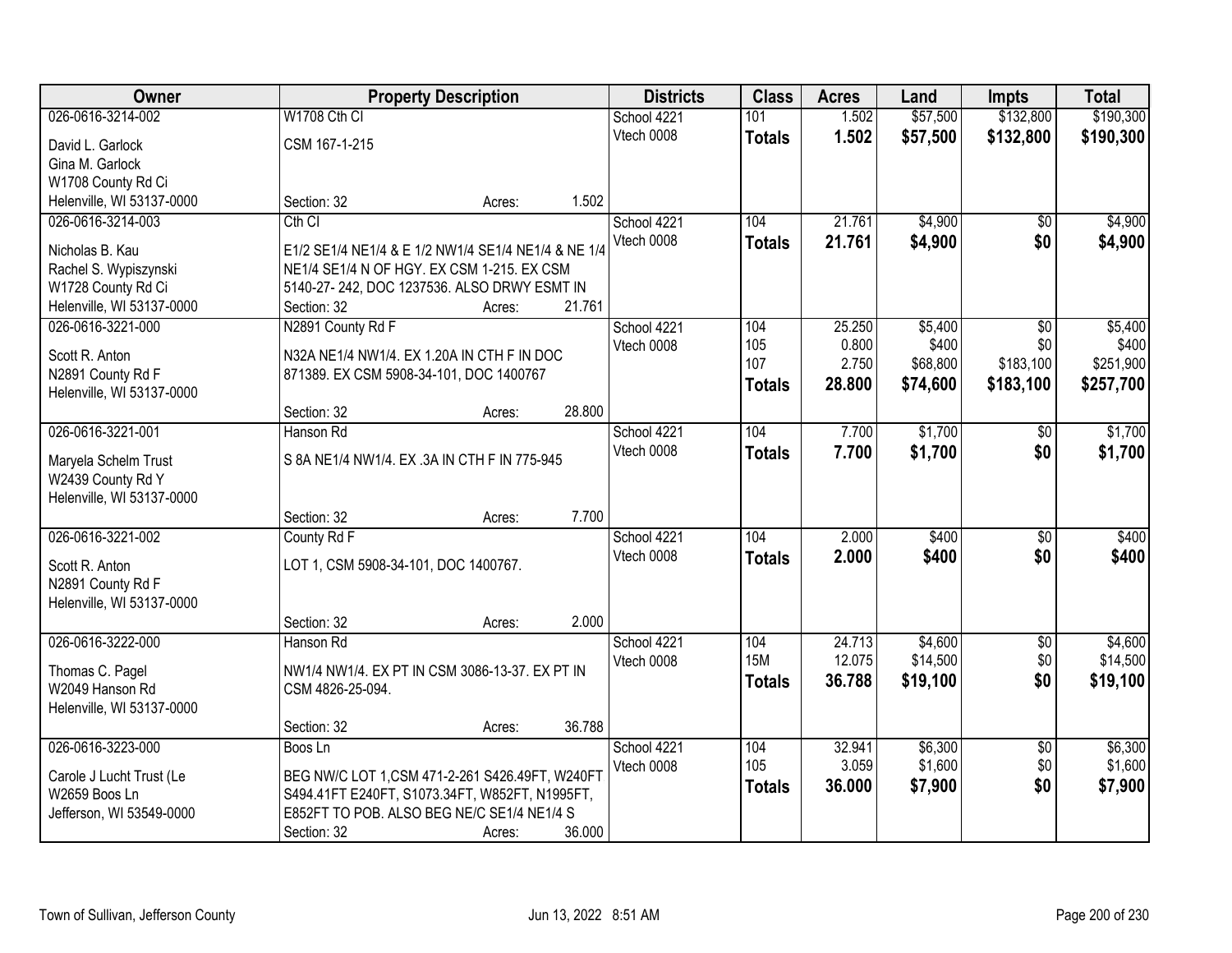| Owner                     |                                         | <b>Property Description</b>                        |        | <b>Districts</b>          | <b>Class</b>  | <b>Acres</b> | Land      | <b>Impts</b>    | <b>Total</b> |
|---------------------------|-----------------------------------------|----------------------------------------------------|--------|---------------------------|---------------|--------------|-----------|-----------------|--------------|
| 026-0616-3223-001         | N2667 Boos Ln                           |                                                    |        | School 4221               | 101           | 3.791        | \$95,900  | \$147,100       | \$243,000    |
| <b>Gerald Strauss</b>     |                                         | LOT 1, CSM 3973-19-125, DOC 1040101. ALSO          |        | Vtech 0008                | <b>Totals</b> | 3.791        | \$95,900  | \$147,100       | \$243,000    |
| Renetta Strauss           | SHARED WELL AGREE IN DOC 1361572.       |                                                    |        |                           |               |              |           |                 |              |
| N2667 Boos Ln             |                                         |                                                    |        |                           |               |              |           |                 |              |
| Jefferson, WI 53549-0000  | Section: 32                             | Acres:                                             | 3.791  |                           |               |              |           |                 |              |
| 026-0616-3223-002         | N2665 Boos Ln                           |                                                    |        | School 4221               | 101           | 1.502        | \$57,500  | \$104,000       | \$161,500    |
| Daniel Timm               |                                         |                                                    |        | Vtech 0008                | <b>Totals</b> | 1.502        | \$57,500  | \$104,000       | \$161,500    |
| N2665 Boos Ln             | SHARED WELL AGREE IN DOC 1361572.       | LOT 2, CSM 3973-19-125, DOC 1040101. ALSO          |        |                           |               |              |           |                 |              |
| Jefferson, WI 53549-0000  |                                         |                                                    |        |                           |               |              |           |                 |              |
|                           | Section: 32                             | Acres:                                             | 1.502  |                           |               |              |           |                 |              |
| 026-0616-3223-003         | N2666 Boos Ln                           |                                                    |        | School 4221               | 101           | 3.250        | \$87,800  | \$382,500       | \$470,300    |
|                           |                                         |                                                    |        | Vtech 0008                | 105           | 11.661       | \$5,900   | \$0             | \$5,900      |
| Scott Breyer              |                                         | LOT 1 & OUTLOT 2, CSM 4770-24-278, DOC 1173861.    |        |                           | <b>Totals</b> | 14.911       | \$93,700  | \$382,500       | \$476,200    |
| Jennifer Breyer           |                                         |                                                    |        |                           |               |              |           |                 |              |
| N2666 Boos Ln             |                                         |                                                    |        |                           |               |              |           |                 |              |
| Jefferson, WI 53549-0000  | Section: 32                             | Acres:                                             | 14.911 |                           |               |              |           |                 |              |
| 026-0616-3224-000         | County Rd F                             |                                                    |        | School 4221               | 104           | 30.827       | \$6,900   | $\sqrt[6]{}$    | \$6,900      |
| Maryela Schelm Trust      |                                         | SE1/4 NW1/4. EX PT IN CSM 2052-6-361. EX 1.24A IN  |        | Vtech 0008                | <b>Totals</b> | 30.827       | \$6,900   | \$0             | \$6,900      |
| W2439 County Rd Y         |                                         | CTH F IN 775-945. EX COM W1/4/C, S89DG36'E         |        |                           |               |              |           |                 |              |
| Helenville, WI 53137-0000 |                                         | 1310.57FT, N00DG32'W 239.45FT TO POB, N00DG32'E    |        |                           |               |              |           |                 |              |
|                           | Section: 32                             | Acres:                                             | 30.827 |                           |               |              |           |                 |              |
| 026-0616-3231-000         | N2661 County Rd F                       |                                                    |        | School 4221               | 105           | 25.123       | \$12,600  | $\overline{50}$ | \$12,600     |
| David R. Kamber           |                                         | LOT 1, CSM 2052-6-361. EX .60A IN CTH F IN 794-68. |        | Vtech 0008                | 107           | 10.000       | \$92,500  | \$372,900       | \$465,400    |
| Tracey J. Kamber          |                                         | ALSO COM AT W1/4/C, S89DG38' E 1310.57FT,          |        |                           | <b>Totals</b> | 35.123       | \$105,100 | \$372,900       | \$478,000    |
| N2661 County Rd F         |                                         | N00DG32'W 239.45FT TO POB, N00DG32'E 25FT,         |        |                           |               |              |           |                 |              |
| Helenville, WI 53137-0000 | Section: 32                             | Acres:                                             | 35.123 |                           |               |              |           |                 |              |
| 026-0616-3231-001         | W1943 Cth CI                            |                                                    |        | School 4221               | 101           | 4.970        | \$113,600 | \$117,900       | \$231,500    |
|                           |                                         |                                                    |        | Vtech 0008                | <b>Totals</b> | 4.970        | \$113,600 | \$117,900       | \$231,500    |
| Max Blasnig               | LOT 1, CSM 2870-11-161, DOC 919444.     |                                                    |        |                           |               |              |           |                 |              |
| W1943 County Rd Ci        |                                         |                                                    |        |                           |               |              |           |                 |              |
| Helenville, WI 53137-0000 |                                         |                                                    | 4.970  |                           |               |              |           |                 |              |
|                           | Section: 32                             | Acres:                                             |        |                           |               |              |           |                 |              |
| 026-0616-3232-001         | State Highway 106                       |                                                    |        | School 4221<br>Vtech 0008 | 105           | 15.214       | \$13,200  | $\overline{50}$ | \$13,200     |
| Daniel J. Schieber        |                                         | S1/2 NW1/4 SW1/4 LYG N OF STH 106. ALSO SW1/4      |        |                           | <b>Totals</b> | 15.214       | \$13,200  | \$0             | \$13,200     |
| Janice L. Schieber        |                                         | SW1/4 LYG N OF STH 106. EX CSM 1608-5-155, DOC     |        |                           |               |              |           |                 |              |
| N2643 Boos Ln             | 783352. EX CSM 5595-31-122, DOC 1350060 |                                                    |        |                           |               |              |           |                 |              |
| Jefferson, WI 53549-0000  | Section: 32                             | Acres:                                             | 15.214 |                           |               |              |           |                 |              |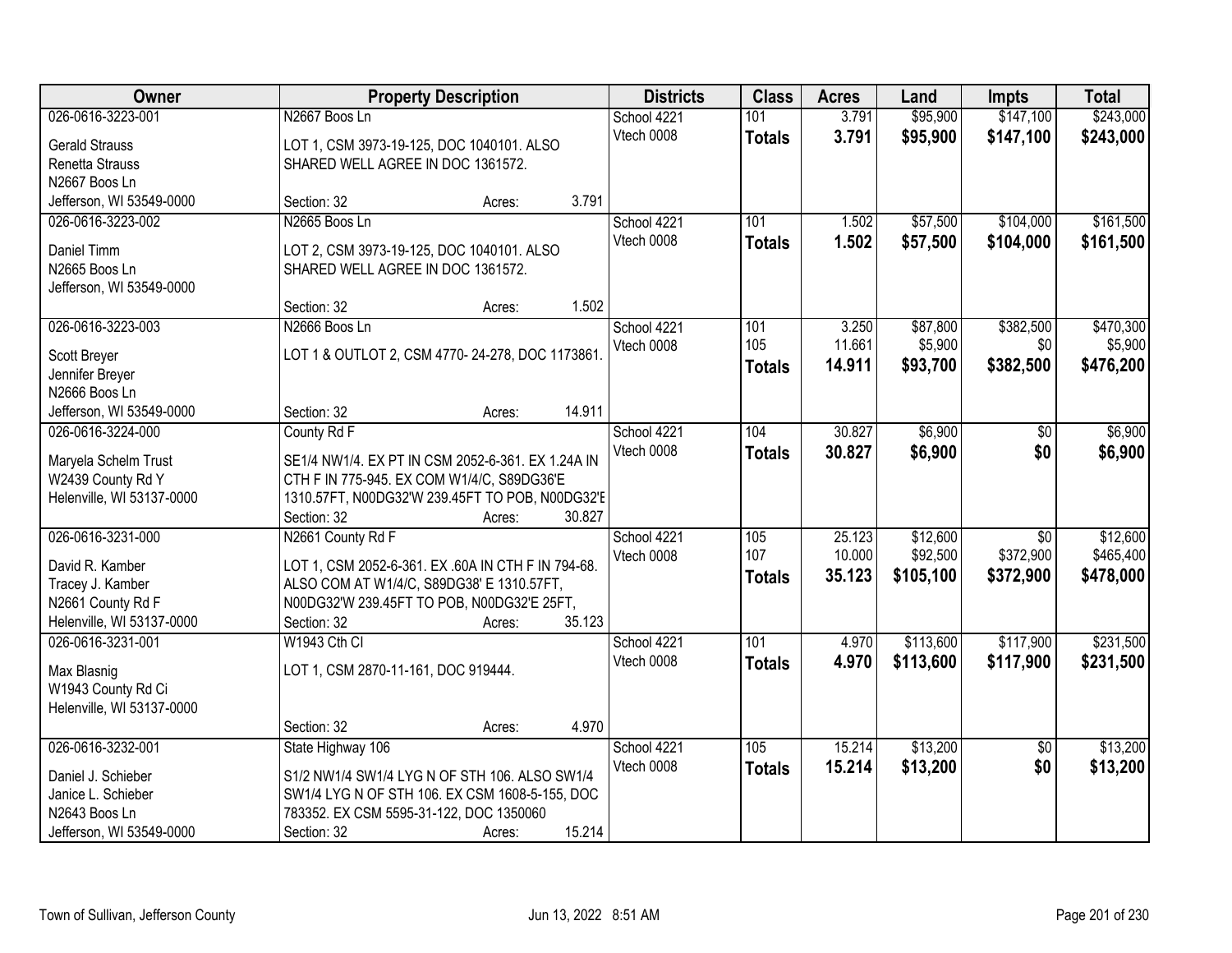| Owner                                                                                                               | <b>Property Description</b>                                                                                                                                                                                         | <b>Districts</b>          | <b>Class</b>                | <b>Acres</b>              | Land                            | <b>Impts</b>                              | <b>Total</b>                      |
|---------------------------------------------------------------------------------------------------------------------|---------------------------------------------------------------------------------------------------------------------------------------------------------------------------------------------------------------------|---------------------------|-----------------------------|---------------------------|---------------------------------|-------------------------------------------|-----------------------------------|
| 026-0616-3232-002                                                                                                   | N2659 Boos Ln                                                                                                                                                                                                       | School 4221               | 101                         | 2.653                     | \$78,800                        | \$119,500                                 | \$198,300                         |
| Carole J Lucht Trust (Le<br>N2659 Boos Ln<br>Jefferson, WI 53549-0000                                               | CSM 220-1-277 EX PT BOOS LN DEDICATED IN CSM<br>3973-19-125.                                                                                                                                                        | Vtech 0008                | <b>Totals</b>               | 2.653                     | \$78,800                        | \$119,500                                 | \$198,300                         |
|                                                                                                                     | 2.653<br>Section: 32<br>Acres:                                                                                                                                                                                      |                           |                             |                           |                                 |                                           |                                   |
| 026-0616-3232-003<br>Joseph H Hoff Trust (Le)<br>Patricia Hoff D. Trust(Le<br>W2096 State Rd 106                    | W2096 State Highway 106<br>LOT 1, CSM 1608-5-155.                                                                                                                                                                   | School 4221<br>Vtech 0008 | 101<br><b>Totals</b>        | 3.443<br>3.443            | \$90,600<br>\$90,600            | \$155,200<br>\$155,200                    | \$245,800<br>\$245,800            |
| Jefferson, WI 53549-0000                                                                                            | 3.443<br>Section: 32<br>Acres:                                                                                                                                                                                      |                           |                             |                           |                                 |                                           |                                   |
| 026-0616-3232-004<br>Daniel J. Schieber<br>Janice L. Schieber<br>N2643 Boos Ln                                      | N2643 Boos Ln<br>LOT 1, CSM 5595-31-122, DOC 1350060.                                                                                                                                                               | School 4221<br>Vtech 0008 | 101<br><b>Totals</b>        | 1.293<br>1.293            | \$52,700<br>\$52,700            | \$244,200<br>\$244,200                    | \$296,900<br>\$296,900            |
| Jefferson, WI 53549-0000                                                                                            | 1.293<br>Section: 32<br>Acres:                                                                                                                                                                                      |                           |                             |                           |                                 |                                           |                                   |
| 026-0616-3233-000<br>Victoria M Gwidt Trust<br>W2013 State Rd 106<br>Jefferson, WI 53549-0000                       | W2013 State Highway 106<br>W1/2 SW1/4 LGY S OF STH 106. EX .75A IN STH 135<br>IN 724-46. EX CSM 4971-26-131, DOC 1205775. ALSO<br>DRWY AGREE IN DOC 1207844.<br>35.250<br>Section: 32<br>Acres:                     | School 4221<br>Vtech 0008 | 104<br>107<br><b>Totals</b> | 32.250<br>3.000<br>35.250 | \$7,000<br>\$75,000<br>\$82,000 | \$0<br>\$99,700<br>\$99,700               | \$7,000<br>\$174,700<br>\$181,700 |
| 026-0616-3233-001<br>William M. Van Duzor<br>Dolores A. Van Duzor<br>N2495 State Rd 106<br>Jefferson, WI 53549-0000 | State Highway 106<br>LOT 1, CSM 4971-26-131, DOC 1205775. ALSO DRWY<br>AGREE IN DOC 1207844.<br>1.000<br>Section: 32<br>Acres:                                                                                      | School 4221<br>Vtech 0008 | 104<br><b>Totals</b>        | 1.000<br>1.000            | \$300<br>\$300                  | $\overline{50}$<br>\$0                    | \$300<br>\$300                    |
| 026-0616-3234-000<br>Richards Ranch, LLC<br>N2512 State Rd 106<br>Jefferson, WI 53549-0000                          | N2512 State Highway 106<br>E1/2 SW1/4 S OF CTH CI. EX PT IN STH 106 IN DOC<br>674603. EX LD IN STH 106 IN DOC 846252. EX CSM<br>2870-11-161, DOC 919444. EX LD IN STH 106 IN DOC<br>41.560<br>Section: 32<br>Acres: | School 4221<br>Vtech 0008 | 104<br>107<br><b>Totals</b> | 38.560<br>3.000<br>41.560 | \$8,200<br>\$75,000<br>\$83,200 | \$0<br>\$315,600<br>\$315,600             | \$8,200<br>\$390,600<br>\$398,800 |
| 026-0616-3241-000<br>Kevin R. Kahn<br>Jill M. Kahn<br>W1757 County Rd Cl<br>Helenville, WI 53137                    | W1757 Cth CI<br>LOT 1, CSM 6059-35-193, DOC 1422662.<br>2.888<br>Section: 32<br>Acres:                                                                                                                              | School 4221<br>Vtech 0008 | 105<br>107<br><b>Totals</b> | 0.388<br>2.500<br>2.888   | \$200<br>\$62,500<br>\$62,700   | $\overline{50}$<br>\$160,800<br>\$160,800 | \$200<br>\$223,300<br>\$223,500   |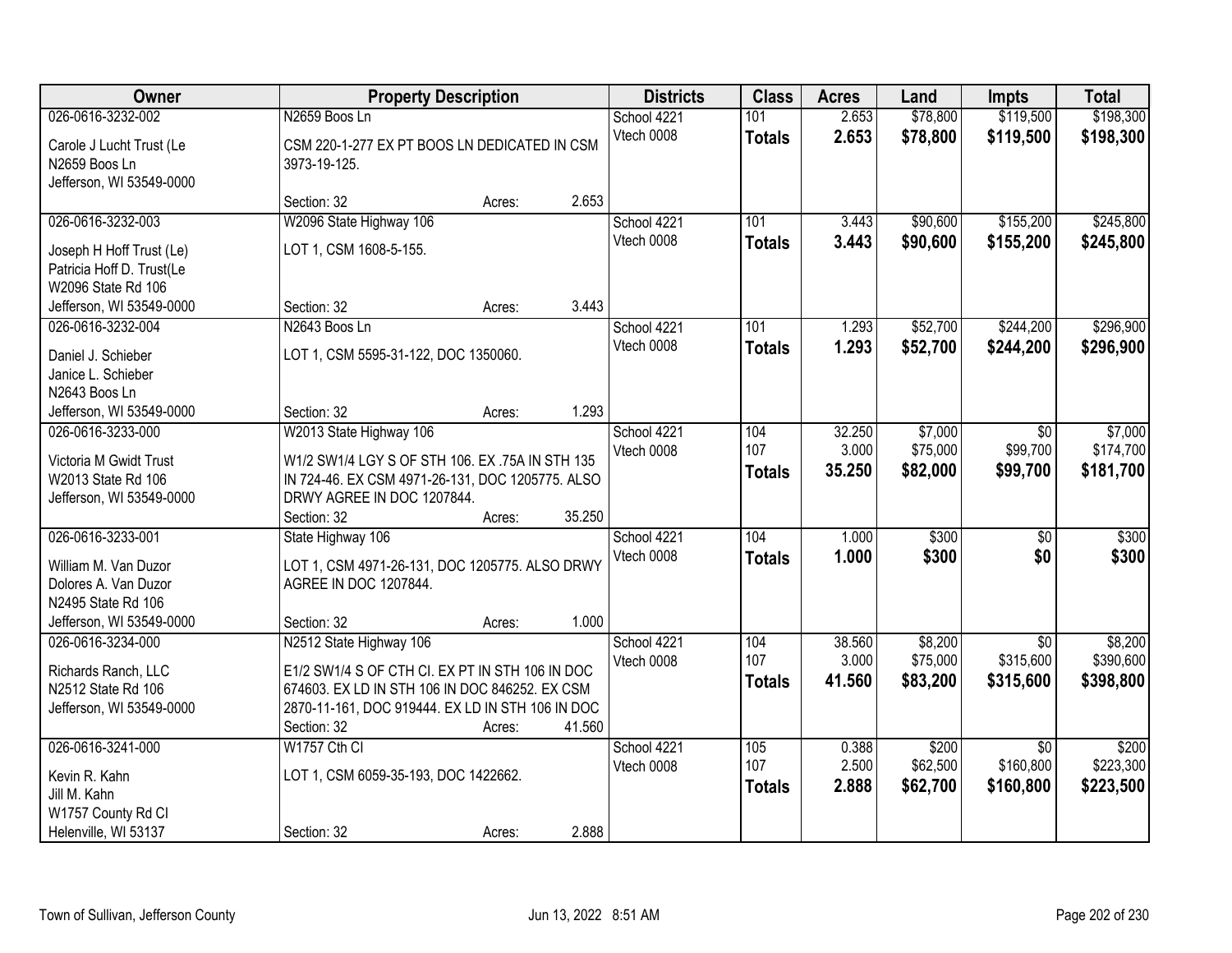| Owner                                                                                    | <b>Property Description</b>                                                                                                                                                                 | <b>Districts</b>          | <b>Class</b>                       | <b>Acres</b>                       | Land                                       | Impts                                 | <b>Total</b>                                 |
|------------------------------------------------------------------------------------------|---------------------------------------------------------------------------------------------------------------------------------------------------------------------------------------------|---------------------------|------------------------------------|------------------------------------|--------------------------------------------|---------------------------------------|----------------------------------------------|
| 026-0616-3241-001<br>Kikahn Farm, LLC<br>W1757 County Rd Ci                              | $Cth$ $Cl$<br>NE1/4 SE1/4. EX 1.5A N OF STH 106. EX CSM<br>6059-35-193, DOC 1422662.                                                                                                        | School 4221<br>Vtech 0008 | 104<br>107<br><b>Totals</b>        | 34.500<br>1.112<br>35.612          | \$7,900<br>\$27,800<br>\$35,700            | $\overline{50}$<br>\$5,800<br>\$5,800 | \$7,900<br>\$33,600<br>\$41,500              |
| Helenville, WI 53137-0000                                                                | 35.612<br>Section: 32<br>Acres:                                                                                                                                                             |                           |                                    |                                    |                                            |                                       |                                              |
| 026-0616-3242-000<br>Glenn E. Strike<br>W1882 County Rd Ci<br>Helenville, WI 53137-0000  | W1882 Cth CI<br>LOT 1, CSM 6194-36-194, DOC 1448217.                                                                                                                                        | School 4221<br>Vtech 0008 | 101<br>104<br><b>Totals</b>        | 1.000<br>0.165<br>1.165            | \$46,000<br>\$100<br>\$46,100              | \$107,000<br>\$0<br>\$107,000         | \$153,000<br>\$100<br>\$153,100              |
| 026-0616-3242-001                                                                        | 1.165<br>Section: 32<br>Acres:<br>W1887 Cth Cl                                                                                                                                              | School 4221<br>Vtech 0008 | 101                                | 1.994                              | \$68,900                                   | \$17,500                              | \$86,400                                     |
| Glenn E. Strike<br>W1882 County Rd Ci<br>Helenville, WI 53137-0000                       | LOT 2, CSM 6194-36-194, DOC 1448217.<br>1.994<br>Section: 32<br>Acres:                                                                                                                      |                           | <b>Totals</b>                      | 1.994                              | \$68,900                                   | \$17,500                              | \$86,400                                     |
| 026-0616-3242-002<br>Clint R. Kahn<br>W1757 County Rd Ci<br>Helenville, WI 53137-0000    | Cth <sub>Cl</sub><br>NW1/4 SE1/4, EX 0.33A IN STH 106 IN DOC 674278.<br>EX .73A IN CTH F IN DOC 870229. EX CSM<br>6194-36-194, DOC 1448217.                                                 | School 4221<br>Vtech 0008 | 104<br>105<br><b>Totals</b>        | 35.000<br>0.781<br>35.781          | \$8,600<br>\$400<br>\$9,000                | \$0<br>\$0<br>\$0                     | \$8,600<br>\$400<br>\$9,000                  |
| 026-0616-3243-000                                                                        | 35.781<br>Section: 32<br>Acres:<br>Cth CI                                                                                                                                                   | School 4221               | 104                                | 20.000                             | \$5,300                                    | $\overline{50}$                       | \$5,300                                      |
| Clint R. Kahn<br>W1757 County Rd Ci<br>Helenville, WI 53137-0000                         | SW1/4 SE1/4. EX COM SE/S/C, S89DG58'W 50FT TO<br>POB, N00DG 06'E 242.76FT, S89DG58'W 400 .01FT,<br>N00DG06'E 334FT, S89 DG58'W 1855.49FT,<br>Section: 32<br>20.044<br>Acres:                | Vtech 0008                | 105<br><b>Totals</b>               | 0.044<br>20.044                    | \$0<br>\$5,300                             | \$0<br>\$0                            | \$0<br>\$5,300                               |
| 026-0616-3244-000<br>Kikahn Farm, LLC<br>W1757 County Rd Ci<br>Helenville, WI 53137-0000 | $Cth$ $Cl$<br>N 21.50A SE1/4 SE1/4. ALSO LD LYG N & EX LD LYG §<br>OF FOL: COM SE/C SE1/4, N00DG06 'E 576.76FT TO<br>POB, S89DG58' 'W 1321.98FT TO TERM.<br>22.267<br>Section: 32<br>Acres: | School 4221<br>Vtech 0008 | 104<br><b>Totals</b>               | 22.267<br>22.267                   | \$5,200<br>\$5,200                         | $\overline{50}$<br>\$0                | \$5,200<br>\$5,200                           |
| 026-0616-3244-002<br>David Strike<br>W1701 County Rd Cl<br>Helenville, WI 53137          | W1701 Cth CI<br>LOT 1, CSM 6193-36-192, DOC 1448216.<br>37.265<br>Section: 32<br>Acres:                                                                                                     | School 4221<br>Vtech 0008 | 101<br>104<br>105<br><b>Totals</b> | 2.196<br>25.113<br>9.956<br>37.265 | \$71,900<br>\$5,700<br>\$5,000<br>\$82,600 | \$136,900<br>\$0<br>\$0<br>\$136,900  | \$208,800<br>\$5,700<br>\$5,000<br>\$219,500 |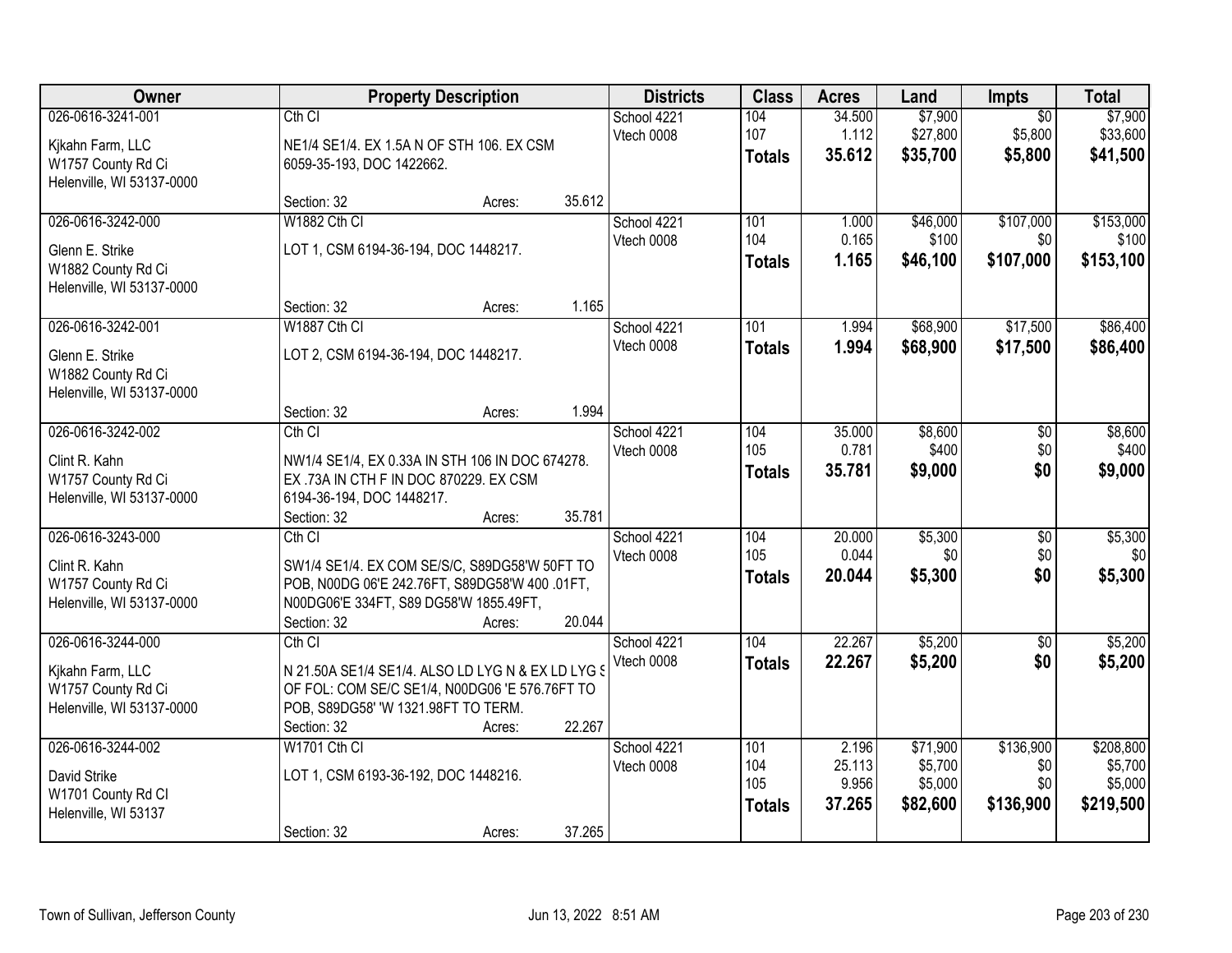| Owner                                 |                                                                                        | <b>Property Description</b> |       | <b>Districts</b> | <b>Class</b>  | <b>Acres</b> | Land       | <b>Impts</b>    | <b>Total</b>     |
|---------------------------------------|----------------------------------------------------------------------------------------|-----------------------------|-------|------------------|---------------|--------------|------------|-----------------|------------------|
| 026-0616-3311-000                     | Paul Dr                                                                                |                             |       | School 4221      | 208           | 8.704        | (\$20,900) | $\overline{50}$ | \$0              |
| Alane Trust                           | BEG NE/S/C, S495FT, W TO E/L CLARICE DR, NWLY                                          |                             |       | Vtech 0008       | <b>Totals</b> | 8.704        | \$0        | \$0             | \$0              |
| N2899 Roger Rd                        | ON SD/L TO INTER S/L PAUL DR, E 264.23 FT,                                             |                             |       |                  |               |              |            |                 |                  |
| Helenville, WI 53137-0000             | N264FT, E 660FT TO POB. MFL DOCS 983577 &                                              |                             |       |                  |               |              |            |                 |                  |
|                                       | Section: 33                                                                            | Acres:                      | 8.704 |                  |               |              |            |                 |                  |
| 026-0616-3311-001                     | Clarence Dr                                                                            |                             |       | School 4221      | 106           | 2.000        | \$4,800    | \$0             | \$4,800          |
|                                       |                                                                                        |                             |       | Vtech 0008       | 208           | 2.544        | ( \$6,100) | \$0             | \$0              |
| <b>Alane Trust</b>                    | BEG ON E S/L 495FT S OF NE S/C W1320FT, S165FT.                                        |                             |       |                  | <b>Totals</b> | 4.544        | \$4,800    | \$0             | \$4,800          |
| N2899 Roger Rd                        | E1320FT N165FT TO POB. EX PT IN TIMBERLINE                                             |                             |       |                  |               |              |            |                 |                  |
| Helenville, WI 53137-0000             | SUBD. MFL DOCS 983577 & 1417285.                                                       |                             |       |                  |               |              |            |                 |                  |
|                                       | Section: 33                                                                            | Acres:                      | 4.544 |                  |               |              |            |                 |                  |
| 026-0616-3311-002                     | Clarence Dr                                                                            |                             |       | School 4221      | 208           | 5.000        | (\$12,000) | \$0             | $\overline{\$0}$ |
| <b>Alane Trust</b>                    | BEG 660FT S OF NE/S/C, W1320FT, S165FT,                                                |                             |       | Vtech 0008       | <b>Totals</b> | 5.000        | \$0        | \$0             | \$0              |
| N2899 Roger Rd                        | E1320FT, N165FT TO POB. MFL 1014-894.                                                  |                             |       |                  |               |              |            |                 |                  |
| Helenville, WI 53137-0000             |                                                                                        |                             |       |                  |               |              |            |                 |                  |
|                                       | Section: 33                                                                            | Acres:                      | 5.000 |                  |               |              |            |                 |                  |
| 026-0616-3311-003                     | Clarence Dr                                                                            |                             |       | School 4221      | 208           | 5.000        | (\$12,000) | $\sqrt[6]{3}$   | $\sqrt{50}$      |
|                                       |                                                                                        |                             |       | Vtech 0008       | <b>Totals</b> | 5.000        | \$0        | \$0             | \$0              |
| Nature's Villa, Inc<br>N2899 Roger Rd | BEG 825FT S OF NE/S/C, W 1320FT, S 165FT, E<br>1320FT, N TO POB EX ROW OVER W END. MFL |                             |       |                  |               |              |            |                 |                  |
| Helenville, WI 53137                  | 1014-898.                                                                              |                             |       |                  |               |              |            |                 |                  |
|                                       | Section: 33                                                                            | Acres:                      | 5.000 |                  |               |              |            |                 |                  |
| 026-0616-3311-004                     | Clarence Dr                                                                            |                             |       | School 4221      | 208           | 5.000        | (\$12,000) | $\overline{50}$ | $\overline{50}$  |
|                                       |                                                                                        |                             |       | Vtech 0008       |               | 5.000        | \$0        | \$0             | \$0              |
| Nature's Villa, Inc.                  | N5A OF S10A NE1/4 NE1/4. MFL 1014-898.                                                 |                             |       |                  | <b>Totals</b> |              |            |                 |                  |
| N2899 Roger Rd                        |                                                                                        |                             |       |                  |               |              |            |                 |                  |
| Helenville, WI 53137                  |                                                                                        |                             |       |                  |               |              |            |                 |                  |
|                                       | Section: 33                                                                            | Acres:                      | 5.000 |                  |               |              |            |                 |                  |
| 026-0616-3311-005                     | Roger Rd                                                                               |                             |       | School 4221      | 208           | 5.000        | (\$12,000) | \$0             | \$0              |
| Nature's Villa, Inc                   | S5A NE1/4 NE1/4, MFL 1014-898.                                                         |                             |       | Vtech 0008       | <b>Totals</b> | 5.000        | \$0        | \$0             | \$0              |
| N2899 Roger Rd                        |                                                                                        |                             |       |                  |               |              |            |                 |                  |
| Helenville, WI 53137                  |                                                                                        |                             |       |                  |               |              |            |                 |                  |
|                                       | Section: 33                                                                            | Acres:                      | 5.000 |                  |               |              |            |                 |                  |
| 026-0616-3311-006                     | N2899 Victor Dr                                                                        |                             |       | School 4221      | 101           | 0.738        | \$40,000   | \$122,800       | \$162,800        |
|                                       |                                                                                        |                             |       | Vtech 0008       | <b>Totals</b> | 0.738        | \$40,000   | \$122,800       | \$162,800        |
| Steven L. Olson                       | LOT 1, TIMBERLINE SUB. ALSO BEG NE/C SD LOT,                                           |                             |       |                  |               |              |            |                 |                  |
| Faith B. Olson                        | N50FT, W216FT, S50FT, E216FT TO POB                                                    |                             |       |                  |               |              |            |                 |                  |
| N2899 Victor Dr                       |                                                                                        |                             |       |                  |               |              |            |                 |                  |
| Helenville, WI 53137-0000             | Section: 33                                                                            | Acres:                      | 0.738 |                  |               |              |            |                 |                  |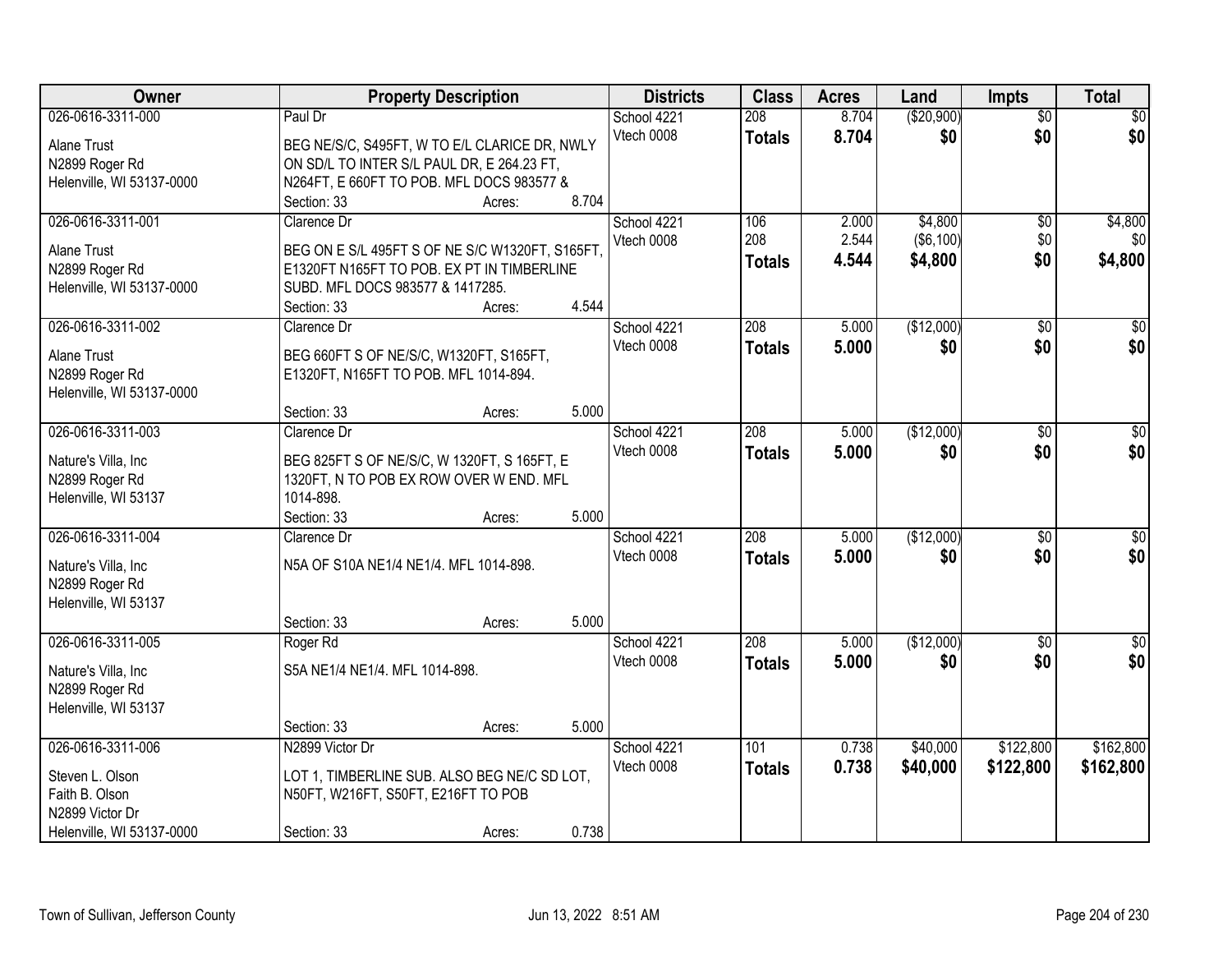| Owner                         | <b>Property Description</b>                  |        |       | <b>Districts</b> | <b>Class</b>  | <b>Acres</b> | Land     | <b>Impts</b>    | <b>Total</b> |
|-------------------------------|----------------------------------------------|--------|-------|------------------|---------------|--------------|----------|-----------------|--------------|
| 026-0616-3311-007             | Victor Dr                                    |        |       | School 4221      | 101           | 0.370        | \$8,500  | $\overline{50}$ | \$8,500      |
| Steven L. Olson               | LOT 2, TIMBERLINE SUB.                       |        |       | Vtech 0008       | <b>Totals</b> | 0.370        | \$8,500  | \$0             | \$8,500      |
| Faith B. Olson                |                                              |        |       |                  |               |              |          |                 |              |
| N2899 Victor Dr               |                                              |        |       |                  |               |              |          |                 |              |
| Helenville, WI 53137-0000     | Section: 33                                  | Acres: | 0.370 |                  |               |              |          |                 |              |
| 026-0616-3311-008             | N2850 Victor Dr                              |        |       | School 4221      | 101           | 0.427        | \$31,700 | \$116,400       | \$148,100    |
|                               |                                              |        |       | Vtech 0008       | <b>Totals</b> | 0.427        | \$31,700 | \$116,400       | \$148,100    |
| Patrick Bolton                | LOT 3, TIMBERLINE SUB.                       |        |       |                  |               |              |          |                 |              |
| Marjorie Bolton               |                                              |        |       |                  |               |              |          |                 |              |
| N2844 Victor Dr               |                                              |        | 0.427 |                  |               |              |          |                 |              |
| Helenville, WI 53137-0000     | Section: 33                                  | Acres: |       |                  |               |              |          |                 |              |
| 026-0616-3311-009             | Paul Dr                                      |        |       | School 4221      | 101           | 0.427        | \$31,700 | \$0             | \$31,700     |
| Patrick Bolton                | LOT 4, TIMBERLINE SUB.                       |        |       | Vtech 0008       | <b>Totals</b> | 0.427        | \$31,700 | \$0             | \$31,700     |
| Marjorie Bolton               |                                              |        |       |                  |               |              |          |                 |              |
| N2844 Victor Dr               |                                              |        |       |                  |               |              |          |                 |              |
| Helenville, WI 53137-0000     | Section: 33                                  | Acres: | 0.427 |                  |               |              |          |                 |              |
| 026-0616-3311-010             | W1425 Paul Dr                                |        |       | School 4221      | 101           | 0.428        | \$31,700 | \$94,100        | \$125,800    |
|                               |                                              |        |       | Vtech 0008       | <b>Totals</b> | 0.428        | \$31,700 | \$94,100        | \$125,800    |
| Alane Trust<br>N2899 Roger Rd | LOT 5, TIMBERLINE SUB.                       |        |       |                  |               |              |          |                 |              |
| Helenville, WI 53137-0000     |                                              |        |       |                  |               |              |          |                 |              |
|                               | Section: 33                                  | Acres: | 0.428 |                  |               |              |          |                 |              |
| 026-0616-3311-011             | W1392 Paul Dr                                |        |       | School 4221      | 101           | 0.320        | \$27,200 | \$136,100       | \$163,300    |
|                               |                                              |        |       | Vtech 0008       |               | 0.320        |          |                 |              |
| Gary A. Lesperance            | LOT 6, TIMBERLINE SUB.                       |        |       |                  | <b>Totals</b> |              | \$27,200 | \$136,100       | \$163,300    |
| W1392 Paul Dr                 |                                              |        |       |                  |               |              |          |                 |              |
| Helenville, WI 53137-0000     |                                              |        |       |                  |               |              |          |                 |              |
|                               | Section: 33                                  | Acres: | 0.320 |                  |               |              |          |                 |              |
| 026-0616-3311-013             | N2848 Clarice Dr                             |        |       | School 4221      | 101           | 0.800        | \$20,300 | \$20,900        | \$41,200     |
| Lorraine Lesperance           | LOTS 7 & 8, TIMBERLINE SUB. ALSO ESMT IN DOC |        |       | Vtech 0008       | <b>Totals</b> | 0.800        | \$20,300 | \$20,900        | \$41,200     |
| 1104 S 113th St               | 1453709.                                     |        |       |                  |               |              |          |                 |              |
| West Allis, WI 53214-0000     |                                              |        |       |                  |               |              |          |                 |              |
|                               | Section: 33                                  | Acres: | 0.800 |                  |               |              |          |                 |              |
| 026-0616-3311-014             | N2852 Clarice Dr                             |        |       | School 4221      | 101           | 0.725        | \$39,700 | \$97,700        | \$137,400    |
|                               |                                              |        |       | Vtech 0008       | <b>Totals</b> | 0.725        | \$39,700 | \$97,700        | \$137,400    |
| David Powers                  | LOT 9, TIMBERLINE SUB. ALSO COM NW/C NE1/4,  |        |       |                  |               |              |          |                 |              |
| <b>Tracy Powers</b>           | S00DG09'W 478.59FT, S86DG46'E 1718.04 FT TO  |        |       |                  |               |              |          |                 |              |
| N2852 Clarice Dr              | POB, S86DG46'E 66.01FT N02DG13'E 96.15FT,    |        |       |                  |               |              |          |                 |              |
| Helenville, WI 53137-0000     | Section: 33                                  | Acres: | 0.725 |                  |               |              |          |                 |              |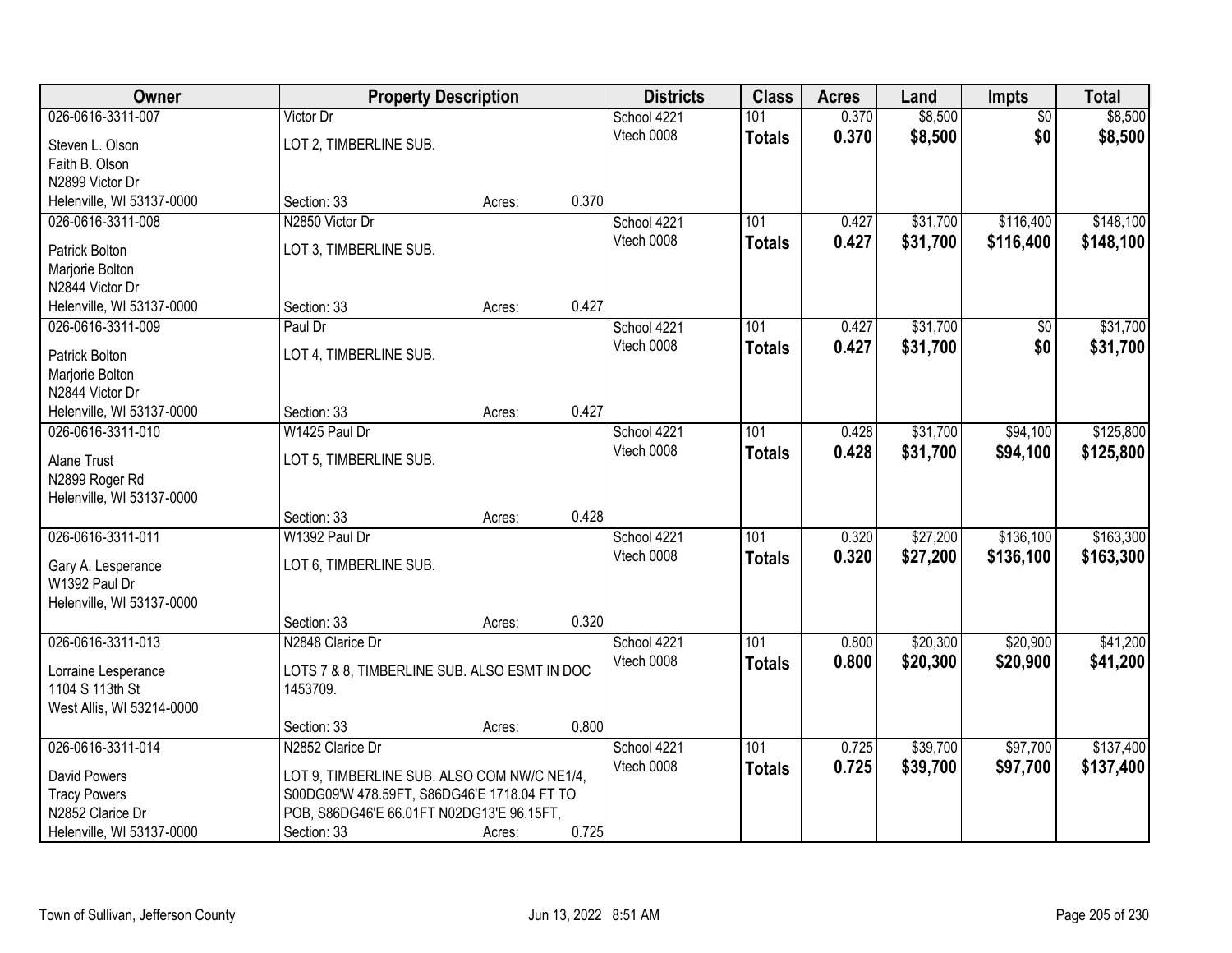| Owner                     | <b>Property Description</b>                     |        |        | <b>Districts</b>          | <b>Class</b>  | <b>Acres</b> | Land        | <b>Impts</b>    | <b>Total</b>    |
|---------------------------|-------------------------------------------------|--------|--------|---------------------------|---------------|--------------|-------------|-----------------|-----------------|
| 026-0616-3312-000         | N2840 Paul Dr                                   |        |        | School 4221               | 102           | 21.152       | \$184,500   | \$477,100       | \$661,600       |
| Nature's Villa, Inc       | N1/2 NW1/4 NE1/4 & N495FT OF NE1/4 NE1/4 W OF   |        |        | Vtech 0008                | <b>Totals</b> | 21.152       | \$184,500   | \$477,100       | \$661,600       |
| N2899 Roger Rd            | TIMBERLINE SUB.                                 |        |        |                           |               |              |             |                 |                 |
| Helenville, WI 53137      |                                                 |        |        |                           |               |              |             |                 |                 |
|                           | Section: 33                                     | Acres: | 21.152 |                           |               |              |             |                 |                 |
| 026-0616-3312-001         | Paul Dr                                         |        |        | School 4221               | 106           | 1.000        | \$2,400     | $\overline{50}$ | \$2,400         |
| <b>Alane Trust</b>        | BEG 660FT S & 1320FT W OF NE/S/C, W1320FT,      |        |        | Vtech 0008                | 208           | 4.000        | ( \$9,600)  | \$0             | \$0             |
| N2899 Roger Rd            | S165FT, E1320FT, N165FT TO POB. MFL DOCS        |        |        |                           | <b>Totals</b> | 5.000        | \$2,400     | \$0             | \$2,400         |
| Helenville, WI 53137-0000 | 983577 & 1417285.                               |        |        |                           |               |              |             |                 |                 |
|                           | Section: 33                                     | Acres: | 5.000  |                           |               |              |             |                 |                 |
| 026-0616-3312-002         | Paul Dr                                         |        |        | School 4221               | 102           | 3.000        | \$19,500    | \$18,000        | \$37,500        |
|                           |                                                 |        |        | Vtech 0008                | 106           | 2.000        | \$4,800     | \$0             | \$4,800         |
| Nature's Villa, Inc       | BEG 825FT S & 1320FT W OF NE/S/C, W 1320FT, S   |        |        |                           | <b>Totals</b> | 5.000        | \$24,300    | \$18,000        | \$42,300        |
| N2899 Roger Rd            | 165FT, E 1320FT, N 165FT TO POB.                |        |        |                           |               |              |             |                 |                 |
| Helenville, WI 53137      | Section: 33                                     | Acres: | 5.000  |                           |               |              |             |                 |                 |
| 026-0616-3312-003         | Paul Dr                                         |        |        | School 4221               | 102           | 2.000        | \$13,000    | \$31,100        | \$44,100        |
|                           |                                                 |        |        | Vtech 0008                | 106           | 3.000        | \$7,200     | \$0             | \$7,200         |
| Nature's Villa, Inc       | N 5A OF S 10A NW1/4 NE1/4.                      |        |        |                           | <b>Totals</b> | 5.000        | \$20,200    | \$31,100        | \$51,300        |
| N2899 Roger Rd            |                                                 |        |        |                           |               |              |             |                 |                 |
| Helenville, WI 53137      |                                                 |        |        |                           |               |              |             |                 |                 |
|                           | Section: 33                                     | Acres: | 5.000  |                           |               |              |             |                 |                 |
| 026-0616-3312-004         | Paul Dr                                         |        |        | School 4221<br>Vtech 0008 | 208           | 5.000        | (\$12,000)  | $\overline{50}$ | $\overline{50}$ |
| Nature's Villa, Inc       | S5A NW1/4 NE1/4. MFL 1014-898.                  |        |        |                           | <b>Totals</b> | 5.000        | \$0         | \$0             | \$0             |
| N2899 Roger Rd            |                                                 |        |        |                           |               |              |             |                 |                 |
| Helenville, WI 53137      |                                                 |        |        |                           |               |              |             |                 |                 |
|                           | Section: 33                                     | Acres: | 5.000  |                           |               |              |             |                 |                 |
| 026-0616-3313-000         | W1518 Cth CI                                    |        |        | School 4221               | 104           | 21.816       | \$4,700     | $\overline{50}$ | \$4,700         |
| William J. Ebbott         | SW1/4 NE1/4. EX COM NW/C NE1/4, S00DG09'W       |        |        | Vtech 0008                | 105           | 15.000       | \$9,200     | \$0             | \$9,200         |
| John F Ebbott Trust (Le)  | 2389.10FT TO POB, S00DG09'W 270.84FT, N76DG14'E |        |        |                           | 107           | 3.000        | \$75,000    | \$219,400       | \$294,400       |
| W1518 County Rd Ci        | 30.24FT, N00DG09'E 274.07FT, S70DG27'W 31.18FT  |        |        |                           | <b>Totals</b> | 39.816       | \$88,900    | \$219,400       | \$308,300       |
| Helenville, WI 53137-0000 | Section: 33                                     | Acres: | 39.816 |                           |               |              |             |                 |                 |
| 026-0616-3314-000         | $Cth$ $Cl$                                      |        |        | School 4221               | 104           | 18.000       | \$4,000     | $\overline{50}$ | \$4,000         |
| William J. Ebbott         | SE1/4 NE1/4. MFL 1072-934.                      |        |        | Vtech 0008                | 105           | 8.000        | \$4,000     | \$0             | \$4,000         |
| John F Ebbott Trust (Le)  |                                                 |        |        |                           | 208           | 14.000       | ( \$33,600) | \$0             | \$0             |
| W1518 County Rd Ci        |                                                 |        |        |                           | <b>Totals</b> | 40.000       | \$8,000     | \$0             | \$8,000         |
| Helenville, WI 53137-0000 | Section: 33                                     | Acres: | 40.000 |                           |               |              |             |                 |                 |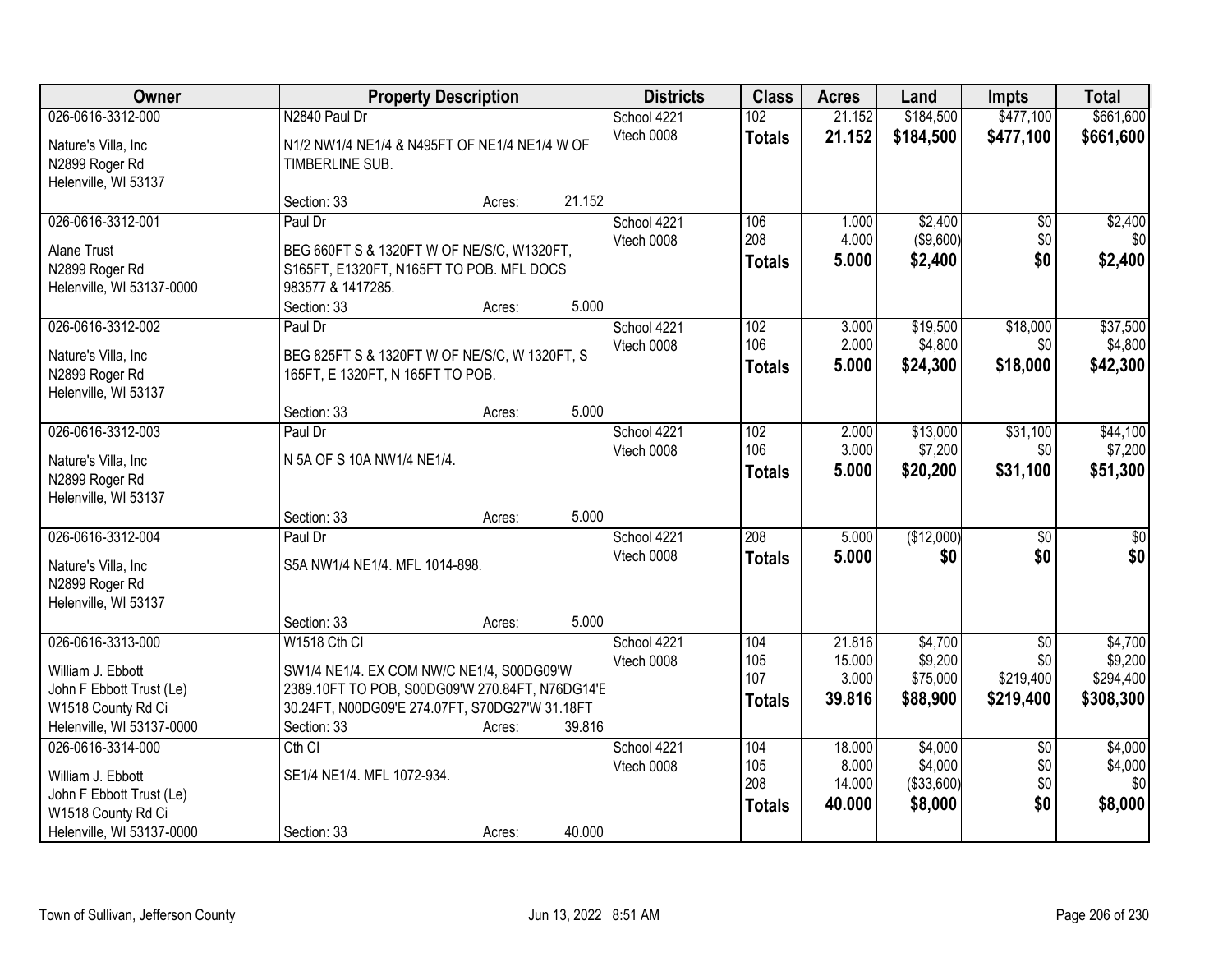| Owner                     | <b>Property Description</b>                       |        |        | <b>Districts</b>          | <b>Class</b>  | <b>Acres</b> | Land     | Impts           | <b>Total</b> |
|---------------------------|---------------------------------------------------|--------|--------|---------------------------|---------------|--------------|----------|-----------------|--------------|
| 026-0616-3321-000         | Cth CI                                            |        |        | School 4221               | 104           | 22.503       | \$3,700  | $\overline{50}$ | \$3,700      |
| Walter G. Jaquith         | LOT 2, CSM 4186-20-267.                           |        |        | Vtech 0008                | 105           | 0.500        | \$300    | \$0             | \$300        |
| Cynthia A. Jaquith        |                                                   |        |        |                           | <b>15M</b>    | 12.000       | \$14,400 | \$0             | \$14,400     |
| W1550 County Rd Ci        |                                                   |        |        |                           | <b>Totals</b> | 35.003       | \$18,400 | \$0             | \$18,400     |
| Helenville, WI 53137-0000 | Section: 33                                       | Acres: | 35.003 |                           |               |              |          |                 |              |
| 026-0616-3322-000         | Cth CI                                            |        |        | School 4221               | 104           | 28.000       | \$5,100  | $\overline{50}$ | \$5,100      |
| John H. Macdonald Jr      | NW1/4 NW1/4.                                      |        |        | Vtech 0008                | <b>15M</b>    | 12.000       | \$14,400 | \$0             | \$14,400     |
| <b>Marian Macdonald</b>   |                                                   |        |        |                           | <b>Totals</b> | 40.000       | \$19,500 | \$0             | \$19,500     |
| W1650 County Rd Ci        |                                                   |        |        |                           |               |              |          |                 |              |
| Helenville, WI 53137-0000 | Section: 33                                       | Acres: | 40.000 |                           |               |              |          |                 |              |
| 026-0616-3323-000         | W1650 Cth CI                                      |        |        | School 4221               | 104           | 31.000       | \$5,600  | $\overline{50}$ | \$5,600      |
|                           |                                                   |        |        | Vtech 0008                | 105           | 2.000        | \$1,000  | \$0             | \$1,000      |
| John H. Macdonald Jr      | SW1/4 NW1/4.                                      |        |        |                           | 107           | 3.000        | \$75,000 | \$221,600       | \$296,600    |
| Marian Macdonald          |                                                   |        |        |                           | <b>15M</b>    | 4.000        | \$4,800  | \$0             | \$4,800      |
| W1650 County Rd Ci        |                                                   |        |        |                           | <b>Totals</b> | 40.000       | \$86,400 | \$221,600       | \$308,000    |
| Helenville, WI 53137-0000 | Section: 33                                       | Acres: | 40.000 |                           |               |              |          |                 |              |
| 026-0616-3324-000         | W1564 Cth Cl                                      |        |        | School 4221               | 104           | 0.500        | \$100    | \$0             | \$100        |
| Classic Homes, Inc        | LOT 2, CSM 6231-36-299, DOC 1454445.              |        |        | Vtech 0008                | 107           | 1.768        | \$44,200 | \$100,900       | \$145,100    |
| PO Box 192                |                                                   |        |        |                           | <b>Totals</b> | 2.268        | \$44,300 | \$100,900       | \$145,200    |
| Hartland, WI 53029-0000   |                                                   |        |        |                           |               |              |          |                 |              |
|                           | Section: 33                                       | Acres: | 2.268  |                           |               |              |          |                 |              |
| 026-0616-3324-001         | W1533 Cth CI                                      |        |        | School 4221               | 101           | 4.730        | \$88,000 | \$128,500       | \$216,500    |
|                           |                                                   |        |        | Vtech 0008                | <b>Totals</b> | 4.730        | \$88,000 | \$128,500       | \$216,500    |
| Kelly Gerhartz            | SE1/4 NW1/4 LYG S OF STH 106 ALSO COM NW/C        |        |        |                           |               |              |          |                 |              |
| <b>Matthew Gerhartz</b>   | NE1/4, S00DG09 'W 2389.10FT TO POB, S00DG09 'W    |        |        |                           |               |              |          |                 |              |
| W1533 County Rd Ci        | 270.84FT, N76DG14'E 30.24 FT, N00DG09'E 274.07FT, |        | 4.730  |                           |               |              |          |                 |              |
| Helenville, WI 53137-0000 | Section: 33                                       | Acres: |        |                           | 101           |              |          |                 |              |
| 026-0616-3324-002         | <b>W1550 Cth CI</b>                               |        |        | School 4221<br>Vtech 0008 |               | 3.154        | \$86,300 | \$145,800       | \$232,100    |
| Walter G. Jaquith         | LOT 1, CSM 3984-19-148.                           |        |        |                           | <b>Totals</b> | 3.154        | \$86,300 | \$145,800       | \$232,100    |
| Cynthia A. Jaquith        |                                                   |        |        |                           |               |              |          |                 |              |
| W1550 County Rd Ci        |                                                   |        |        |                           |               |              |          |                 |              |
| Helenville, WI 53137-0000 | Section: 33                                       | Acres: | 3.154  |                           |               |              |          |                 |              |
| 026-0616-3324-003         | Cth CI                                            |        |        | School 4221               | 104           | 2.950        | \$700    | $\overline{50}$ | \$700        |
| Classic Homes, Inc        | LOT 2, CSM 6231-36-299, DOC 1454445.              |        |        | Vtech 0008                | <b>Totals</b> | 2.950        | \$700    | \$0             | \$700        |
| PO Box 192                |                                                   |        |        |                           |               |              |          |                 |              |
| Hartland, WI 53029-0000   |                                                   |        |        |                           |               |              |          |                 |              |
|                           | Section: 33                                       | Acres: | 2.950  |                           |               |              |          |                 |              |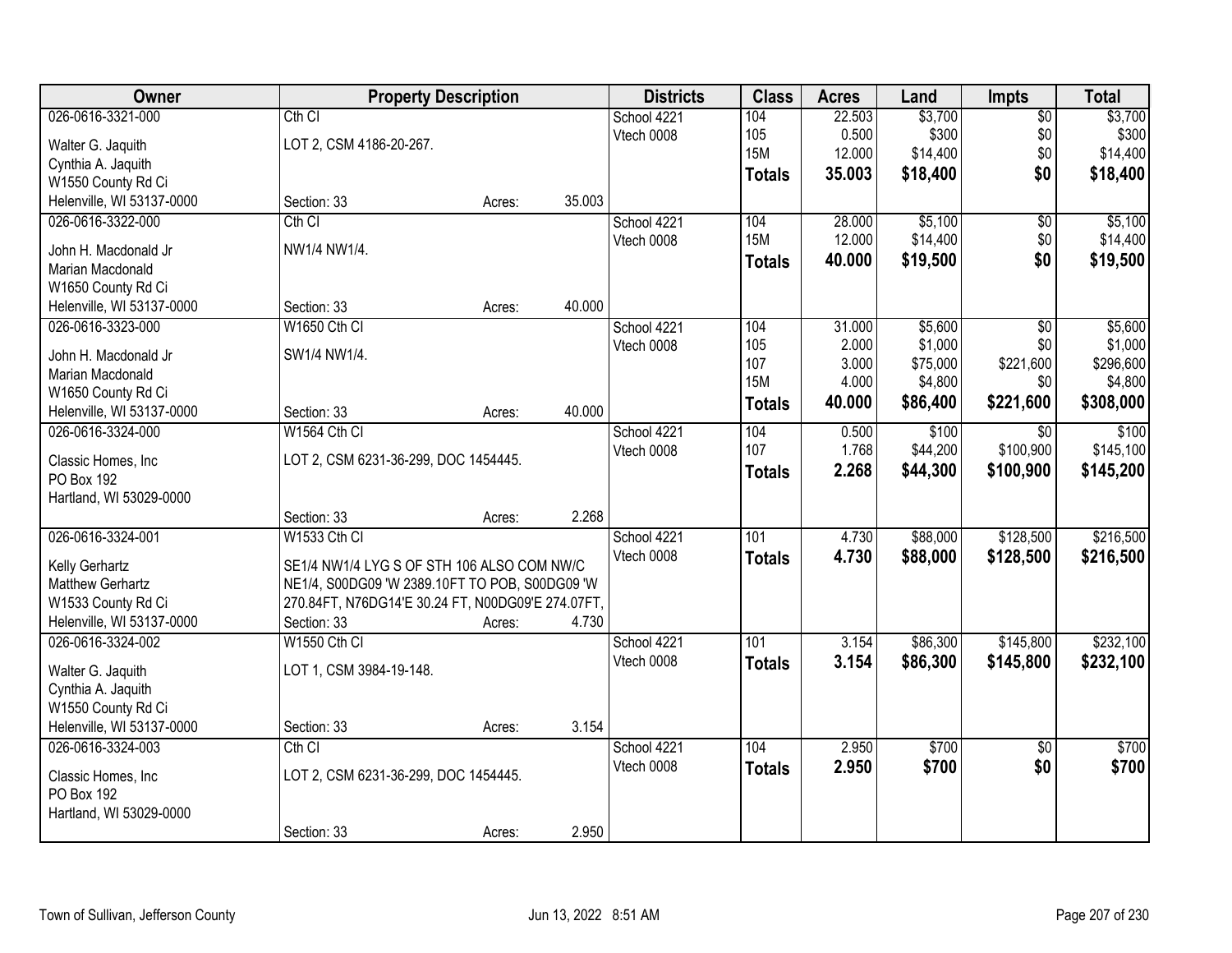| Owner                     |                                                 | <b>Property Description</b> |        | <b>Districts</b> | <b>Class</b>  | <b>Acres</b> | Land       | <b>Impts</b>    | <b>Total</b> |
|---------------------------|-------------------------------------------------|-----------------------------|--------|------------------|---------------|--------------|------------|-----------------|--------------|
| 026-0616-3324-004         | Cth <sub>Cl</sub>                               |                             |        | School 4221      | 104           | 18.667       | \$3,200    | $\overline{50}$ | \$3,200      |
| Classic Homes, Inc.       | LOT 1, CSM 4186-20-267, DOC 1070881. EX CSM     |                             |        | Vtech 0008       | 105           | 5.232        | \$2,600    | \$0             | \$2,600      |
| PO Box 192                | 6231-36-299, DOC 1454445.                       |                             |        |                  | 15M           | 8.420        | \$10,100   | \$0             | \$10,100     |
| Hartland, WI 53029-0000   |                                                 |                             |        |                  | <b>Totals</b> | 32.319       | \$15,900   | \$0             | \$15,900     |
|                           | Section: 33                                     | Acres:                      | 32.319 |                  |               |              |            |                 |              |
| 026-0616-3331-000         | $Cth$ $Cl$                                      |                             |        | School 4221      | 104           | 35.454       | \$7,500    | \$0             | \$7,500      |
| William J. Ebbott         | NE1/4 SW1/4. ALSO COM SW/C NW1/4, N89DG49'E     |                             |        | Vtech 0008       | 105           | 5.000        | \$2,500    | \$0             | \$2,500      |
| John F Ebbott Trust (Le)  | 1320.22FT TO POB, N89DG49'E 204.74FT, N05DG08'W |                             |        |                  | Totals        | 40.454       | \$10,000   | \$0             | \$10,000     |
| W1518 County Rd Ci        | 108.45FT, S84DG21' W 195.56FT, S00DG15'W 89.44  |                             |        |                  |               |              |            |                 |              |
| Helenville, WI 53137-0000 | Section: 33                                     | Acres:                      | 40.454 |                  |               |              |            |                 |              |
| 026-0616-3332-000         | Sawmill Rd                                      |                             |        | School 4221      | 104           | 38.000       | \$8,300    | $\overline{50}$ | \$8,300      |
|                           |                                                 |                             |        | Vtech 0008       | 105           | 2.000        | \$100      | \$0             | \$100        |
| William J. Ebbott         | NW1/4 SW1/4.                                    |                             |        |                  | <b>Totals</b> | 40.000       | \$8,400    | \$0             | \$8,400      |
| John F Ebbott Trust (Le)  |                                                 |                             |        |                  |               |              |            |                 |              |
| W1518 County Rd Ci        |                                                 |                             |        |                  |               |              |            |                 |              |
| Helenville, WI 53137-0000 | Section: 33                                     | Acres:                      | 40.000 |                  |               |              |            |                 |              |
| 026-0616-3333-000         | Sawmill Rd                                      |                             |        | School 4221      | 104           | 20.000       | \$5,300    | \$0             | \$5,300      |
| William J. Ebbott         | SW1/4 SW1/4.                                    |                             |        | Vtech 0008       | 105           | 20.000       | \$10,000   | \$0             | \$10,000     |
| John F Ebbott Trust (Le)  |                                                 |                             |        |                  | <b>Totals</b> | 40.000       | \$15,300   | \$0             | \$15,300     |
| W1518 County Rd Ci        |                                                 |                             |        |                  |               |              |            |                 |              |
| Helenville, WI 53137-0000 | Section: 33                                     | Acres:                      | 40.000 |                  |               |              |            |                 |              |
| 026-0616-3334-000         | Sawmill Rd                                      |                             |        | School 4221      | 104           | 11.000       | \$2,500    | $\overline{30}$ | \$2,500      |
| William J. Ebbott         | SE1/4 SW1/4. MFL 1014-901.                      |                             |        | Vtech 0008       | 105           | 19.000       | \$9,500    | \$0             | \$9,500      |
| John F Ebbott Trust (Le)  |                                                 |                             |        |                  | <b>15M</b>    | 6.000        | \$7,200    | \$0             | \$7,200      |
| W1518 County Rd Ci        |                                                 |                             |        |                  | 208           | 4.000        | (\$9,600)  | \$0             | \$0          |
| Helenville, WI 53137-0000 | Section: 33                                     | Acres:                      | 40.000 |                  | <b>Totals</b> | 40.000       | \$19,200   | \$0             | \$19,200     |
| 026-0616-3341-000         | $Cth$ $Cl$                                      |                             |        | School 4221      | 104           | 23.000       | \$3,800    | $\overline{60}$ | \$3,800      |
| William J. Ebbott         | NE1/4 SE1/4. MFL 1072-934.                      |                             |        | Vtech 0008       | 105           | 4.000        | \$2,000    | \$0             | \$2,000      |
| John F Ebbott Trust (Le)  |                                                 |                             |        |                  | 208           | 13.000       | (\$31,200) | \$0             | \$0          |
| W1518 County Rd Ci        |                                                 |                             |        |                  | Totals        | 40.000       | \$5,800    | \$0             | \$5,800      |
| Helenville, WI 53137-0000 | Section: 33                                     | Acres:                      | 40.000 |                  |               |              |            |                 |              |
| 026-0616-3342-000         | Cth CI                                          |                             |        | School 4221      | 104           | 9.000        | \$1,500    | $\overline{30}$ | \$1,500      |
|                           |                                                 |                             |        | Vtech 0008       | 105           | 31.000       | \$15,500   | \$0             | \$15,500     |
| William J. Ebbott         | NW1/4 SE1/4.                                    |                             |        |                  | <b>Totals</b> | 40.000       | \$17,000   | \$0             | \$17,000     |
| John F Ebbott Trust (Le)  |                                                 |                             |        |                  |               |              |            |                 |              |
| W1518 County Rd Ci        |                                                 |                             | 40.000 |                  |               |              |            |                 |              |
| Helenville, WI 53137-0000 | Section: 33                                     | Acres:                      |        |                  |               |              |            |                 |              |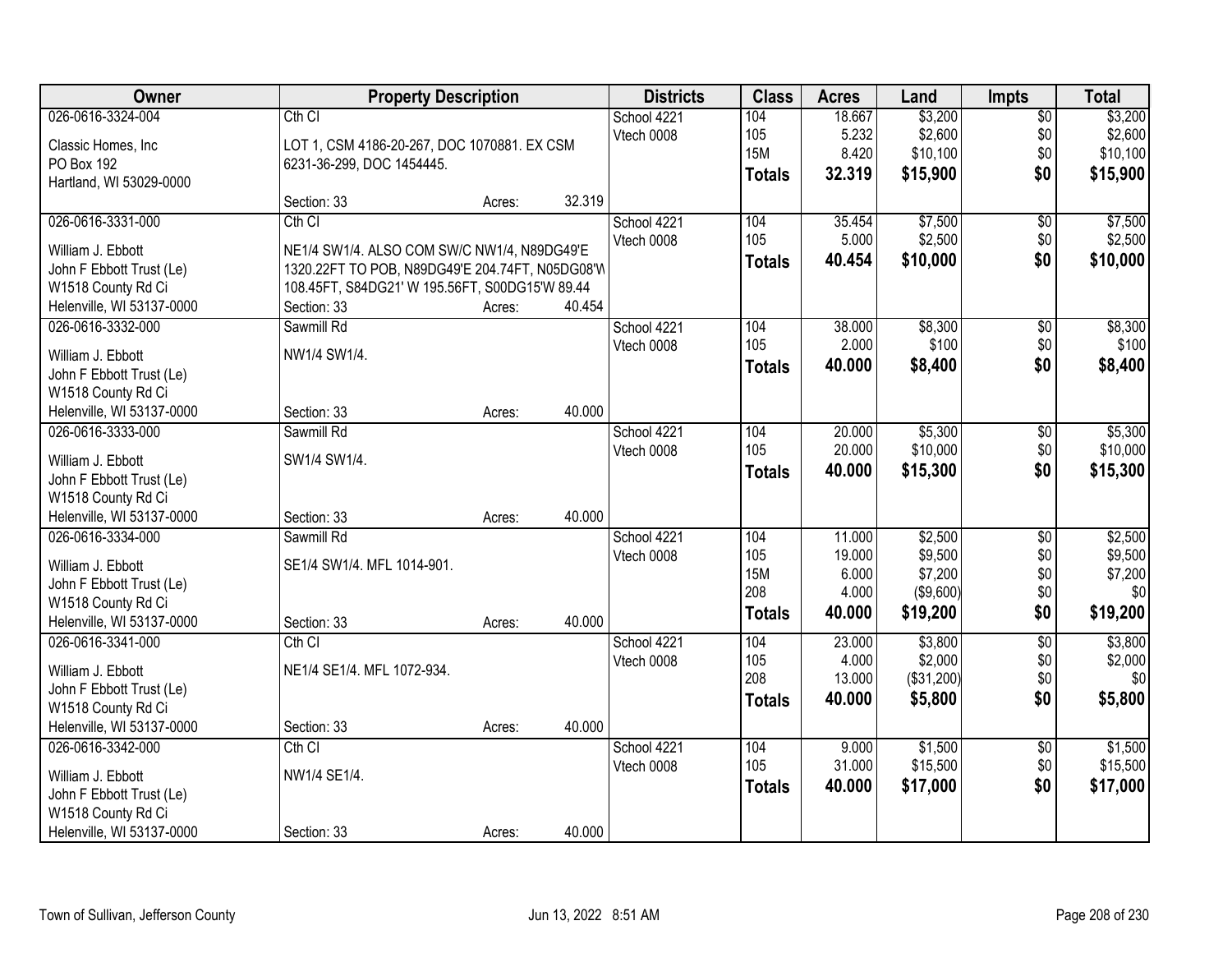| Owner                                          | <b>Property Description</b>                       |        |        | <b>Districts</b> | <b>Class</b>  | <b>Acres</b> | Land             | <b>Impts</b>    | <b>Total</b>     |
|------------------------------------------------|---------------------------------------------------|--------|--------|------------------|---------------|--------------|------------------|-----------------|------------------|
| 026-0616-3343-000                              | Cth <sub>Cl</sub>                                 |        |        | School 4221      | 104           | 6.000        | \$1,000          | $\overline{$0}$ | \$1,000          |
| William J. Ebbott                              | SW1/4 SE1/4. MFL 1014-901.                        |        |        | Vtech 0008       | 105           | 14.000       | \$7,000          | \$0             | \$7,000          |
| John F Ebbott Trust (Le)                       |                                                   |        |        |                  | 15M           | 4.000        | \$4,800          | \$0             | \$4,800          |
| W1518 County Rd Ci                             |                                                   |        |        |                  | 208           | 16.000       | (\$38,400)       | \$0             | \$0              |
| Helenville, WI 53137-0000                      | Section: 33                                       | Acres: | 40.000 |                  | <b>Totals</b> | 40.000       | \$12,800         | \$0             | \$12,800         |
| 026-0616-3344-000                              | Cth CI                                            |        |        | School 4221      | 104           | 34.000       | \$5,500          | $\overline{50}$ | \$5,500          |
|                                                |                                                   |        |        | Vtech 0008       | 105           | 1.000        | \$500            | \$0             | \$500            |
| William J. Ebbott                              | SE1/4 SE1/4. MFL DOC 1006375                      |        |        |                  | <b>15M</b>    | 3.000        | \$3,600          | \$0             | \$3,600          |
| John F Ebbott Trust (Le)                       |                                                   |        |        |                  | 208           | 2.000        | (\$4,800)        | \$0             | \$0              |
| W1518 County Rd Ci                             |                                                   |        | 40.000 |                  | <b>Totals</b> | 40.000       | \$9,600          | \$0             | \$9,600          |
| Helenville, WI 53137-0000<br>026-0616-3411-000 | Section: 33                                       | Acres: |        |                  | 104           | 35.210       |                  |                 |                  |
|                                                | Rome Oak Hill Rd                                  |        |        | School 4221      | 105           | 0.750        | \$5,700<br>\$400 | $\overline{60}$ | \$5,700<br>\$400 |
| David N Meech Trust                            | NE1/4 NE1/4. EX BEG NW/C, S 466.29FT, E 244.86FT, |        |        | Vtech 0008       |               |              |                  | \$0             |                  |
| Russell A & Janice L Meech Trust               | N 233.41FT, E 119.10FT, N TO S/L, W TO POB. EX.8A |        |        |                  | <b>Totals</b> | 35.960       | \$6,100          | \$0             | \$6,100          |
| W375 S2349 Gramling Cir                        | IN CTH E IN 978-897.                              |        |        |                  |               |              |                  |                 |                  |
| Dousman, WI 53118-0000                         | Section: 34                                       | Acres: | 35.960 |                  |               |              |                  |                 |                  |
| 026-0616-3411-001                              | Rome Oak Hill Rd                                  |        |        | School 4221      | 304           | 3.240        | \$0              | $\sqrt[6]{3}$   | $\sqrt{50}$      |
| <b>Pleasant Valley Cemetery</b>                | BEG NW/C E1/2 NE1/4, S 466.29FT, E 244.86FT, N    |        |        | Vtech 0008       | <b>Totals</b> | 3.240        | \$0              | \$0             | \$0              |
| N2895 County Rd E                              | 207.90FT, W 2.97FT, N 25.41FT, E 122.10FT, N TO   |        |        |                  |               |              |                  |                 |                  |
| Sullivan, WI 53178-0000                        | S/L, W TO POB.                                    |        |        |                  |               |              |                  |                 |                  |
|                                                | Section: 34                                       | Acres: | 3.240  |                  |               |              |                  |                 |                  |
| 026-0616-3412-000                              | N2895 County Rd E                                 |        |        | School 4221      | 304           | 1.690        | $\overline{50}$  | $\overline{30}$ | $\overline{50}$  |
|                                                |                                                   |        |        | Vtech 0008       | <b>Totals</b> | 1.690        | \$0              | \$0             | \$0              |
| Pleasant Valley Methodist Church               | BEG NE/C W1/2 NE1/4, S 255FT, W 288FT, N 255FT, E |        |        |                  |               |              |                  |                 |                  |
| N2895 County Rd E                              | TO POB. SUBJ TO HWY ESMT IN 982-242.              |        |        |                  |               |              |                  |                 |                  |
| Palmyra, WI 53156-0000                         |                                                   |        |        |                  |               |              |                  |                 |                  |
|                                                | Section: 34                                       | Acres: | 1.690  |                  |               |              |                  |                 |                  |
| 026-0616-3412-001                              | Rome Oak Hill Rd                                  |        |        | School 4221      | 104           | 12.000       | \$2,000          | $\overline{50}$ | \$2,000          |
| Dennis Osburn                                  | N 20A W1/2 NE1/4, EX 255FT N&S BY 288FT E&W IN    |        |        | Vtech 0008       | 105           | 3.880        | \$2,000          | \$0             | \$2,000          |
| Rose Osburn                                    | NE/C. EX .43A IN CTH E IN 972-627. EX CSM         |        |        |                  | <b>Totals</b> | 15,880       | \$4,000          | \$0             | \$4,000          |
| N2853 County Rd E                              | 4682-24-092. ALSO AFFIDAVIT IN DOC 1166148.       |        |        |                  |               |              |                  |                 |                  |
| Palmyra, WI 53156-0000                         | Section: 34                                       | Acres: | 15.880 |                  |               |              |                  |                 |                  |
| 026-0616-3412-002                              | N2815 County Rd E                                 |        |        | School 4221      | 102           | 1.000        | \$46,000         | \$70,400        | \$116,400        |
| Jart Midwest, LLC                              | LOT 1, CSM 5946-34-204, DOC 1405211.              |        |        | Vtech 0008       | 104           | 19.750       | \$3,200          | \$0             | \$3,200          |
| 205 W Seidlers Rd                              |                                                   |        |        |                  | 105           | 0.200        | \$0              | \$0             | \$0              |
| Kawkawlin, MI 48632-0000                       |                                                   |        |        |                  | <b>15M</b>    | 1.050        | \$1,300          | \$0             | \$1,300          |
|                                                | Section: 34                                       | Acres: | 22.000 |                  | <b>Totals</b> | 22.000       | \$50,500         | \$70,400        | \$120,900        |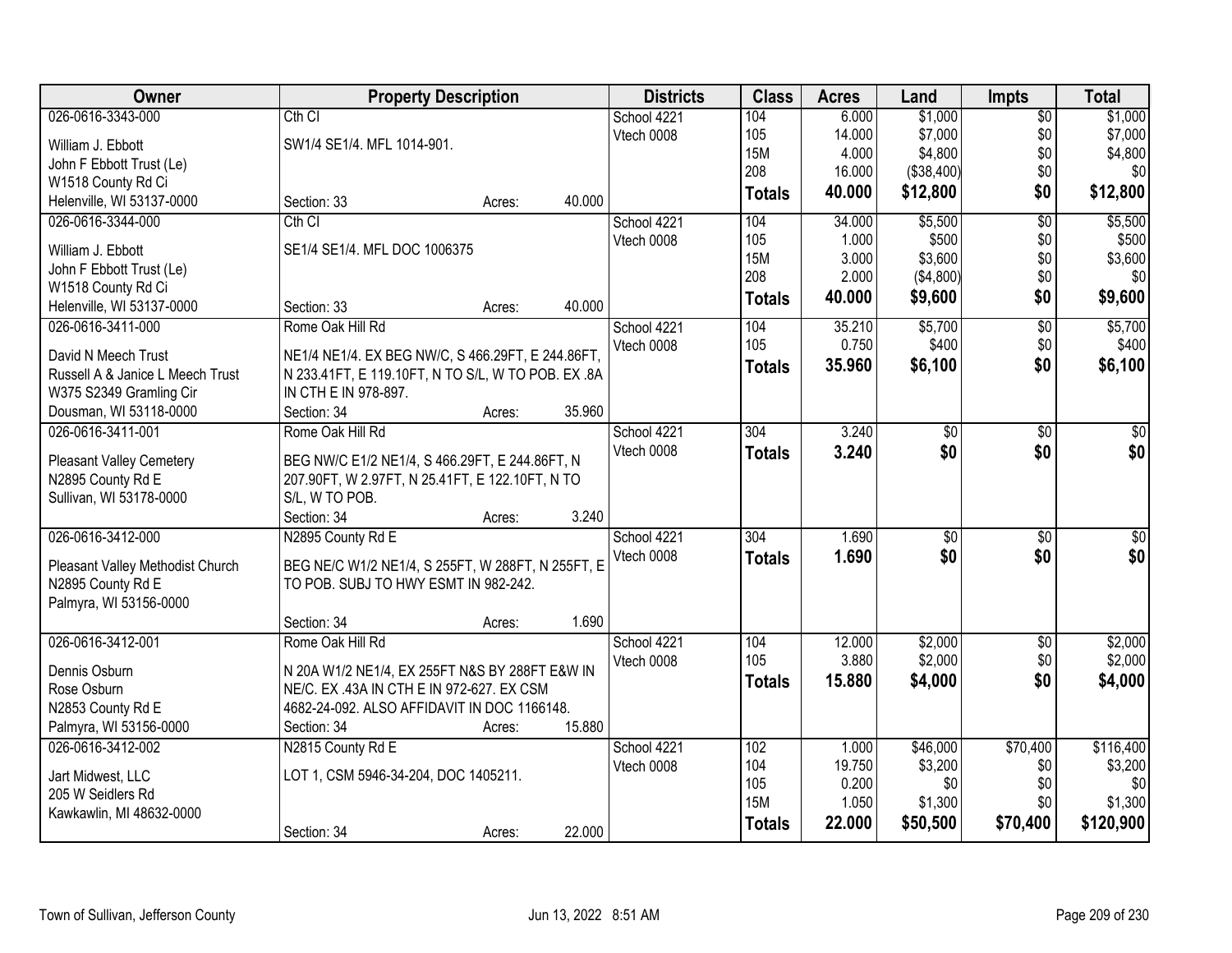| <b>Owner</b>                                                                                      |                                                                                                                                                                                 | <b>Property Description</b> |        |                           | <b>Class</b>                              | <b>Acres</b>                       | Land                                   | <b>Impts</b>                         | <b>Total</b>                           |
|---------------------------------------------------------------------------------------------------|---------------------------------------------------------------------------------------------------------------------------------------------------------------------------------|-----------------------------|--------|---------------------------|-------------------------------------------|------------------------------------|----------------------------------------|--------------------------------------|----------------------------------------|
| 026-0616-3412-003<br>Jart Midwest, LLC<br>205 W Seidlers Rd<br>Kawkawlin, MI 48632-0000           | N2849 County Rd E<br>LOT 1, CSM 4579-23-183, DOC 1151644. ALSO<br>AFFIDAVIT IN DOC 1166149.                                                                                     |                             |        | School 4221<br>Vtech 0008 | 101<br>104<br><b>Totals</b>               | 1.000<br>1.000<br>2.000            | \$46,000<br>\$200<br>\$46,200          | \$129,800<br>\$0<br>\$129,800        | \$175,800<br>\$200<br>\$176,000        |
|                                                                                                   | Section: 34                                                                                                                                                                     | Acres:                      | 2.000  |                           |                                           |                                    |                                        |                                      |                                        |
| 026-0616-3412-004<br>Richard L. Smith<br>N2823 County Rd E<br>Palmyra, WI 53156-0000              | N2823 County Rd E<br>LOT 2, CSM 4579-23-183, DOC 1151644. ALSO<br>AFFIDAVIT IN DOC 1166149.<br>Section: 34                                                                      | Acres:                      | 2.000  | School 4221<br>Vtech 0008 | 101<br><b>Totals</b>                      | 2.000<br>2.000                     | \$69,000<br>\$69,000                   | \$224,900<br>\$224,900               | \$293,900<br>\$293,900                 |
| 026-0616-3412-005                                                                                 | N2853 County Rd E                                                                                                                                                               |                             |        | School 4221               | 101                                       | 2.000                              | \$69,000                               | \$168,300                            | \$237,300                              |
| Dennis Osburn<br>Rose Osburn<br>N2853 County Rd E<br>Palmyra, WI 53156-0000                       | LOT 1, CSM 4682-24-092. ALSO AFFIDAVIT IN DOC<br>1166148.<br>Section: 34                                                                                                        | Acres:                      | 2.000  | Vtech 0008                | <b>Totals</b>                             | 2.000                              | \$69,000                               | \$168,300                            | \$237,300                              |
| 026-0616-3413-000                                                                                 | W1062 Cth CI                                                                                                                                                                    |                             |        | School 4221               | 105                                       | 3.291                              | \$3,800                                | $\sqrt{6}$                           | \$3,800                                |
| Andrew R. Wielebski<br>Steven J. Smith<br>W5436 Whitetail Trl                                     | LOT 1, CSM 5621-31-203, DOC 1353607.                                                                                                                                            |                             |        | Vtech 0008                | 107<br><b>Totals</b>                      | 2.000<br>5.291                     | \$50,000<br>\$53,800                   | \$30,500<br>\$30,500                 | \$80,500<br>\$84,300                   |
| Whitewater, WI 53190-4010                                                                         | Section: 34                                                                                                                                                                     | Acres:                      | 5.291  |                           |                                           |                                    |                                        |                                      |                                        |
| 026-0616-3413-001<br>Donald Wendt<br>Mary K. Wendt<br>N2757 County Rd E<br>Palmyra, WI 53156-0000 | N2757 County Rd E<br>BEG 594FT N OF SE/C W1/2 NE1/4, N 100FT, W<br>272.25FT, S 200FT, E 272.25FT, N100FT TO POB.<br>Section: 34                                                 | Acres:                      | 1.250  | School 4221<br>Vtech 0008 | 101<br><b>Totals</b>                      | 1.250<br>1.250                     | \$51,800<br>\$51,800                   | \$138,800<br>\$138,800               | \$190,600<br>\$190,600                 |
| 026-0616-3413-002                                                                                 | N2721 County Rd E                                                                                                                                                               |                             |        | School 4221               | 101                                       | 1.715                              | \$62,400                               | \$149,000                            | \$211,400                              |
| Donna R. Johnson<br>N2721 County Rd E<br>Palmyra, WI 53156-0000                                   | BEG 219FT N OF SE/C SW1/4 NE1/4, N 275FT, W<br>272.25FT, S 275FT, E 272.25FT TO POB. ALSO ESMT<br>IN DOC 1273621.<br>Section: 34                                                | Acres:                      | 1.715  | Vtech 0008                | <b>Totals</b>                             | 1.715                              | \$62,400                               | \$149,000                            | \$211,400                              |
| 026-0616-3413-003<br>Jart Midwest, LLC<br>205 W Seidlers Rd<br>Kawkawlin, MI 48632-0000           | County Rd E<br>SW1/4 NE1/4 & NW1/4 SE1/4 LYG NELY OF CTH CI. E<br>694FT N&S BY 272.25FT E&W IN SE/C. EX BEG INT<br>CTH E & CTH CI, N64.5DGW 280.5FT, NWLY ON C/L<br>Section: 34 | Acres:                      | 16.294 | School 4221<br>Vtech 0008 | 104<br>105<br><b>15M</b><br><b>Totals</b> | 14.584<br>0.460<br>1.250<br>16.294 | \$2,400<br>\$100<br>\$1,500<br>\$4,000 | $\overline{30}$<br>\$0<br>\$0<br>\$0 | \$2,400<br>\$100<br>\$1,500<br>\$4,000 |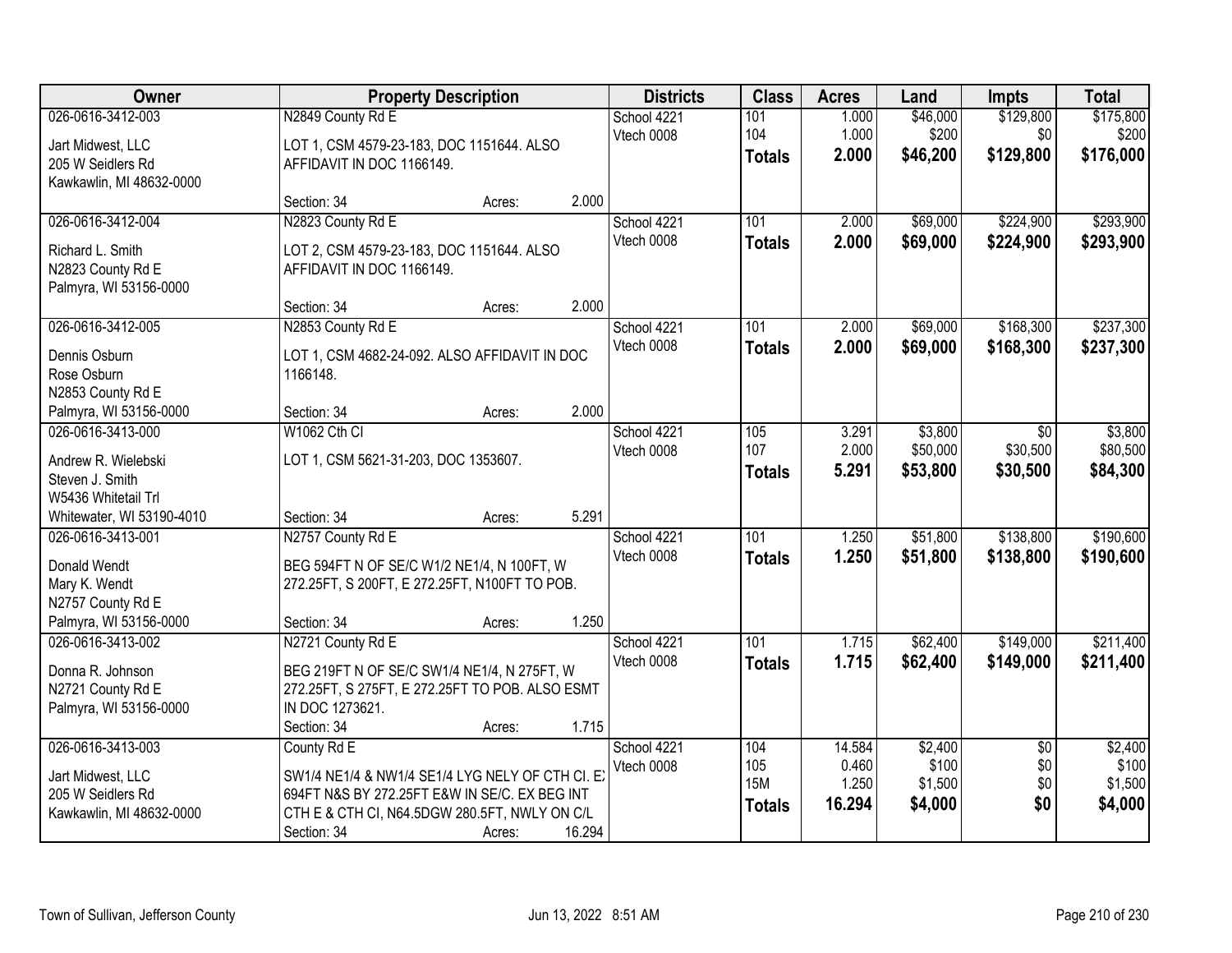| Owner                     | <b>Property Description</b>                      | <b>Districts</b> | <b>Class</b>  | <b>Acres</b> | Land      | Impts           | <b>Total</b> |
|---------------------------|--------------------------------------------------|------------------|---------------|--------------|-----------|-----------------|--------------|
| 026-0616-3414-000         | N2720 County Rd E                                | School 4221      | 104           | 20.880       | \$3,400   | $\overline{50}$ | \$3,400      |
| Michael F. Quinn          | SE1/4 NE1/4, EX 488.50FT N&S BY 1056FT E&W IN    | Vtech 0008       | 107           | 2.000        | \$50,000  | \$176,700       | \$226,700    |
| Renee M. Quinn            | SE/C. EX 1.27A IN CTH E IN 977-882 ALSO ESMT IN  |                  | <b>Totals</b> | 22.880       | \$53,400  | \$176,700       | \$230,100    |
| N2720 County Rd E         | DOC 1273621. EX CSM 5936-34-179, DOC 1404170.    |                  |               |              |           |                 |              |
| Palmyra, WI 53156-0000    | 22.880<br>Section: 34<br>Acres:                  |                  |               |              |           |                 |              |
| 026-0616-3414-001         | N2796 County Rd E                                | School 4221      | 104           | 2.500        | \$400     | \$0             | \$400        |
|                           |                                                  | Vtech 0008       | <b>15M</b>    | 1.500        | \$1,800   | \$0             | \$1,800      |
| Jenna R. Davies           | LOT 1, CSM 5936-34-179, DOC 1404170.             |                  | <b>Totals</b> | 4.000        | \$2,200   | \$0             | \$2,200      |
| N2720 County Rd E         |                                                  |                  |               |              |           |                 |              |
| Palmyra, WI 53156-0000    |                                                  |                  |               |              |           |                 |              |
|                           | 4.000<br>Section: 34<br>Acres:                   |                  |               |              |           |                 |              |
| 026-0616-3421-001         | Rome Oak Hill Rd                                 | School 4221      | 105           | 4.524        | \$2,300   | \$0             | \$2,300      |
| Diane C. Lundt            | COM N1/4/C, S00DG05'E 726.11 FT, S88DG55'W       | Vtech 0008       | <b>Totals</b> | 4.524        | \$2,300   | \$0             | \$2,300      |
| N2947 Rome Oak Hill Rd    | 263.44FT, N06DG45'E 813.78FT, S88DG25' E         |                  |               |              |           |                 |              |
| Helenville, WI 53137-0000 | 146.02FT, N00DG16'W 626.16 FT, S56DG18'E 30.97FT |                  |               |              |           |                 |              |
|                           | 4.524<br>Section: 34<br>Acres:                   |                  |               |              |           |                 |              |
| 026-0616-3422-000         | Rome Oak Hill Rd                                 | School 4221      | 104           | 21.252       | \$3,500   | \$0             | \$3,500      |
| Richard H. Lundt          | BEG AT NW/S/C, S726FT, E1786.50FT, N726FT TO     | Vtech 0008       | <b>15M</b>    | 5.000        | \$6,000   | \$0             | \$6,000      |
| N3071 Rome Oak Hill Rd    | S/L, W TO POB. EX CSM 4272-21-130 EX COM NE/C    |                  | <b>Totals</b> | 26.252       | \$9,500   | \$0             | \$9,500      |
| Helenville, WI 53137-0000 | NW1/4, S00DG05'E 687.51FT, S88DG55'W 1006.38 FT, |                  |               |              |           |                 |              |
|                           | 26.252<br>Section: 34<br>Acres:                  |                  |               |              |           |                 |              |
| 026-0616-3423-000         | W1214 Cth CI                                     | School 4221      | 101           | 15.000       | \$139,000 | \$394,200       | \$533,200    |
|                           |                                                  | Vtech 0008       | <b>Totals</b> | 15.000       | \$139,000 | \$394,200       | \$533,200    |
| Bryan Harbison            | LOT 1, CSM 2164-7-177, DOC 843843.               |                  |               |              |           |                 |              |
| Emily Harbison            |                                                  |                  |               |              |           |                 |              |
| W1214 County Rd Ci        |                                                  |                  |               |              |           |                 |              |
| Helenville, WI 53137-0000 | Section: 34<br>15.000<br>Acres:                  |                  |               |              |           |                 |              |
| 026-0616-3423-001         | Cth <sub>Cl</sub>                                | School 4221      | 104           | 8.600        | \$1,400   | $\overline{50}$ | \$1,400      |
| Thomas J. Knitter Jr      | BEG ON HGY ON W S/L, E 495FT, N 1056FT, W 495FT  | Vtech 0008       | 105           | 0.400        | \$200     | \$0             | \$200        |
| Dawn E. Knitter           | S TO POB.                                        |                  | <b>15M</b>    | 3.000        | \$3,600   | \$0             | \$3,600      |
| 3815 Wyoming Way          |                                                  |                  | <b>Totals</b> | 12.000       | \$5,200   | \$0             | \$5,200      |
| Racine, WI 53404-0000     | 12.000<br>Section: 34<br>Acres:                  |                  |               |              |           |                 |              |
| 026-0616-3423-002         | W1309 Cth CI                                     | School 4221      | 101           | 3.000        | \$84,000  | \$99,600        | \$183,600    |
|                           |                                                  | Vtech 0008       | 104           | 7.000        | \$500     | \$0             | \$500        |
| <b>Arlene Sievers</b>     | SW1/4 SW1/4 NW1/4                                |                  | <b>Totals</b> | 10.000       | \$84,500  | \$99,600        | \$184,100    |
| W1309 County Rd Ci        |                                                  |                  |               |              |           |                 |              |
| Helenville, WI 53137-0000 |                                                  |                  |               |              |           |                 |              |
|                           | 10.000<br>Section: 34<br>Acres:                  |                  |               |              |           |                 |              |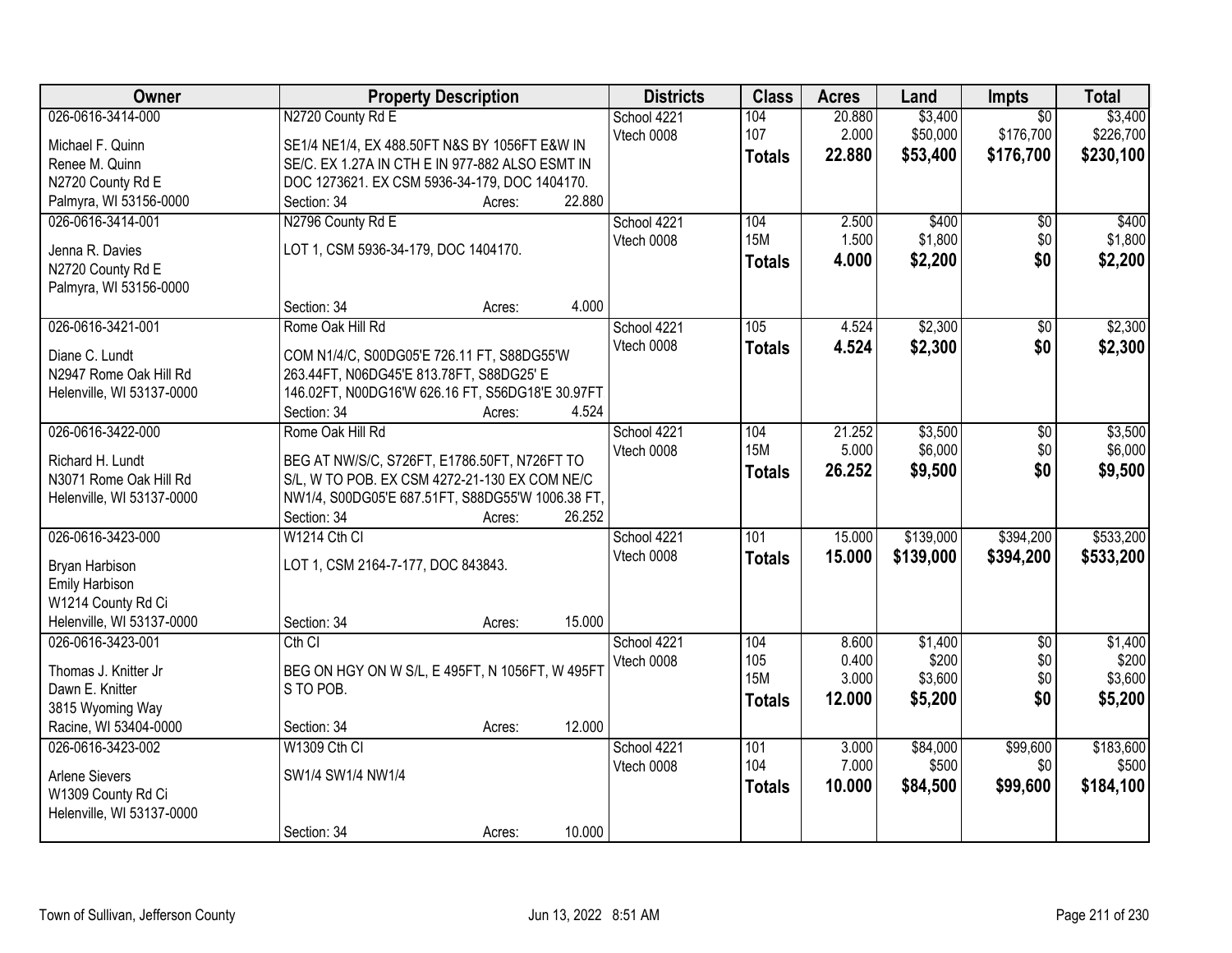| Owner                                         |                                              | <b>Property Description</b> |        | <b>Districts</b> | <b>Class</b>  | <b>Acres</b> | Land      | <b>Impts</b>    | <b>Total</b> |
|-----------------------------------------------|----------------------------------------------|-----------------------------|--------|------------------|---------------|--------------|-----------|-----------------|--------------|
| 026-0616-3423-003                             | W1252 Cth CI                                 |                             |        | School 4221      | 101           | 14.991       | \$139,000 | \$252,100       | \$391,100    |
| Paul A. Lipinski                              | LOT 2, CSM 2164-7-177                        |                             |        | Vtech 0008       | <b>Totals</b> | 14.991       | \$139,000 | \$252,100       | \$391,100    |
| W1252 County Rd Ci                            |                                              |                             |        |                  |               |              |           |                 |              |
| Helenville, WI 53137-0000                     |                                              |                             |        |                  |               |              |           |                 |              |
|                                               | Section: 34                                  | Acres:                      | 14.991 |                  |               |              |           |                 |              |
| 026-0616-3424-000                             | Cth CI                                       |                             |        | School 4221      | 104           | 24.108       | \$3,900   | $\overline{30}$ | \$3,900      |
| Cody Miller Trust                             | BEG ON HGY ON N&S 1/4/L, W1221FT, N1320FT,   |                             |        | Vtech 0008       | 105           | 0.550        | \$300     | \$0             | \$300        |
| W1144 County Rd Ci                            | E1221FT, S1320FT TO POB. EX CSM 4703-24-129. |                             |        |                  | 107           | 0.500        | \$17,500  | \$23,700        | \$41,200     |
| Helenville, WI 53137-0000                     | ALSO COM NE/C NW1/4, S00DG05'E 687.51FT,     |                             |        |                  | <b>Totals</b> | 25.158       | \$21,700  | \$23,700        | \$45,400     |
|                                               | Section: 34                                  | Acres:                      | 25.158 |                  |               |              |           |                 |              |
| 026-0616-3424-001                             | <b>W1153 Cth CI</b>                          |                             |        | School 4221      | 104           | 13.846       | \$2,300   | \$0             | \$2,300      |
| Thomas J. Knitter Jr                          | E 28A NW1/4 LYG S OF HGY. EX REVISED CSM     |                             |        | Vtech 0008       | 105           | 8.000        | \$4,000   | \$0             | \$4,000      |
| Dawn E. Knitter                               | 2271-8-46.                                   |                             |        |                  | 107           | 1.000        | \$25,000  | \$42,100        | \$67,100     |
| 3815 Wyoming Way                              |                                              |                             |        |                  | <b>15M</b>    | 4.000        | \$4,800   | \$0             | \$4,800      |
| Racine, WI 53404-0000                         | Section: 34                                  | Acres:                      | 26.846 |                  | <b>Totals</b> | 26.846       | \$36,100  | \$42,100        | \$78,200     |
| 026-0616-3424-002                             | W1137 Cth CI                                 |                             |        | School 4221      | 101           | 1.154        | \$49,500  | \$0             | \$49,500     |
| Thomas J. Knitter Jr                          | LOT 1, REVISED CSM 2271-8-46                 |                             |        | Vtech 0008       | <b>Totals</b> | 1.154        | \$49,500  | \$0             | \$49,500     |
| Dawn E. Knitter                               |                                              |                             |        |                  |               |              |           |                 |              |
| 3815 Wyoming Way                              |                                              |                             |        |                  |               |              |           |                 |              |
| Racine, WI 53404-0000                         | Section: 34                                  | Acres:                      | 1.154  |                  |               |              |           |                 |              |
| 026-0616-3424-003                             | W1144 Cth CI                                 |                             |        | School 4221      | 101           | 2.191        | \$71,900  | \$426,600       | \$498,500    |
|                                               |                                              |                             |        | Vtech 0008       | <b>Totals</b> | 2.191        | \$71,900  | \$426,600       | \$498,500    |
| Cody Miller Trust<br>W1144 County Rd Ci       | LOT 1, CSM 4703-24-129, DOC 1166298.         |                             |        |                  |               |              |           |                 |              |
| Helenville, WI 53137-0000                     |                                              |                             |        |                  |               |              |           |                 |              |
|                                               | Section: 34                                  | Acres:                      | 2.191  |                  |               |              |           |                 |              |
| 026-0616-3424-004                             | $Cth$ $Cl$                                   |                             |        | School 4221      | 105           | 0.917        | \$500     | $\overline{60}$ | \$500        |
|                                               |                                              |                             |        | Vtech 0008       | 106           | 8.000        | \$19,200  | \$0             | \$19,200     |
| Cody Miller Trust<br>W1144 County Rd Ci       | LOT 2, CSM 4703-24-129.                      |                             |        |                  | <b>Totals</b> | 8.917        | \$19,700  | \$0             | \$19,700     |
| Helenville, WI 53137-0000                     |                                              |                             |        |                  |               |              |           |                 |              |
|                                               | Section: 34                                  | Acres:                      | 8.917  |                  |               |              |           |                 |              |
| 026-0616-3424-005                             | $Cth$ $Cl$                                   |                             |        | School 4221      | 105           | 6.993        | \$3,500   | $\overline{50}$ | \$3,500      |
|                                               |                                              |                             |        | Vtech 0008       | <b>Totals</b> | 6.993        | \$3,500   | \$0             | \$3,500      |
| Jart Midwest, LLC                             | LOT 3, CSM 4703-24-129, DOC 1166298.         |                             |        |                  |               |              |           |                 |              |
| 205 W Seidlers Rd<br>Kawkawlin, MI 48632-0000 |                                              |                             |        |                  |               |              |           |                 |              |
|                                               | Section: 34                                  | Acres:                      | 6.993  |                  |               |              |           |                 |              |
|                                               |                                              |                             |        |                  |               |              |           |                 |              |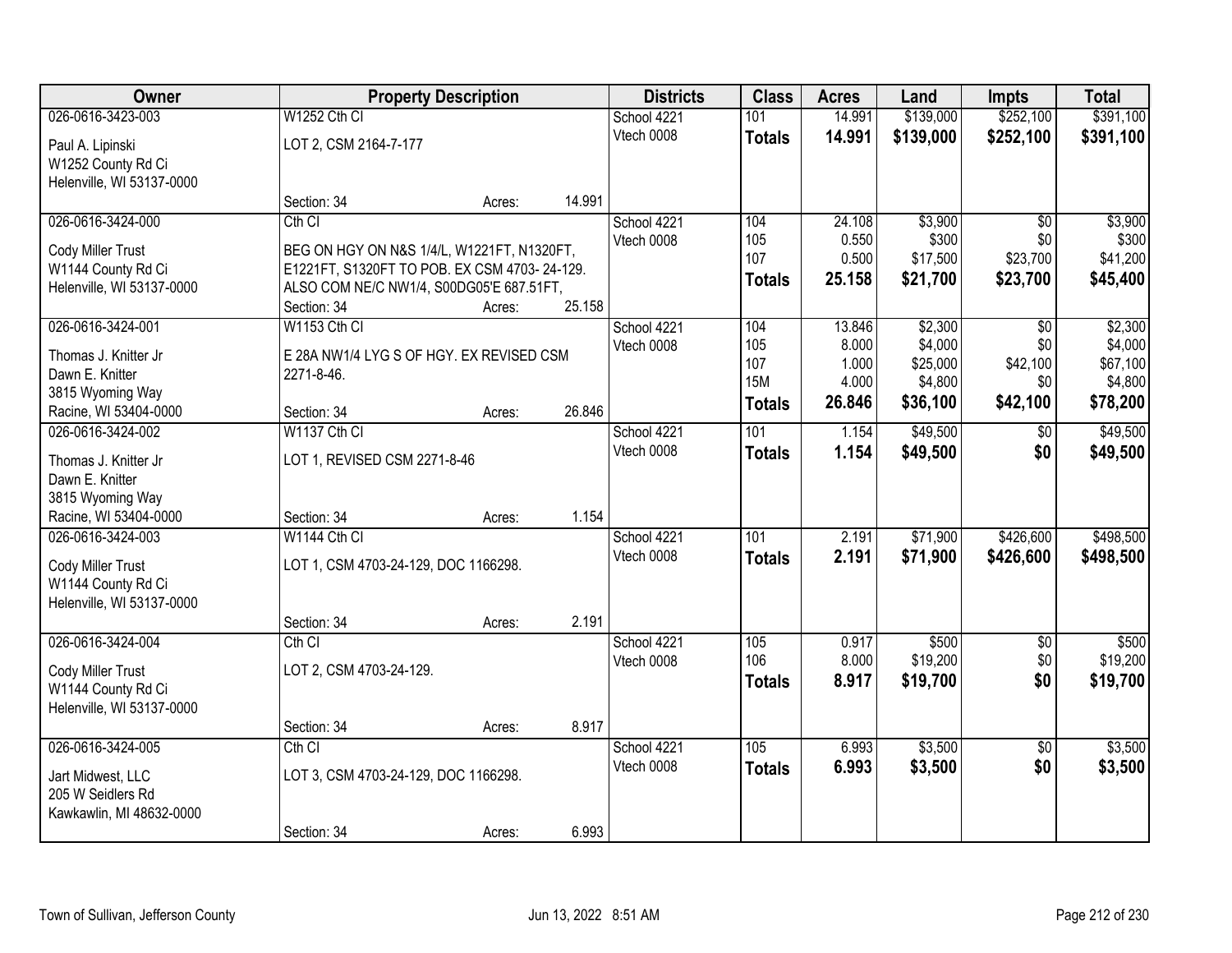| Owner                           |                                                     | <b>Property Description</b> |        | <b>Districts</b> | <b>Class</b>  | <b>Acres</b> | Land     | Impts           | <b>Total</b> |
|---------------------------------|-----------------------------------------------------|-----------------------------|--------|------------------|---------------|--------------|----------|-----------------|--------------|
| 026-0616-3431-000               | W1120 Schuyler Rd                                   |                             |        | School 4221      | 104           | 12.000       | \$2,000  | $\overline{50}$ | \$2,000      |
| Rudy Anich Trust                | NE1/4 SW1/4. EX BEG NE/C SW1/4, W16.5FT, S561FT     |                             |        | Vtech 0008       | 105           | 22.787       | \$11,400 | \$0             | \$11,400     |
| David Anich, David J. Anich     | E16.5FT, N TO POB.                                  |                             |        |                  | 107           | 2.000        | \$50,000 | \$78,800        | \$128,800    |
| N2406 County Rd E               |                                                     |                             |        |                  | <b>15M</b>    | 3.000        | \$3,600  | \$0             | \$3,600      |
| Palmyra, WI 53156-0000          | Section: 34                                         | Acres:                      | 39.787 |                  | <b>Totals</b> | 39.787       | \$67,000 | \$78,800        | \$145,800    |
| 026-0616-3432-000               | Schuyler Rd                                         |                             |        | School 4221      | 104           | 1.000        | \$200    | \$0             | \$200        |
| Chad Hagen                      | NW1/4 SW1/4.                                        |                             |        | Vtech 0008       | 105           | 31.000       | \$15,500 | \$0             | \$15,500     |
| Joei Hagen                      |                                                     |                             |        |                  | <b>15M</b>    | 8.000        | \$9,600  | \$0             | \$9,600      |
| W1246 Schuyler Rd               |                                                     |                             |        |                  | <b>Totals</b> | 40.000       | \$25,300 | \$0             | \$25,300     |
| Palmyra, WI 53156-0000          | Section: 34                                         | Acres:                      | 40.000 |                  |               |              |          |                 |              |
| 026-0616-3433-000               | W1246 Schuyler Rd                                   |                             |        | School 4221      | 104           | 34.000       | \$5,600  | $\overline{50}$ | \$5,600      |
|                                 |                                                     |                             |        | Vtech 0008       | 105           | 2.000        | \$1,000  | \$0             | \$1,000      |
| Chad Hagen                      | SW1/4 SW1/4.                                        |                             |        |                  | 107           | 4.000        | \$77,500 | \$379,000       | \$456,500    |
| Joei Hagen<br>W1246 Schuyler Rd |                                                     |                             |        |                  | <b>Totals</b> | 40.000       | \$84,100 | \$379,000       | \$463,100    |
| Palmyra, WI 53156-0000          | Section: 34                                         | Acres:                      | 40.000 |                  |               |              |          |                 |              |
| 026-0616-3434-000               | Schuyler Rd                                         |                             |        | School 4221      | 104           | 36.000       | \$8,900  | $\frac{1}{20}$  | \$8,900      |
|                                 |                                                     |                             |        | Vtech 0008       | 105           | 4.000        | \$2,000  | \$0             | \$2,000      |
| Rudy Anich Trust                | SE1/4 SW1/4                                         |                             |        |                  |               | 40.000       | \$10,900 | \$0             | \$10,900     |
| David Anich, David J. Anich     |                                                     |                             |        |                  | <b>Totals</b> |              |          |                 |              |
| N2406 County Rd E               |                                                     |                             |        |                  |               |              |          |                 |              |
| Palmyra, WI 53156-0000          | Section: 34                                         | Acres:                      | 40.000 |                  |               |              |          |                 |              |
| 026-0616-3441-000               | W916 Cth CIR                                        |                             |        | School 4221      | 101           | 1.411        | \$55,500 | \$194,200       | \$249,700    |
| James Bayer                     | LOT 2, CSM 5183-28-021, DOC 1247676.                |                             |        | Vtech 0008       | <b>Totals</b> | 1.411        | \$55,500 | \$194,200       | \$249,700    |
| W916 County Rd Ci               |                                                     |                             |        |                  |               |              |          |                 |              |
| Palmyra, WI 53156-0000          |                                                     |                             |        |                  |               |              |          |                 |              |
|                                 | Section: 34                                         | Acres:                      | 1.411  |                  |               |              |          |                 |              |
| 026-0616-3441-001               | N2668 County Rd E                                   |                             |        | School 4221      | 101           | 1.869        | \$66,000 | \$18,600        | \$84,600     |
| Jamie Decaluwe                  | LOT 1, CSM 1391-4-408. EX .38A IN CTH E IN 979-929. |                             |        | Vtech 0008       | <b>Totals</b> | 1.869        | \$66,000 | \$18,600        | \$84,600     |
| W351 S10223 Lake Dr             |                                                     |                             |        |                  |               |              |          |                 |              |
| Eagle, WI 53119-0000            |                                                     |                             |        |                  |               |              |          |                 |              |
|                                 | Section: 34                                         | Acres:                      | 1.869  |                  |               |              |          |                 |              |
| 026-0616-3441-002               | W982 Cth CI                                         |                             |        | School 4221      | 101           | 1.440        | \$56,100 | \$164,000       | \$220,100    |
|                                 |                                                     |                             |        | Vtech 0008       |               | 1.440        | \$56,100 | \$164,000       |              |
| Nicholas H. Meier               | LOTS 3,4&5, BLK 1, PLEASANT VALLEY. ALSO ESMT       |                             |        |                  | <b>Totals</b> |              |          |                 | \$220,100    |
| Samantha Meier                  | IN DOC 868166.                                      |                             |        |                  |               |              |          |                 |              |
| W982 County Rd Ci               |                                                     |                             |        |                  |               |              |          |                 |              |
| Palmyra, WI 53156-0000          | Section: 34                                         | Acres:                      | 1.440  |                  |               |              |          |                 |              |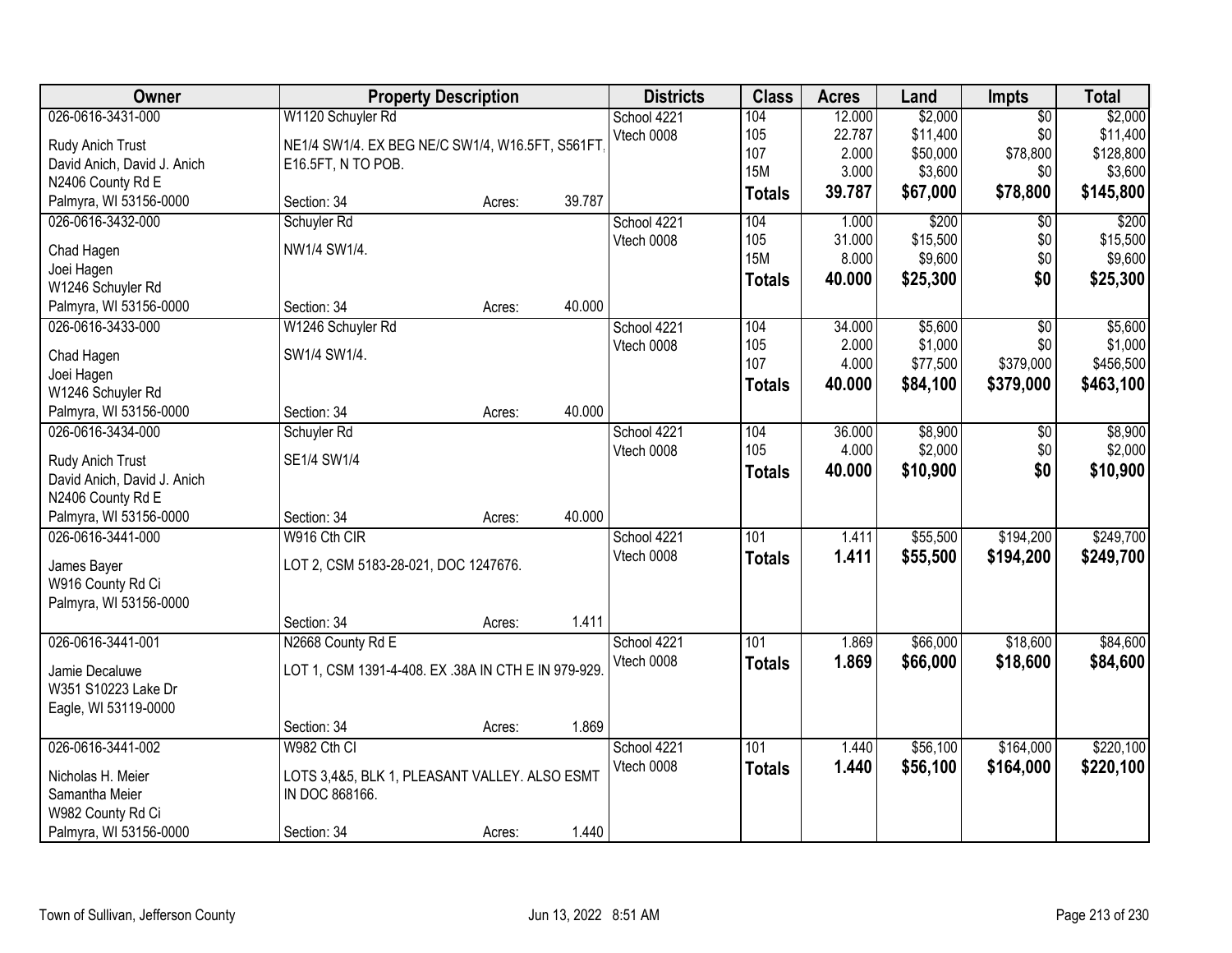| Owner                                 | <b>Property Description</b>                        | <b>Districts</b> | <b>Class</b>  | <b>Acres</b> | Land      | <b>Impts</b>    | <b>Total</b> |
|---------------------------------------|----------------------------------------------------|------------------|---------------|--------------|-----------|-----------------|--------------|
| 026-0616-3441-003                     | W993 Cth CI                                        | School 4221      | 101           | 1.056        | \$47,300  | \$132,000       | \$179,300    |
| Zachary Roberts                       | BEG AT INTERS HGYS, S264FT, NE 349.80FT TO RD,     | Vtech 0008       | <b>Totals</b> | 1.056        | \$47,300  | \$132,000       | \$179,300    |
| W993 County Rd Ci                     | NW 412.50 FT TO POB. BEING LOT 1, BLK 2,           |                  |               |              |           |                 |              |
| Palmyra, WI 53156-0000                | PLEASANT VALLEY. SUBJ TO HWY ESMT IN 981-908.      |                  |               |              |           |                 |              |
|                                       | 1.056<br>Section: 34<br>Acres:                     |                  |               |              |           |                 |              |
| 026-0616-3441-004                     | W912 Cth CI                                        | School 4221      | 101           | 14.332       | \$137,300 | \$29,500        | \$166,800    |
|                                       |                                                    | Vtech 0008       | 105           | 9.540        | \$4,800   | \$0             | \$4,800      |
| Dennis A. Leja                        | LOT 1, CSM 2789-11-26, DOC 910129. ALSO BEG        |                  | <b>Totals</b> | 23.872       | \$142,100 | \$29,500        | \$171,600    |
| N2197 Sawmill Rd                      | NE/C CSM 1391-4-408, DOC 767334, ELY TO W/L CSM    |                  |               |              |           |                 |              |
| Watertown, WI 53098-0000              | 2789-11-26, DOC 910129, SLY TO A SW/C CSM          |                  |               |              |           |                 |              |
|                                       | 23.872<br>Section: 34<br>Acres:                    |                  |               |              |           |                 |              |
| 026-0616-3441-005                     | W914 Cth CI                                        | School 4221      | 101           | 5.225        | \$114,600 | \$230,200       | \$344,800    |
| Joshua M. Johnson                     | LOT 1, CSM 3340-14-276, DOC 962241.                | Vtech 0008       | <b>Totals</b> | 5.225        | \$114,600 | \$230,200       | \$344,800    |
| Jessica M. Johnson                    |                                                    |                  |               |              |           |                 |              |
| W914 County Rd Ci                     |                                                    |                  |               |              |           |                 |              |
| Palmyra, WI 53156-0000                | 5.225<br>Section: 34<br>Acres:                     |                  |               |              |           |                 |              |
| 026-0616-3441-006                     | $Cth$ $Cl$                                         | School 4221      | 101           | 2.050        | \$69,800  | \$5,400         | \$75,200     |
|                                       | LOT 1, CSM 5183-28-021, DOC 1247676.               | Vtech 0008       | <b>Totals</b> | 2.050        | \$69,800  | \$5,400         | \$75,200     |
| Triple J, LLC<br>17345 W Civic Dr #33 |                                                    |                  |               |              |           |                 |              |
| Brookfield, WI 53008-0000             |                                                    |                  |               |              |           |                 |              |
|                                       | 2.050<br>Section: 34<br>Acres:                     |                  |               |              |           |                 |              |
| 026-0616-3441-007                     | Cth CI                                             | School 4221      | 101           | 8.842        | \$123,600 | $\overline{50}$ | \$123,600    |
|                                       |                                                    | Vtech 0008       | <b>Totals</b> | 8.842        | \$123,600 | \$0             | \$123,600    |
| Triple J, LLC                         | BEG SW/C CSM 3340-14-276, N16DG49'E 203.05FT,      |                  |               |              |           |                 |              |
| 17345 W Civic Dr #33                  | N6DG23'W 748.45FT, S89DG26'W TO E/L CSM            |                  |               |              |           |                 |              |
| Brookfield, WI 53008-0000             | 1391-4-408, SLY ALG E/L & EXT TO N/L LOT 3, BLK 1, |                  |               |              |           |                 |              |
|                                       | 8.842<br>Section: 34<br>Acres:                     |                  |               |              |           |                 |              |
| 026-0616-3441-008                     | County Rd E                                        | School 4221      | 101           | 0.504        | \$12,800  | $\overline{50}$ | \$12,800     |
| David A Anich Trust                   | BEG INTERS HWYS, S64 1/2DGE 76.56FT, N27DGE        | Vtech 0008       | <b>Totals</b> | 0.504        | \$12,800  | \$0             | \$12,800     |
| Jean H Anich Trust                    | 116.82FT, S64DGE 74.58FT, N74.58FT TO DIT, NW      |                  |               |              |           |                 |              |
| PO Box 160                            | 205FT ON DIT TO HWY, S155.10FT TO POB. BEING       |                  |               |              |           |                 |              |
| Palmyra, WI 53156-0000                | 0.504<br>Section: 34<br>Acres:                     |                  |               |              |           |                 |              |
| 026-0616-3442-000                     | <b>W1065 Cth CI</b>                                | School 4221      | 104           | 15.084       | \$2,700   | $\overline{50}$ | \$2,700      |
|                                       |                                                    | Vtech 0008       | 105           | 4.477        | \$2,300   | \$0             | \$2,300      |
| John C. Kannard                       | THAT PT SW1/4 NE1/4 LYG SWLY OF CTH CI. ALSO       |                  | 107           | 2.000        | \$50,000  | \$160,700       | \$210,700    |
| W1065 County Rd Ci                    | THAT PT NW1/4 SE1/4 LYG SWLY OF CTH CI. EX         |                  | <b>Totals</b> | 21.561       | \$55,000  | \$160,700       | \$215,700    |
| Helenville, WI 53137-0000             | COM C/L CTH CI 208.56 FT NWLY OF INTERSECT         |                  |               |              |           |                 |              |
|                                       | 21.561<br>Section: 34<br>Acres:                    |                  |               |              |           |                 |              |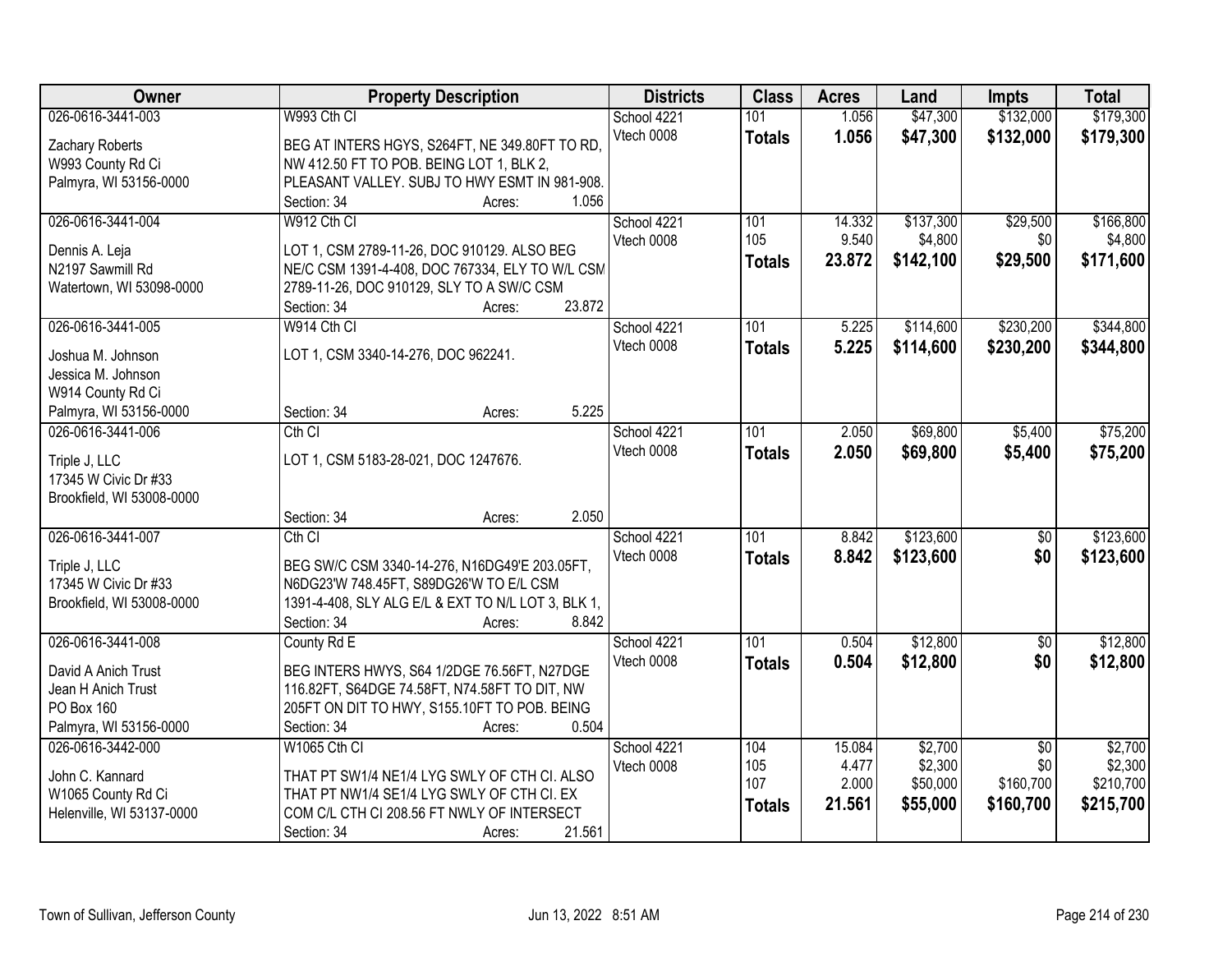| Owner                     | <b>Property Description</b>                      | <b>Districts</b> | <b>Class</b>  | <b>Acres</b> | Land      | <b>Impts</b>    | <b>Total</b> |
|---------------------------|--------------------------------------------------|------------------|---------------|--------------|-----------|-----------------|--------------|
| 026-0616-3442-001         | N2705 County Rd E                                | School 4221      | 101           | 5.330        | \$114,800 | \$131,900       | \$246,700    |
| Calvin J. Rosman Jr       | BEG C/L CTH E, 1307FT S89DG43'W OF E1/4/C,       | Vtech 0008       | <b>Totals</b> | 5.330        | \$114,800 | \$131,900       | \$246,700    |
| Sherry Rosman             | S466.96FT, N83DG13'W 177.32FT S20DG48'W          |                  |               |              |           |                 |              |
| N2705 County Rd E         | 101.81FT TO C/L STH 106, N ON SD HGY 340.93FT,   |                  |               |              |           |                 |              |
| Palmyra, WI 53156-0000    | 5.330<br>Section: 34<br>Acres:                   |                  |               |              |           |                 |              |
| 026-0616-3442-003         | W1004 Cth CI                                     | School 4221      | 101           | 0.860        | \$42,800  | \$79,900        | \$122,700    |
|                           |                                                  | Vtech 0008       | <b>Totals</b> | 0.860        | \$42,800  | \$79,900        | \$122,700    |
| <b>Matthew Flak</b>       | BEG ON INTERS HGYS, N ON 1/41/4/L 206.25FT, WLY  |                  |               |              |           |                 |              |
| W1004 County Rd Ci        | ON DIT 181.5FT, SWLY 95.5FT TO STH 106, S64.5DGE |                  |               |              |           |                 |              |
| Palmyra, WI 53156-0000    | 280.5FT TO POB. SUBJ TO HWY ESMT IN DOC          |                  |               |              |           |                 |              |
|                           | 0.860<br>Section: 34<br>Acres:                   |                  |               |              |           |                 |              |
| 026-0616-3442-004         | W1019 Cth CI                                     | School 4221      | 101           | 1.160        | \$49,700  | \$80,800        | \$130,500    |
| Mary J. Tiller            | BEG 208.56FT N64DGW OF INTER HGYS, SW            | Vtech 0008       | <b>Totals</b> | 1.160        | \$49,700  | \$80,800        | \$130,500    |
| W1019 County Rd Ci        | 171.50FT, NW 286FT NE 171.50FT TO HGY, SE286FT   |                  |               |              |           |                 |              |
| Palmyra, WI 53156-0000    | TO POB. ALSO LD LYG WLY OF FOL: COM SW/C         |                  |               |              |           |                 |              |
|                           | Section: 34<br>1.160<br>Acres:                   |                  |               |              |           |                 |              |
| 026-0616-3442-005         | W1011 Cth CI                                     | School 4221      | 101           | 1.435        | \$56,000  | \$99,600        | \$155,600    |
|                           |                                                  | Vtech 0008       | <b>Totals</b> | 1.435        | \$56,000  | \$99,600        | \$155,600    |
| William G. Gaugert        | COM S1/4/C, N00DG05'W 1721. 41FT, N89DG54'E      |                  |               |              |           |                 |              |
| Jean M. Gaugert           | 915.30FT TO POB, N89DG33'E 361.30FT, N00DG41'W   |                  |               |              |           |                 |              |
| W701 Herr Rd              | 67.47FT, S89DG48'W 123FT, N00DG12'W 66.22FT,     |                  |               |              |           |                 |              |
| Sullivan, WI 53178-0000   | 1.435<br>Section: 34<br>Acres:                   |                  |               |              |           |                 |              |
| 026-0616-3442-006         | <b>W1003 Cth CI</b>                              | School 4221      | 101           | 0.430        | \$31,800  | \$103,700       | \$135,500    |
| <b>Skylore Miller</b>     | BEG AT INTERS OF HGYS, S115. 50FT, W129.63FT,    | Vtech 0008       | <b>Totals</b> | 0.430        | \$31,800  | \$103,700       | \$135,500    |
| Ana Saettone              | N7DGW 103. 50FT, N12DGE 85.75FT TO HGY,          |                  |               |              |           |                 |              |
| W1003 County Rd Ci        | 85.75FT TO HGY, SE ON HGY 122.26FT TO POB.       |                  |               |              |           |                 |              |
| Palmyra, WI 53156-0000    | 0.430<br>Section: 34<br>Acres:                   |                  |               |              |           |                 |              |
| 026-0616-3442-007         | N2634 County Rd E                                | School 4221      | 101           | 0.250        | \$23,400  | \$5,400         | \$28,800     |
|                           |                                                  | Vtech 0008       | <b>Totals</b> | 0.250        | \$23,400  | \$5,400         | \$28,800     |
| Sharon L. Krebs           | BEG 115.50FT S OF INTERS HGYS, W 165FT, S 66FT,  |                  |               |              |           |                 |              |
| S12916 State Rd 130       | E 165FT, N TO POB, BEING LOT 3 BLK 2, PLEASANT   |                  |               |              |           |                 |              |
| Lone Rock, WI 53556-9639  | VALLEY.                                          |                  |               |              |           |                 |              |
|                           | 0.250<br>Section: 34<br>Acres:                   |                  |               |              |           |                 |              |
| 026-0616-3442-008         | Schuyler Rd                                      | School 4221      | 104           | 3.888        | \$900     | $\overline{50}$ | \$900        |
| John C. Kannard           | LOT 1, CSM 3280-14-150. EX .43A IN CTH E IN      | Vtech 0008       | <b>Totals</b> | 3.888        | \$900     | \$0             | \$900        |
| W1065 County Rd Ci        | 979-930.                                         |                  |               |              |           |                 |              |
| Helenville, WI 53137-0000 |                                                  |                  |               |              |           |                 |              |
|                           | 3.888<br>Section: 34<br>Acres:                   |                  |               |              |           |                 |              |
|                           |                                                  |                  |               |              |           |                 |              |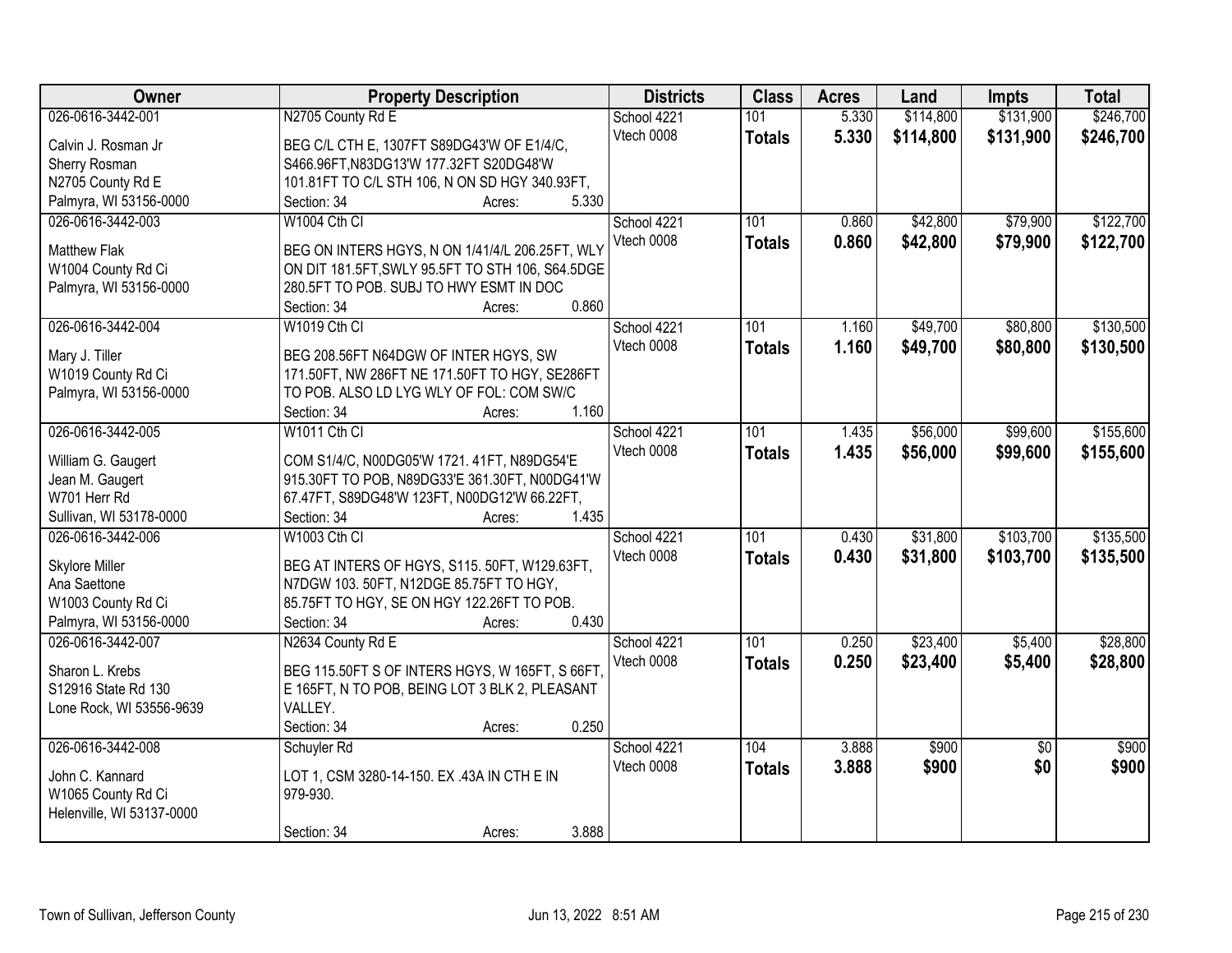| Owner                              |                                                   | <b>Property Description</b> |       | <b>Districts</b> | <b>Class</b>     | <b>Acres</b> | Land     | <b>Impts</b>    | <b>Total</b> |
|------------------------------------|---------------------------------------------------|-----------------------------|-------|------------------|------------------|--------------|----------|-----------------|--------------|
| 026-0616-3442-009                  |                                                   |                             |       | School 4221      | 104              | 2.152        | \$400    | $\overline{50}$ | \$400        |
| John C. Kannard                    | LOT 1, CSM 5283-28-268, DOC 1275731.              |                             |       | Vtech 0008       | <b>Totals</b>    | 2.152        | \$400    | \$0             | \$400        |
| Laura J. Kannard                   |                                                   |                             |       |                  |                  |              |          |                 |              |
| W1065 County Rd Ci                 |                                                   |                             |       |                  |                  |              |          |                 |              |
| Helenville, WI 53137-0000          | Section: 34                                       | Acres:                      | 2.152 |                  |                  |              |          |                 |              |
| 026-0616-3442-010                  |                                                   |                             |       | School 4221      | 104              | 2.152        | \$400    | $\overline{50}$ | \$400        |
| John C. Kannard                    | LOT 2, CSM 5283-28-268, DOC 1275731.              |                             |       | Vtech 0008       | <b>Totals</b>    | 2.152        | \$400    | \$0             | \$400        |
| Laura J. Kannard                   |                                                   |                             |       |                  |                  |              |          |                 |              |
| W1065 County Rd Ci                 |                                                   |                             |       |                  |                  |              |          |                 |              |
| Helenville, WI 53137-0000          | Section: 34                                       | Acres:                      | 2.152 |                  |                  |              |          |                 |              |
| 026-0616-3442-011                  |                                                   |                             |       | School 4221      | 104              | 2.152        | \$400    | \$0             | \$400        |
|                                    |                                                   |                             |       | Vtech 0008       | <b>Totals</b>    | 2.152        | \$400    | \$0             | \$400        |
| John C. Kannard                    | LOT 3, CSM 5283-28-268, DOC 1275731.              |                             |       |                  |                  |              |          |                 |              |
| Laura J. Kannard                   |                                                   |                             |       |                  |                  |              |          |                 |              |
| W1065 County Rd Ci                 |                                                   |                             |       |                  |                  |              |          |                 |              |
| Helenville, WI 53137-0000          | Section: 34                                       | Acres:                      | 2.152 |                  |                  |              |          |                 |              |
| 026-0616-3443-000                  | Cth CI                                            |                             |       | School 4221      | 104              | 5.886        | \$1,600  | \$0             | \$1,600      |
| Thomas J. Leroy                    | N1/2 SW1/4 SE1/4. EX E 3A. EX CSM 4329-21-252. EX |                             |       | Vtech 0008       | <b>Totals</b>    | 5.886        | \$1,600  | \$0             | \$1,600      |
| Tara N. Leroy                      | CSM 4985-26-163, DOC 1207842.                     |                             |       |                  |                  |              |          |                 |              |
| N2577 County Rd E                  |                                                   |                             |       |                  |                  |              |          |                 |              |
| Palmyra, WI 53156-0000             | Section: 34                                       | Acres:                      | 5.886 |                  |                  |              |          |                 |              |
| 026-0616-3443-001                  | N2509 County Rd E                                 |                             |       | School 4221      | 101              | 1.995        | \$68,900 | \$142,800       | \$211,700    |
| <b>Robert Williams</b>             | S1/2 SW1/4 SE1/4. EX .70A IN CTH E IN 977-880. EX |                             |       | Vtech 0008       | <b>Totals</b>    | 1.995        | \$68,900 | \$142,800       | \$211,700    |
| Kristiana L. Williams              | CSM 4234-21-53.                                   |                             |       |                  |                  |              |          |                 |              |
| N2509 County Rd E                  |                                                   |                             |       |                  |                  |              |          |                 |              |
| Palmyra, WI 53156-0000             | Section: 34                                       | Acres:                      | 1.995 |                  |                  |              |          |                 |              |
| 026-0616-3443-002                  | N2577 County Rd E                                 |                             |       | School 4221      | $\overline{101}$ | 3.000        | \$84,000 | \$152,200       | \$236,200    |
|                                    | E 3A N1/2 SW1/4 SE1/4. SUBJ TO HWY ESMT IN        |                             |       | Vtech 0008       | <b>Totals</b>    | 3.000        | \$84,000 | \$152,200       | \$236,200    |
| Thomas J. Leroy                    | 977-879.                                          |                             |       |                  |                  |              |          |                 |              |
| Tara N. Leroy<br>N2577 County Rd E |                                                   |                             |       |                  |                  |              |          |                 |              |
| Palmyra, WI 53156-0000             | Section: 34                                       | Acres:                      | 3.000 |                  |                  |              |          |                 |              |
| 026-0616-3443-003                  | N2537 County Rd E                                 |                             |       | School 4221      | 101              | 1.505        | \$57,600 | \$240,000       | \$297,600    |
|                                    |                                                   |                             |       | Vtech 0008       | <b>Totals</b>    | 1.505        | \$57,600 | \$240,000       | \$297,600    |
| Michael Meyer                      | LOT 1, CSM 4234-21-53, DOC 1082119.               |                             |       |                  |                  |              |          |                 |              |
| Robin Meyer                        |                                                   |                             |       |                  |                  |              |          |                 |              |
| N2537 County Rd E                  |                                                   |                             |       |                  |                  |              |          |                 |              |
| Palmyra, WI 53156-0000             | Section: 34                                       | Acres:                      | 1.505 |                  |                  |              |          |                 |              |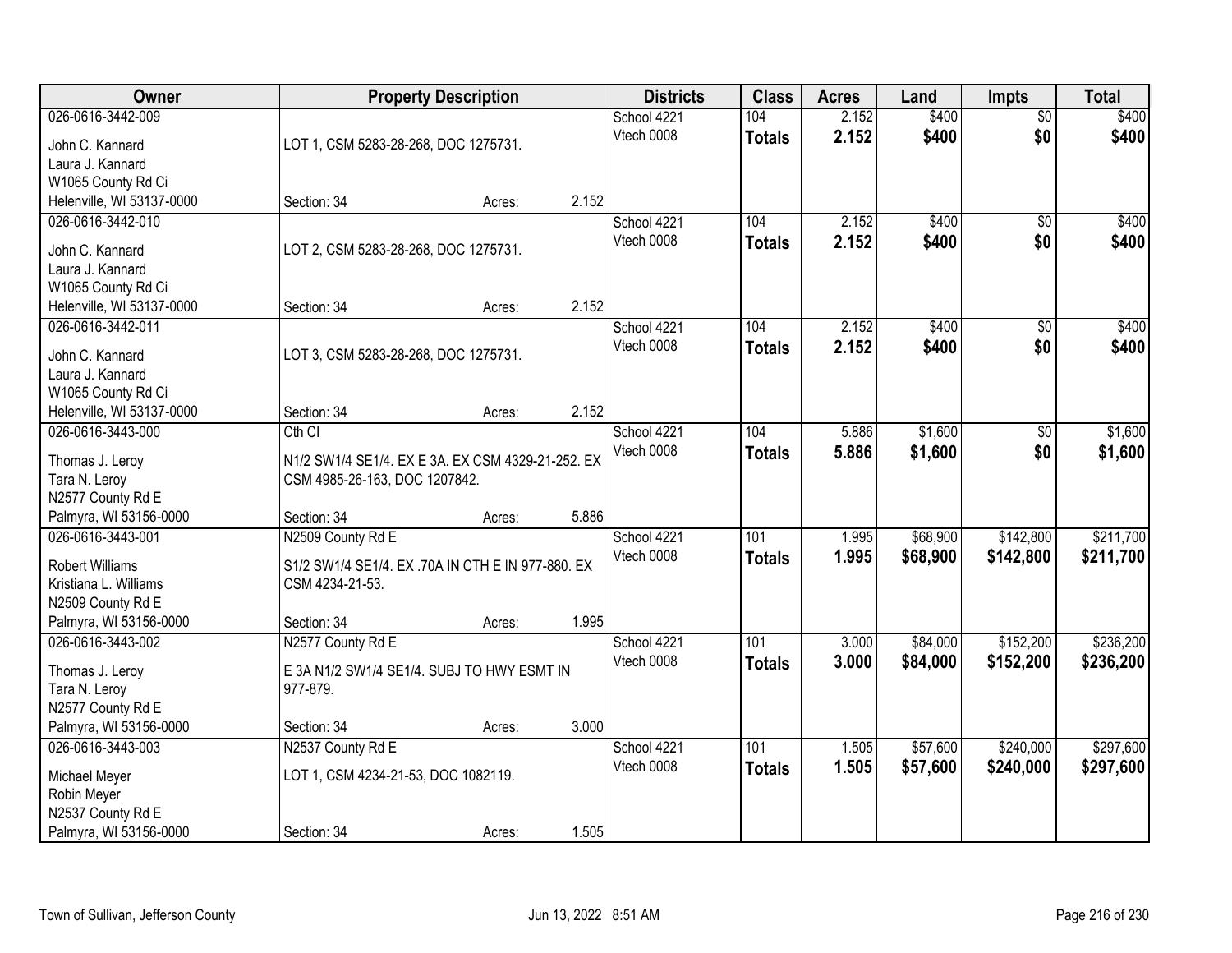| Owner                                         | <b>Property Description</b>                                          |        | <b>Districts</b> | <b>Class</b>  | <b>Acres</b> | Land       | <b>Impts</b>    | <b>Total</b> |
|-----------------------------------------------|----------------------------------------------------------------------|--------|------------------|---------------|--------------|------------|-----------------|--------------|
| 026-0616-3443-004                             | Schuyler Rd                                                          |        | School 4221      | 104           | 8.063        | \$1,300    | $\overline{50}$ | \$1,300      |
| Michael Meyer                                 | LOT 2, CSM 4234-21-53, DOC 1082119.                                  |        | Vtech 0008       | 105           | 3.000        | \$1,500    | \$0             | \$1,500      |
| Robin Meyer                                   |                                                                      |        |                  | <b>15M</b>    | 5.000        | \$6,000    | \$0             | \$6,000      |
| N2537 County Rd E                             |                                                                      |        |                  | <b>Totals</b> | 16.063       | \$8,800    | \$0             | \$8,800      |
| Palmyra, WI 53156-0000                        | Section: 34<br>Acres:                                                | 16.063 |                  |               |              |            |                 |              |
| 026-0616-3443-005                             | W1097 Schuyler Rd                                                    |        | School 4221      | 101           | 5.000        | \$114,000  | \$237,600       | \$351,600    |
| Charles L. Pritzel                            |                                                                      |        | Vtech 0008       | <b>Totals</b> | 5.000        | \$114,000  | \$237,600       | \$351,600    |
|                                               | LOT 1 & OUTLOT 1, CSM 4329-21-252. ALSO<br>AFFIDAVIT IN DOC 1101435. |        |                  |               |              |            |                 |              |
| Connie Hurley R. Pritzel<br>W1097 Schuyler Rd |                                                                      |        |                  |               |              |            |                 |              |
| Palmyra, WI 53156-0000                        | Section: 34<br>Acres:                                                | 5.000  |                  |               |              |            |                 |              |
| 026-0616-3443-006                             | W1071 Schuyler Rd                                                    |        | School 4221      | 101           | 5.000        | \$114,000  | \$199,800       | \$313,800    |
|                                               |                                                                      |        | Vtech 0008       |               |              |            |                 |              |
| James F. Kostuch                              | LOT 2 & OUTLOT 2, CSM 4329-21-252. ALSO                              |        |                  | <b>Totals</b> | 5.000        | \$114,000  | \$199,800       | \$313,800    |
| Judy L. Kostuch                               | AFFIDAVIT IN DOC 1101435.                                            |        |                  |               |              |            |                 |              |
| W1071 Schuyler Rd                             |                                                                      |        |                  |               |              |            |                 |              |
| Palmyra, WI 53156-0000                        | Section: 34<br>Acres:                                                | 5.000  |                  |               |              |            |                 |              |
| 026-0616-3443-007                             | W1055 Schuyler Rd                                                    |        | School 4221      | 101           | 1.114        | \$48,600   | \$143,000       | \$191,600    |
| Timothy V. Walsh                              | LOT 1, CSM 4985-26-163, DOC 1207842.                                 |        | Vtech 0008       | <b>Totals</b> | 1.114        | \$48,600   | \$143,000       | \$191,600    |
| Taylor M. Walsh                               |                                                                      |        |                  |               |              |            |                 |              |
| W1055 Schuyler Rd                             |                                                                      |        |                  |               |              |            |                 |              |
| Palmyra, WI 53156-0000                        | Section: 34<br>Acres:                                                | 1.114  |                  |               |              |            |                 |              |
| 026-0616-3444-000                             | W905 Cth CI                                                          |        | School 4221      | 101           | 2.000        | \$69,000   | \$199,100       | \$268,100    |
|                                               |                                                                      |        | Vtech 0008       | 104           | 17.000       | \$3,200    | \$0             | \$3,200      |
| Brian J. Lechmaier                            | SE1/4 SE1/4. NE1/4 SE1/4 S CTH CI. EX LOT 1, BLK 2,                  |        |                  | 105           | 11.110       | \$5,600    | \$0             | \$5,600      |
| W905 County Rd Ci                             | PLEASANT VALLEY PLANT. EX PT LYG NELY OF CTH                         |        |                  | 208           | 13.000       | (\$31,200) | \$0             | \$0          |
| Palmyra, WI 53156-0000                        | CI. EX 2.09A IN CTH E IN DOC 969498. MFL DOCS                        |        |                  | <b>Totals</b> | 43.110       | \$77,800   | \$199,100       | \$276,900    |
|                                               | Section: 34<br>Acres:                                                | 43.110 |                  |               |              |            |                 |              |
| 026-0616-3511-000                             | Rome Oak Hill Rd                                                     |        | School 4221      | 104           | 8.360        | \$1,400    | $\overline{50}$ | \$1,400      |
| Thomas W. Carlson                             | N1/2 NE1/4 NE1/4, EX CSM-515 -2-314. EX CSM                          |        | Vtech 0008       | 105           | 0.500        | \$300      | \$0             | \$300        |
| Melissa K. Carlson                            | 1985-6-246.                                                          |        |                  | <b>Totals</b> | 8.860        | \$1,700    | \$0             | \$1,700      |
| W661 Rome Oak Hill Rd                         |                                                                      |        |                  |               |              |            |                 |              |
| Palmyra, WI 53156-0000                        | Section: 35<br>Acres:                                                | 8.860  |                  |               |              |            |                 |              |
| 026-0616-3511-001                             | Hardscrabble Rd                                                      |        | School 4221      | 105           | 6.000        | \$3,000    | $\overline{50}$ | \$3,000      |
|                                               |                                                                      |        | Vtech 0008       | 106           | 14.000       | \$33,600   | \$0             | \$33,600     |
| Fin N Feather Sportsmen Club                  | S1/2 NE1/4 NE1/4.MFL 972-506                                         |        |                  | <b>Totals</b> | 20.000       | \$36,600   | \$0             | \$36,600     |
| PO Box 57                                     |                                                                      |        |                  |               |              |            |                 |              |
| Dousman, WI 53118-0057                        |                                                                      |        |                  |               |              |            |                 |              |
|                                               | Section: 35<br>Acres:                                                | 20.000 |                  |               |              |            |                 |              |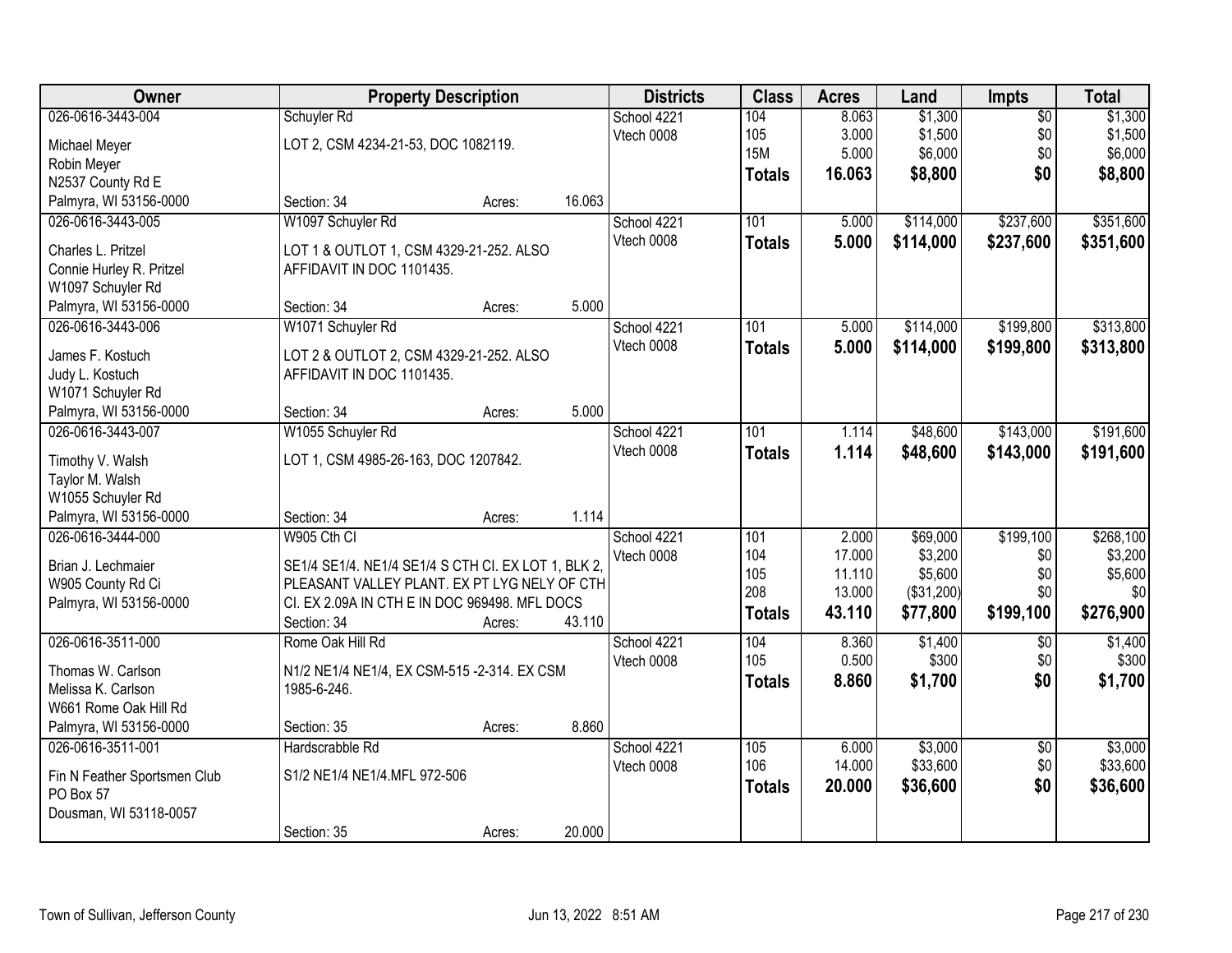| Owner                        |                                       | <b>Property Description</b> |        | <b>Districts</b> | <b>Class</b>     | <b>Acres</b>    | Land                | <b>Impts</b> | <b>Total</b>        |
|------------------------------|---------------------------------------|-----------------------------|--------|------------------|------------------|-----------------|---------------------|--------------|---------------------|
| 026-0616-3511-002            | W529 Rome Oak Hill Rd                 |                             |        | School 4221      | 101              | 1.570           | \$59,100            | \$159,400    | \$218,500           |
| Tony W. Lusthoff             | LOT 1, CSM 515-2-314, DOC 718533.     |                             |        | Vtech 0008       | <b>Totals</b>    | 1.570           | \$59,100            | \$159,400    | \$218,500           |
| W529 Rome Oak Hill Rd        |                                       |                             |        |                  |                  |                 |                     |              |                     |
| Palmyra, WI 53156-0000       |                                       |                             |        |                  |                  |                 |                     |              |                     |
|                              | Section: 35                           | Acres:                      | 1.570  |                  |                  |                 |                     |              |                     |
| 026-0616-3511-003            | W511 Rome Oak Hill Rd                 |                             |        | School 4221      | 101              | 1.570           | \$59,100            | \$188,200    | \$247,300           |
| Neil A. Stark                | LOT 2, CSM 515-2-314, DOC 718533.     |                             |        | Vtech 0008       | <b>Totals</b>    | 1.570           | \$59,100            | \$188,200    | \$247,300           |
| W511 Rome Oak Hill Rd        |                                       |                             |        |                  |                  |                 |                     |              |                     |
| Palmyra, WI 53156-0000       |                                       |                             |        |                  |                  |                 |                     |              |                     |
|                              | Section: 35                           | Acres:                      | 1.570  |                  |                  |                 |                     |              |                     |
| 026-0616-3511-004            | N2855 Hardscrabble Rd                 |                             |        | School 4221      | 101              | 5.010           | \$114,000           | \$229,400    | \$343,400           |
| <b>Rick Weber Trust</b>      | LOT 3, CSM 515-2-314, DOC 718533.     |                             |        | Vtech 0008       | <b>Totals</b>    | 5.010           | \$114,000           | \$229,400    | \$343,400           |
| Dawn Weber Trust             |                                       |                             |        |                  |                  |                 |                     |              |                     |
| N2855 Hardscrabble Rd        |                                       |                             |        |                  |                  |                 |                     |              |                     |
| Palmyra, WI 53156-0000       | Section: 35                           | Acres:                      | 5.010  |                  |                  |                 |                     |              |                     |
| 026-0616-3511-005            | W545 Rome Oak Hill Rd                 |                             |        | School 4221      | 101              | 2.990           | \$83,900            | \$214,200    | \$298,100           |
| Joshua D. Gleaser            | LOT 1, CSM 1985-6-246.                |                             |        | Vtech 0008       | <b>Totals</b>    | 2.990           | \$83,900            | \$214,200    | \$298,100           |
| Jennifer A. Gleaser          |                                       |                             |        |                  |                  |                 |                     |              |                     |
| W545 Rome Oak Hill Rd        |                                       |                             |        |                  |                  |                 |                     |              |                     |
| Palmyra, WI 53156-0000       | Section: 35                           | Acres:                      | 2.990  |                  |                  |                 |                     |              |                     |
| 026-0616-3512-000            | W659 Rome Oak Hill Rd                 |                             |        | School 4221      | $\overline{101}$ | 2.000           | \$69,000            | \$164,300    | \$233,300           |
| Diane L. Koutsky             | LOT 1, CSM 4751-24-236, DOC 1171299.  |                             |        | Vtech 0008       | <b>Totals</b>    | 2.000           | \$69,000            | \$164,300    | \$233,300           |
| W659 Rome Oak Hill Rd        |                                       |                             |        |                  |                  |                 |                     |              |                     |
| Palmyra, WI 53156-0000       |                                       |                             |        |                  |                  |                 |                     |              |                     |
|                              | Section: 35                           | Acres:                      | 2.000  |                  |                  |                 |                     |              |                     |
| 026-0616-3512-001            | Rome Oak Hill Rd                      |                             |        | School 4221      | 102<br>105       | 6.000<br>6.000  | \$86,000<br>\$3,000 | \$12,000     | \$98,000<br>\$3,000 |
| Fin N Feather Sportsmen Club | S1/2 NW1/4 NE1/4. MFL 972-506.        |                             |        | Vtech 0008       | 106              | 8.000           | \$19,200            | \$0<br>\$0   | \$19,200            |
| PO Box 57                    |                                       |                             |        |                  | <b>Totals</b>    | 20.000          | \$108,200           | \$12,000     | \$120,200           |
| Dousman, WI 53118-0057       |                                       |                             |        |                  |                  |                 |                     |              |                     |
|                              | Section: 35                           | Acres:                      | 20.000 |                  |                  |                 |                     |              |                     |
| 026-0616-3512-002            | W661 Rome Oak Hill Rd                 |                             |        | School 4221      | 101<br>104       | 1.500<br>10.000 | \$57,500            | \$88,000     | \$145,500           |
| Thomas W. Carlson            | N1/2 NW1/4 NE1/4. EX CSM 4751-24-236. |                             |        | Vtech 0008       | 105              | 4.150           | \$2,200<br>\$2,100  | \$0<br>\$0   | \$2,200<br>\$2,100  |
| Melissa K. Carlson           |                                       |                             |        |                  | <b>15M</b>       | 2.350           | \$2,800             | \$0          | \$2,800             |
| W661 Rome Oak Hill Rd        |                                       |                             |        |                  | <b>Totals</b>    | 18.000          | \$64,600            | \$88,000     | \$152,600           |
| Palmyra, WI 53156-0000       | Section: 35                           | Acres:                      | 18.000 |                  |                  |                 |                     |              |                     |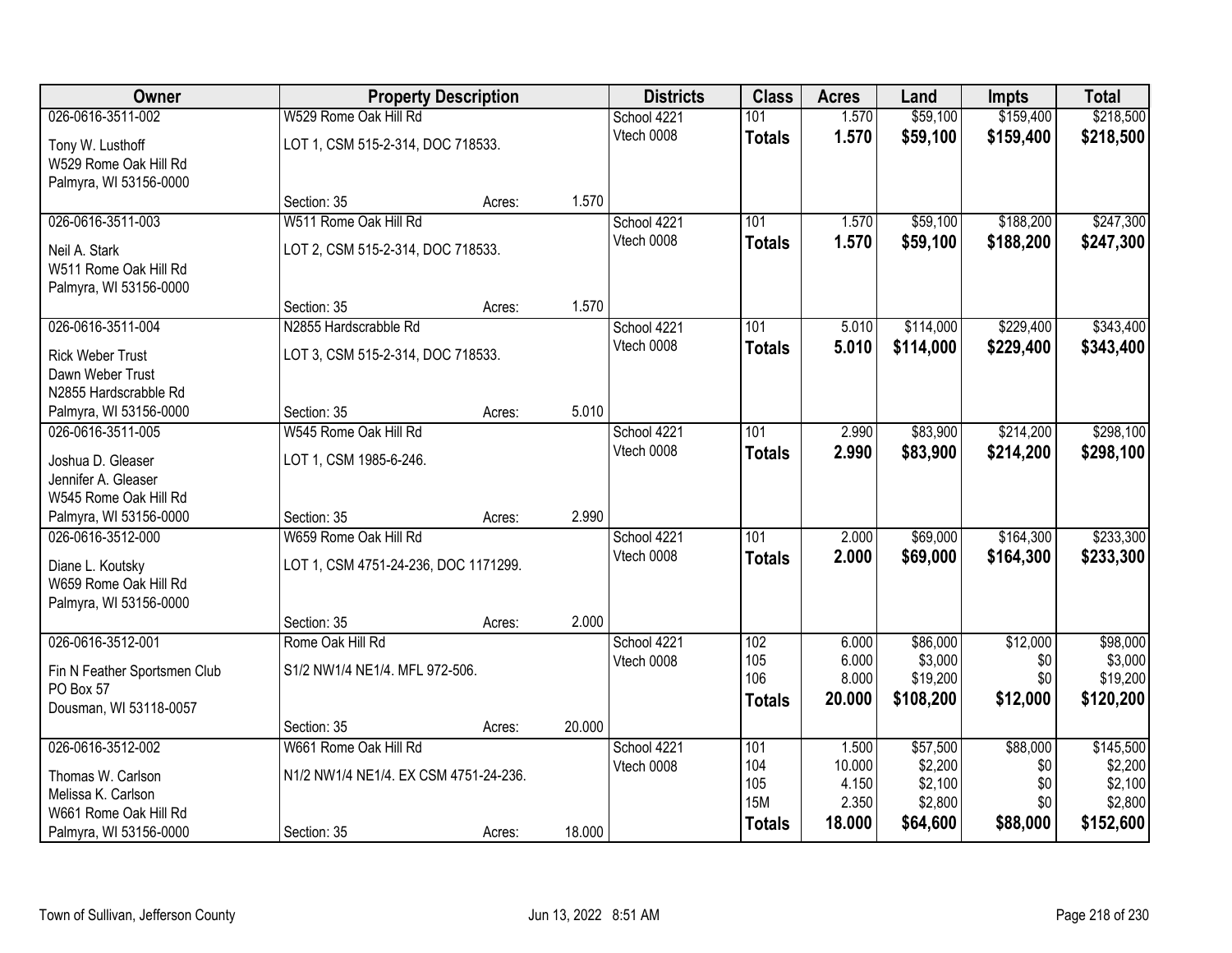| Owner                                   | <b>Property Description</b>                    |        |        | <b>Districts</b> | <b>Class</b>  | <b>Acres</b> | Land     | Impts           | <b>Total</b> |
|-----------------------------------------|------------------------------------------------|--------|--------|------------------|---------------|--------------|----------|-----------------|--------------|
| 026-0616-3513-000                       | Hardscrabble Rd                                |        |        | School 4221      | 105           | 16.000       | \$3,500  | $\overline{50}$ | \$3,500      |
| Fin N Feather Sportsmen Club            | N 30A SW1/4 NE1/4. MFL 972-506.                |        |        | Vtech 0008       | 106           | 14.000       | \$33,600 | \$0             | \$33,600     |
| PO Box 57                               |                                                |        |        |                  | <b>Totals</b> | 30.000       | \$37,100 | \$0             | \$37,100     |
| Dousman, WI 53118-0057                  |                                                |        |        |                  |               |              |          |                 |              |
|                                         | Section: 35                                    | Acres: | 30.000 |                  |               |              |          |                 |              |
| 026-0616-3513-001                       | N2719 Hardscrabble Rd                          |        |        | School 4221      | 101           | 1.000        | \$46,000 | \$20,400        | \$66,400     |
| Tapawingo Family Limited                | S 10A SW1/4 NE1/4.                             |        |        | Vtech 0008       | 105           | 9.000        | \$4,500  | \$0             | \$4,500      |
| Partnership                             |                                                |        |        |                  | <b>Totals</b> | 10.000       | \$50,500 | \$20,400        | \$70,900     |
| N2719 Hardscrabble Rd                   |                                                |        |        |                  |               |              |          |                 |              |
| Palmyra, WI 53156-0000                  | Section: 35                                    | Acres: | 10.000 |                  |               |              |          |                 |              |
| 026-0616-3514-000                       | N2765 Hardscrabble Rd                          |        |        | School 4221      | 102           | 3.000        | \$66,500 | \$171,100       | \$237,600    |
| Fin N Feather Sportsmen Club            | N30A SE1/4 NE1/4. EX 474.60 FT N&S BY 917.84FT |        |        | Vtech 0008       | 105           | 7.000        | \$3,500  | \$0             | \$3,500      |
| PO Box 57                               | E&W IN SE/C.                                   |        |        |                  | 106           | 10.000       | \$24,000 | \$0             | \$24,000     |
| Dousman, WI 53118-0057                  |                                                |        |        |                  | <b>Totals</b> | 20.000       | \$94,000 | \$171,100       | \$265,100    |
|                                         | Section: 35                                    | Acres: | 20.000 |                  |               |              |          |                 |              |
| 026-0616-3514-001                       | Hardscrabble Rd                                |        |        | School 4221      | 101           | 3.006        | \$84,100 | \$0             | \$84,100     |
| Daniel Kincaid                          | LOT 1, CSM 1200-4-86, DOC 754780.              |        |        | Vtech 0008       | <b>Totals</b> | 3.006        | \$84,100 | \$0             | \$84,100     |
| N2738 Banker Rd                         |                                                |        |        |                  |               |              |          |                 |              |
| Fort Atkinson, WI 53538-0000            |                                                |        |        |                  |               |              |          |                 |              |
|                                         | Section: 35                                    | Acres: | 3.006  |                  |               |              |          |                 |              |
| 026-0616-3514-002                       | Hardscrabble Rd                                |        |        | School 4221      | 104           | 7.000        | \$1,400  | \$0             | \$1,400      |
|                                         | S 10A SE1/4 NE1/4.                             |        |        | Vtech 0008       | 105           | 1.500        | \$800    | \$0             | \$800        |
| Tapawingo Family Limited<br>Partnership |                                                |        |        |                  | 107           | 1.500        | \$37,500 | \$900           | \$38,400     |
| N2719 Hardscrabble Rd                   |                                                |        |        |                  | <b>Totals</b> | 10.000       | \$39,700 | \$900           | \$40,600     |
| Palmyra, WI 53156-0000                  | Section: 35                                    | Acres: | 10.000 |                  |               |              |          |                 |              |
| 026-0616-3514-003                       | N2729 Hardscrabble Rd                          |        |        | School 4221      | 101           | 3.105        | \$85,600 | \$162,200       | \$247,800    |
| Norman D. Sorensen                      | LOT 1, CSM 483-2-274                           |        |        | Vtech 0008       | <b>Totals</b> | 3.105        | \$85,600 | \$162,200       | \$247,800    |
| Carole A. Sorensen                      |                                                |        |        |                  |               |              |          |                 |              |
| N2729 Hardscrabble Rd                   |                                                |        |        |                  |               |              |          |                 |              |
| Palmyra, WI 53156-0000                  | Section: 35                                    | Acres: | 3.105  |                  |               |              |          |                 |              |
| 026-0616-3514-004                       | N2745 Hardscrabble Rd                          |        |        | School 4221      | 101           | 3.979        | \$98,700 | \$51,300        | \$150,000    |
| Eric M. Fosholdt                        | LOT 2, CSM 1200-4-86                           |        |        | Vtech 0008       | <b>Totals</b> | 3.979        | \$98,700 | \$51,300        | \$150,000    |
| Cynthia M. Fosholdt                     |                                                |        |        |                  |               |              |          |                 |              |
| N2745 Hardscrabble Rd                   |                                                |        |        |                  |               |              |          |                 |              |
| Palmyra, WI 53156-0000                  | Section: 35                                    | Acres: | 3.979  |                  |               |              |          |                 |              |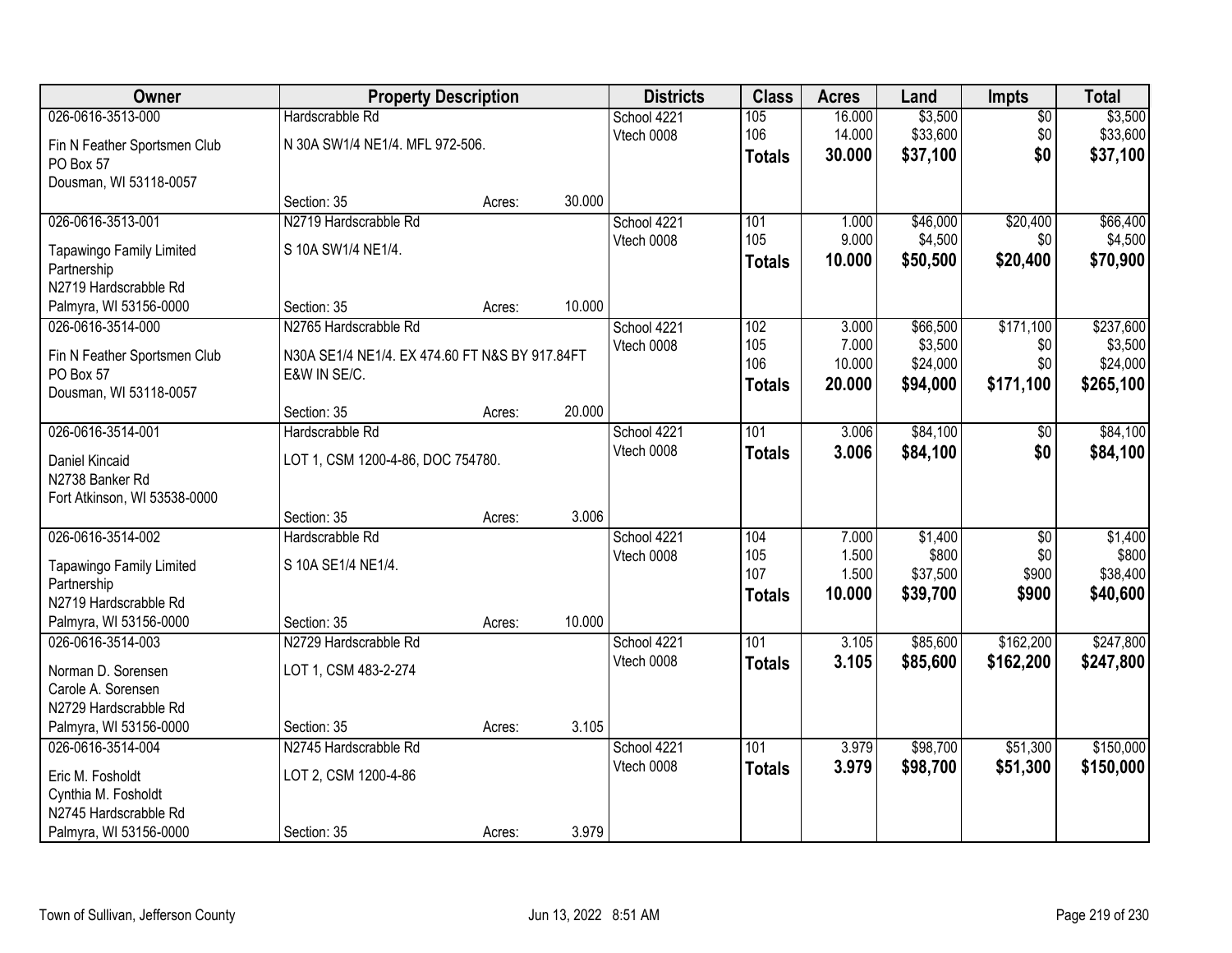| Owner                  | <b>Property Description</b>                     |        |        | <b>Districts</b> | <b>Class</b>  | <b>Acres</b> | Land      | <b>Impts</b> | <b>Total</b> |
|------------------------|-------------------------------------------------|--------|--------|------------------|---------------|--------------|-----------|--------------|--------------|
| 026-0616-3521-000      | W763 Rome Oak Hill Rd                           |        |        | School 4221      | 101           | 3.000        | \$84,000  | \$472,500    | \$556,500    |
| Heath G. Folk          | NE1/4 NW1/4.                                    |        |        | Vtech 0008       | 105           | 33.000       | \$16,500  | \$0          | \$16,500     |
| Camile Hexsel Folk     |                                                 |        |        |                  | 106           | 4.000        | \$9,600   | \$0          | \$9,600      |
| W763 Rome Oak Hill Rd  |                                                 |        |        |                  | <b>Totals</b> | 40.000       | \$110,100 | \$472,500    | \$582,600    |
| Palmyra, WI 53156-0000 | Section: 35                                     | Acres: | 40.000 |                  |               |              |           |              |              |
| 026-0616-3522-000      | Rome Oak Hill Rd                                |        |        | School 4221      | 104           | 15.167       | \$3,400   | \$0          | \$3,400      |
| <b>Wilke Trust</b>     | LOT 3, CSM 1447-4-496                           |        |        | Vtech 0008       | 105           | 0.400        | \$200     | \$0          | \$200        |
| W360 S3361 Hwy 67      |                                                 |        |        |                  | <b>Totals</b> | 15.567       | \$3,600   | \$0          | \$3,600      |
| Dousman, WI 53118-0000 |                                                 |        |        |                  |               |              |           |              |              |
|                        | Section: 35                                     | Acres: | 15.567 |                  |               |              |           |              |              |
| 026-0616-3522-001      | W801 Rome Oak Hill Rd                           |        |        | School 4221      | 101           | 4.443        | \$105,600 | \$273,400    | \$379,000    |
| Daniel P. Browne       | LOT 1, CSM 1425-4-462, DOC 769658. F/K/A LOT 1, |        |        | Vtech 0008       | <b>Totals</b> | 4.443        | \$105,600 | \$273,400    | \$379,000    |
| Joann Browne           | CSM 970-3-452, DOC 742586.                      |        |        |                  |               |              |           |              |              |
| W801 Rome Oak Hill Rd  |                                                 |        |        |                  |               |              |           |              |              |
| Palmyra, WI 53156-0000 | Section: 35                                     | Acres: | 4.443  |                  |               |              |           |              |              |
| 026-0616-3522-002      | Rome Oak Hill Rd                                |        |        | School 4221      | 104           | 13.500       | \$3,000   | \$0          | \$3,000      |
| <b>Wilke Trust</b>     | LOT 2, CSM 1425 4-462. EX CSM 4397-22-093.      |        |        | Vtech 0008       | 105           | 1.145        | \$600     | \$0          | \$600        |
| W360 S3361 State Rd 67 |                                                 |        |        |                  | 107           | 0.500        | \$17,500  | \$6,000      | \$23,500     |
| Dousman, WI 53118-0000 |                                                 |        |        |                  | <b>Totals</b> | 15.145       | \$21,100  | \$6,000      | \$27,100     |
|                        | Section: 35                                     | Acres: | 15.145 |                  |               |              |           |              |              |
| 026-0616-3522-003      | W853 Rome Oak Hill Rd                           |        |        | School 4221      | 101           | 1.578        | \$59,300  | \$164,100    | \$223,400    |
| James J. Klink         | LOT 2, CSM 1447-4-496.                          |        |        | Vtech 0008       | <b>Totals</b> | 1.578        | \$59,300  | \$164,100    | \$223,400    |
| Jennifer C. Klink      |                                                 |        |        |                  |               |              |           |              |              |
| W853 Rome Oak Hill Rd  |                                                 |        |        |                  |               |              |           |              |              |
| Palmyra, WI 53156-0000 | Section: 35                                     | Acres: | 1.578  |                  |               |              |           |              |              |
| 026-0616-3522-004      | W827 Rome Oak Hill Rd                           |        |        | School 4221      | 101           | 1.668        | \$61,400  | \$80,300     | \$141,700    |
| <b>Brian Goetz</b>     | LOT 1, CSM 1447-4-496                           |        |        | Vtech 0008       | <b>Totals</b> | 1.668        | \$61,400  | \$80,300     | \$141,700    |
| W827 Rome Oak Hill Rd  |                                                 |        |        |                  |               |              |           |              |              |
| Palmyra, WI 53156-0000 |                                                 |        |        |                  |               |              |           |              |              |
|                        | Section: 35                                     | Acres: | 1.668  |                  |               |              |           |              |              |
| 026-0616-3522-005      | W805 Rome Oak Hill Rd                           |        |        | School 4221      | 101           | 2.000        | \$69,000  | \$250,200    | \$319,200    |
| Doug J. Landess        | LOT 1, CSM 4397-22-093, DOC 1116282.            |        |        | Vtech 0008       | <b>Totals</b> | 2.000        | \$69,000  | \$250,200    | \$319,200    |
| Jessica A. Landess     |                                                 |        |        |                  |               |              |           |              |              |
| W805 Rome Oak Hill Rd  |                                                 |        |        |                  |               |              |           |              |              |
| Palmyra, WI 53156-0000 | Section: 35                                     | Acres: | 2.000  |                  |               |              |           |              |              |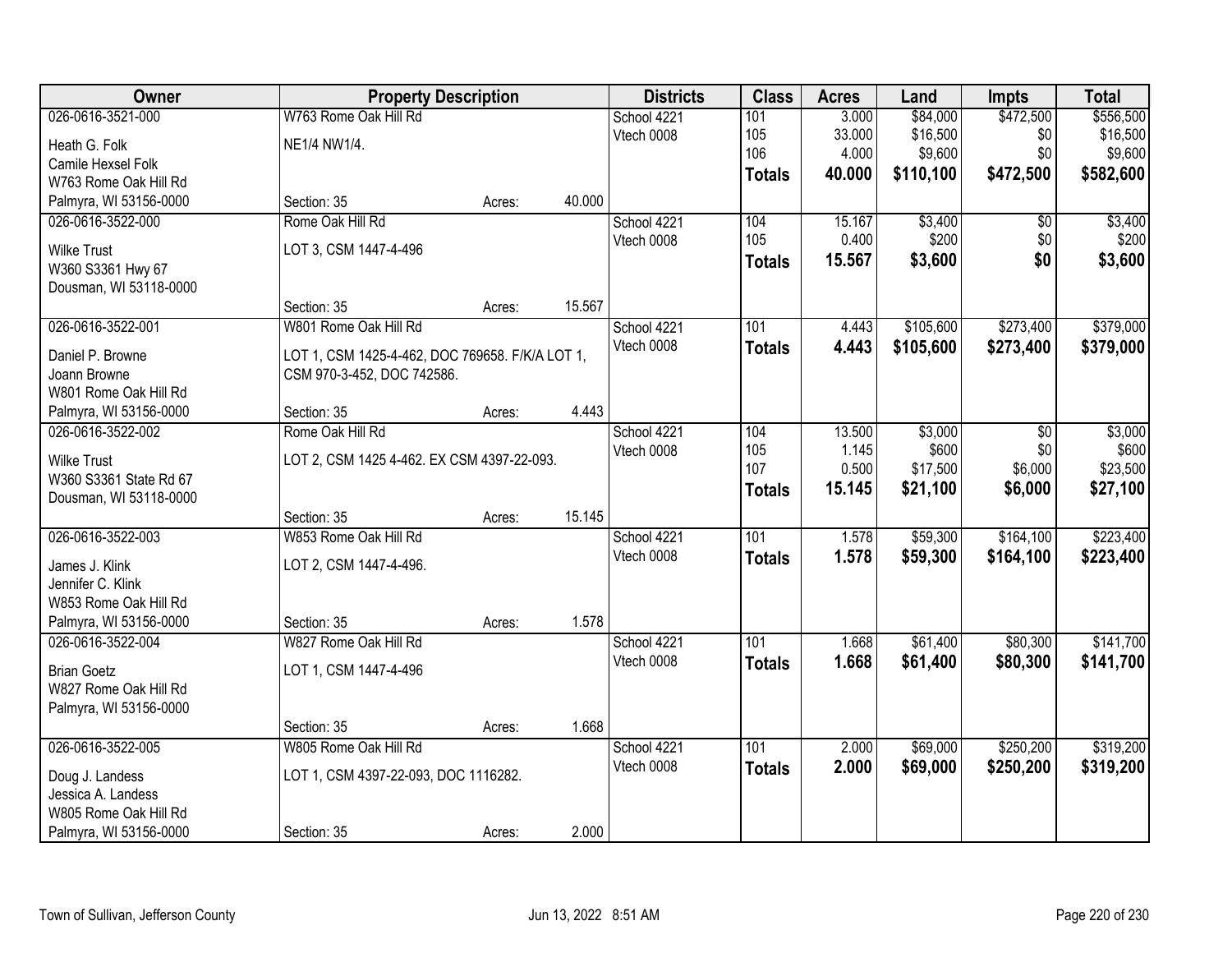| Owner                     | <b>Property Description</b>                       | <b>Districts</b> | <b>Class</b>  | <b>Acres</b> | Land      | <b>Impts</b>           | <b>Total</b> |
|---------------------------|---------------------------------------------------|------------------|---------------|--------------|-----------|------------------------|--------------|
| 026-0616-3523-000         | Rome Oak Hill Rd                                  | School 4221      | 104           | 8.500        | \$1,400   | $\overline{50}$        | \$1,400      |
| Fernando Aguilera         | SW1/4 NW1/4. EX COM S1/4/C, N00DG42'W 3980.92F1   | Vtech 0008       | 105           | 3.500        | \$1,800   | \$0                    | \$1,800      |
| Evangelina Aguilera       | S88DG45 'W 624.16FT TO POB. S88DG45' W            |                  | <b>15M</b>    | 13.475       | \$16,200  | \$0                    | \$16,200     |
| W788 County Rd Ci         | 1295.08FT, S00DG45'E 1057. 27FT, N88DG45'E        |                  | <b>Totals</b> | 25.475       | \$19,400  | \$0                    | \$19,400     |
| Palmyra, WI 53156-0000    | 25.475<br>Section: 35<br>Acres:                   |                  |               |              |           |                        |              |
| 026-0616-3524-000         | W788 Cth CI                                       | School 4221      | 101           | 2.000        | \$69,000  | \$266,300              | \$335,300    |
|                           |                                                   | Vtech 0008       | 104           | 12.545       | \$2,800   | \$0                    | \$2,800      |
| Fernando Aguilera         | SE1/4 NW1/4. EX CSM 2918-11-245, DOC 924509.      |                  | <b>Totals</b> | 14.545       | \$71,800  | \$266,300              | \$338,100    |
| Evangelina Aguilera       | ALSO E1/2 SW1/4 N OF CTH CI & W OF CSM            |                  |               |              |           |                        |              |
| W788 County Rd Ci         | 2918-11-245, DOC 924509. EX CSM 3593-16-194, DOC  |                  |               |              |           |                        |              |
| Palmyra, WI 53156-0000    | 14.545<br>Section: 35<br>Acres:                   |                  |               |              |           |                        |              |
| 026-0616-3524-001         | Cth <sub>Cl</sub>                                 | School 4221      | 104           | 7.955        | \$1,600   | $\overline{50}$        | \$1,600      |
| Heath G. Folk             | COM S1/4/C, N00DG42'W 3980. 92FT, S88DG45'W       | Vtech 0008       | 105           | 5.009        | \$2,500   | \$0                    | \$2,500      |
| Camile Hexsel Folk        | 624.16FT TO POB, S88DG45'W 1295.08FT, S00DG45'E   |                  | <b>15M</b>    | 18.525       | \$22,300  | \$0                    | \$22,300     |
| W763 Rome Oak Hill Rd     | 1057.27FT, N88DG45 'E 1299.71FT, N01DGW 1057.24   |                  | <b>Totals</b> | 31.489       | \$26,400  | \$0                    | \$26,400     |
| Palmyra, WI 53156-0000    | 31.489<br>Section: 35<br>Acres:                   |                  |               |              |           |                        |              |
| 026-0616-3531-000         | W766 Cth CI                                       | School 4221      | 105           | 35.881       | \$18,000  | \$0                    | \$18,000     |
|                           |                                                   | Vtech 0008       | 106           | 16.000       | \$16,000  | \$0                    | \$16,000     |
| Shirley A Smart Trust     | LOT 1, CSM 2918-11-245.                           |                  | 107           | 2.000        | \$50,000  | \$55,300               | \$105,300    |
| 1316 N Breezeland Rd      |                                                   |                  | <b>Totals</b> | 53.881       | \$84,000  | \$55,300               | \$139,300    |
| Oconomowoc, WI 53066-0000 | 53.881                                            |                  |               |              |           |                        |              |
| 026-0616-3532-000         | Section: 35<br>Acres:<br>Cth CI                   |                  | 105           | 11.430       | \$5,700   |                        | \$5,700      |
|                           |                                                   | School 4221      | 106           | 10.199       | \$24,500  | $\overline{60}$<br>\$0 | \$24,500     |
| <b>Wilke Trust</b>        | NW1/4 SW1/4, EX E 217 FT. EX PT IN CSM 1623-5-181 | Vtech 0008       |               |              |           | \$0                    |              |
| W360 S3361 State Rd 67    | EX PT IN CSM 3284-14-159. EX PT IN CSM            |                  | <b>Totals</b> | 21.629       | \$30,200  |                        | \$30,200     |
| Dousman, WI 53118-0000    | 3413-15-130.                                      |                  |               |              |           |                        |              |
|                           | 21.629<br>Section: 35<br>Acres:                   |                  |               |              |           |                        |              |
| 026-0616-3532-001         | W808 Cth CI                                       | School 4221      | 101           | 10.000       | \$126,500 | \$192,400              | \$318,900    |
| M&R Janowski Trust        | E 217FT OF W1/2 SW1/4 LYG N OF HGY.               | Vtech 0008       | <b>Totals</b> | 10.000       | \$126,500 | \$192,400              | \$318,900    |
| W808 County Rd Ci         |                                                   |                  |               |              |           |                        |              |
| Palmyra, WI 53156-0000    |                                                   |                  |               |              |           |                        |              |
|                           | 10.000<br>Section: 35<br>Acres:                   |                  |               |              |           |                        |              |
| 026-0616-3532-002         | W888 Cth CI                                       | School 4221      | 101           | 4.048        | \$99,700  | \$70,800               | \$170,500    |
|                           |                                                   | Vtech 0008       | <b>Totals</b> | 4.048        | \$99,700  | \$70,800               | \$170,500    |
| Christopher D. Helwig     | LOT 1, CSM 1627-5-188, DOC 784997.                |                  |               |              |           |                        |              |
| W888 County Rd Ci         |                                                   |                  |               |              |           |                        |              |
| Palmyra, WI 53156-0000    |                                                   |                  |               |              |           |                        |              |
|                           | 4.048<br>Section: 35<br>Acres:                    |                  |               |              |           |                        |              |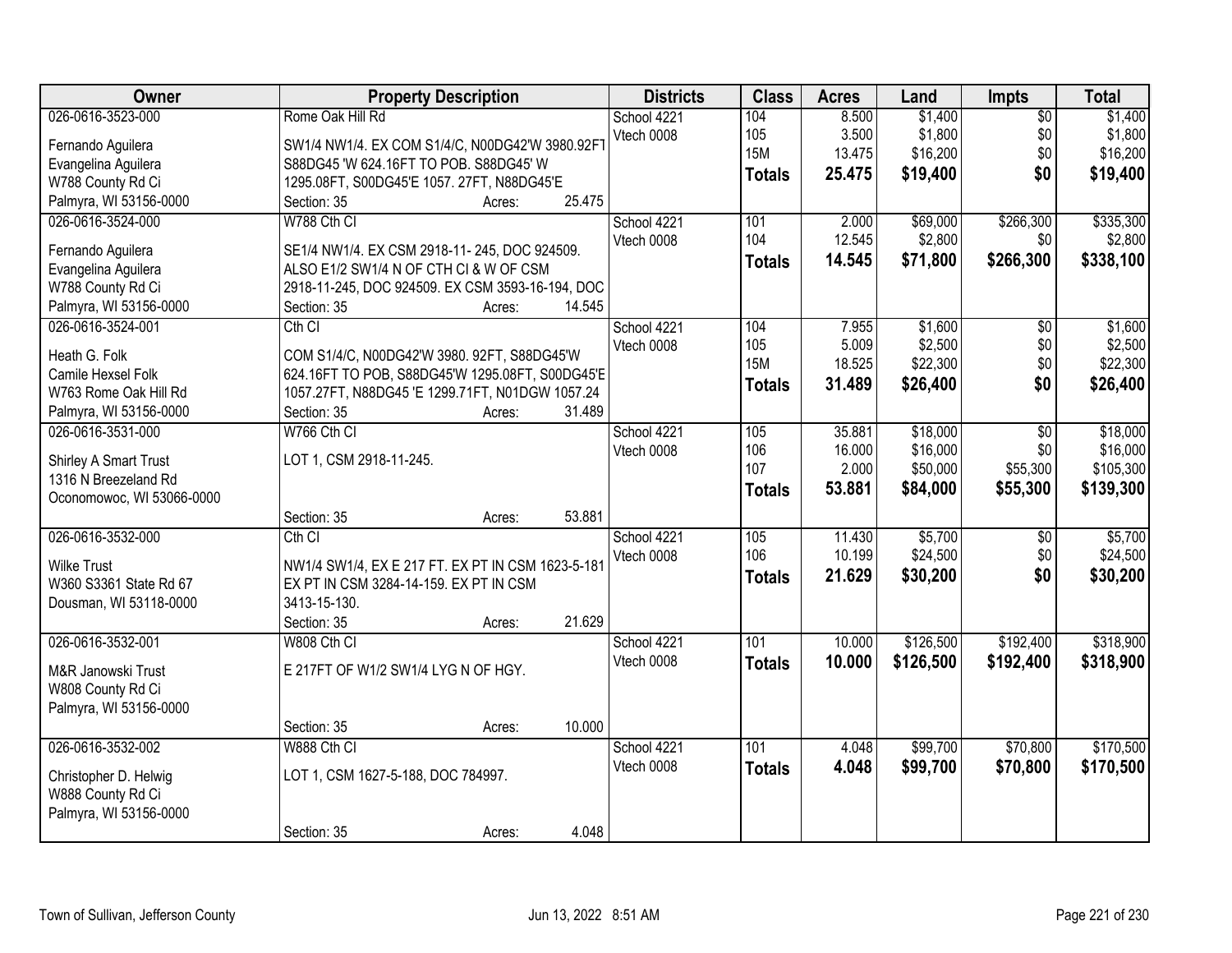| Owner                  |                                                 | <b>Property Description</b> |        | <b>Districts</b> | <b>Class</b>  | <b>Acres</b> | Land      | <b>Impts</b> | <b>Total</b> |
|------------------------|-------------------------------------------------|-----------------------------|--------|------------------|---------------|--------------|-----------|--------------|--------------|
| 026-0616-3532-003      | W874 Cth CI                                     |                             |        | School 4221      | 101           | 5.090        | \$114,200 | \$220,500    | \$334,700    |
| David K. Mueller       | LOT 1, CSM 3284-14-159, DOC 957841.             |                             |        | Vtech 0008       | <b>Totals</b> | 5.090        | \$114,200 | \$220,500    | \$334,700    |
| W874 County Rd Ci      |                                                 |                             |        |                  |               |              |           |              |              |
| Palmyra, WI 53156-0000 |                                                 |                             |        |                  |               |              |           |              |              |
|                        | Section: 35                                     | Acres:                      | 5.090  |                  |               |              |           |              |              |
| 026-0616-3532-004      | W868 Cth CI                                     |                             |        | School 4221      | 101           | 5.480        | \$115,200 | \$240,700    | \$355,900    |
| Bruce W. Juhl          | LOT 1, CSM 3413-15-130, DOC 969972.             |                             |        | Vtech 0008       | <b>Totals</b> | 5.480        | \$115,200 | \$240,700    | \$355,900    |
| Kristine A. Juhl       |                                                 |                             |        |                  |               |              |           |              |              |
| W868 County Rd Ci      |                                                 |                             |        |                  |               |              |           |              |              |
| Palmyra, WI 53156-0000 | Section: 35                                     | Acres:                      | 5.480  |                  |               |              |           |              |              |
| 026-0616-3533-000      | W826 Cth CI                                     |                             |        | School 4221      | 101           | 1.000        | \$46,000  | \$63,000     | \$109,000    |
| <b>Wilke Trust</b>     | THAT PT OF SW1/4 SW1/4 N OF HGY, EX E 217FT. EX |                             |        | Vtech 0008       | 105           | 6.701        | \$3,400   | \$0          | \$3,400      |
| W360 S3361 State Rd 67 | PT IN CSM 1623-5-181. EX PT IN CSM 3284-14-159. |                             |        |                  | <b>Totals</b> | 7.701        | \$49,400  | \$63,000     | \$112,400    |
| Dousman, WI 53118-0000 | EX PT IN CSM 3413-15-130.                       |                             |        |                  |               |              |           |              |              |
|                        | Section: 35                                     | Acres:                      | 7.701  |                  |               |              |           |              |              |
| 026-0616-3533-001      | W897 Cth CI                                     |                             |        | School 4221      | 101           | 4.047        | \$99,700  | \$260,300    | \$360,000    |
| Brian E. Levi          | LOT 2, CSM 917-3-374. EX CSM 4760-24-257.       |                             |        | Vtech 0008       | 104           | 13.245       | \$3,000   | \$0          | \$3,000      |
| Amy D. Levi            |                                                 |                             |        |                  | <b>Totals</b> | 17.292       | \$102,700 | \$260,300    | \$363,000    |
| W897 County Rd Ci      |                                                 |                             |        |                  |               |              |           |              |              |
| Palmyra, WI 53156-0000 | Section: 35                                     | Acres:                      | 17.292 |                  |               |              |           |              |              |
| 026-0616-3533-002      | W791 Cth CI                                     |                             |        | School 4221      | 101           | 3.000        | \$84,000  | \$119,600    | \$203,600    |
| Kenneth G. Welch       | LOT 1, CSM 917-3-374                            |                             |        | Vtech 0008       | 104           | 3.000        | \$800     | \$0          | \$800        |
| Elizabeth K. Welch     |                                                 |                             |        |                  | <b>Totals</b> | 6.000        | \$84,800  | \$119,600    | \$204,400    |
| W791 County Rd Ci      |                                                 |                             |        |                  |               |              |           |              |              |
| Palmyra, WI 53156-0000 | Section: 35                                     | Acres:                      | 6.000  |                  |               |              |           |              |              |
| 026-0616-3533-003      | W821 Cth CI                                     |                             |        | School 4221      | 101           | 2.755        | \$80,300  | \$168,700    | \$249,000    |
| Randall E. Hoffman     | LOT 1, CSM 4760-24-257.                         |                             |        | Vtech 0008       | <b>Totals</b> | 2.755        | \$80,300  | \$168,700    | \$249,000    |
| Donna L. Hoffman       |                                                 |                             |        |                  |               |              |           |              |              |
| W821 County Rd Ci      |                                                 |                             |        |                  |               |              |           |              |              |
| Palmyra, WI 53156-0000 | Section: 35                                     | Acres:                      | 2.755  |                  |               |              |           |              |              |
| 026-0616-3534-001      | W703 Cth CI                                     |                             |        | School 4221      | 101           | 3.840        | \$96,600  | \$91,400     | \$188,000    |
| Zachary Probst         | SE1/4 SW1/4 S OF HGY. EX CSM 4660-24-045. EX    |                             |        | Vtech 0008       | 104           | 5.679        | \$1,300   | \$0          | \$1,300      |
| W703 County Rd Ci      | CSM 4934-26-025.                                |                             |        |                  | <b>Totals</b> | 9.519        | \$97,900  | \$91,400     | \$189,300    |
| Palmyra, WI 53156-0000 |                                                 |                             |        |                  |               |              |           |              |              |
|                        | Section: 35                                     | Acres:                      | 9.519  |                  |               |              |           |              |              |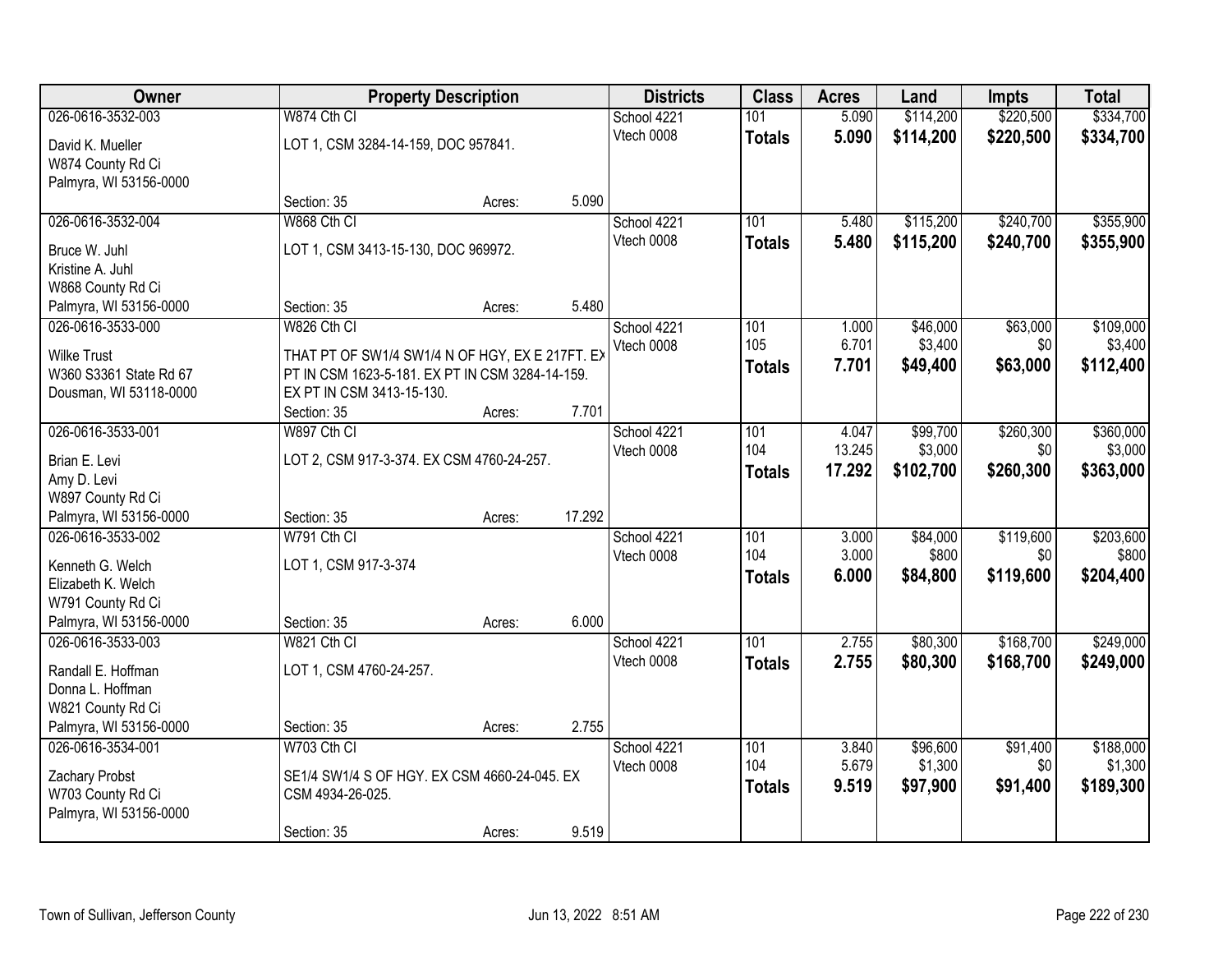| Owner                                       |                                    | <b>Property Description</b> |        | <b>Districts</b>          | <b>Class</b>         | <b>Acres</b>   | Land                 | <b>Impts</b>           | <b>Total</b>         |
|---------------------------------------------|------------------------------------|-----------------------------|--------|---------------------------|----------------------|----------------|----------------------|------------------------|----------------------|
| 026-0616-3534-002                           | W736 Cth CI                        |                             |        | School 4221               | 101                  | 1.000          | \$46,000             | \$110,800              | \$156,800            |
| Beth A. Neary                               | LOT 1, CSM 432-2-214               |                             |        | Vtech 0008                | 104<br><b>Totals</b> | 4.000<br>5.000 | \$900<br>\$46,900    | \$0<br>\$110,800       | \$900<br>\$157,700   |
| W736 County Rd Ci<br>Palmyra, WI 53156-0000 |                                    |                             |        |                           |                      |                |                      |                        |                      |
|                                             | Section: 35                        | Acres:                      | 5.000  |                           |                      |                |                      |                        |                      |
| 026-0616-3534-003                           | W742 Cth CI                        |                             |        | School 4221               | 101                  | 5.000          | \$114,000            | \$86,900               | \$200,900            |
| Kimberly J. Wortman                         | LOT 1, CSM 2040-6-335, DOC 833326. |                             |        | Vtech 0008                | 105                  | 8.486          | \$4,300              | \$0                    | \$4,300              |
| W742 County Rd Ci                           |                                    |                             |        |                           | <b>Totals</b>        | 13.486         | \$118,300            | \$86,900               | \$205,200            |
| Palmyra, WI 53156-0000                      | Section: 35                        | Acres:                      | 13.486 |                           |                      |                |                      |                        |                      |
| 026-0616-3534-004                           | W780 Cth CI                        |                             |        | School 4221               | 101                  | 1.200          | \$50,600             | \$193,100              | \$243,700            |
|                                             | LOT 1, CSM 3593-16-194.            |                             |        | Vtech 0008                | <b>Totals</b>        | 1.200          | \$50,600             | \$193,100              | \$243,700            |
| Patrick J. Klatt<br>Sandra Ley Klatt        |                                    |                             |        |                           |                      |                |                      |                        |                      |
| W780 County Rd Ci                           |                                    |                             |        |                           |                      |                |                      |                        |                      |
| Palmyra, WI 53156-0000                      | Section: 35                        | Acres:                      | 1.200  |                           |                      |                |                      |                        |                      |
| 026-0616-3534-005                           | W783 Cth CI                        |                             |        | School 4221               | 101                  | 1.161          | \$49,700             | \$186,400              | \$236,100            |
| Shawn Geiszler                              | LOT 1, CSM 4660-24-045.            |                             |        | Vtech 0008                | <b>Totals</b>        | 1.161          | \$49,700             | \$186,400              | \$236,100            |
| W783 County Rd Ci                           |                                    |                             |        |                           |                      |                |                      |                        |                      |
| Palmyra, WI 53156-0000                      | Section: 35                        | Acres:                      | 1.161  |                           |                      |                |                      |                        |                      |
| 026-0616-3534-006                           | W777 Cth CI                        |                             |        | School 4221               | 101                  | 1.160          | \$49,700             | \$178,700              | \$228,400            |
| John H. Christensen                         | LOT 2, CSM 4660-24-045.            |                             |        | Vtech 0008                | <b>Totals</b>        | 1.160          | \$49,700             | \$178,700              | \$228,400            |
| Tamela L. Christensen                       |                                    |                             |        |                           |                      |                |                      |                        |                      |
| W777 County Rd Ci                           |                                    |                             |        |                           |                      |                |                      |                        |                      |
| Palmyra, WI 53156-0000                      | Section: 35                        | Acres:                      | 1.160  |                           |                      |                |                      |                        |                      |
| 026-0616-3534-007                           | $Cth$ $Cl$                         |                             |        | School 4221<br>Vtech 0008 | 101<br><b>Totals</b> | 1.160<br>1.160 | \$49,700<br>\$49,700 | $\overline{50}$<br>\$0 | \$49,700<br>\$49,700 |
| John H. Christensen                         | LOT 1, CSM 4934-26-025.            |                             |        |                           |                      |                |                      |                        |                      |
| Tamela L. Christensen<br>W777 County Rd Ci  |                                    |                             |        |                           |                      |                |                      |                        |                      |
| Palmyra, WI 53156-0000                      | Section: 35                        | Acres:                      | 1.160  |                           |                      |                |                      |                        |                      |
| 026-0616-3541-000                           | Hardscrabble Rd                    |                             |        | School 4221               | 104                  | 39.000         | \$7,600              | $\overline{50}$        | \$7,600              |
| <b>Tapawingo Family Limited</b>             | NE1/4 SE1/4.                       |                             |        | Vtech 0008                | 105                  | 1.000          | \$500                | \$0                    | \$500                |
| Partnership                                 |                                    |                             |        |                           | <b>Totals</b>        | 40.000         | \$8,100              | \$0                    | \$8,100              |
| N2719 Hardscrabble Rd                       |                                    |                             |        |                           |                      |                |                      |                        |                      |
| Palmyra, WI 53156-0000                      | Section: 35                        | Acres:                      | 40.000 |                           |                      |                |                      |                        |                      |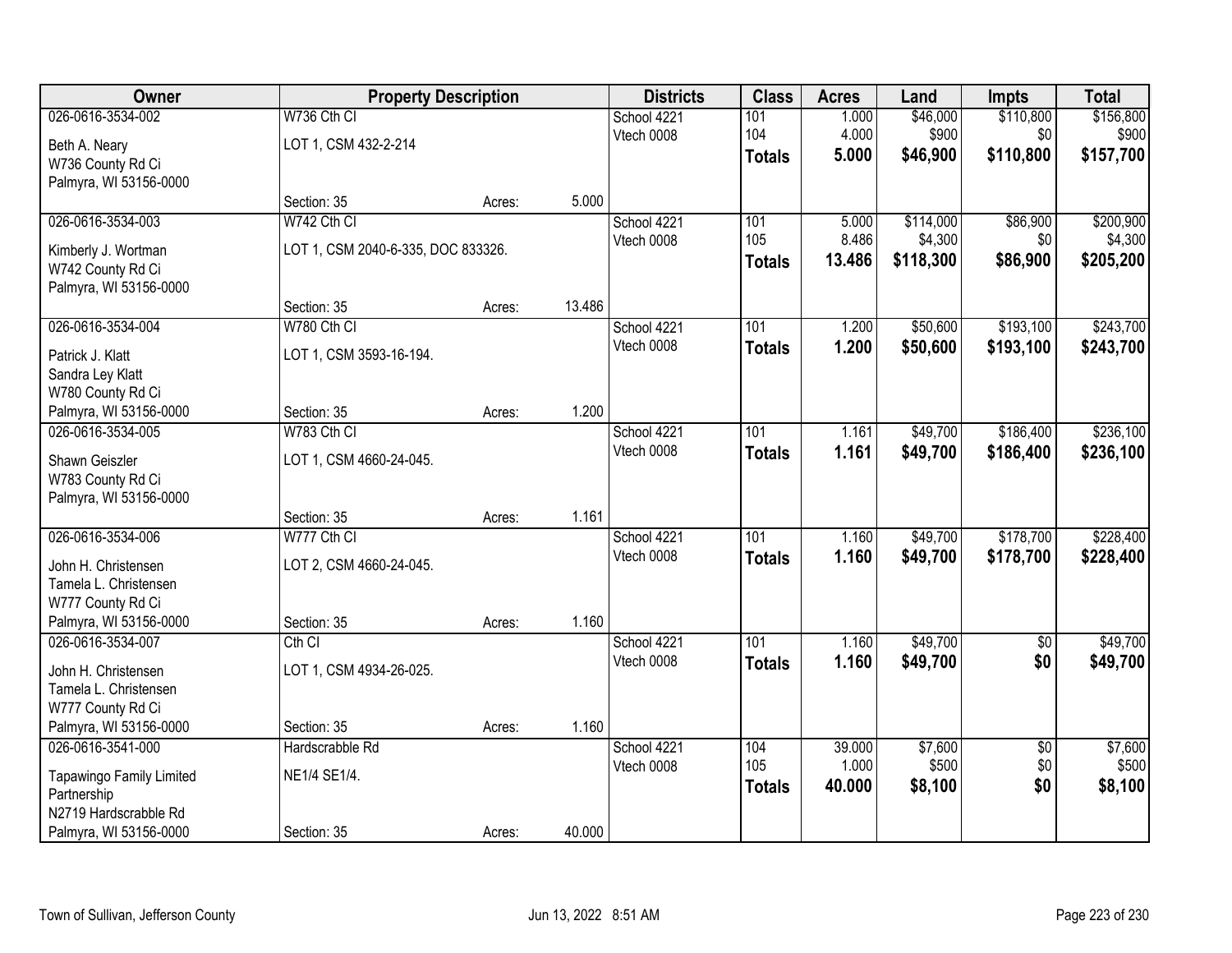| Owner                           |                                                  | <b>Property Description</b> |        | <b>Districts</b> | <b>Class</b>  | <b>Acres</b> | Land       | <b>Impts</b>    | <b>Total</b> |
|---------------------------------|--------------------------------------------------|-----------------------------|--------|------------------|---------------|--------------|------------|-----------------|--------------|
| 026-0616-3542-000               | N2719 Hardscrabble Rd                            |                             |        | School 4221      | 101           | 1.500        | \$57,500   | \$561,800       | \$619,300    |
| <b>Tapawingo Family Limited</b> | NW1/4 SE1/4. ALSO COM AT S1/4/C, N0DG10'W        |                             |        | Vtech 0008       | 105           | 37.432       | \$18,700   | \$0             | \$18,700     |
| Partnership                     | 1291.08FT TO POB, N0DG10'W 37.23FT, N89DG11'E    |                             |        |                  | 106           | 2.000        | \$4,800    | \$0             | \$4,800      |
| N2719 Hardscrabble Rd           | 1320.33FT, S0DG18'E 24.25FT, S88DG37'W 1320.59FT |                             |        |                  | <b>Totals</b> | 40.932       | \$81,000   | \$561,800       | \$642,800    |
| Palmyra, WI 53156-0000          | Section: 35                                      | Acres:                      | 40.932 |                  |               |              |            |                 |              |
| 026-0616-3543-000               | Cth CI Rd                                        |                             |        | School 4221      | 101           | 2.722        | \$79,800   | $\overline{50}$ | \$79,800     |
|                                 |                                                  |                             |        | Vtech 0008       | 206           | 19.000       | (\$45,600) | \$0             | \$0          |
| Gla M. Leeman                   | LOT 1, CSM 2901-11-217, DOC 923085. MFL DOC      |                             |        |                  | <b>Totals</b> | 21.722       | \$79,800   | \$0             | \$79,800     |
| Sally A. Leeman                 | 1348461.                                         |                             |        |                  |               |              |            |                 |              |
| W628 County Rd Ci               |                                                  |                             |        |                  |               |              |            |                 |              |
| Palmyra, WI 53156-0000          | Section: 35                                      | Acres:                      | 21.722 |                  |               |              |            |                 |              |
| 026-0616-3543-001               | W691 Cth CI                                      |                             |        | School 4221      | 101           | 1.540        | \$58,400   | \$181,100       | \$239,500    |
| Marianne Schulz                 | ALL THAT PT N OF S/S/L OF LOT 1, CSM 2051-6-360. |                             |        | Vtech 0008       | <b>Totals</b> | 1.540        | \$58,400   | \$181,100       | \$239,500    |
| W691 County Rd Ci               |                                                  |                             |        |                  |               |              |            |                 |              |
| Palmyra, WI 53156-0000          |                                                  |                             |        |                  |               |              |            |                 |              |
|                                 | Section: 35                                      | Acres:                      | 1.540  |                  |               |              |            |                 |              |
| 026-0616-3543-002               | Cth CI Rd                                        |                             |        | School 4221      | 101           | 0.400        | \$9,200    | \$0             | \$9,200      |
|                                 |                                                  |                             |        | Vtech 0008       | <b>Totals</b> | 0.400        | \$9,200    | \$0             | \$9,200      |
| Marianne Schulz                 | ALL THAT PT OF SW1/4 SE1/4 S OF STH 106 (CTH CI) |                             |        |                  |               |              |            |                 |              |
| W691 County Rd Ci               | & E OF CSM 2051-6-360.                           |                             |        |                  |               |              |            |                 |              |
| Palmyra, WI 53156-0000          |                                                  |                             |        |                  |               |              |            |                 |              |
|                                 | Section: 35                                      | Acres:                      | 0.400  |                  |               |              |            |                 |              |
| 026-0616-3543-003               | W690 Cth CI                                      |                             |        | School 4221      | 101           | 5.000        | \$114,000  | \$278,000       | \$392,000    |
| David Sutton                    | LOT 2, CSM 2901-11-217, DOC 923085.              |                             |        | Vtech 0008       | 104           | 13.000       | \$2,900    | \$0             | \$2,900      |
| Merideth Sutton                 |                                                  |                             |        |                  | <b>Totals</b> | 18.000       | \$116,900  | \$278,000       | \$394,900    |
| W690 County Rd Ci               |                                                  |                             |        |                  |               |              |            |                 |              |
| Palmyra, WI 53156-0000          | Section: 35                                      | Acres:                      | 18.000 |                  |               |              |            |                 |              |
| 026-0616-3544-000               | N2573 Hardscrabble Rd                            |                             |        | School 4221      | 104           | 36.412       | \$6,200    | $\overline{50}$ | \$6,200      |
|                                 |                                                  |                             |        | Vtech 0008       | 105           | 1.000        | \$500      | \$0             | \$500        |
| Edward A. Liermann              | SE1/4 SE1/4.                                     |                             |        |                  | 107           | 3.000        | \$75,000   | \$154,800       | \$229,800    |
| N2573 Hardscrabble Rd           |                                                  |                             |        |                  | <b>Totals</b> | 40.412       | \$81,700   | \$154,800       | \$236,500    |
| Palmyra, WI 53156-0000          |                                                  |                             |        |                  |               |              |            |                 |              |
|                                 | Section: 35                                      | Acres:                      | 40.412 |                  |               |              |            |                 |              |
| 026-0616-3611-000               | N2885 County Rd Z                                |                             |        | School 4221      | 101           | 2.253        | \$78,400   | \$272,300       | \$350,700    |
| Vicki L. Gridley                | BEG NE/S/C, S150FT, W240FT, N150FT, E240FT TO    |                             |        | Vtech 0008       | <b>Totals</b> | 2.253        | \$78,400   | \$272,300       | \$350,700    |
| N2885 County Rd Z               | POB. ALSO COM NE/S/C, N89DG45'W 240FT TO POB,    |                             |        |                  |               |              |            |                 |              |
| Dousman, WI 53118-0000          | N89DG45'W 51.85FT, S0DG09'W 153.77FT, N89DG21'E  |                             |        |                  |               |              |            |                 |              |
|                                 | Section: 36                                      | Acres:                      | 2.253  |                  |               |              |            |                 |              |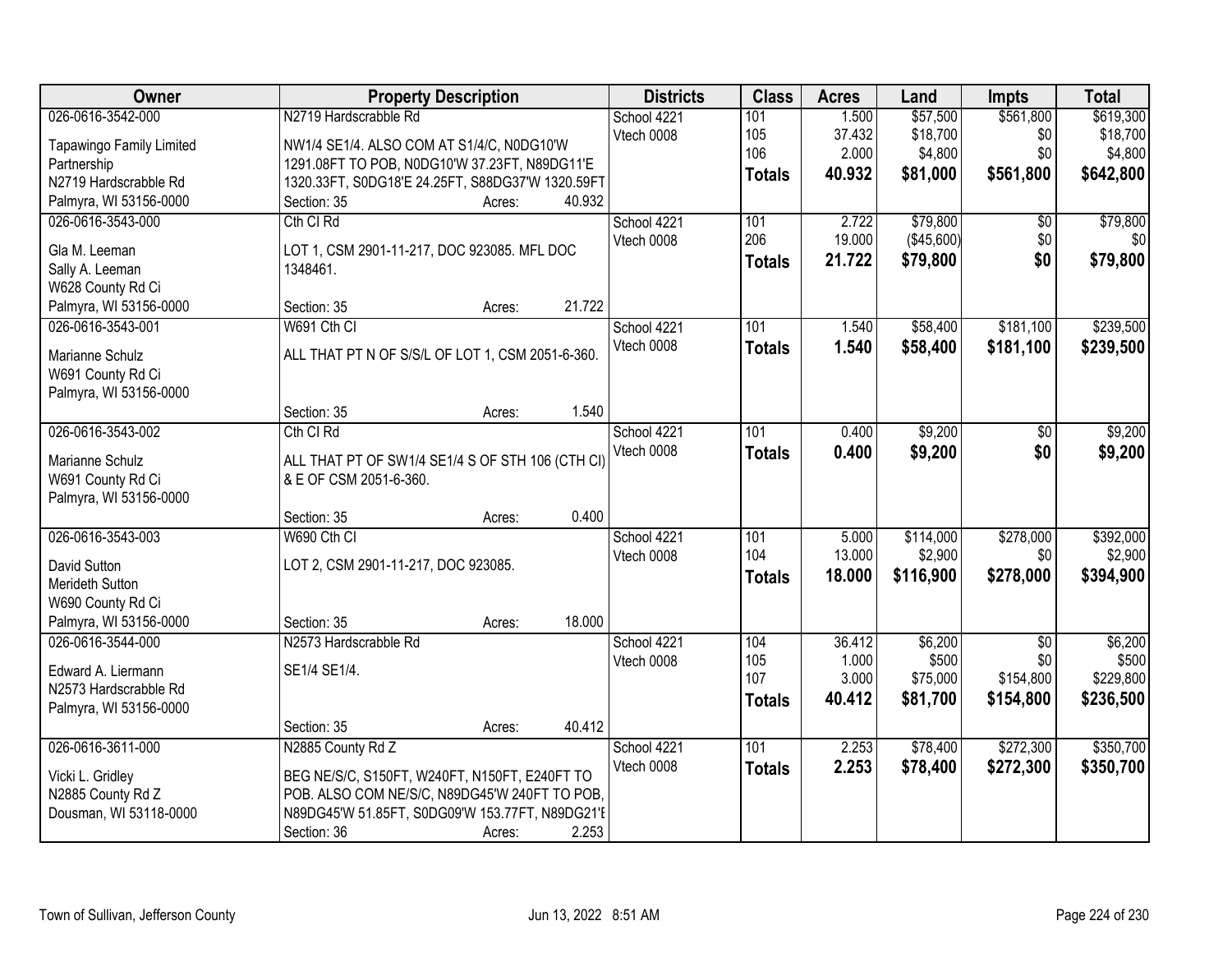| Owner                                                                                            | <b>Property Description</b>                                                                                                                                            |        |        | <b>Districts</b>          | <b>Class</b>                              | <b>Acres</b>                       | Land                                      | <b>Impts</b>                    | <b>Total</b>                              |
|--------------------------------------------------------------------------------------------------|------------------------------------------------------------------------------------------------------------------------------------------------------------------------|--------|--------|---------------------------|-------------------------------------------|------------------------------------|-------------------------------------------|---------------------------------|-------------------------------------------|
| 026-0616-3611-001<br>William A. Thomas<br>N2956 Hardscrabble Rd<br>Dousman, WI 53118-0000        | Hardscrabble Rd<br>BEG NW/C LOT 1, CSM 718-3-91 W682.87FT, S TO<br>E/W 16TH/L, E TO E/L SD CSM, N TO POB.                                                              |        |        | School 4221<br>Vtech 0008 | 104<br><b>Totals</b>                      | 20.029<br>20.029                   | \$4,500<br>\$4,500                        | $\overline{50}$<br>\$0          | \$4,500<br>\$4,500                        |
|                                                                                                  | Section: 36                                                                                                                                                            | Acres: | 20.029 |                           |                                           |                                    |                                           |                                 |                                           |
| 026-0616-3611-002<br>Adam Anfang<br>Ashley Anfang<br>N2857 County Rd Z<br>Dousman, WI 53118-0000 | N2857 County Rd Z<br>LOT 1, CSM 718-3-91. EX BEG NW/C SD LOT,<br>S89DG45'E 353.72FT, S0DG09'W 153.77FT,<br>N89DG45'W 355.39FT N0DG46'E 153.78FT TO POB.<br>Section: 36 | Acres: | 4.918  | School 4221<br>Vtech 0008 | 101<br><b>Totals</b>                      | 4.918<br>4.918                     | \$105,100<br>\$105,100                    | \$194,400<br>\$194,400          | \$299,500<br>\$299,500                    |
| 026-0616-3611-003<br>Leonard A. Gourdoux<br>N2835 County Rd Z<br>Dousman, WI 53118-0000          | N2835 County Rd Z<br>LOT 2, CSM 718-3-91, DOC 727216.<br>Section: 36                                                                                                   | Acres: | 7.190  | School 4221<br>Vtech 0008 | 101<br><b>Totals</b>                      | 7.190<br>7.190                     | \$127,800<br>\$127,800                    | \$179,200<br>\$179,200          | \$307,000<br>\$307,000                    |
| 026-0616-3611-004<br>Jennifer Lynn Schott<br>N2809 County Rd Z<br>Dousman, WI 53118-0000         | N2809 County Rd Z<br>LOT 3, CSM 718-3-91.<br>Section: 36                                                                                                               | Acres: | 7.180  | School 4221<br>Vtech 0008 | 101<br><b>Totals</b>                      | 7.180<br>7.180                     | \$127,700<br>\$127,700                    | \$145,600<br>\$145,600          | \$273,300<br>\$273,300                    |
| 026-0616-3612-000<br><b>Shirley Sorenson</b><br>106 S Second St<br>Bonduel, WI 54107-0000        | County Rd Z<br>NW1/4 NE1/4.<br>Section: 36                                                                                                                             | Acres: | 40.000 | School 4221<br>Vtech 0008 | 104<br><b>Totals</b>                      | 40.000<br>40.000                   | \$9,100<br>\$9,100                        | $\overline{50}$<br>\$0          | \$9,100<br>\$9,100                        |
| 026-0616-3613-000<br>Alex K. Swiderski<br>PO Box 38<br>Mosinee, WI 54455-0000                    | Town Rd<br>SW1/4 NE1/4, SUBJ TO 66FT ESMT ON E/L.<br>Section: 36                                                                                                       | Acres: | 40.000 | School 4221<br>Vtech 0008 | 104<br>105<br><b>15M</b><br><b>Totals</b> | 32.000<br>3.000<br>5.000<br>40.000 | \$7,200<br>\$1,500<br>\$6,000<br>\$14,700 | $\sqrt{6}$<br>\$0<br>\$0<br>\$0 | \$7,200<br>\$1,500<br>\$6,000<br>\$14,700 |
| 026-0616-3614-000<br>William A. Thomas<br>N2956 Hardscrabble Rd<br>Dousman, WI 53118-0000        | County Rd Z<br>SE1/4 NE1/4 EX CSMS 901-3-350, 950-3-418,<br>951-3-419, 969-3-420. ALSO 66FT ESMT ON E/L SW1/4<br>NE1/4.<br>Section: 36                                 | Acres: | 9.740  | School 4221<br>Vtech 0008 | 104<br><b>Totals</b>                      | 9.740<br>9.740                     | \$2,200<br>\$2,200                        | $\overline{50}$<br>\$0          | \$2,200<br>\$2,200                        |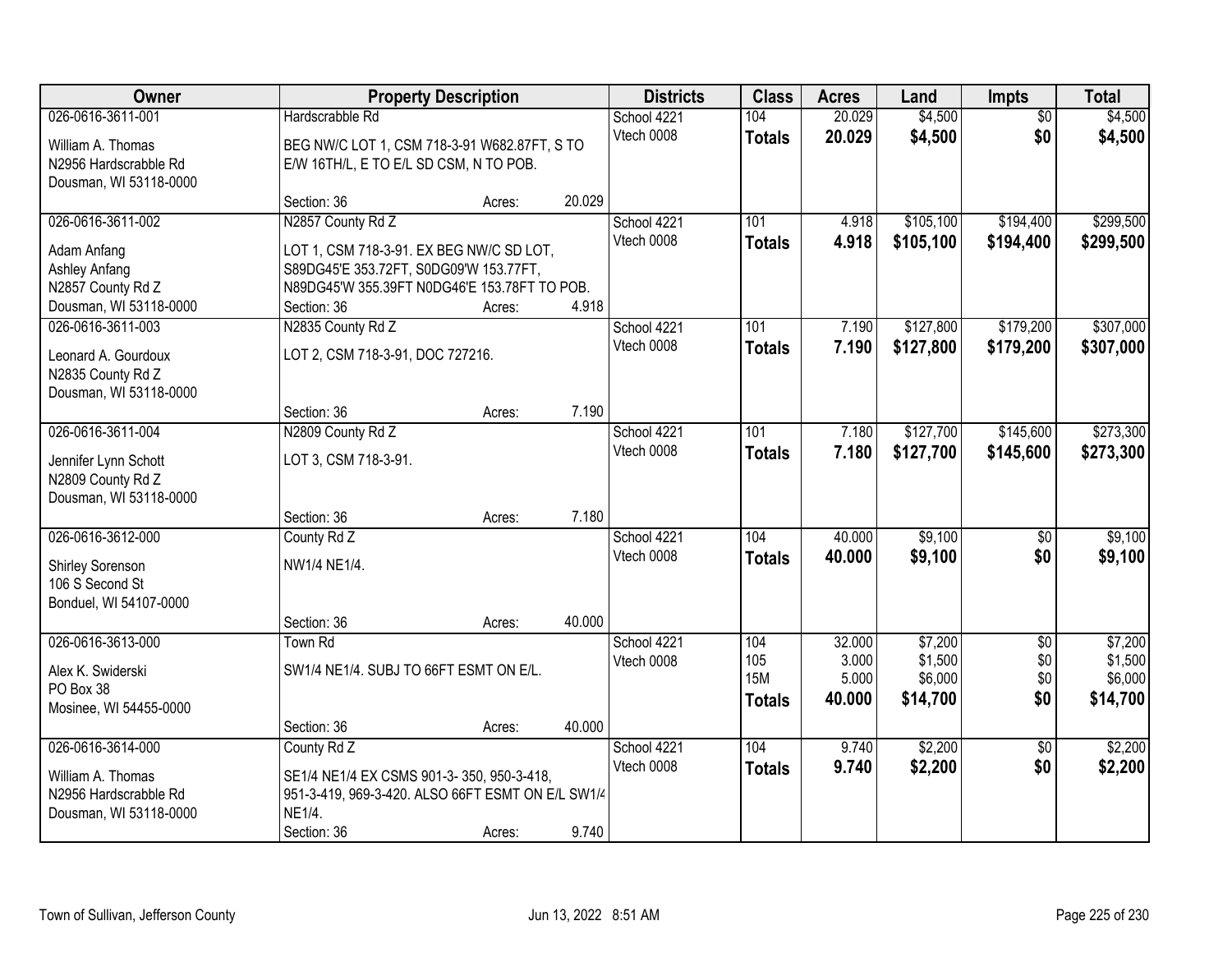| Owner                                       | <b>Property Description</b>            |        |        | <b>Districts</b> | <b>Class</b>  | <b>Acres</b> | Land            | Impts           | <b>Total</b>     |
|---------------------------------------------|----------------------------------------|--------|--------|------------------|---------------|--------------|-----------------|-----------------|------------------|
| 026-0616-3614-001                           | N2753 County Rd Z                      |        |        | School 4221      | 101           | 3.420        | \$90,100        | \$164,400       | \$254,500        |
| Lon D. Von Asten                            | LOT 1, CSM 950-3-418.                  |        |        | Vtech 0008       | <b>Totals</b> | 3.420        | \$90,100        | \$164,400       | \$254,500        |
| Kim M. Von Asten                            |                                        |        |        |                  |               |              |                 |                 |                  |
| N2753 County Rd Z                           |                                        |        |        |                  |               |              |                 |                 |                  |
| Dousman, WI 53118-0000                      | Section: 36                            | Acres: | 3.420  |                  |               |              |                 |                 |                  |
| 026-0616-3614-002                           | N2735 County Rd Z                      |        |        | School 4221      | 101           | 1.820        | \$71,300        | \$110,000       | \$181,300        |
| Raymond M. Koscak                           | LOT 3, CSM 951-3-419                   |        |        | Vtech 0008       | <b>Totals</b> | 1.820        | \$71,300        | \$110,000       | \$181,300        |
| Sara R. Koscak                              |                                        |        |        |                  |               |              |                 |                 |                  |
| N2735 County Rd Z                           |                                        |        |        |                  |               |              |                 |                 |                  |
| Dousman, WI 53118-0000                      | Section: 36                            | Acres: | 1.820  |                  |               |              |                 |                 |                  |
| 026-0616-3614-003                           | N2725 County Rd Z                      |        |        | School 4221      | 101           | 3.000        | \$85,900        | \$153,800       | \$239,700        |
| Michelle L. Lemke                           | LOT 5, CSM 952-3-420, DOC 742040.      |        |        | Vtech 0008       | <b>Totals</b> | 3.000        | \$85,900        | \$153,800       | \$239,700        |
| N2725 County Rd Z                           |                                        |        |        |                  |               |              |                 |                 |                  |
| Dousman, WI 53118-0000                      |                                        |        |        |                  |               |              |                 |                 |                  |
|                                             | Section: 36                            | Acres: | 3.000  |                  |               |              |                 |                 |                  |
| 026-0616-3614-004                           | N2741 County Rd Z                      |        |        | School 4221      | 101           | 11.000       | \$156,000       | \$120,100       | \$276,100        |
|                                             |                                        |        |        | Vtech 0008       | <b>Totals</b> | 11.000       | \$156,000       | \$120,100       | \$276,100        |
| Carol Lynn Rauch<br>N2741 County Rd Z       | LOT 1, CSM 901-3-350. INCL PRIVATE RD. |        |        |                  |               |              |                 |                 |                  |
| Dousman, WI 53118-0000                      |                                        |        |        |                  |               |              |                 |                 |                  |
|                                             | Section: 36                            | Acres: | 11.000 |                  |               |              |                 |                 |                  |
| 026-0616-3614-005                           | <b>Town Rd</b>                         |        |        | School 4221      | 304           | 2.000        | $\overline{50}$ | $\overline{50}$ | $\overline{\$0}$ |
|                                             |                                        |        |        | Vtech 0008       | <b>Totals</b> | 2.000        | \$0             | \$0             | \$0              |
| Town of Sullivan<br>N3866 West St           | TOWN RD AS DEDICATED ON CSM 901-3-350  |        |        |                  |               |              |                 |                 |                  |
| Sullivan, WI 53178-0000                     |                                        |        |        |                  |               |              |                 |                 |                  |
|                                             | Section: 36                            | Acres: | 2.000  |                  |               |              |                 |                 |                  |
| 026-0616-3614-006                           | N2747 County Rd Z                      |        |        | School 4221      | 101           | 3.410        | \$90,000        | \$135,600       | \$225,600        |
|                                             |                                        |        |        | Vtech 0008       | <b>Totals</b> | 3.410        | \$90,000        | \$135,600       | \$225,600        |
| Cynthia L. Meyer                            | LOT 2, CSM 950-3-418                   |        |        |                  |               |              |                 |                 |                  |
| Mohammad Mizanulh Sarkar                    |                                        |        |        |                  |               |              |                 |                 |                  |
| N2747 County Rd Z<br>Dousman, WI 53118-0000 | Section: 36                            | Acres: | 3.410  |                  |               |              |                 |                 |                  |
| 026-0616-3614-007                           | N2731 County Rd Z                      |        |        | School 4221      | 101           | 3.000        | \$84,000        | \$138,600       | \$222,600        |
|                                             |                                        |        |        | Vtech 0008       | <b>Totals</b> | 3.000        | \$84,000        | \$138,600       | \$222,600        |
| Nicholas S. Crouch                          | LOT 4, CSM 951-3-419, DOC 742039.      |        |        |                  |               |              |                 |                 |                  |
| Jazmin Herman                               |                                        |        |        |                  |               |              |                 |                 |                  |
| N2731 County Rd Z                           |                                        |        |        |                  |               |              |                 |                 |                  |
| Dousman, WI 53118-0000                      | Section: 36                            | Acres: | 3.000  |                  |               |              |                 |                 |                  |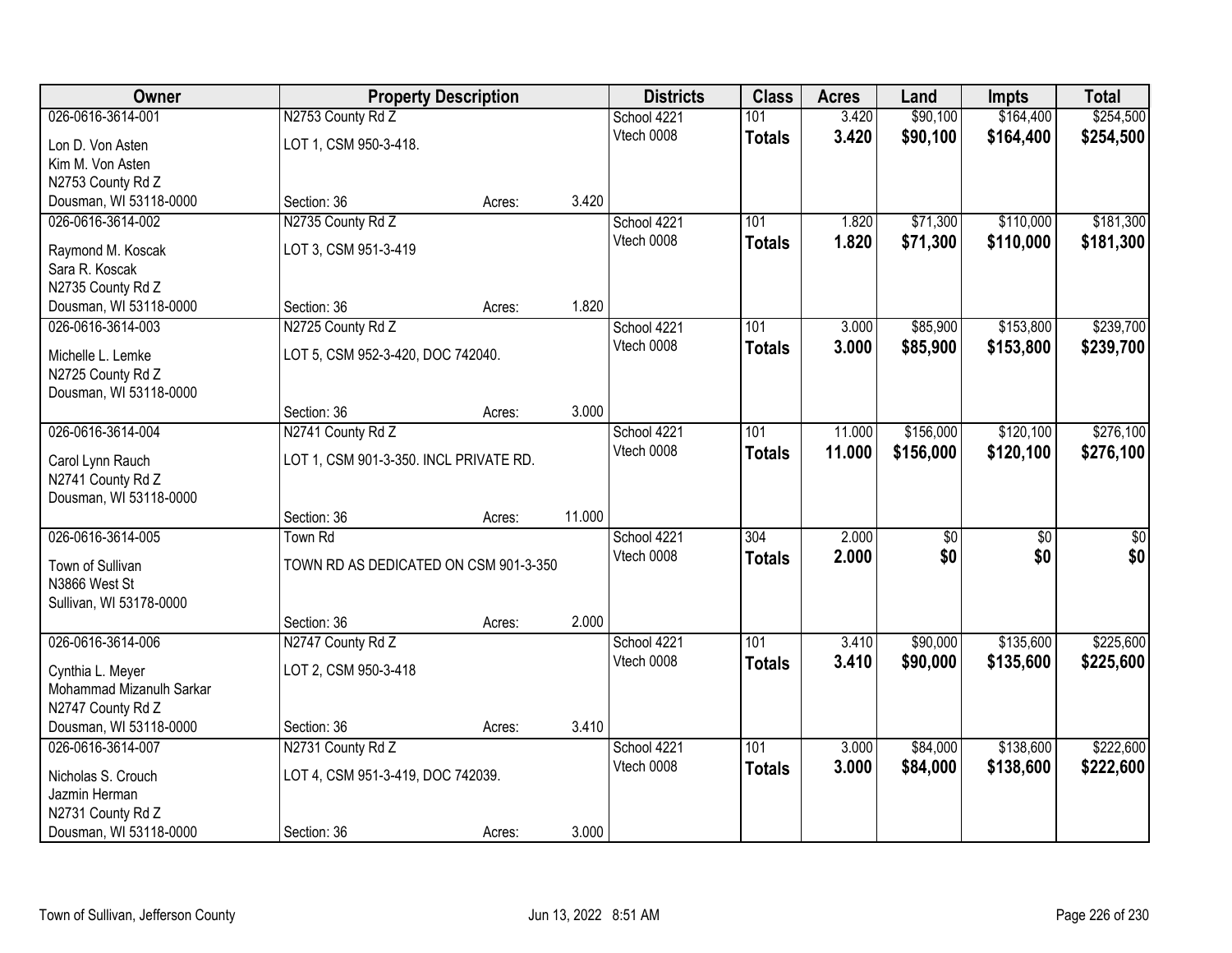| Owner                                         | <b>Property Description</b>                                                  |        |        | <b>Districts</b> | <b>Class</b>  | <b>Acres</b>    | Land                 | <b>Impts</b>     | <b>Total</b>          |
|-----------------------------------------------|------------------------------------------------------------------------------|--------|--------|------------------|---------------|-----------------|----------------------|------------------|-----------------------|
| 026-0616-3614-008                             | N2715 County Rd Z                                                            |        |        | School 4221      | 101           | 1.820           | \$71,300             | \$206,300        | \$277,600             |
| Michael Mesa                                  | LOT 6, CSM 952-3-420.                                                        |        |        | Vtech 0008       | <b>Totals</b> | 1.820           | \$71,300             | \$206,300        | \$277,600             |
| Debra J. Mesa                                 |                                                                              |        |        |                  |               |                 |                      |                  |                       |
| N2715 County Rd Z                             |                                                                              |        |        |                  |               |                 |                      |                  |                       |
| Dousman, WI 53118-0000                        | Section: 36                                                                  | Acres: | 1.820  |                  |               |                 |                      |                  |                       |
| 026-0616-3621-000                             | Hardscrabble Rd                                                              |        |        | School 4221      | 104           | 40.000          | \$9,500              | \$0              | \$9,500               |
| Kenneth B. Thomas                             | NE1/4 NW1/4.                                                                 |        |        | Vtech 0008       | <b>Totals</b> | 40.000          | \$9,500              | \$0              | \$9,500               |
| Christine A. Thomas                           |                                                                              |        |        |                  |               |                 |                      |                  |                       |
| N2924 Hardscrabble Rd                         |                                                                              |        |        |                  |               |                 |                      |                  |                       |
| Dousman, WI 53118-0000                        | Section: 36                                                                  | Acres: | 40.000 |                  |               |                 |                      |                  |                       |
| 026-0616-3622-000                             | Hardscrabble Rd                                                              |        |        | School 4221      | 104           | 29.750          | \$6,600              | \$0              | \$6,600               |
| Kenneth B. Thomas                             | NW1/4 NW1/4. EX SW 10A.                                                      |        |        | Vtech 0008       | 105           | 0.250           | \$200                | \$0              | \$200                 |
| Christine A. Thomas                           |                                                                              |        |        |                  | <b>Totals</b> | 30.000          | \$6,800              | \$0              | \$6,800               |
| N2924 Hardscrabble Rd                         |                                                                              |        |        |                  |               |                 |                      |                  |                       |
| Dousman, WI 53118-0000                        | Section: 36                                                                  | Acres: | 30.000 |                  |               |                 |                      |                  |                       |
| 026-0616-3622-001                             | N2860 Hardscrabble Rd                                                        |        |        | School 4221      | 101           | 4.500           | \$100,900            | \$207,000        | \$307,900             |
|                                               |                                                                              |        |        | Vtech 0008       | 104           | 5.500           | \$1,200              | \$0              | \$1,200               |
| Nancy J. Williams<br>N2860 Hardscrabble Rd    | BEG 1324.045FT N OF W1/4P, N1000FT, E435.63FT,<br>S1000FT, W435.63FT TO POB. |        |        |                  | <b>Totals</b> | 10.000          | \$102,100            | \$207,000        | \$309,100             |
| Palmyra, WI 53156-0000                        |                                                                              |        |        |                  |               |                 |                      |                  |                       |
|                                               | Section: 36                                                                  | Acres: | 10.000 |                  |               |                 |                      |                  |                       |
| 026-0616-3623-000                             | Hardscrabble Rd                                                              |        |        | School 4221      | 104           | 18.000          | \$4,000              | $\overline{50}$  | \$4,000               |
|                                               |                                                                              |        |        | Vtech 0008       | 105           | 0.500           | \$300                | \$0              | \$300                 |
| <b>Gerald Murray Trust</b>                    | N1/2 SW1/4 NW1/4                                                             |        |        |                  | <b>15M</b>    | 1.500           | \$1,800              | \$0              | \$1,800               |
| Deelila Murray Trust<br>N2750 Hardscrabble Rd |                                                                              |        |        |                  | <b>Totals</b> | 20.000          | \$6,100              | \$0              | \$6,100               |
| Palmyra, WI 53156-0000                        | Section: 36                                                                  | Acres: | 20.000 |                  |               |                 |                      |                  |                       |
| 026-0616-3623-001                             | Hardscrabble Rd                                                              |        |        | School 4221      | 104           | 18.000          | \$4,000              | $\sqrt{6}$       | \$4,000               |
|                                               |                                                                              |        |        | Vtech 0008       | 105           | 0.500           | \$300                | \$0              | \$300                 |
| Sharron A. Cretney                            | S1/2 SW1/4 NW1/4.                                                            |        |        |                  | <b>15M</b>    | 1.500           | \$1,800              | \$0              | \$1,800               |
| Lori R. Cretney                               |                                                                              |        |        |                  | <b>Totals</b> | 20,000          | \$6,100              | \$0              | \$6,100               |
| N2746 Hardscrabble Rd                         |                                                                              |        |        |                  |               |                 |                      |                  |                       |
| Palmyra, WI 53156-0000                        | Section: 36                                                                  | Acres: | 20.000 |                  |               |                 |                      |                  |                       |
| 026-0616-3624-000                             | N2750 Hardscrabble Rd                                                        |        |        | School 4221      | 101<br>105    | 3.500<br>12.500 | \$90,900<br>\$15,700 | \$229,200<br>\$0 | \$320,100<br>\$15,700 |
| Gerald Murray Trust                           | N1/2 SE1/4 NW1/4                                                             |        |        | Vtech 0008       | <b>15M</b>    | 4.000           | \$4,800              | \$0              | \$4,800               |
| Deelila Murray Trust                          |                                                                              |        |        |                  | <b>Totals</b> | 20.000          | \$111,400            | \$229,200        | \$340,600             |
| N2750 Hardscrabble Rd                         |                                                                              |        |        |                  |               |                 |                      |                  |                       |
| Palmyra, WI 53156-0000                        | Section: 36                                                                  | Acres: | 20.000 |                  |               |                 |                      |                  |                       |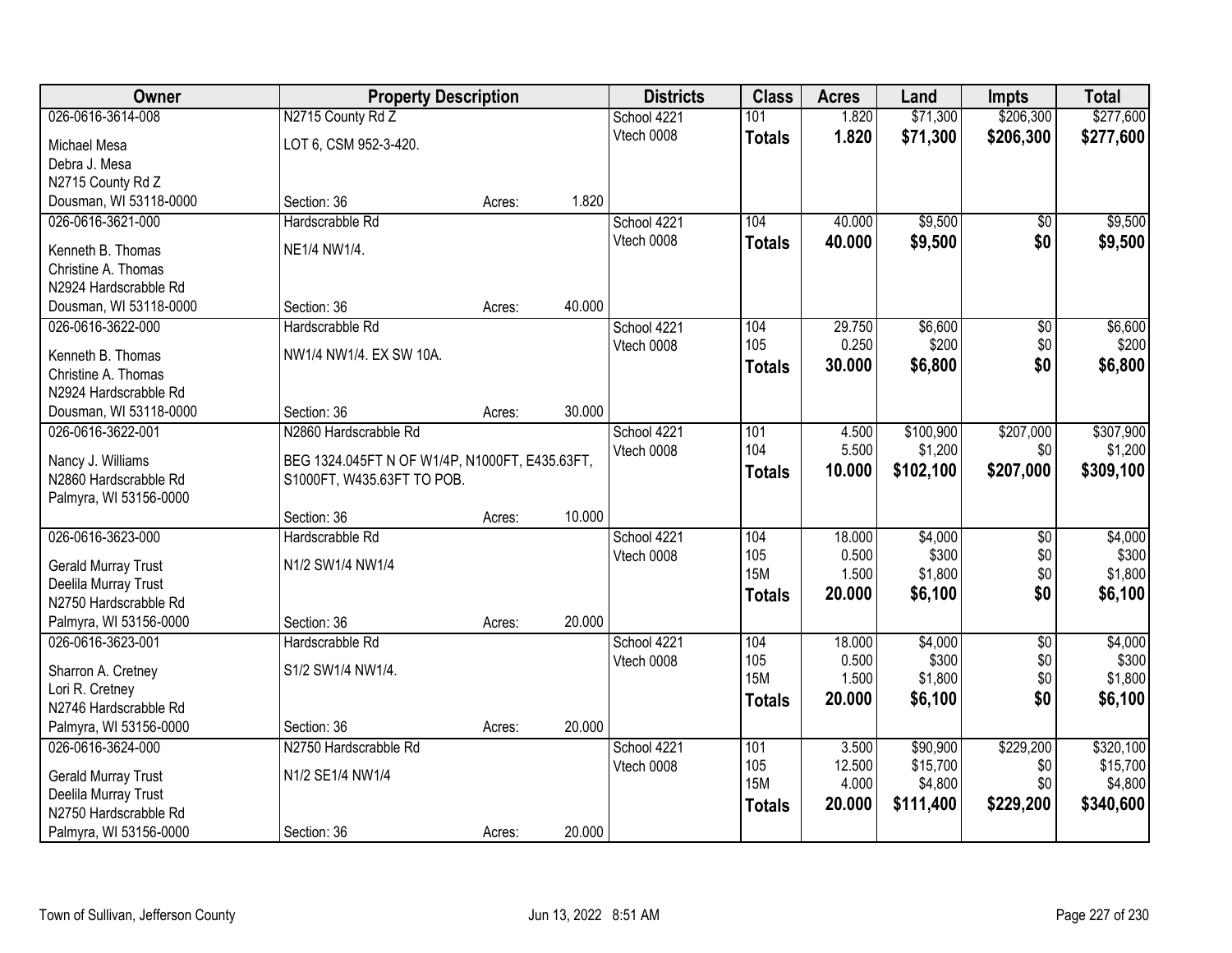| Owner                         |                                            | <b>Property Description</b> |        | <b>Districts</b> | <b>Class</b>  | <b>Acres</b> | Land      | <b>Impts</b>    | <b>Total</b> |
|-------------------------------|--------------------------------------------|-----------------------------|--------|------------------|---------------|--------------|-----------|-----------------|--------------|
| 026-0616-3624-001             | N2746 Hardscrabble Rd                      |                             |        | School 4221      | 101           | 3.500        | \$91,500  | \$225,000       | \$316,500    |
| Sharron A. Cretney            | S1/2 SE1/4 NW1/4                           |                             |        | Vtech 0008       | 105           | 16.500       | \$20,700  | \$0             | \$20,700     |
| Lori R. Cretney               |                                            |                             |        |                  | <b>Totals</b> | 20.000       | \$112,200 | \$225,000       | \$337,200    |
| N2746 Hardscrabble Rd         |                                            |                             |        |                  |               |              |           |                 |              |
| Palmyra, WI 53156-0000        | Section: 36                                | Acres:                      | 20.000 |                  |               |              |           |                 |              |
| 026-0616-3631-000             | Hardscrabble Rd                            |                             |        | School 4221      | 104           | 20.327       | \$5,400   | $\overline{50}$ | \$5,400      |
| Tremain Mobile Home Park, LLC | NE1/4 SW1/4.                               |                             |        | Vtech 0008       | 105           | 20.000       | \$10,000  | \$0             | \$10,000     |
| W263 N2421 Deer Haven Dr      |                                            |                             |        |                  | <b>Totals</b> | 40.327       | \$15,400  | \$0             | \$15,400     |
| Pewaukee, WI 53072-0000       |                                            |                             |        |                  |               |              |           |                 |              |
|                               | Section: 36                                | Acres:                      | 40.327 |                  |               |              |           |                 |              |
| 026-0616-3632-000             | N2650 Hardscrabble Rd                      |                             |        | School 4221      | 104           | 35.750       | \$6,500   | \$0             | \$6,500      |
| Garth H. Harris Jr            | NW1/4 SW1/4. EX CSM 153-1-195, DOC 702938. |                             |        | Vtech 0008       | 105           | 1.000        | \$500     | \$0             | \$500        |
| Linda M. Harris               |                                            |                             |        |                  | 107           | 0.250        | \$5,800   | \$15,900        | \$21,700     |
| S85 W27845 Hartwig Ave        |                                            |                             |        |                  | <b>15M</b>    | 0.995        | \$1,200   | \$0             | \$1,200      |
| Mukwonago, WI 53149-0000      | Section: 36                                | Acres:                      | 37.995 |                  | <b>Totals</b> | 37.995       | \$14,000  | \$15,900        | \$29,900     |
| 026-0616-3632-001             | N2694 Hardscrabble Rd                      |                             |        | School 4221      | 101           | 2.005        | \$69,100  | \$171,700       | \$240,800    |
| Eileen (Carnes D. Hanch       | CSM 153-1-195                              |                             |        | Vtech 0008       | <b>Totals</b> | 2.005        | \$69,100  | \$171,700       | \$240,800    |
| N2694 Hardscrabble Rd         |                                            |                             |        |                  |               |              |           |                 |              |
| Palmyra, WI 53156-0000        |                                            |                             |        |                  |               |              |           |                 |              |
|                               | Section: 36                                | Acres:                      | 2.005  |                  |               |              |           |                 |              |
| 026-0616-3633-000             | Hardscrabble Rd                            |                             |        | School 4221      | 104           | 28.839       | \$5,900   | \$0             | \$5,900      |
| Joseph A. Carnes              | SW1/4 SW1/4, EX 10.661A IN SW/C.           |                             |        | Vtech 0008       | 105           | 0.500        | \$300     | \$0             | \$300        |
| 37096 Silver Knoll Ct         |                                            |                             |        |                  | <b>Totals</b> | 29.339       | \$6,200   | \$0             | \$6,200      |
| Oconomowoc, WI 53066-0000     |                                            |                             |        |                  |               |              |           |                 |              |
|                               | Section: 36                                | Acres:                      | 29.339 |                  |               |              |           |                 |              |
| 026-0616-3633-001             | N2524 Hardscrabble Rd                      |                             |        | School 4221      | 101           | 1.661        | \$61,200  | \$112,700       | \$173,900    |
| Christine R. Kaegi            | BEG SW/S/C, N685FT, E677.96 FT, S685FT,    |                             |        | Vtech 0008       | 104           | 9.000        | \$2,400   | \$0             | \$2,400      |
| N2524 Hardscrabble Rd         | W677.96FT TO POB                           |                             |        |                  | <b>Totals</b> | 10.661       | \$63,600  | \$112,700       | \$176,300    |
| Palmyra, WI 53156-0000        |                                            |                             |        |                  |               |              |           |                 |              |
|                               | Section: 36                                | Acres:                      | 10.661 |                  |               |              |           |                 |              |
| 026-0616-3634-000             | Hardscrabble Rd                            |                             |        | School 4221      | 104           | 40.000       | \$8,900   | $\overline{50}$ | \$8,900      |
| Joseph A. Carnes              | SE1/4 SW1/4.                               |                             |        | Vtech 0008       | <b>Totals</b> | 40.000       | \$8,900   | \$0             | \$8,900      |
| 37096 Silver Knoll Ct         |                                            |                             |        |                  |               |              |           |                 |              |
| Oconomowoc, WI 53066-0000     |                                            |                             |        |                  |               |              |           |                 |              |
|                               | Section: 36                                | Acres:                      | 40.000 |                  |               |              |           |                 |              |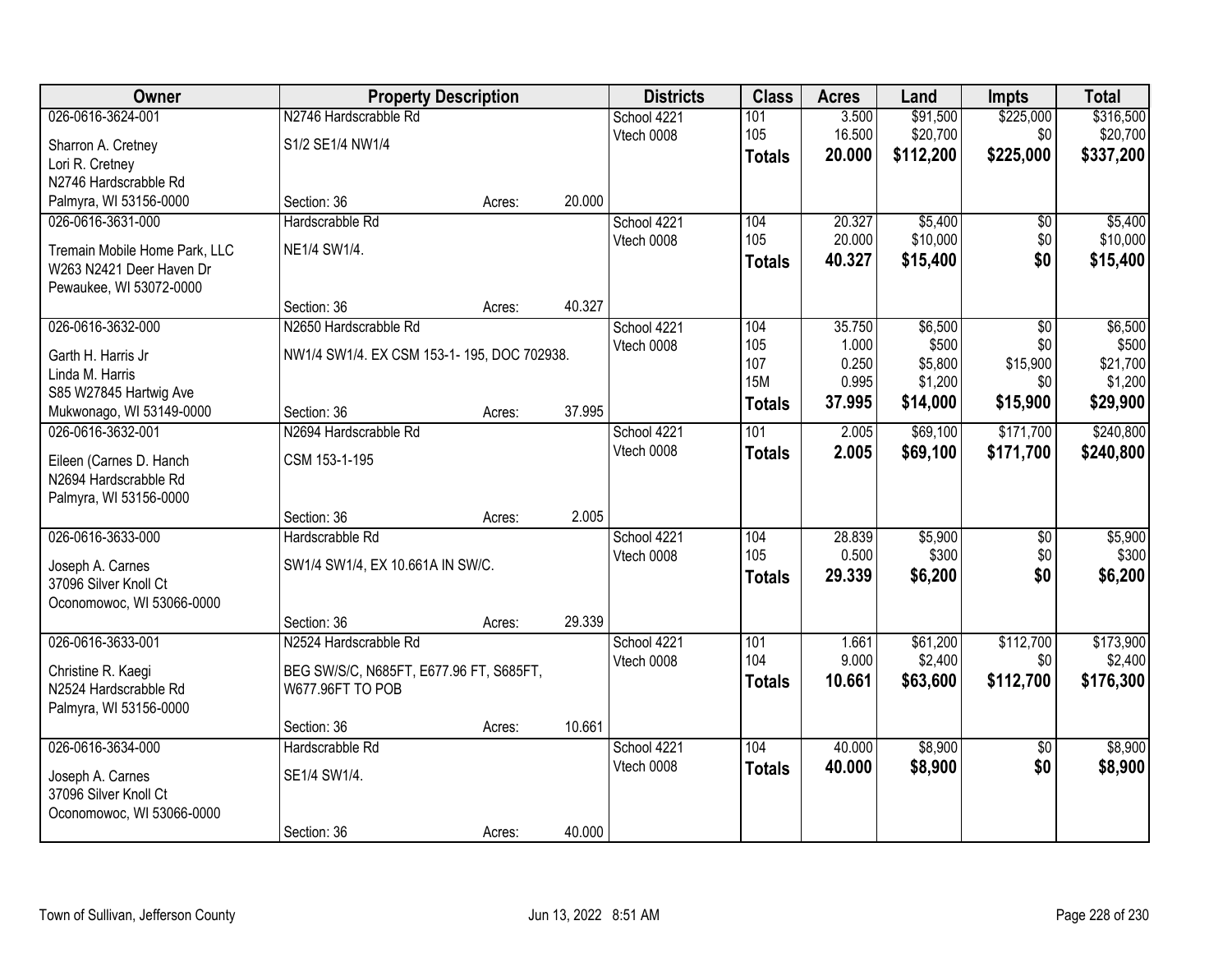| Owner                                           | <b>Property Description</b>                      |        | <b>Districts</b> | <b>Class</b> | <b>Acres</b>  | Land   | <b>Impts</b>                    | <b>Total</b> |             |
|-------------------------------------------------|--------------------------------------------------|--------|------------------|--------------|---------------|--------|---------------------------------|--------------|-------------|
| 026-0616-3641-000                               | N2639 County Rd Z                                |        |                  | School 4221  | 102           | 40.632 | \$311,100                       | \$2,013,300  | \$2,324,400 |
| Tremain Mobile Home Park, LLC                   | LD LYG S OF OAK ST OF FOL: BEG 1358.91FT N OF    |        |                  | Vtech 0008   | <b>Totals</b> | 40.632 | \$311,100                       | \$2,013,300  | \$2,324,400 |
| W263 N2421 Deer Haven Dr                        | SE S/C, N 768.91FT, W 200FT, N 320FT, E 200FT, N |        |                  |              |               |        |                                 |              |             |
| Pewaukee, WI 53072-0000                         | 210FT, S89DG38'W 1289.01FT, S 666.53FT,          |        |                  |              |               |        |                                 |              |             |
|                                                 | Section: 36                                      | Acres: | 40.632           |              |               |        |                                 |              |             |
| 026-0616-3641-001                               | County Rd Z                                      |        |                  | School 4221  | 102           | 1.469  | \$49,400                        | \$0          | \$49,400    |
| Tremain Mobile Home Park, LLC                   | BEG ON E S/L 2127.82FT N OF SE S/C, W 200FT, N   |        |                  | Vtech 0008   | <b>Totals</b> | 1.469  | \$49,400                        | \$0          | \$49,400    |
| W263 N2421 Deer Haven Dr                        | 320FT, E 200FT, S 320FT TO POB.                  |        |                  |              |               |        |                                 |              |             |
| Pewaukee, WI 53072-0000                         |                                                  |        |                  |              |               |        |                                 |              |             |
|                                                 | Section: 36                                      | Acres: | 1.469            |              |               |        |                                 |              |             |
| 026-0616-3641-002                               | N2639 County Rd Z Unit 139G                      |        |                  | School 4221  |               |        | Assessed with 026-0616-3641-000 |              |             |
| Tremain Mobile Home Park, LLC                   | LD LYGN OF OAK ST OF FOL: BEG 1358.91FT N OF     |        |                  | Vtech 0008   |               |        |                                 |              |             |
| W263 N2421 Deer Haven Dr                        | SE S/C, N 768.91FT, W 200FT, N 320FT, E 200FT, N |        |                  |              |               |        |                                 |              |             |
| Pewaukee, WI 53072-0000                         | 210FT, S89DG38'W 1289.01FT, S 666.53FT,          |        |                  |              |               |        |                                 |              |             |
|                                                 | Section: 36                                      | Acres: | 0.000            |              |               |        |                                 |              |             |
| 026-0616-3642-000                               | N2639 County Rd Z                                |        |                  | School 4221  | 102           | 38.738 | \$251,800                       | \$758,700    | \$1,010,500 |
| Tremain Mobile Home Park, LLC                   | BEG 2657.82FT N & 1289.01FT W OF SE S/C, S       |        |                  | Vtech 0008   | <b>Totals</b> | 38.738 | \$251,800                       | \$758,700    | \$1,010,500 |
| W263 N2421 Deer Haven Dr                        | 666.53FT. S89DG39'W 253FT, S 632FT, E 1542 FT, S |        |                  |              |               |        |                                 |              |             |
| Pewaukee, WI 53072-0000                         | 30 FT, W TO N&S 1/4/L, N TO S/C, E TO POB.       |        |                  |              |               |        |                                 |              |             |
|                                                 | Section: 36                                      | Acres: | 38.738           |              |               |        |                                 |              |             |
| 026-0616-3643-000                               | County Rd Z                                      |        |                  | School 4221  | 104           | 40.000 | \$8,900                         | \$0          | \$8,900     |
| Dempsey Farms Partnership                       | SW1/4 SE1/4.                                     |        |                  | Vtech 0008   | <b>Totals</b> | 40.000 | \$8,900                         | \$0          | \$8,900     |
| S75 W39781 County Rd Zz                         |                                                  |        |                  |              |               |        |                                 |              |             |
| Eagle, WI 53119-0000                            |                                                  |        |                  |              |               |        |                                 |              |             |
|                                                 | Section: 36                                      | Acres: | 40.000           |              |               |        |                                 |              |             |
| 026-0616-3644-000                               | N2531 County Rd Z                                |        |                  | School 4221  | 101           | 1.517  | \$57,900                        | \$93,600     | \$151,500   |
|                                                 | LOT 1, CSM 5547-31-006, DOC 1343006.             |        |                  | Vtech 0008   | <b>Totals</b> | 1.517  | \$57,900                        | \$93,600     | \$151,500   |
| Dempsey Farms Partnership                       |                                                  |        |                  |              |               |        |                                 |              |             |
| S75 W39781 County Rd Zz<br>Eagle, WI 53119-0000 |                                                  |        |                  |              |               |        |                                 |              |             |
|                                                 | Section: 36                                      | Acres: | 1.517            |              |               |        |                                 |              |             |